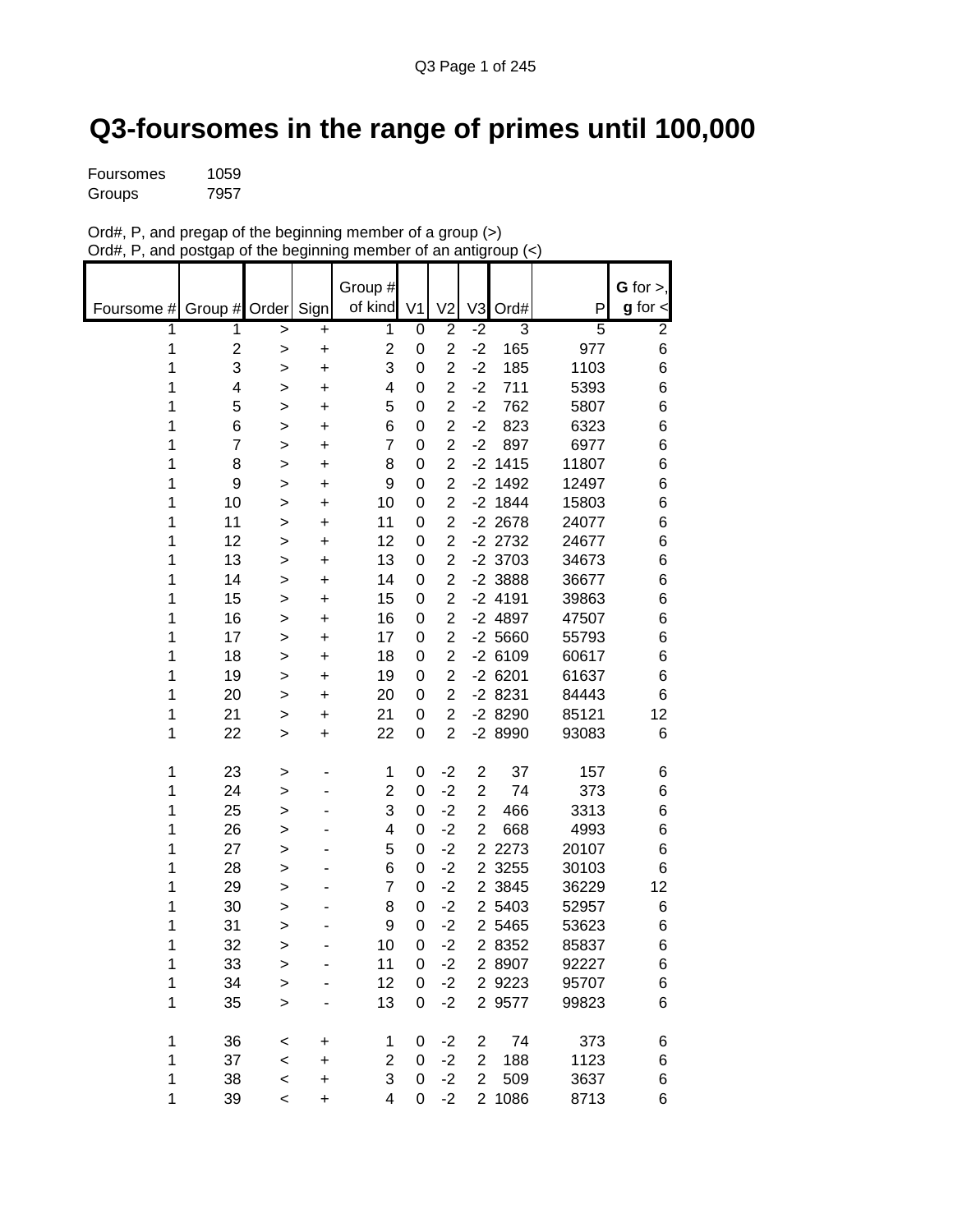|                                  |                         |                |        | Group #        |                |                                  |                                  |                     |                | $G$ for $>$ ,           |
|----------------------------------|-------------------------|----------------|--------|----------------|----------------|----------------------------------|----------------------------------|---------------------|----------------|-------------------------|
| Foursome #                       | Group # Order           |                | Sign   | of kind        | V <sub>1</sub> | V <sub>2</sub>                   | V <sub>3</sub>                   | Ord#                | P              | $g$ for $\lt$           |
| 1                                | 40                      | <              | +      | 5              | 0              | $-2$                             |                                  | 2 1545              | 12973          | 6                       |
| 1                                | 41                      | $\,<$          | +      | 6              | 0              | $-2$                             | $\overline{2}$                   | 1918                | 16567          | 6                       |
| 1                                | 42                      | $\,<$          | +      | 7              | 0              | $-2$                             | $\overline{2}$                   | 2298                | 20347          | 6                       |
| 1<br>1                           | 43<br>44                | $\,<$          | +      | 8<br>9         | 0<br>0         | $-2$<br>$-2$                     |                                  | 2 2379<br>2 2 644   | 21163<br>23767 | 6<br>6                  |
| 1                                | 45                      | $\,<$<br>$\,<$ | +<br>+ | 10             | 0              | $-2$                             |                                  | 2 2658              | 23893          | 6                       |
| 1                                | 46                      | $\,<$          | +      | 11             | 0              | $-2$                             |                                  | 2 2681              | 24097          | 6                       |
| 1                                | 47                      | $\,<$          | +      | 12             | 0              | $-2$                             |                                  | 2 3443              | 32083          | 6                       |
| 1                                | 48                      | $\,<$          | +      | 13             | 0              | $-2$                             | $\overline{2}$                   | 3854                | 36313          | 6                       |
| 1                                | 49                      | $\,<$          | +      | 14             | 0              | $-2$                             | $\overline{2}$                   | 4900                | 47527          | 6                       |
| 1                                | 50                      | <              | +      | 15             | 0              | $-2$                             | $\overline{2}$                   | 5669                | 55843          | 6                       |
| 1                                | 51                      | $\,<$          | +      | 16             | 0              | $-2$                             | 2                                | 7467                | 75787          | 6                       |
| 1                                | 52                      | <              | +      | 17             | 0              | $-2$                             | $\overline{2}$                   | 8146                | 83437          | 6                       |
| 1                                | 53                      | $\,<$          | +      | 18             | 0              | $-2$                             | $\overline{2}$                   | 8387                | 86263          | 6                       |
| 1                                | 54                      | $\,<$          | +      | 19             | 0              | $-2$                             |                                  | 2 9457              | 98473          | 6                       |
| 1                                | 55                      | <              |        | 1              | 0              | 2                                | $-2$                             | 40                  | 173            | 6                       |
| 1                                | 56                      | $\prec$        |        | $\overline{c}$ | 0              | $\overline{2}$                   | $-2$                             | 606                 | 4457           | 6                       |
| 1                                | 57                      | $\,<$          |        | 3              | 0              | $\overline{2}$                   | $-2$                             | 897                 | 6977           | 6                       |
| 1                                | 58                      | $\,<$          |        | 4              | 0              | $\overline{2}$                   | $-2$                             | 1091                | 8747           | 6                       |
| 1                                | 59                      | $\,<$          |        | 5              | 0              | $\overline{2}$                   |                                  | $-2$ 1727           | 14747          | 6                       |
| 1                                | 60                      | $\,<$          |        | 6              | 0              | $\overline{2}$                   |                                  | $-2$ 1904           | 16427          | 6                       |
| 1                                | 61                      | $\,<$          |        | 7              | 0              | $\overline{2}$                   |                                  | $-2$ 1954           | 16937          | 6                       |
| 1                                | 62                      | $\,<$          |        | 8              | 0              | $\overline{2}$                   |                                  | $-2$ 2276           | 20123          | 6                       |
| 1                                | 63                      | $\,<$          |        | 9              | 0              | $\overline{c}$                   |                                  | $-2$ 2808           | 25463          | 6                       |
| 1                                | 64                      | $\,<$          |        | 10             | 0              | $\overline{2}$                   |                                  | $-2$ 4118           | 39113          | 6                       |
| 1                                | 65                      | $\,<$          |        | 11             | 0              | $\overline{c}$                   |                                  | $-2$ 4878           | 47303          | 6                       |
| 1                                | 66                      | $\,<$          |        | 12             | 0              | $\overline{2}$                   |                                  | $-2$ 4897           | 47507          | 6                       |
| 1<br>1                           | 67<br>68                | <              |        | 13<br>14       | 0<br>0         | $\overline{2}$<br>$\overline{2}$ |                                  | $-26109$<br>-2 7677 | 60617<br>78173 | 6<br>6                  |
| 1                                | 69                      | <<br>$\,<$     |        | 15             | 0              | $\overline{2}$                   |                                  | -2 7729             | 78797          | 6                       |
| 1                                | 70                      | <              |        | 16             | 0              | $\overline{2}$                   |                                  | $-28202$            | 84137          | 6                       |
| 1                                | 71                      | $\,<$          |        | 17             | 0              | $\overline{2}$                   |                                  | -2 8920             | 92363          | 6                       |
|                                  |                         |                |        |                |                |                                  |                                  |                     |                |                         |
| $\overline{c}$                   | 1                       | >              | +      | 1              | $-2$           | 2                                | $\overline{c}$                   | $\overline{7}$      | 17             | 4                       |
| $\overline{c}$                   | $\overline{\mathbf{c}}$ | >              | +      | $\overline{c}$ | $-2$           | $\overline{2}$                   | $\overline{c}$                   | 13                  | 41             | 4                       |
| $\overline{c}$                   | 3                       | >              | +      | 3              | $-2$           | $\overline{2}$                   | $\overline{2}$                   | 22                  | 79             | 6                       |
| $\overline{c}$                   | $\overline{\mathbf{4}}$ | >              | +      | 4              | $-2$           | $\overline{2}$                   | $\overline{c}$                   | 49                  | 227            | $\overline{\mathbf{4}}$ |
| $\overline{2}$                   | 5                       | >              | +      | 5              | $-2$           | $\overline{2}$                   | $\overline{2}$                   | 75                  | 379            | 6                       |
| $\overline{c}$                   | 6                       | >              | +      | 6              | $-2$           | $\overline{c}$                   | $\overline{c}$                   | 85                  | 439            | 6                       |
| $\overline{c}$                   | $\overline{7}$          | $\geq$         | +      | $\overline{7}$ | $-2$           | $\overline{c}$                   | $\overline{c}$                   | 182                 | 1091           | $\overline{\mathbf{4}}$ |
| $\overline{c}$                   | 8                       | >              | +      | 8              | $-2$           | $\overline{c}$                   | $\overline{c}$                   | 225                 | 1427           | $\overline{\mathbf{4}}$ |
| $\overline{c}$<br>$\overline{c}$ | 9                       | >              | +      | 9              | $-2$           | $\overline{\mathbf{c}}$          | $\overline{c}$                   | 236                 | 1487           | 4                       |
| $\overline{c}$                   | 10<br>11                | >              | +      | 10<br>11       | $-2$<br>$-2$   | $\overline{c}$<br>$\overline{c}$ | $\overline{2}$<br>$\overline{2}$ | 244<br>390          | 1549<br>2687   | 6<br>4                  |
| $\overline{2}$                   | 12                      | ><br>>         | +<br>+ | 12             | $-2$           | $\overline{2}$                   | $\overline{2}$                   | 505                 | 3613           | 6                       |
|                                  |                         |                |        |                |                |                                  |                                  |                     |                |                         |

Ord#, P, and pregap of the beginning member of a group (>) Ord#, P, and postgap of the beginning member of an antigroup (<)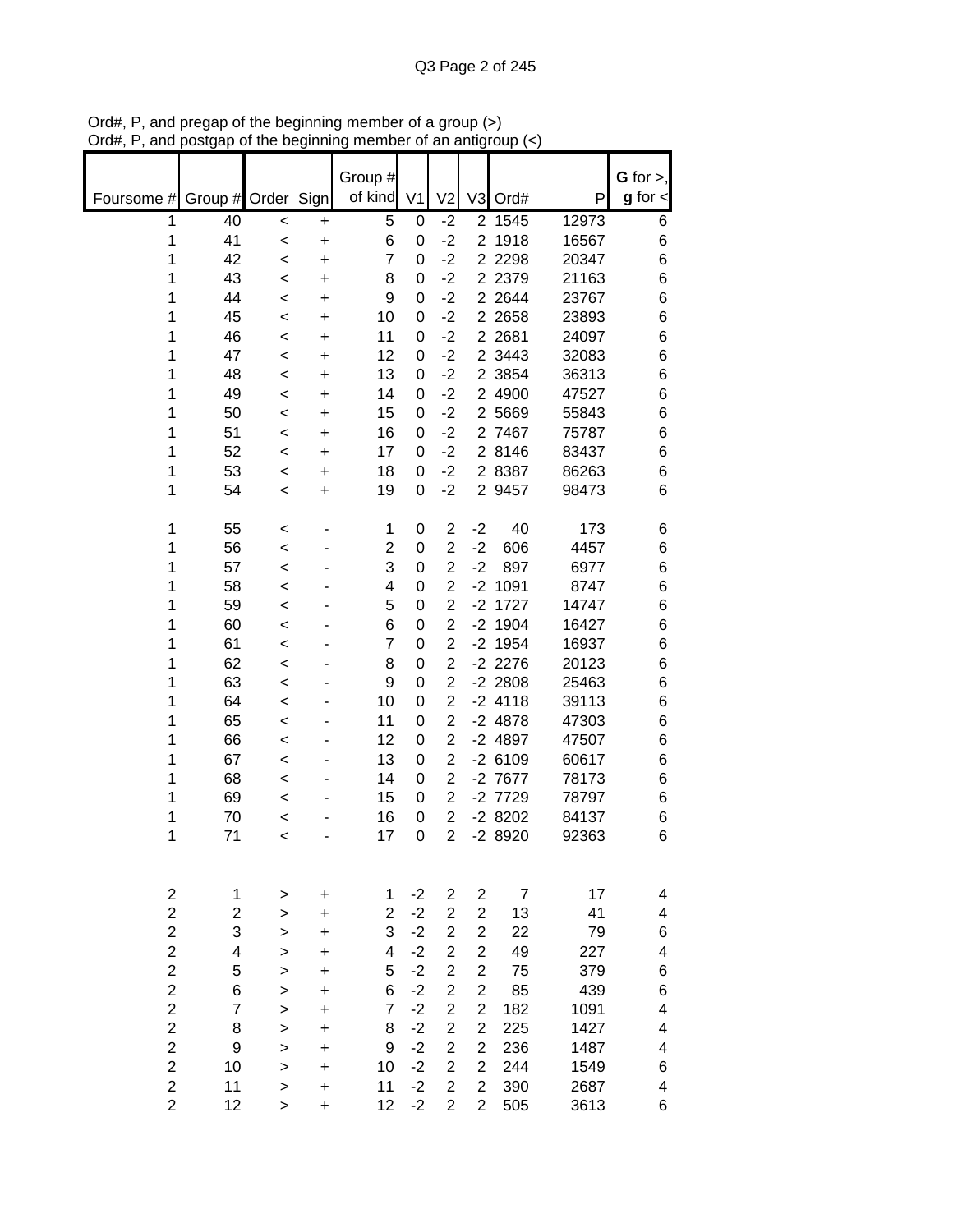|                                  |          |              |                | Group #        |                         |                                  |                |                   |                | $G$ for $>$ , |
|----------------------------------|----------|--------------|----------------|----------------|-------------------------|----------------------------------|----------------|-------------------|----------------|---------------|
| Foursome #                       | Group #  | Order        | Sign           | of kind        | V <sub>1</sub>          | V <sub>2</sub>                   | V <sub>3</sub> | Ord#              | P              | $g$ for $\lt$ |
| $\overline{c}$                   | 13       | $\, > \,$    | +              | 13             | $-2$                    | $\overline{2}$                   | $\overline{2}$ | 643               | 4787           | 4             |
| $\overline{\mathbf{c}}$          | 14       | $\geq$       | $\ddot{}$      | 14             | $-2$                    | $\overline{c}$                   | $\overline{2}$ | 1525              | 12791          | 10            |
| $\overline{c}$<br>$\overline{c}$ | 15       | $\geq$       | $\ddot{}$      | 15             | $-2$<br>$-2$            | $\overline{2}$<br>$\overline{2}$ | $\overline{2}$ | 1814<br>2 2 2 3 1 | 15551<br>19709 | 10            |
| $\overline{c}$                   | 16<br>17 | >            | $\ddot{}$      | 16<br>17       | $-2$                    | $\overline{2}$                   |                | 2 2 3 3 6         | 20747          | 10<br>4       |
| $\overline{c}$                   | 18       | >            | $\ddot{}$      | 18             | $-2$                    | $\overline{2}$                   |                | 2 2785            | 25243          | 6             |
| $\overline{c}$                   | 19       | >            | +<br>$\ddot{}$ | 19             | $-2$                    | $\overline{2}$                   |                | 2 3024            | 27737          | 4             |
| $\overline{c}$                   | 20       | >            | $\ddot{}$      | 20             | $-2$                    | $\overline{2}$                   |                | 2 3035            | 27799          | 6             |
| $\overline{c}$                   | 21       | ><br>$\geq$  | $\ddot{}$      | 21             | $-2$                    | $\overline{c}$                   |                | 2 3156            | 29021          | 4             |
| $\overline{\mathbf{c}}$          | 22       | >            | $\ddot{}$      | 22             | $-2$                    | $\overline{c}$                   | $\overline{2}$ | 3430              | 31973          | 10            |
| $\overline{2}$                   | 23       | >            | $\ddot{}$      | 23             | $-2$                    | $\overline{2}$                   | $\overline{2}$ | 3495              | 32569          | 6             |
| $\overline{c}$                   | 24       | >            | $\ddot{}$      | 24             | $-2$                    | $\overline{c}$                   | $\overline{2}$ | 3571              | 33347          | 4             |
| $\overline{2}$                   | 25       | >            | +              | 25             | $-2$                    | $\overline{2}$                   | 2 <sup>1</sup> | 3601              | 33617          | 4             |
| $\overline{\mathbf{c}}$          | 26       | >            | +              | 26             | $-2$                    | $\overline{c}$                   |                | 2 3783            | 35531          | 4             |
| $\overline{2}$                   | 27       | >            | $\ddot{}$      | 27             | $-2$                    | $\overline{2}$                   |                | 2 4379            | 41893          | 6             |
| $\overline{c}$                   | 28       | >            | $\ddot{}$      | 28             | $-2$                    | $\overline{c}$                   |                | 2 4441            | 42461          | 4             |
| $\overline{c}$                   | 29       | $\geq$       | $\ddot{}$      | 29             | $-2$                    | $\overline{c}$                   |                | 2 4607            | 44267          | 4             |
| $\overline{2}$                   | 30       | $\geq$       | +              | 30             | $-2$                    | $\overline{2}$                   |                | 2 4745            | 45821          | 4             |
| $\overline{\mathbf{c}}$          | 31       | >            | $\ddot{}$      | 31             | $-2$                    | $\overline{c}$                   |                | 2 5404            | 52963          | 6             |
| $\overline{c}$                   | 32       | $\geq$       | $\ddot{}$      | 32             | $-2$                    | $\overline{c}$                   |                | 2 5664            | 55817          | 4             |
| $\overline{c}$                   | 33       | >            | +              | 33             | $-2$                    | $\overline{2}$                   |                | 2 5764            | 56843          | 16            |
| $\overline{c}$                   | 34       | >            | +              | 34             | $-2$                    | $\overline{2}$                   |                | 2 6895            | 69463          | 6             |
| $\overline{c}$                   | 35       | >            | +              | 35             | $-2$                    | $\overline{2}$                   |                | 2 8908            | 92233          | 6             |
| $\overline{2}$                   | 36       | >            | $\ddot{}$      | 36             | $-2$                    | $\overline{2}$                   |                | 2 9028            | 93491          | 4             |
| $\overline{2}$                   | 37       | >            | $\ddot{}$      | 37             | $-2$                    | $\overline{2}$                   |                | 2 9224            | 95713          | 6             |
| $\overline{\mathbf{c}}$          | 38       |              |                | 1              | $\overline{\mathbf{c}}$ | $-2$                             | $-2$           | 127               | 709            | 8             |
| $\overline{c}$                   | 39       | >            |                | 2              | $\overline{2}$          | $-2$                             | $-2$           | 299               | 1979           | 6             |
| $\overline{c}$                   | 40       | ><br>>       |                | 3              | $\overline{c}$          | $-2$                             | $-2$           | 413               | 2843           | 6             |
| $\overline{2}$                   | 41       | >            |                | 4              | $\overline{2}$          | $-2$                             | $-2$           | 518               | 3709           | 8             |
| $\overline{c}$                   | 42       | >            |                | 5              | $\overline{2}$          | $-2$                             | $-2$           | 712               | 5399           | 6             |
| $\overline{c}$                   | 43       | >            |                | 6              | $\overline{2}$          | $-2$                             | $-2$           | 898               | 6983           | 6             |
| $\overline{2}$                   | 44       | >            |                | $\overline{7}$ | $\overline{2}$          | $-2$                             |                | $-2$ 1416         | 11813          | 6             |
| 2                                | 45       | >            |                | 8              | $\overline{2}$          | $-2$                             |                | $-2$ 1723         | 14723          | 6             |
| $\overline{\mathbf{c}}$          | 46       | $\mathbf{I}$ |                | 9              | $\overline{2}$          | $-2$                             |                | $-2$ 3037         | 27809          | 6             |
| $\overline{c}$                   | 47       | $\,$         |                | 10             | $\overline{2}$          | $-2$                             |                | $-2$ 3404         | 31649          | 6             |
| $\overline{c}$                   | 48       | >            |                | 11             | $\overline{c}$          | $-2$                             |                | $-2$ 3583         | 33469          | 8             |
| $\overline{2}$                   | 49       | $\,$         |                | 12             | $\overline{2}$          | $-2$                             |                | $-2$ 4192         | 39869          | 6             |
| $\overline{\mathbf{c}}$          | 50       | $\geq$       |                | 13             | $\overline{2}$          | $-2$                             |                | $-2$ 4438         | 42443          | 6             |
| $\overline{c}$                   | 51       | $\mathbf{I}$ |                | 14             | $\overline{2}$          | $-2$                             |                | $-2$ 4862         | 47129          | 6             |
| $\overline{\mathbf{c}}$          | 52       | $\mathbf{I}$ |                | 15             | $\overline{c}$          | $-2$                             |                | $-2,5661$         | 55799          | 6             |
| $\overline{\mathbf{c}}$          | 53       | $\mathbf{I}$ |                | 16             | $\overline{c}$          | $-2$                             |                | $-2$ 7045         | 71153          | 6             |
| $\overline{c}$                   | 54       | $\geq$       |                | 17             | $\overline{2}$          | $-2$                             |                | $-2$ 7601         | 77359          | 8             |
| $\overline{\mathbf{c}}$          | 55       | >            |                | 18             | $\overline{c}$          | $-2$                             |                | $-28232$          | 84449          | 6             |
| $\overline{c}$                   | 56       | >            |                | 19             | $\overline{2}$          | $-2$                             |                | -2 8299           | 85229          | 6             |
| $\overline{\mathbf{c}}$          | 57       | >            |                | 20             | $\overline{2}$          | $-2$                             |                | $-28437$          | 86843          | 6             |
| $\overline{2}$                   | 58       | $\, > \,$    |                | 21             | $\overline{2}$          | $-2$                             |                | $-2$ 9291         | 96469          | 8             |

Ord#, P, and pregap of the beginning member of a group (>) Ord#, P, and postgap of the beginning member of an antigroup (<)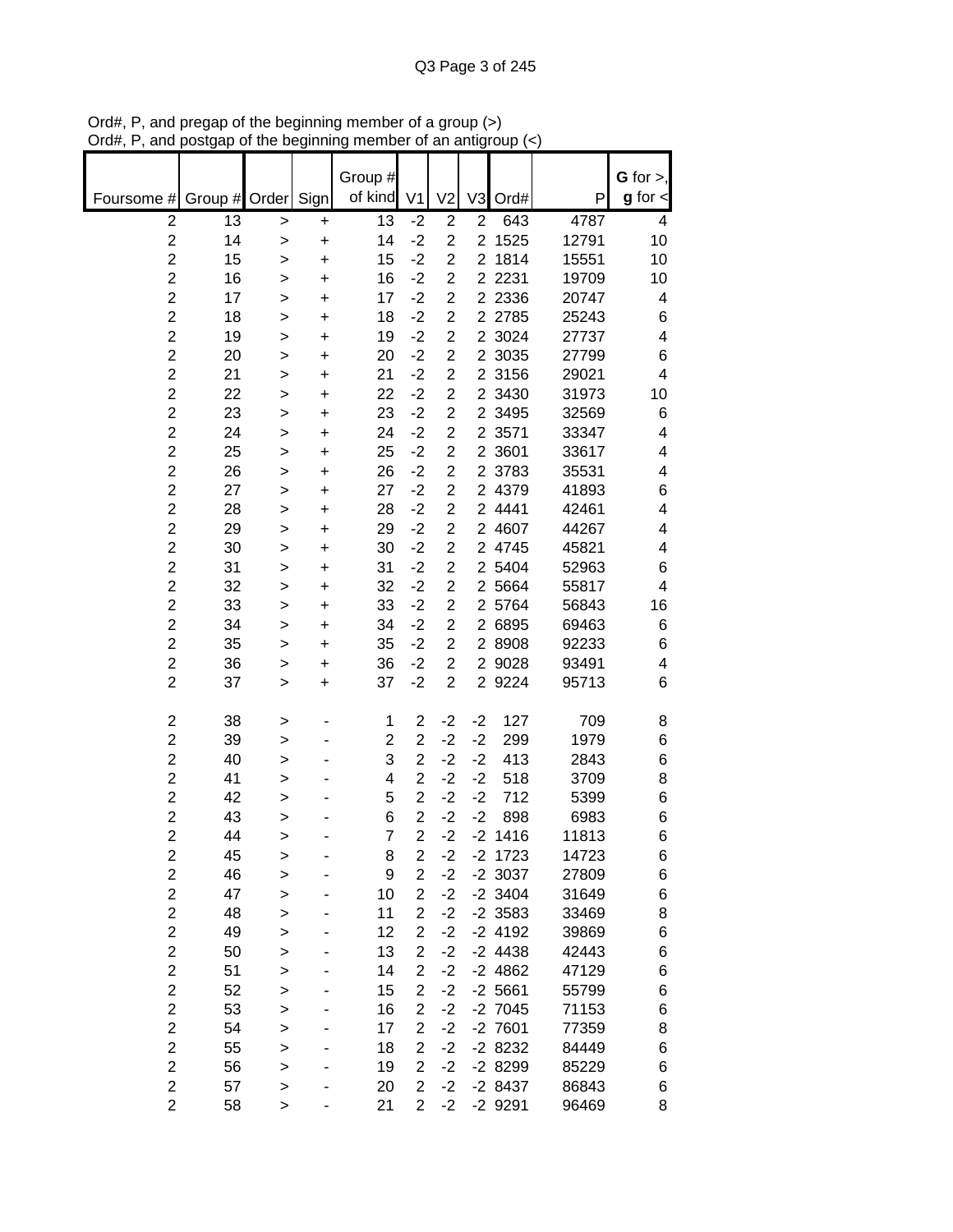|                                |         |           | Group #        |                         |                |                |           |       | $G$ for $>$ , |
|--------------------------------|---------|-----------|----------------|-------------------------|----------------|----------------|-----------|-------|---------------|
| Foursome #<br>Group # Order    |         | Sign      | of kind        | V <sub>1</sub>          | V <sub>2</sub> | V <sub>3</sub> | Ord#      | P     | $g$ for $\lt$ |
|                                |         |           |                |                         |                |                |           |       |               |
| $\boldsymbol{2}$<br>59         | $\,<$   | +         | 1              | $\overline{\mathbf{c}}$ | $-2$           | $-2$           | 14        | 43    | 4             |
| $\overline{c}$<br>60           | $\,<$   | +         | $\overline{c}$ | $\overline{c}$          | $-2$           | $-2$           | 213       | 1303  | 4             |
| $\overline{c}$<br>61           | $\,<$   | +         | 3              | $\overline{c}$          | $-2$           | $-2$           | 287       | 1873  | 4             |
| $\overline{c}$<br>62           | $\,<$   | +         | 4              | $\overline{c}$          | $-2$           | $-2$           | 303       | 1999  | 4             |
| $\overline{\mathbf{c}}$<br>63  | $\,<$   | +         | 5              | $\overline{\mathbf{c}}$ | $-2$           | $-2$           | 391       | 2689  | 4             |
| $\overline{c}$<br>64           | $\,<$   | +         | 6              | $\overline{c}$          | $-2$           | $-2$           | 614       | 4519  | 4             |
| $\overline{\mathbf{c}}$<br>65  | $\,<$   | +         | $\overline{7}$ | $\overline{c}$          | $-2$           | $-2$           | 744       | 5653  | 4             |
| $\overline{c}$<br>66           | $\,<$   | +         | 8              | $\overline{c}$          | $-2$           | $-2$           | 789       | 6047  | 6             |
| $\overline{\mathbf{c}}$<br>67  | $\prec$ | +         | 9              | $\overline{2}$          | $-2$           | $-2$           | 927       | 7247  | 6             |
| $\overline{c}$<br>68           | $\prec$ | +         | 10             | $\overline{2}$          | $-2$           | $-2$           | 996       | 7879  | 4             |
| $\overline{c}$<br>69           | $\prec$ | +         | 11             | $\overline{2}$          | $-2$           |                | $-2$ 1619 | 13693 | 4             |
| $\overline{c}$<br>70           | $\,<$   | +         | 12             | $\overline{2}$          | $-2$           |                | $-2$ 1726 | 14741 | 6             |
| $\overline{c}$<br>71           | $\,<$   | +         | 13             | $\overline{2}$          | $-2$           |                | $-2$ 2000 | 17389 | 4             |
| $\overline{c}$<br>72           | $\prec$ | $\ddot{}$ | 14             | $\overline{2}$          | $-2$           |                | $-2$ 2403 | 21401 | 6             |
| $\overline{c}$<br>73           | $\prec$ | +         | 15             | $\overline{2}$          | $-2$           |                | $-2$ 2568 | 23021 | 6             |
| $\overline{c}$<br>74           | $\,<$   | +         | 16             | $\overline{c}$          | $-2$           |                | $-2$ 2684 | 24109 | 4             |
| $\overline{c}$<br>75           | $\,<$   | +         | 17             | $\overline{c}$          | $-2$           |                | $-2$ 2786 | 25247 | 6             |
| $\overline{c}$<br>76           | $\,<$   | +         | 18             | $\overline{\mathbf{c}}$ | $-2$           |                | $-2$ 2807 | 25457 | 6             |
| $\overline{c}$<br>77           | $\,<$   | +         | 19             | $\overline{c}$          | $-2$           |                | $-2$ 3313 | 30707 | 6             |
| $\overline{c}$<br>78           | $\,<$   | +         | 20             | $\overline{c}$          | $-2$           |                | $-2$ 3784 | 35533 | 4             |
| $\overline{c}$<br>79           | $\,<$   | +         | 21             | $\overline{2}$          | $-2$           |                | $-2$ 3940 | 37189 | 10            |
| $\overline{\mathbf{c}}$<br>80  | $\,<\,$ | +         | 22             | $\overline{c}$          | $-2$           |                | $-2$ 3971 | 37511 | 6             |
| $\overline{c}$<br>81           | $\,<$   | +         | 23             | $\overline{2}$          | $-2$           |                | $-2$ 4117 | 39107 | 6             |
| $\overline{\mathbf{c}}$<br>82  | $\,<$   | +         | 24             | $\overline{c}$          | $-2$           |                | $-24380$  | 41897 | 6             |
| $\overline{c}$<br>83           | $\,<$   | +         | 25             | $\overline{c}$          | $-2$           |                | $-2$ 4442 | 42463 | 4             |
| $\overline{\mathbf{c}}$<br>84  | $\,<$   | +         | 26             | $\overline{\mathbf{c}}$ | $-2$           |                | $-24608$  | 44269 | 4             |
| $\overline{c}$<br>85           | $\prec$ | +         | 27             | $\overline{2}$          | $-2$           |                | $-2$ 4625 | 44501 | 6             |
| $\overline{c}$<br>86           | $\prec$ | +         | 28             | $\overline{c}$          | $-2$           |                | $-24642$  | 44651 | 6             |
| $\overline{c}$<br>87           | $\,<$   | +         | 29             | $\overline{c}$          | $-2$           |                | $-2$ 4877 | 47297 | 6             |
| $\overline{c}$<br>88           | $\,<$   | +         | 30             | $\overline{\mathbf{c}}$ | $-2$           |                | $-24907$  | 47599 | 10            |
| $\overline{c}$<br>89           | $\prec$ | $\ddot{}$ | 31             | $\overline{2}$          | $-2$           |                | $-2,5665$ | 55819 | 4             |
| $\overline{\mathbf{c}}$<br>90  | <       | +         | 32             | $\overline{2}$          | $-2$           |                | $-26273$  | 62477 | 6             |
| $\overline{\mathbf{c}}$<br>91  | <       | +         | 33             | 2                       | $-2$           |                | -2 7897   | 80683 | 4             |
| $\boldsymbol{2}$<br>92         | $\prec$ | +         | 34             | $\overline{c}$          | $-2$           |                | -2 8589   | 88663 | 4             |
| $\overline{\mathbf{c}}$<br>93  | $\prec$ | +         | 35             | $\overline{2}$          | $-2$           |                | $-28603$  | 88813 | 4             |
| $\overline{\mathbf{c}}$<br>94  | $\prec$ | +         | 36             | $\overline{2}$          | $-2$           |                | $-28884$  | 91961 | 6             |
| $\overline{2}$<br>95           | $\,<$   | +         | 37             | $\overline{2}$          | $-2$           |                | $-2$ 9029 | 93493 | 4             |
|                                |         |           |                |                         |                |                |           |       |               |
| $\overline{\mathbf{c}}$<br>96  | <       |           | 1              | $-2$                    | 2              | 2              | 73        | 367   | 6             |
| $\overline{\mathbf{c}}$<br>97  | $\prec$ |           | $\overline{c}$ | $-2$                    | $\overline{c}$ | $\overline{c}$ | 126       | 701   | 8             |
| $\overline{\mathbf{c}}$<br>98  | $\prec$ |           | 3              | $-2$                    | $\mathbf 2$    | $\overline{2}$ | 414       | 2851  | 6             |
| $\overline{\mathbf{c}}$<br>99  | $\prec$ |           | 4              | $-2$                    | $\mathbf 2$    | $\overline{2}$ | 508       | 3631  | 6             |
| $\mathbf 2$<br>100             | $\prec$ |           | 5              | $-2$                    | $\overline{c}$ | $\overline{c}$ | 662       | 4951  | 6             |
| $\overline{\mathbf{c}}$<br>101 | $\prec$ |           | 6              | $-2$                    | $\mathbf 2$    | $\overline{2}$ | 1085      | 8707  | 6             |
| $\overline{\mathbf{c}}$<br>102 | $\prec$ |           | $\overline{7}$ | $-2$                    | $\mathbf 2$    |                | 2 1720    | 14699 | 14            |
| $\overline{2}$<br>103          | $\prec$ |           | 8              | $-2$                    | $\overline{2}$ |                | 2 1724    | 14731 | 6             |

Ord#, P, and pregap of the beginning member of a group (>) Ord#, P, and postgap of the beginning member of an antigroup (<)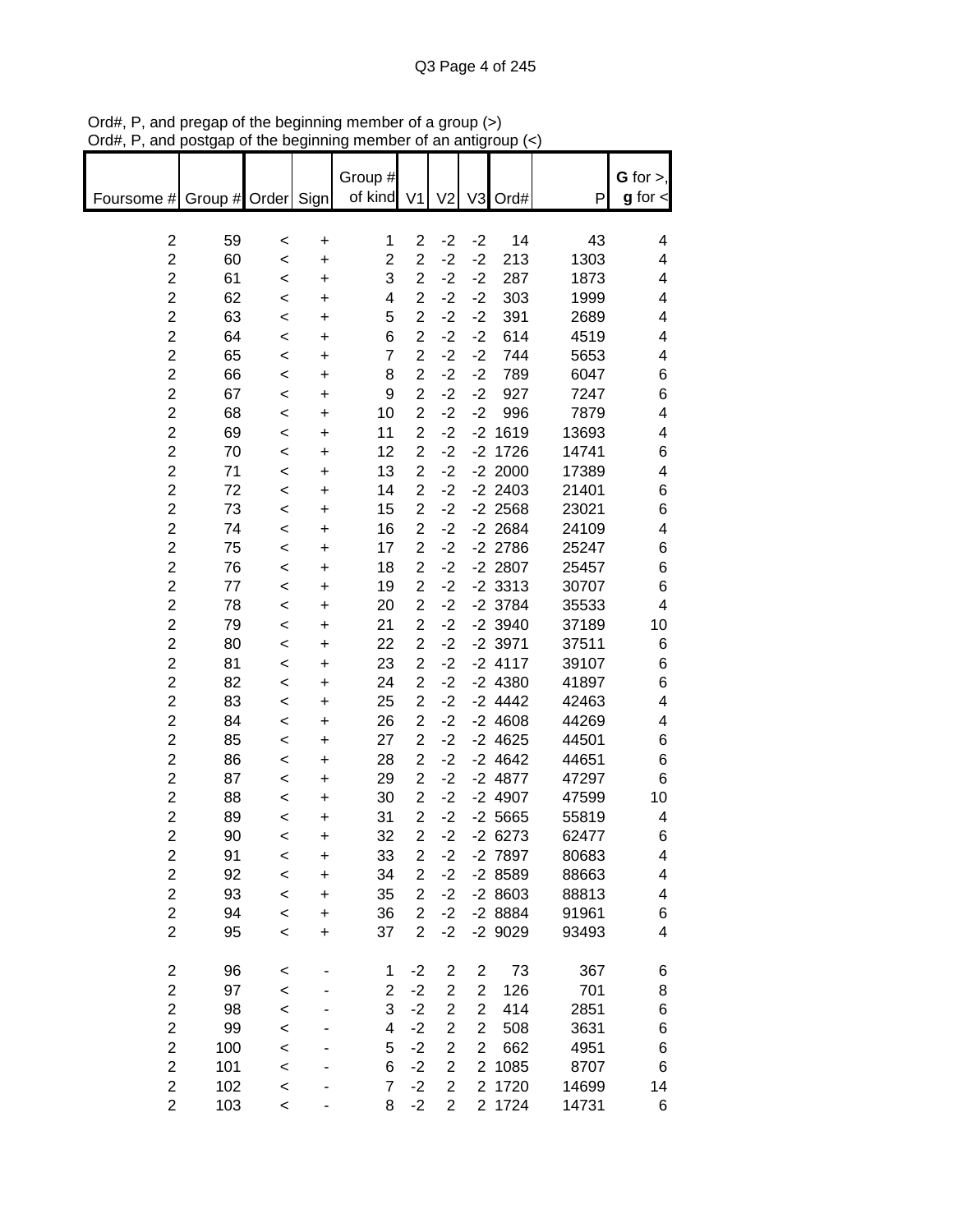|                                           |                |                |           | Group #        |                                  |                                  |                |                   |                | $G$ for $>$ ,           |
|-------------------------------------------|----------------|----------------|-----------|----------------|----------------------------------|----------------------------------|----------------|-------------------|----------------|-------------------------|
| Foursome #                                | Group # Order  |                | Sign      | of kind        | V <sub>1</sub>                   | V <sub>2</sub>                   | V <sub>3</sub> | Ord#              | P              | $g$ for $\lt$           |
| $\overline{2}$                            | 104            | $\,<$          | -         | 9              | $-2$                             | $\mathbf 2$                      | $\overline{2}$ | 1802              | 15427          | 12                      |
| $\overline{c}$                            | 105            | $\prec$        |           | 10             | $-2$                             | $\overline{2}$                   | $\overline{2}$ | 1995              | 17351          | 8                       |
| $\overline{2}$                            | 106            | $\,<$          |           | 11             | $-2$                             | $\overline{2}$                   |                | 2 2 2 9 7         | 20341          | 6                       |
| $\overline{2}$                            | 107            | $\,<$          |           | 12             | $-2$                             | $\overline{2}$                   |                | 2 2 3 7 8         | 21157          | 6                       |
| $\overline{\mathbf{c}}$<br>$\overline{c}$ | 108            | $\,<$          |           | 13             | $-2$<br>$-2$                     | $\overline{2}$<br>$\overline{2}$ |                | 2 2 6 4 3         | 23761          | 6                       |
| $\overline{c}$                            | 109<br>110     | $\,<$          |           | 14<br>15       | $-2$                             | 2                                |                | 2 2 657<br>2 3038 | 23887<br>27817 | 6<br>6                  |
| $\overline{c}$                            | 111            | $\,<$          |           | 16             | $-2$                             | $\overline{2}$                   |                | 2 3052            | 27961          | 6                       |
| $\overline{\mathbf{c}}$                   | 112            | $\,<$<br>$\,<$ |           | 17             | $-2$                             | $\overline{c}$                   | $\overline{2}$ | 3442              | 32077          | 6                       |
| $\overline{c}$                            | 113            | $\,<$          |           | 18             | $-2$                             | $\overline{2}$                   |                | 2 4005            | 37871          | 8                       |
| $\overline{c}$                            | 114            | $\prec$        |           | 19             | $-2$                             | 2                                |                | 2 4439            | 42451          | 6                       |
| $\overline{c}$                            | 115            | $\,<$          |           | 20             | $-2$                             | $\overline{2}$                   |                | 2 4863            | 47137          | 6                       |
| $\overline{\mathbf{c}}$                   | 116            | $\,<$          |           | 21             | $-2$                             | $\overline{2}$                   |                | 2 5145            | 50111          | 8                       |
| $\overline{2}$                            | 117            | $\,<$          |           | 22             | $-2$                             | $\overline{2}$                   |                | 2 5668            | 55837          | 6                       |
| $\overline{c}$                            | 118            | $\,<$          |           | 23             | $-2$                             | $\overline{c}$                   |                | 2 7046            | 71161          | 6                       |
| $\overline{c}$                            | 119            | $\,<$          |           | 24             | $-2$                             | $\overline{2}$                   |                | 2 8386            | 86257          | 6                       |
| $\overline{2}$                            | 120            | $\,<$          |           | 25             | $-2$                             | $\overline{2}$                   |                | 2 9227            | 95731          | 6                       |
|                                           |                |                |           |                |                                  |                                  |                |                   |                |                         |
| 3                                         | 1              | >              | +         | 1              | $\overline{c}$                   | 2                                | $-4$           | 8                 | 19             | 2                       |
| 3                                         | 2              | >              | +         | 2              | $\overline{2}$                   | $\overline{2}$                   | $-4$           | 23                | 83             | $\overline{\mathbf{4}}$ |
| 3                                         | 3              | >              | +         | 3              | $\overline{2}$                   | $\overline{2}$                   | $-4$           | 50                | 229            | $\overline{c}$          |
| 3                                         | 4              | >              | $\ddot{}$ | 4              | $\overline{2}$                   | $\overline{2}$                   | $-4$           | 76                | 383            | $\overline{\mathbf{4}}$ |
| 3                                         | 5              | >              | $\ddot{}$ | 5              | $\overline{c}$                   | $\overline{2}$                   | $-4$           | 86                | 443            | 4                       |
| 3                                         | 6              | >              | +         | 6              | $\overline{c}$                   | $\overline{2}$                   | $-4$           | 207               | 1279           | $\overline{c}$          |
| 3                                         | $\overline{7}$ | >              | +         | $\overline{7}$ | $\overline{\mathbf{c}}$          | $\overline{c}$                   | $-4$           | 227               | 1433           | $\overline{\mathbf{4}}$ |
| 3<br>3                                    | 8<br>9         | >              | +         | 8<br>9         | $\overline{c}$<br>$\overline{2}$ | $\overline{2}$<br>2              | $-4$<br>-4     | 245<br>254        | 1553<br>1609   | 4<br>2                  |
| 3                                         | 10             | >              | +<br>+    | 10             | $\overline{2}$                   | $\overline{2}$                   | -4             | 392               | 2693           | $\overline{\mathbf{4}}$ |
| 3                                         | 11             | ><br>>         | +         | 11             | $\overline{2}$                   | $\overline{2}$                   | -4             | 493               | 3529           | $\overline{c}$          |
| 3                                         | 12             | >              | +         | 12             | $\overline{2}$                   | $\overline{2}$                   | -4             | 543               | 3919           | $\overline{\mathbf{c}}$ |
| 3                                         | 13             | >              | +         | 13             | $\overline{2}$                   | $\overline{2}$                   | -4             | 626               | 4639           | $\overline{\mathbf{c}}$ |
| 3                                         | 14             | >              | +         | 14             | $\overline{2}$                   | $\overline{2}$                   | $-4$           | 644               | 4789           | $\overline{2}$          |
| 3                                         | 15             | >              | $\ddot{}$ | 15             | 2                                | 2                                |                | -4 1248           | 10163          | 4                       |
| 3                                         | 16             | >              | $\ddot{}$ | 16             | $\overline{2}$                   | $\overline{c}$                   |                | -4 1534           | 12893          | 4                       |
| 3                                         | 17             | >              | $\ddot{}$ | 17             | $\overline{2}$                   | 2                                |                | -4 1599           | 13487          | 10                      |
| 3                                         | 18             | >              | +         | 18             | $\overline{2}$                   | $\overline{2}$                   |                | -4 1762           | 15083          | 6                       |
| 3                                         | 19             | >              | $\ddot{}$ | 19             | $\overline{2}$                   | $\overline{c}$                   |                | -4 1971           | 17099          | 6                       |
| 3                                         | 20             | >              | $\ddot{}$ | 20             | $\overline{2}$                   | 2                                |                | -4 2304           | 20393          | 4                       |
| 3                                         | 21             | >              | $\ddot{}$ | 21             | $\overline{\mathbf{c}}$          | $\overline{\mathbf{c}}$          |                | -4 2796           | 25349          | 6                       |
| 3                                         | 22             | >              | $\ddot{}$ | 22             | $\overline{\mathbf{c}}$          | $\overline{c}$                   |                | -4 2900           | 26399          | 6                       |
| 3                                         | 23             | >              | $\ddot{}$ | 23             | $\overline{\mathbf{c}}$          | $\overline{\mathbf{c}}$          |                | -4 3025           | 27739          | $\overline{\mathbf{c}}$ |
| 3                                         | 24             | >              | $\ddot{}$ | 24             | $\overline{\mathbf{c}}$          | $\overline{c}$                   |                | -4 3369           | 31253          | 4                       |
| 3                                         | 25             | >              | $\ddot{}$ | 25             | $\overline{c}$                   | $\overline{c}$                   |                | $-4$ 3515         | 32783          | 4                       |
| 3                                         | 26             | >              | +         | 26             | $\overline{c}$                   | 2                                |                | -4 3603           | 33623          | 4                       |
| 3<br>3                                    | 27             | >              | +         | 27             | $\overline{2}$                   | $\overline{2}$<br>$\overline{2}$ |                | -4 4055           | 38449<br>39229 | 2<br>$\overline{2}$     |
|                                           | 28             | >              | $\ddot{}$ | 28             | 2                                |                                  |                | -4 4131           |                |                         |

Ord#, P, and pregap of the beginning member of a group (>) Ord#, P, and postgap of the beginning member of an antigroup (<)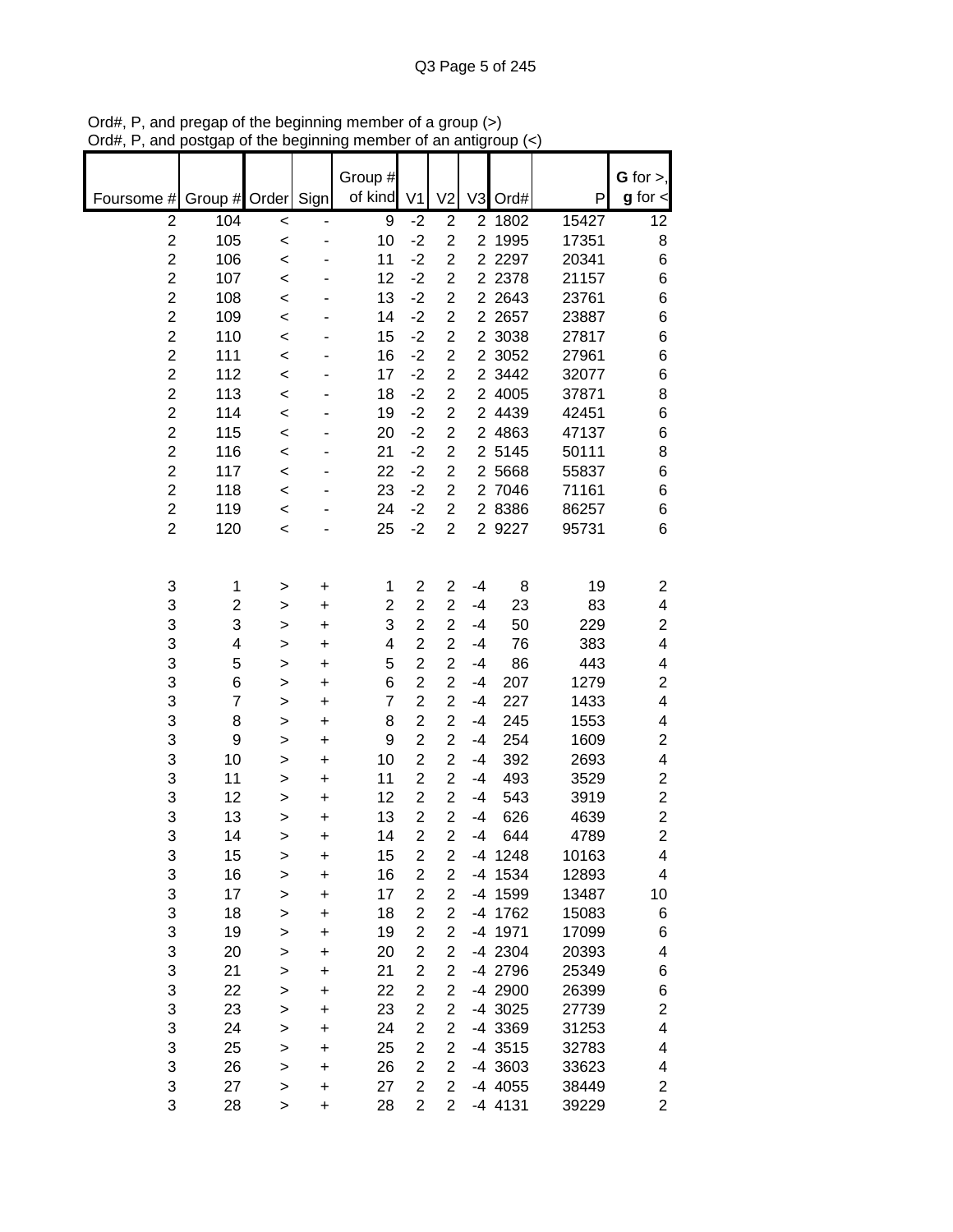|            |         |              |           | Group #        |                         |                |                |           |       | $G$ for $>$ ,           |
|------------|---------|--------------|-----------|----------------|-------------------------|----------------|----------------|-----------|-------|-------------------------|
| Foursome # | Group # | Order        | Sign      | of kind        | V <sub>1</sub>          | V <sub>2</sub> | V <sub>3</sub> | Ord#      | Ρ     | $g$ for $\lt$           |
| 3          | 29      | $\mathbf{I}$ | $\ddot{}$ | 29             | $\overline{2}$          | $\overline{2}$ |                | $-4$ 4180 | 39769 | 8                       |
| 3          | 30      | >            | $\ddot{}$ | 30             | $\overline{c}$          | $\overline{c}$ |                | -4 4608   | 44269 | $\overline{\mathbf{c}}$ |
| 3          | 31      | $\geq$       | $\ddot{}$ | 31             | $\overline{2}$          | $\overline{2}$ |                | -4 5650   | 55673 | 6                       |
| 3          | 32      | >            | $\ddot{}$ | 32             | $\overline{c}$          | $\overline{c}$ |                | -4 5846   | 57713 | 4                       |
| 3          | 33      | >            | $\ddot{}$ | 33             | $\overline{2}$          | $\overline{2}$ |                | -4 5893   | 58193 | 4                       |
| 3          | 34      | >            | $\ddot{}$ | 34             | $\overline{2}$          | $\overline{2}$ |                | -4 7061   | 71329 | 2                       |
| 3          | 35      | >            | $\ddot{}$ | 35             | $\overline{2}$          | $\overline{2}$ |                | -4 7422   | 75329 | 6                       |
| 3          | 36      | >            | $\ddot{}$ | 36             | $\overline{2}$          | $\overline{2}$ |                | -4 7871   | 80387 | 18                      |
| 3          | 37      | >            | $\ddot{}$ | 37             | $\overline{2}$          | $\overline{2}$ |                | -4 8955   | 92699 | 6                       |
| 3          | 38      | >            | +         | 38             | $\overline{c}$          | $\overline{c}$ |                | -4 9210   | 95539 | 8                       |
| 3          | 39      | >            | +         | 39             | $\overline{\mathbf{c}}$ | $\overline{2}$ |                | -4 9363   | 97369 | $\overline{c}$          |
| 3          | 40      | >            | $\ddot{}$ | 40             | $\overline{c}$          | $\overline{c}$ |                | -4 9566   | 99709 | $\overline{2}$          |
| 3          | 41      | >            |           | 1              | $-2$                    | $-2$           | 4              | 19        | 67    | 6                       |
| 3          | 42      | >            |           | $\overline{c}$ | $-2$                    | $-2$           | 4              | 133       | 751   | 8                       |
| 3          | 43      | >            |           | 3              | $-2$                    | $-2$           | 4              | 352       | 2377  | 6                       |
| 3          | 44      | >            |           | 4              | $-2$                    | $-2$           | 4              | 594       | 4349  | 10                      |
| 3          | 45      | >            |           | 5              | $-2$                    | $-2$           | 4              | 718       | 5437  | 6                       |
| 3          | 46      | >            |           | 6              | $-2$                    | $-2$           | 4              | 808       | 6211  | 8                       |
| 3          | 47      | $\geq$       |           | 7              | $-2$                    | $-2$           | 4              | 974       | 7681  | 8                       |
| 3          | 48      | $\geq$       |           | 8              | $-2$                    | $-2$           | 4              | 1418      | 11827 | 6                       |
| 3          | 49      | $\geq$       |           | 9              | $-2$                    | $-2$           | 4              | 2083      | 18181 | 12                      |
| 3          | 50      | >            |           | 10             | $-2$                    | $-2$           |                | 4 2409    | 21487 | 6                       |
| 3          | 51      | >            |           | 11             | $-2$                    | $-2$           |                | 4 3584    | 33479 | 10                      |
| 3          | 52      | >            |           | 12             | $-2$                    | $-2$           |                | 4 3978    | 37567 | 6                       |
| 3          | 53      | >            |           | 13             | $-2$                    | $-2$           |                | 4 5188    | 50587 | 6                       |
| 3          | 54      | >            |           | 14             | $-2$                    | $-2$           |                | 4 5367    | 52561 | 8                       |
| 3          | 55      | >            |           | 15             | $-2$                    | $-2$           |                | 4 5714    | 56369 | 10                      |
| 3          | 56      | >            |           | 16             | $-2$                    | $-2$           |                | 4 5842    | 57679 | 12                      |
| 3          | 57      | >            |           | 17             | $-2$                    | $-2$           | 4              | 5913      | 58403 | 10                      |
| 3          | 58      | >            |           | 18             | $-2$                    | $-2$           | 4              | 6297      | 62743 | 12                      |
| 3          | 59      | >            |           | 19             | $-2$                    | $-2$           | 4              | 6552      | 65599 | 12                      |
| 3          | 60      | >            |           | 20             | $-2$                    | $-2$           |                | 4 6935    | 69997 | 6                       |
| 3          | 61      | $\geq$       |           | 21             | $-2$                    | $-2$           |                | 4 7075    | 71429 | 10                      |
| 3          | 62      | $\geq$       |           | 22             | $-2$                    | $-2$           |                | 4 7644    | 77761 | 14                      |
| 3          | 63      | $\geq$       |           | 23             | $-2$                    | $-2$           |                | 4 8032    | 82153 | 12                      |
| 3          | 64      | $\geq$       |           | 24             | $-2$                    | $-2$           |                | 4 8438    | 86851 | 8                       |
| 3          | 65      | $\geq$       |           | 25             | $-2$                    | $-2$           |                | 4 9288    | 96451 | 8                       |
| 3          | 66      | >            |           | 26             | $-2$                    | $-2$           |                | 4 9499    | 98939 | 10                      |
| 3          | 67      | $\,<$        | +         | $\mathbf{1}$   | $-2$                    | $-2$           | 4              | 13        | 41    | $\overline{\mathbf{c}}$ |
| 3          | 68      | $\prec$      | $\ddot{}$ | $\overline{c}$ | $-2$                    | $-2$           | 4              | 20        | 71    | $\overline{\mathbf{c}}$ |
| 3          | 69      | $\prec$      | $\ddot{}$ | 3              | $-2$                    | $-2$           | 4              | 60        | 281   | $\overline{c}$          |
| 3          | 70      | $\prec$      | $\ddot{}$ | 4              | $-2$                    | $-2$           | 4              | 134       | 757   | $\overline{\mathbf{4}}$ |
| 3          | 71      | $\prec$      | $\ddot{}$ | 5              | $-2$                    | $-2$           | 4              | 212       | 1301  | $\overline{\mathbf{c}}$ |
| 3          | 72      | $\prec$      | $\ddot{}$ | 6              | $-2$                    | $-2$           | 4              | 323       | 2141  | $\overline{\mathbf{c}}$ |
| 3          | 73      | $\,<\,$      | $\ddot{}$ | $\overline{7}$ | $-2$                    | $-2$           | 4              | 408       | 2801  | $\overline{2}$          |

Ord#, P, and pregap of the beginning member of a group (>) Ord#, P, and postgap of the beginning member of an antigroup (<)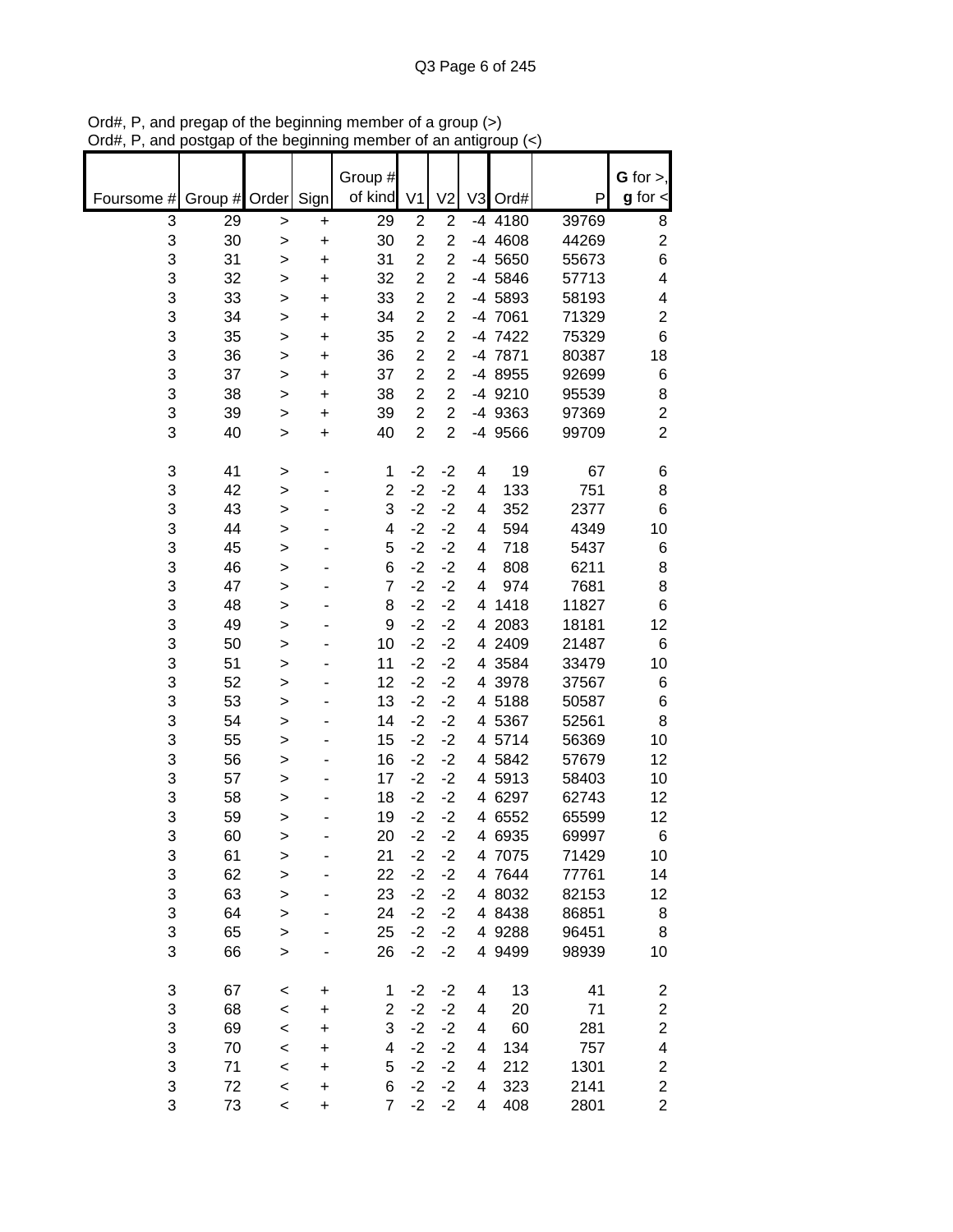|            |            |         |                | Group #     |                         |                         |                |                |                | $G$ for $>$ ,                               |
|------------|------------|---------|----------------|-------------|-------------------------|-------------------------|----------------|----------------|----------------|---------------------------------------------|
| Foursome # | Group #    | Order   | Sign           | of kind     | V <sub>1</sub>          | V <sub>2</sub>          | V <sub>3</sub> | Ord#           | P              | $g$ for $\lt$                               |
| 3          | 74         | $\,<$   | +              | 8           | $-2$                    | $-2$                    | 4              | 743            | 5651           | 2                                           |
| 3          | 75         | $\prec$ | $\ddot{}$      | 9           | $-2$                    | $-2$                    | 4              | 809            | 6217           | 4                                           |
| 3          | 76         | $\,<$   | $\ddot{}$      | 10          | $-2$                    | $-2$                    | 4              | 925            | 7237           | 6                                           |
| 3          | 77         | $\,<$   | $\ddot{}$      | 11          | $-2$                    | $-2$                    | 4              | 975            | 7687           | 4                                           |
| 3          | 78         | $\,<$   | +              | 12          | $-2$                    | $-2$                    | 4              | 1120           | 9011           | 2                                           |
| 3          | 79         | $\,<$   | $\ddot{}$      | 13          | $-2$                    | $-2$                    | 4              | 1361           | 11257          | $\overline{\mathbf{4}}$                     |
| 3          | 80         | $\,<$   | $\ddot{}$      | 14          | $-2$                    | $-2$                    | 4              | 1618           | 13691          | $\overline{c}$                              |
| 3          | 81         | <       | $\ddot{}$      | 15          | $-2$                    | $-2$                    | 4              | 1707           | 14561          | $\overline{2}$                              |
| 3          | 82         | <       | $\ddot{}$      | 16          | $-2$                    | $-2$                    | 4              | 2078           | 18131          | $\overline{c}$                              |
| 3          | 83         | $\,<$   | +              | 17          | $-2$                    | $-2$                    | 4              | 2115           | 18457          | $\overline{\mathbf{4}}$                     |
| 3          | 84         | $\,<$   | +              | 18          | $-2$                    | $-2$                    | 4              | 2402           | 21397          | 4                                           |
| 3          | 85         | <       | +              | 19          | $-2$                    | $-2$                    | 4              | 3902           | 36791          | $\overline{c}$                              |
| 3          | 86         | <       | +              | 20          | $-2$                    | $-2$                    | 4              | 3970           | 37507          | 4                                           |
| 3          | 87         | $\,<$   | +              | 21          | $-2$                    | $-2$                    |                | 4 4 1 4 9      | 39409          | 10                                          |
| 3          | 88         | $\,<$   | +              | 22          | $-2$                    | $-2$                    |                | 4 4176         | 39727          | 6                                           |
| 3          | 89         | <       | $\ddot{}$      | 23          | $-2$                    | $-2$                    | 4              | 4491           | 42961          | 6                                           |
| 3          | 90         | <       | $\ddot{}$      | 24          | $-2$                    | $-2$                    | 4              | 6247           | 62141          | $\mathbf 2$                                 |
| 3          | 91         | $\,<$   | $\ddot{}$      | 25          | $-2$                    | $-2$                    | 4              | 6298           | 62753          | 8                                           |
| 3          | 92         | $\,<$   | +              | 26          | $-2$                    | $-2$                    | 4              | 6800           | 68371          | 18                                          |
| 3          | 93         | $\,<$   | $\ddot{}$      | 27          | $-2$                    | $-2$                    | 4              | 7076           | 71437          | 6                                           |
| 3          | 94         | $\prec$ | $\ddot{}$      | 28          | $-2$                    | $-2$                    | 4              | 7208           | 72907          | 4                                           |
| 3          | 95         | $\,<$   | $\ddot{}$      | 29          | $-2$                    | $-2$                    | 4              | 7485           | 76001          | 2                                           |
| 3          | 96         | $\,<$   | $\ddot{}$      | 30          | $-2$                    | $-2$                    |                | 4 7801         | 79627          | $\overline{\mathbf{4}}$                     |
| 3          | 97         | $\,<$   | $\ddot{}$      | 31          | $-2$                    | $-2$                    |                | 4 7896         | 80681          | $\overline{\mathbf{c}}$                     |
| 3          | 98         | <       | $\ddot{}$      | 32          | $-2$                    | $-2$                    |                | 4 8043         | 82237          | $\overline{\mathbf{4}}$                     |
| 3          | 99         | $\,<$   | $\ddot{}$      | 33          | $-2$                    | $-2$                    |                | 4 8126         | 83231          | $\boldsymbol{2}$<br>$\overline{\mathbf{4}}$ |
| 3          | 100        | $\,<$   | +              | 34          | $-2$                    | $-2$                    |                | 4 8517         | 87697          |                                             |
| 3<br>3     | 101<br>102 | $\,<$   | +              | 35<br>36    | $-2$<br>$-2$            | $-2$<br>$-2$            | 4              | 4 8602<br>8883 | 88811<br>91957 | $\overline{c}$<br>$\overline{\mathbf{4}}$   |
| 3          | 103        | $\,<$   | +              | 37          | $-2$                    | $-2$                    | 4              | 9028           | 93491          | 2                                           |
| 3          | 104        | $\,<$   | +              | 38          | $-2$                    | $-2$                    | 4              | 9169           | 95107          | 4                                           |
| 3          | 105        | <<br><  | +<br>$\ddot{}$ | 39          | $-2$                    | $-2$                    |                | 4 9555         | 99577          | 4                                           |
|            |            |         |                |             |                         |                         |                |                |                |                                             |
| 3          | 106        | <       |                | $\mathbf 1$ | $\overline{\mathbf{c}}$ | $\mathbf 2$             | -4             | 255            | 1613           | 6                                           |
| 3          | 107        | $\prec$ |                | 2           | $\overline{2}$          | $\overline{c}$          | -4             | 544            | 3923           | 6                                           |
| 3          | 108        | $\prec$ |                | 3           | $\overline{c}$          | $\overline{2}$          |                | -4 1049        | 8377           | 10                                          |
| 3          | 109        | $\prec$ |                | 4           | $\overline{2}$          | $\overline{c}$          |                | -4 1084        | 8699           | 8                                           |
| 3          | 110        | $\prec$ |                | 5           | $\overline{2}$          | $\overline{2}$          |                | -4 1249        | 10169          | 8                                           |
| 3          | 111        | $\prec$ |                | 6           | $\overline{2}$          | $\overline{2}$          |                | $-4$ 1451      | 12113          | 6                                           |
| 3          | 112        | $\prec$ |                | 7           | $\overline{c}$          | $\overline{2}$          |                | $-4$ 1714      | 14633          | 6                                           |
| 3          | 113        | $\prec$ |                | 8           | $\overline{2}$          | $\overline{2}$          |                | -4 3440        | 32063          | 6                                           |
| 3          | 114        | $\prec$ |                | 9           | $\overline{c}$          | $\overline{c}$          |                | $-4$ 3516      | 32789          | 8                                           |
| 3          | 115        | $\prec$ |                | 10          | $\overline{c}$          | $\overline{c}$          |                | -4 3669        | 34327          | 10                                          |
| 3          | 116        | $\prec$ |                | 11          | $\overline{2}$          | $\overline{c}$          |                | -4 4083        | 38737          | 10                                          |
| 3          | 117        | $\prec$ |                | 12          | $\overline{\mathbf{c}}$ | $\overline{\mathbf{c}}$ |                | -4 4181        | 39779          | 12                                          |
| 3          | 118        | $\prec$ |                | 13          | $\overline{c}$          | $\overline{2}$          |                | -4 4599        | 44189          | 12                                          |
| 3          | 119        | $\prec$ |                | 14          | $\overline{c}$          | $\overline{2}$          |                | -4 4862        | 47129          | 8                                           |

Ord#, P, and pregap of the beginning member of a group (>) Ord#, P, and postgap of the beginning member of an antigroup (<)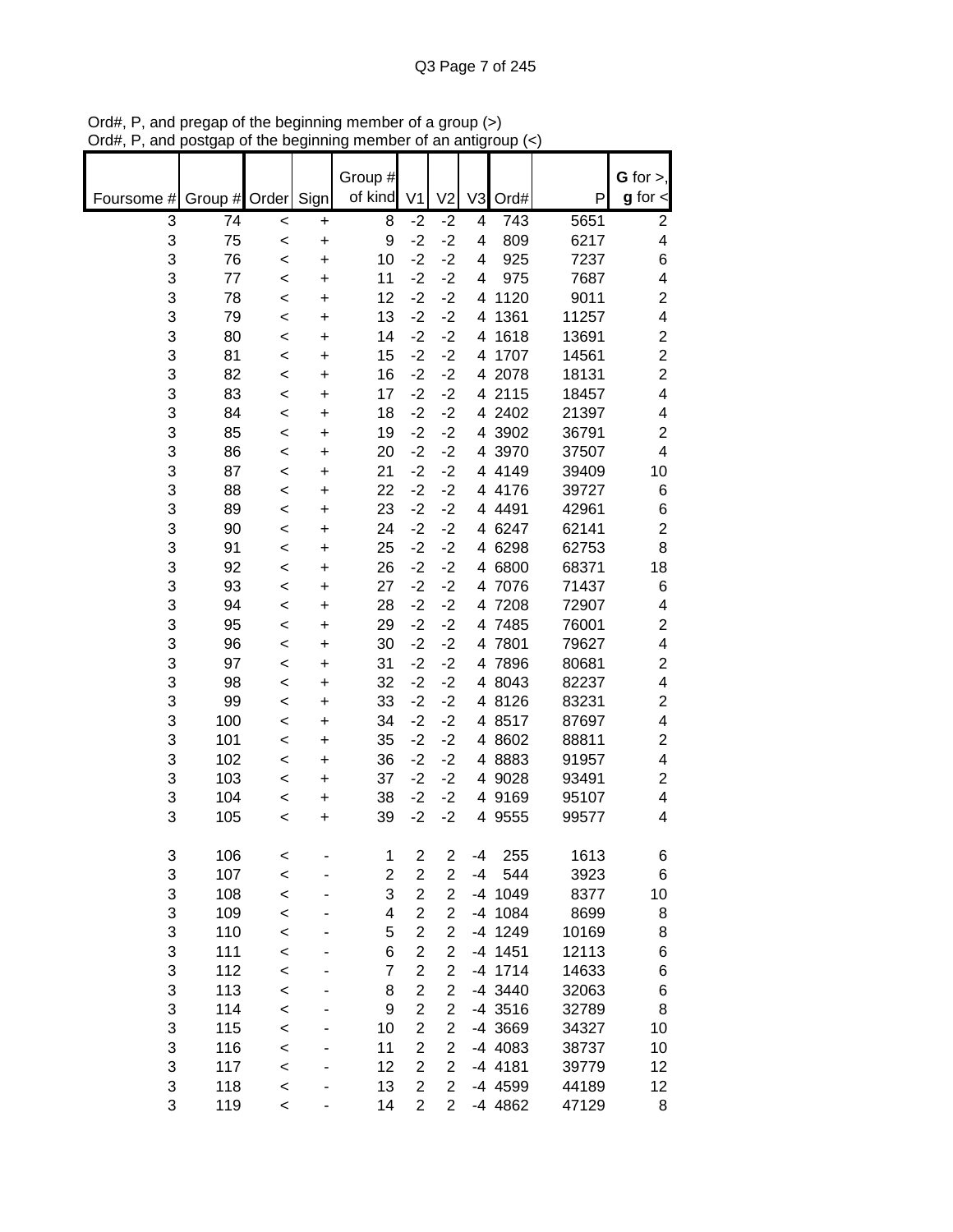|                                |                |                | Group #        |                                  |                                  |                |                    |                | $G$ for $>$ , |
|--------------------------------|----------------|----------------|----------------|----------------------------------|----------------------------------|----------------|--------------------|----------------|---------------|
| Foursome #<br>Group $#$        | Order          | Sign           | of kind        | V <sub>1</sub>                   | V <sub>2</sub>                   | V <sub>3</sub> | Ord#               | P              | $g$ for $\lt$ |
| 3<br>120                       | $\,<$          | ٠              | 15             | $\overline{2}$                   | $\overline{2}$                   |                | $-4$ 5144          | 50101          | 10            |
| 3<br>121<br>122                | $\prec$        |                | 16             | $\overline{c}$<br>$\overline{2}$ | $\overline{c}$<br>$\overline{2}$ |                | -4 5387            | 52769          | 14            |
| 3                              | $\prec$        |                | 17             | $\overline{2}$                   | $\overline{2}$                   |                | -4 5791            | 57107          | 12            |
| 3<br>123<br>3<br>124           | $\,<$          |                | 18<br>19       | $\overline{2}$                   | $\overline{2}$                   |                | -4 6531<br>-4 6848 | 65393<br>68903 | 14            |
| 3<br>125                       | $\,<$<br>$\,<$ |                | 20             | $\overline{2}$                   | $\overline{2}$                   |                | -4 7702            | 78497          | 6<br>12       |
| 3<br>126                       | $\prec$        |                | 21             | $\overline{2}$                   | $\overline{2}$                   |                | -4 7778            | 79367          | 12            |
| 3<br>127                       | $\,<$          |                | 22             | $\overline{c}$                   | $\overline{c}$                   |                | -4 8185            | 83921          | 12            |
| 3<br>128                       | $\,<$          |                | 23             | $\overline{c}$                   | $\overline{c}$                   |                | -4 8448            | 86969          | 12            |
| 3<br>129                       | $\,<$          |                | 24             | $\overline{\mathbf{c}}$          | $\overline{c}$                   |                | -4 8956            | 92707          | 10            |
| 3<br>130                       | $\prec$        |                | 25             | $\overline{2}$                   | $\overline{2}$                   |                | -4 9264            | 96167          | 12            |
|                                |                |                |                |                                  |                                  |                |                    |                |               |
| 4<br>1                         | >              | +              | 1              | $\overline{c}$                   | $-4$                             | 4              | 9                  | 23             | 4             |
| 4<br>2                         | >              | $\ddot{}$      | 2              | $\overline{2}$                   | $-4$                             | 4              | 77                 | 389            | 6             |
| 3<br>4                         | $\mathbf{I}$   | $\ddot{}$      | 3              | $\overline{2}$                   | $-4$                             | 4              | 208                | 1283           | 4             |
| 4<br>4                         | >              | $\ddot{}$      | 4              | $\overline{2}$                   | $-4$                             | 4              | 246                | 1559           | 6             |
| 5<br>4                         | $\mathbf{I}$   | +              | 5              | $\overline{2}$                   | $-4$                             | 4              | 255                | 1613           | 4             |
| 6<br>4<br>$\overline{7}$       | >              | $\ddot{}$      | 6              | $\overline{c}$<br>$\overline{2}$ | $-4$<br>$-4$                     | 4              | 372<br>454         | 2543           | 4             |
| 4<br>4                         | >              | $\ddot{}$      | 7              | $\overline{2}$                   | $-4$                             | 4              | 494                | 3209<br>3533   | 6<br>4        |
| 8<br>4<br>9                    | >              | $\ddot{}$      | 8<br>9         | $\overline{2}$                   | $-4$                             | 4<br>4         | 627                | 4643           | 4             |
| 10<br>4                        | >              | +              | 10             | $\overline{2}$                   | $-4$                             | 4              | 767                | 5843           | 4             |
| 4<br>11                        | >              | +<br>$\ddot{}$ | 11             | $\overline{2}$                   | $-4$                             | 4              | 1079               | 8669           | 6             |
| 4<br>12                        | ><br>>         | $\ddot{}$      | 12             | $\overline{c}$                   | $-4$                             | 4              | 1467               | 12269          | 6             |
| 4<br>13                        | >              | +              | 13             | $\overline{c}$                   | $-4$                             | 4              | 1600               | 13499          | 12            |
| 4<br>14                        | >              | $\ddot{}$      | 14             | $\overline{\mathbf{c}}$          | $-4$                             | 4              | 1729               | 14759          | 6             |
| 4<br>15                        | >              | $\ddot{}$      | 15             | $\overline{2}$                   | $-4$                             | 4              | 1781               | 15263          | 4             |
| 4<br>16                        | >              | +              | 16             | $\overline{2}$                   | $-4$                             | 4              | 2166               | 19073          | 4             |
| 4<br>17                        | >              | +              | 17             | $\overline{c}$                   | $-4$                             |                | 4 3472             | 32363          | 4             |
| 4<br>18                        | >              | $\ddot{}$      | 18             | $\overline{c}$                   | $-4$                             | 4              | 3906               | 36833          | 12            |
| 4<br>19                        | >              | $\ddot{}$      | 19             | $\overline{2}$                   | $-4$                             |                | 4 4709             | 45389          | 12            |
| 4<br>20                        | >              | +              | 20             | $\overline{2}$                   | $-4$                             |                | 4 6961             | 70229          | 6             |
| 21<br>4                        | >              | +              | 21             | $\overline{2}$                   | $-4$                             |                | 4 7062             | 71333          | 4             |
| 22<br>4                        | $\geq$         | $\ddot{}$      | 22             | $\overline{c}$                   | $-4$                             |                | 4 7481             | 75983          | 4             |
| 23<br>4                        | $\mathbf{I}$   | +              | 23             | $\overline{2}$                   | $-4$                             |                | 4 7543             | 76697          | 18            |
| 4<br>24                        | $\mathbf{I}$   | +              | 24             | $\overline{2}$                   | $-4$                             |                | 4 8598             | 88793          | 4             |
| 4<br>25                        | >              | +              | 25             | $\overline{2}$                   | $-4$                             |                | 4 8614             | 88919          | 16            |
| 4<br>26                        | $\geq$         | +              | 26             | $\overline{2}$                   | $-4$                             |                | 4 9211             | 95549          | 10            |
| 4<br>27                        | >              | $\ddot{}$      | 27             | $\overline{2}$                   | $-4$                             |                | 4 9364             | 97373          | 4             |
| $\overline{\mathcal{A}}$<br>28 | >              |                | 1              | $-2$                             | 4                                | -4             | 134                | 757            | 6             |
| 4<br>29                        | $\mathbf{I}$   |                | $\overline{c}$ | $-2$                             | 4                                | -4             | 825                | 6337           | 8             |
| 4<br>30                        | >              |                | 3              | $-2$                             | 4                                | -4             | 975                | 7687           | 6             |
| 4<br>31<br>32<br>4             | >              |                | 4<br>5         | $-2$<br>$-2$                     | 4<br>4                           |                | -4 1688<br>-4 1828 | 14407          | 6             |
| 33<br>4                        | ><br>>         |                | 6              | $-2$                             | 4                                |                | -4 2204            | 15667<br>19441 | 6<br>8        |

Ord#, P, and pregap of the beginning member of a group (>) Ord#, P, and postgap of the beginning member of an antigroup (<)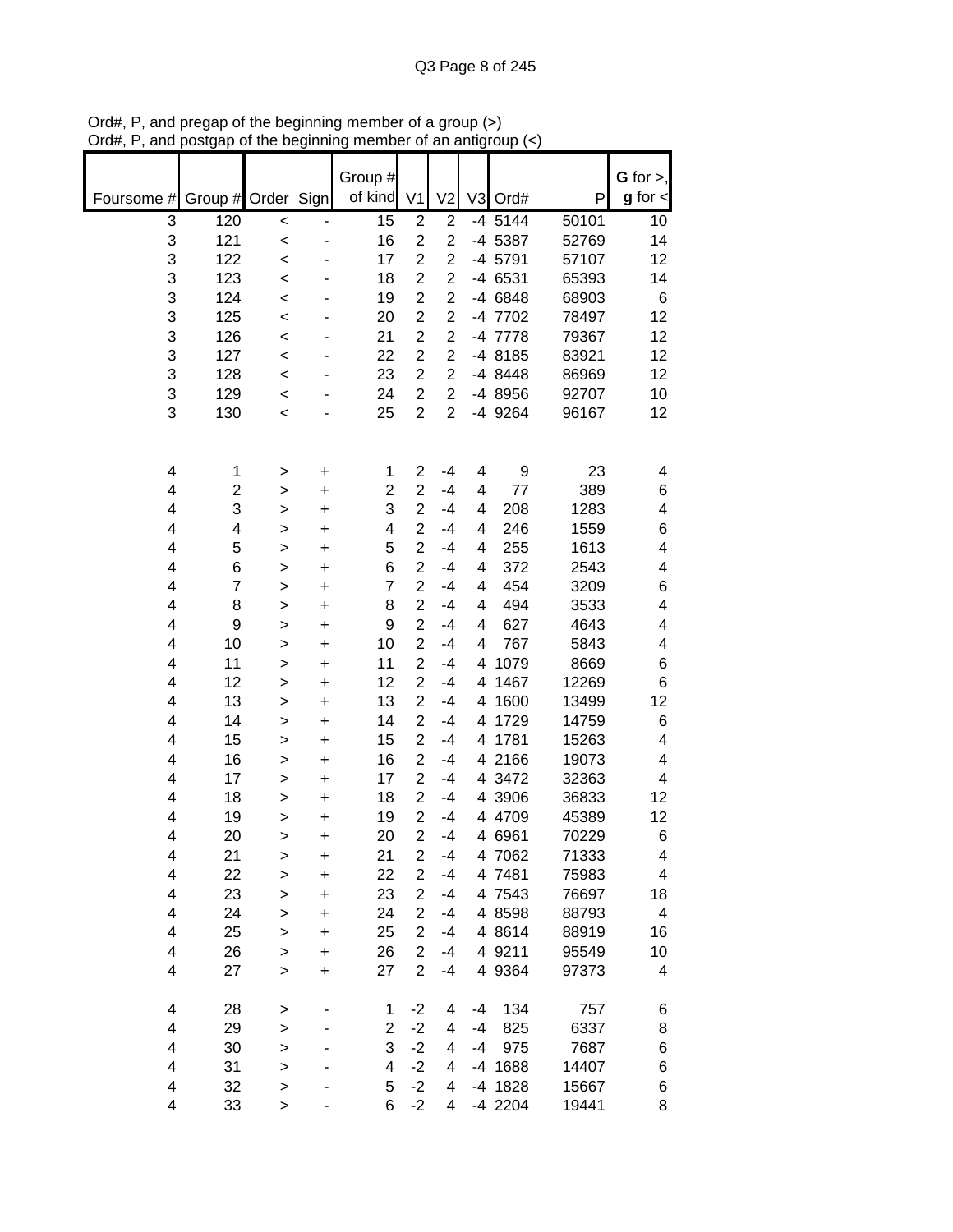|                         |          |                    |                          | Group #                 |                |                |                |                 |                | $G$ for $>$ , |
|-------------------------|----------|--------------------|--------------------------|-------------------------|----------------|----------------|----------------|-----------------|----------------|---------------|
| Foursome #              | Group #  | Order              | Sign                     | of kind                 | V <sub>1</sub> | V <sub>2</sub> | V <sub>3</sub> | Ord#            | Ρ              | $g$ for $\lt$ |
| $\overline{\mathbf{4}}$ | 34       | $\,>$              | $\overline{\phantom{0}}$ | $\overline{7}$          | $-2$           | 4              |                | -4 3821         | 35977          | 8             |
| 4                       | 35       | $\geq$             | ٠                        | 8                       | $-2$           | 4              |                | -4 4493         | 42979          | 12            |
| 4                       | 36       | $\geq$             |                          | 9                       | $-2$           | 4              |                | -4 5368         | 52567          | 6             |
| 4                       | 37       | $\geq$             |                          | 10                      | $-2$           | 4              |                | -4 6203         | 61651          | 8             |
| 4                       | 38       | $\geq$             |                          | 11                      | $-2$           | 4              |                | -4 6756         | 67819          | 12            |
| 4                       | 39       | >                  |                          | 12                      | $-2$           | 4              |                | -4 9137         | 94777          | 6             |
| 4                       | 40       | $\geq$             |                          | 13                      | $-2$           | 4              |                | -4 9203         | 95467          | 6             |
| 4                       | 41       | <                  | +                        | 1                       | $-2$           | 4              | $-4$           | 12              | 37             | 4             |
| 4                       | 42       | $\prec$            | $\ddot{}$                | $\overline{\mathbf{c}}$ | $-2$           | 4              | $-4$           | 19              | 67             | 4             |
| 4                       | 43       | $\prec$            | $\ddot{}$                | 3                       | $-2$           | 4              | $-4$           | 59              | 277            | 4             |
| 4                       | 44       | $\,<$              | $\ddot{}$                | 4                       | $-2$           | 4              | $-4$           | 211             | 1297           | 4             |
| 4                       | 45       | $\,<$              | +                        | 5                       | $-2$           | 4              | $-4$           | 348             | 2347           | 4             |
| 4                       | 46       | $\,<$              | +                        | 6                       | $-2$           | 4              | $-4$           | 770             | 5857           | 4             |
| 4                       | 47       | $\prec$            | $\ddot{}$                | $\overline{7}$          | $-2$           | 4              | $-4$           | 851             | 6577           | 4             |
| 4                       | 48       | $\,<$              | +                        | 8                       | $-2$           | 4              | $-4$           | 1567            | 13171          | 6             |
| 4<br>4                  | 49       | $\prec$            | $\ddot{}$                | 9<br>10                 | $-2$<br>$-2$   | 4              | $-4$           | 1692            | 14431          | 6<br>4        |
| 4                       | 50<br>51 | $\prec$            | $\ddot{}$                | 11                      | $-2$           | 4<br>4         | -4             | 1706<br>-4 2195 | 14557<br>19387 | 4             |
| 4                       | 52       | $\prec$            | +<br>$\ddot{}$           | 12                      | $-2$           | 4              |                | -4 3296         | 30529          | 10            |
| 4                       | 53       | $\prec$<br>$\prec$ | +                        | 13                      | $-2$           | 4              |                | -4 3475         | 32377          | 4             |
| 4                       | 54       | $\prec$            | $\ddot{}$                | 14                      | $-2$           | 4              |                | $-4$ 4353       | 41617          | 4             |
| 4                       | 55       | $\prec$            | +                        | 15                      | $-2$           | 4              |                | -4 4657         | 44809          | 10            |
| 4                       | 56       | $\prec$            | $\ddot{}$                | 16                      | $-2$           | 4              |                | -4 4988         | 48487          | 4             |
| 4                       | 57       | $\prec$            | +                        | 17                      | $-2$           | 4              |                | -4 5059         | 49207          | 4             |
| 4                       | 58       | $\prec$            | $\ddot{}$                | 18                      | $-2$           | 4              |                | $-4$ 5119       | 49843          | 10            |
| 4                       | 59       | $\,<$              | +                        | 19                      | $-2$           | 4              |                | $-4$ 5261       | 51427          | 4             |
| 4                       | 60       | $\prec$            | $\ddot{}$                | 20                      | $-2$           | 4              |                | -4 6463         | 64621          | 6             |
| 4                       | 61       | $\,<$              | +                        | 21                      | $-2$           | 4              |                | -4 7484         | 75997          | 4             |
| 4                       | 62       | $\,<$              | +                        | 22                      | $-2$           | 4              |                | -4 7800         | 79621          | 6             |
| 4                       | 63       | $\,<$              | +                        | 23                      | $-2$           | 4              |                | -4 8516         | 87691          | 6             |
| 4                       | 64       | $\prec$            | +                        | 24                      | $-2$           | 4              |                | -4 8601         | 88807          | 4             |
| 4                       | 65       | $\,<$              | +                        | 25                      | $-2$           | 4              |                | -4 8803         | 91009          | 10            |
| 4                       | 66       | $\prec$            | $\ddot{}$                | 26                      | $-2$           | 4              |                | -4 9554         | 99571          | 6             |
| $\overline{\mathbf{4}}$ | 67       | $\,<$              |                          | 1                       | $\overline{2}$ | $-4$           | 4              | 96              | 503            | 6             |
| 4                       | 68       | $\prec$            |                          | $\overline{\mathbf{c}}$ | $\overline{c}$ | $-4$           | 4              | 1083            | 8693           | 6             |
| 4                       | 69       | $\prec$            |                          | 3                       | $\overline{2}$ | $-4$           |                | 4 3267          | 30203          | 8             |
| 4                       | 70       | $\prec$            |                          | 4                       | $\overline{2}$ | $-4$           |                | 4 3824          | 35999          | 8             |
| 4                       | 71       | $\prec$            |                          | 5                       | $\overline{2}$ | $-4$           |                | 4 5820          | 57389          | 8             |
| 4                       | 72       | $\prec$            |                          | 6                       | $\overline{c}$ | $-4$           |                | 4 6206          | 61673          | 8             |
| 4                       | 73       | $\prec$            |                          | $\overline{\mathbf{7}}$ | $\overline{c}$ | $-4$           |                | 4 6348          | 63353          | 8             |
| 4                       | 74       | $\prec$            |                          | 8                       | $\overline{c}$ | $-4$           |                | 4 6724          | 67493          | 6             |
| 4                       | 75       | $\prec$            |                          | $\boldsymbol{9}$        | $\overline{c}$ | $-4$           |                | 4 7722          | 78713          | 8             |
| 4                       | 76       | $\prec$            |                          | 10                      | $\overline{c}$ | $-4$           |                | 4 8144          | 83423          | 8             |
| 4                       | 77       | $\,<$              |                          | 11                      | $\overline{2}$ | $-4$           |                | 4 9461          | 98519          | 14            |

Ord#, P, and pregap of the beginning member of a group (>) Ord#, P, and postgap of the beginning member of an antigroup (<)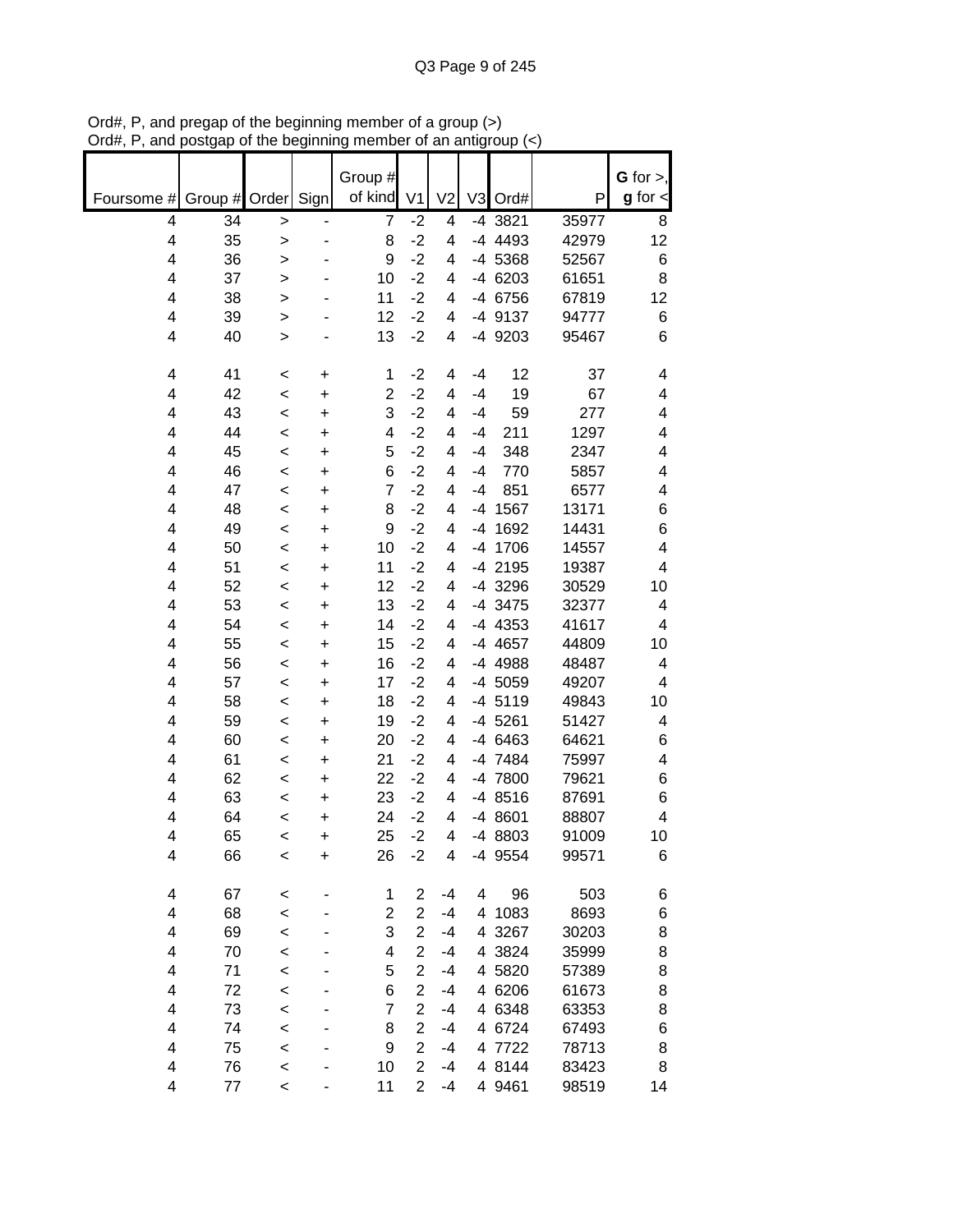| ıuπ,                          | oolyap or the beginning |              |           |                         |                         | an anny                 |                |        |       |                         |
|-------------------------------|-------------------------|--------------|-----------|-------------------------|-------------------------|-------------------------|----------------|--------|-------|-------------------------|
|                               |                         |              |           |                         |                         |                         |                |        |       |                         |
|                               |                         |              |           | Group #                 |                         |                         |                |        |       | $G$ for $>$ ,           |
| Foursome # Group # Order Sign |                         |              |           | of kind                 | V <sub>1</sub>          | V <sub>2</sub>          | V <sub>3</sub> | Ord#   | P     | $g$ for $\lt$           |
|                               |                         |              |           |                         |                         |                         |                |        |       |                         |
| 5                             | 1                       | >            | +         | 1                       | $\overline{2}$          | $\overline{2}$          | 0              | 14     | 43    | $\overline{2}$          |
| 5                             | 2                       | >            | +         | $\overline{c}$          | $\overline{c}$          | $\overline{2}$          | 0              | 117    | 643   | $\overline{c}$          |
| 5                             | 3                       | >            | $\ddot{}$ | 3                       | $\overline{c}$          | $\overline{2}$          | 0              | 183    | 1093  | $\overline{c}$          |
| 5                             | 4                       |              | $\ddot{}$ | 4                       | $\overline{c}$          | $\overline{c}$          | 0              | 552    | 4003  | $\overline{\mathbf{c}}$ |
|                               |                         | >            |           |                         |                         |                         |                |        |       |                         |
| 5                             | 5                       | $\geq$       | $\ddot{}$ | 5                       | $\overline{c}$          | $\overline{2}$          | 0              | 1172   | 9463  | $\overline{\mathbf{c}}$ |
| 5                             | 6                       | $\mathbf{I}$ | $\ddot{}$ | 6                       | $\overline{2}$          | $\overline{2}$          |                | 0 2232 | 19717 | 8                       |
| 5                             | $\overline{\mathbf{7}}$ | >            | $\ddot{}$ | $\overline{7}$          | $\overline{2}$          | $\overline{c}$          |                | 0 2253 | 19927 | 8                       |
| 5                             | 8                       | >            | $\ddot{}$ | 8                       | $\overline{c}$          | $\overline{2}$          |                | 0 2925 | 26683 | $\overline{\mathbf{c}}$ |
| 5                             | 9                       | >            | $\ddot{}$ | 9                       | $\overline{2}$          | $\overline{2}$          |                | 0 2931 | 26713 | $\overline{c}$          |
| 5                             | 10                      | >            | $\ddot{}$ | 10                      | $\overline{2}$          | $\overline{c}$          |                | 0 4629 | 44533 | $\overline{c}$          |
| 5                             | 11                      | >            | $\ddot{}$ | 11                      | $\overline{c}$          | $\overline{2}$          |                | 0 5790 | 57097 | 8                       |
| 5                             | 12                      | >            | +         | 12                      | $\overline{\mathbf{c}}$ | $\overline{c}$          |                | 0 7816 | 79813 | $\overline{\mathbf{c}}$ |
| 5                             | 13                      |              | $\ddot{}$ | 13                      | $\overline{c}$          | $\overline{2}$          |                | 0 8447 | 86959 | 8                       |
|                               |                         | $\, > \,$    |           |                         |                         |                         |                |        |       |                         |
|                               |                         |              |           |                         |                         |                         |                |        |       |                         |
| 5                             | 14                      | >            |           | 1                       | $-2$                    | $-2$                    | 0              | 128    | 719   | 10                      |
| 5                             | 15                      | >            |           | $\overline{c}$          | $-2$                    | $-2$                    | 0              | 270    | 1733  | 10                      |
| 5                             | 16                      | >            |           | 3                       | $-2$                    | $-2$                    | 0              | 519    | 3719  | 10                      |
| 5                             | 17                      | >            |           | 4                       | $-2$                    | $-2$                    | 0              | 1787   | 15299 | 10                      |
| 5                             | 18                      | >            |           | 5                       | $-2$                    | $-2$                    |                | 0 5860 | 57839 | 10                      |
| 5                             | 19                      | >            |           | 6                       | $-2$                    | $-2$                    |                | 0 8607 | 88853 | 10                      |
| 5                             | 20                      | $\geq$       |           | $\overline{7}$          | $-2$                    | $-2$                    |                | 0 9313 | 96749 | 10                      |
|                               |                         |              |           |                         |                         |                         |                |        |       |                         |
| 5                             | 21                      |              |           | 1                       | $-2$                    | $-2$                    | 0              | 113    | 617   |                         |
|                               |                         | $\,<\,$      | +         |                         |                         |                         |                |        |       | $\overline{\mathbf{c}}$ |
| 5                             | 22                      | $\prec$      | $\ddot{}$ | $\overline{2}$          | $-2$                    | $-2$                    | 0              | 390    | 2687  | $\overline{c}$          |
| 5                             | 23                      | $\,<\,$      | +         | 3                       | $-2$                    | $-2$                    |                | 0 2300 | 20357 | $\overline{c}$          |
| 5                             | 24                      | $\,<\,$      | $\ddot{}$ | 4                       | $-2$                    | $-2$                    |                | 0 2683 | 24107 | $\overline{c}$          |
| 5                             | 25                      | $\,<\,$      | +         | 5                       | $-2$                    | $-2$                    |                | 0 4387 | 41957 | $\overline{c}$          |
| 5                             | 26                      | $\prec$      | $\ddot{}$ | 6                       | $-2$                    | $-2$                    |                | 0 4434 | 42407 | $\overline{c}$          |
| 5                             | 27                      | $\prec$      | +         | $\overline{7}$          | $-2$                    | $-2$                    |                | 0 5610 | 55217 | $\overline{c}$          |
| 5                             | 28                      | $\,<$        | +         | 8                       | $-2$                    | $-2$                    |                | 0 6566 | 65717 | $\overline{c}$          |
| 5                             | 29                      | $\,<$        | +         | 9                       | $-2$                    | $-2$                    |                | 0 8501 | 87557 | $\overline{c}$          |
|                               |                         |              |           |                         |                         |                         |                |        |       |                         |
|                               |                         |              |           |                         |                         |                         |                | 422    |       | 10                      |
| 5                             | 30                      | $\,<$        |           | 1                       | $\overline{\mathbf{c}}$ | $\overline{\mathbf{c}}$ | 0              |        | 2917  |                         |
| 5                             | 31                      | $\,<$        |           | 2                       | $\overline{c}$          | $\overline{c}$          | 0              | 1598   | 13477 | 10                      |
| 5                             | 32                      | $\,<$        |           | 3                       | $\overline{c}$          | $\overline{\mathbf{c}}$ | 0              | 1994   | 17341 | 10                      |
| 5                             | 33                      | $\,<\,$      |           | 4                       | $\overline{c}$          | $\overline{2}$          |                | 0 2901 | 26407 | 10                      |
| 5                             | 34                      | $\prec$      |           | 5                       | $\overline{c}$          | $\overline{c}$          |                | 0 6006 | 59407 | 10                      |
| 5                             | 35                      | $\prec$      |           | 6                       | $\overline{2}$          | $\overline{2}$          |                | 0 7835 | 79987 | 10                      |
|                               |                         |              |           |                         |                         |                         |                |        |       |                         |
|                               |                         |              |           |                         |                         |                         |                |        |       |                         |
| 6                             | 1                       | >            | +         | 1                       | 2                       | 0                       | $-4$           | 15     | 47    | 4                       |
| 6                             | 2                       |              | $\ddot{}$ | $\overline{\mathbf{c}}$ | $\overline{c}$          | 0                       | $-4$           | 39     | 167   | 4                       |
|                               |                         | >            |           |                         | $\overline{c}$          |                         |                |        |       |                         |
| 6                             | 3                       | >            | $\ddot{}$ | 3                       |                         | $\boldsymbol{0}$        | $-4$           | 118    | 647   | 4                       |
| 6                             | 4                       | >            | $\ddot{}$ | 4                       | $\overline{c}$          | 0                       | $-4$           | 199    | 1217  | 4                       |
| 6                             | 5                       | $\geq$       | $\ddot{}$ | 5                       | $\overline{c}$          | 0                       | -4             | 426    | 2957  | 4                       |
| 6                             | 6                       | $\mathbf{I}$ | $\ddot{}$ | 6                       | $\overline{c}$          | 0                       | $-4$           | 553    | 4007  | 4                       |

Ord#, P, and pregap of the beginning member of a group (>) Ord#, P, and postgap of the beginning member of an antigroup (<)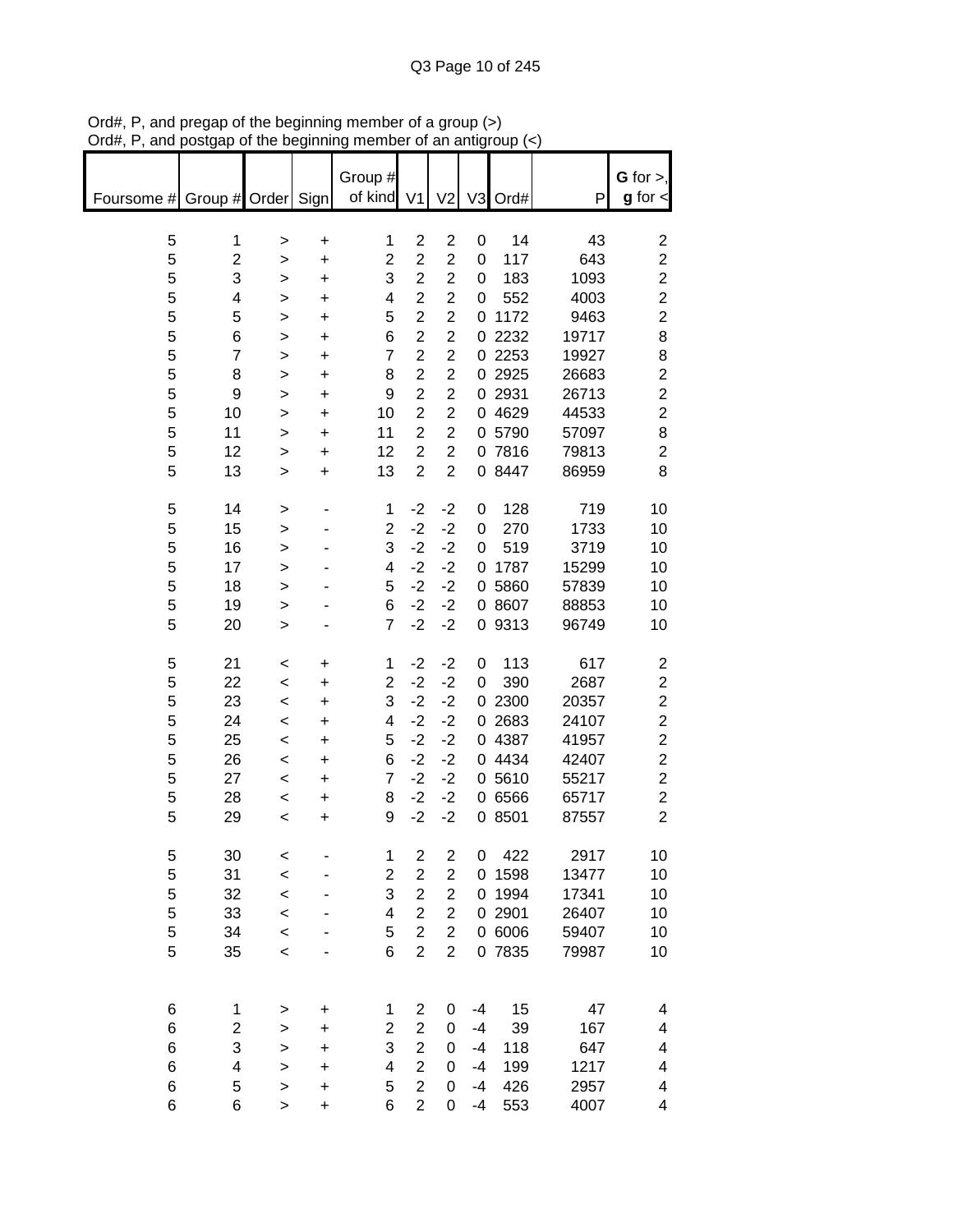|            |               |              |                        | Group #        |                                  |                |                |                 |                | $G$ for $>$ , |
|------------|---------------|--------------|------------------------|----------------|----------------------------------|----------------|----------------|-----------------|----------------|---------------|
| Foursome # | Group # Order |              | Sign                   | of kind        | V <sub>1</sub>                   | V <sub>2</sub> | V <sub>3</sub> | Ord#            | P              | $g$ for $\lt$ |
| 6          | 7             | $\geq$       | +                      | 7              | $\overline{2}$                   | 0              | $-4$           | 962             | 7577           | 4             |
| 6          | 8             | $\geq$       | $\ddot{}$              | 8              | $\overline{c}$                   | 0              | -4             | 1429            | 11927          | 4             |
| 6          | 9<br>10       | $\geq$       | $\ddot{}$              | 9<br>10        | $\overline{2}$<br>$\overline{2}$ | 0<br>0         | -4             | 1702<br>-4 2807 | 14537<br>25457 | 4<br>4        |
| 6<br>6     | 11            | >            | $\ddot{}$<br>$\ddot{}$ | 11             | $\overline{2}$                   | 0              |                | -4 2926         | 26687          | 4             |
| 6          | 12            | ><br>>       | $\ddot{}$              | 12             | $\overline{2}$                   | 0              |                | -4 2932         | 26717          | 4             |
| 6          | 13            | >            | $\ddot{}$              | 13             | $\overline{2}$                   | 0              |                | -4 3235         | 29867          | 4             |
| 6          | 14            | >            | $\ddot{}$              | 14             | $\overline{\mathbf{c}}$          | 0              |                | -4 4349         | 41597          | 4             |
| 6          | 15            | $\geq$       | $\ddot{}$              | 15             | $\overline{2}$                   | 0              |                | -4 4992         | 48527          | 4             |
| 6          | 16            | >            | +                      | 16             | $\overline{\mathbf{c}}$          | 0              |                | -4 5791         | 57107          | 10            |
| 6          | 17            | >            | $\ddot{}$              | 17             | $\overline{2}$                   | 0              |                | -4 6191         | 61547          | 4             |
| 6          | 18            | >            | +                      | 18             | $\overline{2}$                   | 0              |                | -4 6808         | 68477          | 4             |
| 6          | 19            | $\geq$       | +                      | 19             | $\overline{2}$                   | 0              |                | -4 7995         | 81737          | 10            |
|            |               |              |                        |                |                                  |                |                |                 |                |               |
| 6          | 20            | >            |                        | 1              | $-2$                             | 0              |                | 4 1788          | 15307          | 8             |
| 6          | 21            | $\mathbf{I}$ |                        | $\overline{c}$ | $-2$                             | 0              | 4              | 2378            | 21157          | 8             |
| 6          | 22            | $\geq$       |                        | 3              | $-2$                             | 0              |                | 4 2657          | 23887          | 8             |
| 6          | 23            | $\geq$       |                        | 4              | $-2$                             | 0              |                | 4 3442          | 32077          | 8             |
| 6          | 24            | $\geq$       |                        | 5              | $-2$                             | 0              |                | 4 4337          | 41467          | 14            |
| 6          | 25            | $\geq$       |                        | 6              | $-2$                             | 0              |                | 4 4899          | 47521          | 8             |
| 6          | 26            | >            |                        | 7              | $-2$                             | 0              |                | 4 8608          | 88861          | 8             |
| 6          | 27            | $\geq$       |                        | 8              | $-2$                             | 0              |                | 4 9314          | 96757          | 8             |
| 6          | 28            | $\prec$      | +                      | 1              | $-2$                             | 0              | 4              | 38              | 163            | 4             |
| 6          | 29            | $\prec$      | $\ddot{}$              | 2              | $-2$                             | 0              | 4              | 112             | 613            | 4             |
| 6          | 30            | $\,<$        | $\ddot{}$              | 3              | $-2$                             | 0              |                | 4 2969          | 27073          | 4             |
| 6          | 31            | $\,<$        | +                      | 4              | $-2$                             | 0              | 4              | 3378            | 31333          | 4             |
| 6          | 32            | $\,<$        | +                      | 5              | $-2$                             | 0              | 4              | 3846            | 36241          | 10            |
| 6          | 33            | $\,<$        | +                      | 6              | $-2$                             | 0              |                | 4 4411          | 42193          | 4             |
| 6          | 34            | $\,<$        | +                      | 7              | $-2$                             | 0              |                | 4 4 9 6 8       | 48271          | 10            |
| 6          | 35            | $\,<$        | $\ddot{}$              | 8              | $-2$                             | 0              |                | 4 6565          | 65713          | 4             |
| 6          | 36            | $\,<$        | $\ddot{}$              | 9              | $-2$                             | 0              |                | 4 7413          | 75223          | 4             |
| 6          | 37            | $\,<$        | $\ddot{}$              | 10             | $-2$                             | 0              |                | 4 8353          | 85843          | 4             |
| 6          | 38            | <            | $\ddot{}$              | 11             | $-2$                             | 0              |                | 4 8500          | 87553          | 4             |
| 6          | 39            | $\,<$        | $\ddot{}$              | 12             | $-2$                             | 0              |                | 4 8908          | 92233          | 4             |
| 6          | 40            | $\,<$        |                        | 1              | $\overline{c}$                   | 0              | -4             | 196             | 1193           | 8             |
| 6          | 41            | $\prec$      |                        | $\overline{2}$ | $\overline{2}$                   | 0              | $-4$           | 421             | 2909           | 8             |
| 6          | 42            | $\prec$      |                        | 3              | $\overline{2}$                   | 0              | -4             | 763             | 5813           | 8             |
| 6          | 43            | $\prec$      |                        | 4              | $\overline{c}$                   | 0              | -4             | 954             | 7529           | 8             |
| 6          | 44            | $\prec$      |                        | 5              | $\overline{\mathbf{c}}$          | 0              |                | -4 2103         | 18353          | 14            |
| 6          | 45            | $\prec$      |                        | 6              | $\overline{\mathbf{c}}$          | 0              |                | -4 2679         | 24083          | 8             |
| 6          | 46            | $\prec$      |                        | 7              | $\overline{2}$                   | 0              |                | -4 3906         | 36833          | 14            |
| 6          | 47            | $\prec$      |                        | 8              | $\overline{\mathbf{c}}$          | 0              |                | -4 4031         | 38189          | 8             |
| 6          | 48            | $\prec$      |                        | 9              | $\overline{2}$                   | 0              |                | -4 4192         | 39869          | 8             |
| 6          | 49            | $\prec$      |                        | 10             | $\overline{c}$                   | 0              |                | -4 4462         | 42689          | 8             |
| 6          | 50            | $\,<$        |                        | 11             | $\overline{2}$                   | 0              |                | -4 6005         | 59399          | 8             |

Ord#, P, and pregap of the beginning member of a group (>) Ord#, P, and postgap of the beginning member of an antigroup (<)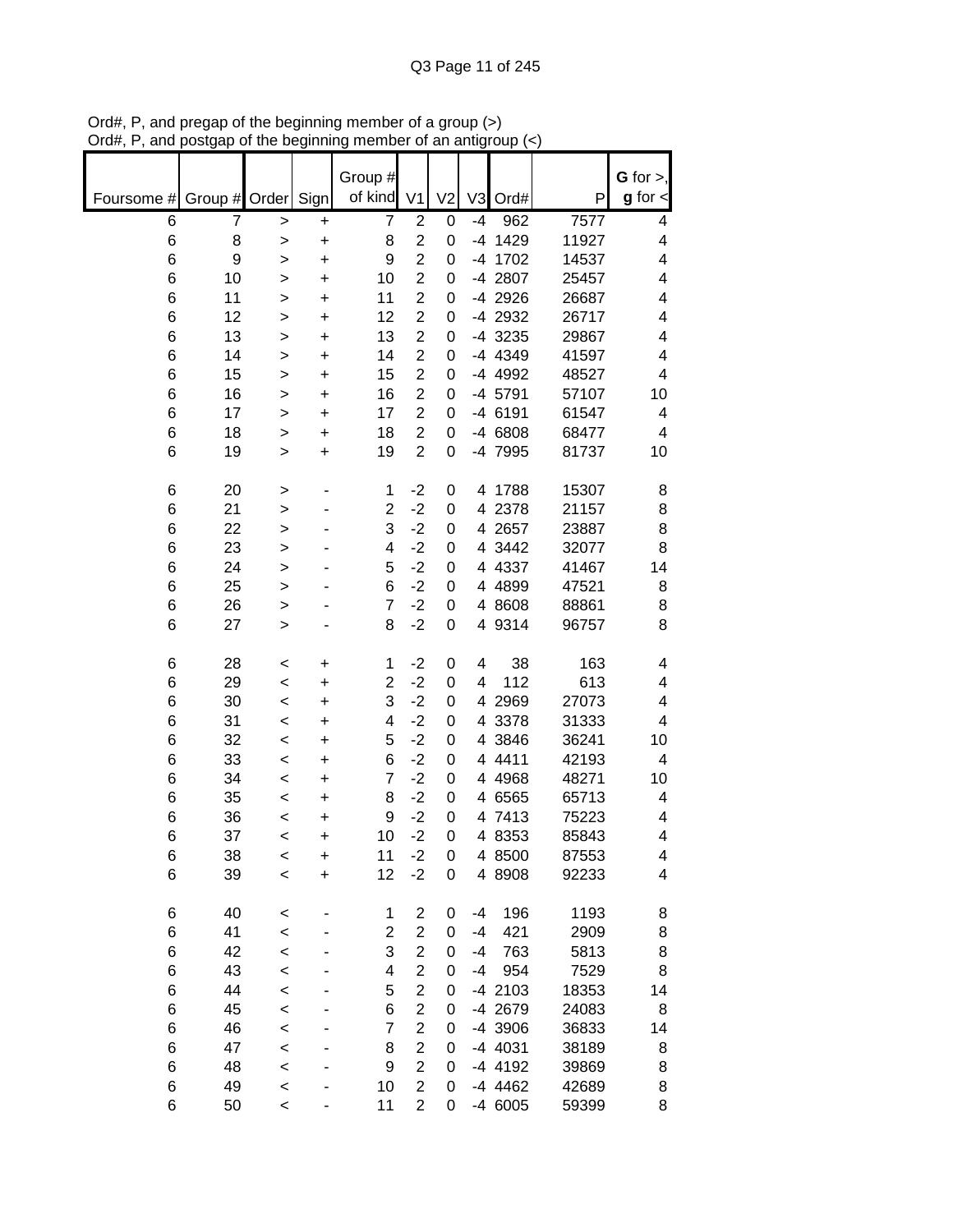| $m_{\pi}$ , r, and posigap or the beginning member or an anigroup $\langle \cdot \rangle$ |                         |              |           |                         |                          |                |                |           |       |                         |
|-------------------------------------------------------------------------------------------|-------------------------|--------------|-----------|-------------------------|--------------------------|----------------|----------------|-----------|-------|-------------------------|
|                                                                                           |                         |              |           |                         |                          |                |                |           |       | $G$ for $>$ ,           |
|                                                                                           |                         |              |           | Group #                 |                          |                |                |           |       |                         |
| Foursome # Group # Order Sign                                                             |                         |              |           | of kind                 | V <sub>1</sub>           | V <sub>2</sub> |                | V3 Ord#   | P     | $g$ for $\lt$           |
|                                                                                           |                         |              |           |                         |                          |                |                |           |       |                         |
|                                                                                           |                         |              |           |                         |                          |                |                |           |       |                         |
| $\overline{7}$                                                                            | 1                       | $\geq$       | $\ddot{}$ | 1                       | 0                        | $-4$           | 4              | 16        | 53    | 6                       |
| $\overline{7}$                                                                            | $\overline{\mathbf{c}}$ | $\mathbf{I}$ | $\ddot{}$ | $\overline{2}$          | 0                        | $-4$           | 4              | 56        | 263   | 6                       |
| $\overline{7}$                                                                            | 3                       | $\geq$       | $\ddot{}$ | 3                       | 0                        | $-4$           | 4              | 103       | 563   | 6                       |
| $\overline{7}$                                                                            | 4                       | >            | $\ddot{}$ | 4                       | 0                        | $-4$           | 4              | 108       | 593   | 6                       |
| $\overline{\mathbf{7}}$                                                                   | 5                       | >            | $\ddot{}$ | 5                       | 0                        | $-4$           | 4              | 200       | 1223  | 6                       |
| $\overline{7}$                                                                            | 6                       | >            | $\ddot{}$ | 6                       | 0                        | $-4$           | 4              | 240       | 1511  | 12                      |
| $\overline{7}$                                                                            | $\overline{\mathbf{7}}$ | >            | $\ddot{}$ | $\overline{7}$          | 0                        | $-4$           | 4              | 554       | 4013  | $\,6$                   |
| $\overline{7}$                                                                            | 8                       | >            | $\ddot{}$ | 8                       | 0                        | $-4$           | 4              | 814       | 6263  | 6                       |
| $\overline{7}$                                                                            | $\boldsymbol{9}$        | >            | $\ddot{}$ | 9                       | 0                        | $-4$           |                | 4 1319    | 10853 | 6                       |
| $\overline{7}$                                                                            | 10                      | >            | $\ddot{}$ | 10                      | 0                        | $-4$           |                | 4 1703    | 14543 | 6                       |
| $\overline{\mathbf{7}}$                                                                   | 11                      | $\geq$       | $\ddot{}$ | 11                      | 0                        | $-4$           |                | 4 2011    | 17483 | 6                       |
| $\overline{7}$                                                                            | 12                      |              |           | 12                      | 0                        | $-4$           |                | 4 2207    | 19463 | 6                       |
| $\overline{7}$                                                                            | 13                      | >            | +         | 13                      | 0                        | $-4$           |                | 4 2933    | 26723 |                         |
| $\overline{7}$                                                                            |                         | >            | $\ddot{}$ |                         |                          |                |                |           |       | 6                       |
|                                                                                           | 14                      | >            | +         | 14                      | 0                        | $-4$           |                | 4 4 3 5 0 | 41603 | 6                       |
| $\overline{\mathbf{7}}$                                                                   | 15                      | >            | $\ddot{}$ | 15                      | 0                        | $-4$           |                | 4 5258    | 51413 | 6                       |
| $\overline{\mathcal{I}}$                                                                  | 16                      | >            | +         | 16                      | 0                        | $-4$           |                | 4 8194    | 84053 | 6                       |
| $\overline{7}$                                                                            | 17                      | $\geq$       | $\ddot{}$ | 17                      | 0                        | $-4$           |                | 4 9107    | 94433 | 6                       |
|                                                                                           |                         |              |           |                         |                          |                |                |           |       |                         |
| $\boldsymbol{7}$                                                                          | 18                      | $\geq$       |           | 1                       | 0                        | 4              | -4             | 630       | 4657  | 6                       |
| $\overline{7}$                                                                            | 19                      | $\geq$       |           | $\overline{2}$          | $\boldsymbol{0}$         | 4              |                | -4 1162   | 9397  | 6                       |
|                                                                                           |                         |              |           |                         |                          |                |                |           |       |                         |
| $\boldsymbol{7}$                                                                          | 20                      | $\,<$        | $\ddot{}$ | $\mathbf 1$             | 0                        | 4              | -4             | 111       | 607   | 6                       |
| $\overline{7}$                                                                            | 21                      | $\prec$      | $\ddot{}$ | $\overline{c}$          | $\mathbf 0$              | 4              | $-4$           | 630       | 4657  | 6                       |
| $\overline{\mathbf{7}}$                                                                   | 22                      | $\,<\,$      | $\ddot{}$ | 3                       | 0                        | 4              | $-4$           | 830       | 6367  | 6                       |
| $\overline{7}$                                                                            | 23                      | $\prec$      | $\ddot{}$ | $\overline{\mathbf{4}}$ | 0                        | 4              |                | -4 1387   | 11497 | 6                       |
| $\overline{\mathbf{7}}$                                                                   | 24                      | $\prec$      | $\ddot{}$ | 5                       | 0                        | 4              |                | -4 2210   | 19477 | 6                       |
| $\overline{\mathbf{7}}$                                                                   | 25                      | $\,<$        | $\ddot{}$ | 6                       | 0                        | 4              |                | -4 3661   | 34267 | 6                       |
| $\overline{\mathbf{7}}$                                                                   | 26                      | $\,<$        | $\ddot{}$ | $\overline{7}$          | 0                        | 4              |                | -4 7065   | 71347 | 6                       |
| $\overline{\mathbf{7}}$                                                                   | 27                      | $\,<$        | $\ddot{}$ | 8                       | 0                        | 4              |                | -4 7621   | 77557 | 6                       |
| $\overline{7}$                                                                            | 28                      | $\,<$        | +         | 9                       | 0                        | 4              |                | -4 8670   | 89527 | 6                       |
|                                                                                           |                         |              |           |                         |                          |                |                |           |       |                         |
| $\overline{7}$                                                                            | 29                      | <            |           | 1                       | 0                        | $-4$           | 4              | 103       | 563   | 6                       |
| $\overline{7}$                                                                            | 30                      | $\,<$        |           | $\overline{2}$          | 0                        | $-4$           | 4              | 108       | 593   | 6                       |
| $\overline{7}$                                                                            |                         |              |           | 3                       |                          |                |                | 1319      |       |                         |
|                                                                                           | 31                      | $\prec$      |           |                         | 0                        | $-4$           | 4              |           | 10853 | 6                       |
| $\overline{7}$                                                                            | 32                      | $\prec$      |           | 4                       | 0                        | $-4$           |                | 4 2207    | 19463 | 6                       |
| $\overline{\mathcal{I}}$                                                                  | 33                      | $\prec$      |           | 5                       | 0                        | $-4$           |                | 4 4191    | 39863 | 6                       |
| $\overline{\mathcal{I}}$                                                                  | 34                      | $\prec$      |           | 6                       | 0                        | $-4$           |                | 4 6781    | 68099 | 12                      |
|                                                                                           |                         |              |           |                         |                          |                |                |           |       |                         |
|                                                                                           |                         |              |           |                         |                          |                |                |           |       |                         |
| 8                                                                                         | 1                       | >            | $\ddot{}$ | 1                       | 4                        | $-2$           | 2              | 21        | 73    | 2                       |
| 8                                                                                         | $\overline{\mathbf{c}}$ | >            | $\ddot{}$ | $\overline{c}$          | $\overline{\mathcal{A}}$ | $-2$           | $\overline{2}$ | 84        | 433   | $\overline{\mathbf{c}}$ |
| 8                                                                                         | 3                       | $\mathbf{I}$ | $\ddot{}$ | 3                       | $\overline{\mathbf{4}}$  | $-2$           | $\overline{2}$ | 347       | 2341  | $\overline{\mathbf{c}}$ |
| 8                                                                                         | 4                       | $\mathbf{I}$ | $\ddot{}$ | $\overline{\mathbf{4}}$ | $\overline{4}$           | $-2$           | $\overline{2}$ | 354       | 2383  | $\overline{\mathbf{c}}$ |
| 8                                                                                         | 5                       | >            | $\ddot{}$ | 5                       | 4                        | $-2$           | $\overline{c}$ | 769       | 5851  | $\overline{\mathbf{c}}$ |
| 8                                                                                         | 6                       | $\geq$       | $\ddot{}$ | 6                       | $\overline{4}$           | $-2$           | $\overline{2}$ | 894       | 6961  | $\overline{2}$          |

Ord#, P, and pregap of the beginning member of a group (>) Ord#, P, and postgap of the beginning member of an antigroup (<)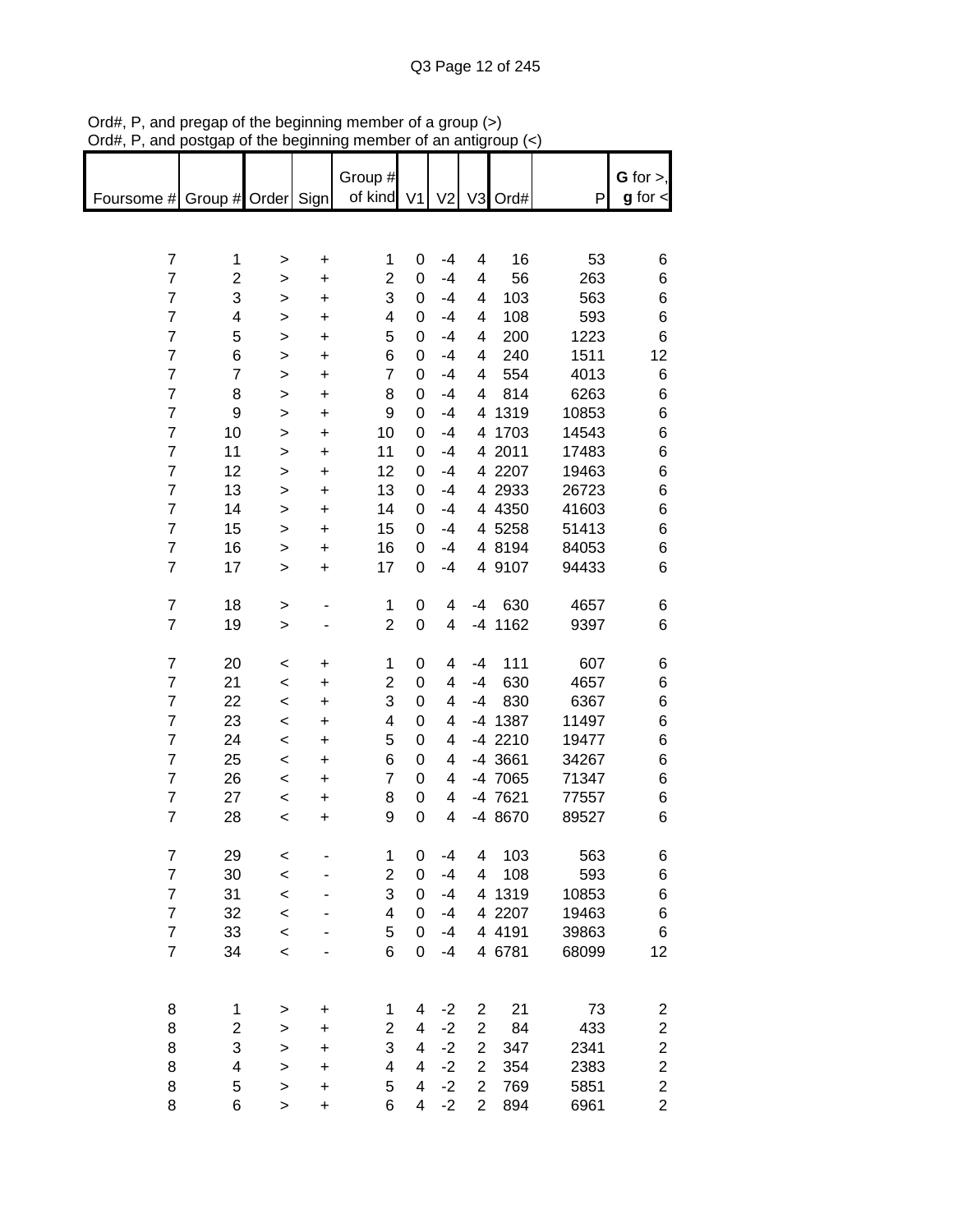|            |               |                    |                        | Group #        |                |                                           |                |                        |                | G for $>$ ,             |
|------------|---------------|--------------------|------------------------|----------------|----------------|-------------------------------------------|----------------|------------------------|----------------|-------------------------|
| Foursome # | Group # Order |                    | Sign                   | of kind        | V <sub>1</sub> | V <sub>2</sub>                            | V3             | Ord#                   | P              | $g$ for $\lt$           |
| 8          | 7             | $\geq$             | +                      | 7              | 4              | $-2$                                      |                | 2 2133                 | 18679          | 8                       |
| 8          | 8             | $\geq$             | $\ddot{}$              | 8              | 4              | $-2$                                      |                | 2 3034                 | 27793          | $\overline{c}$          |
| 8          | 9             | >                  | $\ddot{}$              | 9              | 4              | $-2$<br>$-2$                              |                | 2 3429<br>2 3494       | 31963          | 6<br>$\overline{2}$     |
| 8<br>8     | 10<br>11      | >                  | $\ddot{}$              | 10<br>11       | 4<br>4         | $-2$                                      |                | 2 4352                 | 32563<br>41611 | $\overline{\mathbf{c}}$ |
| 8          | 12            | ><br>>             | $\ddot{}$<br>$\ddot{}$ | 12             | 4              | $-2$                                      |                | 2 4466                 | 42709          | 6                       |
| 8          | 13            | $\mathbf{I}$       | $\ddot{}$              | 13             | 4              | $-2$                                      |                | 2 4683                 | 45121          | $\overline{\mathbf{c}}$ |
| 8          | 14            | $\geq$             | $\ddot{}$              | 14             | 4              | $-2$                                      |                | 2 4799                 | 46441          | $\overline{c}$          |
| 8          | 15            | $\geq$             | +                      | 15             | 4              | $-2$                                      | $\overline{2}$ | 4987                   | 48481          | $\overline{c}$          |
| 8          | 16            | >                  | $\ddot{}$              | 16             | 4              | $-2$                                      |                | 2 5103                 | 49681          | 12                      |
| 8          | 17            | >                  | $\ddot{}$              | 17             | 4              | $-2$                                      |                | 2 5207                 | 50839          | 6                       |
| 8          | 18            | >                  | +                      | 18             | 4              | $-2$                                      |                | 2 5260                 | 51421          | $\overline{\mathbf{c}}$ |
| 8          | 19            | >                  | +                      | 19             | 4              | $-2$                                      |                | 2 5534                 | 54403          | $\overline{c}$          |
| 8          | 20            | >                  | $\ddot{}$              | 20             | 4              | $-2$                                      |                | 2 6375                 | 63601          | $\overline{c}$          |
| 8          | 21            | >                  | +                      | 21             | 4              | $-2$                                      |                | 2 6389                 | 63709          | 6                       |
| 8          | 22            | $\geq$             | $\ddot{}$              | 22             | 4              | $-2$                                      |                | 2 7726                 | 78781          | $\overline{\mathbf{c}}$ |
| 8          | 23            | $\geq$             | $\ddot{}$              | 23             | 4              | $-2$                                      |                | 2 7977                 | 81553          | $\overline{c}$          |
| 8          | 24            | $\geq$             | +                      | 24             | 4              | $-2$                                      |                | 2 9316                 | 96769          | 6                       |
| 8          | 25            | >                  |                        | 1              | $-4$           | $\overline{2}$                            |                | $-2$ 1574              | 13241          | 12                      |
| 8          | 26            | $\geq$             |                        | $\overline{2}$ | $-4$           | $\overline{2}$                            |                | $-2$ 2902              | 26417          | 10                      |
| 8          | 27            | $\mathbf{I}$       |                        | 3              | $-4$           | $\overline{2}$                            |                | $-2$ 3987              | 37643          | 10                      |
| 8          | 28            | $\mathbf{I}$       |                        | 4              | $-4$           | $\overline{2}$                            |                | $-2$ 4869              | 47207          | 18                      |
| 8          | 29            | >                  |                        | 5              | $-4$           | $\overline{\mathbf{c}}$                   |                | $-2$ 5971              | 59063          | 10                      |
| 8<br>8     | 30<br>31      | $\geq$             |                        | 6<br>7         | $-4$<br>$-4$   | $\overline{c}$<br>$\overline{\mathbf{c}}$ |                | $-26205$<br>$-26347$   | 61667<br>63347 | 10<br>10                |
| 8          | 32            | ><br>>             |                        | 8              | $-4$           | $\overline{c}$                            |                | $-28143$               | 83417          | 10                      |
| 8          | 33            | >                  |                        | 9              | $-4$           | $\overline{2}$                            |                | $-28298$               | 85223          | 10                      |
| 8          | 34            | $\geq$             |                        | 10             | $-4$           | 2                                         |                | $-2$ 9454              | 98453          | 10                      |
| 8          | 35            | <                  | +                      | 1              | $-4$           | $\overline{2}$                            | $-2$           | 194                    | 1181           | 6                       |
| 8          | 36            | <                  | $\ddot{}$              | 2              | $-4$           | $\overline{c}$                            | $-2$           | 281                    | 1823           | 8                       |
| 8          | 37            | $\,<$              | $\ddot{}$              | 3              | $-4$           | $\overline{2}$                            | $-2$           | 469                    | 3329           | $\overline{2}$          |
| 8          | 38            | $\,<$              | +                      | 4              | $-4$           | $\overline{c}$                            | $-2$           | 671                    | 5009           | 2                       |
| 8          | 39            | $\prec$            | $\ddot{}$              | 5              | $-4$           | $\overline{2}$                            | $-2$           | 772                    | 5867           | $\overline{\mathbf{c}}$ |
| 8          | 40            | $\prec$            | $\ddot{}$              | 6              | $-4$           | $\overline{2}$                            | $-2$           | 952                    | 7517           | 6                       |
| 8          | 41            | $\,<$              | $\ddot{}$              | 7              | $-4$           | $\overline{2}$                            |                | $-2$ 1189              | 9629           | $\overline{\mathbf{c}}$ |
| 8          | 42            | $\prec$            | $\ddot{}$              | 8              | $-4$           | $\overline{c}$                            |                | $-2$ 2063              | 17987          | $\overline{\mathbf{c}}$ |
| 8          | 43            | $\prec$            | $\ddot{}$              | 9              | $-4$           | $\overline{c}$                            |                | $-2$ 2569              | 23027          | $\overline{c}$          |
| 8          | 44            | $\prec$            | $\ddot{}$              | 10             | $-4$           | $\overline{\mathbf{c}}$                   |                | $-2$ 2721              | 24527          | 6                       |
| 8          | 45            | $\prec$            | $\ddot{}$              | 11             | $-4$           | $\overline{\mathbf{c}}$                   |                | $-2$ 3179              | 29243          | 8                       |
| 8          | 46            | $\prec$            | $\ddot{}$              | 12             | $-4$           | $\overline{\mathbf{c}}$                   |                | $-2$ 3473              | 32369          | $\overline{\mathbf{c}}$ |
| 8<br>8     | 47<br>48      | $\,<$              | $\ddot{}$              | 13<br>14       | $-4$<br>$-4$   | $\overline{\mathbf{c}}$<br>2              |                | $-2$ 3917<br>$-2$ 4469 | 36929<br>42737 | $\overline{c}$<br>6     |
| 8          | 49            | $\prec$<br>$\prec$ | $\ddot{}$<br>$\ddot{}$ | 15             | $-4$           | $\overline{\mathbf{c}}$                   |                | $-24686$               | 45137          | $\overline{c}$          |
| 8          | 50            | $\,<$              | $\ddot{}$              | 16             | $-4$           | $\overline{2}$                            |                | $-2,5106$              | 49727          | 12                      |
| 8          | 51            | $\,<\,$            | $\ddot{}$              | 17             | $-4$           | $\overline{2}$                            |                | $-2$ 5210              | 50867          | 6                       |

Ord#, P, and pregap of the beginning member of a group (>) Ord#, P, and postgap of the beginning member of an antigroup (<)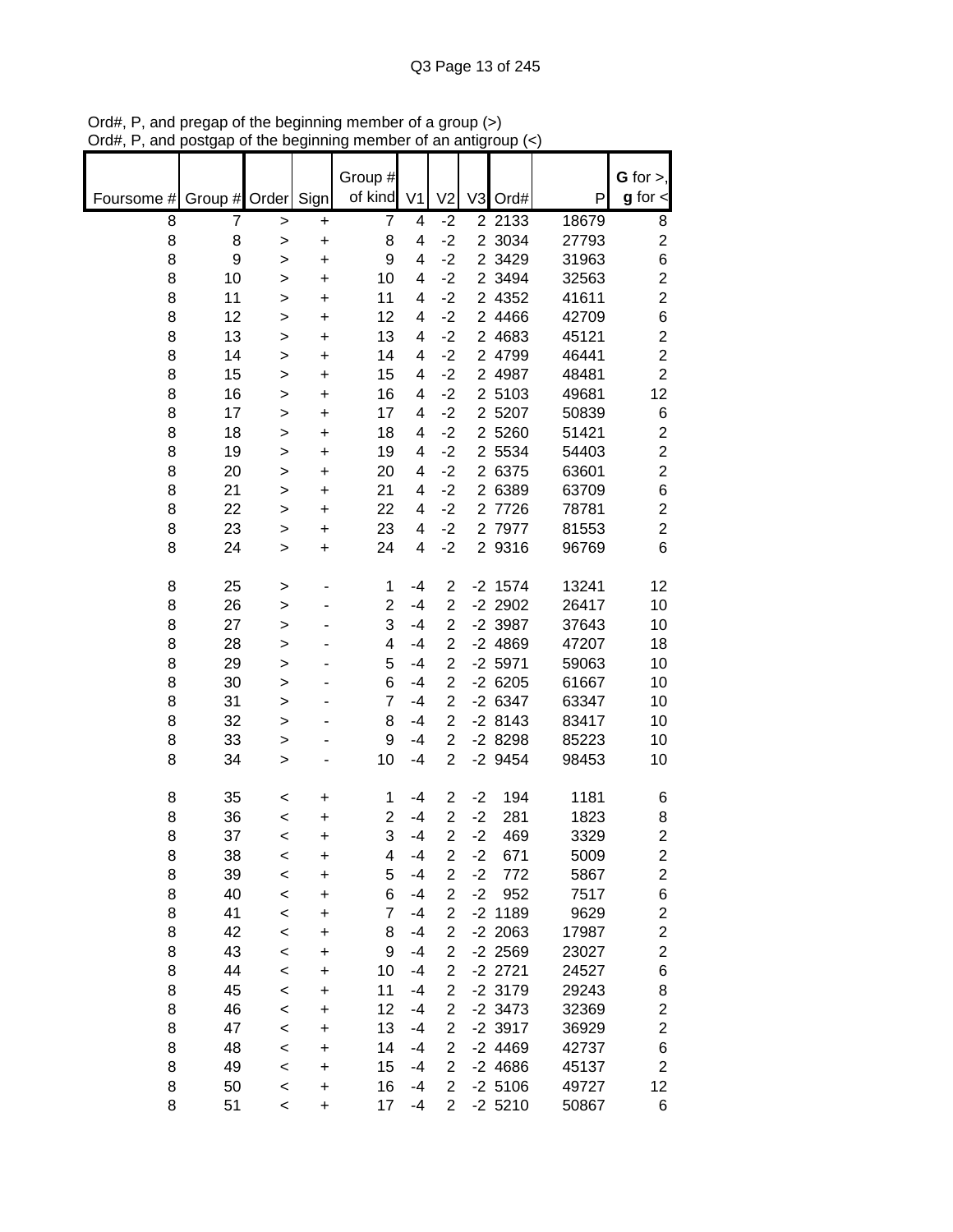|            |                         |              |           | Group #        |                |                |                |              |                | G for $>$ ,    |
|------------|-------------------------|--------------|-----------|----------------|----------------|----------------|----------------|--------------|----------------|----------------|
| Foursome # | Group # Order           |              | Sign      | of kind        | V <sub>1</sub> | V <sub>2</sub> | V <sub>3</sub> | Ord#         | P              | $g$ for $\lt$  |
| 8          | 52                      | $\,<$        | $\ddot{}$ | 18             | $-4$           | $\overline{2}$ |                | $-2$ 5263    | 51437          | $\mathbf 2$    |
| 8          | 53                      | $\prec$      | +         | 19             | $-4$           | $\overline{2}$ |                | $-2$ 5491    | 53897          | $\overline{c}$ |
| 8          | 54                      | $\,<$        | $\ddot{}$ | 20             | $-4$           | $\overline{2}$ |                | $-2$ 5537    | 54419          | $\overline{2}$ |
| 8          | 55                      | $\,<$        | $\ddot{}$ | 21             | $-4$           | $\overline{2}$ |                | $-26003$     | 59387          | 6              |
| 8          | 56                      | $\,<$        | $\ddot{}$ | 22             | $-4$           | $\overline{2}$ |                | $-26027$     | 59627          | $\overline{2}$ |
| 8          | 57                      | $\prec$      | +         | 23             | $-4$           | $\overline{c}$ |                | $-26392$     | 63737          | $\,6$          |
| 8          | 58                      | $\,<$        | +         | 24             | -4             | $\overline{2}$ |                | $-26747$     | 67751          | $\,6$          |
| 8          | 59                      | $\,<$        | +         | 25             | -4             | $\overline{c}$ |                | -2 7292      | 73877          | $\,6$          |
| 8          | 60                      | $\,<$        | +         | 26             | -4             | $\overline{2}$ |                | $-2$ 7506    | 76259          | $\overline{c}$ |
| 8          | 61                      | $\,<$        | +         | 27             | $-4$           | $\overline{2}$ |                | $-28717$     | 90017          | $\overline{c}$ |
| 8          | 62                      | $\,<$        | +         | 28             | $-4$           | $\overline{2}$ |                | $-28885$     | 91967          | $\overline{c}$ |
| 8          | 63                      | $\,<$        | +         | 29             | -4             | $\overline{2}$ |                | $-2$ 9528    | 99251          | $6\phantom{1}$ |
| 8          | 64                      | $\,<$        | ٠         | 1              | 4              | $-2$           | $\overline{c}$ | 663          | 4957           | 10             |
| 8          | 65                      | $\prec$      |           | $\overline{2}$ | 4              | $-2$           | $\overline{2}$ | 692          | 5197           | 12             |
| 8          | 66                      | $\prec$      |           | 3              | 4              | $-2$           | $\overline{2}$ | 826          | 6343           | 10             |
| 8          | 67                      | $\prec$      |           | 4              | 4              | $-2$           | $\overline{2}$ | 1335         | 10993          | 10             |
| 8          | 68                      | $\prec$      |           | 5              | 4              | $-2$           | $\overline{2}$ | 1495         | 12517          | 10             |
| 8          | 69                      | $\prec$      |           | 6              | 4              | $-2$           |                | 2 2 3 5 6    | 20947          | 12             |
| 8          | 70                      | $\prec$      |           | $\overline{7}$ | 4              | $-2$           |                | 2 3200       | 29443          | 10             |
| 8          | 71                      | $\,<$        |           | 8              | 4              | $-2$           |                | 2 3706       | 34693          | 10             |
| 8          | 72                      | $\prec$      |           | 9              | 4              | $-2$           |                | 2 3822       | 35983          | 10             |
| 8          | 73                      | $\prec$      |           | 10             | 4              | $-2$           |                | 2 4489       | 42943          | 10             |
| 8          | 74                      | $\prec$      |           | 11             | 4              | $-2$           |                | 2 4872       | 47251          | 18             |
| 8          | 75                      | $\,<$        |           | 12             | 4              | $-2$           | $\overline{2}$ | 5974         | 59083          | 10             |
| 8<br>8     | 76<br>77                | $\,<$        |           | 13             | 4<br>4         | $-2$           | $\overline{2}$ | 6112<br>6204 | 60637          | 10             |
| 8          | 78                      | $\,<$        |           | 14<br>15       | 4              | $-2$<br>$-2$   | $\overline{2}$ | 2 6350       | 61657<br>63367 | 10<br>10       |
| 8          | 79                      | $\,<$        |           | 16             | 4              | $-2$           |                | 2 8993       | 93103          | 10             |
| 8          | 80                      | $\,<$        |           | 17             | 4              | $-2$           |                | 2 9228       | 95737          | 10             |
|            |                         | <            |           |                |                |                |                |              |                |                |
| 9          | 1                       | >            | +         | 1              | $\overline{2}$ | -4             | $-2$           | 24           | 89             | 6              |
| 9          | $\overline{\mathbf{c}}$ | >            | +         | 2              | $\overline{c}$ | $-4$           | $-2$           | 87           | 449            | 6              |
| 9          | 3                       | >            | $\ddot{}$ | 3              | $\overline{2}$ | $-4$           | $-2$           | 228          | 1439           | 6              |
| 9          | 4                       | >            | +         | 4              | $\overline{2}$ | $-4$           | $-2$           | 393          | 2699           | 6              |
| 9          | 5                       | $\mathbf{I}$ | +         | 5              | $\overline{2}$ | $-4$           |                | $-2$ 1258    | 10259          | 6              |
| 9          | 6                       | $\mathbf{I}$ | $\ddot{}$ | 6              | $\overline{2}$ | $-4$           |                | $-2$ 1454    | 12149          | 6              |
| 9          | $\overline{7}$          | $\mathbf{I}$ | +         | $\overline{7}$ | $\overline{c}$ | $-4$           |                | $-2$ 2649    | 23819          | 6              |
| 9          | 8                       | $\mathbf{I}$ | +         | 8              | $\overline{2}$ | $-4$           |                | $-2$ 3120    | 28649          | 6              |
| 9          | 9                       | $\mathbf{I}$ | +         | 9              | $\overline{c}$ | -4             |                | $-2$ 3516    | 32789          | 6              |
| 9          | 10                      | >            | +         | 10             | $\overline{2}$ | $-4$           |                | $-2$ 3824    | 35999          | 6              |
| 9          | 11                      | >            | +         | 11             | $\overline{2}$ | -4             |                | -2 4077      | 38699          | 6              |
| 9          | 12                      | >            | +         | 12             | 2              | $-4$           |                | $-2$ 4462    | 42689          | 6              |
| 9          | 13                      | >            | +         | 13             | $\overline{2}$ | $-4$           |                | $-2$ 5047    | 49109          | 6              |
| 9          | 14                      | >            | +         | 14             | $\overline{2}$ | -4             |                | -2 7097      | 71699          | 6              |
| 9          | 15                      | >            | +         | 15             | $\overline{2}$ | -4             |                | -2 7237      | 73259          | 16             |

Ord#, P, and pregap of the beginning member of a group (>) Ord#, P, and postgap of the beginning member of an antigroup (<)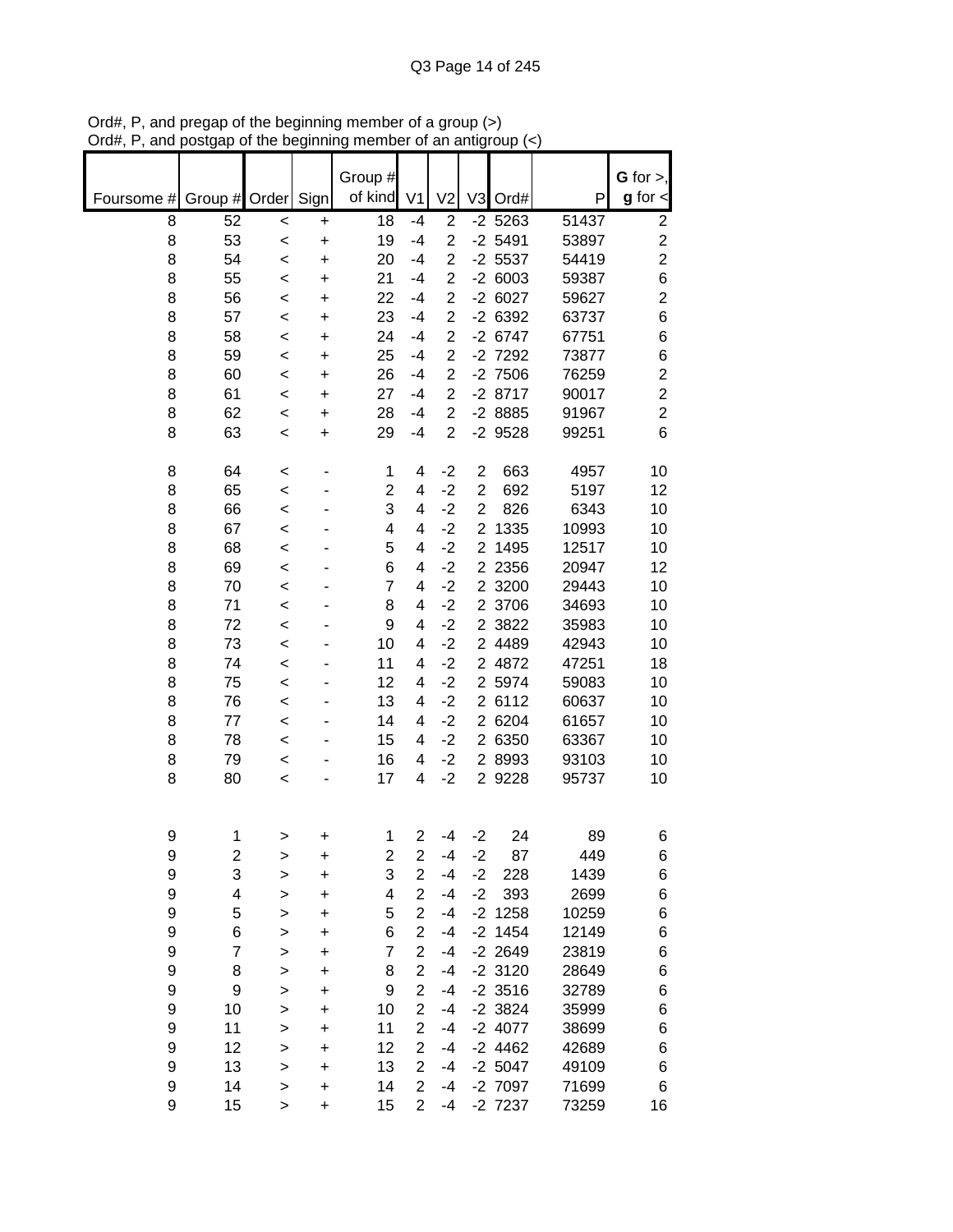|            |               |         |           | Group #                 |                         |                |                |           |       | $G$ for $>$ , |
|------------|---------------|---------|-----------|-------------------------|-------------------------|----------------|----------------|-----------|-------|---------------|
| Foursome # | Group # Order |         | Signl     | of kind                 | V <sub>1</sub>          | V <sub>2</sub> |                | V3 Ord#   | P     | $g$ for $\lt$ |
|            |               |         |           |                         |                         |                |                |           |       |               |
| 9          | 16            | >       | +         | 16                      | $\overline{2}$          | $-4$           |                | $-2$ 7755 | 79139 | 6             |
| 9          | 17            | $\geq$  | +         | 17                      | $\overline{2}$          | $-4$           |                | $-28722$  | 90059 | 6             |
| 9          | 18            | $\geq$  | $\ddot{}$ | 18                      | $\overline{2}$          | $-4$           |                | $-28921$  | 92369 | 6             |
|            |               |         |           |                         |                         |                |                |           |       |               |
| 9          | 19            | >       |           | 1                       | $-2$                    | 4              | $\overline{2}$ | 516       | 3697  | 6             |
| 9          | 20            | $\geq$  |           | $\overline{c}$          | $-2$                    | 4              | $\overline{2}$ | 735       | 5569  | 6             |
| 9          | 21            | $\geq$  |           | 3                       | $-2$                    | 4              | $\overline{2}$ | 749       | 5689  | 6             |
| 9          | 22            | >       |           | 4                       | $-2$                    | 4              | $\overline{2}$ | 1110      | 8929  | $\,6$         |
| 9          | 23            | $\geq$  |           | 5                       | $-2$                    | 4              | $\overline{2}$ | 1494      | 12511 | 8             |
| 9          | 24            | >       |           | 6                       | $-2$                    | 4              |                | 2 4357    | 41647 | 6             |
| 9          | 25            | $\geq$  |           | 7                       | $-2$                    | 4              |                | 2 4842    | 46861 | 8             |
| 9          | 26            | $\geq$  |           | 8                       | $-2$                    | 4              |                | 2 5914    | 58411 | 8             |
| 9          | 27            | $\geq$  |           | 9                       | $-2$                    | 4              |                | 2 6349    | 63361 | 8             |
| 9          | 28            | $\geq$  |           | 10                      | $-2$                    | 4              |                | 2 6728    | 67531 | 8             |
| 9          | 29            |         |           | 11                      | $-2$                    | 4              |                | 2 9 2 8 9 | 96457 | 6             |
|            |               | $\geq$  |           |                         |                         |                |                |           |       |               |
|            |               |         |           |                         |                         |                |                |           |       |               |
| 9          | 30            | $\,<$   | +         | 1                       | $-2$                    | 4              | $\overline{2}$ | 305       | 2011  | 6             |
| 9          | 31            | $\,<$   | $\ddot{}$ | $\overline{2}$          | $-2$                    | 4              | $\overline{2}$ | 339       | 2281  | 6             |
| 9          | 32            | $\,<$   | $\ddot{}$ | 3                       | $-2$                    | 4              | $\overline{2}$ | 387       | 2671  | 6             |
| 9          | 33            | $\,<$   | $\ddot{}$ | $\overline{\mathbf{4}}$ | $-2$                    | 4              | $\overline{2}$ | 808       | 6211  | 6             |
| 9          | 34            | $\,<$   | $\ddot{}$ | 5                       | $-2$                    | 4              | $\overline{2}$ | 1966      | 17041 | 6             |
| 9          | 35            | $\,<$   | +         | 6                       | $-2$                    | 4              |                | 2 2 2 0 4 | 19441 | 6             |
| 9          | 36            | $\,<$   | +         | $\overline{7}$          | $-2$                    | 4              |                | 2 2401    | 21391 | 6             |
| 9          | 37            | $\,<$   | +         | 8                       | $-2$                    | 4              |                | 2 3211    | 29581 | 6             |
| 9          | 38            | $\,<$   | +         | 9                       | $-2$                    | 4              | $\overline{2}$ | 3323      | 30829 | 10            |
| 9          | 39            | $\,<$   | +         | 10                      | $-2$                    | 4              |                | 2 4 2 4 8 | 40519 | 10            |
| 9          | 40            | $\,<$   | +         | 11                      | $-2$                    | 4              |                | 2 4750    | 45853 | 10            |
| 9          | 41            | $\,<$   | +         | 12                      | $-2$                    | 4              |                | 2 5762    | 56821 | 6             |
| 9          | 42            | $\,<$   | $\ddot{}$ | 13                      | $-2$                    | 4              |                | 2 6546    | 65551 | 6             |
| 9          | 43            | $\,<$   | +         | 14                      | $-2$                    | 4              |                | 2 8042    | 82231 | 6             |
| 9          | 44            |         |           | 15                      | $-2$                    | 4              |                | 2 8836    | 91381 | 6             |
| 9          |               | $\,<$   | +         |                         | $-2$                    | 4              |                | 2 9168    |       | 6             |
|            | 45            | $\,<$   | +         | 16                      |                         |                |                |           | 95101 |               |
|            |               |         |           |                         |                         |                |                |           |       |               |
| 9          | 46            | <       |           | 1                       | $\overline{2}$          | $-4$           | $-2$           | 160       | 941   | 6             |
| 9          | 47            | $\prec$ |           | $\overline{\mathbf{c}}$ | $\overline{2}$          | $-4$           | $-2$           | 372       | 2543  | 6             |
| 9          | 48            | $\prec$ |           | 3                       | $\overline{2}$          | $-4$           |                | $-2$ 1248 | 10163 | 6             |
| 9          | 49            | $\prec$ |           | 4                       | $\overline{c}$          | $-4$           |                | $-2$ 1745 | 14891 | 6             |
| 9          | 50            | $\prec$ |           | 5                       | $\overline{c}$          | $-4$           |                | $-2$ 1751 | 14951 | 6             |
| 9          | 51            | $\prec$ |           | 6                       | $\overline{\mathbf{c}}$ | $-4$           |                | $-2$ 2539 | 22721 | 6             |
| 9          | 52            | $\prec$ |           | $\overline{7}$          | $\overline{c}$          | $-4$           |                | $-2$ 3744 | 35111 | 6             |
| 9          | 53            | $\prec$ |           | 8                       | $\overline{c}$          | $-4$           |                | $-2$ 4593 | 44123 | 6             |
| 9          | 54            | $\prec$ |           | 9                       | $\overline{2}$          | $-4$           |                | $-2$ 4709 | 45389 | 14            |
| 9          | 55            | $\prec$ |           | 10                      | $\overline{2}$          | $-4$           |                | $-2$ 5147 | 50123 | 6             |
| 9          | 56            | $\prec$ |           | 11                      | $\overline{2}$          | $-4$           |                | $-26507$  | 65123 | 6             |
| 9          | 57            |         |           | 12                      | $\overline{2}$          | $-4$           |                |           |       |               |
|            |               | $\prec$ |           |                         |                         |                |                | $-26680$  | 67049 | 8             |
| 9          | 58            | $\prec$ |           | 13                      | $\overline{2}$          | $-4$           |                | $-2$ 7862 | 80279 | 8             |
| 9          | 59            | $\,<$   |           | 14                      | $\overline{2}$          | -4             |                | -2 8077   | 82613 | 6             |

Ord#, P, and pregap of the beginning member of a group (>) Ord#, P, and postgap of the beginning member of an antigroup (<)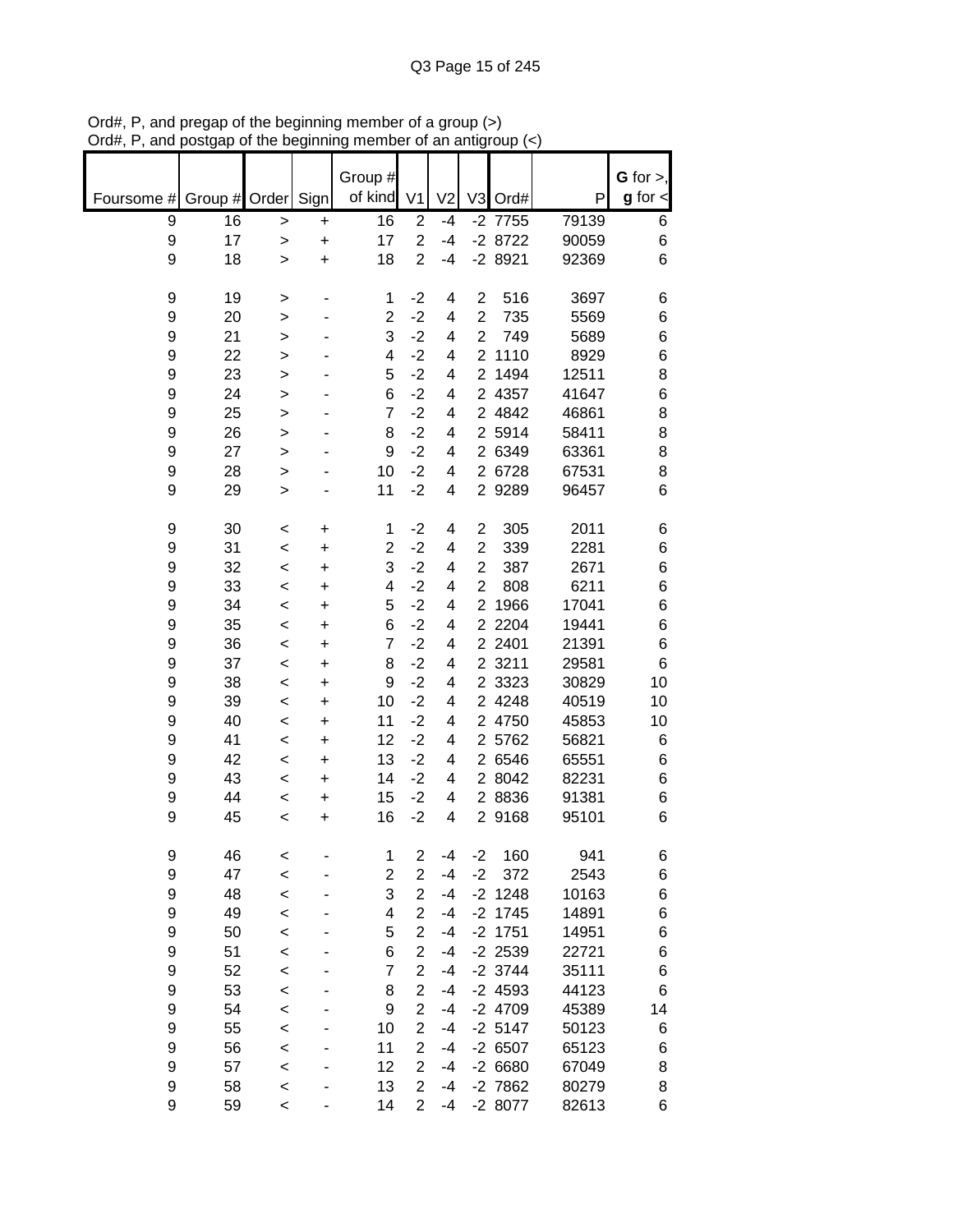|            |         |              |           | Group #        |                          |                         |                |           |       | $G$ for $>$ , |
|------------|---------|--------------|-----------|----------------|--------------------------|-------------------------|----------------|-----------|-------|---------------|
| Foursome # | Group # | Order        | Sign      | of kind        | V <sub>1</sub>           | V <sub>2</sub>          |                | V3 Ord#   | P     | $g$ for $\lt$ |
| 9          | 60      | $\,<$        |           | 15             | $\boldsymbol{2}$         | $-4$                    |                | -2 8299   | 85229 | 8             |
|            |         |              |           |                |                          |                         |                |           |       |               |
|            |         |              |           |                |                          |                         |                |           |       |               |
| 10         | 1       |              | +         | 1              | -4                       | $-2$                    | $\overline{2}$ | 25        | 97    | 8             |
| 10         | 2       | >            | $\ddot{}$ | $\overline{c}$ | $-4$                     | $-2$                    | $\overline{2}$ | 88        | 457   | 8             |
| 10         | 3       | >            | +         | 3              | $-4$                     | $-2$                    | $\overline{2}$ | 483       | 3457  | 8             |
| 10         | 4       | >            |           | 4              | $-4$                     | $-2$                    | $\overline{2}$ | 1813      | 15541 | 14            |
| 10         | 5       | >            | +         | 5              | $-4$                     | $-2$                    |                | 2 2 6 1 9 | 23557 |               |
| 10         |         | $\mathbf{I}$ | $\ddot{}$ | 6              | $-4$                     | $-2$                    |                | 2 3155    | 29017 | 8             |
|            | 6<br>7  | $\mathbf{I}$ | $\ddot{}$ | $\overline{7}$ | $-4$                     |                         |                |           |       | 8             |
| 10         |         | $\geq$       | $\ddot{}$ |                |                          | $-2$                    |                | 2 3 3 8 2 | 31387 | 8             |
| 10         | 8       | >            | +         | 8              | $-4$                     | $-2$                    |                | 2 3825    | 36007 | 8             |
| 10         | 9       | >            | $\ddot{}$ | 9              | $-4$                     | $-2$                    |                | 2 6744    | 67723 | 14            |
| 10         | 10      | $\mathbf{I}$ | +         | 10             | $-4$                     | $-2$                    |                | 2 7665    | 78031 | 14            |
| 10         | 11      | >            | +         | 11             | $-4$                     | $-2$                    |                | 2 8922    | 92377 | 8             |
| 10         | 12      | >            | +         | 12             | $-4$                     | $-2$                    |                | 2 8971    | 92857 | 8             |
| 10         | 13      | >            | $\ddot{}$ | 13             | $-4$                     | $-2$                    |                | 2 9336    | 96997 | 8             |
|            |         |              |           |                |                          |                         |                |           |       |               |
| 10         | 14      | >            |           | 1              | $\overline{\mathbf{4}}$  | $\overline{\mathbf{c}}$ | $-2$           | 156       | 911   | 4             |
| 10         | 15      | >            |           | $\overline{c}$ | 4                        | $\overline{2}$          | $-2$           | 517       | 3701  | 4             |
| 10         | 16      | >            |           | 3              | $\overline{\mathcal{A}}$ | $\overline{c}$          | $-2$           | 689       | 5171  | 4             |
| 10         | 17      | >            |           | 4              | 4                        | $\overline{c}$          |                | $-2$ 1602 | 13523 | 10            |
| 10         | 18      | >            |           | 5              | 4                        | $\overline{c}$          |                | $-2$ 1698 | 14489 | 10            |
| 10         | 19      | >            |           | 6              | 4                        | $\overline{2}$          |                | $-2$ 3582 | 33461 | 4             |
| 10         | 20      | >            |           | $\overline{7}$ | 4                        | $\overline{c}$          |                | $-26092$  | 60383 | 10            |
| 10         | 21      | >            |           | 8              | 4                        | $\overline{2}$          |                | $-27600$  | 77351 | 4             |
| 10         | 22      | $\mathbf{I}$ |           | 9              | $\overline{\mathbf{4}}$  | $\overline{2}$          |                | -2 9290   | 96461 | 4             |
| 10         | 23      | $\,<$        | +         | 1              | 4                        | $\overline{c}$          | $-2$           | 304       | 2003  | 8             |
| 10         | 24      | $\prec$      | +         | $\overline{c}$ | $\overline{\mathbf{4}}$  | $\overline{2}$          | $-2$           | 880       | 6833  | 8             |
| 10         | 25      | $\,<$        | +         | 3              | 4                        | $\overline{2}$          |                | $-2$ 2001 | 17393 | 8             |
| 10         | 26      | $\,<$        | +         | 4              | 4                        | $\overline{2}$          |                | $-2$ 2203 | 19433 | 8             |
| 10         | 27      | $\,<$        | +         | 5              | 4                        | $\overline{2}$          |                | $-2$ 2366 | 21023 | 8             |
| 10         | 28      | $\,<\,$      | $\ddot{}$ | 6              | 4                        | $\overline{2}$          |                | $-2$ 2497 | 22283 | 8             |
| 10         | 29      | $\,<$        | +         | 7              | 4                        | 2                       |                | $-2$ 2576 | 23063 | 8             |
| 10         | 30      | $\prec$      | $\ddot{}$ | 8              | 4                        | $\overline{c}$          |                | $-2$ 2685 | 24113 | 8             |
| 10         | 31      | $\prec$      | +         | 9              | $\overline{\mathcal{A}}$ | $\overline{c}$          |                | $-2$ 4563 | 43793 | 8             |
| 10         | 32      | $\,<$        | +         | 10             | 4                        | $\overline{2}$          |                | $-24908$  | 47609 | 14            |
| 10         | 33      | $\prec$      | +         | 11             | 4                        | $\overline{c}$          |                | $-2$ 5622 | 55343 | 8             |
| 10         | 34      | $\,<$        | +         | 12             | 4                        | $\overline{2}$          |                | -2 7930   | 81023 | 8             |
| 10         | 35      | $\,<$        | +         | 13             | 4                        | $\overline{2}$          |                | $-28021$  | 82013 | 8             |
| 10         | 36      | $\prec$      | $\ddot{}$ | 14             | 4                        | $\overline{2}$          |                | $-28403$  | 86399 | 14            |
| 10         | 37      | $\,<$        |           | 15             | 4                        | $\overline{2}$          |                | $-2$ 9167 | 95093 | 8             |
|            |         |              | $\ddot{}$ |                |                          |                         |                |           |       |               |
| 10         | 38      | $\,<$        |           | 1              | -4                       | $-2$                    | $\overline{2}$ | 159       | 937   | 4             |
| 10         | 39      | $\prec$      |           | $\overline{2}$ | $-4$                     | $-2$                    |                | 2 1605    | 13567 | 10            |
| 10         | 40      | $\prec$      |           | 3              | $-4$                     | $-2$                    |                | 2 1813    | 15541 | 10            |
| 10         | 41      | $\,<\,$      |           | 4              | $-4$                     | $-2$                    |                | 2 5146    | 50119 | 4             |

Ord#, P, and pregap of the beginning member of a group (>) Ord#, P, and postgap of the beginning member of an antigroup (<)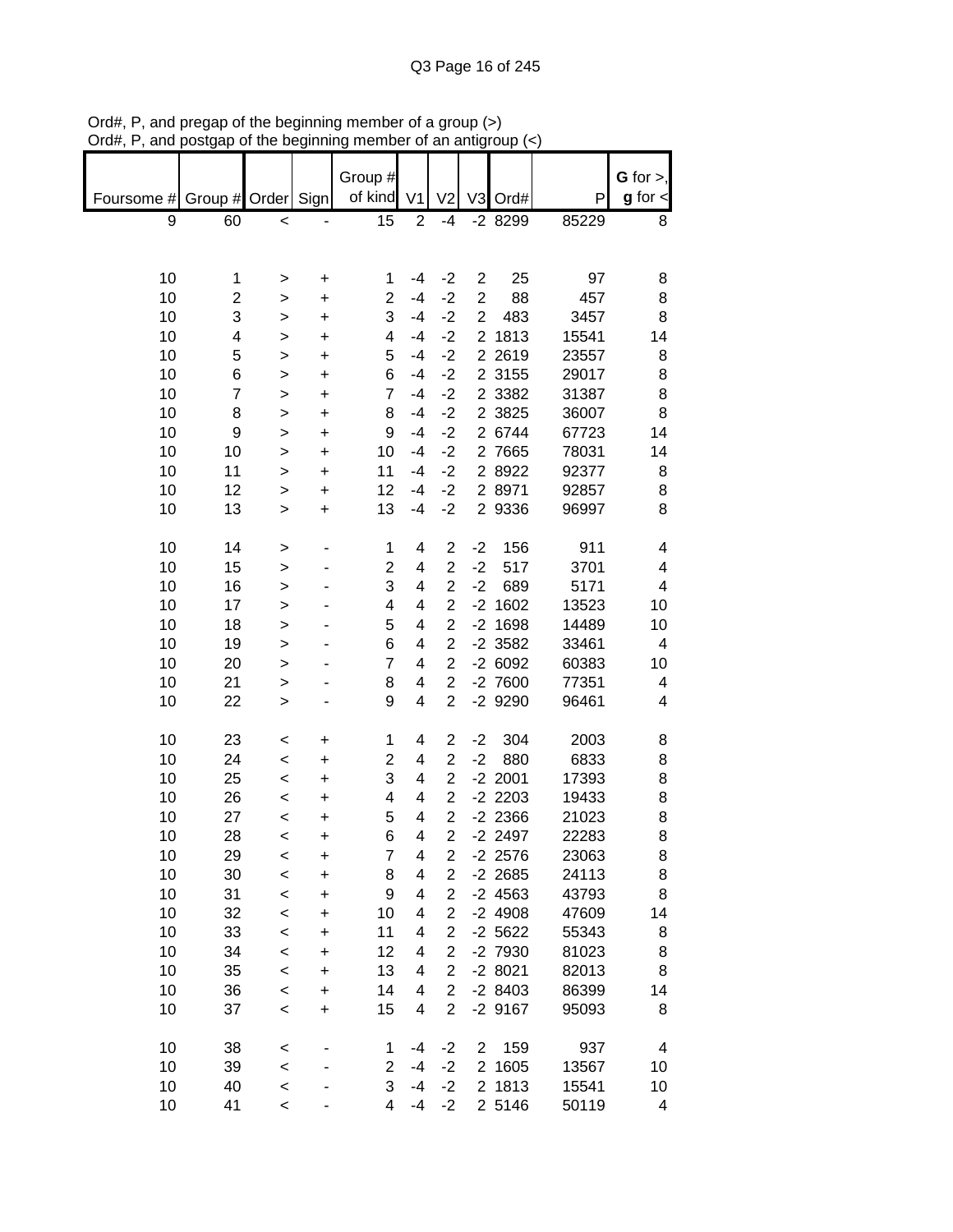| unu        | oolyup             | or are pogmumig          |           |                         |                |                |           | an amgroup (      |       |                         |
|------------|--------------------|--------------------------|-----------|-------------------------|----------------|----------------|-----------|-------------------|-------|-------------------------|
|            |                    |                          |           |                         |                |                |           |                   |       |                         |
|            |                    |                          |           | Group #                 |                |                |           |                   |       | $G$ for $>$ ,           |
| Foursome # | Group # Order Sign |                          |           | of kind                 | V <sub>1</sub> | V <sub>2</sub> |           | V3 Ord#           | P     | $g$ for $\lt$           |
| 10         | 42                 | $\,<$                    |           | 5                       | $-4$           | $-2$           |           | 2 7671            | 78121 | 16                      |
|            |                    |                          |           |                         |                |                |           |                   |       |                         |
|            |                    |                          |           |                         |                |                |           |                   |       |                         |
| 11         | 1                  | $\, > \,$                | $\ddot{}$ | 1                       | $-2$           | $\overline{c}$ | 10        | 28                | 107   | 4                       |
| 11         | $\overline{c}$     | $\,$                     | $\ddot{}$ | $\overline{2}$          | $-2$           | $\overline{2}$ | 10        | 64                | 311   | 4                       |
| 11         | 3                  | $\,$                     | $\ddot{}$ | 3                       | $-2$           | $\overline{2}$ | 10        | 148               | 857   | 4                       |
| 11         | 4                  | $\geq$                   | $\ddot{}$ | 4                       | $-2$           | $\overline{2}$ |           | 10 1040           | 8291  | 4                       |
| 11         | 5                  | $\geq$                   | $\ddot{}$ | 5                       | $-2$           | $\overline{2}$ |           | 10 1279           | 10457 | 4                       |
|            |                    |                          |           |                         | $-2$           | $\overline{2}$ |           |                   |       |                         |
| 11         | 6                  | $\mathbf{I}$             | $\ddot{}$ | 6                       |                |                |           | 10 1869           | 16067 | 4                       |
| 11         | $\overline{7}$     | $\mathbf{I}$             | $\ddot{}$ | $\overline{7}$          | $-2$           | $\overline{2}$ |           | 10 2620           | 23561 | 4                       |
| 11         | 8                  | $\mathbf{I}$             | $\ddot{}$ | 8                       | $-2$           | $\overline{2}$ |           | 10 4015           | 37991 | 4                       |
| 11         | 9                  | $\geq$                   | $\ddot{}$ | 9                       | $-2$           | $\overline{c}$ |           | 10 5238           | 51197 | 4                       |
| 11         | 10                 | $\mathbf{I}$             | $\ddot{}$ | 10                      | $-2$           | $\overline{c}$ |           | 10 5544           | 54497 | 4                       |
| 11         | 11                 | $\,$                     | $\ddot{}$ | 11                      | $-2$           | $\overline{c}$ |           | 10 6139           | 60917 | 4                       |
| 11         | 12                 | $\mathbf{I}$             | $\ddot{}$ | 12                      | $-2$           | $\overline{c}$ |           | 10 7666           | 78041 | 10                      |
| 11         | 13                 | >                        | $\ddot{}$ | 13                      | $-2$           | $\overline{c}$ |           | 10 7896           | 80681 | 4                       |
| 11         | 14                 | $\geq$                   | $\ddot{}$ | 14                      | $-2$           | $\overline{c}$ |           | 10 8390           | 86291 | 4                       |
| 11         | 15                 | $\geq$                   | $\ddot{}$ | 15                      | $-2$           | $\overline{2}$ |           | 10 8588           | 88661 | 4                       |
| 11         | 16                 | $\mathbf{I}$             | $\ddot{}$ | 16                      | $-2$           | $\overline{2}$ |           | 10 8764           | 90527 | 4                       |
| 11         | 17                 | $\geq$                   | $\ddot{}$ | 17                      | $-2$           | $\overline{2}$ |           | 10 9337           | 97001 | 4                       |
|            |                    |                          |           |                         |                |                |           |                   |       |                         |
| 11         | 18                 | $\,$                     |           | 1                       | $\overline{2}$ |                |           | $-2 - 10$ 1699    | 14503 | 14                      |
| 11         | 19                 | $\,$                     |           | $\overline{c}$          | $\overline{2}$ |                |           | $-2 - 10$ 1719    | 14683 | 14                      |
| 11         | 20                 | $\geq$                   |           | 3                       | $\overline{2}$ |                |           | $-2$ $-10$ 3229   | 29803 | 14                      |
| 11         | 21                 |                          |           | $\overline{\mathbf{4}}$ | $\overline{2}$ |                |           | $-2$ $-10$ $7732$ | 78823 | 14                      |
|            |                    | $\geq$                   |           |                         |                |                |           |                   |       |                         |
|            |                    |                          |           |                         |                |                |           |                   |       |                         |
| 11         | 22                 | $\prec$                  | $\ddot{}$ | $\mathbf{1}$            | $\overline{2}$ |                | $-2 - 10$ | 65                | 313   | 4                       |
| 11         | 23                 | $\overline{\phantom{a}}$ | $\ddot{}$ | $\overline{2}$          | $\overline{2}$ |                | $-2 - 10$ | 149               | 859   | 4                       |
| 11         | 24                 | $\prec$                  | $\ddot{}$ | 3                       | $\overline{2}$ |                | $-2 - 10$ | 153               | 883   | 4                       |
| 11         | 25                 | $\prec$                  | $\ddot{}$ | $\overline{\mathbf{4}}$ | $\overline{2}$ |                | $-2 - 10$ | 226               | 1429  | 4                       |
| 11         | 26                 | $\prec$                  | $\ddot{}$ | 5                       | $\overline{c}$ |                |           | $-2 - 10$ 1041    | 8293  | 4                       |
| 11         | 27                 | $\prec$                  | $\ddot{}$ | 6                       | $\overline{2}$ |                |           | $-2 - 10$ 1640    | 13879 | 4                       |
| 11         | 28                 | $\prec$                  | $\ddot{}$ | $\overline{\mathbf{7}}$ | $\overline{c}$ |                |           | $-2 - 10$ 2200    | 19423 | 4                       |
| 11         | 29                 | $\,<$                    | +         | 8                       | 2              |                |           | $-2 - 10$ 2630    | 23629 | 4                       |
| 11         | 30                 | $\prec$                  | +         | 9                       | $\overline{2}$ |                |           | $-2$ $-10$ $4395$ | 42019 | 4                       |
| 11         | 31                 | $\,<\,$                  | $\ddot{}$ | 10                      | $\overline{2}$ |                |           | $-2 - 10$ 4572    | 43951 | 10                      |
|            |                    |                          |           |                         |                |                |           |                   |       |                         |
| 11         | 32                 | $\,<$                    |           | 1                       | $-2$           | $\overline{2}$ |           | 10 1812           | 15527 | 14                      |
| 11         | 33                 | $\prec$                  |           | $\overline{2}$          | $-2$           | $\overline{2}$ |           | 10 7670           | 78101 | 20                      |
|            |                    |                          |           |                         |                |                |           |                   |       |                         |
|            |                    |                          |           |                         |                |                |           |                   |       |                         |
| 12         | 1                  | >                        | +         | 1                       | 2              |                | $10 - 10$ | 29                | 109   | 2                       |
| 12         | $\overline{c}$     | >                        | $\ddot{}$ | $\overline{2}$          | $\overline{2}$ |                | $10 - 10$ | 149               | 859   | $\overline{\mathbf{c}}$ |
| 12         | 3                  | >                        | $\ddot{}$ | 3                       | $\overline{2}$ |                |           | 10 -10 1870       | 16069 | $\overline{c}$          |
| 12         | 4                  |                          |           | 4                       | $\overline{2}$ |                |           | 10 -10 2860       | 25999 | $\overline{c}$          |
|            | 5                  | $\,$                     | $\ddot{}$ | 5                       | $\overline{2}$ |                |           | 10 -10 5545       |       |                         |
| 12         |                    | >                        | $\ddot{}$ |                         |                |                |           |                   | 54499 | $\overline{2}$          |

Ord#, P, and pregap of the beginning member of a group (>) Ord#, P, and postgap of the beginning member of an antigroup (<)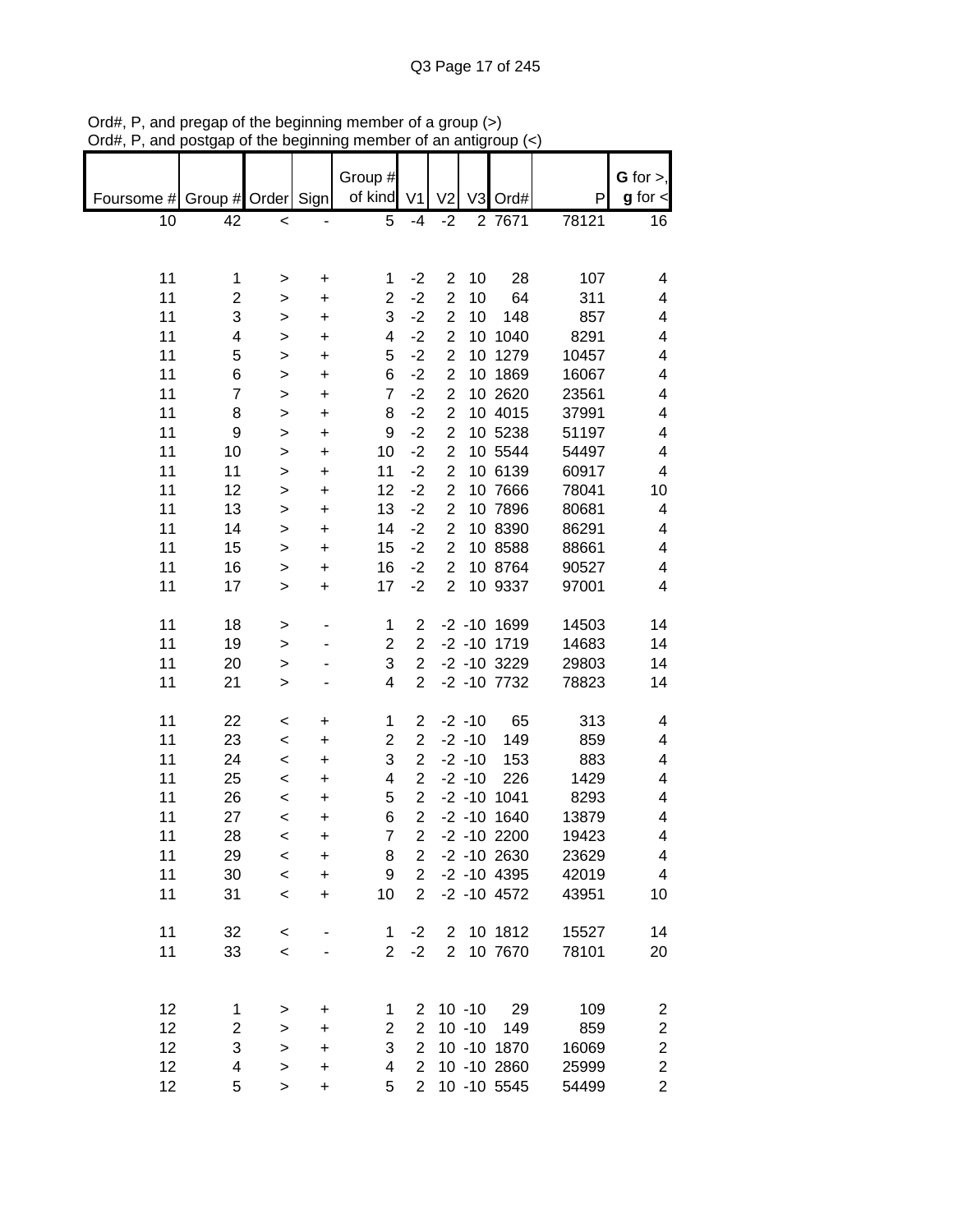|            |                |              |           |                |                |                |                |           |       | G for $>$ ,    |
|------------|----------------|--------------|-----------|----------------|----------------|----------------|----------------|-----------|-------|----------------|
|            |                |              |           | Group #        |                |                |                |           |       |                |
| Foursome # | Group # Order  |              | Sign      | of kind        | V <sub>1</sub> | V <sub>2</sub> |                | V3 Ord#   | P     | $g$ for $\lt$  |
| 12         | 6              | $\mathbf{L}$ |           | 1              |                | $-2 - 10$      |                | 10 2738   | 24749 | 16             |
| 12         | $\overline{7}$ | $\mathbf{I}$ |           | $\overline{2}$ |                | $-2 - 10$      |                | 10 3230   | 29819 | 16             |
|            |                |              |           |                |                |                |                |           |       |                |
| 12         | 8              | $\,<\,$      | +         | 1              |                | $-2 - 10$      | 10             | 152       | 881   | $\overline{c}$ |
| 12         | 9              | $\prec$      | +         | $\overline{c}$ |                | $-2 - 10$      |                | 10 1040   | 8291  | $\overline{2}$ |
|            |                |              |           |                |                |                |                |           |       |                |
| 12         | 10             | $\,<$        | +         | 3              |                | $-2 - 10$      |                | 10 1156   | 9341  | $\overline{c}$ |
| 12         | 11             | $\,<$        | +         | 4              |                | $-2 - 10$      |                | 10 2415   | 21521 | $\overline{c}$ |
| 12         | 12             | $\,<\,$      | +         | 5              |                | $-2 - 10$      |                | 10 2565   | 23003 | 8              |
| 12         | 13             | $\,<$        | +         | 6              |                | $-2 - 10$      |                | 10 2909   | 26489 | 8              |
| 12         | 14             | $\,<$        | +         | $\overline{7}$ |                | $-2 - 10$      |                | 10 5555   | 54581 | $\overline{2}$ |
|            |                |              |           |                |                |                |                |           |       |                |
|            |                |              |           |                |                |                |                |           |       |                |
| 13         | 1              | $\, > \,$    | +         | 1              |                | $10 - 10$      | $\overline{c}$ | 30        | 113   | 4              |
| 13         | 2              | >            | +         | $\overline{2}$ |                | $10 - 10$      | $\overline{2}$ | 250       | 1583  | 4              |
| 13         | 3              |              |           | 3              |                | $10 - 10$      |                | 2 1077    | 8647  |                |
|            |                | >            | $\ddot{}$ |                |                |                |                |           |       | 6              |
| 13         | 4              | >            | +         | 4              |                | $10 - 10$      |                | 2 1487    | 12457 | 6              |
| 13         | 5              | >            | $\ddot{}$ | 5              |                | $10 - 10$      |                | 2 1581    | 13313 | 4              |
| 13         | 6              | >            | $\ddot{}$ | 6              |                | $10 - 10$      |                | 2 1608    | 13597 | 6              |
| 13         | $\overline{7}$ | >            | $\ddot{}$ | $\overline{7}$ |                | $10 - 10$      |                | 2 1871    | 16073 | 4              |
| 13         | 8              | $\geq$       | $\ddot{}$ | 8              |                | $10 - 10$      |                | 2 4043    | 38303 | 4              |
| 13         | 9              | >            | $\ddot{}$ | 9              |                | $10 - 10$      |                | 2 4075    | 38677 | 6              |
| 13         | 10             | >            | +         | 10             |                | $10 - 10$      |                | 2 4159    | 39521 | 10             |
| 13         | 11             | >            | +         | 11             |                | $10 - 10$      |                | 2 4576    | 43973 | 4              |
| 13         | 12             |              |           | 12             |                | $10 - 10$      |                | 2 4938    | 47917 | 6              |
|            |                | >            | +         |                |                |                |                |           |       |                |
| 13         | 13             | >            | +         | 13             |                | $10 - 10$      |                | 2 6198    | 61613 | 4              |
| 13         | 14             | >            | +         | 14             |                | $10 - 10$      |                | 2 6556    | 65633 | 4              |
| 13         | 15             | >            | +         | 15             |                | $10 - 10$      |                | 2 6768    | 67943 | 4              |
| 13         | 16             | $\, > \,$    | +         | 16             |                | $10 - 10$      |                | 2 6959    | 70207 | 6              |
| 13         | 17             | >            | +         | 17             |                | $10 - 10$      |                | 2 7384    | 74873 | 4              |
| 13         | 18             | >            | +         | 18             |                | $10 - 10$      |                | 2 8641    | 89213 | 4              |
| 13         | 19             | >            | +         | 19             |                | $10 - 10$      |                | 2 9143    | 94823 | 4              |
|            |                |              |           |                |                |                |                |           |       |                |
| 13         | 20             | $\mathbf{I}$ |           |                | $1 - 10$       | 10             |                | $-2$ 2739 | 24763 | 14             |
|            |                |              |           |                |                |                |                | $-2$ 3231 | 29833 | 14             |
| 13         | 21             | >            |           |                | $2 - 10$       | 10             |                |           |       |                |
| 13         | 22             | $\mathbf{I}$ |           |                | $3 - 10$       | 10             |                | $-28658$  | 89413 | 14             |
| 13         | 23             | $\geq$       |           |                | $4 - 10$       | 10             |                | $-2$ 9120 | 94559 | 12             |
| 13         | 24             | $\geq$       |           |                | $5 - 10$       | 10             |                | $-2$ 9175 | 95189 | 12             |
|            |                |              |           |                |                |                |                |           |       |                |
| 13         | 25             | $\,<$        | $\ddot{}$ |                | $1 - 10$       | 10             |                | $-2$ 1039 | 8287  | 4              |
| 13         | 26             | $\,<$        | +         |                | $2 - 10$       | 10             |                | $-2$ 2414 | 21517 | 4              |
| 13         | 27             | $\,<$        | +         |                | $3 - 10$       | 10             |                | $-2$ 2908 | 26479 | 10             |
| 13         | 28             | $\,<$        | $\ddot{}$ |                | $4 - 10$       | 10             |                | $-2$ 4577 | 43987 | 4              |
| 13         | 29             | $\,<$        | $\ddot{}$ |                | $5 - 10$       | 10             |                | $-2$ 4939 | 47933 | 6              |
| 13         |                |              |           |                |                | 10             |                |           |       | 4              |
|            | 30             | $\,<$        | +         |                | $6 - 10$       |                |                | $-26199$  | 61627 |                |
| 13         | 31             | $\prec$      | $\ddot{}$ |                | $7 - 10$       | 10             |                | $-26769$  | 67957 | 4              |
| 13         | 32             | $\prec$      | $\ddot{}$ |                | $8 - 10$       | 10             |                | $-2$ 7618 | 77543 | 6              |
| 13         | 33             | $\prec$      | $\ddot{}$ |                | $9 - 10$       | 10             |                | $-2$ 7625 | 77587 | 4              |

Ord#, P, and pregap of the beginning member of a group (>) Ord#, P, and postgap of the beginning member of an antigroup (<)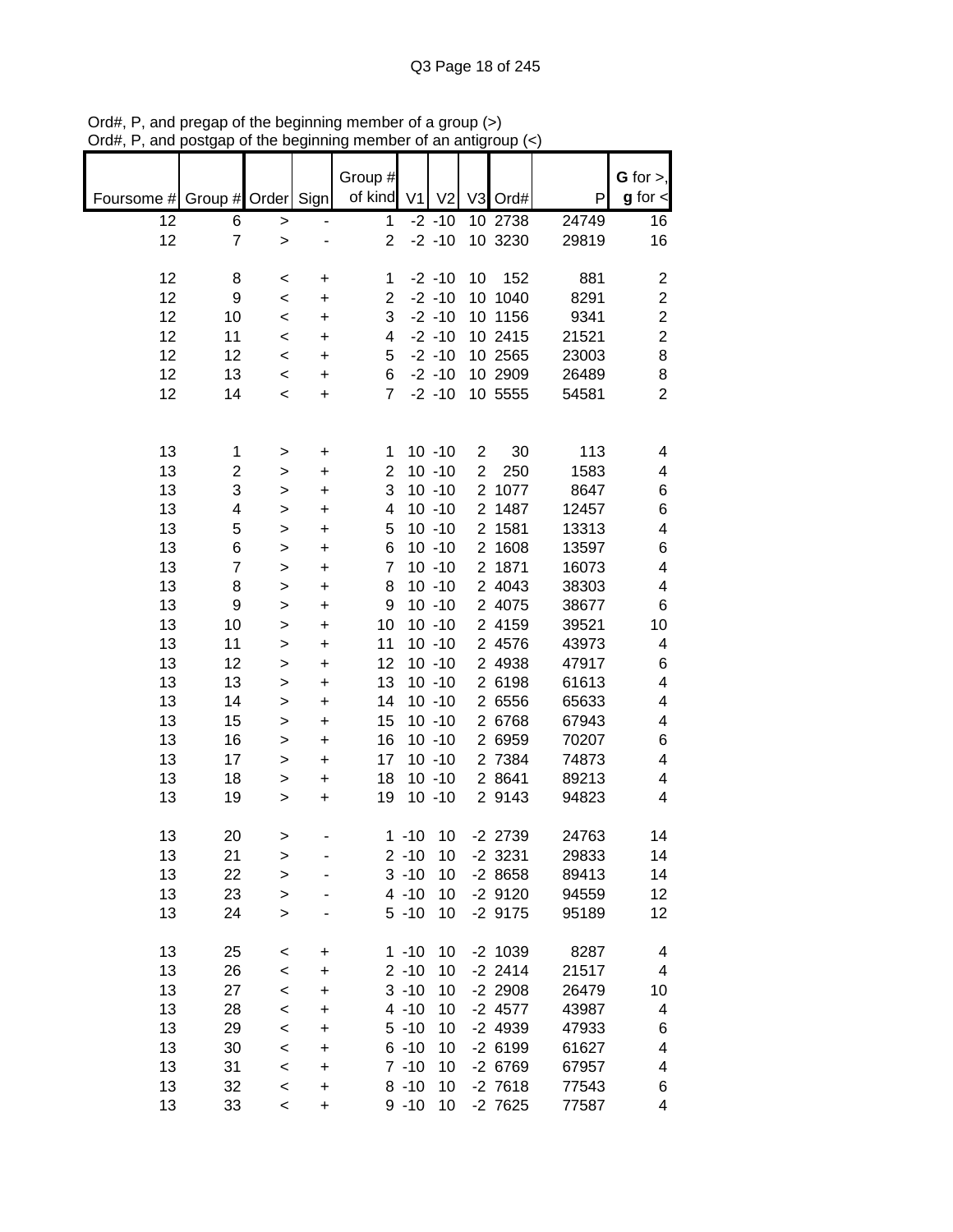|            |                    |              |           | Group #        |           |                         |      |           |       | $G$ for $>$ ,           |
|------------|--------------------|--------------|-----------|----------------|-----------|-------------------------|------|-----------|-------|-------------------------|
| Foursome # | Group # Order Sign |              |           | of kind V1     |           | V <sub>2</sub>          |      | V3 Ord#   | P     | $g$ for $\leq$          |
| 13         |                    |              |           |                | $10 - 10$ | 10                      |      | $-28642$  | 89227 |                         |
|            | 34                 | $\prec$      | $\ddot{}$ |                |           |                         |      |           |       | 4                       |
|            |                    |              |           |                |           |                         |      |           |       |                         |
| 13         | 35                 | $\,<$        |           | 1              |           | $10 - 10$               |      | 2 1285    | 10501 | 12                      |
| 13         | 36                 | $\prec$      |           | 2              |           | $10 - 10$               |      | 2 3913    | 36901 | 12                      |
| 13         | 37                 | $\,<$        |           | 3              |           | $10 - 10$               |      | 2 4508    | 43159 | 18                      |
| 13         | 38                 | $\,<$        |           | 4              |           | $10 - 10$               |      | 2 7087    | 71551 | 12                      |
| 13         | 39                 | $\,<$        |           | 5              |           | $10 - 10$               |      | 2 7360    | 74611 | 12                      |
|            |                    |              |           |                |           |                         |      |           |       |                         |
|            |                    |              |           |                |           |                         |      |           |       |                         |
| 14         | 1                  | $\,>$        | +         |                | $1 - 10$  | $\overline{2}$          | $-4$ | 31        | 127   | 14                      |
| 14         | 2                  | $\mathbf{I}$ | $\ddot{}$ |                | $2 - 10$  | $\overline{2}$          | $-4$ | 251       | 1597  | 14                      |
| 14         | 3                  | $\mathbf{I}$ | $\ddot{}$ |                | $3 - 10$  | $\overline{2}$          | $-4$ | 417       | 2879  | 18                      |
| 14         | 4                  | $\mathbf{I}$ | $\ddot{}$ |                | $4 - 10$  | $\overline{2}$          |      | $-4$ 1078 | 8663  | 16                      |
| 14         | 5                  | $\mathbf{I}$ | $\ddot{}$ |                | $5 - 10$  | $\overline{c}$          |      | $-4$ 1488 | 12473 | 16                      |
| 14         | 6                  | $\geq$       | $\ddot{}$ |                | $6 - 10$  | $\overline{\mathbf{c}}$ |      | $-4$ 1582 | 13327 | 14                      |
| 14         | $\overline{7}$     | $\mathbf{I}$ | $\ddot{}$ |                | $7 - 10$  | $\overline{c}$          |      | -4 2467   | 22027 | 14                      |
| 14         | 8                  | $\mathbf{I}$ | $\ddot{}$ |                | $8 - 10$  | $\overline{\mathbf{c}}$ |      | -4 2758   | 24967 | 14                      |
| 14         | 9                  | $\mathbf{I}$ | $\ddot{}$ |                | $9 - 10$  | $\overline{\mathbf{c}}$ |      | -4 3592   | 33563 | 16                      |
| 14         | 10                 | $\mathbf{I}$ | $\ddot{}$ |                | $10 - 10$ | $\overline{c}$          |      | -4 4044   | 38317 | 14                      |
| 14         | 11                 | $\mathbf{I}$ | $\ddot{}$ |                | $11 - 10$ | $\overline{c}$          |      | -4 4061   | 38557 | 14                      |
| 14         | 12                 | >            | $\ddot{}$ |                | $12 - 10$ | $\overline{c}$          |      | $-4$ 4076 | 38693 | 16                      |
| 14         | 13                 | >            | +         |                | $13 - 10$ | $\overline{c}$          |      | -4 4939   | 47933 | 16                      |
| 14         | 14                 | >            | $\ddot{}$ |                | $14 - 10$ | $\overline{2}$          |      | -4 5520   | 54269 | 18                      |
| 14         | 15                 | >            | +         |                | $15 - 10$ | $\overline{2}$          |      | -4 6960   | 70223 | 16                      |
| 14         | 16                 | $\geq$       | $\ddot{}$ |                | $16 - 10$ | $\overline{2}$          |      | -4 7037   | 71059 | 20                      |
| 14         | 17                 |              |           |                | $17 - 10$ | $\overline{2}$          |      | -4 8733   | 90187 | 14                      |
| 14         |                    | >            | +         |                | $18 - 10$ | $\overline{2}$          |      | $-4$ 9144 |       | 14                      |
|            | 18                 | $\geq$       | $\ddot{}$ |                |           |                         |      |           | 94837 |                         |
|            |                    |              |           |                |           |                         |      |           |       |                         |
| 14         | 19                 | $\mathbf{I}$ |           | 1              | 10        | $-2$                    |      | 4 9121    | 94561 | $\overline{2}$          |
|            |                    |              |           |                |           |                         |      |           |       |                         |
| 14         | 20                 | $\,<$        | +         | 1              | 10        | $-2$                    |      | 4 1519    | 12721 | 18                      |
| 14         | 21                 | $\,<$        | +         | $\overline{2}$ | 10        | $-2$                    |      | 4 2238    | 19763 | 14                      |
| 14         | 22                 | $\,<\,$      | $\ddot{}$ | 3              | 10        | $-2$                    |      | 4 2413    | 21503 | 14                      |
| 14         | 23                 | $\,<$        | +         | 4              | 10        | $-2$                    |      | 4 4 5 7 6 | 43973 | 14                      |
| 14         | 24                 | $\prec$      | $\ddot{}$ | 5              | 10        | $-2$                    |      | 4 4 6 5 8 | 44819 | 20                      |
| 14         | 25                 | $\prec$      | +         | 6              | 10        | $-2$                    |      | 4 5763    | 56827 | 16                      |
| 14         | 26                 | $\,<$        | +         | $\overline{7}$ | 10        | $-2$                    |      | 4 6172    | 61343 | 14                      |
| 14         | 27                 | $\,<$        | +         | 8              | 10        | $-2$                    |      | 4 6768    | 67943 | 14                      |
| 14         | 28                 | $\,<$        | $\ddot{}$ | 9              | 10        | $-2$                    |      | 4 7015    | 70853 | 14                      |
| 14         | 29                 | $\,<$        | +         | 10             | 10        | $-2$                    |      | 4 7617    | 77527 | 16                      |
|            |                    |              |           |                |           |                         |      |           |       |                         |
| 14         | 30                 | $\,<$        |           |                | $1 - 10$  | $\overline{c}$          | -4   | 140       | 809   | 2                       |
| 14         | 31                 | $\prec$      |           |                | $2 - 10$  | $\overline{c}$          | -4   | 405       | 2789  | $\boldsymbol{2}$        |
| 14         | 32                 | $\prec$      |           |                | $3 - 10$  | $\overline{2}$          |      | -4 1284   | 10499 | $\overline{\mathbf{c}}$ |
| 14         | 33                 | $\prec$      |           |                | $4 - 10$  | $\overline{2}$          |      | -4 7359   | 74609 | $\overline{\mathbf{c}}$ |
| 14         | 34                 | $\prec$      |           |                | $5 - 10$  | $\overline{2}$          |      | -4 7428   | 75389 | $\overline{c}$          |

Ord#, P, and pregap of the beginning member of a group (>) Ord#, P, and postgap of the beginning member of an antigroup (<)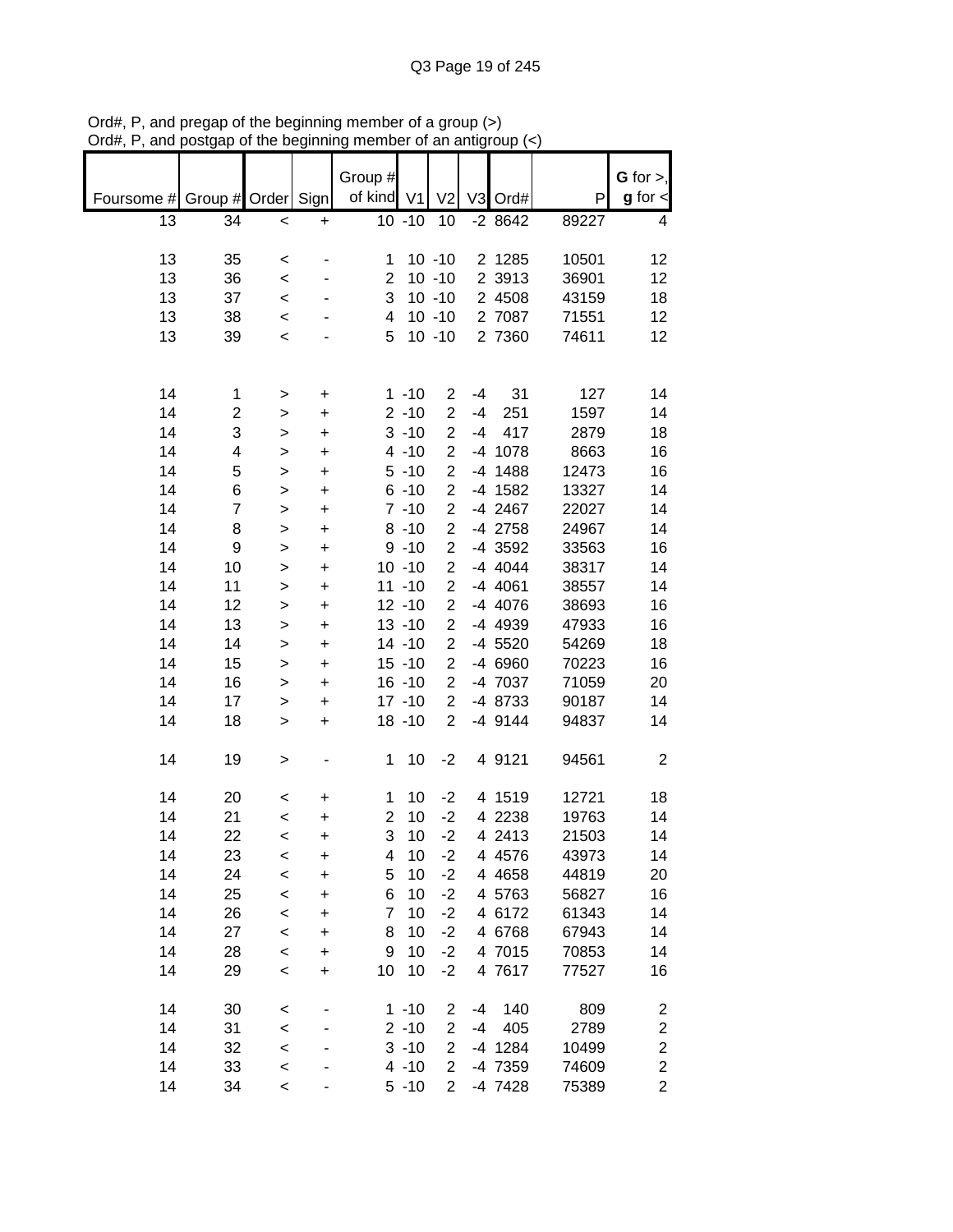|                               |                |              |           |                |                         |                | an aniyo vap |           |       |                         |
|-------------------------------|----------------|--------------|-----------|----------------|-------------------------|----------------|--------------|-----------|-------|-------------------------|
|                               |                |              |           |                |                         |                |              |           |       |                         |
|                               |                |              |           | Group #        |                         |                |              |           |       | G for $>$ ,             |
| Foursome # Group # Order Sign |                |              |           | of kind V1     |                         | V <sub>2</sub> |              | V3 Ord#   | P     | $g$ for $\lt$           |
|                               |                |              |           |                |                         |                |              |           |       |                         |
| 15                            | 1              | >            | $\ddot{}$ | 1              | $\overline{2}$          | $-4$           | 8            | 32        | 131   | 4                       |
| 15                            | $\overline{c}$ | >            | $\ddot{}$ | 2              | $\overline{2}$          | $-4$           | 8            | 51        | 233   | 4                       |
| 15                            | 3              | >            | $\ddot{}$ | 3              | $\overline{c}$          | $-4$           | 8            | 170       | 1013  | 4                       |
| 15                            | 4              | >            | $\ddot{}$ | 4              | $\overline{2}$          | $-4$           | 8            | 280       | 1811  | 10                      |
| 15                            | 5              | $\geq$       | $\ddot{}$ | 5              | $\overline{2}$          | $-4$           | 8            | 670       | 5003  | 4                       |
|                               |                |              |           | 6              | $\overline{2}$          | $-4$           |              |           |       |                         |
| 15                            | 6              | $\geq$       | $\ddot{}$ |                | $\overline{2}$          |                | 8            | 771       | 5861  | 4                       |
| 15                            | $\overline{7}$ | $\mathbf{I}$ | $\ddot{}$ | $\overline{7}$ |                         | $-4$           | 8            | 947       | 7481  | 4                       |
| 15                            | 8              | >            | $\ddot{}$ | 8              | $\overline{2}$          | $-4$           | 8            | 956       | 7541  | 4                       |
| 15                            | 9              | $\geq$       | $\ddot{}$ | 9              | $\overline{2}$          | $-4$           | 8            | 1249      | 10169 | 6                       |
| 15                            | 10             | >            | $\ddot{}$ | 10             | $\overline{c}$          | $-4$           | 8            | 1763      | 15091 | 8                       |
| 15                            | 11             | >            | $\ddot{}$ | 11             | $\overline{c}$          | $-4$           | 8            | 1972      | 17107 | 8                       |
| 15                            | 12             | >            | $\ddot{}$ | 12             | $\overline{\mathbf{c}}$ | $-4$           |              | 8 2568    | 23021 | $\overline{\mathbf{4}}$ |
| 15                            | 13             | $\mathbf{I}$ | $\ddot{}$ | 13             | $\overline{c}$          | $-4$           |              | 8 2720    | 24517 | 8                       |
| 15                            | 14             | >            | $\ddot{}$ | 14             | $\overline{c}$          | $-4$           |              | 8 2759    | 24971 | $\overline{\mathbf{4}}$ |
| 15                            | 15             | >            | $\ddot{}$ | 15             | $\overline{2}$          | $-4$           |              | 8 3104    | 28541 | 4                       |
| 15                            | 16             | >            | $\ddot{}$ | 16             | $\overline{c}$          | $-4$           |              | 8 3595    | 33581 | 4                       |
| 15                            | 17             | >            | $\ddot{}$ | 17             | $\overline{c}$          | $-4$           |              | 8 3765    | 35339 | 12                      |
| 15                            | 18             |              |           | 18             | $\overline{2}$          | $-4$           |              | 8 4132    | 39233 | 4                       |
|                               |                | >            | +         |                |                         |                |              |           |       |                         |
| 15                            | 19             | >            | $\ddot{}$ | 19             | $\overline{2}$          | $-4$           |              | 8 4156    | 39503 | 4                       |
| 15                            | 20             | >            | $\ddot{}$ | 20             | $\overline{2}$          | $-4$           |              | 8 4836    | 46811 | 4                       |
| 15                            | 21             | >            | $\ddot{}$ | 21             | $\overline{c}$          | -4             |              | 8 4 9 4 0 | 47939 | 6                       |
| 15                            | 22             | $\geq$       | $\ddot{}$ | 22             | $\overline{2}$          | $-4$           |              | 8 5262    | 51431 | 4                       |
| 15                            | 23             | >            | $\ddot{}$ | 23             | $\overline{2}$          | $-4$           |              | 8 5 6 5 1 | 55681 | 8                       |
| 15                            | 24             | >            | $\ddot{}$ | 24             | $\overline{2}$          | $-4$           |              | 8 5746    | 56671 | 8                       |
| 15                            | 25             | >            | $\ddot{}$ | 25             | $\overline{c}$          | $-4$           |              | 8 6 6 8 0 | 67049 | 6                       |
| 15                            | 26             | >            | $\ddot{}$ | 26             | $\overline{c}$          | $-4$           |              | 8 7291    | 73867 | 8                       |
| 15                            | 27             | >            | $\ddot{}$ | 27             | $\overline{c}$          | $-4$           |              | 8 7423    | 75337 | 8                       |
| 15                            | 28             | >            | $\ddot{}$ | 28             | $\overline{2}$          | $-4$           |              | 8 7972    | 81517 | 8                       |
| 15                            | 29             | >            | $\ddot{}$ | 29             | $\overline{c}$          | $-4$           |              | 8 8739    | 90227 | 10                      |
| 15                            | 30             | >            | $\ddot{}$ | 30             | $\overline{c}$          | $-4$           |              | 8 8 9 5 6 | 92707 | 8                       |
| 15                            | 31             |              | +         | 31             | $\overline{2}$          | $-4$           |              | 8 9461    | 98519 | 12                      |
|                               |                | >            |           |                |                         |                |              |           |       |                         |
|                               |                |              |           |                |                         |                |              |           |       |                         |
| 15                            | 32             | >            |           | 1              | $-2$                    | 4              | -8           | 305       | 2011  | 8                       |
| 15                            | 33             | >            |           | 2              | $-2$                    | 4              | -8           | 662       | 4951  | 8                       |
| 15                            | 34             | >            |           | 3              | $-2$                    | 4              |              | $-8$ 1062 | 8521  | 8                       |
| 15                            | 35             | $\mathbf{I}$ |           | 4              | $-2$                    | 4              |              | $-8$ 1692 | 14431 | 8                       |
| 15                            | 36             | $\mathbf{I}$ |           | 5              | $-2$                    | 4              |              | $-8$ 2355 | 20939 | 10                      |
| 15                            | 37             | $\geq$       |           | 6              | $-2$                    | 4              |              | $-8$ 2582 | 23131 | 14                      |
| 15                            | 38             | $\geq$       |           | $\overline{7}$ | $-2$                    | 4              |              | $-8$ 3365 | 31231 | 8                       |
| 15                            | 39             | $\geq$       |           | 8              | $-2$                    | 4              |              | -8 4427   | 42349 | 12                      |
| 15                            | 40             | $\mathbf{I}$ |           | 9              | $-2$                    | 4              |              | -8 4720   | 45533 | 10                      |
| 15                            | 41             | $\mathbf{I}$ |           | 10             | $-2$                    | 4              |              | $-8$ 4871 | 47237 | 16                      |
| 15                            | 42             | $\mathbf{I}$ |           | 11             | $-2$                    | 4              |              | $-8$ 5843 | 57689 | 10                      |
| 15                            | 43             | $\mathbf{I}$ |           | 12             | $-2$                    | 4              |              | $-86111$  | 60631 | 8                       |
| 15                            | 44             |              |           | 13             | $-2$                    |                |              | $-86553$  |       |                         |
|                               |                | >            |           |                |                         | 4              |              |           | 65609 | 10                      |
| 15                            | 45             | >            |           | 14             | $-2$                    | 4              |              | -8 9122   | 94573 | 12                      |

Ord#, P, and pregap of the beginning member of a group (>) Ord#, P, and postgap of the beginning member of an antigroup (<)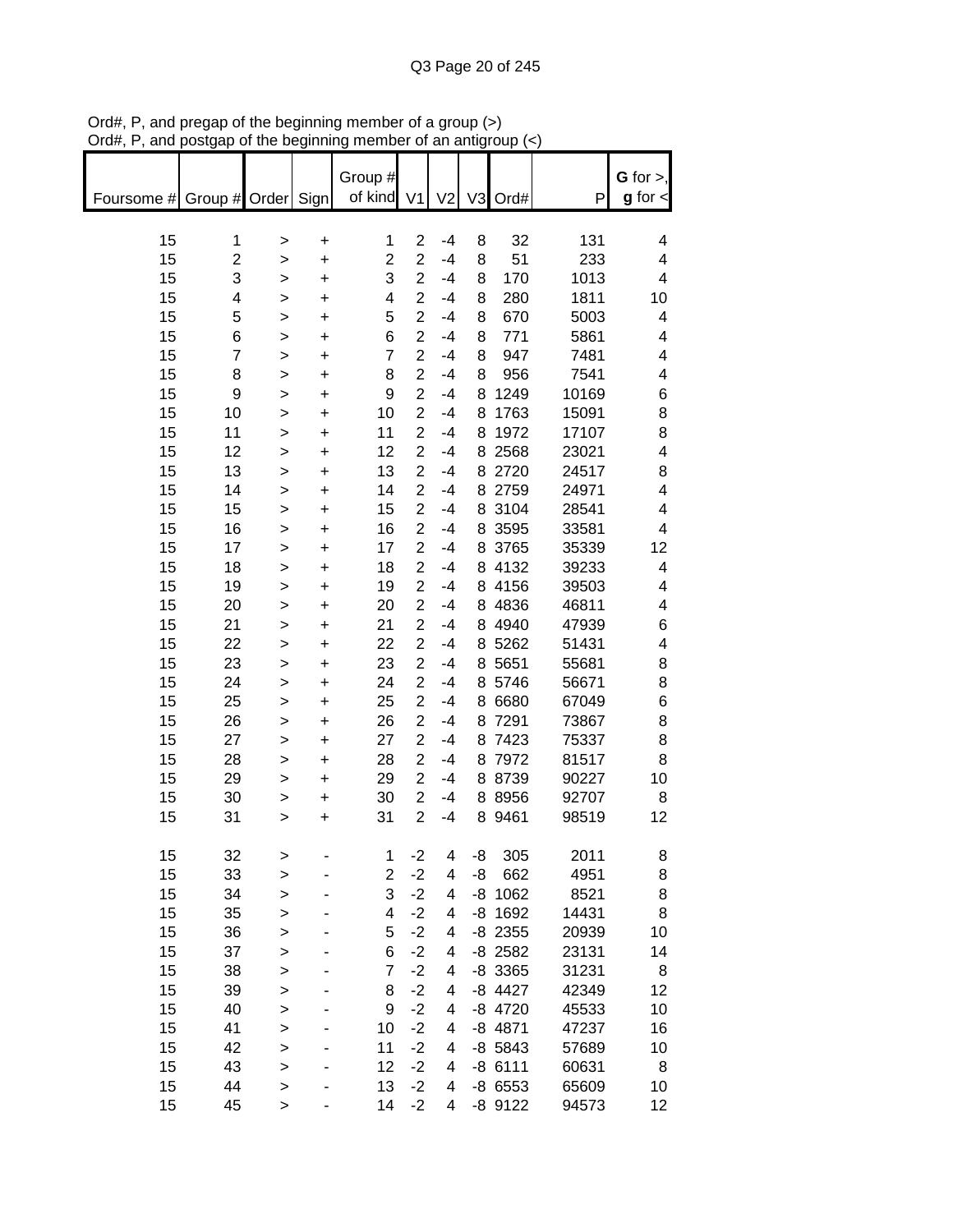| unu                           | oolyup              | or are pogmumi |                | Group #             |                  |        |          | ioah i     |              | G for $>$ ,   |
|-------------------------------|---------------------|----------------|----------------|---------------------|------------------|--------|----------|------------|--------------|---------------|
| Foursome # Group # Order Sign |                     |                |                | of kind V1          |                  | V2     |          | V3 Ord#    | P            | $g$ for $\lt$ |
| 15                            | 46                  | $\,<$          | $\ddot{}$      | 1                   | $-2$             | 4      | -8       | 85         | 439          | 4             |
| 15                            | 47                  | $\,<\,$        | $\ddot{}$      | $\overline{2}$      | $-2$             | 4      | -8       | 895        | 6967         | 4             |
| 15                            | 48                  | $\,<$          | $\ddot{}$      | 3                   | $-2$             | 4      |          | $-8$ 1617  | 13687        | 4             |
| 15                            | 49                  | $\,<$          | $\ddot{}$      | 4                   | $-2$             | 4      |          | $-8$ 4575  | 43969        | 4             |
| 15                            | 50                  | $\prec$        | $\ddot{}$      | 5                   | $-2$             | 4      |          | $-8$ 6144  | 60953        | 8             |
| 15                            | 51                  | $\prec$        | $\ddot{}$      | 6                   | $-2$             | 4      |          | $-8$ 6246  | 62137        | 4             |
| 15                            | 52                  | $\prec$        | $\ddot{}$      | $\overline{7}$      | $-2$             | 4      |          | $-8$ 6376  | 63607        | 4             |
| 15                            | 53                  | $\prec$        | $\ddot{}$      | 8                   | $-2$             | 4      |          | -8 6970    | 70321        | 6             |
| 15                            | 54                  | $\prec$        | $\ddot{}$      | $\boldsymbol{9}$    | $-2$             | 4      |          | -8 8072    | 82567        | 4             |
| 15                            | 55                  | $\prec$        | $\ddot{}$      | 10                  | $-2$             | 4      |          | $-88113$   | 83071        | 6             |
| 15                            | 56                  | $\,<$          | $\ddot{}$      | 11                  | $-2$             | 4      |          | $-88817$   | 91159        | 4             |
| 15                            | 57                  | $\prec$        | $\ddot{}$      | 12                  | $-2$             | 4      |          | $-8$ 9081  | 94117        | 4             |
| 15                            | 58                  | $\prec$        | $\ddot{}$      | 13                  | $-2$             | 4      |          | $-8$ 9126  | 94613        | 8             |
| 15                            | 59                  | $\,<\,$        | $\ddot{}$      | 14                  | $-2$             | 4      |          | $-8$ 9335  | 96989        | 8             |
| 15                            | 60                  | $\,<$          |                | 1                   | $\boldsymbol{2}$ | $-4$   | 8        | 589        | 4289         | 8             |
| 15                            | 61                  | $\prec$        |                | $\overline{c}$      | $\overline{2}$   | $-4$   |          | 8 1179     | 9521         | 12            |
| 15                            | 62                  | $\,<$          |                | 3                   | $\overline{c}$   | $-4$   |          | 8 1467     | 12269        | 8             |
| 15                            | 63                  | $\,<$          |                | 4                   | $\overline{2}$   | $-4$   |          | 8 3 6 6 8  | 34319        | 8             |
| 15                            | 64                  | $\,<\,$        |                | 5                   | $\overline{2}$   | $-4$   |          | 8 4082     | 38729        | 8             |
| 15                            | 65                  | $\,<$          |                | 6                   | $\overline{2}$   | $-4$   |          | 8 4220     | 40169        | 8             |
| 15                            | 66                  | $\prec$        |                | $\overline{7}$      | $\overline{2}$   | $-4$   |          | 8 4422     | 42299        | 8             |
| 15                            | 67                  | $\prec$        |                | 8                   | $\overline{c}$   | $-4$   |          | 8 5386     | 52757        | 12            |
| 15                            | 68                  | $\prec$        |                | $\boldsymbol{9}$    | $\overline{2}$   | $-4$   |          | 8 5790     | 57097        | 10            |
| 15                            | 69                  | $\prec$        |                | 10                  | $\overline{2}$   | $-4$   |          | 8 5972     | 59069        | 8             |
| 15                            | 70                  | $\prec$        |                | 11                  | $\overline{c}$   | $-4$   |          | 8 6643     | 66629        | 14            |
| 15                            | 71                  | $\,<$          |                | 12                  | $\overline{2}$   | $-4$   |          | 8 7358     | 74597        | 12            |
| 15                            | 72                  | $\,<$          |                | 13                  | $\overline{2}$   | $-4$   |          | 8 7427     | 75377        | 12            |
| 15                            | 73                  | $\,<$          |                | 14                  | $\overline{2}$   | $-4$   |          | 8 7777     | 79357        | 10            |
| 15                            | 74                  | $\prec$        |                | 15                  | $\overline{c}$   | $-4$   |          | 8 7956     | 81299        | 8             |
| 15                            | 75                  | $\,<$          |                | 16                  | $\overline{2}$   | $-4$   |          | 8 8 9 5 5  | 92699        | 8             |
|                               |                     |                |                |                     |                  |        |          |            |              |               |
| 16                            | 1                   | >              | +              | 1                   | $-4$             | 8      | -8       | 33         | 137          | 6             |
| 16                            | 2                   | >              | +              | $\overline{2}$      | $-4$             | 8      | -8       | 41         | 179          | 6             |
| 16                            | 3                   | >              | +              | 3                   | $-4$             | 8      | -8       | 171        | 1019         | 6             |
| 16                            | 4                   | >              | +              | 4                   | $-4$             | 8      | -8       | 577        | 4217         | 6             |
| 16                            | 5                   | >              | +              | 5                   | $-4$             | 8      | -8       | 584        | 4259         | 6             |
| 16<br>16                      | 6<br>$\overline{7}$ | >              | +              | 6<br>$\overline{7}$ | $-4$<br>$-4$     | 8<br>8 | -8<br>-8 | 671<br>772 | 5009<br>5867 | 6<br>6        |
| 16                            | 8                   | ><br>>         | +<br>$\ddot{}$ | 8                   | $-4$             | 8      | -8       | 957        | 7547         | 6             |
| 16                            | 9                   | >              | $\ddot{}$      | 9                   | $-4$             | 8      |          | $-8$ 1165  | 9419         | 6             |
| 16                            | 10                  | >              | +              | 10                  | $-4$             | 8      |          | $-8$ 2052  | 17909        | 6             |
| 16                            | 11                  | >              | +              | 11                  | $-4$             | 8      |          | $-8$ 2569  | 23027        | 6             |
| 16                            | 12                  | >              | +              | 12                  | $-4$             | 8      |          | $-8$ 2928  | 26699        | 6             |
| 16                            | 13                  | $\geq$         | $\ddot{}$      | 13                  | $-4$             | 8      |          | $-8$ 3168  | 29147        | 10            |

Ord#, P, and pregap of the beginning member of a group (>) Ord#, P, and postgap of the beginning member of an antigroup (<)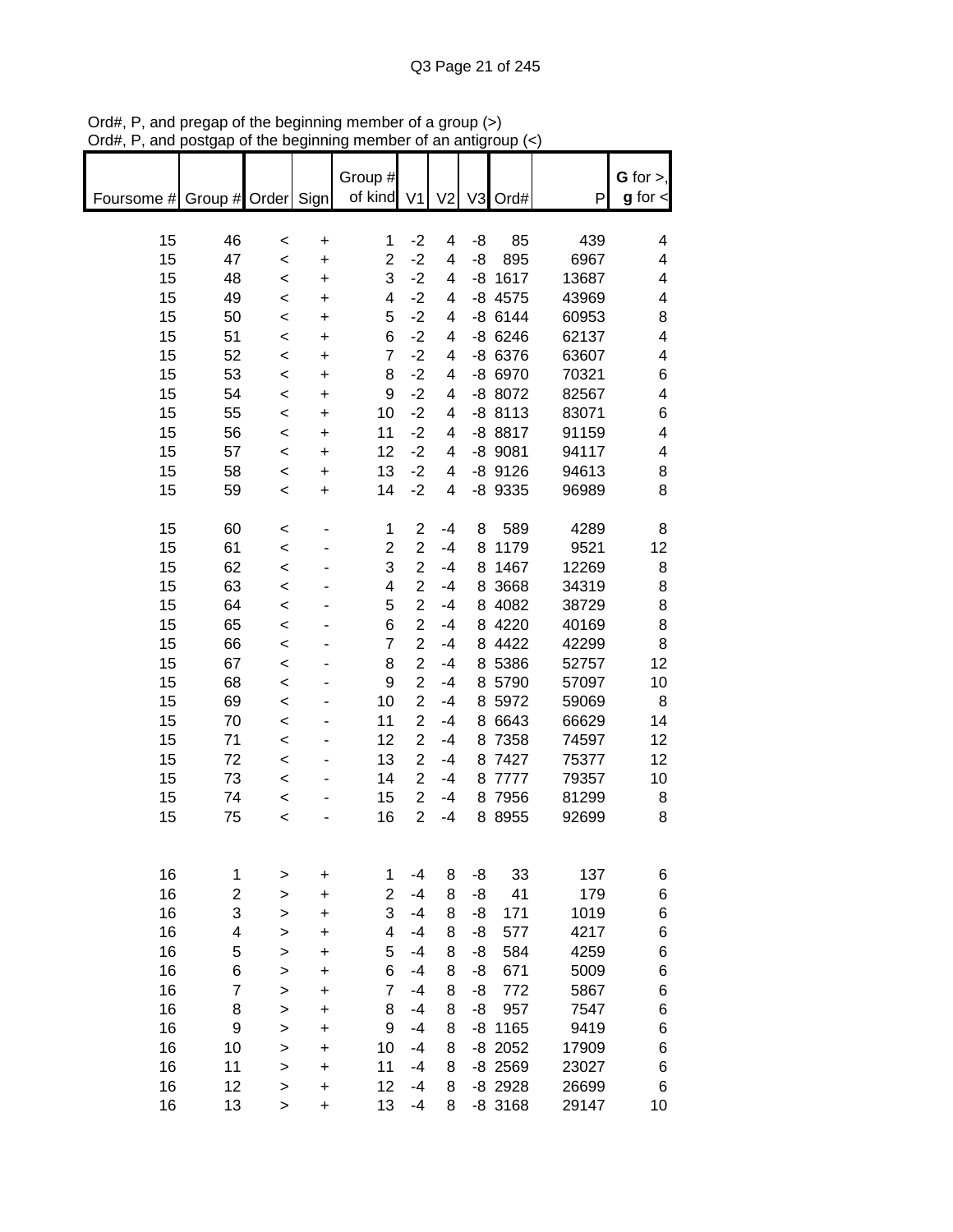|            |         |         |           | Group #                 |                |                |                |           |       | $G$ for $>$ , |
|------------|---------|---------|-----------|-------------------------|----------------|----------------|----------------|-----------|-------|---------------|
| Foursome # | Group # | Order   | Sign      | of kind                 | V <sub>1</sub> | V <sub>2</sub> | V <sub>3</sub> | Ord#      | P     | $g$ for $\lt$ |
| 16         | 14      | >       | +         | 14                      | $-4$           | 8              |                | $-8$ 3596 | 33587 | 6             |
| 16         | 15      | >       | +         | 15                      | $-4$           | 8              |                | $-8$ 4185 | 39827 | 6             |
| 16         | 16      | >       | $\ddot{}$ | 16                      | $-4$           | 8              |                | $-8$ 4837 | 46817 | 6             |
| 16         | 17      | >       | +         | 17                      | $-4$           | 8              |                | $-8$ 5652 | 55691 | 10            |
| 16         | 18      | >       | $\ddot{}$ | 18                      | $-4$           | 8              |                | $-86065$  | 60089 | 6             |
| 16         | 19      | >       | +         | 19                      | $-4$           | 8              |                | $-87610$  | 77477 | 6             |
| 16         | 20      | >       | $\ddot{}$ | 20                      | $-4$           | 8              |                | $-88508$  | 87629 | 6             |
| 16         | 21      | >       | +         | 21                      | $-4$           | 8              |                | -8 8740   | 90239 | 12            |
| 16         | 22      | >       | +         | 22                      | $-4$           | 8              |                | $-88811$  | 91127 | 6             |
| 16         | 23      | >       | +         | 23                      | $-4$           | 8              |                | -8 9232   | 95789 | $\,6$         |
| 16         | 24      | >       | $\ddot{}$ | 24                      | $-4$           | 8              |                | -8 9348   | 97157 | 6             |
| 16         | 25      | >       |           | 1                       | 4              | -8             | 8              | 175       | 1039  | 6             |
| 16         | 26      | >       |           | $\overline{c}$          | 4              | -8             | 8              | 306       | 2017  | 6             |
| 16         | 27      | >       |           | 3                       | 4              | -8             | 8              | 397       | 2719  | 6             |
| 16         | 28      | >       |           | 4                       | 4              | -8             | 8              | 793       | 6079  | 6             |
| 16         | 29      | $\geq$  |           | 5                       | 4              | -8             | 8              | 861       | 6679  | 6             |
| 16         | 30      | >       |           | 6                       | 4              | -8             | 8              | 1434      | 11959 | 6             |
| 16         | 31      | $\geq$  |           | $\overline{7}$          | 4              | -8             | 8              | 1784      | 15277 | 6             |
| 16         | 32      | $\geq$  |           | 8                       | 4              | -8             | 8              | 2228      | 19687 | 6             |
| 16         | 33      | >       |           | 9                       | 4              | -8             | 8              | 3064      | 28087 | 6             |
| 16         | 34      | $\geq$  |           | 10                      | 4              | -8             | 8              | 3328      | 30859 | 6             |
| 16         | 35      | >       |           | 11                      | 4              | -8             | 8              | 3347      | 31069 | 6             |
| 16         | 36      | >       |           | 12                      | 4              | -8             | 8              | 3878      | 36571 | 8             |
| 16         | 37      | >       |           | 13                      | 4              | -8             |                | 8 4721    | 45541 | 8             |
| 16         | 38      | >       |           | 14                      | 4              | -8             |                | 8 4728    | 45613 | 14            |
| 16         | 39      | >       |           | 15                      | 4              | -8             | 8              | 4927      | 47797 | 6             |
| 16         | 40      | >       |           | 16                      | 4              | -8             | 8              | 5090      | 49537 | 6             |
| 16         | 41      | >       |           | 17                      | 4              | -8             | 8              | 5418      | 53101 | 8             |
| 16         | 42      | >       |           | 18                      | 4              | -8             | 8              | 5641      | 55609 | 6             |
| 16         | 43      | >       | ۰         | 19                      | 4              | -8             |                | 8 6112    | 60637 | 6             |
| 16         | 44      | <       | +         | 1                       | 4              | -8             | 8              | 36        | 151   | 6             |
| 16         | 45      | <       | +         | $\overline{\mathbf{c}}$ | 4              | -8             | 8              | 84        | 433   | 6             |
| 16         | 46      | $\prec$ | $\ddot{}$ | 3                       | 4              | -8             | 8              | 174       | 1033  | 6             |
| 16         | 47      | $\prec$ | $\ddot{}$ | 4                       | 4              | -8             | 8              | 179       | 1063  | 6             |
| 16         | 48      | $\prec$ | $\ddot{}$ | 5                       | 4              | -8             | 8              | 865       | 6703  | 6             |
| 16         | 49      | $\prec$ | $\ddot{}$ | 6                       | 4              | -8             | 8              | 894       | 6961  | 6             |
| 16         | 50      | $\prec$ | $\ddot{}$ | $\overline{7}$          | 4              | -8             | 8              | 1624      | 13723 | 6             |
| 16         | 51      | $\prec$ | $\ddot{}$ | 8                       | 4              | -8             |                | 8 2055    | 17923 | 6             |
| 16         | 52      | $\prec$ | $\ddot{}$ | 9                       | 4              | -8             |                | 8 3327    | 30853 | 6             |
| 16         | 53      | $\prec$ | $\ddot{}$ | 10                      | 4              | -8             |                | 8 3 68 8  | 34513 | 6             |
| 16         | 54      | $\prec$ | +         | 11                      | 4              | -8             |                | 8 4188    | 39841 | 6             |
| 16         | 55      | $\prec$ | $\ddot{}$ | 12                      | 4              | -8             |                | 8 5 6 4 5 | 55633 | 6             |
| 16         | 56      | $\prec$ | $\ddot{}$ | 13                      | 4              | -8             | 8              | 5773      | 56923 | 6             |
| 16         | 57      | $\prec$ | +         | 14                      | 4              | -8             |                | 8 5967    | 59023 | 6             |
| 16         | 58      | $\,<$   | $\ddot{}$ | 15                      | 4              | -8             |                | 8 6375    | 63601 | 6             |

Ord#, P, and pregap of the beginning member of a group (>) Ord#, P, and postgap of the beginning member of an antigroup (<)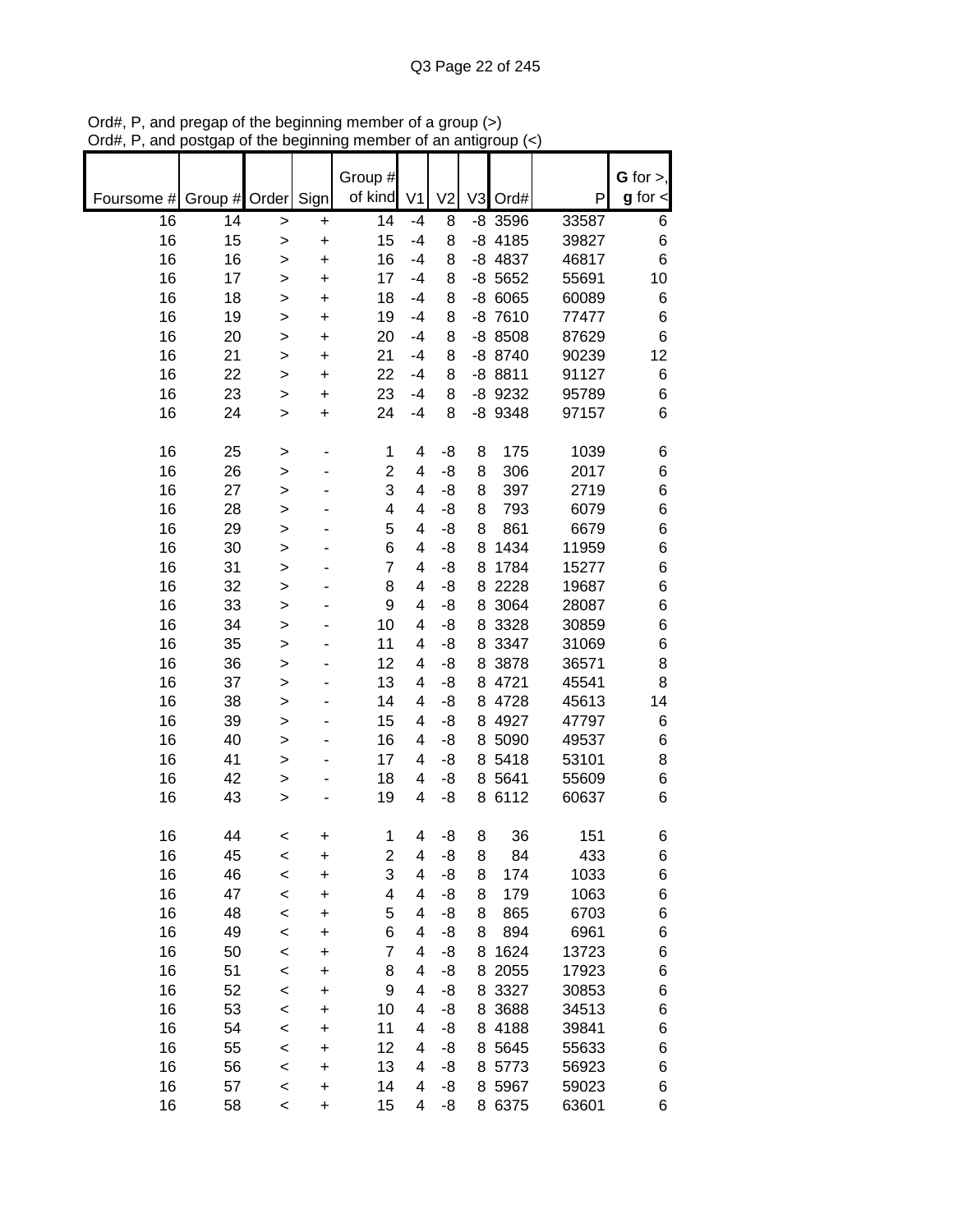|            |                         |           |           | Group #                 |                |                |                |           |       | G for $>$ ,             |
|------------|-------------------------|-----------|-----------|-------------------------|----------------|----------------|----------------|-----------|-------|-------------------------|
| Foursome # | Group # Order Sign      |           |           | of kind                 | V <sub>1</sub> | V <sub>2</sub> |                | V3 Ord#   | P     | $g$ for $\lt$           |
| 16         | 59                      | $\prec$   | $\ddot{}$ | 16                      | 4              | -8             |                | 8 7139    | 72103 | 6                       |
| 16         | 60                      | $\,<$     | $\ddot{}$ | 17                      | 4              | -8             |                | 8 7910    | 80809 | 10                      |
| 16         | 61                      | $\,<$     | $\ddot{}$ | 18                      | 4              | -8             |                | 8 8 3 5 1 | 85831 | 6                       |
| 16         | 62                      | $\,<$     | $\ddot{}$ | 19                      | 4              | -8             |                | 8 8 5 1 1 | 87643 | 6                       |
| 16         | 63                      | $\,<$     | $\ddot{}$ | 20                      | 4              | -8             |                | 8 8 8 1 6 | 91153 | 6                       |
| 16         | 64                      | $\prec$   | +         | 21                      | 4              | -8             | 8              | 9334      | 96979 | 10                      |
| 16         | 65                      | $\,<$     | +         | 22                      | 4              | -8             |                | 8 9351    | 97171 | 6                       |
| 16         | 66                      | $\,<$     | +         | 23                      | 4              | -8             |                | 8 9515    | 99109 | 10                      |
|            |                         |           |           |                         |                |                |                |           |       |                         |
| 16         | 67                      | $\,<$     |           | 1                       | $-4$           | 8              | -8             | 583       | 4253  | 6                       |
| 16         | 68                      | $\,<$     |           | $\overline{2}$          | $-4$           | 8              | -8             | 588       | 4283  | 6                       |
| 16         | 69                      | $\,<$     |           | 3                       | $-4$           | 8              |                | $-8$ 1437 | 11981 | 6                       |
| 16         | 70                      | $\prec$   |           | 4                       | $-4$           | 8              |                | $-8$ 1466 | 12263 | 6                       |
| 16         | 71                      | $\prec$   |           | 5                       | $-4$           | 8              |                | $-8$ 2218 | 19553 | 6                       |
| 16         | 72                      | $\,<$     |           | 6                       | $-4$           | 8              |                | $-8$ 3480 | 32423 | 6                       |
| 16         | 73                      | $\,<$     |           | 7                       | $-4$           | 8              |                | $-8$ 3881 | 36599 | 8                       |
| 16         | 74                      | $\,<$     |           | 8                       | $-4$           | 8              |                | $-8$ 4401 | 42083 | 6                       |
| 16         | 75                      | $\prec$   |           | 9                       | $-4$           | 8              |                | $-8$ 6715 | 67421 | 6                       |
| 16         | 76                      | $\prec$   |           | 10                      | $-4$           | 8              |                | -8 7031   | 70991 | 6                       |
| 16         | 77                      | $\prec$   |           | 11                      | $-4$           | 8              |                | -8 8954   | 92693 | 6                       |
| 16         | 78                      | $\prec$   |           | 12                      | $-4$           | 8              |                | -8 9236   | 95813 | 6                       |
|            |                         |           |           |                         |                |                |                |           |       |                         |
| 17         | $\mathbf 1$             | >         | +         | 1                       | -8             | 4              | 0              | 35        | 149   | 10                      |
| 17         | $\overline{2}$          | >         | +         | $\overline{2}$          | -8             | 4              | 0              | 4408      | 42179 | 10                      |
| 17         | 3                       | >         | +         | 3                       | -8             | 4              |                | 08010     | 81929 | 10                      |
| 17         | 4                       | >         | +         | 4                       | -8             | 4              |                | 0 8350    | 85829 | 10                      |
|            |                         |           |           |                         |                |                |                |           |       |                         |
| 17         | 5                       | >         |           | 1                       | 8              | $-4$           | 0              | 53        | 241   | $\overline{\mathbf{c}}$ |
| 17         | 6                       | >         |           | 2                       | 8              | $-4$           | 0              | 820       | 6301  | $\overline{\mathbf{c}}$ |
| 17         | $\overline{7}$          | $\geq$    |           | 3                       | 8              | $-4$           | 0              | 5381      | 52711 | $\overline{\mathbf{c}}$ |
| 17         | 8                       | >         |           | 4                       | 8              | $-4$           |                | 06251     | 62191 | $\overline{2}$          |
| 17         | 9                       | $\,<$     | +         | 1                       | 8              | $-4$           | 0              | 42        | 181   | 10                      |
| 17         | 10                      | $\prec$   | $\ddot{}$ | $\overline{2}$          | 8              | $-4$           |                | 0 2929    | 26701 | 10                      |
| 17         | 11                      | $\prec$   | $\ddot{}$ | 3                       | 8              | $-4$           |                | 0 6066    | 60091 | 10                      |
| 17         | 12                      | $\,<\,$   | $\ddot{}$ | $\overline{\mathbf{4}}$ | 8              | $-4$           |                | 0 6811    | 68491 | 10                      |
|            |                         |           |           |                         |                |                |                |           |       |                         |
| 17         | 13                      | $\,<$     |           | 1                       | -8             | 4              |                | 0 794     | 6089  | $\overline{c}$          |
| 17         | 14                      | $\prec$   |           | $\overline{c}$          | -8             | 4              |                | 0 1791    | 15329 | $\boldsymbol{2}$        |
| 17         | 15                      | $\prec$   |           | 3                       | -8             | 4              |                | 0 2660    | 23909 | $\overline{2}$          |
|            |                         |           |           |                         |                |                |                |           |       |                         |
| 18         | 1                       | >         | +         | 1                       | 8              | -8             | $\overline{2}$ | 42        | 181   | 2                       |
| 18         | $\overline{\mathbf{c}}$ | >         | +         | $\overline{c}$          | 8              | -8             | 2              | 141       | 811   | 2                       |
| 18         | 3                       | >         | $\ddot{}$ | 3                       | 8              | -8             |                | 2 1031    | 8221  | $\overline{c}$          |
| 18         | 4                       | $\, > \,$ | +         | 4                       | 8              | -8             |                | 2 1166    | 9421  | $\overline{2}$          |

Ord#, P, and pregap of the beginning member of a group (>) Ord#, P, and postgap of the beginning member of an antigroup (<)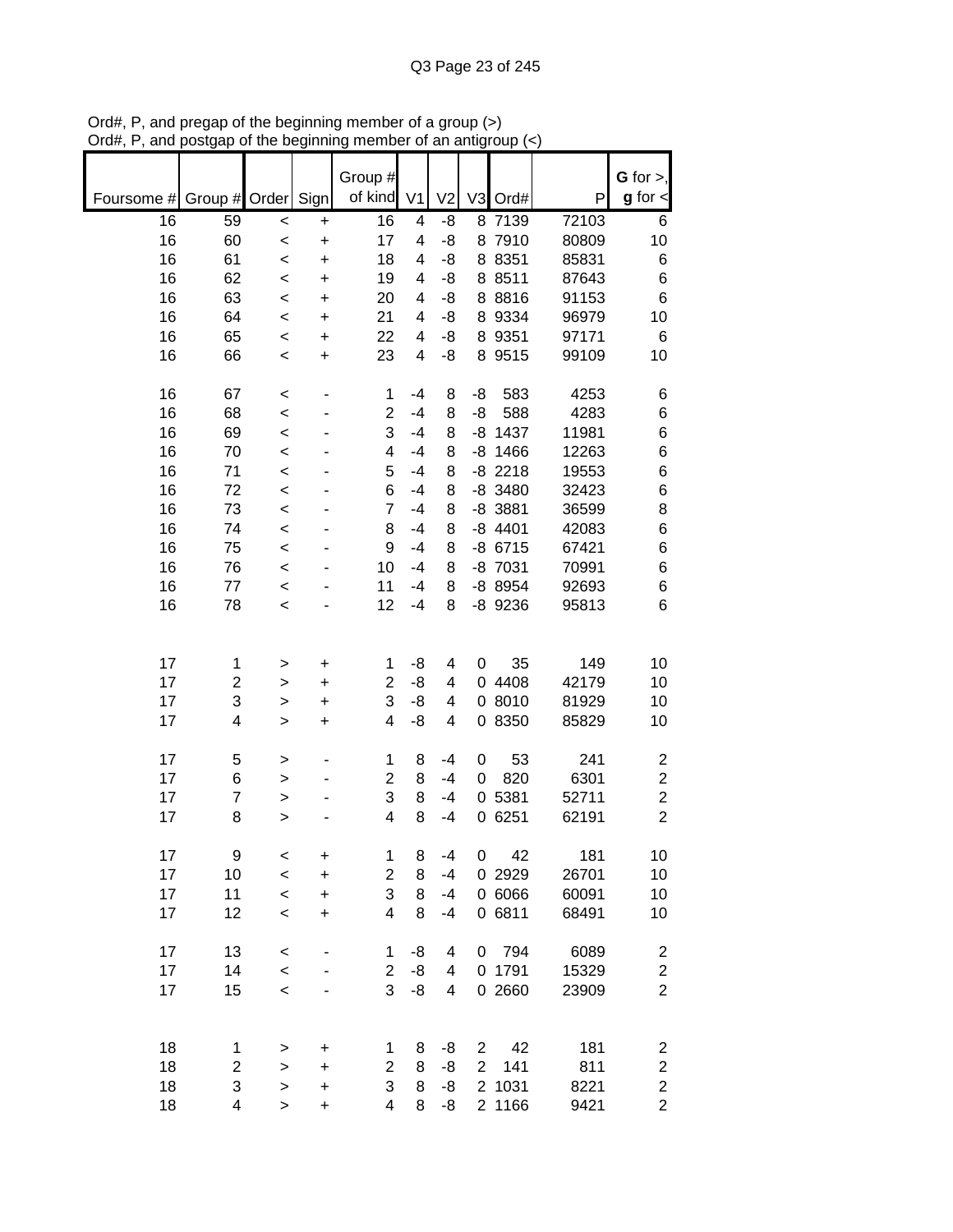|            |                         |                        |                        | Group #<br>of kind | V <sub>1</sub> |                |                |                      |                | $G$ for $>$ ,<br>$g$ for $\lt$ |
|------------|-------------------------|------------------------|------------------------|--------------------|----------------|----------------|----------------|----------------------|----------------|--------------------------------|
| Foursome # | Group $\sharp$          | Order                  | Sign                   |                    |                | V <sub>2</sub> | V <sub>3</sub> | Ord#                 | P              |                                |
| 18<br>18   | 5<br>6                  | $\geq$                 | +                      | 5<br>6             | 8<br>8         | -8<br>-8       |                | 2 1352<br>2 2 4 2 6  | 11161<br>21601 | 2<br>$\overline{\mathbf{c}}$   |
| 18         | $\overline{7}$          | $\mathbf{I}$<br>$\geq$ | $\ddot{}$<br>$\ddot{}$ | 7                  | 8              | -8             |                | 2 2 8 8 5            | 26251          | $\overline{c}$                 |
| 18         | 8                       | >                      | $\ddot{}$              | 8                  | 8              | -8             |                | 2 2 9 2 9            | 26701          | $\overline{c}$                 |
| 18         | 9                       | >                      | $\ddot{}$              | 9                  | 8              | -8             |                | 2 4917               | 47701          | $\overline{c}$                 |
| 18         | 10                      | >                      | +                      | 10                 | 8              | -8             |                | 2 6066               | 60091          | $\overline{c}$                 |
| 18         | 11                      | >                      | $\ddot{}$              | 11                 | 8              | -8             |                | 2 6316               | 62971          | $\overline{c}$                 |
| 18         | 12                      | >                      | $\ddot{}$              | 12                 | 8              | -8             |                | 2 7429               | 75391          | $\overline{c}$                 |
| 18         | 13                      | $\geq$                 | +                      | 13                 | 8              | -8             |                | 2 8741               | 90247          | 8                              |
| 18         | 14                      | >                      | +                      | 14                 | 8              | -8             | $\overline{2}$ | 9005                 | 93241          | $\overline{c}$                 |
| 18         | 15                      | >                      | $\ddot{}$              | 15                 | 8              | -8             |                | 2 9116               | 94531          | $\overline{2}$                 |
| 18         | 16                      | >                      | -                      | 1                  | -8             | 8              | $-2$           | 398                  | 2729           | 10                             |
| 18         | 17                      | >                      |                        | 2                  | -8             | 8              | $-2$           | 592                  | 4337           | 10                             |
| 18         | 18                      | >                      |                        | 3                  | -8             | 8              | $-2$           | 799                  | 6131           | 10                             |
| 18         | 19                      | $\mathbf{I}$           |                        | 4                  | -8             | 8              |                | $-2$ 1785            | 15287          | 10                             |
| 18         | 20                      | $\geq$                 |                        | 5                  | -8             | 8              |                | $-2$ 2229            | 19697          | 10                             |
| 18         | 21                      | $\geq$                 |                        | 6                  | -8             | 8              |                | $-2$ 4701            | 45317          | 10                             |
| 18         | 22                      | $\geq$                 |                        | 7                  | -8             | 8              |                | $-26503$<br>$-28685$ | 65099          | 10                             |
| 18<br>18   | 23<br>24                | $\geq$                 |                        | 8<br>9             | -8<br>-8       | 8<br>8         |                | $-28964$             | 89669<br>92789 | 10<br>10                       |
| 18         | 25                      | >                      |                        | 10                 | -8             | 8              |                | $-2$ 9406            | 97859          | 10                             |
|            |                         | $\geq$                 |                        |                    |                |                |                |                      |                |                                |
| 18         | 26                      | $\prec$                | +                      | 1                  | -8             | 8              |                | $-2$ 2070            | 18059          | $\overline{\mathbf{c}}$        |
| 18         | 27                      | $\prec$                | $\ddot{}$              | 2                  | -8             | 8              |                | $-2$ 3194            | 29399          | $\overline{\mathbf{c}}$        |
| 18         | 28                      | $\,<$                  | $\ddot{}$              | 3                  | -8             | 8              |                | $-26568$             | 65729          | $\overline{c}$                 |
| 18         | 29                      | $\,<$                  | +                      | 4                  | -8             | 8              |                | $-2$ 7120            | 71933          | 8                              |
| 18         | 30                      | $\,<$                  | +                      | 5                  | -8             | 8              |                | -2 7369              | 74729          | $\overline{c}$                 |
| 18         | 31                      | $\,<$                  | +                      | 6                  | -8             | 8              |                | $-28685$             | 89669          | $\overline{c}$                 |
| 18         | 32                      | $\,<$                  | +                      | 7                  | -8             | 8              |                | $-2$ 9406            | 97859          | $\overline{c}$                 |
| 18         | 33                      | $\,<$                  | +                      | 8                  | -8             | 8              |                | -2 9495              | 98909          | $\overline{2}$                 |
| 18         | 34                      | <                      |                        | 1                  | 8              | -8             | $\overline{c}$ | 82                   | 421            | 10                             |
| 18         | 35                      | $\prec$                |                        | 2                  | 8              | -8             | $\overline{2}$ | 800                  | 6133           | 10                             |
| 18         | 36                      | $\prec$                |                        | 3                  | 8              | -8             |                | 2 2 4 2 4            | 21589          | 10                             |
| 18         | 37                      | $\prec$                |                        | 4<br>5             | 8              | -8             |                | 2 3084               | 28309          | 10                             |
| 18<br>18   | 38<br>39                | $\prec$                |                        | 6                  | 8<br>8         | -8<br>-8       |                | 2 6714<br>2 6734     | 67411<br>67579 | 10<br>10                       |
| 18         | 40                      | $\prec$<br>$\,<$       |                        | $\overline{7}$     | 8              | -8             |                | 2 9061               | 93913          | 10                             |
|            |                         |                        |                        |                    |                |                |                |                      |                |                                |
| 19         | 1                       | >                      | +                      | 1                  | -8             | 2              | $-2$           | 43                   | 191            | 10                             |
| 19         | $\overline{\mathbf{c}}$ | $\mathbf{I}$           | +                      | 2                  | -8             | $\overline{2}$ | $-2$           | 142                  | 821            | 10                             |
| 19         | 3                       | $\mathbf{I}$           | $\ddot{}$              | 3                  | -8             | $\overline{c}$ | $-2$           | 234                  | 1481           | 10                             |
| 19         | 4                       | $\mathbf{I}$           | $\ddot{}$              | 4                  | -8             | $\overline{2}$ |                | $-2$ 1167            | 9431           | 10                             |
| 19         | 5                       | >                      | $\ddot{}$              | 5                  | -8             | $\overline{2}$ |                | $-2$ 2362            | 21011          | 10                             |
| 19         | 6                       | $\, > \,$              | $\ddot{}$              | 6                  | -8             | $\overline{2}$ |                | $-26317$             | 62981          | 10                             |

Ord#, P, and pregap of the beginning member of a group (>) Ord#, P, and postgap of the beginning member of an antigroup (<)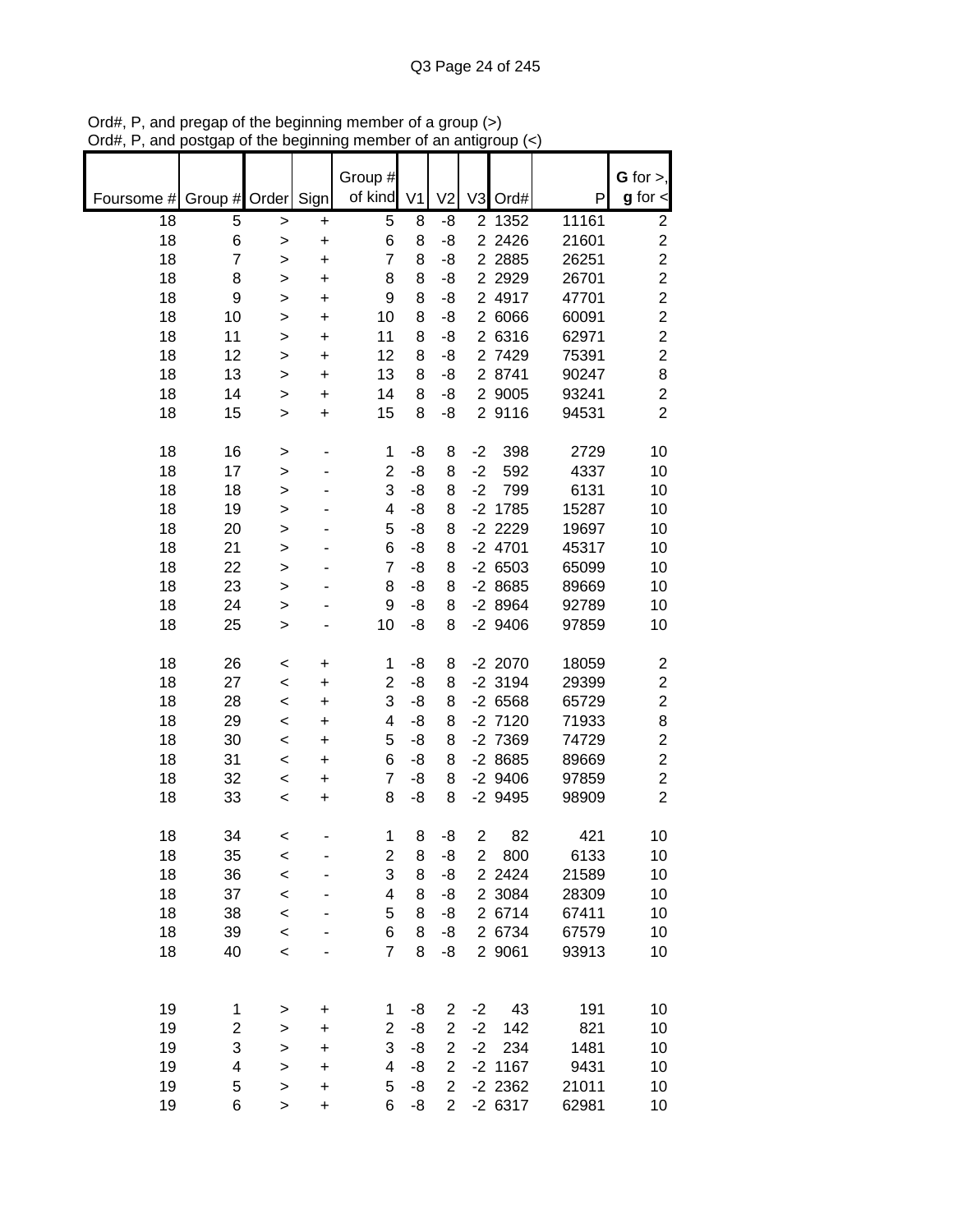|            |               |                    |                        | Group #             |                                  |                                  |                                  |                        |                | $G$ for $>$ ,                    |
|------------|---------------|--------------------|------------------------|---------------------|----------------------------------|----------------------------------|----------------------------------|------------------------|----------------|----------------------------------|
| Foursome # | Group # Order |                    | Sign                   | of kind             | V <sub>1</sub>                   | V <sub>2</sub>                   |                                  | V3 Ord#                | P              | $g$ for $\textsf{I}$             |
| 19         | 7             | $\,$               | $\ddot{}$              | 7                   | -8                               | $\overline{2}$                   |                                  | $-26899$               | 69491          | 10                               |
| 19<br>19   | 8<br>9        | $\,$<br>>          | $\ddot{}$<br>+         | 8<br>9              | -8<br>-8                         | $\overline{2}$<br>$\overline{2}$ |                                  | $-2$ 7147<br>$-2$ 7932 | 72221<br>81041 | 10<br>10                         |
| 19         | 10            | $\geq$             | $\ddot{}$              | 10                  | -8                               | $\overline{2}$                   |                                  | $-28742$               | 90263          | 16                               |
|            |               |                    |                        |                     |                                  |                                  |                                  |                        |                |                                  |
| 19         | 11            | $\, > \,$          |                        | 1                   | 8                                | $-2$                             | $\mathbf{2}$                     | 191                    | 1153           | $\overline{\mathbf{c}}$          |
| 19         | 12            | $\mathbf{I}$       |                        | $\overline{c}$      | 8                                | $-2$                             | $\overline{2}$                   | 949                    | 7489           | $\overline{c}$                   |
| 19         | 13            | $\geq$             |                        | 3                   | 8                                | $-2$                             | $\overline{2}$                   | 1264                   | 10303          | $\overline{c}$                   |
| 19<br>19   | 14<br>15      | $\mathbf{I}$       |                        | 4<br>5              | 8<br>8                           | $-2$<br>$-2$                     | $\overline{2}$<br>$\overline{2}$ | 2230<br>3096           | 19699<br>28447 | $\overline{c}$<br>8              |
| 19         | 16            | ><br>$\geq$        |                        | 6                   | 8                                | $-2$                             |                                  | 2 6000                 | 59359          | $\overline{2}$                   |
| 19         | 17            | >                  |                        | $\overline{7}$      | 8                                | $-2$                             |                                  | 2 7289                 | 73849          | $\overline{\mathbf{c}}$          |
| 19         | 18            | $\, > \,$          |                        | 8                   | 8                                | $-2$                             |                                  | 2 8400                 | 86371          | $\overline{2}$                   |
|            |               |                    |                        |                     |                                  |                                  |                                  |                        |                |                                  |
| 19         | 19            | $\,<$              | +                      | 1                   | 8                                | $-2$                             | $\mathbf{2}$                     | 145                    | 829            | 10                               |
| 19         | 20            | $\prec$            | $\ddot{}$              | $\overline{c}$      | 8                                | $-2$                             | $\overline{2}$<br>$\overline{c}$ | 289                    | 1879           | 10                               |
| 19<br>19   | 21<br>22      | $\prec$<br>$\prec$ | $\ddot{}$<br>$\ddot{}$ | 3<br>4              | 8<br>8                           | $-2$<br>$-2$                     | $\overline{2}$                   | 316<br>746             | 2089<br>5659   | 10<br>10                         |
| 19         | 23            | $\,<$              | $\ddot{}$              | 5                   | 8                                | $-2$                             | $\overline{2}$                   | 1836                   | 15739          | 10                               |
| 19         | 24            | $\,<$              | $\ddot{}$              | 6                   | 8                                | $-2$                             |                                  | 2 2069                 | 18049          | 10                               |
| 19         | 25            | $\,<$              | $\ddot{}$              | $\overline{7}$      | 8                                | $-2$                             |                                  | 2 5983                 | 59167          | 16                               |
| 19         | 26            | $\,<$              | $\ddot{}$              | 8                   | 8                                | $-2$                             |                                  | 2 6821                 | 68611          | 22                               |
| 19         | 27            | $\,<$              | $\ddot{}$              | 9                   | 8                                | $-2$                             |                                  | 2 7593                 | 77269          | 10                               |
| 19         | 28            | $\,<$              | +                      | 10                  | 8                                | $-2$                             |                                  | 2 9405                 | 97849          | 10                               |
| 19         | 29            | $\,<$              | +                      | 11                  | 8                                | $-2$                             |                                  | 2 9520                 | 99139          | 10                               |
| 19         | 30            | $\,<$              |                        | 1                   | -8                               | $\overline{c}$                   |                                  | $-2$ 1267              | 10331          | 2                                |
| 19         | 31            | $\,<$              |                        | $\overline{2}$      | -8                               | $\overline{2}$                   |                                  | $-2$ 3712              | 34757          | $\overline{c}$                   |
| 19         | 32            | $\,<$              |                        | 3                   | -8                               | $\overline{2}$                   |                                  | $-2$ 3941              | 37199          | $\overline{\mathbf{c}}$          |
| 19         | 33            | $\,<$              |                        | 4                   | -8                               | $\overline{2}$                   |                                  | $-2$ 4130              | 39227          | $\overline{c}$                   |
| 19         | 34            | $\,<$              |                        | 5                   | -8                               | $\overline{c}$                   |                                  | $-2$ 4573              | 43961          | $\overline{\mathbf{c}}$          |
| 19<br>19   | 35<br>36      | $\,<$<br>$\,<$     |                        | 6<br>$\overline{7}$ | -8<br>-8                         | $\overline{2}$<br>$\overline{2}$ |                                  | $-2,5808$<br>$-26858$  | 57269<br>69029 | $\overline{c}$<br>$\overline{c}$ |
| 19         | 37            | $\prec$            |                        | 8                   | -8                               | $\overline{2}$                   |                                  | $-2$ 7985              | 81647          | 2                                |
| 19         | 38            | $\prec$            |                        | 9                   | -8                               | $\overline{2}$                   |                                  | $-29319$               | 96797          | $\overline{2}$                   |
|            |               |                    |                        |                     |                                  |                                  |                                  |                        |                |                                  |
|            |               |                    |                        |                     |                                  |                                  |                                  |                        |                |                                  |
| 20         | 1             | >                  | +                      | 1                   | $\overline{c}$                   | $-2$                             | 10                               | 44                     | 193            | $\overline{\mathbf{c}}$          |
| 20<br>20   | 2<br>3        | ><br>$\,$          | +<br>+                 | 2<br>3              | $\overline{c}$<br>$\overline{2}$ | $-2$<br>$-2$                     | 10                               | 459<br>10 1610         | 3253<br>13619  | $\overline{\mathbf{c}}$<br>6     |
| 20         | 4             | >                  | +                      | 4                   | $\overline{c}$                   | $-2$                             | 10                               | 1824                   | 15643          | $\overline{\mathbf{c}}$          |
| 20         | 5             | >                  | +                      | 5                   | $\overline{c}$                   | $-2$                             |                                  | 10 1994                | 17341          | 8                                |
| 20         | 6             | >                  | +                      | 6                   | $\overline{2}$                   | $-2$                             |                                  | 10 2790                | 25303          | $\overline{c}$                   |
| 20         | 7             | >                  | $\ddot{}$              | $\overline{7}$      | $\overline{2}$                   | $-2$                             |                                  | 10 3051                | 27953          | 6                                |
| 20         | 8             | >                  | +                      | 8                   | $\overline{2}$                   | $-2$                             |                                  | 10 3411                | 31723          |                                  |
|            |               | >                  | +                      |                     |                                  |                                  |                                  |                        |                |                                  |
| 20<br>20   | 9<br>10       | $\geq$             | $\ddot{}$              | 9<br>10             | $\overline{2}$<br>$\overline{2}$ | $-2$<br>$-2$                     |                                  | 10 5252<br>10 5310     | 51343<br>51899 | $\overline{c}$<br>2<br>6         |

Ord#, P, and pregap of the beginning member of a group (>) Ord#, P, and postgap of the beginning member of an antigroup (<)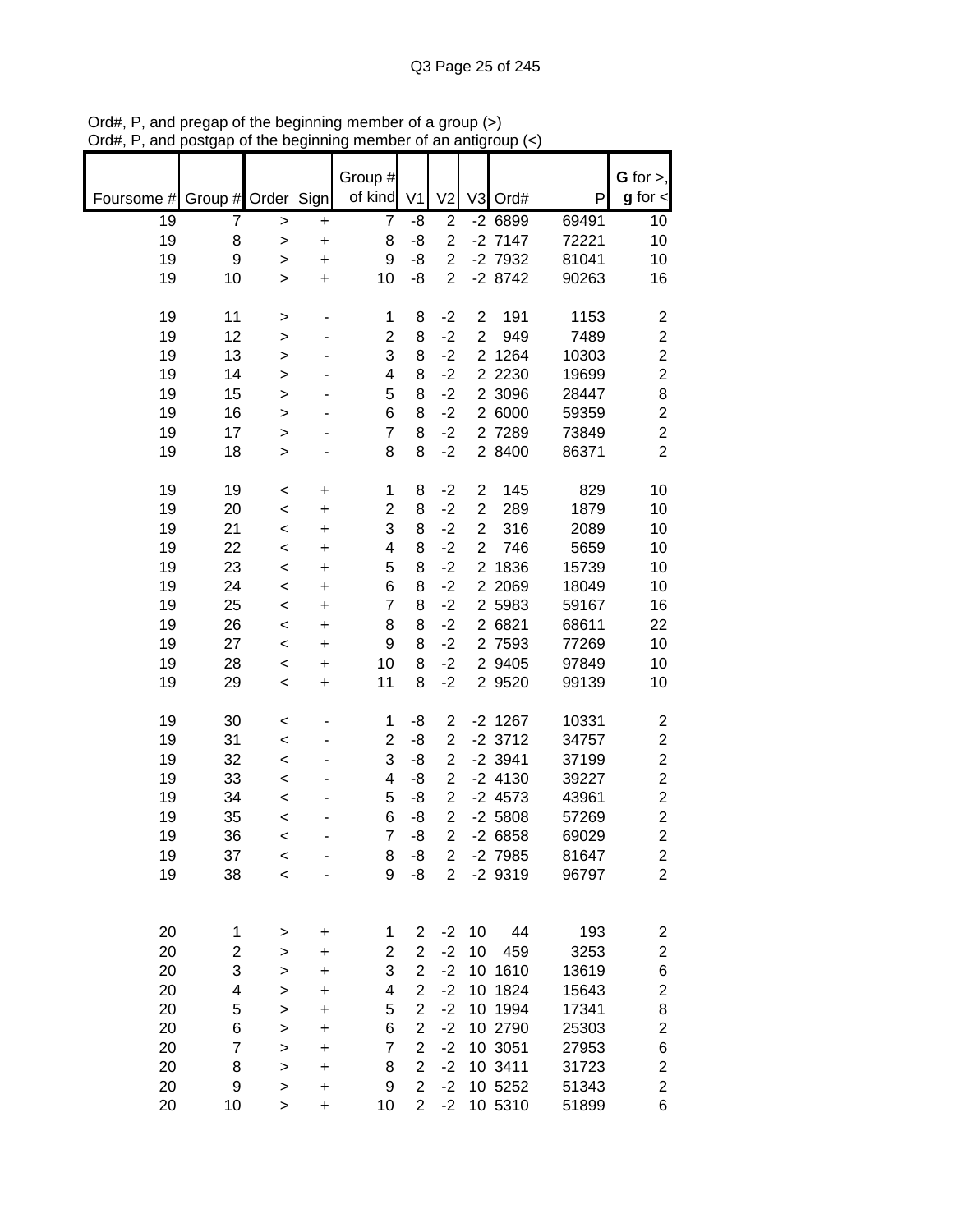|            |                |                  |                        | Group #        |                |                |          |                          |                | G for $>$ ,             |
|------------|----------------|------------------|------------------------|----------------|----------------|----------------|----------|--------------------------|----------------|-------------------------|
| Foursome # | Group # Order  |                  | Sign                   | of kind        | V <sub>1</sub> | V <sub>2</sub> |          | V3 Ord#                  | P              | $g$ for $\lt$           |
| 20         | 11             | $\,>$            | $\ddot{}$              | 11             | $\overline{2}$ | $-2$           |          | 10 6206                  | 61673          | 6                       |
| 20         | 12             | $\mathbf{I}$     | $\ddot{}$              | 12             | $\overline{2}$ | $-2$           |          | 10 6697                  | 67213          | $\overline{2}$          |
|            |                |                  |                        |                |                |                |          |                          |                |                         |
| 20         | 13             | >                |                        | 1              | $-2$           |                |          | 2 -10 1821               | 15619          | 12                      |
| 20         | 14             | >                |                        | $\overline{2}$ | $-2$           |                |          | 2 -10 3097               | 28463          | 16                      |
| 20         | 15             | >                |                        | 3              | $-2$           |                |          | 2 -10 6094               | 60413          | 16                      |
|            |                |                  |                        |                |                |                |          |                          |                |                         |
| 20         | 16             | $\,<$            | +                      | 1              | $-2$           |                | $2 - 10$ | 315                      | 2087           | $\overline{\mathbf{c}}$ |
| 20         | 17             | $\,<$            | $\ddot{}$              | $\overline{2}$ | $-2$           |                | $2 - 10$ | 1334                     | 10987<br>13627 | 6                       |
| 20<br>20   | 18<br>19       | $\,<$            | $\ddot{}$              | 3<br>4         | $-2$<br>$-2$   |                |          | 2 -10 1611<br>2 -10 1632 | 13799          | 6<br>8                  |
| 20         | 20             | $\,<$            | $\ddot{}$<br>$\ddot{}$ | 5              | $-2$           |                |          | 2 -10 1825               | 15647          | $\overline{c}$          |
| 20         | 21             | $\,<$<br>$\prec$ | $\ddot{}$              | 6              | $-2$           |                |          | 2 -10 2153               | 18917          | $\overline{c}$          |
| 20         | 22             | $\,<$            | $\ddot{}$              | $\overline{7}$ | $-2$           |                |          | 2 -10 2355               | 20939          | 8                       |
| 20         | 23             | $\,<$            | $\ddot{}$              | 8              | $-2$           |                |          | 2 -10 2495               | 22277          | $\overline{c}$          |
| 20         | 24             | $\,<\,$          | +                      | 9              | $-2$           |                |          | 2 -10 3405               | 31657          | 6                       |
| 20         | 25             | $\,<$            | $\ddot{}$              | 10             | $-2$           |                |          | 2 -10 3710               | 34739          | 8                       |
| 20         | 26             | $\,<$            | +                      | 11             | $-2$           |                |          | 2 -10 3853               | 36307          | $\,6$                   |
| 20         | 27             | $\,<$            | +                      | 12             | $-2$           |                |          | 2 -10 5253               | 51347          | $\mathbf 2$             |
| 20         | 28             | $\,<$            | +                      | 13             | $-2$           |                |          | 2 -10 5982               | 59159          | 8                       |
| 20         | 29             | $\,<$            | +                      | 14             | $-2$           |                |          | 2 -10 6820               | 68597          | 14                      |
| 20         | 30             | $\,<$            | +                      | 15             | $-2$           |                |          | 2 -10 7592               | 77267          | $\boldsymbol{2}$        |
| 20         | 31             | $\,<$            | +                      | 16             | $-2$           |                |          | 2 -10 9404               | 97847          | $\overline{c}$          |
| 20         | 32             | $\,<$            | +                      | 17             | $-2$           |                |          | 2 -10 9519               | 99137          | $\overline{c}$          |
| 20         | 33             | <                |                        | 1              | 2              | $-2$           | 10       | 280                      | 1811           | 12                      |
| 20         | 34             | $\,<$            |                        | $\overline{2}$ | $\overline{2}$ | $-2$           |          | 10 3178                  | 29231          | 12                      |
| 20         | 35             | $\,<\,$          |                        | 3              | $\overline{2}$ | $-2$           |          | 10 5765                  | 56857          | 16                      |
| 20         | 36             | $\,<\,$          |                        | 4              | $\overline{2}$ | $-2$           |          | 10 7020                  | 70901          | 12                      |
| 20         | 37             | $\,<$            |                        | 5              | $\overline{2}$ | $-2$           |          | 10 7462                  | 75731          | 12                      |
| 20         | 38             | $\,<$            |                        | 6              | $\overline{2}$ | $-2$           |          | 10 8006                  | 81883          | 16                      |
|            |                |                  |                        |                |                |                |          |                          |                |                         |
| 21         | 1              | >                | +                      | 1              | $-2$           | 10             |          | 45<br>0                  | 197            | 4                       |
| 21         | 2              | $\geq$           | $\ddot{}$              | $\overline{c}$ | $-2$           | 10             |          | 0 2279                   | 20147          | $\overline{\mathbf{4}}$ |
| 21         | 3              | $\geq$           | $\ddot{}$              | 3              | $-2$           | 10             |          | 0 5695                   | 56123          | 10                      |
| 21         | 4              | $\geq$           | +                      | $\overline{4}$ | $-2$           | 10             |          | 0 7781                   | 79397          | 4                       |
| 21         | 5              | $\,$             |                        | 1              |                | $2 - 10$       |          | 0 2897                   | 26371          | 14                      |
| 21         | 6              | <                | $\ddot{}$              | 1              |                | $2 - 10$       |          | 0 2494                   | 22273          | 4                       |
| 21         | $\overline{7}$ | $\,<$            | +                      | $\overline{2}$ |                | $2 - 10$       |          | 0 4415                   | 42223          | 4                       |
| 21         | 8              | $\,<\,$          | +                      | 3              |                | $2 - 10$       |          | 0 4629                   | 44533          | 4                       |
| 21         | 9              | $\,<$            | $\ddot{}$              | 4              |                | $2 - 10$       |          | 0 7992                   | 81703          | 4                       |
| 22         | 1              | $\, > \,$        | +                      | $\mathbf 1$    | 10             | $\overline{0}$ | -8       | 46                       | 199            | $\overline{c}$          |

Ord#, P, and pregap of the beginning member of a group (>) Ord#, P, and postgap of the beginning member of an antigroup (<)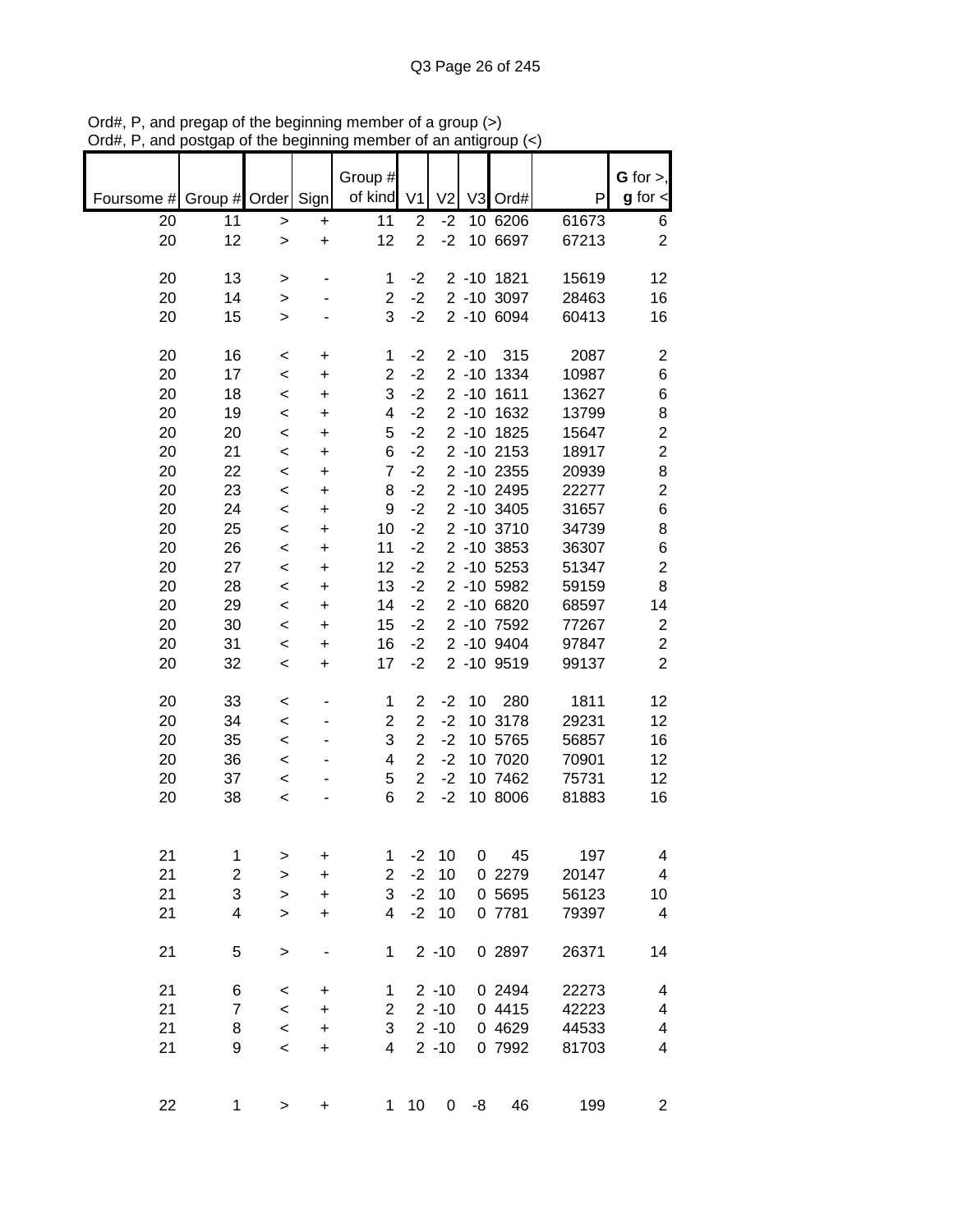|                          |                |           |                        | Group #        |                |                |                |                        |                | G for $>$ ,                      |
|--------------------------|----------------|-----------|------------------------|----------------|----------------|----------------|----------------|------------------------|----------------|----------------------------------|
| Foursome # Group # Order |                |           | Sign                   | of kind        | V <sub>1</sub> | V <sub>2</sub> |                | V3 Ord#                | P              | $g$ for $\textsf{I}$             |
| 22                       | 2              | $\,$      | +                      | $\overline{2}$ | 10             | 0              |                | $-8$ 1217              | 9859           | $\overline{c}$                   |
| 22                       | 3              | >         | +                      | 3              | 10             | 0              |                | $-8$ 2280              | 20149          | $\overline{2}$                   |
| 22<br>22                 | 4              | >         | +                      | 4              | 10             | 0              |                | $-8$ 2333              | 20719          | $\overline{2}$<br>$\overline{2}$ |
| 22                       | 5<br>6         | ><br>>    | $\ddot{}$<br>$\ddot{}$ | 5<br>6         | 10<br>10       | 0<br>0         |                | $-8$ 2470<br>$-8$ 3180 | 22039<br>29251 | 8                                |
| 22                       | $\overline{7}$ | >         | $\ddot{}$              | $\overline{7}$ | 10             | 0              |                | $-8$ 5004              | 48649          | $\overline{2}$                   |
| 22                       | 8              | >         | $\ddot{}$              | 8              | 10             | 0              |                | -8 6369                | 63541          | 8                                |
| 22                       | 9              | >         | +                      | 9              | 10             | 0              |                | -8 7169                | 72469          | $\overline{c}$                   |
| 22                       | 10             | >         | +                      | 10             | 10             | 0              |                | -8 7782                | 79399          | $\overline{c}$                   |
| 22                       | 11             | >         | +                      | 11             | 10             | 0              |                | -8 9252                | 95989          | $\overline{2}$                   |
| 22                       | 12             | >         | ۰                      |                | $1 - 10$       | 0              | 8              | 702                    | 5297           | 16                               |
| 22                       | 13             | $\, > \,$ |                        |                | $2 - 10$       | 0              |                | 8 8106                 | 82997          | 16                               |
| 22                       | 14             | $\,<$     | +                      |                | $1 - 10$       | 0              |                | 8 1923                 | 16631          | $\overline{2}$                   |
| 22                       | 15             | $\,<\,$   | $\ddot{}$              |                | $2 - 10$       | 0              |                | 8 4414                 | 42221          | $\overline{c}$                   |
| 22                       | 16             | $\,<\,$   | $\ddot{}$              |                | $3 - 10$       | 0              |                | 8 6625                 | 66449          | 8                                |
| 22                       | 17             | $\,<$     | $\ddot{}$              |                | $4 - 10$       | 0              |                | 8 6829                 | 68711          | $\overline{2}$                   |
| 22                       | 18             | $\,<$     |                        | 1              | 10             | 0              |                | -8 7825                | 79873          | 16                               |
| 23                       | 1              |           |                        | 1              | 0              | -8             | $-2$           | 47                     | 211            | 12                               |
| 23                       | 2              | ><br>>    | +<br>+                 | $\overline{2}$ | 0              | -8             |                | $-2$ 2334              | 20731          | 12                               |
| 23                       | 3              | >         | +                      | 3              | 0              | -8             |                | $-2$ 4213              | 40111          | 12                               |
| 23                       | 4              | >         | +                      | 4              | 0              | -8             |                | $-2,5005$              | 48661          | 12                               |
| 23                       | 5              | >         | +                      | 5              | 0              | -8             |                | -2 7926                | 81001          | 12                               |
| 23                       | 6              | >         | +                      | 6              | 0              | -8             |                | $-28762$               | 90511          | 12                               |
| 23                       | 7              | >         |                        | 1              | 0              | 8              |                | 2 3723                 | 34877          | 6                                |
| 23                       | 8              | >         |                        | $\overline{c}$ | 0              | 8              |                | 2 4631                 | 44543          | 6                                |
| 23                       | 9              | $\geq$    |                        | 3              | $\mathbf 0$    | 8              |                | 2 7730                 | 78803          | 6                                |
| 23                       | 10             | $\,<$     |                        | 1              | 0              | -8             |                | $-2$ 2464              | 21997          | 6                                |
| 23                       | 11             | $\prec$   |                        | $\overline{c}$ | 0              | -8             |                | $-2$ 4385              | 41947          | 6                                |
| 23                       | 12             | $\prec$   |                        | 3              | 0              | -8             |                | $-2$ 5721              | 56437          | 6                                |
| 23                       | 13             | $\,<$     |                        | 4              | 0              | -8             |                | $-26211$               | 61723          | 6                                |
| 24                       | 1              | >         | +                      | 1              | -8             | $-2$           | $\overline{c}$ | 48                     | 223            | 12                               |
| 24                       | 2              | >         | +                      | 2              | -8             | $-2$           | $\overline{2}$ | 504                    | 3607           | 14                               |
| 24                       | 3              | >         | +                      | 3              | -8             | $-2$           |                | 2 1312                 | 10771          | 18                               |
| 24                       | 4              | >         | $\ddot{}$              | 4              | -8             | $-2$           |                | 2 1524                 | 12781          | 18                               |
| 24                       | 5              | >         | +                      | 5              | -8             | $-2$           |                | 2 2143                 | 18787          | 14                               |
| 24                       | 6              | >         | +                      | 6              | -8             | $-2$           |                | 2 2 3 3 5              | 20743          | 12                               |
| 24                       | $\overline{7}$ | >         | $\ddot{}$              | $\overline{7}$ | -8             | $-2$           |                | 2 2 5 7 3              | 23053          | 12                               |
| 24                       | 8              | $\, > \,$ | $\ddot{}$              | 8              | -8             | $-2$           |                | 2 2718                 | 24499          | 18                               |

Ord#, P, and pregap of the beginning member of a group (>) Ord#, P, and postgap of the beginning member of an antigroup (<)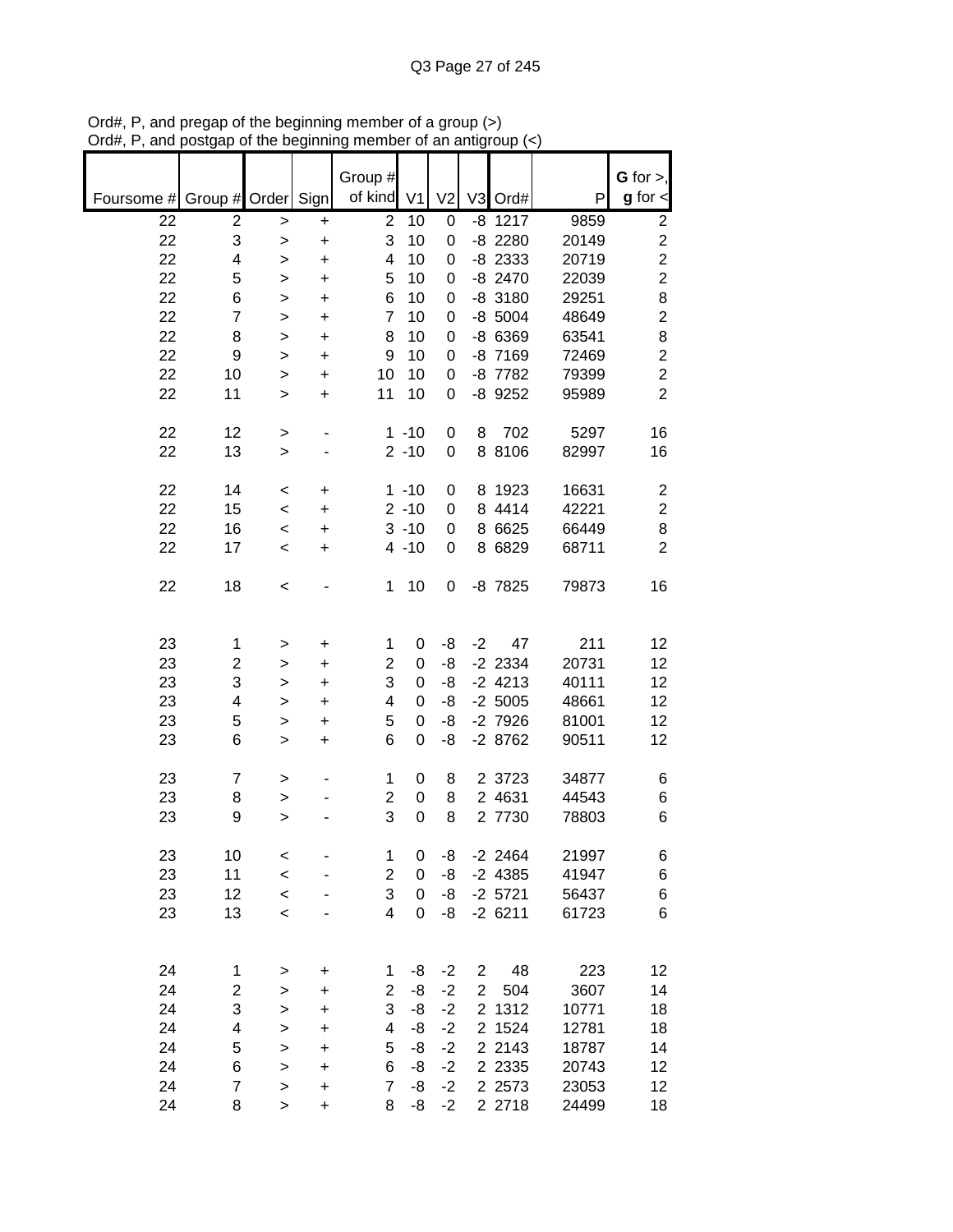|                                 |                          |                        | Group #             |                |                     |                |                                  |                | G for $>$ ,   |
|---------------------------------|--------------------------|------------------------|---------------------|----------------|---------------------|----------------|----------------------------------|----------------|---------------|
| Group # Order<br>Foursome #     |                          | Sign                   | of kind             | V <sub>1</sub> | V <sub>2</sub>      | V <sub>3</sub> | Ord#                             | P              | $g$ for $\lt$ |
| 24<br>9                         | $\mathbf{I}$             | $\ddot{}$              | 9                   | -8             | $-2$                |                | $\overline{2}$ $\overline{277}1$ | 25111          | 14            |
| 24<br>10                        | $\geq$                   | $\ddot{}$              | 10                  | -8             | $-2$                |                | 2 3074                           | 28201          | 18            |
| 24<br>11                        | >                        | $\ddot{}$              | 11                  | -8             | $-2$                |                | 2 3570                           | 33343          | 12            |
| 24<br>12                        | >                        | $\ddot{}$              | 12                  | -8             | $-2$                |                | 2 3600                           | 33613          | 12            |
| 13<br>24                        | >                        | +                      | 13                  | -8             | $-2$                |                | 2 4125                           | 39181          | 18            |
| 24<br>14                        | $\geq$                   | $\ddot{}$              | 14                  | -8             | $-2$                |                | 2 4818                           | 46633          | 14            |
| 24<br>15                        | $\geq$                   | $\ddot{}$              | 15                  | -8             | $-2$                |                | 2 5529                           | 54361          | 14            |
| 24<br>16                        | $\geq$                   | $\ddot{}$              | 16                  | -8             | $-2$                |                | 2 5805                           | 57241          | 18            |
| 24<br>17                        | >                        | $\ddot{}$              | 17                  | -8             | $-2$                | $\overline{2}$ | 6138                             | 60913          | 12            |
| 24<br>18<br>24<br>19            | >                        | $\ddot{}$              | 18<br>19            | -8<br>-8       | $-2$<br>$-2$        |                | 2 7927<br>2 8763                 | 81013<br>90523 | 12<br>12      |
| 24<br>20                        | >                        | $\ddot{}$              | 20                  | -8             | $-2$                |                | 2 8793                           | 90901          | 14            |
| 24<br>21                        | >                        | +                      | 21                  | -8             | $-2$                |                | 2 8917                           | 92347          | 14            |
| 24<br>22                        | ><br>$\geq$              | $\ddot{}$<br>$\ddot{}$ | 22                  | -8             | $-2$                |                | 2 9164                           | 95083          | 12            |
|                                 |                          |                        |                     |                |                     |                |                                  |                |               |
| 24<br>23                        | $\, > \,$                |                        | 1                   | 8              | $\overline{2}$      |                | $-2$ 7160                        | 72341          | 4             |
| 24<br>24                        | $\geq$                   |                        | $\overline{c}$      | 8              | $\overline{2}$      |                | $-2$ $7731$                      | 78809          | 6             |
|                                 |                          |                        |                     |                |                     |                |                                  |                |               |
| 24<br>25                        | $\,<$                    | +                      | 1                   | 8              | $\overline{2}$      | $-2$           | 91                               | 467            | 12            |
| 24<br>26                        | $\prec$                  | $\ddot{}$              | 2                   | 8              | $\overline{2}$      | $-2$           | 214                              | 1307           | 12            |
| 24<br>27                        | $\,<\,$                  | $\ddot{}$              | 3                   | 8              | $\overline{2}$      | $-2$           | 350                              | 2357           | 14            |
| 24<br>28                        | $\,<\,$                  | +                      | 4                   | 8              | $\overline{2}$      | $-2$           | 790                              | 6053           | 14            |
| 24<br>29                        | $\,<$                    | $\ddot{}$              | 5                   | 8              | $\overline{2}$      |                | $-2$ 1310                        | 10739          | 14            |
| 24<br>30                        | $\,<\,$                  | $\ddot{}$              | 6                   | 8              | $\overline{2}$      |                | $-2$ 1620                        | 13697          | 12            |
| 24<br>31                        | $\,<\,$                  | $\ddot{}$              | $\overline{7}$      | 8              | $\overline{2}$      |                | $-2$ 1667                        | 14159          | 14            |
| 24<br>32                        | $\,<\,$                  | $\ddot{}$              | 8                   | 8              | $\overline{c}$      |                | $-2$ 2627                        | 23609          | 14            |
| 24<br>33                        | $\,<\,$                  | $\ddot{}$              | 9                   | 8              | $\overline{2}$      |                | $-2$ 3258                        | 30119          | 14            |
| 24<br>34                        | $\,<$                    | +                      | 10                  | 8              | $\overline{c}$      |                | $-2$ 3314                        | 30713          | 14            |
| 24<br>35                        | $\,<\,$                  | +                      | 11                  | 8              | $\overline{2}$      |                | $-2$ 4355                        | 41627          | 14            |
| 24<br>36                        | $\,<\,$                  | +                      | 12                  | 8              | $\overline{2}$      |                | $-2$ 4802                        | 46457          | 14            |
| 24<br>37                        | $\,<\,$                  | $\ddot{}$              | 13                  | 8              | $\overline{2}$      |                | $-2$ 4821                        | 46649          | 14            |
| 24<br>38                        | $\,<\,$                  | $\ddot{}$              | 14                  | 8              | $\overline{2}$      |                | $-2$ 5468                        | 53639          | 14            |
| 24<br>39                        | $\,<$                    | $\ddot{}$              | 15                  | 8              | $\overline{2}$      |                | $-26274$                         | 62483          | 14            |
| 24<br>40<br>24                  | $\,<$                    | +                      | 16<br>17            | 8<br>8         | 2<br>$\overline{2}$ |                | $-26400$                         | 63809          | 14            |
| 41<br>24                        | $\prec$                  | $\ddot{}$              |                     |                | $\overline{2}$      |                | $-28796$<br>$-28925$             | 90917          | 14            |
| 42                              | $\prec$                  | $\ddot{}$              | 18                  | 8              |                     |                |                                  | 92387          | 12            |
| 24<br>43                        | $\prec$                  |                        | 1                   | -8             | $-2$                |                | 2 1803                           | 15439          | 4             |
| 24<br>44                        | $\overline{\phantom{a}}$ |                        | $\overline{2}$      | -8             | $-2$                |                | 2 7163                           | 72379          | 4             |
|                                 |                          |                        |                     |                |                     |                |                                  |                |               |
|                                 |                          |                        |                     |                |                     |                |                                  |                |               |
| 25<br>1<br>$\overline{c}$<br>25 | >                        | +                      | 1<br>$\overline{c}$ | $-4$<br>$-4$   | 0<br>0              | 0              | 54<br>821                        | 251<br>6311    | 10<br>10      |
| 3<br>25                         | >                        | +<br>$\ddot{}$         | 3                   | $-4$           | 0                   | 0              | 0 1594                           | 13451          | 10            |
| 25<br>4                         | >                        |                        | 4                   | $-4$           | 0                   |                | 0 2600                           | 23321          | 10            |
| 25<br>5                         | ><br>>                   | +<br>+                 | 5                   | $-4$           | 0                   |                | 0 2876                           | 26171          | 10            |
| 25<br>6                         | $\, > \,$                | $\ddot{}$              | 6                   | -4             | 0                   |                | 0 6252                           | 62201          | 10            |

Ord#, P, and pregap of the beginning member of a group (>) Ord#, P, and postgap of the beginning member of an antigroup (<)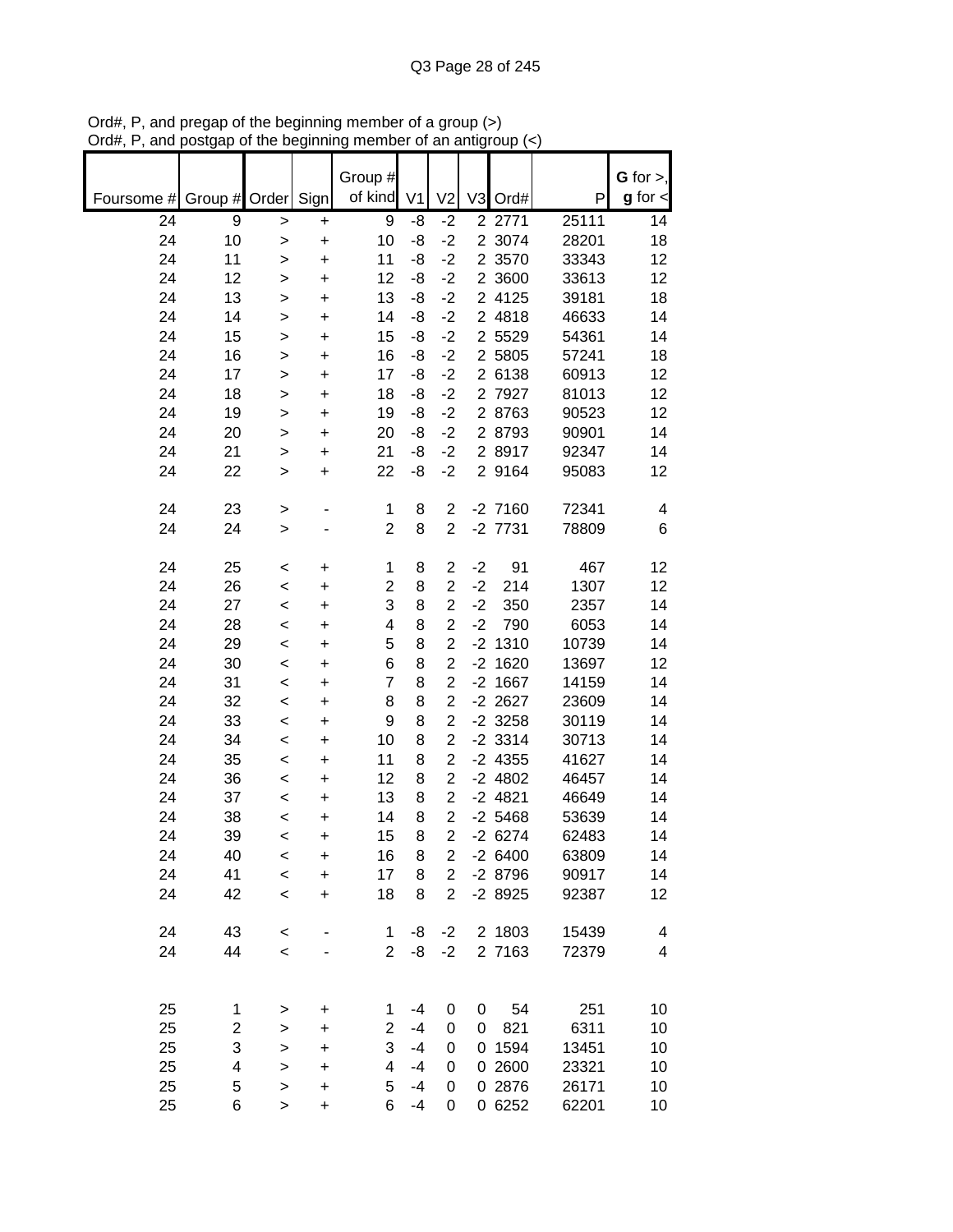|                 |                         |              |           | Group #                      |                |                |             |                     |                | $G$ for $>$ ,           |
|-----------------|-------------------------|--------------|-----------|------------------------------|----------------|----------------|-------------|---------------------|----------------|-------------------------|
| Foursome #      | Group # Order           |              | Sign      | of kind                      | V <sub>1</sub> | V <sub>2</sub> |             | V3 Ord#             | P              | $g$ for $\lt$           |
| $\overline{25}$ | 7                       | $\geq$       | +         | $\overline{7}$               | $-4$           | 0              |             | 0 7438              | 75521          | 10                      |
| 25              | 8                       | $\geq$       | $\ddot{}$ | 8                            | $-4$           | 0              |             | 0 8229              | 84431          | 10                      |
| 25              | 9                       | $\mathbf{I}$ | $\ddot{}$ | 9                            | $-4$           | 0              |             | 0 8654              | 89381          | 10                      |
|                 |                         |              |           |                              |                |                |             |                     |                |                         |
| 25              | 10                      | >            |           | 1                            | 4              | 0              | 0           | 464                 | 3301           | $\overline{\mathbf{c}}$ |
| 25              | 11                      | >            |           | $\overline{\mathbf{c}}$      | 4              | 0              | $\mathbf 0$ | 682                 | 5101           | $\overline{c}$          |
| 25              | 12                      | >            |           | 3                            | 4              | 0              | 0           | 829                 | 6361           | $\overline{c}$          |
| 25              | 13                      | >            |           | 4                            | 4              | 0              | 0           | 2209                | 19471          | $\overline{c}$          |
| 25              | 14                      | >            |           | 5                            | 4              | 0              | 0           | 3253                | 30091          | $\overline{\mathbf{c}}$ |
| 25              | 15                      | $\geq$       |           | 6                            | 4              | 0              | 0           | 5463                | 53611          | $\overline{c}$          |
| 25              | 16                      | >            |           | $\overline{7}$               | 4              | 0              | 0           | 6386                | 63691          | $\overline{\mathbf{c}}$ |
| 25              | 17                      | $\geq$       |           | 8                            | 4              | 0              | 0           | 7064                | 71341          | $\overline{c}$          |
| 25              | 18                      | >            |           | 9                            | 4              | 0              | 0           | 7620                | 77551          | $\overline{c}$          |
| 25              | 19                      | >            |           | 10                           | 4              | 0              |             | 0 7918              | 80911          | $\overline{2}$          |
|                 |                         |              |           |                              |                |                |             |                     |                |                         |
| 25              | 20                      | $\,<$        | +         | 1                            | 4              | 0              | 0           | 832                 | 6379           | 10                      |
| 25              | 21                      | $\prec$      | +         | $\overline{\mathbf{c}}$<br>3 | 4              | 0              |             | 0 6389              | 63709          | 10                      |
| 25              | 22                      | $\,<$        | +         |                              | 4              | 0              | 0           | 8148                | 83449          | 10                      |
| 25              | 23                      | $\,<$        |           | 1                            | $-4$           | 0              | 0           | 57                  | 269            | $\boldsymbol{2}$        |
| 25              | 24                      | $\prec$      |           | $\overline{c}$               | $-4$           | 0              |             | 02012               | 17489          | $\overline{c}$          |
| 25              | 25                      | $\prec$      |           | 3                            | $-4$           | 0              | 0           | 5692                | 56099          | $\boldsymbol{2}$        |
| 25              | 26                      | $\,<$        |           | 4                            | $-4$           | 0              |             | 0 7441              | 75539          | $\overline{c}$          |
| 25              | 27                      | $\prec$      |           | 5                            | $-4$           | 0              |             | 0 9108              | 94439          | $\overline{2}$          |
|                 |                         |              |           |                              |                |                |             |                     |                |                         |
|                 |                         |              |           |                              |                |                |             |                     |                |                         |
| 26              | 1                       | $\geq$       | +         | 1                            | $-2$           | $-2$           | 8           | 59                  | 277            | 6                       |
| 26              | $\overline{\mathbf{c}}$ | >            | +         | $\overline{c}$               | $-2$           | $-2$           | 8           | 322                 | 2137           | 6                       |
| 26              | 3                       | $\geq$       | +         | 3                            | $-2$           | $-2$           | 8           | 899                 | 6991           | 8                       |
| 26              | 4                       | >            | +         | 4                            | $-2$           | $-2$           | 8           | 1001                | 7927           | 8                       |
| 26              | 5                       | >            | +         | 5                            | $-2$           | $-2$           | 8           | 1360                | 11251          | 8                       |
| 26              | 6<br>$\overline{7}$     | >            | +         | 6<br>$\overline{7}$          | $-2$<br>$-2$   | $-2$<br>$-2$   | 8           | 1736                | 14821          | 8                       |
| 26              |                         | >            | +         |                              |                |                |             | 8 2077<br>8 2 2 9 9 | 18127          | 6                       |
| 26<br>26        | 8<br>9                  | >            | +         | 8<br>9                       | $-2$<br>$-2$   | $-2$<br>$-2$   |             | 8 4316              | 20353<br>41227 | 6                       |
| 26              | 10                      | >            | $\ddot{}$ | 10                           | $-2$           | $-2$           |             | 8 4 38 6            | 41953          | 6<br>6                  |
| 26              | 11                      | >            | +<br>+    | 11                           | $-2$           | $-2$           |             | 8 5609              | 55213          | 6                       |
| 26              | 12                      | ><br>>       | +         | 12                           | $-2$           | $-2$           |             | 8 5725              | 56473          | 6                       |
| 26              | 13                      |              | +         | 13                           | $-2$           | $-2$           |             | 8 5854              | 57787          | 6                       |
| 26              | 14                      | ><br>>       | +         | 14                           | $-2$           | $-2$           |             | 8 6565              | 65713          | 6                       |
| 26              | 15                      | >            | +         | 15                           | $-2$           | $-2$           |             | 8 7117              | 71899          | 12                      |
| 26              | 16                      | >            | +         | 16                           | $-2$           | $-2$           |             | 8 7207              | 72901          | 8                       |
| 26              | 17                      | >            | +         | 17                           | $-2$           | $-2$           |             | 8 7366              | 74713          | 6                       |
| 26              | 18                      | $\mathbf{I}$ | +         | 18                           | $-2$           | $-2$           |             | 8 8125              | 83227          | 6                       |
| 26              | 19                      | $\mathbf{I}$ | +         | 19                           | $-2$           | $-2$           |             | 8 8 28 5            | 85087          | 6                       |
| 26              | 20                      | $\mathbf{I}$ | +         | 20                           | $-2$           | $-2$           |             | 8 8 3 0 0           | 85237          | 8                       |
| 26              | 21                      | >            | +         | 21                           | $-2$           | $-2$           |             | 8 8 8 7 0           | 91807          | 6                       |

Ord#, P, and pregap of the beginning member of a group (>) Ord#, P, and postgap of the beginning member of an antigroup (<)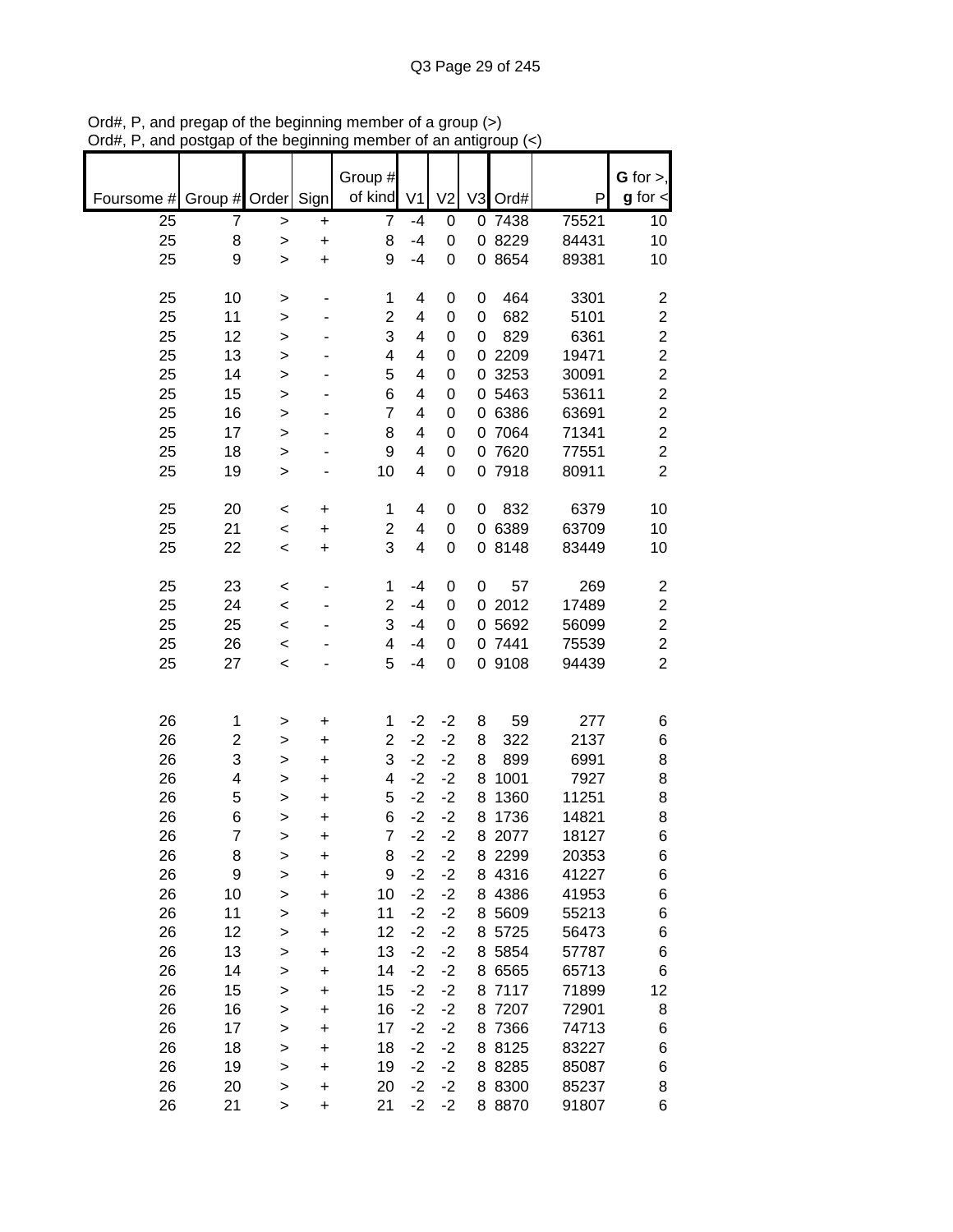|            |               |                          |           | Group #                 |                         |                         |    |           |       | $G$ for $>$ , |
|------------|---------------|--------------------------|-----------|-------------------------|-------------------------|-------------------------|----|-----------|-------|---------------|
| Foursome # | Group # Order |                          | Sign      | of kind                 | V <sub>1</sub>          | V <sub>2</sub>          | V3 | Ord#      | P     | $g$ for $\lt$ |
| 26         | 22            | >                        | +         | $\overline{2}2$         | $-2$                    | $-2$                    |    | 8 9492    | 98893 | 6             |
|            |               |                          |           |                         |                         |                         |    |           |       |               |
| 26         | 23            | >                        |           | 1                       | $\overline{c}$          | $\overline{c}$          |    | $-8$ 1048 | 8369  | 6             |
| 26         | 24            | >                        |           | $\overline{c}$          | $\overline{c}$          | $\overline{2}$          | -8 | 1645      | 13913 | 6             |
| 26         | 25            | >                        |           | 3                       | $\overline{\mathbf{c}}$ | $\overline{c}$          |    | $-8$ 2348 | 20879 | 6             |
| 26         | 26            | >                        |           | 4                       | $\overline{c}$          | $\overline{2}$          |    | $-8$ 2421 | 21569 | 6             |
| 26         | 27            | >                        |           | 5                       | $\overline{2}$          | $\overline{c}$          |    | $-8$ 3081 | 28289 | 6             |
| 26         | 28            | >                        |           | 6                       | $\overline{c}$          | $\overline{c}$          |    | $-8$ 3502 | 32621 | 10            |
| 26         | 29            | >                        |           | $\overline{7}$          | $\overline{c}$          | $\overline{c}$          |    | $-8$ 4082 | 38729 | 6             |
| 26         | 30            | >                        |           | 8                       | $\overline{2}$          | $\overline{c}$          |    | $-8$ 4668 | 44927 | 10            |
| 26         | 31            | >                        |           | 9                       | $\overline{2}$          | $\overline{c}$          |    | $-8$ 5286 | 51647 | 10            |
| 26         | 32            | >                        |           | 10                      | $\overline{2}$          | $\overline{2}$          |    | $-8,5500$ | 53993 | 6             |
| 26         | 33            | >                        |           | 11                      | $\overline{c}$          | $\overline{2}$          |    | $-86005$  | 59399 | 6             |
| 26         | 34            | >                        |           | 12                      | $\overline{c}$          | $\overline{c}$          |    | $-86469$  | 64679 | 12            |
| 26         | 35            | >                        |           | 13                      | $\overline{c}$          | $\overline{2}$          |    | -8 6530   | 65381 | 10            |
| 26         | 36            |                          |           | 14                      | $\overline{2}$          | $\overline{2}$          |    | -8 6876   | 69239 |               |
|            |               | >                        |           |                         | $\overline{c}$          | $\overline{c}$          |    |           |       | 6             |
| 26         | 37            | >                        |           | 15                      |                         |                         |    | -8 6897   | 69473 | 6             |
| 26         | 38            | >                        |           | 16                      | $\overline{c}$          | $\overline{c}$          |    | -8 7266   | 73589 | 6             |
| 26         | 39            | >                        |           | 17                      | $\overline{c}$          | $\overline{2}$          |    | $-8$ 7415 | 75239 | 12            |
| 26         | 40            | >                        |           | 18                      | $\overline{c}$          | $\overline{c}$          |    | -8 7834   | 79979 | 6             |
| 26         | 41            | $\geq$                   |           | 19                      | $\overline{c}$          | $\overline{2}$          |    | -8 8053   | 82361 | 10            |
|            |               |                          |           |                         |                         |                         |    |           |       |               |
| 26         | 42            | $\,<$                    | +         | 1                       | $\overline{\mathbf{c}}$ | $\mathbf 2$             | -8 | 71        | 353   | 6             |
| 26         | 43            | $\,<$                    | +         | $\overline{\mathbf{c}}$ | $\overline{\mathbf{c}}$ | $\overline{c}$          | -8 | 118       | 647   | 6             |
| 26         | 44            | $\,<$                    | +         | 3                       | $\overline{c}$          | $\overline{c}$          | -8 | 124       | 683   | 8             |
| 26         | 45            | $\,<\,$                  | +         | 4                       | $\overline{c}$          | $\overline{2}$          | -8 | 494       | 3533  | 6             |
| 26         | 46            | $\,<$                    | +         | 5                       | $\overline{c}$          | $\overline{c}$          | -8 | 1034      | 8237  | 6             |
| 26         | 47            | $\,<$                    | +         | 6                       | $\overline{2}$          | $\overline{c}$          | -8 | 1269      | 10337 | 6             |
| 26         | 48            | $\,<\,$                  | $\ddot{}$ | $\overline{7}$          | $\overline{2}$          | $\overline{2}$          | -8 | 1762      | 15083 | 8             |
| 26         | 49            | $\,<\,$                  | +         | 8                       | $\overline{c}$          | $\overline{c}$          |    | -8 1798   | 15383 | 8             |
| 26         | 50            | $\,<\,$                  | +         | 9                       | $\overline{c}$          | $\overline{2}$          |    | $-8$ 2656 | 23879 | 8             |
| 26         | 51            | $\,<$                    | +         | 10                      | $\overline{2}$          | $\overline{2}$          |    | $-8$ 2932 | 26717 | 6             |
| 26         | 52            | $\,<$                    | $\ddot{}$ | 11                      | $\overline{2}$          | $\overline{2}$          |    | -8 3369   | 31253 | 6             |
| 26         | 53            | $\,<$                    | +         | 12                      | 2                       | $\overline{\mathbf{c}}$ |    | -8 3867   | 36473 | 6             |
| 26         | 54            | $\,<$                    | $\ddot{}$ | 13                      | $\overline{c}$          | $\overline{c}$          |    | $-8$ 4132 | 39233 | 6             |
| 26         | 55            | $\,<$                    | +         | 14                      | $\overline{\mathbf{c}}$ | $\overline{c}$          |    | $-8$ 4668 | 44927 | 12            |
| 26         | 56            | $\,<$                    | $\ddot{}$ | 15                      | $\overline{c}$          | $\overline{c}$          |    | $-8$ 5343 | 52259 | 8             |
| 26         | 57            | $\,<$                    | +         | 16                      | $\overline{\mathbf{c}}$ | $\overline{c}$          |    | -8 5847   | 57719 | 8             |
| 26         | 58            | $\prec$                  | +         | 17                      | $\overline{c}$          | $\overline{c}$          |    | -8 7062   | 71333 | 6             |
| 26         | 59            | $\prec$                  | +         | 18                      | $\overline{c}$          | $\overline{\mathbf{c}}$ |    | -8 7817   | 79817 | 6             |
| 26         | 60            |                          |           | 19                      | $\overline{2}$          | $\overline{2}$          |    | $-8$ 9008 | 93257 |               |
|            |               | $\,<$                    | +         |                         | $\overline{2}$          |                         |    |           |       | 6             |
| 26         | 61            | $\,<$                    | +         | 20                      |                         | $\overline{2}$          |    | $-8$ 9016 | 93329 | 8             |
| 26         |               |                          |           |                         | $-2$                    | $-2$                    |    | 271       | 1741  |               |
|            | 62            | $\,<$                    |           | 1                       |                         |                         | 8  |           |       | 6             |
| 26         | 63            | $\,<$                    |           | $\overline{c}$          | $-2$                    | $-2$                    | 8  | 595       | 4357  | 6             |
| 26         | 64            | $\prec$                  |           | 3                       | $-2$                    | $-2$                    |    | 8 1788    | 15307 | 6             |
| 26         | 65            | $\overline{\phantom{a}}$ |           | 4                       | $-2$                    | $-2$                    |    | 8 2 2 4 7 | 19861 | 6             |

Ord#, P, and pregap of the beginning member of a group (>) Ord#, P, and postgap of the beginning member of an antigroup (<)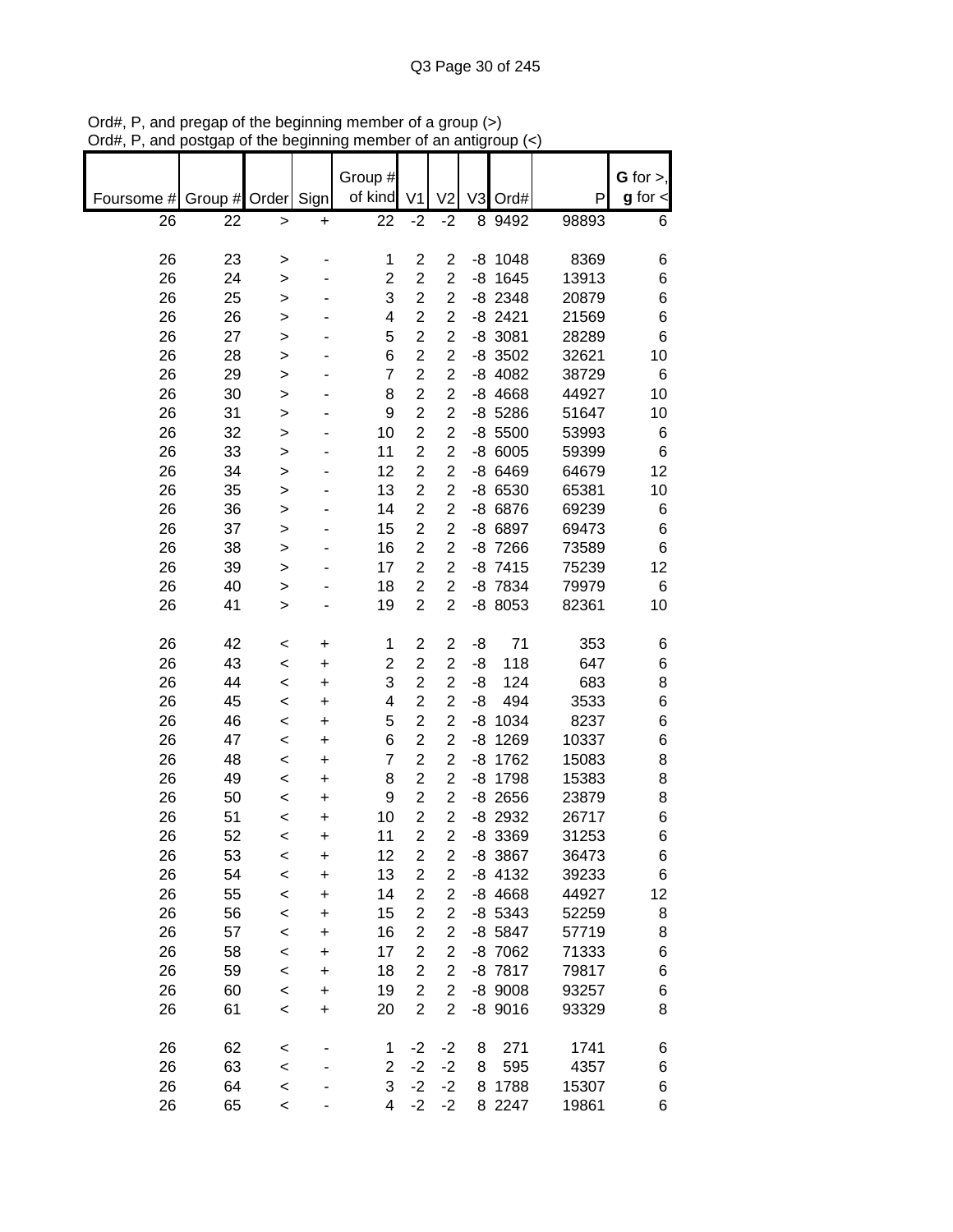| Group #                                                                                                         | $G$ for $>$ ,                      |
|-----------------------------------------------------------------------------------------------------------------|------------------------------------|
| of kind<br>Sign<br>V <sub>2</sub><br>V3<br>Order<br>V <sub>1</sub><br>Ord#<br>Foursome #<br>Group $\sharp$<br>P | $g$ for $\lt$                      |
| 26<br>5<br>$-2$<br>$-2$<br>8 4271<br>40801<br>66<br>$\prec$<br>$\overline{\phantom{0}}$                         | 12                                 |
| 67<br>$-2$<br>$-2$<br>26<br>6<br>8 4315<br>41221<br>$\prec$                                                     | $\,6$                              |
| $-2$<br>$-2$<br>26<br>68<br>7<br>8 4 64 0<br>44641<br>$\prec$                                                   | 6                                  |
| $-2$<br>$-2$<br>26<br>69<br>8<br>8 5367<br>52561<br>$\prec$                                                     | 6                                  |
| $-2$<br>26<br>$-2$<br>8 5914<br>70<br>9<br>58411<br>$\prec$                                                     | 6                                  |
| 26<br>$-2$<br>$-2$<br>71<br>8 8706<br>89917<br>10<br>$\prec$                                                    | 6                                  |
| 26<br>$-2$<br>$-2$<br>8 8789<br>90841<br>72<br>11<br>$\prec$                                                    | 6                                  |
| 9314<br>26<br>73<br>12<br>$-2$<br>$-2$<br>8<br>96757<br>$\,<$                                                   | 6                                  |
| $-2$<br>$-2$<br>8 9500<br>26<br>74<br>13<br>98947<br>$\prec$                                                    | 6                                  |
|                                                                                                                 |                                    |
| 27<br>60<br>281<br>$-2$<br>8<br>1<br>1<br>4<br>$\ddot{}$<br>>                                                   | 4                                  |
| 27<br>$\overline{2}$<br>$-2$<br>827<br>$\overline{c}$<br>8<br>144<br>4<br>+<br>>                                | 4                                  |
| 3<br>3<br>$-2$<br>27<br>8<br>534<br>3851<br>4<br>$\ddot{}$<br>>                                                 | 4                                  |
| 27<br>$-2$<br>4<br>4<br>8<br>745<br>5657<br>4<br>$\geq$<br>+                                                    | 4                                  |
| 27<br>5<br>$-2$<br>5<br>8<br>4 4 1 4 5<br>39371<br>$\ddot{}$<br>$\geq$                                          | 4                                  |
| 27<br>6<br>$-2$<br>8<br>41231<br>6<br>4 4317<br>$\ddot{}$<br>$\mathbf{I}$                                       | 4                                  |
| 27<br>$\overline{7}$<br>$-2$<br>4 5610<br>$\overline{7}$<br>8<br>55217<br>$\ddot{}$<br>$\mathbf{I}$             | 4                                  |
| 27<br>$-2$<br>8<br>8<br>8<br>4 6671<br>66947<br>$\ddot{}$<br>>                                                  | 4                                  |
| $-2$<br>27<br>4 8126<br>83231<br>9<br>9<br>8<br>+<br>>                                                          | 4                                  |
| 10<br>$-2$<br>4 8871<br>27<br>10<br>8<br>91811<br>+<br>>                                                        | 4                                  |
| $-2$<br>4 8901<br>27<br>11<br>11<br>8<br>92177<br>$\ddot{}$<br>$\geq$                                           | 4                                  |
| 27<br>$\mathbf{2}$<br>385<br>2659<br>12<br>1<br>-8<br>-4<br>+<br>$\,<$                                          | 4                                  |
| $\overline{\mathbf{c}}$<br>14083<br>27<br>13<br>$\overline{\mathbf{c}}$<br>-8<br>$-4$ 1661<br>$\,<$<br>+        | 4                                  |
| $\overline{c}$<br>27<br>3<br>14<br>-8<br>-4 3395<br>31543<br>$\,<$<br>+                                         | 4                                  |
| 27<br>$\overline{2}$<br>15<br>-4 4980<br>48409<br>4<br>-8<br>$\,<$<br>+                                         | 4                                  |
| 5<br>27<br>16<br>$\overline{2}$<br>-4 8040<br>82219<br>-8<br>$\,<$<br>+                                         | 4                                  |
| 27<br>17<br>6<br>$\overline{2}$<br>-4 8131<br>83269<br>-8<br>$\,<$<br>+                                         | 4                                  |
| $\overline{2}$<br>27<br>18<br>$\overline{7}$<br>-4 8545<br>88003<br>-8<br>$\ddot{}$<br>$\,<$                    | 4                                  |
| 27<br>40787<br>19<br>$-2$<br>8<br>4 4270<br>1<br><                                                              | 14                                 |
| 27<br>$\overline{2}$<br>$-2$<br>20<br>8<br>4 4 5 2 8<br>43427<br>$\prec$                                        | 14                                 |
| 21<br>3<br>$-2$<br>8<br>54347<br>27<br>4 5528<br>$\,<$                                                          | 14                                 |
| 22<br>4<br>$-2$<br>27<br>8<br>4 6580<br>65867<br>$\prec$                                                        | 14                                 |
|                                                                                                                 |                                    |
| 283<br>28<br>$4 - 10$<br>61<br>1<br>1<br>8<br>+<br>>                                                            | $\overline{c}$                     |
| 28<br>$\overline{\mathbf{c}}$<br>$\overline{\mathbf{c}}$<br>$4 - 10$<br>829<br>8<br>145<br>+<br>>               | $\boldsymbol{2}$                   |
| 3<br>3<br>28<br>8<br>$4 - 10$<br>3769<br>525<br>$\mathbf{I}$<br>+                                               | $\boldsymbol{2}$                   |
| 28<br>4<br>4<br>8<br>$4 - 10$<br>531<br>3823<br>$\geq$<br>+                                                     | $\overline{\mathbf{c}}$            |
| 5<br>5<br>28<br>8<br>$4 - 10$<br>535<br>3853<br>+<br>>                                                          | $\overline{c}$                     |
| 28<br>6<br>6<br>8<br>4 -10 1071<br>8599<br>+<br>>                                                               | $\overline{c}$                     |
| 28<br>$\overline{7}$<br>$\overline{7}$<br>4 -10 2024<br>8<br>17599<br>+<br>>                                    | $\overline{c}$                     |
| 28<br>8<br>4 -10 5135<br>8<br>8<br>50023<br>+<br>><br>4 -10 5159                                                | $\overline{\mathbf{c}}$            |
| 28<br>9<br>9<br>8<br>50263<br>><br>+<br>28<br>4 -10 5705<br>56239<br>10<br>10<br>8<br>$\ddot{}$<br>$\geq$       | $\boldsymbol{2}$<br>$\overline{2}$ |

Ord#, P, and pregap of the beginning member of a group (>) Ord#, P, and postgap of the beginning member of an antigroup (<)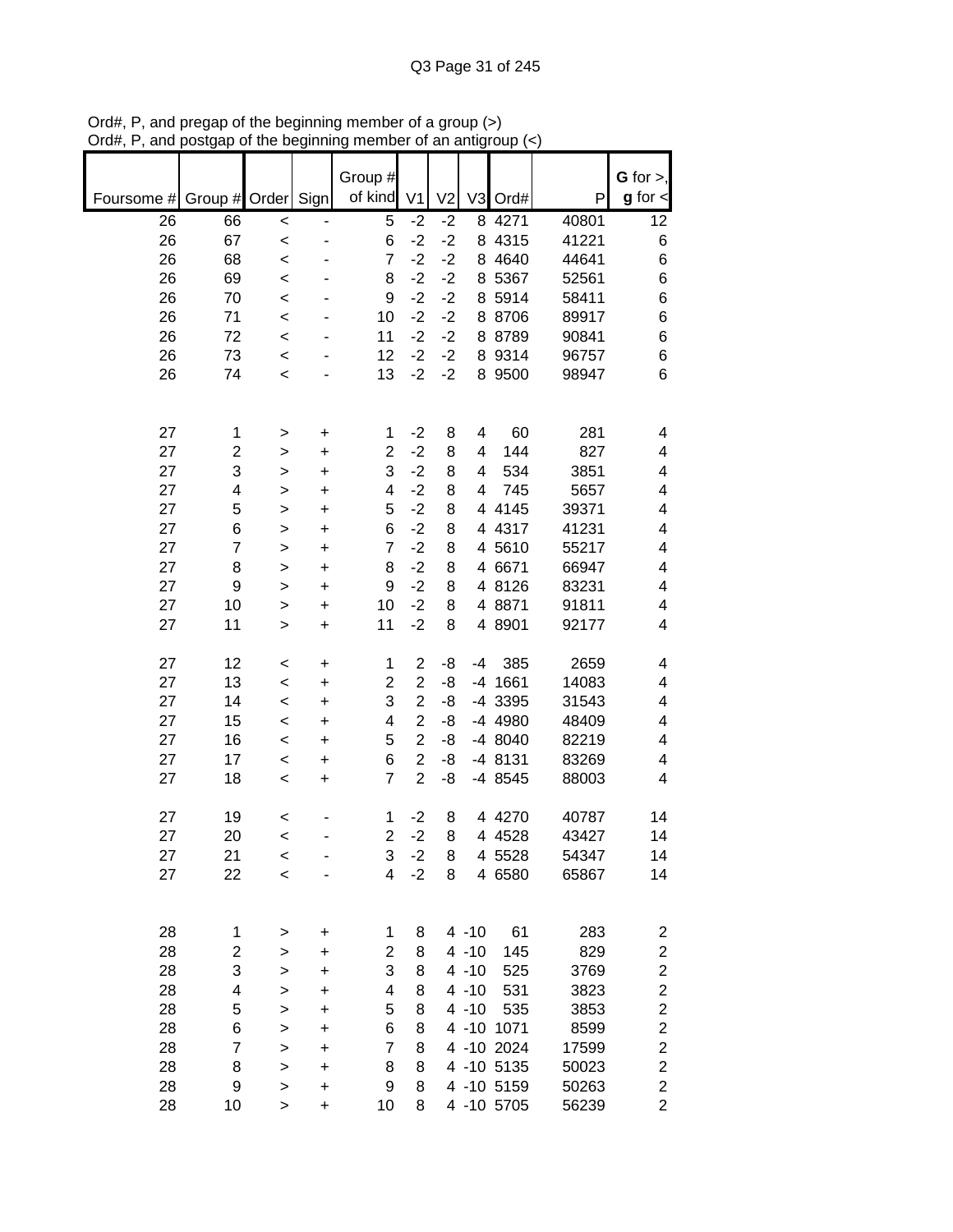|            |                |                          |           | Group #         |                |                |      |            |       | G for $>$ ,             |
|------------|----------------|--------------------------|-----------|-----------------|----------------|----------------|------|------------|-------|-------------------------|
| Foursome # | Group # Order  |                          | Sign      | of kind         | V <sub>1</sub> | V <sub>2</sub> |      | V3 Ord#    | P     | $g$ for $\lt$           |
| 28         | 11             | $\geq$                   | +         | $\overline{11}$ | 8              |                |      | 4 -10 6672 | 66949 | 2                       |
| 28         | 12             | $\geq$                   | $\ddot{}$ | 12              | 8              |                |      | 4 -10 8872 | 91813 | $\overline{c}$          |
| 28         | 13             | $\geq$                   | $\ddot{}$ | 13              | 8              |                |      | 4 -10 9061 | 93913 | $\overline{2}$          |
|            |                |                          |           |                 |                |                |      |            |       |                         |
| 28         | 14             | >                        |           | 1               | -8             | -4             |      | 10 7880    | 80513 | 22                      |
|            |                |                          |           |                 |                |                |      |            |       |                         |
| 28         | 15             | $\,<$                    | +         | 1               | -8             | $-4$           |      | 10 2264    | 20021 | $\overline{\mathbf{c}}$ |
| 28         | 16             | $\,<$                    | +         | $\overline{2}$  | -8             | $-4$           |      | 10 3394    | 31541 | $\overline{c}$          |
| 28         | 17             | $\,<\,$                  | +         | 3               | -8             | $-4$           |      | 10 3775    | 35447 | $\overline{\mathbf{c}}$ |
| 28         | 18             | $\,<$                    | +         | 4               | -8             | $-4$           |      | 10 4304    | 41141 | $\overline{\mathbf{c}}$ |
| 28         | 19             |                          |           | 5               | -8             | $-4$           |      | 10 4701    | 45317 | $\overline{\mathbf{c}}$ |
|            |                | $\,<$                    | +         |                 |                |                |      |            |       |                         |
| 28         | 20             | $\,<$                    | +         | 6               | -8             | $-4$           |      | 10 5605    | 55163 | 8                       |
| 28         | 21             | $\prec$                  | +         | $\overline{7}$  | -8             | $-4$           |      | 10 6537    | 65447 | $\overline{\mathbf{c}}$ |
| 28         | 22             | $\prec$                  | $\ddot{}$ | 8               | -8             | $-4$           |      | 10 6925    | 69857 | $\overline{c}$          |
| 28         | 23             | $\,<$                    | $\ddot{}$ | 9               | -8             | $-4$           |      | 10 7017    | 70877 | $\overline{c}$          |
| 28         | 24             | $\,<$                    | +         | 10              | -8             | $-4$           |      | 10 8039    | 82217 | $\overline{c}$          |
| 28         | 25             | $\,<\,$                  | +         | 11              | -8             | $-4$           |      | 10 8544    | 88001 | $\overline{c}$          |
| 28         | 26             | $\,<\,$                  | +         | 12              | -8             | $-4$           |      | 10 9071    | 94007 | $\overline{2}$          |
|            |                |                          |           |                 |                |                |      |            |       |                         |
| 28         | 27             | <                        |           | 1               | 8              |                |      | 4 -10 1672 | 14221 | 22                      |
|            |                |                          |           |                 |                |                |      |            |       |                         |
|            |                |                          |           |                 |                |                |      |            |       |                         |
|            |                |                          |           |                 |                |                |      |            |       | 10                      |
| 29         | 1              | >                        | +         | 1               |                | $4 - 10$       | $-2$ | 62         | 293   |                         |
| 29         | 2              | >                        | +         | 2               |                | $4 - 10$       | $-2$ | 146        | 839   | 10                      |
| 29         | 3              | >                        | +         | 3               |                | $4 - 10$       | $-2$ | 223        | 1409  | 10                      |
| 29         | 4              | >                        | +         | 4               |                | $4 - 10$       | $-2$ | 532        | 3833  | 10                      |
| 29         | 5              | >                        | +         | 5               |                | $4 - 10$       |      | $-2$ 1072  | 8609  | 10                      |
| 29         | 6              | >                        | +         | 6               |                | $4 - 10$       |      | $-2$ 2119  | 18503 | 10                      |
| 29         | $\overline{7}$ | $\geq$                   | +         | 7               |                | $4 - 10$       |      | $-2$ 3297  | 30539 | 10                      |
| 29         | 8              | >                        | +         | 8               |                | $4 - 10$       |      | $-2$ 3663  | 34283 | 10                      |
| 29         | 9              | >                        | +         | 9               |                | $4 - 10$       |      | $-2$ 4911  | 47639 | 10                      |
| 29         | 10             |                          | +         | 10              |                | $4 - 10$       |      | $-2$ 5136  | 50033 | 10                      |
|            |                | >                        |           |                 |                |                |      |            |       |                         |
| 29         | 11             | >                        | $\ddot{}$ | 11              |                | $4 - 10$       |      | $-2$ 5333  | 52163 | 10                      |
| 29         | 12             | >                        | +         | 12              |                | $4 - 10$       |      | $-2$ 5706  | 56249 | 10                      |
| 29         | 13             | $\geq$                   | $\ddot{}$ | 13              |                | $4 - 10$       |      | $-28014$   | 81953 | 10                      |
|            |                |                          |           |                 |                |                |      |            |       |                         |
| 29         | 14             | $\,$                     |           | 1               | $-4$           | 10             |      | 2 1732     | 14779 | 8                       |
| 29         | 15             | $\geq$                   |           | $\overline{2}$  | $-4$           | 10             |      | 2 3589     | 33529 | 8                       |
|            |                |                          |           |                 |                |                |      |            |       |                         |
| 29         | 16             | <                        | +         | 1               | $-4$           | 10             |      | 2 1282     | 10477 | 10                      |
| 29         | 17             | $\,<$                    | +         | 2               | $-4$           | 10             |      | 2 2 2 6 3  | 20011 | 10                      |
| 29         | 18             | $\,<\,$                  | +         | 3               | $-4$           | 10             |      | 2 2 5 9 9  | 23311 | 10                      |
| 29         | 19             | $\,<\,$                  | +         | 4               | $-4$           | 10             |      | 2 3393     | 31531 | 10                      |
| 29         | 20             | $\,<\,$                  | $\ddot{}$ | 5               | -4             | 10             |      | 2 5604     | 55147 | 16                      |
| 29         | 21             | $\prec$                  | $\ddot{}$ | 6               | $-4$           | 10             |      | 2 6852     | 68947 | 16                      |
|            |                |                          |           | $\overline{7}$  |                |                |      |            |       |                         |
| 29         | 22             | $\prec$                  | +         |                 | $-4$           | 10             |      | 2 6924     | 69847 | 10                      |
| 29         | 23             | $\overline{\phantom{a}}$ | $\ddot{}$ | 8               | -4             | 10             |      | 2 8738     | 90217 | 10                      |

Ord#, P, and pregap of the beginning member of a group (>) Ord#, P, and postgap of the beginning member of an antigroup (<)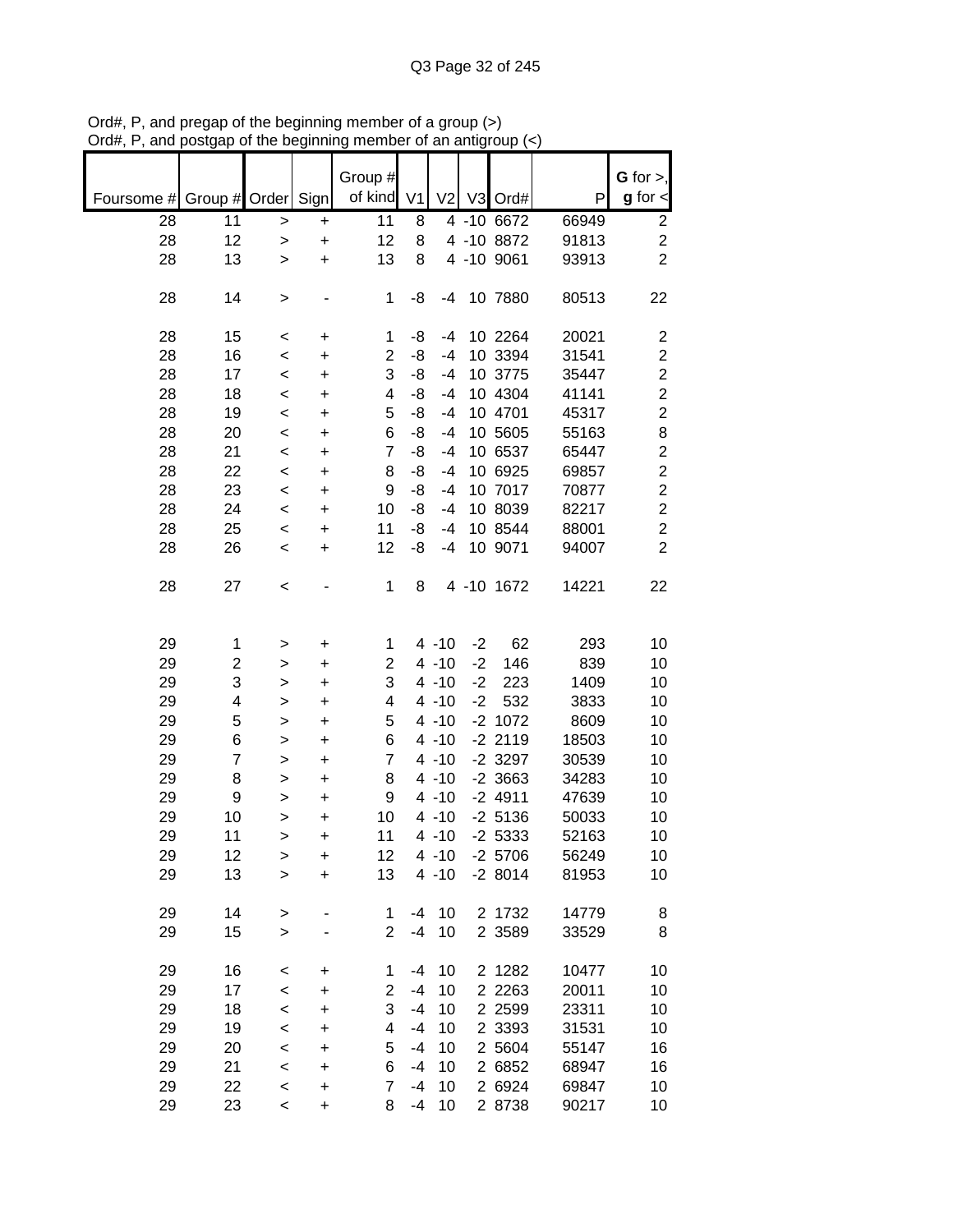|                               |                         |              |           | Group #        |                         |                |    |           |       | G for $>$ ,             |
|-------------------------------|-------------------------|--------------|-----------|----------------|-------------------------|----------------|----|-----------|-------|-------------------------|
| Foursome # Group # Order Sign |                         |              |           | of kind        | V <sub>1</sub>          | V <sub>2</sub> |    | V3 Ord#   | P     | $g$ for $\lt$           |
|                               |                         |              |           |                |                         |                |    |           |       |                         |
| 29                            | 24                      | $\,<$        |           | 1              |                         | $4 - 10$       |    | $-28178$  | 83843 | 14                      |
|                               |                         |              |           |                |                         |                |    |           |       |                         |
|                               |                         |              |           |                |                         |                |    |           |       |                         |
| 30                            | 1                       | >            | +         | 1              | 2                       | 10             | -8 | 65        | 313   | $\overline{\mathbf{c}}$ |
| 30                            | 2                       | $\mathbf{I}$ | $\ddot{}$ | $\overline{c}$ | $\overline{2}$          | 10             | -8 | 220       | 1373  | 6                       |
| 30                            | 3                       | $\mathbf{I}$ | $\ddot{}$ | 3              | $\overline{c}$          | 10             | -8 | 513       | 3673  | $\overline{\mathbf{c}}$ |
| 30                            | 4                       | $\mathbf{L}$ | $\ddot{}$ | 4              | $\overline{2}$          | 10             | -8 | 665       | 4969  | $\overline{\mathbf{c}}$ |
| 30                            | 5                       | $\mathbf{L}$ | $\ddot{}$ | 5              | $\overline{2}$          | 10             |    | $-8$ 1041 | 8293  | $\overline{c}$          |
| 30                            | 6                       | $\mathbf{L}$ | $\ddot{}$ | 6              | $\overline{2}$          | 10             |    | $-8$ 1680 | 14323 | $\overline{c}$          |
| 30                            | $\overline{7}$          | $\,$         | $\ddot{}$ | $\overline{7}$ | $\overline{2}$          | 10             |    | $-8$ 4544 | 43609 | $\overline{c}$          |
| 30                            | 8                       | $\mathbf{L}$ | $\ddot{}$ | 8              | $\overline{2}$          | 10             |    | $-8$ 5232 | 51133 | $\overline{c}$          |
| 30                            | 9                       | $\mathbf{I}$ | $\ddot{}$ | 9              | $\overline{c}$          | 10             |    | $-8$ 5508 | 54091 | 8                       |
| 30                            | 10                      | $\mathbf{I}$ | $\ddot{}$ | 10             | $\overline{2}$          | 10             |    | $-86140$  | 60919 | $\overline{c}$          |
| 30                            | 11                      | $\mathbf{I}$ | $\ddot{}$ | 11             | $\overline{c}$          | 10             |    | -8 6343   | 63313 | $\overline{c}$          |
| 30                            | 12                      | $\mathbf{L}$ | $\ddot{}$ | 12             | $\overline{c}$          | 10             |    | $-8$ 6717 | 67429 | $\overline{c}$          |
| 30                            | 13                      | $\,$         | +         | 13             | $\overline{\mathbf{c}}$ | 10             |    | -8 6749   | 67759 | $\overline{c}$          |
| 30                            | 14                      | $\, > \,$    | +         | 14             | $\overline{c}$          | 10             |    | $-8$ 7821 | 79843 | $\overline{c}$          |
| 30                            | 15                      | $\, > \,$    | +         | 15             | $\overline{2}$          | 10             |    | -8 7847   | 80149 | $\overline{c}$          |
| 30                            | 16                      | >            | $\ddot{}$ | 16             | $\overline{2}$          | 10             |    | $-88371$  | 86113 | $\overline{c}$          |
| 30                            | 17                      | $\geq$       | $\ddot{}$ | 17             | $\overline{2}$          | 10             |    | -8 9489   | 98869 | $\overline{c}$          |
|                               |                         |              |           |                |                         |                |    |           |       |                         |
| 30                            | 18                      | $\,<$        | $\ddot{}$ | 1              |                         | $-2 - 10$      | 8  | 572       | 4157  | $\overline{c}$          |
| 30                            | 19                      | $\prec$      | $\ddot{}$ | $\overline{c}$ |                         | $-2 - 10$      | 8  | 921       | 7211  | $\overline{\mathbf{c}}$ |
| 30                            | 20                      | $\prec$      | $\ddot{}$ | 3              |                         | $-2 - 10$      | 8  | 1907      | 16451 | $\overline{\mathbf{c}}$ |
| 30                            | 21                      | $\prec$      | $\ddot{}$ | 4              |                         | $-2 - 10$      |    | 8 2 2 7 9 | 20147 | $\overline{\mathbf{c}}$ |
| 30                            | 22                      | $\prec$      | $\ddot{}$ | 5              |                         | $-2 - 10$      |    | 8 2545    | 22777 | 6                       |
| 30                            | 23                      | $\prec$      | $\ddot{}$ | 6              |                         | $-2 - 10$      |    | 8 26 29   | 23627 | $\overline{\mathbf{c}}$ |
| 30                            | 24                      | $\prec$      | $\ddot{}$ | $\overline{7}$ |                         | $-2 - 10$      |    | 8 3260    | 30137 | $\overline{c}$          |
| 30                            | 25                      | $\,<$        | $\ddot{}$ | 8              |                         | $-2 - 10$      |    | 8 4732    | 45667 | 6                       |
| 30                            | 26                      | $\prec$      | $\ddot{}$ | 9              |                         | $-2 - 10$      |    | 8 4782    | 46229 | 8                       |
| 30                            | 27                      | $\prec$      | $\ddot{}$ | 10             |                         | $-2 - 10$      |    | 8 6014    | 59471 | $\overline{c}$          |
| 30                            | 28                      | $\prec$      | $\ddot{}$ | 11             |                         | $-2 - 10$      |    | 8 6601    | 66107 | $\overline{\mathbf{c}}$ |
| 30                            | 29                      | $\,<$        | +         | 12             |                         | $-2 - 10$      |    | 8 6955    | 70181 | $\overline{\mathbf{c}}$ |
| 30                            | 30                      | $\prec$      | +         | 13             |                         | $-2 - 10$      |    | 8 7338    | 74381 | $\boldsymbol{2}$        |
| 30                            | 31                      | $\prec$      | +         | 14             |                         | $-2 - 10$      |    | 8 7459    | 75707 | $\overline{c}$          |
| 30                            | 32                      | $\,<$        | +         | 15             |                         | $-2 - 10$      |    | 8 7976    | 81551 | $\overline{2}$          |
|                               |                         |              |           |                |                         |                |    |           |       |                         |
| 30                            | 33                      | $\prec$      |           | $\mathbf 1$    |                         | $2 10$         |    | $-88614$  | 88919 | 18                      |
|                               |                         |              |           |                |                         |                |    |           |       |                         |
|                               |                         |              |           |                |                         |                |    |           |       |                         |
| 31                            | 1                       | $\, > \,$    | $\ddot{}$ | 1              | 10                      | -8             | 4  | 66        | 317   | 4                       |
| 31                            | $\overline{\mathbf{c}}$ | $\,$         | $\ddot{}$ | $\overline{2}$ | 10                      | -8             | 4  | 221       | 1381  | 8                       |
| 31                            | 3                       | $\mathbf{I}$ | $\ddot{}$ | 3              | 10                      | -8             |    | 4 4734    | 45677 | 4                       |
| 31                            | 4                       | $\,$         | $\ddot{}$ | 4              | 10                      | -8             |    | 4 6141    | 60923 | 4                       |
| 31                            | 5                       | $\,$         | +         | 5              | 10                      | -8             |    | 4 6344    | 63317 | 4                       |
| 31                            | 6                       | $\, > \,$    | $\ddot{}$ | 6              | 10                      | -8             |    | 4 7122    | 71947 | 6                       |

Ord#, P, and pregap of the beginning member of a group (>) Ord#, P, and postgap of the beginning member of an antigroup (<)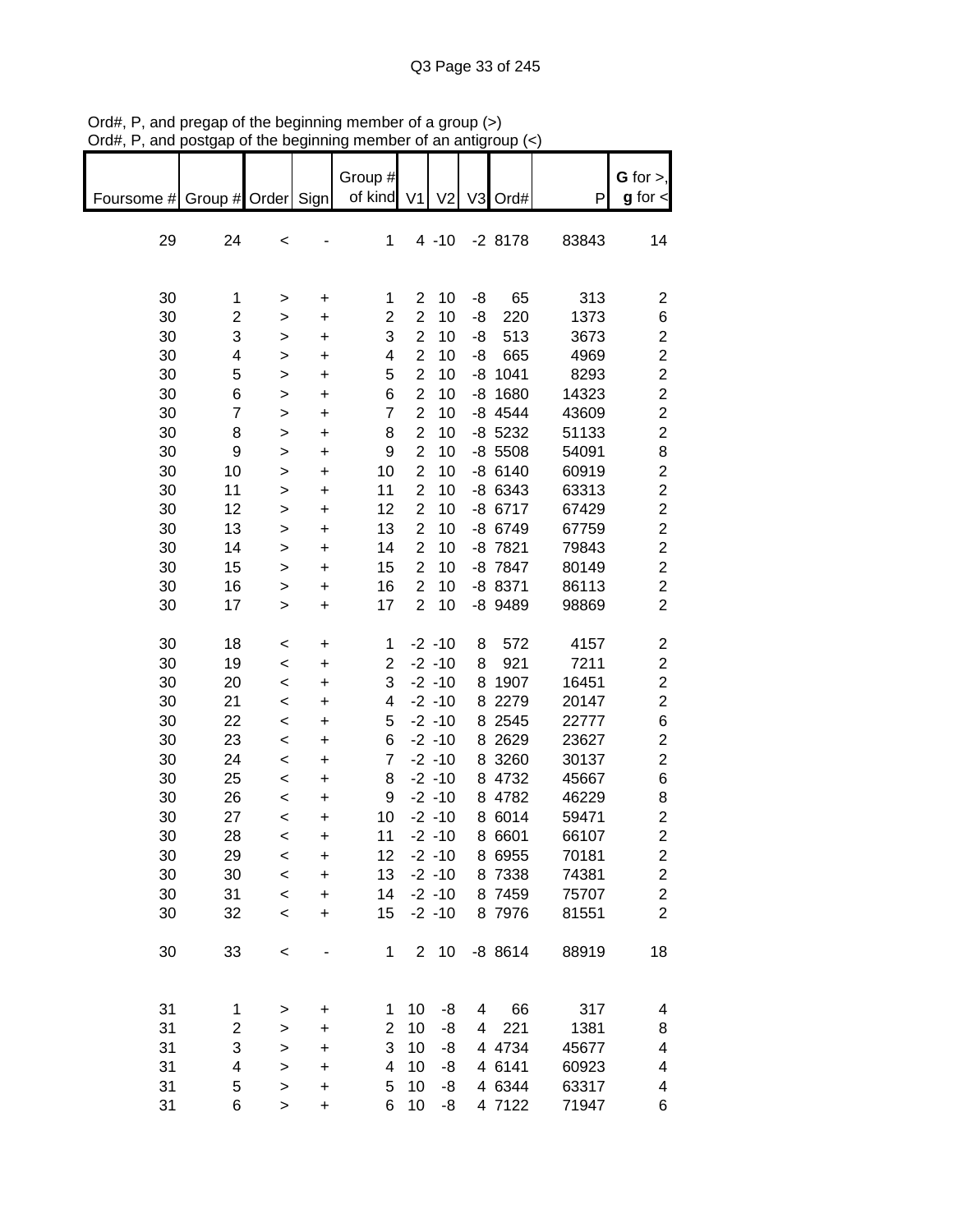|                               |          | or are peginnin        |                |                |                      | an anny        |                     |                    |                |               |
|-------------------------------|----------|------------------------|----------------|----------------|----------------------|----------------|---------------------|--------------------|----------------|---------------|
|                               |          |                        |                | Group #        |                      |                |                     |                    |                | G for $>$ ,   |
| Foursome # Group # Order Sign |          |                        |                | of kind V1     |                      | V <sub>2</sub> |                     | V3 Ord#            | P              | $g$ for $\lt$ |
|                               |          |                        |                |                |                      |                |                     |                    |                |               |
| 31                            | 7        | >                      |                |                | $1 - 10$             | 8              | -4                  | 819                | 6299           | 12            |
| 31                            | 8        | $\mathbf{I}$           |                |                | $2 - 10$             | 8              |                     | -4 1098            | 8819           | 12            |
| 31<br>31                      | 9<br>10  | $\mathbf{I}$           |                |                | $3 - 10$<br>$4 - 10$ | 8<br>8         |                     | -4 2256<br>-4 5380 | 19961<br>52709 | 12<br>12      |
| 31                            | 11       | $\mathbf{I}$<br>$\geq$ |                |                | $5 - 10$             | 8              |                     | -4 5787            | 57073          | 14            |
| 31                            | 12       | $\geq$                 |                |                | $6 - 10$             | 8              |                     | -4 6058            | 60013          | 14            |
| 31                            | 13       | $\geq$                 |                |                | $7 - 10$             | 8              |                     | -4 6647            | 66697          | 14            |
| 31                            | 14       | >                      |                |                | $8 - 10$             | 8              |                     | -4 7774            | 79333          | 14            |
| 31                            | 15       | $\geq$                 |                |                | $9 - 10$             | 8              |                     | -4 8224            | 84389          | 12            |
|                               |          |                        |                |                |                      |                |                     |                    |                |               |
| 31                            | 16       | $\,<$                  | +              |                | $1 - 10$             | 8              | -4                  | 920                | 7207           | 4             |
| 31                            | 17       | $\prec$                | $\ddot{}$      |                | $2 - 10$             | 8              |                     | -4 2723            | 24547          | 4             |
| 31                            | 18       | $\,<$                  | $\ddot{}$      |                | $3 - 10$             | 8              |                     | -4 7975            | 81547          | 4             |
| 31                            | 19       | $\,<$                  |                | 1              | 10                   | -8             | 4                   | 499                | 3559           | 12            |
| 31                            | 20       | $\prec$                |                | $\overline{2}$ | 10                   | -8             | 4                   | 906                | 7043           | 14            |
| 31                            | 21       | $\prec$                |                | 3              | 10                   | -8             |                     | 4 1485             | 12437          | 14            |
| 31                            | 22       | $\,<$                  |                | 4              | 10                   | -8             |                     | 4 1608             | 13597          | 16            |
| 31                            | 23       | $\,<$                  |                | 5              | 10                   | -8             |                     | 4 1695             | 14449          | 12            |
| 31                            | 24       | $\prec$                |                | 6              | 10                   | -8             |                     | 4 2 68 8           | 24137          | 14            |
| 31                            | 25       | $\prec$                |                | $\overline{7}$ | 10                   | -8             |                     | 4 3 6 5 1          | 34159          | 12            |
| 31                            | 26       | $\prec$                |                | 8              | 10                   | -8             |                     | 4 5326             | 52069          | 12            |
| 31<br>31                      | 27<br>28 | $\prec$                |                | 9<br>10        | 10<br>10             | -8<br>-8       |                     | 4 6556<br>4 6654   | 65633          | 14<br>12      |
| 31                            | 29       | $\prec$<br>$\prec$     |                | 11             | 10                   | -8             |                     | 4 7643             | 66751<br>77747 | 14            |
| 31                            | 30       | $\prec$                |                | 12             | 10                   | -8             |                     | 4 8276             | 84979          | 12            |
| 31                            | 31       | $\prec$                |                | 13             | 10                   | -8             |                     | 4 8613             | 88903          | 16            |
| 31                            | 32       | $\prec$                |                | 14             | 10                   | -8             |                     | 4 8693             | 89783          | 14            |
| 31                            | 33       | $\,<\,$                |                | 15             | 10                   | -8             |                     | 4 8 9 4 1          | 92569          | 12            |
|                               |          |                        |                |                |                      |                |                     |                    |                |               |
|                               |          |                        |                |                |                      |                |                     |                    |                |               |
| 32<br>32                      | 1<br>2   |                        |                | 1<br>2         | 4<br>4               | -8<br>-8       | 2<br>$\overline{2}$ | 68<br>197          | 337<br>1201    | 6<br>8        |
| 32                            | 3        | >                      | +<br>$\ddot{}$ | 3              | 4                    | -8             | $\overline{2}$      | 491                | 3517           | 6             |
| 32                            | 4        | ><br>>                 | +              | 4              | 4                    | -8             | $\overline{2}$      | 663                | 4957           | 6             |
| 32                            | 5        | >                      | $\ddot{}$      | 5              | 4                    | -8             | $\overline{2}$      | 1063               | 8527           | 6             |
| 32                            | 6        | >                      | $\ddot{}$      | 6              | 4                    | -8             | $\overline{2}$      | 1759               | 15061          | 8             |
| 32                            | 7        | $\mathbf{I}$           | $\ddot{}$      | 7              | 4                    | -8             |                     | 2 3366             | 31237          | 6             |
| 32                            | 8        | $\mathbf{I}$           | $\ddot{}$      | 8              | 4                    | -8             |                     | 2 3615             | 33757          | 6             |
| 32                            | 9        | >                      | $\ddot{}$      | 9              | 4                    | -8             |                     | 2 3864             | 36457          | 6             |
| 32                            | 10       | >                      | $\ddot{}$      | 10             | 4                    | -8             |                     | 2 4137             | 39301          | 8             |
| 32                            | 11       | >                      | $\ddot{}$      | 11             | 4                    | -8             |                     | 2 4542             | 43597          | 6             |
| 32                            | 12       | $\mathbf{I}$           | $\ddot{}$      | 12             | 4                    | -8             |                     | 2 5126             | 49927          | 6             |
| 32                            | 13       | >                      | $\ddot{}$      | 13             | 4                    | -8             |                     | 2 5844             | 57697          | 8             |
| 32                            | 14       | $\mathbf{I}$           | $\ddot{}$      | 14             | 4                    | -8             |                     | 2 7124             | 71971          | 8             |

Ord#, P, and pregap of the beginning member of a group (>) Ord#, P, and postgap of the beginning member of an antigroup (<)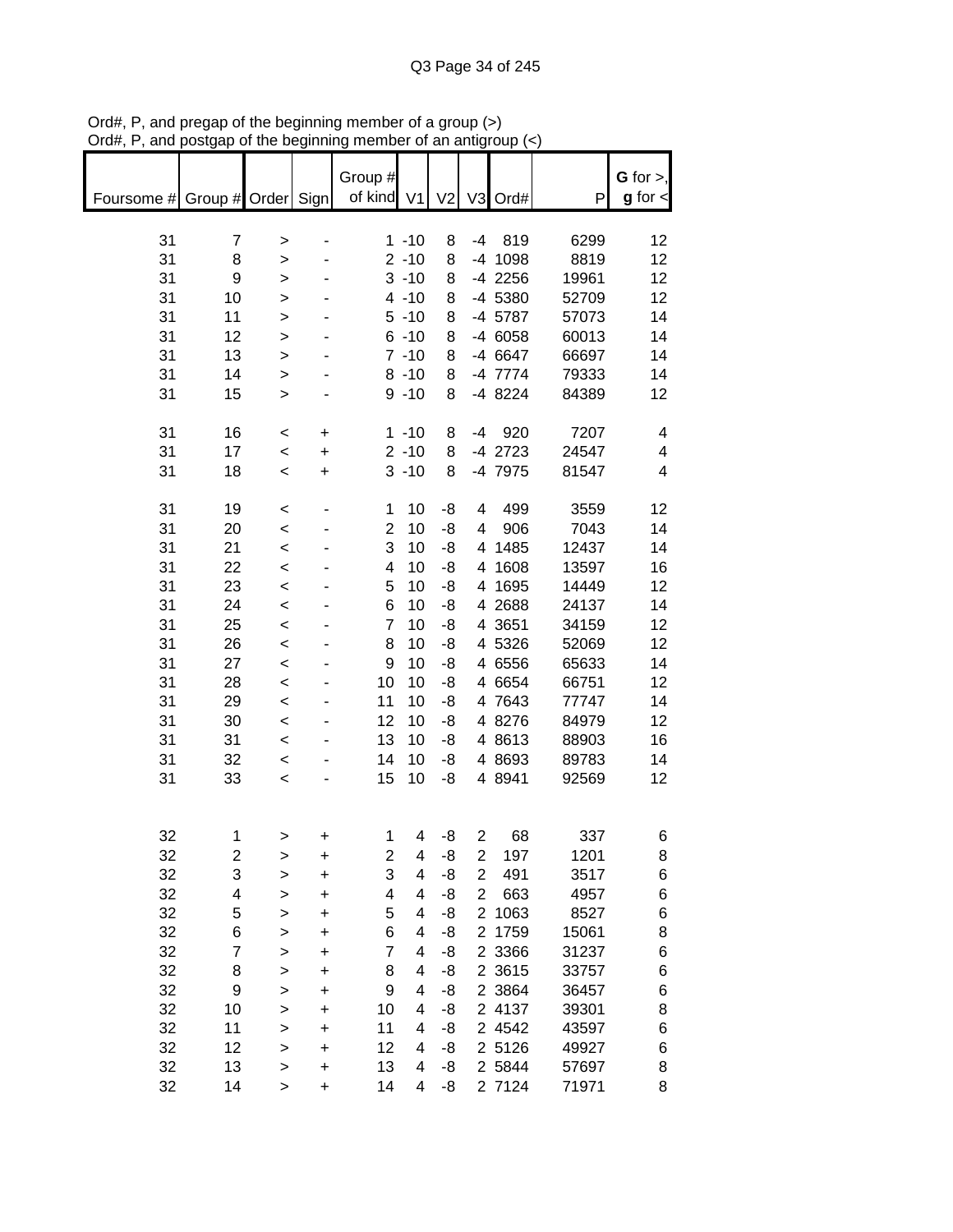|            |                         |              |                              | Group #        |                |                |                |           |       | $G$ for $>$ , |
|------------|-------------------------|--------------|------------------------------|----------------|----------------|----------------|----------------|-----------|-------|---------------|
| Foursome # |                         |              |                              | of kind        | V <sub>1</sub> | V <sub>2</sub> | V <sub>3</sub> |           | P     | $g$ for $\lt$ |
|            | Group # Order           |              | Sign                         |                |                |                |                | Ord#      |       |               |
| 32         | 15                      | $\geq$       | $\qquad \qquad \blacksquare$ | 1              | $-4$           | 8              | $-2$           | 281       | 1823  | 12            |
| 32         | 16                      | $\geq$       | ٠                            | $\overline{2}$ | $-4$           | 8              | $-2$           | 948       | 7487  | 6             |
| 32         | 17                      | $\geq$       |                              | 3              | $-4$           | 8              |                | $-2$ 1224 | 9929  | 6             |
| 32         | 18                      | $\, > \,$    |                              | 4              | $-4$           | 8              |                | $-2$ 1244 | 10139 | 6             |
| 32         | 19                      | $\geq$       |                              | 5              | $-4$           | 8              |                | $-2$ 2442 | 21767 | 10            |
| 32         | 20                      | $\mathbf{I}$ |                              | 6              | $-4$           | 8              |                | $-2$ 2535 | 22697 | 6             |
| 32         | 21                      | $\mathbf{I}$ |                              | 7              | $-4$           | 8              |                | $-2$ 2616 | 23537 | 6             |
| 32         | 22                      | $\geq$       |                              | 8              | $-4$           | 8              |                | $-2$ 5999 | 59357 | 6             |
| 32         | 23                      | $\geq$       |                              | 9              | $-4$           | 8              |                | $-26571$  | 65777 | 16            |
| 32         | 24                      | >            |                              | 10             | $-4$           | 8              |                | $-28703$  | 89897 | 6             |
| 32         | 25                      | >            |                              | 11             | $-4$           | 8              |                | $-29311$  | 96737 | 6             |
|            |                         |              |                              |                |                |                |                |           |       |               |
| 32         | 26                      | $\,<\,$      | +                            | 1              | $-4$           | 8              | $-2$           | 848       | 6563  | 6             |
| 32         | 27                      | $\,<$        | +                            | $\overline{2}$ | $-4$           | 8              |                | $-2$ 1137 | 9173  | 8             |
| 32         | 28                      | $\,<$        | +                            | 3              | $-4$           | 8              |                | $-2$ 1209 | 9803  | 8             |
| 32         | 29                      | $\,<$        | $\ddot{}$                    | 4              | $-4$           | 8              |                | $-2$ 1739 | 14843 | 8             |
| 32         | 30                      | $\,<$        | $\ddot{}$                    | 5              | $-4$           | 8              |                | $-2$ 2080 | 18143 | 6             |
| 32         | 31                      | $\,<$        | $\ddot{}$                    | 6              | $-4$           | 8              |                | $-2$ 2668 | 23993 | 8             |
| 32         | 32                      | $\,<\,$      | $\ddot{}$                    | 7              | $-4$           | 8              |                | $-2$ 3667 | 34313 | 6             |
| 32         | 33                      | $\,<$        | $\ddot{}$                    | 8              | $-4$           | 8              |                | $-2$ 4081 | 38723 | 6             |
| 32         | 34                      | $\,<$        | $\ddot{}$                    | 9              | $-4$           | 8              |                | $-2$ 5117 | 49823 | 8             |
| 32         | 35                      |              |                              | 10             | $-4$           | 8              |                | $-2$ 5857 | 57803 | 6             |
|            |                         | $\,<$        | $\ddot{}$                    |                | $-4$           |                |                |           |       |               |
| 32         | 36                      | $\,<$        | $\ddot{}$                    | 11             |                | 8              |                | $-26127$  | 60773 | 6             |
| 32         | 37                      | $\,<$        | +                            | 12             | $-4$           | 8              |                | $-26233$  | 62003 | 8             |
| 32         | 38                      | $\,<$        | +                            | 13             | $-4$           | 8              |                | $-2$ 7210 | 72923 | 8             |
| 32         | 39                      | $\,<$        | +                            | 14             | $-4$           | 8              |                | $-28288$  | 85103 | 6             |
|            |                         |              |                              |                |                |                |                |           |       |               |
| 32         | 40                      | $\,<\,$      | $\overline{\phantom{a}}$     | 1              | 4              | -8             | 2              | 656       | 4909  | 10            |
| 32         | 41                      | $\,<\,$      |                              | 2              | 4              | -8             |                | 2 2 2 4 1 | 19801 | 12            |
| 32         | 42                      | $\,<$        |                              | 3              | 4              | -8             |                | 2 4574    | 43963 | 6             |
| 32         | 43                      | $\,<$        |                              | 4              | 4              | -8             |                | 2 7418    | 75277 | 12            |
|            |                         |              |                              |                |                |                |                |           |       |               |
|            |                         |              |                              |                |                |                |                |           |       |               |
| 33         | 1                       | >            | +                            | 1              | $-4$           | 4              | $\overline{2}$ | 78        | 397   | 8             |
| 33         | $\overline{\mathbf{c}}$ | $\geq$       | $\ddot{}$                    | $\overline{2}$ | $-4$           | 4              | $\overline{2}$ | 1601      | 13513 | 14            |
| 33         | 3                       | $\mathbf{I}$ | $\ddot{}$                    | 3              | $-4$           | 4              |                | 2 2 4 5 2 | 21859 | 8             |
| 33         | 4                       | $\geq$       | $\ddot{}$                    | 4              | $-4$           | 4              |                | 2 2 8 3 0 | 25693 | 14            |
| 33         | 5                       | $\mathbf{I}$ | $\ddot{}$                    | 5              | $-4$           | 4              |                | 2 6758    | 67843 | 14            |
| 33         | 6                       | $\geq$       | $\ddot{}$                    | 6              | $-4$           | 4              |                | 2 7599    | 77347 | 8             |
|            |                         |              |                              |                |                |                |                |           |       |               |
| 33         | 7                       | >            |                              | 1              | 4              | $-4$           |                | $-2$ 3423 | 31859 | 10            |
| 33         | 8                       | $\mathbf{I}$ |                              | 2              | 4              | $-4$           |                | $-26743$  | 67709 | 10            |
| 33         | 9                       | $\mathbf{I}$ |                              | 3              | 4              | $-4$           |                | $-2$ 7664 | 78017 | 10            |
| 33         | 10                      | $\geq$       |                              | 4              | 4              | $-4$           |                | $-28410$  | 86477 | 10            |
|            |                         |              |                              |                |                |                |                |           |       |               |
| 33         | 11                      | $\,<$        | +                            | 1              | 4              | -4             |                | $-2$ 1482 | 12413 | 8             |
| 33         | 12                      | $\,<\,$      | +                            | $\overline{2}$ | 4              | $-4$           |                | $-2$ 1606 | 13577 | 14            |

Ord#, P, and pregap of the beginning member of a group (>) Ord#, P, and postgap of the beginning member of an antigroup (<)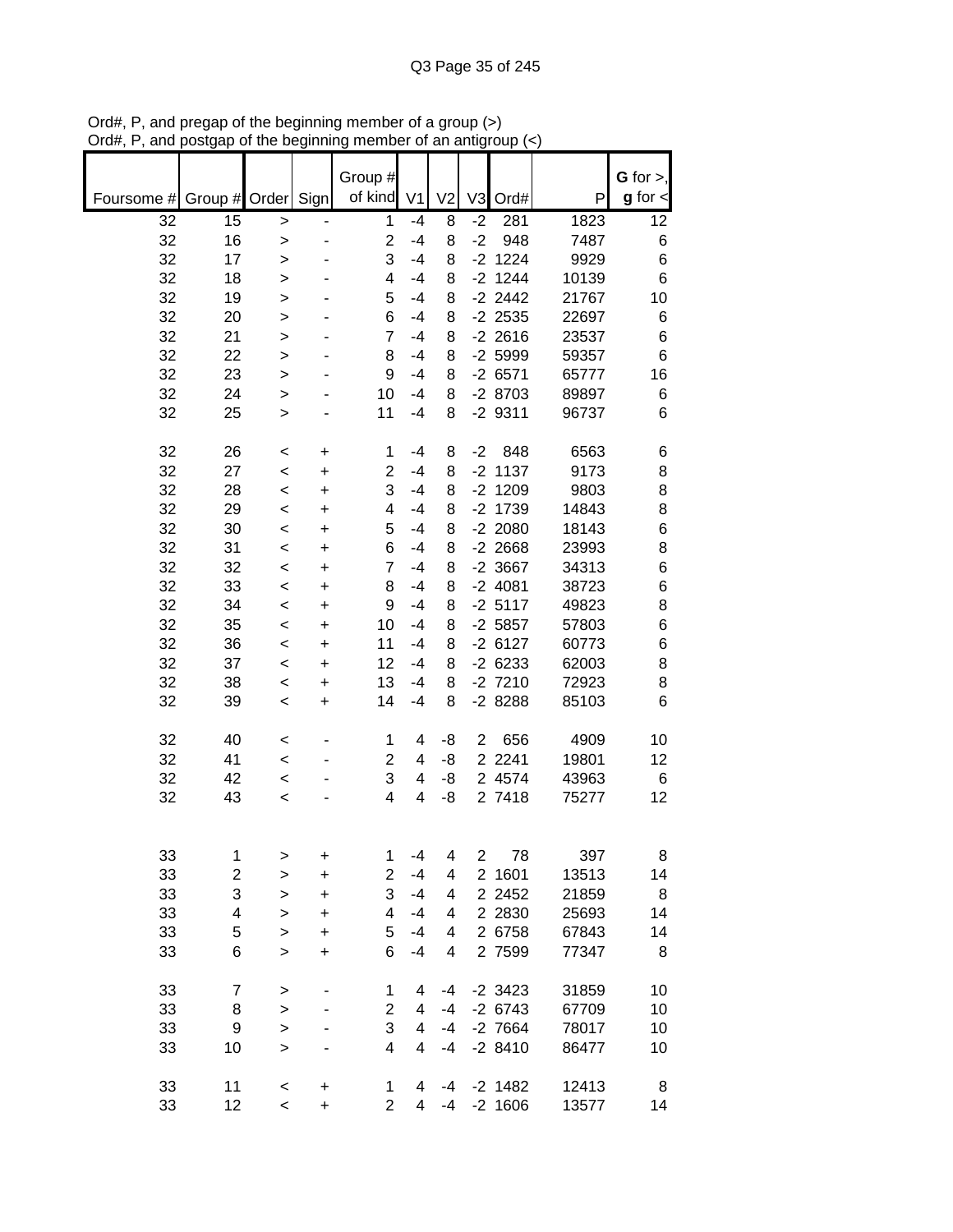|            |                |               |           | Group #        |                |                |    |           |       | $G$ for $>$ , |
|------------|----------------|---------------|-----------|----------------|----------------|----------------|----|-----------|-------|---------------|
|            |                |               |           | of kind        |                |                |    |           |       | $g$ for $\lt$ |
| Foursome # |                | Group # Order | Sign      |                | V <sub>1</sub> | V <sub>2</sub> |    | V3 Ord#   | P     |               |
| 33         | 13             | $\,<$         | +         | 3              | 4              | $-4$           |    | $-2$ 2453 | 21863 | 8             |
| 33         | 14             | $\prec$       | $\ddot{}$ | 4              | 4              | $-4$           |    | $-2$ 2770 | 25097 | 14            |
| 33         | 15             | $\prec$       | $\ddot{}$ | 5              | 4              | $-4$           |    | $-2$ 3559 | 33203 | 8             |
| 33         | 16             | $\prec$       | $\ddot{}$ | 6              | 4              | $-4$           |    | $-2$ 3877 | 36563 | 8             |
| 33         | 17             | $\prec$       | $\ddot{}$ | $\overline{7}$ | 4              | $-4$           |    | $-2$ 5166 | 50333 | 8             |
| 33         | 18             | $\,<$         | +         | 8              | 4              | $-4$           |    | $-26462$  | 64613 | 8             |
|            |                |               |           |                |                |                |    |           |       |               |
| 33         | 19             | $\,<$         | -         | 1              | $-4$           | 4              |    | 2 3671    | 34351 | 10            |
| 33         | 20             | $\prec$       |           | $\overline{2}$ | $-4$           | 4              |    | 2 7665    | 78031 | 10            |
| 33         | 21             | $\prec$       |           | 3              | $-4$           | 4              |    | 2 8404    | 86413 | 10            |
| 33         | 22             | $\prec$       |           | 4              | $-4$           | 4              |    | 2 8430    | 86743 | 10            |
| 33         | 23             | $\prec$       |           | 5              | $-4$           | 4              |    | 2 9453    | 98443 | 10            |
|            |                |               |           |                |                |                |    |           |       |               |
|            |                |               |           |                |                |                |    |           |       |               |
|            |                |               |           |                |                |                |    |           |       |               |
| 34         | $\mathbf 1$    | >             | +         | 1              | 4              | $\overline{2}$ | -8 | 79        | 401   | 4             |
| 34         | $\overline{c}$ | >             | +         | 2              | 4              | $\overline{2}$ | -8 | 1402      | 11681 | 4             |
| 34         | 3              | $\geq$        | $\ddot{}$ | 3              | 4              | $\overline{2}$ |    | $-8$ 2831 | 25703 | 10            |
| 34         | 4              | $\geq$        | $\ddot{}$ | 4              | 4              | $\overline{2}$ |    | $-86118$  | 60689 | 10            |
| 34         | 5              | $\geq$        | $\ddot{}$ | 5              | 4              | $\overline{2}$ |    | -8 6759   | 67853 | 10            |
| 34         | 6              | $\mathbf{I}$  | $\ddot{}$ | 6              | 4              | $\overline{2}$ |    | -8 7930   | 81023 | 4             |
| 34         | $\overline{7}$ | $\geq$        | $\ddot{}$ | $\overline{7}$ | 4              | $\overline{2}$ |    | $-8$ 9058 | 93893 | 4             |
|            |                |               |           |                |                |                |    |           |       |               |
| 34         | 8              | >             | -         | 1              | $-4$           | $-2$           |    | 8 3424    | 31873 | 14            |
| 34         | 9              | $\mathbf{I}$  |           | $\overline{c}$ | $-4$           | $-2$           |    | 8 4078    | 38707 | 8             |
| 34         | 10             | >             |           | 3              | $-4$           | $-2$           |    | 8 4144    | 39367 | 8             |
| 34         | 11             | $\geq$        |           | 4              | $-4$           | $-2$           |    | 8 5733    | 56527 | 8             |
|            |                |               |           |                |                |                |    |           |       |               |
| 34         | 12             | $\,<$         | +         | 1              | $-4$           | $-2$           | 8  | 401       | 2749  | 4             |
| 34         | 13             | $\,<$         | +         | $\overline{2}$ | $-4$           | $-2$           | 8  | 433       | 3019  | 4             |
| 34         | 14             | $\,<$         | +         | 3              | $-4$           | $-2$           | 8  | 1247      | 10159 | 4             |
| 34         | 15             | $\,<$         | +         | 4              | $-4$           | $-2$           | 8  | 1744      | 14887 | 4             |
| 34         | 16             |               |           | 5              | $-4$           | $-2$           | 8  | 2452      | 21859 | 4             |
| 34         | 17             | $\,<$         | +         | 6              | $-4$           | $-2$           |    | 8 2538    | 22717 | 4             |
|            |                | $\,<$         | +         |                |                |                |    |           |       |               |
| 34         | 18             | <             | +         | 7              | $-4$           | $-2$           |    | 8 2619    | 23557 | 4             |
| 34         | 19             | $\prec$       | $\ddot{}$ | 8              | $-4$           | $-2$           |    | 8 3558    | 33199 | 4             |
| 34         | 20             | $\prec$       | $\ddot{}$ | 9              | $-4$           | $-2$           |    | 8 4529    | 43441 | 10            |
| 34         | 21             | $\prec$       | $\ddot{}$ | 10             | $-4$           | $-2$           |    | 8 4704    | 45337 | 4             |
| 34         | 22             | $\prec$       | $\ddot{}$ | 11             | $-4$           | $-2$           |    | 8 5985    | 59197 | 10            |
| 34         | 23             | $\prec$       | $\ddot{}$ | 12             | $-4$           | $-2$           |    | 8 6383    | 63667 | 4             |
| 34         | 24             | $\prec$       | +         | 13             | $-4$           | $-2$           |    | 8 6506    | 65119 | 4             |
| 34         | 25             | $\prec$       | +         | 14             | $-4$           | $-2$           |    | 8 7492    | 76099 | 4             |
| 34         | 26             | $\prec$       | +         | 15             | $-4$           | $-2$           |    | 8 8317    | 85447 | 4             |
| 34         | 27             | $\prec$       | +         | 16             | $-4$           | $-2$           |    | 8 9409    | 97879 | 4             |
|            |                |               |           |                |                |                |    |           |       |               |
| 34         | 28             | $\prec$       |           | 1              | 4              | 2              | -8 | 386       | 2663  | 8             |
| 34         | 29             | $\prec$       |           | 2              | 4              | $\overline{2}$ |    | $-8$ 5417 | 53093 | 8             |
| 34         | 30             | $\,<$         |           | 3              | 4              | $\overline{2}$ |    | -8 7664   | 78017 | 14            |

Ord#, P, and pregap of the beginning member of a group (>) Ord#, P, and postgap of the beginning member of an antigroup (<)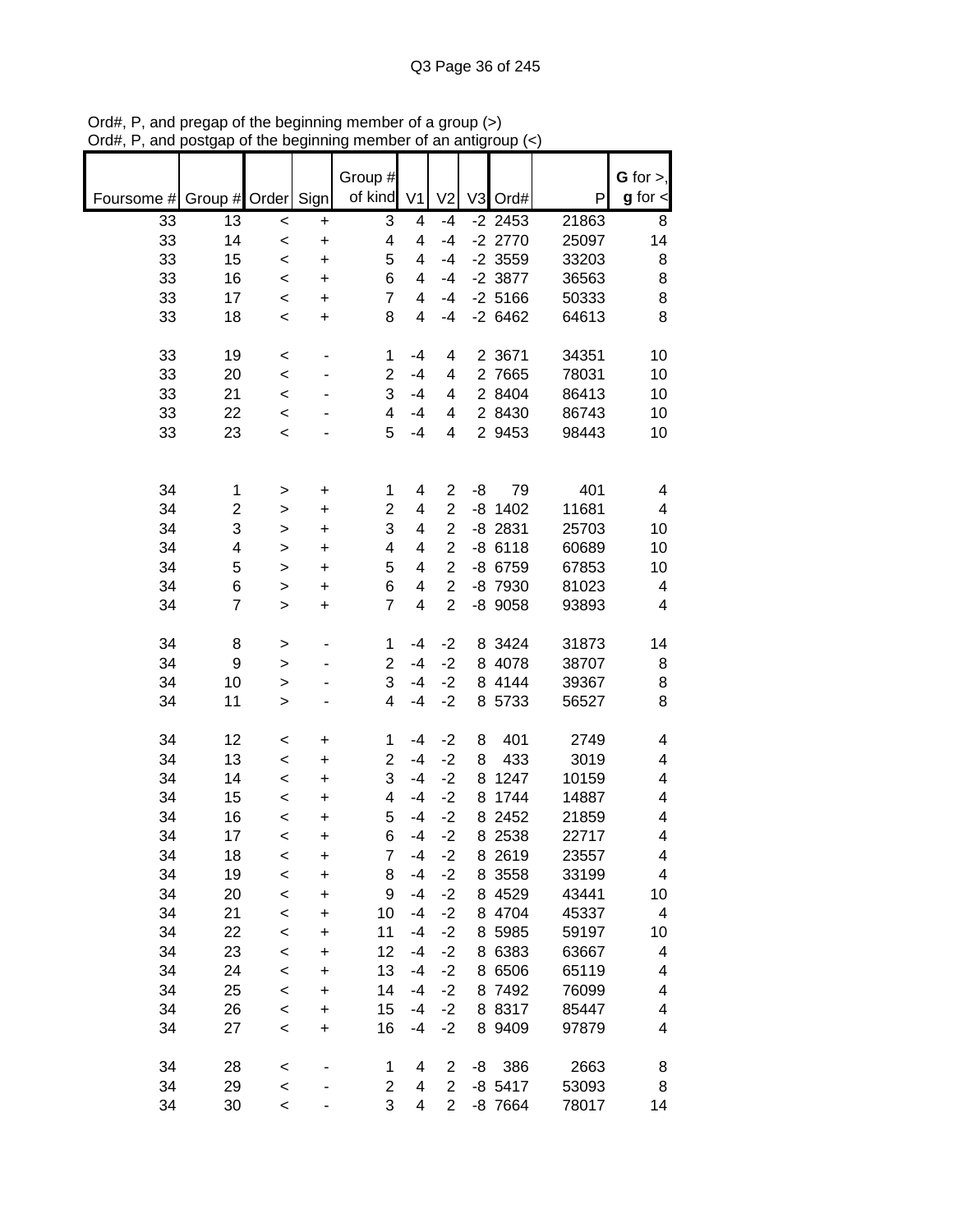|            |                         |           |           | Group #        |                         |                |      |           |       | G for $>$ ,             |
|------------|-------------------------|-----------|-----------|----------------|-------------------------|----------------|------|-----------|-------|-------------------------|
| Foursome # | Group # Order           |           | Sign      | of kind        | V <sub>1</sub>          | V <sub>2</sub> | V3   | Ord#      | P     | $g$ for $\lt$           |
| 34         | 31                      | $\,<$     |           | 4              | 4                       | $\overline{c}$ |      | -8 7739   | 78893 | 8                       |
| 34         | 32                      | $\prec$   |           | 5              | $\overline{\mathbf{4}}$ | $\overline{2}$ |      | $-88041$  | 82223 | 8                       |
|            |                         |           |           |                |                         |                |      |           |       |                         |
|            |                         |           |           |                |                         |                |      |           |       |                         |
| 35         | 1                       | >         | +         | 1              | 2                       | 8              | $-4$ | 90        | 463   | 2                       |
| 35         | $\overline{\mathbf{c}}$ | >         | +         | $\overline{c}$ | $\overline{c}$          | 8              |      | -4 1459   | 12203 | $\,6$                   |
| 35         | 3                       | >         | $\ddot{}$ | 3              | $\overline{c}$          | 8              |      | -4 1875   | 16103 | 6                       |
| 35         | 4                       | >         | $\ddot{}$ | 4              | $\overline{2}$          | 8              |      | -4 3292   | 30493 | $\overline{\mathbf{c}}$ |
| 35         | 5                       | >         | $\ddot{}$ | 5              | $\overline{2}$          | 8              |      | -4 4653   | 44773 | $\overline{\mathbf{c}}$ |
| 35         | 6                       | $\, > \,$ | $\ddot{}$ | 6              | $\overline{2}$          | 8              |      | -4 5795   | 57143 | 4                       |
| 35         | $\overline{7}$          | >         | $\ddot{}$ | $\overline{7}$ | $\overline{2}$          | 8              |      | -4 6640   | 66593 | 6                       |
| 35         | 8                       | $\, > \,$ | $\ddot{}$ | 8              | $\overline{2}$          | 8              |      | -4 7395   | 75013 | $\overline{2}$          |
|            |                         |           |           |                |                         |                |      |           |       |                         |
| 35         | 9                       | $\, > \,$ |           | $\mathbf{1}$   | $-2$                    | -8             |      | 4 1505    | 12601 | 12                      |
| 35         | 10                      | >         |           | $\overline{c}$ | $-2$                    | -8             |      | 4 1802    | 15427 | 14                      |
| 35         | 11                      | $\,$      |           | 3              | $-2$                    | -8             |      | 4 4086    | 38767 | 18                      |
| 35         | 12                      | >         |           | 4              | $-2$                    | -8             |      | 4 4407    | 42169 | 12                      |
| 35         | 13                      | $\,$      |           | 5              | $-2$                    | -8             |      | 4 7185    | 72661 | 12                      |
| 35         | 14                      | $\, > \,$ |           | 6              | $-2$                    | -8             |      | 4 7855    | 80221 | 12                      |
| 35         | 15                      | $\, > \,$ |           | $\overline{7}$ | $-2$                    | -8             |      | 4 8209    | 84211 | 12                      |
|            |                         |           |           |                |                         |                |      |           |       |                         |
| 35         | 16                      | <         | +         | 1              | $-2$                    | -8             | 4    | 505       | 3613  | 4                       |
| 35         | 17                      | $\,<$     | +         | $\overline{2}$ | $-2$                    | -8             | 4    | 612       | 4513  | 4                       |
| 35         | 18                      | $\,<\,$   | +         | 3              | $-2$                    | -8             | 4    | 749       | 5689  | 4                       |
| 35         | 19                      | $\,<$     | +         | 4              | $-2$                    | -8             | 4    | 1313      | 10781 | 8                       |
| 35         | 20                      | $\,<$     | $\ddot{}$ | 5              | $-2$                    | -8             |      | 4 2585    | 23167 | 6                       |
| 35         | 21                      | $\,<$     | $\ddot{}$ | 6              | $-2$                    | -8             |      | 4 2772    | 25117 | 4                       |
| 35         | 22                      | $\,<$     | +         | $\overline{7}$ | $-2$                    | -8             |      | 4 2805    | 25447 | 6                       |
| 35         | 23                      | $\prec$   | $\ddot{}$ | 8              | $-2$                    | -8             |      | 4 3938    | 37171 | 10                      |
| 35         | 24                      | $\,<\,$   | +         | 9              | $-2$                    | -8             |      | 4 4 3 7 8 | 41887 | 6                       |
| 35         | 25                      | $\,<$     | $\ddot{}$ | 10             | $-2$                    | -8             |      | 4 4874    | 47279 | 8                       |
| 35         | 26                      | $\prec$   | +         | 11             | $-2$                    | -8             |      | 4 5589    | 54979 | 4                       |
| 35         | 27                      | <         | $\ddot{}$ | 12             | $-2$                    | -8             |      | 4 5725    | 56473 | 4                       |
| 35         | 28                      | <         | +         | 13             | $-2$                    | -8             |      | 4 6633    | 66529 | 4                       |
| 35         | 29                      | $\prec$   | $\ddot{}$ | 14             | $-2$                    | -8             |      | 4 6671    | 66947 | 2                       |
| 35         | 30                      | $\,<$     | +         | 15             | $-2$                    | -8             |      | 4 9165    | 95087 | $\overline{2}$          |
|            |                         |           |           |                |                         |                |      |           |       |                         |
| 35         | 31                      | <         |           | 1              | 2                       | 8              | -4   | 382       | 2633  | 14                      |
| 35         | 32                      | $\prec$   |           | $\overline{2}$ | $\overline{c}$          | 8              |      | $-4$ 1103 | 8849  | 12                      |
| 35         | 33                      | $\prec$   |           | 3              | $\overline{c}$          | 8              |      | -4 1237   | 10079 | 12                      |
| 35         | 34                      | $\prec$   |           | 4              | $\overline{c}$          | 8              |      | -4 1770   | 15149 | 12                      |
| 35         | 35                      | $\prec$   |           | 5              | $\overline{c}$          | 8              |      | -4 3107   | 28559 | 12                      |
| 35         | 36                      | $\prec$   |           | 6              | $\overline{c}$          | 8              |      | -4 3502   | 32621 | 12                      |
| 35         | 37                      | $\prec$   |           | $\overline{7}$ | $\overline{c}$          | 8              |      | -4 4332   | 41399 | 12                      |
| 35         | 38                      | $\prec$   |           | 8              | $\overline{2}$          | 8              |      | $-4$ 5265 | 51449 | 12                      |
| 35         | 39                      | $\prec$   |           | 9              | $\overline{2}$          | 8              |      | $-4$ 6242 | 62099 | 20                      |
| 35         | 40                      | $\,<\,$   |           | 10             | $\overline{c}$          | 8              |      | -4 7451   | 75629 | 12                      |

Ord#, P, and pregap of the beginning member of a group (>) Ord#, P, and postgap of the beginning member of an antigroup (<)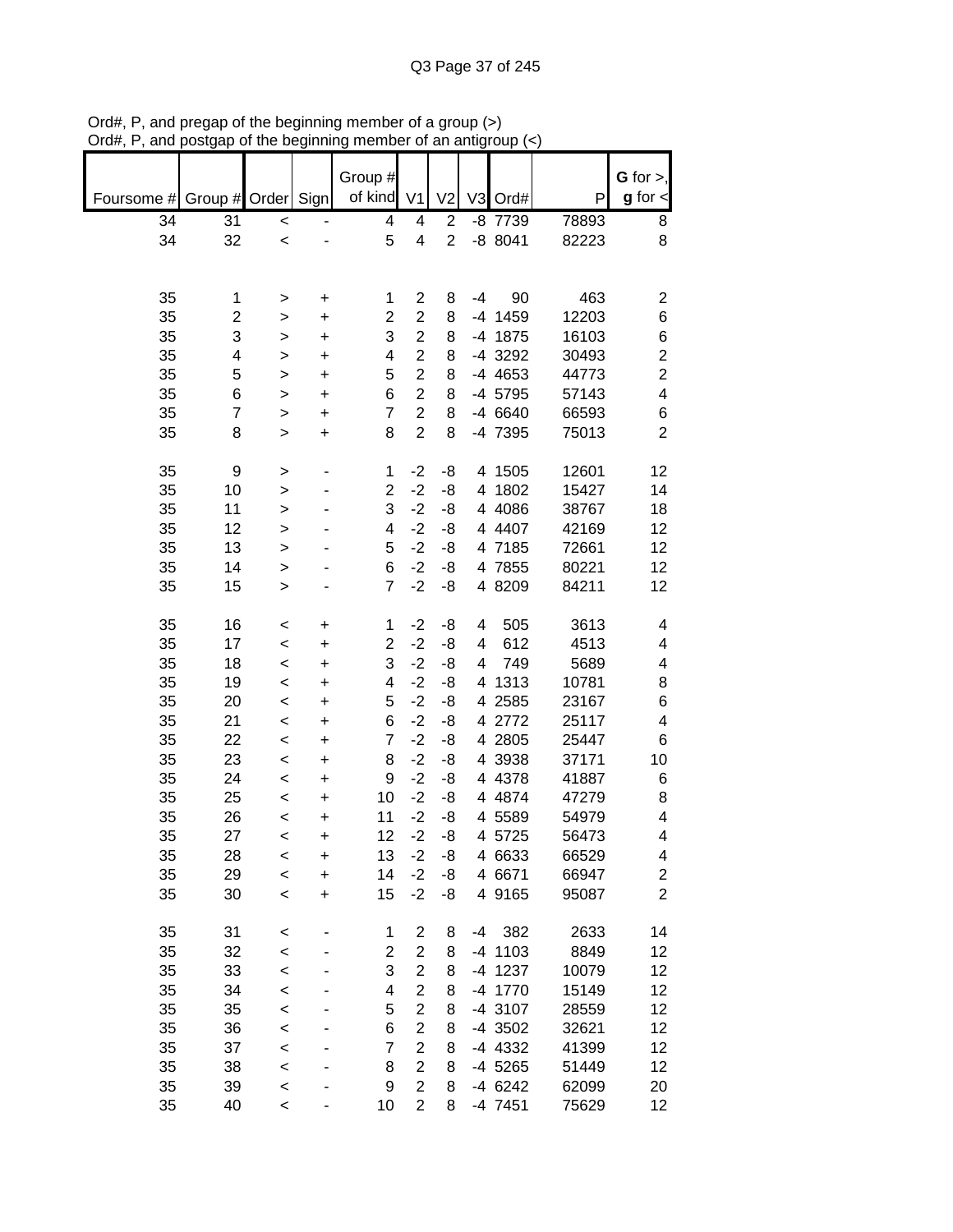|            |                         |              |           | Group #        |                         |                |    |          |       | $G$ for $>$ ,           |
|------------|-------------------------|--------------|-----------|----------------|-------------------------|----------------|----|----------|-------|-------------------------|
| Foursome # | Group #                 | Order        | Sign      | of kind        | V <sub>1</sub>          | V <sub>2</sub> |    | V3 Ord#  | P     | $g$ for $\lt$           |
| 35         | 41                      | $\,<$        |           | 11             | $\overline{\mathbf{c}}$ | 8              |    | -4 7636  | 77699 | 12                      |
| 35         | 42                      | $\prec$      |           | 12             | $\overline{c}$          | 8              |    | -4 8959  | 92737 | 16                      |
|            |                         |              |           |                |                         |                |    |          |       |                         |
|            |                         |              |           |                |                         |                |    |          |       |                         |
| 36         | 1                       | >            | +         | 1              | 8                       | $-4$           | -4 | 91       | 467   | 4                       |
| 36         | $\overline{\mathbf{c}}$ | >            | +         | $\overline{2}$ | 8                       | $-4$           | -4 | 582      | 4243  | $\overline{\mathbf{c}}$ |
| 36         | 3                       | >            | $\ddot{}$ | 3              | 8                       | $-4$           | -4 | 847      | 6553  | $\overline{\mathbf{c}}$ |
| 36         | 4                       | >            | $\ddot{}$ | 4              | 8                       | $-4$           |    | -4 1099  | 8821  | $\overline{\mathbf{c}}$ |
| 36         | 5                       | >            | $\ddot{}$ | 5              | 8                       | $-4$           |    | -4 1765  | 15107 | 6                       |
| 36         | 6                       | $\geq$       | $\ddot{}$ | 6              | 8                       | $-4$           |    | -4 2890  | 26297 | 4                       |
| 36         | $\overline{7}$          | >            | $\ddot{}$ | $\overline{7}$ | 8                       | $-4$           |    | -4 3538  | 32999 | 6                       |
| 36         | 8                       | >            | $\ddot{}$ | 8              | 8                       | $-4$           |    | -4 4661  | 44851 | 8                       |
| 36         | 9                       | >            | $\ddot{}$ | 9              | 8                       | $-4$           |    | -4 5796  | 57149 | 6                       |
| 36         | 10                      | >            | $\ddot{}$ | 10             | 8                       | $-4$           |    | -4 6059  | 60017 | 4                       |
| 36         | 11                      | $\geq$       | $\ddot{}$ | 11             | 8                       | $-4$           |    | -4 6285  | 62603 | 6                       |
| 36         | 12                      | >            | $\ddot{}$ | 12             | 8                       | $-4$           |    | -4 6714  | 67411 | $\overline{\mathbf{c}}$ |
| 36         | 13                      | >            | $\ddot{}$ | 13             | 8                       | $-4$           |    | -4 6844  | 68881 | $\overline{c}$          |
| 36         | 14                      | >            | $\ddot{}$ | 14             | 8                       | $-4$           |    | -4 7030  | 70981 | $\overline{c}$          |
| 36         | 15                      | $\geq$       | $\ddot{}$ | 15             | 8                       | $-4$           |    | -4 7052  | 71237 | $\overline{\mathbf{4}}$ |
| 36         | 16                      | >            | $\ddot{}$ | 16             | 8                       | $-4$           |    | -4 7396  | 75017 | 4                       |
| 36         | 17                      | >            | $\ddot{}$ | 17             | 8                       | $-4$           |    | -4 8227  | 84407 | 6                       |
| 36         | 18                      | >            | +         | 18             | 8                       | $-4$           |    | -4 8663  | 89459 | 10                      |
| 36         | 19                      | >            | $\ddot{}$ | 19             | 8                       | $-4$           |    | -4 8978  | 92927 | 6                       |
| 36         | 20                      | >            | $\ddot{}$ | 20             | 8                       | $-4$           |    | -4 9053  | 93827 | 16                      |
|            |                         |              |           |                |                         |                |    |          |       |                         |
| 36         | 21                      | >            |           | 1              | -8                      | 4              | 4  | 173      | 1031  | 10                      |
| 36         | 22                      | $\mathbf{I}$ |           | $\overline{2}$ | -8                      | 4              | 4  | 864      | 6701  | 10                      |
| 36         | 23                      | >            |           | 3              | -8                      | 4              | 4  | 2054     | 17921 | 10                      |
| 36         | 24                      | >            |           | 4              | -8                      | 4              | 4  | 3326     | 30851 | 10                      |
| 36         | 25                      | >            |           | 5              | -8                      | 4              |    | 4 3613   | 33749 | 10                      |
| 36         | 26                      | >            |           | 6              | -8                      | 4              |    | 4 4 18 7 | 39839 | 10                      |
| 36         | 27                      | >            |           | $\overline{7}$ | -8                      | 4              |    | 4 4909   | 47623 | 14                      |
| 36         | 28                      | >            |           | 8              | -8                      | 4              |    | 4 7186   | 72671 | 10                      |
| 36         | 29                      | >            |           | 9              | -8                      | 4              |    | 4 7245   | 73361 | 10                      |
| 36         | 30                      | $\mathbf{I}$ |           | 10             | -8                      | 4              |    | 4 7315   | 74159 | 10                      |
| 36         | 31                      | $\geq$       |           | 11             | -8                      | 4              |    | 4 7553   | 76829 | 10                      |
| 36         | 32                      | >            |           | 12             | -8                      | 4              |    | 4 8140   | 83399 | 10                      |
| 36         | 33                      | >            |           | 13             | -8                      | 4              |    | 4 8210   | 84221 | 10                      |
| 36         | 34                      | >            |           | 14             | -8                      | 4              |    | 4 9350   | 97169 | 10                      |
|            |                         |              |           |                |                         |                |    |          |       |                         |
| 36         | 35                      | <            | $\ddot{}$ | 1              | -8                      | 4              | 4  | 176      | 1049  | $\overline{\mathbf{c}}$ |
| 36         | 36                      | $\,<$        | $\ddot{}$ | $\overline{2}$ | -8                      | 4              | 4  | 398      | 2729  | $\overline{\mathbf{c}}$ |
| 36         | 37                      | $\,<$        | $\ddot{}$ | 3              | -8                      | 4              | 4  | 498      | 3557  | $\overline{\mathbf{c}}$ |
| 36         | 38                      | $\,<$        | $\ddot{}$ | 4              | -8                      | 4              | 4  | 1484     | 12433 | 4                       |
| 36         | 39                      | $\,<$        | $\ddot{}$ | 5              | -8                      | 4              | 4  | 1785     | 15287 | $\overline{\mathbf{c}}$ |
| 36         | 40                      | $\prec$      | $\ddot{}$ | 6              | -8                      | 4              |    | 4 2499   | 22303 | 4                       |
| 36         | 41                      | $\,<$        | $\ddot{}$ | $\overline{7}$ | -8                      | 4              |    | 4 2636   | 23687 | $\overline{2}$          |

Ord#, P, and pregap of the beginning member of a group (>) Ord#, P, and postgap of the beginning member of an antigroup (<)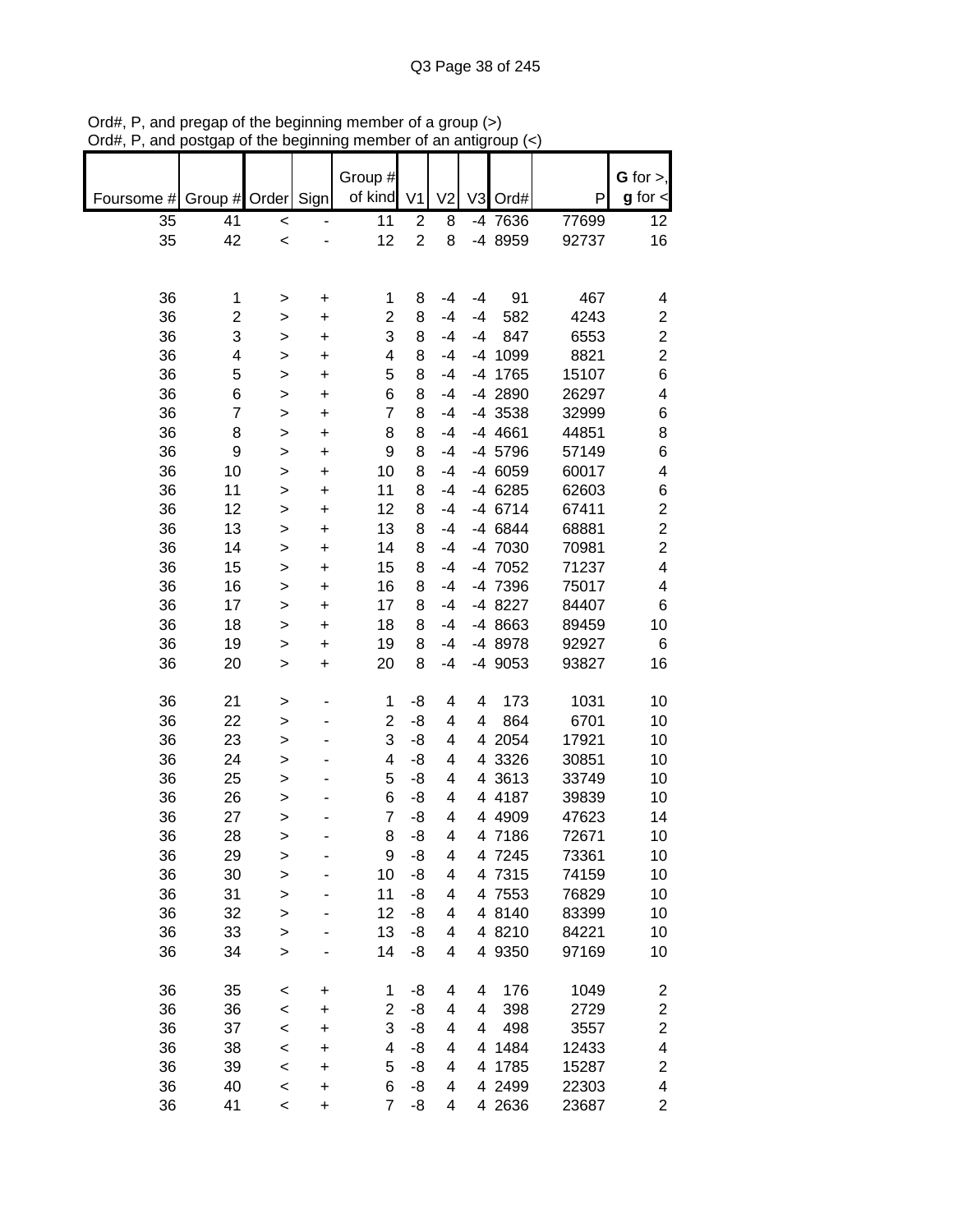|                          |        |                |                | Group #             |                         |                |      |                 |               | G for $>$ ,             |
|--------------------------|--------|----------------|----------------|---------------------|-------------------------|----------------|------|-----------------|---------------|-------------------------|
| Foursome # Group # Order |        |                | Sign           | of kind             | V <sub>1</sub>          | V <sub>2</sub> |      | V3 Ord#         | P             | $g$ for $\lt$           |
| 36                       | 42     | $\prec$        | $\ddot{}$      | 8                   | -8                      | 4              |      | 4 2687          | 24133         | 4                       |
| 36                       | 43     | $\prec$        | +              | 9                   | -8                      | 4              |      | 4 3329          | 30869         | $\overline{\mathbf{c}}$ |
| 36                       | 44     | $\,<$          | +              | 10                  | -8                      | 4              |      | 4 3616          | 33767         | $\overline{c}$          |
| 36                       | 45     | $\,<$          | $\ddot{}$      | 11                  | -8                      | 4              |      | 4 3879          | 36583         | 4                       |
| 36                       | 46     | $\prec$        | $\ddot{}$      | 12                  | -8                      | 4              |      | 4 3982          | 37589         | $\overline{\mathbf{c}}$ |
| 36                       | 47     | $\,<$          | +              | 13                  | -8                      | 4              |      | 4 4 6 7 4       | 44983         | 4                       |
| 36                       | 48     | $\,<$          | $\ddot{}$      | 14                  | -8                      | 4              |      | 4 4729          | 45631         | 10                      |
| 36                       | 49     | $\,<$          | $\ddot{}$      | 15                  | -8                      | 4              |      | 4 5091          | 49547         | $\overline{\mathbf{c}}$ |
| 36                       | 50     | $\prec$        | $\ddot{}$      | 16                  | -8                      | 4              |      | 4 5097          | 49627         | 6                       |
| 36                       | 51     | $\,<$          | +              | 17                  | -8                      | 4              |      | 4 5127          | 49937         | $\overline{c}$          |
| 36                       | 52     | $\,<$          | +              | 18                  | -8                      | 4              |      | 4 5419          | 53113         | 4                       |
| 36                       | 53     | $\,<$          | $\ddot{}$      | 19                  | -8                      | 4              |      | 4 5724          | 56467         | 6                       |
| 36                       | 54     | $\,<$          | +              | 20                  | -8                      | 4              |      | 4 5976          | 59107         | 6                       |
| 36                       | 55     | $\,<$          | +              | 21                  | -8                      | 4              |      | 4 6262          | 62323         | 4                       |
| 36                       | 56     | $\prec$        | +              | 22                  | -8                      | 4              |      | 4 6282          | 62581         | 10                      |
| 36                       | 57     | $\,<$          | $\ddot{}$      | 23                  | -8                      | 4              |      | 4 6670          | 66943         | 4                       |
| 36                       | 58     | $\,<$          | +              | 24                  | -8                      | 4              |      | 4 7642          | 77743         | 4                       |
| 36                       | 59     | $\,<$          | +              | 25                  | -8                      | 4              |      | 4 8612          | 88897         | 6                       |
| 36                       | 60     | $\,<$          | ۰              | 1                   | 8                       | $-4$           | -4   | 578             | 4219          | 10                      |
| 36                       | 61     | $\prec$        |                | 2                   | 8                       | $-4$           | $-4$ | 585             | 4261          | 10                      |
| 36                       | 62     | $\prec$        |                | 3                   | 8                       | $-4$           |      | -4 1102         | 8839          | 10                      |
| 36                       | 63     | $\prec$        |                | 4                   | 8                       | $-4$           |      | -4 1166         | 9421          | 10                      |
| 36                       | 64     | $\,<$          |                | 5                   | 8                       | $-4$           |      | -4 1769         | 15139         | 10                      |
| 36                       | 65     | $\,<$          |                | 6                   | 8                       | $-4$           |      | -4 5634         | 55511         | 18                      |
| 36                       | 66     | $\,<$          |                | 7                   | 8                       | $-4$           |      | -4 6000         | 59359         | 10                      |
| 36                       | 67     | $\,<$          |                | 8                   | 8                       | $-4$           |      | -4 8509         | 87631         | 10                      |
| 36                       | 68     | $\,<$          |                | 9                   | 8                       | $-4$           |      | -4 9233         | 95791         | 10                      |
|                          |        |                |                |                     |                         |                |      |                 |               |                         |
|                          |        |                |                |                     |                         |                |      |                 |               |                         |
| 37                       | 1      | >              | +              | 1                   | $-4$                    | -4             | 4    | 92              | 479           | 12                      |
| 37                       | 2<br>3 | >              | $\ddot{}$      | $\overline{c}$<br>3 | $-4$<br>$-4$            | $-4$<br>$-4$   | 4    | 827             | 6353          | 10                      |
| 37                       |        | >              | +              |                     | $-4$                    | $-4$           | 4    | 848<br>4 4 26 6 | 6563<br>40751 | 10<br>12                |
| 37<br>37                 | 4<br>5 | >              | +<br>$\ddot{}$ | 4<br>5              | $-4$                    | -4             |      | 4 4 98 5        | 48473         | 10                      |
| 37                       | 6      | ><br>$\, > \,$ | $\ddot{}$      | 6                   | $-4$                    | $-4$           |      | 4 7797          | 79601         | 12                      |
|                          |        |                |                |                     |                         |                |      |                 |               |                         |
| 37                       | 7      | >              |                | 1                   | 4                       | 4              | -4   | 105             | 571           | $\overline{\mathbf{c}}$ |
| 37                       | 8      | >              |                | 2                   | 4                       | 4              |      | -4 3166         | 29131         | $\overline{\mathbf{c}}$ |
| 37                       | 9      | $\mathbf{I}$   |                | 3                   | $\overline{\mathbf{4}}$ | 4              |      | -4 3832         | 36073         | 6                       |
| 37                       | 10     | >              |                | 4                   | 4                       | 4              |      | -4 4188         | 39841         | $\overline{\mathbf{c}}$ |
| 37                       | 11     | >              |                | 5                   | 4                       | 4              |      | $-48141$        | 83401         | $\overline{c}$          |
| 37                       | 12     | >              |                | 6                   | 4                       | 4              |      | -4 8409         | 86467         | 6                       |
|                          |        |                |                |                     |                         |                |      |                 |               |                         |
| 37                       | 13     | $\,<$          | +              | 1                   | 4                       | 4              | -4   | 106             | 577           | 10                      |
| 37                       | 14     | $\,<$          | +              | 2<br>3              | 4                       | 4              | -4   | 258             | 1627          | 10                      |
| 37                       | 15     | $\,<\,$        | $\ddot{}$      |                     | 4                       | $\overline{4}$ | $-4$ | 497             | 3547          | 10                      |

Ord#, P, and pregap of the beginning member of a group (>) Ord#, P, and postgap of the beginning member of an antigroup (<)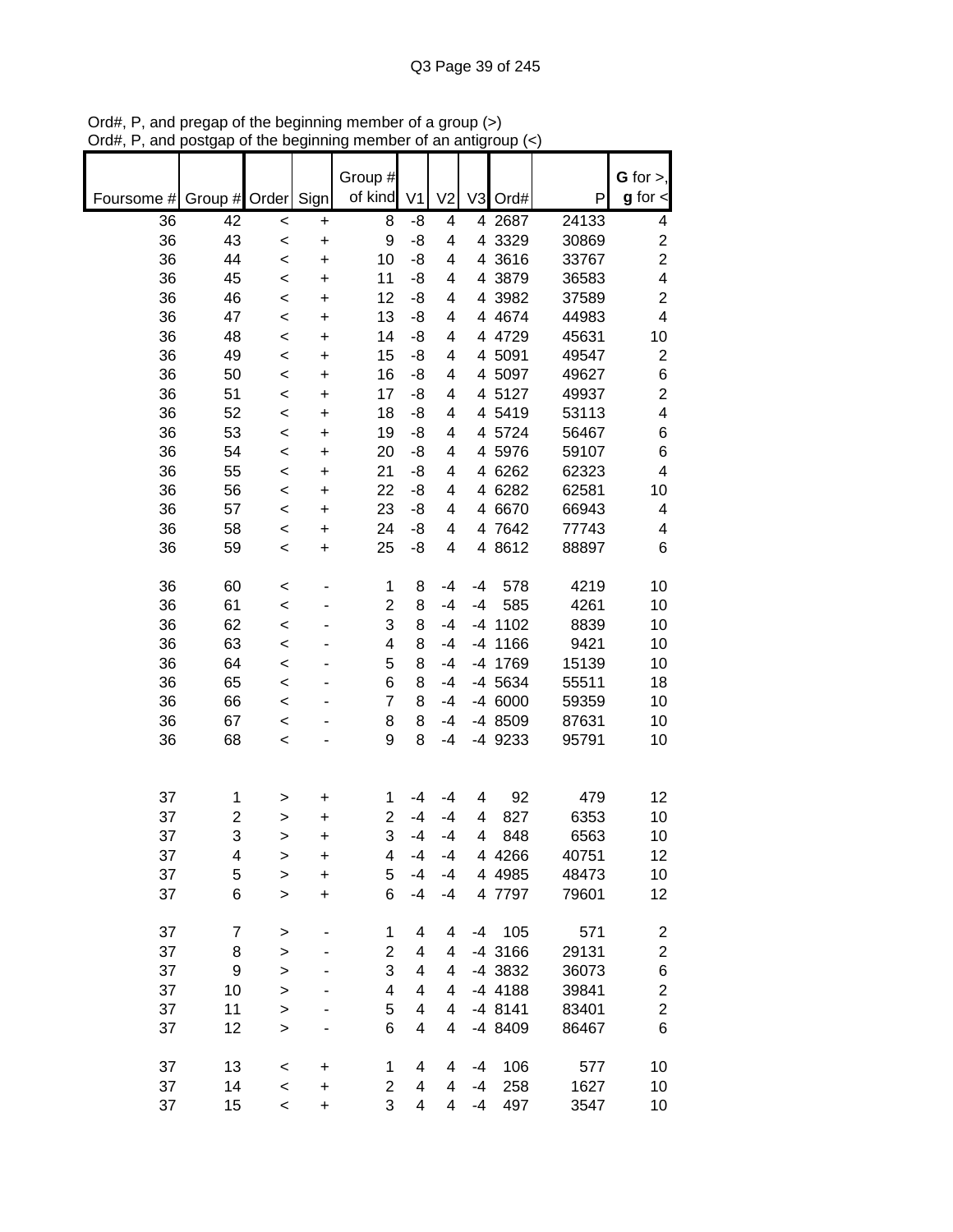|            |                         |         |           | Group #                 |                |                |                |            |       | G for $>$ ,      |
|------------|-------------------------|---------|-----------|-------------------------|----------------|----------------|----------------|------------|-------|------------------|
| Foursome # | Group #                 | Order   | Sign      | of kind                 | V <sub>1</sub> | V <sub>2</sub> | V <sub>3</sub> | Ord#       | P     | $g$ for $\lt$    |
| 37         | 16                      | $\prec$ | $\ddot{}$ | 4                       | 4              | 4              | $-4$           | 817        | 6277  | 10               |
| 37         | 17                      | $\prec$ | $\ddot{}$ | 5                       | 4              | 4              | $-4$           | 1470       | 12289 | 12               |
| 37         | 18                      | $\prec$ | $\ddot{}$ | 6                       | 4              | 4              | $-4$           | 1483       | 12421 | 12               |
| 37         | 19                      | $\prec$ | +         | $\overline{7}$          | 4              | 4              | $-4$           | 1784       | 15277 | 10               |
| 37         | 20                      | $\prec$ | $\ddot{}$ | 8                       | 4              | 4              |                | -4 2635    | 23677 | 10               |
| 37         | 21                      | $\prec$ | $\ddot{}$ | 9                       | 4              | 4              |                | -4 3167    | 29137 | 10               |
| 37         | 22                      | $\prec$ | $\ddot{}$ | 10                      | 4              | 4              |                | -4 3560    | 33211 | 12               |
| 37         | 23                      | $\prec$ | +         | 11                      | 4              | 4              |                | -4 3878    | 36571 | 12               |
| 37         | 24                      | $\,<$   | +         | 12                      | 4              | 4              |                | -4 5090    | 49537 | 10               |
| 37         | 25                      | $\,<$   | +         | 13                      | 4              | 4              |                | -4 9214    | 95581 | 16               |
| 37         | 26                      | $\,<$   | +         | 14                      | 4              | 4              |                | -4 9367    | 97387 | 10               |
| 37         | 27                      | $\prec$ | ٠         | 1                       | $-4$           | $-4$           | 4              | 311        | 2063  | 6                |
| 37         | 28                      | $\prec$ |           | $\overline{2}$          | $-4$           | $-4$           | 4              | 828        | 6359  | $\boldsymbol{2}$ |
| 37         | 29                      | $\prec$ |           | 3                       | $-4$           | $-4$           | 4              | 1165       | 9419  | $\overline{c}$   |
| 37         | 30                      | $\prec$ |           | 4                       | $-4$           | $-4$           | 4              | 2778       | 25169 | $\overline{c}$   |
| 37         | 31                      | $\prec$ |           | 5                       | $-4$           | $-4$           | 4              | 3091       | 28409 | $\overline{c}$   |
| 37         | 32                      | $\prec$ |           | 6                       | $-4$           | -4             | 4              | 3672       | 34361 | 6                |
| 37         | 33                      | $\prec$ |           | $\overline{7}$          | $-4$           | $-4$           | 4              | 3926       | 37019 | $\overline{2}$   |
| 37         | 34                      | $\prec$ |           | 8                       | $-4$           | $-4$           |                | 4 4 4 9 6  | 43013 | $\,6$            |
| 37         | 35                      | $\prec$ |           | 9                       | -4             | $-4$           |                | 4 9454     | 98453 | 6                |
|            |                         |         |           |                         |                |                |                |            |       |                  |
| 38         | 1                       | >       | +         | 1                       | $-4$           | $\overline{c}$ | 6              | 95         | 499   | 8                |
| 38         | $\boldsymbol{2}$        | >       | +         | 2                       | $-4$           | $\overline{c}$ | 6              | 1750       | 14947 | 8                |
| 38         | 3                       | >       | +         | 3                       | $-4$           | $\overline{2}$ | 6              | 1946       | 16879 | 8                |
| 38         | $\overline{\mathbf{4}}$ | >       | +         | 4                       | $-4$           | $\overline{2}$ | 6              | 2538       | 22717 | 8                |
| 38         | 5                       | >       | +         | 5                       | $-4$           | $\overline{2}$ | 6              | 3743       | 35107 | 8                |
| 38         | 6                       | >       | +         | 6                       | $-4$           | $\overline{2}$ | 6              | 3748       | 35149 | 8                |
| 38         | $\overline{7}$          | >       | +         | $\overline{7}$          | $-4$           | $\overline{2}$ | 6              | 5895       | 58207 | 8                |
| 38         | 8                       | >       | +         | 8                       | $-4$           | $\overline{2}$ | 6              | 6506       | 65119 | 8                |
| 38         | 9                       | >       | +         | 9                       | $-4$           | $\overline{2}$ | 6              | 6605       | 66169 | 8                |
| 38         | 10                      | >       | +         | 10                      | $-4$           | $\overline{2}$ |                | 6 6723     | 67489 | 8                |
| 38         | 11                      | >       | $\ddot{}$ | 11                      | $-4$           | 2              |                | 6 6886     | 69379 | 8                |
| 38         | 12                      | $\,<\,$ | +         | 1                       | 4              | $-2$           |                | $-6$ 1369  | 11321 | 8                |
| 38         | 13                      | $\,<\,$ | $\ddot{}$ | $\overline{\mathbf{c}}$ | 4              | $-2$           |                | $-6$ 1689  | 14411 | 8                |
| 38         | 14                      | $\prec$ | $\ddot{}$ | 3                       | $\overline{4}$ | $-2$           |                | $-6$ 1829  | 15671 | 8                |
| 38         | 15                      | $\prec$ | +         | $\overline{4}$          | $\overline{4}$ | $-2$           |                | $-6$ 7206  | 72893 | 8                |
|            |                         |         |           |                         |                |                |                |            |       |                  |
| 39         | 1                       | >       | +         | 1                       | 2              |                | $6 - 10$       | 96         | 503   | 4                |
| 39         | $\overline{c}$          | >       | +         | $\overline{\mathbf{c}}$ | $\mathbf{2}$   |                | $6 - 10$       | 679        | 5081  | 4                |
| 39         | 3                       | >       | +         | 3                       | $\mathbf{2}$   |                |                | 6 -10 1947 | 16883 | 4                |
| 39         | 4                       | >       | +         | 4                       | $\overline{2}$ |                |                | 6 -10 2338 | 20753 | 4                |
| 39         | 5                       | >       | +         | 5                       | $\overline{2}$ |                |                | 6 -10 2539 | 22721 | 4                |
| 39         | 6                       | >       | +         | 6                       | $\overline{2}$ |                |                | 6 -10 2817 | 25583 | 4                |

Ord#, P, and pregap of the beginning member of a group (>) Ord#, P, and postgap of the beginning member of an antigroup (<)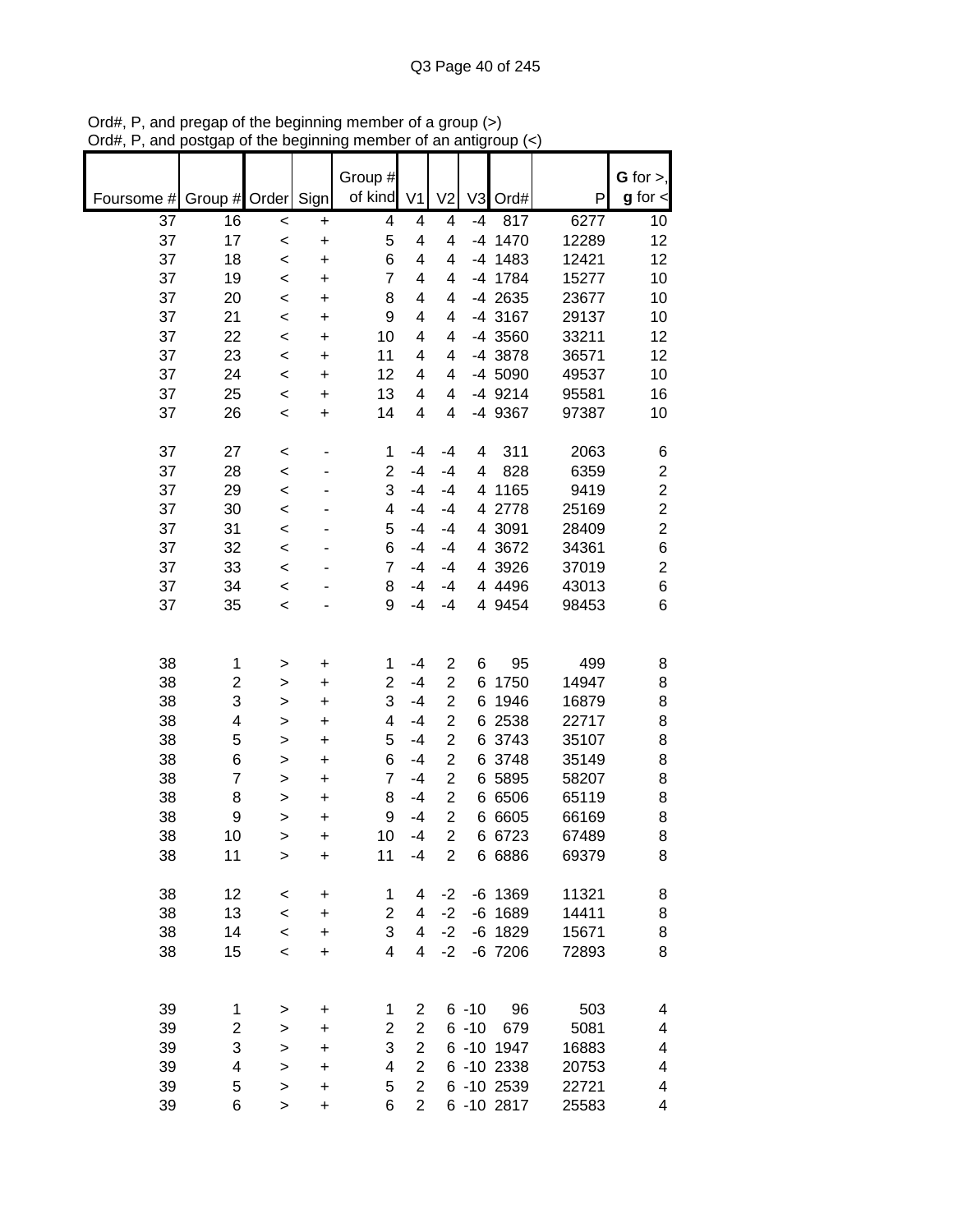| Foursome # | Group #                        | Order                  | Sign           | Group #<br>of kind            | V <sub>1</sub>          | V <sub>2</sub> | V <sub>3</sub> | Ord#          | P     | G for $>$ ,<br>$g$ for $\lt$ |
|------------|--------------------------------|------------------------|----------------|-------------------------------|-------------------------|----------------|----------------|---------------|-------|------------------------------|
| 39         | $\overline{7}$                 |                        |                | $\overline{7}$                | $\overline{c}$          |                |                | 6 -10 3464    | 32303 | 4                            |
| 39         | 8                              | $\mathbf{I}$<br>$\geq$ | +<br>$\ddot{}$ | 8                             | $\overline{2}$          |                |                | 6 -10 4310    | 41183 | 4                            |
| 39         | 9                              | >                      | +              | 9                             | $\overline{2}$          |                |                | 6 -10 4831    | 46751 | 4                            |
| 39         | 10                             | >                      | $\ddot{}$      | 10                            | $\overline{2}$          |                |                | 6 -10 5013    | 48761 | 4                            |
| 39         | 11                             | >                      | +              | 11                            | $\overline{2}$          |                |                | 6 -10 5396    | 52883 | 4                            |
| 39         | 12                             | >                      | $\ddot{}$      | 12                            | $\overline{2}$          |                |                | 6 -10 5896    | 58211 | 4                            |
| 39         | 13                             | >                      | +              | 13                            | $\overline{\mathbf{c}}$ |                |                | 6 -10 6887    | 69383 | 4                            |
| 39         | 14                             | >                      | +              | 14                            | $\overline{2}$          | 6              |                | $-10$ 7588    | 77243 | $\overline{\mathbf{4}}$      |
| 39         | 15                             | >                      | +              | 15                            | $\mathbf{2}$            |                |                | 6 -10 7961    | 81353 | $\overline{\mathbf{4}}$      |
| 39         | 16                             | >                      | $\ddot{}$      | 16                            | $\overline{2}$          |                |                | 6 -10 8238    | 84503 | 4                            |
| 39         | 17                             | >                      | +              | 17                            | $\overline{2}$          |                |                | 6 -10 8330    | 85601 | 4                            |
|            |                                |                        |                |                               |                         |                |                |               |       |                              |
| 39         | 18                             | <                      | +              | 1                             | $-2$                    | -6             | 10             | 451           | 3187  | 4                            |
| 39         | 19                             | $\prec$                | +              | $\overline{2}$                | $-2$                    | -6             | 10             | 718           | 5437  | 4                            |
| 39         | 20                             | <                      | +              | 3                             | $-2$                    | -6             | 10             | 1201          | 9739  | 4                            |
| 39         | 21                             | $\,<$                  | +              | 4                             | $-2$                    | -6             | 10             | 1207          | 9787  | 4                            |
| 39         | 22                             | $\,<$                  | +              | 5                             | $-2$                    | -6             | 10             | 1308          | 10729 | $\overline{\mathbf{4}}$      |
| 39         | 23                             | $\,<$                  | +              | 6                             | $-2$                    | -6             | 10             | 1591          | 13417 | 4                            |
| 39         | 24                             | $\prec$                | $\ddot{}$      | $\overline{7}$                | $-2$                    | -6             | 10             | 1688          | 14407 | 4                            |
| 39         | 25                             | $\,<$                  | +              | 8                             | $-2$                    | -6             | 10             | 1828          | 15667 | 4                            |
| 39         | 26                             | $\,<$                  | +              | 9                             | $-2$                    | -6             |                | 10 2061       | 17977 | 4                            |
| 39         | 27                             | $\,<$                  | +              | 10                            | $-2$                    | -6             |                | 10 2098       | 18307 | 4                            |
| 39         | 28                             | $\prec$                | $\ddot{}$      | 11                            | $-2$                    | -6             |                | 10 2481       | 22129 | 4                            |
| 39         | 29                             | $\,<$                  | +              | 12                            | $-2$                    | -6             |                | 10 3782       | 35527 | 4                            |
| 39         | 30                             | $\,<$                  | +              | 13                            | $-2$                    | -6             |                | 10 3915       | 36919 | $\overline{\mathbf{4}}$      |
| 39         | 31                             | $\,<$                  | +              | 14                            | $-2$                    | -6             |                | 10 3978       | 37567 | $\overline{4}$               |
| 39         | 32                             | $\,<$                  | +              | 15                            | $-2$                    | -6             |                | 10 4407       | 42169 | 10                           |
| 39         | 33                             | <                      | +              | 16                            | $-2$                    | -6             |                | 10 4482       | 42859 | 4                            |
| 39         | 34                             | <                      | +              | 17                            | $-2$                    | -6             |                | 10 5115       | 49807 | 4                            |
| 39         | 35                             | <                      | +              | 18                            | $-2$                    | -6             |                | 10 5991       | 59239 | 4                            |
| 39         | 36                             | $\,<$                  | +              | 19                            | $-2$                    | -6             |                | 10 7205       | 72889 | 4                            |
| 39         | 37                             | <                      | +              | 20                            | $-2$                    | -6             |                | 10 7351       | 74527 | 4                            |
| 39         | 38                             | $\,<$                  | +              | 21                            | $-2$                    | -6             |                | 10 9097       | 94327 | 4                            |
|            |                                |                        |                |                               |                         |                |                |               |       |                              |
|            |                                |                        |                |                               |                         | $6 - 10$       |                |               |       |                              |
| 40<br>40   | $\mathbf{1}$<br>$\overline{2}$ | >                      | +              | $\mathbf 1$<br>$\overline{2}$ |                         | $6 - 10$       | 16             | 97<br>16 1948 | 509   | 6                            |
| 40         | 3                              | >                      | $\ddot{}$      | 3                             |                         |                |                |               | 16889 | 6                            |
|            |                                | >                      | $\ddot{}$      |                               |                         | $6 - 10$       |                | 16 5218       | 50957 | 6                            |
| 40         | 4                              | <                      | +              | 1                             | -6                      |                |                | 10 -16 1206   | 9781  | 6                            |
| 40         | 5                              | $\,<$                  | +              | $\overline{2}$                | -6                      |                |                | 10 -16 1307   | 10723 | 6                            |
| 40         | 6                              | $\,<$                  | +              | 3                             | -6                      |                |                | 10 -16 1687   | 14401 | 6                            |
| 40         | $\overline{7}$                 | $\,<$                  | +              | 4                             | -6                      |                |                | 10 -16 2060   | 17971 | 6                            |
| 40         | 8                              | $\,<$                  | +              | 5                             | -6                      |                |                | 10 -16 2097   | 18301 | 6                            |
| 40         | 9                              | $\,<\,$                | +              | 6                             | -6                      |                |                | 10 - 16 7350  | 74521 | 6                            |

Ord#, P, and pregap of the beginning member of a group (>) Ord#, P, and postgap of the beginning member of an antigroup (<)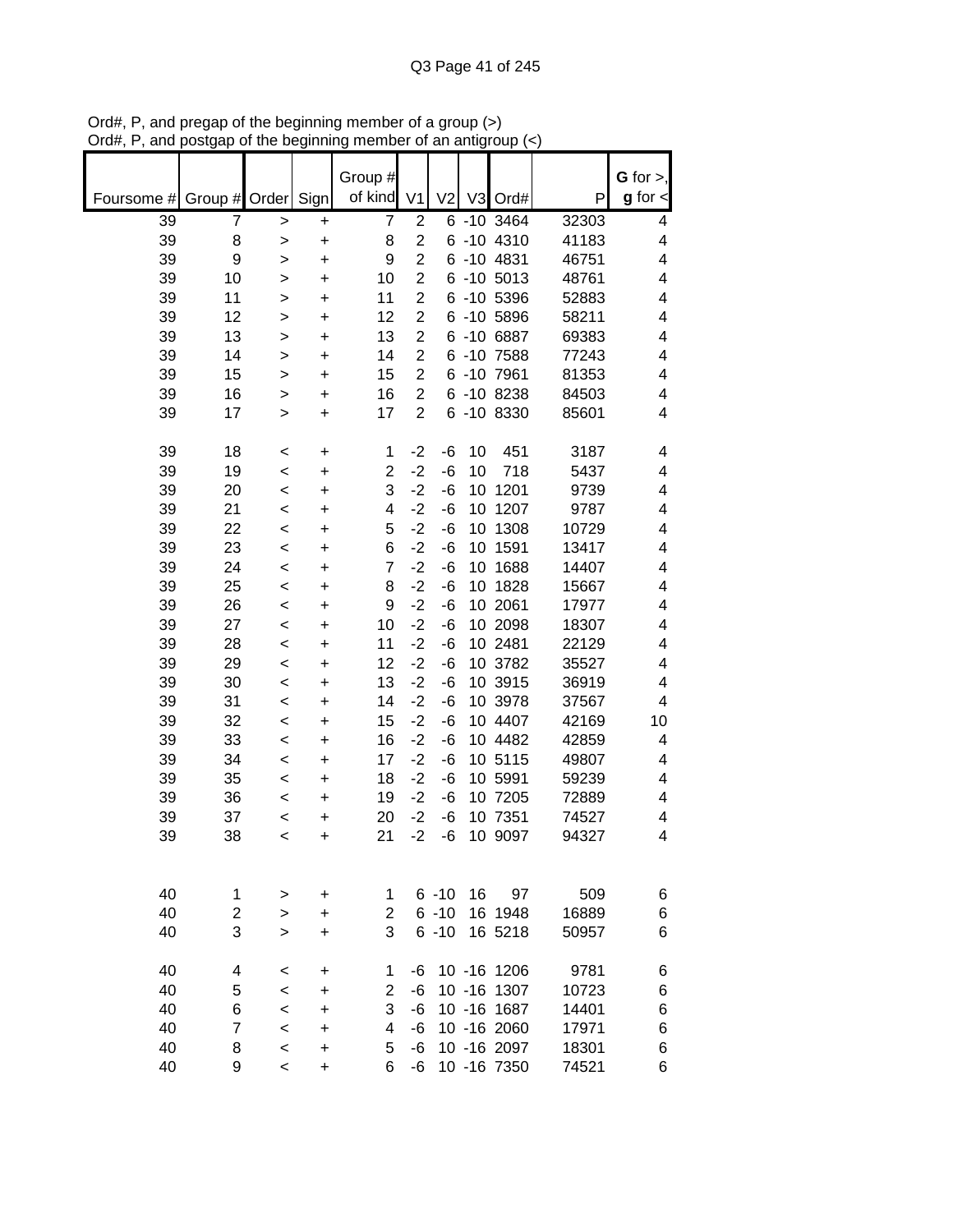|                               |                         |                        |                        | Group #        |                |                |           |              |       | $G$ for $>$ ,        |
|-------------------------------|-------------------------|------------------------|------------------------|----------------|----------------|----------------|-----------|--------------|-------|----------------------|
| Foursome # Group # Order Sign |                         |                        |                        | of kind V1     |                | V <sub>2</sub> |           | V3 Ord#      | P     | $g$ for $\textsf{d}$ |
| 41                            | 1                       |                        |                        |                | $1 - 10$       |                | $16 - 12$ | 98           | 521   | 12                   |
| 41                            | $\overline{\mathbf{c}}$ | >                      | +<br>$\ddot{}$         |                | $2 - 10$       |                | $16 - 12$ | 601          | 4421  | 12                   |
| 41                            | 3                       | $\mathbf{I}$           |                        |                | $3 - 10$       |                |           | 16 - 12 1817 | 15581 | 12                   |
| 41                            | 4                       | $\mathbf{I}$<br>$\geq$ | $\ddot{}$<br>$\ddot{}$ |                | $4 - 10$       |                |           | 16 - 12 1949 | 16901 | 12                   |
| 41                            | 5                       | $\geq$                 | $\ddot{}$              |                | $5 - 10$       |                |           | 16 - 12 9200 | 95441 | 12                   |
|                               |                         |                        |                        |                |                |                |           |              |       |                      |
| 41                            | 6                       | $\,<$                  |                        | 1              |                | $10 - 16$      |           | 12 1205      | 9769  | 12                   |
| 41                            | $\overline{7}$          | $\,<\,$                | +<br>+                 | $\overline{2}$ |                | $10 - 16$      |           | 12 2504      | 22369 | 12                   |
| 41                            | 8                       | $\prec$                | $\ddot{}$              | 3              |                | $10 - 16$      |           | 12 5475      | 53719 | 12                   |
|                               |                         |                        |                        |                |                |                |           |              |       |                      |
|                               |                         |                        |                        |                |                |                |           |              |       |                      |
| 42                            | 1                       | >                      | +                      | 1              |                | $16 - 12$      | 4         | 99           | 523   | $\overline{2}$       |
| 42                            | 2                       | >                      | $\ddot{}$              | $\overline{2}$ |                | $16 - 12$      |           | 4 5751       | 56713 | $\boldsymbol{2}$     |
| 42                            | 3                       | $\, > \,$              | $\ddot{}$              | 3              |                | $16 - 12$      |           | 4 5816       | 57349 | $\overline{2}$       |
|                               |                         |                        |                        |                |                |                |           |              |       |                      |
| 42                            | 4                       | $\,<$                  | +                      |                | $1 - 16$       | 12             |           | $-4$ 5212    | 50891 | $\overline{2}$       |
|                               |                         |                        |                        |                |                |                |           |              |       |                      |
|                               |                         |                        |                        |                |                |                |           |              |       |                      |
| 43                            | 1                       | >                      | $\ddot{}$              |                | $1 - 12$       | 4              | $-4$      | 100          | 541   | 18                   |
| 43                            | 2                       | >                      | $\ddot{}$              |                | $2 - 12$       | 4              |           | -4 3923      | 36997 | 18                   |
| 43                            | 3                       | $\geq$                 | $\ddot{}$              |                | $3 - 12$       | 4              |           | -4 5817      | 57367 | 18                   |
|                               |                         |                        |                        |                |                |                |           |              |       |                      |
|                               |                         |                        |                        |                |                |                |           |              |       |                      |
| 44                            | 1                       | >                      | +                      | 1              | $-2$           | $-2$           | 10        | 112          | 613   | 6                    |
| 44                            | 2                       | >                      | $\ddot{}$              | $\overline{2}$ | $-2$           | $-2$           | 10        | 276          | 1783  | 6                    |
| 44                            | 3                       | >                      | $\ddot{}$              | 3              | $-2$           | $-2$           | 10        | 714          | 5413  | 6                    |
| 44                            | 4                       | $\geq$                 | $\ddot{}$              | 4              | $-2$           | $-2$           |           | 10 2184      | 19259 | 10                   |
| 44                            | 5                       | $\mathbf{I}$           | $\ddot{}$              | 5              | $-2$           | $-2$           |           | 10 2484      | 22153 | 6                    |
| 44                            | 6                       | $\geq$                 | $\ddot{}$              | 6              | $-2$           | $-2$           |           | 10 4148      | 39397 | 14                   |
| 44                            | $\overline{7}$          | $\geq$                 | $\ddot{}$              | $\overline{7}$ | $-2$           | $-2$           |           | 10 4175      | 39719 | 10                   |
| 44                            | 8                       | $\geq$                 | $\ddot{}$              | 8              | $-2$           | $-2$           |           | 10 4193      | 39877 | 8                    |
| 44                            | 9                       | >                      | +                      | 9              | $-2$           | $-2$           |           | 10 4732      | 45667 | 8                    |
| 44                            | 10                      | $\geq$                 | $\ddot{}$              | 10             | $-2$           | $-2$           |           | 10 4811      | 46559 | 10                   |
| 44                            | 11                      | >                      | +                      | 11             | $-2$           | $-2$           |           | 10 4864      | 47143 | 6                    |
| 44                            | 12                      | $\mathbf{I}$           | $\ddot{}$              | 12             | $-2$           | $-2$           |           | 10 5694      | 56113 | 12                   |
| 44                            | 13                      | $\mathbf{I}$           | $\ddot{}$              | 13             | $-2$           | $-2$           |           | 10 6237      | 62047 | 8                    |
| 44                            | 14                      | $\mathbf{I}$           | $\ddot{}$              | 14             | $-2$           | $-2$           |           | 10 7328      | 74287 | 8                    |
| 44                            | 15                      | $\geq$                 | +                      | 15             | $-2$           | $-2$           |           | 10 8233      | 84457 | 8                    |
| 44                            | 16                      | $\mathbf{I}$           | +                      | 16             | $-2$           | $-2$           |           | 10 8705      | 89909 | 10                   |
| 44                            | 17                      | >                      | +                      | 17             | $-2$           | $-2$           |           | 10 8788      | 90833 | 10                   |
| 44                            | 18                      | $\, > \,$              | +                      | 18             | $-2$           | $-2$           |           | 10 8840      | 91411 | 14                   |
|                               |                         |                        |                        |                |                |                |           |              |       |                      |
| 44                            | 19                      | >                      |                        | 1              | 2              |                | $2 - 10$  | 423          | 2927  | 10                   |
| 44                            | 20                      | $\mathbf{I}$           |                        | 2              | $\overline{2}$ |                |           | 2 -10 1526   | 12799 | 8                    |
| 44                            | 21                      | $\mathbf{I}$           |                        | 3              | $\overline{2}$ |                |           | 2 -10 1815   | 15559 | 8                    |
| 44                            | 22                      | $\geq$                 |                        | 4              | $\overline{2}$ |                |           | 2 -10 4505   | 43117 | 14                   |
| 44                            | 23                      | $\geq$                 | -                      | 5              | $\overline{2}$ |                |           | 2 -10 4598   | 44179 | 8                    |

Ord#, P, and pregap of the beginning member of a group (>) Ord#, P, and postgap of the beginning member of an antigroup (<)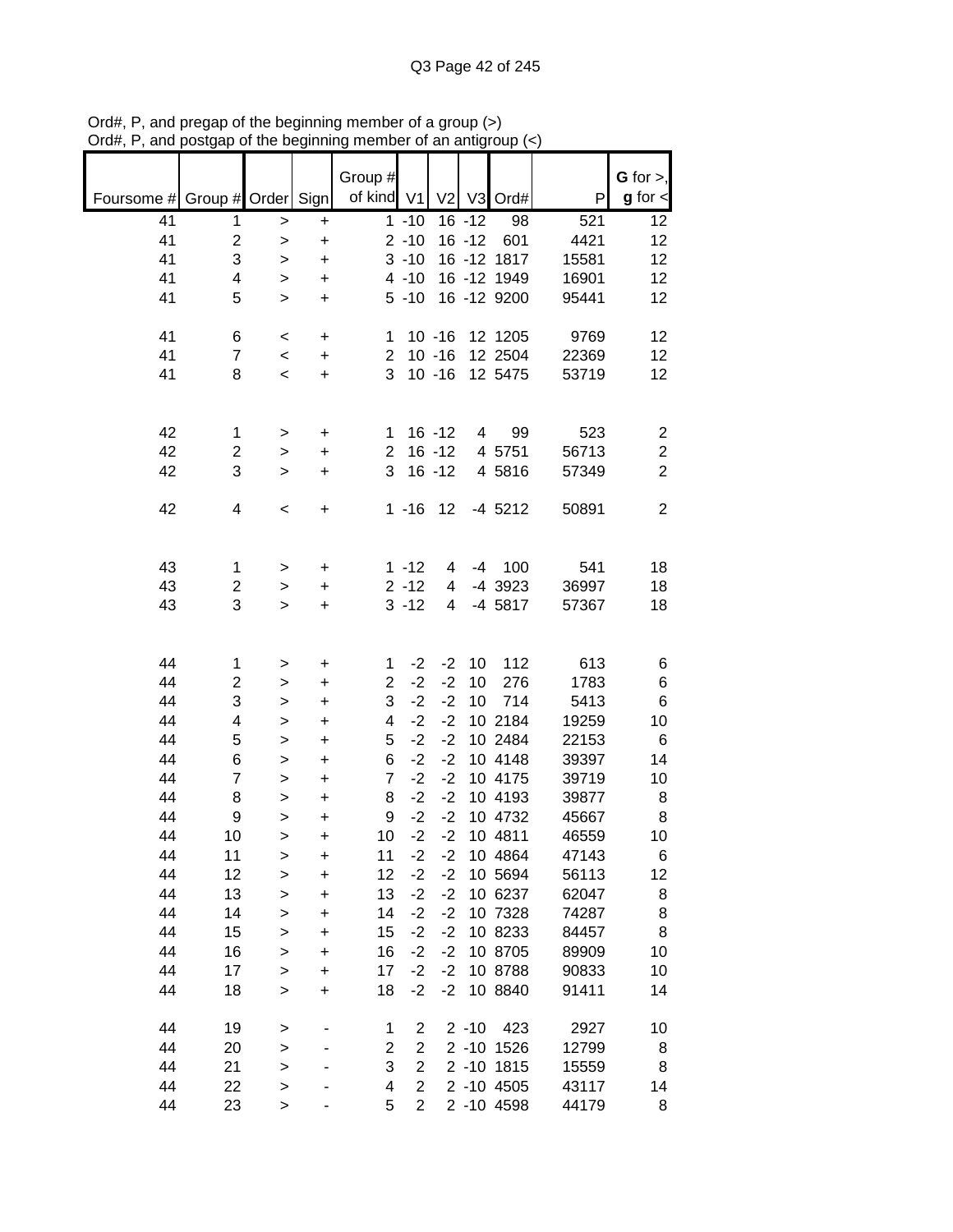|            |               |              |                              |                    |                |                |          |            |       | $G$ for $>$ ,           |
|------------|---------------|--------------|------------------------------|--------------------|----------------|----------------|----------|------------|-------|-------------------------|
|            |               |              |                              | Group #<br>of kind |                |                |          |            |       | $g$ for $\lt$           |
| Foursome # | Group # Order |              | Sign                         |                    | V <sub>1</sub> | V <sub>2</sub> |          | V3 Ord#    | P     |                         |
| 44         | 24            | >            | $\qquad \qquad \blacksquare$ | 6                  | $\overline{2}$ |                |          | 2 -10 5680 | 55949 | 16                      |
| 44         | 25            | $\, > \,$    | ٠                            | 7                  | $\overline{2}$ |                |          | 2 -10 7701 | 78487 | 8                       |
| 44         | 26            | >            |                              | 8                  | $\overline{2}$ |                |          | 2 -10 7778 | 79367 | 10                      |
| 44         | 27            | $\, > \,$    |                              | 9                  | $\overline{2}$ |                |          | 2 -10 9263 | 96157 | 8                       |
|            |               |              |                              |                    |                |                |          |            |       |                         |
| 44         | 28            | $\,<\,$      | +                            | 1                  | 2              |                | $2 - 10$ | 413        | 2843  | 8                       |
| 44         | 29            | $\,<$        | +                            | $\overline{c}$     | $\overline{c}$ |                | $2 - 10$ | 553        | 4007  | 6                       |
| 44         | 30            | $\,<$        | +                            | 3                  | $\overline{c}$ |                | $2 - 10$ | 660        | 4937  | 6                       |
| 44         | 31            | $\,<$        | $\ddot{}$                    | 4                  | $\overline{2}$ |                | $2 - 10$ | 1723       | 14723 | 8                       |
| 44         | 32            | $\,<\,$      | +                            | 5                  | $\overline{2}$ |                | $2 - 10$ | 1972       | 17107 | 10                      |
| 44         | 33            | $\,<\,$      | $\ddot{}$                    | 6                  | $\overline{2}$ |                |          | 2 -10 2349 | 20887 | 10                      |
| 44         | 34            | $\,<\,$      | $\ddot{}$                    | $\overline{7}$     | $\overline{2}$ |                |          | 2 -10 2926 | 26687 | 6                       |
| 44         | 35            | $\,<$        | $\ddot{}$                    | 8                  | $\overline{2}$ |                |          | 2 -10 4004 | 37861 | 10                      |
| 44         | 36            | $\,<$        | +                            | 9                  | $\overline{2}$ |                |          | 2 -10 4630 | 44537 | 6                       |
| 44         | 37            | $\,<\,$      | $\ddot{}$                    | 10                 | $\overline{2}$ |                |          | 2 -10 5041 | 49037 | 6                       |
| 44         | 38            | $\,<$        | $\ddot{}$                    | 11                 | $\overline{2}$ |                |          | 2 -10 5480 | 53783 | 8                       |
| 44         |               |              |                              | 12                 | $\overline{2}$ |                |          | 2 -10 7045 | 71153 | 8                       |
| 44         | 39<br>40      | $\,<$        | $\ddot{}$                    |                    | $\overline{2}$ |                |          | 2 -10 7423 |       |                         |
|            |               | $\,<\,$      | +                            | 13                 |                |                |          |            | 75337 | 10                      |
|            |               |              |                              |                    |                |                |          |            |       |                         |
| 44         | 41            | $\,<$        | $\overline{a}$               | 1                  | $-2$           | $-2$           | 10       | 908        | 7069  | 10                      |
| 44         | 42            | $\,<$        |                              | $\overline{2}$     | $-2$           | $-2$           |          | 10 1480    | 12401 | 8                       |
| 44         | 43            | $\,<$        |                              | 3                  | $-2$           | $-2$           |          | 10 3875    | 36551 | 8                       |
| 44         | 44            | $\,<$        |                              | 4                  | $-2$           | $-2$           |          | 10 4591    | 44111 | 8                       |
| 44         | 45            | $\prec$      |                              | 5                  | $-2$           | $-2$           |          | 10 5242    | 51229 | 10                      |
| 44         | 46            | $\,<$        |                              | 6                  | $-2$           | $-2$           |          | 10 5695    | 56123 | 8                       |
| 44         | 47            | $\,<\,$      |                              | $\overline{7}$     | $-2$           | $-2$           |          | 10 5842    | 57679 | 10                      |
| 44         | 48            | $\,<\,$      |                              | 8                  | $-2$           | $-2$           |          | 10 6460    | 64601 | 8                       |
| 44         | 49            | $\,<\,$      |                              | 9                  | $-2$           | $-2$           |          | 10 7645    | 77773 | 10                      |
| 44         | 50            | $\,<\,$      |                              | 10                 | $-2$           | $-2$           |          | 10 8033    | 82163 | 8                       |
| 44         | 51            | $\,<$        |                              | 11                 | $-2$           | $-2$           |          | 10 8695    | 89809 | 10                      |
| 44         | 52            | $\,<$        |                              | 12                 | $-2$           | $-2$           |          | 10 8841    | 91423 | 10                      |
|            |               |              |                              |                    |                |                |          |            |       |                         |
|            |               |              |                              |                    |                |                |          |            |       |                         |
| 45         | 1             | >            | $\ddot{}$                    | 1                  | 10             | $-2$           | -8       | 114        | 619   | 2                       |
| 45         | 2             | >            | $\ddot{}$                    | $\overline{2}$     | 10             | $-2$           | -8       | 499        | 3559  | 2                       |
| 45         | 3             | $\geq$       | $\ddot{}$                    | 3                  | 10             | $-2$           | -8       | 932        | 7309  | $\overline{\mathbf{c}}$ |
| 45         | 4             | $\geq$       | $\ddot{}$                    | 4                  | 10             | $-2$           | -8       | 981        | 7727  | 4                       |
| 45         | 5             | $\geq$       | $\ddot{}$                    | 5                  | 10             | $-2$           |          | -8 2970    | 27077 | 4                       |
| 45         | 6             | $\mathbf{I}$ | $\ddot{}$                    | 6                  | 10             | $-2$           |          | -8 3232    | 29837 | 4                       |
| 45         | 7             | >            | $\ddot{}$                    | $\overline{7}$     | 10             | $-2$           |          | -8 4279    | 40853 | 4                       |
| 45         | 8             | >            | $\ddot{}$                    | 8                  | 10             | $-2$           |          | $-8$ 5423  | 53149 | $\overline{\mathbf{c}}$ |
| 45         | 9             | >            | +                            | 9                  | 10             | $-2$           |          | $-86208$   | 61687 | 6                       |
| 45         | 10            | >            | $\ddot{}$                    | 10                 | 10             | $-2$           |          | $-8$ 7184  | 72649 | $\overline{\mathbf{c}}$ |
| 45         | 11            | >            | +                            | 11                 | 10             | $-2$           |          | -8 7854    | 80209 | $\overline{c}$          |
| 45         | 12            | >            | +                            | 12                 | 10             | $-2$           |          | $-88915$   | 92317 | 6                       |
| 45         | 13            | $\geq$       | $\ddot{}$                    | 13                 | 10             | $-2$           |          | $-8$ 9110  | 94447 | 6                       |
|            |               |              |                              |                    |                |                |          |            |       |                         |

Ord#, P, and pregap of the beginning member of a group (>) Ord#, P, and postgap of the beginning member of an antigroup (<)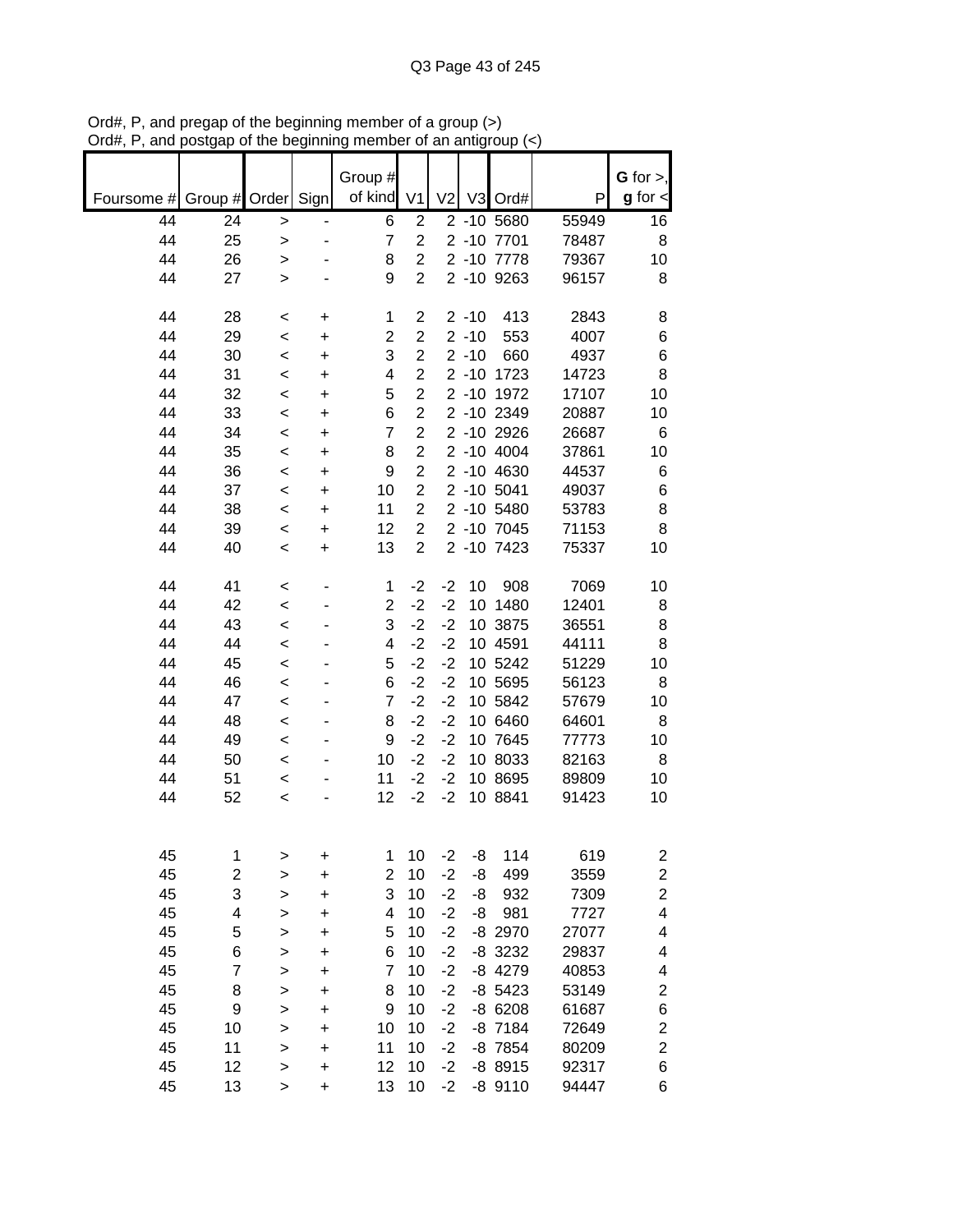|            |                         |                   |           |                       |                |                         |                |           |       | G for $>$ ,             |
|------------|-------------------------|-------------------|-----------|-----------------------|----------------|-------------------------|----------------|-----------|-------|-------------------------|
| Foursome # | Group # Order Sign      |                   |           | Group #<br>of kind V1 |                | V <sub>2</sub>          |                | V3 Ord#   | P     | $g$ for $\lt$           |
| 45         | 14                      |                   |           |                       | $1 - 10$       | $\overline{2}$          |                | 8 3677    | 34421 | 18                      |
| 45         | 15                      | ><br>$\mathbf{I}$ |           |                       | $2 - 10$       | $\overline{2}$          |                | 8 4414    | 42221 | 12                      |
| 45         | 16                      | $\mathbf{I}$      |           |                       | $3 - 10$       | $\overline{2}$          |                | 8 5941    | 58727 | 16                      |
| 45         | 17                      |                   |           |                       | $4 - 10$       | $\overline{c}$          |                | 8 5944    | 58757 | 16                      |
| 45         | 18                      | $\mathbf{I}$      |           |                       | $5 - 10$       | $\overline{c}$          | 8              | 6639      | 66587 | 16                      |
| 45         | 19                      | $\geq$            |           |                       | $6 - 10$       | $\overline{c}$          | 8              | 8478      | 87313 | 14                      |
|            |                         | $\geq$            |           |                       |                |                         |                |           |       |                         |
| 45         | 20                      | $\,<$             | +         |                       | $1 - 10$       | $\overline{\mathbf{c}}$ | 8              | 268       | 1721  | $\overline{\mathbf{c}}$ |
| 45         | 21                      | $\,<$             | +         |                       | $2 - 10$       | $\overline{c}$          | 8              | 318       | 2111  | $\mathbf 2$             |
| 45         | 22                      | $\,<$             | +         |                       | $3 - 10$       | $\overline{\mathbf{c}}$ | 8              | 1104      | 8861  | $\boldsymbol{2}$        |
| 45         | 23                      | $\,<$             | +         |                       | $4 - 10$       | $\overline{2}$          | 8              | 1238      | 10091 | $\boldsymbol{2}$        |
| 45         | 24                      | $\,<$             | +         |                       | $5 - 10$       | $\overline{2}$          | 8              | 2031      | 17681 | $\overline{c}$          |
| 45         | 25                      | $\prec$           | +         |                       | $6 - 10$       | $\overline{c}$          | 8              | 2198      | 19417 | $\overline{\mathbf{4}}$ |
| 45         | 26                      | $\prec$           | +         |                       | $7 - 10$       | $\overline{c}$          |                | 8 2559    | 22937 | $\,6$                   |
| 45         | 27                      | $\prec$           | $\ddot{}$ |                       | $8 - 10$       | $\overline{2}$          |                | 8 3016    | 27647 | 6                       |
| 45         | 28                      | $\prec$           | +         |                       | $9 - 10$       | $\overline{c}$          |                | 8 3108    | 28571 | $\overline{c}$          |
| 45         | 29                      | $\,<$             | $\ddot{}$ |                       | $10 - 10$      | $\overline{2}$          |                | 8 3726    | 34913 | 6                       |
| 45         | 30                      | $\,<$             | +         |                       | $11 - 10$      | $\overline{2}$          |                | 8 4200    | 39971 | 8                       |
| 45         | 31                      | $\,<$             | +         |                       | $12 - 10$      | $\overline{c}$          |                | 8 4333    | 41411 | $\boldsymbol{2}$        |
| 45         | 32                      | $\,<$             | $\ddot{}$ |                       | $13 - 10$      | $\overline{c}$          |                | 8 4390    | 41981 | $\overline{c}$          |
| 45         | 33                      | $\,<$             | +         |                       | $14 - 10$      | $\overline{\mathbf{c}}$ |                | 8 5729    | 56501 | $\overline{c}$          |
| 45         | 34                      | $\,<$             | +         |                       | $15 - 10$      | $\overline{c}$          |                | 8 5911    | 58391 | $\overline{2}$          |
| 45         | 35                      | $\,<$             | +         |                       | $16 - 10$      | $\overline{\mathbf{c}}$ | 8              | 6243      | 62119 | 10                      |
| 45         | 36                      | $\,<$             | +         |                       | $17 - 10$      | $\overline{2}$          | 8              | 7072      | 71411 | $\boldsymbol{2}$        |
| 45         | 37                      | $\,<$             | +         |                       | $18 - 10$      | $\overline{\mathbf{c}}$ | 8              | 7381      | 74857 | $\overline{\mathbf{4}}$ |
| 45         | 38                      | $\,<$             | +         |                       | 19 - 10        | $\overline{2}$          | 8              | 7581      | 77167 | 4                       |
| 45         | 39                      | $\,<$             | $\ddot{}$ |                       | $20 - 10$      | $\overline{c}$          |                | 8 7637    | 77711 | $\mathbf 2$             |
|            |                         |                   |           |                       |                |                         |                |           |       |                         |
| 45         | 40                      | <                 |           | 1                     | 10             | $-2$                    | -8             | 981       | 7727  | 14                      |
| 45         | 41                      | $\,<$             |           | $\overline{2}$        | 10             | $-2$                    |                | $-8$ 2586 | 23173 | 16                      |
| 45         | 42                      | $\,<$             |           | 3                     | 10             | $-2$                    |                | $-8$ 7122 | 71947 | 16                      |
| 45         | 43                      | $\,<$             |           | 4                     | 10             | $-2$                    |                | $-8$ 7851 | 80177 | 14                      |
| 45         | 44                      | $\,<$             |           | 5                     | 10             | $-2$                    |                | $-88641$  | 89213 | 14                      |
| 45         | 45                      | $\,<$             |           | 6                     | 10             | $-2$                    |                | $-8$ 9076 | 94063 | 16                      |
|            |                         |                   |           |                       |                |                         |                |           |       |                         |
|            |                         |                   |           |                       |                |                         |                |           |       |                         |
| 46         | 1                       | >                 | +         | 1                     | $-2$           | -8                      | 2              | 115       | 631   | 12                      |
| 46         | $\overline{\mathbf{c}}$ | $\geq$            | +         | 2                     | $-2$           | -8                      | $\overline{c}$ | 233       | 1471  | 12                      |
| 46         | 3                       | $\mathbf{I}$      | +         | 3                     | $-2$           | -8                      |                | 2 3 2 3 3 | 29851 | 14                      |
| 46         | 4                       | $\mathbf{I}$      | $\ddot{}$ | 4                     | $-2$           | -8                      |                | 2 5182    | 50527 | 14                      |
| 46         | 5                       | >                 | $\ddot{}$ | 5                     | $-2$           | -8                      |                | 2 5340    | 52237 | 14                      |
| 46         | 6                       | >                 |           | 1                     | $\overline{2}$ | 8                       |                | $-2$ 1269 | 10337 | 4                       |
| 46         | 7                       | >                 |           | 2                     | $\mathbf{2}$   | 8                       |                | $-2$ 2140 | 18749 | 6                       |
| 46         | 8                       | $\mathbf{I}$      |           | 3                     | $\overline{2}$ | 8                       |                | $-2$ 3095 | 28439 | 6                       |
| 46         | 9                       | >                 |           | 4                     | $\overline{2}$ | 8                       |                | $-2$ 4381 | 41903 | 6                       |
| 46         | 10                      | $\,$              |           | 5                     | $\overline{2}$ | 8                       |                | $-2$ 5041 | 49037 | 4                       |

Ord#, P, and pregap of the beginning member of a group (>) Ord#, P, and postgap of the beginning member of an antigroup (<)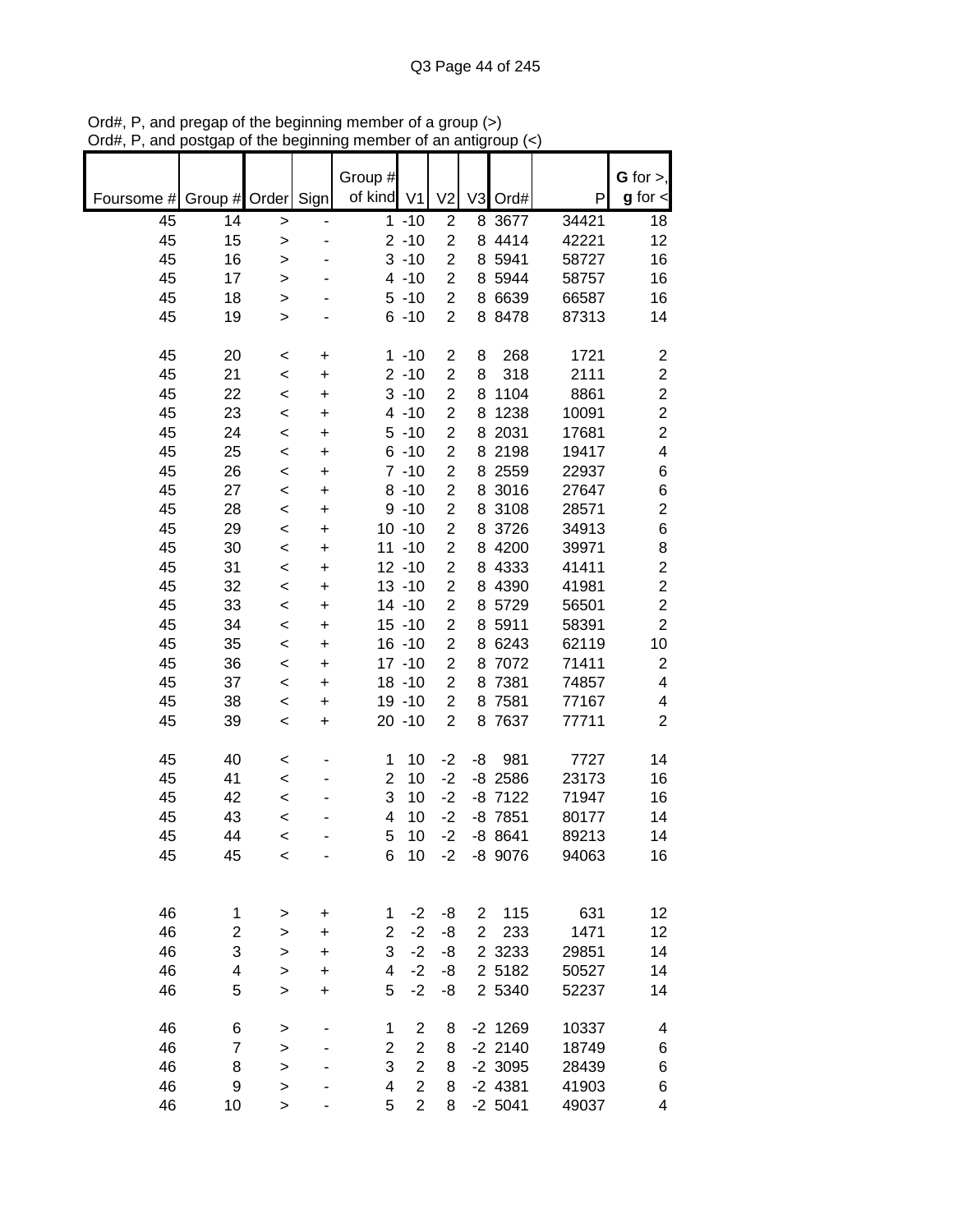|            |                |               |           | Group #                 |                |                |                |            |       | $G$ for $>$ , |
|------------|----------------|---------------|-----------|-------------------------|----------------|----------------|----------------|------------|-------|---------------|
|            |                |               |           | of kind                 | V <sub>1</sub> |                |                |            | P     | $g$ for $\lt$ |
| Foursome # |                | Group # Order | Sign      |                         |                | V <sub>2</sub> |                | V3 Ord#    |       |               |
| 46         | 11             | $\geq$        |           | 6                       | $\overline{2}$ | 8              |                | $-2$ 5820  | 57389 | 6             |
|            |                |               |           |                         |                |                |                |            |       |               |
| 46         | 12             | $\,<$         | +         | 1                       | $\overline{2}$ | 8              | $-2$           | 267        | 1709  | 12            |
| 46         | 13             | $\prec$       | +         | $\overline{\mathbf{c}}$ | $\overline{c}$ | 8              | $-2$           | 290        | 1889  | 12            |
| 46         | 14             | $\prec$       | +         | 3                       | $\overline{c}$ | 8              | $-2$           | 317        | 2099  | 12            |
| 46         | 15             | $\,<$         | +         | 4                       | $\overline{2}$ | 8              |                | $-2$ 1837  | 15749 | 12            |
| 46         | 16             | $\,<$         | +         | 5                       | $\overline{c}$ | 8              |                | $-2$ 2197  | 19403 | 14            |
| 46         | 17             | $\,<$         | +         | 6                       | $\overline{c}$ | 8              |                | $-2$ 3765  | 35339 | 14            |
| 46         | 18             | $\,<$         | $\ddot{}$ | $\overline{7}$          | $\overline{c}$ | 8              |                | $-2$ 4389  | 41969 | 12            |
|            |                |               |           |                         | $\overline{2}$ |                |                |            |       |               |
| 46         | 19             | $\,<$         | $\ddot{}$ | 8                       |                | 8              |                | $-2$ 5728  | 56489 | 12            |
| 46         | 20             | $\,<$         | $\ddot{}$ | 9                       | $\overline{2}$ | 8              |                | $-2,5910$  | 58379 | 12            |
| 46         | 21             | $\prec$       | $\ddot{}$ | 10                      | $\overline{c}$ | 8              |                | -2 7380    | 74843 | 14            |
| 46         | 22             | $\prec$       | $\ddot{}$ | 11                      | $\overline{2}$ | 8              |                | $-2$ 7415  | 75239 | 14            |
| 46         | 23             | $\,<$         | $\ddot{}$ | 12                      | $\overline{2}$ | 8              |                | $-2$ 7517  | 76403 | 18            |
| 46         | 24             | $\,<$         | $\ddot{}$ | 13                      | $\overline{2}$ | 8              |                | $-2$ 7594  | 77279 | 12            |
| 46         | 25             | $\,<$         | +         | 14                      | $\overline{c}$ | 8              |                | $-28445$   | 86939 | 12            |
|            |                |               |           |                         |                |                |                |            |       |               |
| 46         | 26             | $\,<$         |           | 1                       | $-2$           | -8             | $\overline{2}$ | 994        | 7873  | 4             |
| 46         | 27             | $\prec$       |           | $\overline{\mathbf{c}}$ | $-2$           | -8             | $\overline{2}$ | 1380       | 11443 | 4             |
| 46         | 28             | $\prec$       |           | 3                       | $-2$           | -8             |                | 2 1736     | 14821 | 6             |
| 46         | 29             | $\prec$       |           | 4                       | $-2$           | -8             |                | 2 2 8 3 4  | 25741 | 6             |
| 46         | 30             | $\,<$         |           | 5                       | $-2$           | -8             |                | 2 4671     | 44959 | 4             |
| 46         | 31             | $\,<$         |           | 6                       | $-2$           | -8             |                | 2 5202     | 50773 | 4             |
| 46         | 32             | $\,<$         |           | $\overline{7}$          | $-2$           | -8             |                | 2 5289     | 51679 | 4             |
| 46         | 33             | $\,<$         |           | 8                       | $-2$           | -8             |                | 2 6121     | 60727 | 6             |
| 46         | 34             |               |           | 9                       | $-2$           | -8             |                | 2 8961     | 92761 | 6             |
|            |                | $\,<$         |           |                         |                |                |                |            |       |               |
|            |                |               |           |                         |                |                |                |            |       |               |
| 47         |                |               |           |                         | 0              | $-4$           | 10             | 119        | 653   |               |
|            | 1              | >             | +         | 1                       |                | $-4$           |                |            |       | 6             |
| 47         | 2              | >             | $\ddot{}$ | 2                       | $\mathbf 0$    |                | 10             | 883        | 6863  | 6             |
| 47         | 3              | >             | +         | 3                       | 0              | $-4$           | 10             | 963        | 7583  | 6             |
| 47         | 4              | >             | +         | 4                       | $\mathbf 0$    | $-4$           | 10             | 1430       | 11933 | 6             |
| 47         | 5              | >             | +         | 5                       | 0              | $-4$           |                | 10 5691    | 56093 | 6             |
| 47         | 6              | $\geq$        | +         | 6                       | 0              | -4             |                | 10 7440    | 75533 | 6             |
| 47         | $\overline{7}$ | $\mathbf{I}$  | $\ddot{}$ | $\overline{7}$          | 0              | $-4$           |                | 10 8059    | 82463 | 6             |
|            |                |               |           |                         |                |                |                |            |       |               |
| 47         | 8              | $\mathbf{I}$  |           | 1                       | 0              |                |                | 4 -10 4338 | 41479 | 12            |
|            |                |               |           |                         |                |                |                |            |       |               |
| 47         | 9              | $\,<$         | +         | 1                       | 0              |                | $4 - 10$       | 683        | 5107  | 6             |
| 47         | 10             | $\,<$         | +         | 2                       | 0              |                |                | 4 -10 1499 | 12547 | 6             |
| 47         | 11             | $\,<$         | +         | 3                       | 0              |                |                | 4 -10 3377 | 31327 | 6             |
| 47         | 12             | $\,<$         | $\ddot{}$ | 4                       | 0              |                |                | 4 -10 3845 | 36229 | 12            |
| 47         | 13             | $\,<$         | $\ddot{}$ | 5                       | 0              |                |                | 4 -10 4967 | 48259 | 12            |
| 47         | 14             | $\,<$         | +         | 6                       | 0              |                |                | 4 -10 5464 | 53617 | 6             |
| 47         | 15             | $\,<$         | $\ddot{}$ | $\overline{7}$          | 0              |                |                | 4 -10 5900 | 58237 | 6             |
| 47         | 16             | $\prec$       | +         | 8                       | 0              |                |                | 4 -10 6564 | 65707 | 6             |
| 47         | 17             | $\,<$         | $\ddot{}$ | 9                       | 0              |                |                | 4 -10 7919 | 80917 | 6             |

Ord#, P, and pregap of the beginning member of a group (>) Ord#, P, and postgap of the beginning member of an antigroup (<)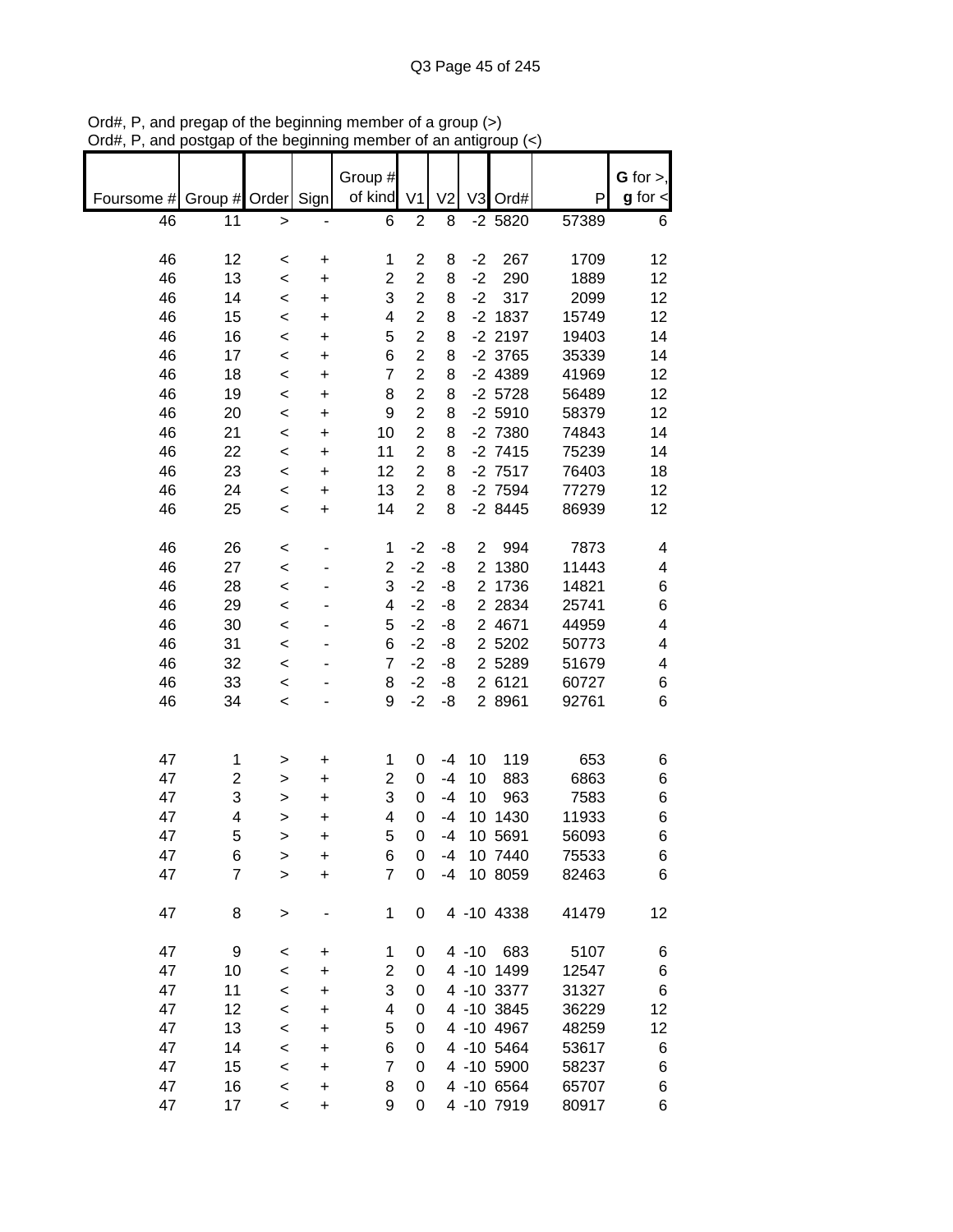|                               | ana poolgap    | טו ייט אי    | .         |                |                |                |                | ioap (    |       |                         |
|-------------------------------|----------------|--------------|-----------|----------------|----------------|----------------|----------------|-----------|-------|-------------------------|
|                               |                |              |           | Group #        |                |                |                |           |       | G for $>$ ,             |
| Foursome # Group # Order Sign |                |              |           | of kind        | V <sub>1</sub> | V <sub>2</sub> |                | V3 Ord#   | P     | $g$ for $\lt$           |
|                               |                |              |           |                |                |                |                |           |       |                         |
|                               |                |              |           |                |                |                |                |           |       |                         |
| 47                            | 18             | $\prec$      |           | 1              | $\pmb{0}$      | $-4$           |                | 10 2647   | 23801 | 12                      |
|                               |                |              |           |                |                |                |                |           |       |                         |
|                               |                |              |           |                |                |                |                |           |       |                         |
| 48                            | 1              | >            | +         | 1              | $-4$           | 10             | -8             | 120       | 659   | 6                       |
| 48                            | 2              | >            | $\ddot{}$ | $\mathbf 2$    | $-4$           | 10             | -8             | 469       | 3329  | 6                       |
| 48                            | 3              | $\mathbf{I}$ | $\ddot{}$ | 3              | $-4$           | 10             | -8             | 545       | 3929  | 6                       |
| 48                            | 4              | $\mathbf{I}$ | $\ddot{}$ | 4              | $-4$           | 10             | -8             | 646       | 4799  | 6                       |
| 48                            | 5              | $\mathbf{I}$ | $\ddot{}$ | 5              | $-4$           | 10             | -8             | 964       | 7589  | 6                       |
| 48                            | 6              | $\mathbf{I}$ | $\ddot{}$ | $\,6$          | $-4$           | 10             | -8             | 977       | 7699  | 8                       |
| 48                            | $\overline{7}$ | $\mathbf{L}$ | $\ddot{}$ | $\overline{7}$ | $-4$           | 10             |                | $-8$ 1054 | 8429  | 6                       |
| 48                            | 8              | $\geq$       | $\ddot{}$ | 8              | $-4$           | 10             |                | $-8$ 1979 | 17189 | 6                       |
| 48                            | 9              | $\geq$       | $\ddot{}$ | 9              | $-4$           | 10             |                | -8 2290   | 20261 | 12                      |
| 48                            | 10             | $\geq$       | $\ddot{}$ | 10             | $-4$           | 10             |                | $-8$ 3027 | 27749 | 6                       |
| 48                            | 11             | $\mathbf{I}$ | $\ddot{}$ | 11             | $-4$           | 10             |                | $-8$ 3694 | 34589 | 6                       |
| 48                            | 12             | $\mathbf{I}$ | $\ddot{}$ | 12             | $-4$           | 10             |                | $-8$ 3917 | 36929 | 6                       |
| 48                            | 13             | >            | $\ddot{}$ | 13             | $-4$           | 10             |                | $-86182$  | 61469 | 6                       |
| 48                            | 14             | $\mathbf{r}$ | $\ddot{}$ | 14             | $-4$           | 10             |                | $-8$ 7441 | 75539 | 6                       |
| 48                            | 15             | $\mathbf{I}$ | $\ddot{}$ | 15             | $-4$           | 10             |                | $-88060$  | 82469 | 6                       |
|                               |                |              |           |                |                |                |                |           |       |                         |
| 48                            | 16             | $\, > \,$    |           | 1              |                | $4 - 10$       |                | 8 6825    | 68669 | 10                      |
| 48                            | 17             | >            |           | $\mathbf{2}$   |                | $4 - 10$       |                | 8 7646    | 77783 | 10                      |
| 48                            | 18             | $\geq$       |           | 3              |                | $4 - 10$       |                | 8 7773    | 79319 | 10                      |
| 48                            | 19             | $\mathbf{L}$ |           | 4              |                | $4 - 10$       |                | 8 8431    | 86753 | 10                      |
| 48                            | 20             | $\geq$       |           | 5              |                | $4 - 10$       |                | 8 9214    | 95581 | 12                      |
|                               |                |              |           |                |                |                |                |           |       |                         |
| 48                            | 21             | $\,<$        | $\ddot{}$ | 1              |                | $4 - 10$       | 8              | 216       | 1321  | 6                       |
| 48                            | 22             | $\prec$      | $\ddot{}$ | $\overline{2}$ |                | $4 - 10$       | 8              | 689       | 5171  | 8                       |
| 48                            | 23             | $\prec$      | $\ddot{}$ | 3              |                | $4 - 10$       | 8              | 730       | 5521  | 6                       |
| 48                            | 24             | $\prec$      | $\ddot{}$ | 4              |                | $4 - 10$       |                | 8 1297    | 10631 | 8                       |
| 48                            | 25             | $\prec$      | $\ddot{}$ | 5              |                | $4 - 10$       |                | 8 3116    | 28621 | 6                       |
| 48                            | 26             | $\prec$      | ÷         | 6              |                | $4 - 10$       |                | 8 4446    | 42491 | 8                       |
| 48                            | 27             | $\prec$      | +         | 7              |                | $4 - 10$       |                | 8 5463    | 53611 | 6                       |
| 48                            | 28             | $\,<$        | +         | 8              |                | $4 - 10$       |                | 8 6188    | 61511 | 8                       |
| 48                            | 29             | $\prec$      | $\ddot{}$ | 9              |                | $4 - 10$       |                | 8 7527    | 76511 | 8                       |
| 48                            | 30             | $\,<$        | +         | 10             |                | $4 - 10$       |                | 8 8124    | 83221 | 6                       |
| 48                            | 31             | $\,<$        | +         | 11             |                | $4 - 10$       |                | 8 8 9 4 7 | 92641 | 6                       |
| 48                            | 32             | $\prec$      | $\ddot{}$ | 12             |                | $4 - 10$       |                | 8 9 218   | 95621 | 8                       |
| 48                            | 33             | $\,<$        | $\ddot{}$ | 13             |                | $4 - 10$       |                | 8 9479    | 98731 | 6                       |
|                               |                |              |           |                |                |                |                |           |       |                         |
| 48                            | 34             | $\,<$        |           | 1              | -4             | 10             |                | $-8$ 3774 | 35437 | 10                      |
| 48                            | 35             | $\prec$      |           | $\overline{2}$ | $-4$           | 10             |                | $-8$ 8543 | 87991 | 10                      |
|                               |                |              |           |                |                |                |                |           |       |                         |
|                               |                |              |           |                |                |                |                |           |       |                         |
| 49                            | 1              | >            | +         | 1              | 10             | -8             | $\overline{2}$ | 121       | 661   | $\overline{\mathbf{c}}$ |
| 49                            | 2              | $\geq$       | $\ddot{}$ | $\overline{2}$ | 10             | -8             | $\overline{2}$ | 960       | 7561  | $\overline{\mathbf{c}}$ |
| 49                            | 3              | $\geq$       | $\ddot{}$ | 3              | 10             | -8             |                | 2 1342    | 11071 | $\overline{c}$          |

Ord#, P, and pregap of the beginning member of a group (>) Ord#, P, and postgap of the beginning member of an antigroup (<)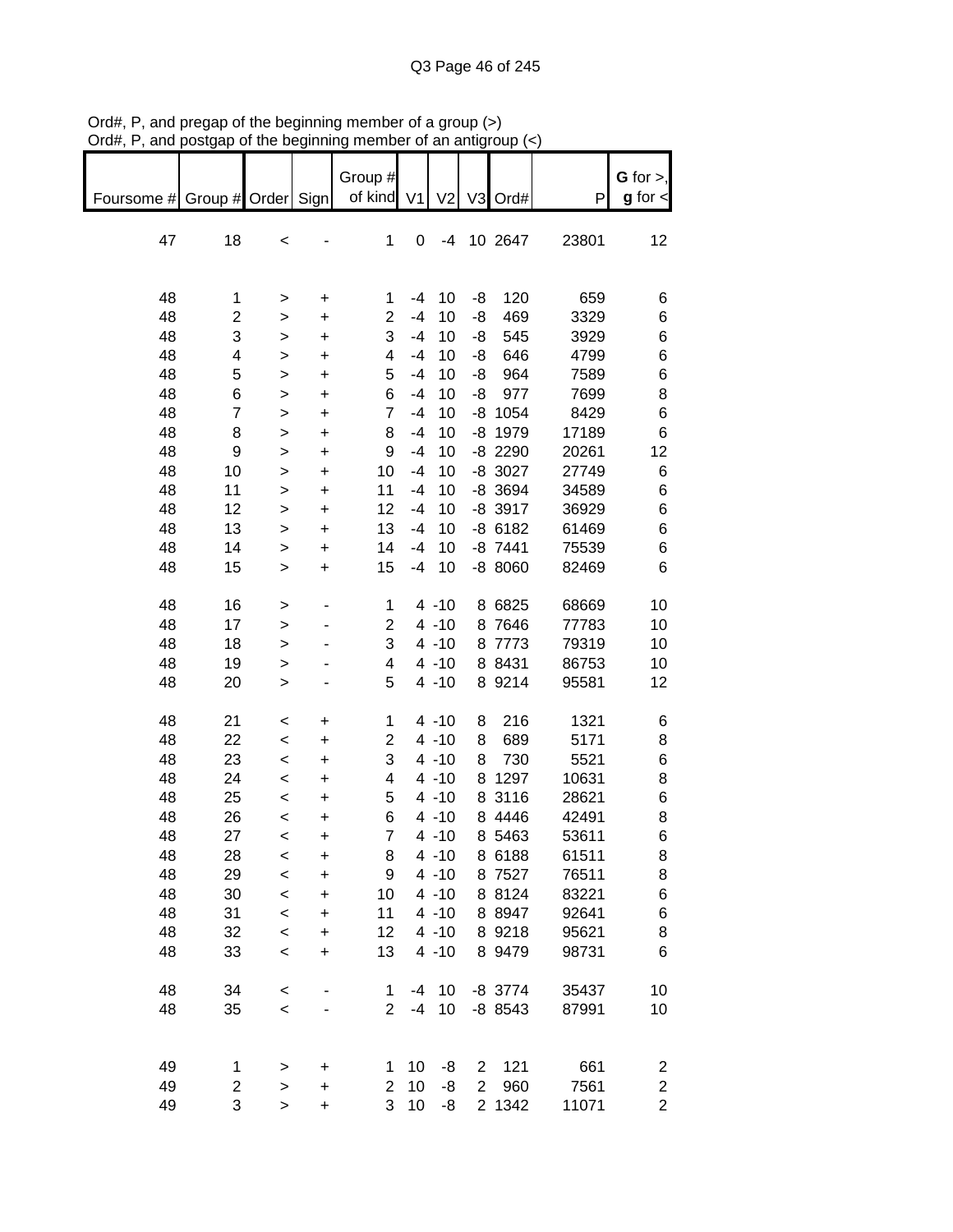| of kind<br>$g$ for $\lt$<br>Sign<br>V <sub>1</sub><br>V <sub>2</sub><br>V <sub>3</sub><br>P<br>Foursome #<br>Group #<br>Order<br>Ord#<br>49<br>2 1795<br>15361<br>$\overline{2}$<br>4<br>4<br>10<br>-8<br>+<br>><br>5<br>49<br>5<br>10<br>-8<br>2 2034<br>17713<br>6<br>><br>+<br>49<br>6<br>6<br>-8<br>2 2 5 3 1<br>8<br>10<br>22651<br>+<br>><br>$\overline{2}$<br>$\overline{7}$<br>$\overline{7}$<br>49<br>-8<br>2 3028<br>27751<br>10<br>+<br>><br>$\overline{2}$<br>49<br>-8<br>2 3534<br>8<br>8<br>10<br>32971<br>+<br>><br>$\overline{2}$<br>49<br>9<br>9<br>-8<br>2 3695<br>34591<br>10<br>+<br>><br>8<br>49<br>10<br>-8<br>2 3894<br>36721<br>10<br>10<br>$\ddot{}$<br>><br>49<br>6<br>11<br>11<br>2 4665<br>44893<br>10<br>-8<br>+<br>><br>$\overline{c}$<br>49<br>12<br>2 6183<br>61471<br>12<br>10<br>-8<br>+<br>><br>$\overline{\mathbf{c}}$<br>49<br>13<br>13<br>$\overline{2}$<br>6403<br>63841<br>10<br>-8<br>+<br>><br>$\overline{c}$<br>49<br>14<br>14<br>-8<br>$\overline{2}$<br>6618<br>66361<br>10<br>$\ddot{}$<br>><br>6<br>49<br>15<br>15<br>7661<br>77983<br>10<br>-8<br>$\overline{2}$<br>+<br>><br>8<br>49<br>16<br>16<br>2 7740<br>78901<br>10<br>-8<br>><br>+<br>$\overline{2}$<br>49<br>17<br>2 8061<br>82471<br>17<br>10<br>-8<br>+<br>><br>268<br>1721<br>49<br>18<br>$1 - 10$<br>$-2$<br>12<br>8<br>><br>49<br>19<br>$2 - 10$<br>$-2$<br>1263<br>10301<br>12<br>8<br>><br>49<br>$3 - 10$<br>$-2$ 4312<br>12<br>20<br>8<br>41201<br>><br>49<br>21<br>$4 - 10$<br>8<br>$-2$ 5364<br>52541<br>12<br>><br>22<br>49<br>$5 - 10$<br>8<br>$-2$ 5911<br>58391<br>12<br>><br>$-2$ 7372<br>49<br>23<br>$6 - 10$<br>74759<br>8<br>12<br>><br>-2 8399<br>49<br>$7 - 10$<br>86369<br>24<br>8<br>12<br>><br>49<br>25<br>$1 - 10$<br>343<br>2309<br>$\overline{\mathbf{c}}$<br>$-2$<br>8<br>+<br><<br>$\overline{c}$<br>$-2$ 1004<br>49<br>26<br>$2 - 10$<br>7949<br>8<br>$\,<$<br>+<br>1332<br>6<br>49<br>27<br>$3 - 10$<br>$-2$<br>10973<br>8<br>$\,<$<br>+ |
|---------------------------------------------------------------------------------------------------------------------------------------------------------------------------------------------------------------------------------------------------------------------------------------------------------------------------------------------------------------------------------------------------------------------------------------------------------------------------------------------------------------------------------------------------------------------------------------------------------------------------------------------------------------------------------------------------------------------------------------------------------------------------------------------------------------------------------------------------------------------------------------------------------------------------------------------------------------------------------------------------------------------------------------------------------------------------------------------------------------------------------------------------------------------------------------------------------------------------------------------------------------------------------------------------------------------------------------------------------------------------------------------------------------------------------------------------------------------------------------------------------------------------------------------------------------------------------------------------------------------------------------------------------------------------------------------------------------------------------------------------------------------------------------------------------------------------------------------------------------------------------------------------------------------------------------------------------------------------------|
|                                                                                                                                                                                                                                                                                                                                                                                                                                                                                                                                                                                                                                                                                                                                                                                                                                                                                                                                                                                                                                                                                                                                                                                                                                                                                                                                                                                                                                                                                                                                                                                                                                                                                                                                                                                                                                                                                                                                                                                 |
|                                                                                                                                                                                                                                                                                                                                                                                                                                                                                                                                                                                                                                                                                                                                                                                                                                                                                                                                                                                                                                                                                                                                                                                                                                                                                                                                                                                                                                                                                                                                                                                                                                                                                                                                                                                                                                                                                                                                                                                 |
|                                                                                                                                                                                                                                                                                                                                                                                                                                                                                                                                                                                                                                                                                                                                                                                                                                                                                                                                                                                                                                                                                                                                                                                                                                                                                                                                                                                                                                                                                                                                                                                                                                                                                                                                                                                                                                                                                                                                                                                 |
|                                                                                                                                                                                                                                                                                                                                                                                                                                                                                                                                                                                                                                                                                                                                                                                                                                                                                                                                                                                                                                                                                                                                                                                                                                                                                                                                                                                                                                                                                                                                                                                                                                                                                                                                                                                                                                                                                                                                                                                 |
|                                                                                                                                                                                                                                                                                                                                                                                                                                                                                                                                                                                                                                                                                                                                                                                                                                                                                                                                                                                                                                                                                                                                                                                                                                                                                                                                                                                                                                                                                                                                                                                                                                                                                                                                                                                                                                                                                                                                                                                 |
|                                                                                                                                                                                                                                                                                                                                                                                                                                                                                                                                                                                                                                                                                                                                                                                                                                                                                                                                                                                                                                                                                                                                                                                                                                                                                                                                                                                                                                                                                                                                                                                                                                                                                                                                                                                                                                                                                                                                                                                 |
|                                                                                                                                                                                                                                                                                                                                                                                                                                                                                                                                                                                                                                                                                                                                                                                                                                                                                                                                                                                                                                                                                                                                                                                                                                                                                                                                                                                                                                                                                                                                                                                                                                                                                                                                                                                                                                                                                                                                                                                 |
|                                                                                                                                                                                                                                                                                                                                                                                                                                                                                                                                                                                                                                                                                                                                                                                                                                                                                                                                                                                                                                                                                                                                                                                                                                                                                                                                                                                                                                                                                                                                                                                                                                                                                                                                                                                                                                                                                                                                                                                 |
|                                                                                                                                                                                                                                                                                                                                                                                                                                                                                                                                                                                                                                                                                                                                                                                                                                                                                                                                                                                                                                                                                                                                                                                                                                                                                                                                                                                                                                                                                                                                                                                                                                                                                                                                                                                                                                                                                                                                                                                 |
|                                                                                                                                                                                                                                                                                                                                                                                                                                                                                                                                                                                                                                                                                                                                                                                                                                                                                                                                                                                                                                                                                                                                                                                                                                                                                                                                                                                                                                                                                                                                                                                                                                                                                                                                                                                                                                                                                                                                                                                 |
|                                                                                                                                                                                                                                                                                                                                                                                                                                                                                                                                                                                                                                                                                                                                                                                                                                                                                                                                                                                                                                                                                                                                                                                                                                                                                                                                                                                                                                                                                                                                                                                                                                                                                                                                                                                                                                                                                                                                                                                 |
|                                                                                                                                                                                                                                                                                                                                                                                                                                                                                                                                                                                                                                                                                                                                                                                                                                                                                                                                                                                                                                                                                                                                                                                                                                                                                                                                                                                                                                                                                                                                                                                                                                                                                                                                                                                                                                                                                                                                                                                 |
|                                                                                                                                                                                                                                                                                                                                                                                                                                                                                                                                                                                                                                                                                                                                                                                                                                                                                                                                                                                                                                                                                                                                                                                                                                                                                                                                                                                                                                                                                                                                                                                                                                                                                                                                                                                                                                                                                                                                                                                 |
|                                                                                                                                                                                                                                                                                                                                                                                                                                                                                                                                                                                                                                                                                                                                                                                                                                                                                                                                                                                                                                                                                                                                                                                                                                                                                                                                                                                                                                                                                                                                                                                                                                                                                                                                                                                                                                                                                                                                                                                 |
|                                                                                                                                                                                                                                                                                                                                                                                                                                                                                                                                                                                                                                                                                                                                                                                                                                                                                                                                                                                                                                                                                                                                                                                                                                                                                                                                                                                                                                                                                                                                                                                                                                                                                                                                                                                                                                                                                                                                                                                 |
|                                                                                                                                                                                                                                                                                                                                                                                                                                                                                                                                                                                                                                                                                                                                                                                                                                                                                                                                                                                                                                                                                                                                                                                                                                                                                                                                                                                                                                                                                                                                                                                                                                                                                                                                                                                                                                                                                                                                                                                 |
|                                                                                                                                                                                                                                                                                                                                                                                                                                                                                                                                                                                                                                                                                                                                                                                                                                                                                                                                                                                                                                                                                                                                                                                                                                                                                                                                                                                                                                                                                                                                                                                                                                                                                                                                                                                                                                                                                                                                                                                 |
|                                                                                                                                                                                                                                                                                                                                                                                                                                                                                                                                                                                                                                                                                                                                                                                                                                                                                                                                                                                                                                                                                                                                                                                                                                                                                                                                                                                                                                                                                                                                                                                                                                                                                                                                                                                                                                                                                                                                                                                 |
|                                                                                                                                                                                                                                                                                                                                                                                                                                                                                                                                                                                                                                                                                                                                                                                                                                                                                                                                                                                                                                                                                                                                                                                                                                                                                                                                                                                                                                                                                                                                                                                                                                                                                                                                                                                                                                                                                                                                                                                 |
|                                                                                                                                                                                                                                                                                                                                                                                                                                                                                                                                                                                                                                                                                                                                                                                                                                                                                                                                                                                                                                                                                                                                                                                                                                                                                                                                                                                                                                                                                                                                                                                                                                                                                                                                                                                                                                                                                                                                                                                 |
|                                                                                                                                                                                                                                                                                                                                                                                                                                                                                                                                                                                                                                                                                                                                                                                                                                                                                                                                                                                                                                                                                                                                                                                                                                                                                                                                                                                                                                                                                                                                                                                                                                                                                                                                                                                                                                                                                                                                                                                 |
|                                                                                                                                                                                                                                                                                                                                                                                                                                                                                                                                                                                                                                                                                                                                                                                                                                                                                                                                                                                                                                                                                                                                                                                                                                                                                                                                                                                                                                                                                                                                                                                                                                                                                                                                                                                                                                                                                                                                                                                 |
|                                                                                                                                                                                                                                                                                                                                                                                                                                                                                                                                                                                                                                                                                                                                                                                                                                                                                                                                                                                                                                                                                                                                                                                                                                                                                                                                                                                                                                                                                                                                                                                                                                                                                                                                                                                                                                                                                                                                                                                 |
|                                                                                                                                                                                                                                                                                                                                                                                                                                                                                                                                                                                                                                                                                                                                                                                                                                                                                                                                                                                                                                                                                                                                                                                                                                                                                                                                                                                                                                                                                                                                                                                                                                                                                                                                                                                                                                                                                                                                                                                 |
|                                                                                                                                                                                                                                                                                                                                                                                                                                                                                                                                                                                                                                                                                                                                                                                                                                                                                                                                                                                                                                                                                                                                                                                                                                                                                                                                                                                                                                                                                                                                                                                                                                                                                                                                                                                                                                                                                                                                                                                 |
| $\overline{\mathbf{c}}$<br>49<br>28<br>$4 - 10$<br>$-2$ 3115<br>28619<br>8<br>$\,<$<br>+                                                                                                                                                                                                                                                                                                                                                                                                                                                                                                                                                                                                                                                                                                                                                                                                                                                                                                                                                                                                                                                                                                                                                                                                                                                                                                                                                                                                                                                                                                                                                                                                                                                                                                                                                                                                                                                                                        |
| 6<br>49<br>29<br>$5 - 10$<br>$-2$ 3549<br>33107<br>8<br>$\,<$<br>+                                                                                                                                                                                                                                                                                                                                                                                                                                                                                                                                                                                                                                                                                                                                                                                                                                                                                                                                                                                                                                                                                                                                                                                                                                                                                                                                                                                                                                                                                                                                                                                                                                                                                                                                                                                                                                                                                                              |
| $\overline{2}$<br>49<br>$6 - 10$<br>$-26617$<br>66359<br>30<br>8<br>$\,<$<br>+                                                                                                                                                                                                                                                                                                                                                                                                                                                                                                                                                                                                                                                                                                                                                                                                                                                                                                                                                                                                                                                                                                                                                                                                                                                                                                                                                                                                                                                                                                                                                                                                                                                                                                                                                                                                                                                                                                  |
| 49<br>$7 - 10$<br>$-26866$<br>6<br>31<br>8<br>69143<br><<br>+                                                                                                                                                                                                                                                                                                                                                                                                                                                                                                                                                                                                                                                                                                                                                                                                                                                                                                                                                                                                                                                                                                                                                                                                                                                                                                                                                                                                                                                                                                                                                                                                                                                                                                                                                                                                                                                                                                                   |
| 49<br>-2 8970<br>8<br>32<br>$8 - 10$<br>8<br>92849<br>$\,<$<br>+                                                                                                                                                                                                                                                                                                                                                                                                                                                                                                                                                                                                                                                                                                                                                                                                                                                                                                                                                                                                                                                                                                                                                                                                                                                                                                                                                                                                                                                                                                                                                                                                                                                                                                                                                                                                                                                                                                                |
| 49                                                                                                                                                                                                                                                                                                                                                                                                                                                                                                                                                                                                                                                                                                                                                                                                                                                                                                                                                                                                                                                                                                                                                                                                                                                                                                                                                                                                                                                                                                                                                                                                                                                                                                                                                                                                                                                                                                                                                                              |
| 33<br>1<br>10<br>2 2038<br>17749<br>12<br>-8<br><<br>37549<br>34<br>2<br>10<br>2 3 9 7 6<br>12                                                                                                                                                                                                                                                                                                                                                                                                                                                                                                                                                                                                                                                                                                                                                                                                                                                                                                                                                                                                                                                                                                                                                                                                                                                                                                                                                                                                                                                                                                                                                                                                                                                                                                                                                                                                                                                                                  |
| 49<br>-8<br>$\,<$<br>3<br>49<br>35<br>10<br>-8<br>2 4480<br>12<br>42841<br>$\prec$                                                                                                                                                                                                                                                                                                                                                                                                                                                                                                                                                                                                                                                                                                                                                                                                                                                                                                                                                                                                                                                                                                                                                                                                                                                                                                                                                                                                                                                                                                                                                                                                                                                                                                                                                                                                                                                                                              |
| 4<br>49<br>36<br>10<br>-8<br>2 5809<br>57271<br>12<br>$\prec$                                                                                                                                                                                                                                                                                                                                                                                                                                                                                                                                                                                                                                                                                                                                                                                                                                                                                                                                                                                                                                                                                                                                                                                                                                                                                                                                                                                                                                                                                                                                                                                                                                                                                                                                                                                                                                                                                                                   |
| 5<br>49<br>37<br>10<br>2 6689<br>67141<br>-8<br>12<br>$\prec$                                                                                                                                                                                                                                                                                                                                                                                                                                                                                                                                                                                                                                                                                                                                                                                                                                                                                                                                                                                                                                                                                                                                                                                                                                                                                                                                                                                                                                                                                                                                                                                                                                                                                                                                                                                                                                                                                                                   |
|                                                                                                                                                                                                                                                                                                                                                                                                                                                                                                                                                                                                                                                                                                                                                                                                                                                                                                                                                                                                                                                                                                                                                                                                                                                                                                                                                                                                                                                                                                                                                                                                                                                                                                                                                                                                                                                                                                                                                                                 |
|                                                                                                                                                                                                                                                                                                                                                                                                                                                                                                                                                                                                                                                                                                                                                                                                                                                                                                                                                                                                                                                                                                                                                                                                                                                                                                                                                                                                                                                                                                                                                                                                                                                                                                                                                                                                                                                                                                                                                                                 |
| 50<br>$-2$<br>130<br>733<br>$\mathbf{1}$<br>1<br>0<br>4<br>6<br>+<br>>                                                                                                                                                                                                                                                                                                                                                                                                                                                                                                                                                                                                                                                                                                                                                                                                                                                                                                                                                                                                                                                                                                                                                                                                                                                                                                                                                                                                                                                                                                                                                                                                                                                                                                                                                                                                                                                                                                          |
| 50<br>$\overline{c}$<br>$\overline{c}$<br>$-2$<br>734<br>5563<br>6<br>0<br>4<br>$\ddot{}$<br>$\mathbf{I}$                                                                                                                                                                                                                                                                                                                                                                                                                                                                                                                                                                                                                                                                                                                                                                                                                                                                                                                                                                                                                                                                                                                                                                                                                                                                                                                                                                                                                                                                                                                                                                                                                                                                                                                                                                                                                                                                       |
| 3<br>50<br>3<br>$-2$<br>4 2111<br>0<br>18433<br>6<br>$\mathbf{I}$<br>$\ddot{}$                                                                                                                                                                                                                                                                                                                                                                                                                                                                                                                                                                                                                                                                                                                                                                                                                                                                                                                                                                                                                                                                                                                                                                                                                                                                                                                                                                                                                                                                                                                                                                                                                                                                                                                                                                                                                                                                                                  |
|                                                                                                                                                                                                                                                                                                                                                                                                                                                                                                                                                                                                                                                                                                                                                                                                                                                                                                                                                                                                                                                                                                                                                                                                                                                                                                                                                                                                                                                                                                                                                                                                                                                                                                                                                                                                                                                                                                                                                                                 |
| 50<br>7523<br>4<br>1<br>953<br>0<br>2<br>-4<br>6<br>>                                                                                                                                                                                                                                                                                                                                                                                                                                                                                                                                                                                                                                                                                                                                                                                                                                                                                                                                                                                                                                                                                                                                                                                                                                                                                                                                                                                                                                                                                                                                                                                                                                                                                                                                                                                                                                                                                                                           |
| $\overline{c}$<br>50<br>5<br>$\overline{c}$<br>-4 1257<br>10253<br>6<br>0<br>>                                                                                                                                                                                                                                                                                                                                                                                                                                                                                                                                                                                                                                                                                                                                                                                                                                                                                                                                                                                                                                                                                                                                                                                                                                                                                                                                                                                                                                                                                                                                                                                                                                                                                                                                                                                                                                                                                                  |
| 3<br>50<br>6<br>$\overline{2}$<br>-4 1728<br>6<br>$\mathbf 0$<br>14753<br>><br>50<br>7<br>4<br>$\overline{2}$<br>-4 3905<br>12<br>0<br>36821<br>$\geq$                                                                                                                                                                                                                                                                                                                                                                                                                                                                                                                                                                                                                                                                                                                                                                                                                                                                                                                                                                                                                                                                                                                                                                                                                                                                                                                                                                                                                                                                                                                                                                                                                                                                                                                                                                                                                          |

Ord#, P, and pregap of the beginning member of a group (>) Ord#, P, and postgap of the beginning member of an antigroup (<)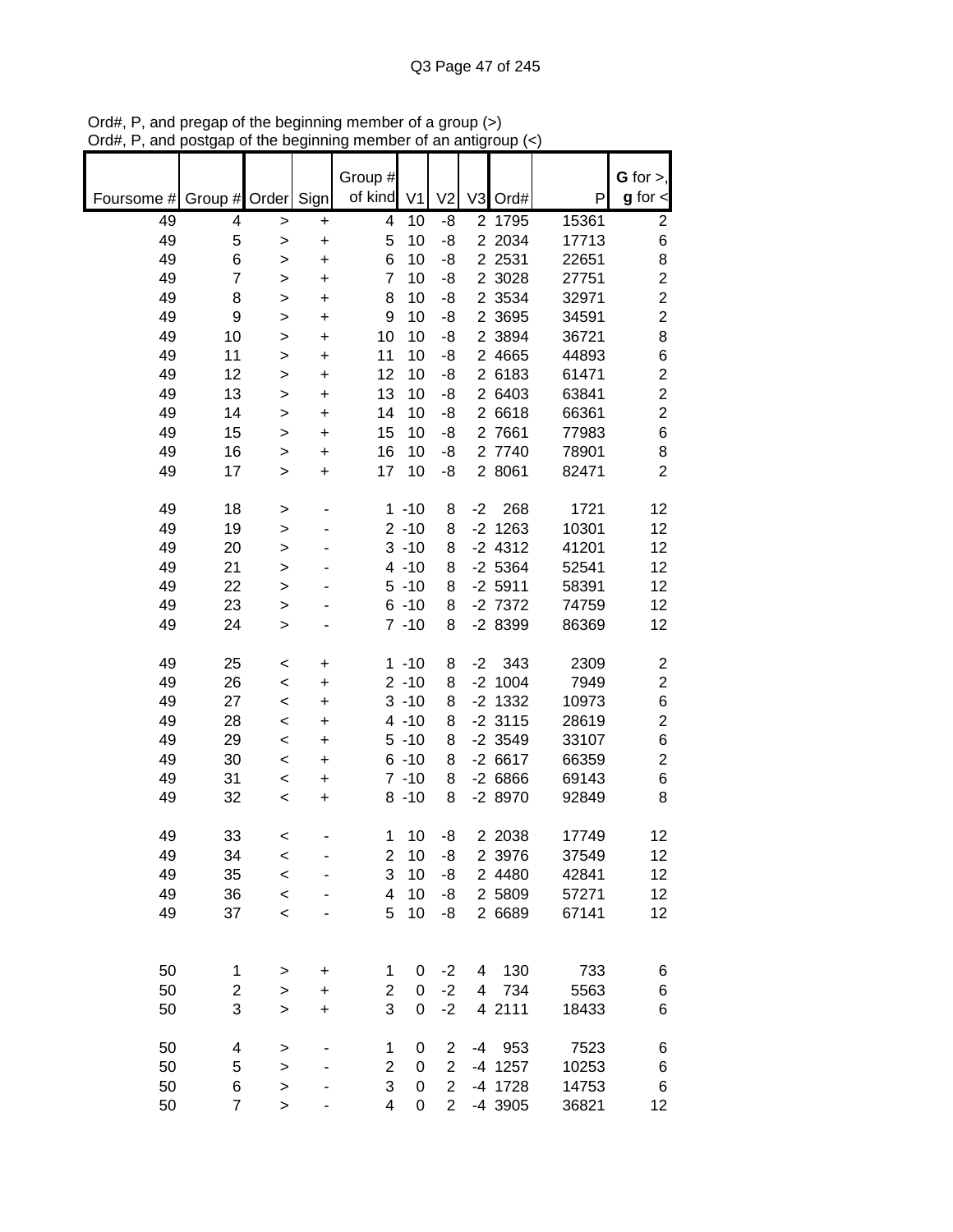|                          |                         |                    |           | Group #        |          |                |                |                     |                | G for $>$ ,          |
|--------------------------|-------------------------|--------------------|-----------|----------------|----------|----------------|----------------|---------------------|----------------|----------------------|
| Foursome # Group # Order |                         |                    | Sign      | of kind V1     |          | V <sub>2</sub> |                | V3 Ord#             | P              | $g$ for $\textsf{I}$ |
| 50                       | 8                       | >                  | ٠         | 5              | 0        | 2              |                | -4 4030             | 38183          | 6                    |
| 50                       | 9                       | $\geq$             |           | 6              | 0        | $\overline{2}$ |                | $-4$ 4461           | 42683          | 6                    |
| 50                       | 10                      | >                  |           | $\overline{7}$ | 0        | $\overline{2}$ |                | -4 8620             | 89003          | 6                    |
| 50                       | 11                      | $\geq$             |           | 8              | 0        | $\overline{2}$ |                | -4 8920             | 92363          | 6                    |
| 50                       | 12                      | $\,<\,$            | +         | 1              | 0        | $\overline{c}$ | $-4$           | 161                 | 947            | 6                    |
| 50                       | 13                      | $\prec$            | +         | $\overline{c}$ | 0        | $\overline{2}$ |                | -4 1294             | 10607          | 6                    |
| 50                       | 14                      | $\,<\,$            | +         | 3              | 0        | $\overline{c}$ |                | -4 1492             | 12497          | $\,6$                |
| 50                       | 15                      | $\,<$              | +         | 4              | 0        | $\overline{c}$ |                | -4 5881             | 58067          | 6                    |
| 50                       | 16                      | $\,<$              |           | 1              | 0        | $-2$           | 4              | 340                 | 2287           | 6                    |
| 50                       | 17                      | $\,<$              |           | $\overline{c}$ | 0        | $-2$           | 4              | 388                 | 2677           | 6                    |
| 50                       | 18                      | $\,<\,$            |           | 3              | 0        | $-2$           | 4              | 1568                | 13177          | 6                    |
| 50                       | 19                      | $\prec$            |           | 4              | 0        | $-2$           | 4              | 1967                | 17047          | 6                    |
| 50<br>50                 | 20<br>21                | $\prec$<br>$\,<\,$ |           | 5<br>6         | 0<br>0   | $-2$<br>$-2$   |                | 4 4 3 3 8<br>4 6464 | 41479<br>64627 | 12<br>6              |
| 50                       | 22                      | $\,<\,$            |           | $\overline{7}$ | 0        | $-2$           |                | 4 6547              | 65557          | 6                    |
| 50                       | 23                      | $\,<\,$            |           | 8              | 0        | $-2$           |                | 4 8837              | 91387          | 6                    |
|                          |                         |                    |           |                |          |                |                |                     |                |                      |
| 51                       | 1                       | >                  | +         | 1              | 4        | $-4$           | 10             | 135                 | 761            | 4                    |
| 51                       | $\overline{\mathbf{c}}$ | >                  | +         | $\overline{c}$ | 4        | $-4$           | 10             | 248                 | 1571           | 4                    |
| 51                       | 3                       | >                  | $\ddot{}$ | 3              | 4        | $-4$           | 10             | 976                 | 7691           | 4                    |
| 51                       | 4                       | >                  | $\ddot{}$ | 4              | 4        | $-4$           | 10             | 1731                | 14771          | 4                    |
| 51                       | 5                       | >                  | +         | 5              | 4        | $-4$           |                | 10 5838             | 57641          | 4                    |
| 51                       | 6                       | >                  | +         | 6              | 4        | $-4$           |                | 10 7382             | 74861          | 4                    |
| 51                       | $\overline{7}$          | >                  | +         | $\overline{7}$ | 4        | $-4$           |                | 10 9067             | 93971          | 4                    |
| 51                       | 8                       | >                  |           | 1              | $-4$     |                | $4 - 10$       | 705                 | 5323           | 14                   |
| 51                       | 9                       | >                  |           | $\overline{2}$ | $-4$     |                |                | 4 -10 8430          | 86743          | 14                   |
| 51                       | 10                      | >                  |           | 3              | $-4$     |                |                | 4 -10 8731          | 90163          | 14                   |
| 51                       | 11                      | $\,<\,$            | +         | 1              | $-4$     |                |                | 4 -10 6744          | 67723          | 10                   |
| 51                       | 12                      | $\,<\,$            | +         | 2              | $-4$     |                |                | 4 -10 7383          | 74869          | 4                    |
| 51                       | 13                      | $\prec$            | $\ddot{}$ | 3              | $-4$     |                |                | 4 -10 9219          | 95629          | 4                    |
|                          |                         |                    |           |                |          |                |                |                     |                |                      |
| 52                       | 1                       | >                  | +         | 1              | 10       | $-4$           | $\overline{2}$ | 137                 | 773            | 4                    |
| 52                       | $\overline{c}$          | >                  | +         | 2              | 10       | $-4$           | $\overline{2}$ | 402                 | 2753           | 4                    |
| 52                       | 3                       | >                  | +         | 3              | 10       | $-4$           |                | 2 1281              | 10463          | 4                    |
| 52                       | 4                       | >                  | $\ddot{}$ | 4              | 10       | $-4$           |                | 2 6528              | 65357          | 4                    |
| 52                       | 5                       | $\, > \,$          | $\ddot{}$ | 5              | 10       | $-4$           |                | 2 8737              | 90203          | 4                    |
| 52                       | 6                       | >                  |           |                | $1 - 10$ | 4              | $-2$           | 405                 | 2789           | 12                   |
| 52                       | 7                       | $\mathbf{I}$       |           |                | $2 - 10$ | 4              | $-2$           | 729                 | 5519           | 12                   |
| 52                       | 8                       | >                  |           |                | $3 - 10$ | 4              |                | $-2$ 1238           | 10091          | 12                   |
| 52                       | 9                       | $\,$               |           |                | $4 - 10$ | 4              |                | $-2$ 2235           | 19751          | 12                   |

Ord#, P, and pregap of the beginning member of a group (>) Ord#, P, and postgap of the beginning member of an antigroup (<)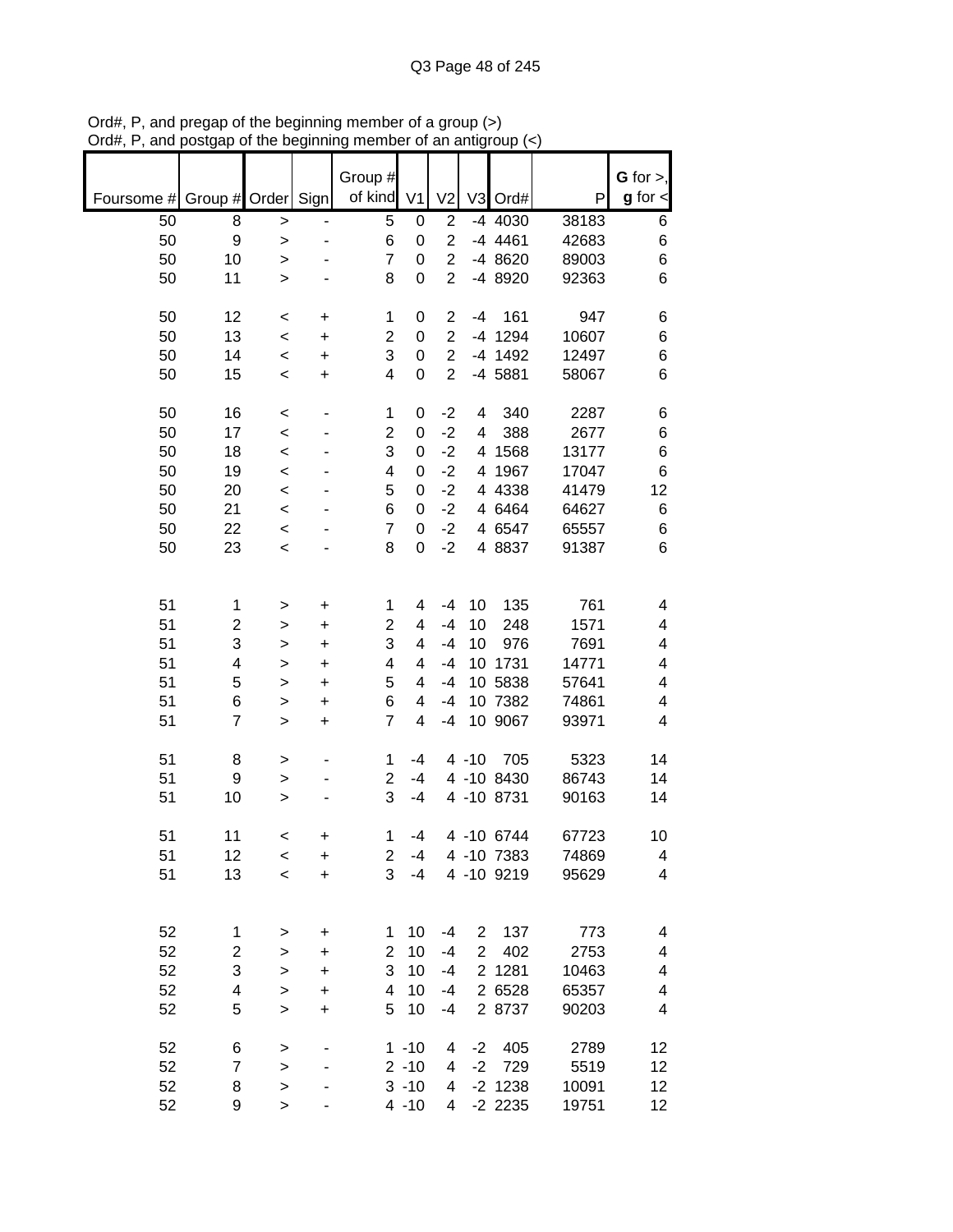|            |                |                    |                          | Group #             |                        |                      |                                  |                     |                | G for $>$ ,             |
|------------|----------------|--------------------|--------------------------|---------------------|------------------------|----------------------|----------------------------------|---------------------|----------------|-------------------------|
| Foursome # | Group # Order  |                    | Sign                     | of kind V1          |                        | V <sub>2</sub>       |                                  | V3 Ord#             | P              | $g$ for $\lt$           |
| 52         | 10             | $\,$               | $\overline{\phantom{0}}$ |                     | $5 - 10$               | 4                    |                                  | $-2$ 2852           | 25931          | 12                      |
| 52         | 11             | >                  |                          |                     | $6 - 10$               | 4                    |                                  | $-2$ 3033           | 27791          | 12                      |
| 52         | 12             | >                  |                          |                     | $7 - 10$               | 4                    |                                  | $-2$ 3115           | 28619          | 12                      |
| 52         | 13             | $\geq$             |                          |                     | $8 - 10$               | 4                    |                                  | $-2$ 3899           | 36779          | 12                      |
| 52         | 14             | $\mathbf{I}$       |                          |                     | $9 - 10$               | 4                    |                                  | $-26229$            | 61979          | 12                      |
| 52<br>52   | 15<br>16       | ><br>$\geq$        |                          |                     | $10 - 10$<br>$11 - 10$ | 4<br>4               |                                  | -2 7637<br>-2 7893  | 77711<br>80669 | 12<br>12                |
| 52         | 17             | >                  |                          |                     | $12 - 10$              | 4                    |                                  | $-28123$            | 83219          | 12                      |
| 52         | 18             | >                  |                          |                     | $13 - 10$              | 4                    |                                  | $-28177$            | 83833          | 20                      |
| 52         | 19             | >                  |                          |                     | $14 - 10$              | 4                    |                                  | $-28648$            | 89293          | 20                      |
|            |                |                    |                          |                     |                        |                      |                                  |                     |                |                         |
| 52         | 20             | <                  | +                        |                     | $1 - 10$               | 4                    |                                  | $-2$ 2120           | 18517          | 4                       |
| 52         | 21             | $\,<$              | $\ddot{}$                |                     | $2 - 10$               | 4                    |                                  | $-2$ 3298           | 30553          | $\overline{\mathbf{4}}$ |
| 52         | 22             | $\,<$              | +                        |                     | $3 - 10$               | 4                    |                                  | -2 7647             | 77797          | 4                       |
| 52         | 23             | $\,<\,$            | +                        |                     | $4 - 10$               | 4                    |                                  | -2 8936             | 92503          | 4                       |
|            |                |                    |                          |                     |                        |                      |                                  |                     |                |                         |
| 52         | 24             | $\,<$              |                          | 1                   | 10                     | $-4$                 | $\overline{2}$                   | 470                 | 3331           | 12                      |
| 52         | 25             | $\prec$            |                          | $\overline{2}$<br>3 | 10                     | $-4$                 | $\overline{2}$<br>$\overline{2}$ | 546<br>647          | 3931           | 12                      |
| 52<br>52   | 26<br>27       | $\prec$            |                          | 4                   | 10<br>10               | $-4$<br>$-4$         |                                  | 2 1055              | 4801<br>8431   | 12<br>12                |
| 52         | 28             | $\,<\,$<br>$\,<\,$ |                          | 5                   | 10                     | $-4$                 | $\overline{2}$                   | 1190                | 9631           | 12                      |
| 52         | 29             | $\,<$              |                          | 6                   | 10                     | $-4$                 | $\overline{2}$                   | 1852                | 15889          | 12                      |
| 52         | 30             | $\prec$            |                          | 7                   | 10                     | $-4$                 |                                  | 2 2470              | 22039          | 12                      |
| 52         | 31             | $\,<$              |                          | 8                   | 10                     | $-4$                 |                                  | 2 3028              | 27751          | 12                      |
| 52         | 32             | $\,<$              |                          | 9                   | 10                     | $-4$                 |                                  | 2 3180              | 29251          | 18                      |
| 52         | 33             | $\,<$              |                          | 10                  | 10                     | $-4$                 |                                  | 2 3918              | 36931          | 12                      |
| 52         | 34             | $\,<$              |                          | 11                  | 10                     | $-4$                 |                                  | 2 4583              | 44029          | 12                      |
| 52         | 35             | $\,<$              |                          | 12                  | 10                     | $-4$                 |                                  | 2 4611              | 44281          | 12                      |
| 52         | 36             | $\,<$              |                          | 13                  | 10                     | $-4$                 |                                  | 2 9569              | 99721          | 12                      |
|            |                |                    |                          |                     |                        |                      |                                  |                     |                |                         |
| 53         | 1              | >                  | +                        | 1                   |                        | $2 - 10$             | 8                                | 139                 | 797            | 10                      |
| 53         | $\overline{2}$ | >                  | +                        | $\overline{2}$      |                        | $2 - 10$             | 8                                | 267                 | 1709           | 10                      |
| 53         | 3              | >                  | +                        | 3                   |                        | $2 - 10$             | 8                                | 818                 | 6287           | 10                      |
| 53         | 4              | >                  | $\ddot{}$                | 4                   |                        | $2 - 10$             |                                  | 8 2883              | 26237          | 10                      |
| 53         | 5              | >                  | +                        | 5                   |                        | $2 - 10$             |                                  | 8 3098              | 28477          | 14                      |
| 53         | 6              | $\geq$             | $\ddot{}$                | 6                   |                        | $2 - 10$             |                                  | 8 3757              | 35267          | 10                      |
| 53         | $\overline{7}$ | $\mathbf{I}$       | +                        | 7                   |                        | $2 - 10$             |                                  | 8 5277              | 51563          | 12                      |
| 53         | 8              | $\geq$             | +                        | 8                   |                        | $2 - 10$             |                                  | 8 5786              | 57059          | 12                      |
| 53         | 9              | $\geq$             | +                        | 9                   |                        | $2 - 10$             |                                  | 8 5910              | 58379          | 10                      |
| 53         | 10             | $\geq$             | +                        | 10                  |                        | $2 - 10$             |                                  | 8 5916              | 58427          | 10                      |
| 53<br>53   | 11             | $\mathbf{I}$       | $\ddot{}$                | 11<br>12            |                        | $2 - 10$<br>$2 - 10$ |                                  | 8 7427<br>8 8 9 4 9 | 75377          | 10                      |
|            | 12             | >                  | +                        |                     |                        |                      |                                  |                     | 92657          | 10                      |
| 53         | 13             | >                  |                          | 1                   | $-2$                   | 10                   |                                  | $-8$ 1132           | 9133           | 6                       |
| 53         | 14             | >                  |                          | $\overline{2}$      | $-2$                   | 10                   |                                  | $-8$ 2015           | 17509          | $12 \,$                 |
| 53         | 15             | $\geq$             |                          | 3                   | $-2$                   | 10                   |                                  | $-8$ 2481           | 22129          | 6                       |

Ord#, P, and pregap of the beginning member of a group (>) Ord#, P, and postgap of the beginning member of an antigroup (<)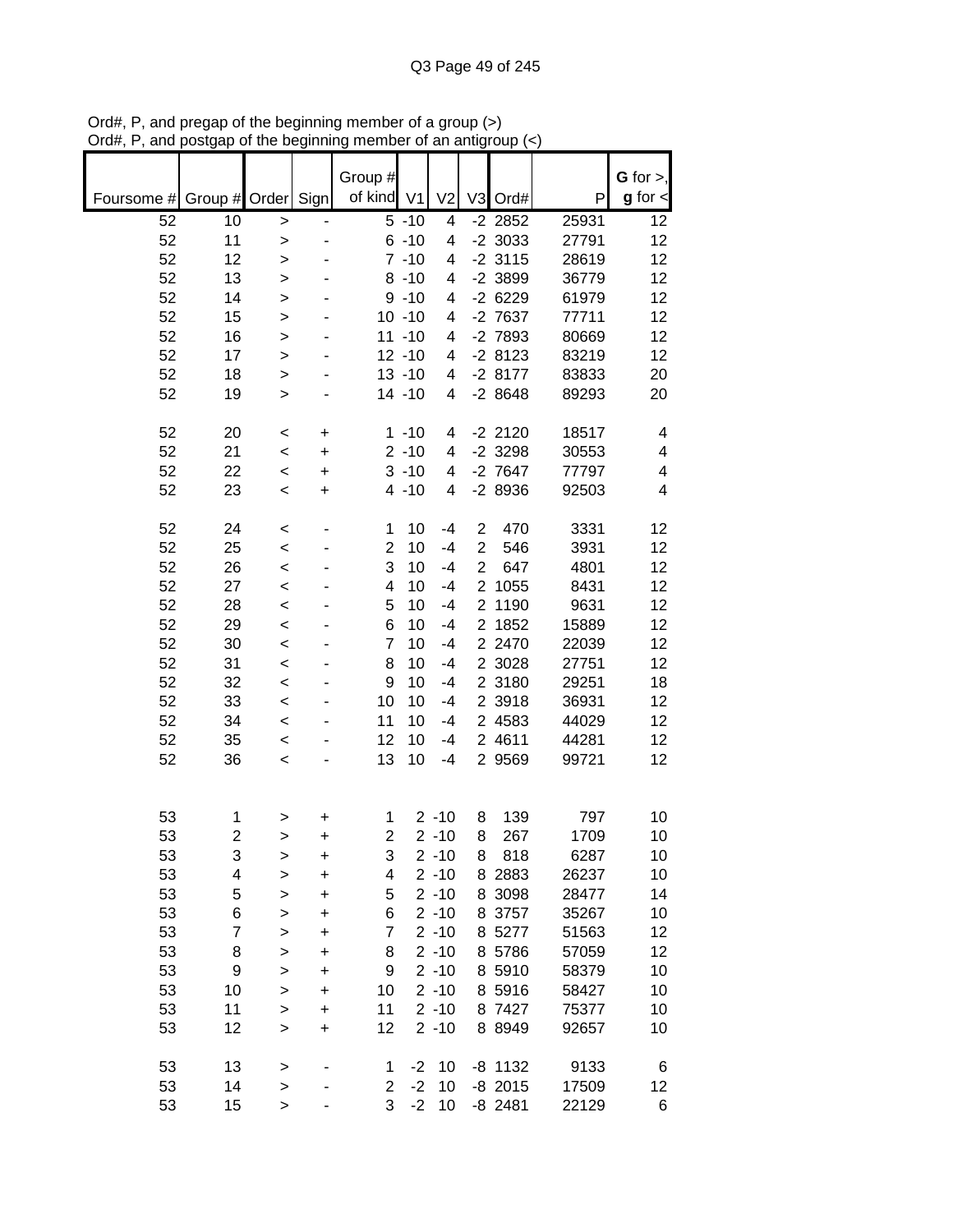|            |                         |                  |                              | Group #                 |                |                      |                |                        |                | G for $>$ ,     |
|------------|-------------------------|------------------|------------------------------|-------------------------|----------------|----------------------|----------------|------------------------|----------------|-----------------|
| Foursome # | Group # Order           |                  | Sign                         | of kind                 | V <sub>1</sub> | V <sub>2</sub>       | V <sub>3</sub> | Ord#                   | P              | $g$ for $\lt$   |
| 53         | 16                      | $\mathbf{I}$     | $\qquad \qquad \blacksquare$ | 4                       | $-2$           | 10                   |                | $-8$ 2585              | 23167          | 8               |
| 53         | 17                      | $\geq$           | Ĭ.                           | 5                       | $-2$           | 10                   |                | $-8$ 3610              | 33713          | 10              |
| 53         | 18                      | >                |                              | 6                       | $-2$           | 10                   |                | $-8$ 4664              | 44887          | 8               |
| 53         | 19                      | $\geq$           |                              | $\overline{7}$          | $-2$           | 10                   |                | $-8$ 4733              | 45673          | 6               |
| 53         | 20                      | >                |                              | 8                       | $-2$           | 10                   |                | $-86171$               | 61339          | 6               |
| 53         | 21                      | $\mathbf{I}$     |                              | 9                       | $-2$           | 10                   |                | $-86500$               | 65063          | 10              |
| 53         | 22                      | >                |                              | 10                      | $-2$           | 10                   |                | $-8$ 7121              | 71941          | 8               |
| 53         | 23                      | $\geq$           |                              | 11                      | $-2$           | 10                   |                | -8 7329                | 74293          | 6               |
| 53         | 24                      | $\geq$           |                              | 12                      | $-2$           | 10                   |                | -8 7660                | 77977          | 8               |
| 53         | 25                      | $\,<$            | +                            | 1                       | $-2$           | 10                   | -8             | 500                    | 3571           | 10              |
| 53         | 26                      | $\,<$            | +                            | $\overline{c}$          | $-2$           | 10                   | -8             | 907                    | 7057           | 12              |
| 53         | 27                      | $\,<$            | +                            | 3                       | $-2$           | 10                   | -8             | 933                    | 7321           | 10              |
| 53         | 28                      | $\,<$            | +                            | 4                       | $-2$           | 10                   |                | $-8$ 4891              | 47431          | 10              |
| 53         | 29                      | $\,<$            | +                            | 5                       | $-2$           | 10                   |                | $-8$ 5516              | 54181          | 12              |
| 53         | 30                      | $\,<$            | +                            | 6                       | $-2$           | 10                   |                | $-86459$               | 64591          | 10              |
| 53<br>53   | 31<br>32                | $\,<$            | +                            | $\overline{7}$<br>8     | $-2$<br>$-2$   | 10<br>10             |                | $-8$ $7019$<br>-8 7644 | 70891<br>77761 | 10<br>12        |
| 53         | 33                      | $\,<$<br>$\,<$   | +<br>+                       | 9                       | $-2$           | 10                   |                | -8 8032                | 82153          | 10              |
| 53         | 34                      | $\,<$            | +                            | 10                      | $-2$           | 10                   |                | -8 8694                | 89797          | 12              |
| 53         | 35                      | $\,<$            | +                            | 11                      | $-2$           | 10                   |                | $-88916$               | 92333          | 14              |
|            |                         |                  |                              |                         |                |                      |                |                        |                |                 |
| 53         | 36                      | $\prec$          |                              | 1                       |                | $2 - 10$             | 8              | 164                    | 971            | 6               |
| 53         | 37                      | $\prec$          |                              | $\overline{\mathbf{c}}$ |                | $2 - 10$             | 8              | 362                    | 2441           | 6               |
| 53         | 38                      | $\prec$          |                              | 3                       |                | $2 - 10$             | 8              | 1333                   | 10979          | 8               |
| 53         | 39                      | $\,<$            |                              | 4                       |                | $2 - 10$             | 8              | 1429                   | 11927          | 6               |
| 53         | 40                      | $\,<$            |                              | 5                       |                | $2 - 10$             | 8              | 1842                   | 15791          | 6               |
| 53         | 41                      | $\,<$            |                              | 6                       |                | $2 - 10$             | 8              | 2348                   | 20879          | 8               |
| 53         | 42                      | $\,<$            |                              | $\overline{7}$          |                | $2 - 10$             | 8              | 3709                   | 34729          | 10              |
| 53         | 43                      | $\,<$            |                              | 8                       |                | $2 - 10$             | 8              | 3852                   | 36299          | 8               |
| 53         | 44                      | $\,<$            |                              | 9                       |                | $2 - 10$             | 8              | 5945<br>6040           | 58763          | 8               |
| 53<br>53   | 45<br>46                | $\,<$            |                              | 10<br>11                |                | $2 - 10$<br>$2 - 10$ | 8              | 8 6276                 | 59747<br>62501 | 6<br>6          |
| 53         | 47                      | $\,<$<br>$\prec$ |                              | 12                      |                | $2 - 10$             |                | 8 8479                 | 87317          | 6               |
| 53         | 48                      | $\,<$            |                              | 13                      |                | $2 - 10$             |                | 8 9507                 | 99017          | 6               |
|            |                         |                  |                              |                         |                |                      |                |                        |                |                 |
| 54         | 1                       | >                | +                            |                         | $1 - 10$       | 8                    | -8             | 140                    | 809            | 12              |
| 54         | $\overline{\mathbf{c}}$ | $\geq$           | $\ddot{}$                    |                         | $2 - 10$       | 8                    | -8             | 473                    | 3359           | 12              |
| 54         | 3                       | $\mathbf{I}$     | $\ddot{}$                    |                         | $3 - 10$       | 8                    |                | $-8$ 1462              | 12239          | 12              |
| 54         | 4                       | $\geq$           | $\ddot{}$                    |                         | $4 - 10$       | 8                    |                | $-8$ 1621              | 13709          | 12              |
| 54         | 5                       | $\mathbf{I}$     | $\ddot{}$                    |                         | $5 - 10$       | 8                    |                | -8 2884                | 26249          | 12              |
| 54         | 6                       | $\mathbf{I}$     | $\ddot{}$                    |                         | $6 - 10$       | 8                    |                | -8 3685                | 34499          | 12              |
| 54         | $\overline{7}$          | >                | +                            |                         | $7 - 10$       | 8                    |                | $-8$ 4472              | 42767          | 16              |
| 54         | 8                       | >                | +                            |                         | $8 - 10$       | 8                    |                | $-8$ 5770              | 56909          | 12              |
| 54         | 9                       | >                | +                            |                         | $9 - 10$       | 8                    |                | $-8$ 5917              | 58439          | 12              |
| 54         | 10                      | $\mathbf{I}$     | $\ddot{}$                    |                         | $10 - 10$      | 8                    |                | -8 5964                | 59009          | 12 <sub>2</sub> |

Ord#, P, and pregap of the beginning member of a group (>) Ord#, P, and postgap of the beginning member of an antigroup (<)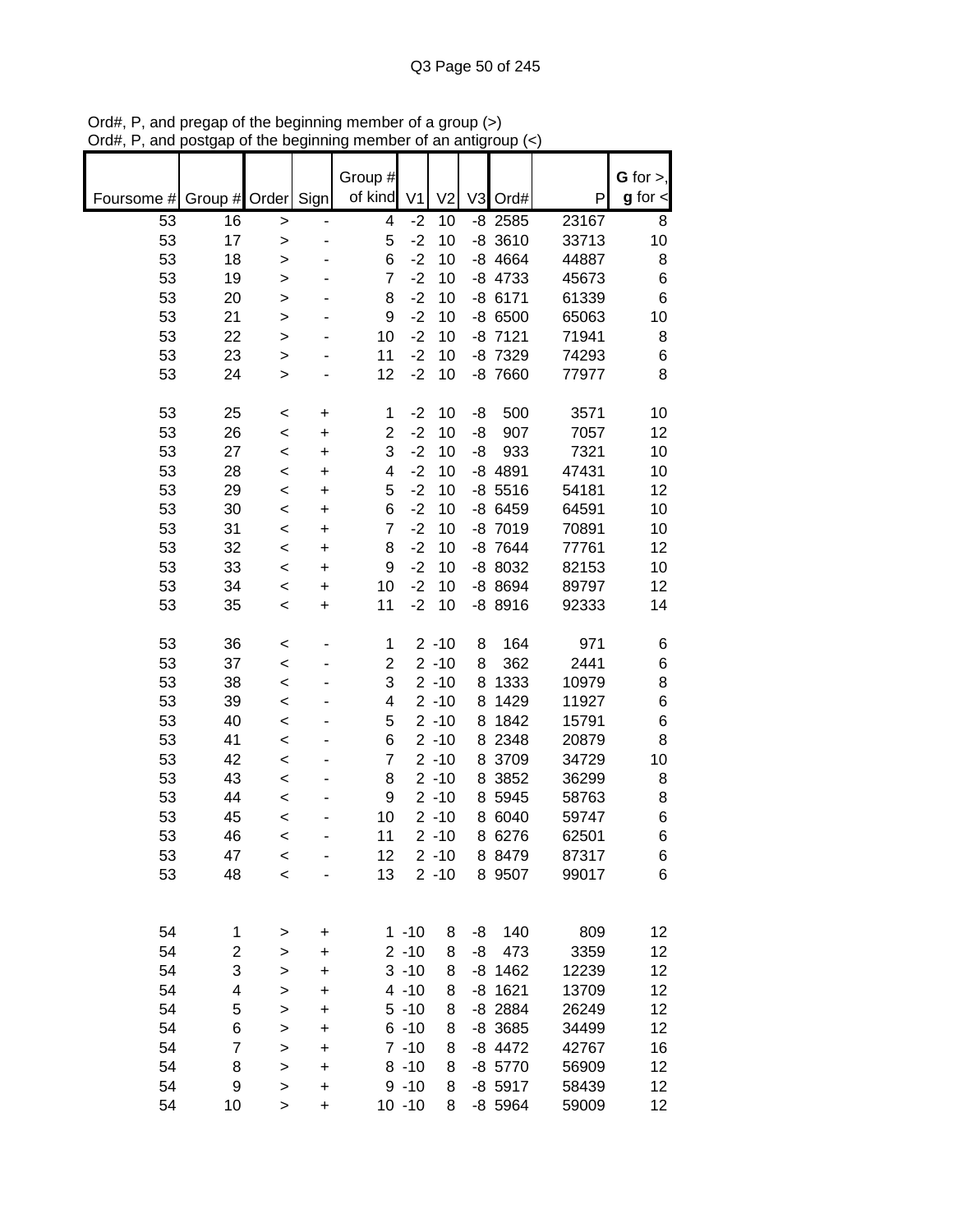|                               |                         |              |           | Group #        |                         |                |           |                |       | G for $>$ ,             |
|-------------------------------|-------------------------|--------------|-----------|----------------|-------------------------|----------------|-----------|----------------|-------|-------------------------|
| Foursome # Group # Order Sign |                         |              |           | of kind V1     |                         | V <sub>2</sub> |           | V3 Ord#        | P     | $g$ for $\lt$           |
| 54                            | 11                      | $\geq$       | +         |                | $11 - 10$               | 8              |           | $-8$ 7136      | 72089 | 12                      |
| 54                            | 12                      | $\geq$       | $\ddot{}$ |                | $12 - 10$               | 8              |           | $-8$ 7428      | 75389 | 12                      |
| 54                            | 13                      | $\geq$       | $\ddot{}$ |                | $13 - 10$               | 8              |           | -8 8950        | 92669 | 12                      |
| 54                            | 14                      | >            |           | 1              | 10                      | -8             | 8         | 470            | 3331  | $\overline{\mathbf{c}}$ |
| 54                            | 15                      | >            |           | $\overline{2}$ | 10                      | -8             |           | 8 3682         | 34471 | $\overline{c}$          |
| 54                            | 16                      | $\, > \,$    |           | 3              | 10                      | -8             |           | 8 6 6 8 9      | 67141 | $\overline{2}$          |
| 54                            | 17                      | $\,<$        | +         | 1              | 10                      | -8             | 8         | 960            | 7561  | 12                      |
| 54                            | 18                      | $\,<$        | $\ddot{}$ | $\overline{2}$ | 10                      | -8             | 8         | 1342           | 11071 | 12                      |
| 54                            | 19                      | $\,<$        | $\ddot{}$ | 3              | 10                      | -8             | 8         | 2572           | 23041 | 12                      |
| 54                            | 20                      | $\,<$        | $\ddot{}$ | 4              | 10                      | -8             |           | 8 3068         | 28111 | 12                      |
| 54                            | 21                      | $\,<$        | $\ddot{}$ | 5              | 10                      | -8             |           | 8 3599         | 33601 | 12                      |
| 54                            | 22                      | $\prec$      | $\ddot{}$ | 6              | 10                      | -8             |           | 8 5027         | 48871 | 12                      |
| 54                            | 23                      | $\prec$      | $\ddot{}$ | $\overline{7}$ | 10                      | -8             |           | 8 5989         | 59221 | 12                      |
| 54                            | 24                      | $\,<$        | +         | 8              | 10                      | -8             |           | 8 6137         | 60901 | 12                      |
| 54                            | 25                      | $\,<$        |           |                | $1 - 10$                | 8              | -8        | 473            | 3359  | $\overline{\mathbf{c}}$ |
| 54                            | 26                      | $\prec$      |           |                | $2 - 10$                | 8              |           | $-8$ 3685      | 34499 | $\overline{c}$          |
| 54                            | 27                      | $\prec$      |           |                | $3 - 10$                | 8              |           | $-8$ 4731      | 45659 | 8                       |
| 54                            | 28                      | $\,<$        |           |                | $4 - 10$                | 8              |           | $-8$ 5227      | 51059 | $\overline{c}$          |
| 54                            | 29                      | $\prec$      |           |                | $5 - 10$                | 8              |           | $-8$ 6303      | 62819 | 8                       |
|                               |                         |              |           |                |                         |                |           |                |       |                         |
| 55                            | 1                       | >            | +         | 1              | $-2$                    | 2              | 16        | 152            | 881   | 4                       |
| 55                            | 2                       | >            | +         | $\mathbf{2}$   | $-2$                    | $\overline{2}$ |           | 16 3826        | 36011 | 4                       |
| 55                            | 3                       | >            | $\ddot{}$ | 3              | $-2$                    | $\overline{2}$ |           | 16 4394        | 42017 | 4                       |
| 55                            | 4                       | $\mathbf{I}$ | $\ddot{}$ | 4              | $-2$                    | $\overline{2}$ |           | 16 9441        | 98321 | 4                       |
| 55                            | 5                       | $\,<\,$      | +         | 1              | $\overline{\mathbf{c}}$ |                | $-2 - 16$ | 879            | 6829  | 4                       |
| 55                            | 6                       | $\,<$        | +         | $\overline{2}$ | $\overline{c}$          |                |           | $-2 - 16$ 1280 | 10459 | 4                       |
| 55                            | $\overline{\mathbf{7}}$ | $\,<$        | +         | 3              | $\overline{c}$          |                |           | $-2 - 16$ 4016 | 37993 | 4                       |
| 55                            | 8                       | $\,<$        | $\ddot{}$ | 4              | $\overline{2}$          |                |           | $-2 - 168845$  | 91459 | 4                       |
|                               |                         |              |           |                |                         |                |           |                |       |                         |
| 56                            | 1                       | >            | +         | 1              | 2                       |                | $16 - 16$ | 153            | 883   | $\overline{c}$          |
| 56                            | 2                       | >            | $\ddot{}$ | 2              | 2                       |                |           | 16 - 16 1276   | 10429 | $\overline{\mathbf{c}}$ |
| 56                            | 3                       | >            | +         | 3              | $\overline{2}$          |                |           | 16 - 16 4919   | 47713 | $\overline{\mathbf{c}}$ |
| 56                            | 4                       | >            | $\ddot{}$ | 4              | $\overline{2}$          |                |           | 16 - 16 8472   | 87253 | $\overline{c}$          |
| 56                            | 5                       | >            | +         | 5              | $\overline{2}$          |                |           | 16 - 16 9322   | 96823 | $\overline{2}$          |
| 56                            | 6                       | $\,<\,$      | +         | 1              |                         | $-2 - 16$      |           | 16 1279        | 10457 | 2                       |
| 56                            | 7                       | $\,<\,$      | +         | $\overline{2}$ |                         | $-2 - 16$      |           | 16 4015        | 37991 | 2                       |
| 56                            | 8                       | $\,<\,$      | $\ddot{}$ | 3              |                         | $-2 - 16$      |           | 16 4922        | 47741 | $\overline{c}$          |
| 56                            | 9                       | $\,<\,$      | +         | 4              |                         | $-2 - 16$      |           | 16 6125        | 60761 | $\overline{2}$          |
| 56                            | 10                      | $\,<\,$      |           | 1              |                         |                |           | 2 16 -16 5249  | 51307 | 22                      |

Ord#, P, and pregap of the beginning member of a group (>) Ord#, P, and postgap of the beginning member of an antigroup (<)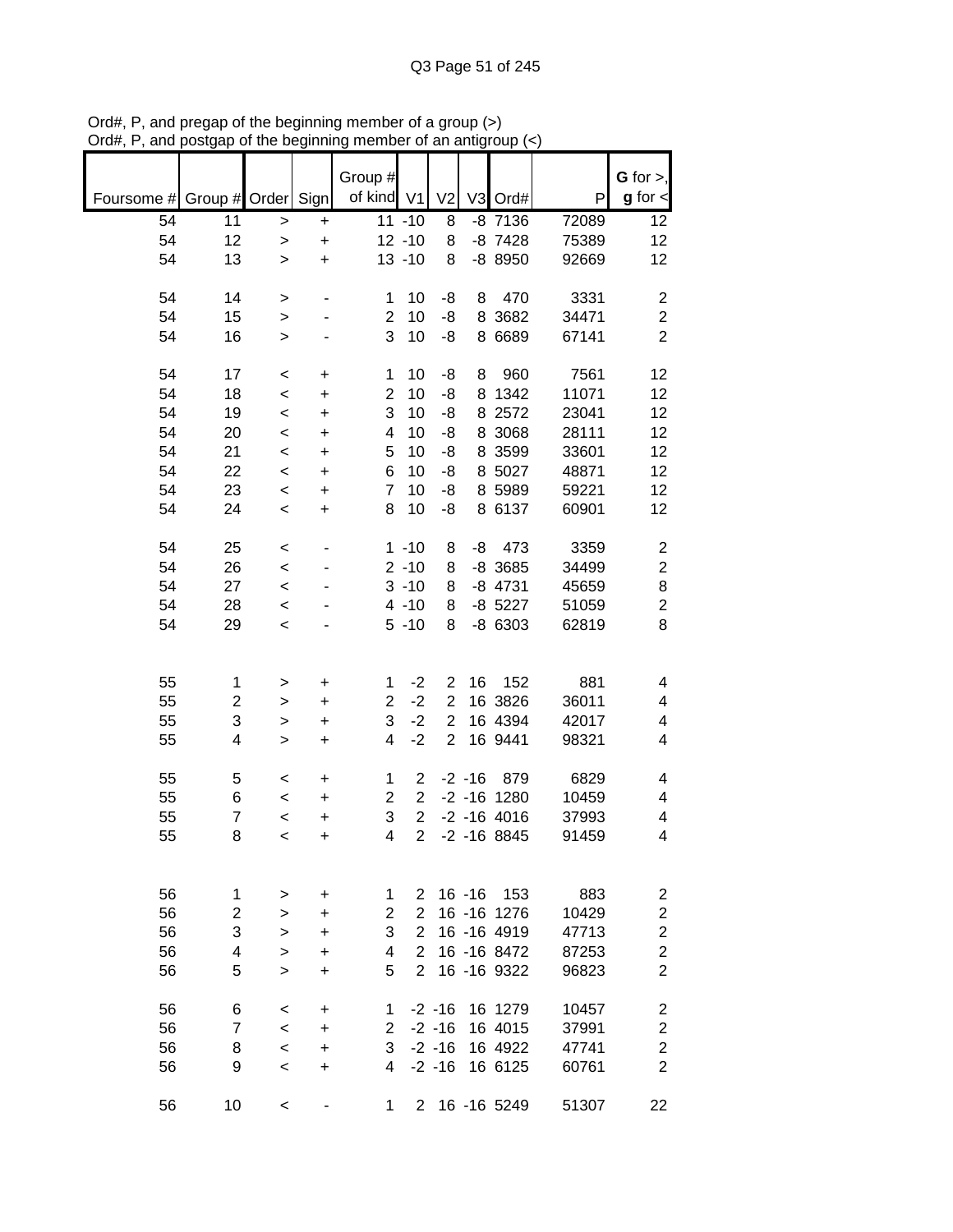|                               |                         |              |                                  | Group #        |                         |      |                |            |       | $G$ for $>$ ,           |
|-------------------------------|-------------------------|--------------|----------------------------------|----------------|-------------------------|------|----------------|------------|-------|-------------------------|
|                               |                         |              |                                  |                |                         |      |                |            |       |                         |
| Foursome # Group # Order Sign |                         |              |                                  | of kind V1     |                         |      |                | V2 V3 Ord# | P     | $g$ for $\lt$           |
|                               |                         |              |                                  |                |                         |      |                |            |       |                         |
|                               |                         |              |                                  |                |                         |      |                |            |       |                         |
| 57                            | 1                       | >            | $\ddot{}$                        |                | $1 - 16$                | 4    | $\overline{2}$ | 155        | 907   | 20                      |
| 57                            | $\overline{2}$          | >            | $\ddot{}$                        |                | $2 - 16$                | 4    |                | 2 1401     | 11677 | 20                      |
| 57                            | 3                       | >            | $\ddot{}$                        |                | $3 - 16$                | 4    |                | 2 4151     | 39439 | 20                      |
| 57                            | 4                       | >            | $\ddot{}$                        |                | $4 - 16$                | 4    |                | 2 4503     | 43093 | 26                      |
| 57                            | 5                       | $\mathbf{I}$ | $\ddot{}$                        |                | $5 - 16$                | 4    |                | 2 9208     | 95527 | 20                      |
|                               |                         |              |                                  |                |                         |      |                |            |       |                         |
| 57                            | 6                       |              |                                  | 1              | 16                      | $-4$ |                | $-2$ 2766  | 25037 | $\overline{\mathbf{4}}$ |
|                               |                         | $\mathbf{I}$ | -                                |                |                         |      |                |            |       |                         |
|                               |                         |              |                                  |                |                         |      |                |            |       |                         |
| 57                            | $\overline{7}$          | $\,<\,$      | +                                | 1              | 16                      | $-4$ |                | $-2$ 7493  | 76103 | 20                      |
|                               |                         |              |                                  |                |                         |      |                |            |       |                         |
|                               |                         |              |                                  |                |                         |      |                |            |       |                         |
| 58                            | $\mathbf{1}$            | >            | $\begin{array}{c} + \end{array}$ | 1              | $\overline{2}$          | 0    | 8              | 160        | 941   | 4                       |
| 58                            | $\overline{\mathbf{c}}$ | >            | $\ddot{}$                        | 2              | $\overline{\mathbf{c}}$ | 0    |                | 8 1293     | 10601 | 4                       |
| 58                            | 3                       | $\geq$       | $\ddot{}$                        | 3              | $\overline{c}$          | 0    |                | 8 1553     | 13037 | 4                       |
| 58                            | 4                       | >            | +                                | 4              | $\overline{\mathbf{c}}$ | 0    |                | 8 1903     | 16421 | 4                       |
| 58                            | 5                       | >            | $\ddot{}$                        | 5              | $\overline{c}$          | 0    |                | 8 2275     | 20117 | 4                       |
| 58                            | 6                       | >            | $\ddot{}$                        | 6              | $\overline{c}$          | 0    |                | 8 3536     | 32987 | 4                       |
| 58                            | $\overline{7}$          | >            | $\begin{array}{c} + \end{array}$ | $\overline{7}$ | $\overline{c}$          | 0    |                | 8 4117     | 39107 | 4                       |
| 58                            | 8                       | >            | +                                | 8              | $\overline{2}$          | 0    |                | 8 4 28 8   | 40949 | 10                      |
| 58                            | 9                       | >            | $\ddot{}$                        | 9              | $\overline{2}$          | 0    |                | 8 4 6 3 0  | 44537 | 4                       |
| 58                            | 10                      | $\mathbf{I}$ | $\ddot{}$                        | 10             | $\overline{2}$          | 0    |                | 8 8 28 1   | 85037 | 10                      |
|                               |                         |              |                                  |                |                         |      |                |            |       |                         |
|                               |                         |              |                                  |                |                         |      |                |            |       |                         |
| 58                            | 11                      | $\,<$        | $\ddot{}$                        | 1              | $-2$                    | 0    | -8             | 669        | 4999  | 4                       |
| 58                            | 12                      | $\prec$      | $\ddot{}$                        | $\overline{2}$ | $-2$                    | 0    |                | $-8$ 2112  | 18439 | 4                       |
| 58                            | 13                      | $\prec$      | $\ddot{}$                        | 3              | $-2$                    | 0    |                | $-8$ 3278  | 30319 | 4                       |
| 58                            | 14                      | $\prec$      | $\ddot{}$                        | 4              | $-2$                    | 0    |                | $-8$ 4386  | 41953 | 4                       |
| 58                            | 15                      | $\,<$        | $\ddot{}$                        | 5              | $-2$                    | 0    |                | $-8$ 4741  | 45763 | 4                       |
| 58                            | 16                      | $\,<$        | $\ddot{}$                        | 6              | $-2$                    | 0    |                | $-8$ 5404  | 52963 | 4                       |
| 58                            | 17                      | $\prec$      | $\ddot{}$                        | $\overline{7}$ | $-2$                    | 0    |                | $-8$ 5978  | 59119 | 4                       |
| 58                            | 18                      | $\prec$      | $\ddot{}$                        | 8              | $-2$                    | 0    |                | -8 6534    | 65419 | 4                       |
|                               |                         |              |                                  |                |                         |      |                |            |       |                         |
|                               |                         |              |                                  |                |                         |      |                |            |       |                         |
| 59                            | 1                       | >            | +                                | 1              | 0                       |      | $8 - 10$       | 161        | 947   | 6                       |
| 59                            | $\boldsymbol{2}$        | >            | +                                | $\overline{c}$ | 0                       |      | $8 - 10$       | 359        | 2417  | 6                       |
| 59                            | 3                       | >            | +                                | 3              | 0                       |      | $8 - 10$       | 1294       | 10607 | 6                       |
| 59                            | $\overline{\mathbf{4}}$ | >            | +                                | 4              | 0                       |      | $8 - 10$       | 1426       | 11903 | 6                       |
| 59                            | 5                       |              |                                  | 5              | 0                       |      |                | 8 -10 1839 | 15767 |                         |
|                               |                         | >            | +                                |                |                         |      |                |            | 16427 | 6                       |
| 59                            | 6                       | >            | +                                | 6              | 0                       |      |                | 8 -10 1904 |       | 6                       |
| 59                            | $\overline{7}$          | $\geq$       | +                                | 7              | 0                       |      |                | 8 -10 2276 | 20123 | 6                       |
| 59                            | 8                       | $\geq$       | +                                | 8              | 0                       |      |                | 8 -10 6415 | 64013 | 6                       |
| 59                            | 9                       | >            | +                                | 9              | 0                       |      |                | 8 -10 6658 | 66809 | 12                      |
| 59                            | 10                      | >            | +                                | 10             | 0                       |      |                | 8 -10 7524 | 76487 | 6                       |
| 59                            | 11                      | >            | $\ddot{}$                        | 11             | 0                       |      |                | 8 -10 7937 | 81077 | 6                       |
| 59                            | 12                      | $\, > \,$    | +                                | 12             | 0                       |      |                | 8 -10 8656 | 89393 | 6                       |

Ord#, P, and pregap of the beginning member of a group (>) Ord#, P, and postgap of the beginning member of an antigroup (<)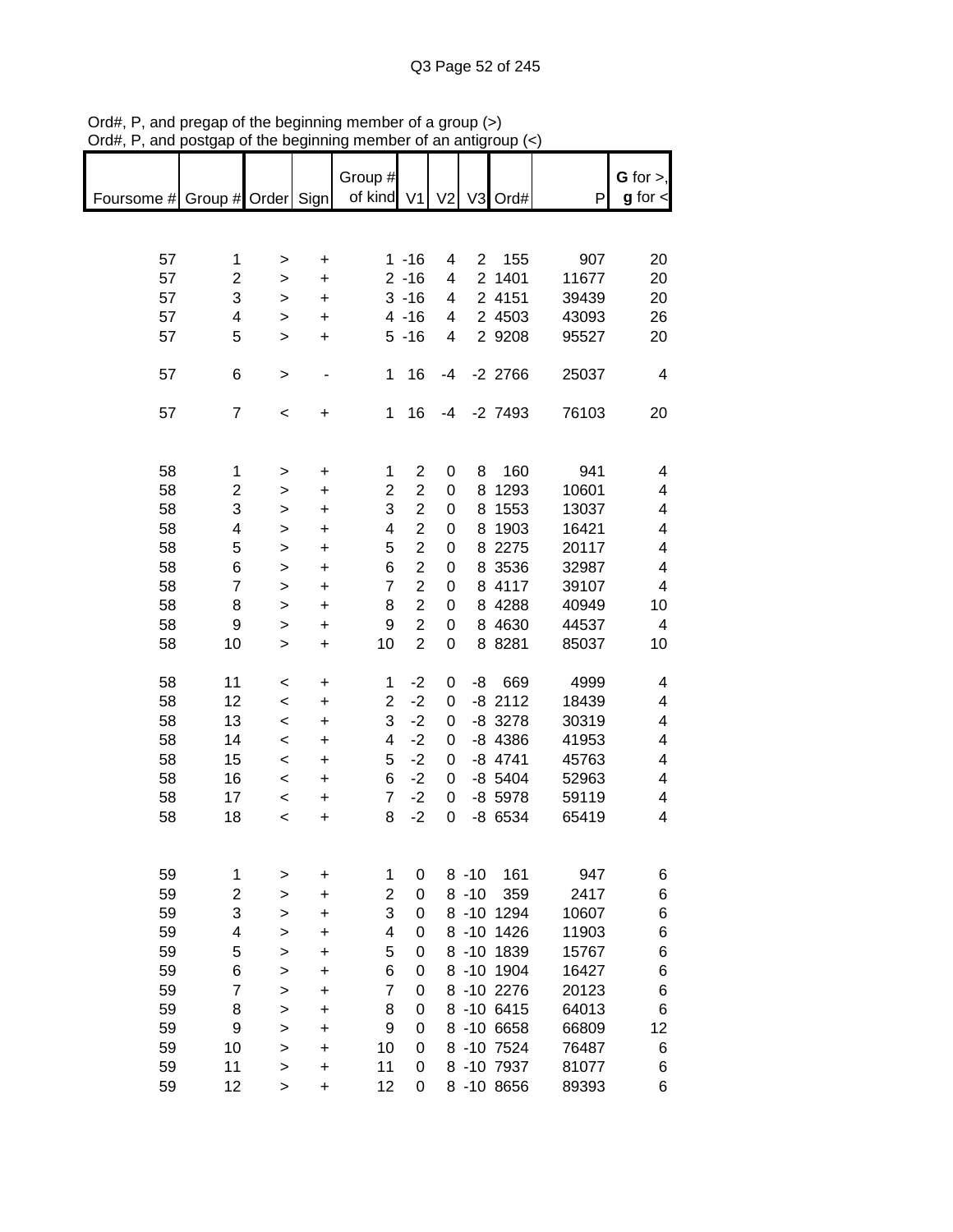|            |                         |              |           | Group #<br>of kind |                |                         |                |            |       | G for $>$ ,          |
|------------|-------------------------|--------------|-----------|--------------------|----------------|-------------------------|----------------|------------|-------|----------------------|
| Foursome # | Group # Order           |              | Sign      |                    | V <sub>1</sub> | V <sub>2</sub>          | V <sub>3</sub> | Ord#       | P     | $g$ for $\textsf{I}$ |
| 59         | 13                      | $\,>$        |           | 1                  | 0              | -8                      |                | 10 1218    | 9871  | 12                   |
| 59         | 14                      | $\geq$       |           | $\overline{2}$     | 0              | -8                      |                | 10 5513    | 54151 | 12                   |
|            |                         |              |           |                    |                |                         |                |            |       |                      |
| 59         | 15                      | $\,<$        | +         | 1                  | 0              | -8                      | 10             | 668        | 4993  | 6                    |
| 59         | 16                      | $\,<$        | +         | $\overline{c}$     | 0              | -8                      |                | 10 6752    | 67783 | 6                    |
| 59         | 17                      | $\,<$        | +         | 3                  | 0              | -8                      |                | 10 7332    | 74317 | $\,6$                |
| 59         | 18                      | $\,<$        | +         | 4                  | 0              | -8                      |                | 10 7446    | 75577 | 6                    |
| 59         | 19                      | $\,<$        | $\ddot{}$ | 5                  | 0              | -8                      |                | 10 7824    | 79867 | 6                    |
| 59         | 20                      | $\,<$        | $\ddot{}$ | 6                  | 0              | -8                      |                | 10 8374    | 86137 | 6                    |
| 59         | 21                      | $\,<\,$      | $\ddot{}$ | $\overline{7}$     | 0              | -8                      |                | 10 8487    | 87427 | 6                    |
| 59         | 22                      | $\,<$        | +         | 8                  | 0              | -8                      |                | 10 8632    | 89107 | 6                    |
| 59         | 23                      | $\,<\,$      | +         | 9                  | 0              | -8                      |                | 10 8712    | 89983 | 6                    |
|            |                         |              |           |                    |                |                         |                |            |       |                      |
| 59         | 24                      | $\,<\,$      |           | 1                  | 0              |                         |                | 8 -10 6624 | 66431 | 18                   |
| 59         | 25                      | $\,<\,$      |           | $\overline{c}$     | 0              |                         |                | 8 -10 6828 | 68699 | 12                   |
|            |                         |              |           |                    |                |                         |                |            |       |                      |
|            |                         |              |           |                    |                |                         |                |            |       |                      |
| 60         | 1                       | >            | +         |                    | $1 - 10$       | $\overline{\mathbf{c}}$ | 0              | 163        | 967   | 14                   |
| 60         | $\overline{\mathbf{c}}$ | >            | +         |                    | $2 - 10$       | $\overline{\mathbf{c}}$ | 0              | 425        | 2953  | 14                   |
| 60         | 3                       | >            | +         |                    | $3 - 10$       | $\overline{c}$          | 0              | 1428       | 11923 | 14                   |
| 60         | 4                       | >            | $\ddot{}$ |                    | $4 - 10$       | $\overline{c}$          | 0              | 1701       | 14533 | 14                   |
| 60         | 5                       | >            | +         |                    | $5 - 10$       | $\overline{c}$          | 0              | 1841       | 15787 | 14                   |
| 60         | 6                       | >            | +         |                    | $6 - 10$       | $\overline{c}$          | 0              | 1872       | 16087 | 14                   |
| 60         | $\overline{7}$          | >            | +         |                    | $7 - 10$       | $\overline{c}$          | 0              | 4348       | 41593 | 14                   |
| 60         | 8                       | >            | +         |                    | $8 - 10$       | $\overline{2}$          |                | 0 6199     | 61627 | 14                   |
| 60         | 9                       | >            | $\ddot{}$ |                    | $9 - 10$       | $\overline{c}$          |                | 0 7385     | 74887 | 14                   |
| 60         | 10                      | $\geq$       | $\ddot{}$ |                    | $10 - 10$      | $\overline{c}$          |                | 0 7994     | 81727 | 20                   |
|            |                         |              |           |                    |                |                         |                |            |       |                      |
| 60         | 11                      | $\,<$        | $\ddot{}$ | 1                  | 10             | $-2$                    |                | 0 1857     | 15923 | 14                   |
| 60         | 12                      | $\,<\,$      | +         | $\overline{2}$     | 10             | $-2$                    |                | 0 2970     | 27077 | 14                   |
| 60         | 13                      | $\,<\,$      | +         | 3                  | 10             | $-2$                    |                | 0 6535     | 65423 | 14                   |
| 60         | 14                      | $\,<$        | +         | 4                  | 10             | $-2$                    |                | 0 7624     | 77573 | 14                   |
| 60         | 15                      | $\,<\,$      | $\ddot{}$ | 5                  | 10             | $-2$                    |                | 0 8635     | 89123 | 14                   |
| 60         | 16                      | $\,<$        | +         | 6                  | 10             | $-2$                    |                | 0 8839     | 91397 | 14                   |
|            |                         |              |           |                    |                |                         |                |            |       |                      |
| 60         | 17                      | $\,<$        |           |                    | $1 - 10$       | $\overline{\mathbf{c}}$ |                | 0 2104     | 18367 | 4                    |
| 60         | 18                      | $\prec$      |           |                    | $2 - 10$       | $\overline{2}$          |                | 0 5278     | 51577 | 4                    |
|            |                         |              |           |                    |                |                         |                |            |       |                      |
|            |                         |              |           |                    |                |                         |                |            |       |                      |
| 61         | 1                       |              | +         | 1                  | 2              | $-2$                    | 6              | 166        | 983   | 6                    |
| 61         | 2                       | >            | +         | $\overline{2}$     | $\overline{2}$ | $-2$                    | 6              | 763        | 5813  | 6                    |
| 61         | 3                       | >            |           | 3                  | $\overline{2}$ | $-2$                    |                | 6 2733     | 24683 |                      |
| 61         | 4                       | >            | +         | 4                  | $\overline{2}$ | $-2$                    |                | 6 2903     | 26423 | 6<br>6               |
| 61         | 5                       | $\geq$       | +         | 5                  | $\overline{2}$ | $-2$                    |                | 6 3889     | 36683 | 6                    |
| 61         | 6                       | $\mathbf{I}$ | $\ddot{}$ | 6                  | $\overline{2}$ | $-2$                    |                | 6 4254     | 40583 | 6                    |
|            |                         | $\geq$       | $\ddot{}$ |                    |                |                         |                |            |       |                      |
| 61         | $\boldsymbol{7}$        |              |           | 1                  | $-2$           | 2                       |                | $-6$ 2134  | 18691 | 12                   |
|            |                         | >            |           |                    |                |                         |                |            |       |                      |

Ord#, P, and pregap of the beginning member of a group (>) Ord#, P, and postgap of the beginning member of an antigroup (<)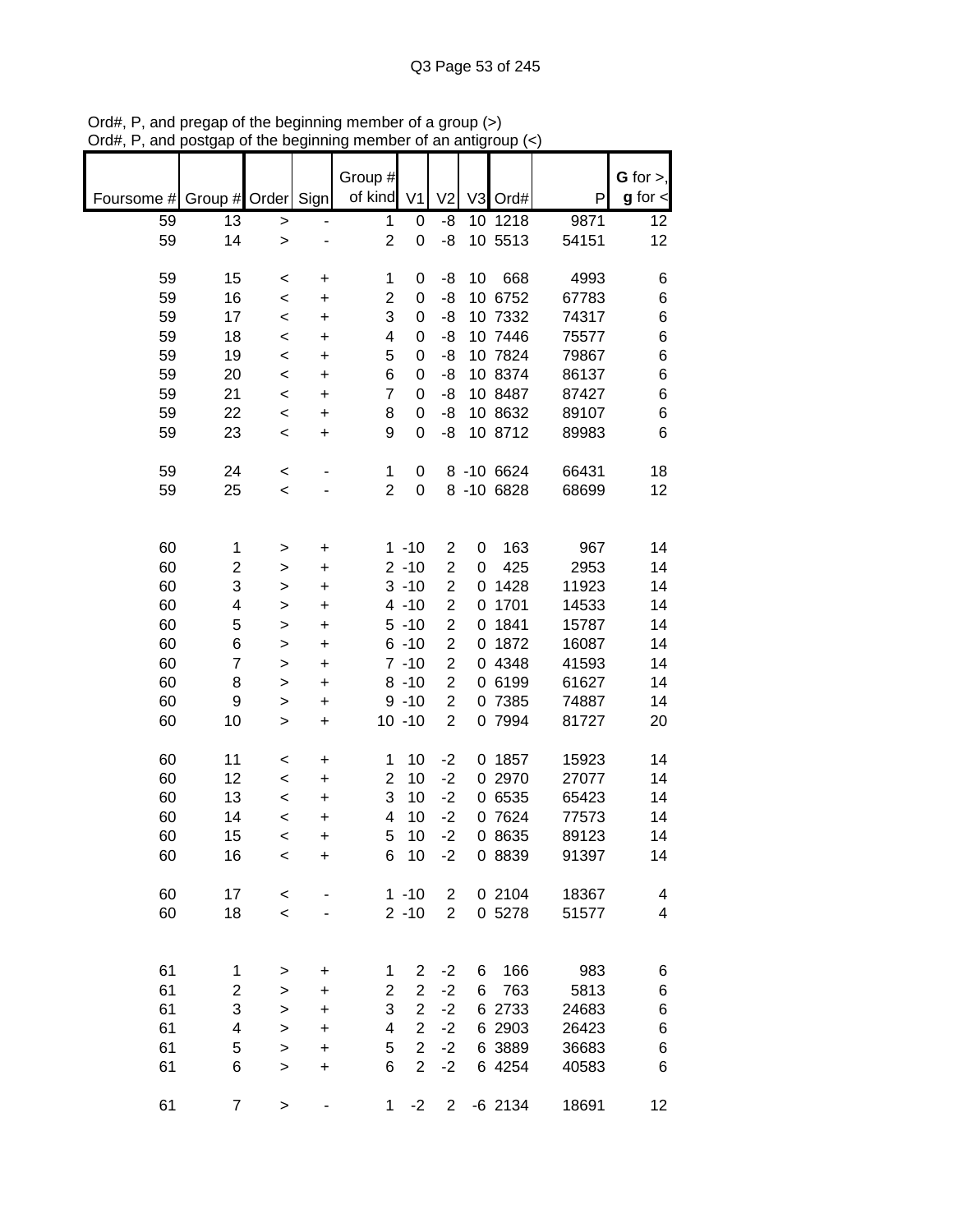|            |                     |           |                         |                |                         |                                  |              |              | $G$ for $>$ ,        |
|------------|---------------------|-----------|-------------------------|----------------|-------------------------|----------------------------------|--------------|--------------|----------------------|
| Foursome # | Group # Order       | Sign      | Group #<br>of kind      | V <sub>1</sub> | V <sub>2</sub>          |                                  | V3 Ord#      | P            | $g$ for $\textsf{I}$ |
| 61         | 8<br>$\,$           |           | $\overline{2}$          | $-2$           | $\overline{2}$          |                                  | $-6$ 3846    | 36241        | 12                   |
| 61         | 9<br>$\mathbf{I}$   |           | 3                       | $-2$           | $\overline{2}$          |                                  | $-6$ 7019    | 70891        | 12                   |
| 61<br>10   | $\,<$               | +         | 1                       | $-2$           | 2                       |                                  | $-6$ 1544    | 12967        | 6                    |
| 61<br>11   | $\prec$             | $\ddot{}$ | $\overline{\mathbf{c}}$ | $-2$           | $\overline{\mathbf{c}}$ |                                  | $-6$ 3199    | 29437        | 6                    |
| 61<br>12   | $\prec$             | $\ddot{}$ | 3                       | $-2$           | $\overline{c}$          |                                  | $-6$ 3821    | 35977        | 6                    |
| 13<br>61   | $\,<$               | +         | 4                       | $-2$           | $\overline{2}$          |                                  | $-6$ 5282    | 51607        | 6                    |
| 61<br>14   | $\,<$               |           | 1                       | $\overline{c}$ | $-2$                    |                                  | 6 1822       | 15629        | 12                   |
| 62         | 1<br>>              | +         | 1                       | $-2$           | 6                       | -8                               | 167          | 991          | 8                    |
| 62         | 2<br>>              | $\ddot{}$ | $\overline{c}$          | $-2$           | 6                       | -8                               | 764          | 5821         | 8                    |
| 62         | 3<br>>              | $\ddot{}$ | 3                       | $-2$           | 6                       |                                  | $-8$ 1138    | 9181         | 8                    |
| 62         | 4<br>>              | $\ddot{}$ | 4                       | $-2$           | 6                       |                                  | $-8$ 1210    | 9811         | 8                    |
| 62         | 5<br>>              | +         | 5                       | $-2$           | 6                       |                                  | $-8$ 2669    | 24001        | 8                    |
| 62         | 6<br>>              | $\ddot{}$ | 6                       | $-2$           | 6                       |                                  | $-8$ 2834    | 25741        | 8                    |
| 62         | $\overline{7}$<br>> | $\ddot{}$ | $\overline{7}$          | $-2$           | 6                       |                                  | -8 3770      | 35401        | 8                    |
| 62         | 8<br>>              | $\ddot{}$ | 8                       | $-2$           | 6                       |                                  | -8 3890      | 36691        | 8                    |
| 62         | 9<br>>              | $\ddot{}$ | 9                       | $-2$           | 6                       |                                  | $-8$ 4040    | 38281        | 8                    |
| 62<br>10   | $\, > \,$           | $\ddot{}$ | 10                      | $-2$           | 6                       |                                  | $-8$ 7211    | 72931        | 8                    |
| 62<br>11   | >                   | +         | 11                      | $-2$           | 6                       |                                  | $-88113$     | 83071        | 8                    |
| 62<br>12   | >                   | $\ddot{}$ | 12                      | $-2$           | 6                       |                                  | -8 8393      | 86311        | 14                   |
| 62<br>13   | <                   | +         | 1                       | $\overline{c}$ | -6                      | 8                                | 454          | 3209         | 8                    |
| 62<br>14   | $\,<$               | $\ddot{}$ | $\overline{2}$          | $\overline{2}$ | -6                      | 8                                | 903          | 7019         | 8                    |
| 62<br>15   | $\,<$               | +         | 3                       | $\overline{c}$ | -6                      | 8                                | 1364         | 11279        | 8                    |
| 62<br>16   | $\,<$               | +         | 4                       | $\overline{2}$ | -6                      | 8                                | 2436         | 21713        | 14                   |
| 62<br>17   | $\,<$               | +         | 5                       | $\overline{2}$ | -6                      |                                  | 8 3120       | 28649        | 8                    |
| 62<br>18   | $\,<$               | +         | 6                       | $\overline{2}$ | -6                      |                                  | 8 3961       | 37409        | 14                   |
| 62<br>19   | $\,<$               | +         | $\overline{7}$          | $\overline{2}$ | -6                      |                                  | 8 4 9 4 4    | 47969        | 8                    |
| 62<br>20   | $\,<$               | +         | 8                       | $\overline{2}$ | -6                      |                                  | 8 5281       | 51599        | 8                    |
| 62<br>21   | $\,<$               | +         | 9                       | $\overline{2}$ | -6                      |                                  | 8 5878       | 58049        | 8                    |
| 62<br>22   | $\,<$               |           | 1                       | $-2$           | 6                       |                                  | $-8$ 2676    | 24061        | 10                   |
| 62<br>23   | $\,<$               |           | $\overline{2}$          | $-2$           | 6                       |                                  | $-8$ 4805    | 46489        | 10                   |
|            |                     |           |                         |                |                         |                                  |              |              |                      |
| 63         | 1<br>>              | +         | 1                       | 6              | -8                      | $\overline{2}$                   | 168          | 997          | 6                    |
| 63         | 2<br>>              | +         | $\overline{c}$<br>3     | 6              | -8                      | $\overline{c}$                   | 439          | 3067         | 6                    |
| 63<br>63   | 3<br>>              | +         | 4                       | 6<br>6         | -8                      | $\overline{2}$<br>$\overline{2}$ | 765          | 5827         | 6                    |
| 63         | 4<br>><br>5         | +         | 5                       | 6              | -8<br>-8                | $\overline{2}$                   | 1139<br>1211 | 9187<br>9817 | 6<br>6               |
| 63         | ><br>6<br>>         | +<br>+    | 6                       | 6              | -8                      |                                  | 2 2048       | 17863        | 12                   |
| 63         | 7<br>>              | +         | 7                       | 6              | -8                      |                                  | 2 2 6 7 0    | 24007        | 6                    |
| 63         | 8<br>$\, > \,$      | +         | 8                       | 6              | -8                      |                                  | 2 7212       | 72937        | 6                    |

Ord#, P, and pregap of the beginning member of a group (>) Ord#, P, and postgap of the beginning member of an antigroup (<)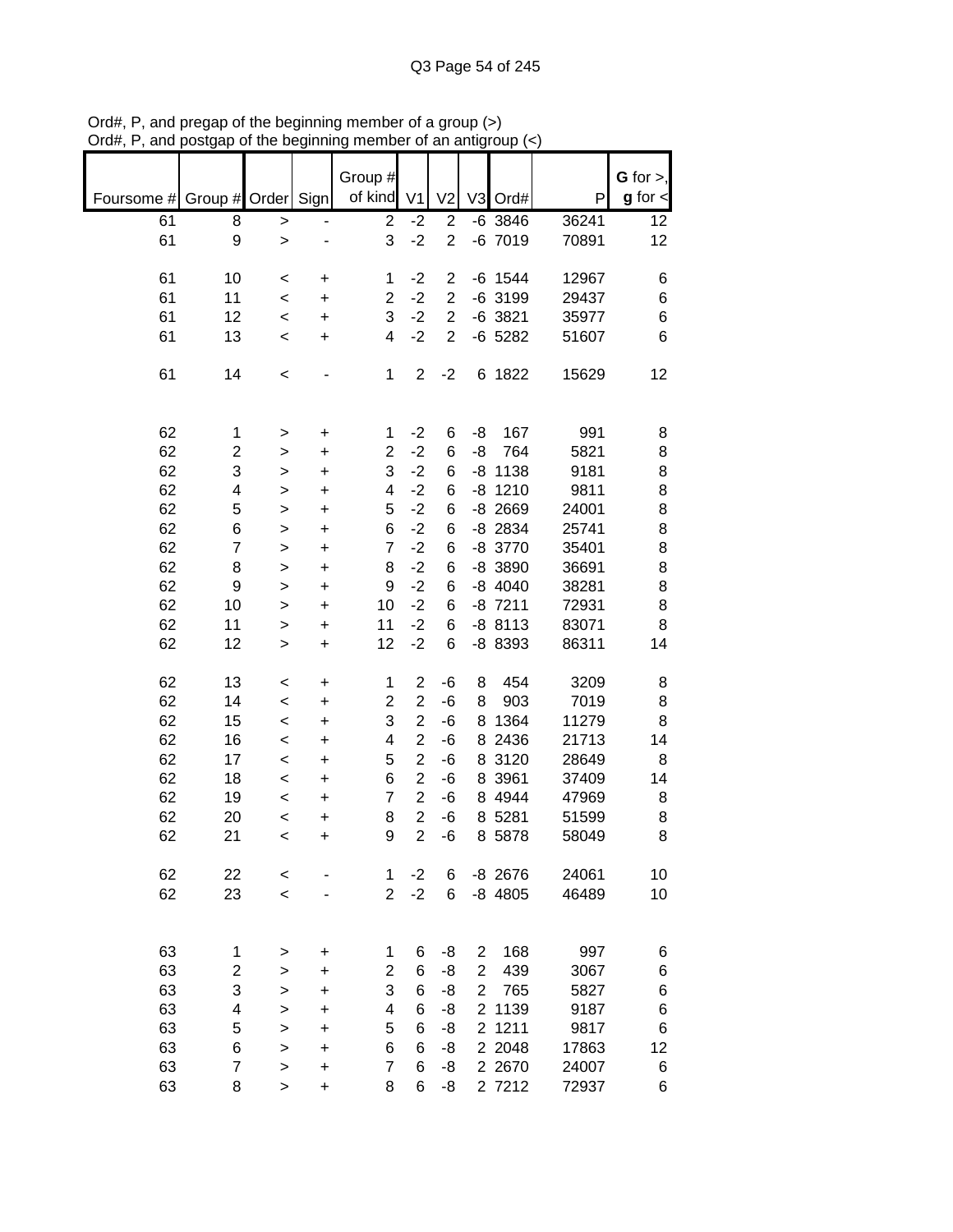|            |                |                    |                        | Group #                 |                |                |              |                  |                | $G$ for $>$ ,           |
|------------|----------------|--------------------|------------------------|-------------------------|----------------|----------------|--------------|------------------|----------------|-------------------------|
| Foursome # | Group # Order  |                    | Sign                   | of kind                 | V <sub>1</sub> | V <sub>2</sub> | V3           | Ord#             | P              | $g$ for $\textsf{I}$    |
| 63<br>63   | 9<br>10        | $\prec$<br>$\prec$ | $\ddot{}$<br>$\ddot{}$ | 1<br>$\overline{2}$     | $-6$<br>-6     | 8<br>8         | $-2$<br>$-2$ | 453<br>902       | 3203<br>7013   | 6<br>6                  |
| 63         | 11             | $\,<$              | $\ddot{}$              | 3                       | $-6$           | 8              |              | $-2$ 1363        | 11273          | 6                       |
| 63         | 12             | $\,<$              | +                      | 4                       | -6             | 8              |              | $-2$ 2435        | 21701          | 12                      |
| 63         | 13             | $\,<$              | $\ddot{}$              | 5                       | -6             | 8              |              | $-2$ 3119        | 28643          | 6                       |
| 63         | 14             | $\,<$              | $\ddot{}$              | 6                       | -6             | 8              |              | $-2$ 3818        | 35951          | 12                      |
| 63         | 15             | $\,<$              | $\ddot{}$              | $\overline{7}$          | -6             | 8              |              | $-24970$         | 48299          | 12                      |
| 63         | 16             | $\,<$              | +                      | 8                       | -6             | 8              |              | $-2$ 5598        | 55073          | 6                       |
| 63         | 17             | $\,<$              | +                      | 9                       | -6             | 8              |              | $-28255$         | 84713          | 6                       |
| 63         | 18             | $\,<$              | +                      | 10                      | -6             | 8              |              | -2 9099          | 94343          | 6                       |
|            |                |                    |                        |                         |                |                |              |                  |                |                         |
| 64         | 1              | >                  | $\ddot{}$              | 1                       | -8             | 2              | $-4$         | 169              | 1009           | 12                      |
| 64         | 2              | >                  | $\ddot{}$              | $\overline{2}$          | -8             | $\overline{2}$ | $-4$         | 766              | 5839           | 12                      |
| 64         | 3              | $\mathbf{I}$       | $\ddot{}$              | 3                       | -8             | $\overline{c}$ |              | $-4$ 5140        | 50069          | 16                      |
| 64         | 4              | $\geq$             | $\ddot{}$              | 4                       | -8             | $\overline{2}$ |              | -4 5183          | 50539          | 12                      |
| 64         | 5              | $\geq$             | +                      | 5                       | -8             | $\overline{c}$ |              | -4 7480          | 75979          | 12                      |
| 64         | 6              | $\geq$             | +                      | 6                       | -8             | $\overline{2}$ |              | -4 7795          | 79579          | 18                      |
| 64         | $\overline{7}$ | >                  |                        | 1                       | 8              | $-2$           | 4            | 800              | 6133           | $\overline{\mathbf{c}}$ |
| 64         | 8              | $\geq$             |                        | $\overline{c}$          | 8              | $-2$           |              | 4 2963           | 27017          | $\,6$                   |
| 64         | 9              | $\mathbf{I}$       |                        | 3                       | 8              | $-2$           |              | 4 6579           | 65851          | 8                       |
| 64         | 10             | >                  |                        | 4                       | 8              | $-2$           |              | 4 8206           | 84181          | $\overline{2}$          |
| 64         | 11             | >                  |                        | 5                       | 8              | $-2$           |              | 4 8536           | 87917          | 6                       |
| 64         | 12             | $\geq$             |                        | 6                       | 8              | $-2$           |              | 4 8965           | 92791          | $\overline{2}$          |
| 64         | 13             | $\,<$              | $\ddot{}$              | 1                       | 8              | $-2$           |              | 4 1928           | 16661          | 12                      |
| 64         | 14             | $\,<$              | +                      | $\overline{\mathbf{c}}$ | 8              | $-2$           |              | 4 2196           | 19391          | 12                      |
| 64         | 15             | $\,<$              | +                      | 3                       | 8              | $-2$           | 4            | 3118             | 28631          | 12                      |
| 64         | 16             | $\,<$              | +                      | 4                       | 8              | $-2$           |              | 4 4826           | 46691          | 12                      |
| 64         | 17             | $\,<$              | +                      | 5                       | 8              | $-2$           |              | 4 5060           | 49211          | 12                      |
| 64         | 18             | $\,<$              | +                      | 6                       | 8              | $-2$           |              | 4 5120           | 49853          | 18                      |
| 64         | 19             | $\,<\,$            | +                      | $\overline{7}$          | 8              | $-2$           |              | 4 5597           | 55061          | 12                      |
| 64<br>64   | 20<br>21       | $\,<$              | +                      | 8<br>9                  | 8<br>8         | $-2$<br>$-2$   |              | 4 5718<br>4 6232 | 56401<br>61991 | 16<br>12                |
| 64         | 22             | $\prec$<br>$\prec$ | $\ddot{}$<br>$\ddot{}$ | 10                      | 8              | $-2$           |              | 4 7946           | 81181          | 16                      |
| 64         | 23             | $\prec$            | $\ddot{}$              | 11                      | 8              | $-2$           |              | 4 8214           | 84247          | 16                      |
| 64         | 24             | $\,<$              | $\ddot{}$              | 12                      | 8              | $-2$           |              | 4 8969           | 92831          | 18                      |
|            |                |                    |                        |                         |                |                |              |                  |                |                         |
| 64         | 25             | $\,<$              |                        | 1                       | -8             | 2              |              | -4 799           | 6131           | $\overline{c}$          |
| 64         | 26             | $\prec$            |                        | $\overline{2}$          | -8             | $\overline{2}$ |              | -4 3975          | 37547          | $\mathbf 2$             |
| 64         | 27             | $\,<$              |                        | 3                       | -8             | $\overline{2}$ |              | -4 6733          | 67577          | $\overline{2}$          |
|            |                |                    |                        |                         |                |                |              |                  |                |                         |
| 65         | 1              | >                  | +                      | 1                       | -8             | 4              | 12           | 178              | 1061           | 10                      |
| 65         | 2              | >                  | +                      | $\overline{c}$          | -8             | 4              |              | 12 1506          | 12611          | 10                      |
| 65         | 3              | $\, > \,$          | +                      | 3                       | -8             | 4              |              | 12 2264          | 20021          | 10                      |

Ord#, P, and pregap of the beginning member of a group (>) Ord#, P, and postgap of the beginning member of an antigroup (<)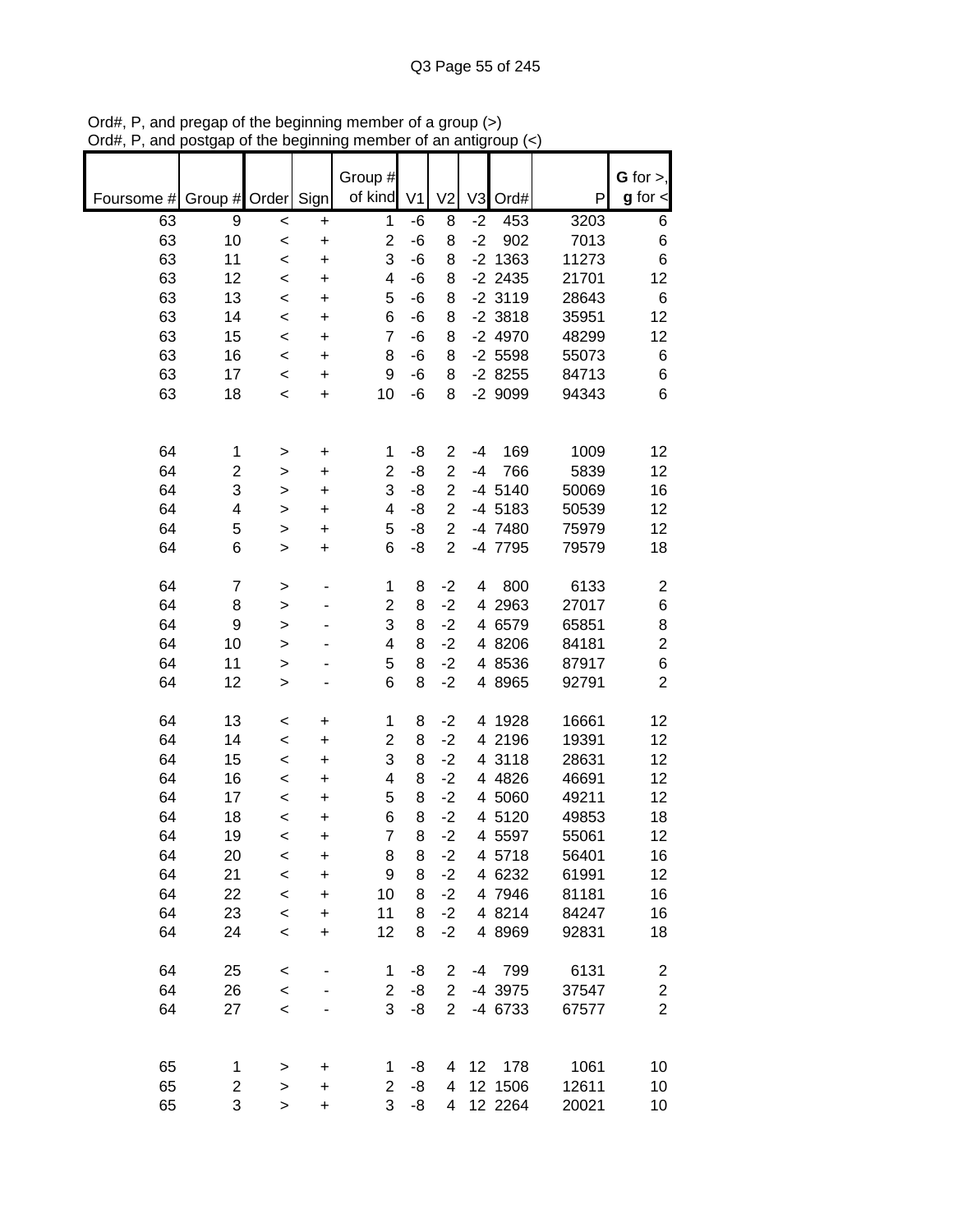|                               |                         |                          |           | Group #        |                |                |                |                 |       | G for $>$ ,    |
|-------------------------------|-------------------------|--------------------------|-----------|----------------|----------------|----------------|----------------|-----------------|-------|----------------|
| Foursome # Group # Order Sign |                         |                          |           | of kind        | V <sub>1</sub> | V <sub>2</sub> |                | V3 Ord#         | P     | $g$ for $\lt$  |
| 65                            | 4                       | $\, > \,$                | $\ddot{}$ | 4              | -8             | 4              |                | 12 2519         | 22541 | 10             |
| 65                            | 5                       | $\geq$                   | $\ddot{}$ | 5              | -8             | $\overline{4}$ |                | 12 3687         | 34511 | 10             |
|                               |                         |                          |           |                |                |                |                |                 |       |                |
| 65                            | 6                       | $\,<\,$                  | +         | 1              | 8              |                |                | $-4$ $-12$ 6313 | 62929 | 10             |
|                               |                         |                          |           |                |                |                |                |                 |       |                |
|                               |                         |                          |           |                |                |                |                |                 |       |                |
| 66                            | 1                       |                          | +         | 1              | 4              |                | $12 - 14$      | 179             | 1063  | $\overline{2}$ |
| 66                            | $\overline{2}$          | >                        | $\ddot{}$ | $\overline{2}$ | 4              |                |                | 12 -14 1507     | 12613 | $\overline{c}$ |
| 66                            | 3                       | >                        | $\ddot{}$ | 3              | 4              |                |                | 12 - 14 1988    | 17293 | $\mathbf 2$    |
| 66                            |                         | >                        |           |                | 4              |                |                | 12 - 14 2265    | 20023 | $\overline{2}$ |
|                               | 4                       | $\geq$                   | $\ddot{}$ | 4              |                |                |                |                 |       |                |
| 66                            | 5                       | >                        | $\ddot{}$ | 5              | 4              |                |                | 12 -14 2520     | 22543 | $\overline{c}$ |
| 66                            | 6                       | >                        | $\ddot{}$ | 6              | 4              |                |                | 12 - 14 3356    | 31153 | $\overline{c}$ |
| 66                            | $\overline{7}$          | >                        | $\ddot{}$ | $\overline{7}$ | 4              |                |                | 12 - 14 3641    | 34033 | $\overline{c}$ |
| 66                            | 8                       | >                        | $\ddot{}$ | 8              | 4              |                |                | 12 - 14 8750    | 90373 | $\overline{c}$ |
| 66                            | 9                       | >                        | +         | 9              | 4              |                |                | 12 - 14 9181    | 95233 | $\overline{2}$ |
|                               |                         |                          |           |                |                |                |                |                 |       |                |
| 66                            | 10                      | >                        |           | 1              |                | $-4 - 12$      |                | 14 5328         | 52103 | 22             |
|                               |                         |                          |           |                |                |                |                |                 |       |                |
| 66                            | 11                      | $\,<\,$                  | +         | 1              |                | $-4 - 12$      |                | 14 4207         | 40037 | $\overline{2}$ |
| 66                            | 12                      | $\,<\,$                  | $\ddot{}$ | 2              |                | $-4 - 12$      |                | 14 6483         | 64877 | $\mathbf 2$    |
| 66                            | 13                      | $\overline{\phantom{a}}$ | +         | 3              |                | $-4 - 12$      |                | 14 8338         | 85667 | $\overline{2}$ |
|                               |                         |                          |           |                |                |                |                |                 |       |                |
|                               |                         |                          |           |                |                |                |                |                 |       |                |
| 67                            | 1                       | >                        | +         | 1              |                | $12 - 14$      | $-2$           | 180             | 1069  | 6              |
| 67                            | $\overline{2}$          | >                        | $\ddot{}$ | 2              |                | $12 - 14$      |                | $-2$ 2521       | 22549 | 6              |
| 67                            | 3                       | >                        | +         | 3              |                | $12 - 14$      |                | $-2$ 3357       | 31159 | 6              |
| 67                            | 4                       | $\geq$                   | +         | 4              |                | $12 - 14$      |                | $-2$ 4121       | 39139 | 6              |
| 67                            | 5                       | >                        | $\ddot{}$ | 5              |                | $12 - 14$      |                | $-2$ 4557       | 43759 | 6              |
| 67                            | 6                       | >                        | $\ddot{}$ | 6              |                | $12 - 14$      |                | $-28388$        | 86269 | 6              |
| 67                            | $\overline{7}$          | >                        | +         | $\overline{7}$ |                | $12 - 14$      |                | $-28751$        | 90379 | 6              |
|                               |                         |                          |           |                |                |                |                |                 |       |                |
| 67                            | 8                       | >                        |           |                | $1 - 12$       | 14             |                | 2 3 2 8 0       | 30341 | 18             |
|                               |                         |                          |           |                |                |                |                |                 |       |                |
| 67                            | 9                       | $\,<$                    | +         |                | $1 - 12$       | 14             | 2              | 998             | 7901  | 6              |
| 67                            | 10                      | $\,<$                    | $\ddot{}$ |                | $2 - 12$       | 14             |                | 2 2 3 9 6       | 21341 | 6              |
| 67                            | 11                      | $\,<\,$                  | +         |                | $3 - 12$       | 14             |                | 2 3619          | 33791 | 6              |
| 67                            | 12                      | $\,<$                    | +         |                | $4 - 12$       | 14             |                | 2 8090          | 82781 | 6              |
|                               |                         |                          |           |                |                |                |                |                 |       |                |
|                               |                         |                          |           |                |                |                |                |                 |       |                |
| 68                            | 1                       | >                        | +         |                | $1 - 14$       | $-2$           | $\overline{c}$ | 181             | 1087  | 18             |
| 68                            | $\overline{\mathbf{c}}$ | >                        | +         |                | $2 - 14$       | $-2$           | $\overline{2}$ | 694             | 5227  | 18             |
| 68                            | 3                       | >                        | +         |                | $3 - 14$       | $-2$           |                | 2 4558          | 43777 | 18             |
| 68                            | 4                       | >                        | +         |                | $4 - 14$       | $-2$           |                | 2 5488          | 53881 | 20             |
| 68                            | 5                       | $\geq$                   | +         |                | $5 - 14$       | $-2$           |                | 2 5779          | 56983 | 20             |
| 68                            | 6                       | >                        | +         |                | $6 - 14$       | $-2$           |                | 2 7806          | 79687 | 18             |
| 68                            | $\overline{7}$          | >                        | +         |                | $7 - 14$       | $-2$           |                | 2 8389          | 86287 | 18             |
| 68                            | 8                       | >                        | $\ddot{}$ |                | $8 - 14$       | $-2$           |                | 2 8752          | 90397 | 18             |
|                               |                         |                          |           |                |                |                |                |                 |       |                |

Ord#, P, and pregap of the beginning member of a group (>) Ord#, P, and postgap of the beginning member of an antigroup (<)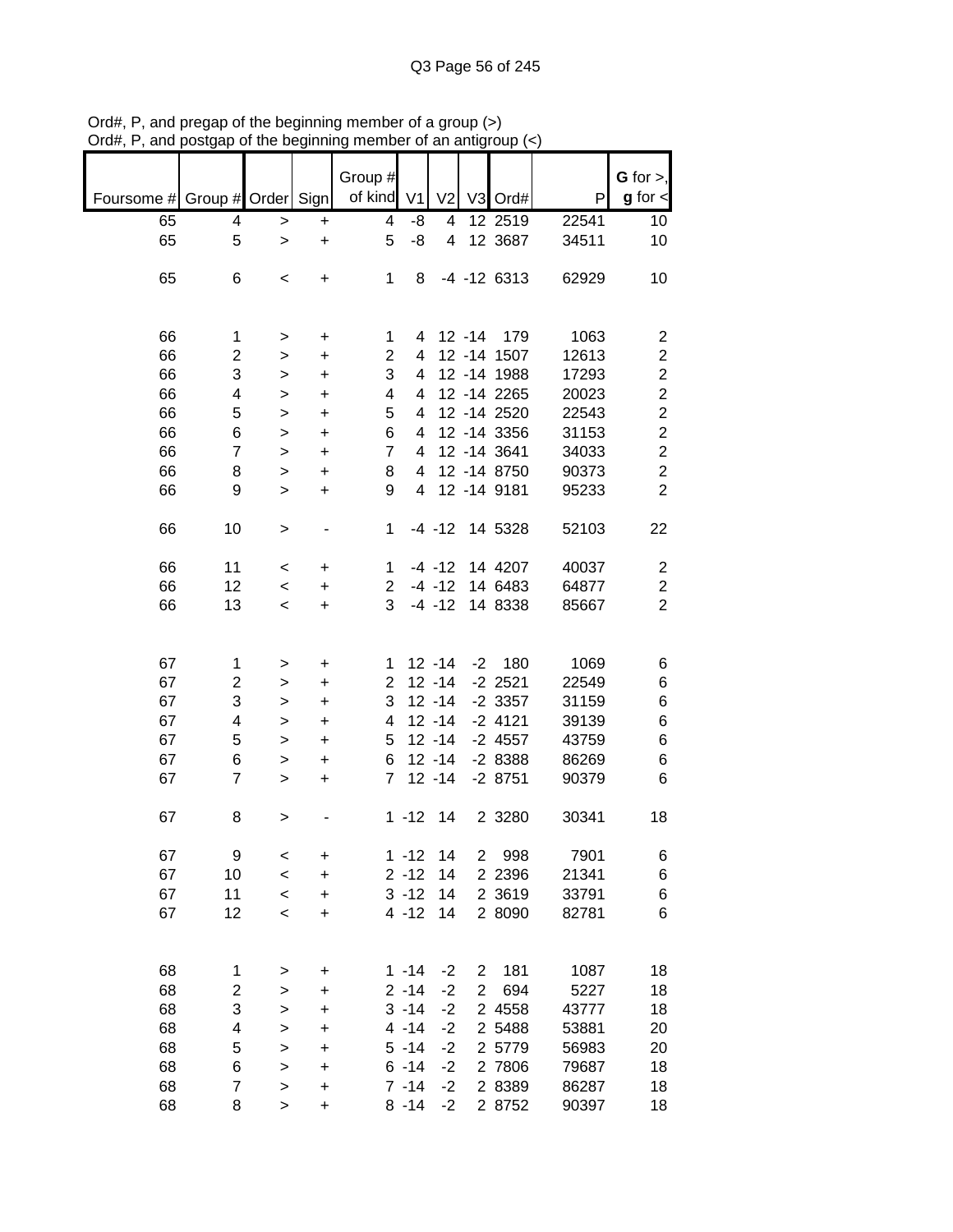|                          |                |           |           | Group #             |                  |                |           |                |               | $G$ for $>$ , |
|--------------------------|----------------|-----------|-----------|---------------------|------------------|----------------|-----------|----------------|---------------|---------------|
| Foursome # Group # Order |                |           | Sign      | of kind             | V <sub>1</sub>   | V <sub>2</sub> |           | V3 Ord#        | P             | $g$ for $\lt$ |
| 68                       | 9              | $\, > \,$ | $\ddot{}$ |                     | $9 - 14$         | $-2$           |           | 2 9440         | 98317         | 18            |
|                          |                |           |           |                     |                  |                |           |                |               |               |
| 68                       | 10             | $\,<\,$   | +         | 1                   | 14               | $\overline{2}$ | $-2$      | 997            | 7883          | 18            |
| 68                       | 11             | $\,<$     | +         | 2                   | 14               | $\overline{2}$ |           | $-2$ 1641      | 13883         | 18            |
| 68                       | 12             | $\,<$     | +         | 3                   | 14               | $\overline{2}$ |           | $-2$ 2395      | 21323         | 18            |
| 68                       | 13             | $\,<\,$   | +         | 4                   | 14               | $\overline{2}$ |           | $-2$ 2774      | 25127         | 20            |
| 68                       | 14             | $\,<\,$   | +         | 5                   | 14               | $\overline{2}$ |           | $-2$ 9037      | 93563         | 18            |
| 68                       | 15             | $\,<\,$   | $\ddot{}$ | 6                   | 14               | $\overline{2}$ |           | $-2$ 9580      | 99839         | 20            |
|                          |                |           |           |                     |                  |                |           |                |               |               |
|                          |                |           |           |                     |                  |                |           |                |               |               |
| 69                       | 1              | >         | +         | 1<br>$\overline{2}$ | $-2$<br>$-2$     | 0              | 16<br>16  | 187            | 1117          | 8             |
| 69                       | $\overline{2}$ | >         | $\ddot{}$ | 3                   | $-2$             | 0              |           | 520<br>16 3853 | 3727<br>36307 | 8             |
| 69<br>69                 | 3              | >         | $\ddot{}$ | 4                   | $-2$             | 0              |           | 16 5668        |               | 8             |
| 69                       | 4<br>5         | >         | $\ddot{}$ | 5                   | $-2$             | 0              |           | 16 5861        | 55837         | 8             |
|                          |                | >         | +         |                     |                  | 0              |           |                | 57847         | 8             |
| 69                       | 6              | $\,<\,$   | +         | 1                   | $\overline{2}$   |                |           | $0 - 16 3627$  | 33863         | 8             |
| 69                       | 7              | $\,<\,$   | +         | $\overline{c}$      | $\boldsymbol{2}$ |                |           | $0 - 166368$   | 63533         | 8             |
| 69                       | 8              | $\,<\,$   | $\ddot{}$ | 3                   | $\overline{2}$   |                |           | $0 - 167762$   | 79193         | 8             |
|                          |                |           |           |                     |                  |                |           |                |               |               |
|                          |                |           |           |                     |                  |                |           |                |               |               |
| 70                       | 1              | >         | +         | 1                   | 0                |                | $16 - 20$ | 188            | 1123          | 6             |
| 70                       | 2              | >         | +         | $\overline{2}$      | 0                |                |           | 16 -20 3854    | 36313         | 6             |
| 70                       | 3              | >         | +         | 3                   | 0                |                |           | 16 -20 5928    | 58573         | 6             |
| 70                       | 4              | >         |           | 1                   |                  | $0 - 16$       |           | 20 3288        | 30449         | 18            |
|                          |                |           |           |                     |                  |                |           |                |               |               |
| 70                       | 5              | $\,<\,$   | +         | 1                   |                  | $0 - 16$       |           | 20 3626        | 33857         | 6             |
| 70                       | 6              | $\,<\,$   | $\ddot{}$ | $\overline{2}$      |                  | $0 - 16$       |           | 20 3723        | 34877         | 6             |
| 70                       | $\overline{7}$ | $\,<\,$   | +         | 3                   |                  | $0 - 16$       |           | 20 6587        | 65957         | 6             |
| 70                       | 8              | <         | +         | 4                   |                  | $0 - 16$       |           | 20 7937        | 81077         | 6             |
| 70                       | 9              | $\,<$     | +         | 5                   |                  | $0 - 16$       |           | 20 9106        | 94427         | 6             |
|                          |                |           |           |                     |                  |                |           |                |               |               |
| 71                       | 1              | >         | +         | 1                   |                  | 16 - 20        | 8         | 189            | 1129          | 6             |
| 71                       | $\overline{c}$ | >         | +         | 2                   |                  | $16 - 20$      |           | 8 2 2 4 3      | 19819         | 6             |
| 71                       | 3              | >         | $\ddot{}$ | 3                   |                  | $16 - 20$      |           | 8 3855         | 36319         | 6             |
| 71                       | 4              | >         | +         | 4                   |                  | $16 - 20$      |           | 8 4763         | 46027         | 6             |
| 71                       | 5              | >         | +         | 5                   |                  | 16 -20         |           | 8 5133         | 49999         | 6             |
| 71                       | 6              | >         | +         | 6                   |                  | $16 - 20$      |           | 8 5929         | 58579         | 6             |
| 71                       | $\overline{7}$ | $\geq$    | +         | 7                   |                  | 16 -20         |           | 8 5968         | 59029         | 6             |
|                          |                |           |           |                     |                  |                |           |                |               |               |
| 71                       | 8              | $\,<\,$   | +         |                     | $1 - 16$         | 20             |           | $-8$ 3837      | 36131         | 6             |
| 71                       | 9              | $\,<\,$   | +         |                     | $2 - 16$         | 20             |           | $-8$ 5309      | 51893         | 6             |
|                          |                |           |           |                     |                  |                |           |                |               |               |
| 72                       | 1              | >         | +         |                     | $1 - 20$         |                | $8 - 2$   | 190            | 1151          | 22            |

Ord#, P, and pregap of the beginning member of a group (>) Ord#, P, and postgap of the beginning member of an antigroup (<)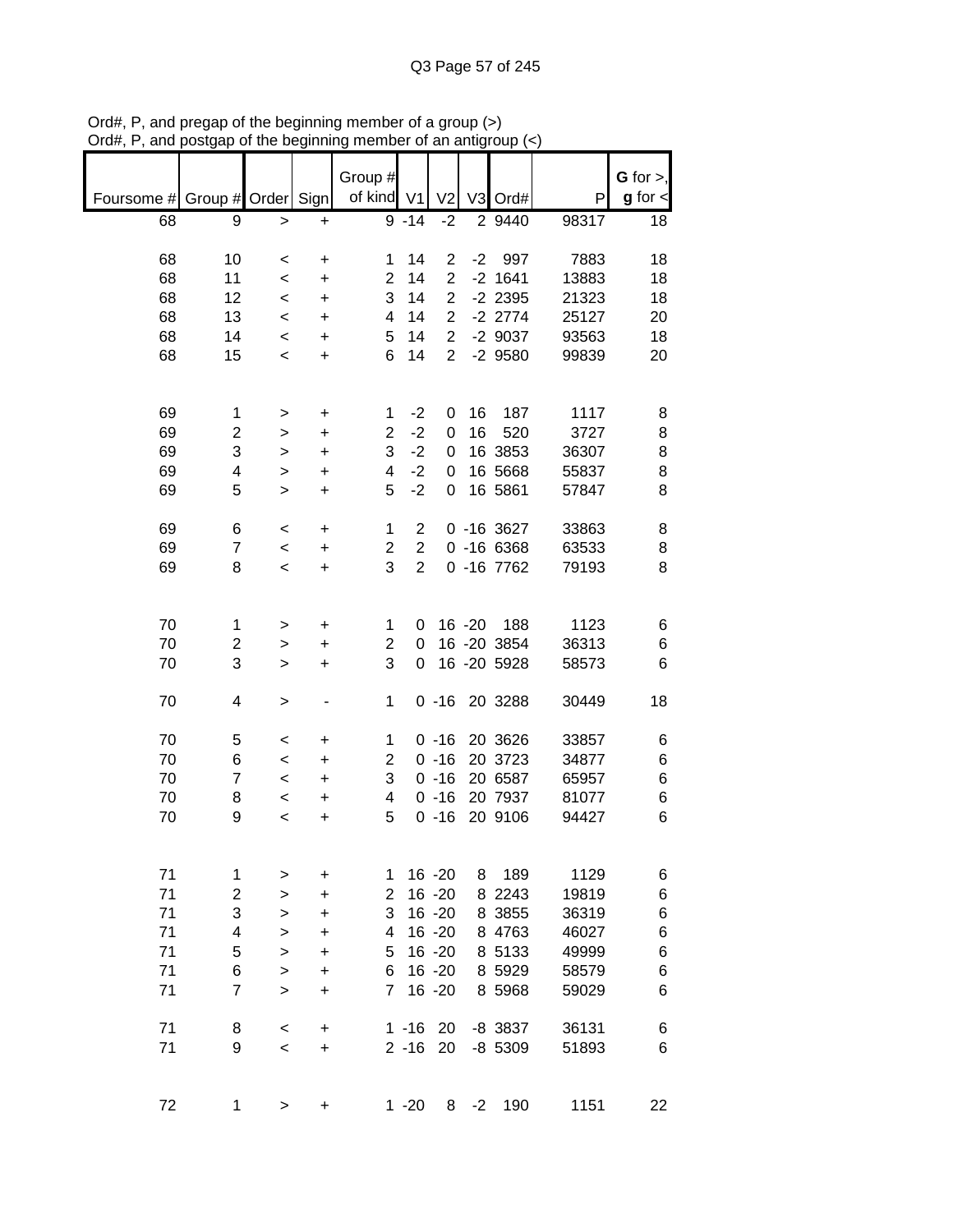|            |                    |              |           | Group #                 |                |                |    |           |       | G for $>$ ,   |
|------------|--------------------|--------------|-----------|-------------------------|----------------|----------------|----|-----------|-------|---------------|
| Foursome # | Group # Order Sign |              |           | of kind                 | V <sub>1</sub> | V <sub>2</sub> |    | V3 Ord#   | P     | $g$ for $\lt$ |
| 72         | $\overline{2}$     | $\mathbf{L}$ | $\ddot{}$ |                         | $2 - 20$       | 8              |    | $-2$ 2244 | 19841 | 22            |
|            |                    |              |           |                         |                |                |    |           |       |               |
|            |                    |              |           |                         |                |                |    |           |       |               |
| 72         | 3                  | $\,<$        | $\ddot{}$ | 1                       | 20             | -8             |    | 2 6008    | 59419 | 22            |
| 72         | 4                  | $\,<\,$      | +         | $\overline{2}$          | 20             | -8             |    | 2 7837    | 79999 | 22            |
| 72         | 5                  | $\,<\,$      | $\ddot{}$ | 3                       | 20             | -8             |    | 2 9320    | 96799 | 22            |
|            |                    |              |           |                         |                |                |    |           |       |               |
|            |                    |              |           |                         |                |                |    |           |       |               |
|            |                    |              |           |                         |                |                |    |           |       |               |
| 73         | 1                  | $\,$         | $\ddot{}$ | 1                       | 2              | $-4$           | 0  | 193       | 1171  | 8             |
| 73         | 2                  | $\,$         | $\ddot{}$ | $\overline{\mathbf{c}}$ | $\overline{2}$ | $-4$           | 0  | 418       | 2887  | 8             |
| 73         | 3                  | >            | $\ddot{}$ | 3                       | $\mathbf 2$    | $-4$           | 0  | 760       | 5791  | 8             |
| 73         | 4                  | $\, > \,$    | $\ddot{}$ | 4                       | $\overline{2}$ | $-4$           | 0  | 951       | 7507  | 8             |
| 73         | 5                  | >            | $\ddot{}$ | 5                       | $\overline{c}$ | $-4$           | 0  | 1019      | 8101  | 8             |
| 73         | 6                  | >            | $\ddot{}$ | 6                       | $\overline{2}$ | $-4$           |    | 0 1805    | 15451 | 8             |
| 73         | $\overline{7}$     |              |           | $\overline{7}$          | $\overline{2}$ | $-4$           |    | 0 2875    | 26161 | 8             |
|            |                    | >            | $\ddot{}$ |                         |                |                |    |           |       |               |
| 73         | 8                  | >            | $\ddot{}$ | 8                       | $\overline{c}$ | $-4$           |    | 0 6002    | 59377 | 8             |
| 73         | 9                  | >            | $\ddot{}$ | 9                       | $\overline{c}$ | $-4$           |    | 0 7437    | 75511 | 8             |
| 73         | 10                 | $\, > \,$    | $\ddot{}$ | 10                      | $\overline{c}$ | $-4$           |    | 0 7522    | 76471 | 8             |
| 73         | 11                 | $\, > \,$    | $\ddot{}$ | 11                      | $\overline{c}$ | $-4$           |    | 0 8653    | 89371 | 8             |
|            |                    |              |           |                         |                |                |    |           |       |               |
|            |                    |              |           |                         |                |                |    |           |       |               |
| 73         | 12                 | $\,<$        | $\ddot{}$ | 1                       | $-2$           | 4              | 0  | 833       | 6389  | 8             |
| 73         | 13                 | $\,<\,$      | +         | $\overline{2}$          | $-2$           | 4              |    | 0 2381    | 21179 | 8             |
| 73         | 14                 | $\,<\,$      | +         | 3                       | $-2$           | 4              |    | 0 6390    | 63719 | 8             |
| 73         | 15                 | $\,<\,$      | $\ddot{}$ | $\overline{\mathbf{4}}$ | $-2$           | 4              |    | 0 9317    | 96779 | 8             |
|            |                    |              |           |                         |                |                |    |           |       |               |
|            |                    |              |           |                         |                |                |    |           |       |               |
| 74         |                    |              |           |                         |                | $\overline{c}$ | 4  | 195       | 1187  |               |
|            | 1                  | $\, > \,$    | $\ddot{}$ | 1                       | 0              |                |    |           |       | 6             |
| 74         | 2                  | >            | $\ddot{}$ | $\overline{\mathbf{c}}$ | 0              | $\overline{c}$ |    | 4 4 2 4 5 | 40493 | 6             |
| 74         | 3                  | $\, > \,$    | $\ddot{}$ | 3                       | 0              | $\overline{2}$ |    | 4 5572    | 54773 | 6             |
|            |                    |              |           |                         |                |                |    |           |       |               |
| 74         | 4                  | >            |           | 1                       | 0              | $-2$           |    | $-4$ 2316 | 20521 | 12            |
| 74         | 5                  | >            |           | $\overline{c}$          | 0              | $-2$           |    | -4 7859   | 80251 | 12            |
|            |                    |              |           |                         |                |                |    |           |       |               |
|            |                    |              |           |                         |                |                |    |           |       |               |
| 74         | 6                  | $\,<$        | +         | 1                       | 0              | $-2$           |    | $-4$ 7194 | 72733 | 6             |
|            |                    |              |           |                         |                |                |    |           |       |               |
| 74         | 7                  | $\,<$        |           | 1                       | 0              | $\overline{c}$ |    | 4 4 28 9  | 40961 | 12            |
| 74         | 8                  | $\prec$      |           | 2                       | 0              | $\overline{2}$ |    | 4 4 8 4 5 | 46889 | 12            |
| 74         | 9                  | $\prec$      |           | 3                       | 0              | $\overline{2}$ |    | 4 8282    | 85049 | 12            |
|            |                    |              |           |                         |                |                |    |           |       |               |
|            |                    |              |           |                         |                |                |    |           |       |               |
|            |                    |              |           |                         |                |                |    |           |       |               |
| 75         | 1                  | >            | +         | 1                       | 2              | 4              | -8 | 196       | 1193  | 6             |
| 75         | 2                  | >            | +         | $\overline{c}$          | $\overline{c}$ | 4              | -8 | 903       | 7019  | 6             |
| 75         | 3                  | $\, > \,$    | +         | 3                       | $\overline{c}$ | 4              |    | $-8$ 3541 | 33029 | 6             |
| 75         | 4                  | >            | +         | 4                       | $\overline{2}$ | 4              |    | $-8$ 4220 | 40169 | 6             |
| 75         | 5                  | >            | +         | 5                       | $\overline{2}$ | 4              |    | -8 4907   | 47599 | 8             |
|            |                    |              |           |                         | $\overline{c}$ |                |    |           |       |               |
| 75         | 6                  | >            | $\ddot{}$ | 6                       |                | 4              |    | $-8$ 5586 | 54949 | 8             |
| 75         | $\overline{7}$     | >            | +         | $\overline{7}$          | $\overline{c}$ | 4              |    | $-86630$  | 66499 | 8             |
| 75         | 8                  | >            | $\ddot{}$ | 8                       | $\overline{2}$ | 4              |    | -8 8690   | 89759 | 6             |

Ord#, P, and pregap of the beginning member of a group (>) Ord#, P, and postgap of the beginning member of an antigroup (<)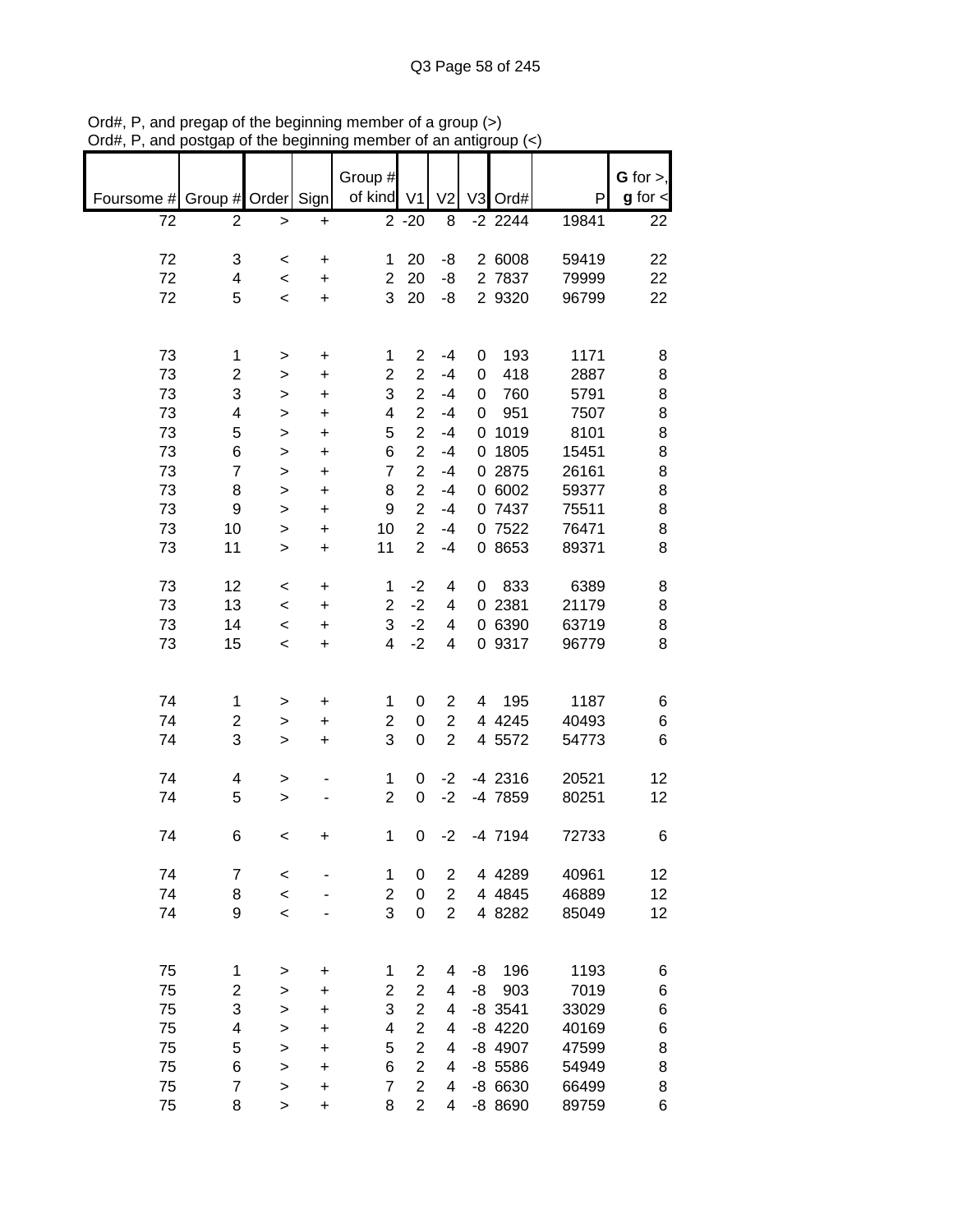|                               | and poorgap or the beginning |                          |                        | <br>Group #         |                  |                                             |    | an annyrvap (       |                | G for $>$ ,   |
|-------------------------------|------------------------------|--------------------------|------------------------|---------------------|------------------|---------------------------------------------|----|---------------------|----------------|---------------|
| Foursome # Group # Order Sign |                              |                          |                        | of kind V1          |                  | V <sub>2</sub>                              |    | V3 Ord#             | P              | $g$ for $\lt$ |
| 75                            | 9                            | >                        |                        | 1                   | $-2$             | $-4$                                        |    | 8 2909              | 26489          | 10            |
| 75                            | 10                           | $\geq$                   |                        | $\overline{2}$      | $-2$             | $-4$                                        |    | 8 4806              | 46499          | 10            |
|                               |                              |                          |                        |                     |                  |                                             |    |                     |                |               |
| 75                            | 11                           | $\,<\,$                  | +                      | 1                   | $-2$             | $-4$                                        |    | 8 1138              | 9181           | 6             |
| 75<br>75                      | 12<br>13                     | $\,<$<br>$\prec$         | $\ddot{}$<br>$\ddot{}$ | $\overline{c}$<br>3 | $-2$<br>$-2$     | $-4$<br>$-4$                                |    | 8 1210<br>8 2 6 6 9 | 9811<br>24001  | 6<br>6        |
| 75                            | 14                           | $\prec$                  | $\ddot{}$              | 4                   | $-2$             | $-4$                                        |    | 8 6151              | 61051          | 6             |
| 75                            | 15                           | $\prec$                  | $\ddot{}$              | 5                   | $-2$             | $-4$                                        |    | 8 6234              | 62011          | 6             |
| 75                            | 16                           | $\prec$                  | $\ddot{}$              | 6                   | $-2$             | $-4$                                        |    | 8 6815              | 68531          | 8             |
| 75                            | 17                           | $\overline{\phantom{0}}$ | $\ddot{}$              | $\overline{7}$      | $-2$             | $-4$                                        |    | 8 7211              | 72931          | 6             |
| 75                            | 18                           | $\prec$                  | $\ddot{}$              | 8                   | $-2$             | $-4$                                        |    | 8 7473              | 75869          | 14            |
| 75                            | 19                           | $\,<$                    |                        | $\mathbf{1}$        | $\boldsymbol{2}$ | 4                                           | -8 | 657                 | 4919           | 12            |
| 75                            | 20                           | $\prec$                  |                        | $\overline{c}$      | $\overline{c}$   | 4                                           |    | $-8$ 1014           | 8069           | 12            |
| 75                            | 21                           | $\prec$                  |                        | 3                   | $\overline{c}$   | 4                                           |    | $-8$ 1699           | 14503          | 16            |
| 75                            | 22                           | $\prec$                  |                        | 4                   | $\overline{2}$   | $\overline{\mathbf{4}}$                     |    | $-8$ 1805           | 15451          | 10            |
| 75                            | 23                           | $\prec$                  |                        | 5                   | $\overline{2}$   | 4                                           |    | $-8$ 1896           | 16349          | 12            |
| 75                            | 24                           | $\prec$                  |                        | 6                   | $\overline{c}$   | $\overline{\mathbf{4}}$                     |    | $-8$ 3911           | 36887          | 12            |
| 75                            | 25                           | $\prec$                  |                        | $\overline{7}$      | $\overline{2}$   | 4                                           |    | $-8$ 6119           | 60703          | 16            |
| 75                            | 26                           | $\overline{\phantom{0}}$ |                        | 8                   | $\overline{2}$   | 4                                           |    | $-8$ 7911           | 80819          | 12            |
| 75                            | 27                           | $\overline{\phantom{a}}$ |                        | 9                   | $\overline{2}$   | 4                                           |    | $-8$ 9241           | 95881          | 10            |
| 75                            | 28                           | $\prec$                  |                        | 10                  | $\overline{2}$   | 4                                           |    | $-8$ 9516           | 99119          | 12            |
|                               |                              |                          |                        |                     |                  |                                             |    |                     |                |               |
| 76                            | 1                            | >                        | $\ddot{}$              | 1                   | -8               | $\mathbf 2$                                 | 0  | 198                 | 1213           | 12            |
| 76                            | 2                            | >                        | $\ddot{}$              | $\overline{c}$      | -8               | $\overline{2}$                              | 0  | 961                 | 7573           | 12            |
| 76                            | 3                            | $\,$                     | $\ddot{}$              | 3                   | -8               | $\overline{c}$                              |    | 0 2472              | 22063          | 12            |
| 76                            | 4                            | $\,$                     | $\ddot{}$              | 4                   | -8               | $\overline{c}$                              |    | 0 3029              | 27763          | 12            |
| 76<br>76                      | 5<br>6                       | $\,$                     | $\ddot{}$              | 5<br>6              | -8<br>-8         | $\overline{\mathbf{c}}$<br>$\boldsymbol{2}$ |    | 0 3234<br>0 3535    | 29863<br>32983 | 12<br>12      |
| 76                            | $\overline{7}$               | $\,$<br>$\geq$           | $\ddot{}$<br>$\ddot{}$ | $\overline{7}$      | -8               | $\overline{2}$                              |    | 0 4243              | 40483          | 12            |
| 76                            | 8                            | $\geq$                   | +                      | 8                   | -8               | $\overline{\mathbf{c}}$                     |    | 0 7125              | 71983          | 12            |
| 76                            | 9                            | >                        | +                      | 9                   | -8               | $\overline{2}$                              |    | 0 8062              | 82483          | 12            |
|                               |                              |                          |                        |                     |                  |                                             |    |                     |                |               |
| 76                            | 10                           | >                        |                        | 1                   | 8                | $-2$                                        |    | 0 4932              | 47843          | 6             |
| 76                            | 11                           | $\geq$                   |                        | 2                   | 8                | $-2$                                        |    | 0 5042              | 49043          | 6             |
| 76                            | 12                           | $\,<$                    | +                      | 1                   | 8                | $-2$                                        | 0  | 342                 | 2297           | 12            |
| 76                            | 13                           | $\,<$                    | +                      | $\overline{c}$      | 8                | $-2$                                        |    | 0 2434              | 21683          | 18            |
| 76                            | 14                           | $\,<$                    | +                      | 3                   | 8                | $-2$                                        |    | 0 3114              | 28607          | 12            |
| 76                            | 15                           | $\prec$                  | +                      | 4                   | 8                | $-2$                                        |    | 0 3764              | 35327          | 12            |
| 76                            | 16                           | $\,<$                    | $\ddot{}$              | 5                   | 8                | $-2$                                        |    | 0 3817              | 35933          | 18            |
| 76                            | 17                           | $\,<$                    | +                      | 6<br>7              | 8                | $-2$                                        |    | 0 4412              | 42197          | 12            |
| 76<br>76                      | 18<br>19                     | $\,<$<br>$\,<$           | +<br>+                 | 8                   | 8<br>8           | $-2$<br>$-2$                                |    | 0 4742<br>0 4969    | 45767<br>48281 | 12<br>18      |
| 76                            | 20                           | $\,<\,$                  | $\ddot{}$              | 9                   | 8                | $-2$                                        |    | 0 7414              | 75227          | 12            |
|                               |                              |                          |                        |                     |                  |                                             |    |                     |                |               |

Ord#, P, and pregap of the beginning member of a group (>) Ord#, P, and postgap of the beginning member of an antigroup (<)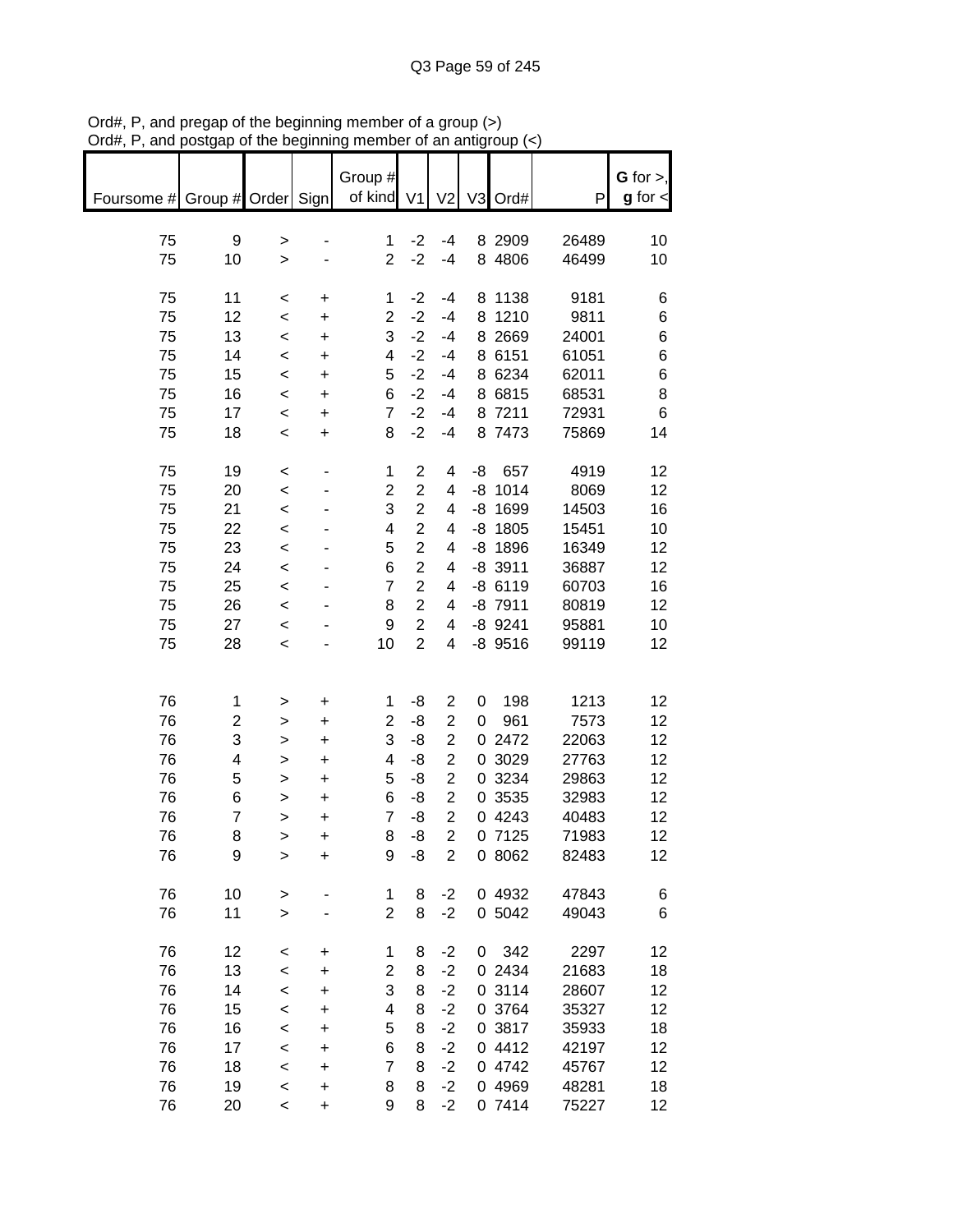| $^{\prime}$ ıu $\pi,$         | oolyap or the beginning |                |           |                         |                          | u an annyi              |      |           |       |                                       |
|-------------------------------|-------------------------|----------------|-----------|-------------------------|--------------------------|-------------------------|------|-----------|-------|---------------------------------------|
| Foursome # Group # Order Sign |                         |                |           | Group #<br>of kind V1   |                          |                         |      |           | P     | $G$ for $>$ ,<br>$g$ for $\textsf{I}$ |
|                               |                         |                |           |                         |                          | V <sub>2</sub>          |      | V3 Ord#   |       |                                       |
|                               |                         |                |           |                         |                          |                         |      |           |       |                                       |
| 76                            | 21                      | $\,<$          |           | 1                       | -8                       | $\overline{c}$          | 0    | 993       | 7867  | 6                                     |
| 76                            | 22                      | $\,<\,$        |           | $\overline{2}$          | -8                       | $\overline{2}$          |      | 0 1379    | 11437 | 6                                     |
| 76                            | 23                      | $\,<\,$        |           | 3                       | -8                       | $\overline{2}$          |      | 0 1773    | 15187 | 6                                     |
|                               |                         |                |           |                         |                          |                         |      |           |       |                                       |
| 77                            | 1                       | $\, > \,$      | $\ddot{}$ | 1                       | $-4$                     | 4                       | 6    | 201       | 1229  | 6                                     |
| $77$                          | $\overline{\mathbf{c}}$ | $\, > \,$      | $\ddot{}$ | $\overline{2}$          | $-4$                     | $\overline{\mathbf{4}}$ |      | 6 2012    | 17489 | 6                                     |
| 77                            | 3                       | $\geq$         | $\ddot{}$ | 3                       | $-4$                     | 4                       |      | 6 8615    | 88937 | 18                                    |
|                               |                         |                |           |                         |                          |                         |      |           |       |                                       |
| 77                            | 4                       | $\,<$          | $\ddot{}$ | 1                       | 4                        | $-4$                    |      | $-6$ 1386 | 11491 | 6                                     |
| 77                            | 5                       | $\prec$        | $\ddot{}$ | $\overline{2}$          | 4                        | $-4$                    |      | $-6$ 2942 | 26821 | 12                                    |
| 77                            | 6                       | $\prec$        | $\ddot{}$ | 3                       | 4                        | $-4$                    |      | $-6$ 5269 | 51481 | 6                                     |
| 77                            | $\overline{7}$          | $\prec$        | $\ddot{}$ | $\overline{\mathbf{4}}$ | 4                        | $-4$                    |      | $-66396$  | 63781 | 12                                    |
| 77                            | 8                       | $\prec$        | $\ddot{}$ | 5                       | 4                        | $-4$                    |      | $-68669$  | 89521 | 6                                     |
|                               |                         |                |           |                         |                          |                         |      |           |       |                                       |
| 77                            | 9                       | $\,<$          |           | 1                       | $-4$                     | 4                       |      | 6 2325    | 20627 | 12                                    |
| 77                            | 10                      | $\,<\,$        |           | $\overline{c}$          | $-4$                     | 4                       |      | 6 6780    | 68087 | 12                                    |
| $77 \,$                       | 11                      | $\prec$        |           | 3                       | $-4$                     | 4                       |      | 6 9460    | 98507 | 12                                    |
|                               |                         |                |           |                         |                          |                         |      |           |       |                                       |
| 78                            | 1                       |                | $\ddot{}$ | 1                       | 4                        | 6                       | $-2$ | 202       | 1231  | $\overline{\mathbf{c}}$               |
| 78                            | $\overline{\mathbf{c}}$ | ><br>$\, > \,$ | $\ddot{}$ | $\overline{c}$          | $\overline{\mathbf{4}}$  | 6                       | $-2$ | 231       | 1453  | $\mathbf{2}$                          |
| 78                            | 3                       | $\mathbf{I}$   | $\ddot{}$ | 3                       | 4                        | 6                       | $-2$ | 854       | 6607  | 8                                     |
| 78                            | 4                       | $\,$           | $\ddot{}$ | 4                       | 4                        | 6                       |      | $-2$ 2013 | 17491 | $\overline{\mathbf{c}}$               |
| 78                            | 5                       | $\,$           | $\ddot{}$ | 5                       | 4                        | $6\phantom{1}6$         |      | $-2,5016$ | 48781 | $\overline{c}$                        |
| 78                            | 6                       | $\,$           | $\ddot{}$ | 6                       | 4                        | 6                       |      | $-2$ 5773 | 56923 | $\overline{c}$                        |
| 78                            | $\overline{7}$          | $\mathbf{I}$   | $\ddot{}$ | $\overline{7}$          | 4                        | 6                       |      | $-26353$  | 63391 | $\overline{c}$                        |
| 78                            | 8                       | $\,$           | $\ddot{}$ | 8                       | 4                        | 6                       |      | $-26550$  | 65581 | $\overline{2}$                        |
| 78                            | 9                       | $\,$           | $\ddot{}$ | 9                       | $\overline{\mathcal{A}}$ | 6                       |      | $-2$ 7026 | 70951 | $\overline{2}$                        |
| 78                            | 10                      | $\, > \,$      | $\ddot{}$ | 10                      | 4                        | 6                       |      | $-2$ 7115 | 71881 | $\overline{c}$                        |
| 78                            | 11                      | $\geq$         | $\ddot{}$ | 11                      | 4                        | 6                       |      | $-2$ 7418 | 75277 | 8                                     |
| 78                            | 12                      | >              | +         | 12                      | 4                        | 6                       |      | -2 8932   | 92461 | $\overline{c}$                        |
| 78                            | 13                      | >              | +         | 13                      | 4                        | 6                       |      | $-2$ 9091 | 94261 | 8                                     |
|                               |                         |                |           |                         |                          |                         |      |           |       |                                       |
| 78                            | 14                      | $\,$           |           | 1                       | $-4$                     | -6                      |      | 2 2 3 2 8 | 20663 | 22                                    |
|                               |                         |                |           |                         |                          |                         |      |           |       |                                       |
| 78                            | 15                      | <              | +         | 1                       | -4                       | -6                      |      | 2 1016    | 8087  | 2                                     |
| 78                            | 16                      | $\,<\,$        | $\ddot{}$ | $\overline{2}$          | $-4$                     | -6                      |      | 2 1115    | 8969  | $\boldsymbol{2}$                      |
| 78                            | 17                      | $\,<\,$        | +         | 3                       | $-4$                     | -6                      |      | 2 2 0 5 2 | 17909 | $\overline{\mathbf{c}}$               |
| 78                            | 18                      | $\prec$        | $\ddot{}$ | 4                       | $-4$                     | -6                      |      | 2 2 5 3 5 | 22697 | $\overline{c}$                        |
| 78                            | 19                      | $\,<$          | +         | 5                       | $-4$                     | -6                      |      | 2 6075    | 60167 | $\overline{c}$                        |
| 78                            | 20                      | $\,<$          | +         | 6                       | $-4$                     | -6                      |      | 2 6981    | 70457 | $\overline{c}$                        |
| 78                            | 21                      | $\,<$          | +         | $\overline{7}$          | $-4$                     | -6                      |      | 2 7022    | 70919 | $\overline{c}$                        |
| 78                            | 22                      | $\,<\,$        | $\ddot{}$ | 8                       | $-4$                     | -6                      |      | 2 8668    | 89519 | $\overline{2}$                        |

Ord#, P, and pregap of the beginning member of a group (>) Ord#, P, and postgap of the beginning member of an antigroup (<)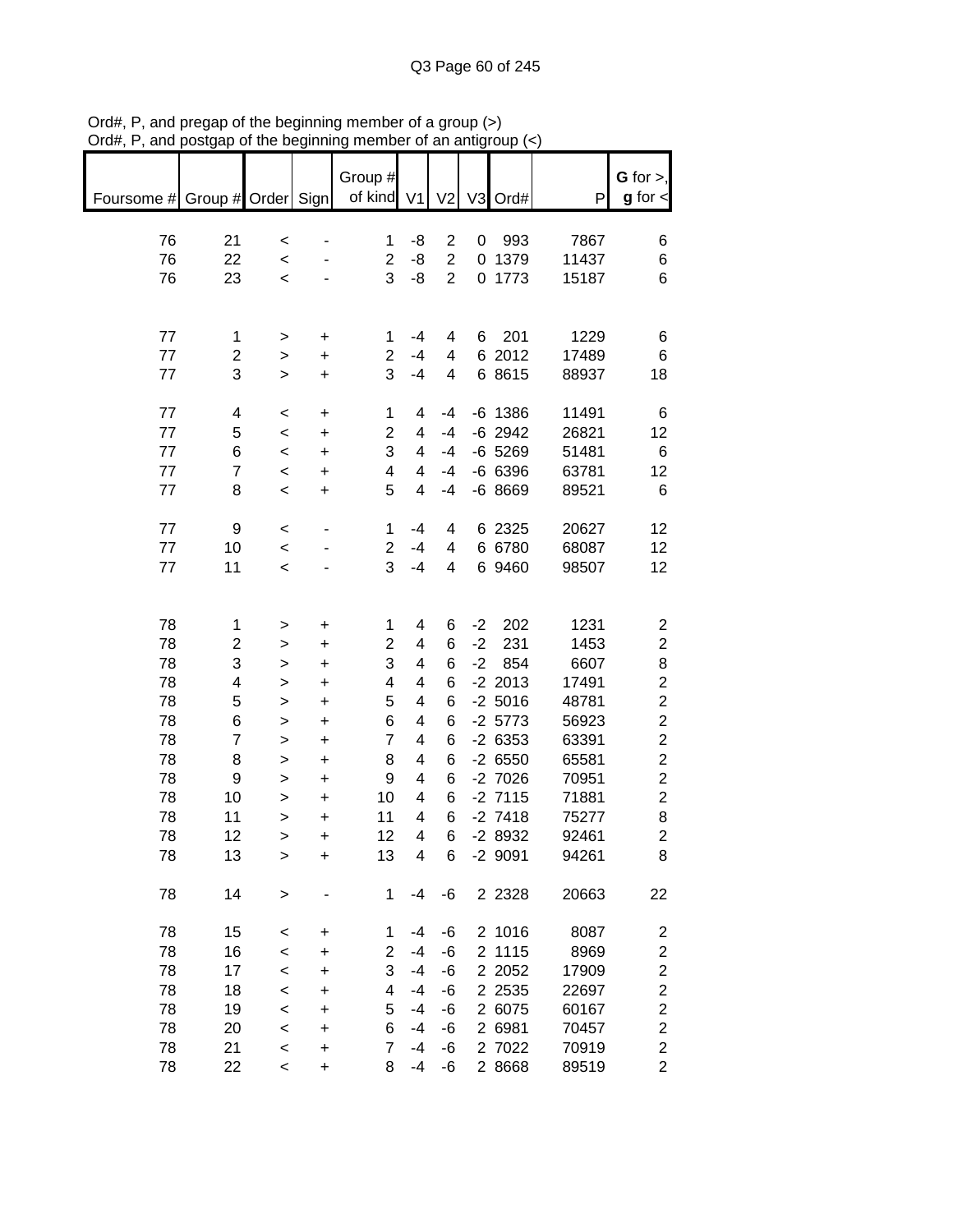|            |                |         |                | Group #                 |                |                |                |             |       | $G$ for $>$ , |
|------------|----------------|---------|----------------|-------------------------|----------------|----------------|----------------|-------------|-------|---------------|
| Foursome # | Group # Order  |         | Sign           | of kind                 | V <sub>1</sub> | V <sub>2</sub> | V <sub>3</sub> | Ord#        | P     | $g$ for $\lt$ |
| 79         | 1              | >       | +              | 1                       | 6              | $-2$           | 8              | 203         | 1237  | 6             |
| 79         | $\overline{2}$ | >       | +              | $\overline{2}$          | 6              | $-2$           |                | 8 9 5 6 2   | 99667 | 6             |
| 79         | 3              | >       |                | 1                       | -6             | $\overline{2}$ |                | $-8$ 5199   | 50741 | 18            |
| 79         | 4              | $\,<$   | +              | 1                       | -6             | $\overline{c}$ |                | $-8$ 2051   | 17903 | 6             |
| 79         | 5              | $\,<\,$ | $\ddot{}$      | $\overline{c}$          | $-6$           | $\overline{2}$ |                | $-8$ 2534   | 22691 | 6             |
| 79         | 6              | $\,<\,$ | +              | 3                       | $-6$           | $\mathbf 2$    |                | -8 3897     | 36761 | 6             |
| 79         | $\overline{7}$ | $\,<\,$ | +              | 4                       | $-6$           | $\overline{2}$ |                | $-8$ 5199   | 50741 | 12            |
| 80         | 1              |         |                | 1                       | $-2$           |                | $8 - 16$       | 204         | 1249  | 12            |
| 80         | 2              | >       | +<br>$\ddot{}$ | $\overline{2}$          | $-2$           |                |                | 8 -16 1677  | 14293 | 12            |
| 80         | 3              | >       |                | 3                       | $-2$           |                |                | 8 - 16 3414 | 31741 | 12            |
| 80         | 4              | >       | +<br>$\ddot{}$ | 4                       | $-2$           |                |                | 8 -16 6485  | 64891 | 12            |
| 80         | 5              | $\geq$  |                | 5                       | $-2$           |                |                | 8 -16 6820  | 68597 | 16            |
|            |                | >       | +              |                         | $-2$           |                |                | 8 - 16 9563 |       |               |
| 80         | 6              | >       | +              | 6                       |                |                |                |             | 99679 | 12            |
| 80         | $\overline{7}$ | >       |                | 1                       | $\overline{2}$ | -8             |                | 16 2156     | 18959 | 12            |
| 80         | 8              | >       |                | $\overline{2}$          | $\overline{2}$ | -8             |                | 16 4083     | 38737 | 8             |
| 80         | 9              | >       |                | 3                       | $\overline{2}$ | -8             |                | 16 7984     | 81637 | 8             |
| 80         | 10             | >       |                | 4                       | $\overline{2}$ | -8             |                | 16 9446     | 98377 | 8             |
| 80         | 11             | <       | +              | 1                       | 2              | -8             |                | 16 4070     | 38639 | 12            |
| 80         | 12             | $\,<\,$ | +              | $\overline{\mathbf{c}}$ | $\overline{c}$ | -8             |                | 16 4792     | 46337 | 12            |
| 80         | 13             | $\,<$   | +              | 3                       | $\overline{2}$ | -8             |                | 16 7796     | 79589 | 12            |
| 80         | 14             | $\,<\,$ |                | 1                       | $-2$           |                |                | 8 -16 2451  | 21851 | 8             |
| 80         | 15             | $\,<\,$ |                | 2                       | $-2$           |                |                | 8 -16 3547  | 33083 | 8             |
| 80         | 16             | $\,<\,$ |                | 3                       | $-2$           |                |                | 8 -16 3557  | 33191 | 8             |
| 80         | 17             | <       |                | 4                       | $-2$           |                |                | 8 - 16 6382 | 63659 | 8             |
| 80         | 18             | $\,<$   |                | 5                       | $-2$           |                |                | 8 - 16 8788 | 90833 | 8             |
|            |                |         |                |                         |                |                |                |             |       |               |
| 81         | 1              | >       | +              | 1                       |                | $8 - 16$       | $\overline{2}$ | 205         | 1259  | 10            |
| 81         | $\overline{c}$ | $\geq$  | $\ddot{}$      | $\overline{2}$          |                | $8 - 16$       |                | 2 1254      | 10223 | 12            |
| 81         | 3              | >       | +              | 3                       |                | $8 - 16$       |                | 2 1678      | 14303 | 10            |
| 81         | 4              | $\geq$  | $\ddot{}$      | 4                       |                | $8 - 16$       |                | 2 9564      | 99689 | 10            |
| 81         | 5              | >       |                | 1                       | -8             | 16             |                | $-2$ 4084   | 38747 | 10            |
| 81         | 6              | >       |                | $\overline{2}$          | -8             | 16             |                | $-2$ 4222   | 40189 | 12            |
| 81         | $\overline{7}$ | $\,<$   | +              | 1                       | -8             | 16             |                | $-2$ 2117   | 18481 | 12            |
| 81         | 8              | $\,<$   | +              | 2                       | -8             | 16             |                | $-2$ 2385   | 21211 | 10            |
| 81         | 9              | $\,<$   | +              | 3                       | -8             | 16             |                | $-2$ 3408   | 31687 | 12            |
| 81         | 10             | $\,<$   | +              | 4                       | -8             | 16             |                | $-2$ 4125   | 39181 | 10            |
| 81         | 11             | $\,<\,$ | $\ddot{}$      | 5                       | -8             | 16             |                | $-29171$    | 95131 | 12            |

Ord#, P, and pregap of the beginning member of a group (>) Ord#, P, and postgap of the beginning member of an antigroup (<)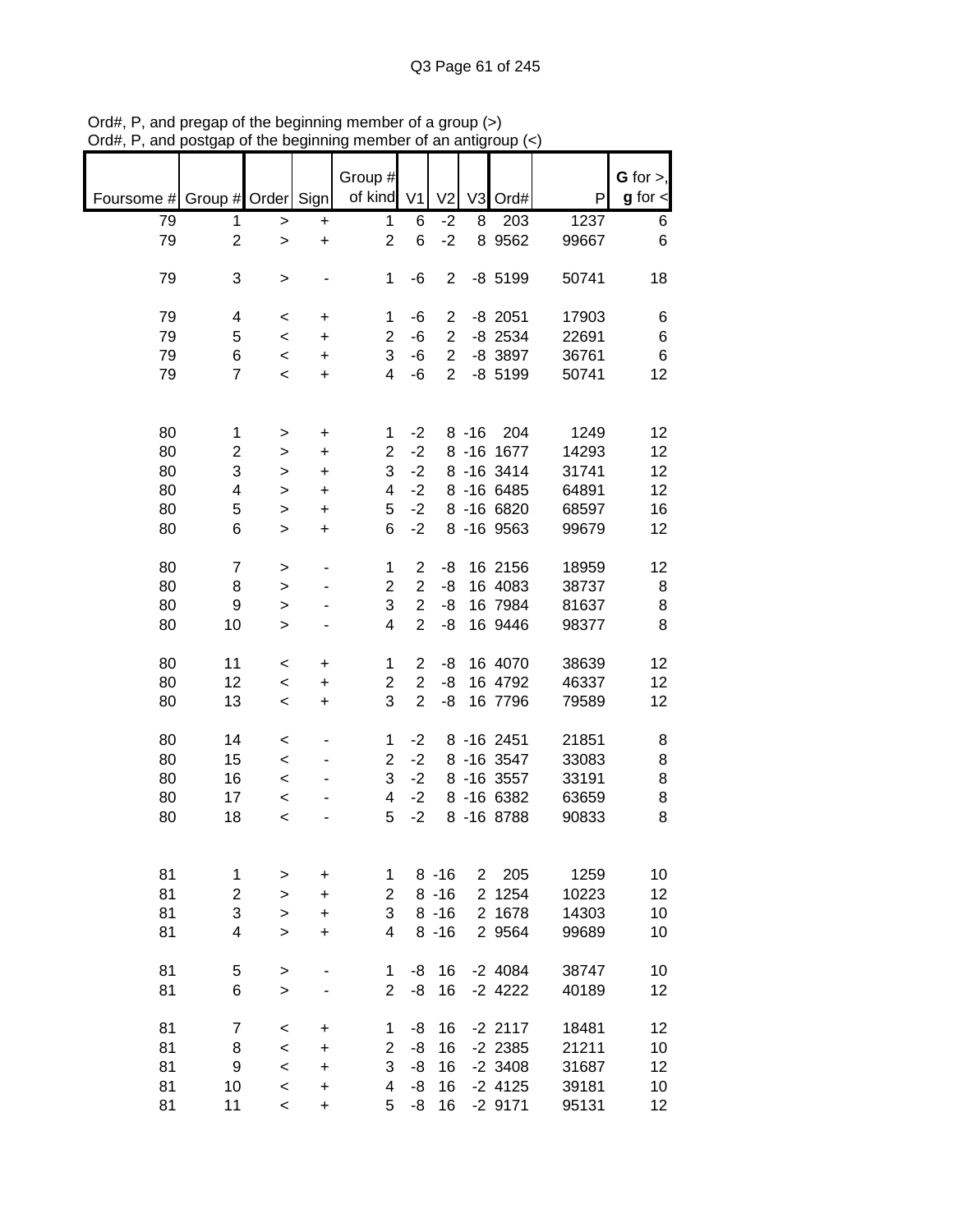| G for $>$ ,<br>Group #<br>of kind V1<br>$g$ for $\textsf{d}$<br>Foursome # Group # Order Sign<br>V <sub>2</sub><br>V3 Ord#<br>P<br>12<br>$8 - 16$<br>2 6476<br>81<br>64783<br>10<br>1<br>$\,<$<br>81<br>13<br>$\overline{2}$<br>$8 - 16$<br>2 9332<br>14<br>96959<br>$\,<$<br>3<br>81<br>14<br>$8 - 16$<br>2 9428<br>98129<br>14<br>$\,<$<br>82<br>206<br>1277<br>$1 - 16$<br>$\overline{\mathbf{c}}$<br>$2^{\circ}$<br>18<br>1<br>$\ddot{}$<br>><br>$\overline{2}$<br>82<br>2 1642<br>2<br>$2 - 16$<br>13901<br>18<br>$\ddot{}$<br>$\,$<br>$\overline{c}$<br>82<br>3<br>2 2 2 5 1<br>$3 - 16$<br>19913<br>22<br>$\ddot{}$<br>$\,$<br>82<br>$\overline{2}$<br>4<br>$4 - 16$<br>2 2 3 0 3<br>20389<br>20<br>$\ddot{}$<br>$\,$<br>5<br>$\overline{2}$<br>82<br>$5 - 16$<br>2 3789<br>35591<br>18<br>$\ddot{}$<br>$\mathbf{I}$<br>82<br>$\overline{2}$<br>2 9565<br>6<br>$6 - 16$<br>99707<br>18<br>$\ddot{}$<br>$\mathbf{I}$<br>82<br>$\overline{7}$<br>16<br>$-2$<br>$-2$ 1396<br>11597<br>20<br>1<br>$\,<$<br>$\ddot{}$<br>82<br>$\overline{\mathbf{c}}$<br>16<br>$-2$<br>$-2$ 2116<br>18461<br>8<br>20<br>$\prec$<br>+<br>3<br>$-2$<br>82<br>9<br>16<br>$-2$ 2248<br>19867<br>22<br>$\prec$<br>+<br>82<br>10<br>16<br>$-2$<br>$-2$ 2547<br>22787<br>4<br>20<br>$\,<$<br>$\ddot{}$<br>82<br>5<br>$-2$<br>$-2$ 3040<br>11<br>16<br>27827<br>20<br>$\,<$<br>$\begin{array}{c} + \end{array}$<br>82<br>6<br>16<br>$-2$<br>$-2$ 3407<br>31667<br>12<br>20<br>$\,<$<br>+<br>82<br>$\overline{7}$<br>16<br>$-2$<br>33941<br>13<br>$-2$ 3635<br>20<br>$\,<$<br>$\ddot{}$<br>82<br>8<br>16<br>$-2$<br>$-26123$<br>14<br>60737<br>20<br>$\,<$<br>$\ddot{}$<br>82<br>9<br>16<br>$-2$<br>$-2$ 7048<br>71171<br>15<br>20<br>$\,<$<br>$\ddot{}$<br>82<br>16<br>$-2$<br>$-28044$<br>16<br>10<br>82241<br>20<br>$\,<$<br>$\ddot{}$<br>82<br>11<br>16<br>$-2$<br>$-2$ 9170<br>17<br>95111<br>20<br>$\,<$<br>$\ddot{}$<br>82<br>18<br>12<br>16<br>$-2$<br>$-2$ 9295<br>96497<br>20<br>$\,<$<br>$\ddot{}$<br>82<br>$\overline{2}$<br>19<br>$1 - 16$<br>2 5767<br>56891<br>$\overline{c}$<br>$\,<$<br>83<br>$8 - 10$<br>213<br>1303<br>1<br>1<br>2<br>$\overline{c}$<br>$\ddot{}$<br>><br>$\overline{c}$<br>83<br>$\overline{c}$<br>2<br>569<br>4<br>$8 - 10$<br>4133<br>+<br>><br>3<br>$\overline{c}$<br>3<br>$\overline{c}$<br>83<br>$8 - 10$<br>727<br>5503<br>$\geq$<br>+<br>$\overline{2}$<br>83<br>$\overline{c}$<br>4<br>4<br>8 -10 1619<br>13693<br>><br>+<br>83<br>8 -10 1666<br>14153<br>5<br>5<br>2<br>4<br>+<br>><br>83<br>6<br>$\overline{2}$<br>6<br>8 -10 1714<br>14633<br>4<br>+<br>><br>83<br>$\overline{7}$<br>$\overline{7}$<br>$\overline{2}$<br>8 -10 2626<br>23603<br>4<br>><br>+<br>$\overline{2}$<br>83<br>8 -10 3184<br>8<br>8<br>29303<br>6<br>+<br>><br>$\overline{2}$<br>83<br>9<br>9<br>8 -10 3257<br>30113<br>4<br>$\ddot{}$<br>><br>$\overline{2}$<br>83<br>8 -10 3497<br>10<br>10<br>32579<br>6<br>$\ddot{}$<br>$\geq$<br>$\overline{c}$<br>83<br>11<br>11<br>8 -10 3849<br>36269<br>6<br>><br>$\ddot{}$<br>$\overline{2}$<br>83<br>8 -10 3867<br>12<br>12<br>36473<br>4<br>$\ddot{}$<br>$\mathbf{I}$<br>$\overline{2}$<br>83<br>13<br>8 -10 4443<br>13<br>42467<br>4<br>$\ddot{}$<br>><br>$\overline{2}$<br>83<br>8 -10 4470<br>14<br>14<br>42743<br>6<br>$\ddot{}$<br>><br>83<br>$\overline{2}$<br>8 -10 5460<br>$\overline{c}$<br>15<br>15<br>53593<br>$\geq$<br>+<br>83<br>16<br>$\overline{2}$<br>8 -10 5467<br>4<br>16<br>53633<br>+<br>><br>83<br>17<br>$\overline{2}$<br>8 -10 5768<br>$\overline{\mathbf{c}}$<br>17<br>56893<br>$\ddot{}$<br>><br>$\overline{2}$<br>83<br>8 -10 5942<br>58733<br>6<br>18<br>18<br>$\ddot{}$<br>> | $^{\prime}$ ıu $\pi,$ | or are pogmumi |  | an ang |  |  |
|--------------------------------------------------------------------------------------------------------------------------------------------------------------------------------------------------------------------------------------------------------------------------------------------------------------------------------------------------------------------------------------------------------------------------------------------------------------------------------------------------------------------------------------------------------------------------------------------------------------------------------------------------------------------------------------------------------------------------------------------------------------------------------------------------------------------------------------------------------------------------------------------------------------------------------------------------------------------------------------------------------------------------------------------------------------------------------------------------------------------------------------------------------------------------------------------------------------------------------------------------------------------------------------------------------------------------------------------------------------------------------------------------------------------------------------------------------------------------------------------------------------------------------------------------------------------------------------------------------------------------------------------------------------------------------------------------------------------------------------------------------------------------------------------------------------------------------------------------------------------------------------------------------------------------------------------------------------------------------------------------------------------------------------------------------------------------------------------------------------------------------------------------------------------------------------------------------------------------------------------------------------------------------------------------------------------------------------------------------------------------------------------------------------------------------------------------------------------------------------------------------------------------------------------------------------------------------------------------------------------------------------------------------------------------------------------------------------------------------------------------------------------------------------------------------------------------------------------------------------------------------------------------------------------------------------------------------------------------------------------------------------------------------------------------------------------------------------------------------------------------------------------------------------------------------------------------------------------------------------------------------------------------------------------------------------------------------------------------------------------------------------------------------------------------------------------------------------------------------------------------------------------------------------------------------------------------------------------------------------------------------------------------------|-----------------------|----------------|--|--------|--|--|
|                                                                                                                                                                                                                                                                                                                                                                                                                                                                                                                                                                                                                                                                                                                                                                                                                                                                                                                                                                                                                                                                                                                                                                                                                                                                                                                                                                                                                                                                                                                                                                                                                                                                                                                                                                                                                                                                                                                                                                                                                                                                                                                                                                                                                                                                                                                                                                                                                                                                                                                                                                                                                                                                                                                                                                                                                                                                                                                                                                                                                                                                                                                                                                                                                                                                                                                                                                                                                                                                                                                                                                                                                                                        |                       |                |  |        |  |  |
|                                                                                                                                                                                                                                                                                                                                                                                                                                                                                                                                                                                                                                                                                                                                                                                                                                                                                                                                                                                                                                                                                                                                                                                                                                                                                                                                                                                                                                                                                                                                                                                                                                                                                                                                                                                                                                                                                                                                                                                                                                                                                                                                                                                                                                                                                                                                                                                                                                                                                                                                                                                                                                                                                                                                                                                                                                                                                                                                                                                                                                                                                                                                                                                                                                                                                                                                                                                                                                                                                                                                                                                                                                                        |                       |                |  |        |  |  |
|                                                                                                                                                                                                                                                                                                                                                                                                                                                                                                                                                                                                                                                                                                                                                                                                                                                                                                                                                                                                                                                                                                                                                                                                                                                                                                                                                                                                                                                                                                                                                                                                                                                                                                                                                                                                                                                                                                                                                                                                                                                                                                                                                                                                                                                                                                                                                                                                                                                                                                                                                                                                                                                                                                                                                                                                                                                                                                                                                                                                                                                                                                                                                                                                                                                                                                                                                                                                                                                                                                                                                                                                                                                        |                       |                |  |        |  |  |
|                                                                                                                                                                                                                                                                                                                                                                                                                                                                                                                                                                                                                                                                                                                                                                                                                                                                                                                                                                                                                                                                                                                                                                                                                                                                                                                                                                                                                                                                                                                                                                                                                                                                                                                                                                                                                                                                                                                                                                                                                                                                                                                                                                                                                                                                                                                                                                                                                                                                                                                                                                                                                                                                                                                                                                                                                                                                                                                                                                                                                                                                                                                                                                                                                                                                                                                                                                                                                                                                                                                                                                                                                                                        |                       |                |  |        |  |  |
|                                                                                                                                                                                                                                                                                                                                                                                                                                                                                                                                                                                                                                                                                                                                                                                                                                                                                                                                                                                                                                                                                                                                                                                                                                                                                                                                                                                                                                                                                                                                                                                                                                                                                                                                                                                                                                                                                                                                                                                                                                                                                                                                                                                                                                                                                                                                                                                                                                                                                                                                                                                                                                                                                                                                                                                                                                                                                                                                                                                                                                                                                                                                                                                                                                                                                                                                                                                                                                                                                                                                                                                                                                                        |                       |                |  |        |  |  |
|                                                                                                                                                                                                                                                                                                                                                                                                                                                                                                                                                                                                                                                                                                                                                                                                                                                                                                                                                                                                                                                                                                                                                                                                                                                                                                                                                                                                                                                                                                                                                                                                                                                                                                                                                                                                                                                                                                                                                                                                                                                                                                                                                                                                                                                                                                                                                                                                                                                                                                                                                                                                                                                                                                                                                                                                                                                                                                                                                                                                                                                                                                                                                                                                                                                                                                                                                                                                                                                                                                                                                                                                                                                        |                       |                |  |        |  |  |
|                                                                                                                                                                                                                                                                                                                                                                                                                                                                                                                                                                                                                                                                                                                                                                                                                                                                                                                                                                                                                                                                                                                                                                                                                                                                                                                                                                                                                                                                                                                                                                                                                                                                                                                                                                                                                                                                                                                                                                                                                                                                                                                                                                                                                                                                                                                                                                                                                                                                                                                                                                                                                                                                                                                                                                                                                                                                                                                                                                                                                                                                                                                                                                                                                                                                                                                                                                                                                                                                                                                                                                                                                                                        |                       |                |  |        |  |  |
|                                                                                                                                                                                                                                                                                                                                                                                                                                                                                                                                                                                                                                                                                                                                                                                                                                                                                                                                                                                                                                                                                                                                                                                                                                                                                                                                                                                                                                                                                                                                                                                                                                                                                                                                                                                                                                                                                                                                                                                                                                                                                                                                                                                                                                                                                                                                                                                                                                                                                                                                                                                                                                                                                                                                                                                                                                                                                                                                                                                                                                                                                                                                                                                                                                                                                                                                                                                                                                                                                                                                                                                                                                                        |                       |                |  |        |  |  |
|                                                                                                                                                                                                                                                                                                                                                                                                                                                                                                                                                                                                                                                                                                                                                                                                                                                                                                                                                                                                                                                                                                                                                                                                                                                                                                                                                                                                                                                                                                                                                                                                                                                                                                                                                                                                                                                                                                                                                                                                                                                                                                                                                                                                                                                                                                                                                                                                                                                                                                                                                                                                                                                                                                                                                                                                                                                                                                                                                                                                                                                                                                                                                                                                                                                                                                                                                                                                                                                                                                                                                                                                                                                        |                       |                |  |        |  |  |
|                                                                                                                                                                                                                                                                                                                                                                                                                                                                                                                                                                                                                                                                                                                                                                                                                                                                                                                                                                                                                                                                                                                                                                                                                                                                                                                                                                                                                                                                                                                                                                                                                                                                                                                                                                                                                                                                                                                                                                                                                                                                                                                                                                                                                                                                                                                                                                                                                                                                                                                                                                                                                                                                                                                                                                                                                                                                                                                                                                                                                                                                                                                                                                                                                                                                                                                                                                                                                                                                                                                                                                                                                                                        |                       |                |  |        |  |  |
|                                                                                                                                                                                                                                                                                                                                                                                                                                                                                                                                                                                                                                                                                                                                                                                                                                                                                                                                                                                                                                                                                                                                                                                                                                                                                                                                                                                                                                                                                                                                                                                                                                                                                                                                                                                                                                                                                                                                                                                                                                                                                                                                                                                                                                                                                                                                                                                                                                                                                                                                                                                                                                                                                                                                                                                                                                                                                                                                                                                                                                                                                                                                                                                                                                                                                                                                                                                                                                                                                                                                                                                                                                                        |                       |                |  |        |  |  |
|                                                                                                                                                                                                                                                                                                                                                                                                                                                                                                                                                                                                                                                                                                                                                                                                                                                                                                                                                                                                                                                                                                                                                                                                                                                                                                                                                                                                                                                                                                                                                                                                                                                                                                                                                                                                                                                                                                                                                                                                                                                                                                                                                                                                                                                                                                                                                                                                                                                                                                                                                                                                                                                                                                                                                                                                                                                                                                                                                                                                                                                                                                                                                                                                                                                                                                                                                                                                                                                                                                                                                                                                                                                        |                       |                |  |        |  |  |
|                                                                                                                                                                                                                                                                                                                                                                                                                                                                                                                                                                                                                                                                                                                                                                                                                                                                                                                                                                                                                                                                                                                                                                                                                                                                                                                                                                                                                                                                                                                                                                                                                                                                                                                                                                                                                                                                                                                                                                                                                                                                                                                                                                                                                                                                                                                                                                                                                                                                                                                                                                                                                                                                                                                                                                                                                                                                                                                                                                                                                                                                                                                                                                                                                                                                                                                                                                                                                                                                                                                                                                                                                                                        |                       |                |  |        |  |  |
|                                                                                                                                                                                                                                                                                                                                                                                                                                                                                                                                                                                                                                                                                                                                                                                                                                                                                                                                                                                                                                                                                                                                                                                                                                                                                                                                                                                                                                                                                                                                                                                                                                                                                                                                                                                                                                                                                                                                                                                                                                                                                                                                                                                                                                                                                                                                                                                                                                                                                                                                                                                                                                                                                                                                                                                                                                                                                                                                                                                                                                                                                                                                                                                                                                                                                                                                                                                                                                                                                                                                                                                                                                                        |                       |                |  |        |  |  |
|                                                                                                                                                                                                                                                                                                                                                                                                                                                                                                                                                                                                                                                                                                                                                                                                                                                                                                                                                                                                                                                                                                                                                                                                                                                                                                                                                                                                                                                                                                                                                                                                                                                                                                                                                                                                                                                                                                                                                                                                                                                                                                                                                                                                                                                                                                                                                                                                                                                                                                                                                                                                                                                                                                                                                                                                                                                                                                                                                                                                                                                                                                                                                                                                                                                                                                                                                                                                                                                                                                                                                                                                                                                        |                       |                |  |        |  |  |
|                                                                                                                                                                                                                                                                                                                                                                                                                                                                                                                                                                                                                                                                                                                                                                                                                                                                                                                                                                                                                                                                                                                                                                                                                                                                                                                                                                                                                                                                                                                                                                                                                                                                                                                                                                                                                                                                                                                                                                                                                                                                                                                                                                                                                                                                                                                                                                                                                                                                                                                                                                                                                                                                                                                                                                                                                                                                                                                                                                                                                                                                                                                                                                                                                                                                                                                                                                                                                                                                                                                                                                                                                                                        |                       |                |  |        |  |  |
|                                                                                                                                                                                                                                                                                                                                                                                                                                                                                                                                                                                                                                                                                                                                                                                                                                                                                                                                                                                                                                                                                                                                                                                                                                                                                                                                                                                                                                                                                                                                                                                                                                                                                                                                                                                                                                                                                                                                                                                                                                                                                                                                                                                                                                                                                                                                                                                                                                                                                                                                                                                                                                                                                                                                                                                                                                                                                                                                                                                                                                                                                                                                                                                                                                                                                                                                                                                                                                                                                                                                                                                                                                                        |                       |                |  |        |  |  |
|                                                                                                                                                                                                                                                                                                                                                                                                                                                                                                                                                                                                                                                                                                                                                                                                                                                                                                                                                                                                                                                                                                                                                                                                                                                                                                                                                                                                                                                                                                                                                                                                                                                                                                                                                                                                                                                                                                                                                                                                                                                                                                                                                                                                                                                                                                                                                                                                                                                                                                                                                                                                                                                                                                                                                                                                                                                                                                                                                                                                                                                                                                                                                                                                                                                                                                                                                                                                                                                                                                                                                                                                                                                        |                       |                |  |        |  |  |
|                                                                                                                                                                                                                                                                                                                                                                                                                                                                                                                                                                                                                                                                                                                                                                                                                                                                                                                                                                                                                                                                                                                                                                                                                                                                                                                                                                                                                                                                                                                                                                                                                                                                                                                                                                                                                                                                                                                                                                                                                                                                                                                                                                                                                                                                                                                                                                                                                                                                                                                                                                                                                                                                                                                                                                                                                                                                                                                                                                                                                                                                                                                                                                                                                                                                                                                                                                                                                                                                                                                                                                                                                                                        |                       |                |  |        |  |  |
|                                                                                                                                                                                                                                                                                                                                                                                                                                                                                                                                                                                                                                                                                                                                                                                                                                                                                                                                                                                                                                                                                                                                                                                                                                                                                                                                                                                                                                                                                                                                                                                                                                                                                                                                                                                                                                                                                                                                                                                                                                                                                                                                                                                                                                                                                                                                                                                                                                                                                                                                                                                                                                                                                                                                                                                                                                                                                                                                                                                                                                                                                                                                                                                                                                                                                                                                                                                                                                                                                                                                                                                                                                                        |                       |                |  |        |  |  |
|                                                                                                                                                                                                                                                                                                                                                                                                                                                                                                                                                                                                                                                                                                                                                                                                                                                                                                                                                                                                                                                                                                                                                                                                                                                                                                                                                                                                                                                                                                                                                                                                                                                                                                                                                                                                                                                                                                                                                                                                                                                                                                                                                                                                                                                                                                                                                                                                                                                                                                                                                                                                                                                                                                                                                                                                                                                                                                                                                                                                                                                                                                                                                                                                                                                                                                                                                                                                                                                                                                                                                                                                                                                        |                       |                |  |        |  |  |
|                                                                                                                                                                                                                                                                                                                                                                                                                                                                                                                                                                                                                                                                                                                                                                                                                                                                                                                                                                                                                                                                                                                                                                                                                                                                                                                                                                                                                                                                                                                                                                                                                                                                                                                                                                                                                                                                                                                                                                                                                                                                                                                                                                                                                                                                                                                                                                                                                                                                                                                                                                                                                                                                                                                                                                                                                                                                                                                                                                                                                                                                                                                                                                                                                                                                                                                                                                                                                                                                                                                                                                                                                                                        |                       |                |  |        |  |  |
|                                                                                                                                                                                                                                                                                                                                                                                                                                                                                                                                                                                                                                                                                                                                                                                                                                                                                                                                                                                                                                                                                                                                                                                                                                                                                                                                                                                                                                                                                                                                                                                                                                                                                                                                                                                                                                                                                                                                                                                                                                                                                                                                                                                                                                                                                                                                                                                                                                                                                                                                                                                                                                                                                                                                                                                                                                                                                                                                                                                                                                                                                                                                                                                                                                                                                                                                                                                                                                                                                                                                                                                                                                                        |                       |                |  |        |  |  |
|                                                                                                                                                                                                                                                                                                                                                                                                                                                                                                                                                                                                                                                                                                                                                                                                                                                                                                                                                                                                                                                                                                                                                                                                                                                                                                                                                                                                                                                                                                                                                                                                                                                                                                                                                                                                                                                                                                                                                                                                                                                                                                                                                                                                                                                                                                                                                                                                                                                                                                                                                                                                                                                                                                                                                                                                                                                                                                                                                                                                                                                                                                                                                                                                                                                                                                                                                                                                                                                                                                                                                                                                                                                        |                       |                |  |        |  |  |
|                                                                                                                                                                                                                                                                                                                                                                                                                                                                                                                                                                                                                                                                                                                                                                                                                                                                                                                                                                                                                                                                                                                                                                                                                                                                                                                                                                                                                                                                                                                                                                                                                                                                                                                                                                                                                                                                                                                                                                                                                                                                                                                                                                                                                                                                                                                                                                                                                                                                                                                                                                                                                                                                                                                                                                                                                                                                                                                                                                                                                                                                                                                                                                                                                                                                                                                                                                                                                                                                                                                                                                                                                                                        |                       |                |  |        |  |  |
|                                                                                                                                                                                                                                                                                                                                                                                                                                                                                                                                                                                                                                                                                                                                                                                                                                                                                                                                                                                                                                                                                                                                                                                                                                                                                                                                                                                                                                                                                                                                                                                                                                                                                                                                                                                                                                                                                                                                                                                                                                                                                                                                                                                                                                                                                                                                                                                                                                                                                                                                                                                                                                                                                                                                                                                                                                                                                                                                                                                                                                                                                                                                                                                                                                                                                                                                                                                                                                                                                                                                                                                                                                                        |                       |                |  |        |  |  |
|                                                                                                                                                                                                                                                                                                                                                                                                                                                                                                                                                                                                                                                                                                                                                                                                                                                                                                                                                                                                                                                                                                                                                                                                                                                                                                                                                                                                                                                                                                                                                                                                                                                                                                                                                                                                                                                                                                                                                                                                                                                                                                                                                                                                                                                                                                                                                                                                                                                                                                                                                                                                                                                                                                                                                                                                                                                                                                                                                                                                                                                                                                                                                                                                                                                                                                                                                                                                                                                                                                                                                                                                                                                        |                       |                |  |        |  |  |
|                                                                                                                                                                                                                                                                                                                                                                                                                                                                                                                                                                                                                                                                                                                                                                                                                                                                                                                                                                                                                                                                                                                                                                                                                                                                                                                                                                                                                                                                                                                                                                                                                                                                                                                                                                                                                                                                                                                                                                                                                                                                                                                                                                                                                                                                                                                                                                                                                                                                                                                                                                                                                                                                                                                                                                                                                                                                                                                                                                                                                                                                                                                                                                                                                                                                                                                                                                                                                                                                                                                                                                                                                                                        |                       |                |  |        |  |  |
|                                                                                                                                                                                                                                                                                                                                                                                                                                                                                                                                                                                                                                                                                                                                                                                                                                                                                                                                                                                                                                                                                                                                                                                                                                                                                                                                                                                                                                                                                                                                                                                                                                                                                                                                                                                                                                                                                                                                                                                                                                                                                                                                                                                                                                                                                                                                                                                                                                                                                                                                                                                                                                                                                                                                                                                                                                                                                                                                                                                                                                                                                                                                                                                                                                                                                                                                                                                                                                                                                                                                                                                                                                                        |                       |                |  |        |  |  |
|                                                                                                                                                                                                                                                                                                                                                                                                                                                                                                                                                                                                                                                                                                                                                                                                                                                                                                                                                                                                                                                                                                                                                                                                                                                                                                                                                                                                                                                                                                                                                                                                                                                                                                                                                                                                                                                                                                                                                                                                                                                                                                                                                                                                                                                                                                                                                                                                                                                                                                                                                                                                                                                                                                                                                                                                                                                                                                                                                                                                                                                                                                                                                                                                                                                                                                                                                                                                                                                                                                                                                                                                                                                        |                       |                |  |        |  |  |
|                                                                                                                                                                                                                                                                                                                                                                                                                                                                                                                                                                                                                                                                                                                                                                                                                                                                                                                                                                                                                                                                                                                                                                                                                                                                                                                                                                                                                                                                                                                                                                                                                                                                                                                                                                                                                                                                                                                                                                                                                                                                                                                                                                                                                                                                                                                                                                                                                                                                                                                                                                                                                                                                                                                                                                                                                                                                                                                                                                                                                                                                                                                                                                                                                                                                                                                                                                                                                                                                                                                                                                                                                                                        |                       |                |  |        |  |  |
|                                                                                                                                                                                                                                                                                                                                                                                                                                                                                                                                                                                                                                                                                                                                                                                                                                                                                                                                                                                                                                                                                                                                                                                                                                                                                                                                                                                                                                                                                                                                                                                                                                                                                                                                                                                                                                                                                                                                                                                                                                                                                                                                                                                                                                                                                                                                                                                                                                                                                                                                                                                                                                                                                                                                                                                                                                                                                                                                                                                                                                                                                                                                                                                                                                                                                                                                                                                                                                                                                                                                                                                                                                                        |                       |                |  |        |  |  |
|                                                                                                                                                                                                                                                                                                                                                                                                                                                                                                                                                                                                                                                                                                                                                                                                                                                                                                                                                                                                                                                                                                                                                                                                                                                                                                                                                                                                                                                                                                                                                                                                                                                                                                                                                                                                                                                                                                                                                                                                                                                                                                                                                                                                                                                                                                                                                                                                                                                                                                                                                                                                                                                                                                                                                                                                                                                                                                                                                                                                                                                                                                                                                                                                                                                                                                                                                                                                                                                                                                                                                                                                                                                        |                       |                |  |        |  |  |
|                                                                                                                                                                                                                                                                                                                                                                                                                                                                                                                                                                                                                                                                                                                                                                                                                                                                                                                                                                                                                                                                                                                                                                                                                                                                                                                                                                                                                                                                                                                                                                                                                                                                                                                                                                                                                                                                                                                                                                                                                                                                                                                                                                                                                                                                                                                                                                                                                                                                                                                                                                                                                                                                                                                                                                                                                                                                                                                                                                                                                                                                                                                                                                                                                                                                                                                                                                                                                                                                                                                                                                                                                                                        |                       |                |  |        |  |  |
|                                                                                                                                                                                                                                                                                                                                                                                                                                                                                                                                                                                                                                                                                                                                                                                                                                                                                                                                                                                                                                                                                                                                                                                                                                                                                                                                                                                                                                                                                                                                                                                                                                                                                                                                                                                                                                                                                                                                                                                                                                                                                                                                                                                                                                                                                                                                                                                                                                                                                                                                                                                                                                                                                                                                                                                                                                                                                                                                                                                                                                                                                                                                                                                                                                                                                                                                                                                                                                                                                                                                                                                                                                                        |                       |                |  |        |  |  |
|                                                                                                                                                                                                                                                                                                                                                                                                                                                                                                                                                                                                                                                                                                                                                                                                                                                                                                                                                                                                                                                                                                                                                                                                                                                                                                                                                                                                                                                                                                                                                                                                                                                                                                                                                                                                                                                                                                                                                                                                                                                                                                                                                                                                                                                                                                                                                                                                                                                                                                                                                                                                                                                                                                                                                                                                                                                                                                                                                                                                                                                                                                                                                                                                                                                                                                                                                                                                                                                                                                                                                                                                                                                        |                       |                |  |        |  |  |
|                                                                                                                                                                                                                                                                                                                                                                                                                                                                                                                                                                                                                                                                                                                                                                                                                                                                                                                                                                                                                                                                                                                                                                                                                                                                                                                                                                                                                                                                                                                                                                                                                                                                                                                                                                                                                                                                                                                                                                                                                                                                                                                                                                                                                                                                                                                                                                                                                                                                                                                                                                                                                                                                                                                                                                                                                                                                                                                                                                                                                                                                                                                                                                                                                                                                                                                                                                                                                                                                                                                                                                                                                                                        |                       |                |  |        |  |  |
|                                                                                                                                                                                                                                                                                                                                                                                                                                                                                                                                                                                                                                                                                                                                                                                                                                                                                                                                                                                                                                                                                                                                                                                                                                                                                                                                                                                                                                                                                                                                                                                                                                                                                                                                                                                                                                                                                                                                                                                                                                                                                                                                                                                                                                                                                                                                                                                                                                                                                                                                                                                                                                                                                                                                                                                                                                                                                                                                                                                                                                                                                                                                                                                                                                                                                                                                                                                                                                                                                                                                                                                                                                                        |                       |                |  |        |  |  |
|                                                                                                                                                                                                                                                                                                                                                                                                                                                                                                                                                                                                                                                                                                                                                                                                                                                                                                                                                                                                                                                                                                                                                                                                                                                                                                                                                                                                                                                                                                                                                                                                                                                                                                                                                                                                                                                                                                                                                                                                                                                                                                                                                                                                                                                                                                                                                                                                                                                                                                                                                                                                                                                                                                                                                                                                                                                                                                                                                                                                                                                                                                                                                                                                                                                                                                                                                                                                                                                                                                                                                                                                                                                        |                       |                |  |        |  |  |
|                                                                                                                                                                                                                                                                                                                                                                                                                                                                                                                                                                                                                                                                                                                                                                                                                                                                                                                                                                                                                                                                                                                                                                                                                                                                                                                                                                                                                                                                                                                                                                                                                                                                                                                                                                                                                                                                                                                                                                                                                                                                                                                                                                                                                                                                                                                                                                                                                                                                                                                                                                                                                                                                                                                                                                                                                                                                                                                                                                                                                                                                                                                                                                                                                                                                                                                                                                                                                                                                                                                                                                                                                                                        |                       |                |  |        |  |  |
|                                                                                                                                                                                                                                                                                                                                                                                                                                                                                                                                                                                                                                                                                                                                                                                                                                                                                                                                                                                                                                                                                                                                                                                                                                                                                                                                                                                                                                                                                                                                                                                                                                                                                                                                                                                                                                                                                                                                                                                                                                                                                                                                                                                                                                                                                                                                                                                                                                                                                                                                                                                                                                                                                                                                                                                                                                                                                                                                                                                                                                                                                                                                                                                                                                                                                                                                                                                                                                                                                                                                                                                                                                                        |                       |                |  |        |  |  |
|                                                                                                                                                                                                                                                                                                                                                                                                                                                                                                                                                                                                                                                                                                                                                                                                                                                                                                                                                                                                                                                                                                                                                                                                                                                                                                                                                                                                                                                                                                                                                                                                                                                                                                                                                                                                                                                                                                                                                                                                                                                                                                                                                                                                                                                                                                                                                                                                                                                                                                                                                                                                                                                                                                                                                                                                                                                                                                                                                                                                                                                                                                                                                                                                                                                                                                                                                                                                                                                                                                                                                                                                                                                        |                       |                |  |        |  |  |
|                                                                                                                                                                                                                                                                                                                                                                                                                                                                                                                                                                                                                                                                                                                                                                                                                                                                                                                                                                                                                                                                                                                                                                                                                                                                                                                                                                                                                                                                                                                                                                                                                                                                                                                                                                                                                                                                                                                                                                                                                                                                                                                                                                                                                                                                                                                                                                                                                                                                                                                                                                                                                                                                                                                                                                                                                                                                                                                                                                                                                                                                                                                                                                                                                                                                                                                                                                                                                                                                                                                                                                                                                                                        |                       |                |  |        |  |  |
|                                                                                                                                                                                                                                                                                                                                                                                                                                                                                                                                                                                                                                                                                                                                                                                                                                                                                                                                                                                                                                                                                                                                                                                                                                                                                                                                                                                                                                                                                                                                                                                                                                                                                                                                                                                                                                                                                                                                                                                                                                                                                                                                                                                                                                                                                                                                                                                                                                                                                                                                                                                                                                                                                                                                                                                                                                                                                                                                                                                                                                                                                                                                                                                                                                                                                                                                                                                                                                                                                                                                                                                                                                                        |                       |                |  |        |  |  |
|                                                                                                                                                                                                                                                                                                                                                                                                                                                                                                                                                                                                                                                                                                                                                                                                                                                                                                                                                                                                                                                                                                                                                                                                                                                                                                                                                                                                                                                                                                                                                                                                                                                                                                                                                                                                                                                                                                                                                                                                                                                                                                                                                                                                                                                                                                                                                                                                                                                                                                                                                                                                                                                                                                                                                                                                                                                                                                                                                                                                                                                                                                                                                                                                                                                                                                                                                                                                                                                                                                                                                                                                                                                        |                       |                |  |        |  |  |
|                                                                                                                                                                                                                                                                                                                                                                                                                                                                                                                                                                                                                                                                                                                                                                                                                                                                                                                                                                                                                                                                                                                                                                                                                                                                                                                                                                                                                                                                                                                                                                                                                                                                                                                                                                                                                                                                                                                                                                                                                                                                                                                                                                                                                                                                                                                                                                                                                                                                                                                                                                                                                                                                                                                                                                                                                                                                                                                                                                                                                                                                                                                                                                                                                                                                                                                                                                                                                                                                                                                                                                                                                                                        |                       |                |  |        |  |  |
|                                                                                                                                                                                                                                                                                                                                                                                                                                                                                                                                                                                                                                                                                                                                                                                                                                                                                                                                                                                                                                                                                                                                                                                                                                                                                                                                                                                                                                                                                                                                                                                                                                                                                                                                                                                                                                                                                                                                                                                                                                                                                                                                                                                                                                                                                                                                                                                                                                                                                                                                                                                                                                                                                                                                                                                                                                                                                                                                                                                                                                                                                                                                                                                                                                                                                                                                                                                                                                                                                                                                                                                                                                                        |                       |                |  |        |  |  |
|                                                                                                                                                                                                                                                                                                                                                                                                                                                                                                                                                                                                                                                                                                                                                                                                                                                                                                                                                                                                                                                                                                                                                                                                                                                                                                                                                                                                                                                                                                                                                                                                                                                                                                                                                                                                                                                                                                                                                                                                                                                                                                                                                                                                                                                                                                                                                                                                                                                                                                                                                                                                                                                                                                                                                                                                                                                                                                                                                                                                                                                                                                                                                                                                                                                                                                                                                                                                                                                                                                                                                                                                                                                        |                       |                |  |        |  |  |
|                                                                                                                                                                                                                                                                                                                                                                                                                                                                                                                                                                                                                                                                                                                                                                                                                                                                                                                                                                                                                                                                                                                                                                                                                                                                                                                                                                                                                                                                                                                                                                                                                                                                                                                                                                                                                                                                                                                                                                                                                                                                                                                                                                                                                                                                                                                                                                                                                                                                                                                                                                                                                                                                                                                                                                                                                                                                                                                                                                                                                                                                                                                                                                                                                                                                                                                                                                                                                                                                                                                                                                                                                                                        |                       |                |  |        |  |  |
|                                                                                                                                                                                                                                                                                                                                                                                                                                                                                                                                                                                                                                                                                                                                                                                                                                                                                                                                                                                                                                                                                                                                                                                                                                                                                                                                                                                                                                                                                                                                                                                                                                                                                                                                                                                                                                                                                                                                                                                                                                                                                                                                                                                                                                                                                                                                                                                                                                                                                                                                                                                                                                                                                                                                                                                                                                                                                                                                                                                                                                                                                                                                                                                                                                                                                                                                                                                                                                                                                                                                                                                                                                                        |                       |                |  |        |  |  |

Ord#, P, and pregap of the beginning member of a group (>) Ord#, P, and postgap of the beginning member of an antigroup (<)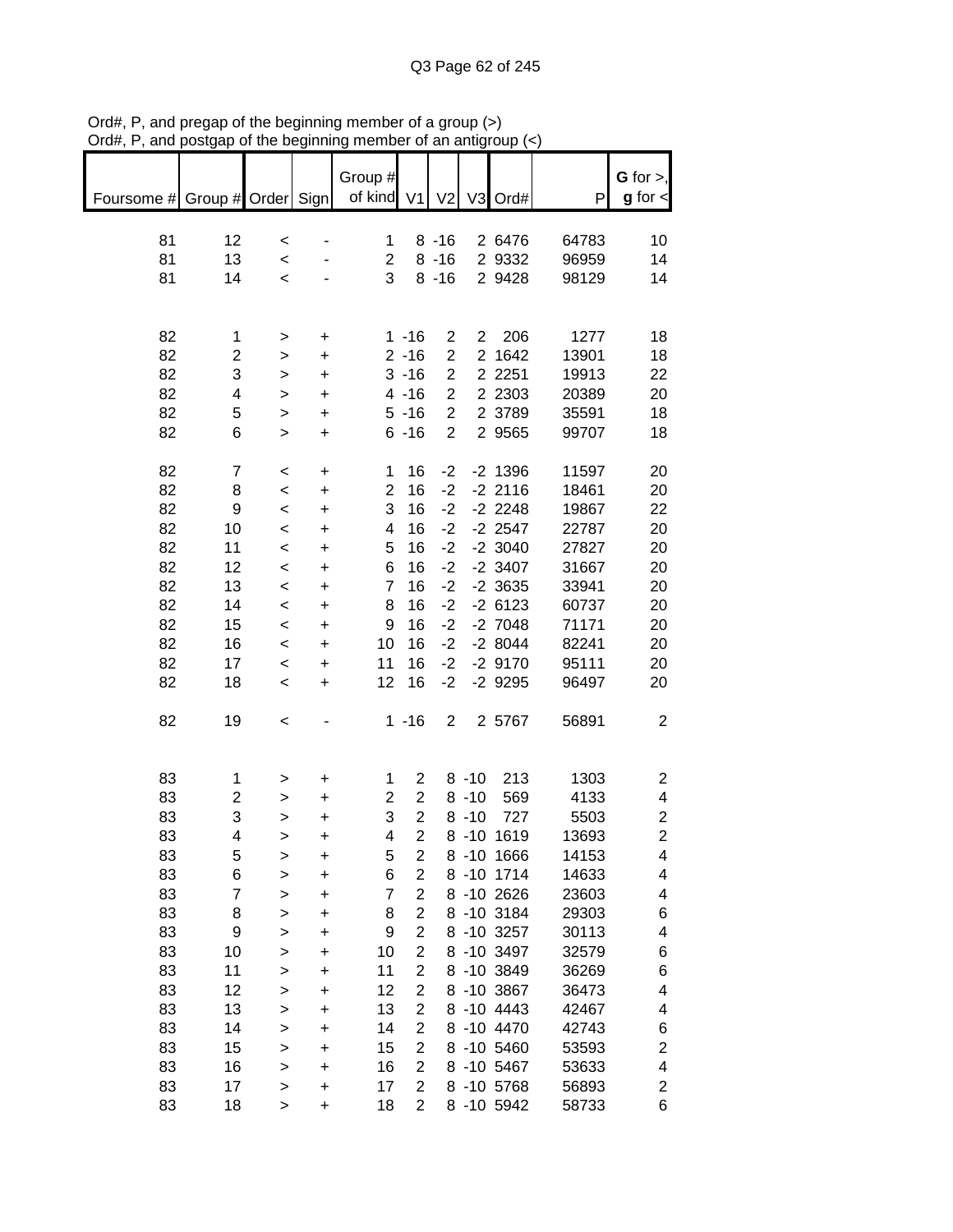|            |                |         |           | Group #        |                |                |      |               |       | $G$ for $>$ ,           |
|------------|----------------|---------|-----------|----------------|----------------|----------------|------|---------------|-------|-------------------------|
| Foursome # | Group # Order  |         | Sign      | of kind        | V <sub>1</sub> | V <sub>2</sub> | V3   | Ord#          | P     | $g$ for $\lt$           |
| 83         | 19             | >       | +         | 19             | $\overline{2}$ |                |      | $8 - 10$ 6011 | 59447 | 4                       |
| 83         | 20             | $\geq$  | +         | 20             | $\overline{2}$ |                |      | 8 -10 6035    | 59699 | 6                       |
| 83         | 21             | >       | $\ddot{}$ | 21             | $\overline{2}$ |                |      | 8 -10 6185    | 61487 | 4                       |
| 83         | 22             | >       | +         | 22             | $\overline{2}$ |                |      | 8 -10 6273    | 62477 | 4                       |
| 83         | 23             | >       | +         | 23             | $\overline{2}$ |                |      | 8 -10 7214    | 72953 | 4                       |
| 83         | 24             | >       | +         | 24             | $\overline{2}$ |                |      | 8 -10 7335    | 74357 | 4                       |
| 83         | 25             | >       | $\ddot{}$ | 25             | $\overline{2}$ |                |      | 8 -10 7456    | 75683 | 4                       |
| 83         | 26             | >       | $\ddot{}$ | 26             | $\overline{c}$ |                |      | 8 -10 8397    | 86353 | $\boldsymbol{2}$        |
| 83         | 27             | $\geq$  | +         | 27             | $\overline{2}$ |                |      | 8 -10 8924    | 92383 | $\overline{c}$          |
| 83         | 28             | >       | +         | 28             | $\overline{c}$ |                |      | 8 -10 9118    | 94543 | $\overline{c}$          |
| 83         | 29             | >       | $\ddot{}$ | 29             | $\overline{2}$ |                |      | 8 -10 9476    | 98713 | $\overline{2}$          |
| 83         | 30             | >       | -         | 1              | $-2$           | -8             |      | 10 2444       | 21787 | 14                      |
| 83         | 31             | >       |           | $\overline{2}$ | $-2$           | -8             |      | 10 4248       | 40519 | 12                      |
| 83         | 32             | >       |           | 3              | $-2$           | -8             |      | 10 4280       | 40867 | 14                      |
| 83         | 33             | $\geq$  |           | 4              | $-2$           | -8             |      | 10 8695       | 89809 | 12                      |
| 83         | 34             | <       | +         | 1              | $-2$           | -8             | 10   | 516           | 3697  | 4                       |
| 83         | 35             | $\,<$   | +         | $\overline{c}$ | $-2$           | -8             | 10   | 621           | 4591  | 6                       |
| 83         | 36             | $\,<$   | +         | 3              | $-2$           | -8             | 10   | 980           | 7723  | 4                       |
| 83         | 37             | $\,<$   | +         | 4              | $-2$           | -8             | 10   | 1135          | 9157  | 4                       |
| 83         | 38             | $\,<$   | +         | 5              | $-2$           | -8             | 10   | 1502          | 12577 | $\,6$                   |
| 83         | 39             | $\,<$   | +         | 6              | $-2$           | -8             | 10   | 1982          | 17207 | $\overline{\mathbf{c}}$ |
| 83         | 40             | $\,<$   | $\ddot{}$ | $\overline{7}$ | $-2$           | -8             |      | 10 2484       | 22153 | 4                       |
| 83         | 41             | $\,<$   | $\ddot{}$ | 8              | $-2$           | -8             |      | 10 2574       | 23057 | $\mathbf 2$             |
| 83         | 42             | $\,<$   | +         | 9              | $-2$           | -8             |      | 10 2719       | 24509 | 8                       |
| 83         | 43             | $\,<$   | +         | 10             | $-2$           | -8             |      | 10 3138       | 28813 | 4                       |
| 83         | 44             | $\,<$   | +         | 11             | $-2$           | -8             |      | 10 3460       | 32257 | 4                       |
| 83         | 45             | $\,<$   | +         | 12             | $-2$           | -8             |      | 10 3571       | 33347 | 2                       |
| 83         | 46             | $\,<$   | +         | 13             | $-2$           | -8             |      | 10 3601       | 33617 | $\overline{c}$          |
| 83         | 47             | $\,<$   | +         | 14             | $-2$           | -8             |      | 10 4961       | 48187 | 6                       |
| 83         | 48             | <       | +         | 15             | $-2$           | -8             |      | 10 5171       | 50383 | 4                       |
| 83         | 49             | $\,<$   | +         | 16             | $-2$           | -8             |      | 10 5272       | 51511 | 6                       |
| 83         | 50             | $\,<$   | +         | 17             | $-2$           | -8             |      | 10 5340       | 52237 | 12                      |
| 83         | 51             | $\,<\,$ | $\ddot{}$ | 18             | $-2$           | -8             |      | 10 6139       | 60917 | $\sqrt{2}$              |
| 83         | 52             | $\prec$ | +         | 19             | $-2$           | -8             |      | 10 6941       | 70051 | 10                      |
| 83         | 53             | $\,<$   | +         | 20             | $-2$           | -8             |      | 10 7549       | 76777 | 4                       |
| 83         | 54             | $\,<$   | $\ddot{}$ | 21             | $-2$           | -8             |      | 10 7850       | 80173 | 4                       |
| 83         | 55             | $\,<$   | $\ddot{}$ | 22             | $-2$           | -8             |      | 10 9492       | 98893 | 4                       |
| 83         | 56             | $\prec$ | $\ddot{}$ | 23             | $-2$           | -8             |      | 10 9576       | 99817 | 6                       |
| 83         | 57             | $\,<$   |           | 1              | $\overline{2}$ |                |      | 8 -10 1718    | 14669 | 14                      |
| 84         | 1              | >       | $\ddot{}$ |                | $1 - 10$       |                | 4 28 | 215           | 1319  | 12                      |
| 84         | $\overline{c}$ | $\,<\,$ | +         | $\mathbf{1}$   | 10             |                |      | -4 -28 3695   | 34591 | $12 \overline{ }$       |

Ord#, P, and pregap of the beginning member of a group (>) Ord#, P, and postgap of the beginning member of an antigroup (<)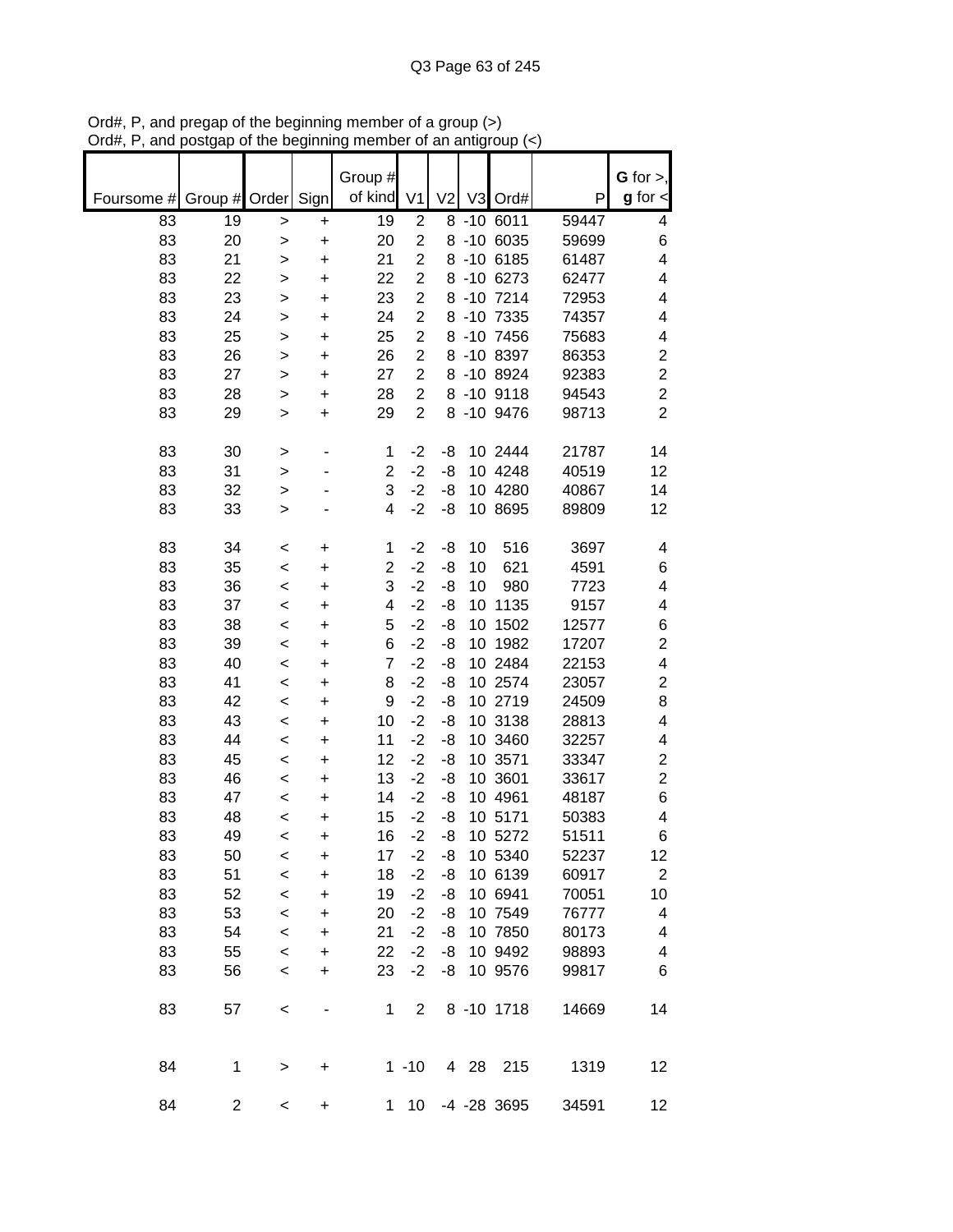|                               |                |              |                              | Group #        |             |                |   |                  |       | $G$ for $>$ ,           |
|-------------------------------|----------------|--------------|------------------------------|----------------|-------------|----------------|---|------------------|-------|-------------------------|
| Foursome # Group # Order Sign |                |              |                              | of kind V1     |             |                |   | V2 V3 Ord#       | P     | $g$ for $\lt$           |
| 84                            | 3              | $\,<$        | $\ddot{}$                    | 2              | 10          |                |   | -4 -28 8296      | 85201 | 12                      |
|                               |                |              |                              |                |             |                |   |                  |       |                         |
|                               |                |              |                              |                |             |                |   |                  |       |                         |
|                               |                |              |                              |                |             |                |   | 4 28 - 28 216    |       |                         |
| 85                            | 1              | $\,>$        | $+$                          | $\mathbf 1$    |             |                |   |                  | 1321  | $\overline{2}$          |
|                               |                |              |                              |                |             |                |   |                  |       |                         |
| 85                            | $\overline{2}$ | $\,<$        | $+$                          |                |             |                |   | 1 -4 -28 28 3694 | 34589 | $\overline{2}$          |
|                               |                |              |                              |                |             |                |   |                  |       |                         |
|                               |                |              |                              |                |             |                |   |                  |       |                         |
| 86                            | 1              | $\, > \,$    | +                            |                | $128 - 28$  |                |   | $0$ 217          | 1327  | 6                       |
| 86                            | $\overline{c}$ | $\, > \,$    | $\ddot{}$                    | $\overline{2}$ | 28 - 28     |                |   | 0 7257           | 73483 | 6                       |
|                               |                |              |                              |                |             |                |   |                  |       |                         |
| 86                            |                |              |                              |                | $1 - 28$ 28 |                |   | 0 3693           | 34583 |                         |
|                               | 3              | $\,<$        | $\ddot{}$                    |                |             |                |   |                  |       | 6                       |
| 86                            | 4              | $\prec$      | $\ddot{}$                    |                | $2 - 28$ 28 |                |   | 0 7258           | 73517 | 6                       |
|                               |                |              |                              |                |             |                |   |                  |       |                         |
|                               |                |              |                              |                |             |                |   |                  |       |                         |
| 87                            | 1              | >            | +                            | 1              | 0           | 2              |   | 10 219           | 1367  | 6                       |
| 87                            | $\overline{c}$ | $\, > \,$    | $\ddot{}$                    | $\overline{c}$ | $\pmb{0}$   | $\overline{2}$ |   | 10 1091          | 8747  | 6                       |
| 87                            | 3              | $\, > \,$    | $\ddot{}$                    | 3              | 0           | $\overline{2}$ |   | 10 3626          | 33857 | 6                       |
| 87                            | 4              | $\geq$       | $\ddot{}$                    | $\overline{4}$ | 0           | $\overline{2}$ |   | 10 6367          | 63527 | 6                       |
|                               |                |              |                              |                |             |                |   |                  |       |                         |
|                               |                |              |                              |                |             |                |   |                  |       |                         |
| 87                            | 5              | $\,<$        | $\ddot{}$                    | 1              | 0           |                |   | $-2$ $-10$ 5938  | 58693 | 6                       |
|                               |                |              |                              |                |             |                |   |                  |       |                         |
|                               |                |              |                              |                |             |                |   |                  |       |                         |
| 88                            | 1              | >            | +                            | 1              | -8          |                |   | 4 -10 222        | 1399  | 18                      |
| 88                            | $\overline{2}$ | $\geq$       | $\ddot{}$                    | $\overline{2}$ | -8          |                |   | 4 -10 5437       | 53299 | 18                      |
|                               |                |              |                              |                |             |                |   |                  |       |                         |
| 88                            | 3              | $\mathbf{I}$ | $\qquad \qquad \blacksquare$ | 1              | 8           |                |   | -4 10 2268       | 20051 | $\overline{4}$          |
|                               |                |              |                              |                |             |                |   |                  |       |                         |
|                               |                |              |                              |                |             |                |   |                  |       |                         |
| 88                            | 4              | $\,<$        | +                            | $\mathbf{1}$   | 8           |                |   | -4 10 6241       | 62081 | 18                      |
| 88                            | 5              | $\,<\,$      | $\ddot{}$                    | $\overline{2}$ | 8           | $-4$           |   | 10 6422          | 64091 | 18                      |
|                               |                |              |                              |                |             |                |   |                  |       |                         |
| 88                            | 6              | $\,<$        |                              | $\mathbf 1$    | -8          |                |   | 4 -10 6968       | 70309 | $\overline{\mathbf{4}}$ |
|                               |                |              |                              |                |             |                |   |                  |       |                         |
|                               |                |              |                              |                |             |                |   |                  |       |                         |
| 89                            | 1              | >            | +                            | 1              | $-4$        | $-2$           | 4 | 229              | 1447  | 8                       |
| 89                            |                |              |                              |                | $-4$        | $-2$           | 4 | 394              | 2707  |                         |
|                               | 2              | >            | +                            | 2              |             |                |   |                  |       | 8                       |
| 89                            | 3              | >            | +                            | 3              | $-4$        | $-2$           |   | 4 1061           | 8513  | 12                      |
| 89                            | 4              | >            | +                            | 4              | $-4$        | $-2$           |   | 4 2581           | 23117 | 18                      |
| 89                            | 5              | >            | +                            | 5              | -4          | $-2$           |   | 4 2588           | 23197 | 8                       |
| 89                            | 6              | >            | +                            | 6              | -4          | $-2$           |   | 4 2869           | 26107 | 8                       |
| 89                            | 7              | >            | +                            | $\overline{7}$ | $-4$        | $-2$           |   | 4 3121           | 28657 | 8                       |
| 89                            | 8              | $\mathbf{I}$ | +                            | 8              | $-4$        | $-2$           |   | 4 3354           | 31147 | 8                       |
| 89                            | 9              | $\mathbf{I}$ | +                            | 9              | -4          | $-2$           |   | 4 4 4 6 3        | 42697 | 8                       |
|                               |                |              |                              |                |             |                |   |                  |       |                         |
| 89                            | 10             | >            | +                            | 10             | -4          | $-2$           |   | 4 6727           | 67523 | 12                      |
| 89                            | 11             | >            | +                            | 11             | $-4$        | $-2$           |   | 4 7098           | 71707 | 8                       |
| 89                            | 12             | >            | +                            | 12             | $-4$        | $-2$           |   | 4 7320           | 74197 | 8                       |
| 89                            | 13             | >            | +                            | 13             | -4          | $-2$           |   | 4 7756           | 79147 | 8                       |

Ord#, P, and pregap of the beginning member of a group (>) Ord#, P, and postgap of the beginning member of an antigroup (<)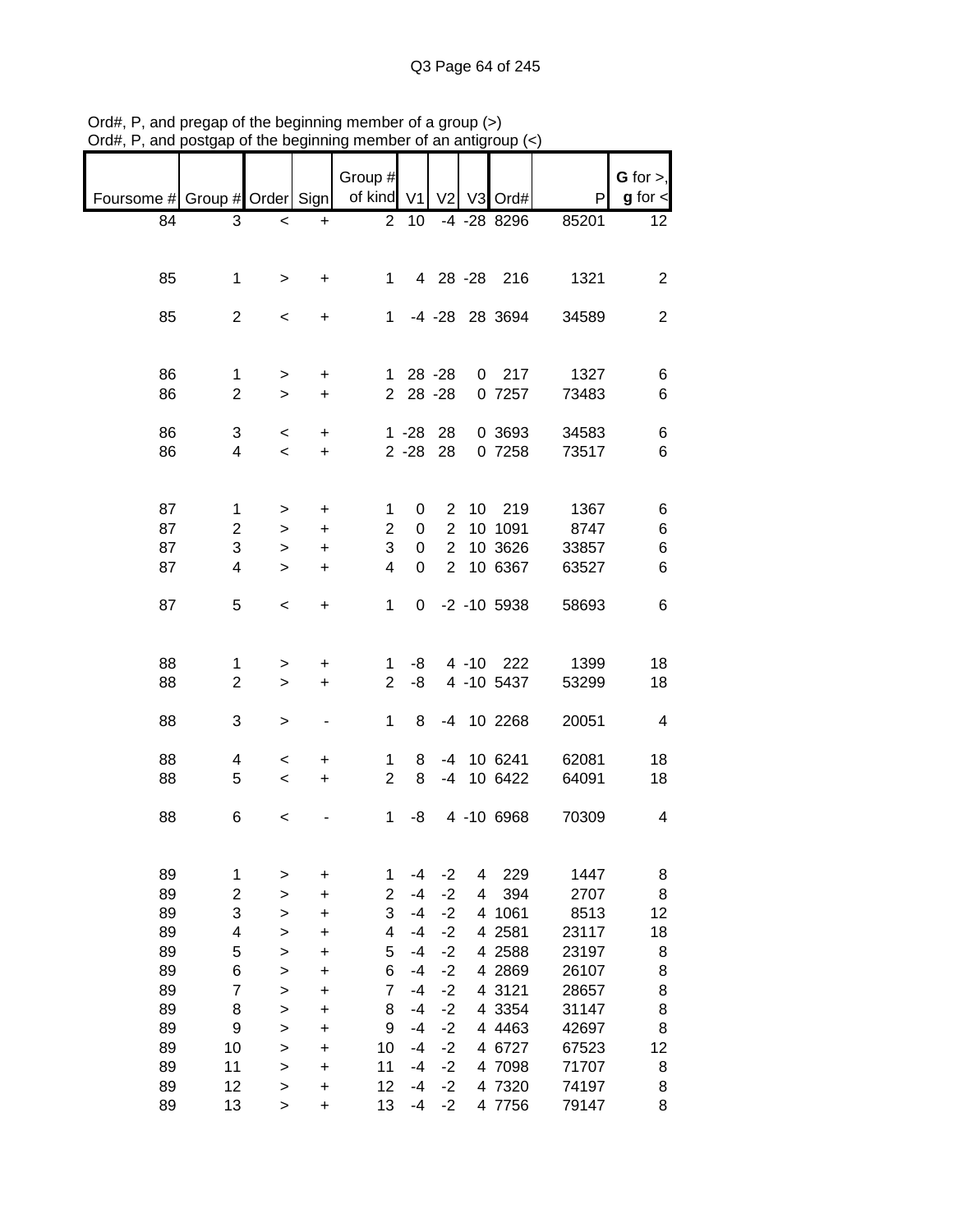|            |               |              |           |                         |                         |                         |      |           |               | $G$ for $>$ ,           |
|------------|---------------|--------------|-----------|-------------------------|-------------------------|-------------------------|------|-----------|---------------|-------------------------|
|            |               |              |           | Group #                 |                         |                         |      |           |               |                         |
| Foursome # | Group # Order |              | Sign      | of kind                 | V <sub>1</sub>          | V <sub>2</sub>          |      | V3 Ord#   | P             | $g$ for $\lt$           |
| 89         | 14            | $\geq$       | $\ddot{}$ | 14                      | $-4$                    | $-2$                    |      | 4 8407    | 86453         | 12                      |
| 89         | 15            | $\mathbf{I}$ | $\ddot{}$ | 15                      | $-4$                    | $-2$                    |      | 4 9194    | 95383         | 14                      |
|            |               |              |           |                         |                         |                         |      |           |               |                         |
| 89         | 16            | >            |           | 1                       | 4                       | $\boldsymbol{2}$        | $-4$ | 750       | 5693          | 4                       |
| 89         | 17            | $\geq$       |           | $\overline{\mathbf{c}}$ | 4                       | $\overline{2}$          | $-4$ | 759       | 5783          | 4                       |
| 89         | 18            | >            |           | 3                       | 4                       | $\overline{2}$          |      | $-4$ 1018 | 8093          | 4                       |
| 89         | 19            | >            |           | 4                       | 4                       | $\overline{c}$          |      | -4 1804   | 15443         | 4                       |
| 89         | 20            | >            |           | 5                       | 4                       | $\overline{c}$          |      | -4 2576   | 23063         | 4                       |
| 89         | 21            | $\mathbf{I}$ |           | 6                       | 4                       | $\overline{2}$          |      | -4 5745   | 56663         | 4                       |
| 89         | 22            | $\mathbf{I}$ |           | 7                       | 4                       | $\overline{c}$          |      | -4 6729   | 67537         | 6                       |
| 89         | 23            | $\geq$       |           | 8                       | 4                       | $\overline{c}$          |      | -4 7317   | 74167         | 6                       |
| 89         | 24            | $\geq$       |           | 9                       | 4                       | $\overline{c}$          |      | -4 7886   | 80603         | 4                       |
| 89         | 25            | $\mathbf{I}$ |           | 10                      | 4                       | $\overline{2}$          |      | -4 8021   | 82013         | 4                       |
| 89         | 26            |              |           | 11                      | 4                       | $\overline{2}$          |      | -4 9381   | 97553         | 4                       |
|            |               | >            |           |                         |                         |                         |      |           |               |                         |
|            |               |              |           |                         |                         |                         |      | $-4$ 1018 |               |                         |
| 89         | 27            | $\,<$        | +         | 1                       | 4                       | $\overline{\mathbf{c}}$ |      |           | 8093<br>17033 | 8                       |
| 89         | 28            | $\prec$      | $\ddot{}$ | $\overline{\mathbf{c}}$ | 4                       | $\overline{\mathbf{c}}$ |      | -4 1965   |               | 8                       |
| 89         | 29            | $\prec$      | $\ddot{}$ | 3                       | 4                       | $\overline{c}$          |      | -4 2190   | 19319         | 14                      |
| 89         | 30            | $\,<$        | $\ddot{}$ | 4                       | 4                       | $\overline{c}$          |      | -4 3128   | 28711         | 12                      |
| 89         | 31            | $\prec$      | +         | 5                       | $\overline{\mathbf{4}}$ | $\overline{c}$          |      | -4 3268   | 30211         | 12                      |
| 89         | 32            | $\,<$        | +         | 6                       | 4                       | $\overline{c}$          |      | -4 3542   | 33037         | 12                      |
| 89         | 33            | $\prec$      | +         | $\overline{7}$          | 4                       | $\overline{c}$          |      | -4 4221   | 40177         | 12                      |
| 89         | 34            | <            | +         | 8                       | 4                       | $\overline{2}$          |      | -4 4526   | 43403         | 8                       |
| 89         | 35            | $\,<$        | +         | 9                       | 4                       | $\overline{2}$          |      | -4 5955   | 58913         | 8                       |
| 89         | 36            | $\,<\,$      | +         | 10                      | 4                       | $\overline{c}$          |      | -4 6578   | 65843         | 8                       |
| 89         | 37            | $\,<$        | +         | 11                      | 4                       | $\overline{2}$          |      | -4 8678   | 89603         | 8                       |
| 89         | 38            | $\prec$      | $\ddot{}$ | 12                      | $\overline{\mathbf{4}}$ | $\overline{c}$          |      | -4 8719   | 90023         | 8                       |
|            |               |              |           |                         |                         |                         |      |           |               |                         |
| 89         | 39            | $\,<$        |           | 1                       | -4                      | $-2$                    |      | 4 1750    | 14947         | 4                       |
| 89         | 40            | $\prec$      |           | $\overline{2}$          | $-4$                    | $-2$                    |      | 4 2382    | 21187         | 4                       |
| 89         | 41            | $\,<$        |           | 3                       | $-4$                    | $-2$                    |      | 4 2698    | 24247         | 4                       |
| 89         | 42            | <            |           | 4                       | $-4$                    | $-2$                    |      | 4 3743    | 35107         | 4                       |
| 89         | 43            | $\,<$        |           | 5                       | $-4$                    | $-2$                    |      | 4 4751    | 45863         | 6                       |
| 89         | 44            | $\,<$        |           | 6                       | $-4$                    | $-2$                    |      | 4 5354    | 52387         | 4                       |
| 89         | 45            | $\prec$      |           | 7                       | $-4$                    | $-2$                    |      | 4 5733    | 56527         | $\overline{\mathbf{4}}$ |
| 89         | 46            | $\prec$      |           | 8                       | $-4$                    | $-2$                    |      | 4 6702    | 67261         | 10                      |
| 89         | 47            | $\prec$      |           | 9                       | $-4$                    | $-2$                    |      | 4 9336    | 96997         | 4                       |
|            |               |              |           |                         |                         |                         |      |           |               |                         |
|            |               |              |           |                         |                         |                         |      |           |               |                         |
| 90         | 1             |              | +         | 1                       | $-2$                    | 4                       | 6    | 230       | 1451          | 4                       |
| 90         | 2             | >            | +         | $\overline{2}$          | $-2$                    | 4                       | 6    | 691       | 5189          | 10                      |
| 90         | 3             | $\geq$       |           | 3                       | $-2$                    | 4                       |      | 6 2178    | 19211         | 4                       |
| 90         | 4             | $\geq$       | +         | 4                       | $-2$                    |                         |      | 6 5335    |               |                         |
| 90         | 5             | $\geq$       | +         | 5                       | $-2$                    | 4                       |      |           | 52181         | 4                       |
|            |               | $\mathbf{I}$ | $\ddot{}$ |                         |                         | 4                       |      | 6 6298    | 62753         | 10                      |
| 90         | 6             | $\geq$       |           | 1                       | $\mathbf{2}$            | $-4$                    |      | $-6$ 2725 | 24571         | 20                      |

Ord#, P, and pregap of the beginning member of a group (>) Ord#, P, and postgap of the beginning member of an antigroup (<)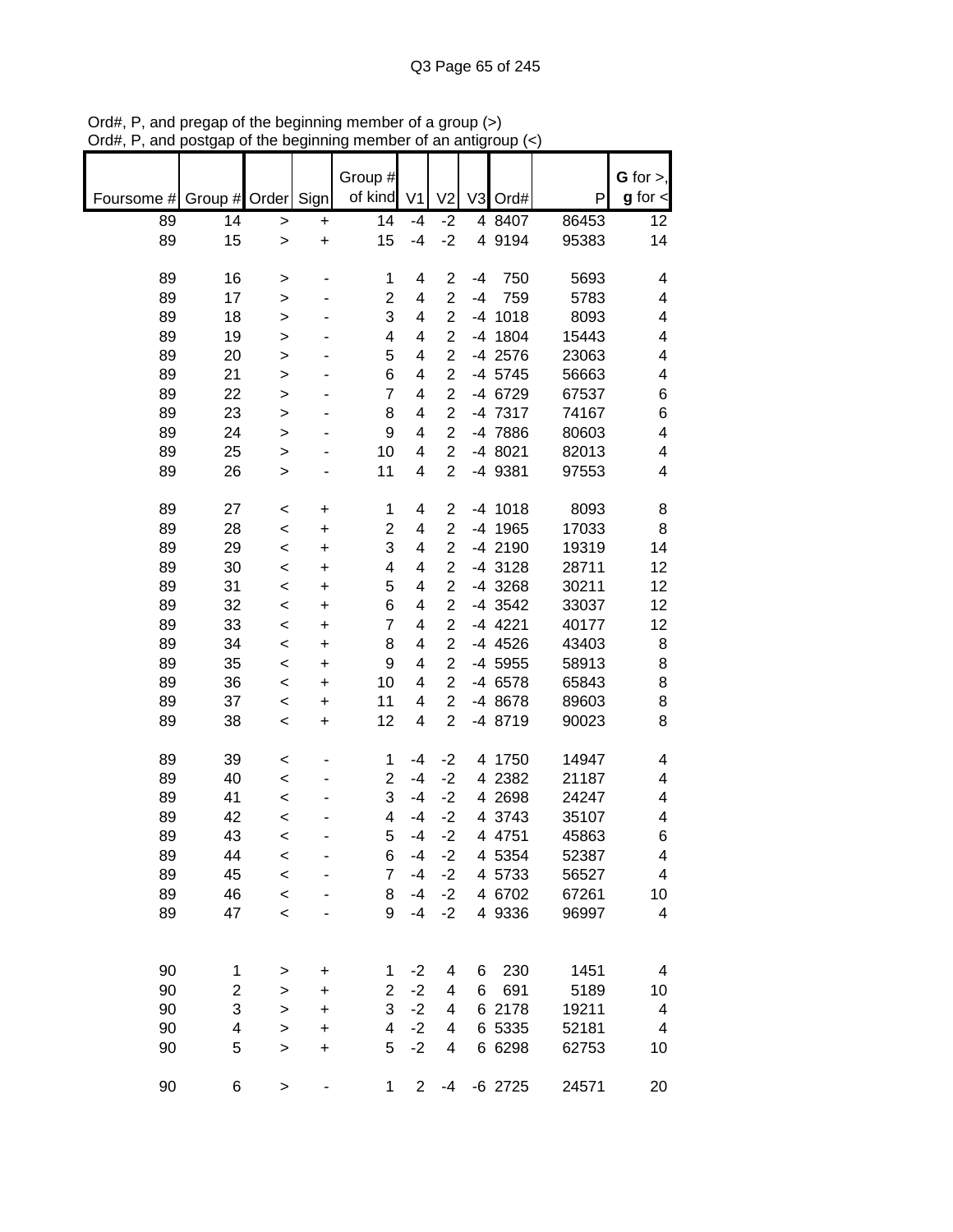|            |                |              |                | Group #                 |                         |                         |    |           |       | $G$ for $>$ ,           |
|------------|----------------|--------------|----------------|-------------------------|-------------------------|-------------------------|----|-----------|-------|-------------------------|
| Foursome # | Group # Order  |              | Sign           | of kind                 | V <sub>1</sub>          | V <sub>2</sub>          |    | V3 Ord#   | P     | $g$ for $\lt$           |
| 90         | 7              | $\,<$        | +              | $\mathbf 1$             | $\overline{c}$          | $-4$                    |    | $-6$ 1017 | 8089  | 4                       |
| 90         | 8              | $\prec$      | $\ddot{}$      | $\overline{\mathbf{c}}$ | $\overline{c}$          | $-4$                    |    | $-6$ 4278 | 40849 | 4                       |
| 90         | 9              | $\prec$      | $\ddot{}$      | 3                       | $\overline{\mathbf{c}}$ | $-4$                    |    | $-66922$  | 69829 | 4                       |
| 90         | 10             | $\,<$        | +              | 4                       | $\overline{2}$          | $-4$                    |    | $-68184$  | 83911 | 10                      |
|            |                |              |                |                         |                         |                         |    |           |       |                         |
| 91         | 1              |              |                | 1                       | 6                       | $-2$                    | -8 | 232       | 1459  | 6                       |
| 91         | 2              | ><br>>       | +<br>$\ddot{}$ | $\overline{2}$          | 6                       | $-2$                    |    | $-8$ 1504 | 12589 | 6                       |
| 91         | 3              | $\,$         | +              | 3                       | 6                       | $-2$                    |    | -8 6354   | 63397 | 6                       |
| 91         | 4              | $\geq$       | $\ddot{}$      | 4                       | 6                       | $-2$                    |    | -8 7027   | 70957 | 6                       |
| 91         | 5              | $\mathbf{I}$ | $\ddot{}$      | 5                       | 6                       | $-2$                    |    | -8 7791   | 79537 | 6                       |
| 91         | 6              | $\, > \,$    | $\ddot{}$      | 6                       | 6                       | $-2$                    |    | -8 8962   | 92767 | 6                       |
|            |                |              |                |                         |                         |                         |    |           |       |                         |
| 91         | $\overline{7}$ | $\, > \,$    |                | 1                       | $-6$                    | $\overline{2}$          |    | 8 2139    | 18743 | 12                      |
| 91         | 8              | $\, > \,$    |                | $\overline{2}$          | $-6$                    | $\overline{2}$          |    | 8 3848    | 36263 | 12                      |
| 91         | 9              | $\,<$        | $\ddot{}$      | 1                       | $-6$                    | $\overline{\mathbf{c}}$ | 8  | 291       | 1901  | 6                       |
| 91         | 10             | $\prec$      | $\ddot{}$      | $\overline{c}$          | $-6$                    | $\overline{\mathbf{c}}$ | 8  | 1838      | 15761 | 6                       |
| 91         | 11             | $\prec$      | $\ddot{}$      | 3                       | $-6$                    | $\overline{c}$          |    | 8 3197    | 29423 | $\,6$                   |
| 91         | 12             | $\,<$        | +              | 4                       | $-6$                    | $\mathbf 2$             |    | 8 6736    | 67601 | 6                       |
|            |                |              |                |                         |                         |                         |    |           |       |                         |
| 91         | 13             | $\,<$        |                | 1                       | 6                       | $-2$                    |    | $-8$ 2835 | 25747 | 12                      |
| 91         | 14             | $\,<$        |                | $\overline{c}$          | 6                       | $-2$                    |    | $-8$ 4426 | 42337 | 12                      |
| 91         | 15             | $\prec$      |                | 3                       | 6                       | $-2$                    |    | -8 8962   | 92767 | 12                      |
|            |                |              |                |                         |                         |                         |    |           |       |                         |
| 92         | 1              | >            | +              | 1                       | $\overline{c}$          | $\overline{c}$          | 6  | 237       | 1489  | $\overline{\mathbf{c}}$ |
| 92         | 2              | >            | $\ddot{}$      | $\overline{c}$          | $\overline{\mathbf{c}}$ | $\overline{c}$          | 6  | 1411      | 11779 | $\overline{\mathbf{c}}$ |
| 92         | 3              | >            | $\ddot{}$      | 3                       | $\overline{c}$          | $\overline{2}$          | 6  | 2337      | 20749 | $\overline{c}$          |
| 92         | 4              | >            | $\ddot{}$      | 4                       | $\overline{2}$          | $\overline{2}$          |    | 6 2454    | 21871 | 8                       |
| 92         | 5              | >            | +              | 5                       | $\overline{2}$          | $\overline{2}$          |    | 6 2816    | 25579 | $\overline{\mathbf{c}}$ |
| 92         | 6              | >            | $\ddot{}$      | 6                       | $\overline{2}$          | $\overline{2}$          |    | 6 3463    | 32299 | $\overline{\mathbf{c}}$ |
| 92         | $\overline{7}$ | >            | $\ddot{}$      | $\overline{7}$          | $\overline{2}$          | $\overline{2}$          |    | 6 4309    | 41179 | $\overline{2}$          |
| 92         | 8              | >            | +              | 8                       | $\overline{c}$          | $\overline{2}$          |    | 6 7587    | 77239 | $\overline{c}$          |
| 92         | 9              |              |                | 1                       | $-2$                    | $-2$                    |    | $-6$ 4270 |       |                         |
|            |                | $\, > \,$    |                |                         |                         |                         |    |           | 40787 | 16                      |
| 92         | 10             | $\,<$        | +              | 1                       | $-2$                    | $-2$                    |    | $-6$ 719  | 5441  | 2                       |
| 92         | 11             | $\,<$        | +              | $\overline{2}$          | $-2$                    | $-2$                    |    | $-6$ 2099 | 18311 | $\overline{\mathbf{c}}$ |
| 92         | 12             | $\,<$        | +              | 3                       | $-2$                    | $-2$                    |    | $-6$ 2987 | 27281 | $\overline{\mathbf{c}}$ |
| 92         | 13             | $\,<$        | $\ddot{}$      | 4                       | $-2$                    | $-2$                    |    | $-6$ 3783 | 35531 | $\overline{\mathbf{c}}$ |
| 92         | 14             | $\,<$        | +              | 5                       | $-2$                    | $-2$                    |    | -6 3979   | 37571 | $\overline{\mathbf{c}}$ |
| 92         | 15             | $\,<$        | $\ddot{}$      | 6                       | $-2$                    | $-2$                    |    | $-6$ 6948 | 70121 | $\overline{2}$          |
|            |                |              |                |                         |                         |                         |    |           |       |                         |
| 93         | 1              | $\, > \,$    | +              | 1                       | 2                       | 6                       |    | 0 238     | 1493  | 4                       |
| 93         | 2              | $\, > \,$    | +              | $\overline{2}$          | $\overline{2}$          | 6                       |    | 0 2455    | 21881 | 10                      |

Ord#, P, and pregap of the beginning member of a group (>) Ord#, P, and postgap of the beginning member of an antigroup (<)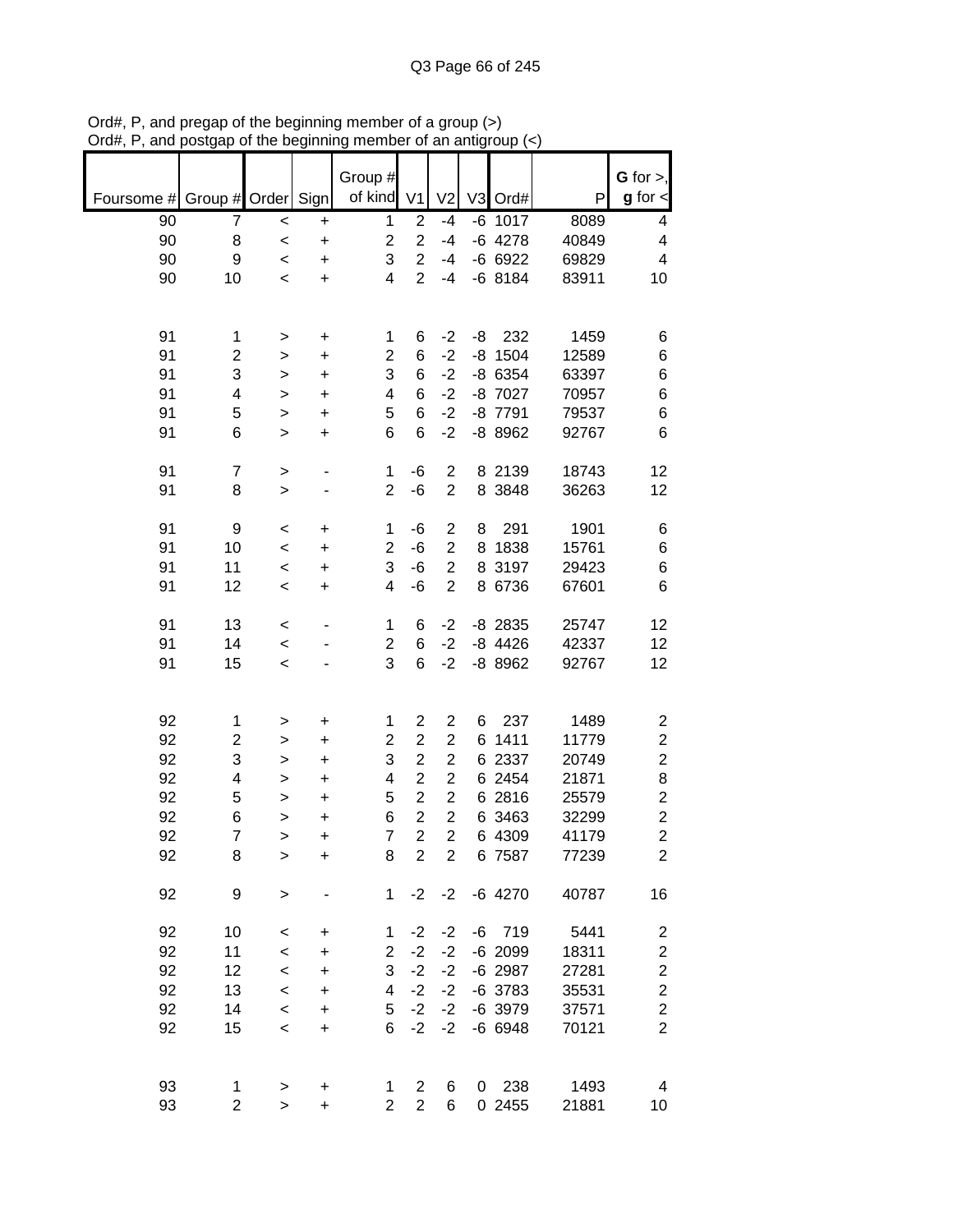|                          |                |              |                          | Group #        |                         |                  |                |           |       | $G$ for $>$ , |
|--------------------------|----------------|--------------|--------------------------|----------------|-------------------------|------------------|----------------|-----------|-------|---------------|
| Foursome # Group # Order |                |              | Sign                     | of kind        | V <sub>1</sub>          | V <sub>2</sub>   |                | V3 Ord#   | P     | $g$ for $\lt$ |
| 93                       | 3              | >            | $\ddot{}$                | 3              | $\overline{2}$          | 6                |                | 0.3744    | 35111 | 4             |
| 93                       | 4              | $\, > \,$    | +                        | 4              | $\overline{c}$          | 6                |                | 0 4625    | 44501 | 4             |
| 93                       | 5              | >            | $\ddot{}$                | 5              | $\overline{2}$          | 6                |                | 0 6724    | 67493 | 4             |
| 93                       | 6              | $\geq$       | $\ddot{}$                | 6              | $\overline{2}$          | 6                |                | 0 7988    | 81671 | 4             |
|                          |                |              |                          |                |                         |                  |                |           |       |               |
| 93                       | $\overline{7}$ | $\,<$        | +                        | $\mathbf{1}$   | $-2$                    | -6               |                | 0 1368    | 11317 | 4             |
| 93                       | 8              | $\,<$        | $\ddot{}$                | $\overline{c}$ | $-2$                    | $-6$             |                | 0 2824    | 25639 | 4             |
|                          |                |              |                          |                |                         |                  |                |           |       |               |
| 93                       | 9              | $\,<$        | $\ddot{}$                | 3              | $-2$                    | -6               |                | 0 9373    | 97459 | 4             |
|                          |                |              |                          |                |                         |                  |                |           |       |               |
|                          |                |              |                          |                |                         |                  |                |           |       |               |
| 94                       | 1              | >            | $\ddot{}$                | 1              | 6                       | 0                | $-4$           | 239       | 1499  | 6             |
| 94                       | 2              | >            | $\ddot{}$                | $\overline{c}$ | 6                       | 0                |                | -4 3745   | 35117 | 6             |
| 94                       | 3              | $\, > \,$    | $\ddot{}$                | 3              | $6\phantom{1}6$         | 0                |                | -4 6725   | 67499 | 6             |
|                          |                |              |                          |                |                         |                  |                |           |       |               |
| 94                       | 4              | $\,<$        | $\ddot{}$                | 1              | -6                      | 0                |                | 4 1367    | 11311 | 6             |
| 94                       | 5              | $\prec$      | $\ddot{}$                | $\overline{2}$ | -6                      | $\boldsymbol{0}$ |                | 4 7867    | 80341 | 6             |
|                          |                |              |                          |                |                         |                  |                |           |       |               |
|                          |                |              |                          |                |                         |                  |                |           |       |               |
| 95                       | $\mathbf{1}$   |              |                          | 1              | $-4$                    | 4                | -6             | 241       | 1523  | 12            |
|                          |                | >            | $\ddot{}$                |                |                         |                  |                |           |       |               |
| 95                       | 2              | >            | $\ddot{}$                | $\overline{2}$ | $-4$                    | 4                |                | $-6$ 2941 | 26813 | 12            |
| 95                       | 3              | >            | $\ddot{}$                | 3              | $-4$                    | 4                |                | $-666395$ | 63773 | 12            |
| 95                       | 4              | $\geq$       | $\ddot{}$                | 4              | $-4$                    | 4                |                | $-66649$  | 66713 | 12            |
|                          |                |              |                          |                |                         |                  |                |           |       |               |
| 95                       | 5              | $\,>$        | $\overline{\phantom{a}}$ | 1              | 4                       | $-4$             | 6              | 631       | 4663  | 6             |
|                          |                |              |                          |                |                         |                  |                |           |       |               |
| 95                       | 6              | $\,<$        | $\ddot{}$                | 1              | 4                       | $-4$             |                | 6 8802    | 90997 | 12            |
|                          |                |              |                          |                |                         |                  |                |           |       |               |
| 95                       | $\overline{7}$ | $\,<$        |                          | 1              | -4                      | 4                |                | $-6$ 2442 | 21767 | 6             |
| 95                       | 8              | $\prec$      |                          | $\overline{2}$ | $-4$                    | 4                |                | $-6$ 3266 | 30197 | 6             |
|                          |                |              |                          |                |                         |                  |                |           |       |               |
|                          |                |              |                          |                |                         |                  |                |           |       |               |
| 96                       | 1              |              |                          | 1              | 4                       | -6               | $-2$           | 242       | 1531  |               |
|                          |                | >            | +                        |                |                         |                  |                |           |       | 8             |
| 96                       | $\overline{2}$ | $\geq$       | $\ddot{}$                | $\overline{2}$ | $\overline{\mathbf{4}}$ | -6               |                | $-26396$  | 63781 | 8             |
| 96                       | 3              | >            | +                        | 3              | $\overline{\mathbf{4}}$ | -6               |                | $-28034$  | 82171 | 8             |
|                          |                |              |                          |                |                         |                  |                |           |       |               |
| 96                       | 4              | $\mathbf{I}$ |                          | $\mathbf{1}$   | $-4$                    | 6                | 2              | 652       | 4871  | 10            |
|                          |                |              |                          |                |                         |                  |                |           |       |               |
| 96                       | 5              | $\,<$        | $\ddot{}$                | 1              | $-4$                    | 6                | $\overline{c}$ | 364       | 2459  | 8             |
| 96                       | 6              | $\prec$      | +                        | $\overline{c}$ | $-4$                    | 6                |                | 2 3000    | 27449 | 8             |
| 96                       | $\overline{7}$ | $\,<$        | +                        | 3              | $-4$                    | 6                |                | 2 3973    | 37529 | 8             |
| 96                       | 8              | $\,<$        | +                        | 4              | $-4$                    | 6                |                | 2 4759    | 45971 | 8             |
| 96                       | 9              | $\,<$        | +                        | 5              | $-4$                    | 6                |                | 2 6772    | 67979 | 8             |
| 96                       | 10             | $\,<$        |                          | 6              | $-4$                    | 6                |                | 2 9 275   | 96281 | 8             |
|                          |                |              | +                        |                |                         |                  |                |           |       |               |
|                          |                |              |                          |                |                         |                  |                |           |       |               |
| 96                       | 11             | $\,<$        |                          | 1              | 4                       | -6               |                | $-2$ 2743 | 24799 | 10            |
| 96                       | 12             | $\,<$        |                          | $\overline{2}$ | 4                       | -6               |                | $-28662$  | 89449 | 10            |

Ord#, P, and pregap of the beginning member of a group (>) Ord#, P, and postgap of the beginning member of an antigroup (<)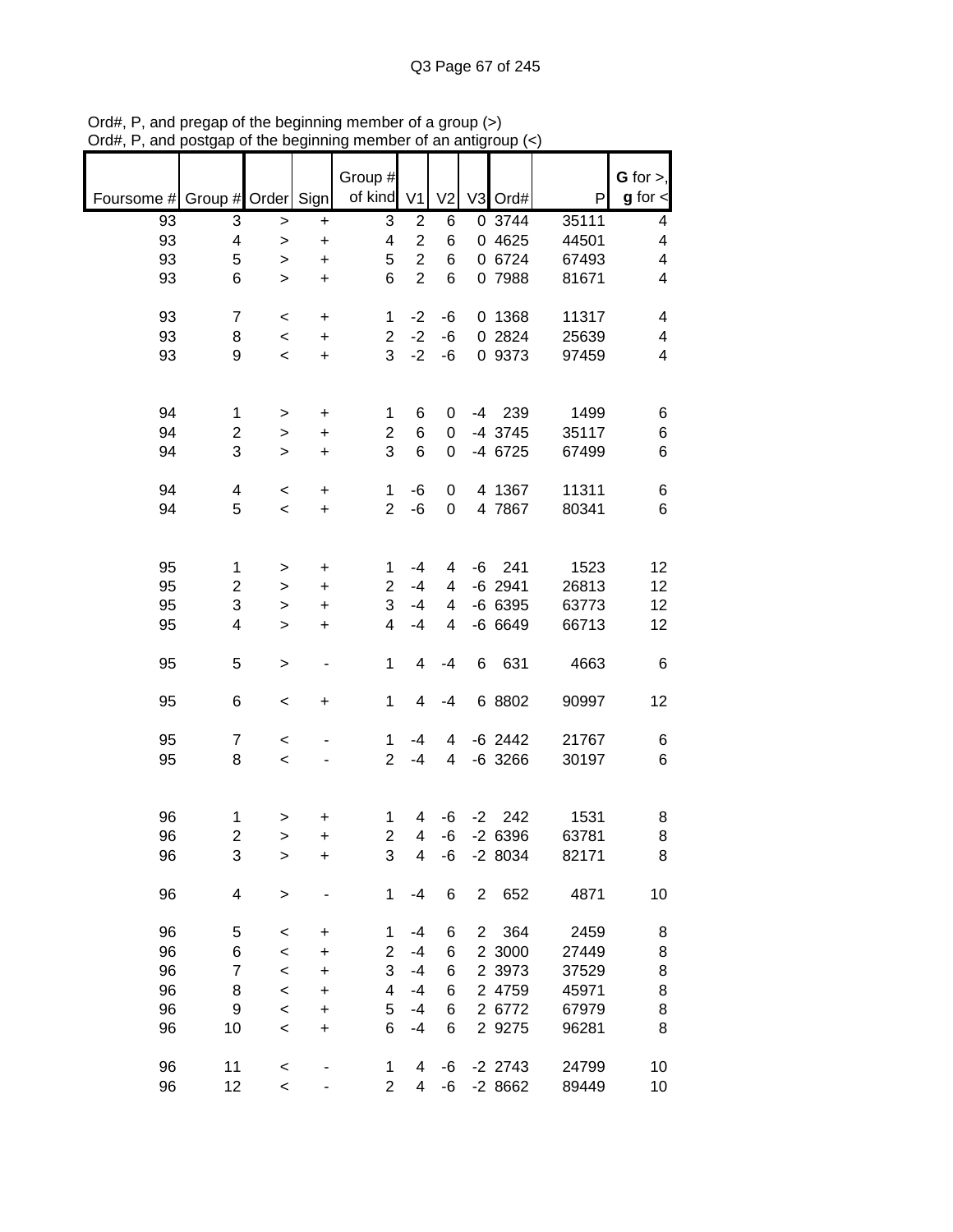| $max$ , $max$ , and $sum$ or the beginning member or an analytical $(\sim)$ |                         |              |           |                         |             |                |                |              |       |                 |
|-----------------------------------------------------------------------------|-------------------------|--------------|-----------|-------------------------|-------------|----------------|----------------|--------------|-------|-----------------|
|                                                                             |                         |              |           | Group #                 |             |                |                |              |       | G for $>$ ,     |
|                                                                             |                         |              |           |                         |             |                |                |              |       |                 |
| Foursome # Group # Order Sign                                               |                         |              |           | of kind V1              |             | V <sub>2</sub> |                | V3 Ord#      | P     | $g$ for $\lt$   |
|                                                                             |                         |              |           |                         |             |                |                |              |       |                 |
| 97                                                                          | 1                       | $\, > \,$    | $\ddot{}$ | 1                       | -6          | $-2$           | $\overline{2}$ | 243          | 1543  | 12              |
| 97                                                                          | $\overline{\mathbf{c}}$ | $\,$         | $\ddot{}$ | $\overline{2}$          | -6          | $-2$           |                | 2 1088       | 8731  | 12              |
| 97                                                                          | 3                       | $\,$         | $\ddot{}$ | 3                       | -6          | $-2$           |                | 2 1186       | 9613  | 12              |
| 97                                                                          | 4                       | $\geq$       | $\ddot{}$ | 4                       | -6          | $-2$           |                | 2 1200       | 9733  | 12              |
| 97                                                                          | 5                       | $\mathbf{L}$ | $\ddot{}$ | 5                       | -6          | $-2$           |                | 2 1307       | 10723 | 12              |
| 97                                                                          | 6                       | $\geq$       | $\ddot{}$ | 6                       | -6          | $-2$           |                | 2 2060       | 17971 | 12              |
| 97                                                                          | $\overline{\mathbf{7}}$ | $\,$         | $\ddot{}$ | $\overline{7}$          | $-6$        | $-2$           |                | 2 2 6 2 4    | 23593 | 12              |
| 97                                                                          | 8                       | $\,$         | $\ddot{}$ | 8                       | -6          | $-2$           |                | 2 3470       | 32353 | 12              |
| 97                                                                          | 9                       | >            | $\ddot{}$ | 9                       | -6          | $-2$           |                | 2 3914       | 36913 | 12              |
| 97                                                                          | 10                      | $\mathbf{I}$ | $\ddot{}$ | 10                      | -6          | $-2$           |                | 2 4272       | 40813 | 12              |
| 97                                                                          | 11                      |              | $\ddot{}$ | 11                      | -6          | $-2$           |                | 2 6106       | 60601 | 12              |
| 97                                                                          |                         | $\,$         |           | 12                      |             |                |                | 2 6397       |       |                 |
|                                                                             | 12                      | $\mathbf{L}$ | $\ddot{}$ |                         | -6          | $-2$           |                |              | 63793 | 12              |
| 97                                                                          | 13                      | $\, > \,$    | $\ddot{}$ | 13                      | -6          | $-2$           |                | 2 7503       | 76243 | 12              |
| 97                                                                          | 14                      | $\mathbf{I}$ | $\ddot{}$ | 14                      | -6          | $-2$           |                | 2 7959       | 81343 | 12              |
| 97                                                                          | 15                      | $\,$         | $\ddot{}$ | 15                      | -6          | $-2$           |                | 2 8714       | 90001 | 12              |
|                                                                             |                         |              |           |                         |             |                |                |              |       |                 |
| 97                                                                          | 16                      | $\,<\,$      | $\ddot{}$ | 1                       | 6           | $\overline{c}$ | $-2$           | 357          | 2399  | 12              |
| 97                                                                          | 17                      | $\,<\,$      | $\ddot{}$ | $\overline{\mathbf{c}}$ | 6           | $\overline{c}$ |                | $-2$ 1560    | 13109 | 12              |
| 97                                                                          | 18                      | $\,<\,$      | $\ddot{}$ | 3                       | 6           | $\overline{2}$ |                | $-2$ 2404    | 21407 | 12              |
| 97                                                                          | 19                      | $\prec$      | $\ddot{}$ | 4                       | 6           | $\overline{c}$ |                | $-2$ 3972    | 37517 | 12              |
| 97                                                                          | 20                      | $\prec$      | $\ddot{}$ | 5                       | 6           | $\overline{2}$ |                | $-2$ 4275    | 40829 | 12              |
| 97                                                                          | 21                      | $\prec$      | $\ddot{}$ | 6                       | 6           | $\overline{2}$ |                | $-2$ 4626    | 44507 | 12              |
| 97                                                                          | 22                      | $\prec$      | $\ddot{}$ | $\overline{7}$          | $\,6$       | $\overline{2}$ |                | $-2$ 4758    | 45959 | 12              |
| 97                                                                          | 23                      | $\prec$      | $\ddot{}$ | 8                       | $\,$ 6 $\,$ | $\overline{c}$ |                | $-2$ 5014    | 48767 | 12              |
| 97                                                                          | 24                      | $\,<\,$      | $\ddot{}$ | 9                       | 6           | $\overline{c}$ |                | $-26378$     | 63617 | 12 <sub>2</sub> |
| 97                                                                          | 25                      | $\,<\,$      | $\ddot{}$ | 10                      | 6           | $\overline{c}$ |                | $-2$ 7962    | 81359 | 12              |
| 97                                                                          | 26                      | $\,<\,$      | $\ddot{}$ | 11                      | 6           | $\overline{2}$ |                | $-2$ 9159    | 95009 | 12              |
|                                                                             |                         |              |           |                         |             |                |                |              |       |                 |
|                                                                             |                         |              |           |                         |             |                |                |              |       |                 |
| 98                                                                          | 1                       | >            | +         | 1                       | -4          |                | $10 - 10$      | 249          | 1579  | 8               |
| 98                                                                          | 2                       |              |           | $\overline{c}$          | $-4$        |                | $10 - 10$      | 433          | 3019  | 8               |
| 98                                                                          | 3                       | $\, > \,$    | +         | 3                       |             |                |                | 10 -10 1153  | 9319  | 8               |
|                                                                             |                         | >            | +         |                         | -4          |                |                |              |       |                 |
| 98                                                                          | 4                       | >            | +         | 4                       | -4          |                |                | 10 -10 5082  | 49459 | 8               |
| 98                                                                          | 5                       | $\mathbf{I}$ | $\ddot{}$ | 5                       | -4          |                |                | 10 -10 7383  | 74869 | 8               |
| 98                                                                          | 6                       | >            | $\ddot{}$ | 6                       | $-4$        |                |                | 10 -10 7881  | 80527 | 14              |
| 98                                                                          | $\overline{7}$          | $\mathbf{I}$ | $\ddot{}$ | $\overline{7}$          | $-4$        |                |                | 10 - 10 8378 | 86179 | 8               |
| 98                                                                          | 8                       | $\mathbf{I}$ | $\ddot{}$ | 8                       | -4          |                |                | 10 -10 9142  | 94819 | 8               |
|                                                                             |                         |              |           |                         |             |                |                |              |       |                 |
| 98                                                                          | 9                       | $\,<$        | +         | 1                       |             | $4 - 10$       |                | 10 436       | 3041  | 8               |
| 98                                                                          | 10                      | $\prec$      | $\ddot{}$ | 2                       |             | $4 - 10$       |                | 10 2863      | 26021 | 8               |
| 98                                                                          | 11                      | $\prec$      | $\ddot{}$ | 3                       |             | $4 - 10$       |                | 10 6092      | 60383 | 14              |
| 98                                                                          | 12                      | $\prec$      | $\ddot{}$ | 4                       |             | $4 - 10$       |                | 10 8381      | 86201 | 8               |
|                                                                             |                         |              |           |                         |             |                |                |              |       |                 |
|                                                                             |                         |              |           |                         |             |                |                |              |       |                 |
| 99                                                                          | 1                       | $\geq$       | +         | 1                       | 4           | 4              |                | 10 257       | 1621  | 2               |
| 99                                                                          | $\overline{2}$          | $\mathbf{I}$ | $\ddot{}$ | $\overline{2}$          | 4           | $\overline{4}$ |                | 10 1469      | 12281 | 4               |

Ord#, P, and pregap of the beginning member of a group (>) Ord#, P, and postgap of the beginning member of an antigroup (<)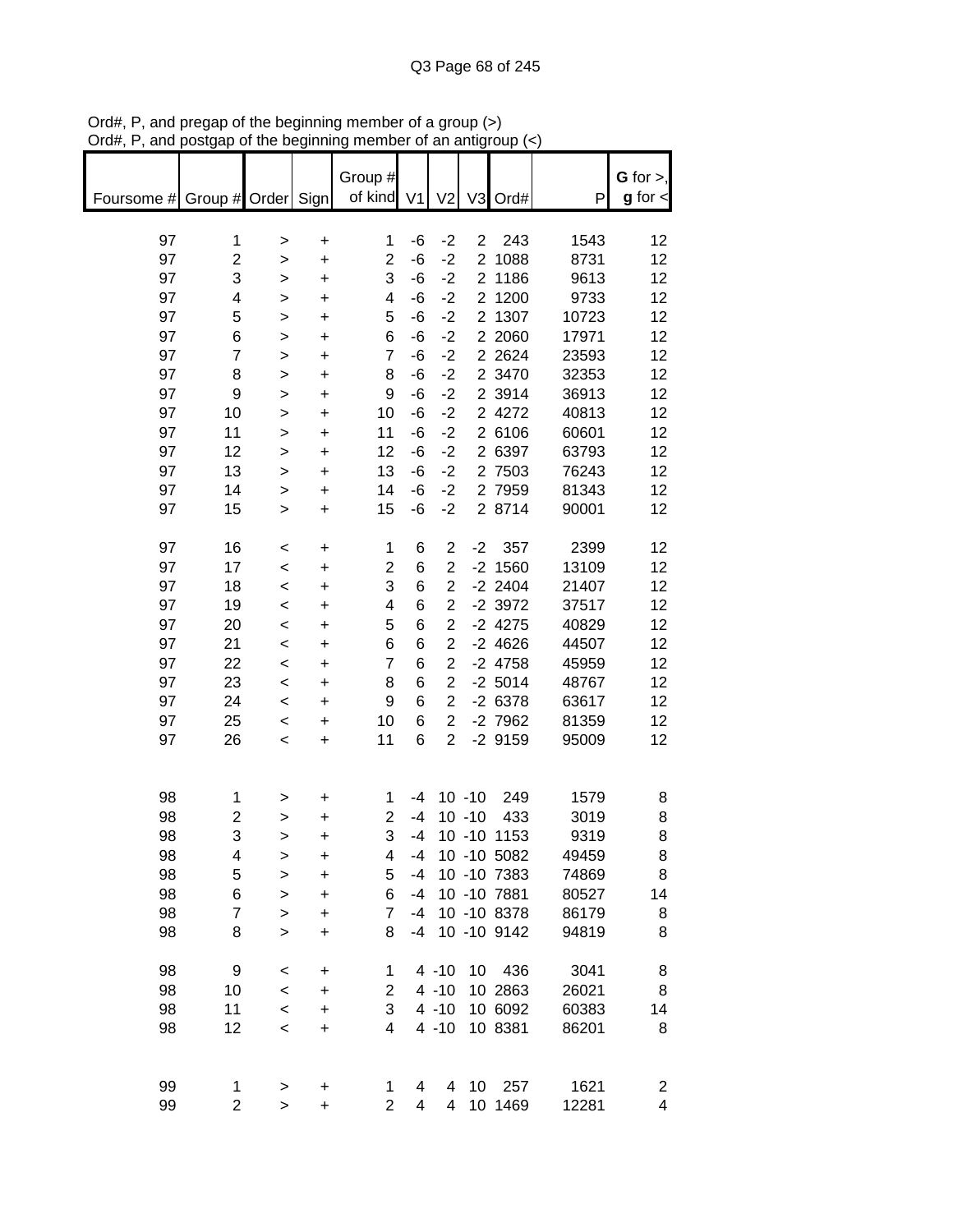|                               |                         |              |           | Group #        |                         |                |                |                |       | G for $>$ ,     |
|-------------------------------|-------------------------|--------------|-----------|----------------|-------------------------|----------------|----------------|----------------|-------|-----------------|
| Foursome # Group # Order Sign |                         |              |           | of kind V1     |                         | V <sub>2</sub> |                | V3 Ord#        | P     | $g$ for $\lt$   |
|                               |                         |              |           |                |                         |                |                |                |       |                 |
| 99                            | 3                       | $\, >$       | $\ddot{}$ | 3              | 4                       | 4              |                | 10 6490        | 64937 | 10 <sub>1</sub> |
| 99                            | 4                       | $\geq$       | $\ddot{}$ | 4              | 4                       | 4              |                | 10 6937        | 70003 | $\overline{2}$  |
| 99                            | 5                       | $\geq$       | $\ddot{}$ | 5              | $\overline{\mathbf{4}}$ | $\overline{4}$ |                | 10 7154        | 72271 | $\overline{2}$  |
|                               |                         |              |           |                |                         |                |                |                |       |                 |
|                               |                         |              |           |                |                         |                |                |                |       |                 |
| 100                           | 1                       | $\,>$        | $\ddot{}$ | 1              |                         |                |                | 4 10 -14 258   | 1627  | 6               |
| 100                           | $\overline{\mathbf{c}}$ | $\,$         | $\ddot{}$ | $\overline{c}$ | 4                       |                |                | 10 -14 538     | 3881  | 4               |
| 100                           | 3                       | $\mathbf{I}$ | $\ddot{}$ | 3              | 4                       |                |                | 10 -14 2105    | 18371 | 4               |
| 100                           | 4                       | $\geq$       | $\ddot{}$ | 4              | 4                       |                |                | 10 -14 4901    | 47533 | 6               |
| 100                           | 5                       | $\geq$       | $\ddot{}$ | 5              | 4                       |                |                | 10 -14 5166    | 50333 | 4               |
| 100                           | 6                       |              | $\ddot{}$ | 6              | 4                       |                |                | 10 -14 5447    | 53411 | 4               |
|                               | $\overline{7}$          | $\mathbf{I}$ |           | $\overline{7}$ | $\overline{4}$          |                |                | 10 - 14 5753   |       |                 |
| 100                           |                         | $\geq$       | $\ddot{}$ |                |                         |                |                |                | 56737 | 6               |
| 100                           | 8                       | $\mathbf{I}$ | $\ddot{}$ | 8              | 4                       |                |                | 10 - 14 7155   | 72277 | 6               |
| 100                           | 9                       | $\mathbf{I}$ | $\ddot{}$ | 9              | 4                       |                |                | 10 -14 7527    | 76511 | 4               |
| 100                           | 10                      | $\geq$       | $\ddot{}$ | 10             | $\overline{4}$          |                |                | 10 -14 9064    | 93941 | 4               |
|                               |                         |              |           |                |                         |                |                |                |       |                 |
| 100                           | 11                      | $\,<$        | $\ddot{}$ | $\mathbf 1$    |                         |                |                | -4 -10 14 3058 | 28027 | 4               |
| 100                           | 12                      | $\prec$      | $\ddot{}$ | $\overline{c}$ |                         | $-4 - 10$      |                | 14 4698        | 45289 | 4               |
| 100                           | 13                      | $\,<$        | $\ddot{}$ | 3              |                         | $-4 - 10$      |                | 14 5001        | 48619 | 4               |
| 100                           | 14                      | $\,<$        | $\ddot{}$ | 4              |                         | $-4 - 10$      |                | 14 5082        | 49459 | 4               |
| 100                           | 15                      | $\,<$        | $\ddot{}$ | 5              |                         | $-4 - 10$      |                | 14 9142        | 94819 | 4               |
|                               |                         |              |           |                |                         |                |                |                |       |                 |
| 100                           | 16                      | $\,<$        |           | 1              |                         |                |                | 4 10 -14 3936  | 37139 | 20              |
|                               |                         |              |           |                |                         |                |                |                |       |                 |
|                               |                         |              |           |                |                         |                |                |                |       |                 |
| 101                           | 1                       | $\, > \,$    | +         | 1              |                         | $10 - 14$      |                | $-2$ 259       | 1637  | 10              |
| 101                           | $\overline{c}$          | $\, > \,$    | $\ddot{}$ | $\overline{2}$ |                         | $10 - 14$      |                | $-2$ 844       | 6529  | 8               |
| 101                           | 3                       |              | $\ddot{}$ | 3              |                         | $10 - 14$      |                | -2 4935        | 47881 | 12              |
|                               | 4                       | $\,$         |           | 4              |                         | $10 - 14$      |                |                |       |                 |
| 101                           |                         | $\, > \,$    | $\ddot{}$ |                |                         |                |                | -2 7528        | 76519 | 8               |
| 101                           | 5                       | $\geq$       | $\ddot{}$ | 5              |                         | $10 - 14$      |                | $-28868$       | 91781 | 10              |
| 101                           |                         |              |           |                | $1 - 10$                | 14             |                | 2 2 3 4 0      |       | 12              |
|                               | 6                       | $\geq$       |           |                |                         |                |                |                | 20771 |                 |
| 101                           | $\overline{7}$          | $\geq$       |           |                | $2 - 10$                | 14             |                | 2 5398         | 52901 | 12              |
|                               |                         |              |           |                |                         |                |                |                |       |                 |
| 101                           | 8                       | $\,<\,$      | $\ddot{}$ |                | $1 - 10$                | 14             | $\overline{2}$ | 443            | 3109  | 10              |
| 101                           | 9                       | $\,<$        | +         |                | $2 - 10$                | 14             |                | 2 1630         | 13781 | 8               |
| 101                           | 10                      | $\,<\,$      | +         |                | $3 - 10$                | 14             |                | 2 2 3 5 3      | 20921 | 8               |
| 101                           | 11                      | $\,<\,$      | $\ddot{}$ |                | $4 - 10$                | 14             |                | 2 4881         | 47339 | 12              |
| 101                           | 12                      | $\,<\,$      | $\ddot{}$ |                | $5 - 10$                | 14             |                | 2 6560         | 65677 | 10              |
| 101                           | 13                      | $\,<$        | +         |                | $6 - 10$                | 14             |                | 2 6622         | 66403 | 10              |
|                               |                         |              |           |                |                         |                |                |                |       |                 |
| 101                           | 14                      | $\,<$        |           | 1              |                         | $10 - 14$      |                | $-2$ 9095      | 94309 | 12              |
|                               |                         |              |           |                |                         |                |                |                |       |                 |
|                               |                         |              |           |                |                         |                |                |                |       |                 |
| 102                           | 1                       | >            | +         |                | $1 - 14$                | $-2$           | $-2$           | 260            | 1657  | 20              |
| 102                           | 2                       | $\, > \,$    | +         |                | $2 - 14$                | $-2$           |                | $-2,5852$      | 57773 | 22              |
| 102                           | 3                       | $\geq$       | $\ddot{}$ |                | $3 - 14$                |                |                | $-2$ $-2$ 6236 | 62039 | 22              |

Ord#, P, and pregap of the beginning member of a group (>) Ord#, P, and postgap of the beginning member of an antigroup (<)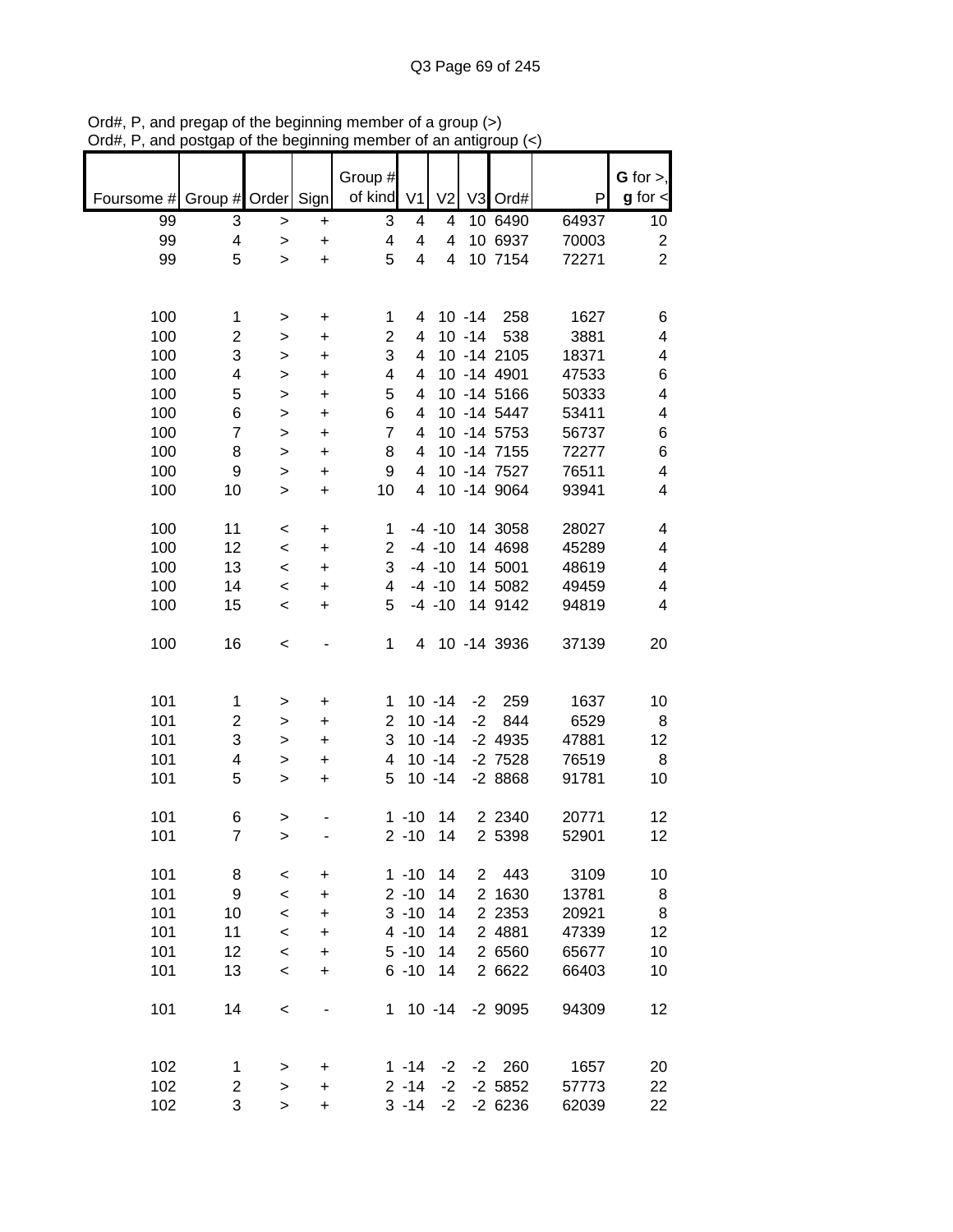|            |                |              |                                  |                |                |                |           |              |       | G for $>$ ,   |
|------------|----------------|--------------|----------------------------------|----------------|----------------|----------------|-----------|--------------|-------|---------------|
|            |                |              |                                  | Group #        |                |                |           |              |       |               |
| Foursome # | Group # Order  |              | Sign                             | of kind V1     |                | V <sub>2</sub> |           | V3 Ord#      | P     | $g$ for $\lt$ |
| 102        | 4              | $\,>$        | $\ddot{}$                        |                | $4 - 14$       | $-2$           |           | $-2$ 7327    | 74279 | 22            |
| 102        | 5              | $\mathbf{I}$ | $\ddot{}$                        |                | $5 - 14$       | $-2$           |           | $-28284$     | 85081 | 20            |
| 102        | 6              | $\geq$       | +                                |                | $6 - 14$       | $-2$           |           | $-28606$     | 88843 | 24            |
| 102        | $\overline{7}$ | $\geq$       | +                                |                | $7 - 14$       | $-2$           |           | $-28869$     | 91801 | 20            |
|            |                |              |                                  |                |                |                |           |              |       |               |
| 102        | 8              | >            |                                  | $\mathbf 1$    | 14             | $\overline{c}$ |           | 2 5679       | 55933 | $\mathbf{2}$  |
|            |                |              |                                  |                |                |                |           |              |       |               |
| 102        | 9              |              |                                  | 1              | 14             | $\overline{c}$ |           | 2 1035       | 8243  | 20            |
|            |                | $\,<$        | $\ddot{}$                        |                |                |                |           |              |       |               |
| 102        | 10             | $\,<$        | $\ddot{}$                        | $\overline{2}$ | 14             | $\overline{2}$ |           | 2 5344       | 52267 | 22            |
| 102        | 11             | $\prec$      | $\ddot{}$                        | 3              | 14             | $\overline{2}$ |           | 2 5481       | 53791 | 22            |
| 102        | 12             | $\,<\,$      | $\ddot{}$                        | 4              | 14             | $\overline{2}$ |           | 2 7300       | 73973 | 26            |
| 102        | 13             | $\,<\,$      | $\ddot{}$                        | 5              | 14             | $\overline{2}$ |           | 2 8528       | 87811 | 22            |
| 102        | 14             | $\,<\,$      | $\ddot{}$                        | 6              | 14             | $\overline{2}$ |           | 2 9031       | 93503 | 20            |
|            |                |              |                                  |                |                |                |           |              |       |               |
|            |                |              |                                  |                |                |                |           |              |       |               |
| 103        | 1              | >            | $\ddot{}$                        | 1              | $-2$           | $-2$           | 22        | 261          | 1663  | 6             |
| 103        | 2              |              | $\ddot{}$                        | $\overline{2}$ | $-2$           | $-2$           | 22        | 365          | 2467  | 8             |
|            |                | >            |                                  |                | $-2$           | $-2$           |           | 22 4233      |       |               |
| 103        | 3              | >            | $\ddot{}$                        | 3              |                |                |           |              | 40351 | 8             |
| 103        | 4              | $\mathbf{I}$ | $\ddot{}$                        | 4              | $-2$           | $-2$           |           | 22 4433      | 42403 | 6             |
| 103        | 5              | $\geq$       | $\ddot{}$                        | 5              | $-2$           | $-2$           |           | 22 6804      | 68443 | 6             |
| 103        | 6              | >            | +                                | 6              | $-2$           | $-2$           |           | 22 7801      | 79627 | $\,$ 6 $\,$   |
| 103        | $\overline{7}$ | >            | $\ddot{}$                        | $\overline{7}$ | $-2$           | $-2$           |           | 22 8500      | 87553 | 6             |
| 103        | 8              | >            | $\begin{array}{c} + \end{array}$ | 8              | $-2$           | $-2$           |           | 22 9554      | 99571 | 8             |
|            |                |              |                                  |                |                |                |           |              |       |               |
| 103        | 9              |              |                                  | 1              | $\overline{2}$ |                |           | 2 -22 2296   | 20333 | 8             |
|            |                | <            | $\mathbf +$                      |                |                |                |           |              |       |               |
| 103        | 10             | $\,<$        | $\ddot{}$                        | $\overline{2}$ | $\overline{2}$ |                |           | 2 -22 5501   | 54001 | 10            |
| 103        | 11             | $\,<$        | $\ddot{}$                        | 3              | $\overline{2}$ |                |           | 2 -22 7588   | 77243 | 6             |
| 103        | 12             | $\,<\,$      | +                                | 4              | $\overline{2}$ |                |           | 2 - 22 8324  | 85523 | 8             |
| 103        | 13             | $\,<\,$      | $\ddot{}$                        | 5              | $\overline{2}$ |                |           | 2 -22 8527   | 87803 | 8             |
|            |                |              |                                  |                |                |                |           |              |       |               |
|            |                |              |                                  |                |                |                |           |              |       |               |
| 104        | 1              | >            | +                                | 1              | $-2$           |                | $22 - 20$ | 262          | 1667  | 4             |
| 104        | $\overline{2}$ | $\geq$       | +                                | $\overline{2}$ | $-2$           |                | $22 - 20$ | 731          | 5527  | 6             |
| 104        |                |              |                                  |                |                |                |           |              |       |               |
|            | 3              | >            | +                                | 3              | $-2$           |                |           | 22 - 20 1550 | 13007 | 4             |
| 104        | 4              | >            | +                                | 4              | $-2$           |                |           | 22 - 20 1907 | 16451 | 4             |
| 104        | 5              | >            | +                                | 5              | $-2$           |                |           | 22 - 20 4434 | 42407 | 4             |
| 104        | 6              | >            | +                                | 6              | $-2$           |                |           | 22 - 20 6805 | 68447 | 4             |
| 104        | 7              | >            | $\ddot{}$                        | 7              | $-2$           |                |           | 22 - 20 8501 | 87557 | 4             |
| 104        | 8              | >            | +                                | 8              | $-2$           |                |           | 22 - 20 9306 | 96667 | 6             |
|            |                |              |                                  |                |                |                |           |              |       |               |
| 104        | 9              | <            | $\mathbf +$                      | 1              |                | $2 - 22$       |           | 20 3491      | 32533 | 4             |
| 104        | 10             | $\,<$        | +                                | 2              |                | $2 - 22$       |           | 20 4992      | 48527 | 6             |
|            | 11             |              |                                  | 3              |                |                |           |              |       |               |
| 104        |                | $\,<$        | +                                |                |                | $2 - 22$       |           | 20 5500      | 53993 | 8             |
| 104        | 12             | $\,<$        | +                                | 4              |                | $2 - 22$       |           | 20 5760      | 56809 | 4             |
| 104        | 13             | $\,<$        | +                                | 5              |                | $2 - 22$       |           | 20 8491      | 87481 | 10            |
| 104        | 14             | $\,<$        | $\ddot{}$                        | 6              |                | $2 - 22$       |           | 20 9388      | 97609 | 4             |

Ord#, P, and pregap of the beginning member of a group (>) Ord#, P, and postgap of the beginning member of an antigroup (<)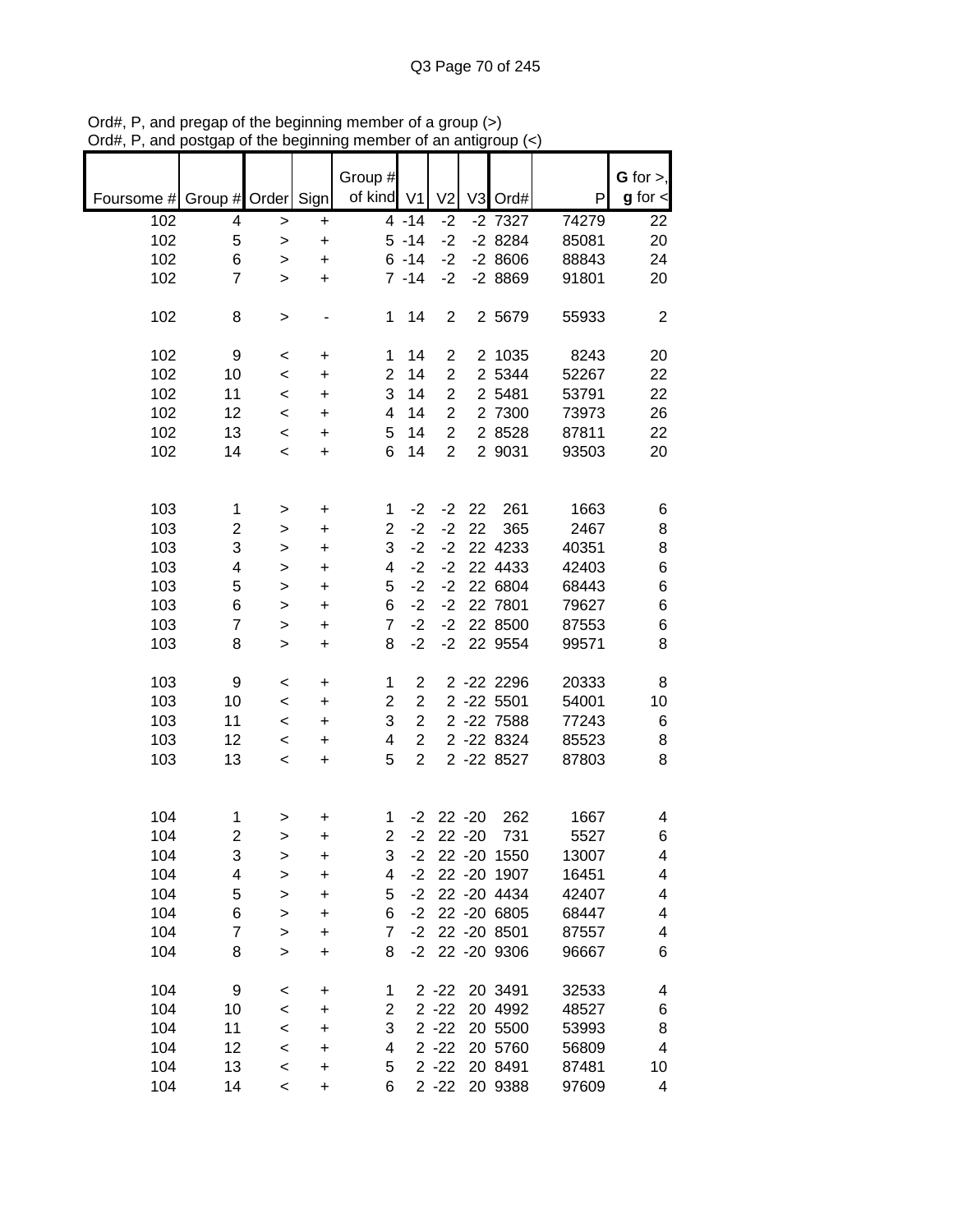|                               |                |                          |           | Group #                 |                         |                |   |              |       | G for $>$ ,             |
|-------------------------------|----------------|--------------------------|-----------|-------------------------|-------------------------|----------------|---|--------------|-------|-------------------------|
| Foursome # Group # Order Sign |                |                          |           | of kind V1              |                         |                |   | V2 V3 Ord#   | P     | $g$ for $\lt$           |
| 104                           | 15             | $\,<$                    |           | $\mathbf{1}$            | $-2$                    |                |   | 22 - 20 9050 | 93787 | 22                      |
|                               |                |                          |           |                         |                         |                |   |              |       |                         |
|                               |                |                          |           |                         |                         |                |   |              |       |                         |
| 105                           | 1              | $\, > \,$                | +         | 1                       |                         | 22 - 20        |   | $-2$ 263     | 1669  | $\overline{c}$          |
| 105                           | 2              | $\, >$                   | $\ddot{}$ | $\overline{2}$          |                         | $22 - 20$      |   | $-2$ 2176    | 19183 | $\boldsymbol{2}$        |
| 105                           | 3              | $\,$                     | $\ddot{}$ | 3                       |                         | $22 - 20$      |   | $-28502$     | 87559 | $\boldsymbol{2}$        |
| 105                           | 4              | $\mathbf{I}$             | $\ddot{}$ | $\overline{4}$          |                         | $22 - 20$      |   | $-28856$     | 91591 | 8                       |
|                               |                |                          |           |                         |                         |                |   |              |       |                         |
| 105                           | 5              | $\,<\,$                  | $\ddot{}$ |                         | $1 - 22$                | 20             |   | 2 616        | 4547  | $\boldsymbol{2}$        |
| 105                           | 6              | $\,<$                    | $\ddot{}$ |                         | $2 - 22$                | 20             |   | 2 843        | 6521  | 8                       |
| 105                           | $\overline{7}$ | $\prec$                  | $\ddot{}$ |                         | $3 - 22$                | 20             |   | 2 2 3 1 4    | 20507 | $\boldsymbol{2}$        |
| 105                           | 8              | $\prec$                  | $\ddot{}$ |                         | $4 - 22$                | 20             |   | 2 3160       | 29059 | $\overline{\mathbf{4}}$ |
| 105                           | 9              | $\overline{\phantom{0}}$ | $\ddot{}$ |                         | 5 - 22 20               |                |   | 2 3493       | 32561 | $\boldsymbol{2}$        |
| 105                           | 10             | $\,<$                    | $\ddot{}$ |                         | $6 - 22$                | 20             |   | 2 3787       | 35569 | $\overline{\mathbf{4}}$ |
| 105                           | 11             | $\prec$                  | $\ddot{}$ |                         | $7 - 22$                | 20             |   | 2 4644       | 44683 | $\overline{\mathbf{4}}$ |
| 105                           | 12             | $\,<$                    | $\ddot{}$ |                         | $8 - 22$                | 20             |   | 2 4991       | 48523 | $\overline{\mathbf{4}}$ |
| 105                           | 13             | $\,<$                    | $\ddot{}$ |                         | $9 - 22$                | 20             |   | 2 8638       | 89189 | 14                      |
| 105                           | 14             | $\,<$                    | $\ddot{}$ |                         | 10 -22 20               |                |   | 2 9387       | 97607 | $\overline{2}$          |
|                               |                |                          |           |                         |                         |                |   |              |       |                         |
|                               |                |                          |           |                         |                         |                |   |              |       |                         |
| 106                           | 1              | $\, > \,$                | +         |                         | $1 - 20$                | $-2$           | 8 | 264          | 1693  | 24                      |
|                               |                |                          |           |                         |                         |                |   |              |       |                         |
| 106                           | $\overline{2}$ | $\,<\,$                  | +         | 1                       | 20                      | $\overline{2}$ |   | $-8$ 4981    | 48413 | 24                      |
| 106                           | 3              | $\,<\,$                  | $\ddot{}$ | $\overline{2}$          | 20                      | $\overline{2}$ |   | $-8$ 7270    | 73613 | 24                      |
| 106                           | 4              | $\overline{\phantom{a}}$ | $\ddot{}$ | 3                       | 20                      | $\overline{2}$ |   | $-8$ 7432    | 75407 | 24                      |
|                               |                |                          |           |                         |                         |                |   |              |       |                         |
|                               |                |                          |           |                         |                         |                |   |              |       |                         |
| 107                           | 1              | >                        | +         | 1                       | $-2$                    | 0              |   | $0$ 271      | 1741  | 8                       |
| 107                           | 2              | $\, > \,$                | $\ddot{}$ | $\overline{2}$          | $-2$                    | 0              |   | 0 8145       | 83431 | 8                       |
| 107                           | 3              | $\, > \,$                | $\ddot{}$ | 3                       | $-2$                    | 0              |   | 0 8828       | 91291 | 8                       |
|                               |                |                          |           |                         |                         |                |   |              |       |                         |
| 107                           | 4              | $\,$                     |           | 1                       | $\overline{2}$          | 0              |   | 0 1510       | 12641 | 4                       |
| 107                           | 5              | $\geq$                   |           | $\overline{\mathbf{c}}$ | $\boldsymbol{2}$        | 0              |   | 0 1726       | 14741 | 4                       |
| 107                           | 6              | >                        |           | 3                       | $\overline{\mathbf{c}}$ | 0              |   | 0 1842       | 15791 | 4                       |
| 107                           | $\overline{7}$ | $\, > \,$                |           | 4                       | $\overline{\mathbf{c}}$ | 0              |   | 0 2009       | 17471 | 4                       |
| 107                           | 8              | >                        |           | 5                       | $\overline{c}$          | 0              |   | 0 7728       | 78791 | 4                       |
| 107                           | 9              | $\, > \,$                |           | 6                       | $\overline{2}$          | 0              |   | 0 9184       | 95261 | 4                       |
|                               |                |                          |           |                         |                         |                |   |              |       |                         |
| 107                           | 10             | $\,<$                    | +         | 1                       | $\overline{\mathbf{c}}$ | 0              | 0 | 712          | 5399  | 8                       |
| 107                           | 11             | $\,<$                    | +         | $\overline{\mathbf{c}}$ | $\mathbf{2}$            | 0              | 0 | 824          | 6329  | 8                       |
| 107                           | 12             | $\prec$                  | $\ddot{}$ | 3                       | $\overline{c}$          | 0              | 0 | 1597         | 13469 | 8                       |
| 107                           | 13             | $\prec$                  | $\ddot{}$ | 4                       | $\overline{2}$          | 0              | 0 | 1729         | 14759 | 8                       |
| 107                           | 14             | $\prec$                  | $\ddot{}$ | 5                       | $\overline{\mathbf{c}}$ | 0              | 0 | 1845         | 15809 | 8                       |
| 107                           | 15             | $\prec$                  | $\ddot{}$ | 6                       | $\overline{2}$          | 0              |   | 0 8232       | 84449 | 8                       |
| 107                           | 16             | $\prec$                  | $\ddot{}$ | $\overline{7}$          | $\overline{c}$          | 0              |   | 0 9187       | 95279 | 8                       |
|                               |                |                          |           |                         |                         |                |   |              |       |                         |
| 107                           | 17             | $\,<$                    |           | 1                       | $-2$                    | 0              | 0 | 467          | 3319  | 4                       |

Ord#, P, and pregap of the beginning member of a group (>) Ord#, P, and postgap of the beginning member of an antigroup (<)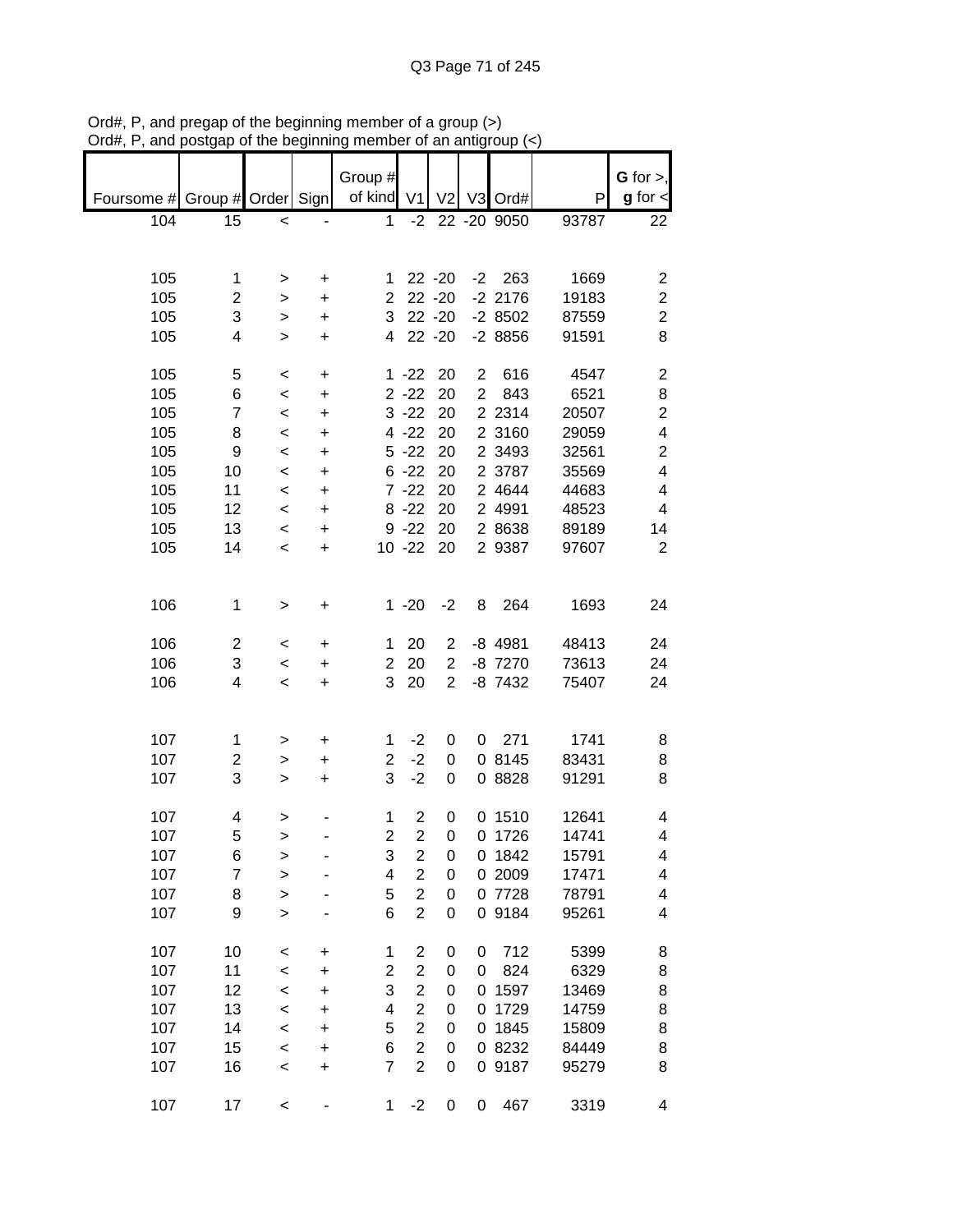|            |                         |                          |                | Group #        |                      |                |           |                       |               | G for $>$ ,             |
|------------|-------------------------|--------------------------|----------------|----------------|----------------------|----------------|-----------|-----------------------|---------------|-------------------------|
| Foursome # | Group # Order           |                          | Sign           | of kind        | V <sub>1</sub>       | V <sub>2</sub> | V3        | Ord#                  | P             | $g$ for $\lt$           |
| 107        | 18                      | $\,<$                    | ÷,             | $\overline{2}$ | $-2$                 | 0              | 0         | 1856                  | 15919         | 4                       |
| 107        | 19                      | $\,<$                    |                | 3              | $-2$                 | 0              |           | 0 2089                | 18229         | $\overline{\mathbf{4}}$ |
| 107        | 20                      | $\,<$                    |                | 4              | $-2$                 | 0              |           | 0 3256                | 30109         | 4                       |
| 107        | 21                      | $\,<\,$                  |                | 5              | $-2$                 | 0              |           | 0 5466                | 53629         | $\overline{\mathbf{4}}$ |
| 107        | 22                      | $\,<\,$                  |                | 6              | $-2$                 | 0              |           | 0 7067                | 71359         | 4                       |
| 107        | 23                      | $\,<$                    |                | $\overline{7}$ | $-2$                 | 0              |           | 0 7623                | 77569         | 4                       |
| 107        | 24                      | $\,<$                    |                | 8              | $-2$                 | 0              |           | 0 7921                | 80929         | 4                       |
| 107        | 25                      | $\,<\,$                  |                | 9              | $-2$                 | 0              |           | 0 8634                | 89119         | $\overline{\mathbf{4}}$ |
|            |                         |                          |                |                |                      |                |           |                       |               |                         |
| 108        | 1                       | >                        | +              | 1              | 0                    | 0              | 12        | 272                   | 1747          | 6                       |
| 108        | 2                       | >                        | $\ddot{}$      | $\overline{c}$ | 0                    | 0              |           | 12 2601               | 23327         | 6                       |
| 108        | 3                       | $\geq$                   | $\ddot{}$      | 3              | 0                    | 0              |           | 12 9244               | 95917         | 6                       |
| 108        | 4                       | $\,>$                    |                | 1              | 0                    |                |           | $0 - 127532$          | 76561         | 18                      |
| 108        | 5                       | $\,<\,$                  | $\ddot{}$      | 1              | 0                    |                |           | $0 - 12 8092$         | 82793         | 6                       |
|            |                         |                          |                |                |                      |                |           |                       |               |                         |
| 109        | 1                       | >                        | +              | 1              | 0                    |                | $12 - 12$ | 273                   | 1753          | 6                       |
| 109        | $\overline{\mathbf{c}}$ | >                        | $\ddot{}$      | $\overline{c}$ | 0                    |                |           | 12 - 12 2960          | 26987         | 6                       |
| 109        | 3                       | >                        | $\ddot{}$      | 3              | 0                    |                |           | 12 - 12 5925          | 58543         | 6                       |
| 109        | 4                       | >                        | +              | 4              | 0                    |                |           | 12 - 12 6325          | 63073         | 6                       |
| 109        | 5                       | >                        | +              | 5              | 0                    |                |           | 12 - 12 7259          | 73523         | 6                       |
| 109        | 6                       | >                        | +              | 6              | 0                    |                |           | 12 - 12 8987          | 93053         | 6                       |
| 109        | 7                       | >                        |                | 1              |                      | $0 - 12$       |           | 12 7685               | 78259         | 18                      |
| 109        | 8                       | $\,<\,$                  | +              | 1              |                      | $0 - 12$       |           | 12 3691               | 34543         | 6                       |
| 109        | 9                       | <                        | +              | 2              |                      | $0 - 12$       |           | 12 5928               | 58573         | 6                       |
| 109        | 10                      | $\,<$                    | +              | 3              |                      | $0 - 12$       |           | 12 8990               | 93083         | 6                       |
|            |                         |                          |                |                |                      |                |           |                       |               |                         |
| 110        | 1                       | $\, > \,$                | $\ddot{}$      | 1              |                      | $12 - 12$      | $-2$      | 274                   | 1759          | 6                       |
| 110        | $\overline{\mathbf{c}}$ | $\,$                     | +              | $\overline{2}$ |                      | $12 - 12$      |           | $-2$ 1130             | 9109          | 6                       |
| 110        | 3                       | $\geq$                   | $\ddot{}$      |                |                      | $3 \t12 \t-12$ |           | $-27687$              | 78283         | 6                       |
| 111        |                         |                          |                |                |                      |                |           |                       |               |                         |
| 111        | 1<br>$\overline{c}$     | ><br>$\geq$              | +<br>$\ddot{}$ |                | $1 - 12$<br>$2 - 12$ | $-2$<br>$-2$   |           | $-2$ 275<br>$-2$ 1997 | 1777<br>17377 | 18<br>18                |
| 111        | 3                       | $\geq$                   | +              |                | $3 - 12$             | $-2$           |           | $-2,5676$             | 55921         | 18                      |
|            |                         |                          |                |                |                      |                |           |                       |               |                         |
| 111        | 4                       | $\, > \,$                |                |                | $1 12$               | $\overline{2}$ |           | 2 7870                | 80369         | 6                       |
| 111        | 5                       | <                        | $\ddot{}$      | 1              | 12                   | 2              |           | 2 3 5 7 4             | 33359         | 18                      |
| 111        | 6                       | $\,<$                    | $\ddot{}$      | $\mathbf{2}$   | 12                   | $\overline{2}$ |           | 2 6873                | 69203         | 18                      |
| 111        | $\overline{7}$          | $\overline{\phantom{a}}$ | +              | 3              | 12                   | $\overline{2}$ |           | 2 9009                | 93263         | 18                      |

Ord#, P, and pregap of the beginning member of a group (>) Ord#, P, and postgap of the beginning member of an antigroup (<)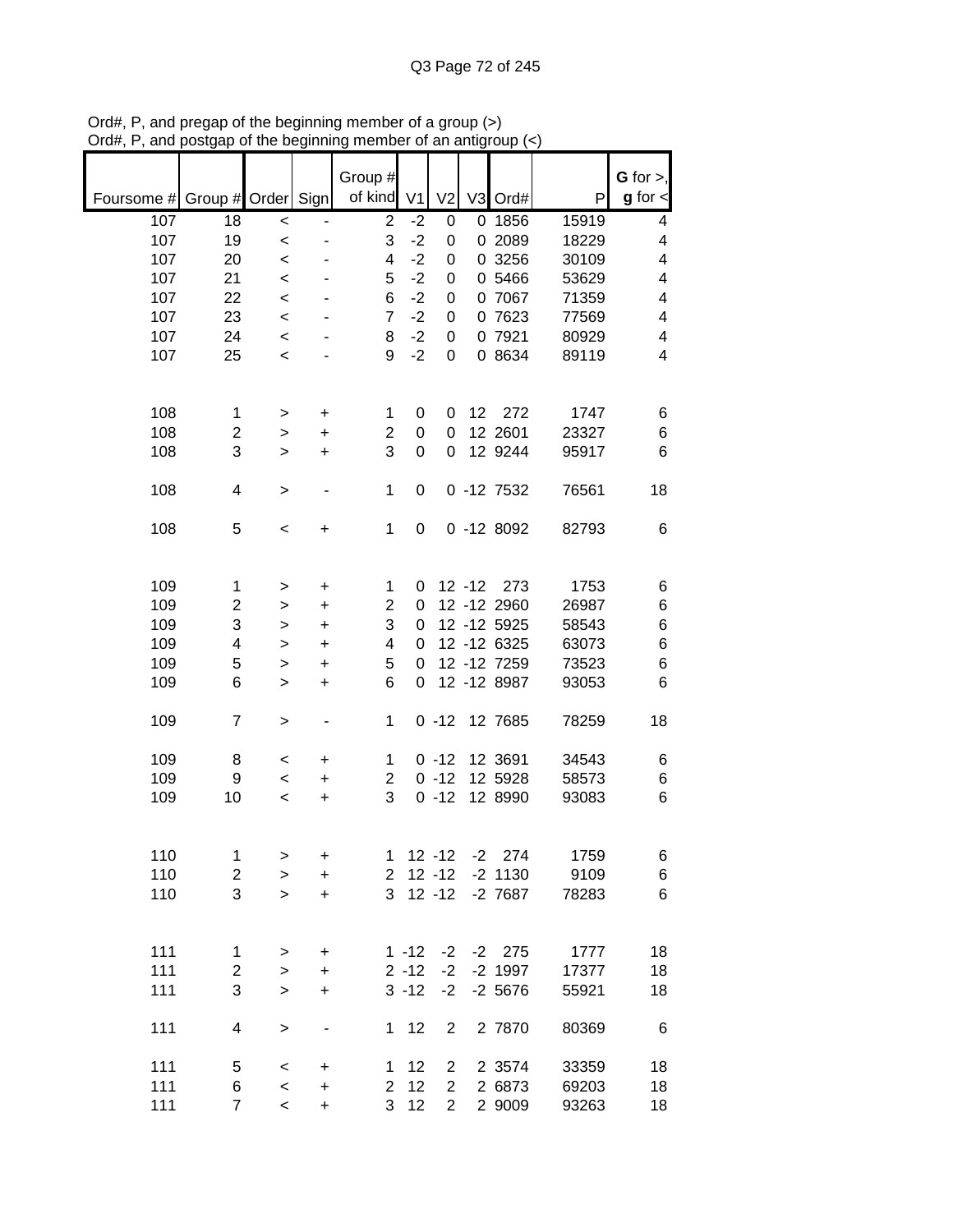| $max$ , $max$ , and posigap or the beginning |                |                          |           | ,,,,,,,                 |    |                |      | $\alpha$ and $\alpha$ and $\beta$ |       |               |
|----------------------------------------------|----------------|--------------------------|-----------|-------------------------|----|----------------|------|-----------------------------------|-------|---------------|
|                                              |                |                          |           | Group #                 |    |                |      |                                   |       | $G$ for $>$ , |
| Foursome # Group # Order Sign                |                |                          |           | of kind V1              |    |                |      | V2 V3 Ord#                        | P     | $g$ for $\lt$ |
|                                              |                |                          |           |                         |    |                |      |                                   |       |               |
|                                              |                |                          |           |                         |    |                |      |                                   |       |               |
| 112                                          | 1              | >                        | +         | 1                       | 8  | $-2$           |      | $-8$ 282                          | 1831  | 8             |
| 112                                          | $\overline{c}$ | >                        | $\ddot{}$ | $\overline{2}$          | 8  | $-2$           |      | $-8$ 2141                         | 18757 | 8             |
| 112                                          | 3              |                          | $\ddot{}$ | 3                       | 8  | $-2$           |      | $-8$ 2443                         | 21773 | 6             |
| 112                                          | 4              | $\,$                     |           | 4                       | 8  | $-2$           |      | $-8$ 4382                         | 41911 |               |
|                                              |                | $\mathbf{I}$             | $\ddot{}$ |                         |    |                |      |                                   |       | 8             |
| 112                                          | 5              | $\mathbf{I}$             | $\ddot{}$ | 5                       | 8  | $-2$           |      | $-8$ 5527                         | 54331 | 8             |
| 112                                          | 6              | $\geq$                   | $\ddot{}$ | 6                       | 8  | $-2$           |      | $-8$ 5718                         | 56401 | 8             |
| 112                                          | $\overline{7}$ | $\geq$                   | $\ddot{}$ | $\overline{7}$          | 8  | $-2$           |      | $-86908$                          | 69661 | 8             |
| 112                                          | 8              | >                        |           | $\mathbf{1}$            | -8 | $\mathbf{2}$   |      | 8 2671                            | 24019 | 12            |
| 112                                          | 9              | $\mathbf{I}$             |           | $\overline{c}$          | -8 | $\overline{2}$ |      | 8 4777                            | 46181 | 10            |
| 112                                          | 10             | $\mathbf{I}$             |           | 3                       | -8 | $\overline{c}$ |      | 8 6184                            | 61483 | 12            |
| 112                                          | 11             |                          |           | $\overline{\mathbf{4}}$ | -8 | $\overline{c}$ |      | 8 7213                            | 72949 | 12            |
| 112                                          |                | $\mathbf{I}$             |           | 5                       | -8 | $\overline{c}$ |      | 8 8396                            |       |               |
|                                              | 12             | $\geq$                   |           |                         |    |                |      |                                   | 86351 | 10            |
| 112                                          | 13             | $\mathbf{I}$             |           | 6                       | -8 | $\overline{2}$ |      | 8 8 5 4 4                         | 88001 | 10            |
| 112                                          | 14             | $\geq$                   |           | $\overline{7}$          | -8 | $\overline{2}$ |      | 8 9117                            | 94541 | 10            |
| 112                                          | 15             | $\,<\,$                  | +         | 1                       | -8 | $\overline{2}$ |      | 8 2110                            | 18427 | 6             |
| 112                                          | 16             | $\overline{\phantom{a}}$ | $\ddot{}$ | $\overline{2}$          | -8 | $\overline{2}$ |      | 8 4 6 3 4                         | 44579 | 8             |
| 112                                          | 17             | $\,<\,$                  | $\ddot{}$ | 3                       | -8 | $\overline{2}$ |      | 8 8 9 6 0                         | 92753 | 8             |
|                                              |                |                          |           |                         |    |                |      |                                   |       |               |
| 112                                          | 18             | $\,<\,$                  |           | 1                       | 8  | $-2$           |      | $-8$ 1136                         | 9161  | 12            |
| 112                                          | 19             | $\overline{\phantom{0}}$ |           | $\overline{2}$          | 8  | $-2$           |      | $-8$ 2667                         | 23981 | 12            |
| 112                                          | 20             | $\overline{\phantom{a}}$ |           | 3                       | 8  | $-2$           |      | $-8$ 5203                         | 50777 | 12            |
| 112                                          | 21             | $\prec$                  |           | 4                       | 8  | $-2$           |      | $-8,5656$                         | 55721 | 12            |
| 112                                          | 22             | $\overline{\phantom{0}}$ |           | 5                       | 8  | $-2$           |      | $-86672$                          | 66949 | 10            |
|                                              |                |                          |           |                         |    |                |      |                                   |       |               |
|                                              |                |                          |           |                         |    |                |      |                                   |       |               |
| 113                                          | 1              | >                        | +         | 1                       | -8 | $-2$           | $-2$ | 284                               | 1861  | 14            |
| 113                                          | 2              | >                        | $\ddot{}$ | $\boldsymbol{2}$        | -8 | $-2$           | $-2$ | 351                               | 2371  | 14            |
| 113                                          | 3              | $\geq$                   | $\ddot{}$ | 3                       | -8 | $-2$           | $-2$ | 611                               | 4507  | 14            |
| 113                                          | 4              | >                        | +         | 4                       | -8 | $-2$           | $-2$ | 993                               | 7867  | 14            |
| 113                                          | 5              | >                        | +         | 5                       | -8 | $-2$           |      | $-2$ 1735                         | 14813 | 16            |
| 113                                          | 6              | >                        | +         | 6                       | -8 | $-2$           |      | $-2$ 2082                         | 18169 | 20            |
| 113                                          | 7              | >                        | +         | $\overline{7}$          | -8 | $-2$           |      | $-2$ 2408                         | 21481 | 14            |
| 113                                          | 8              | >                        | +         | 8                       | -8 | $-2$           |      | $-2$ 2483                         | 22147 | 14            |
| 113                                          | 9              | $\mathbf{I}$             | +         | 9                       | -8 | $-2$           |      | $-2$ 2804                         | 25439 | 16            |
| 113                                          | 10             | >                        | +         | 10                      | -8 | $-2$           |      | $-2$ 3508                         | 32707 | 14            |
| 113                                          | 11             | $\mathbf{L}$             | $\ddot{}$ | 11                      | -8 | $-2$           |      | $-2$ 3937                         | 37159 | 20            |
| 113                                          | 12             | $\geq$                   | $\ddot{}$ | 12                      | -8 | $-2$           |      | $-2$ 4377                         | 41879 | 16            |
| 113                                          | 13             | $\mathbf{I}$             | $\ddot{}$ | 13                      | -8 | $-2$           |      | $-24873$                          | 47269 | 18            |
| 113                                          | 14             | $\mathbf{I}$             | $\ddot{}$ | 14                      | -8 | $-2$           |      | $-24960$                          | 48179 | 16            |
| 113                                          | 15             |                          | $\ddot{}$ | 15                      | -8 | $-2$           |      | $-2$ 5271                         | 51503 | 16            |
| 113                                          | 16             | ><br>$\,$                | $\ddot{}$ | 16                      | -8 | $-2$           |      | $-2$ 5724                         | 56467 | 14            |
| 113                                          | 17             |                          | +         | 17                      | -8 | $-2$           |      | $-26120$                          | 60719 | 16            |
| 113                                          | 18             | ><br>$\geq$              | $\ddot{}$ | 18                      | -8 | $-2$           |      | $-2$ 9491                         | 98887 | 14            |
|                                              |                |                          |           |                         |    |                |      |                                   |       |               |

Ord#, P, and pregap of the beginning member of a group (>) Ord#, P, and postgap of the beginning member of an antigroup (<)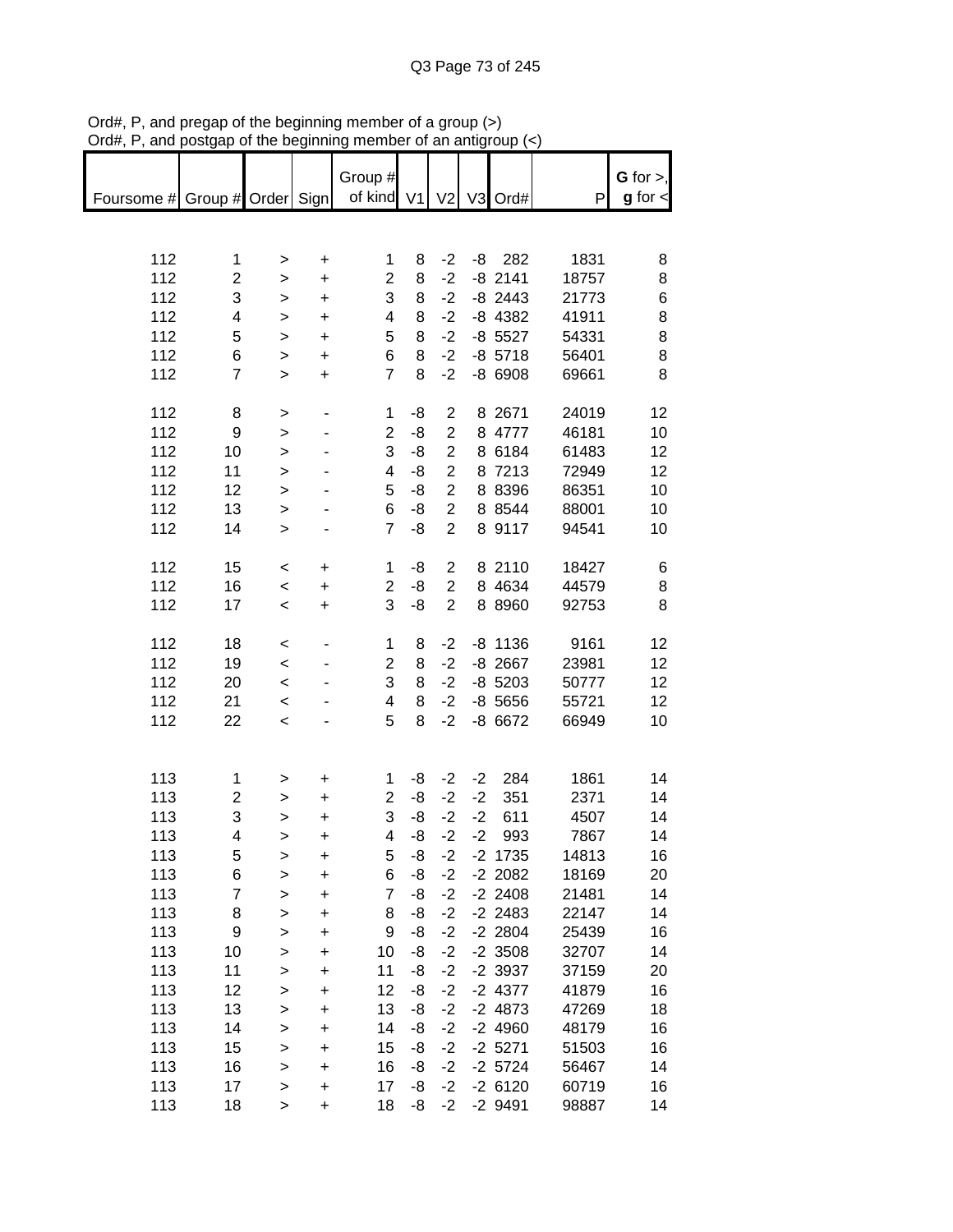| $D(0, 1)$ , and postgap or the beginning member or an antigroup $(\leq)$ |                |                          |           |                |                |                         |                |              |       |                |
|--------------------------------------------------------------------------|----------------|--------------------------|-----------|----------------|----------------|-------------------------|----------------|--------------|-------|----------------|
|                                                                          |                |                          |           | Group #        |                |                         |                |              |       | G for $>$ ,    |
| Foursome # Group # Order Sign                                            |                |                          |           | of kind V1     |                |                         |                | V2 V3 Ord#   | P     | $g$ for $\lt$  |
|                                                                          |                |                          |           |                |                |                         |                |              |       |                |
| 113                                                                      | 19             | $\, > \,$                | -         | 1              | 8              | 2                       |                | 2 1717       | 14657 | 4              |
| 113                                                                      | 20             | $\, > \,$                |           | $\overline{2}$ | 8              | $\overline{2}$          |                | 2 3501       | 32611 | $\overline{c}$ |
| 113                                                                      | 21             | $\mathbf{L}$             |           | 3              | 8              | $\overline{c}$          |                | 2 6468       | 64667 | 4              |
| 113                                                                      | 22             | $\geq$                   |           | 4              | 8              | $\overline{c}$          |                | 2 7414       | 75227 | 4              |
| 113                                                                      | 23             | $\mathbf{L}$             |           | 5              | 8              | $\overline{c}$          |                | 2 8052       | 82351 | $\overline{2}$ |
|                                                                          |                |                          |           |                |                |                         |                |              |       |                |
|                                                                          |                |                          |           |                |                |                         |                |              |       |                |
| 113                                                                      | 24             | $\,<$                    | $\ddot{}$ | $\mathbf 1$    | 8              | $\overline{\mathbf{c}}$ | $\overline{c}$ | 331          | 2221  | 16             |
| 113                                                                      | 25             | $\prec$                  | $\ddot{}$ | $\overline{2}$ | 8              | $\overline{c}$          | $\overline{2}$ | 570          | 4139  | 14             |
| 113                                                                      | 26             | $\,<\,$                  | $\ddot{}$ | 3              | 8              | $\overline{\mathbf{c}}$ |                | 2 1270       | 10343 | 14             |
| 113                                                                      | 27             | $\prec$                  | $\ddot{}$ | 4              | 8              | $\overline{2}$          |                | 2 1715       | 14639 | 14             |
| 113                                                                      | 28             | $\,<$                    | $\ddot{}$ | 5              | 8              | $\overline{\mathbf{c}}$ |                | 2 3096       | 28447 | 16             |
| 113                                                                      | 29             | $\prec$                  | $\ddot{}$ | 6              | 8              | $\overline{c}$          |                | 2 3498       | 32587 | 16             |
| 113                                                                      | 30             | $\,<$                    | $\ddot{}$ | $\overline{7}$ | 8              | $\overline{\mathbf{c}}$ |                | 2 3792       | 35603 | 14             |
| 113                                                                      | 31             | $\prec$                  | $\ddot{}$ | 8              | 8              | $\overline{2}$          |                | 2 3868       | 36479 | 14             |
| 113                                                                      | 32             | $\,<\,$                  | $\ddot{}$ | 9              | 8              | $\overline{c}$          |                | 2 4382       | 41911 | 16             |
| 113                                                                      | 33             | $\,<\,$                  | $\ddot{}$ | 10             | 8              | $\overline{c}$          |                | 2 4444       | 42473 | 14             |
| 113                                                                      | 34             | $\overline{\phantom{a}}$ | $\ddot{}$ | 11             | 8              | $\overline{2}$          |                | 2 5042       | 49043 | 14             |
|                                                                          |                |                          |           |                |                | $\overline{2}$          |                |              | 59453 |                |
| 113                                                                      | 35             | $\overline{\phantom{a}}$ | $\ddot{}$ | 12             | 8              |                         |                | 2 6012       |       | 14             |
| 113                                                                      | 36             | $\,<\,$                  | $\ddot{}$ | 13             | 8              | $\overline{2}$          |                | 2 7908       | 80789 | 14             |
|                                                                          |                |                          |           |                |                |                         |                |              |       |                |
| 113                                                                      | 37             | $\,<\,$                  |           | $\mathbf 1$    | -8             | $-2$                    |                | $-2$ 2463    | 21991 | 6              |
| 113                                                                      | 38             | $\,<$                    |           | $\overline{c}$ | -8             | $-2$                    |                | $-2$ 5243    | 51239 | $\overline{2}$ |
| 113                                                                      | 39             | $\prec$                  |           | 3              | -8             | $-2$                    |                | $-26801$     | 68389 | 10             |
| 113                                                                      | 40             | $\,<$                    |           | 4              | -8             | $-2$                    |                | $-28696$     | 89819 | $\overline{2}$ |
|                                                                          |                |                          |           |                |                |                         |                |              |       |                |
|                                                                          |                |                          |           |                |                |                         |                |              |       |                |
| 114                                                                      | 1              | >                        | +         | 1              | 2              | -6                      | $\mathbf{0}$   | 290          | 1889  | 10             |
| 114                                                                      | $\overline{c}$ | >                        | $\ddot{}$ | 2              | $\overline{c}$ | -6                      |                | 0 1837       | 15749 | 10             |
| 114                                                                      | 3              | $\geq$                   | $\ddot{}$ | 3              | $\overline{2}$ | -6                      |                | 0 3248       | 30029 | 16             |
|                                                                          |                |                          |           |                |                |                         |                |              |       |                |
| 114                                                                      | 4              |                          |           |                | $-2$           | 6                       |                | 0 3211       | 29581 |                |
|                                                                          |                | >                        |           | 1              |                |                         |                |              |       | 8              |
|                                                                          |                |                          |           |                |                |                         |                |              |       |                |
| 114                                                                      | 5              | $\,<\,$                  | +         | 1              | $-2$           | 6                       |                | 0 1505       | 12601 | 10             |
| 114                                                                      | 6              | $\,<$                    | $\ddot{}$ | $\overline{2}$ | $-2$           | 6                       |                | 0 3173       | 29191 | 10             |
| 114                                                                      | 7              | $\,<\,$                  | $\ddot{}$ | 3              | $-2$           | 6                       |                | 0 3307       | 30661 | 10             |
|                                                                          |                |                          |           |                |                |                         |                |              |       |                |
| 114                                                                      | 8              | $\,<$                    |           | 1              | $\overline{2}$ | -6                      |                | 0 2140       | 18749 | 8              |
| 114                                                                      | 9              | $\,<$                    | -         | $\overline{2}$ | $\overline{2}$ | -6                      |                | 0 2649       | 23819 | 8              |
|                                                                          |                |                          |           |                |                |                         |                |              |       |                |
|                                                                          |                |                          |           |                |                |                         |                |              |       |                |
| 115                                                                      | $\mathbf 1$    | >                        | +         | $\mathbf{1}$   | -6             |                         |                | 0 12 291     | 1901  | 12             |
|                                                                          |                |                          |           |                |                |                         |                |              |       |                |
| 115                                                                      | $\overline{2}$ | $\,>$                    |           | $\mathbf 1$    | 6              |                         |                | $0 - 127967$ | 81421 | 12             |
|                                                                          |                |                          |           |                |                |                         |                |              |       |                |
| 115                                                                      | 3              | $\,<$                    |           | 1 <sup>1</sup> | -6             |                         |                | 0 12 2286    | 20219 | 12             |
|                                                                          |                |                          |           |                |                |                         |                |              |       |                |

Ord#, P, and pregap of the beginning member of a group (>) Ord#, P, and postgap of the beginning member of an antigroup (<)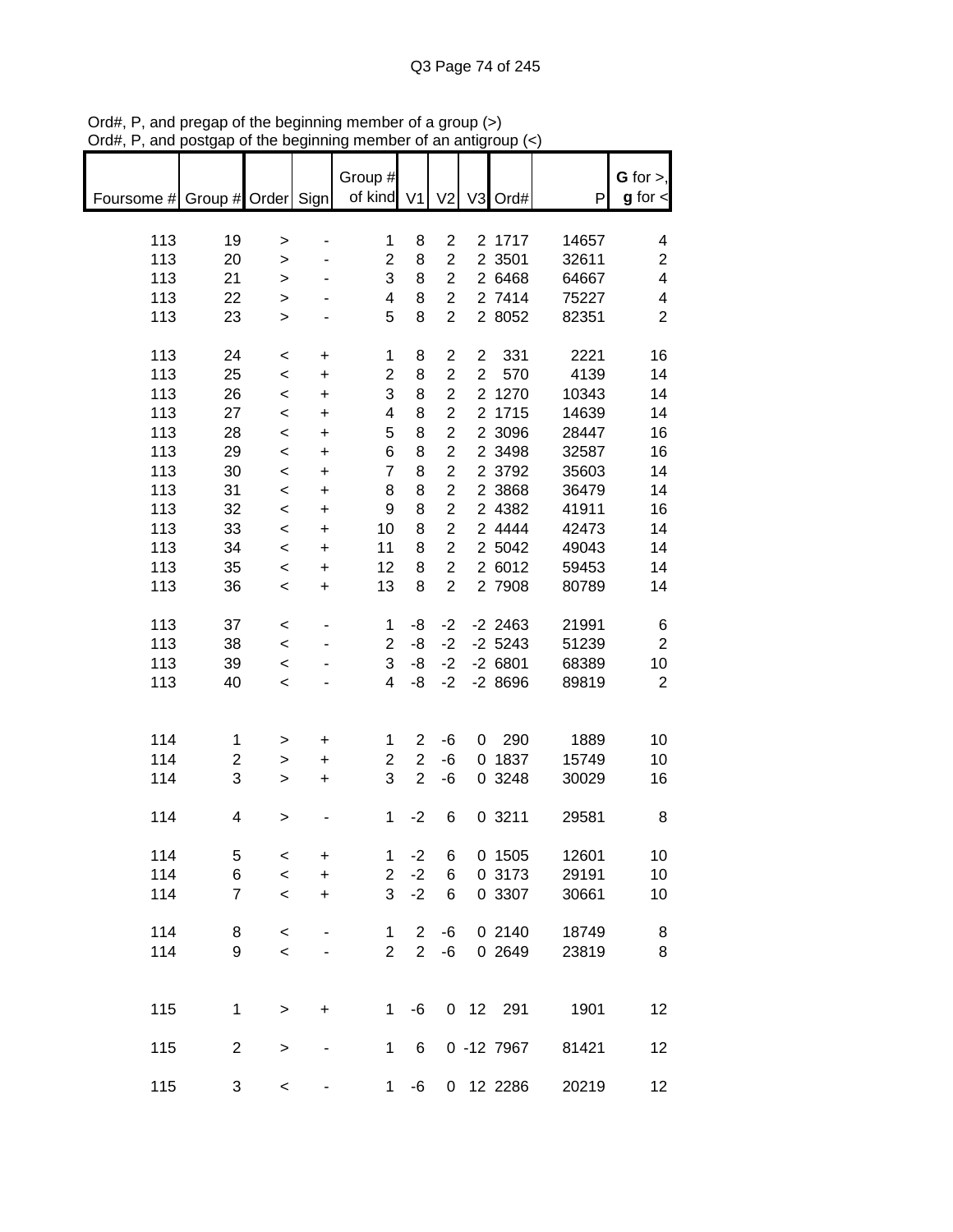|                               | $,$ and posigap or the beginning |                          |                | monipor or an anagroup (s          |          |            |                                      |                      |                                |
|-------------------------------|----------------------------------|--------------------------|----------------|------------------------------------|----------|------------|--------------------------------------|----------------------|--------------------------------|
| Foursome # Group # Order Sign |                                  |                          |                | Group $#$<br>of kind V1 V2 V3 Ord# |          |            |                                      | P                    | $G$ for $>$ ,<br>$g$ for $\lt$ |
|                               |                                  |                          |                |                                    |          |            |                                      |                      |                                |
| 116                           | $\mathbf 1$                      | $\geq$                   | $\ddot{}$      | 1                                  |          | $0$ 12 -16 | 292                                  | 1907                 | 6                              |
| 116                           | $\overline{2}$                   | $\geq$                   | $\ddot{}$      | $\overline{2}$                     |          |            | 0 12 -16 606                         | 4457                 | 6                              |
| 116                           | 3                                | $\geq$                   | $+$            | 3                                  |          |            | 0 12 -16 6587                        | 65957                | 6                              |
| 116                           | 4                                | $\overline{\phantom{a}}$ | $+$            | 1                                  |          |            | 0 -12 16 8779                        | 90703                | 6                              |
|                               |                                  |                          |                |                                    |          |            |                                      |                      |                                |
|                               |                                  |                          |                |                                    |          |            |                                      |                      |                                |
| 117                           | $\mathbf{1}$                     | $\geq$                   | $\ddot{}$      |                                    |          |            | 1 12 -16 14 293                      | 1913                 | 6                              |
| 117                           | $\overline{c}$<br>3              | $\geq$                   | $\ddot{}$      |                                    |          |            | 2 12 -16 14 4140<br>3 12 -16 14 5211 | 39323                | 6                              |
| 117                           |                                  | $\geq$                   | $\ddot{}$      |                                    |          |            |                                      | 50873                | 6                              |
| 117                           | 4                                | $\,<$                    | $\ddot{}$      |                                    |          |            | 1 -12 16 -14 5817                    | 57367                | 6                              |
| 117                           | 5                                | $\prec$                  | $+$            |                                    |          |            | 2 -12 16 -14 7674                    | 78157                | 6                              |
|                               |                                  |                          |                |                                    |          |            |                                      |                      |                                |
| 118                           | $\mathbf 1$                      | $\,$                     | $\ddot{}$      |                                    |          |            | 1 -16 14 -14 294                     | 1931                 | 18                             |
|                               |                                  |                          |                |                                    |          |            |                                      |                      |                                |
| 118                           | $\overline{2}$                   | $\mathbf{I}$             | $\blacksquare$ |                                    |          |            | 1 16 -14 14 1654                     | 14011                | $\overline{2}$                 |
| 118                           | 3                                | $\,<\,$                  | $\ddot{}$      |                                    |          |            |                                      | 1 16 -14 14 937 7351 | 18                             |
| 118                           | 4                                | $\,<$                    | $\ddot{}$      |                                    |          |            | 2 16 -14 14 5816                     | 57349                | 18                             |
| 118                           | 5                                | $\overline{\phantom{a}}$ | $\ddot{}$      | 3 <sup>1</sup>                     |          |            | 16 -14 14 5891                       | 58171                | 18                             |
|                               |                                  |                          |                |                                    |          |            |                                      |                      |                                |
| 119                           | $\mathbf{1}$                     | $\geq$                   | $\ddot{}$      |                                    |          |            | 1 14 -14 20 295                      | 1933                 | 2                              |
| 119                           | $\overline{2}$                   | $\geq$                   | $\ddot{}$      |                                    |          |            | 2 14 -14 20 3622                     | 33811                | $\sqrt{2}$                     |
| 119                           | 3                                | $\,$                     | $\ddot{}$      |                                    |          |            | 3 14 -14 20 7877                     | 80473                | $\overline{\mathbf{c}}$        |
| 119                           | $\overline{4}$                   | $\geq$                   | $\pm$          |                                    |          |            | 4 14 -14 20 8807                     | 91081                | $\overline{2}$                 |
| 119                           | 5                                | $\overline{\phantom{0}}$ | $\ddot{}$      |                                    |          |            | 1 -14 14 -20 1291                    | 10589                | 8                              |
| 119                           | 6                                | $\leq$                   | $\pm$          |                                    |          |            | 2 -14 14 -20 5076                    | 49409                | $\overline{c}$                 |
| 119                           | $\overline{7}$                   | $\overline{\phantom{0}}$ | +              |                                    |          |            | 3 -14 14 -20 6543                    | 65537                | $\overline{c}$                 |
| 119                           | 8                                | $\,<\,$                  | +              |                                    |          |            | 4 -14 14 -20 7153                    | 72269                | $\overline{c}$                 |
| 119                           | 9                                | $\prec$                  | $\ddot{}$      |                                    |          |            | 5 -14 14 -20 7878                    | 80489                | $\overline{2}$                 |
|                               |                                  |                          |                |                                    |          |            |                                      |                      |                                |
| 120                           | $\mathbf 1$                      | >                        | $\ddot{}$      |                                    |          |            | 1 -14 20 -16 296                     | 1949                 | 16                             |
| 120                           | $\overline{\mathbf{c}}$          | $\,$                     | $\ddot{}$      |                                    |          |            | 2 -14 20 -16 3623                    | 33827                | 16                             |
| 120                           | 3                                | $\,$                     | $\ddot{}$      |                                    |          |            | 3 -14 20 -16 6175                    | 61379                | 16                             |
| 120                           | 4                                | $\,$                     | $\ddot{}$      |                                    |          |            | 4 -14 20 -16 8808                    | 91097                | 16                             |
| 120                           | 5                                | >                        |                | 1.                                 |          |            | 14 -20 16 8066                       | 82507                | 8                              |
|                               |                                  |                          |                |                                    |          |            |                                      |                      |                                |
| 120                           | 6                                | $\,<$                    | $\ddot{}$      | 1.                                 |          | 14 -20     | 16 3247                              | 30013                | 16                             |
| 120                           | $\overline{7}$                   | $\prec$                  | $\ddot{}$      |                                    | 2 14 -20 |            | 16 7512                              | 76343                | 24                             |

Ord#, P, and pregap of the beginning member of a group (>) Ord#, P, and postgap of the beginning member of an antigroup (<)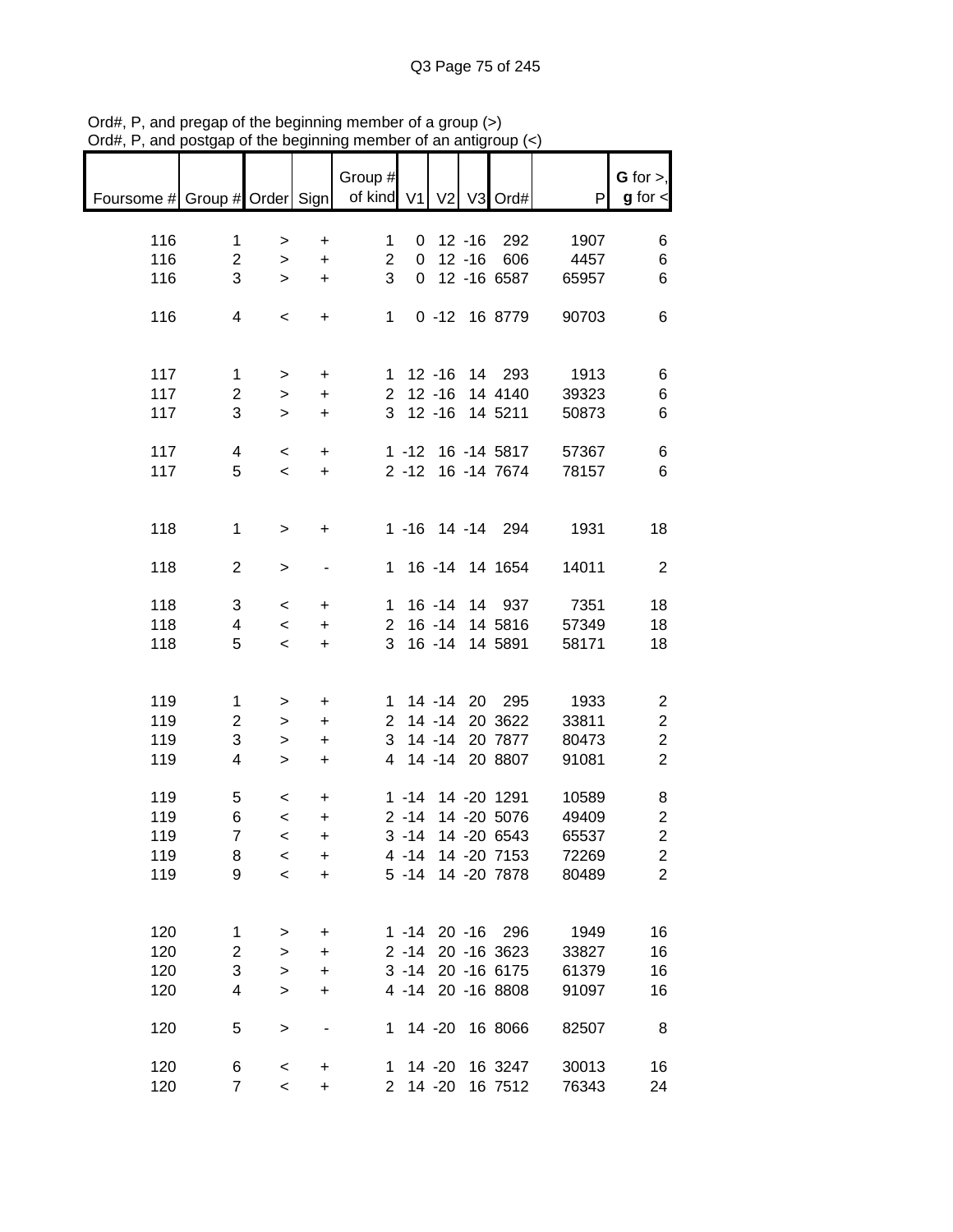| $max$ , $max$ , and postgap or the beginning member or an antigroup $\langle \cdot \rangle$ |                         |                          |                                  |                       |                      |                                  |                |                        |                |                                  |
|---------------------------------------------------------------------------------------------|-------------------------|--------------------------|----------------------------------|-----------------------|----------------------|----------------------------------|----------------|------------------------|----------------|----------------------------------|
| Foursome # Group # Order Sign                                                               |                         |                          |                                  | Group #<br>of kind V1 |                      | V <sub>2</sub>                   |                | V3 Ord#                | P              | $G$ for $>$ ,<br>$g$ for $\lt$   |
| 121                                                                                         | $\mathbf 1$             | $\, > \,$                | $\begin{array}{c} + \end{array}$ | 1                     |                      | $20 - 16$                        |                | 2 297                  | 1951           | $\overline{c}$                   |
| 121                                                                                         | $\overline{2}$          | $\,$                     | $\ddot{}$                        | $\overline{2}$        |                      | $20 - 16$                        |                | 2 2 2 5 0              | 19891          | $\overline{2}$                   |
| 121                                                                                         | 3                       | $\geq$                   | $\ddot{}$                        | 3                     |                      | $20 - 16$                        |                | 2 4476                 | 42797          | $\overline{\mathbf{4}}$          |
| 121                                                                                         | 4                       | $\geq$                   | $\ddot{}$                        | 4                     |                      | $20 - 16$                        |                | 2 4485                 | 42901          | $\boldsymbol{2}$                 |
| 121                                                                                         | 5                       | $\geq$                   | $\ddot{}$                        | 5                     |                      | $20 - 16$                        |                | 2 5308                 | 51871          | $\overline{c}$                   |
| 121<br>121                                                                                  | 6<br>$\overline{7}$     | $\geq$<br>$\mathbf{I}$   | $\ddot{}$<br>$\ddot{}$           | 6<br>$\overline{7}$   |                      | $20 - 16$<br>$20 - 16$           |                | 2 6033<br>2 6176       | 59671<br>61381 | $\overline{c}$<br>$\overline{c}$ |
| 121                                                                                         | 8                       | $\mathbf{I}$             | $\ddot{}$                        | 8                     |                      | $20 - 16$                        |                | 2 6628                 | 66467          | $\overline{4}$                   |
|                                                                                             |                         |                          |                                  |                       |                      |                                  |                |                        |                |                                  |
| 121                                                                                         | 9                       | $\,<$                    | $\ddot{}$                        |                       | $1 - 20$             | 16                               |                | $-2$ 2249              | 19889          | $\overline{2}$                   |
| 121                                                                                         | 10                      | $\overline{\phantom{0}}$ | $\ddot{}$                        |                       | $2 - 20$             | 16                               |                | $-2$ 5824              | 57457          | 10                               |
|                                                                                             |                         |                          |                                  |                       |                      |                                  |                |                        |                |                                  |
| 122                                                                                         | 1                       | >                        | +                                |                       | $1 - 16$             | $\overline{2}$                   |                | $-2$ 298               | 1973           | 22                               |
| 122<br>122                                                                                  | 2<br>3                  | ><br>$\mathbf{r}$        | $\ddot{}$<br>+                   |                       | $2 - 16$<br>$3 - 16$ | $\overline{2}$<br>$\overline{2}$ |                | $-2$ 1548<br>$-2$ 4486 | 13001<br>42923 | 18<br>22                         |
| 122                                                                                         | 4                       | $\mathbf{r}$             | +                                |                       | $4 - 16$             | $\overline{2}$                   |                | $-2$ 5309              | 51893          | 22                               |
| 122                                                                                         | 5                       | $\geq$                   | $\ddot{}$                        |                       | $5 - 16$             | $\overline{2}$                   |                | $-2,5618$              | 55331          | 18                               |
| 122                                                                                         | 6                       | $\,<$                    | $\ddot{}$                        | 1                     | 16                   | $-2$                             |                | 2 1577                 | 13267          | 24                               |
| 122                                                                                         | $\overline{7}$          | $\,<$                    | $\begin{array}{c} + \end{array}$ | $\overline{2}$        | 16                   | $-2$                             |                | 2 2 9 2 2              | 26647          | 22                               |
| 122                                                                                         | 8                       | $\prec$                  | $\begin{array}{c} + \end{array}$ | 3                     | 16                   | $-2$                             |                | 2 8745                 | 90289          | 24                               |
|                                                                                             |                         |                          |                                  |                       |                      |                                  |                |                        |                |                                  |
| 123                                                                                         | 1                       | >                        | +                                | 1                     | -8                   | 8                                | 4              | 307                    | 2027           | 10                               |
| 123                                                                                         | $\overline{c}$          | $\,$                     | $\ddot{}$                        | $\overline{2}$        | -8                   | 8                                | $\overline{4}$ | 501                    | 3581           | 10                               |
| 123                                                                                         | 3                       | $\geq$                   | $\ddot{}$                        | 3                     | -8                   | 8                                |                | 4 5302                 | 51827          | 10                               |
| 123                                                                                         | 4<br>5                  | >                        | $\ddot{}$                        | 4<br>5                | -8<br>-8             | 8<br>8                           |                | 4 6661                 | 66851          | 10                               |
| 123                                                                                         |                         | $\geq$                   | $\ddot{}$                        |                       |                      |                                  |                | 4 9060                 | 93911          | 10                               |
| 123                                                                                         | 6                       | $\,<$                    | +                                | 1                     | 8                    | -8                               |                | -4 4702                | 45319          | 10                               |
| 123                                                                                         | 7                       | $\overline{\phantom{0}}$ | +                                | $\overline{2}$        | 8                    | -8                               |                | $-4$ 5303              | 51829          | 10                               |
| 123                                                                                         | 8                       | $\,<$                    | +                                | 3                     | 8                    | -8                               |                | -4 5987                | 59209          | 10                               |
| 123                                                                                         | 9                       | $\,<$                    |                                  | 1                     | -8                   | 8                                |                | 4 6412                 | 63977          | 20                               |
|                                                                                             |                         |                          |                                  |                       |                      |                                  |                |                        |                |                                  |
| 124                                                                                         | 1                       | $\, > \,$                | +                                | 1                     | 8                    | 4                                |                | $-4$ 308               | 2029           | $\overline{\mathbf{c}}$          |
| 124                                                                                         | $\overline{\mathbf{c}}$ | >                        | $\ddot{}$                        | $\overline{2}$        | 8                    | 4                                |                | -4 3422                | 31849          | $\boldsymbol{2}$                 |
| 124                                                                                         | 3                       | $\mathbf{I}$             | $\ddot{}$                        | 3                     | 8                    | $\overline{4}$                   |                | $-48127$               | 83233          | $\overline{2}$                   |
| 124                                                                                         | 4                       | >                        |                                  | 1                     | -8                   | -4                               |                | 4 3142                 | 28859          | 16                               |
| 124                                                                                         | 5                       | $\, > \,$                |                                  | $\overline{2}$        | -8                   | $-4$                             |                | 4 7598                 | 77339          | 16                               |
| 124                                                                                         | 6                       | >                        |                                  | 3                     | -8                   | $-4$                             |                | 4 8730                 | 90149          | 22                               |
| 124                                                                                         | $\boldsymbol{7}$        | $\,<$                    | +                                | 1                     | -8                   | $-4$                             |                | 4 3835                 | 36107          | $\overline{c}$                   |

Ord#, P, and pregap of the beginning member of a group (>) Ord#, P, and postgap of the beginning member of an antigroup (<)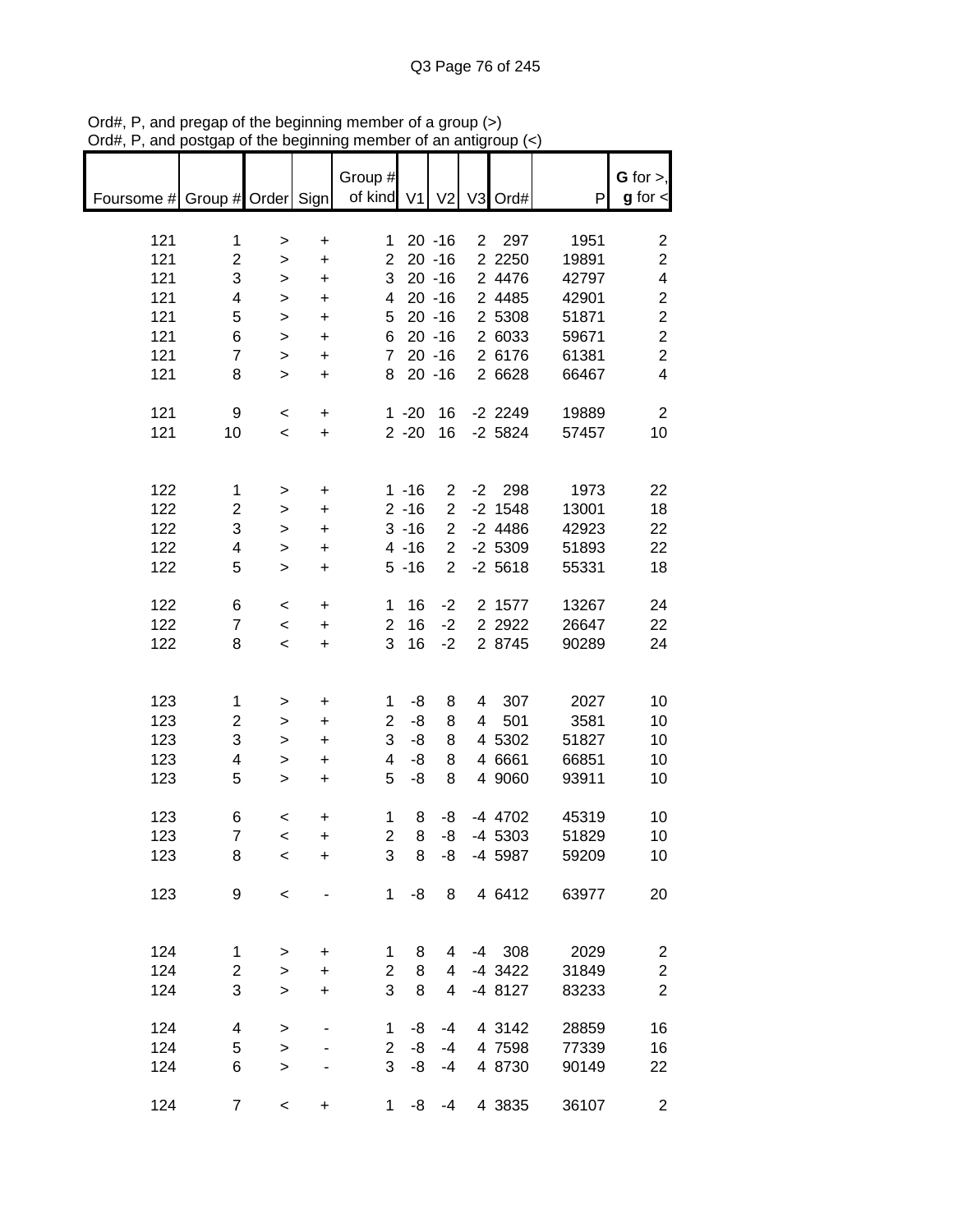|            |                    |              |           |                |                |                |                |            |       | $G$ for $>$ ,  |
|------------|--------------------|--------------|-----------|----------------|----------------|----------------|----------------|------------|-------|----------------|
|            |                    |              |           | Group #        |                |                |                |            |       |                |
| Foursome # | Group # Order Sign |              |           | of kind        | V <sub>1</sub> | V <sub>2</sub> | V <sub>3</sub> | Ord#       | P     | $g$ for $\leq$ |
| 124        | 8                  | $\,<$        | $\ddot{}$ | $\overline{2}$ | -8             | $-4$           |                | 4 8130     | 83267 | 2              |
|            |                    |              |           |                |                |                |                |            |       |                |
| 124        | 9                  | $\,<$        |           | 1              | 8              | 4              |                | -4 4269    | 40771 | 16             |
| 124        | 10                 | $\,<\,$      |           | $\overline{2}$ | 8              | 4              |                | $-4$ 5527  | 54331 | 16             |
|            |                    |              |           |                |                |                |                |            |       |                |
|            |                    |              |           |                |                |                |                |            |       |                |
| 125        | 1                  | >            | +         | 1              | $-4$           | $-4$           | 6              | 310        | 2053  | 14             |
| 125        | 2                  | >            | $\ddot{}$ | $\overline{2}$ | $-4$           | $-4$           | 6              | 1374       | 11383 | 14             |
| 125        | 3                  |              | $\ddot{}$ | 3              | $-4$           | $-4$           |                | 6 2849     | 25903 | 14             |
|            |                    | >            |           | 4              | $-4$           |                |                | 6 5797     | 57163 |                |
| 125        | 4                  | $\geq$       | $\ddot{}$ |                |                | $-4$           |                |            |       | 14             |
| 125        | 5                  | >            | +         | 5              | $-4$           | $-4$           |                | 6 7103     | 71761 | 20             |
|            |                    |              |           |                |                |                |                |            |       |                |
| 125        | 6                  | >            |           | 1              | 4              | 4              | -6             | 436        | 3041  | 4              |
| 125        | $\overline{7}$     | $\geq$       |           | $\overline{2}$ | 4              | 4              |                | $-6$ 1297  | 10631 | 4              |
|            |                    |              |           |                |                |                |                |            |       |                |
| 125        | 8                  | $\,<$        |           | 1              | $-4$           | $-4$           |                | 6 5633     | 55501 | 10             |
| 125        | 9                  | $\prec$      |           | $\overline{c}$ | $-4$           | $-4$           |                | 6 8161     | 83617 | 4              |
| 125        | 10                 | $\prec$      |           | 3              | $-4$           | $-4$           |                | 6 9276     | 96289 | 4              |
|            |                    |              |           |                |                |                |                |            |       |                |
|            |                    |              |           |                |                |                |                |            |       |                |
| 126        | 1                  | >            | +         | 1              | $-4$           |                | $6 - 10$       | 311        | 2063  | 10             |
| 126        | $\overline{c}$     | >            | +         | 2              | $-4$           |                |                | 6 -10 2258 | 19973 | 10             |
| 126        | 3                  | >            | +         | 3              | $-4$           |                |                | 6 -10 2850 | 25913 | 10             |
| 126        | 4                  |              | +         | 4              | $-4$           |                |                | 6 -10 3480 | 32423 | 10             |
| 126        | 5                  | >            |           | 5              | $-4$           |                |                | 6 -10 3566 | 33311 |                |
|            |                    | >            | $\ddot{}$ |                |                |                |                |            |       | 10             |
| 126        | 6                  | >            | +         | 6              | $-4$           |                |                | 6 -10 5798 | 57173 | 10             |
| 126        | $\overline{7}$     | $\geq$       | $\ddot{}$ | $\overline{7}$ | -4             |                |                | 6 -10 8625 | 89051 | 10             |
| 126        | 8                  | >            | $\ddot{}$ | 8              | $-4$           |                |                | 6 -10 9178 | 95213 | 10             |
|            |                    |              |           |                |                |                |                |            |       |                |
| 126        | 9                  | <            | +         | 1              | 4              | -6             | 10             | 861        | 6679  | 10             |
| 126        | 10                 | $\,<\,$      | +         | $\overline{2}$ | 4              | -6             |                | 10 1434    | 11959 | 10             |
| 126        | 11                 | $\,<$        | +         | 3              | 4              | -6             |                | 10 2441    | 21757 | 10             |
| 126        | 12                 | $\,<$        | $\ddot{}$ | 4              | 4              | $-6$           |                | 10 2858    | 25981 | 16             |
| 126        | 13                 | <            | +         | 5              | 4              | -6             |                | 10 3649    | 34147 | 10             |
| 126        | 14                 | $\prec$      | $\ddot{}$ | 6              | 4              | -6             |                | 10 4542    | 43597 | 10             |
| 126        | 15                 | $\,<$        | +         | $\overline{7}$ | 4              | -6             |                | 10 4927    | 47797 | 10             |
| 126        | 16                 | $\prec$      | +         | 8              | 4              | -6             |                | 10 5037    | 49009 | 10             |
| 126        | 17                 | $\,<$        | +         | 9              | 4              | -6             |                | 10 7278    | 73699 | 10             |
| 126        | 18                 | $\prec$      | $\ddot{}$ | 10             | 4              | -6             |                | 10 8699    | 89839 | 10             |
|            |                    |              |           |                |                |                |                |            |       |                |
|            |                    |              |           |                |                |                |                |            |       |                |
|            |                    |              |           |                |                |                |                |            |       |                |
| 127        | 1                  | >            | +         | 1              |                | $6 - 10$       | $\overline{2}$ | 312        | 2069  | 6              |
| 127        | 2                  | >            | +         | $\overline{c}$ |                | $6 - 10$       |                | 2 2 2 5 9  | 19979 | 6              |
| 127        | 3                  | $\geq$       | +         | 3              |                | $6 - 10$       |                | 2 3465     | 32309 | 6              |
| 127        | 4                  | >            | +         | 4              |                | $6 - 10$       |                | 2 7589     | 77249 | 6              |
| 127        | 5                  | $\mathbf{I}$ | $\ddot{}$ | 5              |                | $6 - 10$       |                | 2 7819     | 79829 | 6              |

Ord#, P, and pregap of the beginning member of a group (>) Ord#, P, and postgap of the beginning member of an antigroup (<)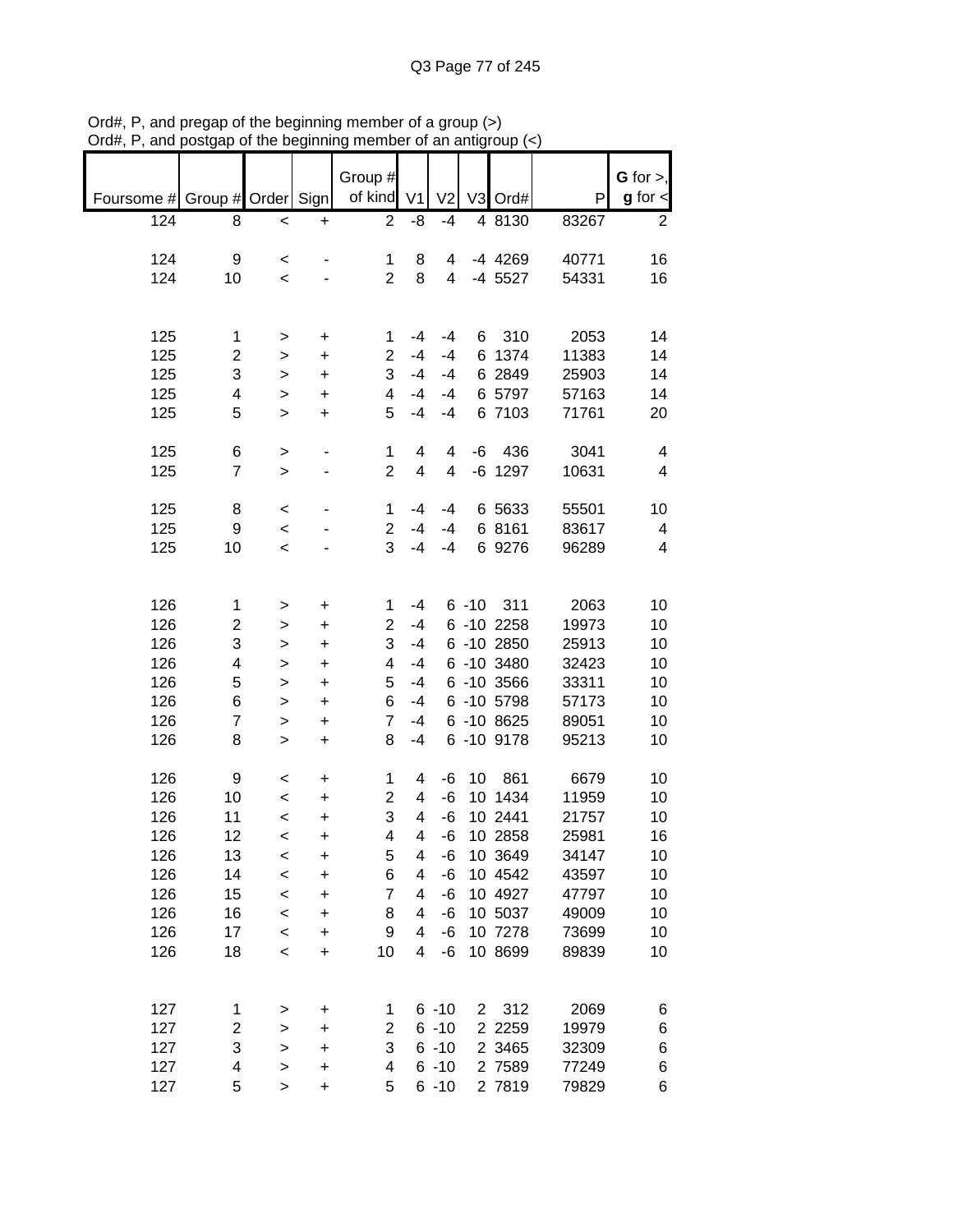|                          |                |                          |           | Group #                 |          |                |           |              |       | $G$ for $>$ , |
|--------------------------|----------------|--------------------------|-----------|-------------------------|----------|----------------|-----------|--------------|-------|---------------|
| Foursome # Group # Order |                |                          | Sign      | of kind V1              |          | V <sub>2</sub> |           | V3 Ord#      | P     | $g$ for $\lt$ |
|                          |                |                          |           |                         |          |                |           |              |       |               |
| 127                      | 6              | $\, >$                   |           | 1                       | $-6$     | 10             |           | $-2$ 4511    | 43201 | 12            |
|                          |                |                          |           |                         |          |                |           |              |       |               |
| 127                      | $\overline{7}$ | $\,<$                    | +         | 1                       | $-6$     | 10             | $-2$      | 450          | 3181  | 6             |
| 127                      | 8              | $\prec$                  | +         | $\overline{\mathbf{c}}$ | $-6$     | 10             | $-2$      | 717          | 5431  | 6             |
| 127                      | 9              | $\prec$                  | +         | 3                       | $-6$     | 10             |           | $-2$ 1076    | 8641  | 6             |
| 127                      | 10             | $\,<\,$                  | +         | 4                       | $-6$     | 10             |           | $-2$ 1827    | 15661 | 6             |
| 127                      | 11             | $\,<\,$                  | +         | 5                       | $-6$     | 10             |           | $-2$ 3648    | 34141 | 6             |
| 127                      | 12             | $\,<\,$                  | +         | 6                       | $-6$     | 10             |           | $-2$ 4541    | 43591 | 6             |
| 127                      | 13             | $\,<\,$                  | $\ddot{}$ | $\overline{7}$          | $-6$     | 10             |           | $-2$ 5114    | 49801 | 6             |
|                          |                |                          |           |                         |          |                |           |              |       |               |
|                          |                |                          |           |                         |          |                |           |              |       |               |
| 128                      | 1              | $\, > \,$                | $\ddot{}$ | 1                       |          | $2 - 10$       | 14        | 317          | 2099  | 10            |
| 128                      | 2              | >                        | $\ddot{}$ | $\overline{2}$          |          | $2 - 10$       |           | 14 2945      | 26849 | 10            |
| 128                      | 3              | >                        | $\ddot{}$ | 3                       |          | $2 - 10$       |           | 14 3015      | 27631 | 14            |
| 128                      | 4              | $\geq$                   | $\ddot{}$ | 4                       |          | $2 - 10$       |           | 14 3725      | 34897 | 14            |
| 128                      | 5              | $\mathbf{I}$             | +         | 5                       |          | $2 - 10$       |           | 14 4070      | 38639 | 10            |
| 128                      | 6              | $\mathbf{I}$             | $\ddot{}$ | 6                       |          | $2 - 10$       |           | 14 4389      | 41969 | 10            |
| 128                      | $\overline{7}$ | >                        | $\ddot{}$ | $\overline{7}$          |          | $2 - 10$       |           | 14 7911      | 80819 | 10            |
| 128                      | 8              | $\geq$                   | $\ddot{}$ | 8                       |          | $2 - 10$       |           | 14 8557      | 88223 | 12            |
|                          |                |                          |           |                         |          |                |           |              |       |               |
| 128                      | 9              | >                        |           | 1                       | $-2$     |                |           | 10 -14 1271  | 10357 | 14            |
| 128                      | 10             |                          |           | $\overline{2}$          | $-2$     |                |           | 10 -14 1518  | 12713 | 10            |
|                          |                | $\, > \,$                |           |                         | $-2$     |                |           |              |       |               |
| 128                      | 11             | >                        |           | 3                       |          |                |           | 10 -14 4513  | 43223 | 16            |
| 128                      | 12             | $\, > \,$                |           | 4                       | $-2$     |                |           | 10 -14 4812  | 46567 | 8             |
|                          |                |                          |           |                         |          |                |           |              |       |               |
| 128                      | 13             | $\,<\,$                  | $\ddot{}$ | 1                       | $-2$     |                |           | 10 -14 4590  | 44101 | 10            |
| 128                      | 14             | $\prec$                  | $\ddot{}$ | $\overline{2}$          | $-2$     |                |           | 10 -14 7855  | 80221 | 10            |
|                          |                |                          |           |                         |          |                |           |              |       |               |
| 128                      | 15             | $\,<$                    |           | 1                       |          | $2 - 10$       | 14        | 418          | 2887  | 10            |
| 128                      | 16             | $\prec$                  |           | $\overline{2}$          |          | $2 - 10$       |           | 14 1631      | 13789 | 10            |
| 128                      | 17             | $\,<\,$                  |           | 3                       |          | $2 - 10$       |           | 14 2354      | 20929 | 10            |
| 128                      | 18             | $\,<\,$                  |           | 4                       |          | $2 - 10$       |           | 14 2895      | 26347 | 10            |
| 128                      | 19             | $\overline{\phantom{a}}$ |           | 5                       |          | $2 - 10$       |           | 14 3729      | 34949 | 12            |
| 128                      | 20             | $\,<\,$                  |           | 6                       |          | $2 - 10$       |           | 14 5414      | 53077 | 10            |
| 128                      | 21             | $\prec$                  |           | 7                       |          | $2 - 10$       |           | 14 5981      | 59149 | 10            |
| 128                      | 22             | $\,<\,$                  |           | 8                       |          | $2 - 10$       |           | 14 6561      | 65687 | 12            |
| 128                      | 23             | $\prec$                  |           | 9                       |          | $2 - 10$       |           | 14 6640      | 66593 | 8             |
| 128                      | 24             | $\,<\,$                  |           | 10                      |          | $2 - 10$       |           | 14 7772      | 79309 | 10            |
| 128                      | 25             | $\,<$                    |           | 11                      |          | $2 - 10$       |           | 14 8428      | 86719 | 10            |
|                          |                |                          |           |                         |          |                |           |              |       |               |
|                          |                |                          |           |                         |          |                |           |              |       |               |
| 129                      | 1              | >                        | +         |                         | $1 - 10$ |                | $14 - 14$ | 318          | 2111  | 12            |
| 129                      | 2              | >                        | +         |                         | $2 - 10$ |                |           | 14 -14 1923  | 16631 | 12            |
| 129                      | 3              | >                        | +         |                         | $3 - 10$ |                |           | 14 - 14 2476 | 22091 | 12            |
| 129                      | 4              | $\geq$                   | +         |                         | $4 - 10$ |                |           | 14 - 14 2693 | 24197 | 16            |
| 129                      | 5              | >                        | +         |                         | $5 - 10$ |                |           | 14 -14 2946  | 26861 | 12            |
| 129                      | 6              | >                        | $\ddot{}$ |                         | $6 - 10$ |                |           | 14 -14 3621  | 33809 | 12            |

Ord#, P, and pregap of the beginning member of a group (>) Ord#, P, and postgap of the beginning member of an antigroup (<)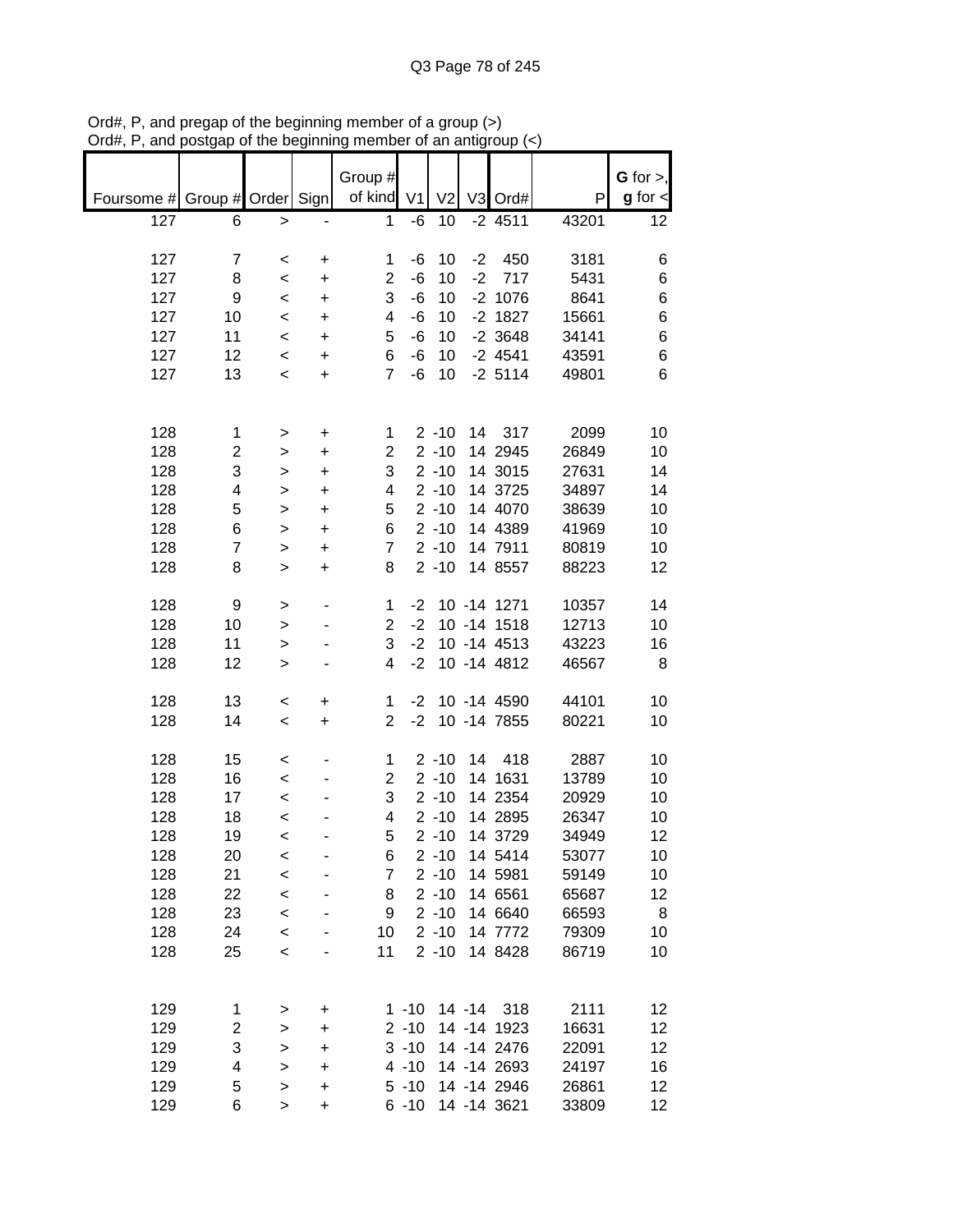|            |                         |                                     |           | Group #        |                      |                |           |             |       | $G$ for $>$ ,           |
|------------|-------------------------|-------------------------------------|-----------|----------------|----------------------|----------------|-----------|-------------|-------|-------------------------|
| Foursome # | Group # Order           |                                     | Sign      | of kind V1     |                      | V <sub>2</sub> |           | V3 Ord#     | P     | $g$ for $\lt$           |
| 129        | 7                       | $\,$                                | $\ddot{}$ |                | $7 - 10$             |                |           | 14 -14 4071 | 38651 | 12                      |
|            |                         |                                     |           |                |                      |                |           |             |       |                         |
| 129        | 8                       | >                                   |           | 1              |                      | $10 - 14$      |           | 14 3628     | 33871 | 8                       |
| 129        | 9                       | >                                   |           | $\overline{2}$ |                      | $10 - 14$      |           | 14 4997     | 48571 | 8                       |
| 129        | 10                      | >                                   |           | 3              |                      | $10 - 14$      |           | 14 8262     | 84793 | 6                       |
|            |                         |                                     |           |                |                      |                |           |             |       |                         |
| 129        | 11                      | <                                   | +         | 1              |                      | $10 - 14$      |           | 14 1407     | 11719 | 12                      |
| 129        | 12                      | $\,<$                               | +         | $\overline{2}$ |                      | $10 - 14$      |           | 14 2124     | 18541 | 12                      |
| 129        | 13                      | $\,<$                               | $\ddot{}$ | 3              |                      | $10 - 14$      |           | 14 2479     | 22111 | 12                      |
| 129        | 14                      | $\,<$                               | $\ddot{}$ | 4              |                      | $10 - 14$      |           | 14 5625     | 55381 | 18                      |
| 129        | 15                      | $\,<$                               | $\ddot{}$ | 5              |                      | $10 - 14$      |           | 14 9574     | 99793 | 16                      |
|            |                         |                                     |           |                |                      |                |           |             |       |                         |
| 129        | 16                      | $\prec$                             |           |                | $1 - 10$             |                | $14 - 14$ | 479         | 3407  | 6                       |
| 129        | 17                      | $\prec$                             |           |                | $2 - 10$             |                |           | 14 -14 5000 | 48611 | 8                       |
| 129        | 18                      | $\prec$                             |           |                | $3 - 10$             |                |           | 14 -14 6639 | 66587 | $\,6$                   |
| 129        | 19                      | $\,<$                               |           |                | $4 - 10$             |                |           | 14 -14 6952 | 70157 | 6                       |
|            |                         |                                     |           |                |                      |                |           |             |       |                         |
|            |                         |                                     |           |                |                      |                |           |             |       |                         |
| 130        | 1                       | >                                   | $\ddot{}$ | 1              |                      | $14 - 14$      |           | 4 319       | 2113  | $\overline{\mathbf{c}}$ |
| 130        | $\overline{\mathbf{c}}$ | >                                   | +         | $\overline{c}$ |                      | $14 - 14$      |           | 4 1924      | 16633 | $\overline{2}$          |
| 130        | 3                       | >                                   | +         | 3              |                      | $14 - 14$      |           | 4 2694      | 24203 | 6                       |
| 130        | 4                       | >                                   | +         | 4              |                      | $14 - 14$      |           | 4 2774      | 25127 | 6                       |
| 130        | 5                       | >                                   | +         | 5              |                      | $14 - 14$      |           | 4 3145      | 28879 | 8                       |
| 130        | 6                       | >                                   | +         | 6              |                      | $14 - 14$      |           | 4 4072      | 38653 | $\overline{2}$          |
| 130        | $\overline{7}$          | >                                   | +         | $\overline{7}$ |                      | 14 - 14        |           | 4 5075      | 49393 | $\overline{c}$          |
| 130        | 8                       | >                                   | $\ddot{}$ | 8              |                      | 14 - 14        |           | 4 5330      | 52127 | 6                       |
| 130        | 9                       | $\geq$                              | +         | 9              |                      | $14 - 14$      |           | 4 6154      | 61099 | 8                       |
| 130        | 10                      | $\, > \,$                           | $\ddot{}$ | 10             |                      | $14 - 14$      |           | 4 6956      | 70183 | $\overline{\mathbf{c}}$ |
| 130        | 11                      | >                                   | +         | 11             |                      | 14 - 14        |           | 4 7152      | 72253 | $\overline{c}$          |
| 130        | 12                      |                                     | $\ddot{}$ | 12             |                      | $14 - 14$      |           | 4 7863      | 80287 | 8                       |
|            |                         | >                                   |           |                |                      |                |           |             |       |                         |
| 130        | 13                      |                                     |           |                | $1 - 14$             | 14             |           | $-4$ 2023   | 17597 | 2                       |
| 130        | 14                      | $\,<\,$<br>$\overline{\phantom{a}}$ | +         |                | $2 - 14$             | 14             |           | $-4$ 2528   | 22637 | $\overline{2}$          |
|            |                         |                                     | $\ddot{}$ |                |                      | 14             |           |             |       |                         |
| 130        | 15                      | $\,<$                               | $\ddot{}$ |                | $3 - 14$<br>$4 - 14$ | 14             |           | -4 3883     | 36629 | 8                       |
| 130        | 16                      | $\prec$                             | $\ddot{}$ |                |                      |                |           | $-4$ 6164   | 61253 | 8                       |
| 130        |                         |                                     |           |                | $1 14 - 14$          |                |           | 4 6638      |       |                         |
|            | 17                      | $\,<$                               |           |                |                      |                |           |             | 66571 | 16                      |
|            |                         |                                     |           |                |                      |                |           |             |       |                         |
| 131        |                         |                                     |           |                |                      |                |           |             |       |                         |
|            | 1                       | >                                   | +         |                | $1 - 14$             | 4              | $-2$      | 320         | 2129  | 16                      |
| 131        | 2                       | >                                   | +         |                | $2 - 14$             | 4              | $-2$      | 740         | 5639  | 16                      |
| 131        | 3                       | >                                   | +         |                | $3 - 14$             | 4              |           | $-2$ 1925   | 16649 | 16                      |
| 131        | 4                       | $\mathbf{I}$                        | +         |                | $4 - 14$             | 4              |           | $-2$ 2695   | 24223 | 20                      |
| 131        | 5                       | $\mathbf{I}$                        | +         |                | $5 - 14$             | 4              |           | $-2$ 3019   | 27689 | 16                      |
| 131        | 6                       | $\mathbf{I}$                        | +         |                | $6 - 14$             | 4              |           | $-2$ 4823   | 46679 | 16                      |
| 131        | $\overline{7}$          | $\mathbf{I}$                        | $\ddot{}$ |                | $7 - 14$             | 4              |           | $-2$ 6155   | 61121 | 22                      |
| 131        | 8                       | $\,$                                | +         |                | $8 - 14$             | 4              |           | $-26295$    | 62723 | 22                      |

Ord#, P, and pregap of the beginning member of a group (>) Ord#, P, and postgap of the beginning member of an antigroup (<)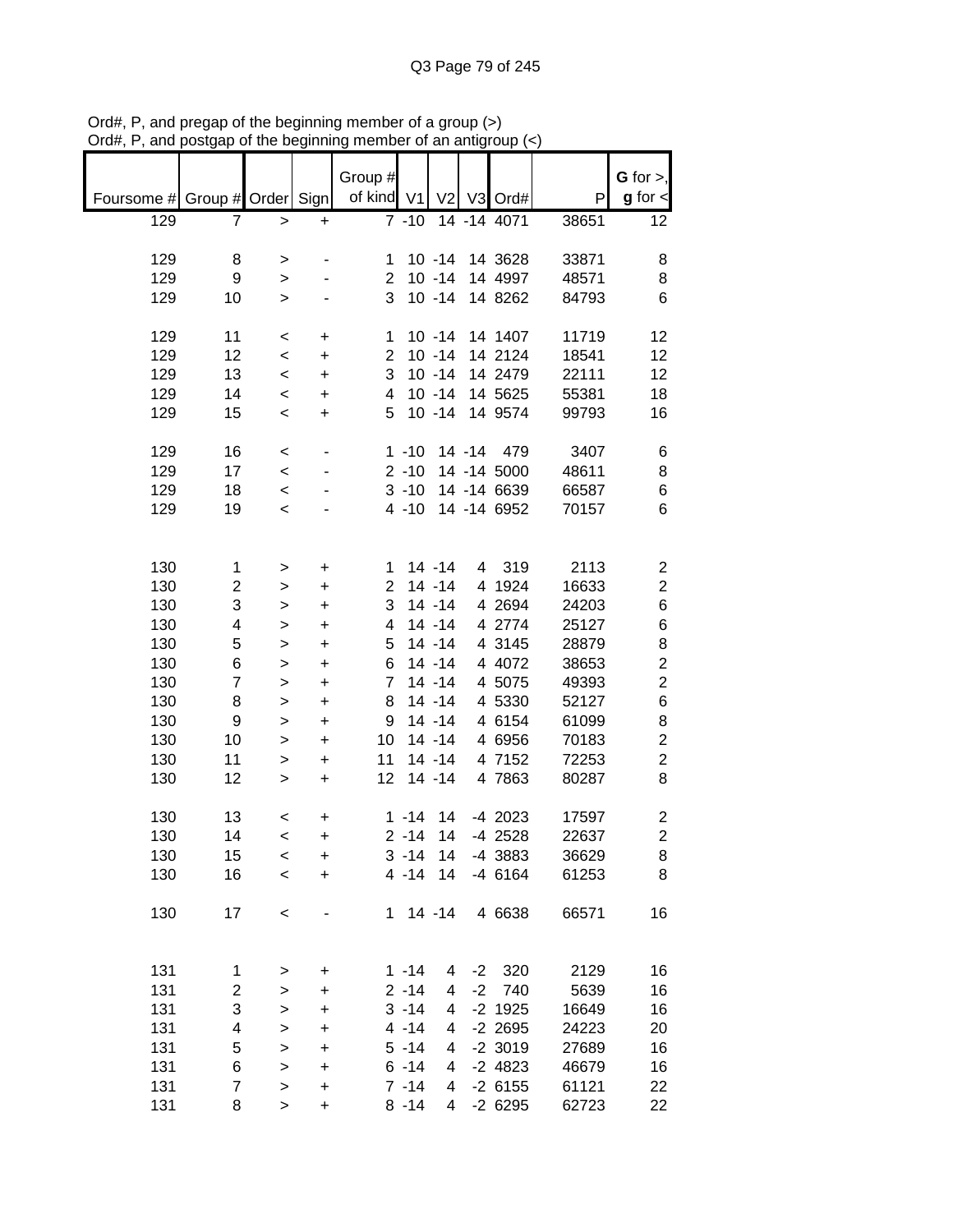|                               |             |                |           |                              |           |                |                |            |       | G for $>$ ,             |
|-------------------------------|-------------|----------------|-----------|------------------------------|-----------|----------------|----------------|------------|-------|-------------------------|
| Foursome # Group # Order Sign |             |                |           | Group #<br>of kind V1        |           | V <sub>2</sub> |                | V3 Ord#    | P     | $g$ for $\lt$           |
| 131                           | 9           | >              | +         |                              | $9 - 14$  | 4              |                | $-2$ 7614  | 77509 | 18                      |
| 131                           | 10          | $\,$           | $\ddot{}$ |                              | $10 - 14$ | 4              |                | $-28880$   | 91939 | 18                      |
| 131                           | 11          | $\geq$         | $\ddot{}$ |                              | $11 - 14$ | 4              |                | $-2$ 9025  | 93479 | 16                      |
|                               |             |                |           |                              |           |                |                |            |       |                         |
| 131                           | 12          | >              |           | 1                            | 14        | -4             |                | 2 3983     | 37591 | $\overline{c}$          |
| 131                           | 13          | $\geq$         |           | $\overline{2}$               | 14        | $-4$           |                | 2 9424     | 98057 | 10                      |
|                               |             |                |           |                              |           |                |                |            |       |                         |
| 131                           | 14          | $\,<\,$        | +         | 1                            | 14        | -4             | $\overline{2}$ | 753        | 5717  | 20                      |
| 131                           | 15          | $\,<$          | +         | $\overline{2}$               | 14        | $-4$           |                | 2 2022     | 17581 | 16                      |
| 131                           | 16          | $\,<\,$        | $\ddot{}$ | 3                            | 14        | $-4$           |                | 2 4033     | 38201 | 18                      |
| 131                           | 17          | $\,<\,$        | $\ddot{}$ | 4                            | 14        | $-4$           |                | 2 4183     | 39799 | 22                      |
| 131                           | 18          | $\,<\,$        | $\ddot{}$ | 5                            | 14        | $-4$           |                | 2 4518     | 43291 | 22                      |
| 131                           | 19          | $\,<\,$        | $\ddot{}$ | 6                            | 14        | $-4$           |                | 2 5149     | 50131 | 16                      |
| 131                           | 20          | $\,<\,$        | $\ddot{}$ | $\overline{7}$               | 14        | $-4$           |                | 2 5538     | 54421 | 16                      |
|                               |             |                |           |                              |           |                |                |            |       |                         |
| 131                           | 21          | $\,<\,$        |           |                              | $1 - 14$  | 4              |                | $-2$ 2966  | 27059 | $\overline{c}$          |
| 131                           | 22          | $\,<\,$        |           |                              | $2 - 14$  | 4              |                | $-28539$   | 87959 | $\overline{2}$          |
|                               |             |                |           |                              |           |                |                |            |       |                         |
| 132                           | $\mathbf 1$ |                | +         | 1                            | 8         | $-2$           | 10             | 324        | 2143  | $\boldsymbol{2}$        |
| 132                           | 2           | ><br>$\, > \,$ | $\ddot{}$ | $\overline{2}$               | 8         | $-2$           | 10             | 1225       | 9931  | $\overline{c}$          |
| 132                           | 3           | >              | $\ddot{}$ | 3                            | 8         | $-2$           |                | 10 1270    | 10343 | 6                       |
| 132                           | 4           | $\, > \,$      | $\ddot{}$ | 4                            | 8         | $-2$           |                | 10 7373    | 74761 | $\overline{2}$          |
|                               |             |                |           |                              |           |                |                |            |       |                         |
| 132                           | 5           | >              |           | 1                            | -8        |                |                | 2 -10 2594 | 23269 | 18                      |
| 132                           | 6           | >              |           | $\overline{c}$               | -8        |                |                | 2 -10 2882 | 26227 | 18                      |
| 132                           | 7           | >              |           | 3                            | -8        |                |                | 2 -10 4069 | 38629 | 18                      |
| 132                           | 8           | $\,$           |           | 4                            | -8        |                |                | 2 -10 4791 | 46327 | 18                      |
|                               |             |                |           |                              |           |                |                |            |       |                         |
| 132                           | 9           | $\,<\,$        | +         | 1                            | -8        |                |                | 2 -10 5415 | 53087 | $\overline{\mathbf{c}}$ |
| 132                           | 10          | $\,<\,$        | $\ddot{}$ | $\overline{2}$               | -8        |                |                | 2 -10 6688 | 67139 | $\overline{2}$          |
|                               |             |                |           |                              |           |                |                |            | 31751 |                         |
| 132                           | 11          | $\,<\,$        |           | 1                            | 8         | $-2$           |                | 10 3415    |       | 18                      |
| 132                           | 12          | $\,<$          |           | $\overline{\mathbf{c}}$<br>3 | 8<br>8    | $-2$<br>$-2$   |                | 10 4892    | 47441 | 18                      |
| 132                           | 13          | $\prec$        |           |                              |           |                |                | 10 6486    | 64901 | 18                      |
|                               |             |                |           |                              |           |                |                |            |       |                         |
| 133                           | 1           | >              | +         | 1                            | $-2$      | 10             | 6              | 325        | 2153  | 10                      |
| 133                           | 2           | >              | +         | $\overline{2}$               | $-2$      | 10             |                | 6 1347     | 11117 | 4                       |
| 133                           | 3           | >              | +         | 3                            | $-2$      | 10             |                | 6 2485     | 22157 | 4                       |
| 133                           | 4           | $\, > \,$      | $\ddot{}$ | 4                            | $-2$      | 10             |                | 6 2791     | 25307 | 4                       |
| 133                           | 5           | $\geq$         | $\ddot{}$ | 5                            | $-2$      | 10             |                | 6 7374     | 74771 | 10                      |
|                               |             |                |           |                              |           |                |                |            |       |                         |
| 133                           | 6           | $\,<$          | $\ddot{}$ | 1                            |           | $2 - 10$       |                | $-666343$  | 63313 | 4                       |
| 133                           | 7           | $\prec$        | $\ddot{}$ | $\overline{2}$               |           | $2 - 10$       |                | -6 6687    | 67129 | 10                      |

Ord#, P, and pregap of the beginning member of a group (>) Ord#, P, and postgap of the beginning member of an antigroup (<)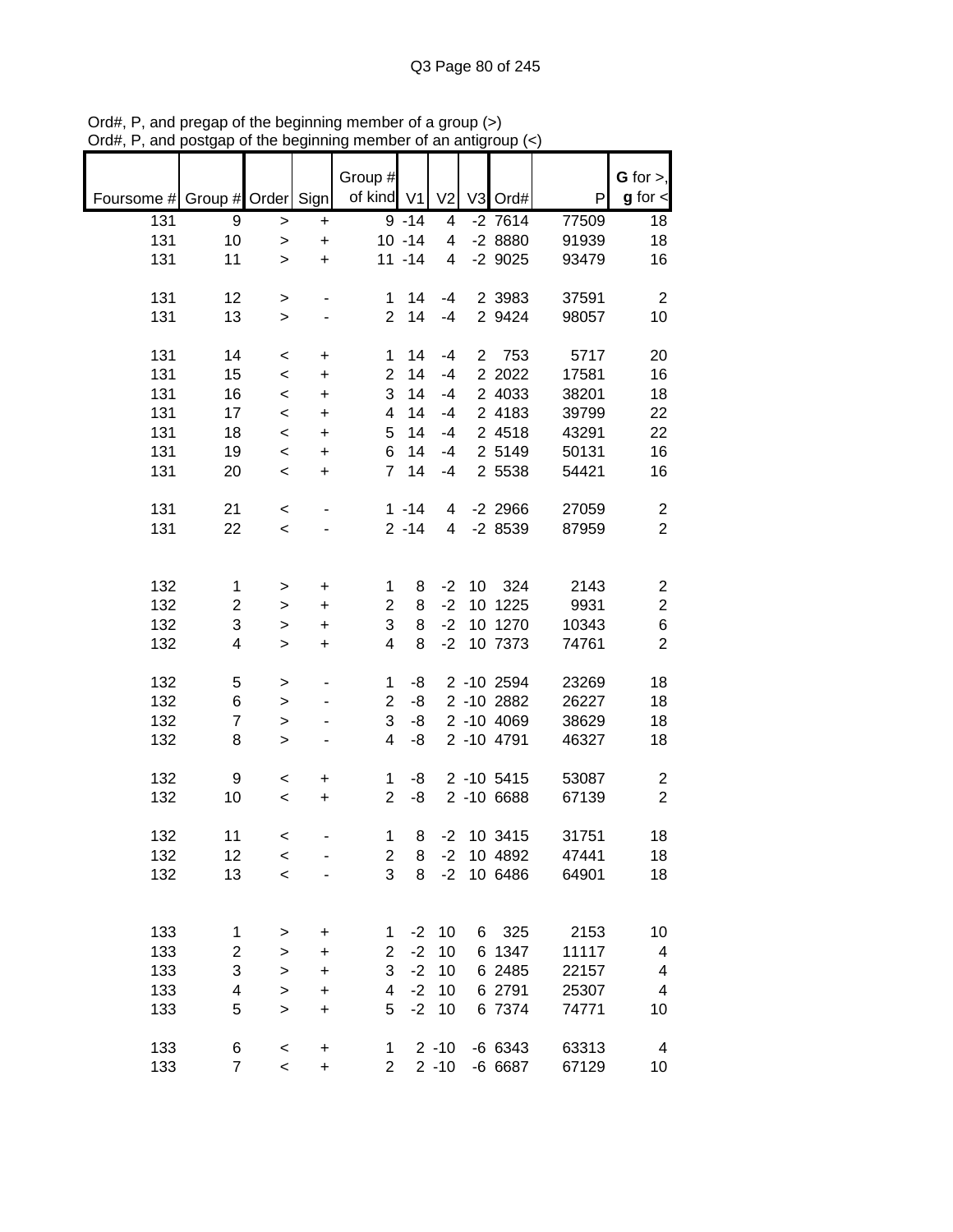|                               |                         |                          |                              | Group $#$               |                |                |             |             |       | $G$ for $>$ , |
|-------------------------------|-------------------------|--------------------------|------------------------------|-------------------------|----------------|----------------|-------------|-------------|-------|---------------|
| Foursome # Group # Order Sign |                         |                          |                              | of kind V1              |                | V <sub>2</sub> |             | V3 Ord#     | P     | $g$ for $\lt$ |
|                               |                         |                          |                              |                         |                |                |             |             |       |               |
| 134                           | 1                       | $\, > \,$                | $\ddot{}$                    | $\mathbf 1$             | 10             |                | $6 - 20$    | 326         | 2161  | 8             |
|                               |                         |                          |                              |                         |                |                |             |             |       |               |
| 134                           | $\overline{2}$          | $\,<\,$                  | $\ddot{}$                    |                         | $1 - 10$       |                |             | -6 20 4965  | 48239 | 8             |
|                               |                         |                          |                              |                         |                |                |             |             |       |               |
|                               |                         |                          |                              |                         |                |                |             |             |       |               |
| 135                           | 1                       | $\,$                     | +                            | 1                       |                | $6 - 20$       |             | 2 327       | 2179  | 18            |
| 135                           | $\overline{2}$          | $\geq$                   | $\ddot{}$                    | $\overline{2}$          |                | $6 - 20$       |             | 2 8617      | 88969 | 18            |
|                               |                         |                          |                              |                         |                |                |             |             |       |               |
| 135                           | 3                       | $\overline{\phantom{a}}$ | $\ddot{}$                    | $\mathbf{1}$            | -6             | 20             |             | $-2$ 4964   | 48221 | 18            |
| 135                           | 4                       | $\overline{\phantom{0}}$ | $\ddot{}$                    | $\overline{2}$          |                | $-6$ 20        |             | $-2$ 7537   | 76631 | 18            |
|                               |                         |                          |                              |                         |                |                |             |             |       |               |
|                               |                         |                          |                              |                         |                |                |             |             |       |               |
| 136                           | 1                       | $\,>$                    | $\ddot{}$                    |                         | $1 - 20$       | $\overline{c}$ |             | 2 328       | 2203  | 24            |
| 136                           | $\overline{c}$          | $\mathbf{I}$             | $\ddot{}$                    |                         | $2 - 20$       | $\overline{2}$ |             | 2 1171      | 9461  | 22            |
| 136                           | 3                       | $\,$                     | $\ddot{}$                    |                         | $3 - 20$       | $\overline{c}$ |             | 2 2 6 3 9   | 23741 | 22            |
| 136                           | 4                       | $\geq$                   | $\ddot{}$                    |                         | $4 - 20$       | $\overline{2}$ |             | 2 3048      | 27941 | 22            |
| 136                           | 5                       |                          |                              |                         | $5 - 20$       | $\overline{2}$ |             | 2 4436      | 42433 | 24            |
|                               |                         | $\mathbf{I}$             | $\ddot{}$                    |                         |                | $\overline{2}$ |             | 2 5 64 7    | 55661 |               |
| 136                           | 6                       | $\mathbf{I}$             | $\ddot{}$                    |                         | $6 - 20$       |                |             |             |       | 22            |
| 136                           | $\overline{7}$          | $\geq$                   | $\ddot{}$                    |                         | $7 - 20$       | $\overline{2}$ |             | 2 6009      | 59441 | 22            |
|                               |                         |                          |                              |                         |                |                |             |             |       |               |
| 136                           | 8                       | $\,<\,$                  | $\ddot{}$                    | $\mathbf 1$             | 20             | $-2$           |             | $-2$ 4963   | 48197 | 24            |
| 136                           | 9                       | $\,<\,$                  | $+$                          |                         | 2 20           | $-2$           |             | $-26628$    | 66467 | 24            |
|                               |                         |                          |                              |                         |                |                |             |             |       |               |
|                               |                         |                          |                              |                         |                |                |             |             |       |               |
| 137                           | 1                       | $\, > \,$                | +                            | 1                       | $\overline{2}$ |                |             | 8 - 14 330  | 2213  | 6             |
| 137                           | $\overline{c}$          | $\geq$                   | $\ddot{}$                    | $\overline{2}$          | $\overline{2}$ |                |             | 8 - 14 2744 | 24809 | 10            |
| 137                           | 3                       | $\, > \,$                | $\ddot{}$                    | 3                       | $\overline{2}$ |                |             | 8 - 14 5945 | 58763 | 6             |
| 137                           | 4                       | $\geq$                   | $\ddot{}$                    | $\overline{\mathbf{4}}$ | $\overline{2}$ |                |             | 8 - 14 6494 | 65003 | 6             |
|                               |                         |                          |                              |                         |                |                |             |             |       |               |
| 137                           | 5                       | >                        |                              | 1                       | $-2$           | -8             |             | 14 933      | 7321  | 12            |
| 137                           | 6                       | >                        |                              | $\overline{2}$          | $-2$           | -8             |             | 14 4694     | 45247 | 14            |
| 137                           | $\overline{7}$          | $\geq$                   |                              | 3                       | $-2$           | -8             |             | 14 5242     | 51229 | 12            |
| 137                           | 8                       | $\geq$                   |                              | $\overline{4}$          | $-2$           | -8             |             | 14 5424     | 53161 | 12            |
| 137                           | 9                       | >                        |                              | 5                       | $-2$           | -8             |             | 14 6157     | 61141 | 12            |
| 137                           | 10                      | $\geq$                   |                              | 6                       | $-2$           | -8             |             | 14 8179     | 83857 | 14            |
|                               |                         |                          |                              |                         |                |                |             |             |       |               |
| 137                           | 11                      | $\,<\,$                  | +                            | 1                       | $-2$           | -8             |             | 14 2083     | 18181 | 10            |
| 137                           | 12                      | $\prec$                  | $\ddot{}$                    | $\overline{2}$          | $-2$           | -8             |             | 14 6441     | 64327 | 6             |
| 137                           | 13                      |                          |                              | 3                       | $-2$           | -8             |             | 14 6832     |       |               |
|                               |                         | $\prec$                  | $\ddot{}$                    |                         |                |                |             |             | 68737 | 6             |
|                               |                         |                          |                              |                         |                |                |             |             |       |               |
| 137                           | 14                      | $\prec$                  | $\qquad \qquad \blacksquare$ | 1                       | $\overline{2}$ |                |             | 8 - 14 2109 | 18413 | 14            |
|                               |                         |                          |                              |                         |                |                |             |             |       |               |
|                               |                         |                          |                              |                         |                |                |             |             |       |               |
| 138                           | 1                       | >                        | $\ddot{}$                    | 1                       |                | $8 - 14$       |             | 2 331       | 2221  | 8             |
| 138                           | $\overline{\mathbf{c}}$ | $\mathbf{I}$             | $\ddot{}$                    | $\overline{c}$          |                | $8 - 14$       | $2^{\circ}$ | 335         | 2251  | 8             |
| 138                           | 3                       | $\,$                     | $\ddot{}$                    | 3                       |                | $8 - 14$       |             | 2 6495      | 65011 | 8             |
| 138                           | 4                       | $\geq$                   | $\ddot{}$                    | 4                       |                | $8 - 14$       |             | 2 7946      | 81181 | 8             |

Ord#, P, and pregap of the beginning member of a group (>) Ord#, P, and postgap of the beginning member of an antigroup (<)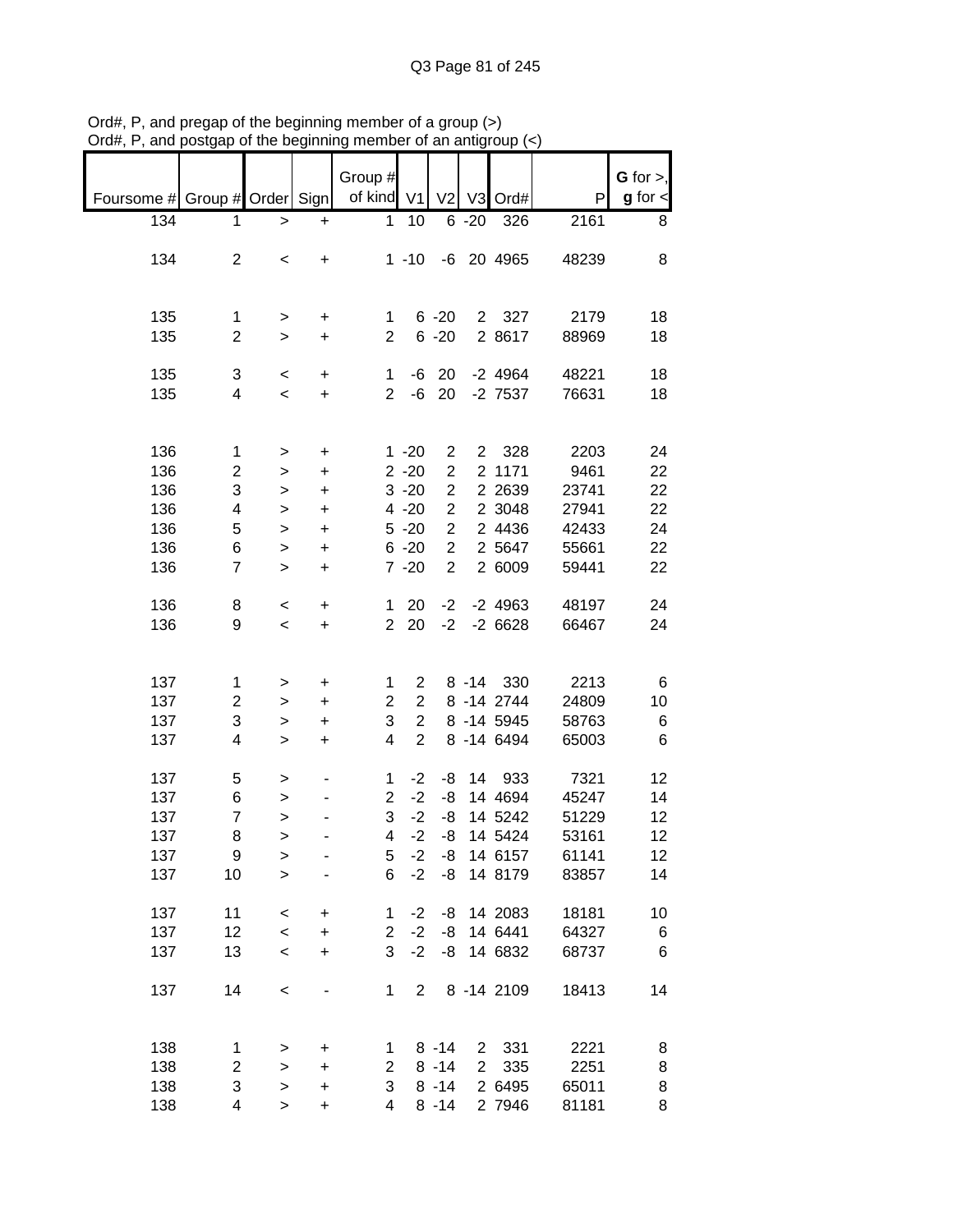| $1.4\pi$                      | yootgap or the pogmmmm  |              |           | ……                 |                |                | an annyi |           |       |                              |
|-------------------------------|-------------------------|--------------|-----------|--------------------|----------------|----------------|----------|-----------|-------|------------------------------|
| Foursome # Group # Order Sign |                         |              |           | Group #<br>of kind | V <sub>1</sub> | V <sub>2</sub> |          | V3 Ord#   | P     | G for $>$ ,<br>$g$ for $\lt$ |
|                               |                         |              |           |                    |                |                |          |           |       |                              |
| 138                           | 5                       | $\,<$        | +         | 1                  | -8             | 14             |          | $-2$ 5140 | 50069 | 8                            |
| 139                           | 1                       | >            | +         |                    | $1 - 14$       | 2              | 4        | 332       | 2237  | 16                           |
| 139                           | $\overline{\mathbf{c}}$ |              |           |                    | $2 - 14$       | $\overline{2}$ | 4        | 336       | 2267  | 16                           |
|                               |                         | $\geq$       | $\ddot{}$ |                    |                |                |          |           |       |                              |
| 139                           | 3                       | $\geq$       | $\ddot{}$ |                    | $3 - 14$       | $\overline{c}$ |          | 4 2528    | 22637 | 16                           |
| 139                           | 4                       | >            | $\ddot{}$ |                    | $4 - 14$       | $\overline{c}$ |          | 4 5 5 8 5 | 54941 | 22                           |
| 139                           | 5                       | >            | $\ddot{}$ |                    | $5 - 14$       | $\overline{2}$ |          | 4 6543    | 65537 | 16                           |
| 139                           | 6                       | >            | $\ddot{}$ |                    | $6 - 14$       | $\overline{2}$ |          | 4 9056    | 93887 | 16                           |
| 139                           | $\overline{7}$          | $\, > \,$    |           | 1                  | 14             | $-2$           |          | $-4$ 1372 | 11353 | $\boldsymbol{2}$             |
| 139                           | 8                       | >            |           | $\overline{2}$     | 14             | $-2$           |          | -4 3449   | 32143 | $\overline{c}$               |
| 139                           | 9                       | $\geq$       |           | 3                  | 14             | $-2$           |          | -4 8528   | 87811 | 8                            |
| 139                           | 10                      | $\,<$        | +         | 1                  | 14             | $-2$           |          | $-4$ 1261 | 10273 | 16                           |
| 139                           | 11                      | $\prec$      | +         | $\overline{2}$     | 14             | $-2$           |          | -4 5050   | 49123 | 16                           |
| 139                           | 12                      | $\,<\,$      | +         | 3                  | 14             | $-2$           |          | -4 8319   | 85453 | 16                           |
| 139                           | 13                      | $\,<\,$      | +         | 4                  | 14             | $-2$           |          | -4 8413   | 86509 | 22                           |
| 139                           | 14                      | $\,<$        |           | 5                  | 14             | $-2$           |          | -4 8725   | 90073 | 16                           |
|                               |                         |              | +         |                    |                |                |          |           |       |                              |
| 139                           | 15                      | $\prec$      |           |                    | $1 - 14$       | $\overline{2}$ |          | 4 8905    | 92219 | $\overline{c}$               |
| 140                           | 1                       |              |           | 1                  | $\overline{2}$ | 4              | 8        | 333       | 2239  | $\overline{\mathbf{c}}$      |
|                               |                         | >            | +         |                    |                |                |          |           |       |                              |
| 140                           | 2                       | >            | $\ddot{}$ | $\overline{c}$     | $\overline{c}$ | 4              | 8        | 879       | 6829  | $\overline{\mathbf{c}}$      |
| 140                           | 3                       | >            | $\ddot{}$ | 3                  | $\overline{c}$ | 4              |          | 8 2000    | 17389 | $\overline{c}$               |
| 140                           | 4                       | >            | $\ddot{}$ | 4                  | $\overline{2}$ | 4              |          | 8 3950    | 37309 | $\overline{\mathbf{c}}$      |
| 140                           | 5                       | >            | $\ddot{}$ | 5                  | $\overline{c}$ | 4              |          | 8 4525    | 43399 | $\overline{c}$               |
| 140                           | 6                       | >            | $\ddot{}$ | 6                  | $\overline{c}$ | 4              |          | 8 5954    | 58909 | $\overline{\mathbf{c}}$      |
| 140                           | $\overline{7}$          | $\mathbf{I}$ | $\ddot{}$ | $\overline{7}$     | $\overline{c}$ | 4              |          | 8 6577    | 65839 | $\overline{\mathbf{c}}$      |
| 140                           | 8                       | >            | +         | 8                  | $\overline{c}$ | 4              |          | 8 8 677   | 89599 | $\overline{2}$               |
| 140                           | 9                       | >            |           | 1.                 | $-2$           | $-4$           |          | $-8$ 5984 | 59183 | 16                           |
| 140                           | 10                      | $\geq$       |           | $\overline{2}$     | $-2$           | $-4$           |          | $-8$ 6701 | 67247 | 16                           |
| 140                           | 11                      | $\geq$       |           | 3                  | $-2$           | $-4$           |          | $-8$ 8529 | 87833 | 22                           |
| 140                           | 12                      | $\,<$        | +         | 1                  | $-2$           | $-4$           |          | $-8$ 484  | 3461  | $\overline{\mathbf{c}}$      |
| 140                           | 13                      | $\prec$      | $\ddot{}$ | $\overline{2}$     | $-2$           | $-4$           |          | $-8$ 2589 | 23201 | $\boldsymbol{2}$             |
| 140                           | 14                      | $\prec$      | $\ddot{}$ | 3                  | $-2$           | $-4$           |          | $-8$ 2870 | 26111 | $\overline{\mathbf{c}}$      |
| 140                           | 15                      | $\prec$      | $\ddot{}$ | 4                  | $-2$           | $-4$           |          | $-8$ 3355 | 31151 | $\overline{c}$               |
| 140                           | 16                      |              |           | 5                  | $-2$           | $-4$           |          | $-8$ 4145 | 39371 | $\overline{2}$               |
|                               |                         | $\prec$      | $\ddot{}$ |                    |                |                |          |           |       |                              |
| 140                           | 17                      | $\,<\,$      |           | 1                  | 2              | 4              |          | 8 8 9 0 4 | 92203 | 16                           |
| 141                           | 1                       | >            | +         | 1                  | $\overline{4}$ |                |          | 8 -14 334 | 2243  | 4                            |

Ord#, P, and pregap of the beginning member of a group (>) Ord#, P, and postgap of the beginning member of an antigroup (<)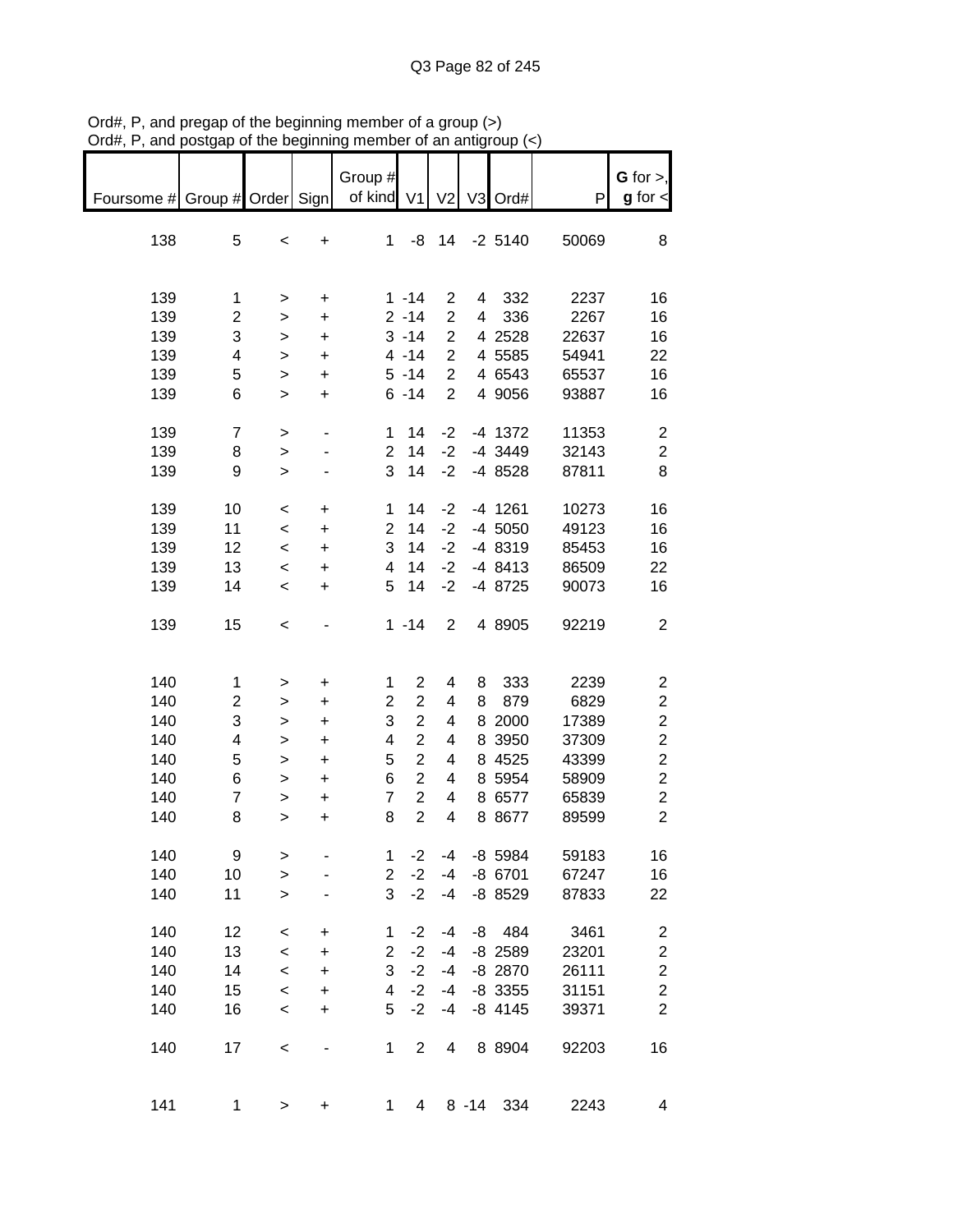|                               |                         |                          |           | Group #<br>of kind V1 |                |           |   |                          |       | G for $>$ ,<br>$g$ for $\lt$ |
|-------------------------------|-------------------------|--------------------------|-----------|-----------------------|----------------|-----------|---|--------------------------|-------|------------------------------|
| Foursome # Group # Order Sign |                         |                          |           |                       |                |           |   | V2 V3 Ord#               | P     |                              |
| 141                           | $\overline{c}$          | $\,>$                    | $\ddot{}$ | $\overline{2}$        | 4              |           |   | $8 - 14 \overline{2001}$ | 17393 | 4                            |
| 141                           | 3                       | $\geq$                   | $\ddot{}$ | 3                     | $\overline{4}$ |           |   | 8 - 14 3951              | 37313 | 4                            |
|                               |                         |                          |           |                       |                |           |   |                          |       |                              |
| 141                           | 4                       | $\, > \,$                |           | 1                     | -4             |           |   | -8 14 6702               | 67261 | 14                           |
|                               |                         |                          |           |                       |                |           |   |                          |       |                              |
| 141                           | 5                       | $\,<\,$                  | +         | 1                     | $-4$           | -8        |   | 14 380                   | 2617  | 4                            |
| 141                           | 6                       | $\,<$                    | +         | $\overline{2}$        | $-4$           | -8        |   | 14 3354                  | 31147 | 4                            |
| 141                           | $\overline{7}$          | $\overline{\phantom{a}}$ | $\ddot{}$ | 3                     | $-4$           | -8        |   | 14 4144                  | 39367 | 4                            |
| 141                           | 8                       | $\,<\,$                  | $\ddot{}$ | 4                     | -4             | -8        |   | 14 5428                  | 53197 | 4                            |
| 141                           | 9                       | $\overline{\phantom{a}}$ | +         | 5                     | $-4$           | -8        |   | 14 9345                  | 97117 | 10                           |
|                               |                         |                          |           |                       |                |           |   |                          |       |                              |
| 141                           | 10                      | $\,<\,$                  | -         | 1                     | 4              |           |   | 8 -14 1072               | 8609  | 14                           |
| 141                           | 11                      | $\overline{\phantom{0}}$ |           | $\overline{2}$        | 4              |           |   | 8 -14 2025               | 17609 | 14                           |
|                               |                         |                          |           |                       |                |           |   |                          |       |                              |
|                               |                         |                          |           |                       |                |           |   |                          |       |                              |
| 142                           | $\mathbf 1$             | $\, > \,$                | +         | $\mathbf{1}$          |                |           |   | 8 -10 20 342             | 2297  | 4                            |
| 142                           | $\overline{2}$          | $\geq$                   | $\ddot{}$ | $\overline{2}$        |                | $8 - 10$  |   | 20 5468                  | 53639 | 6                            |
|                               |                         |                          |           |                       |                |           |   |                          |       |                              |
| 142                           | 3                       | >                        | -         | $\mathbf 1$           | -8             |           |   | 10 -20 3408              | 31687 | 20                           |
|                               |                         |                          |           |                       |                |           |   |                          |       |                              |
| 142                           | 4                       | $\,<\,$                  | +         | $\mathbf 1$           | -8             |           |   | 10 -20 4960              | 48179 | 8                            |
| 142                           | 5                       |                          |           | $\overline{2}$        | -8             |           |   | 10 -20 7598              | 77339 | 8                            |
|                               |                         | $\overline{\phantom{0}}$ | $\ddot{}$ |                       |                |           |   |                          |       |                              |
|                               |                         |                          |           |                       |                |           |   |                          |       |                              |
|                               |                         |                          |           |                       |                |           |   |                          |       |                              |
| 143                           | 1                       | >                        | +         |                       | $1 - 10$       |           |   | 20 -16 343               | 2309  | 12                           |
| 143                           | $\overline{2}$          | $\mathbf{I}$             | +         |                       | $2 - 10$       |           |   | 20 -16 9470              | 98639 | 12                           |
|                               |                         |                          |           |                       |                |           |   |                          |       |                              |
| 143                           | 3                       | $\,<\,$                  | $\ddot{}$ | 1                     |                | $10 - 20$ |   | 16 4959                  | 48163 | 16                           |
| 143                           | 4                       | $\,<\,$                  | $\ddot{}$ | $\overline{2}$        |                | $10 - 20$ |   | 16 5825                  | 57467 | 20                           |
| 143                           | 5                       | $\,<\,$                  | +         | 3                     |                | $10 - 20$ |   | 16 7707                  | 78541 | 12                           |
| 143                           | 6                       | $\,<\,$                  | +         | 4                     |                | $10 - 20$ |   | 16 8262                  | 84793 | 16                           |
|                               |                         |                          |           |                       |                |           |   |                          |       |                              |
|                               |                         |                          |           |                       |                |           |   |                          |       |                              |
| 144                           | 1                       | >                        | +         | 1                     |                | $20 - 16$ |   | $-4$ 344                 | 2311  | 2                            |
| 144                           | $\overline{\mathbf{c}}$ | $\geq$                   | +         | $\overline{2}$        |                | $20 - 16$ |   | $-4$ 1233                | 10039 | $\overline{\mathbf{c}}$      |
| 144                           | 3                       | $\geq$                   | $\ddot{}$ | 3                     |                | $20 - 16$ |   | $-4$ 3436                | 32029 | $\overline{\mathbf{c}}$      |
| 144                           | 4                       | $\geq$                   | $\ddot{}$ | 4                     |                | $20 - 16$ |   | -4 6982                  | 70459 | $\overline{\mathbf{c}}$      |
| 144                           | 5                       | $\geq$                   | +         | 5                     |                | $20 - 16$ |   | -4 8809                  | 91099 | $\overline{2}$               |
|                               |                         |                          |           |                       |                |           |   |                          |       |                              |
| 144                           | 6                       | $\,>$                    |           |                       | $1 - 20$       | 16        |   | 4 5456                   | 53549 | 22                           |
|                               |                         |                          |           |                       |                |           |   |                          |       |                              |
| 144                           | 7                       | $\,<$                    | +         |                       | $1 - 20$       | 16        | 4 | 558                      | 4049  | 2                            |
| 144                           | 8                       | $\prec$                  | +         |                       | $2 - 20$       | 16        |   | 4 1445                   | 12071 | 2                            |
| 144                           | 9                       | $\,<$                    | +         |                       | $3 - 20$       | 16        |   | 4 5134                   | 50021 | $\overline{\mathbf{c}}$      |
| 144                           | 10                      | $\,<$                    | +         |                       | $4 - 20$       | 16        |   | 4 5 64 7                 | 55661 | $\overline{\mathbf{c}}$      |
| 144                           | 11                      | $\,<$                    | +         |                       | $5 - 20$       | 16        |   | 4 5969                   | 59051 | 2                            |
| 144                           | 12                      | $\,<\,$                  | +         |                       | $6 - 20$       | 16        |   | 4 6190                   | 61543 | 4                            |
|                               |                         |                          |           |                       |                |           |   |                          |       |                              |

Ord#, P, and pregap of the beginning member of a group (>) Ord#, P, and postgap of the beginning member of an antigroup (<)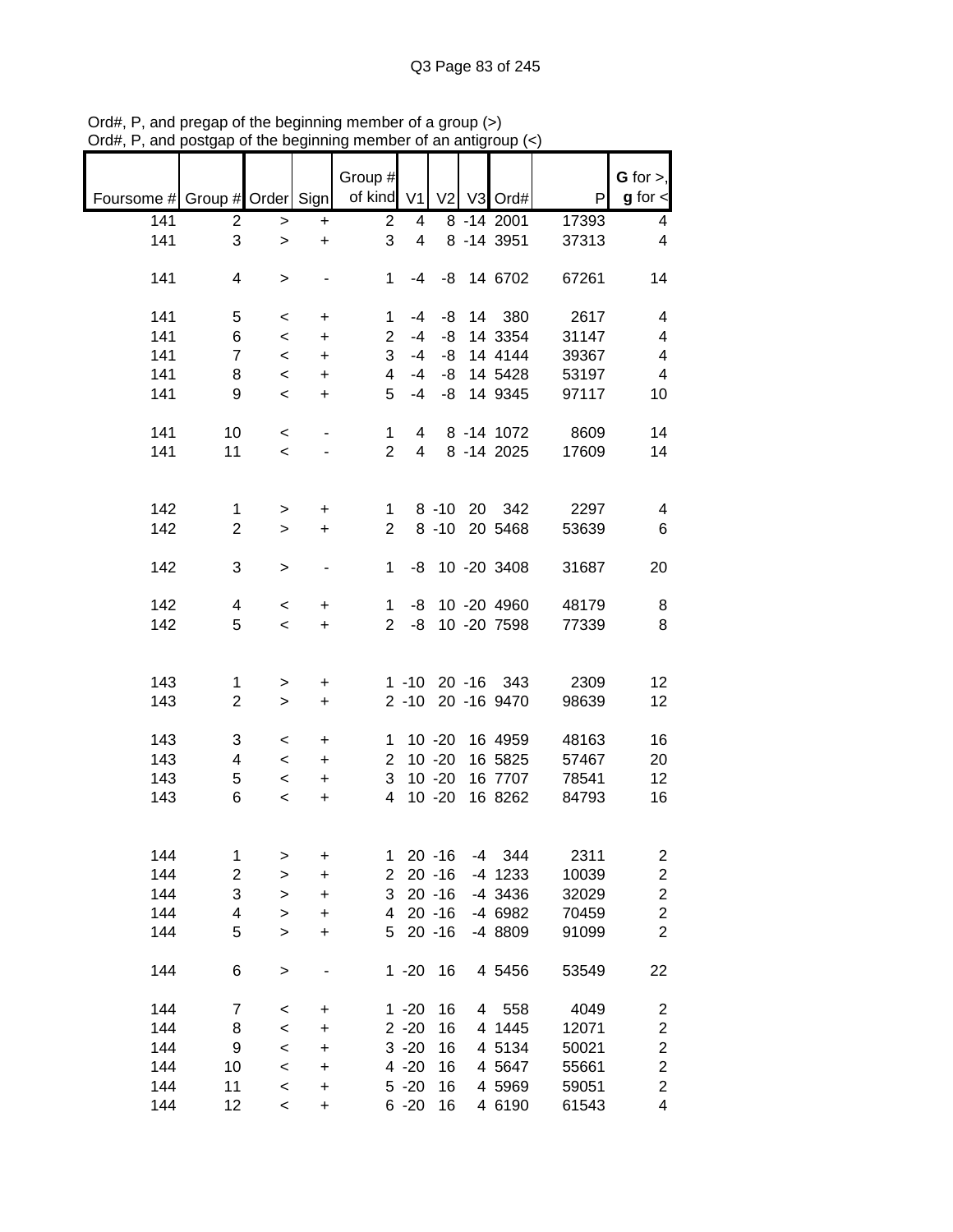| G for $>$ ,<br>Group #<br>of kind V1<br>$g$ for $\lt$<br>Group # Order Sign<br>V <sub>2</sub><br>V3<br>Ord#<br>P<br>Foursome #<br>144<br>13<br>$7 - 20$<br>16<br>4 7706<br>78539<br>2<br>$\ddot{}$<br>$\,<$<br>$8 - 20$<br>16<br>6<br>144<br>14<br>4 9369<br>97423<br>$\prec$<br>$\ddot{}$<br>144<br>15<br>$20 - 16$<br>-4 7875<br>1<br>80449<br>22<br>$\,<$<br>145<br>345<br>2333<br>$1 - 16$<br>22<br>$-4$<br>4<br>1<br>+<br>><br>145<br>$2 - 16$<br>4 3164<br>29123<br>22<br>2<br>$-4$<br>$\ddot{}$<br>><br>145<br>3<br>$3 - 16$<br>4 3658<br>34253<br>22<br>$-4$<br>$\ddot{}$<br>$\, > \,$<br>145<br>16<br>375<br>22<br>4<br>1<br>4<br>$-4$<br>2557<br>$\,<$<br>+<br>$\overline{2}$<br>145<br>16<br>5<br>$-4$<br>557<br>4027<br>22<br>4<br>$\prec$<br>$\ddot{}$<br>3<br>145<br>-4 2936<br>6<br>16<br>26737<br>22<br>4<br>$\prec$<br>$\ddot{}$<br>145<br>$\overline{7}$<br>4<br>16<br>-4 4172<br>39679<br>24<br>4<br>$\prec$<br>$\ddot{}$<br>5<br>145<br>8<br>16<br>-4 8197<br>84067<br>4<br>22<br>$\prec$<br>+<br>146<br>$\overline{\mathbf{c}}$<br>349<br>2351<br>1<br>8<br>-8<br>4<br>1<br>$\ddot{}$<br>><br>$\overline{c}$<br>146<br>2<br>$\overline{\mathbf{c}}$<br>8<br>-8<br>789<br>6047<br>4<br>$\ddot{}$<br>><br>$\overline{c}$<br>3<br>3<br>8<br>146<br>$-8$ 2672<br>24023<br>4<br>$\ddot{}$<br>><br>$\overline{c}$<br>146<br>$-8$ 4354<br>4<br>8<br>41621<br>4<br>4<br>$\ddot{}$<br>><br>$\overline{c}$<br>146<br>5<br>$-8$ 4422<br>8<br>42299<br>6<br>5<br>$\ddot{}$<br>><br>6<br>$\overline{2}$<br>$-8$ 4801<br>146<br>6<br>8<br>46451<br>4<br>$\ddot{}$<br>><br>$\overline{7}$<br>$\overline{2}$<br>146<br>$\overline{7}$<br>8<br>$-86361$<br>63467<br>4<br>+<br>><br>$\overline{2}$<br>146<br>8<br>8<br>-8 7907<br>80783<br>4<br>8<br>$\ddot{}$<br>$\geq$<br>$\overline{c}$<br>146<br>9<br>9<br>8<br>$-8$ 9512<br>99083<br>4<br>+<br>><br>$\overline{2}$<br>146<br>10<br>10<br>8<br>-8 9537<br>99371<br>4<br>$\geq$<br>$\ddot{}$<br>146<br>11<br>$-2$<br>-8<br>500<br>3571<br>1<br>8<br>12<br>><br>$\overline{2}$<br>$-2$<br>146<br>12<br>-8<br>8 3323<br>30829<br>12<br>><br>3<br>$-2$<br>8 7028<br>146<br>13<br>-8<br>70969<br>12<br>><br>$-2$<br>8 8 9 6 3<br>146<br>4<br>-8<br>92779<br>14<br>12<br>><br>$-2$<br>8 9268<br>146<br>15<br>5<br>-8<br>96211<br>12<br>><br>146<br>16<br>$-2$<br>-8<br>352<br>2377<br>8<br>4<br>1<br><<br>+<br>$-2$<br>146<br>17<br>$\overline{\mathbf{c}}$<br>-8<br>8 3509<br>32713<br>4<br>$\,<$<br>+<br>3<br>$-2$<br>146<br>18<br>8 4357<br>-8<br>41647<br>4<br>$\,<$<br>+<br>146<br>$-2$<br>8 4425<br>42331<br>19<br>4<br>-8<br>6<br><<br>+<br>146<br>5<br>$-2$<br>4475<br>42793<br>20<br>-8<br>4<br>8<br>+<br><<br>146<br>6<br>$-2$<br>5655<br>21<br>-8<br>55717<br>4<br>8<br>+<br><<br>146<br>$\overline{7}$<br>$-2$<br>8 7121<br>71941<br>22<br>-8<br>6<br>$\,<\,$<br>+<br>146<br>$-2$<br>8 9 5 4 0<br>23<br>8<br>99397<br>4<br>-8<br>+<br><<br>146<br>6101<br>24<br>$\overline{c}$<br>796<br>12<br>1<br>8<br>-8<br><<br>$\overline{c}$<br>146<br>$\overline{2}$<br>29411<br>25<br>8<br>$-8$ 3196<br>12<br>$\prec$ |     |    |  |   |                |   |  |       |  |
|----------------------------------------------------------------------------------------------------------------------------------------------------------------------------------------------------------------------------------------------------------------------------------------------------------------------------------------------------------------------------------------------------------------------------------------------------------------------------------------------------------------------------------------------------------------------------------------------------------------------------------------------------------------------------------------------------------------------------------------------------------------------------------------------------------------------------------------------------------------------------------------------------------------------------------------------------------------------------------------------------------------------------------------------------------------------------------------------------------------------------------------------------------------------------------------------------------------------------------------------------------------------------------------------------------------------------------------------------------------------------------------------------------------------------------------------------------------------------------------------------------------------------------------------------------------------------------------------------------------------------------------------------------------------------------------------------------------------------------------------------------------------------------------------------------------------------------------------------------------------------------------------------------------------------------------------------------------------------------------------------------------------------------------------------------------------------------------------------------------------------------------------------------------------------------------------------------------------------------------------------------------------------------------------------------------------------------------------------------------------------------------------------------------------------------------------------------------------------------------------------------------------------------------------------------------------------------------------------------------------------------------------------------------------------------------------------------------------------------------------------------------------------------------------------------------------------------------------------------------------------------------------------------------------------------------------------------------------------------------------------------------------------------------------------------------------------|-----|----|--|---|----------------|---|--|-------|--|
|                                                                                                                                                                                                                                                                                                                                                                                                                                                                                                                                                                                                                                                                                                                                                                                                                                                                                                                                                                                                                                                                                                                                                                                                                                                                                                                                                                                                                                                                                                                                                                                                                                                                                                                                                                                                                                                                                                                                                                                                                                                                                                                                                                                                                                                                                                                                                                                                                                                                                                                                                                                                                                                                                                                                                                                                                                                                                                                                                                                                                                                                            |     |    |  |   |                |   |  |       |  |
|                                                                                                                                                                                                                                                                                                                                                                                                                                                                                                                                                                                                                                                                                                                                                                                                                                                                                                                                                                                                                                                                                                                                                                                                                                                                                                                                                                                                                                                                                                                                                                                                                                                                                                                                                                                                                                                                                                                                                                                                                                                                                                                                                                                                                                                                                                                                                                                                                                                                                                                                                                                                                                                                                                                                                                                                                                                                                                                                                                                                                                                                            |     |    |  |   |                |   |  |       |  |
|                                                                                                                                                                                                                                                                                                                                                                                                                                                                                                                                                                                                                                                                                                                                                                                                                                                                                                                                                                                                                                                                                                                                                                                                                                                                                                                                                                                                                                                                                                                                                                                                                                                                                                                                                                                                                                                                                                                                                                                                                                                                                                                                                                                                                                                                                                                                                                                                                                                                                                                                                                                                                                                                                                                                                                                                                                                                                                                                                                                                                                                                            |     |    |  |   |                |   |  |       |  |
|                                                                                                                                                                                                                                                                                                                                                                                                                                                                                                                                                                                                                                                                                                                                                                                                                                                                                                                                                                                                                                                                                                                                                                                                                                                                                                                                                                                                                                                                                                                                                                                                                                                                                                                                                                                                                                                                                                                                                                                                                                                                                                                                                                                                                                                                                                                                                                                                                                                                                                                                                                                                                                                                                                                                                                                                                                                                                                                                                                                                                                                                            |     |    |  |   |                |   |  |       |  |
|                                                                                                                                                                                                                                                                                                                                                                                                                                                                                                                                                                                                                                                                                                                                                                                                                                                                                                                                                                                                                                                                                                                                                                                                                                                                                                                                                                                                                                                                                                                                                                                                                                                                                                                                                                                                                                                                                                                                                                                                                                                                                                                                                                                                                                                                                                                                                                                                                                                                                                                                                                                                                                                                                                                                                                                                                                                                                                                                                                                                                                                                            |     |    |  |   |                |   |  |       |  |
|                                                                                                                                                                                                                                                                                                                                                                                                                                                                                                                                                                                                                                                                                                                                                                                                                                                                                                                                                                                                                                                                                                                                                                                                                                                                                                                                                                                                                                                                                                                                                                                                                                                                                                                                                                                                                                                                                                                                                                                                                                                                                                                                                                                                                                                                                                                                                                                                                                                                                                                                                                                                                                                                                                                                                                                                                                                                                                                                                                                                                                                                            |     |    |  |   |                |   |  |       |  |
|                                                                                                                                                                                                                                                                                                                                                                                                                                                                                                                                                                                                                                                                                                                                                                                                                                                                                                                                                                                                                                                                                                                                                                                                                                                                                                                                                                                                                                                                                                                                                                                                                                                                                                                                                                                                                                                                                                                                                                                                                                                                                                                                                                                                                                                                                                                                                                                                                                                                                                                                                                                                                                                                                                                                                                                                                                                                                                                                                                                                                                                                            |     |    |  |   |                |   |  |       |  |
|                                                                                                                                                                                                                                                                                                                                                                                                                                                                                                                                                                                                                                                                                                                                                                                                                                                                                                                                                                                                                                                                                                                                                                                                                                                                                                                                                                                                                                                                                                                                                                                                                                                                                                                                                                                                                                                                                                                                                                                                                                                                                                                                                                                                                                                                                                                                                                                                                                                                                                                                                                                                                                                                                                                                                                                                                                                                                                                                                                                                                                                                            |     |    |  |   |                |   |  |       |  |
|                                                                                                                                                                                                                                                                                                                                                                                                                                                                                                                                                                                                                                                                                                                                                                                                                                                                                                                                                                                                                                                                                                                                                                                                                                                                                                                                                                                                                                                                                                                                                                                                                                                                                                                                                                                                                                                                                                                                                                                                                                                                                                                                                                                                                                                                                                                                                                                                                                                                                                                                                                                                                                                                                                                                                                                                                                                                                                                                                                                                                                                                            |     |    |  |   |                |   |  |       |  |
|                                                                                                                                                                                                                                                                                                                                                                                                                                                                                                                                                                                                                                                                                                                                                                                                                                                                                                                                                                                                                                                                                                                                                                                                                                                                                                                                                                                                                                                                                                                                                                                                                                                                                                                                                                                                                                                                                                                                                                                                                                                                                                                                                                                                                                                                                                                                                                                                                                                                                                                                                                                                                                                                                                                                                                                                                                                                                                                                                                                                                                                                            |     |    |  |   |                |   |  |       |  |
|                                                                                                                                                                                                                                                                                                                                                                                                                                                                                                                                                                                                                                                                                                                                                                                                                                                                                                                                                                                                                                                                                                                                                                                                                                                                                                                                                                                                                                                                                                                                                                                                                                                                                                                                                                                                                                                                                                                                                                                                                                                                                                                                                                                                                                                                                                                                                                                                                                                                                                                                                                                                                                                                                                                                                                                                                                                                                                                                                                                                                                                                            |     |    |  |   |                |   |  |       |  |
|                                                                                                                                                                                                                                                                                                                                                                                                                                                                                                                                                                                                                                                                                                                                                                                                                                                                                                                                                                                                                                                                                                                                                                                                                                                                                                                                                                                                                                                                                                                                                                                                                                                                                                                                                                                                                                                                                                                                                                                                                                                                                                                                                                                                                                                                                                                                                                                                                                                                                                                                                                                                                                                                                                                                                                                                                                                                                                                                                                                                                                                                            |     |    |  |   |                |   |  |       |  |
|                                                                                                                                                                                                                                                                                                                                                                                                                                                                                                                                                                                                                                                                                                                                                                                                                                                                                                                                                                                                                                                                                                                                                                                                                                                                                                                                                                                                                                                                                                                                                                                                                                                                                                                                                                                                                                                                                                                                                                                                                                                                                                                                                                                                                                                                                                                                                                                                                                                                                                                                                                                                                                                                                                                                                                                                                                                                                                                                                                                                                                                                            |     |    |  |   |                |   |  |       |  |
|                                                                                                                                                                                                                                                                                                                                                                                                                                                                                                                                                                                                                                                                                                                                                                                                                                                                                                                                                                                                                                                                                                                                                                                                                                                                                                                                                                                                                                                                                                                                                                                                                                                                                                                                                                                                                                                                                                                                                                                                                                                                                                                                                                                                                                                                                                                                                                                                                                                                                                                                                                                                                                                                                                                                                                                                                                                                                                                                                                                                                                                                            |     |    |  |   |                |   |  |       |  |
|                                                                                                                                                                                                                                                                                                                                                                                                                                                                                                                                                                                                                                                                                                                                                                                                                                                                                                                                                                                                                                                                                                                                                                                                                                                                                                                                                                                                                                                                                                                                                                                                                                                                                                                                                                                                                                                                                                                                                                                                                                                                                                                                                                                                                                                                                                                                                                                                                                                                                                                                                                                                                                                                                                                                                                                                                                                                                                                                                                                                                                                                            |     |    |  |   |                |   |  |       |  |
|                                                                                                                                                                                                                                                                                                                                                                                                                                                                                                                                                                                                                                                                                                                                                                                                                                                                                                                                                                                                                                                                                                                                                                                                                                                                                                                                                                                                                                                                                                                                                                                                                                                                                                                                                                                                                                                                                                                                                                                                                                                                                                                                                                                                                                                                                                                                                                                                                                                                                                                                                                                                                                                                                                                                                                                                                                                                                                                                                                                                                                                                            |     |    |  |   |                |   |  |       |  |
|                                                                                                                                                                                                                                                                                                                                                                                                                                                                                                                                                                                                                                                                                                                                                                                                                                                                                                                                                                                                                                                                                                                                                                                                                                                                                                                                                                                                                                                                                                                                                                                                                                                                                                                                                                                                                                                                                                                                                                                                                                                                                                                                                                                                                                                                                                                                                                                                                                                                                                                                                                                                                                                                                                                                                                                                                                                                                                                                                                                                                                                                            |     |    |  |   |                |   |  |       |  |
|                                                                                                                                                                                                                                                                                                                                                                                                                                                                                                                                                                                                                                                                                                                                                                                                                                                                                                                                                                                                                                                                                                                                                                                                                                                                                                                                                                                                                                                                                                                                                                                                                                                                                                                                                                                                                                                                                                                                                                                                                                                                                                                                                                                                                                                                                                                                                                                                                                                                                                                                                                                                                                                                                                                                                                                                                                                                                                                                                                                                                                                                            |     |    |  |   |                |   |  |       |  |
|                                                                                                                                                                                                                                                                                                                                                                                                                                                                                                                                                                                                                                                                                                                                                                                                                                                                                                                                                                                                                                                                                                                                                                                                                                                                                                                                                                                                                                                                                                                                                                                                                                                                                                                                                                                                                                                                                                                                                                                                                                                                                                                                                                                                                                                                                                                                                                                                                                                                                                                                                                                                                                                                                                                                                                                                                                                                                                                                                                                                                                                                            |     |    |  |   |                |   |  |       |  |
|                                                                                                                                                                                                                                                                                                                                                                                                                                                                                                                                                                                                                                                                                                                                                                                                                                                                                                                                                                                                                                                                                                                                                                                                                                                                                                                                                                                                                                                                                                                                                                                                                                                                                                                                                                                                                                                                                                                                                                                                                                                                                                                                                                                                                                                                                                                                                                                                                                                                                                                                                                                                                                                                                                                                                                                                                                                                                                                                                                                                                                                                            |     |    |  |   |                |   |  |       |  |
|                                                                                                                                                                                                                                                                                                                                                                                                                                                                                                                                                                                                                                                                                                                                                                                                                                                                                                                                                                                                                                                                                                                                                                                                                                                                                                                                                                                                                                                                                                                                                                                                                                                                                                                                                                                                                                                                                                                                                                                                                                                                                                                                                                                                                                                                                                                                                                                                                                                                                                                                                                                                                                                                                                                                                                                                                                                                                                                                                                                                                                                                            |     |    |  |   |                |   |  |       |  |
|                                                                                                                                                                                                                                                                                                                                                                                                                                                                                                                                                                                                                                                                                                                                                                                                                                                                                                                                                                                                                                                                                                                                                                                                                                                                                                                                                                                                                                                                                                                                                                                                                                                                                                                                                                                                                                                                                                                                                                                                                                                                                                                                                                                                                                                                                                                                                                                                                                                                                                                                                                                                                                                                                                                                                                                                                                                                                                                                                                                                                                                                            |     |    |  |   |                |   |  |       |  |
|                                                                                                                                                                                                                                                                                                                                                                                                                                                                                                                                                                                                                                                                                                                                                                                                                                                                                                                                                                                                                                                                                                                                                                                                                                                                                                                                                                                                                                                                                                                                                                                                                                                                                                                                                                                                                                                                                                                                                                                                                                                                                                                                                                                                                                                                                                                                                                                                                                                                                                                                                                                                                                                                                                                                                                                                                                                                                                                                                                                                                                                                            |     |    |  |   |                |   |  |       |  |
|                                                                                                                                                                                                                                                                                                                                                                                                                                                                                                                                                                                                                                                                                                                                                                                                                                                                                                                                                                                                                                                                                                                                                                                                                                                                                                                                                                                                                                                                                                                                                                                                                                                                                                                                                                                                                                                                                                                                                                                                                                                                                                                                                                                                                                                                                                                                                                                                                                                                                                                                                                                                                                                                                                                                                                                                                                                                                                                                                                                                                                                                            |     |    |  |   |                |   |  |       |  |
|                                                                                                                                                                                                                                                                                                                                                                                                                                                                                                                                                                                                                                                                                                                                                                                                                                                                                                                                                                                                                                                                                                                                                                                                                                                                                                                                                                                                                                                                                                                                                                                                                                                                                                                                                                                                                                                                                                                                                                                                                                                                                                                                                                                                                                                                                                                                                                                                                                                                                                                                                                                                                                                                                                                                                                                                                                                                                                                                                                                                                                                                            |     |    |  |   |                |   |  |       |  |
|                                                                                                                                                                                                                                                                                                                                                                                                                                                                                                                                                                                                                                                                                                                                                                                                                                                                                                                                                                                                                                                                                                                                                                                                                                                                                                                                                                                                                                                                                                                                                                                                                                                                                                                                                                                                                                                                                                                                                                                                                                                                                                                                                                                                                                                                                                                                                                                                                                                                                                                                                                                                                                                                                                                                                                                                                                                                                                                                                                                                                                                                            |     |    |  |   |                |   |  |       |  |
|                                                                                                                                                                                                                                                                                                                                                                                                                                                                                                                                                                                                                                                                                                                                                                                                                                                                                                                                                                                                                                                                                                                                                                                                                                                                                                                                                                                                                                                                                                                                                                                                                                                                                                                                                                                                                                                                                                                                                                                                                                                                                                                                                                                                                                                                                                                                                                                                                                                                                                                                                                                                                                                                                                                                                                                                                                                                                                                                                                                                                                                                            |     |    |  |   |                |   |  |       |  |
|                                                                                                                                                                                                                                                                                                                                                                                                                                                                                                                                                                                                                                                                                                                                                                                                                                                                                                                                                                                                                                                                                                                                                                                                                                                                                                                                                                                                                                                                                                                                                                                                                                                                                                                                                                                                                                                                                                                                                                                                                                                                                                                                                                                                                                                                                                                                                                                                                                                                                                                                                                                                                                                                                                                                                                                                                                                                                                                                                                                                                                                                            |     |    |  |   |                |   |  |       |  |
|                                                                                                                                                                                                                                                                                                                                                                                                                                                                                                                                                                                                                                                                                                                                                                                                                                                                                                                                                                                                                                                                                                                                                                                                                                                                                                                                                                                                                                                                                                                                                                                                                                                                                                                                                                                                                                                                                                                                                                                                                                                                                                                                                                                                                                                                                                                                                                                                                                                                                                                                                                                                                                                                                                                                                                                                                                                                                                                                                                                                                                                                            |     |    |  |   |                |   |  |       |  |
|                                                                                                                                                                                                                                                                                                                                                                                                                                                                                                                                                                                                                                                                                                                                                                                                                                                                                                                                                                                                                                                                                                                                                                                                                                                                                                                                                                                                                                                                                                                                                                                                                                                                                                                                                                                                                                                                                                                                                                                                                                                                                                                                                                                                                                                                                                                                                                                                                                                                                                                                                                                                                                                                                                                                                                                                                                                                                                                                                                                                                                                                            |     |    |  |   |                |   |  |       |  |
|                                                                                                                                                                                                                                                                                                                                                                                                                                                                                                                                                                                                                                                                                                                                                                                                                                                                                                                                                                                                                                                                                                                                                                                                                                                                                                                                                                                                                                                                                                                                                                                                                                                                                                                                                                                                                                                                                                                                                                                                                                                                                                                                                                                                                                                                                                                                                                                                                                                                                                                                                                                                                                                                                                                                                                                                                                                                                                                                                                                                                                                                            |     |    |  |   |                |   |  |       |  |
|                                                                                                                                                                                                                                                                                                                                                                                                                                                                                                                                                                                                                                                                                                                                                                                                                                                                                                                                                                                                                                                                                                                                                                                                                                                                                                                                                                                                                                                                                                                                                                                                                                                                                                                                                                                                                                                                                                                                                                                                                                                                                                                                                                                                                                                                                                                                                                                                                                                                                                                                                                                                                                                                                                                                                                                                                                                                                                                                                                                                                                                                            |     |    |  |   |                |   |  |       |  |
|                                                                                                                                                                                                                                                                                                                                                                                                                                                                                                                                                                                                                                                                                                                                                                                                                                                                                                                                                                                                                                                                                                                                                                                                                                                                                                                                                                                                                                                                                                                                                                                                                                                                                                                                                                                                                                                                                                                                                                                                                                                                                                                                                                                                                                                                                                                                                                                                                                                                                                                                                                                                                                                                                                                                                                                                                                                                                                                                                                                                                                                                            |     |    |  |   |                |   |  |       |  |
|                                                                                                                                                                                                                                                                                                                                                                                                                                                                                                                                                                                                                                                                                                                                                                                                                                                                                                                                                                                                                                                                                                                                                                                                                                                                                                                                                                                                                                                                                                                                                                                                                                                                                                                                                                                                                                                                                                                                                                                                                                                                                                                                                                                                                                                                                                                                                                                                                                                                                                                                                                                                                                                                                                                                                                                                                                                                                                                                                                                                                                                                            |     |    |  |   |                |   |  |       |  |
|                                                                                                                                                                                                                                                                                                                                                                                                                                                                                                                                                                                                                                                                                                                                                                                                                                                                                                                                                                                                                                                                                                                                                                                                                                                                                                                                                                                                                                                                                                                                                                                                                                                                                                                                                                                                                                                                                                                                                                                                                                                                                                                                                                                                                                                                                                                                                                                                                                                                                                                                                                                                                                                                                                                                                                                                                                                                                                                                                                                                                                                                            |     |    |  |   |                |   |  |       |  |
|                                                                                                                                                                                                                                                                                                                                                                                                                                                                                                                                                                                                                                                                                                                                                                                                                                                                                                                                                                                                                                                                                                                                                                                                                                                                                                                                                                                                                                                                                                                                                                                                                                                                                                                                                                                                                                                                                                                                                                                                                                                                                                                                                                                                                                                                                                                                                                                                                                                                                                                                                                                                                                                                                                                                                                                                                                                                                                                                                                                                                                                                            |     |    |  |   |                |   |  |       |  |
|                                                                                                                                                                                                                                                                                                                                                                                                                                                                                                                                                                                                                                                                                                                                                                                                                                                                                                                                                                                                                                                                                                                                                                                                                                                                                                                                                                                                                                                                                                                                                                                                                                                                                                                                                                                                                                                                                                                                                                                                                                                                                                                                                                                                                                                                                                                                                                                                                                                                                                                                                                                                                                                                                                                                                                                                                                                                                                                                                                                                                                                                            |     |    |  |   |                |   |  |       |  |
|                                                                                                                                                                                                                                                                                                                                                                                                                                                                                                                                                                                                                                                                                                                                                                                                                                                                                                                                                                                                                                                                                                                                                                                                                                                                                                                                                                                                                                                                                                                                                                                                                                                                                                                                                                                                                                                                                                                                                                                                                                                                                                                                                                                                                                                                                                                                                                                                                                                                                                                                                                                                                                                                                                                                                                                                                                                                                                                                                                                                                                                                            |     |    |  |   |                |   |  |       |  |
|                                                                                                                                                                                                                                                                                                                                                                                                                                                                                                                                                                                                                                                                                                                                                                                                                                                                                                                                                                                                                                                                                                                                                                                                                                                                                                                                                                                                                                                                                                                                                                                                                                                                                                                                                                                                                                                                                                                                                                                                                                                                                                                                                                                                                                                                                                                                                                                                                                                                                                                                                                                                                                                                                                                                                                                                                                                                                                                                                                                                                                                                            |     |    |  |   |                |   |  |       |  |
|                                                                                                                                                                                                                                                                                                                                                                                                                                                                                                                                                                                                                                                                                                                                                                                                                                                                                                                                                                                                                                                                                                                                                                                                                                                                                                                                                                                                                                                                                                                                                                                                                                                                                                                                                                                                                                                                                                                                                                                                                                                                                                                                                                                                                                                                                                                                                                                                                                                                                                                                                                                                                                                                                                                                                                                                                                                                                                                                                                                                                                                                            |     |    |  |   |                |   |  |       |  |
|                                                                                                                                                                                                                                                                                                                                                                                                                                                                                                                                                                                                                                                                                                                                                                                                                                                                                                                                                                                                                                                                                                                                                                                                                                                                                                                                                                                                                                                                                                                                                                                                                                                                                                                                                                                                                                                                                                                                                                                                                                                                                                                                                                                                                                                                                                                                                                                                                                                                                                                                                                                                                                                                                                                                                                                                                                                                                                                                                                                                                                                                            |     |    |  |   |                |   |  |       |  |
|                                                                                                                                                                                                                                                                                                                                                                                                                                                                                                                                                                                                                                                                                                                                                                                                                                                                                                                                                                                                                                                                                                                                                                                                                                                                                                                                                                                                                                                                                                                                                                                                                                                                                                                                                                                                                                                                                                                                                                                                                                                                                                                                                                                                                                                                                                                                                                                                                                                                                                                                                                                                                                                                                                                                                                                                                                                                                                                                                                                                                                                                            |     |    |  |   |                |   |  |       |  |
|                                                                                                                                                                                                                                                                                                                                                                                                                                                                                                                                                                                                                                                                                                                                                                                                                                                                                                                                                                                                                                                                                                                                                                                                                                                                                                                                                                                                                                                                                                                                                                                                                                                                                                                                                                                                                                                                                                                                                                                                                                                                                                                                                                                                                                                                                                                                                                                                                                                                                                                                                                                                                                                                                                                                                                                                                                                                                                                                                                                                                                                                            |     |    |  |   |                |   |  |       |  |
|                                                                                                                                                                                                                                                                                                                                                                                                                                                                                                                                                                                                                                                                                                                                                                                                                                                                                                                                                                                                                                                                                                                                                                                                                                                                                                                                                                                                                                                                                                                                                                                                                                                                                                                                                                                                                                                                                                                                                                                                                                                                                                                                                                                                                                                                                                                                                                                                                                                                                                                                                                                                                                                                                                                                                                                                                                                                                                                                                                                                                                                                            |     |    |  |   |                |   |  |       |  |
|                                                                                                                                                                                                                                                                                                                                                                                                                                                                                                                                                                                                                                                                                                                                                                                                                                                                                                                                                                                                                                                                                                                                                                                                                                                                                                                                                                                                                                                                                                                                                                                                                                                                                                                                                                                                                                                                                                                                                                                                                                                                                                                                                                                                                                                                                                                                                                                                                                                                                                                                                                                                                                                                                                                                                                                                                                                                                                                                                                                                                                                                            |     |    |  |   |                |   |  |       |  |
|                                                                                                                                                                                                                                                                                                                                                                                                                                                                                                                                                                                                                                                                                                                                                                                                                                                                                                                                                                                                                                                                                                                                                                                                                                                                                                                                                                                                                                                                                                                                                                                                                                                                                                                                                                                                                                                                                                                                                                                                                                                                                                                                                                                                                                                                                                                                                                                                                                                                                                                                                                                                                                                                                                                                                                                                                                                                                                                                                                                                                                                                            |     |    |  |   |                |   |  |       |  |
|                                                                                                                                                                                                                                                                                                                                                                                                                                                                                                                                                                                                                                                                                                                                                                                                                                                                                                                                                                                                                                                                                                                                                                                                                                                                                                                                                                                                                                                                                                                                                                                                                                                                                                                                                                                                                                                                                                                                                                                                                                                                                                                                                                                                                                                                                                                                                                                                                                                                                                                                                                                                                                                                                                                                                                                                                                                                                                                                                                                                                                                                            |     |    |  |   |                |   |  |       |  |
|                                                                                                                                                                                                                                                                                                                                                                                                                                                                                                                                                                                                                                                                                                                                                                                                                                                                                                                                                                                                                                                                                                                                                                                                                                                                                                                                                                                                                                                                                                                                                                                                                                                                                                                                                                                                                                                                                                                                                                                                                                                                                                                                                                                                                                                                                                                                                                                                                                                                                                                                                                                                                                                                                                                                                                                                                                                                                                                                                                                                                                                                            |     |    |  |   |                |   |  |       |  |
| $-8$ 3331<br>12<br>$\prec$                                                                                                                                                                                                                                                                                                                                                                                                                                                                                                                                                                                                                                                                                                                                                                                                                                                                                                                                                                                                                                                                                                                                                                                                                                                                                                                                                                                                                                                                                                                                                                                                                                                                                                                                                                                                                                                                                                                                                                                                                                                                                                                                                                                                                                                                                                                                                                                                                                                                                                                                                                                                                                                                                                                                                                                                                                                                                                                                                                                                                                                 | 146 | 26 |  | 3 | $\overline{2}$ | 8 |  | 30881 |  |
| $\overline{c}$<br>4<br>8<br>-8 6735<br>146<br>27<br>67589<br>12<br>$\,<\,$                                                                                                                                                                                                                                                                                                                                                                                                                                                                                                                                                                                                                                                                                                                                                                                                                                                                                                                                                                                                                                                                                                                                                                                                                                                                                                                                                                                                                                                                                                                                                                                                                                                                                                                                                                                                                                                                                                                                                                                                                                                                                                                                                                                                                                                                                                                                                                                                                                                                                                                                                                                                                                                                                                                                                                                                                                                                                                                                                                                                 |     |    |  |   |                |   |  |       |  |

Ord#, P, and pregap of the beginning member of a group (>) Ord#, P, and postgap of the beginning member of an antigroup (<)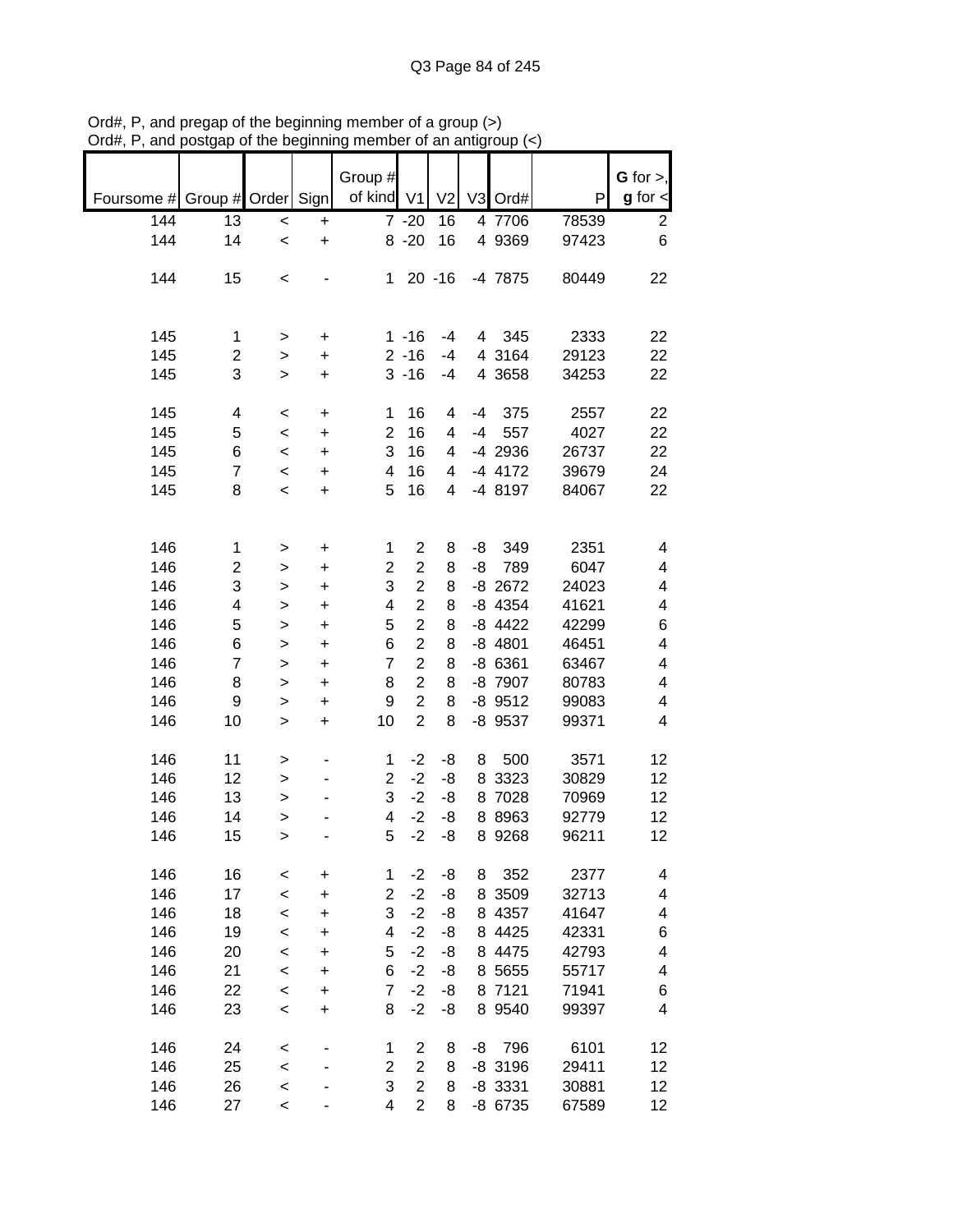|            |                         |                  |                | Group #                 |                |                |      |                |                | $G$ for $>$ , |
|------------|-------------------------|------------------|----------------|-------------------------|----------------|----------------|------|----------------|----------------|---------------|
| Foursome # | Group # Order           |                  | Sign           | of kind                 | V <sub>1</sub> | V <sub>2</sub> |      | V3 Ord#        | P              | $g$ for $\lt$ |
| 146        | 28                      | $\prec$          |                | 5                       | $\overline{2}$ | 8              |      | $-8$ 8053      | 82361          | 12            |
|            |                         |                  |                |                         |                |                |      |                |                |               |
|            |                         |                  |                |                         |                |                |      |                |                |               |
| 147        | 1                       | >                | +              | 1                       | $\overline{2}$ | 6              | $-6$ | 356            | 2393           | 4             |
| 147        | 2                       | >                | $\ddot{}$      | $\overline{\mathbf{c}}$ | $\overline{2}$ | 6              |      | $-6$ 1141      | 9203           | 4             |
| 147        | 3                       | >                | +              | 3                       | $\overline{c}$ | 6              | -6   | 1213           | 9833           | 4             |
| 147        | 4                       | >                | +              | 4                       | $\overline{c}$ | 6              |      | $-6$ 1412      | 11783          | 4             |
| 147        | 5                       | $\mathbf{I}$     | $\ddot{}$      | 5                       | $\overline{c}$ | 6              |      | $-6$ 1559      | 13103          | 4             |
| 147        | 6                       | $\mathbf{I}$     | $\ddot{}$      | 6                       | $\overline{2}$ | 6              |      | $-6$ 4274      | 40823          | 4             |
| 147        | 7                       | $\geq$           | $\ddot{}$      | $\overline{7}$          | $\overline{2}$ | 6              |      | -6 6507        | 65123          | 4             |
| 147        | 8                       | $\geq$           | $\ddot{}$      | 8                       | $\overline{2}$ | 6              |      | $-6$ 9158      | 95003          | 4             |
|            |                         |                  |                |                         |                |                |      |                |                |               |
| 147        | 9                       | $\,<$            | +              | 1                       | $-2$           | $-6$           | 6    | 1089           | 8737           | 4             |
| 147        | 10                      | $\,<$            | $\ddot{}$      | $\overline{2}$          | $-2$           | -6             |      | 6 2986         | 27277          | 4             |
| 147        | 11                      | $\,<$            | $\ddot{}$      | 3                       | $-2$           | -6             |      | 6 8715         | 90007          | 4             |
|            |                         |                  |                |                         |                |                |      |                |                |               |
|            |                         |                  |                |                         |                |                |      |                |                |               |
| 148        | $\mathbf 1$             | >                | $\ddot{}$      | 1                       | 6              | -6             | 0    | 357            | 2399           | 6             |
| 148        | $\overline{\mathbf{c}}$ | >                | +              | $\overline{2}$          | 6              | -6             | 0    | 1413           | 11789          | 6             |
| 148        | 3                       | >                | +              | 3                       | 6              | -6             | 0    | 2219           | 19559          | 6             |
| 148        | 4                       | >                | +              | 4                       | 6              | -6             |      | 0 3110         | 28579          | 6             |
| 148        | 5                       | >                | $\ddot{}$      | 5                       | 6              | -6             |      | 0 4430         | 42379          | 6             |
| 148        | 6                       | $\, > \,$        | +              | 6                       | 6              | -6             |      | 0 7254         | 73459          | 6             |
|            |                         |                  |                |                         |                |                |      |                |                |               |
| 148        | 7                       | $\geq$           |                | 1                       | -6             | 6              |      | 0 2136         | 18713          | 12            |
| 148        | 8                       | $\, > \,$        |                | $\overline{c}$          | -6             | 6              |      | 0 5511         | 54133          | 12            |
| 148        | 9                       | $\geq$           |                | 3                       | -6             | 6              | 0    | 6736           | 67601          | 12            |
|            |                         |                  |                |                         |                |                |      |                |                |               |
| 148<br>148 | 10                      | $\,<$            | +              | 1<br>2                  | -6             | 6              | 0    | 1088<br>1176   | 8731<br>9491   | 6             |
| 148        | 11<br>12                | $\,<$            | $\ddot{}$      | 3                       | $-6$           | 6              | 0    | 2213           |                | 6             |
|            |                         | $\,<$            | $\ddot{}$      |                         | -6             | 6              | 0    |                | 19501          | 6             |
| 148<br>148 | 13<br>14                | $\,<$            | $\ddot{}$      | 4<br>5                  | -6<br>$-6$     | 6<br>6         | 0    | 0 6754<br>7112 | 67801<br>71861 | 6<br>6        |
| 148        | 15                      | $\,<$            | $\ddot{}$      | 6                       | -6             |                |      | 0 7572         | 77041          |               |
| 148        | 16                      | $\,<$<br>$\prec$ | +<br>$\ddot{}$ | $\overline{7}$          | $-6$           | 6<br>6         |      | 0 8714         | 90001          | 6<br>6        |
|            |                         |                  |                |                         |                |                |      |                |                |               |
| 148        | 17                      | $\,<$            |                | 1                       | 6              | -6             |      | 0 4586         | 44059          | 12            |
| 148        | 18                      | $\prec$          |                | $\overline{c}$          | 6              | -6             |      | 0 5963         | 58997          | 12            |
| 148        | 19                      | $\prec$          |                | 3                       | 6              | $-6$           |      | 0 6103         | 60527          | 12            |
|            |                         |                  |                |                         |                |                |      |                |                |               |
|            |                         |                  |                |                         |                |                |      |                |                |               |
| 149        | 1                       | $\, > \,$        | $\ddot{}$      | 1                       | $-6$           | 0              | 8    | 358            | 2411           | 12            |
| 149        | 2                       | $\mathbf{I}$     | $\ddot{}$      | 2                       | $-6$           | 0              |      | 8 1838         | 15761          | 12            |
| 149        | 3                       | $\geq$           | $\ddot{}$      | 3                       | -6             | 0              |      | 8 2220         | 19571          | 12            |
|            |                         |                  |                |                         |                |                |      |                |                |               |
| 149        | 4                       | $\mathbf{I}$     |                | 1                       | 6              | 0              |      | $-8$ 4212      | 40099          | 6             |
| 149        | 5                       | $\, > \,$        |                | $\overline{2}$          | 6              | 0              |      | $-8$ 5512      | 54139          | 6             |

Ord#, P, and pregap of the beginning member of a group (>) Ord#, P, and postgap of the beginning member of an antigroup (<)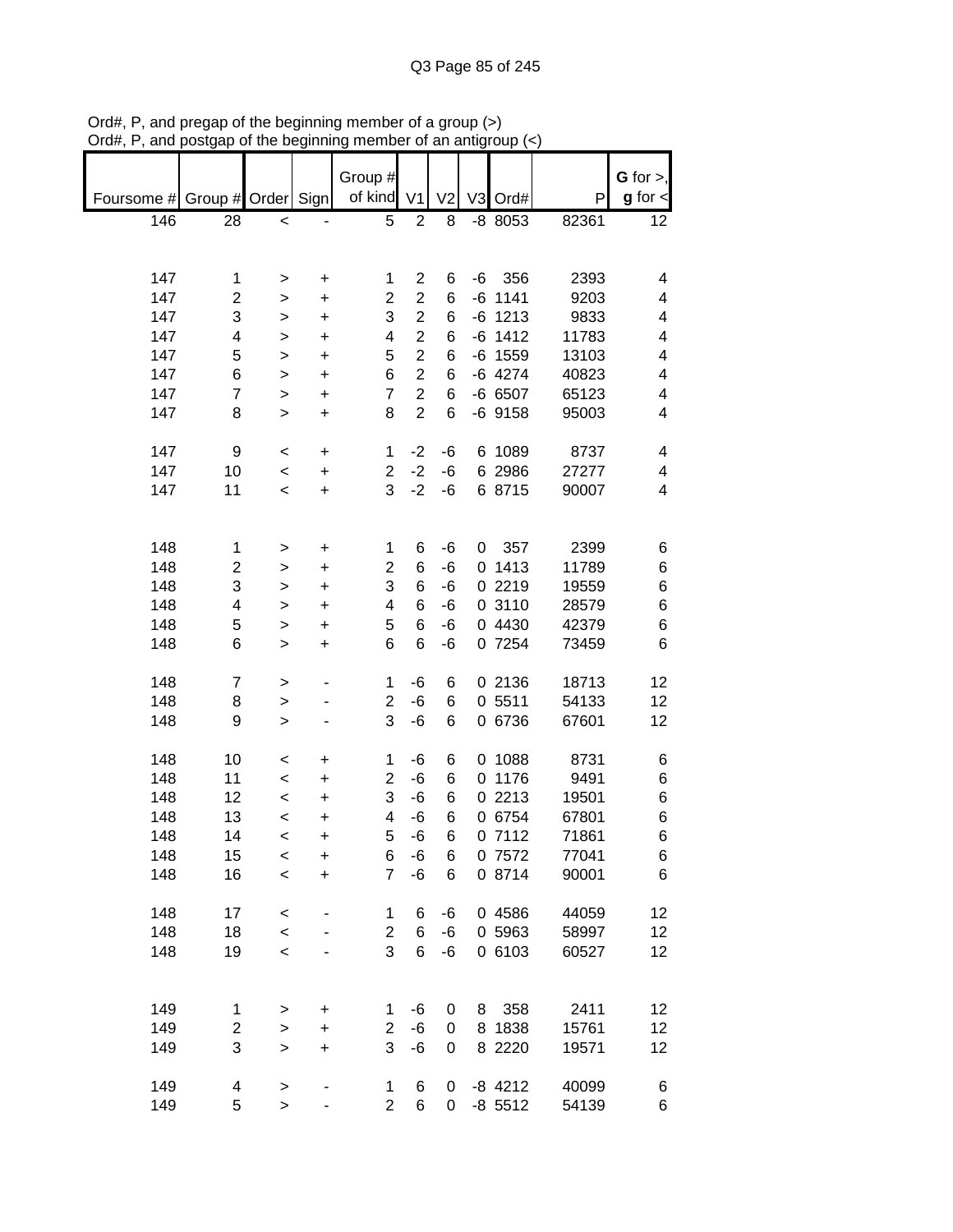| Foursome # Group # Order Sign   of kind V1 |                         |                          |           | Group #                 |          |                |      | V2 V3 Ord#             | P              | G for $>$ ,<br>$g$ for $\lt$ |
|--------------------------------------------|-------------------------|--------------------------|-----------|-------------------------|----------|----------------|------|------------------------|----------------|------------------------------|
|                                            |                         |                          |           |                         |          |                |      |                        |                |                              |
| 149                                        | 6                       | $\,<$                    | $\ddot{}$ | 1                       | 6        | 0              |      | $-8$ 3172              | 29179          | 12                           |
| 149                                        | $\overline{7}$          | $\prec$                  | $\ddot{}$ | $\overline{\mathbf{c}}$ | 6        | 0              |      | $-8$ 4322              | 41269          | 12                           |
| 149                                        | 8                       | $\prec$                  | $\ddot{}$ | 3                       | 6        | 0              |      | $-8$ 6753              | 67789          | 12                           |
| 149<br>149                                 | 9<br>10                 | $\,<\,$                  | $\ddot{}$ | 4<br>5                  | 6<br>6   | 0<br>0         |      | $-8$ 7571<br>$-8$ 8713 | 77029<br>89989 | 12<br>12                     |
|                                            |                         | $\prec$                  | $\ddot{}$ |                         |          |                |      |                        |                |                              |
| 149                                        | 11                      | $\,<\,$                  |           | 1                       | $-6$     | $\pmb{0}$      |      | 8 5962                 | 58991          | 6                            |
| 149                                        | 12                      | $\prec$                  |           | $\overline{2}$          | $-6$     | $\pmb{0}$      |      | 8 6102                 | 60521          | 6                            |
| 149                                        | 13                      | $\prec$                  |           | 3                       | $-6$     | $\pmb{0}$      |      | 8 6693                 | 67181          | $\,6$                        |
| 149                                        | 14                      | $\prec$                  |           | $\overline{\mathbf{4}}$ | $-6$     | 0              |      | 8 9 284                | 96401          | 18                           |
|                                            |                         |                          |           |                         |          |                |      |                        |                |                              |
| 150                                        | $\mathbf{1}$            | $\, > \,$                | $\ddot{}$ |                         | $1 - 10$ | $\overline{c}$ | 6    | 361                    | 2437           | 14                           |
| 150                                        | $\overline{2}$          | $\mathbf{I}$             | $\ddot{}$ |                         | $2 - 10$ | $\overline{2}$ |      | 6 6769                 | 67957          | 14                           |
| 150                                        | 3                       | >                        |           | 1                       | 10       | $-2$           |      | $-6$ 2622              | 23567          | 4                            |
| 150                                        | 4                       | $\, > \,$                |           | $\overline{\mathbf{c}}$ | 10       | $-2$           |      | $-6$ 2740              | 24767          | 4                            |
| 150                                        | 5                       | $\geq$                   |           | 3                       | 10       | $-2$           |      | $-6$ 3468              | 32327          | 4                            |
| 150                                        | 6                       | $\geq$                   |           | 4                       | 10       | $-2$           |      | $-68659$               | 89417          | 4                            |
| 150                                        | $\overline{7}$          | $\,<$                    | +         | 1                       | 10       | $-2$           |      | $-6$ 2482              | 22133          | 14                           |
| 150                                        | 8                       | $\,<\,$                  | $\ddot{}$ | $\overline{2}$          | 10       | $-2$           |      | $-6$ 2825              | 25643          | 14                           |
| 150                                        | 9                       | $\prec$                  | $\ddot{}$ | 3                       | 10       | $-2$           |      | $-6$ 3579              | 33413          | 14                           |
| 150                                        | 10                      | $\prec$                  | $\ddot{}$ | 4                       | 10       | $-2$           |      | -6 8037                | 82193          | 14                           |
| 150                                        | 11                      | $\,<\,$                  |           |                         | $1 - 10$ | $\overline{2}$ |      | 6 5787                 | 57073          | 4                            |
|                                            |                         |                          |           |                         |          |                |      |                        |                |                              |
| 151                                        | 1                       | >                        | +         | 1                       | 6        | $-4$           |      | $-2$ 363               | 2447           | 6                            |
| 151                                        | $\overline{\mathbf{c}}$ | >                        | $\ddot{}$ | $\overline{\mathbf{c}}$ | 6        | $-4$           | $-2$ | 999                    | 7907           | 6                            |
| 151                                        | 3                       | $\mathbf{I}$             | $\ddot{}$ | 3                       | 6        | $-4$           |      | $-2$ 2580              | 23099          | 12                           |
| 151                                        | 4                       | $\geq$                   | +         | 4                       | 6        | $-4$           |      | $-2$ 3309              | 30677          | 6                            |
| 151                                        | 5                       | >                        | +         | 5                       | 6        | $-4$           |      | $-2$ 6771              | 67967          | 6                            |
| 151                                        | 6                       | $\geq$                   | $\ddot{}$ | 6                       | 6        | $-4$           |      | $-2$ 7191              | 72707          | 6                            |
| 151                                        | 7                       | >                        |           | 1                       | $-6$     | 4              |      | 2 2742                 | 24793          | 12                           |
| 151                                        | 8                       | $\mathbf{I}$             |           | $\overline{c}$          | $-6$     | 4              |      | 2 2 9 4 3              | 26833          | 12                           |
| 151                                        | 9                       | $\geq$                   |           | 3                       | $-6$     | 4              |      | 2 5036                 | 49003          | 12                           |
| 151                                        | 10                      | $\geq$                   |           | 4                       | $-6$     | 4              |      | 2 7277                 | 73693          | 12                           |
| 151                                        | 11                      | $\mathbf{I}$             |           | 5                       | $-6$     | 4              |      | 2 8279                 | 85021          | 12                           |
| 151                                        | 12                      | $\geq$                   |           | 6                       | $-6$     | 4              |      | 2 9197                 | 95413          | 12                           |
| 151                                        | 13                      | $\,<$                    | $\ddot{}$ | 1                       | $-6$     | 4              |      | 2 3129                 | 28723          | 6                            |
| 151                                        | 14                      | $\,<$                    |           | 1                       | 6        | -4             |      | $-2$ 2507              | 22397          | 12                           |
| 151                                        | 15                      | $\overline{\phantom{0}}$ |           | $\overline{2}$          | 6        | -4             |      | $-2$ 3309              | 30677          | 12                           |

Ord#, P, and pregap of the beginning member of a group (>) Ord#, P, and postgap of the beginning member of an antigroup (<)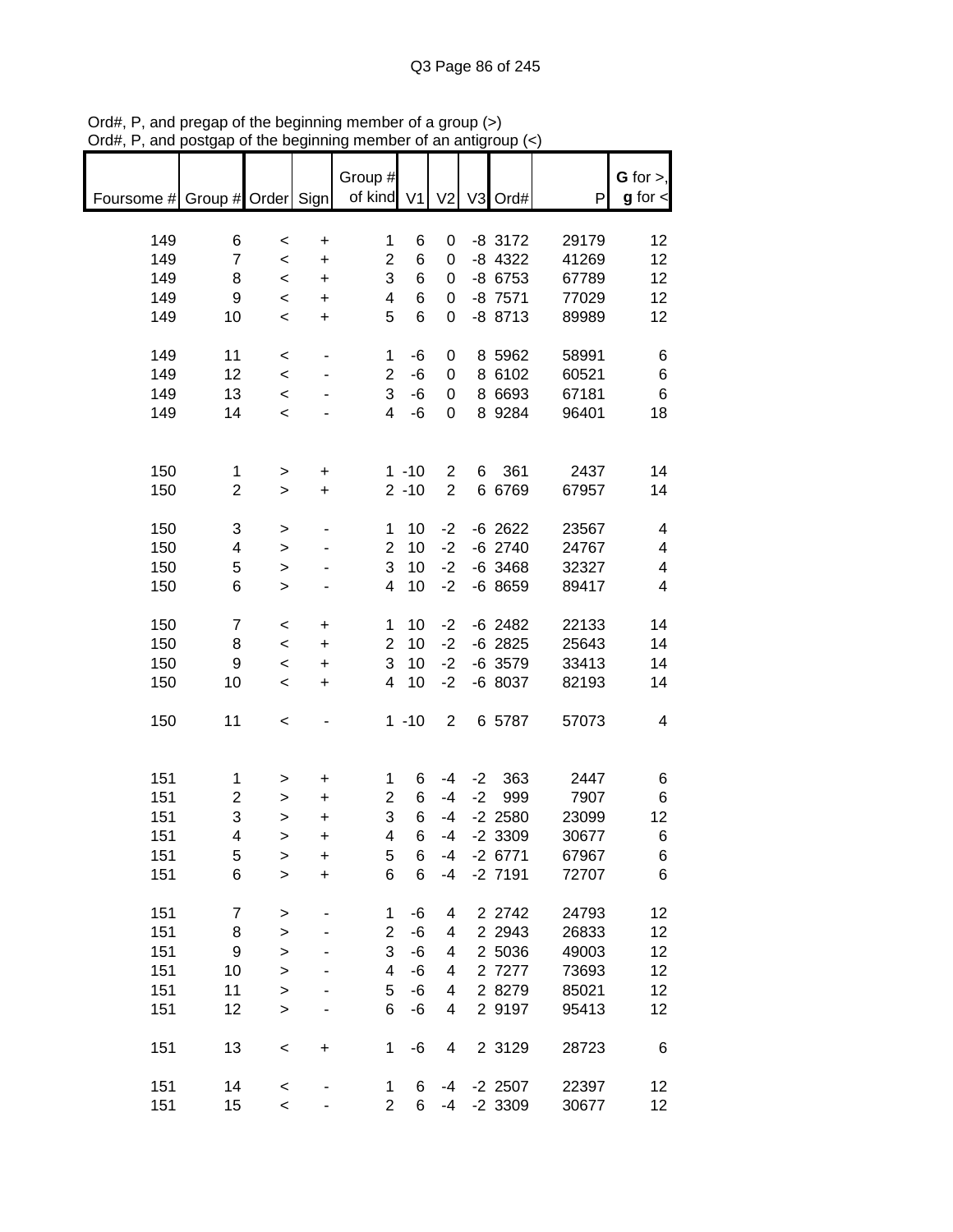|            |                  |              |           | Group #                 |                         |                |      |           |       | $G$ for $>$ ,           |
|------------|------------------|--------------|-----------|-------------------------|-------------------------|----------------|------|-----------|-------|-------------------------|
| Foursome # | Group #          | Order Sign   |           | of kind                 | V <sub>1</sub>          | V <sub>2</sub> |      | V3 Ord#   | P     | $g$ for $\lt$           |
| 151        | 16               | $\prec$      |           | 3                       | 6                       | $-4$           |      | $-2$ 3567 | 33317 | 12                      |
| 151        | 17               | $\prec$      |           | 4                       | 6                       | $-4$           |      | $-2$ 5362 | 52517 | 12                      |
| 151        | 18               | $\prec$      |           | 5                       | 6                       | $-4$           |      | $-26943$  | 70067 | 12                      |
| 151        | 19               | $\prec$      |           | 6                       | 6                       | $-4$           |      | $-28774$  | 90647 | 12                      |
| 151        | 20               |              |           | $\overline{7}$          | 6                       | $-4$           |      | $-2$ 9179 | 95219 | 12                      |
|            |                  | $\prec$      |           |                         |                         |                |      |           |       |                         |
|            |                  |              |           |                         |                         |                |      |           |       |                         |
| 152        | 1                | >            | +         | 1                       | $-4$                    | $-2$           | $-2$ | 364       | 2459  | 12                      |
| 152        | $\overline{c}$   | >            | $\ddot{}$ | $\overline{2}$          | $-4$                    | $-2$           |      | $-2$ 1000 | 7919  | 12                      |
| 152        | 3                | $\mathbf{I}$ | +         | 3                       | $-4$                    | $-2$           |      | $-2$ 3310 | 30689 | 12                      |
| 152        | 4                | $\geq$       | $\ddot{}$ | 4                       | $-4$                    | $-2$           |      | $-2$ 3632 | 33923 | 12                      |
| 152        | 5                | $\geq$       | $\ddot{}$ | 5                       | $-4$                    | $-2$           |      | $-2$ 7364 | 74699 | 12                      |
| 152        | 6                | $\geq$       | $\ddot{}$ | 6                       | $-4$                    | $-2$           |      | $-2$ 9287 | 96443 | 12                      |
|            |                  |              |           |                         |                         |                |      |           |       |                         |
| 152        | $\boldsymbol{7}$ | >            |           | $\mathbf 1$             | 4                       | $\overline{2}$ |      | 2 1111    | 8933  | 4                       |
| 152        | 8                | $\geq$       |           | $\overline{\mathbf{c}}$ | 4                       | $\overline{c}$ |      | 2 2 4 5 3 | 21863 | 4                       |
| 152        | $\boldsymbol{9}$ | $\mathbf{I}$ |           | 3                       | 4                       | $\overline{c}$ |      | 2 4358    | 41651 | $\overline{\mathbf{4}}$ |
| 152        | 10               | $\mathbf{I}$ |           | 4                       | 4                       | $\overline{2}$ |      | 2 4504    | 43103 | 10                      |
| 152        | 11               | $\geq$       |           | 5                       | 4                       | $\overline{2}$ |      | 2 5285    | 51637 | 6                       |
| 152        | 12               | $\geq$       |           | 6                       | 4                       | $\overline{c}$ |      | 2 7297    | 73943 | $\overline{\mathbf{4}}$ |
| 152        | 13               | >            |           | $\overline{7}$          | $\overline{\mathbf{4}}$ | $\overline{2}$ |      | 2 9209    | 95531 | $\overline{\mathbf{4}}$ |
|            |                  |              |           |                         |                         |                |      |           |       |                         |
| 152        | 14               | $\,<$        | +         | 1                       | 4                       | 2              |      | 2 3670    | 34337 | 14                      |
| 152        | 15               | $\,<\,$      | +         | $\overline{2}$          | 4                       | $\overline{2}$ |      | 2 4749    | 45841 | 12                      |
| 152        | 16               | $\,<$        | +         | 3                       | 4                       | $\overline{2}$ |      | 2 6792    | 68227 | 12                      |
|            |                  |              |           |                         |                         |                |      |           |       |                         |
| 152        | 17               | $\,<$        |           | 1                       | $-4$                    | $-2$           |      | $-2$ 1481 | 12409 | 4                       |
| 152        | 18               | $\,<$        |           | $\overline{2}$          | $-4$                    | $-2$           |      | $-2$ 3876 | 36559 | 4                       |
| 152        | 19               | $\,<\,$      |           | 3                       | $-4$                    | $-2$           |      | $-2$ 4592 | 44119 | $\overline{\mathbf{4}}$ |
| 152        | 20               | $\prec$      |           | 4                       | $-4$                    | $-2$           |      | $-2$ 4807 | 46507 | $\overline{\mathbf{4}}$ |
| 152        | 21               | $\prec$      |           | 5                       | $-4$                    | $-2$           |      | $-2,5020$ | 48817 | $\overline{\mathbf{4}}$ |
| 152        | 22               | $\prec$      |           | 6                       | $-4$                    | $-2$           |      | $-26461$  | 64609 | 4                       |
|            |                  |              |           |                         |                         |                |      |           |       |                         |
|            |                  |              |           |                         |                         |                |      |           |       |                         |
| 153        | 1                | >            | +         | 1                       |                         | $-2$ 22        |      | $-8$ 366  | 2473  | 6                       |
| 153        | $\overline{2}$   | $\geq$       | $\ddot{}$ | $\overline{2}$          |                         | $-2$ 22        |      | $-8$ 3522 | 32839 | 6                       |
|            |                  |              |           |                         |                         |                |      |           |       |                         |
| 153        | 3                | $\,<\,$      | +         | 1                       |                         | $2 - 22$       |      | 8 3206    | 29531 | 6                       |
| 153        | $\overline{4}$   | $\prec$      | $\ddot{}$ | $\overline{2}$          |                         | $2 - 22$       |      | 8 8323    | 85517 | 6                       |
|            |                  |              |           |                         |                         |                |      |           |       |                         |
|            |                  |              |           |                         |                         |                |      |           |       |                         |
| 154        | 1                | >            | +         |                         | $1 \quad 22$            | -8             |      | $-8$ 367  | 2477  | 4                       |
| 154        | $\overline{2}$   | $\geq$       | $\ddot{}$ |                         | 2 2 2                   | -8             |      | -8 9072   | 94009 | $\mathbf 2$             |
|            |                  |              |           |                         |                         |                |      |           |       |                         |
| 154        | 3                | $\, > \,$    |           |                         | $1 - 22$                | 8              |      | 8 9 5 5 7 | 99607 | 26                      |
|            |                  |              |           |                         |                         |                |      |           |       |                         |
| 154        | 4                | $\,<\,$      | +         |                         | $1 - 22$                | 8              |      | 8 3205    | 29527 | 4                       |

Ord#, P, and pregap of the beginning member of a group (>) Ord#, P, and postgap of the beginning member of an antigroup (<)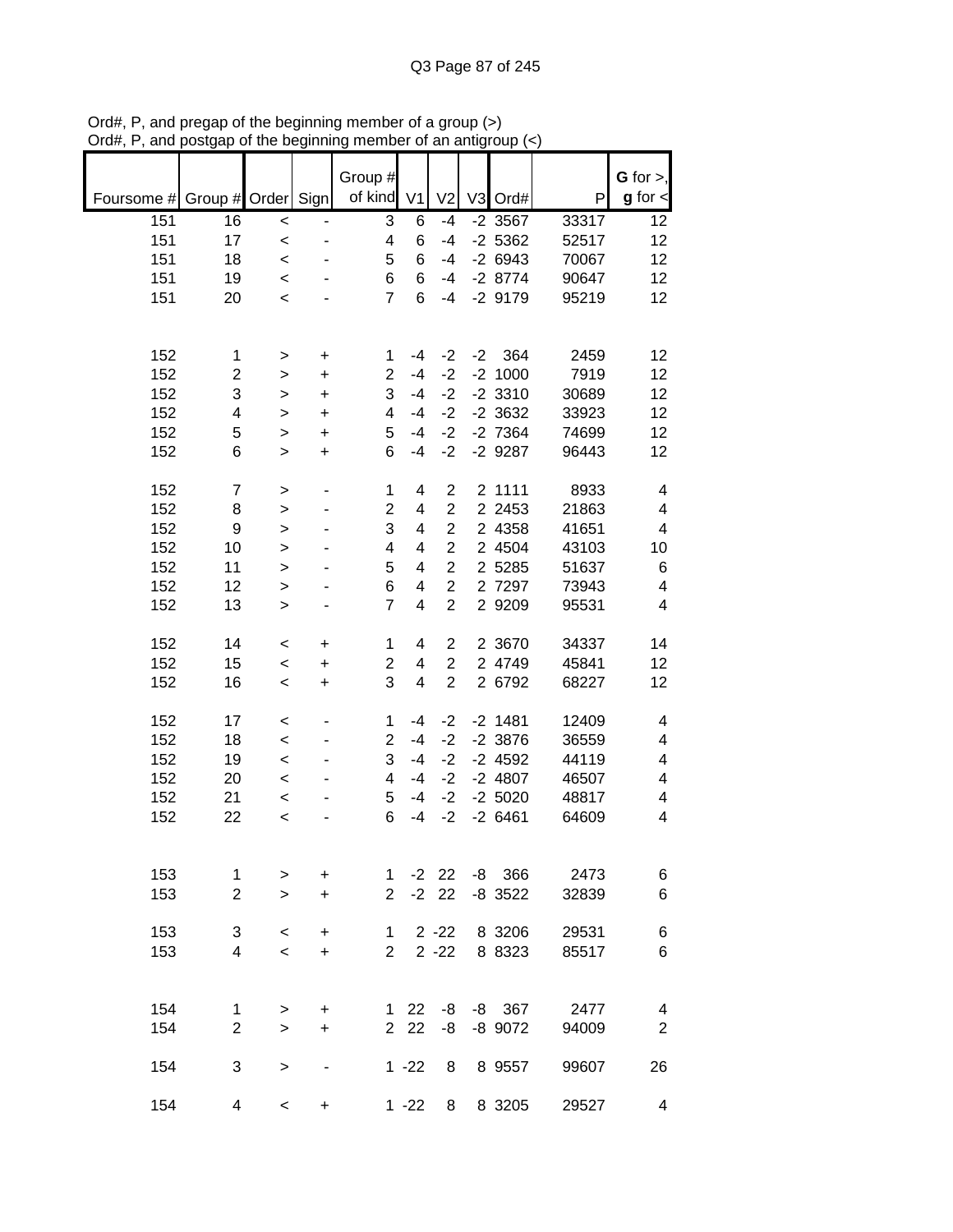|                               | unu poolgap    | ວາ ແກວ ນວນຫາການ          |           |                |                |                | an anigroup       |       |                  |
|-------------------------------|----------------|--------------------------|-----------|----------------|----------------|----------------|-------------------|-------|------------------|
|                               |                |                          |           | Group #        |                |                |                   |       | $G$ for $>$ ,    |
| Foursome # Group # Order Sign |                |                          |           | of kind V1     |                | V <sub>2</sub> | V3 Ord#           | P     | $g$ for $\lt$    |
| 154                           | 5              | $\,<$                    | $\ddot{}$ |                | $2 - 22$       | 8              | 8 5934            | 58657 | 4                |
|                               |                |                          |           |                |                |                |                   |       |                  |
| 155                           | 1              | >                        | $\ddot{}$ | 1              | -8             | -8             | $-2$ 368          | 2503  | 26               |
| 155                           | $\overline{2}$ | $\geq$                   | $+$       | $\overline{2}$ | -8             | -8             | $-2$ 9073         | 94033 | 24               |
|                               |                |                          |           |                |                |                |                   |       |                  |
| 155                           | 3              | $\mathbf{I}$             |           | $\mathbf 1$    | 8              | 8              | 2 8480            | 87323 | 6                |
| 155                           | 4              | $\,<$                    | $\ddot{}$ | $\mathbf 1$    | 8              | 8              | 2 4780            | 46199 | 20               |
| 155                           | 5              | $\overline{\phantom{0}}$ | $\ddot{}$ | $\overline{c}$ | 8              | 8              | 2 5851            | 57751 | 22               |
| 155                           | 6              | $\,<$                    | $\ddot{}$ | 3              | 8              | 8              | 2 6838            | 68791 | 22               |
| 155                           | $\overline{7}$ | $\prec$                  | $\ddot{}$ | 4              | 8              | 8              | 2 8481            | 87337 | 22               |
| 155                           | 8              | $\prec$                  |           | 1              | -8             | -8             | $-2$ 4399         | 42071 | $\overline{2}$   |
| 155                           | 9              | $\prec$                  |           | $\overline{2}$ | -8             | -8             | $-2$ 7553         | 76829 | $\overline{2}$   |
|                               |                |                          |           |                |                |                |                   |       |                  |
| 156                           | 1              | >                        | +         | 1              | -8             | $-2$           | $-4$ 369          | 2521  | 18               |
| 156                           | 2              | >                        | +         | $\overline{c}$ | -8             | $-2$           | -4 3928           | 37039 | 18               |
| 156                           | 3              | $\,>$                    | +         | 3              | -8             | $-2$           | -4 6940           | 70039 | 20               |
| 156                           | 4              | >                        | $\ddot{}$ | 4              | -8             | $-2$           | -4 7007           | 70753 | 24               |
| 156                           | 5              | $\mathbf{I}$             | $\ddot{}$ | 5              | -8             | $-2$           | -4 8376           | 86161 | 18               |
|                               |                |                          |           |                |                |                |                   |       |                  |
| 156                           | 6              | $\,<$                    | $\ddot{}$ | 1              | 8              | $\overline{2}$ | 4 2745            | 24821 | 20               |
| 156                           | $\overline{7}$ | $\prec$                  |           | 1              | -8             | $-2$           | -4 8571           | 88423 | 4                |
|                               |                |                          |           |                |                |                |                   |       |                  |
| 157                           | 1              | >                        | +         | 1              | 4              |                | 16 -10 374        | 2551  | 2                |
| 157                           | $\overline{c}$ | $\,$                     | $\ddot{}$ | $\overline{c}$ | 4              |                | 16 -10 2369       | 21061 | $\boldsymbol{2}$ |
| 157                           | 3              | >                        | +         | 3              | 4              |                | 16 - 10 2871      | 26113 | $\boldsymbol{2}$ |
| 157                           | 4              | $\geq$                   | $\ddot{}$ | 4              | $\overline{4}$ |                | 16 - 10 8415      | 86533 | $\overline{2}$   |
|                               |                |                          |           |                |                |                |                   |       |                  |
| 157                           | 5              | $\, > \,$                |           | 1              |                | $-4 - 16$      | 10 1684           | 14369 | 22               |
| 157                           | 6              | $\geq$                   |           | $\overline{2}$ |                | $-4 - 16$      | 10 8483           | 87383 | 24               |
| 157                           | 7              | $\,<\,$                  | +         | 1              |                | $-4 - 16$      | 10 2041           | 17789 | $\overline{c}$   |
| 157                           | 8              | $\,<$                    | $\ddot{}$ |                | $2 - 4 - 16$   |                | 10 2616           | 23537 | $\overline{c}$   |
| 157                           | 9              | $\,<$                    | $\ddot{}$ | 3              |                | $-4 - 16$      | 10 7634           | 77687 | $\overline{2}$   |
|                               |                |                          |           |                |                |                |                   |       |                  |
| 157                           | 10             | $\,<$                    | -         | $\mathbf 1$    |                |                | 4 16 -10 9135     | 94747 | 24               |
|                               |                |                          |           |                |                |                |                   |       |                  |
| 158                           | 1              | >                        | +         | $\mathbf{1}$   |                |                | 16 -10 -10 375    | 2557  | 6                |
| 158                           | $\overline{c}$ | $\,>$                    | $\ddot{}$ |                |                |                | 2 16 -10 -10 2922 | 26647 | 6                |
| 158                           | 3              | $\,<$                    | +         |                |                |                | 1 -16 10 10 2040  | 17783 | 6                |

Ord#, P, and pregap of the beginning member of a group (>) Ord#, P, and postgap of the beginning member of an antigroup (<)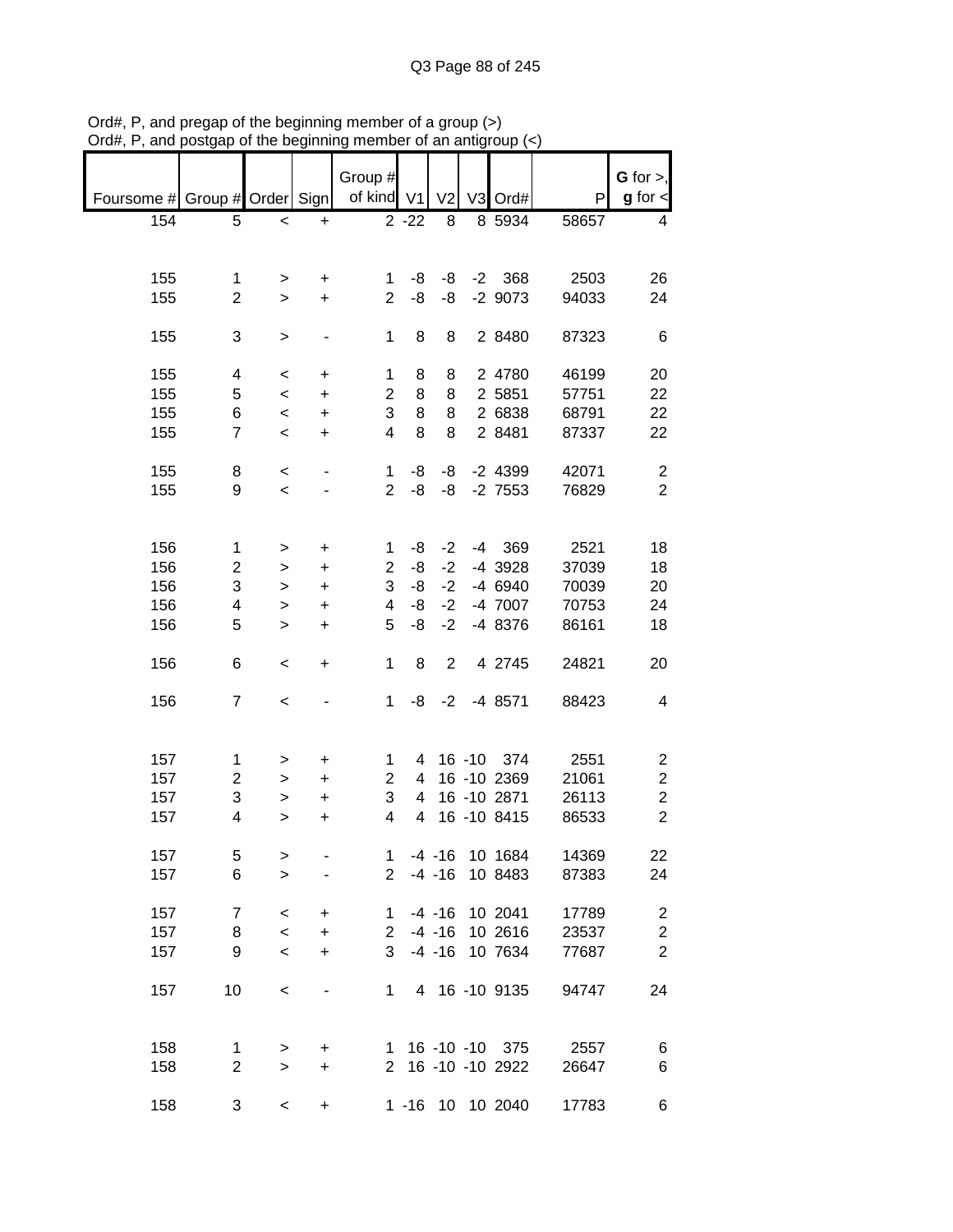|                               | oordah or me pediuminid |                                   |                              |                         |                      | vi an annyi            |    |                                        |                |                                  |
|-------------------------------|-------------------------|-----------------------------------|------------------------------|-------------------------|----------------------|------------------------|----|----------------------------------------|----------------|----------------------------------|
| Foursome # Group # Order Sign |                         |                                   |                              | Group #<br>of kind V1   |                      |                        |    | V2 V3 Ord#                             | P              | G for $>$ ,<br>$g$ for $\lt$     |
| 158                           | 4                       | $\,<$                             |                              |                         |                      |                        |    | 1 16 -10 -10 1861                      | 15973          | 18                               |
| 159                           | $\mathbf 1$             | >                                 | $\ddot{}$                    |                         |                      |                        |    | 1 -10 -10 14 376                       | 2579           | 22                               |
| 159                           | $\overline{c}$          | $\,$                              | $\qquad \qquad \blacksquare$ |                         |                      |                        |    | 1 10 10 -14 8911                       | 92251          | 8                                |
| 159<br>159                    | 3<br>4                  | $\,<$<br>$\overline{\phantom{0}}$ |                              |                         |                      |                        |    | 1 -10 -10 14 2705<br>2 -10 -10 14 4882 | 24371<br>47351 | $\overline{c}$<br>$\overline{2}$ |
| 160                           | 1                       | >                                 | +                            |                         |                      | $1 - 10$ 14            |    | $-8$ 377                               | 2591           | 12                               |
| 160                           | $\overline{2}$          | $\geq$                            | $\ddot{}$                    |                         | $2 - 10$             | 14                     |    | $-86829$                               | 68711          | 12                               |
| 160<br>160                    | 3<br>4                  | ><br>$\,$                         |                              | 1<br>$\overline{2}$     |                      | $10 - 14$<br>$10 - 14$ |    | 8 2106<br>8 4547                       | 18379<br>43633 | 8<br>6                           |
| 160<br>160                    | 5<br>6                  | $\,$<br>$\geq$                    |                              | 3<br>$\overline{4}$     |                      | $10 - 14$<br>$10 - 14$ |    | 8 4813<br>8 5448                       | 46573<br>53419 | 6<br>8                           |
| 160                           | $\overline{7}$          | $\,<$                             | +                            |                         |                      | $1 10 - 14$            |    | 8 2004                                 | 17419          | 12                               |
| 160                           | 8                       | $\,<$                             | $\ddot{}$                    | $\overline{2}$          |                      | $10 - 14$              |    | 8 3717                                 | 34819          | 22                               |
| 160<br>160                    | 9<br>10                 | $\,<$<br>$\,<$                    |                              |                         | $1 - 10$<br>$2 - 10$ | 14<br>14               |    | $-8$ 776<br>$-8$ 2693                  | 5897<br>24197  | 6<br>6                           |
|                               |                         |                                   |                              |                         |                      |                        |    |                                        |                |                                  |
| 160                           | 11                      | $\,<$                             |                              |                         | $3 - 10$             | 14                     |    | $-8$ 3943                              | 37217          | 6                                |
| 160                           | 12                      | $\,<$                             |                              |                         | $4 - 10$             | 14                     |    | $-8$ 4697                              | 45281          | 8                                |
| 160                           | 13                      | $\,<$                             |                              |                         | $5 - 10$             | 14                     |    | $-8,5081$                              | 49451          | 8                                |
| 160<br>160                    | 14<br>15                | $\prec$<br>$\,<$                  |                              |                         | $6 - 10$<br>$7 - 10$ | 14<br>14               |    | $-8$ 5245<br>$-8$ 8427                 | 51257<br>86711 | 6<br>8                           |
| 161                           | 1                       | >                                 |                              | 1.                      | -8                   | -4                     | 8  | 379                                    | 2609           | 16                               |
| 161                           | $\overline{\mathbf{c}}$ | >                                 | $\ddot{}$                    | $\overline{\mathbf{c}}$ | -8                   | $-4$                   | 8  | 917                                    | 7177           | 18                               |
| 161                           | 3                       | $\geq$                            | $\ddot{}$                    | 3                       | -8                   | $-4$                   |    | 8 5298                                 | 51787          | 18                               |
| 161                           | 4                       | $\geq$                            |                              | 1                       | 8                    | 4                      | -8 | 502                                    | 3583           | $\overline{\mathbf{c}}$          |
| 161                           | 5                       | $\geq$                            |                              | $\overline{c}$          | 8                    | 4                      | -8 | 609                                    | 4483           | $\overline{\mathbf{c}}$          |
| 161                           | 6                       | $\geq$                            |                              | 3                       | 8                    | 4                      | -8 | 746                                    | 5659           | $\overline{\mathbf{c}}$          |
| 161                           | $\overline{\mathbf{7}}$ | $\geq$                            |                              | 4                       | 8                    | 4                      |    | $-8$ 1310                              | 10739          | 6                                |
| 161                           | 8                       | $\geq$                            |                              | 5                       | 8                    | 4                      |    | $-8$ 4318                              | 41233          | $\overline{\mathbf{c}}$          |
| 161                           | 9                       | $\geq$                            |                              | 6                       | 8                    | 4                      |    | $-8$ 5303                              | 51829          | $\overline{c}$                   |
| 161                           | 10                      | $\geq$                            |                              | $\overline{7}$          | 8                    | 4                      |    | $-8$ 5611                              | 55219          | $\overline{c}$                   |
| 161                           | 11                      | $\mathbf{I}$                      |                              | 8                       | 8                    | 4                      |    | $-86128$                               | 60779          | $\,$ 6 $\,$                      |
| 161                           | 12                      | $\mathbf{I}$                      |                              | 9                       | 8                    | 4                      |    | -8 6662                                | 66853          | $\overline{c}$                   |
| 161                           | 13                      | $\,<$                             | +                            | 1                       | 8                    | 4                      |    | $-88117$                               | 83101          | 16                               |

Ord#, P, and pregap of the beginning member of a group (>) Ord#, P, and postgap of the beginning member of an antigroup (<)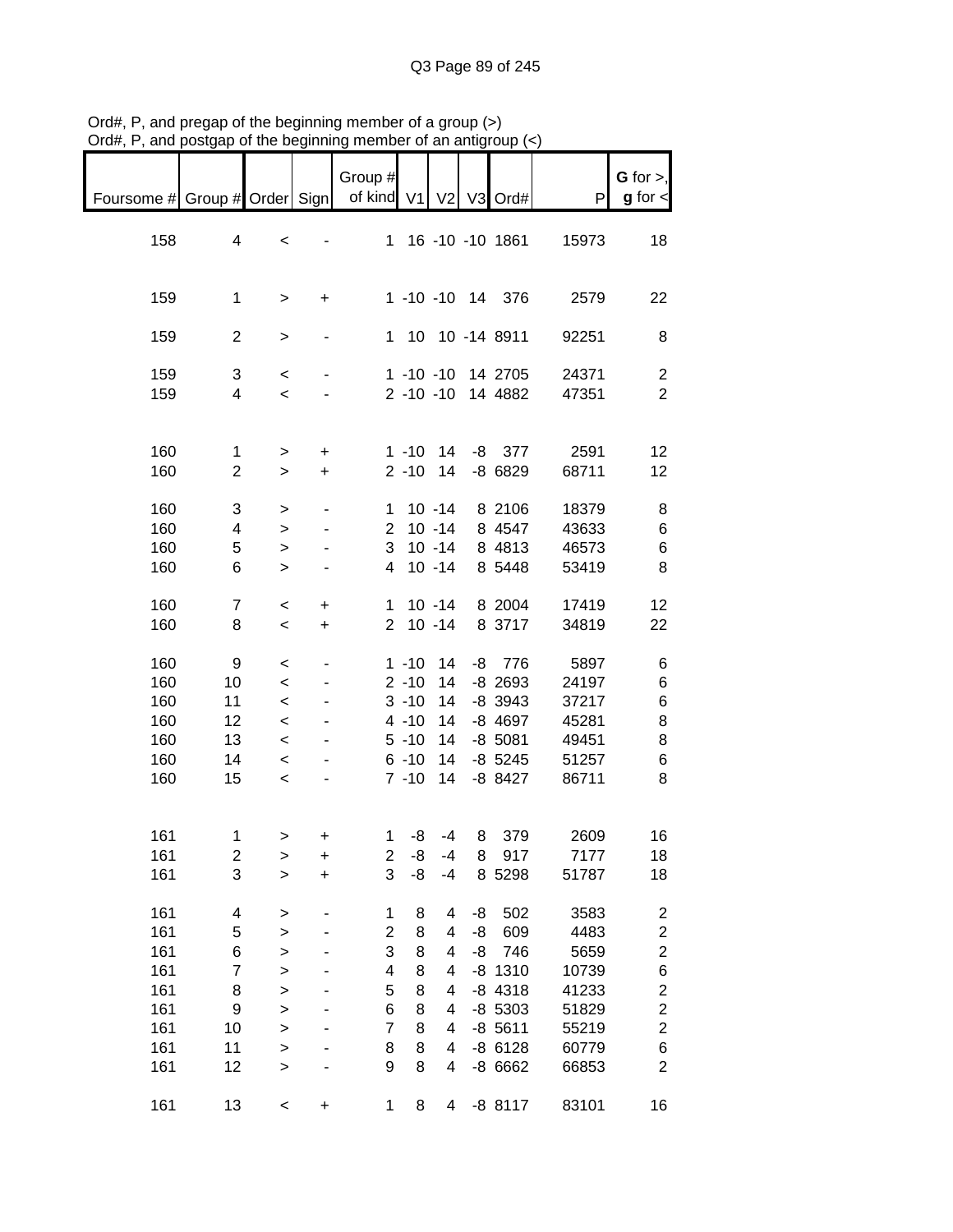| hai, I, and posigap of the beginning |                         |                  |           | ,,,,,,,,       |             |                |         | $an$ and $an$ |       |                         |
|--------------------------------------|-------------------------|------------------|-----------|----------------|-------------|----------------|---------|---------------|-------|-------------------------|
|                                      |                         |                  |           | Group #        |             |                |         |               |       | G for $>$ ,             |
| Foursome # Group # Order Sign        |                         |                  |           | of kind V1     |             | V <sub>2</sub> |         | V3 Ord#       | P     | $g$ for $\lt$           |
|                                      |                         |                  |           |                |             |                |         |               |       |                         |
|                                      |                         |                  |           |                |             |                |         |               |       |                         |
| 161                                  | 14                      | $\,<$            |           | 1              | -8          | $-4$           |         | 8 1660        | 14081 | $\overline{\mathbf{c}}$ |
| 161                                  | 15                      | $\prec$          |           | $\overline{2}$ | -8          | $-4$           |         | 8 4 6 1 6     | 44381 | $\overline{c}$          |
| 161                                  | 16                      | $\prec$          |           | 3              | -8          | $-4$           |         | 8 4818        | 46633 | 6                       |
| 161                                  | 17                      | $\,<\,$          |           | 4              | -8          | $-4$           |         | 8 5302        | 51827 | $\overline{c}$          |
| 161                                  | 18                      | $\prec$          |           | 5              | -8          | $-4$           |         | 8 5750        | 56711 | $\overline{c}$          |
| 161                                  | 19                      | $\prec$          |           | 6              | -8          | $-4$           |         | 8 7768        | 79273 | 6                       |
|                                      |                         |                  |           |                |             |                |         |               |       |                         |
|                                      |                         |                  |           |                |             |                |         |               |       |                         |
| 162                                  | 1                       | $\, > \,$        | $\ddot{}$ | 1              | 8           | $\overline{c}$ | $-4$    | 381           | 2621  | 4                       |
| 162                                  | $\overline{\mathbf{c}}$ | $\,$             | $\ddot{}$ | $\overline{c}$ | 8           | $\overline{2}$ | $-4$    | 795           | 6091  | $\overline{c}$          |
| 162                                  | 3                       | $\geq$           | $\ddot{}$ | 3              | 8           | $\overline{c}$ |         | $-4$ 1572     | 13219 | $\overline{c}$          |
| 162                                  | 4                       | $\,$             | $\ddot{}$ | 4              | 8           | $\overline{c}$ |         | -4 3764       | 35327 | $\overline{\mathbf{4}}$ |
| 162                                  | 5                       | $\mathbf{I}$     | $\ddot{}$ | 5              | 8           | $\overline{c}$ |         | -4 5346       | 52291 | $\overline{c}$          |
| 162                                  | 6                       | $\mathbf{I}$     | $\ddot{}$ | 6              | 8           | $\overline{c}$ |         | -4 8444       | 86929 | $\overline{2}$          |
| 162                                  | $\overline{7}$          | >                | $\ddot{}$ | $\overline{7}$ | 8           | $\overline{c}$ |         | -4 8481       | 87337 | 14                      |
| 162                                  | 8                       | $\mathbf{I}$     | $\ddot{}$ | 8              | 8           | $\overline{2}$ |         | -4 8848       | 91499 | 6                       |
|                                      |                         |                  |           |                |             |                |         |               |       |                         |
| 162                                  | 9                       | $\,$             |           | 1              | -8          | $-2$           | 4       | 515           | 3691  | 14                      |
| 162                                  | 10                      | $\,$             |           | $\overline{2}$ | -8          | $-2$           | 4       | 748           | 5683  | 14                      |
| 162                                  | 11                      | >                |           | 3              | -8          | $-2$           |         | 4 1024        | 8161  | 14                      |
| 162                                  | 12                      | $\mathbf{1}$     |           | 4              | -8          | $-2$           |         | 4 2117        | 18481 | 20                      |
| 162                                  | 13                      | $\mathbf{1}$     |           | 5              | -8          | $-2$           |         | 4 4 3 5 6     | 41641 | 14                      |
| 162                                  | 14                      | $\geq$           |           | 6              | -8          | $-2$           |         | 4 4 6 7 0     | 44953 | 14                      |
| 162                                  | 15                      | $\geq$           |           | $\overline{7}$ | -8          | $-2$           |         | 4 5288        | 51673 | 14                      |
| 162                                  | 16                      | $\geq$           |           | 8              | -8          | $-2$           |         | 4 6632        | 66523 | 14                      |
| 162                                  | 17                      | $\geq$           |           | 9              | -8          | $-2$           |         | 4 8999        | 93169 | 18                      |
| 162                                  | 18                      | $\mathbf{I}$     |           | 10             | -8          | $-2$           |         | 4 9539        | 99391 | 14                      |
|                                      |                         |                  |           |                |             |                |         |               |       |                         |
| 162                                  | 19                      | $\,<$            | $\ddot{}$ | 1              | -8          | $-2$           |         | 4 3324        | 30839 | $\overline{c}$          |
| 162                                  | 20                      | $\,<$            | $\ddot{}$ | 2              | -8          | $-2$           |         | 4 4 2 4 9     | 40529 | $\overline{\mathbf{c}}$ |
| 162                                  | 21                      | $\,<$            | $\ddot{}$ | 3              | -8          | $-2$           |         | 4 5183        | 50539 | 4                       |
| 162                                  | 22                      |                  |           | 4              | -8          | $-2$           |         | 4 6158        | 61151 | $\overline{c}$          |
| 162                                  | 23                      | $\prec$          | +         |                |             |                |         | 4 8180        | 83869 | 4                       |
| 162                                  | 24                      | $\,<$<br>$\prec$ | +         | 5<br>6         | -8<br>-8    | $-2$<br>$-2$   |         | 4 8210        | 84221 |                         |
|                                      |                         |                  | +         |                |             |                |         |               |       | $\overline{c}$          |
|                                      |                         |                  |           |                |             |                |         |               | 29311 | 16                      |
| 162                                  | 25                      | $\,<$            |           | 1              | 8           | 2              |         | -4 3185       |       |                         |
| 162                                  | 26                      | $\prec$          |           | $\overline{2}$ | 8           | $\overline{2}$ |         | $-4$ 4423     | 42307 | 16                      |
| 162                                  | 27                      | $\prec$          |           | 3              | 8           | $\overline{2}$ |         | $-4$ 4471     | 42751 | 16                      |
| 162                                  | 28                      | $\prec$          |           | 4              | 8           | $\overline{2}$ |         | -4 5796       | 57149 | 14                      |
| 162                                  | 29                      | $\prec$          |           | 5              | 8           | $\overline{2}$ |         | $-4$ 5821     | 57397 | 16                      |
| 162                                  | 30                      | $\prec$          |           | 6              | 8           | $\overline{2}$ |         | -4 5850       | 57737 | 14                      |
| 162                                  | 31                      | $\prec$          |           | $\overline{7}$ | 8           | $\overline{2}$ |         | -4 7723       | 78721 | 16                      |
| 162                                  | 32                      | $\prec$          |           | 8              | 8           | $\overline{2}$ |         | -4 8078       | 82619 | 14                      |
|                                      |                         |                  |           |                |             |                |         |               |       |                         |
|                                      |                         |                  |           |                |             |                |         |               |       |                         |
| 163                                  | 1                       | >                | +         | 1              | $2^{\circ}$ |                | $-4 -8$ | 382           | 2633  | 12                      |

Ord#, P, and pregap of the beginning member of a group (>) Ord#, P, and postgap of the beginning member of an antigroup (<)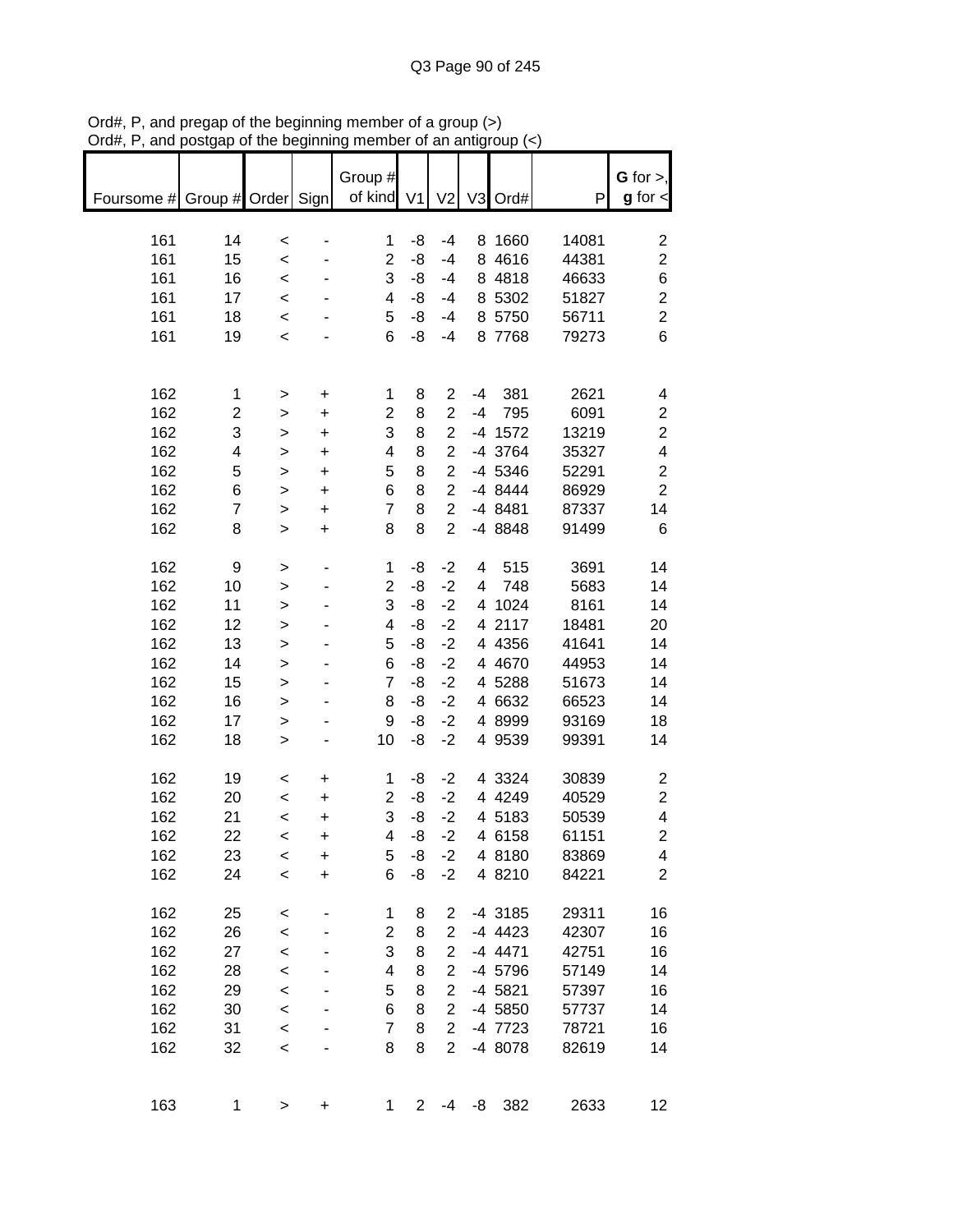|                          |                         |              |           | Group #                 |                |                         |    |           |       | $G$ for $>$ , |
|--------------------------|-------------------------|--------------|-----------|-------------------------|----------------|-------------------------|----|-----------|-------|---------------|
| Foursome # Group # Order |                         |              | Sign      | of kind                 | V <sub>1</sub> | V <sub>2</sub>          |    | V3 Ord#   | P     | $g$ for $\lt$ |
|                          |                         |              |           |                         |                |                         |    |           |       |               |
| 163                      | 2                       | >            | +         | $\overline{2}$          | $\overline{2}$ | $-4$                    |    | $-8$ 2330 | 20693 | 12            |
| 163                      | 3                       | $\mathbf{I}$ | +         | 3                       | $\overline{2}$ | $-4$                    |    | $-8$ 2436 | 21713 | 12            |
| 163                      | $\overline{\mathbf{4}}$ | >            | $\ddot{}$ | 4                       | $\overline{2}$ | $-4$                    |    | -8 4977   | 48383 | 12            |
| 163                      | 5                       | $\mathbf{I}$ | $\ddot{}$ | 5                       | $\overline{2}$ | $-4$                    |    | $-8$ 5400 | 52919 | 16            |
| 163                      | 6                       | $\mathbf{I}$ | $\ddot{}$ | 6                       | $\overline{2}$ | $-4$                    |    | -8 8726   | 90089 | 16            |
|                          |                         |              |           |                         |                |                         |    |           |       |               |
| 163                      | 7                       | >            |           | 1                       | $-2$           | 4                       | 8  | 595       | 4357  | 8             |
| 163                      | 8                       | >            |           | $\overline{\mathbf{c}}$ | $-2$           | 4                       | 8  | 3585      | 33487 | 8             |
| 163                      | 9                       | >            |           | 3                       | $-2$           | 4                       | 8  | 3705      | 34687 | 8             |
| 163                      | 10                      | >            |           | 4                       | $-2$           | 4                       | 8  | 3884      | 36637 | 8             |
| 163                      | 11                      | >            |           | 5                       | $-2$           | 4                       | 8  | 7076      | 71437 | 8             |
| 163                      | 12                      | $\mathbf{I}$ |           | 6                       | $-2$           | 4                       | 8  | 8992      | 93097 | 8             |
| 163                      | 13                      | $\geq$       |           | 7                       | $-2$           | 4                       |    | 8 9500    | 98947 | 8             |
|                          |                         |              |           |                         |                |                         |    |           |       |               |
| 163                      | 14                      | $\,<$        | +         | $\mathbf{1}$            | $-2$           | $\overline{\mathbf{4}}$ |    | 8 4148    | 39397 | 12            |
|                          |                         |              |           |                         |                |                         |    |           |       |               |
| 163                      | 15                      | $\,<$        |           | 1                       | $\overline{2}$ | $-4$                    | -8 | 889       | 6911  | 6             |
| 163                      | 16                      | $\prec$      |           | $\overline{2}$          | $\overline{c}$ | $-4$                    | -8 | 1778      | 15233 | 8             |
| 163                      | 17                      | $\prec$      |           | 3                       | $\overline{c}$ | $-4$                    |    | $-8$ 3127 | 28703 | 8             |
| 163                      | 18                      | $\prec$      |           | 4                       | $\overline{2}$ | $-4$                    |    | $-8$ 3184 | 29303 | 8             |
| 163                      | 19                      |              |           | 5                       | $\overline{c}$ | $-4$                    |    | -8 4297   | 41051 | 6             |
| 163                      | 20                      | $\prec$      |           | 6                       | $\overline{2}$ | $-4$                    |    | -8 8533   | 87881 | 6             |
|                          |                         | $\,<$        |           |                         |                |                         |    |           |       |               |
|                          |                         |              |           |                         |                |                         |    |           |       |               |
|                          |                         |              |           |                         |                |                         |    |           |       |               |
| 164                      | 1                       | >            | +         | 1                       | $-2$           | 4                       | 4  | 395       | 2711  | 4             |
| 164                      | $\overline{c}$          | >            | +         | $\overline{2}$          | $-2$           | 4                       | 4  | 921       | 7211  | 4             |
| 164                      | 3                       | >            | +         | 3                       | $-2$           | 4                       | 4  | 1025      | 8167  | 6             |
| 164                      | 4                       | >            | +         | 4                       | $-2$           | 4                       | 4  | 3956      | 37361 | 4             |
| 164                      | 5                       | >            | +         | 5                       | $-2$           | 4                       |    | 4 3979    | 37571 | 4             |
| 164                      | 6                       | $\geq$       | +         | 6                       | $-2$           | 4                       |    | 4 4 4 6 4 | 42701 | 4             |
| 164                      | $\overline{7}$          | >            | +         | $\overline{7}$          | $-2$           | 4                       |    | 4 4 671   | 44959 | 6             |
| 164                      | 8                       | >            | $\ddot{}$ | 8                       | $-2$           | 4                       | 4  | 5973      | 59077 | 8             |
| 164                      | 9                       | >            | +         | 9                       | $-2$           | 4                       |    | 4 6580    | 65867 | 16            |
| 164                      | 10                      | >            | +         | 10                      | $-2$           | 4                       |    | 4 6633    | 66529 | 6             |
| 164                      | 11                      | $\mathbf{I}$ | +         | 11                      | $-2$           | 4                       |    | 4 6936    | 70001 | 4             |
| 164                      | 12                      | >            | $\ddot{}$ | 12                      | $-2$           | 4                       |    | 4 7321    | 74201 | 4             |
| 164                      | 13                      | $\mathbf{I}$ | $\ddot{}$ | 13                      | $-2$           | 4                       |    | 4 7639    | 77719 | 6             |
| 164                      | 14                      | $\mathbf{I}$ | $\ddot{}$ | 14                      | $-2$           | 4                       |    | 4 8408    | 86461 | 8             |
|                          |                         |              |           |                         |                |                         |    |           |       |               |
| 164                      | 15                      | >            |           | 1                       | 2              | -4                      |    | -4 3985   | 37619 | 12            |
| 164                      | 16                      | >            |           | 2                       | $\overline{2}$ | $-4$                    |    | -4 4983   | 48449 | 12            |
| 164                      | 17                      | >            |           | 3                       | $\overline{2}$ | $-4$                    |    | -4 5997   | 59341 | 8             |
| 164                      | 18                      | >            |           | 4                       | $\overline{2}$ | $-4$                    |    | -4 6746   | 67741 | 8             |
| 164                      | 19                      | >            |           | 5                       | $\overline{2}$ | $-4$                    |    | -4 7318   | 74177 | 10            |
| 164                      | 20                      | $\mathbf{I}$ |           | 6                       | $\overline{2}$ | $-4$                    |    | -4 7796   | 79589 | 10            |
| 164                      | 21                      | >            |           | $\overline{7}$          | $\overline{2}$ | $-4$                    |    | -4 7887   | 80611 | 8             |
| 164                      | 22                      |              |           | 8                       | $\overline{2}$ | $-4$                    |    | -4 8022   | 82021 | 8             |
|                          |                         | >            |           |                         |                |                         |    |           |       |               |

Ord#, P, and pregap of the beginning member of a group (>) Ord#, P, and postgap of the beginning member of an antigroup (<)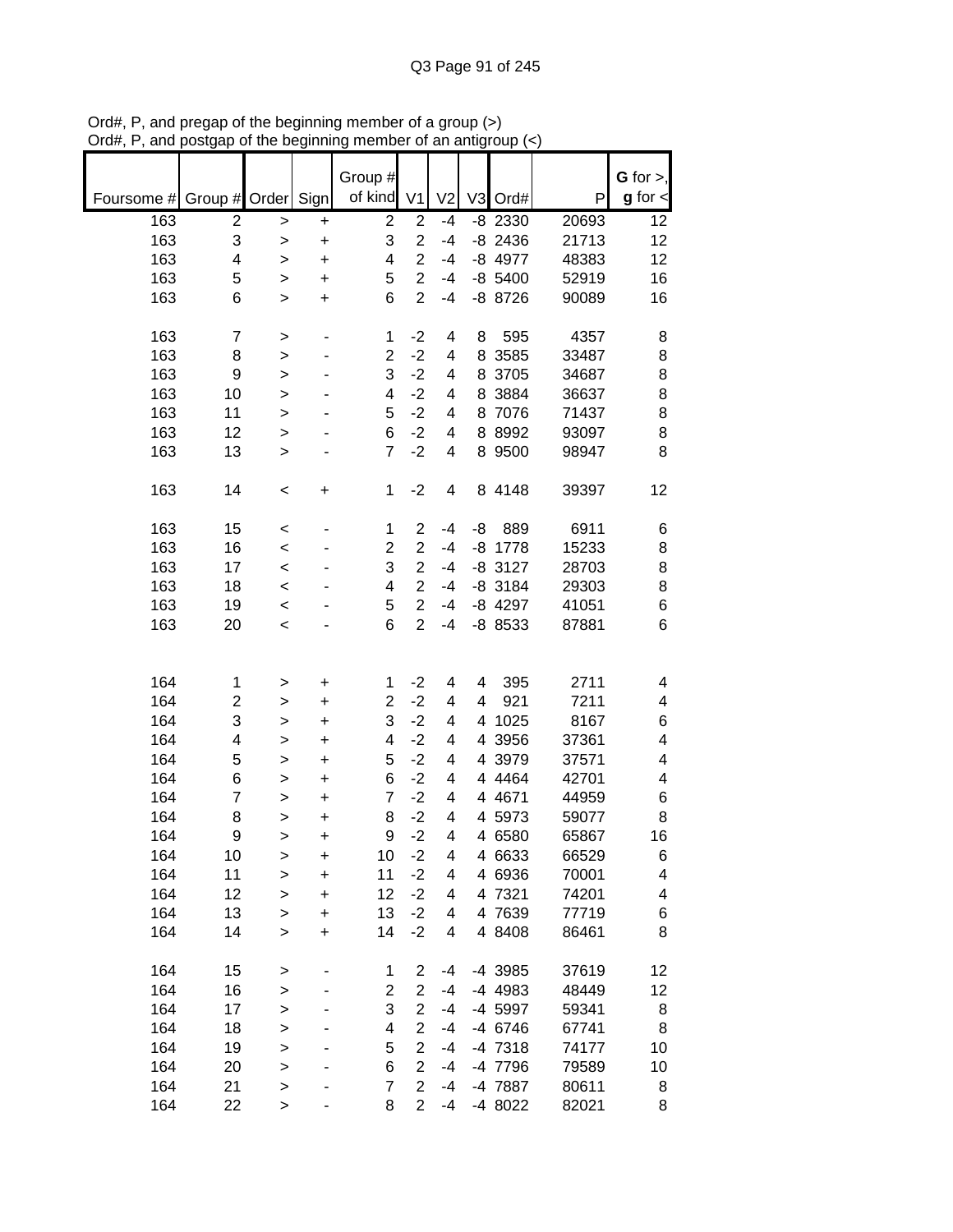|            |               |              |           | Group #                 |                |                |       |            |       | $G$ for $>$ ,        |
|------------|---------------|--------------|-----------|-------------------------|----------------|----------------|-------|------------|-------|----------------------|
| Foursome # | Group # Order |              | Sign      | of kind                 | V <sub>1</sub> | V <sub>2</sub> | V3    | Ord#       | P     | $g$ for $\textsf{I}$ |
| 164        | 23            | $\, > \,$    |           | $\boldsymbol{9}$        | $\overline{2}$ | $-4$           |       | -4 9382    | 97561 | 8                    |
| 164        | 24            | $\mathbf{I}$ |           | 10                      | $\overline{2}$ | $-4$           |       | -4 9527    | 99241 | 8                    |
| 164        | 25            | $\,<$        | +         | 1                       | 2              | $-4$           |       | -4 1964    | 17029 | 4                    |
| 164        | 26            | $\prec$      | +         | $\overline{2}$          | $\overline{2}$ | $-4$           |       | -4 2189    | 19309 | 10                   |
| 164        | 27            | $\,<$        | +         | 3                       | $\overline{2}$ | $-4$           |       | -4 3541    | 33029 | 8                    |
| 164        | 28            | $\,<$        | +         | 4                       | $\overline{2}$ | $-4$           |       | -4 3749    | 35153 | 6                    |
| 164        | 29            | $\,<$        | +         | 5                       | $\overline{2}$ | $-4$           |       | -4 3988    | 37649 | 8                    |
| 164        | 30            | $\,<$        | $\ddot{}$ | 6                       | $\overline{2}$ | $-4$           |       | $-4$ 4180  | 39769 | 10                   |
| 164        | 31            | $\,<$        | $\ddot{}$ | $\overline{7}$          | $\overline{2}$ | $-4$           |       | -4 5795    | 57143 | 6                    |
| 164        | 32            | $\,<$        | $\ddot{}$ | 8                       | $\overline{2}$ | $-4$           |       | -4 6717    | 67429 | 4                    |
| 164        | 33            | $\,<\,$      | +         | 9                       | $\overline{2}$ | $-4$           |       | -4 6749    | 67759 | 4                    |
| 164        | 34            | $\,<$        | $\ddot{}$ | 10                      | $\overline{2}$ | $-4$           |       | -4 6847    | 68899 | 4                    |
| 164        | 35            | $\,<$        | +         | 11                      | $\overline{2}$ | $-4$           |       | -4 8666    | 89501 | 12                   |
| 164        | 36            | $\,<$        | +         | 12                      | $\overline{2}$ | $-4$           |       | -4 9385    | 97579 | 4                    |
| 164        | 37            | $\,<$        | +         | 13                      | $\overline{2}$ | $-4$           |       | -4 9455    | 98459 | 8                    |
|            |               |              |           |                         |                |                |       |            |       |                      |
| 164        | 38            | $\,<$        |           | 1                       | $-2$           | 4              | 4     | 924        | 7229  | 8                    |
| 164        | 39            | $\,<$        |           | $\overline{\mathbf{c}}$ | $-2$           | 4              | 4     | 1126       | 9059  | 8                    |
| 164        | 40            | $\,<$        |           | 3                       | $-2$           | 4              |       | 4 3742     | 35099 | 8                    |
| 164        | 41            | $\,<$        |           | 4                       | $-2$           | 4              |       | 4 4 4 6 7  | 42719 | 8                    |
| 164        | 42            | $\,<$        |           | 5                       | $-2$           | 4              |       | 4 5182     | 50527 | 12                   |
| 164        | 43            | $\,<$        |           | 6                       | $-2$           | 4              |       | 4 5353     | 52379 | 8                    |
| 164        | 44            | $\,<\,$      |           | 7                       | $-2$           | 4              |       | 4 5732     | 56519 | 8                    |
| 164        | 45            | $\,<\,$      |           | 8                       | $-2$           | 4              |       | 4 7075     | 71429 | 8                    |
| 164        | 46            | $\,<$        |           | 9                       | $-2$           | 4              |       | 4 7248     | 73379 | 8                    |
| 164        | 47            | $\prec$      |           | 10                      | $-2$           | 4              |       | 4 8213     | 84239 | 8                    |
|            |               |              |           |                         |                |                |       |            |       |                      |
| 165        | 1             | >            | +         | 1                       | $-2$           | $-4$           | 10    | 400        | 2741  | 10                   |
| 165        | 2             | >            | +         | $\overline{\mathbf{c}}$ | $-2$           | $-4$           | 10    | 432        | 3011  | 10                   |
| 165        | 3             | >            | +         | 3                       | $-2$           | $-4$           | 10    | 8377       | 86171 | 10                   |
| 165        | 4             | >            |           | 1                       | 2              |                |       | 4 -10 7772 | 79309 | 8                    |
| 165        | 5             | $\,<$        | +         | 1                       | 2              |                | 4 -10 | 690        | 5179  | 10                   |
| 165        | 6             | $\prec$      | +         | $\overline{\mathbf{c}}$ | $\overline{c}$ |                |       | 4 -10 4447 | 42499 | 10                   |
| 165        | 7             | $\,<$        | +         | 3                       | $\overline{2}$ |                |       | 4 -10 6093 | 60397 | 16                   |
|            |               |              |           |                         |                |                |       |            |       |                      |
| 166        | 1             | >            | +         | 1                       |                | $2 - 10$       | 4     | 404        | 2777  | 10                   |
| 166        | 2             | >            | +         | $\overline{c}$          |                | $2 - 10$       | 4     | 1237       | 10079 | 10                   |
| 166        | 3             | >            | +         | 3                       |                | $2 - 10$       | 4     | 1496       | 12527 | 10                   |
| 166        | 4             | >            | +         | 4                       |                | $2 - 10$       |       | 4 1527     | 12809 | 10                   |
| 166        | 5             | $\mathbf{I}$ | $\ddot{}$ | 5                       |                | $2 - 10$       |       | 4 1896     | 16349 | 10                   |
| 166        | 6             | >            | +         | 6                       |                | $2 - 10$       |       | 4 2103     | 18353 | 12                   |
| 166        | 7             | >            | $\ddot{}$ | $\overline{7}$          |                | $2 - 10$       |       | 4 3107     | 28559 | 10                   |

Ord#, P, and pregap of the beginning member of a group (>) Ord#, P, and postgap of the beginning member of an antigroup (<)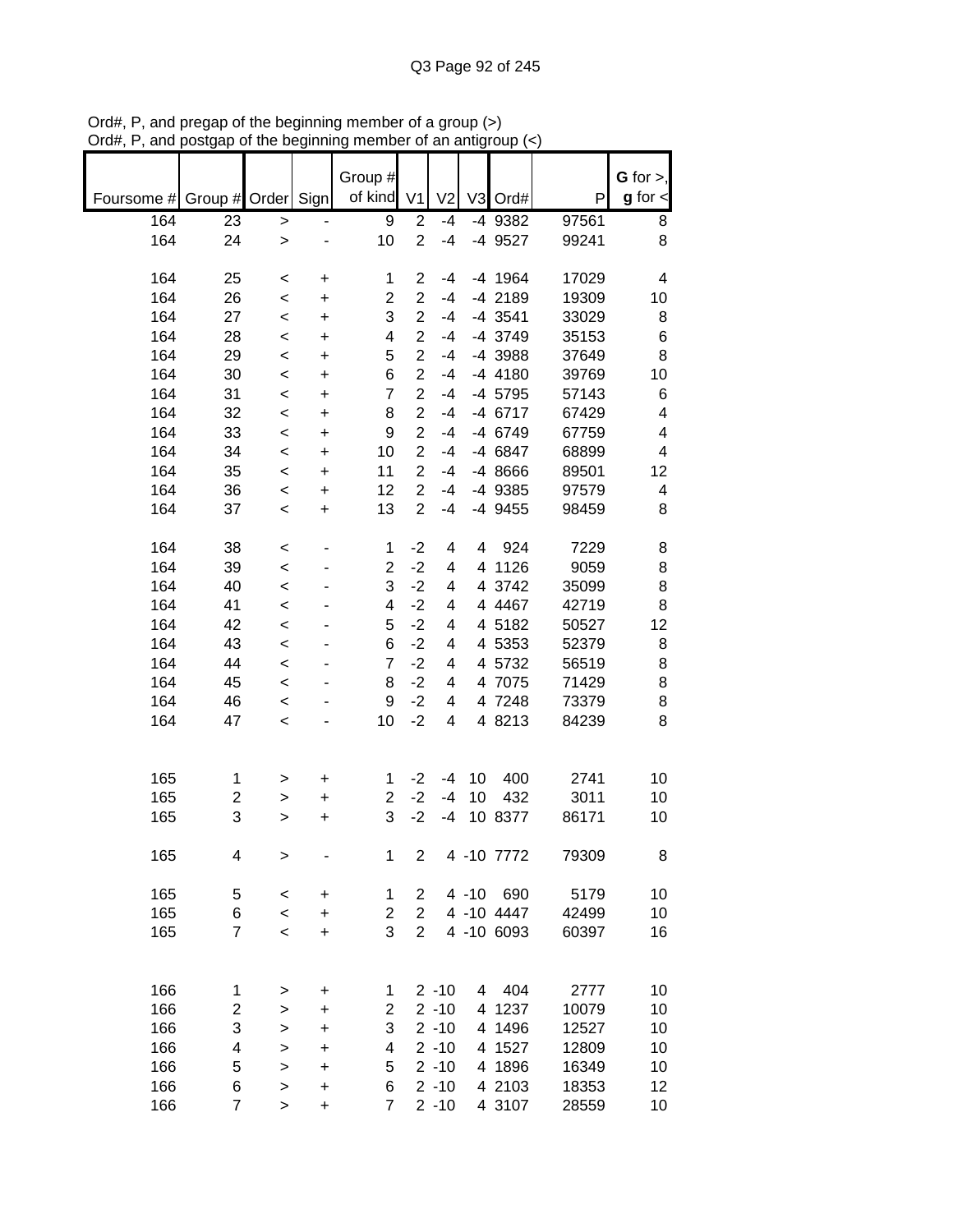|            |                |              |           | Group #                 |                |                |                |           |       | G for $>$ ,   |
|------------|----------------|--------------|-----------|-------------------------|----------------|----------------|----------------|-----------|-------|---------------|
| Foursome # | Group # Order  |              | Sign      | of kind                 | V <sub>1</sub> | V <sub>2</sub> | V <sub>3</sub> | Ord#      | P     | $g$ for $\lt$ |
| 166        | 8              | >            | +         | 8                       |                | $2 - 10$       |                | 4 3738    | 35069 | 10            |
| 166        | 9              | $\mathbf{I}$ | +         | 9                       |                | $2 - 10$       |                | 4 5728    | 56489 | 10            |
| 166        | 10             | >            | +         | 10                      |                | $2 - 10$       |                | 4 6351    | 63377 | 10            |
| 166        | 11             | >            | +         | 11                      |                | $2 - 10$       |                | 4 6561    | 65687 | 10            |
| 166        | 12             | >            | +         | 12                      |                | $2 - 10$       |                | 4 7071    | 71399 | 10            |
| 166        | 13             | >            | +         | 13                      |                | $2 - 10$       |                | 4 7380    | 74843 | 12            |
| 166        | 14             | $\mathbf{I}$ | +         | 14                      |                | $2 - 10$       |                | 4 7636    | 77699 | 10            |
| 166        | 15             | $\mathbf{I}$ | $\ddot{}$ | 15                      |                | $2 - 10$       |                | 4 7702    | 78497 | 10            |
| 166        | 16             | >            |           | 1                       | $-2$           | 10             |                | -4 2185   | 19267 | 8             |
| 166        | 17             | >            |           | $\overline{c}$          | $-2$           | 10             |                | -4 2824   | 25639 | 6             |
| 166        | 18             | >            |           | 3                       | $-2$           | 10             |                | -4 4176   | 39727 | 8             |
| 166        | 19             | >            |           | 4                       | $-2$           | 10             |                | $-4$ 5311 | 51907 | 8             |
| 166        | 20             | >            |           | 5                       | $-2$           | 10             |                | -4 6238   | 62053 | $\,6$         |
| 166        | 21             | $\mathbf{I}$ |           | 6                       | $-2$           | 10             |                | -4 6534   | 65419 | 6             |
| 166        | 22             | >            |           | $\overline{7}$          | $-2$           | 10             |                | $-4$ 7014 | 70849 | $\,6$         |
| 166        | 23             | $\geq$       |           | 8                       | $-2$           | 10             |                | -4 8036   | 82189 | 6             |
| 166        | 24             | $\,<$        | +         | 1                       | $-2$           | 10             |                | -4 3177   | 29221 | 10            |
| 166        | 25             | $\prec$      | +         | $\overline{2}$          | $-2$           | 10             |                | -4 3455   | 32203 | 10            |
| 166        | 26             | $\prec$      | +         | 3                       | $-2$           | 10             |                | -4 5694   | 56113 | 10            |
| 166        | 27             | $\,<$        | +         | 4                       | $-2$           | 10             |                | -4 5841   | 57667 | 12            |
| 166        | 28             | $\,<$        | +         | 5                       | $-2$           | 10             |                | -4 6485   | 64891 | 10            |
| 166        | 29             | $\,<$        | +         | 6                       | $-2$           | 10             |                | -4 8101   | 82903 | 10            |
| 166        | 30             | $\,<$        | +         | $\overline{7}$          | $-2$           | 10             |                | -4 8297   | 85213 | 10            |
| 166        | 31             | $\,<$        |           | 1                       |                | $2 - 10$       | 4              | 528       | 3797  | 6             |
| 166        | 32             | $\prec$      |           | $\overline{\mathbf{c}}$ |                | $2 - 10$       |                | 4 2468    | 22031 | 6             |
| 166        | 33             | $\,<$        |           | 3                       |                | $2 - 10$       |                | 4 2759    | 24971 | 6             |
| 166        | 34             | <            |           | 4                       |                | $2 - 10$       | 4              | 5835      | 57593 | 8             |
| 166        | 35             | <            |           | 5                       |                | $2 - 10$       |                | 4 5942    | 58733 | 8             |
| 166        | 36             | <            |           | 6                       |                | $2 - 10$       |                | 4 7038    | 71069 | 12            |
| 166        | 37             | <            |           | $\overline{7}$          |                | $2 - 10$       |                | 4 7044    | 71147 | 6             |
| 166        | 38             | $\,<$        |           | 8                       |                | $2 - 10$       |                | 4 8734    | 90191 | 6             |
|            |                |              |           |                         |                |                |                |           |       |               |
| 167        | 1              | >            | $\ddot{}$ | 1                       | $-2$           | $-2$           | 14             | 407       | 2797  | 6             |
| 167        | $\overline{c}$ | >            | +         | $\overline{2}$          | $-2$           | $-2$           | 14             | 414       | 2851  | 8             |
| 167        | 3              | $\mathbf{I}$ | +         | 3                       | $-2$           | $-2$           | 14             | 907       | 7057  | 14            |
| 167        | 4              | $\mathbf{I}$ | +         | 4                       | $-2$           | $-2$           |                | 14 1119   | 9007  | 6             |
| 167        | 5              | $\mathbf{I}$ | +         | 5                       | $-2$           | $-2$           |                | 14 2098   | 18307 | 6             |
| 167        | 6              | $\mathbf{I}$ | +         | 6                       | $-2$           | $-2$           |                | 14 2986   | 27277 | 6             |
| 167        | $\overline{7}$ | $\mathbf{I}$ | +         | $\overline{7}$          | $-2$           | $-2$           |                | 14 3901   | 36787 | 6             |
| 167        | 8              | $\mathbf{I}$ | +         | 8                       | $-2$           | $-2$           |                | 14 5272   | 51511 | 8             |
| 167        | 9              | >            | +         | 9                       | $-2$           | $-2$           |                | 14 5677   | 55927 | 6             |
| 167        | 10             | >            | +         | 10                      | $-2$           | $-2$           |                | 14 6947   | 70117 | 6             |
| 167        | 11             | >            | +         | 11                      | $-2$           | $-2$           |                | 14 8516   | 87691 | 8             |

Ord#, P, and pregap of the beginning member of a group (>) Ord#, P, and postgap of the beginning member of an antigroup (<)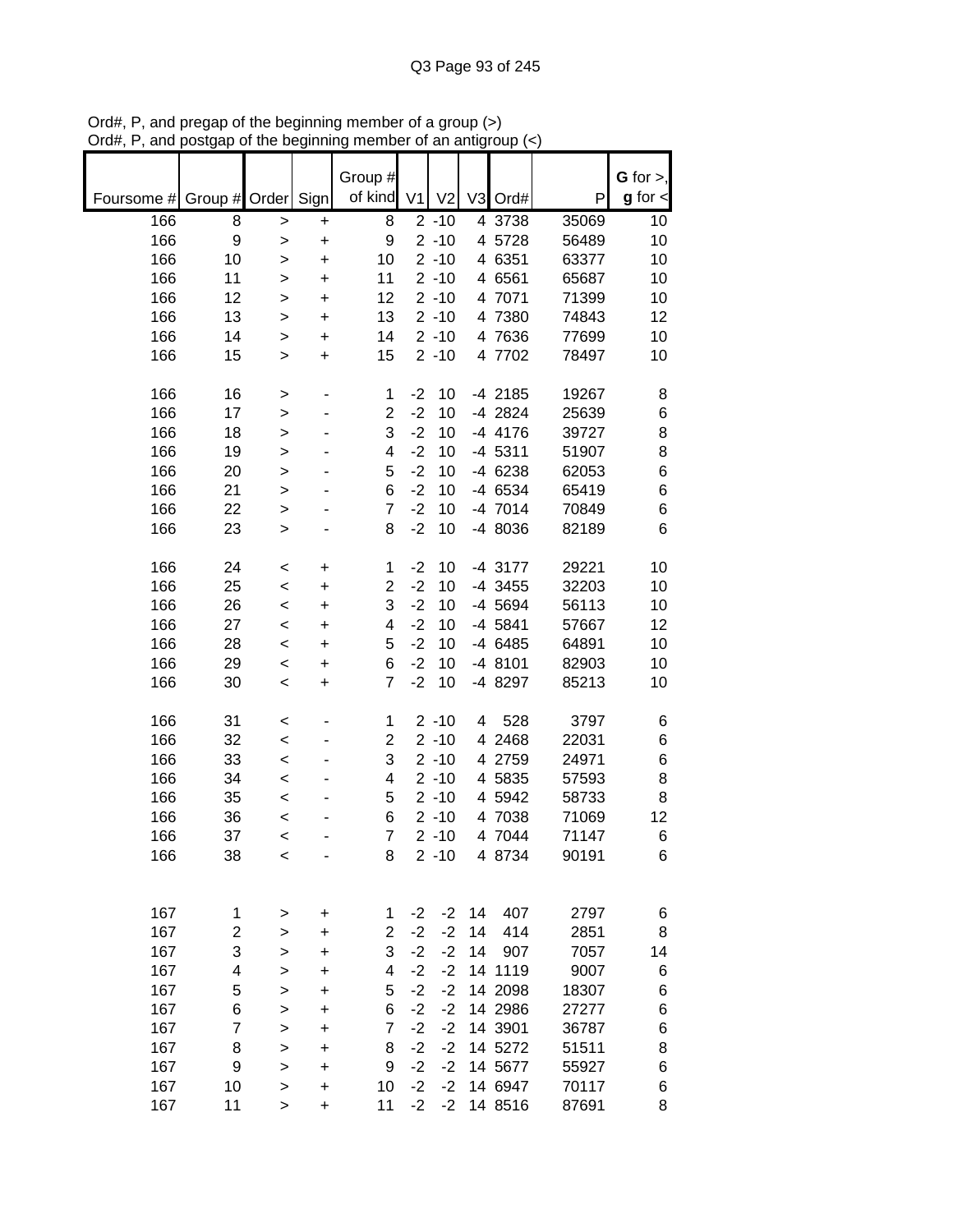|                               | oolyap                  | or uro poguning          |           |                       |                         | vi an aniyi    |          |                                  |       |                              |
|-------------------------------|-------------------------|--------------------------|-----------|-----------------------|-------------------------|----------------|----------|----------------------------------|-------|------------------------------|
|                               |                         |                          |           |                       |                         |                |          |                                  |       |                              |
|                               |                         |                          |           | Group #<br>of kind V1 |                         |                |          |                                  | P     | G for $>$ ,<br>$g$ for $\lt$ |
| Foursome # Group # Order Sign |                         |                          |           |                       |                         | V <sub>2</sub> |          | V3 Ord#                          |       |                              |
| 167                           | 12                      | $\,<$                    | +         | 1                     | $\overline{c}$          |                | $2 - 14$ | 569                              | 4133  | 6                            |
| 167                           | 13                      | $\,<\,$                  | $\ddot{}$ | $\overline{2}$        | $\overline{2}$          |                |          | 2 -14 627                        | 4643  | 6                            |
| 167                           | 14                      | $\,<\,$                  | $\ddot{}$ | 3                     | $\overline{2}$          |                |          | 2 -14 2377                       | 21149 | 8                            |
| 167                           | 15                      | $\,<\,$                  | $\ddot{}$ | 4                     | $\overline{2}$          |                |          | 2 -14 2796                       | 25349 | 8                            |
| 167                           | 16                      | $\,<\,$                  | $\ddot{}$ | 5                     | $\overline{2}$          |                |          | 2 -14 2817                       | 25583 | 6                            |
| 167                           | 17                      | $\prec$                  | $\ddot{}$ | 6                     | $\overline{2}$          |                |          | 2 -14 3095                       | 28439 | 8                            |
| 167                           | 18                      | $\prec$                  | $\ddot{}$ | $\overline{7}$        | $\overline{2}$          |                |          | 2 -14 4056                       | 38453 | 6                            |
| 167                           | 19                      | $\overline{\phantom{0}}$ | $\ddot{}$ | 8                     | $\overline{2}$          |                |          | 2 -14 4310                       | 41183 | 6                            |
| 167                           | 20                      | $\overline{\phantom{0}}$ | $\ddot{}$ | 9                     | $\overline{2}$          |                |          | 2 -14 5894                       | 58199 | 8                            |
| 167                           | 21                      | $\overline{\phantom{0}}$ | $\ddot{}$ | 10                    | $\overline{2}$          |                |          | 2 -14 7907                       | 80783 | 6                            |
|                               |                         |                          |           |                       |                         |                |          |                                  |       |                              |
|                               |                         |                          |           |                       |                         |                |          |                                  |       |                              |
| 168                           | 1                       | $\, > \,$                | $\ddot{}$ | 1                     | 14                      |                |          | $-2 - 10$ 409                    | 2803  | $\overline{2}$               |
| 168                           | $\overline{c}$          | $\,>$                    | $\ddot{}$ | $\overline{2}$        | 14                      |                |          | $-2 - 10$ 4391                   | 41983 | $\overline{2}$               |
|                               |                         |                          |           |                       |                         |                |          |                                  |       |                              |
| 168                           | 3                       | $\, > \,$                |           |                       | $1 - 14$                |                |          | 2 10 2859                        | 25997 | 16                           |
|                               |                         |                          |           |                       |                         |                |          |                                  |       |                              |
| 168                           | 4                       | $\,<\,$                  | $\ddot{}$ |                       | $1 - 14$                | $\overline{2}$ |          | 10 6429                          | 64187 | $\overline{c}$               |
| 168                           | 5                       | $\,<\,$                  | $\ddot{}$ |                       | $2 - 14$                | $2^{\circ}$    |          | 10 7853                          | 80207 | $\overline{2}$               |
|                               |                         |                          |           |                       |                         |                |          |                                  |       |                              |
| 168                           | 6<br>$\overline{7}$     | $\,<\,$                  |           | 1                     | 14                      |                |          | $-2 - 10$ 2122<br>14 -2 -10 5139 | 18523 | 16                           |
| 168<br>168                    | 8                       | $\overline{\phantom{a}}$ |           | $\overline{2}$<br>3   | 14                      |                |          | $-2 - 10$ 6956                   | 50053 | 16                           |
|                               |                         | $\,<$                    |           |                       |                         |                |          |                                  | 70183 | 16                           |
|                               |                         |                          |           |                       |                         |                |          |                                  |       |                              |
| 169                           | 1                       | >                        | +         | 1                     |                         | $-2 - 10$      |          | 2 410                            | 2819  | 16                           |
| 169                           | $\overline{\mathbf{c}}$ | $\, > \,$                | $\ddot{}$ | $\overline{2}$        |                         | $-2 - 10$      |          | 2 1700                           | 14519 | 16                           |
| 169                           | 3                       | $\,$                     | $\ddot{}$ | 3                     |                         | $-2 - 10$      |          | 2 1720                           | 14699 | 16                           |
| 169                           | 4                       | $\, > \,$                | $\ddot{}$ | 4                     |                         | $-2 - 10$      |          | 2 4001                           | 37831 | 18                           |
| 169                           | 5                       | $\geq$                   | $\ddot{}$ | 5                     |                         | $-2 - 10$      |          | 2 7420                           | 75307 | 18                           |
|                               |                         |                          |           |                       |                         |                |          |                                  |       |                              |
| 169                           | 6                       | >                        |           | 1                     |                         |                |          | 2 10 -2 2621                     | 23563 | 2                            |
| 169                           | 7                       | >                        |           | 2                     | $\overline{\mathbf{c}}$ | 10             |          | $-2$ 3467                        | 32323 | $\overline{\mathbf{c}}$      |
| 169                           | 8                       | >                        |           | 3                     | $\overline{c}$          | 10             |          | $-2$ 4278                        | 40849 | $\overline{\mathbf{c}}$      |
| 169                           | 9                       | >                        |           | 4                     | $\overline{2}$          | 10             |          | $-2$ 5239                        | 51199 | $\overline{\mathbf{c}}$      |
| 169                           | 10                      | $\mathbf{I}$             |           | 5                     | $\overline{2}$          | 10             |          | -2 7897                          | 80683 | $\overline{\mathbf{c}}$      |
| 169                           | 11                      | $\mathbf{I}$             |           | 6                     | $\overline{2}$          | 10             |          | $-28391$                         | 86293 | $\overline{2}$               |
|                               |                         |                          |           |                       |                         |                |          |                                  |       |                              |
| 169                           | 12                      | $\,<$                    | $\ddot{}$ | 1                     | $\overline{2}$          | 10             |          | $-2$ 2239                        | 19777 | 16                           |
| 169                           | 13                      | $\prec$                  | $\ddot{}$ | 2                     | $\overline{2}$          | 10             |          | $-2$ 7852                        | 80191 | 16                           |
| 169                           | 14                      | $\prec$                  | $\ddot{}$ | 3                     | $\overline{2}$          | 10             |          | $-28344$                         | 85733 | 18                           |
| 169                           | 15                      | $\,<$                    | $\ddot{}$ | 4                     | $\overline{2}$          | 10             |          | $-28636$                         | 89137 | 16                           |
|                               |                         |                          |           |                       |                         |                |          |                                  |       |                              |
| 169                           | 16                      | $\,<$                    |           | 1                     |                         | $-2 - 10$      |          | 2 2199                           | 19421 | $\overline{\mathbf{c}}$      |
| 169                           | 17                      | $\prec$                  |           | 2                     |                         | $-2 - 10$      |          | 2 4100                           | 38921 | $\overline{\mathbf{c}}$      |
| 169                           | 18                      | $\prec$                  |           | 3                     |                         | $-2 - 10$      |          | 2 7781                           | 79397 | $\overline{c}$               |

Ord#, P, and pregap of the beginning member of a group (>) Ord#, P, and postgap of the beginning member of an antigroup (<)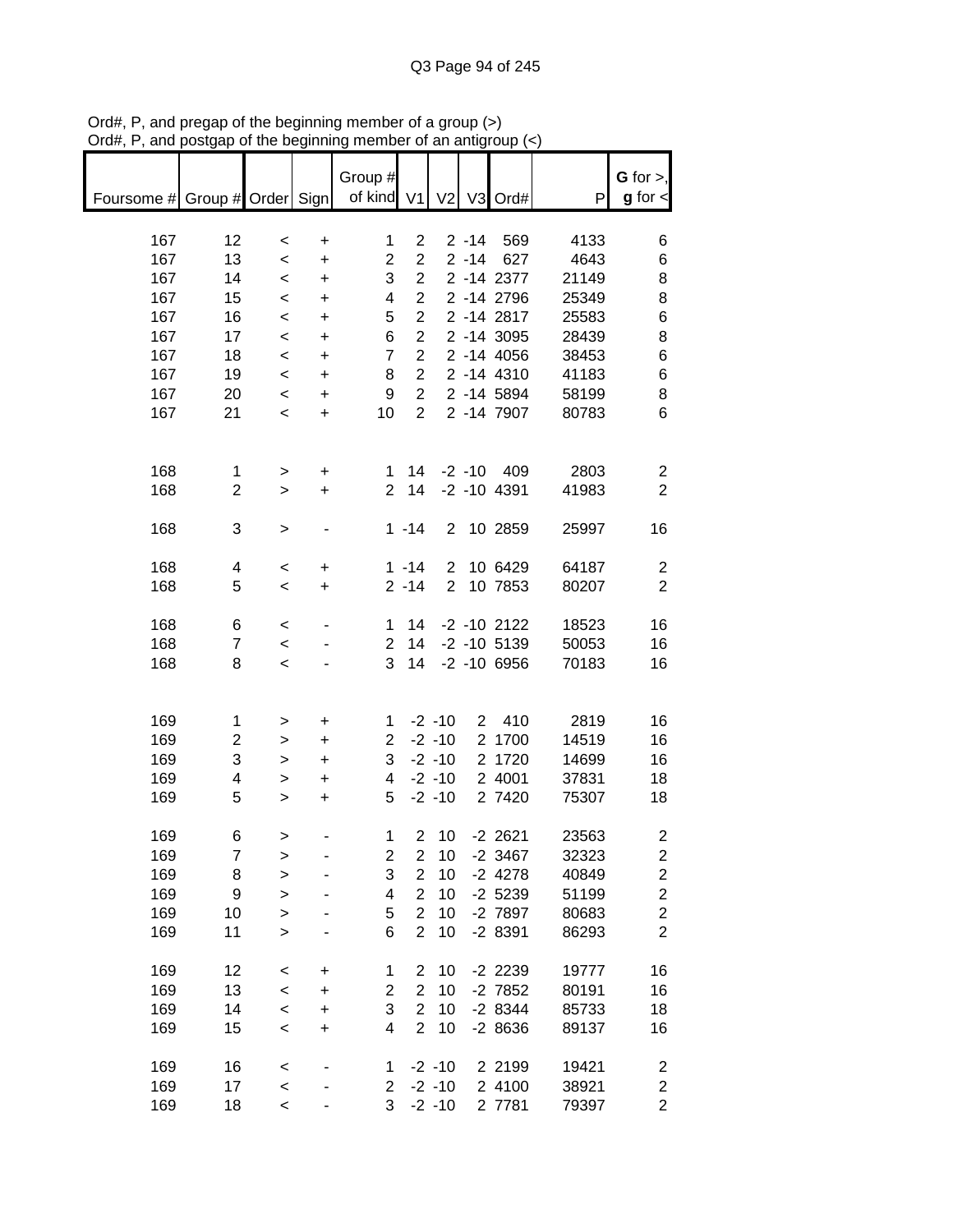| $max$ , $max$ , and posigap or the beginning |                |                          |                        |                       |                |          |         | n an amgroup (*        |       |                                  |
|----------------------------------------------|----------------|--------------------------|------------------------|-----------------------|----------------|----------|---------|------------------------|-------|----------------------------------|
|                                              |                |                          |                        | Group #               |                |          |         |                        |       | G for $>$ ,                      |
| Foursome # Group # Order Sign                |                |                          |                        | of kind V1 V2 V3 Ord# |                |          |         |                        | P     | $g$ for $\lt$                    |
|                                              |                |                          |                        |                       |                |          |         |                        |       |                                  |
|                                              |                |                          |                        |                       |                |          |         |                        |       |                                  |
| 170                                          | 1              | $\geq$                   | $\ddot{}$              | 1                     |                |          |         | $-2$ 14 $-10$ 415      | 2857  | 6                                |
| 170                                          | $\overline{c}$ | $\,$                     | $\ddot{}$              | $\mathbf{2}^{\prime}$ | $-2$           |          |         | 14 -10 638             | 4729  | 6                                |
| 170                                          | 3              | $\, >$                   | $\ddot{}$              | 3                     | $-2$           |          |         | 14 -10 851             | 6577  | 6                                |
| 170                                          | 4              | $\, >$                   | $+$                    | 4                     | $-2$           |          |         | 14 -10 5589            | 54979 | 6                                |
| 170                                          | 5              | $\mathbf{I}$             | $\ddot{}$              | 5                     | $-2$           |          |         | 14 -10 5978            | 59119 | 6                                |
| 170                                          | 6              | $\mathbf{I}$             | $+$                    | 6                     |                |          |         | -2 14 -10 7769         | 79279 | 6                                |
|                                              |                |                          |                        |                       |                |          |         |                        |       |                                  |
| 170                                          | $\overline{7}$ | $\,$                     |                        | $\mathbf{1}$          |                |          |         | 2 -14 10 1587          | 13381 | 14                               |
| 170                                          | 8              | $\geq$                   |                        | $\overline{2}$        |                | $2 - 14$ |         | 10 4049                | 38351 | 18                               |
| 170                                          | 9              | $\geq$                   |                        | 3                     |                |          |         | 2 -14 10 6401          | 63823 | 14                               |
| 170                                          | 10             | $\geq$                   |                        | $\overline{4}$        |                |          |         | 2 -14 10 7852          | 80191 | 14                               |
|                                              |                |                          |                        |                       |                |          |         |                        |       |                                  |
| 170                                          | 11             | $\overline{\phantom{0}}$ | $\ddot{}$              | $\mathbf{1}$          |                | $2 - 14$ |         | 10 541                 | 3911  | 6                                |
| 170                                          | 12             | $\overline{\phantom{a}}$ | $+$                    | $\overline{c}$        |                | $2 - 14$ |         | 10 679                 | 5081  | 6                                |
| 170                                          | 13             | $\overline{\phantom{a}}$ | $\ddot{}$              | 3                     |                | $2 - 14$ |         | 10 1781                | 15263 | $\,6$                            |
| 170                                          | 14             | $\overline{\phantom{a}}$ | $+$                    | 4                     |                | $2 - 14$ |         | 10 4516                | 43271 | 12                               |
|                                              |                |                          |                        |                       |                |          |         |                        |       |                                  |
| 170                                          | 15             | $\overline{\phantom{a}}$ |                        | 1                     |                |          |         | -2 14 -10 4392         | 41999 | 14                               |
| 170                                          | 16             | $\prec$                  |                        |                       |                |          |         | 2 -2 14 -10 7914       | 80849 | 14                               |
|                                              |                |                          |                        |                       |                |          |         |                        |       |                                  |
|                                              |                |                          |                        |                       |                |          |         |                        |       |                                  |
| 171                                          | $\mathbf{1}$   | $\, >$                   | $+$                    | $\mathbf 1$           | 0              |          | $-4$ 26 | 427                    | 2963  | 6                                |
|                                              |                |                          |                        |                       |                |          |         |                        |       |                                  |
| 171                                          | $\overline{2}$ | $\overline{\phantom{a}}$ | $+$                    | $\mathbf 1$           | $\overline{0}$ |          | 4 -26   | 465                    | 3307  | 6                                |
|                                              |                |                          |                        |                       |                |          |         |                        |       |                                  |
|                                              |                |                          |                        |                       |                |          |         |                        |       |                                  |
| 172                                          | 1              | >                        | $\ddot{}$              | $\mathbf{1}$          |                |          |         | -4 26 -26 428          | 2969  | 6                                |
| 172                                          | $\overline{2}$ | $\geq$                   | $+$                    | $\overline{2}$        |                |          |         | -4 26 -26 1115         | 8969  | 6                                |
|                                              |                |                          |                        |                       |                |          |         |                        |       |                                  |
| 172                                          | 3              | $\,<$                    | +                      | $\mathbf 1$           |                |          |         | 4 -26 26 1118          | 9001  | 6                                |
| 172                                          | 4              | $\prec$                  | +                      | $\overline{2}$        |                |          |         | 4 -26 26 3521          | 32833 | 6                                |
| 172                                          | 5              | $\,<$                    | +                      | 3                     |                |          |         | 4 -26 26 7341          | 74413 | 6                                |
| 172                                          | 6              | $\,<$                    | +                      | 4                     |                | 4 -26    |         | 26 8310                | 85363 | 6                                |
| 172                                          | $\overline{7}$ | $\prec$                  |                        | 5                     |                | $4 - 26$ |         | 26 8466                | 87181 | 6                                |
|                                              |                |                          | +                      |                       |                |          |         |                        |       |                                  |
|                                              |                |                          |                        |                       |                |          |         |                        |       |                                  |
| 173                                          | 1              |                          | +                      |                       | $126 - 26$     |          |         | 8 429                  | 2971  |                                  |
| 173                                          | $\overline{2}$ | $\,>$                    |                        |                       | 2 26 -26       |          |         | 8 5703                 | 56209 | $\overline{c}$<br>$\overline{2}$ |
|                                              |                | $\geq$                   | $\ddot{}$              |                       |                |          |         |                        |       |                                  |
| 173                                          | 3              | $\,<$                    |                        |                       | $1 - 26$ 26    |          |         | -8 5704                | 56237 | $\boldsymbol{2}$                 |
| 173                                          | 4              | $\,<$                    | $\ddot{}$<br>$\ddot{}$ |                       | $2 - 26$       | 26       |         | -8 6051                | 59921 | 8                                |
| 173                                          | 5              | $\,<$                    | $\ddot{}$              |                       | $3 - 26$ 26    |          |         | $-8$ 8471              | 87251 | $\overline{2}$                   |
|                                              |                |                          |                        |                       |                |          |         |                        |       |                                  |
|                                              |                |                          |                        |                       |                |          |         |                        |       |                                  |
| 174                                          | 1              | $\geq$                   | +                      |                       |                |          |         | $1 - 26$ $8 - 2$ $430$ | 2999  | 28                               |
|                                              |                |                          |                        |                       |                |          |         |                        |       |                                  |

Ord#, P, and pregap of the beginning member of a group (>) Ord#, P, and postgap of the beginning member of an antigroup (<)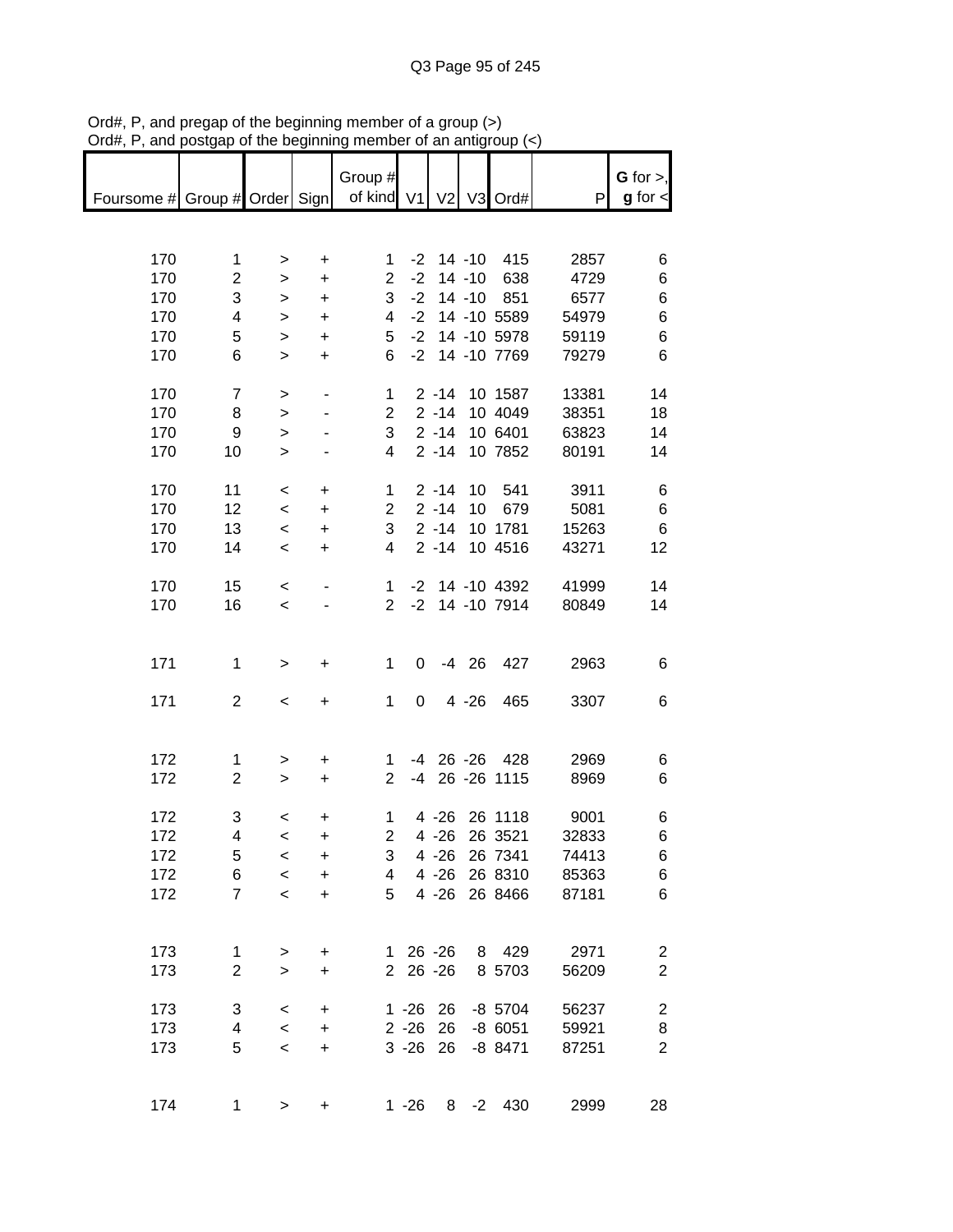|                               |                |              |           | Group #        |          |                |    |           |       | G for $>$ ,   |
|-------------------------------|----------------|--------------|-----------|----------------|----------|----------------|----|-----------|-------|---------------|
| Foursome # Group # Order Sign |                |              |           | of kind V1     |          | V <sub>2</sub> |    | V3 Ord#   | P     | $g$ for $\lt$ |
| 174                           | $\overline{2}$ | $\,$         | $\ddot{}$ |                | $2 - 26$ | 8              |    | $-2$ 1328 | 10937 | 28            |
|                               |                |              |           |                |          |                |    |           |       |               |
|                               |                |              |           |                |          |                |    |           |       |               |
| 175                           | 1              | >            | +         |                | $1 - 10$ | 4              | 4  | 435       | 3037  | 14            |
| 175                           | 2              | >            | +         |                | $2 - 10$ | 4              |    | 4 1123    | 9041  | 12            |
| 175                           | 3              | >            | $\ddot{}$ |                | $3 - 10$ | 4              |    | 4 1296    | 10627 | 14            |
| 175                           | 4              | $\mathbf{I}$ | $\ddot{}$ |                | $4 - 10$ | 4              |    | 4 2862    | 26017 | 14            |
| 175                           | 5              | $\geq$       | $\ddot{}$ |                | $5 - 10$ | 4              |    | 4 3739    | 35081 | 12            |
| 175                           | 6              | $\geq$       | $\ddot{}$ |                | $6 - 10$ | 4              |    | 4 5107    | 49739 | 12            |
| 175                           | $\overline{7}$ | $\mathbf{I}$ | $\ddot{}$ |                | $7 - 10$ | 4              |    | 4 5729    | 56501 | 12            |
| 175                           | 8              | $\mathbf{I}$ | $\ddot{}$ |                | $8 - 10$ | 4              |    | 4 7072    | 71411 | 12            |
| 175                           | 9              | $\mathbf{I}$ | $\ddot{}$ |                | $9 - 10$ | 4              |    | 4 8946    | 92639 | 12            |
|                               |                |              |           |                |          |                |    |           |       |               |
| 175                           | 10             | $\, > \,$    |           | 1              | 10       | $-4$           |    | $-4$ 2186 | 19273 | 6             |
| 175                           | 11             | >            |           | $\overline{2}$ | 10       | $-4$           |    | $-4$ 2598 | 23297 | 4             |
| 175                           | 12             | $\mathbf{I}$ |           | 3              | 10       | $-4$           |    | -4 2825   | 25643 | 4             |
| 175                           | 13             |              |           | 4              | 10       | $-4$           |    | -4 4027   | 38153 | 4             |
| 175                           | 14             | >            |           | 5              | 10       | $-4$           |    | $-4$ 4177 | 39733 | 6             |
|                               |                | >            |           | 6              | 10       | $-4$           |    |           |       | 6             |
| 175                           | 15             | >            |           |                |          |                |    | $-4$ 5312 | 51913 |               |
| 175                           |                |              |           | 1              | 10       | $-4$           | -4 |           |       | 18            |
|                               | 16             | <            | +         |                |          |                |    | 677       | 5059  |               |
| 175                           | 17             | $\,<\,$      | +         | $\overline{2}$ | 10       | $-4$           |    | -4 2291   | 20269 | 18            |
| 175                           | 18             | $\prec$      | $\ddot{}$ | 3              | 10       | $-4$           |    | -4 2320   | 20551 | 12            |
| 175                           | 19             | $\,<$        | $\ddot{}$ | 4              | 10       | $-4$           |    | -4 2779   | 25171 | 12            |
| 175                           | 20             | $\prec$      | $\ddot{}$ | 5              | 10       | $-4$           |    | -4 3176   | 29209 | 12            |
| 175                           | 21             | $\prec$      | $\ddot{}$ | 6              | 10       | $-4$           |    | $-4$ 3454 | 32191 | 12            |
| 175                           | 22             | $\prec$      | $\ddot{}$ | $\overline{7}$ | 10       | $-4$           |    | -4 3674   | 34369 | 12            |
| 175                           | 23             | $\,<$        | $\ddot{}$ | 8              | 10       | $-4$           |    | -4 7033   | 70999 | 12            |
| 175                           | 24             | $\prec$      | $\ddot{}$ | 9              | 10       | $-4$           |    | -4 8025   | 82039 | 12            |
|                               |                |              |           |                |          |                |    |           |       |               |
| 175                           | 25             | $\,<$        |           |                | $1 - 10$ | 4              | 4  | 868       | 6733  | 4             |
| 175                           | 26             | $\prec$      |           |                | $2 - 10$ | 4              |    | 4 2467    | 22027 | 4             |
| 175                           | 27             | $\,<$        |           |                | $3 - 10$ | 4              |    | 4 3664    | 34297 | 4             |
| 175                           | 28             | $\,<$        |           |                | $4 - 10$ | 4              |    | 4 4 9 1 2 | 47653 | 4             |
| 175                           | 29             | $\prec$      |           |                | $5 - 10$ | 4              |    | 4 5334    | 52177 | 4             |
| 175                           | 30             | $\prec$      |           |                | $6 - 10$ | 4              |    | 4 6330    | 63127 | 4             |
| 175                           | 31             | $\prec$      |           |                | $7 - 10$ | 4              |    | 4 7037    | 71059 | 10            |
| 175                           | 32             | $\prec$      |           |                | $8 - 10$ | 4              |    | 4 8015    | 81967 | 4             |
| 175                           | 33             | $\prec$      |           |                | $9 - 10$ | 4              |    | 4 9215    | 95597 | 6             |
|                               |                |              |           |                |          |                |    |           |       |               |
|                               |                |              |           |                |          |                |    |           |       |               |
| 176                           | 1              | $\, > \,$    | +         | 1              | 4        | -6             |    | 6 437     | 3049  | 8             |
| 176                           | $\mathbf 2$    | $\geq$       | $\ddot{}$ | $\overline{2}$ | 4        | -6             |    | 6 6043    | 59779 | 8             |
|                               |                |              |           |                |          |                |    |           |       |               |
| 176                           | 3              | >            |           | 1              | $-4$     | 6              |    | $-6$ 2218 | 19553 | 10            |
|                               |                |              |           |                |          |                |    |           |       |               |
| 176                           | 4              | $\,<$        | +         | 1              | $-4$     | 6              |    | $-6$ 7192 | 72719 | 8             |

Ord#, P, and pregap of the beginning member of a group (>) Ord#, P, and postgap of the beginning member of an antigroup (<)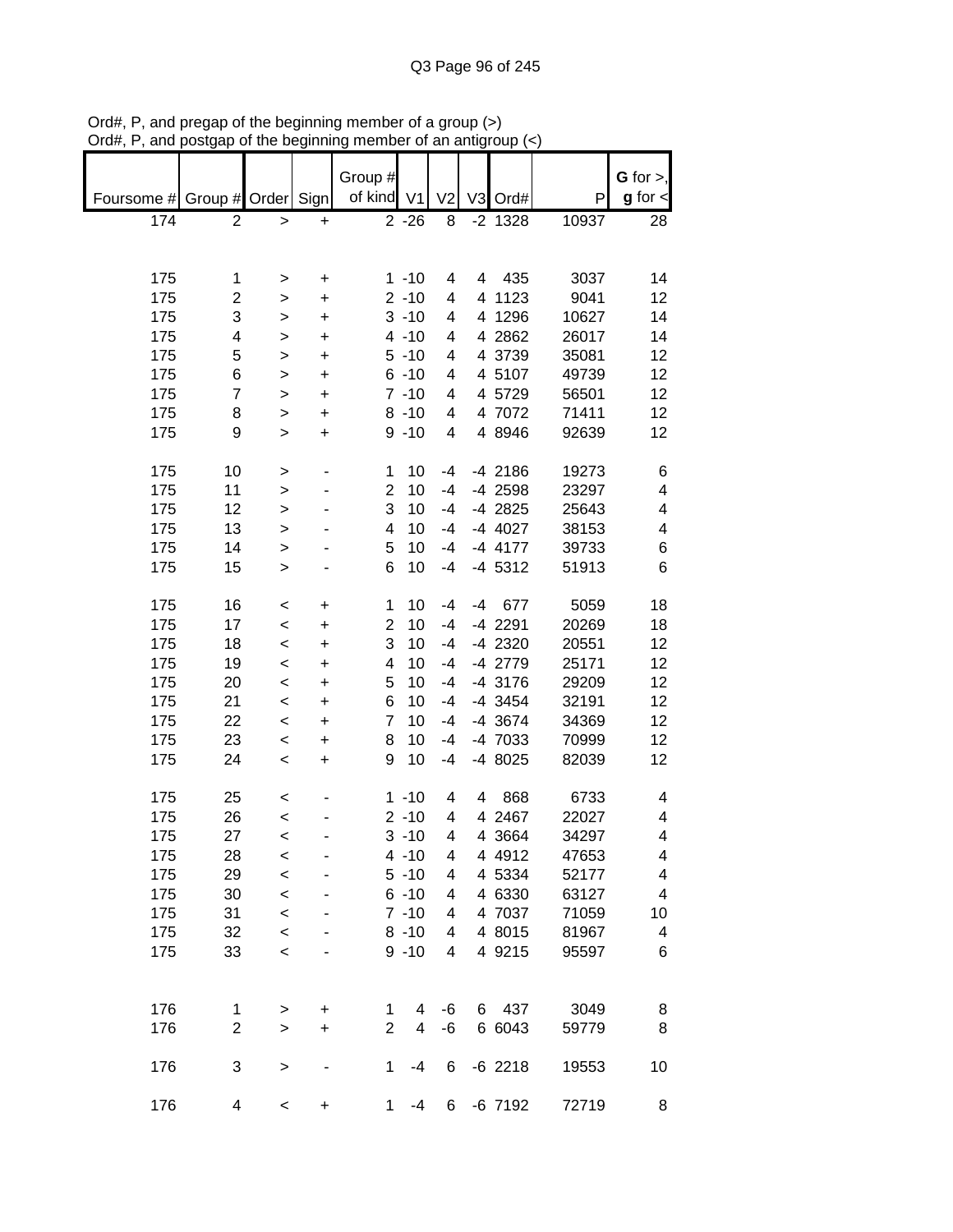|                               |                         |                 |                                  | Group #        |           |                |                 |       | $G$ for $>$ ,           |
|-------------------------------|-------------------------|-----------------|----------------------------------|----------------|-----------|----------------|-----------------|-------|-------------------------|
| Foursome # Group # Order Sign |                         |                 |                                  | of kind V1     |           | V <sub>2</sub> | V3 Ord#         | P     | $g$ for $\lt$           |
| 176                           | 5                       | $\,<$           | $\ddot{}$                        | $\overline{2}$ | $-4$      | 6              | $-68160$        | 83609 | 8                       |
|                               |                         |                 |                                  |                |           |                |                 |       |                         |
| 177                           | 1                       |                 |                                  | 1              | -6        | 6              | $-8$ 438        | 3061  | 12                      |
| 177                           | $\overline{c}$          | $\, > \,$<br>>  | +<br>$\ddot{}$                   | $\mathbf{2}$   | $-6$      | 6              | $-8$ 1935       | 16741 | 12                      |
| 177                           | 3                       | $\, > \,$       | $\ddot{}$                        | 3              | $-6$      | 6              | $-8$ 2750       | 24877 | 18                      |
|                               |                         |                 |                                  |                |           |                |                 |       |                         |
| 177                           | 4                       | $\,>$           | $\qquad \qquad \blacksquare$     | 1              | 6         | -6             | 8 1175          | 9479  | 6                       |
| 177                           | 5                       | $\mathbf{L}$    |                                  | $\overline{2}$ | 6         | $-6$           | 8 1252          | 10193 | 12                      |
| 177                           | 6                       | $\geq$          |                                  | 3              | 6         | -6             | 8 8256          | 84719 | $6\phantom{1}6$         |
| 177                           | $\overline{7}$          | $\,<$           | $\ddot{}$                        | $\mathbf 1$    | 6         | -6             | 8 8256          | 84719 | 12                      |
|                               |                         |                 |                                  |                |           |                |                 |       |                         |
| 177                           | 8                       | $\,<$           |                                  | $\mathbf 1$    | $-6$      | 6              | $-8$ 4431       | 42391 | 6                       |
|                               |                         |                 |                                  |                |           |                |                 |       |                         |
| 178                           | 1                       |                 | $\begin{array}{c} + \end{array}$ | 1              | -8        | $\overline{2}$ | 14 440          | 3079  | 12                      |
| 178                           | $\overline{\mathbf{c}}$ | $\, >$<br>$\,>$ | $\ddot{}$                        | 2              | -8        | $\overline{2}$ | 14 1343         | 11083 | 12                      |
| 178                           | 3                       | $\mathbf{I}$    | $\ddot{}$                        | 3              | -8        | $\mathbf 2$    | 14 2350         | 20897 | 10                      |
| 178                           | 4                       | >               | $\ddot{}$                        | 4              | -8        | $\overline{2}$ | 14 3616         | 33767 | 10                      |
| 178                           | 5                       |                 |                                  | 5              | -8        | $\overline{2}$ | 14 3712         | 34757 | 10                      |
|                               |                         | >               | $\ddot{}$                        |                |           | $\overline{2}$ |                 |       |                         |
| 178                           | 6                       | $\, > \,$       | $\ddot{}$                        | 6              | -8        |                | 14 6619         | 66373 | 12                      |
| 178                           | $\overline{7}$          | $\geq$          | $\ddot{}$                        | $\overline{7}$ | -8        | $\overline{2}$ | 14 7131         | 72043 | 12                      |
| 178                           | 8                       | $\geq$          | ۰                                | $\mathbf{1}$   | 8         |                | $-2 - 14 6572$  | 65789 | 12                      |
|                               |                         |                 |                                  |                |           |                |                 |       |                         |
| 178                           | 9                       | $\,<$           | $\ddot{}$                        | $\mathbf 1$    |           |                | 8 -2 -14 847    | 6553  | 10                      |
|                               |                         |                 |                                  |                |           |                |                 |       |                         |
| 179                           | 1                       | $\, >$          | $\ddot{}$                        |                |           |                | 1 14 -10 -8 442 | 3089  | 6                       |
|                               |                         |                 |                                  |                |           |                |                 |       |                         |
| 179                           | $\overline{c}$          | $\,<$           | +                                |                | $1 - 14$  | 10             | 8 3761          | 35311 | 6                       |
| 179                           | 3                       | $\,<\,$         | +                                |                | $2 - 14$  | 10             | 8 4103          | 38953 | 6                       |
|                               |                         |                 |                                  |                |           |                |                 |       |                         |
| 180                           | $\mathbf{1}$            | $\geq$          | $\ddot{}$                        |                |           |                | 1 -10 -8 14 443 | 3109  | 20                      |
|                               |                         |                 |                                  |                |           |                |                 |       |                         |
| 180                           | $\overline{2}$          | $\,>$           |                                  | 1              | 10        |                | 8 -14 1756      | 15017 | $\overline{\mathbf{4}}$ |
| 180                           | 3                       | $\geq$          |                                  | $\overline{2}$ | 10        |                | 8 - 14 6293     | 62687 | $\overline{4}$          |
|                               |                         |                 |                                  |                |           |                |                 |       |                         |
|                               |                         |                 |                                  |                |           |                |                 |       |                         |
| 181                           | $\mathbf{1}$            | $\, >$          | +                                | $1 \quad$      |           |                | -8 14 10 444    | 3119  | 10                      |
| 181                           | $\overline{2}$          | $\,<\,$         | +                                |                | $1 \quad$ |                | 8 -14 -10 9154  | 94951 | 10                      |
|                               |                         |                 |                                  |                |           |                |                 |       |                         |
|                               |                         |                 |                                  |                |           |                |                 |       |                         |
| 182                           | $\mathbf 1$             | $\geq$          | +                                |                |           |                | 1 14 10 -22 445 | 3121  | $\overline{c}$          |

Ord#, P, and pregap of the beginning member of a group (>) Ord#, P, and postgap of the beginning member of an antigroup (<)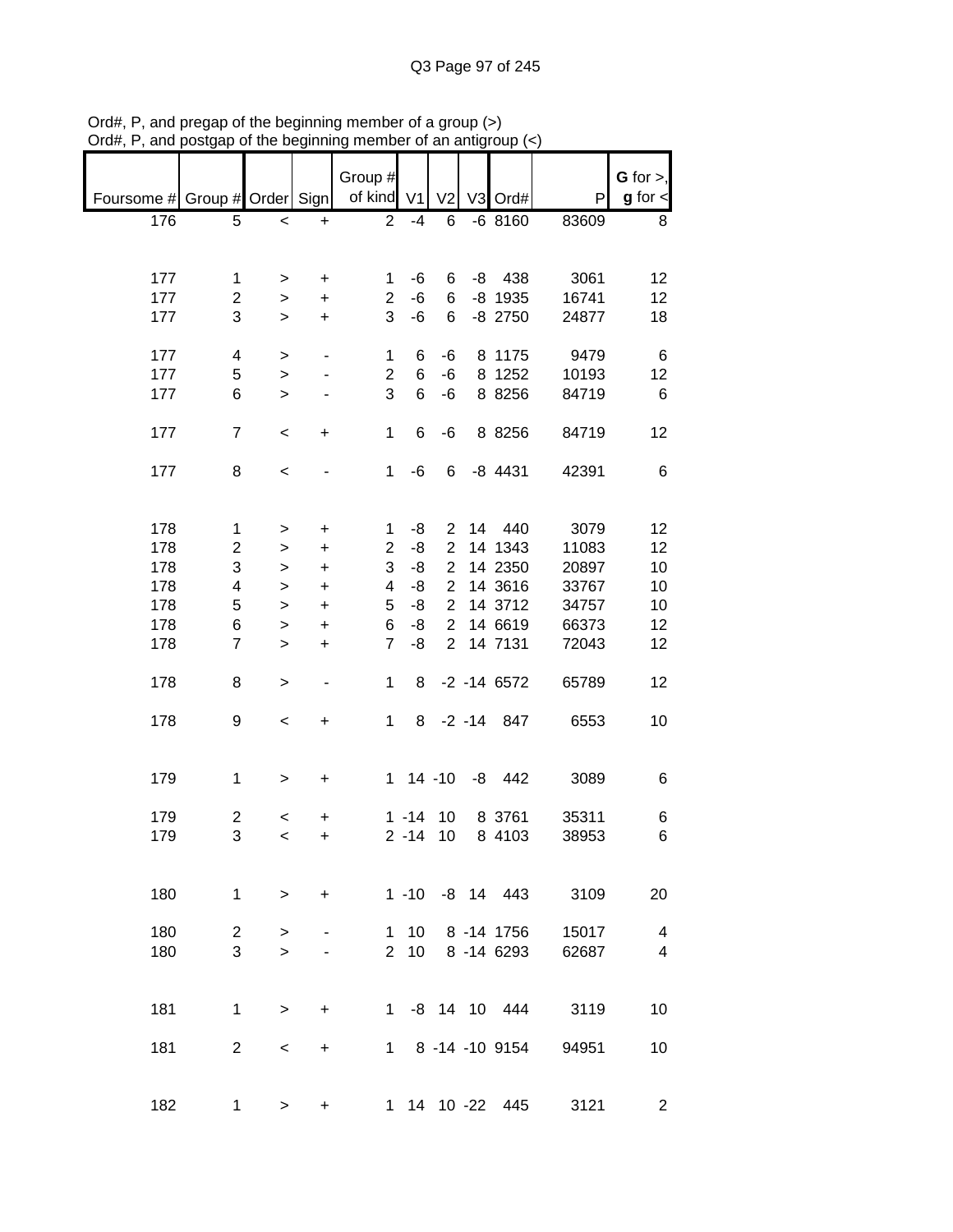| $max$ , $max$ , and postgap or the beginning inember or an antigroup $\left\langle \cdot \right\rangle$ |                                                                              |                                                                                    |                                                                                                   |                                                                     |                                                                  |                                                                                                                                                                |                 |                                                                                                              |                                                                             |                                                    |
|---------------------------------------------------------------------------------------------------------|------------------------------------------------------------------------------|------------------------------------------------------------------------------------|---------------------------------------------------------------------------------------------------|---------------------------------------------------------------------|------------------------------------------------------------------|----------------------------------------------------------------------------------------------------------------------------------------------------------------|-----------------|--------------------------------------------------------------------------------------------------------------|-----------------------------------------------------------------------------|----------------------------------------------------|
| Foursome # Group # Order Sign                                                                           |                                                                              |                                                                                    |                                                                                                   | Group #<br>of kind V1                                               |                                                                  | V <sub>2</sub>                                                                                                                                                 |                 | V3 Ord#                                                                                                      | P                                                                           | $G$ for $>$ ,<br>$g$ for $\lt$                     |
| 182                                                                                                     | $\overline{2}$                                                               | $\,<$                                                                              | $\begin{array}{c} + \end{array}$                                                                  |                                                                     |                                                                  |                                                                                                                                                                |                 | 1 -14 -10 22 9153                                                                                            | 94949                                                                       | $\overline{c}$                                     |
| 183<br>183                                                                                              | 1<br>$\overline{2}$                                                          | $\,$<br>$\geq$                                                                     | +<br>$\ddot{}$                                                                                    | 1<br>$\overline{2}$                                                 |                                                                  | $10 - 22$<br>$10 - 22$                                                                                                                                         |                 | $-2$ 446<br>$-2,5906$                                                                                        | 3137<br>58337                                                               | 16<br>16                                           |
| 184<br>184<br>184<br>184                                                                                | $\mathbf{1}$<br>$\overline{c}$<br>3<br>$\overline{\mathbf{4}}$               | $\, > \,$<br>$\,$<br>$\geq$<br>$\geq$                                              | +<br>$\ddot{}$<br>$\color{red}{+}$<br>$\ddot{}$                                                   |                                                                     | $1 - 22$<br>$2 - 22$<br>$3 - 22$<br>$4 - 22$                     | $-2$<br>$-2$<br>$-2$<br>$-2$                                                                                                                                   | 10 <sup>1</sup> | 447<br>10 1476<br>10 3871<br>10 5111                                                                         | 3163<br>12373<br>36523<br>49783                                             | 26<br>26<br>26<br>26                               |
| 185<br>185<br>185<br>185                                                                                | $\mathbf{1}$<br>$\overline{c}$<br>3<br>4                                     | $\, > \,$<br>><br>$\,$<br>$\geq$                                                   | $\ddot{}$<br>+<br>+<br>$\ddot{}$                                                                  | 1<br>2<br>3<br>4                                                    | -6<br>-6<br>-6<br>-6                                             | $-2$<br>$-2$<br>$-2$<br>$-2$                                                                                                                                   | 8               | 450<br>8 1206<br>8 5114<br>8 9096                                                                            | 3181<br>9781<br>49801<br>94321                                              | 12<br>12<br>12<br>12                               |
| 185                                                                                                     | 5                                                                            | $\geq$                                                                             | -                                                                                                 | $\mathbf{1}$                                                        | 6                                                                | $\overline{c}$                                                                                                                                                 | -8              | 653                                                                                                          | 4877                                                                        | 6                                                  |
| 185<br>185                                                                                              | 6<br>$\overline{7}$                                                          | $\,<$<br>$\,<$                                                                     | $\ddot{}$<br>$\ddot{}$                                                                            | $\mathbf{1}$<br>$\overline{2}$                                      | 6<br>6                                                           | $\overline{2}$<br>$\overline{2}$                                                                                                                               |                 | $-8$ 1142<br>$-8$ 1214                                                                                       | 9209<br>9839                                                                | 12<br>12                                           |
| 186<br>186<br>186<br>186<br>186<br>186<br>186<br>186<br>186                                             | 1<br>$\overline{\mathbf{c}}$<br>3<br>4<br>5<br>6<br>$\overline{7}$<br>8<br>9 | $\, > \,$<br>><br>$\geq$<br>$\,$<br>$\mathbf{I}$<br>$\,$<br>$\mathbf{I}$<br>><br>> | $\ddot{}$<br>$\ddot{}$<br>$\ddot{}$<br>$\ddot{}$<br>$\ddot{}$<br>$\ddot{}$<br>$\ddot{}$<br>+<br>+ | 1<br>$\overline{c}$<br>3<br>4<br>5<br>6<br>$\overline{7}$<br>8<br>9 | $-6$<br>$-6$<br>$-6$<br>$-6$<br>$-6$<br>$-6$<br>-6<br>$-6$<br>-6 | $\overline{2}$<br>$\overline{2}$<br>$\overline{2}$<br>$\overline{2}$<br>$\overline{2}$<br>$\overline{c}$<br>$\overline{2}$<br>$\overline{2}$<br>$\overline{c}$ |                 | $-4$ 453<br>$-4$ 1180<br>-4 2329<br>$-4$ 2435<br>$-4$ 2648<br>$-4$ 3119<br>$-4$ 4943<br>$-4$ 4976<br>-4 5877 | 3203<br>9533<br>20681<br>21701<br>23813<br>28643<br>47963<br>48371<br>58043 | 12<br>12<br>18<br>18<br>12<br>12<br>12<br>18<br>12 |
| 186<br>186<br>186<br>186                                                                                | 10<br>11<br>12<br>13                                                         | $\, > \,$<br>$\geq$<br>$\geq$<br>$\mathbf{I}$                                      |                                                                                                   | 1<br>2<br>3<br>4                                                    | 6<br>6<br>6<br>6                                                 | $-2$<br>$-2$<br>$-2$<br>$-2$                                                                                                                                   |                 | 4 4 4 2 6<br>4 4 4 9 2<br>4 6755<br>4 8933                                                                   | 42337<br>42967<br>67807<br>92467                                            | 6<br>6<br>6<br>6                                   |
| 186<br>186                                                                                              | 14<br>15                                                                     | $\prec$<br>$\prec$                                                                 | +<br>$\ddot{}$                                                                                    | $\mathbf{1}$<br>$\overline{2}$                                      | 6<br>6                                                           | $-2$<br>$-2$                                                                                                                                                   |                 | 4 3212<br>4 8114                                                                                             | 29587<br>83077                                                              | 12<br>12                                           |
| 186<br>186                                                                                              | 16<br>17                                                                     | $\prec$<br>$\prec$                                                                 |                                                                                                   | 1<br>$\overline{2}$                                                 | -6<br>$-6$                                                       | $\overline{2}$<br>$\overline{2}$                                                                                                                               |                 | $-4$ 1180<br>-4 8667                                                                                         | 9533<br>89513                                                               | 6<br>6                                             |

Ord#, P, and pregap of the beginning member of a group (>) Ord#, P, and postgap of the beginning member of an antigroup (<)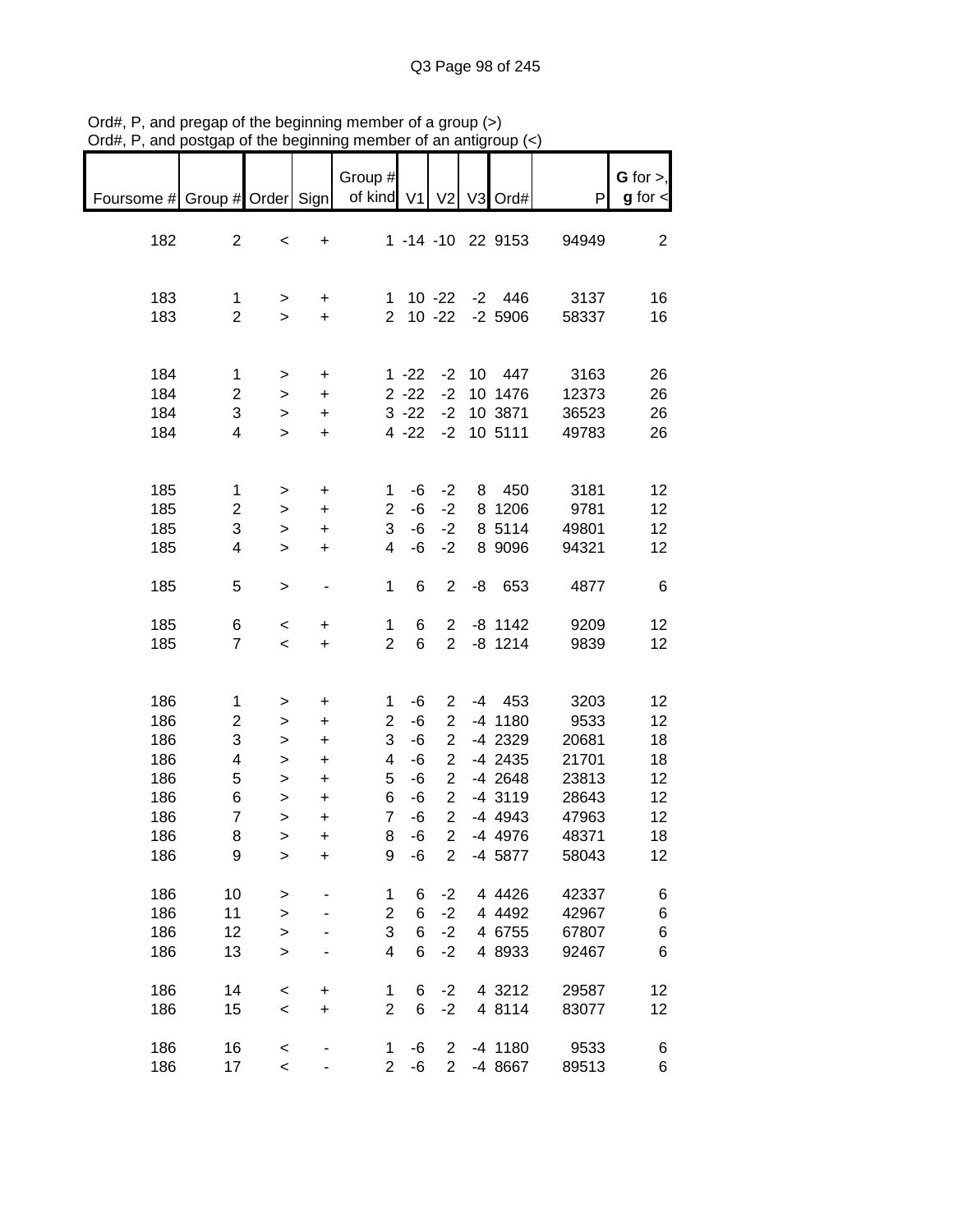| Foursome # Group # Order Sign |                     |                  |                        | Group #<br>of kind | V <sub>1</sub> | V <sub>2</sub> |             | V3 Ord#           | P     | G for $>$ ,<br>$g$ for $\lt$ |
|-------------------------------|---------------------|------------------|------------------------|--------------------|----------------|----------------|-------------|-------------------|-------|------------------------------|
| 187                           | 1                   | $\, > \,$        | $\ddot{}$              | $\mathbf{1}$       | $-4$           | 4              | 14          | 455               | 3217  | 8                            |
| 187                           | $\overline{c}$      | $\,$             | $\ddot{}$              | 2                  | $-4$           | 4              |             | 14 3143           | 28867 | 8                            |
| 187                           | 3                   | >                | $\ddot{}$              | 3                  | $-4$           | 4              |             | 14 3387           | 31477 | 8                            |
| 187                           | 4                   | $\geq$           | $\ddot{}$              | 4                  | $-4$           | 4              |             | 14 6962           | 70237 | 8                            |
|                               |                     |                  |                        |                    |                |                |             |                   |       |                              |
| 187                           | 5                   | $\,<$            | +                      | 1                  | 4              |                |             | $-4$ $-14$ 8515   | 87683 | 8                            |
| 187                           | 6                   | $\,<$            | $\ddot{}$              | $\overline{2}$     | 4              |                |             | $-4$ $-14$ $9553$ | 99563 | 8                            |
|                               |                     |                  |                        |                    |                |                |             |                   |       |                              |
|                               |                     |                  |                        |                    |                |                |             |                   |       |                              |
| 188                           | 1                   | >                | $\ddot{}$              | 1                  | 4              |                | 14 -20      | 456               | 3221  | 4                            |
| 188                           | 2                   | >                | $\ddot{}$              | $\overline{c}$     | 4              |                |             | 14 -20 1369       | 11321 | 4                            |
| 188                           | 3                   | $\geq$           | $\ddot{}$              | 3                  | 4              |                |             | 14 -20 3388       | 31481 | 4                            |
|                               |                     |                  |                        |                    |                |                |             |                   |       |                              |
| 188                           | 4                   | $\,<$            | $\ddot{}$              | 1                  |                | $-4 - 14$      |             | 20 6030           | 59659 | 4                            |
| 188                           | 5                   | $\,<$            | $\ddot{}$              | $\overline{2}$     |                | $-4 - 14$      |             | 20 9552           | 99559 | 4                            |
|                               |                     |                  |                        |                    |                |                |             |                   |       |                              |
| 189                           |                     |                  |                        | 1                  |                | 14 -20         | $2^{\circ}$ | 457               | 3229  |                              |
| 189                           | 1<br>$\overline{c}$ | >                | $\ddot{}$<br>$\ddot{}$ | $\overline{2}$     |                | 14 -20         |             | 2 3389            | 31489 | 8<br>8                       |
| 189                           | 3                   | >                | $\ddot{}$              | 3                  |                | 14 -20         |             | 2 5315            | 51949 | 8                            |
|                               |                     | >                |                        |                    |                |                |             |                   |       |                              |
| 189                           | 4                   | $\,<$            | $\ddot{}$              |                    | $1 - 14$       | 20             | $-2$        | 488               | 3491  | 8                            |
| 189                           | 5                   | $\,<$            | $\ddot{}$              |                    | $2 - 14$       | 20             |             | $-2$ 1984         | 17231 | 8                            |
| 189                           | 6                   | $\,<$            | $\ddot{}$              |                    | $3 - 14$       | 20             |             | $-2$ 3262         | 30161 | 8                            |
| 189                           | $\overline{7}$      | $\prec$          | $\ddot{}$              |                    | $4 - 14$       | 20             |             | $-2$ 9551         | 99551 | 8                            |
|                               |                     |                  |                        |                    |                |                |             |                   |       |                              |
|                               |                     |                  |                        |                    |                |                |             |                   |       |                              |
| 190                           | 1                   | >                | $\ddot{}$              |                    | $1 - 20$       | 2              | $-2$        | 458               | 3251  | 22                           |
| 190                           | 2                   | >                | $\ddot{}$              |                    | $2 - 20$       | $\overline{2}$ |             | $-2$ 3410         | 31721 | 22                           |
| 190                           | 3                   | >                | $\ddot{}$              |                    | $3 - 20$       | $\overline{2}$ |             | $-2$ 3718         | 34841 | 22                           |
| 190                           | 4                   | >                | +                      |                    | $4 - 20$       | $\overline{2}$ |             | $-26696$          | 67211 | 22                           |
| 190                           | 5                   | >                | +                      |                    | $5 - 20$       | $\overline{2}$ |             | $-28083$          | 82721 | 22                           |
| 190                           |                     |                  |                        | 1                  | 20             | $-2$           | 2           | 487               | 3469  |                              |
| 190                           | 6<br>$\overline{7}$ | $\,<$<br>$\prec$ | +<br>$\ddot{}$         | $\overline{2}$     | 20             | $-2$           |             | 2 1170            | 9439  | 22<br>22                     |
| 190                           | 8                   | $\prec$          | $\ddot{}$              | 3                  | 20             | $-2$           |             | 2 3721            | 34849 | 22                           |
| 190                           | 9                   | $\prec$          | $\ddot{}$              | 4                  | 20             | $-2$           |             | 2 7150            | 72229 | 22                           |
| 190                           | 10                  | $\prec$          | +                      | 5                  | 20             | $-2$           |             | 2 7935            | 81049 | 22                           |
|                               |                     |                  |                        |                    |                |                |             |                   |       |                              |
|                               |                     |                  |                        |                    |                |                |             |                   |       |                              |
| 191                           | 1                   | >                | $\ddot{}$              | 1                  | $-2$           | 10             | 16          | 460               | 3257  | 4                            |
| 191                           | 2                   | >                | $\ddot{}$              | $\overline{2}$     | $-2$           | 10             |             | 16 3578           | 33409 | 6                            |
| 191                           | 3                   | $\geq$           | $\ddot{}$              | 3                  | $-2$           | 10             |             | 16 4865           | 47147 | 4                            |
|                               |                     |                  |                        |                    |                |                |             |                   |       |                              |
| 191                           | 4                   | $\,<$            | $\ddot{}$              | 1                  |                |                |             | 2 -10 -16 4349    | 41597 | 6                            |
| 191                           | 5                   | $\,<$            | $\ddot{}$              | 2                  |                |                |             | 2 -10 -16 5521    | 54277 | 10                           |

Ord#, P, and pregap of the beginning member of a group (>) Ord#, P, and postgap of the beginning member of an antigroup (<)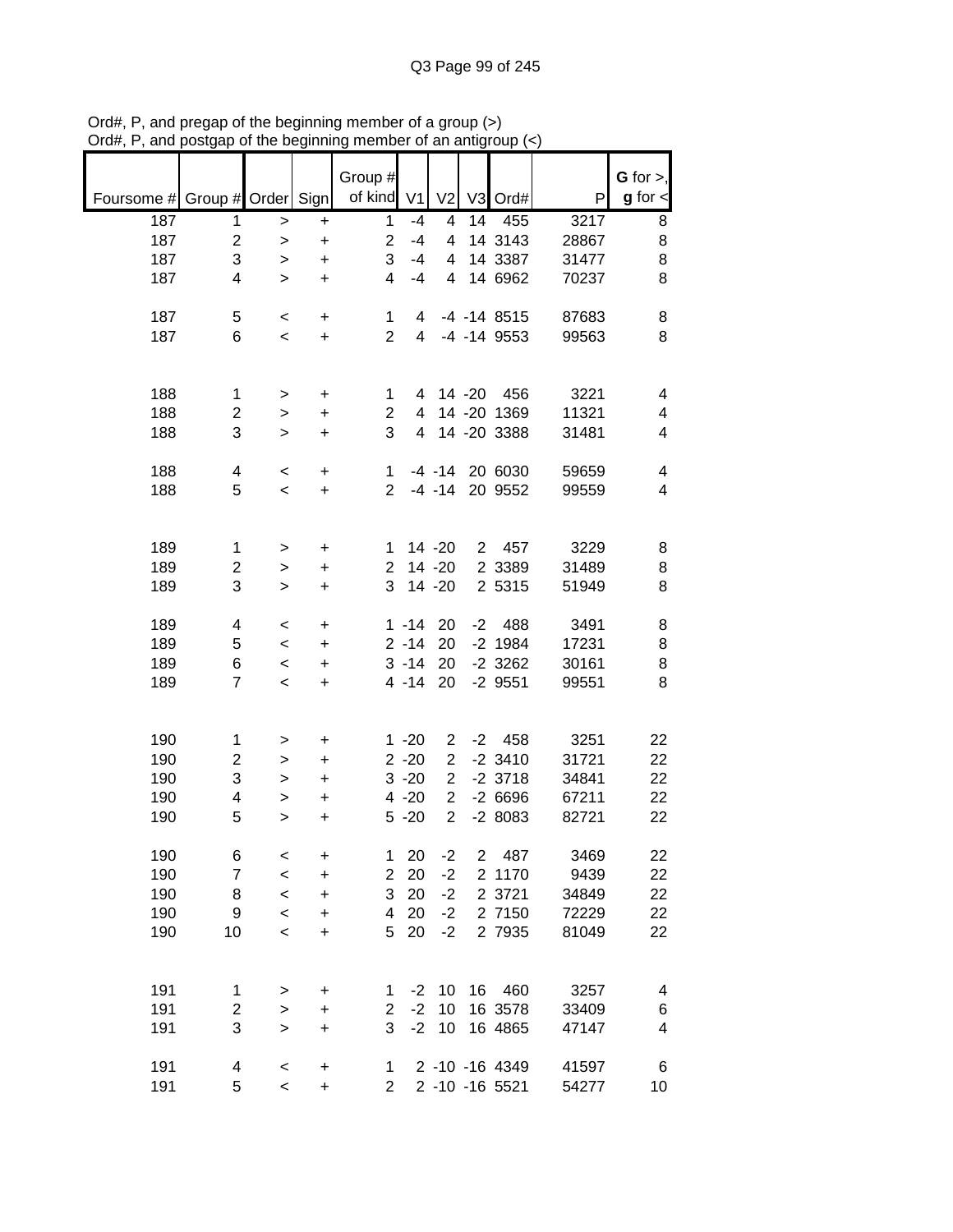| nam, i , and poolgap                       |                         | or are pogmanni          |                                  |                |             |                |           | $un$ and $un$     |       |                                       |
|--------------------------------------------|-------------------------|--------------------------|----------------------------------|----------------|-------------|----------------|-----------|-------------------|-------|---------------------------------------|
| Foursome # Group # Order Sign   of kind V1 |                         |                          |                                  | Group #        |             | V <sub>2</sub> |           | V3 Ord#           | P     | $G$ for $>$ ,<br>$g$ for $\textsf{I}$ |
|                                            |                         |                          |                                  |                |             |                |           |                   |       |                                       |
| 192                                        | 1                       | $\, > \,$                | $\begin{array}{c} + \end{array}$ | $\mathbf 1$    | 10          |                |           | 16 - 26 461       | 3259  | 2                                     |
| 192                                        | $\overline{c}$          | $\mathbf{I}$             | $\ddot{}$                        | $\overline{2}$ | 10          |                |           | 16 -26 3579       | 33413 | 4                                     |
| 192                                        | 3                       | $\mathbf{I}$             | $\ddot{}$                        | 3              | 10          |                |           | 16 -26 5409       | 53003 | 4                                     |
| 192                                        | 4                       | $\mathbf{L}$             | $\ddot{}$                        | $\overline{4}$ | 10          |                |           | 16 -26 6868       | 69151 | $\overline{2}$                        |
| 192                                        | 5                       | $\,<$                    | $\begin{array}{c} + \end{array}$ |                |             |                |           | 1 -10 -16 26 8224 | 84389 | $\overline{2}$                        |
|                                            |                         |                          |                                  |                |             |                |           |                   |       |                                       |
| 193                                        | $\mathbf{1}$            | $\, > \,$                | $\ddot{}$                        |                | $1 16 - 26$ |                |           | 4 462             | 3271  | 12                                    |
| 193                                        | $\overline{\mathbf{c}}$ | $\,$                     | $\ddot{}$                        | $\overline{2}$ |             | $16 - 26$      |           | 4 3580            | 33427 | 14                                    |
| 193                                        | 3                       | $\,$                     | $\ddot{}$                        | 3              |             | $16 - 26$      |           | 4 4797            | 46411 | 12                                    |
| 193                                        | 4                       | $\,$                     | $\ddot{}$                        | $\overline{4}$ |             | $16 - 26$      |           | 4 5593            | 55021 | 12                                    |
| 193                                        | 5                       | $\geq$                   | $\ddot{}$                        | 5              |             | $16 - 26$      |           | 4 8930            | 92431 | 12                                    |
|                                            |                         |                          |                                  |                |             |                |           |                   |       |                                       |
| 193                                        | 6                       | $\,<\,$                  | $\ddot{}$                        |                | $1 - 16$ 26 |                |           | -4 4596           | 44159 | 12                                    |
| 193                                        | $\overline{7}$          | $\overline{\phantom{a}}$ | $\ddot{}$                        |                | $2 - 16$ 26 |                |           | $-4$ 9486         | 98837 | 12                                    |
|                                            |                         |                          |                                  |                |             |                |           |                   |       |                                       |
| 194                                        | 1                       | >                        | +                                | 1              | 8           | -8             | 14        | 474               | 3361  | $\overline{\mathbf{c}}$               |
| 194                                        | $\overline{c}$          | >                        | $\ddot{}$                        | $\overline{2}$ | 8           | -8             | 14        | 672               | 5011  | $\overline{\mathbf{c}}$               |
| 194                                        | 3                       | $\,$                     | $\ddot{}$                        | 3              | 8           | -8             | 14        | 773               | 5869  | $\boldsymbol{2}$                      |
| 194                                        | 4                       | $\,$                     | $\ddot{}$                        | 4              | 8           | -8             |           | 14 2069           | 18049 | $\boldsymbol{2}$                      |
| 194                                        | 5                       | $\mathbf{I}$             | $\ddot{}$                        | 5              | 8           | -8             |           | 14 7368           | 74719 | $\overline{\mathbf{c}}$               |
| 194                                        | 6                       | $\geq$                   | $\ddot{}$                        | 6              | 8           | -8             |           | 14 9494           | 98899 | $\overline{2}$                        |
|                                            |                         |                          |                                  |                |             |                |           |                   |       |                                       |
| 194                                        | $\boldsymbol{7}$        | $\,<$                    | $\ddot{}$                        | 1              | -8          |                |           | 8 -14 874         | 6791  | 2                                     |
| 194                                        | 8                       | $\overline{\phantom{a}}$ | $\ddot{}$                        | $\overline{2}$ | -8          |                |           | 8 -14 2950        | 26891 | $\overline{2}$                        |
| 194                                        | 9                       | $\overline{\phantom{a}}$ | $\ddot{}$                        | 3              | -8          |                |           | 8 -14 9117        | 94541 | $\overline{2}$                        |
|                                            |                         |                          |                                  |                |             |                |           |                   |       |                                       |
| 195                                        | 1                       | $\, > \,$                | +                                | 1              |             |                |           | $-8$ 14 $-14$ 475 | 3371  | 10                                    |
| 195                                        | 2                       | $\, > \,$                | +                                | $\overline{2}$ | -8          |                | $14 - 14$ | 934               | 7331  | 10                                    |
| 195                                        | 3                       | >                        | +                                | 3              | -8          |                |           | 14 -14 1404       | 11699 | 10                                    |
| 195                                        | 4                       | >                        | $\ddot{}$                        | 4              |             |                |           | -8 14 -14 9495    | 98909 | 10                                    |
| 195                                        | 5                       |                          |                                  | 1              |             | $8 - 14$       |           | 14 873            | 6781  | 10                                    |
| 195                                        | 6                       | $\,<$<br>$\prec$         | $\mathbf +$<br>$\ddot{}$         | $\overline{2}$ |             | $8 - 14$       |           | 14 2024           | 17599 | 10                                    |
| 195                                        | $\overline{7}$          |                          |                                  | 3              |             | $8 - 14$       |           | 14 2949           | 26881 | 10                                    |
| 195                                        | 8                       | $\prec$<br>$\,<$         | $\ddot{}$                        | 4              |             | $8 - 14$       |           | 14 9498           | 98929 | 10                                    |
|                                            |                         |                          | $\ddot{}$                        |                |             |                |           |                   |       |                                       |
|                                            |                         |                          |                                  |                |             |                |           |                   |       |                                       |
| 196                                        | 1                       | $\,$                     | +                                |                | $1 - 10$    | 14             |           | $-4$ 479          | 3407  | 16                                    |
| 196                                        | 2                       | >                        | $\ddot{}$                        |                | $2 - 10$    | 14             |           | $-4$ 2287         | 20231 | 12                                    |
| 196                                        | 3                       | >                        | $\ddot{}$                        |                | $3 - 10$    | 14             |           | $-4$ 3016         | 27647 | 16                                    |
| 196                                        | 4                       | $\, > \,$                |                                  | 1.             |             | $10 - 14$      |           | 4 5825            | 57467 | 10                                    |

Ord#, P, and pregap of the beginning member of a group (>) Ord#, P, and postgap of the beginning member of an antigroup (<)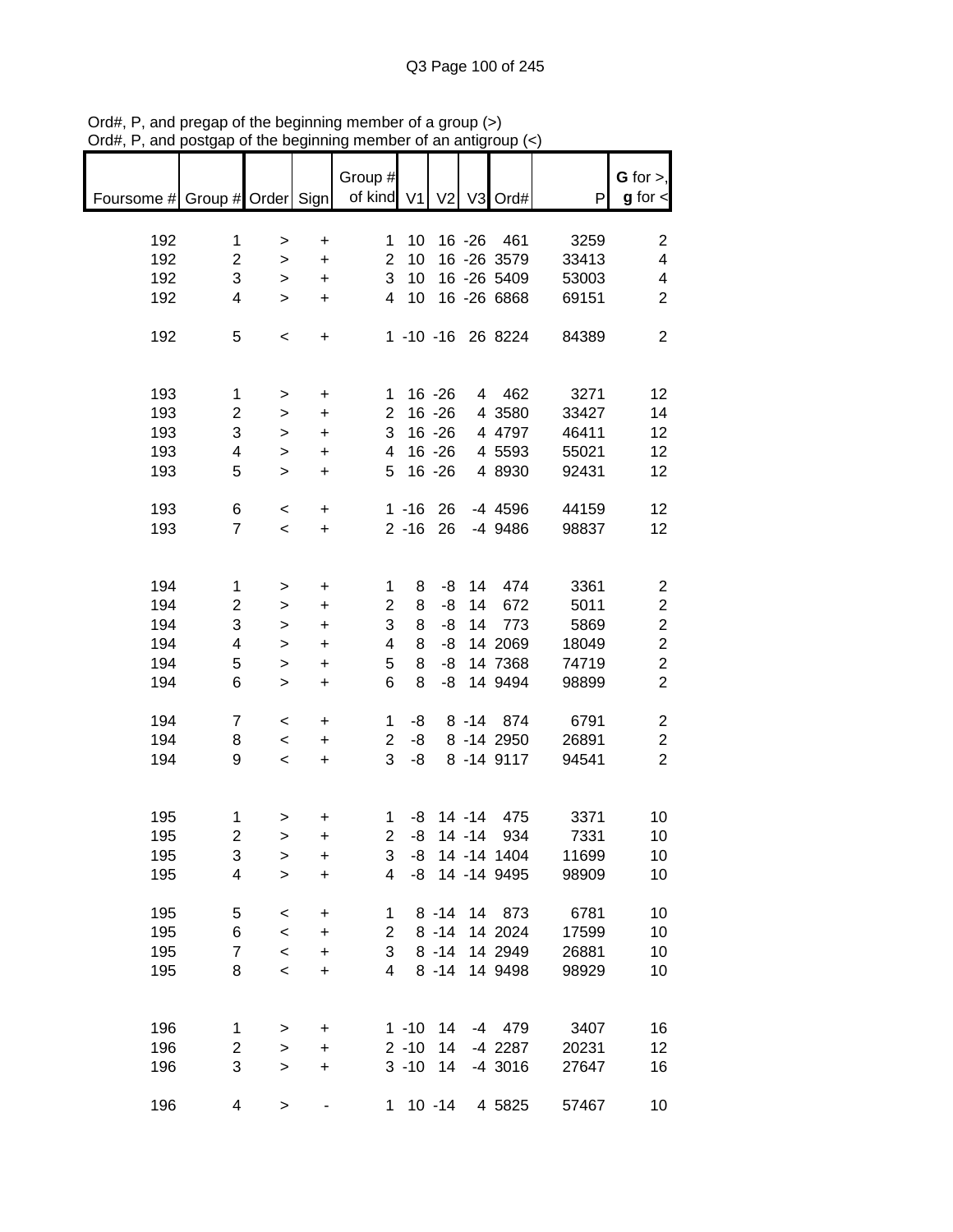|            |                         |           |           | Group #        |          |                |    |           |       | $G$ for $>$ ,           |
|------------|-------------------------|-----------|-----------|----------------|----------|----------------|----|-----------|-------|-------------------------|
| Foursome # | Group # Order Sign      |           |           | of kind V1     |          | V <sub>2</sub> |    | V3 Ord#   | P     | $g$ for $\lt$           |
| 196        | 5                       | $\, > \,$ |           | $\overline{2}$ |          | $10 - 14$      |    | 4 6548    | 65563 | 6                       |
| 196        | 6                       | $\,$      |           | 3              |          | $10 - 14$      |    | 4 8496    | 87523 | 6                       |
| 196        | $\overline{7}$          | $\geq$    |           | 4              |          | $10 - 14$      |    | 4 9065    | 93949 | 8                       |
|            |                         |           |           |                |          |                |    |           |       |                         |
| 196        | 8                       | $\,<\,$   | +         | 1              |          | $10 - 14$      |    | 4 4 5 8 9 | 44089 | 12                      |
| 196        | 9                       | $\,<$     | $\ddot{}$ | $\overline{2}$ |          | $10 - 14$      |    | 4 8540    | 87961 | 12                      |
| 196        | 10                      | $\,<\,$   | $\ddot{}$ | 3              |          | $10 - 14$      |    | 4 9252    | 95989 | 12                      |
| 196        | 11                      | $\,<$     |           |                | $1 - 10$ | 14             | -4 | 702       | 5297  | 6                       |
| 196        | 12                      | $\,<\,$   |           |                | $2 - 10$ | 14             |    | -4 2704   | 24359 | 12                      |
| 196        | 13                      | $\,<$     |           |                | $3 - 10$ | 14             |    | -4 2894   | 26339 | 8                       |
| 196        | 14                      | $\prec$   |           |                | $4 - 10$ | 14             |    | $-4$ 5150 | 50147 | $\,6$                   |
| 196        | 15                      | $\prec$   |           |                | $5 - 10$ | 14             |    | -4 5539   | 54437 | $\,6$                   |
| 196        | 16                      | $\prec$   |           |                | $6 - 10$ | 14             |    | -4 5859   | 57829 | 10                      |
| 196        | 17                      | $\prec$   |           |                | $7 - 10$ | 14             |    | $-4$ 9141 | 94811 | 8                       |
|            |                         |           |           |                |          |                |    |           |       |                         |
|            |                         |           |           |                |          |                |    |           |       |                         |
| 197        | 1                       | $\, > \,$ | +         | $\mathbf{1}$   | 14       | $-4$           | -8 | 480       | 3413  | 6                       |
|            |                         |           |           |                |          |                |    |           |       |                         |
| 197        | $\overline{c}$          | >         |           |                | $1 - 14$ | 4              |    | 8 3397    | 31567 | 20                      |
| 197        | 3                       | $\, > \,$ |           |                | $2 - 14$ | 4              |    | 8 8 5 2 1 | 87739 | 18                      |
| 197        | 4                       | $\,<$     | +         |                | $1 - 14$ | 4              |    | 8 2165    | 19069 | $\overline{\mathbf{4}}$ |
| 197        | 5                       | $\,<$     | $\ddot{}$ |                | $2 - 14$ | 4              |    | 8 2375    | 21139 | 4                       |
|            |                         |           |           |                |          |                |    |           |       |                         |
| 197        | 6                       | $\,<$     |           | 1              | 14       | -4             |    | $-8$ 2387 | 21227 | 20                      |
| 197        | $\overline{7}$          | $\,<$     |           | $\overline{2}$ | 14       | -4             |    | $-8$ 9346 | 97127 | 24                      |
|            |                         |           |           |                |          |                |    |           |       |                         |
|            |                         |           |           |                |          |                |    |           |       |                         |
| 198        | 1                       | >         | +         | 1              |          | $20 - 14$      | 4  | 487       | 3469  | $\overline{c}$          |
| 198        | $\overline{c}$          | >         | +         | $\overline{2}$ |          | $20 - 14$      |    | 4 3261    | 30139 | $\overline{c}$          |
| 198        | 3                       | $\,<\,$   | +         |                | $1 - 20$ | 14             |    | -4 2075   | 18119 | $\overline{\mathbf{c}}$ |
| 198        | 4                       | $\,<$     | +         |                | $2 - 20$ | 14             |    | $-4$ 3002 | 27479 | $\overline{c}$          |
| 198        | 5                       | $\prec$   | $\ddot{}$ |                | $3 - 20$ | 14             |    | $-4$ 5316 | 51971 | $\overline{2}$          |
|            |                         |           |           |                |          |                |    |           |       |                         |
|            |                         |           |           |                |          |                |    |           |       |                         |
| 199        | $\mathbf{1}$            | >         | +         |                | $1 - 14$ | 4              |    | $-6$ 488  | 3491  | 22                      |
| 199        | $\overline{c}$          | $\, > \,$ | $\ddot{}$ |                | $2 - 14$ | 4              |    | $-6$ 3146 | 28901 | 22                      |
| 199        | 3                       | >         | $\ddot{}$ |                | $3 - 14$ | 4              |    | $-6$ 3262 | 30161 | 22                      |
|            |                         |           |           |                |          |                |    |           |       |                         |
| 199        | $\overline{\mathbf{4}}$ | $\, > \,$ |           | $1 \quad$      | 14       | $-4$           |    | 6 5629    | 55441 | $\overline{c}$          |
| 199        | 5                       | $\,<$     | +         | 1              | 14       | $-4$           |    | 6 3001    | 27457 | 22                      |
|            |                         |           |           |                |          |                |    |           |       |                         |
| 199        | 6                       | $\,<$     |           |                | $1 - 14$ | $\overline{4}$ |    | $-6$ 2859 | 25997 | $\overline{a}$          |

Ord#, P, and pregap of the beginning member of a group (>) Ord#, P, and postgap of the beginning member of an antigroup (<)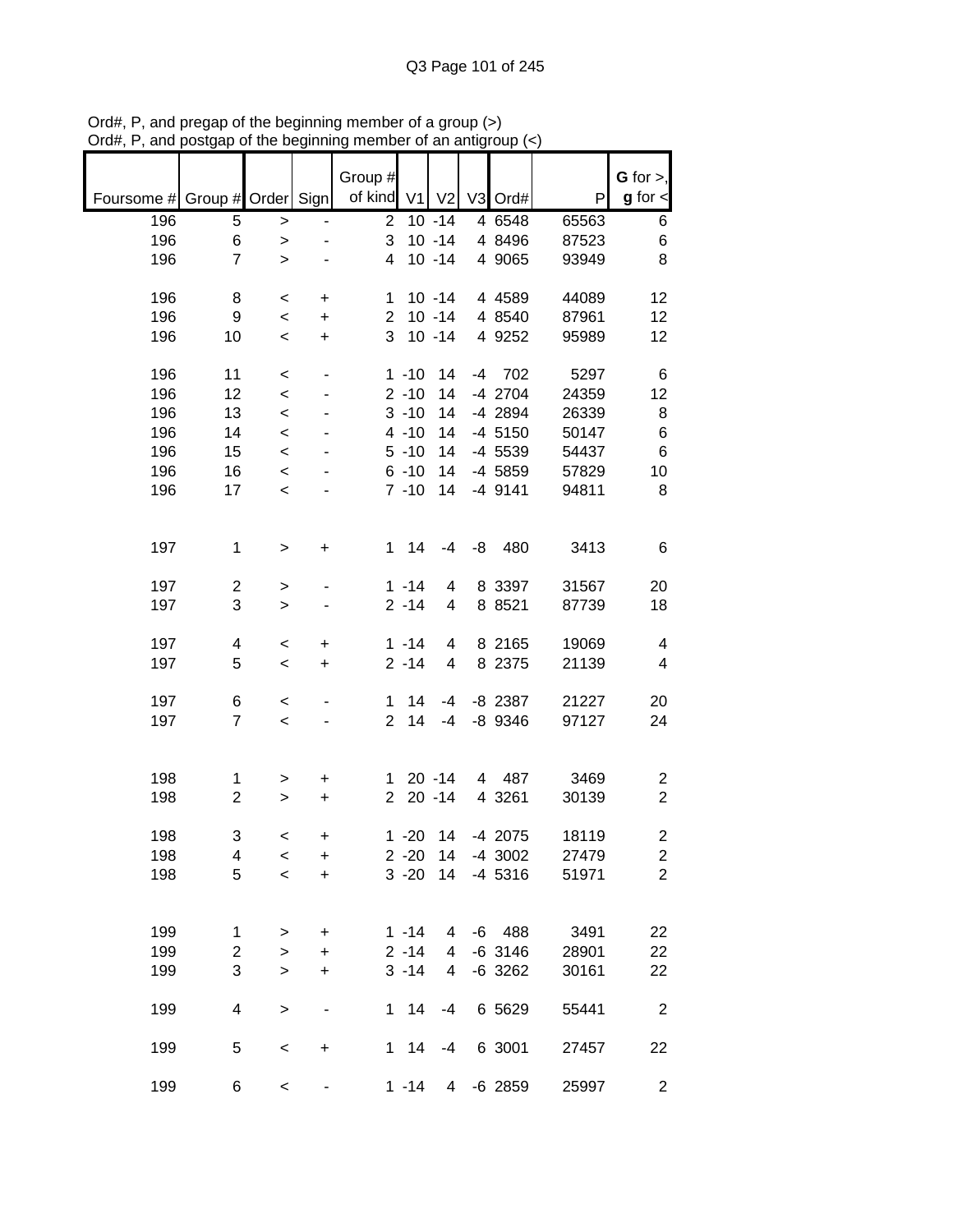| Foursome # Group # Order Sign |                     |         |                | Group #<br>of kind  | V <sub>1</sub>   | V <sub>2</sub> |    | V3 Ord#                | P              | G for $>$ ,<br>$g$ for $\lt$ |
|-------------------------------|---------------------|---------|----------------|---------------------|------------------|----------------|----|------------------------|----------------|------------------------------|
|                               |                     |         |                |                     |                  |                |    |                        |                |                              |
| 200                           | 1                   | >       | $\ddot{}$      | 1                   | -6               | 4              | -8 | 490                    | 3511           | 12                           |
| 200                           | 2                   | >       | +              | $\overline{2}$      | $-6$             | 4              | -8 | 860                    | 6673           | 12                           |
| 200                           | 3                   | >       | +              | 3                   | $-6$             | 4              |    | $-8$ 1433              | 11953          | 12                           |
| 200                           | 4                   | >       | +              | 4                   | $-6$             | 4              |    | $-8$ 3063              | 28081          | 12                           |
| 200                           | 5                   | >       | +              | 5                   | $-6$             | 4              |    | $-8$ 3271              | 30253          | 12                           |
| 200                           | 6                   | >       | +              | 6                   | -6               | 4              |    | $-8$ 3346              | 31063          | 12                           |
| 200                           | 7                   | >       | $\ddot{}$      | $\overline{7}$      | -6               | 4              |    | $-8$ 3648              | 34141          | 12                           |
| 200                           | 8                   | >       | $\ddot{}$      | 8                   | -6               | 4              |    | $-8$ 4541              | 43591          | 12                           |
| 200                           | 9                   | $\geq$  | $\ddot{}$      | 9                   | -6               | 4              |    | $-8$ 4926              | 47791          | 12                           |
| 200                           | 10                  | $\geq$  | $\ddot{}$      | 10                  | $-6$             | 4              |    | $-86651$               | 66733          | 12                           |
| 200                           | 11                  | >       | $\ddot{}$      | 11                  | $-6$             | 4              |    | $-8$ 7313              | 74143          | 12                           |
| 200                           | 12                  | >       | +              | 12                  | $-6$             | 4              |    | -8 8363                | 86011          | 12                           |
| 200                           | 13                  | $\,<\,$ | +              | 1                   | 6                | $-4$           |    | 8 2 2 1 9              | 19559          | 12                           |
| 200                           | 14                  | $\,<\,$ | $\ddot{}$      | $\overline{2}$      | 6                | $-4$           |    | 8 2259                 | 19979          | 12                           |
| 200                           | 15                  | $\,<\,$ | $\ddot{}$      | 3                   | 6                | $-4$           |    | 8 3481                 | 32429          | 12                           |
| 200                           | 16                  | $\,<\,$ | $\ddot{}$      | 4                   | 6                | $-4$           |    | 8 4402                 | 42089          | 12                           |
| 200                           | 17                  | $\,<\,$ | +              | 5                   | 6                | -4             |    | 8 8 28 9               | 85109          | 12                           |
| 200                           | 18                  | $\,<$   |                | 1                   | $-6$             | 4              |    | $-8$ 2242              | 19813          | 6                            |
| 201                           |                     |         |                |                     | $-2$             |                | 10 | 508                    | 3631           |                              |
| 201                           | 1<br>$\overline{2}$ | >       | +              | 1<br>$\overline{2}$ | $-2$             | 0<br>0         |    | 10 2510                | 22441          | 8<br>8                       |
| 201                           | 3                   | >       | $\ddot{}$<br>+ | 3                   | $-2$             | 0              |    | 10 2643                | 23761          | 8                            |
| 201                           | 4                   | ><br>>  | $\ddot{}$      | 4                   | $-2$             | 0              |    | 10 4933                | 47857          | 14                           |
| 201                           | 5                   | >       | +              | 5                   | $-2$             | 0              |    | 10 5043                | 49057          | 14                           |
| 201                           | 6                   | $\geq$  | $\ddot{}$      | 6                   | $-2$             | 0              |    | 10 6546                | 65551          | 8                            |
| 201                           | $\overline{7}$      | >       |                | 1                   | 2                |                |    | $0 - 10 2233$          | 19727          | 10                           |
| 201                           | 8                   | >       |                | $\overline{2}$      | $\overline{2}$   |                |    | $0 - 10 2254$          | 19937          | 10                           |
| 201                           | 9                   | $\,<$   | +              | 1                   | 2                |                |    | $0 - 10 2900$          | 26399          | 8                            |
| 201                           | 10                  | $\,<\,$ | $\ddot{}$      | $\boldsymbol{2}$    | $\mathbf{2}$     |                |    | $0 - 10$ 3188          | 29339          | 8                            |
| 201                           | 11                  | $\prec$ | +              | 3                   | $\boldsymbol{2}$ |                |    | 0 -10 3704             | 34679          | 8                            |
| 201                           | 12                  | $\,<\,$ | +              | 4                   | $\overline{2}$   |                |    | $0 - 10 5573$          | 54779          | 8                            |
|                               |                     |         |                |                     |                  |                |    |                        |                |                              |
| 201                           | 13                  | $\,<\,$ |                | 1                   | $-2$             | 0              |    | 10 2317                | 20533          | 10                           |
| 201                           | 14                  | $\,<\,$ |                | $\overline{2}$      | $-2$             | 0              |    | 10 2433                | 21673          | 10                           |
| 201                           | 15                  | $\,<$   |                | 3                   | $-2$             | 0              |    | 10 3816                | 35923          | 10                           |
|                               |                     |         |                |                     |                  |                |    |                        |                |                              |
| 202                           | 1                   | >       | +              | 1                   | 0                | 10             |    | $-4$ 509               | 3637           | 6                            |
| 202                           | 2                   | >       | +              | $\overline{c}$      | 0                | 10             |    | $-4$ 2511              | 22447          | 6                            |
| 202<br>202                    | 3<br>4              | ><br>>  | $\ddot{}$<br>+ | 3<br>4              | 0<br>0           | 10<br>10       |    | $-4$ 2644<br>$-4$ 3149 | 23767<br>28927 | 6<br>6                       |
|                               |                     |         |                |                     |                  |                |    |                        |                |                              |

Ord#, P, and pregap of the beginning member of a group (>) Ord#, P, and postgap of the beginning member of an antigroup (<)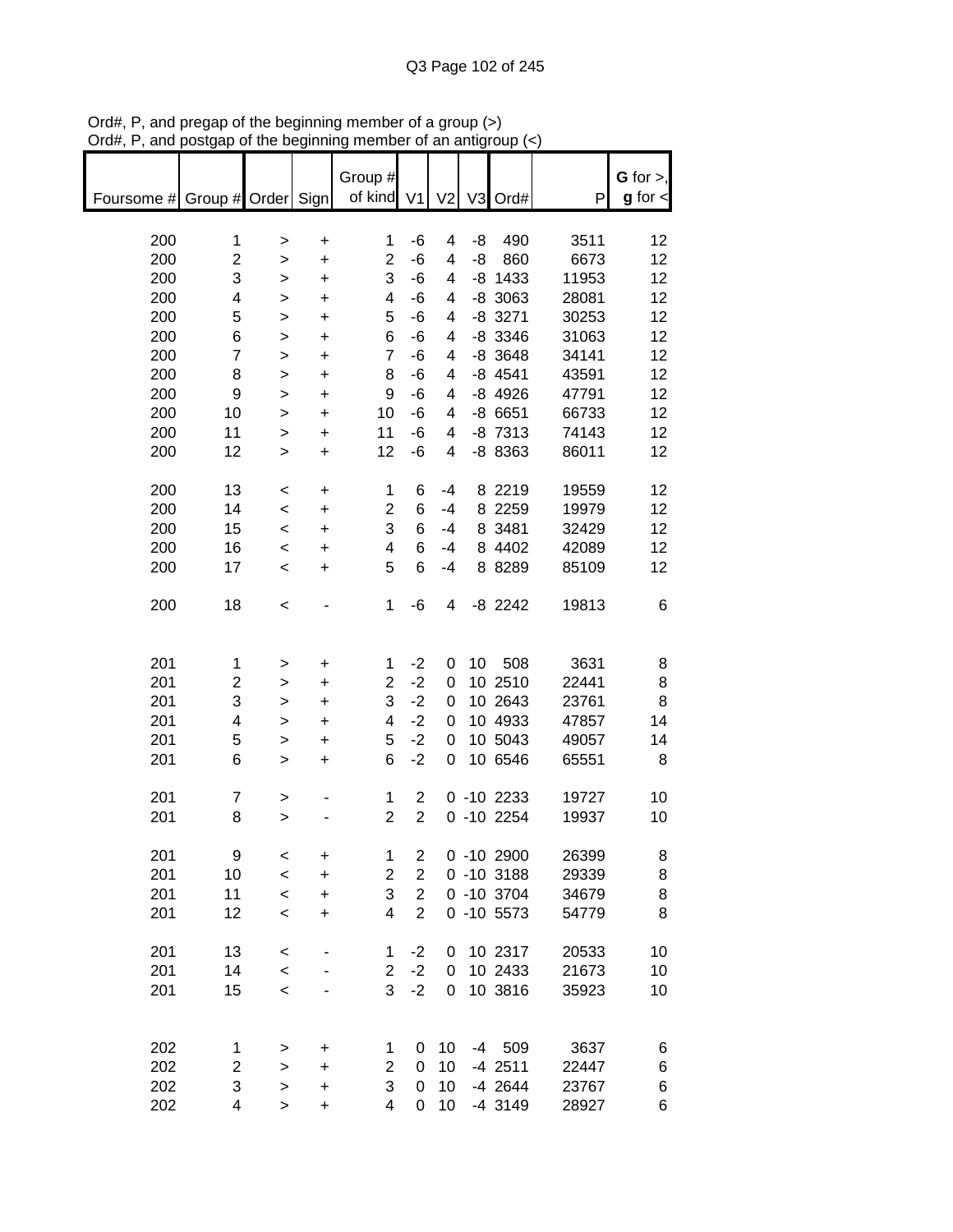| Foursome # Group # Order Sign |                |         |           | Group #<br>of kind | V <sub>1</sub> | V <sub>2</sub> |           | V3 Ord#           | P     | $G$ for $>$ ,<br>$g$ for $\lt$ |
|-------------------------------|----------------|---------|-----------|--------------------|----------------|----------------|-----------|-------------------|-------|--------------------------------|
|                               |                |         |           |                    |                |                |           |                   |       |                                |
| 202                           | 5              | >       | +         | 5                  | 0              | 10             |           | -4 7824           | 79867 | 6                              |
|                               |                |         |           |                    |                |                |           |                   |       |                                |
| 202                           | 6              | >       |           | 1                  |                | $0 - 10$       |           | 4 2234            | 19739 | 12                             |
|                               |                |         |           |                    |                |                |           |                   |       |                                |
| 202                           | 7              | $\,<$   | +         | 1                  |                | $0 - 10$       |           | 4 2710            | 24413 | 6                              |
| 202                           | 8              | $\,<$   | +         | $\overline{2}$     |                | $0 - 10$       |           | 4 4 3 4 1         | 41513 | 6                              |
| 202                           | 9              | $\,<\,$ | +         | 3                  |                | $0 - 10$       |           | 4 7110            | 71843 | 6                              |
|                               |                |         |           |                    |                |                |           |                   |       |                                |
| 202                           | 10             | $\,<\,$ |           | 1                  | 0              | 10             |           | $-4$ 1218         | 9871  | 12                             |
| 202                           | 11             | $\prec$ |           | $\overline{2}$     | 0              | 10             |           | $-4$ 2471         | 22051 | 12                             |
| 202                           | 12             | $\prec$ |           | 3                  | 0              | 10             |           | -4 3181           | 29269 | 18                             |
| 202                           | 13             | $\prec$ |           | 4                  | 0              | 10             |           | -4 3809           | 35851 | 12                             |
| 202                           | 14             | $\prec$ |           | 5                  | $\mathbf 0$    | 10             |           | $-4$ 4584         | 44041 | 12                             |
| 202                           | 15             | $\prec$ |           | 6                  | 0              | 10             |           | -4 7034           | 71011 | 12                             |
| 202                           | 16             | $\prec$ |           | $\overline{7}$     | $\mathbf 0$    | 10             |           | $-4$ 7170         | 72481 | 12                             |
| 202                           | 17             | $\prec$ |           | 8                  | 0              | 10             |           | -4 7408           | 75181 | 12                             |
|                               |                |         |           |                    |                |                |           |                   |       |                                |
|                               |                |         |           |                    |                |                |           |                   |       |                                |
| 203                           | 1              | >       | +         | 1                  | 10             |                | $-4 - 10$ | 510               | 3643  | 6                              |
| 203                           | 2              | >       | +         | $\overline{2}$     | 10             |                |           | $-4$ $-10$ 2512   | 22453 | 6                              |
| 203                           | 3              | $\geq$  | $\ddot{}$ | 3                  | 10             |                |           | $-4$ $-10$ 3675   | 34381 | 12                             |
| 203                           | 4              | >       | +         | 4                  | 10             |                |           | -4 -10 7825       | 79873 | $\,6$                          |
|                               |                |         |           |                    |                |                |           |                   |       |                                |
| 203                           | 5              | >       |           |                    | $1 - 10$       | 4              | 10        | 537               | 3877  | 14                             |
| 203                           | 6              | >       |           |                    | $2 - 10$       | 4              |           | 10 2104           | 18367 | 14                             |
| 203                           | $\overline{7}$ | >       |           |                    | $3 - 10$       | 4              |           | 10 5053           | 49169 | 12                             |
| 203                           | 8              | >       |           |                    | $4 - 10$       | 4              |           | 10 7175           | 72547 | 14                             |
| 203                           | 9              |         |           |                    | $5 - 10$       | 4              |           | 10 7526           | 76507 | 14                             |
| 203                           | 10             | >       |           |                    | $6 - 10$       | 4              |           | 10 9063           | 93937 | 14                             |
|                               |                | $\geq$  |           |                    |                |                |           |                   |       |                                |
| 203                           | 11             | $\,<$   | +         |                    | $1 - 10$       | 4              |           | 10 1614           | 13669 | 10                             |
| 203                           | 12             | $\prec$ | +         |                    | $2 - 10$       | 4              |           | 10 5834           | 57587 | 6                              |
| 203                           | 13             | $\,<\,$ | $\ddot{}$ |                    | $3 - 10$       | 4              |           | 10 7109           | 71837 | 6                              |
|                               |                |         |           |                    |                |                |           |                   |       |                                |
| 203                           | 14             | <       | +         |                    | $4 - 10$       | 4              |           | 10 8027           | 82067 | 6                              |
| 203                           | 15             | $\prec$ | $\ddot{}$ |                    | $5 - 10$       | 4              |           | 10 9078           | 94099 | 10                             |
| 203                           | 16             | $\,<$   |           | 1                  | 10             |                | $-4 - 10$ | 859               | 6661  | 12                             |
| 203                           | 17             |         |           | $\overline{c}$     | 10             |                |           | $-4$ $-10$ 1154   | 9323  | 14                             |
|                               |                | $\prec$ |           | 3                  | 10             |                |           |                   |       |                                |
| 203                           | 18             | $\prec$ |           |                    |                |                |           | $-4$ $-10$ $1325$ | 10891 | 12                             |
| 203                           | 19             | $\,<$   |           | 4                  | 10             |                |           | -4 -10 1980       | 17191 | 12                             |
| 203                           | 20             | $\,<$   |           | 5                  | 10             |                |           | -4 -10 3590       | 33533 | 14                             |
| 203                           | 21             | $\,<$   |           | 6                  | 10             |                |           | -4 -10 4699       | 45293 | 14                             |
| 203                           | 22             | $\prec$ |           | 7                  | 10             |                |           | $-4$ $-10$ 5083   | 49463 | 14                             |
| 203                           | 23             | $\prec$ |           | 8                  | 10             |                |           | $-4$ $-10$ 6868   | 69151 | 12                             |
| 203                           | 24             | $\,<$   |           | 9                  | 10             |                |           | $-4$ $-10$ $9143$ | 94823 | 14                             |

Ord#, P, and pregap of the beginning member of a group (>) Ord#, P, and postgap of the beginning member of an antigroup (<)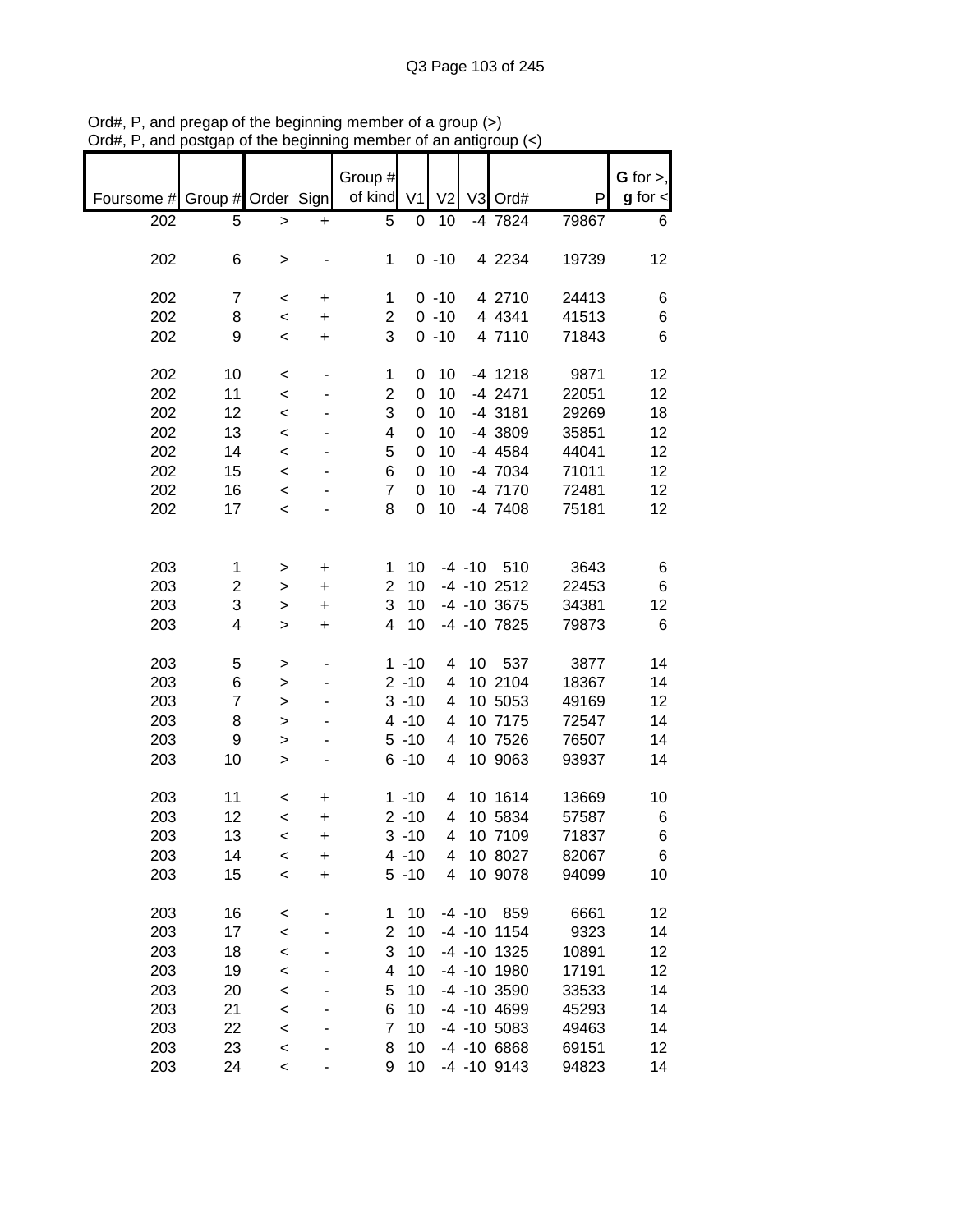|                               |                         |              |           | Group #        |          |                |                |                 |       | G for $>$ ,             |
|-------------------------------|-------------------------|--------------|-----------|----------------|----------|----------------|----------------|-----------------|-------|-------------------------|
| Foursome # Group # Order Sign |                         |              |           | of kind        | V1       | V <sub>2</sub> |                | V3 Ord#         | P     | $g$ for $\lt$           |
| 204                           | 1                       | >            | $\ddot{}$ | 1              |          | $-4 - 10$      | $\overline{2}$ | 511             | 3659  | 16                      |
| 204                           | $\overline{c}$          | $\mathbf{I}$ | +         | $\overline{c}$ |          | $-4 - 10$      |                | 2 3402          | 31627 | 20                      |
| 204                           | 3                       | $\,$         | $\ddot{}$ | 3              |          | $-4 - 10$      |                | 2 3676          | 34403 | 22                      |
| 204                           | $\overline{\mathbf{4}}$ | >            | $\ddot{}$ | 4              |          | $-4 - 10$      |                | 2 7826          | 79889 | 16                      |
| 204                           | 5                       | $\geq$       | $\ddot{}$ | 5              |          | $-4 - 10$      |                | 2 9401          | 97829 | 16                      |
|                               |                         |              |           |                |          |                |                |                 |       |                         |
| 204                           | 6                       | $\,$         |           | $\mathbf{1}$   | 4        | 10             |                | $-2$ 9109       | 94441 | $\overline{2}$          |
| 204                           | 7                       | $\,<\,$      | +         | 1              | 4        | 10             |                | $-2$ 1613       | 13649 | 20                      |
| 204                           | 8                       | $\,<$        | +         | $\overline{2}$ | 4        | 10             |                | $-2$ 5103       | 49681 | 16                      |
| 204                           | 9                       | $\,<$        | $\ddot{}$ | 3              | 4        | 10             |                | $-26700$        | 67231 | 16                      |
| 204                           | 10                      | $\prec$      | $\ddot{}$ | 4              | 4        | 10             |                | $-28236$        | 84481 | 18                      |
| 204                           | 11                      | $\,<\,$      | $\ddot{}$ | 5              | 4        | 10             |                | $-28708$        | 89939 | 20                      |
| 204                           | 12                      | $\,<\,$      | +         | 6              | 4        | 10             |                | -2 9077         | 94079 | 20                      |
|                               |                         |              |           |                |          |                |                |                 |       |                         |
| 204                           | 13                      | $\prec$      |           | $\mathbf 1$    |          | $-4 - 10$      |                | 2 4 2 0 1       | 39979 | $\overline{\mathbf{4}}$ |
| 204                           | 14                      | $\prec$      |           | $\overline{2}$ |          | $-4 - 10$      |                | 2 5683          | 55997 | 6                       |
|                               |                         |              |           |                |          |                |                |                 |       |                         |
| 205                           | $\mathbf{1}$            | >            | +         |                | $1 - 10$ | $\overline{c}$ | 10             | 512             | 3671  | 12                      |
| 205                           | 2                       | >            | +         |                | $2 - 10$ | $\overline{c}$ |                | 10 2260         | 19991 | 12                      |
| 205                           | 3                       | $\, > \,$    | $\ddot{}$ |                | $3 - 10$ | $\overline{2}$ |                | 10 2596         | 23291 | 12                      |
| 205                           | $\overline{\mathbf{4}}$ | $\geq$       | +         |                | $4 - 10$ | $\overline{2}$ |                | 10 3466         | 32321 | 12                      |
| 205                           | 5                       | >            | +         |                | $5 - 10$ | $\overline{2}$ |                | 10 4600         | 44201 | 12                      |
| 205                           | 6                       | >            | +         |                | $6 - 10$ | $\overline{2}$ |                | 10 6342         | 63311 | 12                      |
| 205                           | $\overline{7}$          | $\, > \,$    | +         |                | $7 - 10$ | $\overline{c}$ |                | 10 7820         | 79841 | 12                      |
|                               |                         |              |           |                |          |                |                |                 |       |                         |
| 205                           | 8                       | >            |           | 1              | 10       |                |                | $-2$ $-10$ 3053 | 27967 | 6                       |
| 205                           | 9                       | >            |           | $\overline{2}$ | 10       |                |                | $-2 - 10 6523$  | 65293 | 6                       |
| 205                           | 10                      | $\mathbf{L}$ |           | 3              | 10       |                |                | $-2 - 10$ 9131  | 94693 | 6                       |
| 205                           | 11                      | $\,<$        | +         | 1              | 10       |                |                | $-2 - 10$ 1075  | 8629  | 12                      |
| 205                           | 12                      | $\,<\,$      | $\ddot{}$ | $\overline{c}$ | 10       |                |                | $-2 - 10$ 2280  | 20149 | 12                      |
| 205                           | 13                      | $\,<\,$      | +         | 3              | 10       |                |                | $-2 - 10$ 6501  | 65071 | 18                      |
| 205                           | 14                      | $\,<\,$      | $\ddot{}$ | 4              | 10       |                |                | $-2 - 10$ 7460  | 75709 | 12                      |
| 205                           | 15                      | $\,<$        | $\ddot{}$ | 5              | 10       |                |                | $-2 - 10$ 7661  | 77983 | 16                      |
| 205                           | 16                      | $\,<$        | +         | 6              | 10       |                |                | $-2 - 10$ 7782  | 79399 | 12                      |
|                               |                         |              |           |                |          |                |                | 2 10 3592       |       |                         |
| 205                           | 17                      | $\,<$        |           |                | $1 - 10$ |                |                |                 | 33563 | 6                       |
|                               |                         |              |           |                |          |                |                |                 |       |                         |
| 206                           | 1                       | >            | +         | 1              | 0        |                | $16 - 16$      | 521             | 3733  | 6                       |
| 206                           | 2                       | $\, > \,$    | +         | 2              | 0        |                |                | 16 - 16 6211    | 61723 | 6                       |
| 206                           | 3                       | $\geq$       | +         | 3              | 0        |                |                | 16 - 16 6364    | 63493 | 6                       |
| 206                           | 4                       | $\,<$        | +         | 1              |          | $0 - 16$       |                | 16 2960         | 26987 | 6                       |
| 206                           | 5                       | $\,<\,$      | +         | $\overline{2}$ |          | $0 - 16$       |                | 16 6367         | 63527 | 6                       |

Ord#, P, and pregap of the beginning member of a group (>) Ord#, P, and postgap of the beginning member of an antigroup (<)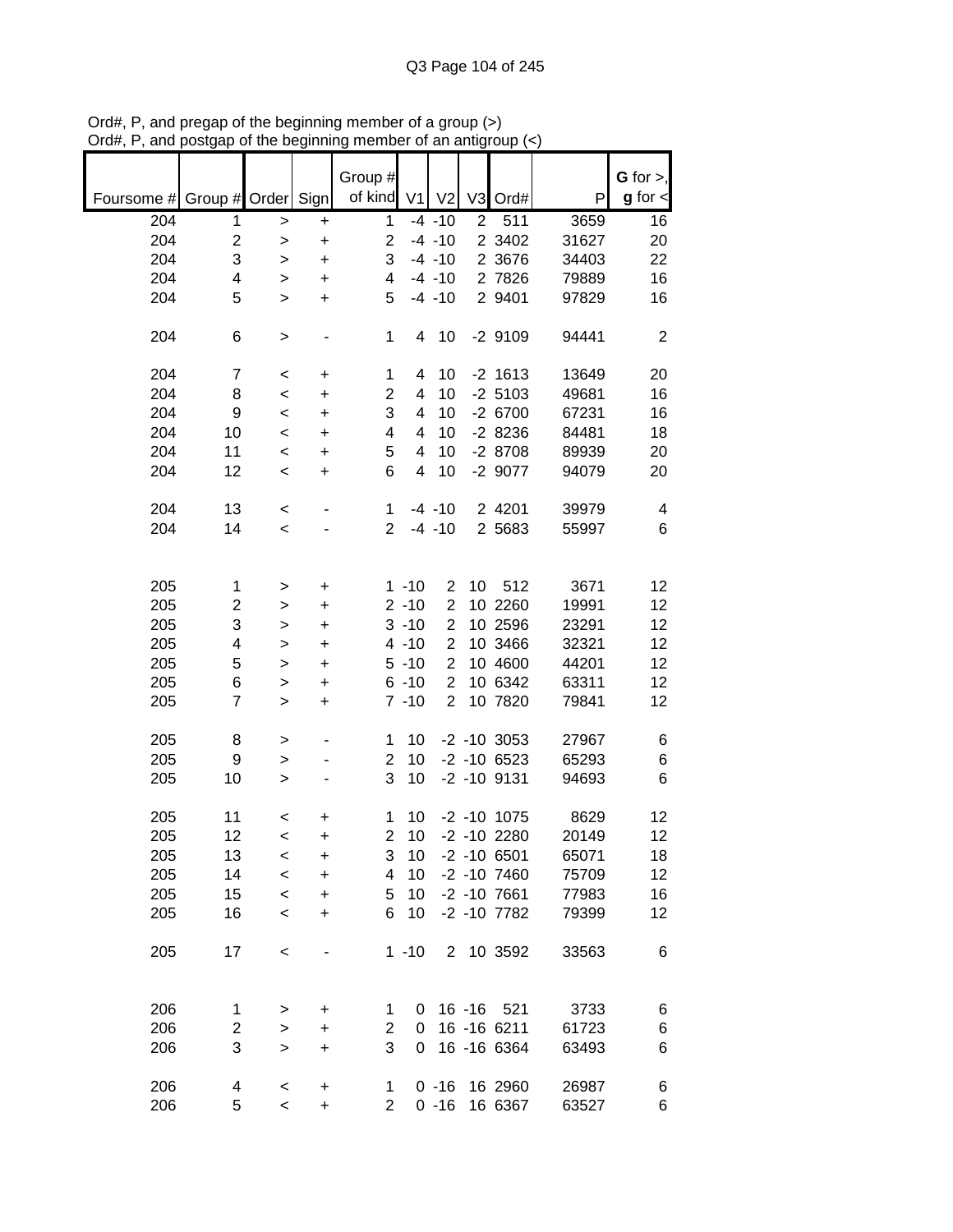|            |                |           |           | Group #        |                |                |      |           |       | $G$ for $>$ , |
|------------|----------------|-----------|-----------|----------------|----------------|----------------|------|-----------|-------|---------------|
| Foursome # | Group # Order  |           | Sign      | of kind        | V <sub>1</sub> | V <sub>2</sub> |      | V3 Ord#   | P     | $g$ for $\lt$ |
| 206        | 6              | $\,<$     | +         | 3              |                | $0 - 16$       |      | 16 7761   | 79187 | 6             |
|            |                |           |           |                |                |                |      |           |       |               |
|            |                |           |           |                |                |                |      |           |       |               |
| 207        | 1              | >         | +         | 1              |                | $16 - 16$      | -4   | 522       | 3739  | 6             |
| 207        | 2              | >         | +         | $\overline{2}$ |                | $16 - 16$      | $-4$ | 721       | 5449  | 6             |
| 207        | 3              |           |           | 3              |                | $16 - 16$      |      | -4 1625   | 13729 | 6             |
|            |                | >         | +         |                |                |                |      |           |       |               |
| 207        | 4              | >         | +         | 4              |                | $16 - 16$      |      | -4 3805   | 35809 | 6             |
| 207        | 5              | >         | +         | 5              |                | $16 - 16$      |      | -4 4787   | 46279 | 6             |
| 207        | 6              | >         | +         | 6              |                | $16 - 16$      |      | -4 9229   | 95747 | 10            |
| 207        | $\overline{7}$ | $\geq$    | +         | $\overline{7}$ |                | $16 - 16$      |      | -4 9482   | 98779 | 6             |
|            |                |           |           |                |                |                |      |           |       |               |
| 207        | 8              | >         |           |                | $1 - 16$       | 16             |      | 4 7518    | 76421 | 18            |
|            |                |           |           |                |                |                |      |           |       |               |
| 207        | 9              | <         | +         |                | $1 - 16$       | 16             | 4    | 722       | 5471  | 6             |
| 207        | 10             | $\,<$     | $\ddot{}$ |                | $2 - 16$       | 16             | 4    | 1159      | 9371  | 6             |
| 207        | 11             | $\,<$     | $\ddot{}$ |                | $3 - 16$       | 16             |      | 4 1626    | 13751 | 6             |
| 207        | 12             | $\,<$     | +         |                | $4 - 16$       | 16             |      | 4 2959    | 26981 | 6             |
| 207        | 13             | $\,<$     | +         |                | $5 - 16$       | 16             |      | 4 3806    | 35831 | 6             |
| 207        | 14             | $\,<\,$   | +         |                | $6 - 16$       | 16             |      | 4 4788    | 46301 | 6             |
| 207        | 15             |           |           |                | $7 - 16$       | 16             |      | 4 7760    | 79181 | 6             |
|            |                | $\,<\,$   | +         |                |                |                |      |           |       |               |
| 207        | 16             | $\,<$     | +         |                | $8 - 16$       | 16             |      | 4 9230    | 95773 | 10            |
|            |                |           |           |                |                |                |      |           |       |               |
|            |                |           |           |                |                |                |      |           |       |               |
| 208        | 1              | >         | +         |                | $1 - 16$       | $-4$           | 8    | 523       | 3761  | 22            |
| 208        | 2              | >         | +         |                | $2 - 16$       | $-4$           | 8    | 1234      | 10061 | 22            |
| 208        | 3              | >         | +         |                | $3 - 16$       | $-4$           | 8    | 1243      | 10133 | 22            |
| 208        | 4              | >         | +         |                | $4 - 16$       | $-4$           |      | 8 2615    | 23531 | 22            |
| 208        | 5              | >         | +         |                | $5 - 16$       | $-4$           |      | 8 4184    | 39821 | 22            |
| 208        | 6              | >         | +         |                | $6 - 16$       | $-4$           |      | 8 4519    | 43313 | 22            |
| 208        | 7              | >         | +         |                | $7 - 16$       | $-4$           |      | 8 7633    | 77681 | 22            |
| 208        | 8              | >         | +         |                | $8 - 16$       | -4             |      | 8 8810    | 91121 | 22            |
|            |                |           |           |                |                |                |      |           |       |               |
| 208        | 9              | $\, > \,$ |           | 1              | 16             | 4              |      | -8 7749   | 79043 | 4             |
|            |                |           |           |                |                |                |      |           |       |               |
| 208        | 10             |           |           | 1              | 16             | 4              |      | $-8$ 1625 | 13729 | 22            |
|            |                | $\,<$     | +         |                |                |                |      |           |       |               |
| 208        | 11             | $\,<$     | +         | $\overline{2}$ | 16             | 4              |      | -8 4787   | 46279 | 22            |
| 208        | 12             | $\,<$     | $\ddot{}$ | 3              | 16             | 4              |      | $-8$ 5646 | 55639 | 22            |
| 208        | 13             | $\,<$     | +         | 4              | 16             | 4              |      | $-8$ 5968 | 59029 | 22            |
| 208        | 14             | $\,<\,$   | +         | 5              | 16             | 4              |      | $-88512$  | 87649 | 22            |
|            |                |           |           |                |                |                |      |           |       |               |
|            |                |           |           |                |                |                |      |           |       |               |
| 209        | 1              | >         | +         | 1              | $-4$           | 8              |      | 4 524     | 3767  | 6             |
| 209        | $\overline{c}$ | $\geq$    | $\ddot{}$ | $\overline{2}$ | $-4$           | 8              |      | 4 6127    | 60773 | 10            |
|            |                |           |           |                |                |                |      |           |       |               |
| 209        | 3              | >         |           | 1              | 4              | -8             | -4   | 886       | 6883  | 12            |
| 209        | 4              | $\geq$    |           | $\overline{2}$ | 4              | -8             |      | $-4$ 6281 | 62563 | 14            |

Ord#, P, and pregap of the beginning member of a group (>) Ord#, P, and postgap of the beginning member of an antigroup (<)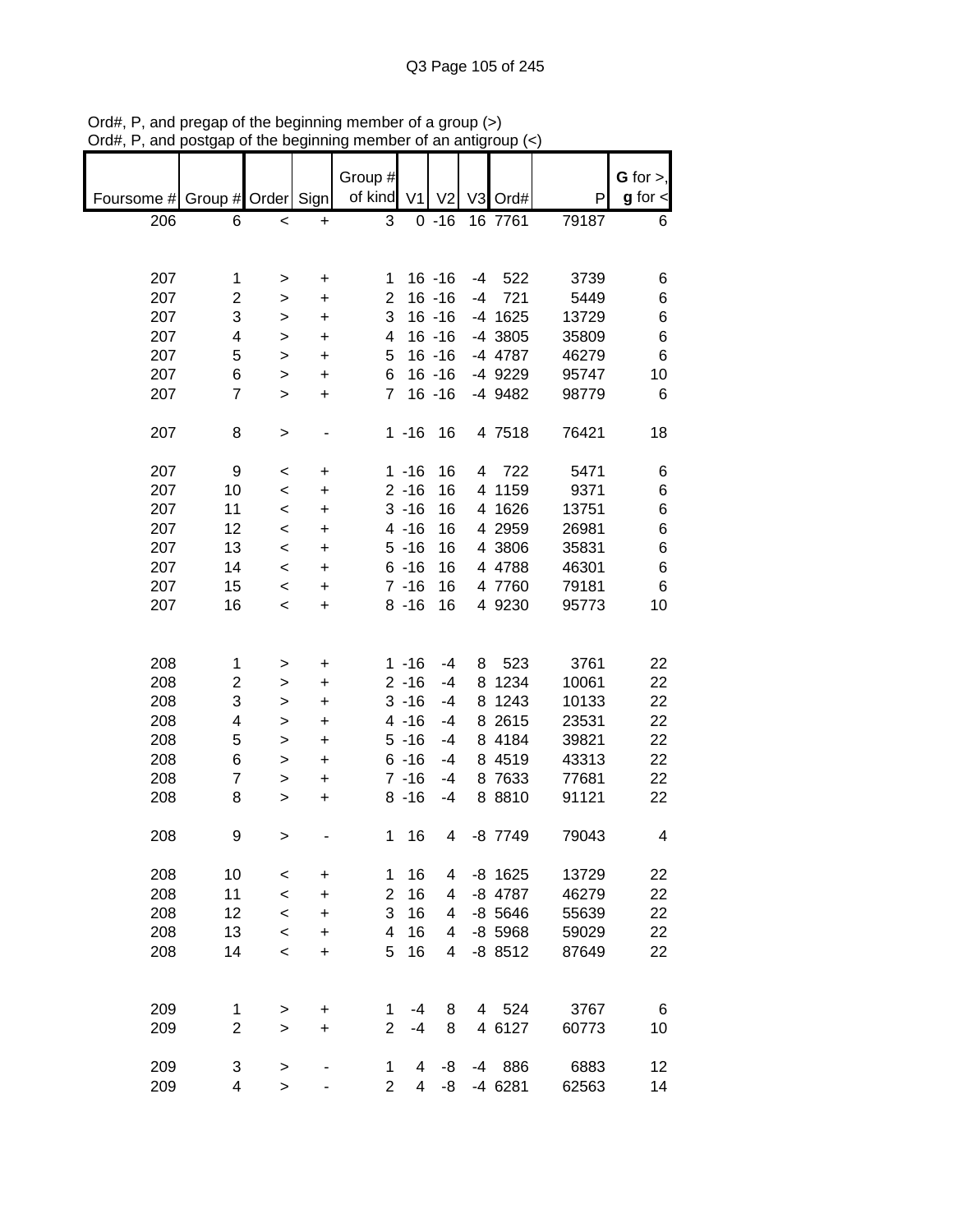|            |                         |                |                        | Group #        |                |                |                |                |       | $G$ for $>$ ,  |
|------------|-------------------------|----------------|------------------------|----------------|----------------|----------------|----------------|----------------|-------|----------------|
| Foursome # | Group # Order Sign      |                |                        | of kind        | V <sub>1</sub> | V <sub>2</sub> |                | V3 Ord#        | P     | $g$ for $\lt$  |
| 209        | 5                       | $\prec$        | $\ddot{}$              | 1              | 4              | -8             |                | -4 1895        | 16339 | 10             |
| 209        | 6                       | $\,<$          | $\ddot{}$              | $\overline{2}$ | 4              | -8             |                | -4 2265        | 20023 | 6              |
| 209        | $\overline{7}$          | $\,<$          | $\ddot{}$              | 3              | 4              | -8             |                | $-4$ 4305      | 41143 | 6              |
| 209        | 8                       | $\,<$          | $\ddot{}$              | 4              | 4              | -8             |                | $-4$ 4617      | 44383 | 6              |
| 209        | 9                       | $\,<$          |                        | $\mathbf 1$    | -4             | 8              |                | 4 4 6 6 2      | 44867 | 12             |
| 209        | 10                      | $\,<\,$        |                        | $\overline{2}$ | $-4$           | 8              |                | 4 8664         | 89477 | 14             |
|            |                         |                |                        |                |                |                |                |                |       |                |
| 210        | 1                       | >              | $\ddot{}$              |                | $1 - 10$       | 2              | 12             | 527            | 3793  | 14             |
| 210        | $\overline{2}$          | >              | $\ddot{}$              |                | $2 - 10$       | $\overline{2}$ |                | 12 6039        | 59743 | 14             |
| 210        | 3                       | >              | $\ddot{}$              |                | $3 - 10$       | $\overline{2}$ |                | 12 7583        | 77191 | 20             |
| 210        | 4                       | $\, > \,$      | $\ddot{}$              |                | $4 - 10$       | $\overline{2}$ |                | 12 9506        | 99013 | 14             |
| 210        | 5                       | $\,<$          | $\ddot{}$              | 1              | 10             |                |                | $-2 - 12$ 1133 | 9137  | 14             |
|            |                         |                |                        |                |                |                |                |                |       |                |
| 211        | 1                       | >              | $\ddot{}$              | $\mathbf 1$    | $\overline{2}$ |                | $12 - 16$      | 528            | 3797  | 4              |
| 211        | $\overline{2}$          | >              | $\ddot{}$              | $\overline{2}$ | $\overline{2}$ |                |                | 12 - 16 1202   | 9743  | 4              |
| 211        | 3                       | >              | $\ddot{}$              | 3              | $\overline{2}$ |                |                | 12 - 16 4139   | 39317 | 4              |
| 211        | 4                       | >              | $\ddot{}$              | 4              | $\overline{2}$ |                |                | 12 - 16 7220   | 73013 | 4              |
| 211        | 5                       | $\,>$          | $\ddot{}$              | 5              | $\overline{2}$ |                |                | 12 - 16 9008   | 93257 | 4              |
| 211        | 6                       | $\,<\,$        | $\ddot{}$              | 1              |                | $-2 - 12$      | 16             | 604            | 4447  | 4              |
| 211        | $\overline{7}$          | $\,<$          | $\ddot{}$              | 2              |                | $-2 - 12$      |                | 16 1952        | 16927 | 4              |
| 211        | 8                       | $\,<$          | $\ddot{}$              | 3              |                | $-2 - 12$      |                | 16 5012        | 48757 | 4              |
| 211        | 9                       | $\,<$          | $\ddot{}$              | 4              |                | $-2 - 12$      |                | 16 5494        | 53923 | 4              |
| 211        | 10                      | $\,<\,$        | $\ddot{}$              | 5              |                | $-2 - 12$      |                | 16 5677        | 55927 | 4              |
| 211        | 11                      | $\,<$          | $\ddot{}$              | 6              |                | $-2 - 12$      |                | 16 7675        | 78163 | 4              |
| 211        | 12                      | $\,<$          | $\ddot{}$              | 7              |                | $-2 - 12$      |                | 16 9203        | 95467 | 4              |
| 212        | 1                       |                |                        |                |                | $12 - 16$      |                | 529            | 3803  |                |
| 212        | $\overline{\mathbf{c}}$ | $\, > \,$      | $\ddot{}$              | $\mathbf{1}$   | $2$ 12 -16     |                | 8              | 8 607          | 4463  | 6<br>6         |
| 212        | 3                       | ><br>$\, > \,$ | $\ddot{}$<br>$\ddot{}$ | 3              |                | $12 - 16$      |                | 8 2560         | 22943 | 6              |
| 212        | 4                       | $\geq$         | $\ddot{}$              | 4              |                | $12 - 16$      |                | 8 6588         | 65963 | 6              |
|            |                         |                |                        |                |                |                |                |                |       |                |
| 212        | 5                       | $\,<$          | +                      |                | $1 - 12$       | 16             |                | $-8$ 5752      | 56731 | 6              |
| 212        | 6                       | $\prec$        | $\ddot{}$              |                | $2 - 12$       | 16             |                | $-8$ 6522      | 65287 | 6              |
|            |                         |                |                        |                |                |                |                |                |       |                |
| 213        | 1                       | >              | +                      |                | $1 - 16$       | 8              |                | 4 530          | 3821  | 18             |
| 213        | $\overline{c}$          | $\, > \,$      | +                      |                | $2 - 16$       | 8              | $\overline{4}$ | 608            | 4481  | 18             |
| 213        | 3                       | $\geq$         | +                      |                | $3 - 16$       | 8              |                | 4 4725         | 45587 | 18             |
| 213        | 4                       | $\geq$         |                        | 1.             | 16             | -8             |                | $-4$ 1861      | 15973 | 2              |
| 213        | 5                       | $\, > \,$      |                        | 2 <sup>7</sup> | 16             | -8             |                | -4 2384        | 21193 | $\overline{2}$ |

Ord#, P, and pregap of the beginning member of a group (>) Ord#, P, and postgap of the beginning member of an antigroup (<)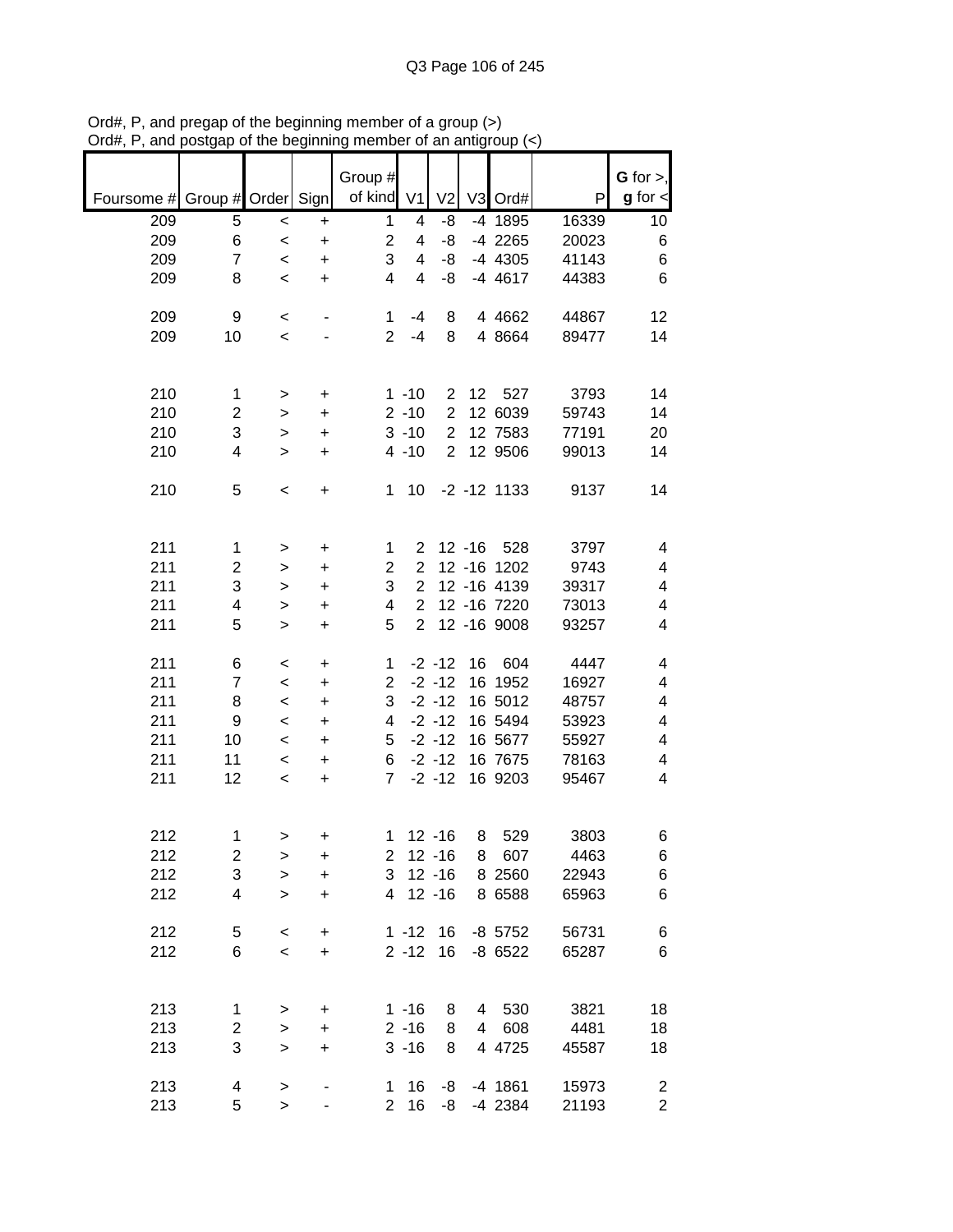| Foursome # Group # Order Sign |                |              |           | Group #<br>of kind | V <sub>1</sub> | V <sub>2</sub> |      | V3 Ord#   | P     | G for $>$ ,<br>$g$ for $\lt$ |
|-------------------------------|----------------|--------------|-----------|--------------------|----------------|----------------|------|-----------|-------|------------------------------|
| 213                           | 6              | $\, > \,$    |           | 3                  | 16             | -8             |      | -4 5297   | 51769 | $\overline{2}$               |
| 213                           | $\overline{7}$ | $\geq$       |           | 4                  | 16             | -8             |      | -4 8729   | 90127 | 6                            |
| 213                           | 8              | $\,<$        | +         | 1                  | 16             | -8             |      | $-4$ 5751 | 56713 | 18                           |
| 213                           | 9              | $\,<$        | $\ddot{}$ | $\overline{2}$     | 16             | -8             |      | -4 6926   | 69859 | 18                           |
| 213                           | 10             | $\,<$        | $\ddot{}$ | 3                  | 16             | -8             |      | -4 8729   | 90127 | 22                           |
| 213                           | 11             | $\,<\,$      | -         |                    | $1 - 16$       | 8              |      | 4 1673    | 14243 | 6                            |
| 213                           | 12             | $\,<$        |           |                    | $2 - 16$       | 8              |      | 4 2058    | 17957 | $\boldsymbol{2}$             |
| 213                           | 13             | $\,<$        |           |                    | $3 - 16$       | 8              |      | 4 3446    | 32117 | $\overline{c}$               |
| 213                           | 14             | $\,<$        |           |                    | $4 - 16$       | 8              |      | 4 3813    | 35897 | $\boldsymbol{2}$             |
| 213                           | 15             | $\prec$      |           |                    | $5 - 16$       | 8              |      | 4 7079    | 71471 | $\boldsymbol{2}$             |
| 213                           | 16             | $\,<$        |           |                    | $6 - 16$       | 8              |      | 4 8307    | 85331 | $\overline{c}$               |
| 213                           | 17             | $\,<$        |           |                    | $7 - 16$       | 8              |      | 4 8786    | 90821 | $\overline{c}$               |
| 213                           | 18             | $\,<$        |           |                    | $8 - 16$       | 8              |      | 4 8995    | 93131 | $\overline{2}$               |
| 214                           | $\mathbf{1}$   | >            | +         |                    | $1 - 10$       | $-2$           | 8    | 533       | 3847  | 14                           |
| 214                           | 2              | >            | $\ddot{}$ |                    | $2 - 10$       | $-2$           | 8    | 1067      | 8563  | 20                           |
| 214                           | 3              | $\,$         | $\ddot{}$ |                    | $3 - 10$       | $-2$           |      | 8 3664    | 34297 | 14                           |
| 214                           | 4              | $\geq$       | $\ddot{}$ |                    | $4 - 10$       | $-2$           |      | 8 4099    | 38917 | 14                           |
| 214                           | 5              | >            |           | 1                  | 10             | $\overline{c}$ |      | $-8$ 1733 | 14783 | 4                            |
| 214                           | 6              | $\,$         |           | $\overline{2}$     | 10             | $\overline{2}$ |      | $-8$ 2238 | 19763 | 4                            |
| 214                           | $\overline{7}$ | $\,<\,$      | +         | 1                  | 10             | $\overline{c}$ | -8   | 666       | 4973  | 14                           |
| 214                           | 8              | $\,<\,$      | +         | $\overline{2}$     | 10             | $\overline{2}$ |      | $-8$ 4545 | 43613 | 14                           |
| 214                           | 9              | $\,<$        | $\ddot{}$ | 3                  | 10             | $\overline{2}$ |      | $-8$ 5129 | 49943 | 14                           |
| 214                           | 10             | $\,<$        |           |                    | $1 - 10$       | $-2$           |      | 8 8177    | 83833 | 10                           |
| 215                           | 1              |              | $\ddot{}$ |                    | $1 - 14$       | $\overline{c}$ | $-4$ | 540       | 3907  | 18                           |
| 215                           | 2              | ><br>>       | +         |                    | $2 - 14$       | 2              | -4   | 946       | 7477  | 18                           |
| 215                           | 3              | $\mathbf{I}$ | $\ddot{}$ |                    | $3 - 14$       | $\overline{2}$ |      | -4 1780   | 15259 | 18                           |
| 215                           | 4              | $\geq$       | $\ddot{}$ |                    | $4 - 14$       | $\overline{2}$ |      | -4 1849   | 15877 | 18                           |
| 215                           | 5              | $\geq$       | $\ddot{}$ |                    | $5 - 14$       | $\overline{2}$ |      | -4 2019   | 17569 | 18                           |
| 215                           | 6              | $\mathbf{I}$ | $\ddot{}$ |                    | $6 - 14$       | $\overline{2}$ |      | -4 2165   | 19069 | 18                           |
| 215                           | $\overline{7}$ | $\mathbf{I}$ | +         |                    | $7 - 14$       | 2              |      | $-4$ 4515 | 43261 | 24                           |
| 215                           | 8              | $\mathbf{I}$ | +         |                    | $8 - 14$       | $\overline{2}$ |      | -4 6574   | 65827 | 18                           |
| 215                           | 9              | $\mathbf{I}$ | $\ddot{}$ |                    | $9 - 14$       | $\overline{c}$ |      | -4 7521   | 76463 | 22                           |
| 215                           | 10             | $\, > \,$    | $\ddot{}$ |                    | $10 - 14$      | $\overline{2}$ |      | -4 8597   | 88789 | 18                           |
| 215                           | 11             | $\,<$        | $\ddot{}$ | 1                  | 14             | $-2$           | 4    | 639       | 4733  | 18                           |
| 215                           | 12             | $\,<$        | +         | $\overline{2}$     | 14             | $-2$           | 4    | 804       | 6173  | 24                           |
| 215                           | 13             | $\prec$      | $\ddot{}$ | 3                  | 14             | $-2$           | 4    | 852       | 6581  | 18                           |
| 215                           | 14             | $\,<\,$      | +         | 4                  | 14             | $-2$           |      | 4 3319    | 30781 | 22                           |

Ord#, P, and pregap of the beginning member of a group (>) Ord#, P, and postgap of the beginning member of an antigroup (<)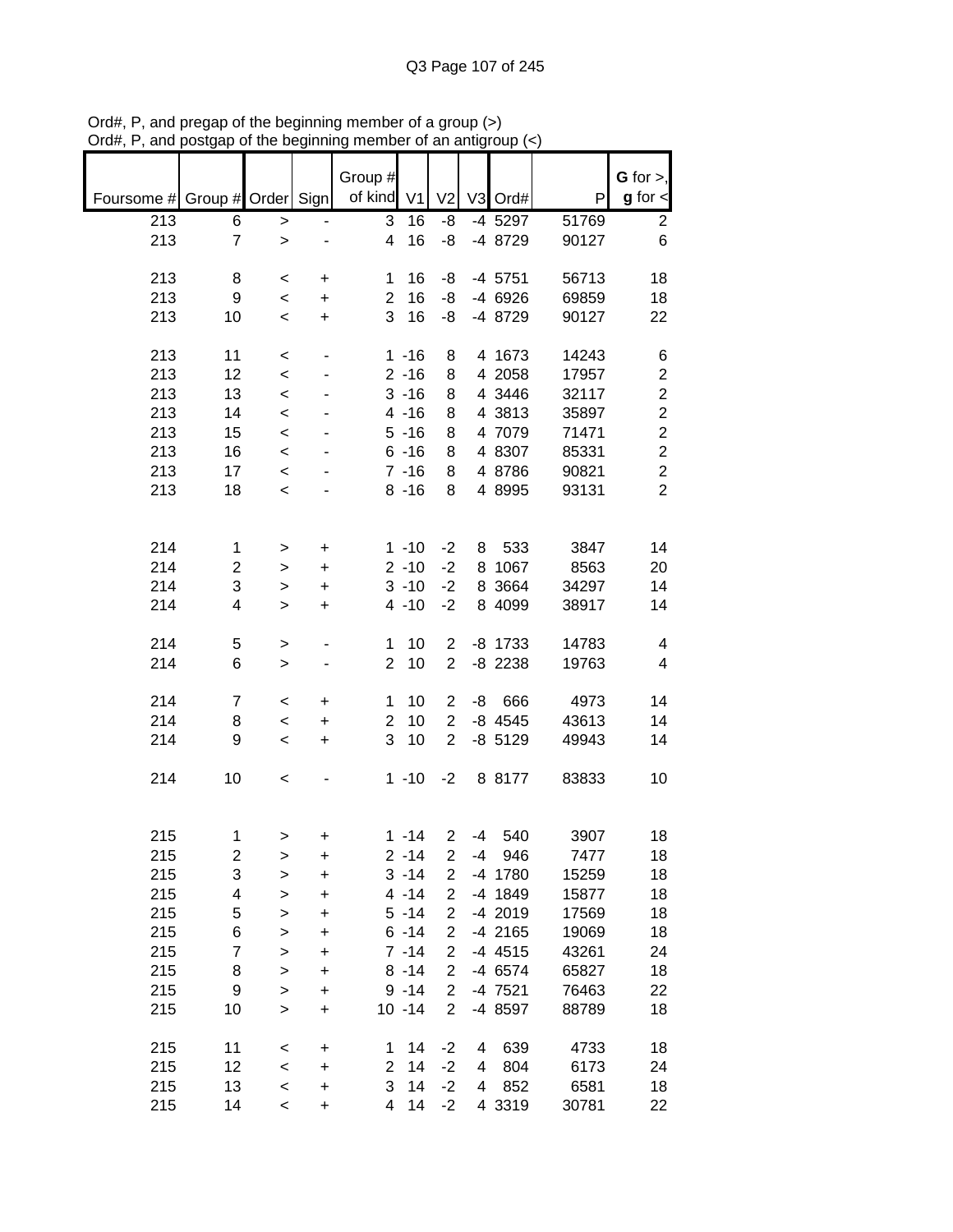|                                                       |                |                          |           | Group #        |                 |    |                  |                | G for $>$ ,              |
|-------------------------------------------------------|----------------|--------------------------|-----------|----------------|-----------------|----|------------------|----------------|--------------------------|
| Foursome # Group # Order Sign   of kind V1 V2 V3 Ord# |                |                          |           |                |                 |    |                  | P              | $g$ for $\lt$            |
|                                                       |                |                          |           |                |                 |    |                  |                |                          |
|                                                       |                |                          |           |                |                 |    |                  |                |                          |
| 216                                                   | $\mathbf{1}$   | $\, > \,$                | $\ddot{}$ | $\mathbf{1}$   | 10              |    | -8 16 546        | 3931           | $\overline{2}$           |
| 216                                                   | $\overline{c}$ | $\mathbf{I}$             | $\ddot{}$ | $\overline{2}$ | 10              | -8 | 16 1681          | 14327          | 4                        |
| 216                                                   | 3              | $\geq$                   | $+$       |                | 3 <sub>10</sub> |    | -8 16 2291       | 20269          | 8                        |
|                                                       |                |                          |           |                |                 |    |                  |                |                          |
| 216                                                   | 4              | $\,>$                    |           |                |                 |    | 1 -10 8 -16 8456 | 87071          | 22                       |
|                                                       |                |                          |           |                |                 |    |                  |                |                          |
| 216                                                   | 5              | $\,<\,$                  | +         |                |                 |    | 1 -10 8 -16 1098 | 8819           | $\overline{2}$           |
| 216                                                   | 6              | $\,<$                    | $\ddot{}$ |                | $2 - 10$        |    | 8 -16 1474       | 12343          | $\overline{\mathcal{A}}$ |
| 216                                                   | $\overline{7}$ | $\overline{\phantom{a}}$ | $\ddot{}$ |                | $3 - 10$        |    | 8 -16 7136       | 72089          | $\overline{2}$           |
| 216                                                   | 8              | $\,<$                    | $\ddot{}$ |                | $4 - 10$        |    | 8 -16 8460       | 87119          | $\overline{2}$           |
|                                                       |                |                          |           |                |                 |    |                  |                |                          |
| 216                                                   | 9              | $\prec$                  |           |                | $1 \quad 10$    |    | -8 16 2517       | 22511          | 20                       |
| 216                                                   | 10             | $\,<$                    |           |                |                 |    | 2 10 -8 16 3409  | 31699          | 22                       |
|                                                       |                |                          |           |                |                 |    |                  |                |                          |
|                                                       |                |                          |           |                |                 |    |                  |                |                          |
| 217                                                   | $\mathbf{1}$   | $\geq$                   | $\ddot{}$ |                | $1 - 8 16$      |    |                  | 2 547 3943     | 12                       |
|                                                       |                |                          |           |                |                 |    |                  |                |                          |
| 217                                                   | $\overline{2}$ | $\,<$                    |           | $\mathbf{1}$   |                 |    | -8 16 2 9013     | 93307          | 12                       |
|                                                       |                |                          |           |                |                 |    |                  |                |                          |
|                                                       |                |                          |           |                |                 |    |                  |                |                          |
| 218                                                   | 1              | >                        | $\pm$     |                | $1 \t16$        |    |                  | 2 -10 548 3947 | 4                        |
| 218                                                   | $\overline{c}$ | $\mathbf{I}$             | $+$       |                | 2 16            |    | 2 -10 5248       | 51287          | $\overline{4}$           |
| 218                                                   | 3              |                          |           |                | $1 - 16$        |    | -2 10 1346       | 11113          | 20                       |
| 218                                                   | 4              | ><br>$\mathbf{I}$        | ٠         |                | $2 - 16$        |    | $-2$ 10 7182     | 72643          | 20                       |
|                                                       |                |                          |           |                |                 |    |                  |                |                          |
| 218                                                   | 5              | $\overline{\phantom{a}}$ | $+$       |                |                 |    | 1 -16 -2 10 3164 | 29123          | 6                        |
|                                                       |                |                          |           |                |                 |    |                  |                |                          |
| 218                                                   | 6              | $\overline{\phantom{0}}$ |           |                | $1 \t16$        |    | 2 -10 1106       | 8867           | 20                       |
| 218                                                   | $\overline{7}$ | $\overline{\phantom{a}}$ |           | $\overline{2}$ | 16              |    | 2 -10 7993       | 81707          | 20                       |
|                                                       |                |                          |           |                |                 |    |                  |                |                          |
|                                                       |                |                          |           |                |                 |    |                  |                |                          |
| 219                                                   | 1              | >                        | $\ddot{}$ | 1              |                 |    | 2 -10 -10 549    | 3967           | 20                       |
| 219                                                   | $\overline{2}$ | $\geq$                   | $\ddot{}$ | 2              |                 |    | 2 -10 -10 5249   | 51307          | 20                       |
|                                                       |                |                          |           |                |                 |    |                  |                |                          |
| 219                                                   | 3              | $\geq$                   |           | 1.             |                 |    | -2 10 10 5253    | 51347          | $\overline{4}$           |
|                                                       |                |                          |           |                |                 |    |                  |                |                          |
| 219                                                   | 4              | $\,<\,$                  | $\ddot{}$ | 1              |                 |    | $-2$ 10 10 3163  | 29101          | 22                       |
|                                                       |                |                          |           |                |                 |    |                  |                |                          |
| 219                                                   | 5              | $\,<\,$                  |           | 1.             |                 |    | 2 -10 -10 552    | 4003           | 4                        |
| 219                                                   | 6              | $\,<$                    |           | $\mathbf{2}$   |                 |    | 2 -10 -10 2925   | 26683          | 4                        |
| 219                                                   | $\overline{7}$ | $\,<$                    |           | 3              |                 |    | 2 -10 -10 5252   | 51343          | 4                        |
|                                                       |                |                          |           |                |                 |    |                  |                |                          |
|                                                       |                |                          |           |                |                 |    |                  |                |                          |
| 220                                                   | 1              | >                        |           | 1              |                 |    | 16 - 20 4 557    | 4027           | 6                        |

Ord#, P, and pregap of the beginning member of a group (>) Ord#, P, and postgap of the beginning member of an antigroup (<)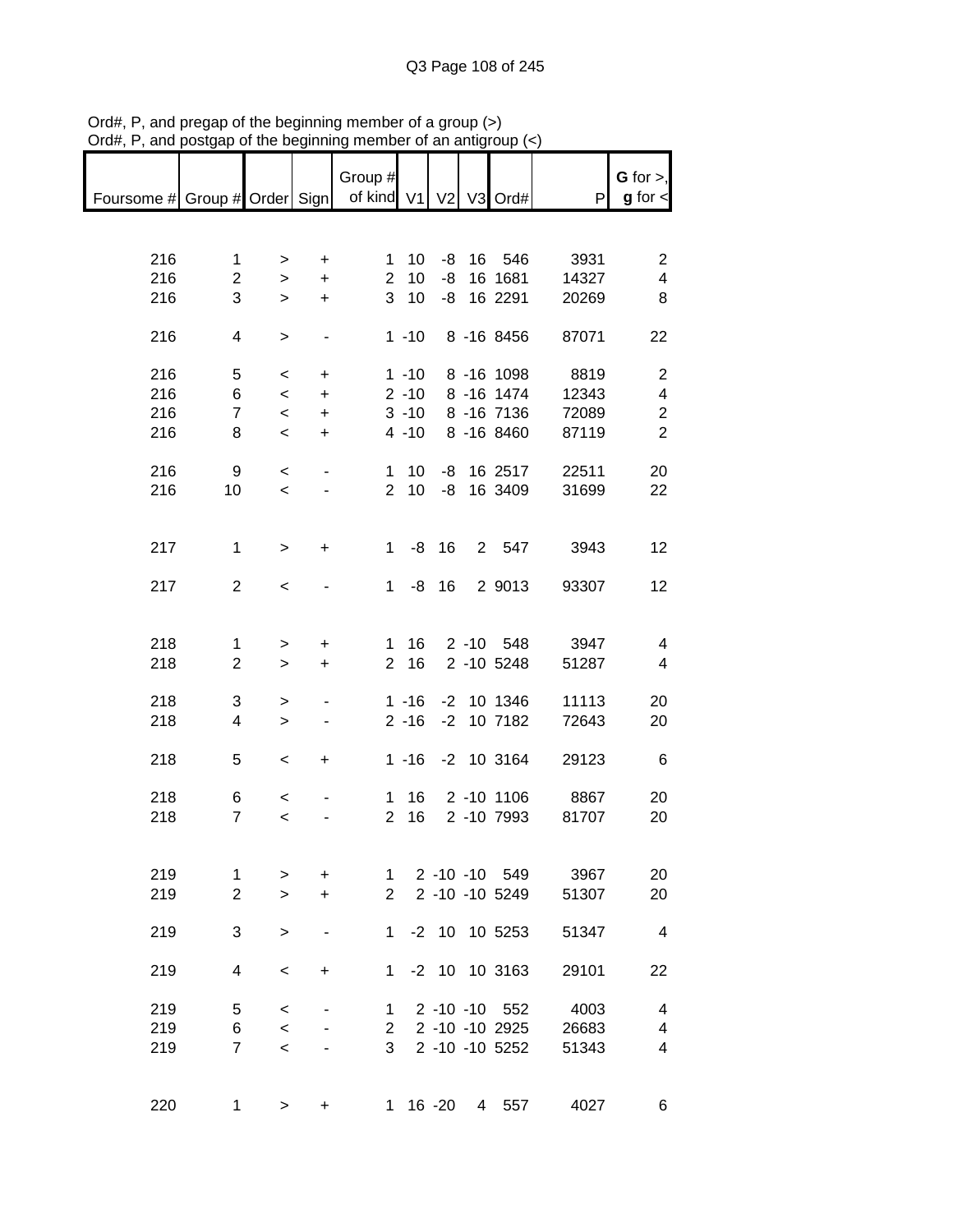|                               |                         |                          |           | Group #        |                |                |           |                 |       | $G$ for $>$ ,           |
|-------------------------------|-------------------------|--------------------------|-----------|----------------|----------------|----------------|-----------|-----------------|-------|-------------------------|
| Foursome # Group # Order Sign |                         |                          |           | of kind        | V <sub>1</sub> | V <sub>2</sub> |           | V3 Ord#         | P     | $g$ for $\lt$           |
| 220                           | 2                       | >                        | +         | $\overline{2}$ |                | 16 -20         |           | 4 3130          | 28729 | 6                       |
|                               |                         |                          |           |                |                |                |           |                 |       |                         |
|                               |                         |                          |           |                |                |                |           |                 |       |                         |
| 220                           | 3                       | $\,<$                    | +         |                | $1 - 16$       | 20             |           | -4 2730         | 24659 | 12                      |
| 220                           | 4                       | $\,<$                    | $\ddot{}$ |                | $2 - 16$       | 20             |           | -4 6034         | 59693 | 6                       |
| 220                           | 5                       | $\,<$                    | +         |                | $3 - 16$       | 20             |           | -4 6586         | 65951 | 6                       |
| 220                           | 6                       | $\,<$                    | +         |                | $4 - 16$       | 20             |           | -4 6646         | 66683 | 14                      |
| 220                           | $\overline{7}$          | $\,<$                    | +         |                | $5 - 16$       | 20             |           | -4 6983         | 70481 | 6                       |
| 220                           | 8                       | $\,<\,$                  |           |                | $6 - 16$       | 20             |           | -4 7508         | 76283 | 6                       |
|                               |                         |                          | $\ddot{}$ |                |                |                |           |                 |       |                         |
| 220                           | 9                       | $\,<\,$                  | $\ddot{}$ |                | $7 - 16$       | 20             |           | -4 7891         | 80651 | 6                       |
| 220                           | 10                      | $\,<\,$                  | $\ddot{}$ |                | $8 - 16$       | 20             |           | -4 8576         | 88493 | 6                       |
|                               |                         |                          |           |                |                |                |           |                 |       |                         |
|                               |                         |                          |           |                |                |                |           |                 |       |                         |
| 221                           | 1                       | >                        | +         |                | $1 - 20$       | 4              | 10        | 558             | 4049  | 22                      |
| 221                           | 2                       |                          | $\ddot{}$ |                | $2 - 20$       | 4              |           | 10 3526         | 32909 | 22                      |
|                               |                         | >                        |           |                |                |                |           |                 |       |                         |
| 221                           | 3                       | $\geq$                   | +         |                | $3 - 20$       | 4              |           | 10 6891         | 69427 | 24                      |
|                               |                         |                          |           |                |                |                |           |                 |       |                         |
| 221                           | 4                       | $\,<$                    | +         | 1              | 20             |                |           | $-4$ $-10$ 5002 | 48623 | 24                      |
|                               |                         |                          |           |                |                |                |           |                 |       |                         |
|                               |                         |                          |           |                |                |                |           |                 |       |                         |
| 222                           | 1                       |                          | $\ddot{}$ | 1              | 4              |                | $10 - 10$ | 559             | 4051  | $\overline{c}$          |
|                               |                         | >                        |           |                |                |                |           |                 |       |                         |
| 222                           | $\overline{\mathbf{c}}$ | >                        | $\ddot{}$ | 2              | 4              |                |           | 10 -10 1321     | 10861 | $\boldsymbol{2}$        |
| 222                           | 3                       | $\geq$                   | +         | 3              | 4              |                |           | 10 -10 3200     | 29443 | 6                       |
| 222                           | 4                       | >                        | +         | 4              | 4              |                |           | 10 -10 3527     | 32911 | $\boldsymbol{2}$        |
| 222                           | 5                       | >                        | +         | 5              | 4              |                |           | 10 -10 4074     | 38671 | $\overline{c}$          |
| 222                           | 6                       | >                        | $\ddot{}$ | 6              | 4              |                |           | 10 -10 5054     | 49171 | $\overline{c}$          |
| 222                           | $\overline{7}$          |                          |           | 7              | 4              |                |           | 10 -10 6089     | 60343 | 6                       |
|                               |                         | >                        | $\ddot{}$ |                |                |                |           |                 |       |                         |
| 222                           | 8                       | $\geq$                   | +         | 8              | 4              |                |           | 10 -10 6958     | 70201 | $\overline{2}$          |
|                               |                         |                          |           |                |                |                |           |                 |       |                         |
| 222                           | 9                       | >                        |           | 1              |                | $-4 - 10$      |           | 10 3532         | 32957 | 16                      |
|                               |                         |                          |           |                |                |                |           |                 |       |                         |
| 222                           | 10                      | $\,<\,$                  | +         | 1              |                | $-4 - 10$      |           | 10 1224         | 9929  | $\overline{\mathbf{c}}$ |
| 222                           | 11                      | $\,<\,$                  | +         | $\overline{2}$ |                | $-4 - 10$      |           | 10 1324         | 10889 | $\overline{\mathbf{c}}$ |
|                               |                         |                          |           |                |                |                |           |                 |       |                         |
| 222                           | 12                      | $\overline{\phantom{a}}$ | +         | 3              |                | $-4 - 10$      |           | 10 3530         | 32939 | $\overline{2}$          |
| 222                           | 13                      | <                        | +         | 4              |                | $-4 - 10$      |           | 10 3860         | 36383 | 6                       |
| 222                           | 14                      | $\,<$                    | $\ddot{}$ | 5              |                | $-4 - 10$      |           | 10 5057         | 49199 | $\overline{\mathbf{c}}$ |
| 222                           | 15                      | $\,<$                    | $\ddot{}$ | 6              |                | $-4 - 10$      |           | 10 7310         | 74099 | $\mathbf 2$             |
| 222                           | 16                      | $\prec$                  | +         | $\overline{7}$ |                | $-4 - 10$      |           | 10 7619         | 77549 | $\overline{2}$          |
|                               |                         |                          |           |                |                |                |           |                 |       |                         |
|                               |                         |                          |           |                |                |                |           |                 |       |                         |
| 222                           | 17                      | $\,<$                    |           | 1              |                |                |           | 4 10 -10 1286   | 10513 | 16                      |
| 222                           | 18                      | $\,<$                    |           | 2              | 4              |                |           | 10 -10 8462     | 87133 | 16                      |
|                               |                         |                          |           |                |                |                |           |                 |       |                         |
|                               |                         |                          |           |                |                |                |           |                 |       |                         |
| 223                           | 1                       | >                        | +         | 1.             |                | $10 - 10$      | 6         | 560             | 4057  | 6                       |
|                               |                         |                          |           |                |                |                |           |                 |       |                         |
| 223                           |                         |                          |           |                |                |                |           |                 |       |                         |
|                               | $\overline{\mathbf{c}}$ | >                        |           |                | $1 - 10$       | 10             |           | $-6$ 3912       | 36899 | 12                      |
| 223                           | 3                       | >                        |           |                | $2 - 10$       | 10             |           | $-6$ 4507       | 43151 | 18                      |
| 223                           | 4                       | $\,$                     |           |                | $3 - 10$       | 10             |           | $-6$ 7086       | 71549 | $12 \,$                 |

Ord#, P, and pregap of the beginning member of a group (>) Ord#, P, and postgap of the beginning member of an antigroup (<)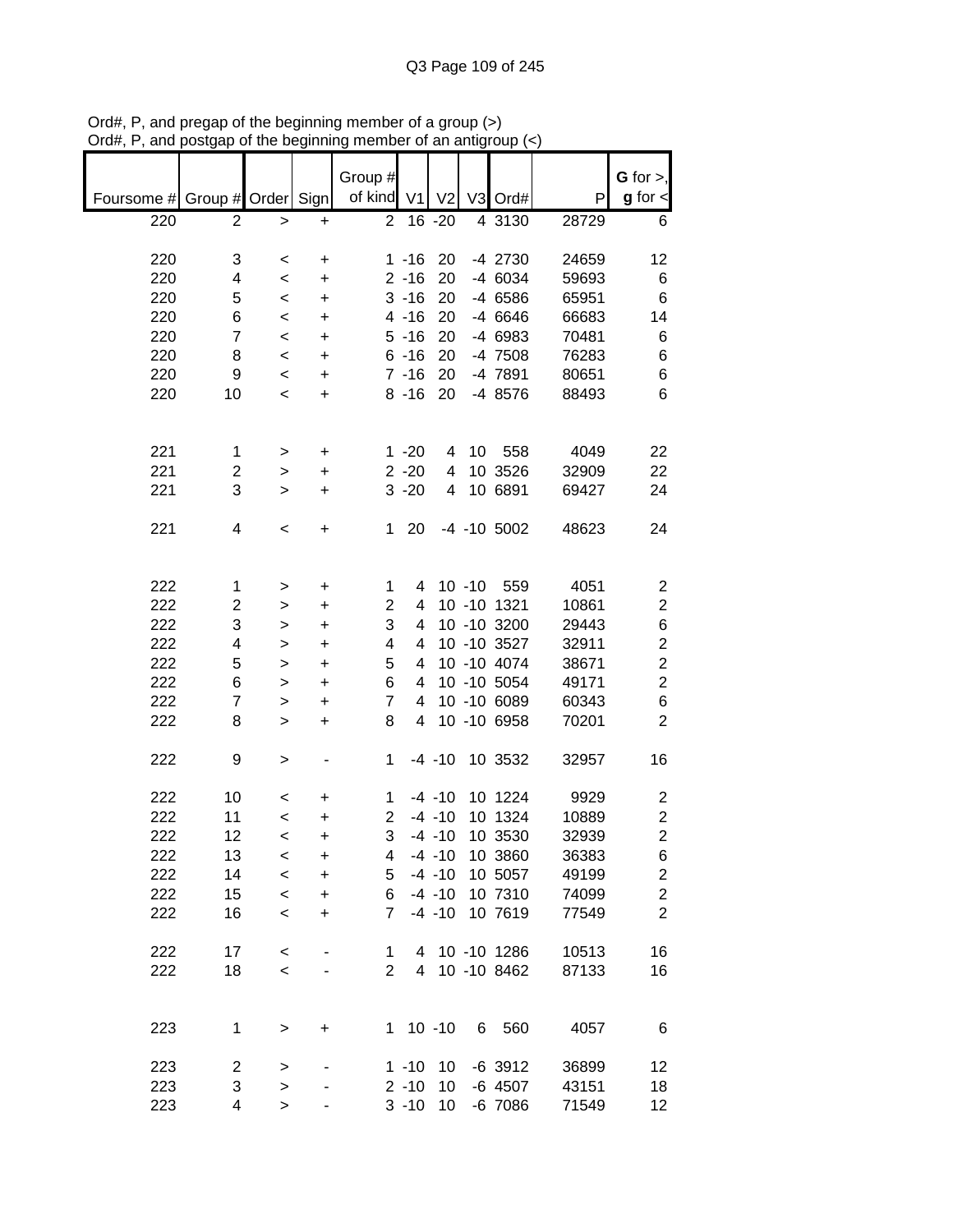|            |                |           |           | Group #        |                |                |    |             |       | $G$ for $>$ ,        |
|------------|----------------|-----------|-----------|----------------|----------------|----------------|----|-------------|-------|----------------------|
| Foursome # | Group #        | Order     | Sign      | of kind        | V <sub>1</sub> | V <sub>2</sub> |    | V3 Ord#     | P     | $g$ for $\textsf{d}$ |
| 223        | 5              | $\,$      |           |                | $4 - 10$       | 10             |    | $-6$ 8926   | 92399 | 12                   |
|            |                |           |           |                |                |                |    |             |       |                      |
| 223        | 6              | $\,<$     | +         |                | $1 - 10$       | 10             |    | $-6$ 1078   | 8663  | 6                    |
| 223        | 7              | $\,<$     | +         |                | $2 - 10$       | 10             |    | $-6$ $7869$ | 80363 | 6                    |
|            |                |           |           |                |                |                |    |             |       |                      |
| 223        | 8              | $\,<\,$   |           | 1              |                | $10 - 10$      |    | 6 3569      | 33331 | 12                   |
| 223        | 9              | $\,<$     |           | 2              |                | $10 - 10$      |    | 6 8628      | 89071 | 12                   |
|            |                |           |           |                |                |                |    |             |       |                      |
|            |                |           |           |                |                |                |    |             |       |                      |
| 224        | 1              | >         | +         | 1              |                | $6 - 10$       | 4  | 562         | 4079  | 6                    |
| 224        | 2              | >         | +         | 2              |                | $6 - 10$       | 4  | 680         | 5087  | 6                    |
| 224        | 3              | >         | +         | 3              |                | $6 - 10$       | 4  | 2818        | 25589 | 6                    |
| 224        | 4              | >         | $\ddot{}$ | 4              |                | $6 - 10$       | 4  | 2851        | 25919 | 6                    |
| 224        | 5              |           |           | 5              |                | $6 - 10$       |    | 4 3032      | 27779 | 6                    |
| 224        |                | >         | +         | 6              |                | $6 - 10$       |    | 4 3898      |       | 6                    |
|            | 6              | >         | +         |                |                |                |    |             | 36767 |                      |
| 224        | $\overline{7}$ | >         | +         | $\overline{7}$ |                | $6 - 10$       |    | 4 5014      | 48767 | 6                    |
| 224        | 8              | >         | $\ddot{}$ | 8              |                | $6 - 10$       |    | 4 5897      | 58217 | 6                    |
| 224        | 9              | >         | $\ddot{}$ | 9              |                | $6 - 10$       |    | 4 6228      | 61967 | 6                    |
| 224        | 10             | >         | +         | 10             |                | $6 - 10$       |    | 4 7113      | 71867 | 6                    |
| 224        | 11             | >         | +         | 11             |                | $6 - 10$       |    | 4 7892      | 80657 | 6                    |
| 224        | 12             | >         | +         | 12             |                | $6 - 10$       |    | 4 8331      | 85607 | 6                    |
| 224        | 13             | >         | +         | 13             |                | $6 - 10$       |    | 4 8748      | 90359 | 6                    |
| 224        | 14             | >         | +         | 14             |                | $6 - 10$       |    | 4 9179      | 95219 | 6                    |
|            |                |           |           |                |                |                |    |             |       |                      |
| 224        | 15             | $\,<\,$   | +         | 1              | $-6$           | 10             | -4 | 860         | 6673  | 6                    |
| 224        | 16             | $\,<\,$   | +         | $\overline{2}$ | $-6$           | 10             |    | -4 1191     | 9643  | 6                    |
| 224        | 17             | $\,<\,$   | +         | 3              | $-6$           | 10             |    | -4 1326     | 10903 | 6                    |
| 224        | 18             | $\,<$     | +         | 4              | -6             | 10             |    | -4 1433     | 11953 | 6                    |
| 224        | 19             | $\,<$     | +         | 5              | $-6$           | 10             |    | $-4$ 1853   | 15901 | 6                    |
| 224        | 20             | $\,<$     | +         | 6              | $-6$           | 10             |    | $-4$ 2271   | 20089 | 12                   |
| 224        | 21             | $\,<$     | +         | $\overline{7}$ | $-6$           | 10             |    | -4 2780     | 25183 | 6                    |
| 224        | 22             | $\,<$     | +         | 8              | -6             | 10             |    | -4 6986     | 70501 | 6                    |
| 224        | 23             | $\,<$     | +         | 9              | $-6$           | 10             |    | -4 7277     | 73693 | 6                    |
|            |                |           |           |                |                |                |    |             |       |                      |
| 224        | 24             | <         |           | 1              |                | $6 - 10$       |    | 4 6929      | 69911 | 18                   |
|            |                |           |           |                |                |                |    |             |       |                      |
|            |                |           |           |                |                |                |    |             |       |                      |
| 225        | 1              | >         | +         |                | $1 - 10$       | 4              | 6  | 563         | 4091  | 12                   |
| 225        | 2              |           | +         |                | $2 - 10$       | 4              | 6  | 853         | 6599  | 18                   |
| 225        | 3              | >         |           |                | $3 - 10$       | 4              | 6  | 1528        | 12821 | 12                   |
|            |                | >         | +         |                |                |                |    |             |       |                      |
| 225        | 4              | >         | +         |                | $4 - 10$       | 4              | 6  | 1897        | 16361 | 12                   |
| 225        | 5              | >         | +         |                | $5 - 10$       | 4              |    | 6 2705      | 24371 | 12                   |
| 225        | 6              | >         | +         |                | $6 - 10$       | 4              |    | 6 2819      | 25601 | 12                   |
| 225        | 7              | >         | +         |                | $7 - 10$       | 4              |    | 6 3108      | 28571 | 12                   |
| 225        | 8              | $\, > \,$ | +         |                | $8 - 10$       | 4              |    | 6 4451      | 42569 | 12                   |
| 225        | 9              | >         | +         |                | $9 - 10$       | 4              |    | 6 5015      | 48779 | 12                   |
| 225        | 10             | >         | $\ddot{}$ |                | $10 - 10$      | 4              |    | 6 6352      | 63389 | 12                   |

Ord#, P, and pregap of the beginning member of a group (>) Ord#, P, and postgap of the beginning member of an antigroup (<)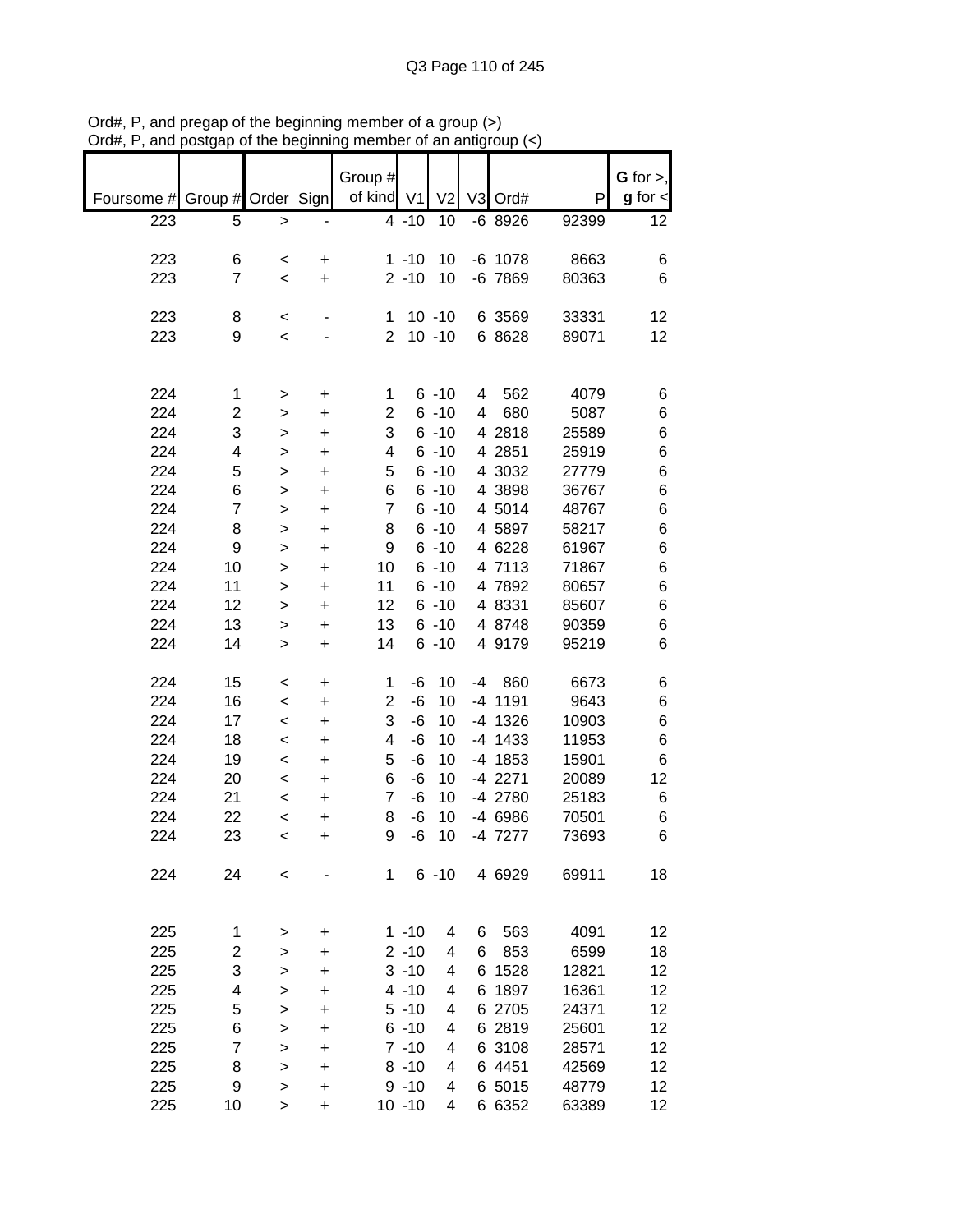|                               |                         |                    |           | Group #        |           |                |                |            |       | G for $>$ ,     |
|-------------------------------|-------------------------|--------------------|-----------|----------------|-----------|----------------|----------------|------------|-------|-----------------|
| Foursome # Group # Order Sign |                         |                    |           | of kind V1     |           | V <sub>2</sub> |                | V3 Ord#    | P     | $g$ for $\lt$   |
| 225                           | 11                      | $\,$               | $\ddot{}$ |                | $11 - 10$ | 4              |                | 6 6996     | 70619 | 12              |
| 225                           | 12                      | $\geq$             | $\ddot{}$ |                | $12 - 10$ | 4              |                | 6 7025     | 70949 | 12              |
| 225                           | 13                      | >                  | $\ddot{}$ |                | $13 - 10$ | 4              |                | 6 7114     | 71879 | 12              |
| 225                           | 14                      | $\, > \,$          | $\ddot{}$ |                | $14 - 10$ | 4              |                | 6 8332     | 85619 | 12              |
| 225                           | 15                      | >                  |           | $\mathbf 1$    | 10        | -4             |                | $-66225$   | 61933 | 6               |
| 225                           | 16                      | $\,<$              | $\ddot{}$ | 1              | 10        | $-4$           |                | $-6$ 1217  | 9859  | 12              |
| 225                           | 17                      | $\,<\,$            | $\ddot{}$ | $\overline{2}$ | 10        | -4             |                | $-6$ 1943  | 16831 | 12              |
| 225                           | 18                      | $\,<$              | +         | 3              | 10        | -4             |                | $-6$ 7407  | 75169 | 12              |
| 225                           | 19                      |                    |           |                | $1 - 10$  | 4              |                | 6 2709     | 24407 |                 |
| 225                           | 20                      | $\,<\,$<br>$\,<\,$ |           |                | $2 - 10$  | 4              |                | 6 5941     | 58727 | 6<br>6          |
|                               |                         |                    |           |                |           |                |                |            |       |                 |
|                               |                         |                    |           |                |           |                |                |            |       |                 |
| 226                           | $\mathbf{1}$            | >                  | $\ddot{}$ | $\mathbf 1$    | 6         |                | $4 - 14$       | 565        | 4099  | 6               |
| 226                           | $\overline{\mathbf{c}}$ | >                  | $\ddot{}$ | $\overline{c}$ | 6         |                |                | 4 -14 1192 | 9649  | 6               |
| 226                           | 3                       | >                  | $\ddot{}$ | 3              | 6         |                |                | 4 -14 4306 | 41149 | 6               |
| 226                           | 4                       | $\geq$             | $\ddot{}$ | 4              | 6         |                |                | 4 -14 4586 | 44059 | 6               |
| 226                           | 5                       | >                  |           | 1              | -6        | $-4$           | 14             | 699        | 5273  | 12              |
| 226                           | 6                       | >                  |           | $\overline{c}$ | -6        | $-4$           |                | 14 7021    | 70913 | 12              |
| 226                           | $\overline{7}$          | $\, > \,$          |           | 3              | -6        | $-4$           |                | 14 8861    | 91691 | 18              |
|                               |                         |                    |           |                |           |                |                |            |       |                 |
| 226                           | 8                       | $\,<$              | +         | 1              | -6        | -4             |                | 14 8158    | 83591 | 6               |
| 226                           | 9                       | $\,<\,$            |           | 1              | 6         |                |                | 4 -14 5078 | 49417 | 12              |
| 226                           | 10                      | $\,<$              |           | $\overline{2}$ | 6         |                |                | 4 -14 6551 | 65587 | 12              |
|                               |                         |                    |           |                |           |                |                |            |       |                 |
| 227                           | 1                       | >                  | +         | 1              |           | 4 - 14         | $\overline{2}$ | 566        | 4111  | 12              |
| 227                           | 2                       | >                  | +         | 2              |           | $4 - 14$       | $\overline{2}$ | 968        | 7621  | 14              |
| 227                           | 3                       | >                  | $\ddot{}$ | 3              |           | $4 - 14$       |                | 2 2164     | 19051 | 14              |
| 227                           | 4                       | >                  | +         | 4              |           | $4 - 14$       |                | 2 2 3 7 4  | 21121 | 14              |
| 227                           | 5                       | $\mathbf{I}$       | $\ddot{}$ | 5              |           | $4 - 14$       |                | 2 2 8 5 8  | 25981 | 12              |
| 227                           | 6                       | >                  | +         | 6              |           | $4 - 14$       |                | 2 4307     | 41161 | 12              |
| 227                           | 7                       | $\mathbf{I}$       | $\ddot{}$ | $\overline{7}$ |           | $4 - 14$       |                | 2 7083     | 71503 | 20              |
| 227                           | 8                       | $\mathbf{I}$       | $\ddot{}$ | 8              |           | $4 - 14$       |                | 2 7520     | 76441 | 18              |
| 227                           | 9                       | $\geq$             | $\ddot{}$ | 9              |           | $4 - 14$       |                | 2 7904     | 80761 | 12              |
| 227                           | 10                      | $\geq$             | +         | 10             |           | $4 - 14$       |                | 2 8236     | 84481 | 14              |
| 227                           | 11                      |                    |           | 1              | -4        | 14             |                | $-28862$   | 91703 | 12              |
| 227                           | 12                      | ><br>$\, > \,$     |           | $\overline{2}$ | $-4$      | 14             |                | $-2$ 9257  | 96053 | 10              |
|                               |                         |                    |           |                |           |                |                |            |       |                 |
| 227                           | 13                      | $\,<\,$            | $\ddot{}$ | 1              | -4        | 14             |                | $-2$ 1122  | 9029  | 12              |
| 227                           | 14                      | $\,<$              | +         | $\overline{2}$ | $-4$      | 14             |                | $-2$ 1262  | 10289 | 12 <sub>2</sub> |
| 227                           | 15                      | $\,<\,$            | $\ddot{}$ | 3              | -4        | 14             |                | $-2$ 2101  | 18329 | 12 <sub>2</sub> |

Ord#, P, and pregap of the beginning member of a group (>) Ord#, P, and postgap of the beginning member of an antigroup (<)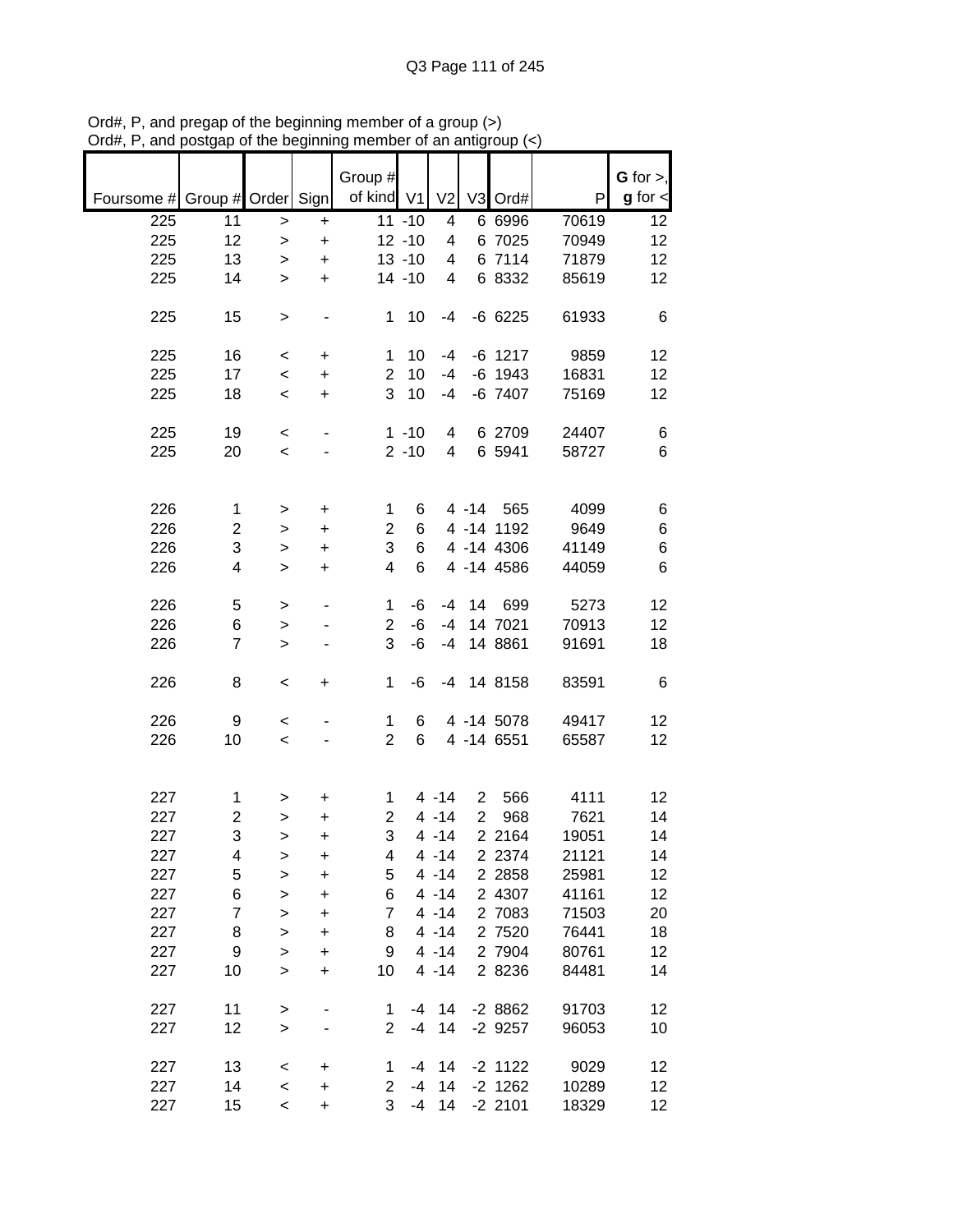|                               |                |                  |                        | Group #        |                |                |          |                       |                | $G$ for $>$ ,  |
|-------------------------------|----------------|------------------|------------------------|----------------|----------------|----------------|----------|-----------------------|----------------|----------------|
| Foursome # Group # Order Sign |                |                  |                        | of kind V1     |                | V <sub>2</sub> |          | V3 Ord#               | P              | $g$ for $\lt$  |
| 227<br>227                    | 16<br>17       | $\,<$<br>$\prec$ | $\ddot{}$<br>$\ddot{}$ | 4<br>5         | $-4$<br>$-4$   | 14<br>14       |          | $-2$ 3904<br>$-28157$ | 36809<br>83579 | 12<br>12       |
|                               |                |                  |                        |                |                |                |          |                       |                |                |
| 227                           | 18             | $\,<$            |                        | 1              |                | $4 - 14$       |          | 2 4824                | 46681          | 6              |
| 227                           | 19             | $\,<$            |                        | 2              |                | $4 - 14$       |          | 2 7005                | 70717          | 12             |
| 227                           | 20             | $\prec$          |                        | 3              |                | $4 - 14$       |          | 2 8906                | 92221          | $\,6$          |
|                               |                |                  |                        |                |                |                |          |                       |                |                |
| 228                           | 1              | >                | $\ddot{}$              |                | $1 - 10$       | $-2$           | 16       | 571                   | 4153           | 14             |
| 228                           | $\overline{c}$ | >                | $\ddot{}$              |                | $2 - 10$       | $-2$           |          | 16 3298               | 30553          | 14             |
| 228                           | 3              | $\, > \,$        | $\ddot{}$              |                | $3 - 10$       | $-2$           |          | 16 4781               | 46219          | 20             |
| 228                           | 4              | $\geq$           | $\ddot{}$              |                | $4 - 10$       | $-2$           |          | 16 5554               | 54577          | 14             |
|                               |                |                  |                        |                |                |                |          |                       |                |                |
| 228                           | 5              | $\,<$            | $\ddot{}$              | 1              | 10             |                |          | 2 -16 1681            | 14327          | 14             |
| 228                           | 6              | $\,<$            | $\ddot{}$              | $\overline{2}$ | 10             |                |          | 2 -16 5509            | 54101          | 20             |
| 228                           | $\overline{7}$ | $\,<$            | $\ddot{}$              | 3              | 10             |                |          | 2 -16 9490            | 98873          | 14             |
| 228                           | 8              | $\,<$            |                        |                | $1 - 10$       | $-2$           |          | 16 4002               | 37847          | 6              |
| 228                           | 9              | $\,<$            |                        |                | $2 - 10$       | $-2$           |          | 16 5558               | 54617          | 6              |
|                               |                |                  |                        |                |                |                |          |                       |                |                |
|                               |                |                  |                        |                |                |                |          |                       |                |                |
| 229                           | $\mathbf 1$    | $\, > \,$        | $\ddot{}$              | 1              | $-2$           | 16             | 6        | 572                   | 4157           | 4              |
| 229                           | $\overline{c}$ | $\,<\,$          | +                      | 1              |                | $2 - 16$       |          | $-6$ 2765             | 25033          | 4              |
|                               |                |                  |                        |                |                |                |          |                       |                |                |
|                               |                |                  |                        |                |                |                |          |                       |                |                |
| 230                           | $\mathbf{1}$   | $\,$             | $\ddot{}$              | $\mathbf 1$    | 16             |                | $6 - 14$ | 573                   | 4159           | $\overline{c}$ |
| 230                           | $\overline{2}$ |                  |                        |                | $1 - 16$       |                |          | -6 14 2764            | 25031          | $\overline{2}$ |
|                               |                | $\,<$            | $\ddot{}$              |                |                |                |          |                       |                |                |
|                               |                |                  |                        |                |                |                |          |                       |                |                |
| 231                           | 1              | >                | $\ddot{}$              |                | $1 - 14$       | -4             |          | $-4$ 575              | 4201           | 24             |
| 231                           | $\overline{2}$ | $\geq$           | $\ddot{}$              |                | $2 - 14$       | $-4$           |          | $-4$ 4065             | 38593          | 24             |
| 231                           | 3              | >                | $\ddot{}$              |                | $3 - 14$       | -4             |          | -4 4853               | 47041          | 24             |
| 231                           | 4              | $\geq$           | $+$                    |                | $4 - 14$       | $-4$           |          | $-48506$              | 87613          | 24             |
|                               |                |                  |                        |                |                |                |          |                       |                |                |
| 231                           | 5              | $\,<$            | +                      |                | $1 \quad 14$   | 4              |          | 4 7556                | 76847          | 24             |
| 231                           | 6              | $\,<$            |                        |                | $1 - 14$       | $-4$           |          | -4 9056               | 93887          | $\overline{2}$ |
|                               |                |                  |                        |                |                |                |          |                       |                |                |
|                               |                |                  |                        |                |                |                |          |                       |                |                |
| 232                           | 1              | >                | +                      | 1              | -4             |                |          | 2 22 588              | 4283           | 10             |
| 232                           | $\overline{c}$ | $\geq$           | $\ddot{}$              | $\overline{2}$ | -4             |                |          | 2 22 4759             | 45971          | 12             |
| 232                           | 3              | $\,<$            | $\ddot{}$              | 1              | 4              |                |          | $-2$ $-22$ 1443       | 12043          | 6              |
| 232                           | 4              | $\,<$            | $\ddot{}$              | $\overline{2}$ | $\overline{4}$ |                |          | $-2$ $-22$ 3804       | 35803          | 6              |
| 232                           | 5              | $\prec$          | $\ddot{}$              | 3              | 4              |                |          | $-2$ $-22$ 6766       | 67933          | 6              |

Ord#, P, and pregap of the beginning member of a group (>) Ord#, P, and postgap of the beginning member of an antigroup (<)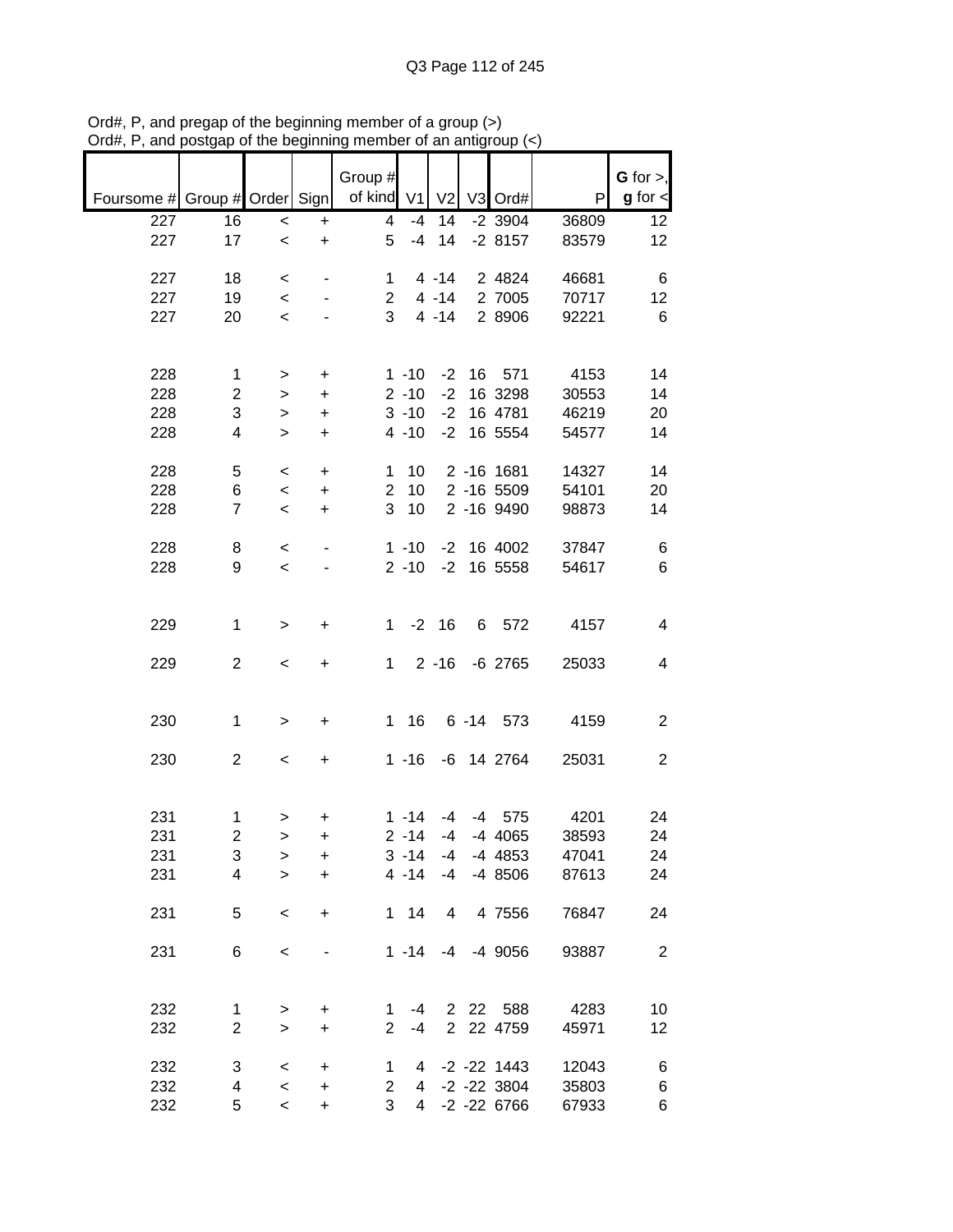| $71$ u $\pi,1$                             | and postgap or the beginning |                          |                          | <b>THUMBOL OF ALL ALINGE</b> |                |    |               |       |                              |
|--------------------------------------------|------------------------------|--------------------------|--------------------------|------------------------------|----------------|----|---------------|-------|------------------------------|
| Foursome # Group # Order Sign   of kind V1 |                              |                          |                          | Group #                      |                |    | V2 V3 Ord#    | P     | G for $>$ ,<br>$g$ for $\lt$ |
|                                            |                              |                          |                          |                              |                |    |               |       |                              |
|                                            |                              |                          |                          |                              |                |    |               |       |                              |
|                                            |                              |                          |                          |                              |                |    |               |       |                              |
| 233                                        | 1                            | >                        | $\ddot{}$                | $1 \quad$                    |                |    | 2 22 -20 589  | 4289  | 6                            |
| 233                                        | $\overline{2}$               | $\geq$                   | $\ddot{}$                | $\overline{2}$               |                |    | 2 22 -20 8855 | 91583 | 6                            |
|                                            | 3                            |                          |                          | 3                            |                |    | 2 22 -20 8973 |       | $\overline{2}$               |
| 233                                        |                              | $\geq$                   | $\ddot{}$                |                              |                |    |               | 92863 |                              |
|                                            |                              |                          |                          |                              |                |    |               |       |                              |
|                                            |                              |                          |                          |                              |                |    |               |       |                              |
| 234                                        | $\mathbf 1$                  | $\geq$                   | $\ddot{}$                |                              | $1 - 20$       | -8 | 8 591         | 4327  | 30                           |
| 234                                        | $\overline{c}$               | $\mathbf{I}$             | $\ddot{}$                |                              | $2 - 20$       | -8 | 8 9003        | 93229 | 30                           |
|                                            |                              |                          |                          |                              |                |    |               |       |                              |
| 234                                        | 3                            | $\,<\,$                  | $\ddot{}$                |                              | $1 20$         | 8  | $-8$ 3010     | 27551 | 30                           |
| 234                                        | 4                            | $\prec$                  | $\ddot{}$                |                              | 2 20           | 8  | $-8$ 3085     | 28319 | 30                           |
|                                            |                              |                          |                          |                              |                |    |               |       |                              |
| 234                                        | 5                            | $\,<\,$                  | $\ddot{}$                | $\mathbf{3}$                 | 20             | 8  | $-8$ 3350     | 31091 | 30                           |
|                                            |                              |                          |                          |                              |                |    |               |       |                              |
|                                            |                              |                          |                          |                              |                |    |               |       |                              |
| 235                                        | 1                            | >                        | $\ddot{}$                | $\mathbf 1$                  | 4              |    | 8 -12 596     | 4363  | 6                            |
| 235                                        | $\overline{c}$               | $\,>$                    | $\ddot{}$                | 2                            | 4              |    | 8 -12 3398    | 31573 | 6                            |
| 235                                        | 3                            | $\geq$                   | $\ddot{}$                | 3                            | $\overline{4}$ |    | 8 - 12 3885   | 36643 | 6                            |
|                                            |                              |                          |                          |                              |                |    |               |       |                              |
| 235                                        | 4                            |                          |                          | $\mathbf{1}$                 | -4             |    | -8 12 1777    | 15227 |                              |
|                                            |                              | $\,<\,$                  | $\ddot{}$                |                              |                |    |               |       | 6                            |
| 235                                        | 5                            | $\,<$                    | $\ddot{}$                | $\overline{2}$               | -4             |    | -8 12 1962    | 17021 | 6                            |
| 235                                        | 6                            | $\,<$                    | $\ddot{}$                | 3                            | -4             |    | $-8$ 12 3126  | 28697 | 6                            |
| 235                                        | $\overline{7}$               | $\overline{\phantom{a}}$ | $\ddot{}$                | 4                            | $-4$           |    | $-8$ 12 4460  | 42677 | 6                            |
|                                            |                              |                          |                          |                              |                |    |               |       |                              |
| 235                                        | 8                            | $\,<$                    | $\overline{\phantom{a}}$ | $\mathbf 1$                  | $\overline{4}$ |    | 8 - 12 2164   | 19051 | 18                           |
|                                            |                              |                          |                          |                              |                |    |               |       |                              |
|                                            |                              |                          |                          |                              |                |    |               |       |                              |
|                                            |                              |                          |                          |                              |                |    |               |       |                              |
| 236                                        | $\mathbf{1}$                 | >                        | $\ddot{}$                |                              | $1 - 12$       | 6  | 0 598         | 4391  | 18                           |
|                                            |                              |                          |                          |                              |                |    |               |       |                              |
| 236                                        | $\overline{2}$               | $\,<\,$                  | +                        |                              | $1 \quad 12$   | -6 | 0 2007        | 17449 | 18                           |
|                                            |                              |                          |                          |                              |                |    |               |       |                              |
|                                            |                              |                          |                          |                              |                |    |               |       |                              |
| 237                                        | 1                            | ⋗                        | ÷                        | 1                            | - 6            |    | $0 - 10 599$  | 4397  | 6                            |
| 237                                        | $\overline{\mathbf{c}}$      | >                        | +                        | 2                            | 6              |    | $0 - 10 2456$ | 21893 | 12                           |
| 237                                        | 3                            |                          |                          | 3                            | 6              |    | $0 - 10 4626$ | 44507 | 6                            |
|                                            |                              | $\geq$                   | +                        |                              |                |    |               |       |                              |
| 237                                        | 4                            | $\mathbf{I}$             | $\ddot{}$                | 4                            | 6              |    | $0 - 10 5362$ | 52517 | 6                            |
| 237                                        | 5                            | $\geq$                   | $\ddot{}$                | 5                            | 6              |    | 0 -10 7989    | 81677 | 6                            |
|                                            |                              |                          |                          |                              |                |    |               |       |                              |
| 237                                        | 6                            | $\geq$                   |                          | $\mathbf{1}$                 | -6             | 0  | 10 3148       | 28921 | 12                           |
|                                            |                              |                          |                          |                              |                |    |               |       |                              |
| 237                                        | $\overline{7}$               | $\prec$                  | +                        | 1                            | -6             | 0  | 10 2006       | 17443 | 6                            |
| 237                                        | 8                            | $\prec$                  | $\ddot{}$                | $\overline{c}$               | $-6$           | 0  | 10 3810       | 35863 | 6                            |
|                                            |                              |                          |                          | 3                            |                | 0  |               | 44053 |                              |
| 237                                        | 9                            | $\prec$                  | $\ddot{}$                |                              | $-6$           |    | 10 4585       |       | 6                            |
|                                            |                              |                          |                          |                              |                |    |               |       |                              |
| 237                                        | 10                           | $\prec$                  | -                        | 1                            | 6              |    | $0 - 10 3800$ | 35759 | 12                           |
| 237                                        | 11                           | $\prec$                  |                          | $\overline{2}$               | 6              |    | $0 - 107111$  | 71849 | 12                           |

Ord#, P, and pregap of the beginning member of a group (>) Ord#, P, and postgap of the beginning member of an antigroup (<)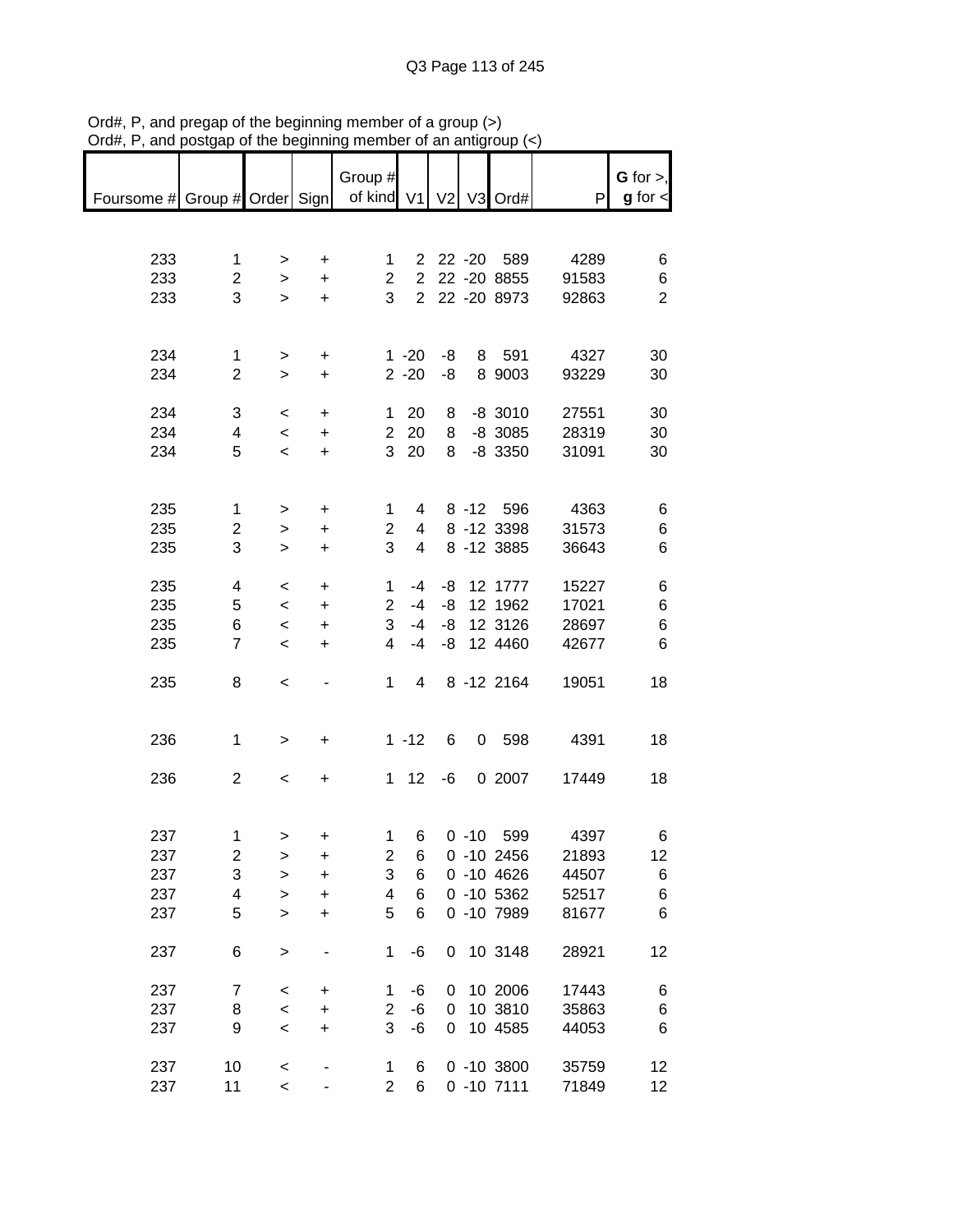| Foursome # Group # Order Sign |                |                          |           | Group #<br>of kind | V <sub>1</sub> | V <sub>2</sub> |           | V3 Ord#         | P     | $G$ for $>$ ,<br>$g$ for $\lt$ |
|-------------------------------|----------------|--------------------------|-----------|--------------------|----------------|----------------|-----------|-----------------|-------|--------------------------------|
| 238                           | $\mathbf 1$    |                          | $\ddot{}$ | 1                  |                | $0 - 10$       | 16        | 600             | 4409  | 12                             |
|                               |                | $\, > \,$                |           |                    |                |                |           |                 |       |                                |
| 238                           | $\overline{c}$ | $\, > \,$                |           | 1                  |                |                |           | 0 10 -16 5044   | 49069 | 12                             |
| 238                           | 3              | $\,<$                    | +         | $\mathbf 1$        | $\overline{0}$ |                |           | 10 -16 3815     | 35911 | 12                             |
| 238                           | 4              | $\,<$                    |           | $\mathbf 1$        |                |                |           | 0 -10 16 7575   | 77081 | 12                             |
|                               |                |                          |           |                    |                |                |           |                 |       |                                |
| 239                           | $\mathbf{1}$   | $\, > \,$                | +         |                    | $1 - 12$       | $-2$           |           | 2 603           | 4441  | 18                             |
| 239                           | $\overline{c}$ | >                        | $\ddot{}$ |                    | $2 - 12$       | $-2$           |           | 2 1951          | 16921 | 18                             |
| 239                           | 3              | $\, > \,$                | $\ddot{}$ |                    | $3 - 12$       | $-2$           |           | 2 5011          | 48751 | 18                             |
| 239                           | 4              | $\, > \,$                | $\ddot{}$ |                    | $4 - 12$       | $-2$           |           | 2 6894          | 69457 | 18                             |
| 239                           | 5              | $\,$                     | $\ddot{}$ |                    | $5 - 12$       | $-2$           |           | 2 7674          | 78157 | 18                             |
| 239                           | 6              | $\, > \,$                | $\ddot{}$ |                    | $6 - 12$       | $-2$           |           | 2 7688          | 78301 | 18                             |
|                               |                |                          |           |                    |                |                |           |                 |       |                                |
| 239                           | $\overline{7}$ | $\,<$                    | +         | 1                  | 12             | $\overline{2}$ |           | $-2$ 1203       | 9749  | 18                             |
| 239                           | 8              | $\,<$                    | +         | $\overline{2}$     | 12             | $\overline{2}$ |           | $-2$ 7463       | 75743 | 24                             |
|                               |                |                          |           |                    |                |                |           |                 |       |                                |
| 240                           | $\mathbf 1$    | >                        | +         | 1                  | $-2$           | $\overline{2}$ | 20        | 613             | 4517  | 4                              |
| 240                           | $\overline{2}$ | >                        | $\ddot{}$ | $\overline{2}$     | $-2$           | $\overline{2}$ | 20        | 695             | 5231  | 4                              |
| 240                           | 3              | >                        | $\ddot{}$ | 3                  | $-2$           | $\overline{2}$ |           | 20 1881         | 16187 | 4                              |
| 240                           | 4              | >                        | $\ddot{}$ | 4                  | $-2$           | $\overline{2}$ |           | 20 4641         | 44647 | 6                              |
| 240                           | 5              | $\geq$                   | $\ddot{}$ | 5                  | $-2$           | $\overline{2}$ |           | 20 4988         | 48487 | 6                              |
| 240                           | 6              | $\,<$                    | +         | 1                  | $\overline{2}$ |                | $-2 - 20$ | 644             | 4789  | 4                              |
| 240                           | $\overline{7}$ | $\,<\,$                  | $\ddot{}$ | 2                  | $\overline{2}$ |                |           | $-2 - 20$ 1868  | 16063 | 4                              |
| 240                           | 8              | $\,<\,$                  | $\ddot{}$ | 3                  | $\overline{2}$ |                |           | $-2$ $-20$ 5239 | 51199 | 4                              |
| 240                           | 9              | $\,<\,$                  | $\ddot{}$ | 4                  | $\overline{2}$ |                |           | $-2 - 20$ 5545  | 54499 | 4                              |
| 240                           | 10             | $\,<$                    | $\ddot{}$ | 5                  | $\overline{2}$ |                |           | $-2 - 20$ 9036  | 93559 | 4                              |
|                               |                |                          |           |                    |                |                |           |                 |       |                                |
| 241                           | 1              | >                        | +         | 1                  |                | $20 - 22$      | 10        | 615             | 4523  | 4                              |
| 241                           | $\overline{2}$ | >                        | +         | 2                  |                | $20 - 22$      | 10        | 842             | 6491  | 10                             |
| 241                           | 3              | >                        | +         | 3                  |                | $20 - 22$      |           | 10 2313         | 20483 | 4                              |
| 241                           | 4              | >                        | +         | 4                  |                | $20 - 22$      |           | 10 3159         | 29033 | 6                              |
| 241                           | 5              |                          | +         | 5                  |                | $20 - 22$      |           | 10 5002         | 48623 | 4                              |
|                               |                | >                        |           |                    |                |                |           |                 |       |                                |
| 241                           | 6              | <                        | $\ddot{}$ |                    | $1 - 20$       |                |           | 22 -10 4973     | 48337 | 4                              |
| 241                           | $\overline{7}$ | $\,<$                    | +         |                    | $2 - 20$       |                |           | 22 -10 5441     | 53353 | 6                              |
| 241                           | 8              | $\,<$                    | +         |                    | $3 - 20$       |                |           | 22 -10 6891     | 69427 | 4                              |
| 241                           | 9              | $\,<$                    | +         |                    | 4 -20          |                |           | 22 -10 7654     | 77893 | 6                              |
| 241                           | 10             | $\overline{\phantom{a}}$ | +         |                    | $5 - 20$       |                |           | 22 -10 8876     | 91867 | 6                              |

Ord#, P, and pregap of the beginning member of a group (>) Ord#, P, and postgap of the beginning member of an antigroup (<)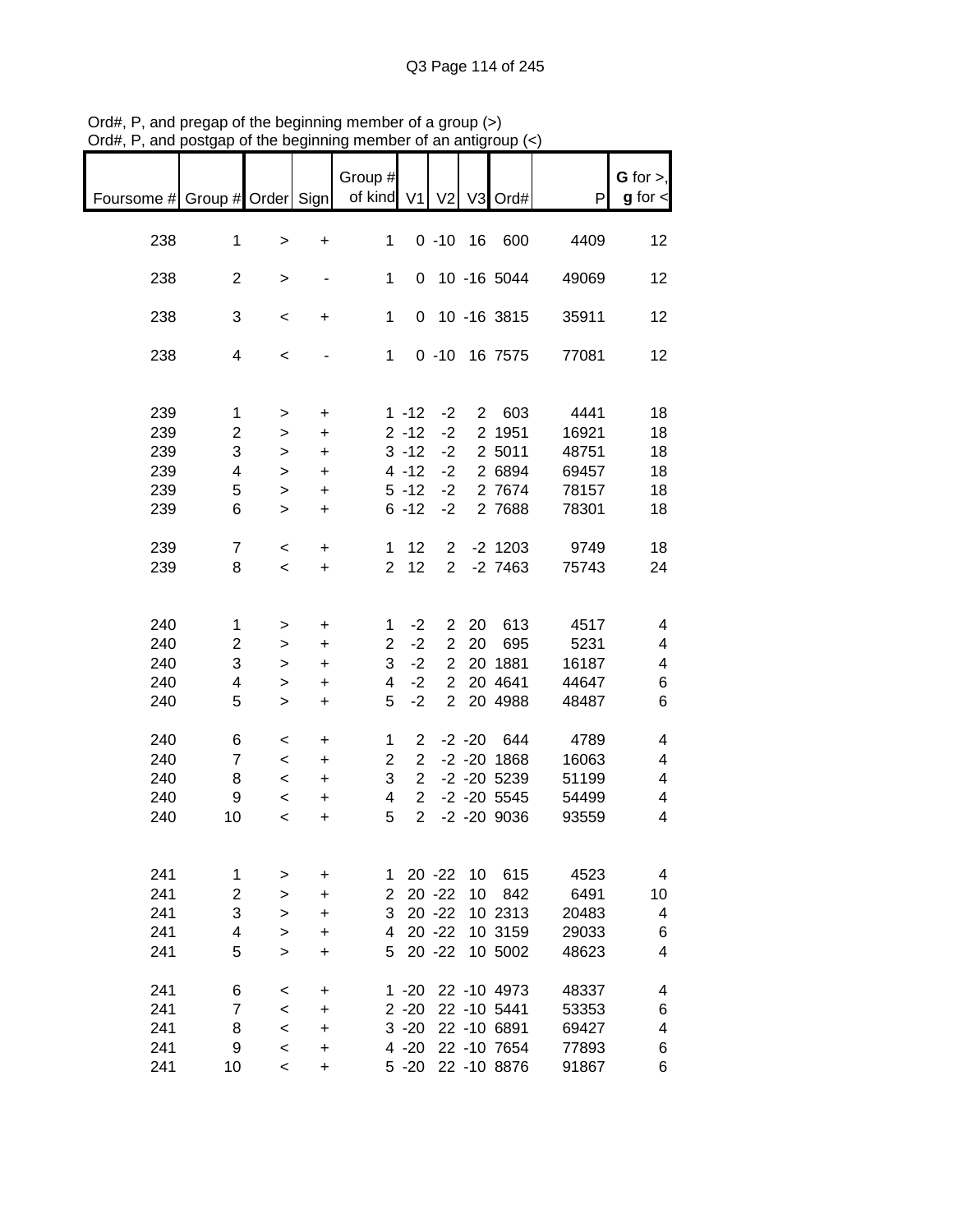|                               |                |                  |           | Group #             |          |                         |                |           |       | G for $>$ ,             |
|-------------------------------|----------------|------------------|-----------|---------------------|----------|-------------------------|----------------|-----------|-------|-------------------------|
| Foursome # Group # Order Sign |                |                  |           | of kind V1          |          | V <sub>2</sub>          | V <sub>3</sub> | Ord#      | P     | $g$ for $\lt$           |
|                               |                |                  |           |                     |          |                         |                |           |       |                         |
| 242                           | 1              | >                | +         |                     | $1 - 22$ | 10                      | $-6$           | 616       | 4547  | 24                      |
| 242                           | $\overline{2}$ | $\mathbf{I}$     | $\ddot{}$ |                     | $2 - 22$ | 10                      |                | $-6$ 4404 | 42131 | 30                      |
| 242                           | 3              |                  |           |                     |          | $22 - 10$               |                | 6 3483    | 32443 | 24                      |
| 242                           | 4              | $\,<\,$          | +         | 1<br>$\overline{2}$ |          | $22 - 10$               |                | 6 6890    | 69403 | 24                      |
| 242                           | 5              | $\,<$            | +         | 3                   |          | $22 - 10$               |                |           |       |                         |
|                               |                | $\,<$            | +         |                     |          |                         |                | 6 8095    | 82813 | 24                      |
|                               |                |                  |           |                     |          |                         |                |           |       |                         |
| 243                           | 1              |                  |           | 1                   | -6       | 10                      | -8             | 618       | 4561  | 12                      |
|                               |                | >                | +         |                     |          |                         |                |           |       |                         |
| 243                           | 2              | >                |           | 1                   |          | $6 - 10$                |                | 8 2540    | 22727 | 6                       |
| 243                           | 3              | >                |           | $\overline{2}$      |          | $6 - 10$                |                | 8 4311    | 41189 | 6                       |
| 243                           | 4              | $\geq$           |           | 3                   |          | $6 - 10$                |                | 8 5379    | 52697 | 6                       |
| 243                           | 5              | $\geq$           |           | 4                   |          | $6 - 10$                |                | 8 5799    | 57179 | 6                       |
| 243                           | 6              | >                |           | 5                   |          | $6 - 10$                |                | 8 5963    | 58997 | 6                       |
| 243                           | 7              | >                |           | 6                   |          | $6 - 10$                |                | 8 7678    | 78179 | 6                       |
| 243                           | 8              | >                |           | 7                   |          | $6 - 10$                |                | 8 8239    | 84509 | 6                       |
|                               |                |                  |           |                     |          |                         |                |           |       |                         |
| 243                           | 9              | $\,<$            |           | 1                   | -6       | 10                      |                | $-8$ 2440 | 21751 | 6                       |
| 243                           | 10             | $\,<$            |           | $\overline{c}$      | $-6$     | 10                      |                | -8 3977   | 37561 | 6                       |
| 243                           | 11             | $\prec$          |           | 3                   | $-6$     | 10                      |                | $-8$ 4481 | 42853 | 6                       |
| 243                           | 12             | $\,<$            |           | 4                   | -6       | 10                      |                | $-8$ 5028 | 48883 | 6                       |
| 243                           | 13             | $\,<$            |           | 5                   | $-6$     | 10                      |                | -8 5990   | 59233 | 6                       |
| 243                           | 14             | $\prec$          |           | 6                   | $-6$     | 10                      |                | -8 7204   | 72883 | 6                       |
| 243                           | 15             |                  |           | $\overline{7}$      | -6       | 10                      |                | $-88698$  | 89833 | 6                       |
| 243                           | 16             | $\,<$<br>$\prec$ |           | 8                   | -6       | 10                      |                | -8 9394   | 97711 | 18                      |
|                               |                |                  |           |                     |          |                         |                |           |       |                         |
|                               |                |                  |           |                     |          |                         |                |           |       |                         |
| 244                           | 1              | >                | +         | 1                   | -8       | $-2$                    | 0              | 620       | 4583  | 16                      |
| 244                           | 2              | >                | $\ddot{}$ | $\overline{2}$      | -8       | $-2$                    | 0              | 1501      | 12569 | 16                      |
| 244                           | 3              |                  |           | 3                   | -8       | $-2$                    |                | 0 6831    | 68729 | 16                      |
| 244                           | 4              | >                | +         | 4                   | -8       | $-2$                    | 0              | 9575      | 99809 | 16                      |
|                               |                | >                | +         |                     |          |                         |                |           |       |                         |
| 244                           | 5              | >                |           | 1                   | 8        | $\overline{\mathbf{c}}$ |                | 0 1769    | 15139 | $\overline{\mathbf{c}}$ |
| 244                           | 6              | $\mathbf{I}$     |           | $\overline{c}$      | 8        | $\overline{c}$          |                | 0 5264    | 51439 | $\boldsymbol{2}$        |
| 244                           | 7              | $\geq$           |           | 3                   | 8        | $\overline{2}$          |                | 0 7450    | 75619 | $\overline{2}$          |
|                               |                |                  |           |                     |          |                         |                |           |       |                         |
| 244                           | 8              | $\,<$            | +         | 1                   | 8        | 2                       |                | 0 1876    | 16111 | 16                      |
| 244                           | 9              | $\prec$          | +         | $\overline{c}$      | 8        | $\overline{2}$          |                | 0 3189    | 29347 | 16                      |
|                               |                |                  |           |                     |          |                         |                |           |       |                         |
|                               |                |                  |           |                     |          |                         |                |           |       |                         |
| 245                           | 1              | >                | +         | 1                   | $-2$     | 0                       | 12             | 621       | 4591  | 8                       |
| 245                           | 2              | >                | +         | $\overline{2}$      | $-2$     | 0                       |                | 12 4773   | 46141 | 8                       |
| 245                           | 3              | >                | +         | 3                   | $-2$     | 0                       |                | 12 6324   | 63067 | 8                       |
| 245                           | 4              | >                | +         | 4                   | $-2$     | 0                       |                | 12 6832   | 68737 | 8                       |
| 245                           | 5              | $\mathbf{I}$     | $\ddot{}$ | 5                   | $-2$     | 0                       |                | 12 8386   | 86257 | 8                       |
|                               |                |                  |           |                     |          |                         |                |           |       |                         |

Ord#, P, and pregap of the beginning member of a group (>) Ord#, P, and postgap of the beginning member of an antigroup (<)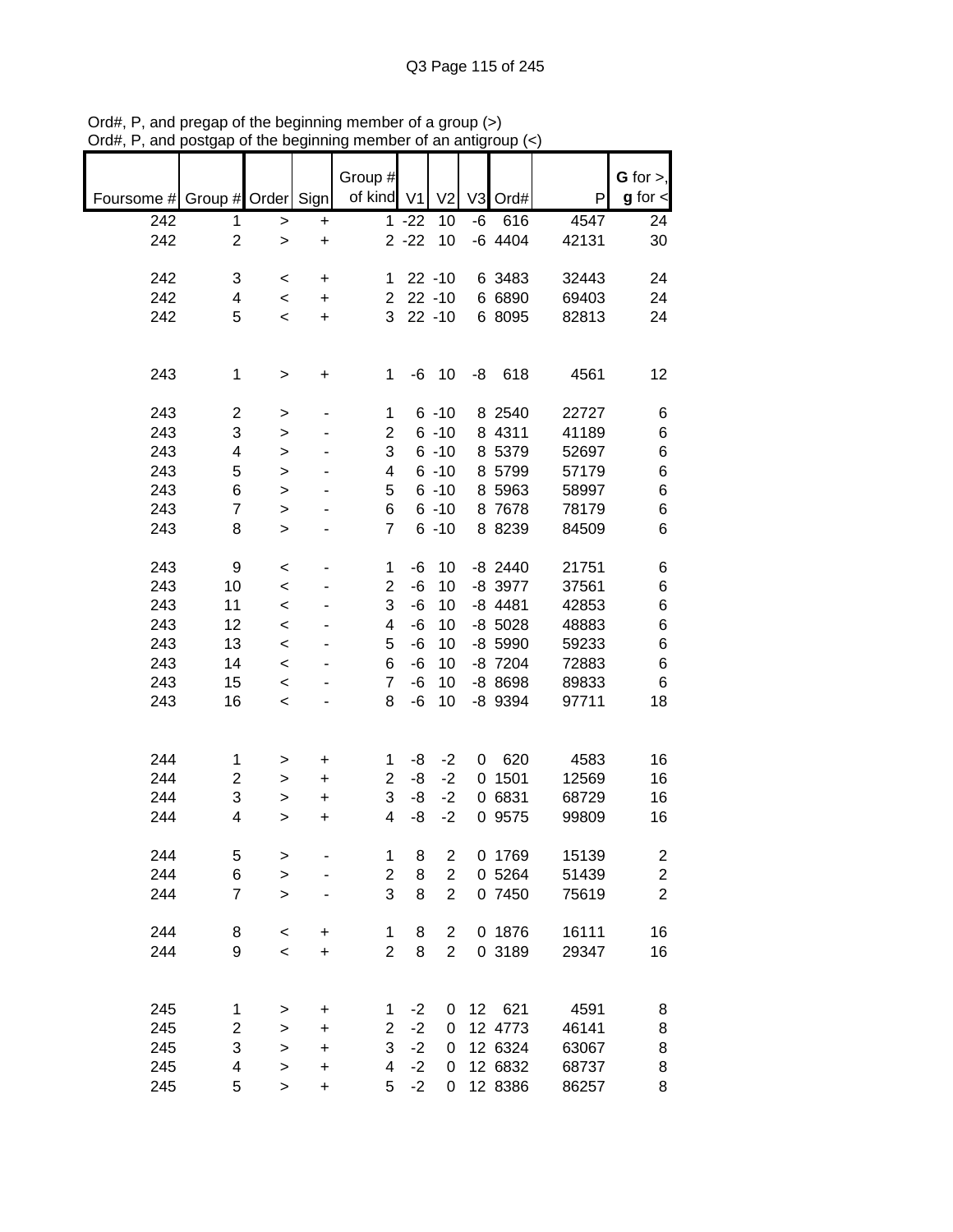|                               |                |           |           | Group #                 |                |                |                |              |       | $G$ for $>$ , |
|-------------------------------|----------------|-----------|-----------|-------------------------|----------------|----------------|----------------|--------------|-------|---------------|
| Foursome # Group # Order Sign |                |           |           | of kind                 | V <sub>1</sub> | V <sub>2</sub> |                | V3 Ord#      | P     | $g$ for $\lt$ |
| 245                           | 6              | $\,<$     | +         | 1                       | $\overline{c}$ |                |                | 0 -12 3889   | 36683 | 8             |
| 245                           | 7              | $\prec$   | $\ddot{}$ | $\overline{2}$          | $\overline{2}$ |                |                | $0 - 128991$ | 93089 | 8             |
|                               |                |           |           |                         |                |                |                |              |       |               |
| 246                           | 1              | >         | +         | 1                       |                | $-2 - 14$      |                | 2 624        | 4621  | 18            |
| 246                           | $\overline{2}$ | $\geq$    | +         | $\overline{2}$          |                | $-2 - 14$      |                | 2 6573       | 65809 | 20            |
|                               |                |           |           |                         |                |                |                |              |       |               |
| 246                           | 3              | $\, > \,$ |           | 1                       | $\overline{2}$ | 14             |                | $-28527$     | 87803 | 6             |
| 246                           | 4              | $\,<$     | +         | 1                       | 2              | 14             |                | $-2$ 5051    | 49139 | 18            |
| 246                           | 5              | $\,<\,$   | $\ddot{}$ | $\overline{c}$          | $\overline{2}$ | 14             |                | $-25680$     | 55949 | 18            |
| 246                           | 6              | $\,<\,$   | $\ddot{}$ | 3                       | $\overline{2}$ | 14             |                | $-28320$     | 85469 | 18            |
| 246                           | $\overline{7}$ |           |           | 4                       | $\overline{2}$ | 14             |                |              |       |               |
|                               |                | $\,<$     | $\ddot{}$ |                         |                |                |                | $-28726$     | 90089 | 18            |
| 246                           | 8              | $\,<\,$   |           | 1                       |                | $-2 - 14$      |                | 2 2 3 9 0    | 21277 | 6             |
| 246                           | 9              | $\,<\,$   |           | $\overline{2}$          |                | $-2 - 14$      |                | 2 3335       | 30937 | 4             |
|                               |                |           |           |                         |                |                |                |              |       |               |
| 247                           | 1              |           |           | 1                       | $-4$           | 6              | 0              | 632          | 4673  | 10            |
| 247                           |                | >         | +         |                         | $-4$           |                |                |              |       |               |
|                               | $\overline{2}$ | >         | $\ddot{}$ | $\overline{2}$          |                | 6              |                | 0 1375       | 11393 | 10            |
| 247                           | 3              | >         | +         | 3                       | $-4$           | 6              |                | 0 5361       | 52511 | 10            |
| 247                           | 4              | >         | +         | 4                       | $-4$           | 6              |                | 0 8288       | 85103 | 10            |
| 247                           | 5              | >         |           | 1                       | 4              | -6             |                | 0 1298       | 10639 | 8             |
| 247                           | 6              | >         |           | $\overline{2}$          | 4              | -6             |                | 0 2085       | 18199 | 8             |
| 247                           | $\overline{7}$ |           |           | 3                       | 4              | -6             |                | 0 3147       | 28909 | 8             |
|                               |                | $\, > \,$ |           |                         |                |                |                |              |       |               |
| 247                           | 8              | $\,<\,$   | +         | 1                       | 4              | -6             |                | 0 3064       | 28087 | 10            |
| 247                           | 9              | $\,<\,$   | $\ddot{}$ | $\overline{2}$          | 4              | -6             |                | 0 3347       | 31069 | 10            |
| 247                           | 10             | $\,<\,$   | +         | 3                       | 4              | -6             |                | 0 3811       | 35869 | 10            |
|                               |                |           |           |                         |                |                |                |              |       |               |
| 247                           | 11             | $\,<\,$   |           | 1                       | -4             | 6              |                | 0 4847       | 46919 | 14            |
|                               |                |           |           |                         |                |                |                |              |       |               |
| 248                           | 1              |           | +         | 1                       | 0              |                |                | 6 -16 634    | 4691  | 12            |
|                               |                | >         |           |                         |                |                |                |              |       |               |
| 248                           | 2              | $\geq$    | +         | $\overline{\mathbf{c}}$ | 0              |                |                | 6 -16 3250   | 30059 | 12            |
| 248                           | 3              | >         | +         | 3                       | 0              |                |                | 6 -16 4650   | 44741 | 12            |
| 248                           | 4              | $\geq$    | +         | 4                       | 0              |                |                | 6 - 16 8449  | 86981 | 12            |
|                               |                |           |           |                         |                |                |                |              |       |               |
| 249                           | 1              | >         | +         | 1                       |                | $6 - 16$       | $\overline{4}$ | 635          | 4703  | 12            |
| 249                           | $\overline{c}$ | >         | +         | $\overline{2}$          |                | $6 - 16$       |                | 4 1929       | 16673 | 12            |
| 249                           | 3              |           | +         | 3                       |                | $6 - 16$       |                | 4 3251       | 30071 | 12            |
|                               |                | >         |           |                         |                |                |                |              |       |               |
| 249                           | 4              | $\, > \,$ | +         | 4                       |                | $6 - 16$       |                | 4 4767       | 46073 | 12            |
| 249                           | 5              | $\,<$     | $\ddot{}$ | 1                       | -6             | 16             |                | -4 9531      | 99277 | 12            |

Ord#, P, and pregap of the beginning member of a group (>) Ord#, P, and postgap of the beginning member of an antigroup (<)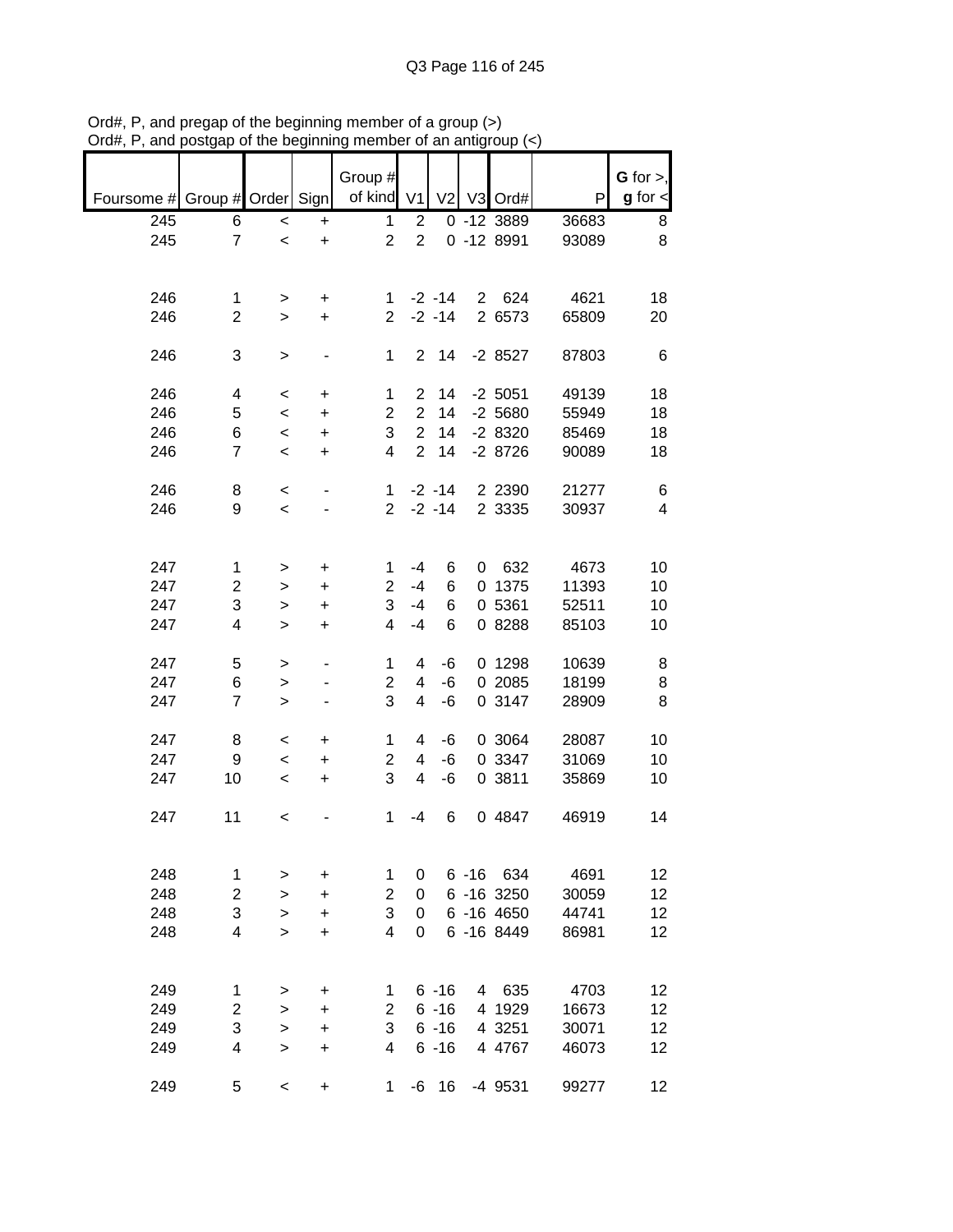| Foursome # Group # Order Sign |                         |                          |                          | Group #<br>of kind V1 |          | V <sub>2</sub> |           | V3 Ord#           | P     | G for $>$ ,<br>$g$ for $\lt$ |
|-------------------------------|-------------------------|--------------------------|--------------------------|-----------------------|----------|----------------|-----------|-------------------|-------|------------------------------|
|                               |                         |                          |                          |                       |          |                |           |                   |       |                              |
|                               |                         |                          |                          |                       |          |                |           |                   |       |                              |
| 250                           | $\mathbf{1}$            | >                        | $\ddot{}$                |                       | $1 - 16$ | 4              | $-2$      | 636               | 4721  | 18                           |
| 250                           | $\mathbf{2}$            | $\,$                     | $\ddot{}$                |                       | $2 - 16$ | 4              | $-2$      | 972               | 7669  | 20                           |
| 250                           | 3                       | $\, > \,$                | $\ddot{}$                |                       | $3 - 16$ | 4              |           | $-2$ 1930         | 16691 | 18                           |
| 250                           | $\overline{\mathbf{4}}$ |                          | $\ddot{}$                |                       | $4 - 16$ | 4              |           | $-2$ 4768         | 46091 | 18                           |
|                               |                         | $\mathbf{I}$             |                          |                       |          |                |           |                   |       |                              |
| 250                           | 5                       | $\, > \,$                | $\ddot{}$                |                       | $5 - 16$ | 4              |           | $-2$ 7012         | 70841 | 18                           |
| 250                           | 6                       | $\geq$                   | $\ddot{}$                |                       | $6 - 16$ | $\overline{4}$ |           | $-27079$          | 71471 | 18                           |
|                               |                         |                          |                          |                       |          |                |           |                   |       |                              |
| 250                           | 7                       |                          |                          | 1                     | 16       | $-4$           |           | 2 2 3 0 7         | 20411 | 20                           |
|                               |                         | $\,<\,$                  | $\ddot{}$                |                       |          |                |           |                   |       |                              |
| 250                           | 8                       | $\,<$                    | $\ddot{}$                | $\overline{2}$        | 16       | $-4$           |           | 2 5492            | 53899 | 18                           |
| 250                           | 9                       | $\overline{\phantom{a}}$ | $\ddot{}$                | 3                     | 16       | $-4$           |           | 2 8623            | 89021 | 20                           |
|                               |                         |                          |                          |                       |          |                |           |                   |       |                              |
|                               |                         |                          |                          |                       |          |                |           |                   |       |                              |
|                               |                         |                          |                          |                       |          |                |           |                   |       |                              |
| 251                           | $\mathbf{1}$            | $\,$                     | $\ddot{}$                |                       |          |                |           | 1 14 -10 16 639   | 4733  | $\overline{4}$               |
|                               |                         |                          |                          |                       |          |                |           |                   |       |                              |
| 251                           | $\overline{2}$          | $\, > \,$                |                          |                       | $1 - 14$ |                |           | 10 -16 8898       | 92143 | 24                           |
|                               |                         |                          |                          |                       |          |                |           |                   |       |                              |
|                               |                         |                          |                          |                       |          |                |           |                   |       |                              |
| 251                           | 3                       | $\,<\,$                  | +                        |                       | $1 - 14$ |                |           | 10 -16 3934       | 37117 | 6                            |
|                               |                         |                          |                          |                       |          |                |           |                   |       |                              |
|                               |                         |                          |                          |                       |          |                |           |                   |       |                              |
|                               |                         |                          |                          |                       |          |                |           |                   |       |                              |
| 252                           | $\mathbf 1$             | $\, > \,$                | +                        |                       | $1 - 10$ |                | $16 - 20$ | 640               | 4751  | 18                           |
|                               |                         |                          |                          |                       |          |                |           |                   |       |                              |
| 252                           | $\overline{2}$          | $\,<$                    |                          |                       | $1 - 10$ |                |           | 16 -20 1424       | 11887 | 10                           |
|                               |                         |                          |                          |                       |          |                |           |                   |       |                              |
|                               |                         |                          |                          |                       |          |                |           |                   |       |                              |
|                               |                         |                          |                          |                       |          |                |           |                   |       |                              |
| 253                           | 1                       | >                        | +                        | $\mathbf{1}$          |          | $16 - 20$      |           | $-2$ 641          | 4759  | 8                            |
|                               |                         |                          |                          |                       |          |                |           |                   |       |                              |
| 253                           | $\overline{2}$          |                          |                          | $\mathbf 1$           |          | $16 - 20$      |           | $-2$ 5454         | 53507 | 20                           |
|                               |                         | $\,<$                    |                          |                       |          |                |           |                   |       |                              |
|                               |                         |                          |                          |                       |          |                |           |                   |       |                              |
|                               |                         |                          |                          |                       |          |                |           |                   |       |                              |
| 254                           | 1                       | >                        | $\ddot{}$                | 1                     | -8       | 10             | 16        | 648               | 4813  | 12                           |
| 254                           |                         |                          |                          |                       |          | 10             |           | 16 3067           |       |                              |
|                               | $\overline{\mathbf{c}}$ | >                        | $\ddot{}$                | $\overline{c}$        | -8       |                |           |                   | 28109 | 10                           |
| 254                           | 3                       | $\geq$                   | $\ddot{}$                | 3                     | -8       | 10             |           | 16 6653           | 66749 | 10                           |
|                               |                         |                          |                          |                       |          |                |           |                   |       |                              |
| 254                           | 4                       | $\,<\,$                  | $\ddot{}$                | $1 \quad$             |          |                |           | 8 -10 -16 6648    | 66701 | 12                           |
|                               |                         |                          |                          |                       |          |                |           |                   |       |                              |
| 254                           | 5                       | $\overline{\phantom{a}}$ | $+$                      | $\overline{2}$        |          |                |           | 8 -10 -16 8225    | 84391 | 10                           |
|                               |                         |                          |                          |                       |          |                |           |                   |       |                              |
|                               |                         |                          |                          |                       |          |                |           |                   |       |                              |
| 255                           | $\mathbf 1$             | >                        | +                        | 1                     |          |                |           | 10 16 -20 649     | 4817  | $\overline{4}$               |
|                               |                         |                          |                          |                       |          |                |           |                   |       |                              |
| 255                           | $\overline{2}$          | $\geq$                   | $\ddot{}$                | $\overline{2}$        |          |                |           | 10 16 -20 1943    | 16831 | $\overline{2}$               |
|                               |                         |                          |                          |                       |          |                |           |                   |       |                              |
| 255                           | 3                       | $\geq$                   | $\overline{\phantom{a}}$ |                       |          |                |           | 1 -10 -16 20 9102 | 94379 | 28                           |
|                               |                         |                          |                          |                       |          |                |           |                   |       |                              |
|                               |                         |                          |                          |                       |          |                |           |                   |       |                              |
| 255                           | 4                       | $\,<\,$                  | $\ddot{}$                |                       |          |                |           | 1 -10 -16 20 6647 | 66697 | 4                            |
|                               |                         |                          |                          |                       |          |                |           |                   |       |                              |
|                               |                         |                          |                          |                       |          |                |           |                   |       |                              |
| 256                           | 1                       | >                        | +                        | 1.                    |          | 16 -20         | -4        | 650               | 4831  | 14                           |
|                               |                         |                          |                          |                       |          |                |           |                   |       |                              |

Ord#, P, and pregap of the beginning member of a group (>) Ord#, P, and postgap of the beginning member of an antigroup (<)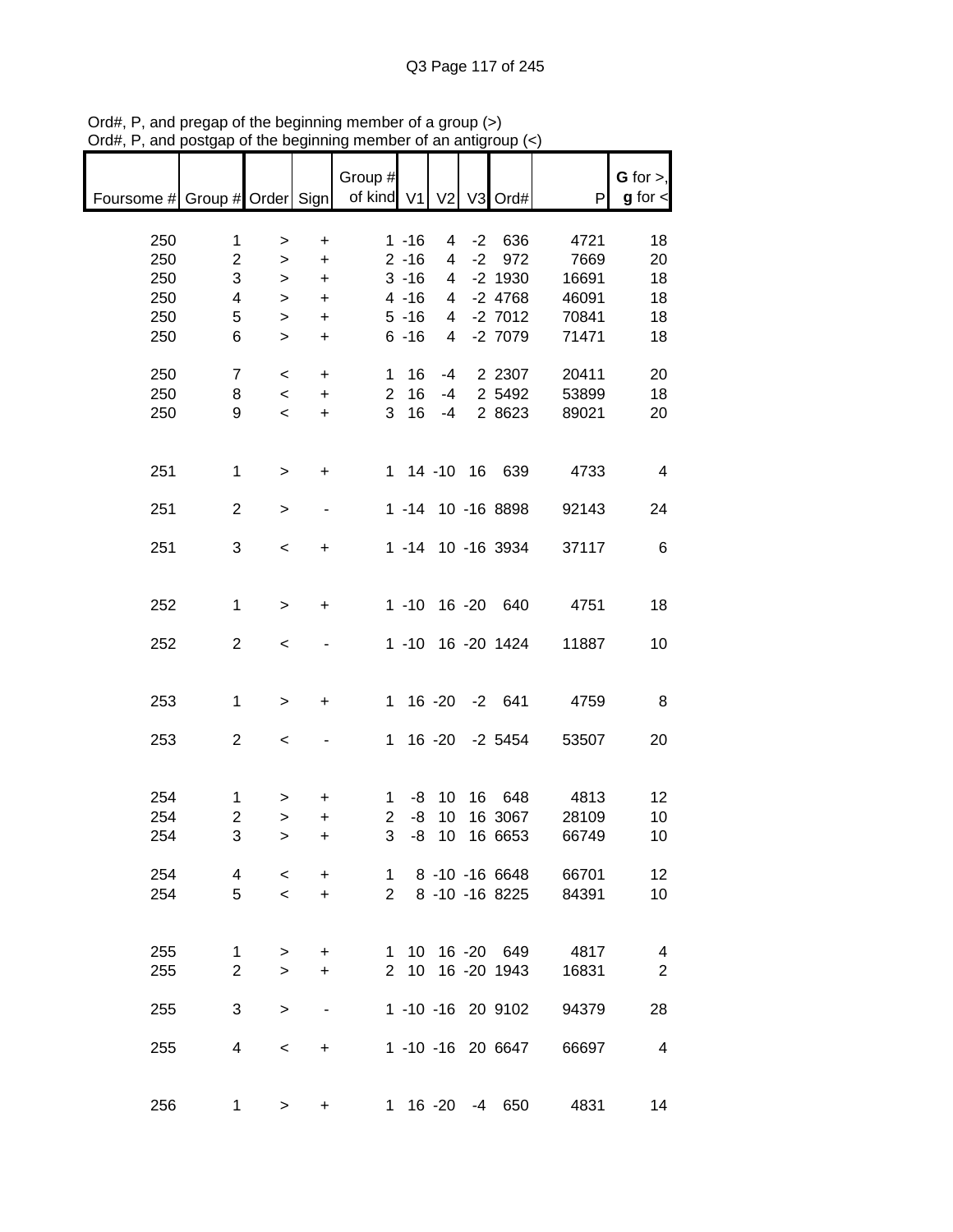|            |                |              |           | Group #        |                |                |          |            |       | G for $>$ ,   |
|------------|----------------|--------------|-----------|----------------|----------------|----------------|----------|------------|-------|---------------|
|            |                |              |           | of kind        | V <sub>1</sub> | V <sub>2</sub> |          | V3 Ord#    | P     | $g$ for $\lt$ |
| Foursome # | Group # Order  |              | Sign      |                |                |                |          |            |       |               |
| 256        | 2              | >            | +         | 2              |                | 16 -20         |          | $-4$ 1944  | 16843 | 12            |
|            |                |              |           |                |                |                |          |            |       |               |
| 256        | 3              | $\,<$        | +         |                | $1 - 16$       | 20             |          | 4 4738     | 45737 | 14            |
|            |                |              |           |                |                |                |          |            |       |               |
|            |                |              |           |                |                |                |          |            |       |               |
| 257        | 1              | >            | +         | 1              | 4              |                | $2 - 10$ | 656        | 4909  | 6             |
| 257        | 2              | >            | +         | $\overline{2}$ | 4              |                | $2 - 10$ | 817        | 6277  | 6             |
| 257        | 3              | >            | $\ddot{}$ | 3              | 4              |                |          | 2 -10 1495 | 12517 | 6             |
| 257        | 4              | >            | +         | 4              | 4              |                |          | 2 -10 1895 | 16339 | 6             |
| 257        | 5              | $\geq$       | $\ddot{}$ | 5              | 4              |                |          | 2 -10 2896 | 26357 | 10            |
| 257        | 6              | >            | +         | 6              | 4              |                |          | 2 -10 2944 | 26839 | 6             |
| 257        | $\overline{7}$ | >            | $\ddot{}$ | $\overline{7}$ | 4              |                |          | 2 -10 3737 | 35059 | 6             |
| 257        | 8              |              | +         | 8              | 4              |                |          | 2 -10 3756 | 35257 | 6             |
| 257        | 9              | >            |           | 9              | 4              |                |          | 2 -10 3910 | 36877 | 6             |
|            |                | >            | $\ddot{}$ |                |                |                |          | 2 -10 5037 |       |               |
| 257        | 10             | >            | +         | 10             | 4              |                |          |            | 49009 | 6             |
| 257        | 11             | >            | $\ddot{}$ | 11             | 4              |                |          | 2 -10 5915 | 58417 | 6             |
| 257        | 12             | >            | +         | 12             | 4              |                |          | 2 -10 6350 | 63367 | 6             |
| 257        | 13             | >            | +         | 13             | 4              |                |          | 2 -10 7910 | 80809 | 6             |
| 257        | 14             | $\, > \,$    | +         | 14             | 4              |                |          | 2 -10 8948 | 92647 | 6             |
| 257        | 15             | >            | +         | 15             | 4              |                |          | 2 -10 9198 | 95419 | 6             |
| 257        | 16             | >            | +         | 16             | 4              |                |          | 2 -10 9515 | 99109 | 6             |
|            |                |              |           |                |                |                |          |            |       |               |
| 257        | 17             | >            |           | 1              | $-4$           | $-2$           |          | 10 4663    | 44879 | 12            |
| 257        | 18             | $\geq$       |           | $\overline{2}$ | $-4$           | $-2$           |          | 10 8341    | 85703 | 12            |
|            |                |              |           |                |                |                |          |            |       |               |
| 257        | 19             | <            | +         | 1              | $-4$           | $-2$           |          | 10 2506    | 22391 | 6             |
| 257        | 20             | $\,<\,$      | +         | $\overline{2}$ | $-4$           | $-2$           |          | 10 2849    | 25903 | 10            |
| 257        | 21             | $\,<\,$      | $\ddot{}$ | 3              | $-4$           | $-2$           |          | 10 3566    | 33311 | 6             |
| 257        | 22             | $\,<\,$      | $\ddot{}$ | 4              | $-4$           | $-2$           |          | 10 8298    | 85223 | 6             |
| 257        | 23             | $\,<\,$      | +         | 5              | $-4$           | $-2$           |          | 10 8773    | 90641 | 6             |
| 257        | 24             | $\,<\,$      | +         | 6              | $-4$           | $-2$           |          | 10 9178    | 95213 | 6             |
|            |                |              |           |                |                |                |          |            |       |               |
| 257        | 25             |              |           | 1              | 4              |                |          | 2 -10 2896 | 26357 | 14            |
|            |                | <            |           |                |                |                |          |            |       |               |
| 257        | 26             | $\,<$        |           | 2<br>3         | 4              |                |          | 2 -10 7773 | 79319 | 14            |
| 257        | 27             | $\prec$      |           |                | 4              |                |          | 2 -10 8429 | 86729 | 14            |
|            |                |              |           |                |                |                |          |            |       |               |
|            |                |              |           |                |                |                |          |            |       |               |
| 258        | 1              | >            | +         | 1              | -8             | 14             |          | $-4$ 673   | 5021  | 10            |
| 258        | 2              | >            | +         | $\overline{2}$ | -8             | 14             |          | -4 2070    | 18059 | 10            |
| 258        | 3              | $\mathbf{I}$ | +         | 3              | -8             | 14             |          | -4 3982    | 37589 | 10            |
| 258        | 4              | $\geq$       | $\ddot{}$ | 4              | -8             | 14             |          | -4 7369    | 74729 | 10            |
|            |                |              |           |                |                |                |          |            |       |               |
| 258        | 5              | $\mathbf{I}$ |           | 1              |                | $8 - 14$       |          | 4 1757     | 15031 | 14            |
| 258        | 6              | $\geq$       |           | $\overline{c}$ |                | $8 - 14$       |          | 4 6294     | 62701 | 14            |
| 258        | $\overline{7}$ | $\geq$       |           | 3              |                | $8 - 14$       |          | 4 8563     | 88301 | 12            |
|            |                |              |           |                |                |                |          |            |       |               |
| 258        | 8              | $\,<$        | +         | 1              |                | $8 - 14$       |          | 4 1195     | 9679  | 10            |

Ord#, P, and pregap of the beginning member of a group (>) Ord#, P, and postgap of the beginning member of an antigroup (<)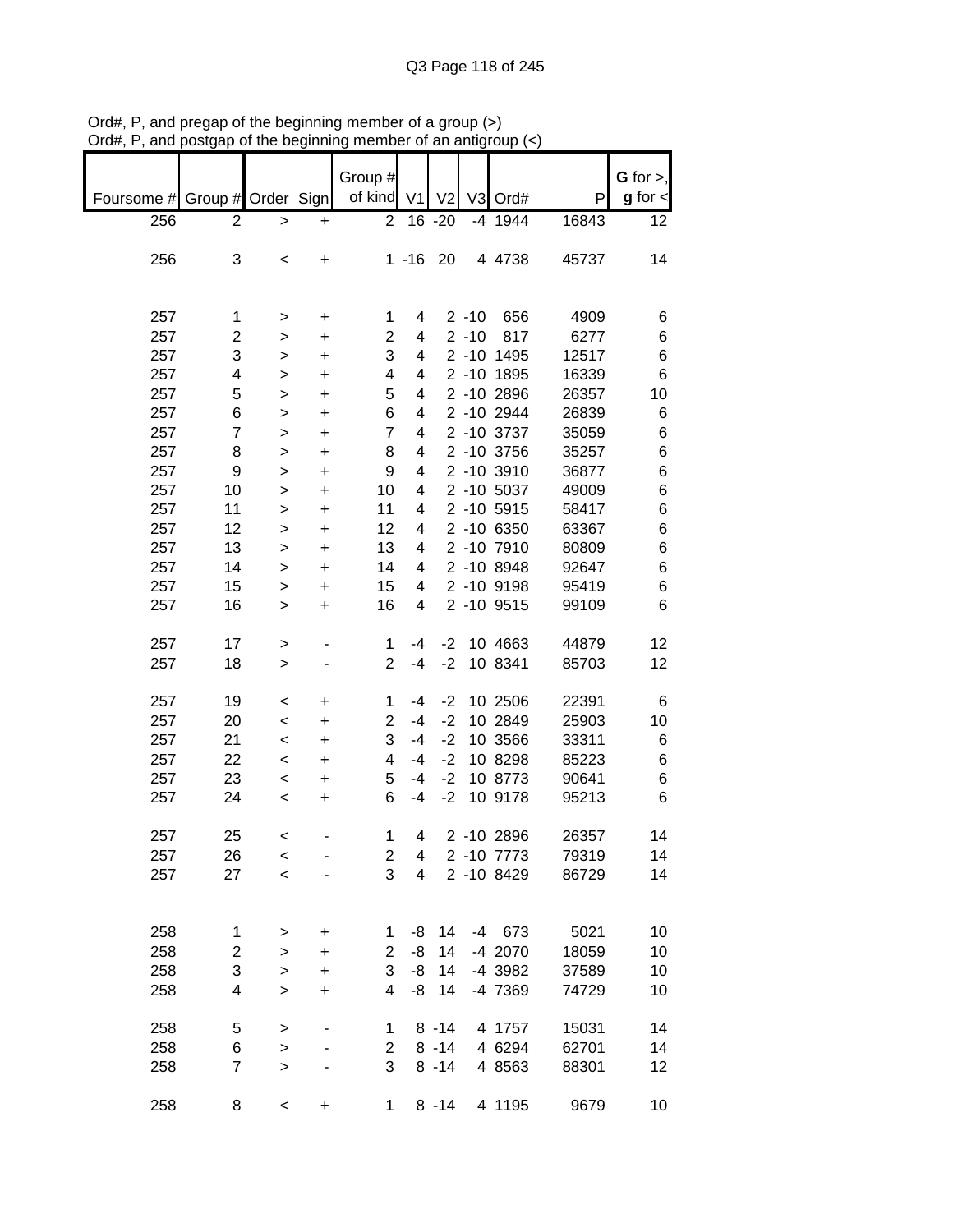| $\sim$ , and position incrediments |                     |                          |                          | ,,,,,,,             |              | an anny                 | oup (*                          |               |                      |
|------------------------------------|---------------------|--------------------------|--------------------------|---------------------|--------------|-------------------------|---------------------------------|---------------|----------------------|
|                                    |                     |                          |                          | Group #             |              |                         |                                 |               | G for $>$ ,          |
| Foursome # Group # Order Sign      |                     |                          |                          | of kind V1          |              |                         | V2 V3 Ord#                      | P             | $g$ for $\textsf{I}$ |
|                                    |                     |                          |                          |                     |              |                         |                                 |               |                      |
| 258                                | 9                   | $\,<$                    |                          | 1                   |              | $-8$ 14                 | -4 2082                         | 18169         | 12                   |
|                                    |                     |                          |                          |                     |              |                         |                                 |               |                      |
| 259                                | 1                   | $\, > \,$                | $\ddot{}$                | 1.                  | 14           | -4                      | $-4$ 674                        | 5023          | $\overline{c}$       |
| 259                                | 2                   | $\,$                     | $\ddot{}$                | $\overline{2}$      | 14           | $-4$                    | -4 2071                         | 18061         | $\boldsymbol{2}$     |
| 259                                | 3                   | $\geq$                   | $\color{red}{+}$         | $\mathbf{3}$        | 14           | $-4$                    | $-4$ 2288                       | 20233         | $\overline{2}$       |
|                                    |                     |                          |                          |                     |              |                         |                                 |               |                      |
| 259                                | 4                   | $\geq$                   |                          |                     | $1 - 14$     | 4                       | 4 5331                          | 52147         | 20                   |
| 259                                | 5                   | $\geq$                   |                          |                     | $2 - 14$     | $\overline{4}$          | 4 7153                          | 72269         | 16                   |
|                                    |                     |                          |                          |                     |              |                         |                                 |               |                      |
| 259                                | 6                   | $\,<$                    | +                        |                     | $1 - 14$     | $\overline{\mathbf{4}}$ | 4 6637                          | 66569         | $\overline{2}$       |
| 259                                | $\overline{7}$      | $\,<$                    |                          | $\mathbf 1$         | 14           | -4                      | -4 2074                         | 18097         | 22                   |
| 259                                | 8                   | $\prec$                  |                          | $\overline{2}$      | 14           | $-4$                    | -4 2893                         | 26321         | 18                   |
| 259                                | 9                   | $\prec$                  |                          | 3                   | 14           | $-4$                    | $-4$ 5315                       | 51949         | 22                   |
| 259                                | 10                  | $\,<\,$                  |                          | $\overline{4}$      | 14           | $-4$                    | $-48162$                        | 83621         | 18                   |
|                                    |                     |                          |                          |                     |              |                         |                                 |               |                      |
|                                    |                     |                          |                          |                     |              |                         |                                 |               |                      |
| 260<br>260                         | 1<br>$\overline{c}$ | >                        | $\ddot{}$                | 1<br>$\overline{2}$ |              |                         | -4 10 -14 676<br>-4 10 -14 8867 | 5051<br>91771 | 12                   |
|                                    |                     | $\, > \,$                | $\ddot{}$                |                     |              |                         |                                 |               | 14                   |
| 260                                | 3                   | $\, >$                   | $\overline{\phantom{a}}$ | 1                   |              |                         | 4 -10 14 6329                   | 63113         | 10                   |
|                                    |                     |                          |                          |                     |              |                         |                                 |               |                      |
| 260                                | 4                   | $\,<\,$                  | $\ddot{}$                | 1                   |              | $4 - 10$                | 14 854                          | 6607          | 12                   |
| 260                                | 5                   | $\,<$                    | $\ddot{}$                | $\overline{2}$      |              | $4 - 10$                | 14 3844                         | 36217         | 12                   |
| 260                                | 6                   | $\overline{\phantom{0}}$ | $\ddot{}$                | 3                   |              | $4 - 10$                | 14 5592                         | 55009         | 12                   |
| 260                                | $\overline{7}$      | $\overline{\phantom{a}}$ | $\ddot{}$                | 4                   |              | $4 - 10$                | 14 6825                         | 68669         | 14                   |
|                                    |                     |                          |                          |                     |              |                         |                                 |               |                      |
| 261                                | 1                   | >                        | +                        |                     | $1 - 14$     | 2                       | 6 678                           | 5077          | 18                   |
| 261                                | $\overline{c}$      | $\geq$                   | $\ddot{}$                |                     | $2 - 14$     | $\overline{2}$          | 6 2997                          | 27427         | 18                   |
| 261                                | 3                   | $\mathbf{I}$             | +                        |                     | $3 - 14$     | $\overline{a}$          | 6 5395                          | 52879         | 18                   |
| 261                                | 4                   | >                        | +                        |                     | $4 - 14$     | 2                       | 6 7987                          | 81667         | 18                   |
| 261                                | 5                   | $\geq$                   | $\ddot{}$                |                     | $5 - 14$     | $\overline{2}$          | 6 8237                          | 84499         | 18                   |
|                                    |                     |                          |                          |                     |              |                         |                                 |               |                      |
| 261                                | 6                   | $\,<$                    |                          |                     | $1 - 14$     | $\overline{2}$          | 6 3334                          | 30931         | 6                    |
|                                    |                     |                          |                          |                     |              |                         |                                 |               |                      |
|                                    |                     |                          |                          |                     |              |                         |                                 |               |                      |
| 262                                | 1                   | $\,>$                    | +                        | 1                   | 0            |                         | 0 22 683                        | 5107          | 6                    |
| 262                                | $\overline{c}$      |                          |                          | $\mathbf{1}$        | 0            |                         | $0 - 22 5691$                   | 56093         | 6                    |
|                                    |                     | $\,<$                    | $\ddot{}$                |                     |              |                         |                                 |               |                      |
|                                    |                     |                          |                          |                     |              |                         |                                 |               |                      |
| 263                                | 1                   | $\, >$                   | +                        | 1                   |              |                         | 0 22 -22 684                    | 5113          | 6                    |
| 263                                | 2                   | $\geq$                   | $\ddot{}$                | $\overline{2}$      | $\mathbf{0}$ |                         | 22 - 22 7446                    | 75577         | 6                    |

Ord#, P, and pregap of the beginning member of a group (>) Ord#, P, and postgap of the beginning member of an antigroup (<)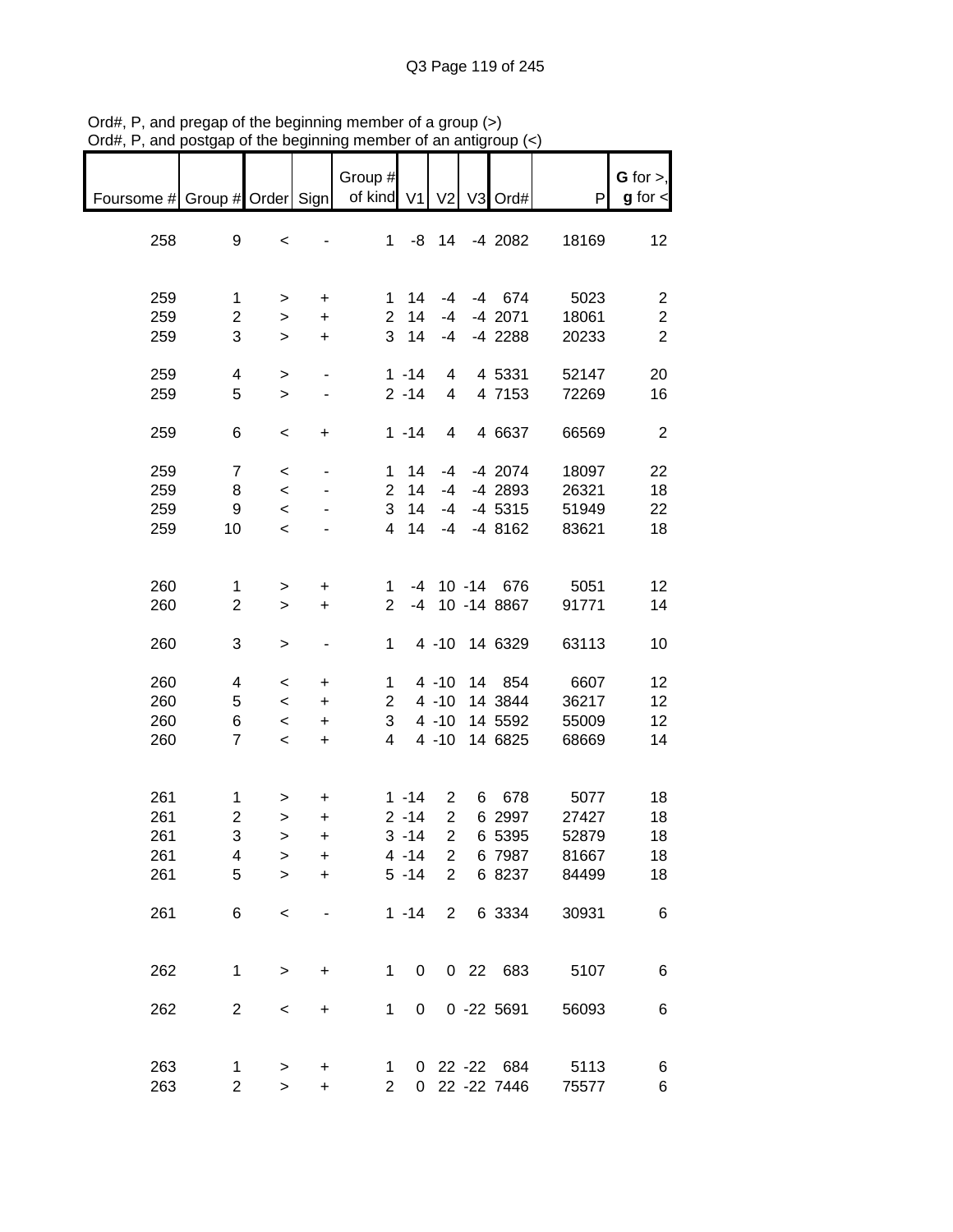| $71$ u $\pi,1$<br>ana         | vosiyap        | <b>VI THE DOUTHING</b>   |           |                       |                | vi an annyi    |                  |       |                                |
|-------------------------------|----------------|--------------------------|-----------|-----------------------|----------------|----------------|------------------|-------|--------------------------------|
| Foursome # Group # Order Sign |                |                          |           | Group #<br>of kind V1 |                | V <sub>2</sub> | V3 Ord#          | P     | $G$ for $>$ ,<br>$g$ for $\lt$ |
|                               |                |                          |           |                       |                |                |                  |       |                                |
| 264                           | $\mathbf 1$    | $\, > \,$                | $\ddot{}$ |                       |                | $122 -22$      | 8 685            | 5119  | 6                              |
| 264                           | $\overline{c}$ | $\geq$                   | $\ddot{}$ |                       |                | $22 - 22$      | 8 2888           | 26267 | 4                              |
| 264                           | 3              | $\geq$                   | $+$       |                       |                | 3 22 -22       | 8 9556           | 99581 | 4                              |
|                               |                |                          |           |                       |                |                |                  |       |                                |
| 265                           | $\mathbf{1}$   | $\geq$                   | $\ddot{}$ |                       | $1 - 22$       |                | 8 -10 686        | 5147  | 28                             |
| 265                           | $\overline{c}$ | $\geq$                   | $+$       |                       | $2 - 22$       |                | 8 -10 4644       | 44683 | 26                             |
| 265                           | 3              | $\mathbf{I}$             | $\ddot{}$ |                       | $3 - 22$       |                | 8 -10 8121       | 83203 | 26                             |
| 265                           | 4              | $\overline{\phantom{0}}$ | $\ddot{}$ |                       | $1 \quad 22$   |                | -8 10 1891       | 16273 | 28                             |
| 265                           | 5              | $\leq$                   | $\ddot{}$ |                       | 2 2 2          |                | -8 10 3920       | 36947 | 26                             |
| 265                           | 6              | $\overline{\phantom{a}}$ | $\ddot{}$ |                       | 3 22           |                | -8 10 4502       | 43067 | 26                             |
|                               |                |                          |           |                       |                |                |                  |       |                                |
| 266                           | $\mathbf{1}$   | $\,$                     | $\ddot{}$ |                       | $1 \quad$<br>4 |                | 6 -14 692        | 5197  | 8                              |
|                               |                |                          |           |                       |                |                |                  |       |                                |
| 266                           | $\overline{c}$ | $\overline{\phantom{0}}$ | $\ddot{}$ | $\mathbf 1$           | -4             |                | -6 14 3632       | 33923 | 8                              |
| 266                           | 3              | $\prec$                  | $+$       | $2^{\circ}$           | $-4$           |                | -6 14 8183       | 83903 | 8                              |
|                               |                |                          |           |                       |                |                |                  |       |                                |
| 267                           | 1              | $\, > \,$                | $\ddot{}$ |                       | $1 \quad$      |                | $6 - 14 - 2 693$ | 5209  | 12                             |
| 267                           | $\overline{2}$ | $\geq$                   | $\ddot{}$ | $\overline{2}$        |                | $6 - 14$       | $-2$ 7805        | 79669 | 12                             |
|                               |                |                          |           |                       |                |                |                  |       |                                |
| 267                           | 3              | $\,<$                    | $+$       |                       |                | $1 - 6$ 14     | 2 1541           | 12941 | 12                             |
|                               |                |                          |           |                       |                |                |                  |       |                                |
| 268                           | 1              | >                        | $\ddot{}$ | $1 \quad$             |                |                | 2 20 -12 696     | 5233  | 2                              |
| 268                           | $\overline{2}$ | $\geq$                   | $+$       | $2^{\circ}$           |                |                | 2 20 -12 4980    | 48409 | $\overline{2}$                 |
|                               |                |                          |           |                       |                |                |                  |       |                                |
| 268                           | 3              | $\overline{\phantom{0}}$ | $\ddot{}$ |                       |                |                | 1 -2 -20 12 5238 | 51197 | $\overline{c}$                 |
|                               |                |                          |           |                       |                |                |                  |       |                                |
| 269                           | 1              | >                        | +         |                       |                | $120 - 12$     | -6 697           | 5237  | 4                              |
| 269                           | $\overline{c}$ | $\geq$                   | +         |                       |                | $220 - 12$     | $-6$ 5470        | 53657 | 4                              |
|                               |                |                          |           |                       |                |                |                  |       |                                |
| 269                           | 3              | $\,<$                    | $\ddot{}$ |                       |                | $1 - 20$ 12    | 6 5237           | 51193 | 4                              |
|                               |                |                          |           |                       |                |                |                  |       |                                |
| 270                           | $\mathbf 1$    | $\, > \,$                | +         |                       | $1 - 12$       | -6             | -4 698           | 5261  | 24                             |
| 270                           | $\overline{c}$ | $\mathbf{I}$             | $\ddot{}$ |                       | $2 - 12$       | -6             | -4 1940          | 16811 | 24                             |
|                               |                |                          |           |                       |                |                |                  |       |                                |
| 271                           | 1              | >                        | +         |                       | $1 14 - 10$    |                | $0$ 701          | 5281  | 2                              |
| 271                           | $\overline{c}$ | $\, > \,$                | $\ddot{}$ |                       | $2$ 14 -10     |                | 0 3701           | 34651 | $\overline{\mathbf{c}}$        |
| 271                           | 3              | $\,$                     | $\ddot{}$ | 3                     |                | $14 - 10$      | 0 3797           | 35731 | $\sqrt{2}$                     |
| 271                           | 4              | $\mathbf{I}$             | $\ddot{}$ | 4                     |                | $14 - 10$      | 0 5149           | 50131 | $\overline{2}$                 |
|                               |                |                          |           |                       |                |                |                  |       |                                |

Ord#, P, and pregap of the beginning member of a group (>) Ord#, P, and postgap of the beginning member of an antigroup (<)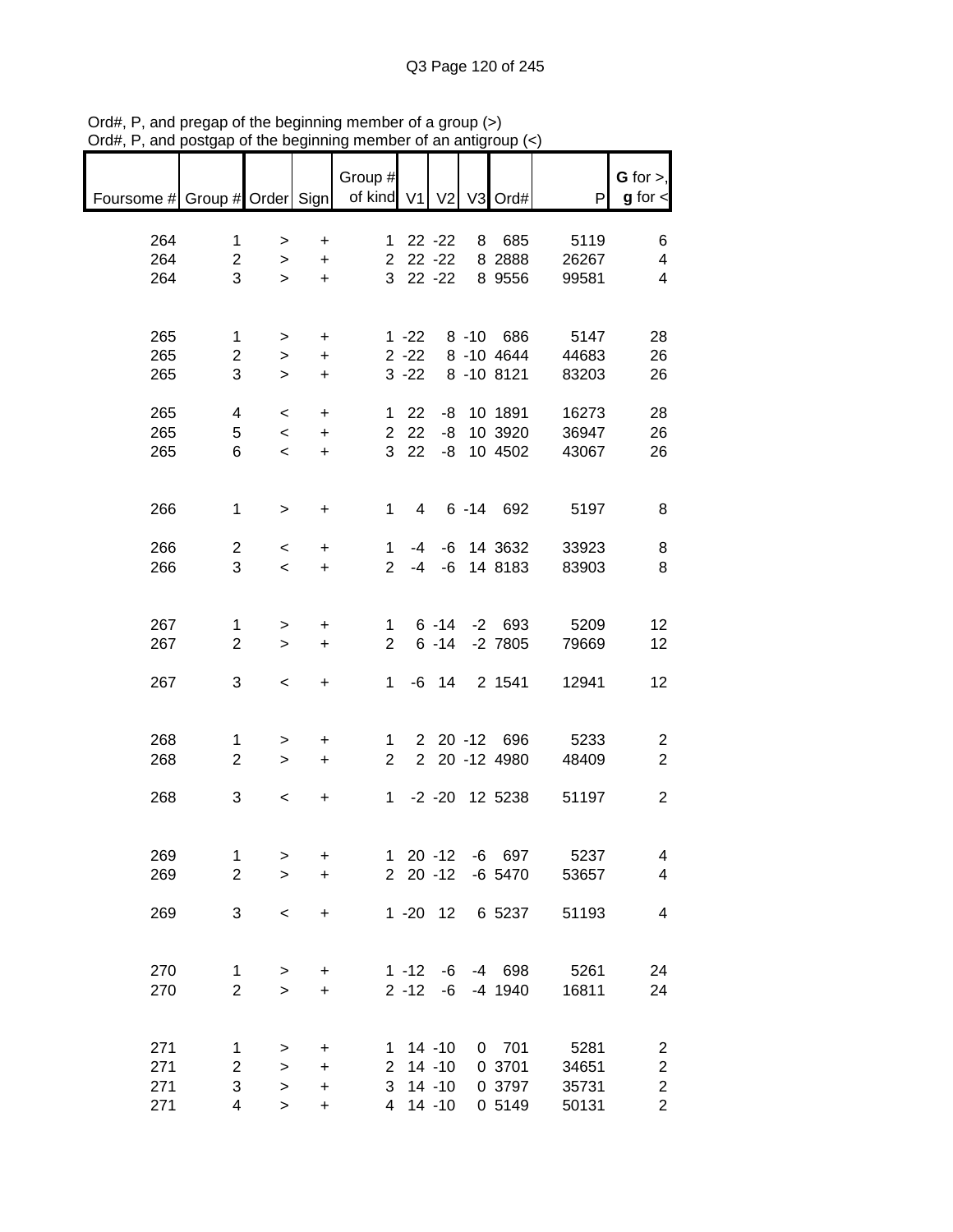|                          |                         |                  |                        | Group #        |                      |                |      |                   |                | $G$ for $>$ ,                      |
|--------------------------|-------------------------|------------------|------------------------|----------------|----------------------|----------------|------|-------------------|----------------|------------------------------------|
| Foursome # Group # Order |                         |                  | Sign                   | of kind        | V <sub>1</sub>       | V <sub>2</sub> |      | V3 Ord#           | P              | $g$ for $\textsf{I}$               |
| 271                      | 5                       | >                | +                      | 5              |                      | $14 - 10$      |      | 0 5538            | 54421          | $\overline{c}$                     |
| 271                      | 6                       | $\geq$           | $\ddot{}$              | 6              |                      | $14 - 10$      |      | 0 7539            | 76651          | $\overline{c}$                     |
| 271                      | $\overline{7}$          | $\, > \,$        |                        |                | $1 - 14$             | 10             |      | 0 1406            | 11717          | 16                                 |
| 271                      | 8                       | $\, > \,$        |                        |                | $2 - 14$             | 10             |      | 0 2003            | 17417          | 16                                 |
| 271                      | 9                       | $\geq$           |                        |                | $3 - 14$             | 10             |      | 0 9251            | 95987          | 16                                 |
|                          |                         |                  |                        |                |                      |                |      |                   |                |                                    |
| 271<br>271               | 10<br>11                | $\,<$            | +                      |                | $1 - 14$<br>$2 - 14$ | 10             |      | 0 4936<br>0 6549  | 47903          | 8                                  |
| 271                      | 12                      | $\,<$<br>$\prec$ | $\ddot{}$<br>$\ddot{}$ |                | $3 - 14$             | 10<br>10       |      | 0 8497            | 65579<br>87539 | $\boldsymbol{2}$<br>$\overline{2}$ |
|                          |                         |                  |                        |                |                      |                |      |                   |                |                                    |
| 271                      | 13                      | $\,<$            | ٠                      | 1              |                      | $14 - 10$      |      | 0 1924            | 16633          | 16                                 |
| 271                      | 14                      | $\,<$            |                        | $\overline{2}$ |                      | $14 - 10$      |      | 0 6830            | 68713          | 16                                 |
|                          |                         |                  |                        |                |                      |                |      |                   |                |                                    |
| 272                      | 1                       | $\, > \,$        | $\ddot{}$              | 1              | 0                    | 8              | $-4$ | 703               | 5303           | 6                                  |
| 272                      | $\overline{\mathbf{c}}$ | >                | +                      | $\overline{2}$ | 0                    | 8              |      | -4 2828           | 25673          | 6                                  |
| 272                      | 3                       | >                | $\ddot{}$              | 3              | 0                    | 8              |      | -4 3537           | 32993          | 6                                  |
| 272                      | 4                       | >                | $\ddot{}$              | 4              | 0                    | 8              |      | -4 5383           | 52727          | $\,6$                              |
| 272                      | 5                       | >                | $\ddot{}$              | 5              | 0                    | 8              |      | -4 6284           | 62597          | $\,6$                              |
| 272                      | 6                       | $\geq$           | $\ddot{}$              | 6              | 0                    | 8              |      | -4 7355           | 74567          | 6                                  |
| 272                      | $\overline{7}$          | $\,<$            | $\ddot{}$              | 1              | 0                    | -8             |      | 4 4 3 2 1         | 41263          | 6                                  |
| 272                      | 8                       | $\,<$            | +                      | $\overline{c}$ | 0                    | -8             |      | 4 4713            | 45433          | 6                                  |
| 272                      | 9                       | $\,<$            | +                      | 3              | 0                    | -8             |      | 4 5098            | 49633          | $\,6$                              |
| 272                      | 10                      | $\,<$            | +                      | 4              | 0                    | -8             |      | 4 5977            | 59113          | 6                                  |
| 272                      | 11                      | $\,<$            | +                      | 5              | 0                    | -8             |      | 4 6665            | 66883          | 6                                  |
|                          |                         |                  |                        |                |                      |                |      |                   |                |                                    |
| 273                      | 1                       | >                | +                      | 1              | 8                    | $-4$           | 4    | 704               | 5309           | 6                                  |
| 273                      | $\overline{c}$          | >                | +                      | $\overline{c}$ | 8                    | $-4$           |      | 4 2829            | 25679          | 6                                  |
| 273<br>273               | 3<br>4                  | >                | $\ddot{}$<br>+         | 3<br>4         | 8<br>8               | $-4$<br>$-4$   | 4    | 3293<br>4 4 6 5 4 | 30497<br>44777 | 4<br>4                             |
| 273                      | 5                       | ><br>>           | +                      | 5              | 8                    | $-4$           |      | 4 5116            | 49811          | 4                                  |
| 273                      | 6                       | $\geq$           | $\ddot{}$              | 6              | 8                    | $-4$           |      | 4 6648            | 66701          | 4                                  |
|                          |                         |                  |                        |                |                      |                |      |                   |                |                                    |
| 273                      | $\overline{7}$          | $\,$             |                        | 1              | -8                   | 4              |      | -4 6345           | 63331          | 14                                 |
| 273                      | 8                       | $\,<\,$          | +                      | 1              | -8                   | 4              |      | -4 1607           | 13591          | 6                                  |
| 273                      | 9                       | $\prec$          | +                      | 2              | -8                   | 4              |      | -4 2771           | 25111          | 6                                  |
| 273                      | 10                      | $\prec$          | +                      | 3              | -8                   | 4              |      | -4 3909           | 36871          | 6                                  |
| 273                      | 11                      | $\,<$            | $\ddot{}$              | 4              | -8                   | 4              |      | $-4$ 4712         | 45427          | 6                                  |
| 273                      | 12                      | $\,<$            |                        | 1              | 8                    | -4             |      | 4 2443            | 21773          | 14                                 |
| 273                      | 13                      | $\prec$          |                        | $\overline{c}$ | 8                    | -4             |      | 4 3169            | 29153          | 14                                 |
| 273                      | 14                      | $\,<$            |                        | 3              | 8                    | -4             |      | 4 8405            | 86423          | 18                                 |

Ord#, P, and pregap of the beginning member of a group (>) Ord#, P, and postgap of the beginning member of an antigroup (<)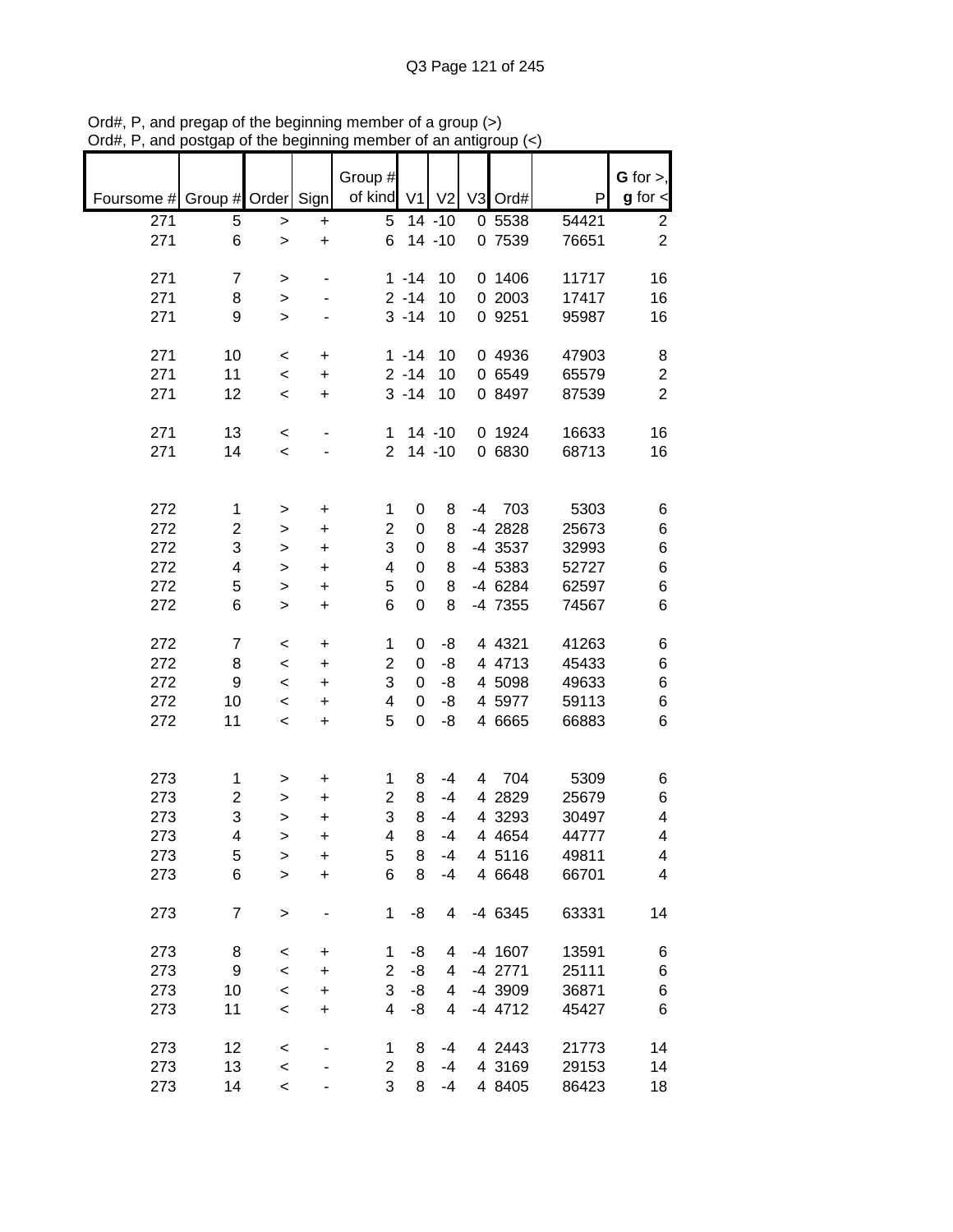| of kind V1<br>$g$ for $\lt$<br>Foursome # Group # Order Sign<br>V <sub>2</sub><br>V3 Ord#<br>P<br>$4 - 10$<br>26 706<br>5333<br>274<br>$\mathbf 1$<br>1<br>10<br>+<br>><br>$\overline{2}$<br>$\overline{2}$<br>$4 - 10$<br>26 2025<br>17609<br>274<br>10<br>$\ddot{}$<br>$\geq$<br>3<br>-4 10 -26 4028<br>274<br>$1 \quad$<br>38167<br>10<br>$\,<\,$<br>$\ddot{}$<br>1 -10 26 -24 707<br>275<br>$\mathbf 1$<br>5347<br>14<br>+<br>$\, > \,$<br>$\overline{2}$<br>1 10 -26 24 4027<br>275<br>38153<br>14<br>$\,<\,$<br>+<br>1 26 -24<br>$0$ 708<br>276<br>$\mathbf 1$<br>5351<br>4<br>+<br>$\, > \,$<br>$\overline{2}$<br>276<br>$1 - 26$<br>24<br>0 1920<br>16603<br>4<br>$\ddot{}$<br>$\,<\,$<br>3<br>276<br>$2 - 26$<br>24<br>0 5566<br>54709<br>4<br>$\,<\,$<br>$\ddot{}$<br>$3 - 26$<br>24<br>0 6667<br>276<br>4<br>66919<br>4<br>$\ddot{}$<br>$\,<\,$<br>5<br>276<br>$4 - 26$<br>24<br>0 7334<br>74353<br>4<br>$\overline{\phantom{a}}$<br>$\ddot{}$<br>16 719<br>5441<br>277<br>$-2$<br>1<br>1<br>4<br>4<br>$\ddot{}$<br>><br>$\overline{c}$<br>$-2$<br>277<br>16 1156<br>9341<br>$\overline{2}$<br>4<br>4<br>+<br>><br>277<br>3<br>$-2$<br>16 1442<br>12041<br>3<br>4<br>4<br>><br>$\ddot{}$<br>277<br>$-2$<br>4<br>16 2870<br>26111<br>4<br>4<br>4<br>$\ddot{}$<br>><br>277<br>5<br>$-2$<br>16 2956<br>26951<br>5<br>4<br>4<br>$\ddot{}$<br>><br>277<br>$-2$<br>16 3803<br>35801<br>6<br>6<br>4<br>4<br>$\geq$<br>$\ddot{}$ |
|-------------------------------------------------------------------------------------------------------------------------------------------------------------------------------------------------------------------------------------------------------------------------------------------------------------------------------------------------------------------------------------------------------------------------------------------------------------------------------------------------------------------------------------------------------------------------------------------------------------------------------------------------------------------------------------------------------------------------------------------------------------------------------------------------------------------------------------------------------------------------------------------------------------------------------------------------------------------------------------------------------------------------------------------------------------------------------------------------------------------------------------------------------------------------------------------------------------------------------------------------------------------------------------------------------------------------------------------------------------------------------------------------------------------------------------|
|                                                                                                                                                                                                                                                                                                                                                                                                                                                                                                                                                                                                                                                                                                                                                                                                                                                                                                                                                                                                                                                                                                                                                                                                                                                                                                                                                                                                                                     |
|                                                                                                                                                                                                                                                                                                                                                                                                                                                                                                                                                                                                                                                                                                                                                                                                                                                                                                                                                                                                                                                                                                                                                                                                                                                                                                                                                                                                                                     |
|                                                                                                                                                                                                                                                                                                                                                                                                                                                                                                                                                                                                                                                                                                                                                                                                                                                                                                                                                                                                                                                                                                                                                                                                                                                                                                                                                                                                                                     |
|                                                                                                                                                                                                                                                                                                                                                                                                                                                                                                                                                                                                                                                                                                                                                                                                                                                                                                                                                                                                                                                                                                                                                                                                                                                                                                                                                                                                                                     |
|                                                                                                                                                                                                                                                                                                                                                                                                                                                                                                                                                                                                                                                                                                                                                                                                                                                                                                                                                                                                                                                                                                                                                                                                                                                                                                                                                                                                                                     |
|                                                                                                                                                                                                                                                                                                                                                                                                                                                                                                                                                                                                                                                                                                                                                                                                                                                                                                                                                                                                                                                                                                                                                                                                                                                                                                                                                                                                                                     |
|                                                                                                                                                                                                                                                                                                                                                                                                                                                                                                                                                                                                                                                                                                                                                                                                                                                                                                                                                                                                                                                                                                                                                                                                                                                                                                                                                                                                                                     |
|                                                                                                                                                                                                                                                                                                                                                                                                                                                                                                                                                                                                                                                                                                                                                                                                                                                                                                                                                                                                                                                                                                                                                                                                                                                                                                                                                                                                                                     |
|                                                                                                                                                                                                                                                                                                                                                                                                                                                                                                                                                                                                                                                                                                                                                                                                                                                                                                                                                                                                                                                                                                                                                                                                                                                                                                                                                                                                                                     |
|                                                                                                                                                                                                                                                                                                                                                                                                                                                                                                                                                                                                                                                                                                                                                                                                                                                                                                                                                                                                                                                                                                                                                                                                                                                                                                                                                                                                                                     |
|                                                                                                                                                                                                                                                                                                                                                                                                                                                                                                                                                                                                                                                                                                                                                                                                                                                                                                                                                                                                                                                                                                                                                                                                                                                                                                                                                                                                                                     |
|                                                                                                                                                                                                                                                                                                                                                                                                                                                                                                                                                                                                                                                                                                                                                                                                                                                                                                                                                                                                                                                                                                                                                                                                                                                                                                                                                                                                                                     |
|                                                                                                                                                                                                                                                                                                                                                                                                                                                                                                                                                                                                                                                                                                                                                                                                                                                                                                                                                                                                                                                                                                                                                                                                                                                                                                                                                                                                                                     |
|                                                                                                                                                                                                                                                                                                                                                                                                                                                                                                                                                                                                                                                                                                                                                                                                                                                                                                                                                                                                                                                                                                                                                                                                                                                                                                                                                                                                                                     |
|                                                                                                                                                                                                                                                                                                                                                                                                                                                                                                                                                                                                                                                                                                                                                                                                                                                                                                                                                                                                                                                                                                                                                                                                                                                                                                                                                                                                                                     |
|                                                                                                                                                                                                                                                                                                                                                                                                                                                                                                                                                                                                                                                                                                                                                                                                                                                                                                                                                                                                                                                                                                                                                                                                                                                                                                                                                                                                                                     |
|                                                                                                                                                                                                                                                                                                                                                                                                                                                                                                                                                                                                                                                                                                                                                                                                                                                                                                                                                                                                                                                                                                                                                                                                                                                                                                                                                                                                                                     |
|                                                                                                                                                                                                                                                                                                                                                                                                                                                                                                                                                                                                                                                                                                                                                                                                                                                                                                                                                                                                                                                                                                                                                                                                                                                                                                                                                                                                                                     |
|                                                                                                                                                                                                                                                                                                                                                                                                                                                                                                                                                                                                                                                                                                                                                                                                                                                                                                                                                                                                                                                                                                                                                                                                                                                                                                                                                                                                                                     |
|                                                                                                                                                                                                                                                                                                                                                                                                                                                                                                                                                                                                                                                                                                                                                                                                                                                                                                                                                                                                                                                                                                                                                                                                                                                                                                                                                                                                                                     |
|                                                                                                                                                                                                                                                                                                                                                                                                                                                                                                                                                                                                                                                                                                                                                                                                                                                                                                                                                                                                                                                                                                                                                                                                                                                                                                                                                                                                                                     |
|                                                                                                                                                                                                                                                                                                                                                                                                                                                                                                                                                                                                                                                                                                                                                                                                                                                                                                                                                                                                                                                                                                                                                                                                                                                                                                                                                                                                                                     |
|                                                                                                                                                                                                                                                                                                                                                                                                                                                                                                                                                                                                                                                                                                                                                                                                                                                                                                                                                                                                                                                                                                                                                                                                                                                                                                                                                                                                                                     |
|                                                                                                                                                                                                                                                                                                                                                                                                                                                                                                                                                                                                                                                                                                                                                                                                                                                                                                                                                                                                                                                                                                                                                                                                                                                                                                                                                                                                                                     |
|                                                                                                                                                                                                                                                                                                                                                                                                                                                                                                                                                                                                                                                                                                                                                                                                                                                                                                                                                                                                                                                                                                                                                                                                                                                                                                                                                                                                                                     |
|                                                                                                                                                                                                                                                                                                                                                                                                                                                                                                                                                                                                                                                                                                                                                                                                                                                                                                                                                                                                                                                                                                                                                                                                                                                                                                                                                                                                                                     |
|                                                                                                                                                                                                                                                                                                                                                                                                                                                                                                                                                                                                                                                                                                                                                                                                                                                                                                                                                                                                                                                                                                                                                                                                                                                                                                                                                                                                                                     |
| 277<br>$\overline{7}$<br>$-2$<br>16 7099<br>71711<br>$\overline{7}$<br>4<br>4<br>$\geq$<br>$\ddot{}$                                                                                                                                                                                                                                                                                                                                                                                                                                                                                                                                                                                                                                                                                                                                                                                                                                                                                                                                                                                                                                                                                                                                                                                                                                                                                                                                |
| 277<br>$-2$<br>16 7757<br>8<br>8<br>4<br>79151<br>4<br>$\geq$<br>+                                                                                                                                                                                                                                                                                                                                                                                                                                                                                                                                                                                                                                                                                                                                                                                                                                                                                                                                                                                                                                                                                                                                                                                                                                                                                                                                                                  |
| 16 9227<br>277<br>9<br>9<br>$-2$<br>4<br>95731<br>8<br>$\,>$<br>+                                                                                                                                                                                                                                                                                                                                                                                                                                                                                                                                                                                                                                                                                                                                                                                                                                                                                                                                                                                                                                                                                                                                                                                                                                                                                                                                                                   |
|                                                                                                                                                                                                                                                                                                                                                                                                                                                                                                                                                                                                                                                                                                                                                                                                                                                                                                                                                                                                                                                                                                                                                                                                                                                                                                                                                                                                                                     |
| -4 -16 7872<br>277<br>10<br>80407<br>1<br>2<br>20<br>><br>2 <sup>1</sup>                                                                                                                                                                                                                                                                                                                                                                                                                                                                                                                                                                                                                                                                                                                                                                                                                                                                                                                                                                                                                                                                                                                                                                                                                                                                                                                                                            |
| $\overline{2}$<br>$-4$ $-16$ 8482<br>87359<br>277<br>11<br>22<br>$\geq$                                                                                                                                                                                                                                                                                                                                                                                                                                                                                                                                                                                                                                                                                                                                                                                                                                                                                                                                                                                                                                                                                                                                                                                                                                                                                                                                                             |
|                                                                                                                                                                                                                                                                                                                                                                                                                                                                                                                                                                                                                                                                                                                                                                                                                                                                                                                                                                                                                                                                                                                                                                                                                                                                                                                                                                                                                                     |
| 1<br>$\overline{2}$<br>$-4 - 16$<br>724<br>5479<br>277<br>12<br>4<br>+<br><<br>$\overline{2}$                                                                                                                                                                                                                                                                                                                                                                                                                                                                                                                                                                                                                                                                                                                                                                                                                                                                                                                                                                                                                                                                                                                                                                                                                                                                                                                                       |
| 277<br>13<br>2<br>$-4$ $-16$ $1628$<br>13759<br>4<br>$\prec$<br>$\ddot{}$                                                                                                                                                                                                                                                                                                                                                                                                                                                                                                                                                                                                                                                                                                                                                                                                                                                                                                                                                                                                                                                                                                                                                                                                                                                                                                                                                           |
| 277<br>3<br>$\overline{2}$<br>$-4$ $-16$ 3439<br>$\overline{\mathbf{4}}$<br>14<br>32059<br>$\prec$<br>$\ddot{}$                                                                                                                                                                                                                                                                                                                                                                                                                                                                                                                                                                                                                                                                                                                                                                                                                                                                                                                                                                                                                                                                                                                                                                                                                                                                                                                     |
| 277<br>$\overline{2}$<br>$-4$ $-16$ $4598$<br>15<br>4<br>44179<br>10<br>$\prec$<br>+                                                                                                                                                                                                                                                                                                                                                                                                                                                                                                                                                                                                                                                                                                                                                                                                                                                                                                                                                                                                                                                                                                                                                                                                                                                                                                                                                |
| 277<br>16<br>5<br>$\overline{2}$<br>$-4$ $-16$ 6606<br>66173<br>6<br>$\prec$<br>+                                                                                                                                                                                                                                                                                                                                                                                                                                                                                                                                                                                                                                                                                                                                                                                                                                                                                                                                                                                                                                                                                                                                                                                                                                                                                                                                                   |
| 277<br>17<br>$-4$ $-16$ $7144$<br>6<br>$\overline{2}$<br>72169<br>4<br>$\prec$<br>+                                                                                                                                                                                                                                                                                                                                                                                                                                                                                                                                                                                                                                                                                                                                                                                                                                                                                                                                                                                                                                                                                                                                                                                                                                                                                                                                                 |
| 277<br>$\overline{7}$<br>$\overline{2}$<br>18<br>-4 -16 7701<br>78487<br>10<br>$\prec$<br>+                                                                                                                                                                                                                                                                                                                                                                                                                                                                                                                                                                                                                                                                                                                                                                                                                                                                                                                                                                                                                                                                                                                                                                                                                                                                                                                                         |
|                                                                                                                                                                                                                                                                                                                                                                                                                                                                                                                                                                                                                                                                                                                                                                                                                                                                                                                                                                                                                                                                                                                                                                                                                                                                                                                                                                                                                                     |
|                                                                                                                                                                                                                                                                                                                                                                                                                                                                                                                                                                                                                                                                                                                                                                                                                                                                                                                                                                                                                                                                                                                                                                                                                                                                                                                                                                                                                                     |
| 278<br>5477<br>723<br>-4<br>$\overline{2}$<br>14<br>6<br>1<br>1<br>+<br>>                                                                                                                                                                                                                                                                                                                                                                                                                                                                                                                                                                                                                                                                                                                                                                                                                                                                                                                                                                                                                                                                                                                                                                                                                                                                                                                                                           |
| 278<br>$\overline{\mathbf{c}}$<br>2<br>14 1538<br>12917<br>2<br>-4<br>6<br>><br>+<br>$\overline{2}$                                                                                                                                                                                                                                                                                                                                                                                                                                                                                                                                                                                                                                                                                                                                                                                                                                                                                                                                                                                                                                                                                                                                                                                                                                                                                                                                 |
| 3<br>3<br>278<br>$-4$<br>14 1627<br>6<br>13757<br>$\geq$<br>+<br>$\overline{2}$<br>278<br>4<br>4<br>$-4$<br>14 4046<br>38327                                                                                                                                                                                                                                                                                                                                                                                                                                                                                                                                                                                                                                                                                                                                                                                                                                                                                                                                                                                                                                                                                                                                                                                                                                                                                                        |
| 6<br>$\mathbf{I}$<br>$\ddot{}$<br>5<br>$\overline{2}$<br>5<br>$-4$<br>14 4201<br>8<br>278<br>39979<br>$\,$<br>$\ddot{}$                                                                                                                                                                                                                                                                                                                                                                                                                                                                                                                                                                                                                                                                                                                                                                                                                                                                                                                                                                                                                                                                                                                                                                                                                                                                                                             |

Ord#, P, and pregap of the beginning member of a group (>) Ord#, P, and postgap of the beginning member of an antigroup (<)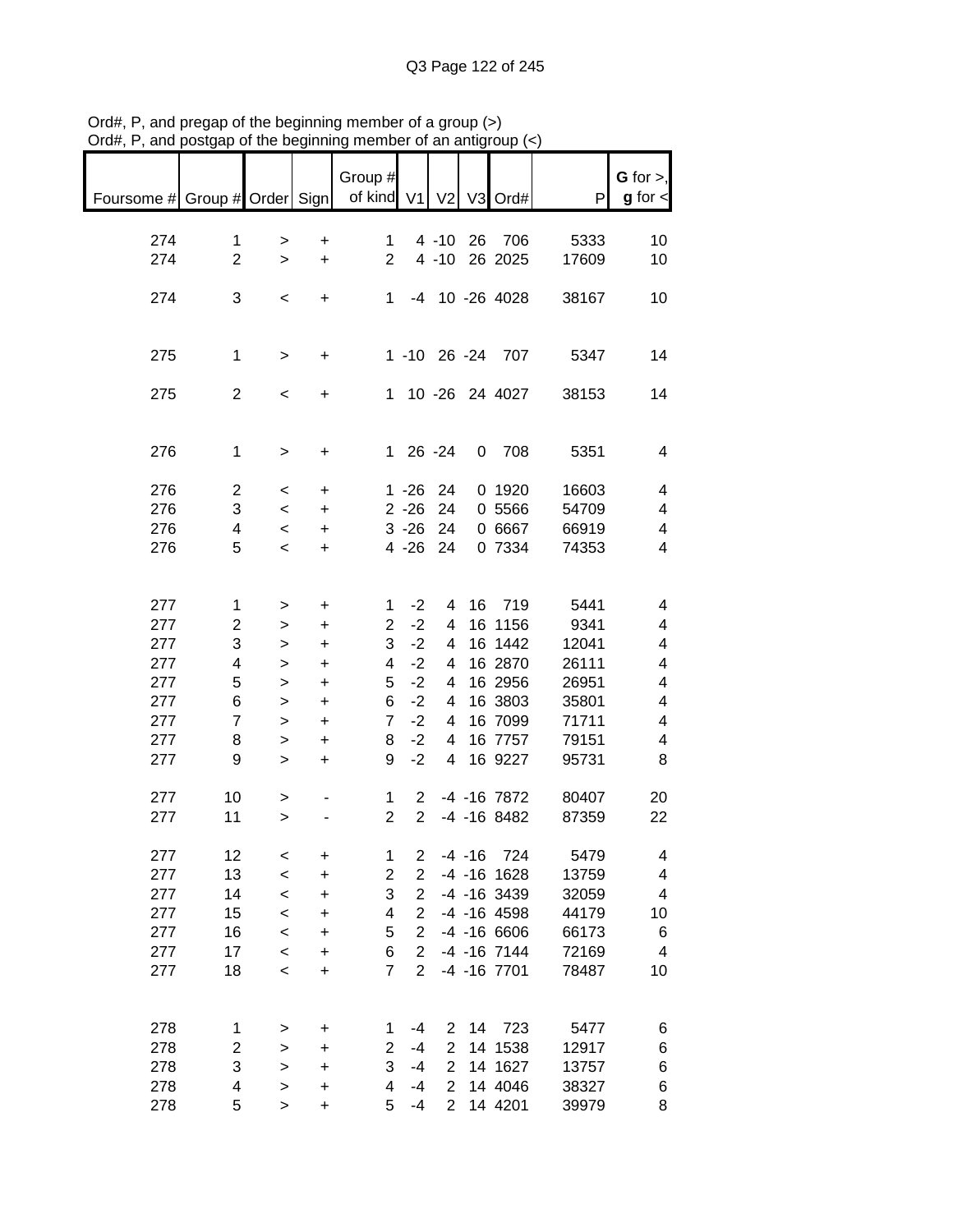|                          |                |                          |           | Group #        |                |                |              |                   |       | G for $>$ ,             |
|--------------------------|----------------|--------------------------|-----------|----------------|----------------|----------------|--------------|-------------------|-------|-------------------------|
| Foursome # Group # Order |                |                          | Sign      | of kind        | V <sub>1</sub> | V <sub>2</sub> |              | V3 Ord#           | P     | $g$ for $\lt$           |
| 278                      | 6              | >                        | +         | 6              | $-4$           | $\overline{2}$ |              | 14 4296           | 41047 | 8                       |
| 278                      | $\overline{7}$ | $\, > \,$                | +         | $\overline{7}$ | $-4$           | $\overline{2}$ |              | 14 6593           | 66037 | 8                       |
| 278                      | 8              | $\geq$                   | +         | 8              | $-4$           | $\overline{2}$ |              | 14 7861           | 80273 | 10                      |
|                          |                |                          |           |                |                |                |              |                   |       |                         |
| 278                      | 9              | $\,<$                    | $\ddot{}$ | 1              | 4              |                |              | $-2$ $-14$ 2133   | 18679 | 12                      |
| 278                      | 10             | $\,<$                    | $\ddot{}$ | 2              | 4              |                |              | $-2 - 14$ 2748    | 24851 | 8                       |
| 278                      | 11             |                          |           | 3              | 4              |                |              | $-2$ $-14$ 3336   | 30941 | 8                       |
| 278                      | 12             | $\prec$                  | +         | 4              | 4              |                |              | $-2$ $-14$ 3360   | 31183 | 6                       |
| 278                      | 13             | $\,<$                    | +         | 5              |                |                |              |                   |       |                         |
|                          |                | $\,<$                    | +         |                | 4              |                |              | $-2$ $-14$ 3885   | 36643 | 10                      |
| 278                      | 14             | $\,<$                    | +         | 6              | 4              |                |              | $-2 - 14$ 3957    | 37363 | 6                       |
| 278                      | 15             | $\,<\,$                  | +         | 7              | 4              |                |              | $-2$ $-14$ 3968   | 37493 | 8                       |
| 278                      | 16             | $\,<\,$                  | $\ddot{}$ | 8              | 4              |                |              | $-2 - 14$ 4843    | 46867 | 10                      |
| 278                      | 17             | $\,<$                    | $\ddot{}$ | 9              | 4              |                |              | $-2 - 14$ 5447    | 53411 | 8                       |
| 278                      | 18             | $\,<$                    | $\ddot{}$ | 10             | 4              |                |              | $-2$ $-14$ $7391$ | 74933 | 8                       |
|                          |                |                          |           |                |                |                |              |                   |       |                         |
| 278                      | 19             | $\,<$                    |           | 1              | $-4$           | 2              |              | 14 5401           | 52937 | 14                      |
| 278                      | 20             | $\,<\,$                  |           | $\overline{2}$ | $-4$           | $\overline{2}$ |              | 14 8727           | 90107 | 14                      |
|                          |                |                          |           |                |                |                |              |                   |       |                         |
|                          |                |                          |           |                |                |                |              |                   |       |                         |
| 279                      | 1              | >                        | +         | 1              | $\overline{2}$ |                | $14 - 16$    | 724               | 5479  | 2                       |
| 279                      | $\overline{c}$ | >                        | $\ddot{}$ | $\overline{c}$ | $\overline{2}$ |                | $14 - 16$    | 970               | 7643  | $\overline{\mathbf{4}}$ |
| 279                      | 3              | >                        | $\ddot{}$ | 3              | $\overline{2}$ |                |              | 14 -16 1344       | 11087 | 4                       |
| 279                      | 4              | >                        | $\ddot{}$ | 4              | $\overline{2}$ |                |              | 14 -16 1640       | 13879 | $\overline{c}$          |
| 279                      | 5              | >                        | $\ddot{}$ | 5              | $\overline{c}$ |                |              | 14 -16 4202       | 39983 | 4                       |
| 279                      | 6              | >                        | $\ddot{}$ | 6              | $\overline{2}$ |                |              | 14 -16 4297       | 41051 | 4                       |
| 279                      | $\overline{7}$ | >                        | +         | $\overline{7}$ | $\overline{2}$ |                |              | 14 -16 4578       | 43991 | 4                       |
| 279                      | 8              | >                        | +         | 8              | $\overline{2}$ |                |              | 14 -16 5480       | 53783 | 6                       |
| 279                      | 9              | >                        | +         | 9              | $\overline{2}$ |                |              | 14 - 16 6594      | 66041 | 4                       |
| 279                      | 10             | >                        | +         | 10             | $\overline{2}$ |                |              | 14 - 16 7132      | 72047 | 4                       |
| 279                      | 11             |                          | +         | 11             | $\overline{2}$ |                |              | 14 - 16 7180      | 72617 | 4                       |
|                          | 12             | >                        |           |                | $\overline{2}$ |                |              |                   |       |                         |
| 279                      |                | $\geq$                   | +         | 12             |                |                |              | 14 - 16 7223      | 73039 | $\overline{c}$          |
| 279                      | 13             | >                        | +         | 13             | $\overline{2}$ |                |              | 14 - 16 7272      | 73643 | 6                       |
| 279                      | 14             | >                        | $\ddot{}$ | 14             | $\overline{2}$ |                |              | 14 - 16 7303      | 74021 | 4                       |
|                          |                |                          |           |                |                |                |              |                   |       |                         |
| 279                      | 15             | $\,<\,$                  | +         | 1              |                | $-2 - 14$      |              | 16 3956           | 37361 | 2                       |
| 279                      | 16             | $\overline{\phantom{a}}$ | $\ddot{}$ | $\overline{2}$ |                | $-2 - 14$      |              | 16 5446           | 53407 | 4                       |
| 279                      | 17             | $\,<\,$                  | $\ddot{}$ | 3              |                | $-2 - 14$      |              | 16 5489           | 53887 | 4                       |
| 279                      | 18             | $\,<$                    | $\ddot{}$ | 4              |                | $-2 - 14$      |              | 16 6237           | 62047 | 6                       |
| 279                      | 19             | $\overline{\phantom{a}}$ | +         | 5              |                | $-2 - 14$      |              | 16 6306           | 62861 | 8                       |
| 279                      | 20             | $\overline{\phantom{0}}$ | +         | 6              |                | $-2 - 14$      |              | 16 7628           | 77617 | 4                       |
| 279                      | 21             | $\,<\,$                  | +         | $\overline{7}$ |                | $-2 - 14$      |              | 16 9441           | 98321 | $\overline{2}$          |
|                          |                |                          |           |                |                |                |              |                   |       |                         |
| 279                      | 22             | $\,<$                    |           | 1              |                |                |              | 2 14 -16 9474     | 98689 | 22                      |
|                          |                |                          |           |                |                |                |              |                   |       |                         |
|                          |                |                          |           |                |                |                |              |                   |       |                         |
| 280                      | 1              | >                        | +         | 1              |                | 14 - 16        | $\mathbf{2}$ | 725               | 5483  | 4                       |
| 280                      | $\overline{2}$ | $\geq$                   | +         | 2              |                | $14 - 16$      |              | 2 1547            | 12983 | 4                       |

Ord#, P, and pregap of the beginning member of a group (>) Ord#, P, and postgap of the beginning member of an antigroup (<)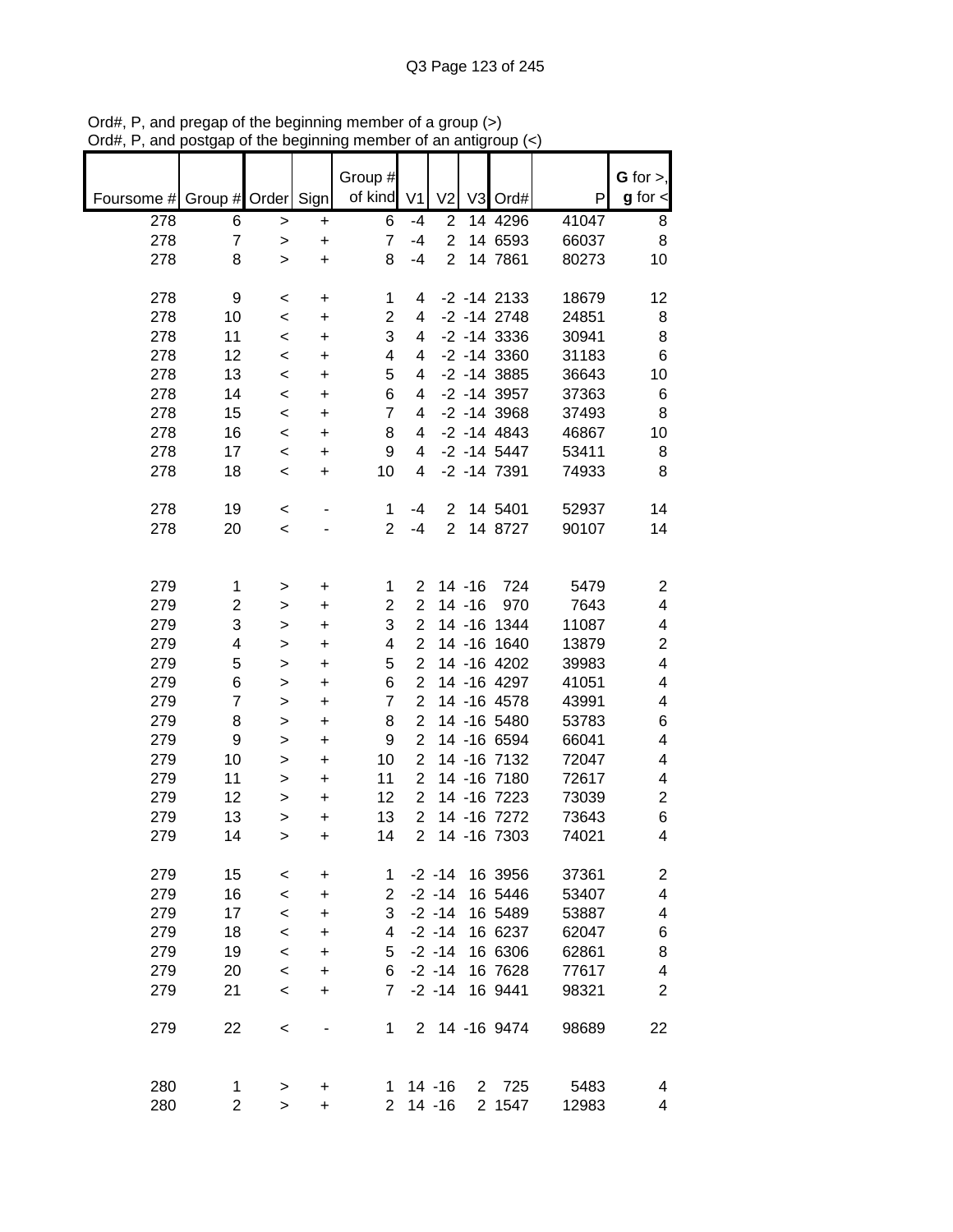|            |                         |              |           | Group #        |                |                |                |            |       | G for $>$ ,             |
|------------|-------------------------|--------------|-----------|----------------|----------------|----------------|----------------|------------|-------|-------------------------|
| Foursome # | Group # Order           |              | Sign      | of kind        | V <sub>1</sub> | V <sub>2</sub> | V <sub>3</sub> | Ord#       | P     | $g$ for $\lt$           |
| 280        | 3                       | >            | +         | 3              |                | $14 - 16$      | $\overline{2}$ | 1641       | 13883 | 4                       |
| 280        | 4                       | $\mathbf{I}$ | +         | 4              |                | $14 - 16$      |                | 2 2090     | 18233 | 4                       |
| 280        | 5                       | >            | +         | 5              |                | $14 - 16$      |                | 2 3319     | 30781 | 8                       |
| 280        | 6                       | >            | +         | 6              |                | $14 - 16$      |                | 2 3788     | 35573 | $\overline{\mathbf{4}}$ |
| 280        | $\overline{7}$          | >            | +         | 7              |                | $14 - 16$      |                | 2 4109     | 39023 | $\overline{\mathbf{4}}$ |
| 280        | 8                       | >            | $\ddot{}$ | 8              |                | $14 - 16$      |                | 2 4579     | 43997 | 6                       |
| 280        | 9                       | >            | +         | 9              |                | $14 - 16$      |                | 2 5506     | 54059 | 10                      |
| 280        | 10                      | $\geq$       | +         | 10             |                | 14 - 16        |                | 2 7095     | 71671 | 8                       |
| 280        | 11                      | >            | +         | 11             |                | $14 - 16$      | $\overline{2}$ | 7454       | 75659 | 6                       |
| 280        | 12                      | >            | $\ddot{}$ | 12             |                | $14 - 16$      |                | 2 7753     | 79111 | 8                       |
| 280        | 13                      | >            | +         | 13             |                | $14 - 16$      |                | 2 8328     | 85577 | 6                       |
| 280        | 14                      | >            | +         | 14             |                | $14 - 16$      |                | 2 8720     | 90031 | 8                       |
| 280        | 15                      | >            | +         | 15             |                | $14 - 16$      |                | 2 9521     | 99149 | 10                      |
| 280        | 16                      | $\,<$        | +         |                | $1 - 14$       | 16             |                | $-2$ 3140  | 28837 | 6                       |
| 280        | 17                      | $\,<$        | +         |                | $2 - 14$       | 16             |                | $-2$ 3636  | 33961 | 6                       |
| 280        | 18                      | $\,<$        | +         |                | $3 - 14$       | 16             |                | $-2$ 4784  | 46261 | 10                      |
| 280        | 19                      | $\,<$        | +         |                | $4 - 14$       | 16             |                | $-26236$   | 62039 | 8                       |
| 280        | 20                      | $\,<$        | +         |                | $5 - 14$       | 16             |                | -2 7630    | 77641 | 6                       |
| 280        | 21                      | $\,<$        | +         |                | $6 - 14$       | 16             |                | $-28045$   | 82261 | 6                       |
| 280        | 22                      | $\,<$        | +         |                | $7 - 14$       | 16             |                | $-28167$   | 83689 | 12                      |
| 280        | 23                      | $\,<\,$      | +         |                | $8 - 14$       | 16             |                | $-2$ 9585  | 99901 | 6                       |
|            |                         |              |           |                |                |                |                |            |       |                         |
| 281        | 1                       | >            | +         |                | $1 - 16$       | $\overline{2}$ | 8              | 726        | 5501  | 18                      |
| 281        | $\overline{\mathbf{c}}$ | >            | +         |                | $2 - 16$       | $\overline{c}$ | 8              | 2091       | 18251 | 18                      |
| 281        | 3                       | >            | +         |                | $3 - 16$       | $\overline{2}$ | 8              | 4652       | 44771 | 18                      |
| 281        | 4                       | >            | +         |                | $4 - 16$       | $\overline{2}$ | 8              | 5767       | 56891 | 18                      |
| 281        | 5                       | >            | +         |                | $5 - 16$       | $\overline{2}$ | 8              | 6034       | 59693 | 22                      |
| 281        | 6                       | >            | +         |                | $6 - 16$       | $\overline{2}$ | 8              | 6360       | 63463 | 20                      |
| 281        | $\overline{7}$          | >            | +         |                | $7 - 16$       | $\overline{2}$ | 8              | 7455       | 75679 | 20                      |
| 281        | 8                       | >            |           | 1              | 16             | $-2$           |                | $-8$ 4085  | 38749 | $\mathbf 2$             |
| 281        | 9                       | >            |           | 2              | 16             | $-2$           |                | $-8$ 4396  | 42023 | 4                       |
| 281        | 10                      | $\geq$       |           | 3              | 16             | $-2$           |                | $-8$ 7550  | 76781 | 4                       |
|            |                         |              |           |                |                |                |                |            |       |                         |
| 281        | 11                      | $\,<\,$      | +         | 1              | 16             | $-2$           |                | $-8$ 1381  | 11447 | 20                      |
| 281        | 12                      | $\,<\,$      | $\ddot{}$ | $\overline{2}$ | 16             | $-2$           |                | $-8$ 2974  | 27109 | 18                      |
| 281        | 13                      | $\prec$      | $\ddot{}$ | 3              | 16             | $-2$           |                | $-8$ 3139  | 28817 | 20                      |
| 281        | 14                      | $\,<$        | +         | $\overline{4}$ | 16             | $-2$           |                | $-8$ 7550  | 76781 | 20                      |
| 281        | 15                      | $\,<$        |           |                | $1 - 16$       | $\overline{2}$ |                | 8 7518     | 76421 | $\overline{c}$          |
|            |                         |              |           |                |                |                |                |            |       |                         |
| 282        | 1                       | >            | +         | 1              | 4              |                | $-2$ 22        | 730        | 5521  | 2                       |
| 282        | 2                       | >            | +         | $\overline{2}$ | 4              | $-2$           |                | 22 1931    | 16693 | $\overline{\mathbf{c}}$ |
| 282        | 3                       | $\, > \,$    | +         | 3              | $\overline{4}$ |                |                | -2 22 3360 | 31183 | $\overline{2}$          |

Ord#, P, and pregap of the beginning member of a group (>) Ord#, P, and postgap of the beginning member of an antigroup (<)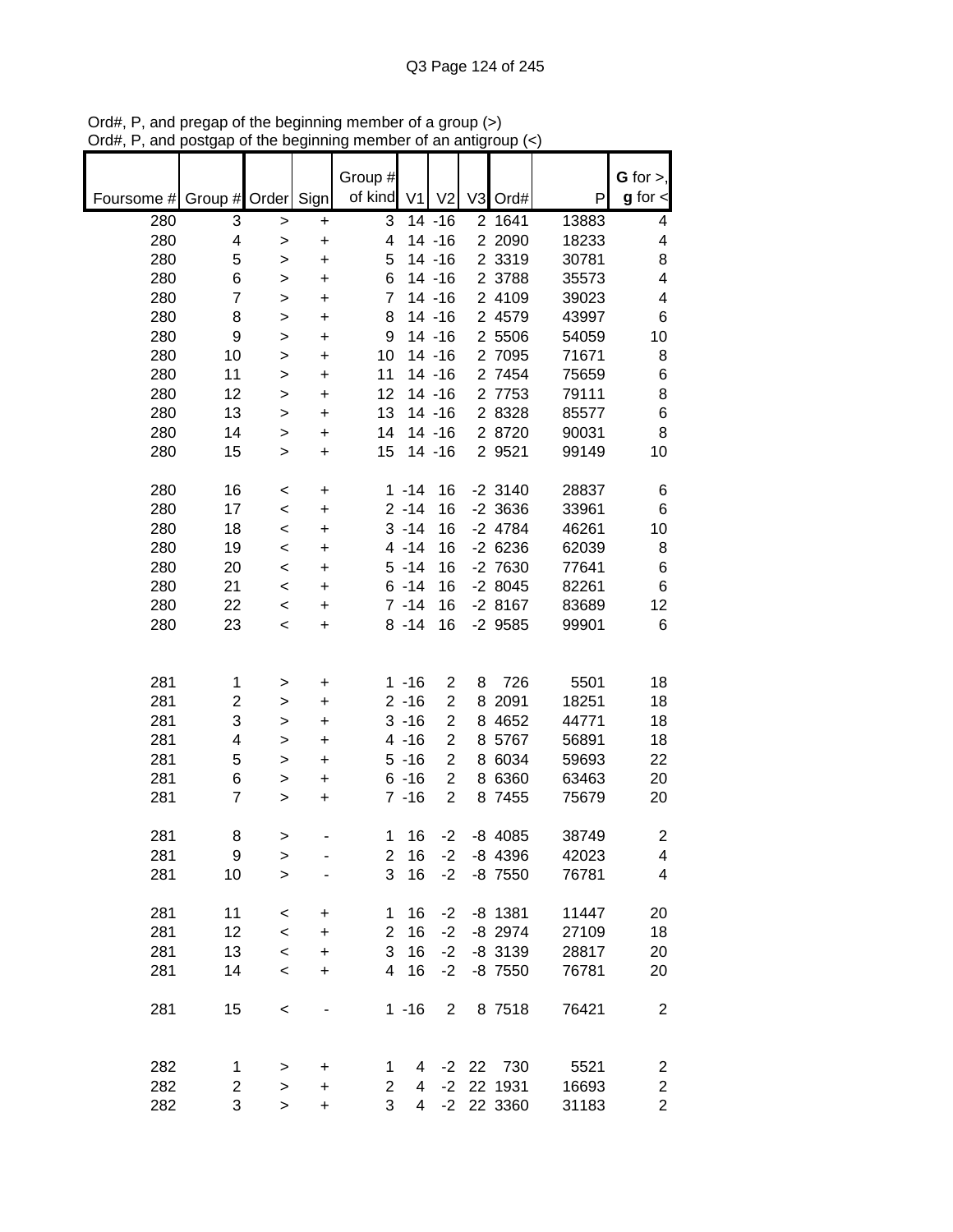|            |                |           |           | Group #        |                |                |           |                |       | G for $>$ ,    |
|------------|----------------|-----------|-----------|----------------|----------------|----------------|-----------|----------------|-------|----------------|
| Foursome # | Group # Order  |           | Sign      | of kind        | V <sub>1</sub> | V <sub>2</sub> | V3        | Ord#           | P     | $g$ for $\lt$  |
| 282        | 4              | $\,>$     | $\ddot{}$ | 4              | 4              | $-2$           |           | 22 3521        | 32833 | $\overline{c}$ |
| 282        | 5              |           |           | 5              | 4              | $-2$           |           | 22 7247        | 73369 | 6              |
|            |                | >         | $\ddot{}$ |                |                |                |           |                |       |                |
| 282        | 6              | $\geq$    | $\ddot{}$ | 6              | 4              | $-2$           |           | 22 8649        | 89303 | 10             |
|            |                |           |           |                |                |                |           |                |       |                |
|            |                |           |           |                |                |                |           |                |       |                |
| 283        | $\mathbf 1$    | $\, > \,$ | +         |                | $1 - 20$       | 0              | $-2$      | 733            | 5557  | 26             |
|            |                |           |           |                |                |                |           |                |       |                |
|            |                |           |           |                |                |                |           |                |       |                |
| 283        | 2              | $\,<\,$   | +         | 1              | 20             | 0              |           | 2 1912         | 16493 | 26             |
| 283        | 3              | $\prec$   | $\ddot{}$ | $\overline{2}$ | 20             | 0              |           | 2 5882         | 58073 | 26             |
|            |                |           |           |                |                |                |           |                |       |                |
|            |                |           |           |                |                |                |           |                |       |                |
| 284        | $\mathbf 1$    | $\,>$     | +         | 1              |                | $22 - 16$      |           | 737            | 5581  | 8              |
|            |                |           |           |                |                |                |           |                |       |                |
|            |                |           |           |                |                |                |           |                |       |                |
| 284        | 2              | $\,<\,$   | +         | 1              |                | $-2 - 22$      |           | 16 5112        | 49787 | 2              |
| 284        | 3              | $\prec$   | $\ddot{}$ | $\overline{c}$ |                | $-2 -22$       |           | 16 6765        | 67931 | $\overline{c}$ |
| 284        | 4              | $\,<\,$   | +         | 3              |                | $-2 - 22$      |           | 16 9549        | 99527 | $\overline{2}$ |
|            |                |           |           |                |                |                |           |                |       |                |
|            |                |           |           |                |                |                |           |                |       |                |
|            |                |           |           |                |                |                |           |                |       |                |
| 285        | 1              | >         | +         | 1              | -4             |                | $14 - 16$ | 752            | 5711  | 10             |
| 285        | 2              | >         | +         | $\overline{c}$ | $-4$           |                |           | 14 - 16 1437   | 11981 | 10             |
| 285        | 3              | >         | +         | 3              | $-4$           |                |           | 14 -16 4182    | 39791 | 12             |
| 285        | 4              | >         | +         | 4              | $-4$           |                |           | 14 -16 4517    | 43283 | 12             |
|            |                |           |           |                | $-4$           |                |           | 14 -16 6383    |       |                |
| 285        | 5              | >         | +         | 5              |                |                |           |                | 63667 | 8              |
| 285        | 6              | >         | +         | 6              | $-4$           |                |           | 14 -16 6436    | 64279 | 8              |
| 285        | $\overline{7}$ | >         | +         | $\overline{7}$ | -4             |                |           | 14 - 16 8161   | 83617 | 8              |
|            |                |           |           |                |                |                |           |                |       |                |
| 285        | 8              | >         |           | 1              |                | $4 - 14$       |           | 16 8168        | 83701 | 12             |
|            |                |           |           |                |                |                |           |                |       |                |
|            |                |           |           |                |                |                |           |                |       |                |
| 285        | 9              | <         | +         | 1              |                | $4 - 14$       | 16        | 840            | 6473  | 8              |
| 285        | 10             | $\prec$   | $\ddot{}$ | $\overline{2}$ |                | $4 - 14$       |           | 16 3398        | 31573 | 10             |
| 285        | 11             | $\,<\,$   | +         | 3              |                | $4 - 14$       |           | 16 5222        | 50993 | 8              |
| 285        | 12             | $\,<$     | $\ddot{}$ | 4              |                | $4 - 14$       |           | 16 6989        | 70537 | 12             |
| 285        | 13             | $\,<\,$   | +         | 5              |                | $4 - 14$       |           | 16 7615        | 77513 | 8              |
|            |                |           |           |                |                | $4 - 14$       |           |                |       |                |
| 285        | 14             | <         | +         | 6              |                |                |           | 16 8168        | 83701 | 16             |
| 285        | 15             | $\prec$   | $\ddot{}$ | 7              |                | $4 - 14$       |           | 16 8522        | 87743 | 8              |
| 285        | 16             | $\prec$   | +         | 8              |                | $4 - 14$       |           | 16 9450        | 98411 | 8              |
|            |                |           |           |                |                |                |           |                |       |                |
| 285        | 17             | $\,<$     |           | 1              |                |                |           | -4 14 -16 7227 | 73079 | 12             |
|            |                |           |           |                |                |                |           |                |       |                |
|            |                |           |           |                |                |                |           |                |       |                |
|            |                |           |           |                |                |                |           |                |       |                |
| 286        | 1              | >         | +         | 1              |                | $14 - 16$      |           | $-2$ 753       | 5717  | 6              |
| 286        | 2              | >         | +         | 2              |                | $14 - 16$      |           | $-2$ 1345      | 11093 | 6              |
| 286        | 3              | >         | +         | 3              |                | $14 - 16$      |           | $-2$ 2954      | 26927 | 6              |
| 286        | 4              | >         | +         | 4              |                | 14 - 16        |           | $-2$ 4809      | 46523 | 12             |
|            |                |           |           |                |                |                |           |                |       |                |
| 286        | 5              | $\geq$    | +         | 5              |                | $14 - 16$      |           | $-26510$       | 65147 | 6              |
| 286        | 6              | >         | +         | 6              |                | $14 - 16$      |           | $-2$ 7181      | 72623 | 6              |
| 286        | $\overline{7}$ | >         | +         | $\overline{7}$ |                | 14 - 16        |           | $-28681$       | 89633 | 6              |

Ord#, P, and pregap of the beginning member of a group (>) Ord#, P, and postgap of the beginning member of an antigroup (<)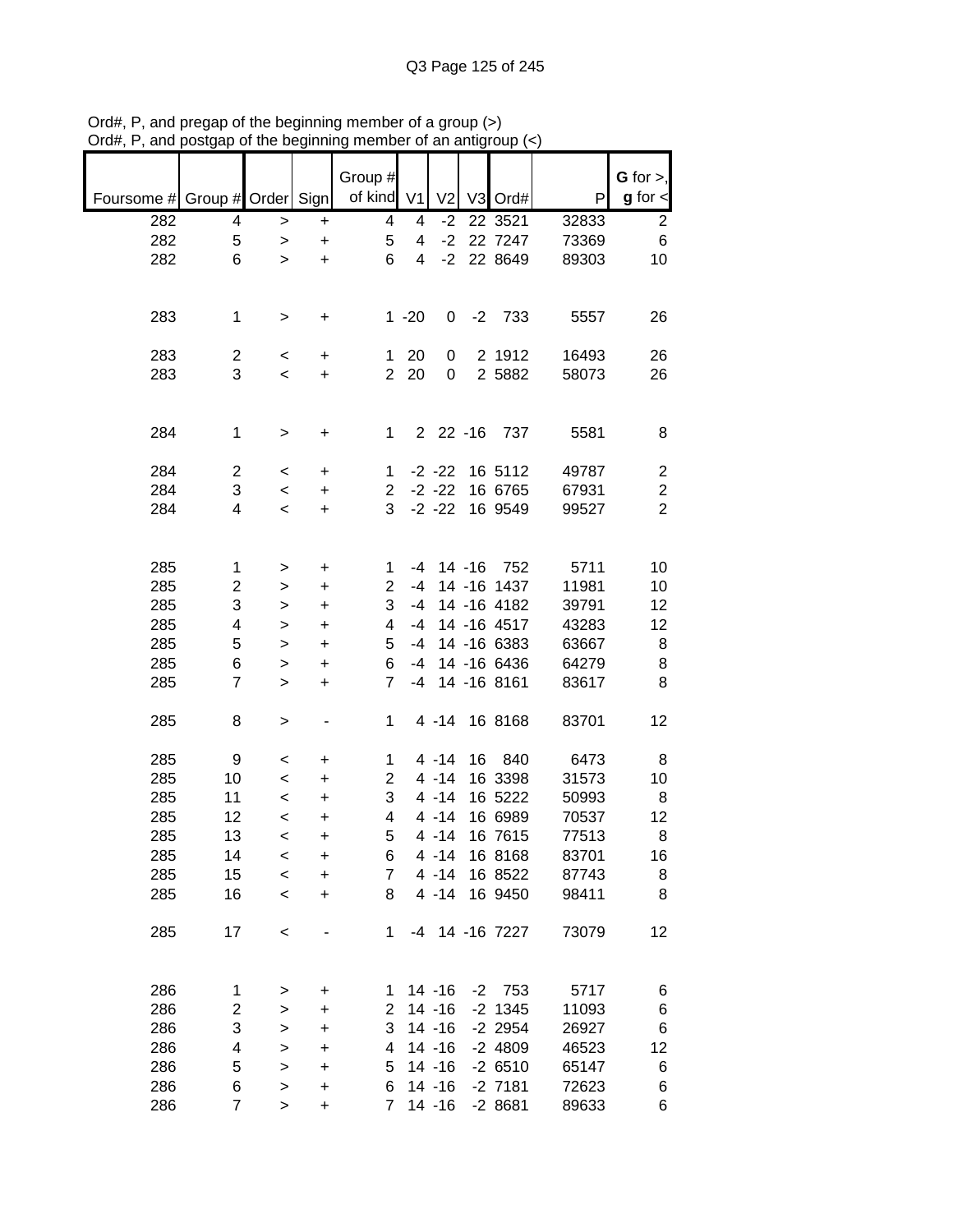|                               |                         |                          |                              | Group #        |             |                |                   |       | $G$ for $>$ ,  |
|-------------------------------|-------------------------|--------------------------|------------------------------|----------------|-------------|----------------|-------------------|-------|----------------|
| Foursome # Group # Order Sign |                         |                          |                              | of kind V1     |             | V <sub>2</sub> | V3 Ord#           | P     | $g$ for $\lt$  |
| 286                           | 8                       | $\,<\,$                  | +                            |                | $1 - 14$    | 16             | 2 1107            | 8887  | 6              |
| 286                           | 9                       | $\,<$                    | $\ddot{}$                    |                | $2 - 14$    | 16             | 2 3397            | 31567 | 6              |
| 286                           | 10                      | $\overline{\phantom{a}}$ | $\ddot{}$                    |                | $3 - 14$    | 16             | 2 6070            | 60127 | 6              |
|                               |                         |                          |                              |                |             |                |                   |       |                |
| 287                           | 1                       | >                        | $\ddot{}$                    |                | $1 - 16$    | $-2$           | 4 754             | 5737  | 20             |
| 287                           | 2                       | >                        | $\ddot{}$                    |                | $2 - 16$    | $-2$           | 4 2955            | 26947 | 20             |
| 287                           | 3                       | $\, > \,$                | +                            |                | $3 - 16$    | $-2$           | 4 6511            | 65167 | 20             |
| 287                           | 4                       | $\geq$                   | $\qquad \qquad \blacksquare$ | 1              | 16          | $\overline{2}$ | $-4$ 2724         | 24551 | $\overline{4}$ |
| 287                           | 5                       | $\,<\,$                  |                              | $\mathbf 1$    | 16          |                | 2 -4 7957         | 81307 | 24             |
|                               |                         |                          | +                            |                |             |                |                   |       |                |
|                               |                         |                          |                              |                |             |                |                   |       |                |
| 288                           | $\mathbf 1$             | $\, > \,$                | $\ddot{}$                    | $\mathbf 1$    | $-2$        |                | 4 24 755          | 5741  | 4              |
| 288                           | $\overline{2}$          | $\,<\,$                  | +                            | 1              | $2^{\circ}$ |                | -4 -24 7847       | 80149 | 4              |
|                               |                         |                          |                              |                |             |                |                   |       |                |
| 289                           | $\mathbf 1$             | $\, > \,$                | $\ddot{}$                    | 1              |             | 4 24 -26       | 756               | 5743  | $\mathbf{2}$   |
|                               |                         |                          |                              |                |             |                |                   |       |                |
| 289                           | 2                       | $\,<\,$                  | +                            | 1              |             | $-4 - 24$      | 26 2633           | 23669 | $\overline{c}$ |
| 289                           | 3                       | $\,<\,$                  | $\ddot{}$                    | $\overline{2}$ |             | $-4 - 24$      | 26 4374           | 41849 | $\overline{c}$ |
| 289                           | 4                       | $\,<\,$                  | $\ddot{}$                    | 3              |             | $-4 - 24$      | 26 7846           | 80147 | $\overline{c}$ |
| 289                           | 5                       | $\,<\,$                  | +                            | 4              |             | $-4 - 24$      | 26 9279           | 96329 | $\overline{2}$ |
|                               |                         |                          |                              |                |             |                |                   |       |                |
| 290                           | 1                       | >                        | +                            | 1.             |             | 24 - 26        | 4 757             | 5749  | 6              |
| 290                           | $\overline{\mathbf{c}}$ | >                        | +                            | $\overline{2}$ |             | $24 - 26$      | 4 5565            | 54679 | 6              |
| 290                           | 3                       | >                        | +                            | 3              |             | 24 - 26        | 4 6666            | 66889 | 6              |
| 290                           | 4                       | $\,<\,$                  | +                            |                | $1 - 24$    | 26             | $-4$ 4373         | 41843 | 6              |
| 290                           | 5                       | $\,<$                    | $\ddot{}$                    |                | $2 - 24$ 26 |                | -4 9278           | 96323 | 6              |
|                               |                         |                          |                              |                |             |                |                   |       |                |
| 291                           | $\mathbf 1$             |                          |                              |                | $1 - 26$    | 4              | 2 758             | 5779  | 30             |
| 291                           | $\overline{2}$          | ><br>$\geq$              | +<br>+                       |                | $2 - 26$    | 4              | 2 3 5 8 1         | 33457 | 30             |
|                               |                         |                          |                              |                |             |                |                   |       |                |
| 291                           | 3                       | $\,<$                    | +                            |                | 1 26        |                | $-4$ $-2$ 2699    | 24251 | 30             |
|                               |                         |                          |                              |                |             |                |                   |       |                |
| 292                           | 1                       | >                        | +                            |                | $1 - 10$    |                | 14 -16 776        | 5897  | 16             |
| 292                           | 2                       | $\, > \,$                | +                            |                | $2 - 10$    |                | 14 -16 2447       | 21817 | 14             |
| 292                           | 3                       | $\, > \,$                | $\ddot{}$                    |                | $3 - 10$    |                | 14 -16 5245       | 51257 | 16             |
| 292                           | 4                       | $\,$                     | $\ddot{}$                    |                |             |                | 4 -10 14 -16 5547 | 54517 | 14             |
| 292                           | 5                       | $\, > \,$                | +                            |                |             |                | 5 -10 14 -16 5867 | 57917 | 16             |

Ord#, P, and pregap of the beginning member of a group (>) Ord#, P, and postgap of the beginning member of an antigroup (<)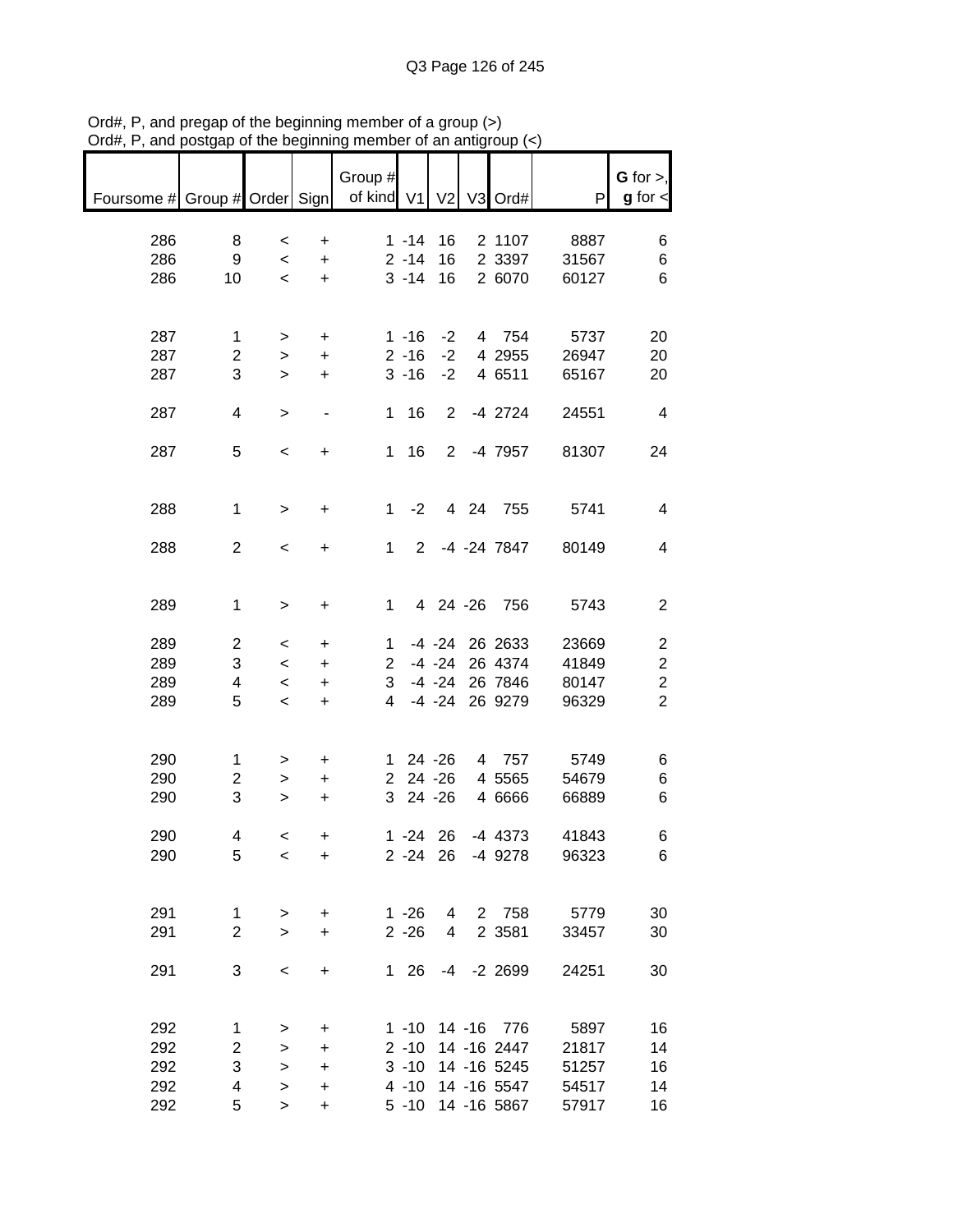|                               |                |           |           | Group #        |             |                |           |                |       | G for $>$ ,             |
|-------------------------------|----------------|-----------|-----------|----------------|-------------|----------------|-----------|----------------|-------|-------------------------|
| Foursome # Group # Order Sign |                |           |           | of kind V1     |             | V <sub>2</sub> |           | V3 Ord#        | P     | $g$ for $\lt$           |
| 292                           | 6              | >         | +         |                | $6 - 10$    |                |           | 14 -16 5957    | 58937 | 16                      |
| 292                           | $\overline{7}$ | $\geq$    | +         |                | $7 - 10$    |                |           | 14 -16 8558    | 88237 | 14                      |
| 292                           | 8              | $\geq$    | $\ddot{}$ |                | $8 - 10$    |                |           | 14 - 16 8680   | 89627 | 16                      |
| 292                           | 9              | >         |           | 1              |             | $10 - 14$      |           | 16 1093        | 8761  | 8                       |
| 292                           | 10             | $\,<\,$   | +         | 1              |             | $10 - 14$      |           | 16 1889        | 16253 | 14                      |
| 292                           | 11             | $\,<$     | +         | $\overline{c}$ |             | $10 - 14$      |           | 16 3141        | 28843 | 16                      |
| 292                           | 12             | $\,<\,$   | $\ddot{}$ | 3              |             | $10 - 14$      |           | 16 7308        | 74077 | 16                      |
| 292                           | 13             | $\,<$     | $\ddot{}$ | 4              |             | $10 - 14$      |           | 16 8899        | 92153 | 20                      |
| 292                           | 14             | $\,<$     | $\ddot{}$ | 5              |             | $10 - 14$      |           | 16 9586        | 99907 | 16                      |
| 292                           | 15             | $\,<$     |           |                | $1 - 10$    |                | $14 - 16$ | 786            | 6029  | 8                       |
| 292                           | 16             | $\prec$   |           |                | $2 - 10$    |                |           | 14 - 16 2173   | 19157 | 6                       |
| 292                           | 17             | $\prec$   |           |                | $3 - 10$    |                |           | 14 - 16 3702   | 34667 | 6                       |
| 292                           | 18             | $\,<\,$   |           |                | $4 - 10$    |                |           | 14 -16 5867    | 57917 | 6                       |
| 292                           | 19             | $\,<\,$   |           |                | $5 - 10$    |                |           | 14 -16 6824    | 68659 | 10                      |
| 292                           | 20             | $\,<$     |           |                | $6 - 10$    |                |           | 14 -16 7540    | 76667 | 6                       |
|                               |                |           |           |                |             |                |           |                |       |                         |
| 293                           | 1              | >         | +         | 1              |             | $14 - 16$      | 8         | 777            | 5903  | 6                       |
| 293                           | $\overline{c}$ | >         | +         | $\overline{c}$ |             | 14 - 16        |           | 8 2448         | 21821 | $\overline{\mathbf{4}}$ |
| 293                           | 3              | >         | +         | 3              |             | $14 - 16$      |           | 8 3544         | 33053 | $\overline{\mathbf{4}}$ |
| 293                           | 4              | >         | +         | 4              |             | $14 - 16$      |           | 8 5958         | 58943 | 6                       |
| 293                           | 5              | >         | +         | 5              |             | $14 - 16$      |           | 8 6052         | 59929 | 8                       |
| 293                           | 6              | >         | $\ddot{}$ | 6              |             | $14 - 16$      |           | 8 6147         | 61007 | 6                       |
| 293                           | 7              | >         | $\ddot{}$ | 7              |             | $14 - 16$      |           | 8 6595         | 66047 | 6                       |
| 293                           | 8              | $\geq$    | +         | 8              |             | $14 - 16$      |           | 8 7133         | 72053 | 6                       |
|                               |                |           |           |                |             |                |           |                |       |                         |
| 293                           | 9              | >         |           |                | $1 - 14$    | 16             |           | $-8$ 5064      | 49277 | 16                      |
| 293                           | 10             | >         |           |                | $2 - 14$    | 16             |           | -8 8007        | 81899 | 16                      |
| 293                           | 11             | $\,<\,$   | +         |                | $1 - 14$    | 16             |           | $-8$ 1655      | 14029 | 4                       |
| 293                           | 12             | $\,<$     | +         |                | $2 - 14$    | 16             |           | $-8$ 2159      | 19001 | 8                       |
| 293                           | 13             | $\,<$     | $\ddot{}$ |                | $3 - 14$    | 16             |           | -8 2997        | 27427 | $\overline{\mathbf{4}}$ |
| 293                           | 14             | $\prec$   | $\ddot{}$ |                | $4 - 14$    | 16             |           | $-8$ 4676      | 45007 | 6                       |
| 293                           | 15             | $\prec$   | +         |                | $5 - 14$    | 16             |           | $-8$ 6358      | 63439 | $\overline{\mathbf{4}}$ |
| 293                           | 16             | $\,<$     | $\ddot{}$ |                | $6 - 14$    | 16             |           | $-8$ 7614      | 77509 | 4                       |
| 293                           | 17             | $\,<$     | $\ddot{}$ |                | $7 - 14$    | 16             |           | -8 7987        | 81667 | $\overline{\mathbf{4}}$ |
| 293                           | 18             | $\,<$     | +         |                | $8 - 14$    | 16             |           | $-8$ 9449      | 98407 | 4                       |
| 293                           | 19             | $\,<$     |           |                | $1 14 - 16$ |                |           | 8 6823         | 68639 | 20                      |
| 294                           | 1              | >         | +         |                | $1 - 16$    | 8              |           | 2 778          | 5923  | 20                      |
| 294                           | 2              | $\, > \,$ |           | 1              | 16          |                |           | $-8$ $-2$ 2116 | 18461 | 4                       |

Ord#, P, and pregap of the beginning member of a group (>) Ord#, P, and postgap of the beginning member of an antigroup (<)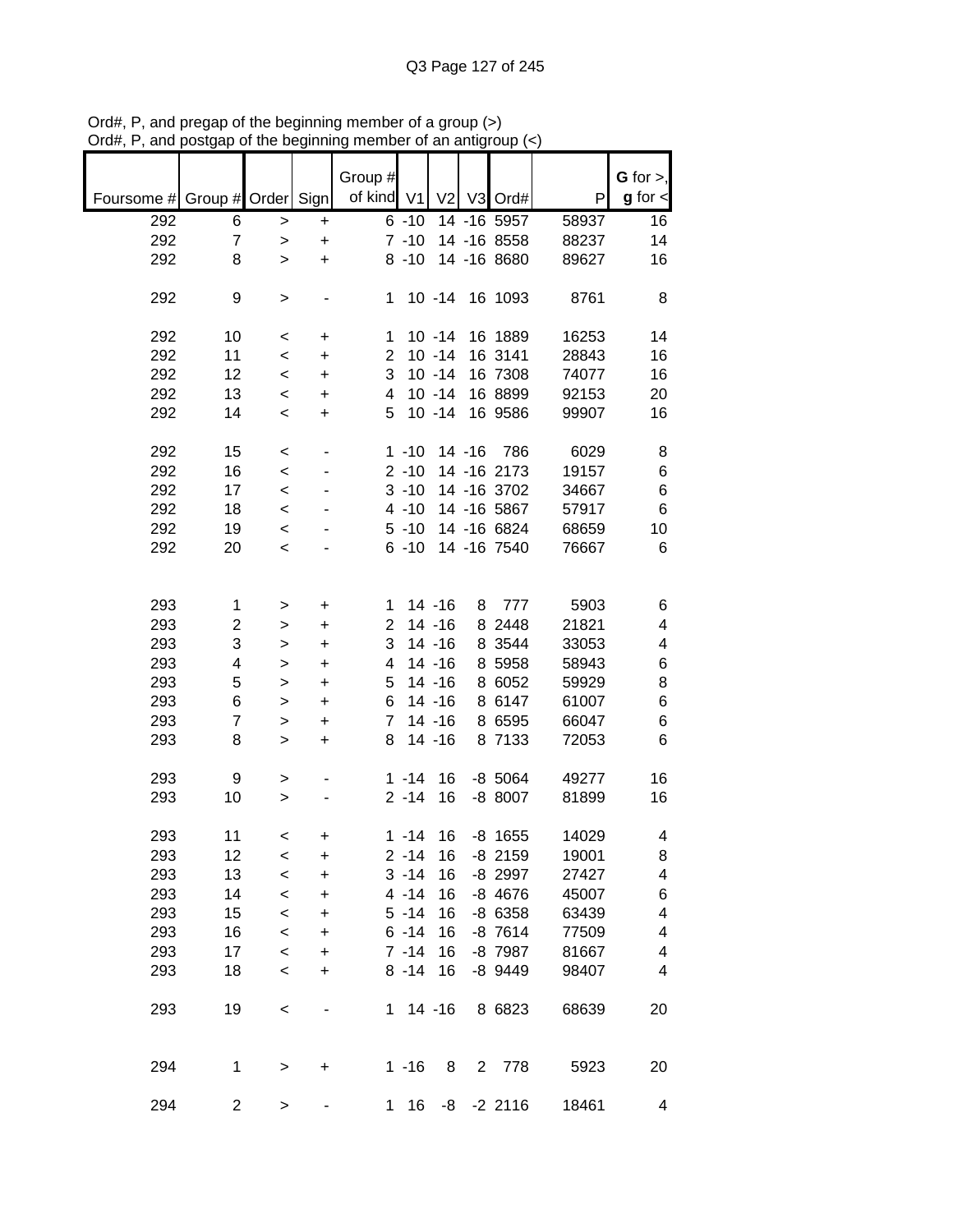|                               |                         |                          |                          | Group #        |          |                |        |                    |       | G for $>$ ,      |
|-------------------------------|-------------------------|--------------------------|--------------------------|----------------|----------|----------------|--------|--------------------|-------|------------------|
| Foursome # Group # Order Sign |                         |                          |                          | of kind $V1$   |          | V <sub>2</sub> |        | V3 Ord#            | P     | $g$ for $\lt$    |
| 294                           | 3                       | >                        |                          | $\mathbf{2}$   | 16       | -8             |        | $-2$ 3073          | 28183 | $\boldsymbol{2}$ |
| 294                           | 4                       | $\geq$                   |                          | 3              | 16       | -8             |        | $-2$ 3927          | 37021 | $\overline{c}$   |
| 294                           | 5                       | >                        |                          | 4              | 16       | -8             |        | $-2$ 4124          | 39163 | $\overline{c}$   |
| 294                           | 6                       | >                        |                          | 5              | 16       | -8             |        | $-2$ 5804          | 57223 | $\overline{2}$   |
| 294                           | $\overline{7}$          | $\,>$                    |                          | 6              | 16       | -8             |        | $-2$ 9170          | 95111 | $\overline{4}$   |
| 294                           | 8                       | $\,<$                    | +                        | 1              | 16       | -8             |        | $-2$ 5216          | 50929 | 22               |
| 294                           | 9                       | $\,<\,$                  | $\ddot{}$                | $\overline{2}$ | 16       | -8             |        | $-26357$           | 63421 | 18               |
| 294                           | 10                      | $\overline{\phantom{a}}$ | $\ddot{}$                | 3              | 16       | -8             |        | $-2$ 7794          | 79561 | 18               |
|                               |                         |                          |                          |                |          |                |        |                    |       |                  |
| 294                           | 11                      | $\,<\,$                  | $\overline{\phantom{0}}$ |                | $1 - 16$ | 8              |        | 2 8493             | 87509 | $\overline{2}$   |
|                               |                         |                          |                          |                |          |                |        |                    |       |                  |
| 295                           | 1                       |                          |                          | 1              | 8        | $\overline{2}$ |        | 14 779             | 5927  | 4                |
| 295                           | $\overline{2}$          | $\, > \,$<br>$\geq$      | $\ddot{}$<br>$\ddot{}$   | $\overline{2}$ | 8        | $\overline{2}$ |        | 14 7593            | 77269 | $\overline{2}$   |
|                               |                         |                          |                          |                |          |                |        |                    |       |                  |
| 295                           | 3                       | $\,<\,$                  |                          | 1              | 8        |                |        | 2 14 8321          | 85487 | 26               |
|                               |                         |                          |                          |                |          |                |        |                    |       |                  |
|                               |                         |                          |                          |                |          |                |        |                    |       |                  |
| 296                           | 1                       | >                        | +                        | 1.             |          |                |        | 2 14 -22 780       | 5939  | 12               |
| 296                           | 2                       | $\,<\,$                  | +                        | 1.             |          |                |        | $-2$ $-14$ 22 8607 | 88853 | 8                |
|                               |                         |                          |                          |                |          |                |        |                    |       |                  |
|                               |                         |                          |                          |                |          |                |        |                    |       |                  |
| 297                           | 1                       | >                        | +                        |                | $1 - 22$ |                | 14 -16 | 782                | 5981  | 28               |
| 297                           | $\overline{c}$          | >                        | $\ddot{}$                |                | $2 - 22$ |                |        | 14 - 16 3787       | 35569 | 26               |
| 297                           | 3                       | $\geq$                   | +                        |                | $3 - 22$ |                |        | 14 -16 4108        | 39019 | 26               |
|                               |                         |                          |                          |                |          |                |        |                    |       |                  |
| 297                           | 4                       | $\, > \,$                | $\overline{\phantom{a}}$ | 1.             |          | $22 - 14$      |        | 16 8132            | 83273 | 4                |
| 297                           | 5                       |                          |                          | $\mathbf 1$    |          | $22 - 14$      |        | 16 2714            | 24443 | 26               |
|                               |                         | $\,<$                    | +                        |                |          |                |        |                    |       |                  |
|                               |                         |                          |                          |                |          |                |        |                    |       |                  |
| 298                           | 1                       | >                        | +                        | 1              |          | $14 - 10$      | $-2$   | 785                | 6011  | 4                |
| 298                           | $\overline{\mathbf{c}}$ | $\geq$                   | +                        | $\overline{2}$ |          | $14 - 10$      |        | $-2$ 4718          | 45503 | 6                |
| 298                           | 3                       | >                        | +                        | 3              |          | $14 - 10$      |        | $-2$ 5858          | 57809 | 6                |
| 298                           | 4                       | $\geq$                   | +                        | 4              |          | $14 - 10$      |        | $-2$ 5935          | 58661 | 4                |
|                               |                         |                          |                          |                |          |                |        |                    |       |                  |
| 298                           | 5                       | $\,<$                    | +                        |                | $1 - 14$ | 10             |        | 2 1094             | 8779  | 4                |
| 298                           | 6                       | $\,<$                    | +                        |                | $2 - 14$ | 10             |        | 2 1780             | 15259 | 4                |
| 298                           | $\overline{7}$          | $\prec$                  | +                        |                | $3 - 14$ | 10             |        | 2 3 6 2 9          | 33889 | 4                |
| 298                           | 8                       | $\prec$                  | +                        |                | $4 - 14$ | 10             |        | 2 5408             | 52999 | 4                |
| 298                           | 9                       | $\,<$                    | +                        |                | $5 - 14$ | 10             |        | 2 9 2 4 3          | 95911 | 6                |
| 298                           | 10                      | $\,<$                    |                          | 1              |          | $14 - 10$      |        | $-2$ 3056          | 28001 | 18               |
|                               |                         |                          |                          |                |          |                |        |                    |       |                  |

Ord#, P, and pregap of the beginning member of a group (>) Ord#, P, and postgap of the beginning member of an antigroup (<)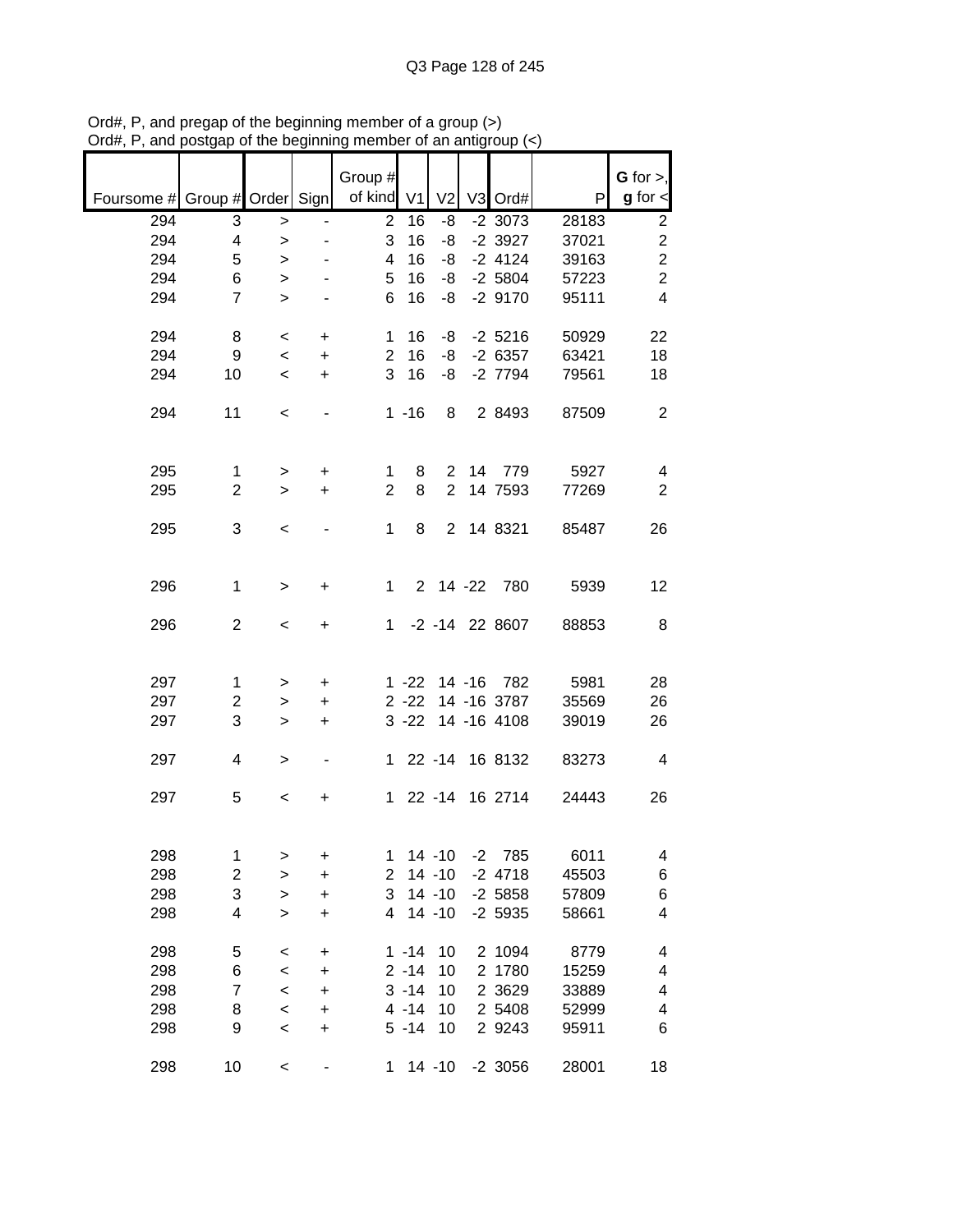|            |                         |              |           | Group #                 |          |                |                |           |       | $G$ for $>$ ,  |
|------------|-------------------------|--------------|-----------|-------------------------|----------|----------------|----------------|-----------|-------|----------------|
| Foursome # | Group # Order           |              | Sign      | of kind V1              |          | V <sub>2</sub> | V <sub>3</sub> | Ord#      | P     | $g$ for $\leq$ |
| 299        | 1                       | $\,$         | +         |                         | $1 - 10$ | $-2$           | $-2$           | 786       | 6029  | 18             |
| 299        | $\overline{\mathbf{c}}$ | $\mathbf{I}$ | +         |                         | $2 - 10$ | $-2$           |                | $-2$ 2544 | 22769 | 18             |
| 299        | 3                       | >            | $\ddot{}$ |                         | $3 - 10$ | $-2$           |                | $-2$ 2564 | 22993 | 20             |
| 299        | 4                       | >            | $\ddot{}$ |                         | $4 - 10$ | $-2$           |                | $-2$ 4731 | 45659 | 18             |
| 299        | 5                       | >            | $\ddot{}$ |                         | $5 - 10$ | $-2$           |                | $-2$ 5859 | 57829 | 20             |
| 299        | 6                       | $\mathbf{I}$ | $\ddot{}$ |                         | $6 - 10$ | $-2$           |                | $-26625$  | 66449 | 18             |
| 299        | 7                       | $\,<\,$      | +         | 1                       | 10       | $\overline{2}$ |                | 2 5388    | 52783 | 24             |
| 299        | 8                       | $\,<$        | +         | $\overline{2}$          | 10       | $\mathbf 2$    |                | 2 5407    | 52981 | 18             |
| 299        | 9                       | $\,<$        | +         | 3                       | 10       | $\overline{2}$ | $\overline{2}$ | 5603      | 55127 | 20             |
| 299        | 10                      | $\,<$        | +         | 4                       | 10       | $\mathbf 2$    | $\overline{2}$ | 6851      | 68927 | 20             |
| 299        | 11                      | $\,<$        | +         | 5                       | 10       | $\overline{2}$ |                | 2 8325    | 85531 | 18             |
| 299        | 12                      | $\prec$      | +         | 6                       | 10       | $\overline{2}$ |                | 2 8911    | 92251 | 18             |
|            |                         |              |           |                         |          |                |                |           |       |                |
| 300        | 1                       | $\, > \,$    | +         | 1                       | 8        | -8             | 0              | 790       | 6053  | 6              |
| 300        | $\overline{\mathbf{c}}$ | >            | $\ddot{}$ | $\overline{\mathbf{c}}$ | 8        | -8             | 0              | 1160      | 9377  | $\,6$          |
| 300        | 3                       | $\geq$       | $\ddot{}$ | 3                       | 8        | -8             | 0              | 2222      | 19583 | $\,6$          |
| 300        | 4                       | $\geq$       | +         | 4                       | 8        | -8             |                | 0 3169    | 29153 | $\,6$          |
| 300        | 5                       | >            | +         | 5                       | 8        | -8             |                | 0 6362    | 63473 | 6              |
|            |                         |              |           |                         |          |                |                |           |       |                |
| 300        | 6                       | >            |           | 1                       | -8       | 8              |                | 0 6690    | 67153 | 12             |
| 300        | $\overline{7}$          | $\,<$        | +         | 1                       | -8       | 8              |                | 0 2223    | 19597 | 6              |
| 300        | 8                       | $\prec$      | +         | $\overline{c}$          | -8       | 8              |                | 0 2880    | 26203 | $\,6$          |
| 300        | 9                       | $\,<$        | +         | 3                       | -8       | 8              |                | 0 4120    | 39133 | $\,6$          |
| 300        | 10                      | $\,<$        | +         | 4                       | -8       | 8              |                | 0 6290    | 62653 | 6              |
|            |                         |              |           |                         |          |                |                |           |       |                |
| 301        | 1                       | >            | +         | 1                       | -8       | 0              | 4              | 791       | 6067  | 14             |
| 301        | $\overline{2}$          | >            | $\ddot{}$ | $\overline{2}$          | -8       | 0              | 4              | 1161      | 9391  | 14             |
| 301        | 3                       | >            | +         | 3                       | -8       | 0              | 4              | 2463      | 21991 | 14             |
| 301        | 4                       | $\geq$       | +         | 4                       | -8       | 0              |                | 4 5720    | 56431 | 14             |
| 301        | 5                       | >            | +         | 5                       | -8       | 0              |                | 4 6087    | 60331 | 14             |
| 301        | 6                       | $\geq$       | $\ddot{}$ | 6                       | -8       | 0              |                | 4 8486    | 87421 | 14             |
| 301        | 7                       | $\, > \,$    |           | 1                       | 8        | 0              |                | -4 5495   | 53927 | 4              |
| 301        | 8                       | $\,<$        | +         | 1                       | 8        | 0              |                | $-4$ 1427 | 11909 | 14             |
| 301        | 9                       | $\prec$      | $\ddot{}$ | $\overline{\mathbf{c}}$ | 8        | 0              |                | -4 2829   | 25679 | 14             |
| 301        | 10                      | $\,<$        | $\ddot{}$ | 3                       | 8        | 0              |                | -4 5384   | 52733 | 14             |
| 301        | 11                      | $\,<$        | +         | 4                       | 8        | 0              |                | -4 6285   | 62603 | 14             |
| 301        | 12                      | $\,<$        | +         | 5                       | 8        | 0              |                | -4 6289   | 62639 | 14             |
| 301        | 13                      | $\,<$        | +         | 6                       | 8        | 0              |                | $-46416$  | 64019 | 14             |
| 301        | 14                      | $\,<$        | +         | $\overline{7}$          | 8        | 0              |                | -4 7356   | 74573 | 14             |
| 301        | 15                      | $\,<$        | +         | 8                       | 8        | 0              |                | -4 7525   | 76493 | 14             |

Ord#, P, and pregap of the beginning member of a group (>) Ord#, P, and postgap of the beginning member of an antigroup (<)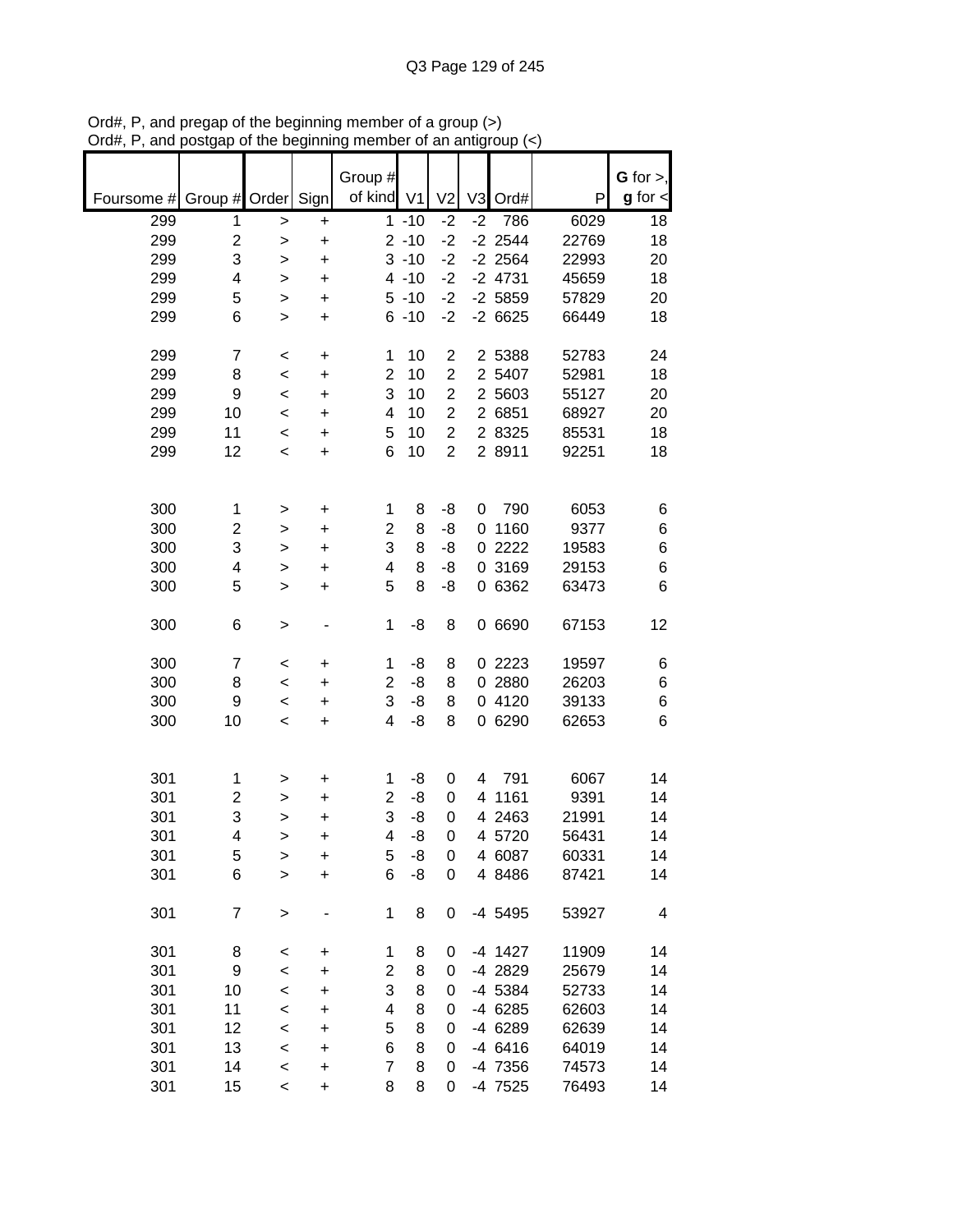| ana                           | poordab or the poditional |           |           |                |                |                | vi ali aliliyi |                   |       |               |
|-------------------------------|---------------------------|-----------|-----------|----------------|----------------|----------------|----------------|-------------------|-------|---------------|
|                               |                           |           |           |                |                |                |                |                   |       |               |
|                               |                           |           |           | Group #        |                |                |                |                   |       | $G$ for $>$ , |
| Foursome # Group # Order Sign |                           |           |           | of kind V1     |                | V <sub>2</sub> |                | V3 Ord#           | P     | $g$ for $\lt$ |
|                               |                           |           |           |                |                |                |                |                   |       |               |
| 302                           | $\mathbf 1$               | $\, > \,$ | $\ddot{}$ | 1              |                | $-2$ 14 $-22$  |                | 803               | 6163  | 12            |
|                               |                           |           |           |                |                |                |                |                   |       |               |
| 302                           | $\overline{2}$            | $\,<$     | +         | $\mathbf 1$    |                |                |                | 2 -14 22 6474     | 64763 | 18            |
|                               |                           |           |           |                |                |                |                |                   |       |               |
|                               |                           |           |           |                |                |                |                |                   |       |               |
|                               |                           |           |           |                |                |                |                |                   |       |               |
| 303                           | $\mathbf{1}$              | $\, > \,$ | +         | 1              |                | $14 - 22$      |                | 2 804             | 6173  | 10            |
| 303                           | $\overline{c}$            | $\,$      | $\ddot{}$ | $\overline{2}$ |                | $14 - 22$      |                | 2 6853            | 68963 | 16            |
| 303                           | 3                         | $\, > \,$ | $\ddot{}$ | 3              |                | $14 - 22$      |                | 2 9510            | 99053 | 12            |
|                               |                           |           |           |                |                |                |                |                   |       |               |
| 303                           | 4                         | $\,<$     | +         |                | $1 - 14$       | 22             |                | $-2$ 1934         | 16729 | 12            |
| 303                           | 5                         | $\prec$   | $\ddot{}$ |                | $2 - 14$       | 22             |                | $-2,5023$         | 48847 | 10            |
| 303                           | 6                         | $\prec$   | $\ddot{}$ |                | $3 - 14$       | 22             |                | $-2$ 7479         | 75967 | 12            |
| 303                           | $\overline{7}$            | $\,<\,$   | $\ddot{}$ |                | $4 - 14$       | 22             |                | $-28506$          | 87613 | 10            |
| 303                           | 8                         |           |           |                | $5 - 14$       | 22             |                | $-28606$          | 88843 |               |
|                               |                           | $\,<$     | $\ddot{}$ |                |                |                |                |                   |       | 10            |
|                               |                           |           |           |                |                |                |                |                   |       |               |
|                               |                           |           |           |                |                |                |                |                   |       |               |
| 304                           | $\mathbf 1$               | >         | +         |                | $1 - 22$       | 2              |                | 4 805             | 6197  | 24            |
| 304                           | $\overline{c}$            | >         | +         |                | $2 - 22$       | $\overline{2}$ |                | 4 5759            | 56807 | 24            |
| 304                           | 3                         | >         | +         |                | $3 - 22$       | $\overline{2}$ |                | 4 6258            | 62297 | 24            |
| 304                           | 4                         | $\geq$    | $\ddot{}$ |                | $4 - 22$       | $\overline{2}$ |                | 4 9379            | 97547 | 24            |
|                               |                           |           |           |                |                |                |                |                   |       |               |
| 304                           | 5                         | $\,<$     | +         | $\mathbf 1$    | 22             | $-2$           |                | -4 2652           | 23833 | 24            |
| 304                           | 6                         |           | $\ddot{}$ | $\overline{2}$ | 22             | $-2$           |                | $-4$ 5022         | 48823 | 24            |
|                               |                           | $\,<$     |           | 3              |                |                |                |                   |       |               |
| 304                           | $\overline{7}$            | $\,<$     | $\ddot{}$ |                | 22             | $-2$           |                | -4 7056           | 71263 | 24            |
|                               |                           |           |           |                |                |                |                |                   |       |               |
|                               |                           |           |           |                |                |                |                |                   |       |               |
| 305                           | 1                         | >         | +         | 1              | $-2$           | 4              |                | 10 809            | 6217  | 6             |
| 305                           | $\overline{c}$            | >         | $\ddot{}$ | $\overline{2}$ | $-2$           | 4              |                | 10 2747           | 24847 | 6             |
| 305                           | $\ensuremath{\mathsf{3}}$ | $\,$      | $\ddot{}$ | 3              | $-2$           | 4              |                | 10 2854           | 25939 | 6             |
| 305                           | 4                         | $\,>$     | $\ddot{}$ | 4              | $-2$           | 4              |                | 10 3199           | 29437 | 8             |
| 305                           | 5                         | $\geq$    | $\ddot{}$ | 5              | $-2$           | 4              |                | 10 5446           | 53407 | 6             |
| 305                           | 6                         | >         | +         | 6              | $-2$           | 4              |                | 10 7390           | 74929 | $\,6$         |
|                               |                           |           |           |                |                |                |                |                   |       |               |
|                               |                           |           |           |                |                |                |                |                   |       |               |
| 305                           | $\overline{7}$            | >         |           | $\mathbf 1$    | 2 <sup>1</sup> |                |                | $-4$ $-10$ 5105   | 49711 | 14            |
|                               |                           |           |           |                |                |                |                |                   |       |               |
| 305                           | 8                         | $\,<\,$   | +         | 1              | $\overline{2}$ |                |                | -4 -10 2609       | 23431 | 16            |
| 305                           | 9                         | $\,<$     | $\ddot{}$ | $\overline{c}$ | $\overline{2}$ |                |                | -4 -10 2875       | 26161 | 10            |
| 305                           | 10                        | $\,<$     | $\ddot{}$ | 3              | $\overline{2}$ |                |                | $-4$ $-10$ $4202$ | 39983 | 6             |
| 305                           | 11                        | $\,<$     | $\ddot{}$ | 4              | $\overline{2}$ |                |                | $-4$ $-10$ $4861$ | 47123 | 6             |
| 305                           | 12                        | $\,<$     | $\ddot{}$ | 5              | $\overline{2}$ |                |                | -4 -10 4870       | 47221 | 16            |
|                               |                           |           |           |                |                |                |                |                   |       |               |
| 305                           | 13                        | $\,<$     |           | 1              | $-2$           | 4              |                | 10 5104           | 49697 | 14            |
| 305                           | 14                        | $\,<$     |           | $\overline{2}$ | $-2$           | $\overline{4}$ |                | 10 6701           | 67247 | 14            |
|                               |                           |           |           |                |                |                |                |                   |       |               |
|                               |                           |           |           |                |                |                |                |                   |       |               |
|                               |                           |           |           |                |                |                |                |                   |       |               |
| 306                           | 1                         | >         | +         | 1              |                | 4 10           |                | $-8$ 810          | 6221  | 4             |

Ord#, P, and pregap of the beginning member of a group (>) Ord#, P, and postgap of the beginning member of an antigroup (<)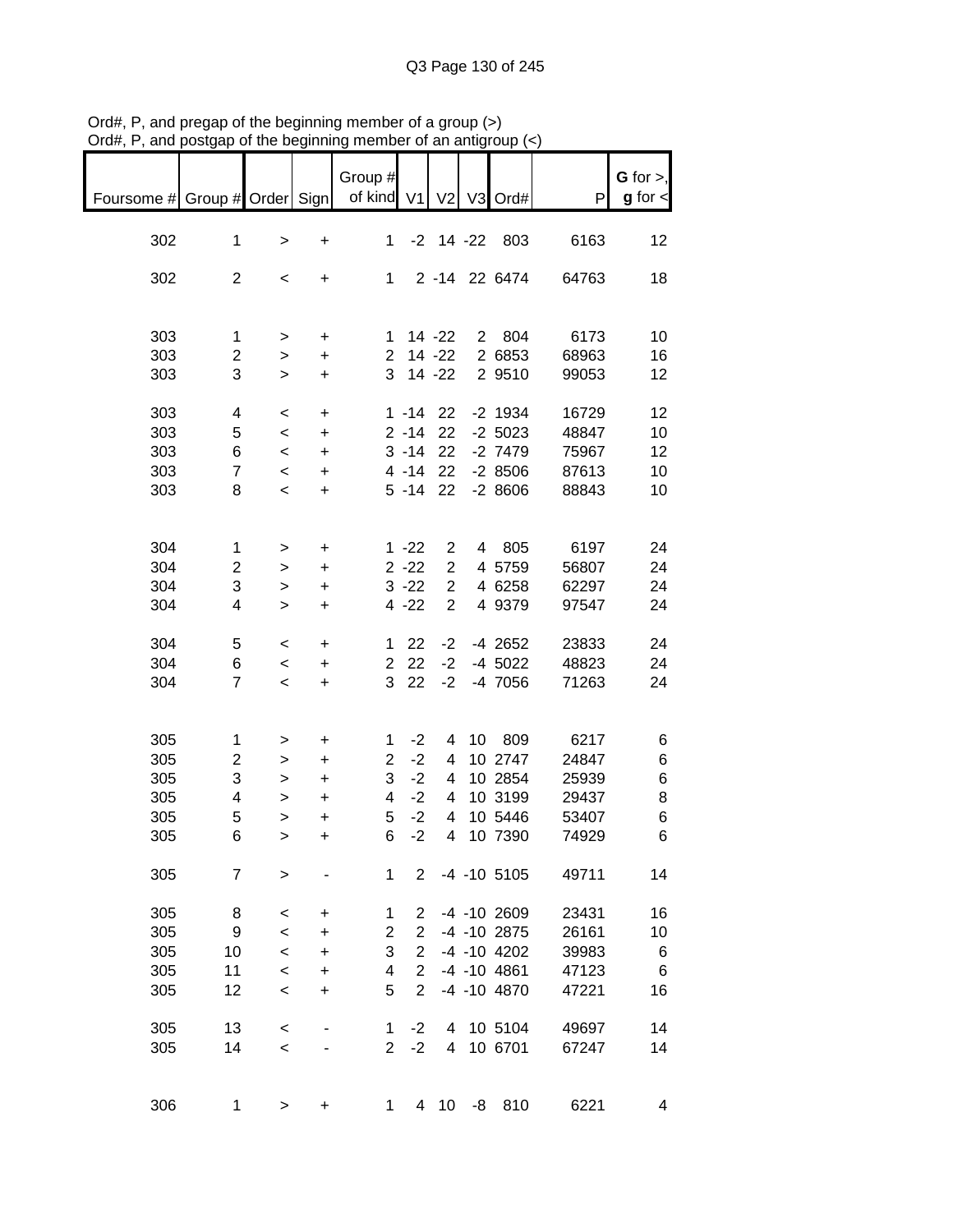|            |                         |              |           | Group #                 |                      |                |                |                    |                | G for $>$ ,             |
|------------|-------------------------|--------------|-----------|-------------------------|----------------------|----------------|----------------|--------------------|----------------|-------------------------|
| Foursome # | Group $#$               | Order        | Sign      | of kind                 | V <sub>1</sub>       | V <sub>2</sub> | V <sub>3</sub> | Ord#               | P              | $g$ for $\lt$           |
| 306        | $\overline{\mathbf{c}}$ | >            | +         | $\overline{2}$          | 4                    | 10             |                | $-8$ 2530          | 22643          | 4                       |
| 306        | 3                       | $\geq$       | $\ddot{}$ | 3                       | 4                    | 10             |                | $-8$ 2716          | 24473          | 4                       |
| 306        | 4                       | $\, > \,$    | +         | 4                       | 4                    | 10             |                | -8 3893            | 36713          | 4                       |
| 306        | 5                       | >            | $\ddot{}$ | 5                       | 4                    | 10             |                | $-8$ 5269          | 51481          | $\overline{c}$          |
| 306        | 6                       | >            | $\ddot{}$ | 6                       | 4                    | 10             |                | $-8,5699$          | 56171          | 4                       |
| 306<br>306 | $\overline{7}$<br>8     | >            | $\ddot{}$ | $\overline{7}$<br>8     | 4<br>4               | 10<br>10       |                | -8 6938<br>-8 7739 | 70009<br>78893 | 6<br>4                  |
|            |                         | $\mathbf{I}$ | $\ddot{}$ |                         |                      |                |                |                    |                |                         |
| 306        | 9                       | >            | -         | $\mathbf 1$             |                      | $-4 - 10$      |                | 8 1262             | 10289          | 16                      |
| 306        | 10                      | >            |           | $\overline{2}$          |                      | $-4 - 10$      | 8              | 1461               | 12227          | 16                      |
| 306        | 11                      | >            |           | 3                       |                      | $-4 - 10$      | 8              | 6057               | 59999          | 18                      |
| 306        | 12                      | $\, > \,$    |           | 4                       |                      | $-4 - 10$      |                | 8 7371             | 74747          | 16                      |
| 306        | 13                      | $\,<$        | +         | 1                       |                      | $-4 - 10$      |                | 8 1153             | 9319           | 4                       |
| 306        | 14                      | $\,<$        | +         | $\overline{2}$          |                      | $-4 - 10$      | 8              | 1979               | 17189          | $\boldsymbol{2}$        |
| 306        | 15                      | $\,<$        | $\ddot{}$ | 3                       |                      | $-4 - 10$      | 8              | 3500               | 32609          | $\overline{2}$          |
| 306        | 16                      | $\,<$        | +         | 4                       |                      | $-4 - 10$      | 8              | 3589               | 33529          | 4                       |
| 306        | 17                      | $\,<$        | $\ddot{}$ | 5                       |                      | $-4 - 10$      |                | 8 6867             | 69149          | $\mathbf 2$             |
| 306        | 18                      | $\,<$        | +         | 6                       |                      | $-4 - 10$      |                | 8 8 9 7 1          | 92857          | $\overline{\mathbf{4}}$ |
|            |                         |              |           |                         |                      |                |                |                    |                |                         |
| 306        | 19                      | $\,<$        |           | 1                       | 4                    | 10             | -8             | 968                | 7621           | 18                      |
| 306        | 20                      | $\,<$        |           | $\overline{\mathbf{c}}$ | 4                    | 10             |                | $-8$ 2689          | 24151          | 18                      |
| 306        | 21                      | $\prec$      |           | 3                       | 4                    | 10             |                | $-8$ 4251          | 40543          | 16                      |
| 306        | 22                      | $\,<$        |           | 4                       | 4                    | 10             |                | -8 7904            | 80761          | 16                      |
| 306        | 23                      | $\prec$      |           | 5                       | 4                    | 10             |                | -8 9250            | 95971          | 16                      |
|            |                         |              |           |                         |                      |                |                |                    |                |                         |
| 307        | 1                       | >            | +         | 1                       | 10                   | -8             | $-4$           | 811                | 6229           | 8                       |
| 307        | $\overline{c}$          | >            | +         | $\overline{2}$          | 10                   | -8             | -4             | 916                | 7159           | 8                       |
| 307        | 3                       | >            | +         | 3                       | 10                   | -8             |                | -4 2586            | 23173          | 6                       |
| 307        | 4                       | >            | $\ddot{}$ | 4                       | 10                   | -8             |                | $-4$ 3141          | 28843          | 6                       |
| 307        | 5                       | >            | +         | 5                       | 10                   | -8             |                | -4 4294            | 41023          | 6                       |
| 307        | 6                       | $\geq$       | +         | 6                       | 10                   | -8             |                | -4 7597            | 77323          | 6                       |
|            |                         |              |           |                         |                      |                |                |                    |                |                         |
| 307        | 7                       | $\,<$        | +         |                         | $1 - 10$             | 8              | 4              | 882                | 6857           | 6                       |
| 307        | 8                       | $\prec$      | $\ddot{}$ |                         | $2 - 10$<br>$3 - 10$ | 8              |                | 4 3588             | 33521          | 8                       |
| 307        | 9<br>10                 | $\,<$        | $\ddot{}$ |                         | $4 - 10$             | 8              |                | 4 3708             | 34721<br>58937 | 8                       |
| 307        |                         | $\,<$        | +         |                         |                      | 8              |                | 4 5957             |                | 6                       |
| 307        | 11                      | $\prec$      | $\ddot{}$ |                         | $5 - 10$             | 8              |                | 4 8 68 0           | 89627          | 6                       |
| 307        | 12                      | $\,<$        |           | 1                       | 10                   | -8             | $-4$           | 932                | 7309           | 12                      |
| 307        | 13                      | $\prec$      |           | $\overline{\mathbf{c}}$ | 10                   | -8             |                | -4 2333            | 20719          | 12                      |
| 307        | 14                      | $\prec$      |           | 3                       | 10                   | -8             |                | -4 2439            | 21739          | 12                      |
| 307        | 15                      | $\prec$      |           | 4                       | 10                   | -8             |                | -4 3776            | 35449          | 12                      |
| 307        | 16                      | $\prec$      |           | 5                       | 10                   | -8             |                | -4 6458            | 64579          | 12                      |
| 307        | 17                      | $\,<$        |           | 6                       | 10                   | -8             |                | -4 7018            | 70879          | 12 <sub>2</sub>         |

Ord#, P, and pregap of the beginning member of a group (>) Ord#, P, and postgap of the beginning member of an antigroup (<)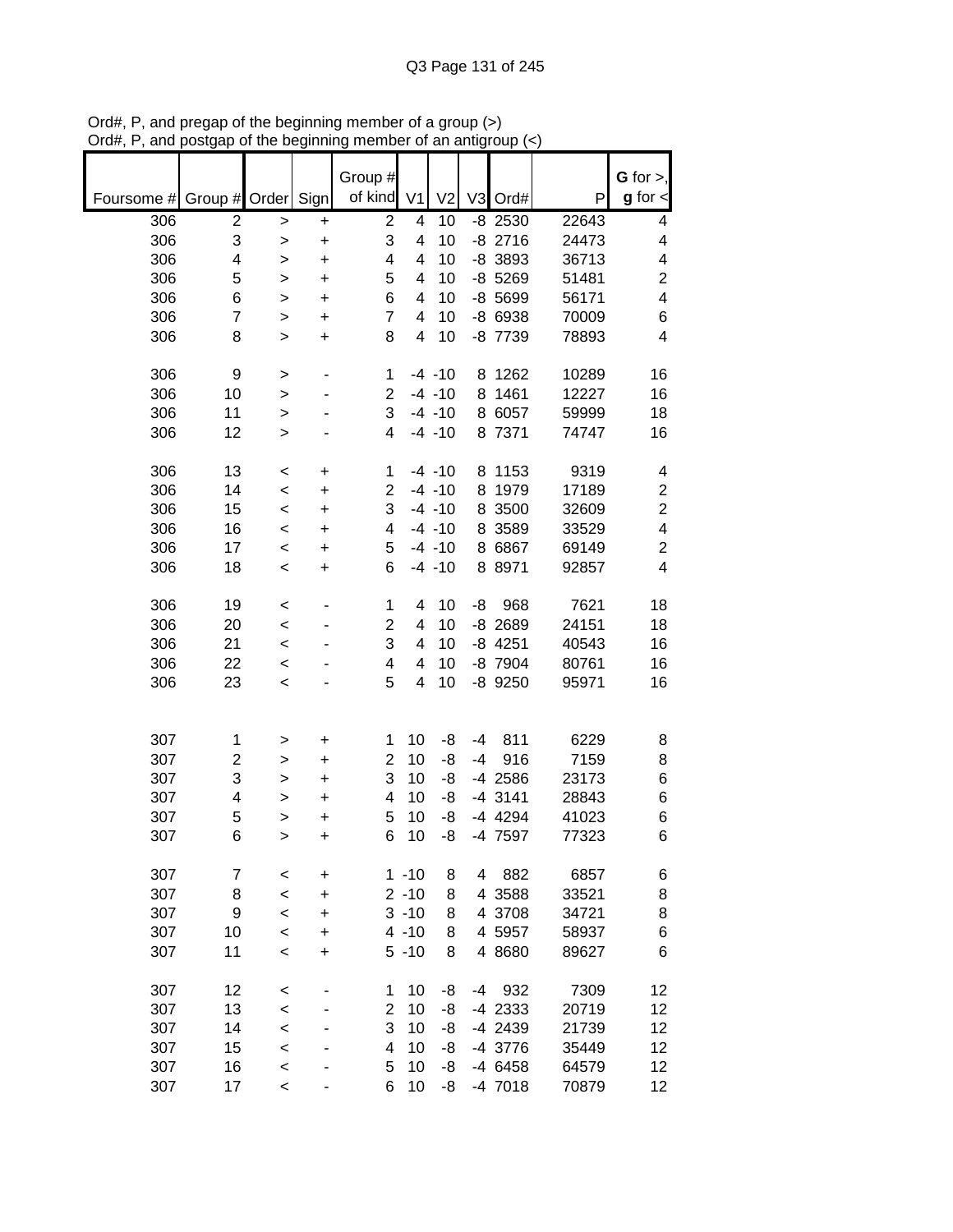| of kind<br>V3 Ord#<br>Group # Order Sign<br>V <sub>2</sub><br>V <sub>1</sub><br>P<br>Foursome #<br>308<br>812<br>6247<br>$\mathbf 1$<br>-8<br>$-4$<br>1<br>0<br>$\ddot{}$<br>$\geq$<br>$\overline{c}$<br>$\overline{c}$<br>-8<br>0 4459<br>308<br>$-4$<br>42667<br>$\ddot{}$<br>$\geq$<br>3<br>3<br>-8<br>0 6282<br>308<br>62581<br>$-4$<br>$\geq$<br>+ | $g$ for $\lt$<br>18<br>18<br>18<br>18<br>$\overline{c}$ |
|---------------------------------------------------------------------------------------------------------------------------------------------------------------------------------------------------------------------------------------------------------------------------------------------------------------------------------------------------------|---------------------------------------------------------|
|                                                                                                                                                                                                                                                                                                                                                         |                                                         |
|                                                                                                                                                                                                                                                                                                                                                         |                                                         |
|                                                                                                                                                                                                                                                                                                                                                         |                                                         |
|                                                                                                                                                                                                                                                                                                                                                         |                                                         |
|                                                                                                                                                                                                                                                                                                                                                         |                                                         |
| 0 3445<br>308<br>$\mathbf{1}$<br>8<br>32099<br>4<br>4<br>$\,<$<br>$\ddot{}$                                                                                                                                                                                                                                                                             |                                                         |
|                                                                                                                                                                                                                                                                                                                                                         |                                                         |
|                                                                                                                                                                                                                                                                                                                                                         |                                                         |
| 309<br>816<br>6271<br>$\overline{2}$<br>1<br>4<br>4<br>1<br>$\ddot{}$<br>>                                                                                                                                                                                                                                                                              |                                                         |
| $\overline{2}$<br>309<br>$\overline{\mathbf{c}}$<br>2 3736<br>35053<br>4<br>4<br>$\ddot{}$<br>>                                                                                                                                                                                                                                                         | $\overline{\mathbf{c}}$                                 |
| 3<br>3<br>309<br>2 7187<br>4<br>4<br>72673<br>$\geq$<br>+                                                                                                                                                                                                                                                                                               | $\overline{c}$                                          |
| 309<br>4<br>4<br>2 7316<br>74161<br>4<br>4<br>$\ddot{}$<br>$\geq$                                                                                                                                                                                                                                                                                       | $\overline{c}$                                          |
| 309<br>5<br>2 7322<br>5<br>4<br>4<br>74203<br>$\ddot{}$<br>>                                                                                                                                                                                                                                                                                            | $\overline{c}$                                          |
| 2 7712<br>309<br>6<br>6<br>4<br>78583<br>4<br>$\ddot{}$<br>>                                                                                                                                                                                                                                                                                            | 6                                                       |
| $\overline{7}$<br>2 8947<br>309<br>$\overline{7}$<br>4<br>4<br>92641<br>$\geq$<br>+                                                                                                                                                                                                                                                                     | $\overline{2}$                                          |
| 309<br>1<br>$-4$<br>$-4$<br>$-2$ 4662<br>44867<br>8<br>>                                                                                                                                                                                                                                                                                                | 16                                                      |
| $\overline{2}$<br>$-2$ 7053<br>309<br>$-4$<br>$-4$<br>71249<br>9<br>>                                                                                                                                                                                                                                                                                   | 12                                                      |
| 3<br>$-2$ 7319<br>309<br>10<br>$-4$<br>$-4$<br>74189<br>$\geq$                                                                                                                                                                                                                                                                                          | 12                                                      |
|                                                                                                                                                                                                                                                                                                                                                         |                                                         |
| 309<br>11<br>$-2$ 1375<br>11393<br>1<br>$-4$<br>$-4$<br>$\,<$<br>+                                                                                                                                                                                                                                                                                      | 6                                                       |
| $-2$ 2319<br>309<br>12<br>$\overline{2}$<br>$-4$<br>$-4$<br>20549<br>$\prec$<br>+                                                                                                                                                                                                                                                                       | $\overline{c}$                                          |
| 3<br>309<br>13<br>$-4$<br>$-2$ 2850<br>25913<br>$-4$<br>$\prec$<br>$\ddot{}$                                                                                                                                                                                                                                                                            | 6                                                       |
| 309<br>$-4$<br>$-2$ 3175<br>29207<br>14<br>4<br>$-4$<br>$\,<\,$<br>+                                                                                                                                                                                                                                                                                    | $\overline{c}$                                          |
| 309<br>5<br>$-2$ 3452<br>32183<br>15<br>$-4$<br>$-4$<br>$\,<$<br>$\ddot{}$                                                                                                                                                                                                                                                                              | 6                                                       |
| 309<br>6<br>$-2$ 4530<br>43451<br>16<br>-4<br>$-4$<br>$\,<$<br>+                                                                                                                                                                                                                                                                                        | 6                                                       |
| 309<br>17<br>$\overline{7}$<br>$-2$ 7104<br>71777<br>$-4$<br>$-4$<br>$\prec$<br>$\ddot{}$                                                                                                                                                                                                                                                               | 12                                                      |
| 309<br>18<br>2 2 4 9 8<br>22291<br>1<br>4<br>4<br>$\,<$                                                                                                                                                                                                                                                                                                 | 12                                                      |
| 2 2 68 6<br>309<br>19<br>$\overline{2}$<br>24121<br>4<br>4<br>$\,<\,$                                                                                                                                                                                                                                                                                   | 12                                                      |
| 2 5418<br>309<br>3<br>53101<br>20<br>4<br>4<br>$\,<$                                                                                                                                                                                                                                                                                                    | 12                                                      |
| 2 6261<br>309<br>4<br>4<br>62311<br>21<br>4<br>$\,<$                                                                                                                                                                                                                                                                                                    | 12                                                      |
|                                                                                                                                                                                                                                                                                                                                                         |                                                         |
|                                                                                                                                                                                                                                                                                                                                                         |                                                         |
| 310<br>$-2$<br>16<br>832<br>6379<br>1<br>4<br>1<br>+<br>>                                                                                                                                                                                                                                                                                               | 6                                                       |
| $-2$<br>310<br>$\overline{2}$<br>16 1125<br>2<br>4<br>9049<br>$\geq$<br>+                                                                                                                                                                                                                                                                               | 6                                                       |
| 3<br>3<br>$-2$<br>310<br>4<br>16 3474<br>32371<br>$\geq$<br>+                                                                                                                                                                                                                                                                                           | $\overline{c}$                                          |
| 310<br>$-2$<br>16 6513<br>4<br>4<br>65173<br>4<br>+<br>>                                                                                                                                                                                                                                                                                                | $\overline{c}$                                          |
| 310<br>5<br>$-2$<br>16 7080<br>5<br>4<br>71473<br>><br>+                                                                                                                                                                                                                                                                                                | $\overline{c}$                                          |
| 310<br>6<br>6<br>$-2$<br>16 8071<br>82561<br>4<br>><br>+                                                                                                                                                                                                                                                                                                | $\overline{2}$                                          |
| 310<br>$\overline{7}$<br>7<br>$-2$<br>16 8816<br>4<br>91153<br>$\geq$<br>+                                                                                                                                                                                                                                                                              | $\overline{2}$                                          |
| 310<br>8<br>1<br>2 -16 9425<br>98081<br>$-4$<br>>                                                                                                                                                                                                                                                                                                       | 24                                                      |
| 310<br>9<br>2 -16 3105<br>28547<br>1<br>-4<br><<br>+                                                                                                                                                                                                                                                                                                    | 2                                                       |
| 310<br>2 -16 4582<br>2<br>44027<br>10<br>-4<br>$\,<$<br>$\ddot{}$                                                                                                                                                                                                                                                                                       | $\overline{\mathbf{c}}$                                 |
| 3<br>310<br>2 -16 5048<br>11<br>49117<br>$-4$<br>$\,<\,$<br>$\ddot{}$                                                                                                                                                                                                                                                                                   | 4                                                       |

Ord#, P, and pregap of the beginning member of a group (>) Ord#, P, and postgap of the beginning member of an antigroup (<)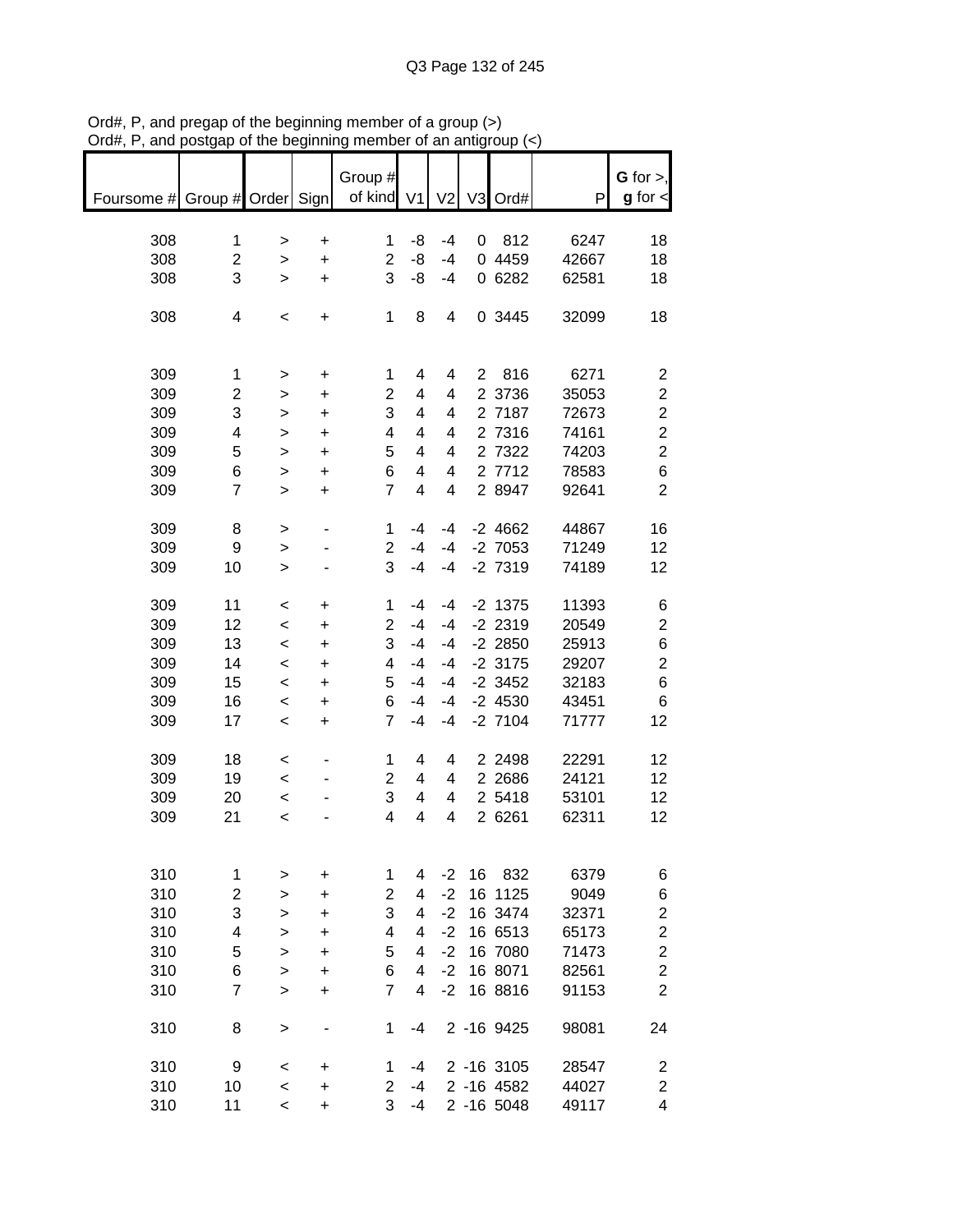|                                            |                |                          |                  | Group #               |                |                 |                   | P                       | $G$ for $>$ ,<br>$g$ for $<$ |
|--------------------------------------------|----------------|--------------------------|------------------|-----------------------|----------------|-----------------|-------------------|-------------------------|------------------------------|
| Foursome # Group # Order Sign   of kind V1 |                |                          |                  |                       |                |                 | V2 V3 Ord#        |                         |                              |
| 310                                        | 12             | $\,<$                    | $\color{red}{+}$ | $\overline{4}$        | $-4$           |                 | 2 -16 7098        | 71707                   | $\overline{4}$               |
| 310                                        | 13             | $\prec$                  | $+$              | 5 <sup>5</sup>        | $-4$           |                 | 2 -16 7438        | 75521                   | $\,6$                        |
| 310                                        | 14             | $\leq$                   | $+$              | 6 <sup>1</sup>        | $-4$           |                 | 2 -16 7756        | 79147                   | $\overline{\mathbf{4}}$      |
| 310                                        | 15             | $\leq$                   | $+$              | $7^{\circ}$           | $-4$           |                 | 2 -16 8723        | 90067                   | $\overline{\mathbf{4}}$      |
|                                            |                |                          |                  |                       |                |                 |                   |                         |                              |
| 311                                        | $\mathbf{1}$   | >                        | $+$              |                       |                |                 |                   | 1 -2 16 -18 833 6389    | 10                           |
| 311                                        | $\overline{2}$ | $\geq$                   | $+$              |                       |                |                 | 2 -2 16 -18 1576  | 13259                   | 10                           |
|                                            |                |                          |                  |                       |                |                 |                   |                         |                              |
| 311                                        | 3              | $\overline{\phantom{a}}$ | $+$              |                       |                |                 | 1 2 -16 18 8891   | 92041                   | 10                           |
|                                            |                |                          |                  |                       |                |                 |                   |                         |                              |
|                                            |                |                          |                  |                       |                |                 |                   |                         |                              |
| 312                                        | $\mathbf{1}$   | $\geq$                   | $+$              |                       |                |                 |                   | 1 -18 16 -20 835 6421   | 24                           |
| 312                                        | $\overline{2}$ | $\geq$                   | $+$              |                       |                |                 | 2 -18 16 -20 3244 | 29983                   | 24                           |
|                                            |                |                          |                  |                       |                |                 |                   |                         |                              |
|                                            |                |                          |                  |                       |                |                 |                   |                         |                              |
| 313                                        | $\mathbf{1}$   |                          | $+$              |                       |                |                 |                   | 1 -20 16 -14 837 6449   | 22                           |
| 313                                        | $\overline{2}$ | $\geq$<br>$\geq$         | $+$              |                       |                |                 |                   | 2 -20 16 -14 5393 52859 | 22                           |
|                                            |                |                          |                  |                       |                |                 |                   |                         |                              |
| 313                                        | 3              |                          |                  |                       |                |                 |                   | 1 20 -16 14 9471 98641  | $\overline{\phantom{0}}$     |
|                                            |                | $\geq$                   |                  |                       |                |                 |                   |                         |                              |
|                                            |                |                          |                  |                       |                |                 |                   |                         |                              |
|                                            |                |                          |                  |                       |                |                 |                   |                         |                              |
| 314                                        | $\mathbf{1}$   | $\geq$                   | $+$              |                       | $1 - 14$       | $\overline{4}$  |                   | 2 839 6469              | 18                           |
| 314                                        | $\overline{2}$ | $\geq$                   | $+$              |                       | $2 - 14$       | $4\overline{ }$ | 2 9449            | 98407                   | 18                           |
|                                            |                |                          |                  |                       |                |                 |                   |                         |                              |
| 314                                        | $\mathfrak{S}$ | $\overline{\phantom{a}}$ | $+$              |                       |                |                 | 1 14 -4 -2 6384   | 63671                   | 18                           |
|                                            |                |                          |                  |                       |                |                 |                   |                         |                              |
| 314                                        | 4              | $\overline{\phantom{a}}$ | $\blacksquare$   |                       |                |                 | 1 -14 4 2 7716    | 78643                   | $6\overline{6}$              |
|                                            |                |                          |                  |                       |                |                 |                   |                         |                              |
|                                            |                |                          |                  |                       |                |                 |                   |                         |                              |
| 315                                        | $\mathbf 1$    | $\geq$                   | $+$              |                       |                |                 |                   | 1 4 2 20 840 6473       | $\overline{\mathbf{4}}$      |
|                                            |                |                          |                  |                       |                |                 |                   |                         |                              |
| 315                                        | $\overline{c}$ | $\,<\,$                  | $+$              |                       |                |                 | 1 -4 -2 -20 5361  | 52511                   | 6                            |
|                                            |                |                          |                  |                       |                |                 |                   |                         |                              |
|                                            |                |                          |                  |                       |                |                 |                   |                         |                              |
| 316                                        | $\mathbf 1$    | >                        | +                | $\mathbf 1$           |                |                 | $6 - 2 - 10$ 855  | 6619                    | 12                           |
| 316                                        | $\overline{2}$ | $\geq$                   | $\ddot{}$        | $\overline{2}$        | 6              |                 | $-2 - 10$ 7419    | 75289                   | 12                           |
|                                            |                |                          |                  |                       |                |                 |                   |                         |                              |
|                                            |                |                          |                  |                       |                |                 |                   |                         |                              |
| 317                                        | 1              | >                        | +                | 1.                    |                | $-2 - 10$       | $-4$ 856          | 6637                    | 18                           |
|                                            |                |                          |                  |                       |                |                 |                   |                         |                              |
| 317                                        | $\overline{2}$ | >                        |                  | 1                     | $\mathbf{2}$   | 10              | 4 5317            | 51973                   | $\overline{c}$               |
| 317                                        | 3              | $\, > \,$                |                  | $\mathbf{2}^{\prime}$ | $\overline{2}$ | 10              | 4 8324            | 85523                   | 6                            |
| 317                                        | 4              | $\geq$                   |                  | 3                     | 2 <sup>7</sup> | 10              | 4 9338            | 97003                   | $\overline{2}$               |
|                                            |                |                          |                  |                       |                |                 |                   |                         |                              |
| 317                                        | 5              | $\,<\,$                  |                  |                       |                |                 | 1 -2 -10 -4 1639  | 13877                   | $\overline{c}$               |

Ord#, P, and pregap of the beginning member of a group (>) Ord#, P, and postgap of the beginning member of an antigroup (<)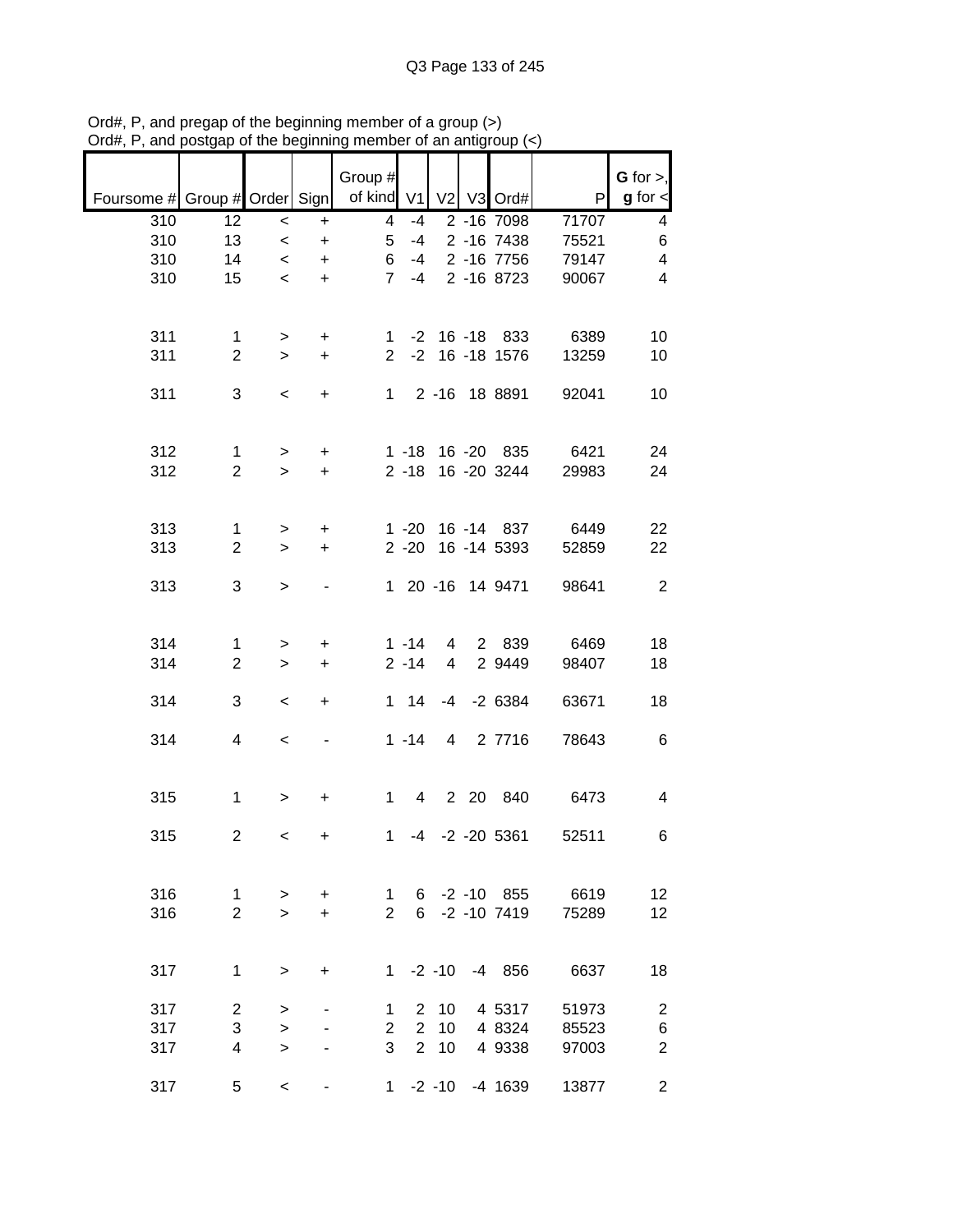| $max$ , $max$ , and postgap of the beginning |                         |                          |                |                       |          |           | un unlugroup (    |       |                         |
|----------------------------------------------|-------------------------|--------------------------|----------------|-----------------------|----------|-----------|-------------------|-------|-------------------------|
|                                              |                         |                          |                |                       |          |           |                   |       |                         |
|                                              |                         |                          |                | Group #               |          |           |                   |       | $G$ for $>$ ,           |
| Foursome # Group # Order Sign                |                         |                          |                | of kind V1 V2 V3 Ord# |          |           |                   | P     | $g$ for $\lt$           |
|                                              |                         |                          |                |                       |          |           |                   |       |                         |
| 318                                          | 1                       | $\, > \,$                | +              |                       |          |           | 1 20 -22 14 869   | 6737  | 4                       |
| 318                                          | $\overline{2}$          | $\geq$                   | $+$            |                       |          |           | 2 20 -22 14 3786  | 35543 | 6                       |
|                                              |                         |                          |                |                       |          |           |                   |       |                         |
|                                              |                         |                          |                |                       |          |           |                   |       |                         |
| 319                                          | 1                       |                          | $\ddot{}$      |                       |          |           | 1 -22 14 -14 870  | 6761  | 24                      |
| 319                                          | $\overline{2}$          | $\geq$                   | $+$            |                       |          |           | 2 -22 14 -14 9571 | 99761 |                         |
|                                              |                         | $\geq$                   |                |                       |          |           |                   |       | 28                      |
|                                              |                         |                          |                |                       |          |           |                   |       |                         |
| 319                                          | 3                       | $\,<$                    | $+$            |                       |          |           | 1 22 -14 14 9544  | 99439 | 30                      |
|                                              |                         |                          |                |                       |          |           |                   |       |                         |
|                                              |                         |                          |                |                       |          |           |                   |       |                         |
| 320                                          | $\mathbf 1$             | $\, >$                   | +              | $\mathbf 1$           | -8       |           | 8 10 874          | 6791  | 10                      |
|                                              |                         |                          |                |                       |          |           |                   |       |                         |
| 320                                          | $\overline{c}$          | $\, > \,$                |                | 1                     | 8        |           | $-8$ $-10$ 5873   | 57991 | 14                      |
| 320                                          | 3                       | $\,$                     |                | $\overline{c}$        | 8        |           | $-8 - 106411$     | 63949 | 20                      |
| 320                                          | 4                       | $\geq$                   |                | 3                     | 8        |           | $-8 - 10 6740$    | 67651 | 20                      |
|                                              |                         |                          |                |                       |          |           |                   |       |                         |
| 320                                          | 5                       | $\,<\,$                  | +              | 1                     | 8        |           | -8 -10 1340       | 11059 | 10                      |
| 320                                          | 6                       | $\overline{\phantom{a}}$ | $\ddot{}$      | $\overline{2}$        | 8        |           | -8 -10 3479       | 32413 | 10                      |
| 320                                          | $\overline{7}$          | $\overline{\phantom{a}}$ | $\ddot{}$      | 3                     | 8        |           | $-8 - 106662$     | 66853 | 10                      |
|                                              |                         |                          |                |                       |          |           |                   |       |                         |
| 320                                          | 8                       | $\,<$                    | $\blacksquare$ | $\mathbf{1}$          | -8       |           | 8 10 5874         | 58013 | 14                      |
|                                              |                         |                          |                |                       |          |           |                   |       |                         |
|                                              |                         |                          |                |                       |          |           |                   |       |                         |
|                                              |                         |                          |                |                       |          |           |                   |       |                         |
| 321                                          | 1                       | >                        | +              | 1                     |          |           | 8 10 -16 875      | 6793  | 2                       |
| 321                                          | $\overline{2}$          | $\geq$                   | $+$            | $\overline{2}$        |          |           | 8 10 -16 2301     | 20359 | $\overline{2}$          |
|                                              |                         |                          |                |                       |          |           |                   |       |                         |
| 321                                          | 3                       | $\,<\,$                  | +              |                       |          |           | 1 -8 -10 16 2309  | 20441 | $\overline{\mathbf{c}}$ |
| 321                                          | $\overline{\mathbf{4}}$ | $\overline{\phantom{a}}$ | $\ddot{}$      |                       |          |           | 2 -8 -10 16 3478  | 32411 | $\boldsymbol{2}$        |
| 321                                          | 5                       | $\,<$                    | $\ddot{}$      | 3                     |          |           | -8 -10 16 7245    | 73361 | $\boldsymbol{2}$        |
| 321                                          | 6                       | $\overline{\phantom{a}}$ | $\ddot{}$      | 4                     |          | $-8 - 10$ | 16 7737           | 78887 | $\overline{2}$          |
|                                              |                         |                          |                |                       |          |           |                   |       |                         |
|                                              |                         |                          |                |                       |          |           |                   |       |                         |
| 322                                          | 1                       | >                        | +              | 1                     |          | $10 - 16$ | $-2$ 876          | 6803  | 10                      |
| 322                                          | 2                       | >                        | $\ddot{}$      | $\overline{c}$        |          | $10 - 16$ | $-28842$          | 91433 | 10                      |
| 322                                          | 3                       | $\geq$                   | $\ddot{}$      | 3                     |          | $10 - 16$ | $-28899$          | 92153 | 10                      |
|                                              |                         |                          |                |                       |          |           |                   |       |                         |
| 322                                          | 4                       | $\,$                     |                |                       | $1 - 10$ | 16        | 2 2723            | 24547 | 14                      |
| 322                                          | 5                       |                          |                |                       | $2 - 10$ | 16        | 2 9328            | 96907 | 14                      |
|                                              |                         | $\, >$                   |                |                       |          |           |                   |       |                         |
|                                              |                         |                          |                |                       |          |           |                   |       |                         |
| 322                                          | 6                       | $\,<\,$                  | +              |                       | $1 - 10$ | 16        | 2 1067            | 8563  | 10                      |
| 322                                          | $\overline{7}$          | $\,<$                    | $\ddot{}$      |                       | $2 - 10$ | 16        | 2 2756            | 24943 | 10                      |
| 322                                          | 8                       | $\,<$                    | $\ddot{}$      |                       | $3 - 10$ | 16        | 2 6499            | 65053 | 10                      |
| 322                                          | 9                       | $\,<$                    | $\ddot{}$      |                       | $4 - 10$ | 16        | 2 7950            | 81223 | 10                      |
| 322                                          | 10                      | $\,<\,$                  | $\ddot{}$      |                       | $5 - 10$ | 16        | 2 7994            | 81727 | 10                      |
|                                              |                         |                          |                |                       |          |           |                   |       |                         |
| 322                                          | 11                      | $\,<$                    |                | 1                     |          | $10 - 16$ | -2 8866           | 91757 | 14                      |

Ord#, P, and pregap of the beginning member of a group (>) Ord#, P, and postgap of the beginning member of an antigroup (<)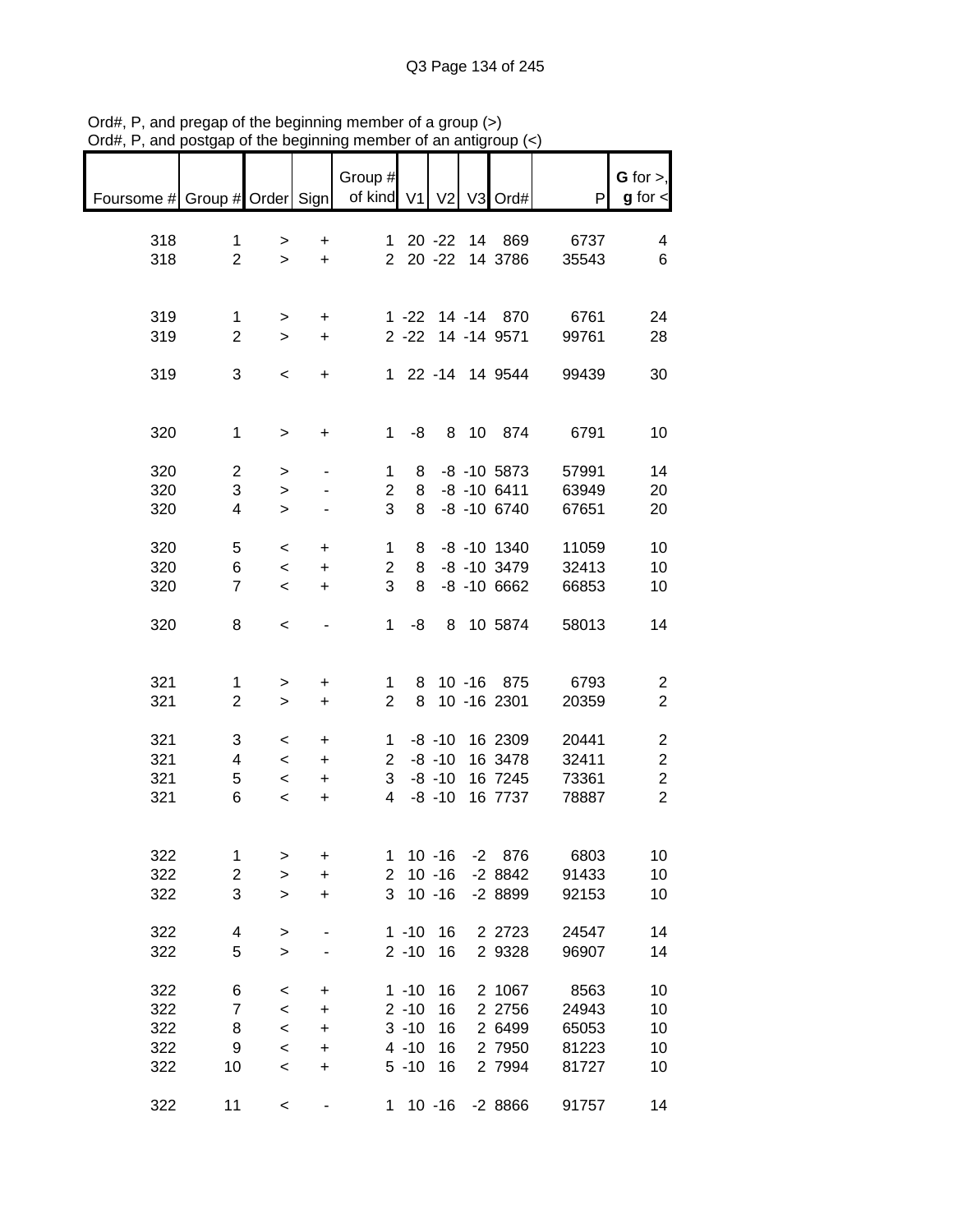| Foursome # Group # Order Sign   of kind V1 V2 V3 Ord# |                |                          |                          | Group #        |          |              |           | P     | $G$ for $>$ ,<br>$g$ for $\lt$ |
|-------------------------------------------------------|----------------|--------------------------|--------------------------|----------------|----------|--------------|-----------|-------|--------------------------------|
|                                                       |                |                          |                          |                |          |              |           |       |                                |
|                                                       |                |                          |                          |                |          |              |           |       |                                |
| 323                                                   | 1              | $\,>$                    | $\ddot{}$                | 1              |          | $8 - 10$     | 0 881     | 6841  | 8                              |
| 323                                                   | 2              | $\mathbf{r}$             | $\ddot{}$                | $\overline{2}$ |          | $8 - 10$     | 0 3185    | 29311 | 8                              |
| 323                                                   | 3              | $\mathbf{I}$             | $\ddot{}$                | 3              |          | $8 - 10$     | 0 3548    | 33091 | 8                              |
|                                                       |                |                          |                          |                |          |              |           |       |                                |
| 323                                                   | 4              | $\,$                     | $\overline{\phantom{0}}$ | 1              | -8       | 10           | 0 2045    | 17837 | 10                             |
| 323                                                   | 5              | $\mathbf{I}$             |                          | $\overline{2}$ | -8       | 10           | 0 2332    | 20717 | 10                             |
| 323                                                   | 6              |                          |                          | 3              | -8       | 10           | 0 3650    | 34157 | 10                             |
|                                                       | $\overline{7}$ | $\mathbf{L}$             |                          | $\overline{4}$ | -8       | 10           |           |       |                                |
| 323                                                   |                | $\geq$                   |                          |                |          |              | 0 8940    | 92567 | 10                             |
|                                                       |                |                          |                          |                | -8       |              |           |       |                                |
| 323                                                   | 8              | $\,<\,$                  | +                        | 1              |          | 10           | 0 1389    | 11519 | 8                              |
| 323                                                   | 9              | $\,<$                    | $\ddot{}$                | $\overline{2}$ | -8       | 10           | 0.1501    | 12569 | 8                              |
| 323                                                   | 10             | $\,<\,$                  | $\ddot{}$                | 3              |          | $-8$ 10      | 0 4295    | 41039 | 8                              |
|                                                       |                |                          |                          |                |          |              |           |       |                                |
| 323                                                   | 11             | $\prec$                  |                          | 1              |          | $8 - 10$     | 0 2257    | 19963 | 10                             |
| 323                                                   | 12             | $\overline{\phantom{0}}$ |                          | $\overline{2}$ |          | $8 - 10$     | 0 5365    | 52543 | 10                             |
|                                                       |                |                          |                          |                |          |              |           |       |                                |
|                                                       |                |                          |                          |                |          |              |           |       |                                |
| 324                                                   | 1              | >                        | +                        |                | $1 - 10$ | 0            | -4 882    | 6857  | 16                             |
| 324                                                   | 2              | >                        | +                        |                | $2 - 10$ | 0            | -4 2709   | 24407 | 16                             |
| 324                                                   | 3              | >                        | $\ddot{}$                |                | $3 - 10$ | 0            | -4 4340   | 41507 | 16                             |
| 324                                                   | 4              | $\mathbf{I}$             | $\ddot{}$                |                | $4 - 10$ | 0            | $-4$ 5558 | 54617 | 16                             |
| 324                                                   | 5              | $\geq$                   | $\ddot{}$                |                | $5 - 10$ | 0            | -4 7574   | 77069 | 22                             |
|                                                       |                |                          |                          |                |          |              |           |       |                                |
| 324                                                   | 6              | $\, > \,$                |                          | 1              | 10       | 0            | 4 7033    | 70999 | $\overline{c}$                 |
| 324                                                   | $\overline{7}$ | $\geq$                   |                          | $\overline{2}$ | 10       | 0            | 4 7407    | 75169 | $\overline{2}$                 |
|                                                       |                |                          |                          |                |          |              |           |       |                                |
| 324                                                   | 8              | $\,<\,$                  | +                        | $\mathbf{1}$   | 10       | 0            | 4 1388    | 11503 | 16                             |
| 324                                                   | 9              | $\,<$                    | $\ddot{}$                | $\overline{2}$ | 10       | 0            | 4 1500    | 12553 | 16                             |
| 324                                                   | 10             | $\overline{\phantom{a}}$ | $\ddot{}$                | 3              | 10       | 0            | 4 8496    | 87523 | 16                             |
|                                                       |                |                          |                          |                |          |              |           |       |                                |
| 324                                                   | 11             | $\prec$                  |                          |                | $1 - 10$ | $\mathbf{0}$ | -4 6782   | 68111 | 2                              |
|                                                       |                |                          |                          |                |          |              |           |       |                                |
|                                                       |                |                          |                          |                |          |              |           |       |                                |
| 325                                                   | 1              | >                        | +                        | 1              | $-4$     | 10           | 4 884     | 6869  | 6                              |
| 325                                                   | 2              | >                        | +                        | $\overline{2}$ | $-4$     | 10           | 4 4374    | 41849 | 6                              |
| 325                                                   | 3              | $\geq$                   | $\ddot{}$                | 3              | $-4$     | 10           | 4 8024    | 82037 | 6                              |
|                                                       |                |                          |                          |                |          |              |           |       |                                |
| 325                                                   | 4              | <                        | +                        | 1              |          | $4 - 10$     | $-4$ 1124 | 9043  | 6                              |
| 325                                                   | 5              | $\,<\,$                  | +                        | 2              |          | $4 - 10$     | $-4$ 5108 | 49741 | 6                              |
| 325                                                   | 6              | $\,<\,$                  | $\ddot{}$                | 3              |          | $4 - 10$     | -4 6967   | 70297 | 12                             |
| 325                                                   | 7              | $\,<\,$                  | +                        | 4              |          | $4 - 10$     | -4 7026   | 70951 | 6                              |
|                                                       |                |                          |                          |                |          |              |           |       |                                |
| 325                                                   | 8              | $\,<$                    |                          | 1              | -4       | 10           | 4 6794    | 68261 | 18                             |

Ord#, P, and pregap of the beginning member of a group (>) Ord#, P, and postgap of the beginning member of an antigroup (<)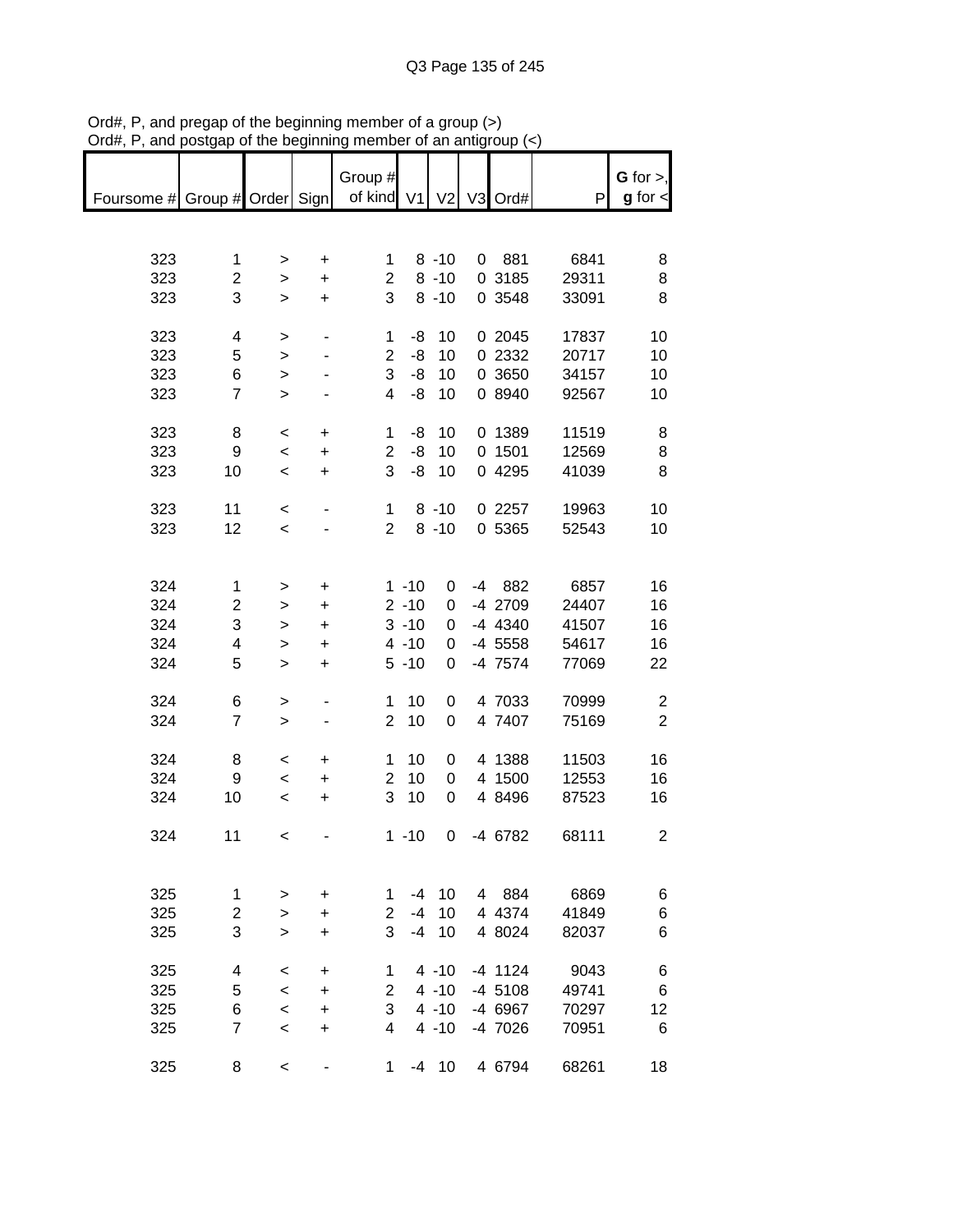|                               |                         |           |                        | Group #        |                      |                |         |                        |                | G for $>$ ,             |
|-------------------------------|-------------------------|-----------|------------------------|----------------|----------------------|----------------|---------|------------------------|----------------|-------------------------|
| Foursome # Group # Order Sign |                         |           |                        | of kind        | V <sub>1</sub>       | V <sub>2</sub> |         | V3 Ord#                | P              | $g$ for $\lt$           |
| 326                           | 1                       | $\,>$     | $\ddot{}$              | 1              | 10                   | 4              | -8      | 885                    | 6871           | $\overline{\mathbf{c}}$ |
| 326                           | $\overline{\mathbf{c}}$ | >         | $\ddot{}$              | $\overline{2}$ | 10                   | 4              |         | $-8$ 2688              | 24137          | $\overline{\mathbf{4}}$ |
| 326                           | 3                       | >         | $\ddot{}$              | 3              | 10                   | 4              |         | $-8$ 2802              | 25411          | $\overline{c}$          |
| 326<br>326                    | 4<br>5                  | >         | $\ddot{}$              | 4<br>5         | 10<br>10             | 4<br>4         |         | $-8$ 3935<br>$-8$ 4375 | 37123<br>41851 | $\,6$<br>$\overline{2}$ |
|                               |                         | $\geq$    | $\ddot{}$              |                |                      |                |         |                        |                |                         |
| 326                           | 6                       | >         |                        |                | $1 - 10$             | -4             |         | 8 1223                 | 9923           | 16                      |
| 326                           | $\overline{7}$          | $\, > \,$ |                        |                | $2 - 10$             | $-4$           |         | 8 3499                 | 32603          | 16                      |
|                               |                         |           |                        |                |                      |                |         |                        |                |                         |
| 326                           | 8                       | $\,<\,$   | +                      |                | $1 - 10$             | -4             |         | 8 1462                 | 12239          | $\overline{c}$          |
| 326                           | 9                       | $\,<\,$   | $\ddot{}$              |                | $2 - 10$             | $-4$           |         | 8 1638                 | 13873          | $\overline{\mathbf{4}}$ |
| 326                           | 10                      | $\,<\,$   | $\ddot{}$              |                | $3 - 10$             | $-4$           | 8       | 1878                   | 16139          | $\boldsymbol{2}$        |
| 326                           | 11                      | $\,<\,$   | $\ddot{}$              |                | $4 - 10$             | $-4$           |         | 8 6058                 | 60013          | 4                       |
|                               |                         |           |                        |                |                      |                |         |                        |                |                         |
| 326                           | 12                      | $\,<\,$   |                        | 1              | 10                   | 4              |         | $-8$ 3894              | 36721          | 18                      |
|                               |                         |           |                        |                |                      |                |         |                        |                |                         |
| 327                           | $\mathbf{1}$            | $\, > \,$ | $\ddot{}$              | 1              | $-4$                 | $\overline{2}$ | 24      | 888                    | 6907           | 8                       |
| 327                           | $\overline{2}$          | $\geq$    | $\ddot{}$              | $\overline{2}$ | $-4$                 | $\overline{2}$ |         | 24 3371                | 31267          | 8                       |
|                               |                         |           |                        |                |                      |                |         |                        |                |                         |
| 327                           | 3                       | $\,<\,$   | +                      | 1              | 4                    |                |         | $-2 - 24$ 1111         | 8933           | 8                       |
|                               |                         |           |                        |                |                      |                |         |                        |                |                         |
|                               |                         |           |                        |                |                      |                |         |                        |                |                         |
| 328                           | 1                       | >         | $\ddot{}$              | 1              | $\overline{2}$       |                | 24 - 28 | 889                    | 6911           | 4                       |
| 328                           | $\overline{2}$          | $\geq$    | $\ddot{}$              | $\overline{2}$ | $\overline{2}$       |                |         | 24 - 28 3206           | 29531          | 4                       |
| 328                           | 3                       | $\,<$     | +                      | 1              |                      |                |         | -2 -24 28 5188         | 50587          | 4                       |
|                               |                         |           |                        |                |                      |                |         |                        |                |                         |
|                               |                         |           |                        |                |                      |                |         |                        |                |                         |
| 329                           | 1                       | >         | $\ddot{}$              | 1.             |                      | 24 - 28        | 8       | 890                    | 6917           | 6                       |
| 329                           | $\overline{c}$          | $\, > \,$ | $\ddot{}$              | $\overline{2}$ |                      | 24 - 28        |         | 8 3551                 | 33119          | 6                       |
|                               |                         |           |                        |                |                      |                |         |                        |                |                         |
| 329                           | 3                       | $\,<\,$   | $\ddot{}$              |                | $1 - 24$             | 28             |         | $-8660$                | 69061          | 6                       |
|                               |                         |           |                        |                |                      |                |         |                        |                |                         |
|                               |                         |           |                        |                |                      |                |         | 891                    |                |                         |
| 330<br>330                    | 1<br>$\overline{c}$     | >         | $\ddot{}$<br>$\ddot{}$ |                | $1 - 28$<br>$2 - 28$ | 8<br>8         | -8      | $-8$ 1651              | 6947<br>13997  | 30<br>30                |
| 330                           | 3                       | $\geq$    | $\ddot{}$              |                | $3 - 28$             | 8              |         | $-8$ 3506              | 32687          | 34                      |
|                               |                         | $\geq$    |                        |                | $4 - 28$             |                |         |                        |                |                         |
| 330                           | 4                       | $\geq$    | $\ddot{}$              |                |                      | 8              |         | $-86315$               | 62969          | 30                      |
| 330                           | 5                       | $\geq$    | +                      |                | $5 - 28$             | 8              |         | $-88266$               | 84857          | 30                      |
| 330                           | 6                       | $\,<$     | $\ddot{}$              | 1.             | 28                   | -8             |         | 8 6569                 | 65731          | 30                      |
|                               |                         |           |                        |                |                      |                |         |                        |                |                         |
|                               |                         |           |                        |                |                      |                |         |                        |                |                         |
| 331                           | 1                       | >         | $\ddot{}$              | 1              | -6                   | 2              | 4       | 902                    | 7013           | 12                      |
| 331                           | $\overline{c}$          | >         | $\ddot{}$              | $\overline{2}$ | -6                   | $\overline{2}$ |         | 4 1363                 | 11273          | 12                      |
| 331                           | 3                       | $\geq$    | +                      | 3              | -6                   | $\overline{2}$ |         | 4 3960                 | 37397          | 18                      |

Ord#, P, and pregap of the beginning member of a group (>) Ord#, P, and postgap of the beginning member of an antigroup (<)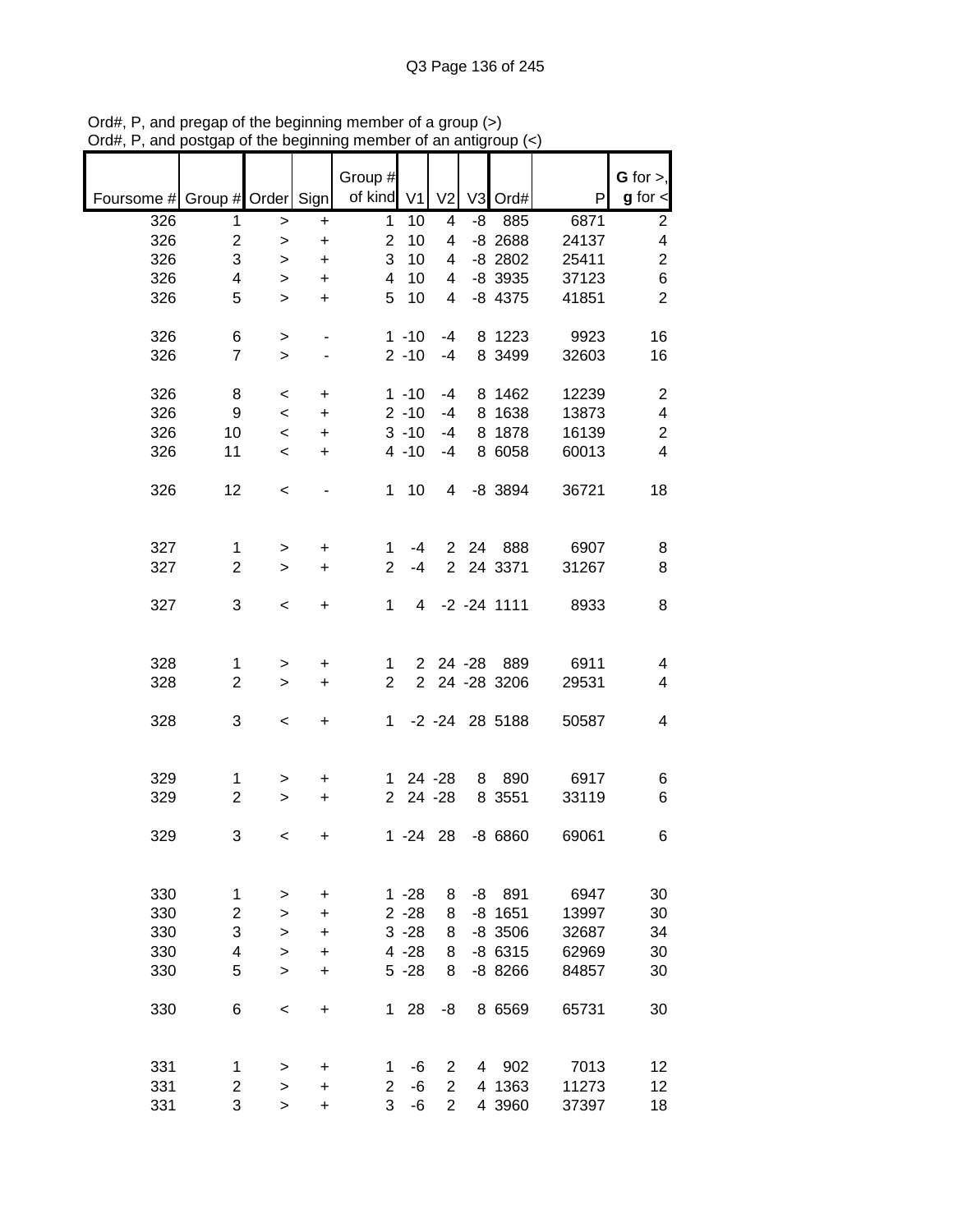|                               |                         |                  |                          | Group #        |                |                |    |                      |       | $G$ for $>$ , |
|-------------------------------|-------------------------|------------------|--------------------------|----------------|----------------|----------------|----|----------------------|-------|---------------|
| Foursome # Group # Order Sign |                         |                  |                          | of kind        | V <sub>1</sub> | V <sub>2</sub> |    | V3 Ord#              | P     | $g$ for $\lt$ |
| 331                           | 4                       | >                | $\ddot{}$                | 4              | -6             | $\overline{c}$ |    | 4 8418               | 86573 | 12            |
|                               |                         |                  |                          |                |                |                |    |                      |       |               |
| 331                           | 5                       | >                |                          | 1              | 6              | $-2$           |    | -4 2675              | 24049 | 6             |
| 331                           | 6                       | >                |                          | 2              | 6              | $-2$           |    | -4 3172              | 29179 | 6             |
| 331                           | $\overline{7}$          | $\, > \,$        |                          | 3              | 6              | $-2$           |    | -4 3306              | 30649 | 6             |
| 331                           | 8<br>9                  | >                |                          | 4<br>5         | 6<br>6         | $-2$<br>$-2$   |    | -4 4092<br>$-4$ 5774 | 38839 | 6<br>6        |
| 331                           |                         | $\, > \,$        |                          |                |                |                |    |                      | 56929 |               |
| 331                           | 10                      | $\,<\,$          | +                        | 1              | 6              | $-2$           |    | -4 1139              | 9187  | 12            |
| 331                           | 11                      | $\,<\,$          | $\ddot{}$                | $\overline{2}$ | 6              | $-2$           |    | $-4$ 1211            | 9817  | 12            |
| 331                           | 12                      | $\,<\,$          | $\ddot{}$                | 3              | 6              | $-2$           |    | -4 2670              | 24007 | 12            |
| 331                           | 13                      | $\,<\,$          | $\ddot{}$                | 4              | 6              | $-2$           |    | $-4$ 3771            | 35407 | 12            |
| 331                           | 14                      | $\,<\,$          | $\ddot{}$                | 5              | 6              | $-2$           |    | $-4$ 4041            | 38287 | 12            |
| 331                           | 15                      | $\,<\,$          | $\ddot{}$                | 6              | 6              | $-2$           |    | $-4$ 7212            | 72937 | 12            |
| 331                           | 16                      | $\,<\,$          |                          | 1              | $-6$           | $\overline{2}$ |    | 4 1015               | 8081  | 6             |
| 331                           | 17                      | $\prec$          |                          | $\overline{2}$ | $-6$           | $\overline{2}$ |    | 4 6074               | 60161 | 6             |
| 331                           | 18                      | $\prec$          |                          | 3              | $-6$           | $\overline{2}$ |    | 4 6980               | 70451 | 6             |
| 331                           | 19                      | $\prec$          |                          | 4              | -6             | $\overline{2}$ |    | 4 7190               | 72701 | 6             |
| 331                           | 20                      | $\,<\,$          |                          | 5              | -6             | $\overline{2}$ |    | 4 7280               | 73721 | 6             |
| 331                           | 21                      | $\prec$          |                          | 6              | $-6$           | $\overline{2}$ |    | 4 8150               | 83471 | 6             |
|                               |                         |                  |                          |                |                |                |    |                      |       |               |
| 332                           | 1                       | >                | +                        | $\mathbf 1$    |                | $14 - 18$      | 6  | 909                  | 7079  | 10            |
|                               |                         |                  |                          |                |                |                |    |                      |       |               |
| 332                           | $\overline{c}$          | $\,<$            | +                        |                | $1 - 14$       | 18             |    | $-6$ 2215            | 19531 | 10            |
|                               |                         |                  |                          |                |                |                |    |                      |       |               |
| 333                           | 1                       | >                | +                        |                | $1 - 18$       | 6              | -6 | 910                  | 7103  | 24            |
|                               |                         |                  |                          |                |                |                |    |                      |       |               |
| 333                           | $\overline{c}$          | $\,<$            | +                        | 1              | 18             | -6             |    | 6 2214               | 19507 | 24            |
|                               |                         |                  |                          |                |                |                |    |                      |       |               |
| 334                           | $\mathbf 1$             | >                | +                        | 1              | 6              | -6             |    | $-4$ 911             | 7109  | 6             |
| 334                           | $\overline{\mathbf{c}}$ | $\geq$           | $\ddot{}$                | 2              | 6              | -6             |    | $-4$ 1214            | 9839  | 6             |
| 334                           | 3                       | $\mathbf{I}$     | $\ddot{}$                | 3              | 6              | -6             |    | -4 4275              | 40829 | 6             |
|                               |                         |                  |                          |                |                |                |    |                      |       |               |
| 334                           | 4                       | >                |                          | 1              | -6             | 6              |    | 4 1191               | 9643  | 12            |
| 334                           | 5                       | $\geq$           |                          | $\overline{c}$ | $-6$           | 6              |    | 4 4 5 8 5            | 44053 | 12            |
| 334                           | 6                       | $\geq$           |                          | 3              | $-6$           | 6              |    | 4 6777               | 68053 | 12            |
| 334                           | $\overline{7}$          |                  |                          | 1              | -6             | 6              |    | 4 2181               | 19231 |               |
| 334                           | 8                       | $\,<$<br>$\prec$ | +<br>+                   | $\overline{2}$ | $-6$           | 6              |    | 4 3111               | 28591 | 6<br>$\,6$    |
| 334                           | 9                       | $\prec$          | +                        | 3              | $-6$           | 6              |    | 4 3270               | 30241 | 12            |
| 334                           | 10                      | $\prec$          | $\ddot{}$                | 4              | -6             | 6              |    | 4 4090               | 38821 | 12            |
|                               |                         |                  |                          |                |                |                |    |                      |       |               |
| 334                           | 11                      | $\,<$            | $\overline{\phantom{0}}$ | $\mathbf{1}$   | 6              | -6             |    | -4 6228              | 61967 | 12            |

Ord#, P, and pregap of the beginning member of a group (>) Ord#, P, and postgap of the beginning member of an antigroup (<)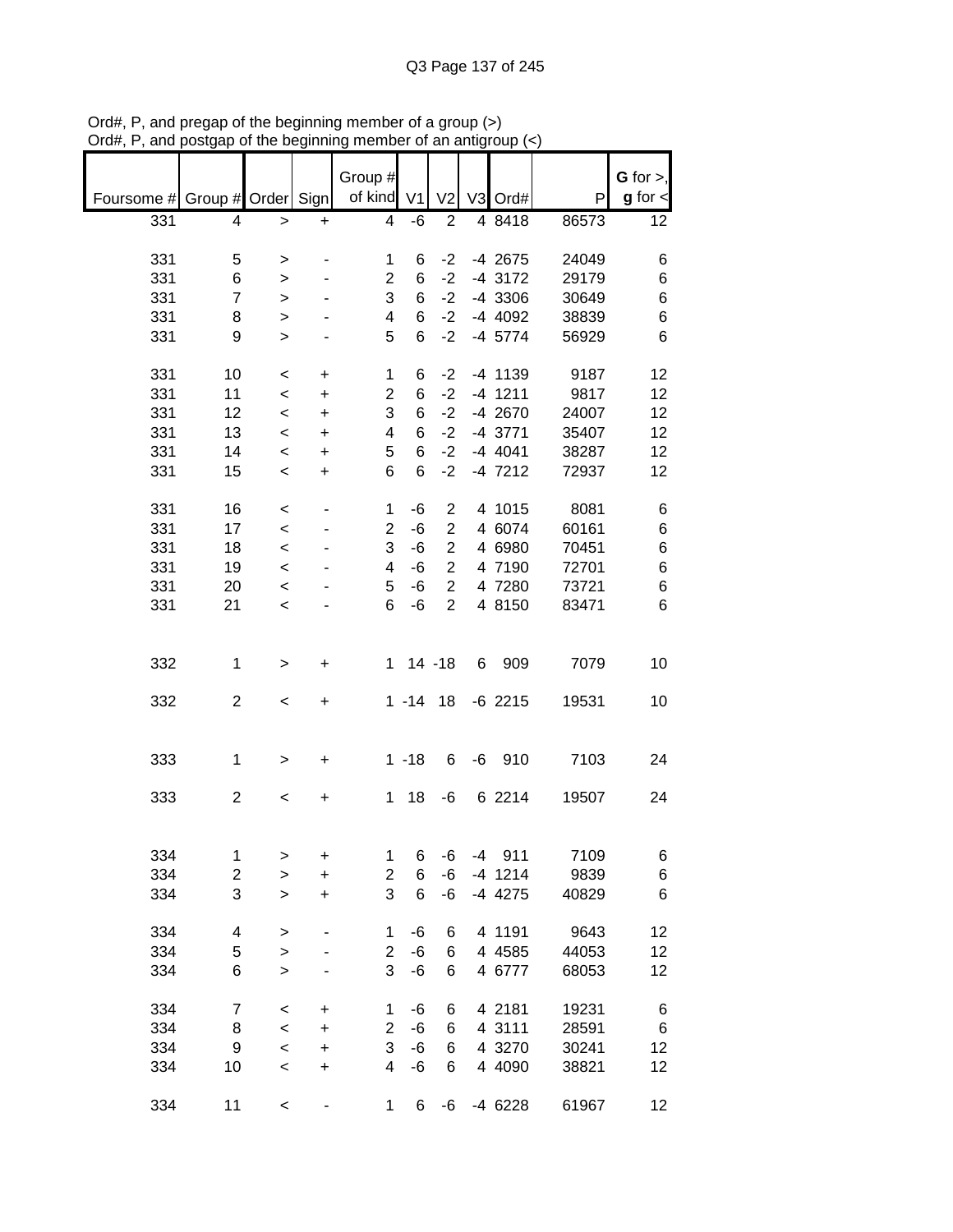|                         |                                                                                                                      |                                                                                               |                                                                                              |                                              |                                                                                                                                                                                         |                                                                                                                                                                                              |     |                                                                                                                                                                                                                                                                                                                                                                                                             | G for $>$ ,                                                                                                                                        |
|-------------------------|----------------------------------------------------------------------------------------------------------------------|-----------------------------------------------------------------------------------------------|----------------------------------------------------------------------------------------------|----------------------------------------------|-----------------------------------------------------------------------------------------------------------------------------------------------------------------------------------------|----------------------------------------------------------------------------------------------------------------------------------------------------------------------------------------------|-----|-------------------------------------------------------------------------------------------------------------------------------------------------------------------------------------------------------------------------------------------------------------------------------------------------------------------------------------------------------------------------------------------------------------|----------------------------------------------------------------------------------------------------------------------------------------------------|
|                         |                                                                                                                      |                                                                                               |                                                                                              |                                              | V <sub>2</sub>                                                                                                                                                                          |                                                                                                                                                                                              |     | P                                                                                                                                                                                                                                                                                                                                                                                                           | $g$ for $\textsf{d}$                                                                                                                               |
| 12                      | $\,<$                                                                                                                |                                                                                               | $\overline{2}$                                                                               | 6                                            | -6                                                                                                                                                                                      |                                                                                                                                                                                              |     | 83597                                                                                                                                                                                                                                                                                                                                                                                                       | 12                                                                                                                                                 |
|                         |                                                                                                                      |                                                                                               |                                                                                              |                                              |                                                                                                                                                                                         |                                                                                                                                                                                              |     |                                                                                                                                                                                                                                                                                                                                                                                                             |                                                                                                                                                    |
|                         | >                                                                                                                    | +                                                                                             |                                                                                              |                                              | -4                                                                                                                                                                                      |                                                                                                                                                                                              |     |                                                                                                                                                                                                                                                                                                                                                                                                             | 12                                                                                                                                                 |
| $\overline{c}$          | >                                                                                                                    | +                                                                                             | $\overline{2}$                                                                               | $-6$                                         | $-4$                                                                                                                                                                                    |                                                                                                                                                                                              |     | 24611                                                                                                                                                                                                                                                                                                                                                                                                       | 18                                                                                                                                                 |
| 3                       | >                                                                                                                    | +                                                                                             | 3                                                                                            | $-6$                                         | $-4$                                                                                                                                                                                    |                                                                                                                                                                                              |     | 38231                                                                                                                                                                                                                                                                                                                                                                                                       | 12                                                                                                                                                 |
| 4                       | >                                                                                                                    | +                                                                                             | 4                                                                                            | $-6$                                         | $-4$                                                                                                                                                                                    |                                                                                                                                                                                              |     | 67181                                                                                                                                                                                                                                                                                                                                                                                                       | 12                                                                                                                                                 |
| 5                       | $\, > \,$                                                                                                            | +                                                                                             | 5                                                                                            | -6                                           | $-4$                                                                                                                                                                                    |                                                                                                                                                                                              |     | 70451                                                                                                                                                                                                                                                                                                                                                                                                       | 12                                                                                                                                                 |
|                         |                                                                                                                      |                                                                                               |                                                                                              |                                              |                                                                                                                                                                                         |                                                                                                                                                                                              |     |                                                                                                                                                                                                                                                                                                                                                                                                             | 12                                                                                                                                                 |
|                         |                                                                                                                      |                                                                                               |                                                                                              |                                              |                                                                                                                                                                                         |                                                                                                                                                                                              |     |                                                                                                                                                                                                                                                                                                                                                                                                             | 18                                                                                                                                                 |
|                         |                                                                                                                      |                                                                                               |                                                                                              |                                              |                                                                                                                                                                                         |                                                                                                                                                                                              |     |                                                                                                                                                                                                                                                                                                                                                                                                             |                                                                                                                                                    |
| 8                       | $\,<\,$                                                                                                              |                                                                                               | 1                                                                                            | -6                                           |                                                                                                                                                                                         |                                                                                                                                                                                              |     | 20681                                                                                                                                                                                                                                                                                                                                                                                                       | 12                                                                                                                                                 |
| 9                       | $\,<\,$                                                                                                              |                                                                                               | $\overline{2}$                                                                               | $-6$                                         | $-4$                                                                                                                                                                                    |                                                                                                                                                                                              |     | 80039                                                                                                                                                                                                                                                                                                                                                                                                       | 12                                                                                                                                                 |
|                         |                                                                                                                      |                                                                                               |                                                                                              |                                              |                                                                                                                                                                                         |                                                                                                                                                                                              |     |                                                                                                                                                                                                                                                                                                                                                                                                             |                                                                                                                                                    |
|                         |                                                                                                                      |                                                                                               |                                                                                              |                                              |                                                                                                                                                                                         |                                                                                                                                                                                              |     |                                                                                                                                                                                                                                                                                                                                                                                                             | 6                                                                                                                                                  |
|                         | >                                                                                                                    | +                                                                                             | $\overline{2}$                                                                               | $-4$                                         |                                                                                                                                                                                         |                                                                                                                                                                                              |     |                                                                                                                                                                                                                                                                                                                                                                                                             | 6                                                                                                                                                  |
| 3                       | >                                                                                                                    | $\ddot{}$                                                                                     | 3                                                                                            | $-4$                                         |                                                                                                                                                                                         |                                                                                                                                                                                              |     | 59627                                                                                                                                                                                                                                                                                                                                                                                                       | 6                                                                                                                                                  |
|                         |                                                                                                                      |                                                                                               |                                                                                              |                                              |                                                                                                                                                                                         |                                                                                                                                                                                              |     |                                                                                                                                                                                                                                                                                                                                                                                                             |                                                                                                                                                    |
|                         |                                                                                                                      |                                                                                               |                                                                                              |                                              |                                                                                                                                                                                         |                                                                                                                                                                                              |     |                                                                                                                                                                                                                                                                                                                                                                                                             | 18                                                                                                                                                 |
|                         |                                                                                                                      | +                                                                                             |                                                                                              |                                              |                                                                                                                                                                                         |                                                                                                                                                                                              |     |                                                                                                                                                                                                                                                                                                                                                                                                             | 6                                                                                                                                                  |
| 6                       | $\,<$                                                                                                                | +                                                                                             | 2                                                                                            |                                              |                                                                                                                                                                                         |                                                                                                                                                                                              |     | 27481                                                                                                                                                                                                                                                                                                                                                                                                       | 6                                                                                                                                                  |
| $\overline{7}$          | $\,<$                                                                                                                | +                                                                                             | 3                                                                                            |                                              |                                                                                                                                                                                         |                                                                                                                                                                                              |     | 81163                                                                                                                                                                                                                                                                                                                                                                                                       | 10                                                                                                                                                 |
| 8                       | $\,<$                                                                                                                | +                                                                                             | 4                                                                                            |                                              |                                                                                                                                                                                         |                                                                                                                                                                                              |     | 86533                                                                                                                                                                                                                                                                                                                                                                                                       | 6                                                                                                                                                  |
|                         |                                                                                                                      |                                                                                               |                                                                                              |                                              |                                                                                                                                                                                         |                                                                                                                                                                                              |     |                                                                                                                                                                                                                                                                                                                                                                                                             |                                                                                                                                                    |
| 1                       | >                                                                                                                    | +                                                                                             | 1                                                                                            |                                              |                                                                                                                                                                                         | 10                                                                                                                                                                                           | 914 | 7129                                                                                                                                                                                                                                                                                                                                                                                                        | 2                                                                                                                                                  |
| $\overline{\mathbf{c}}$ | >                                                                                                                    | +                                                                                             | $\overline{2}$                                                                               |                                              |                                                                                                                                                                                         |                                                                                                                                                                                              |     | 17209                                                                                                                                                                                                                                                                                                                                                                                                       | $\overline{\mathbf{c}}$                                                                                                                            |
| 3                       | >                                                                                                                    | +                                                                                             | 3                                                                                            |                                              |                                                                                                                                                                                         |                                                                                                                                                                                              |     | 48541                                                                                                                                                                                                                                                                                                                                                                                                       | $\overline{2}$                                                                                                                                     |
|                         |                                                                                                                      |                                                                                               |                                                                                              |                                              |                                                                                                                                                                                         |                                                                                                                                                                                              |     |                                                                                                                                                                                                                                                                                                                                                                                                             | 28                                                                                                                                                 |
|                         |                                                                                                                      |                                                                                               |                                                                                              |                                              |                                                                                                                                                                                         |                                                                                                                                                                                              |     |                                                                                                                                                                                                                                                                                                                                                                                                             | 22                                                                                                                                                 |
|                         |                                                                                                                      |                                                                                               |                                                                                              |                                              |                                                                                                                                                                                         |                                                                                                                                                                                              |     |                                                                                                                                                                                                                                                                                                                                                                                                             |                                                                                                                                                    |
|                         |                                                                                                                      |                                                                                               |                                                                                              |                                              |                                                                                                                                                                                         |                                                                                                                                                                                              |     |                                                                                                                                                                                                                                                                                                                                                                                                             | 22                                                                                                                                                 |
|                         |                                                                                                                      |                                                                                               |                                                                                              |                                              |                                                                                                                                                                                         |                                                                                                                                                                                              |     |                                                                                                                                                                                                                                                                                                                                                                                                             | 18                                                                                                                                                 |
|                         |                                                                                                                      |                                                                                               |                                                                                              |                                              |                                                                                                                                                                                         |                                                                                                                                                                                              |     |                                                                                                                                                                                                                                                                                                                                                                                                             | 18                                                                                                                                                 |
|                         |                                                                                                                      |                                                                                               |                                                                                              |                                              |                                                                                                                                                                                         |                                                                                                                                                                                              |     |                                                                                                                                                                                                                                                                                                                                                                                                             | 18                                                                                                                                                 |
|                         |                                                                                                                      |                                                                                               |                                                                                              |                                              |                                                                                                                                                                                         |                                                                                                                                                                                              |     |                                                                                                                                                                                                                                                                                                                                                                                                             | 20                                                                                                                                                 |
|                         |                                                                                                                      |                                                                                               |                                                                                              |                                              |                                                                                                                                                                                         |                                                                                                                                                                                              |     |                                                                                                                                                                                                                                                                                                                                                                                                             | 18                                                                                                                                                 |
|                         |                                                                                                                      |                                                                                               |                                                                                              |                                              |                                                                                                                                                                                         |                                                                                                                                                                                              |     |                                                                                                                                                                                                                                                                                                                                                                                                             | 16                                                                                                                                                 |
|                         |                                                                                                                      |                                                                                               |                                                                                              |                                              |                                                                                                                                                                                         |                                                                                                                                                                                              |     |                                                                                                                                                                                                                                                                                                                                                                                                             | 16                                                                                                                                                 |
| 9                       | >                                                                                                                    | +                                                                                             |                                                                                              |                                              | 10                                                                                                                                                                                      |                                                                                                                                                                                              |     | 99787                                                                                                                                                                                                                                                                                                                                                                                                       | 20                                                                                                                                                 |
| 10                      | >                                                                                                                    |                                                                                               |                                                                                              |                                              |                                                                                                                                                                                         |                                                                                                                                                                                              |     | 66383                                                                                                                                                                                                                                                                                                                                                                                                       | 6                                                                                                                                                  |
|                         | 1<br>6<br>$\overline{7}$<br>1<br>2<br>4<br>5<br>4<br>5<br>1<br>$\overline{\mathbf{c}}$<br>3<br>4<br>5<br>6<br>7<br>8 | $\,<$<br>$\,<$<br>><br>><br>$\,<$<br>$\,<\,$<br>$\,<$<br>><br>><br>><br>><br>><br>><br>><br>> | Foursome # Group # Order Sign<br>+<br>$\ddot{}$<br>+<br>+<br>+<br>+<br>+<br>+<br>+<br>+<br>+ | 1<br>1<br>$\overline{2}$<br>1<br>1<br>1<br>1 | Group #<br>of kind V1<br>-6<br>6<br>6<br>$\mathbf{2}^{\prime}$<br>$1 - 14$<br>$2 - 14$<br>$3 - 14$<br>$4 - 14$<br>$5 - 14$<br>$6 - 14$<br>$7 - 14$<br>$8 - 14$<br>$9 - 14$<br>$1 \quad$ | -4<br>$4 - 20$<br>$4 - 20$<br>$4 - 20$<br>$4 - 20$<br>$4 - 20$<br>$20 - 14$<br>$20 - 14$<br>$20 - 14$<br>$20 - 14$<br>$20 - 14$<br>10<br>10<br>10<br>10<br>10<br>10<br>10<br>10<br>$14 - 10$ | -4  | V3 Ord#<br>$-48159$<br>20<br>912<br>20 2727<br>20 4035<br>20 6693<br>20 6980<br>4 -20 3133<br>4 -20 7967<br>20 2329<br>20 7839<br>$20 - 14$<br>913<br>20 -14 4994<br>20 -14 6027<br>14 6540<br>14 2076<br>14 3003<br>14 7944<br>14 8415<br>10 1983<br>10 4995<br>10 1274<br>10 6176<br>$-8$ 915<br>$-8$ 1520<br>$-8$ 1888<br>$-8$ 3135<br>$-8$ 3140<br>$-8$ 5168<br>-8 6402<br>-8 8539<br>-8 9573<br>8 6621 | 7121<br>28759<br>81421<br>7127<br>48539<br>65497<br>18121<br>10399<br>61381<br>7151<br>12739<br>16249<br>28789<br>28837<br>50359<br>63839<br>87959 |

Ord#, P, and pregap of the beginning member of a group (>) Ord#, P, and postgap of the beginning member of an antigroup (<)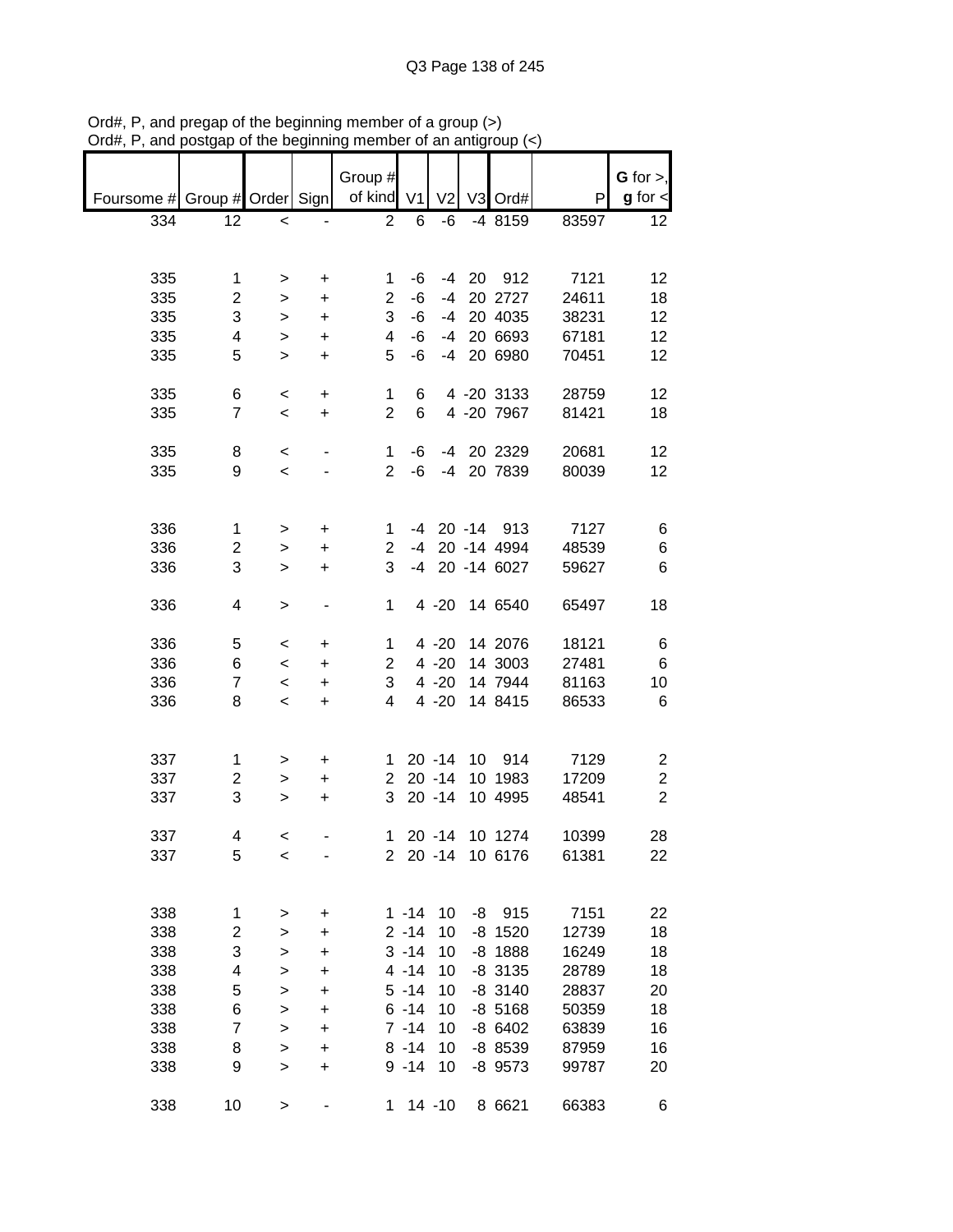|            |                    |                          |           | Group #             |                      |                                  |         |                       |                | G for $>$ ,                               |
|------------|--------------------|--------------------------|-----------|---------------------|----------------------|----------------------------------|---------|-----------------------|----------------|-------------------------------------------|
| Foursome # | Group # Order Sign |                          |           | of kind             | V1                   | V <sub>2</sub>                   |         | V3 Ord#               | P              | $g$ for $\lt$                             |
| 338        | 11                 | >                        |           | $\overline{2}$      |                      | 14 -10                           |         | 8 6951                | 70141          | $\overline{\mathbf{c}}$                   |
| 338        | 12                 | $\geq$                   |           | 3                   |                      | $14 - 10$                        |         | 8 8455                | 87049          | 8                                         |
|            |                    |                          |           |                     |                      |                                  |         |                       |                |                                           |
| 338        | 13                 | $\,<\,$                  | +         | 1                   |                      | $14 - 10$                        |         | 8 5958                | 58943          | 20                                        |
| 338        | 14                 | $\,<\,$                  | +         | $\overline{2}$      |                      | $14 - 10$                        |         | 8 7940                | 81101          | 18                                        |
| 338        | 15                 | $\,<\,$                  | $\ddot{}$ | 3                   |                      | $14 - 10$                        |         | 8 8 6 8 1             | 89633          | 20                                        |
|            |                    |                          |           |                     |                      |                                  |         |                       |                |                                           |
| 338<br>338 | 16                 | $\,<\,$                  |           |                     | $1 - 14$<br>$2 - 14$ | 10<br>10                         |         | $-8$ 4548<br>$-86175$ | 43649<br>61379 | $\overline{\mathbf{c}}$<br>$\overline{2}$ |
|            | 17                 | $\,<\,$                  |           |                     |                      |                                  |         |                       |                |                                           |
|            |                    |                          |           |                     |                      |                                  |         |                       |                |                                           |
| 339        | 1                  | >                        | +         |                     | $1 - 10$             | $-2$                             | 4       | 920                   | 7207           | 14                                        |
| 339        | 2                  | >                        | +         |                     | $2 - 10$             | $-2$                             | 4       | 1155                  | 9337           | 14                                        |
| 339        | 3                  | >                        | $\ddot{}$ |                     | $3 - 10$             | $-2$                             |         | 4 1515                | 12689          | 18                                        |
| 339        | 4                  | >                        | +         |                     | $4 - 10$             | $-2$                             |         | 4 2414                | 21517          | 14                                        |
| 339        | 5                  | $\, > \,$                | +         |                     | $5 - 10$             | $-2$                             |         | 4 4719                | 45523          | 20                                        |
| 339        | 6                  | $\mathbf{I}$             | +         |                     | $6 - 10$             | $-2$                             |         | 4 5334                | 52177          | 14                                        |
| 339        | $\overline{7}$     | $\geq$                   | +         |                     | $7 - 10$             | $-2$                             |         | 4 7975                | 81547          | 14                                        |
|            |                    |                          |           |                     |                      |                                  |         |                       |                |                                           |
| 339        | 8                  | >                        |           | $\mathbf 1$         | 10                   | $\overline{c}$                   |         | -4 7236               | 73243          | 6                                         |
| 339        | 9                  | $\geq$                   |           | $\overline{2}$      | 10                   | $\overline{2}$                   |         | -4 8613               | 88903          | 6                                         |
|            |                    |                          |           |                     |                      |                                  |         |                       |                |                                           |
| 339<br>339 | 10<br>11           | $\,<$                    | +         | 1<br>$\overline{c}$ | 10<br>10             | $\overline{c}$                   |         | -4 1779<br>$-4$ 2612  | 15241<br>23473 | 18<br>24                                  |
| 339        | 12                 | $\,<$                    | +         | 3                   | 10                   | $\overline{c}$<br>$\overline{2}$ |         | -4 4279               | 40853          | 14                                        |
| 339        | 13                 | $\,<$<br>$\,<$           | +<br>+    | 4                   | 10                   | $\overline{2}$                   |         | $-4$ 6718             | 67433          | 14                                        |
| 339        | 14                 | $\,<$                    | $\ddot{}$ | 5                   | 10                   | $\overline{2}$                   |         | -4 6750               | 67763          | 14                                        |
| 339        | 15                 | $\,<$                    | +         | 6                   | 10                   | $\overline{2}$                   |         | -4 6923               | 69833          | 14                                        |
| 339        | 16                 | $\,<\,$                  | +         | $\overline{7}$      | 10                   | $\overline{2}$                   |         | -4 7848               | 80153          | 14                                        |
| 339        | 17                 | $\,<\,$                  | +         | 8                   | 10                   | $\overline{2}$                   |         | -4 8737               | 90203          | 14                                        |
|            |                    |                          |           |                     |                      |                                  |         |                       |                |                                           |
|            |                    |                          |           |                     |                      |                                  |         |                       |                |                                           |
| 340        | $\mathbf 1$        | >                        | +         | 1                   | $-2$                 | $\overline{2}$                   | 24      | 926                   | 7243           | 6                                         |
|            |                    |                          |           |                     |                      |                                  |         |                       |                |                                           |
| 340        | $\overline{c}$     | $\,<\,$                  | $\ddot{}$ | 1                   | $\mathbf{2}$         |                                  |         | $-2 - 24$ 1559        | 13103          | 6                                         |
| 340        | 3                  | $\overline{\phantom{a}}$ | $\ddot{}$ | 2                   | $\overline{2}$       |                                  |         | $-2 - 24$ 1903        | 16421          | 6                                         |
| 340        | 4                  | $\prec$                  | $\ddot{}$ | 3                   | $\overline{2}$       |                                  |         | $-2 - 24 6026$        | 59621          | 6                                         |
|            |                    |                          |           |                     |                      |                                  |         |                       |                |                                           |
| 341        | 1                  | >                        | +         | 1                   | $\mathbf{2}$         |                                  | 24 - 16 | 927                   | 7247           | 4                                         |
| 341        | 2                  | >                        | +         | $\overline{2}$      | $\mathbf{2}$         |                                  |         | 24 -16 4345           | 41543          | 4                                         |
| 341        | 3                  | $\geq$                   | $\ddot{}$ | 3                   | $\overline{2}$       |                                  |         | 24 -16 7172           | 72497          | 4                                         |
|            |                    |                          |           |                     |                      |                                  |         |                       |                |                                           |
| 341        | 4                  | $\,<$                    | $\ddot{}$ | 1.                  |                      | $-2 - 24$                        |         | 16 1558               | 13099          | 4                                         |
| 341        | 5                  | $\,<\,$                  | +         | $\overline{2}$      |                      | $-2 -24$                         |         | 16 6025               | 59617          | 4                                         |

Ord#, P, and pregap of the beginning member of a group (>) Ord#, P, and postgap of the beginning member of an antigroup (<)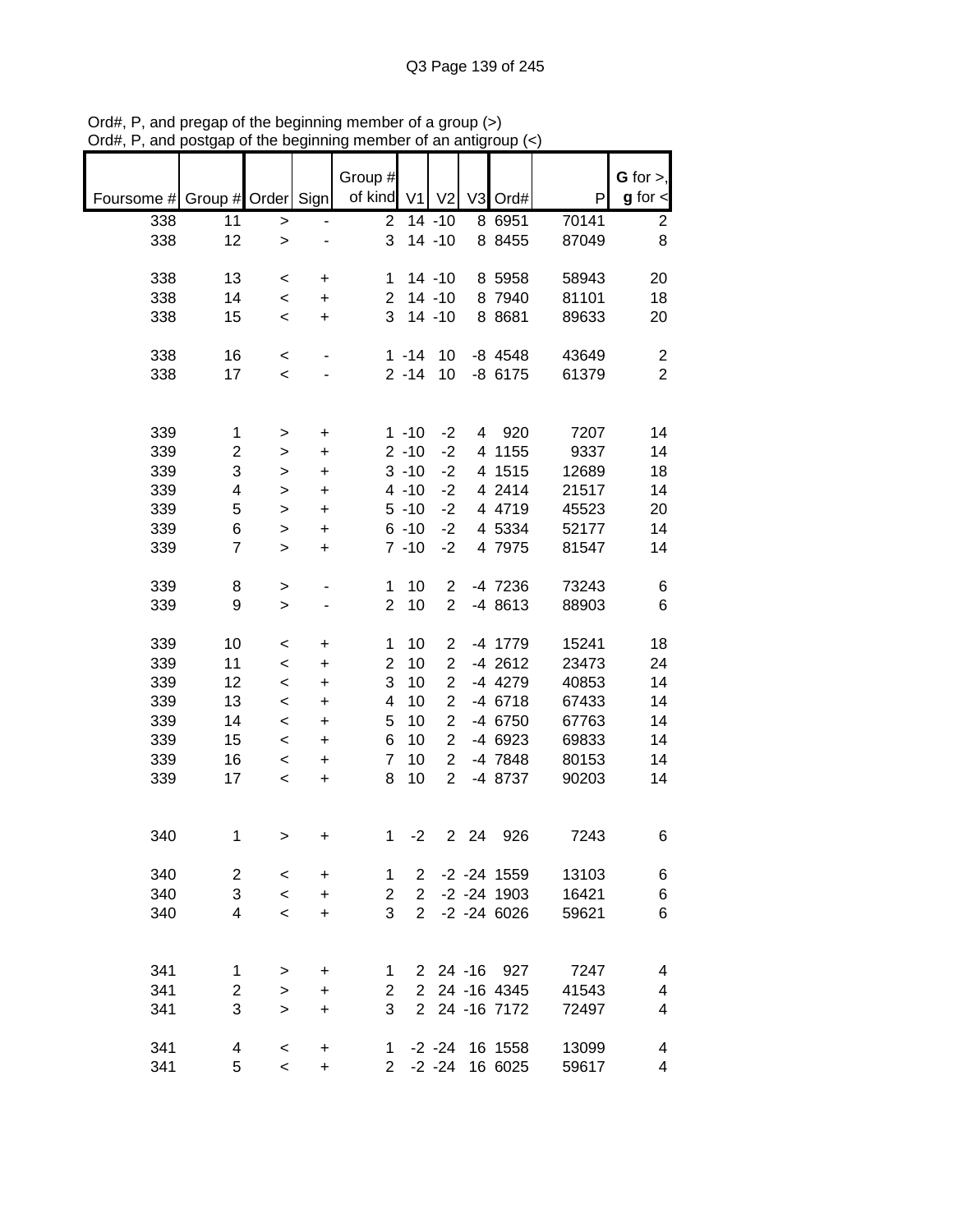|                               |                         |              |           | Group #        |                |                |         |               |       | G for $>$ ,     |
|-------------------------------|-------------------------|--------------|-----------|----------------|----------------|----------------|---------|---------------|-------|-----------------|
| Foursome # Group # Order Sign |                         |              |           | of kind V1     |                | V <sub>2</sub> |         | V3 Ord#       | P     | $g$ for $\lt$   |
| 342                           | 1                       | >            | +         |                | $1 - 14$       | 16             | 6       | 936           | 7349  | 16              |
| 342                           | $\overline{c}$          | $\mathbf{I}$ | $\ddot{}$ |                | $2 - 14$       | 16             |         | 6 8169        | 83717 | 16              |
| 342                           | 3                       | $\,<\,$      | +         |                | $1 \t14 \t-16$ |                |         | $-6$ 7539     | 76651 | 16              |
| 342                           | 4                       | $\,<$        |           |                | $1 - 14$ 16    |                |         | 6 2664        | 23957 | 14              |
| 343                           | $\mathbf 1$             | $\, > \,$    | $\ddot{}$ |                | 116            | 6              |         | $-6$ 937      | 7351  | $\overline{2}$  |
| 343                           | $\overline{2}$          | $\,<\,$      | +         |                | $1 - 16$       | -6             |         | 6 9359        | 97301 | $\sqrt{2}$      |
| 343                           | 3                       | $\,<\,$      |           |                | 116            |                |         | 6 -6 8930     | 92431 | 28              |
| 344                           | $\mathbf{1}$            | $\, > \,$    | +         | $\mathbf{1}$   | 6              |                |         | $-6 - 12$ 938 | 7369  | 18              |
| 344                           | $\overline{2}$          | $\, > \,$    |           | $\mathbf 1$    | -6             |                |         | 6 12 6044     | 59791 | 12              |
| 344                           | 3                       | $\,<$        | +         | $\mathbf 1$    | -6             |                |         | 6 12 2593     | 23251 | 18              |
| 345                           | $\mathbf{1}$            | $\, > \,$    | +         |                | $1 - 12$       | 10             |         | 2 940         | 7411  | 18              |
| 345                           | $\overline{2}$          | $\,<\,$      |           |                | $1 - 12$ 10    |                |         | 2 2 6 1 3     | 23497 | 12              |
| 346                           | $\mathbf{1}$            | $\,>$        | $\ddot{}$ |                | $1 \quad 10$   |                |         | 2 -12 941     | 7417  | $\,6$           |
| 346                           | $\overline{c}$          | $\,$         |           |                | $1 - 10$       |                |         | $-2$ 12 2458  | 21929 | 18              |
| 347                           | 1                       | $\, > \,$    | +         |                | $1 - 12$       |                | $-4$ 16 | 943           | 7451  | 18              |
| 347                           | 2                       | >            | +         |                | $2 - 12$       | $-4$           |         | 16 4885       | 47381 | 18              |
| 347                           | 3                       | $\,<$        |           |                | $1 - 12$       |                |         | -4 16 2938    | 26777 | 6               |
| 348                           | 1                       | >            | $\ddot{}$ | 1              | -4             |                | 16 -14  | 944           | 7457  | 6               |
| 348                           | $\overline{\mathbf{c}}$ | >            | $\ddot{}$ | $\overline{c}$ | $-4$           |                |         | 16 - 14 1886  | 16229 | 6               |
| 348                           | 3                       | >            | $\ddot{}$ | 3              | $-4$           |                |         | 16 - 14 2711  | 24419 | 6               |
| 348                           | 4                       | >            | +         | 4              | $-4$           |                |         | 16 - 14 3058  | 28027 | 8               |
| 348                           | 5                       | >            | $\ddot{}$ | 5              | -4             |                |         | 16 -14 3091   | 28409 | 6               |
| 348                           | 6                       | >            | $\ddot{}$ | 6              | -4             |                |         | 16 -14 4342   | 41519 | 6               |
| 348                           | $\overline{7}$          | $\mathbf{I}$ | $\ddot{}$ | 7              | $-4$           |                |         | 16 -14 5486   | 53857 | 8               |
| 348                           | 8                       | >            | $\ddot{}$ | 8              | -4             |                |         | 16 -14 7492   | 76099 | 8               |
| 348                           | 9                       | $\, > \,$    | +         | 9              | -4             |                |         | 16 - 14 7812  | 79769 | 12 <sub>2</sub> |

Ord#, P, and pregap of the beginning member of a group (>) Ord#, P, and postgap of the beginning member of an antigroup (<)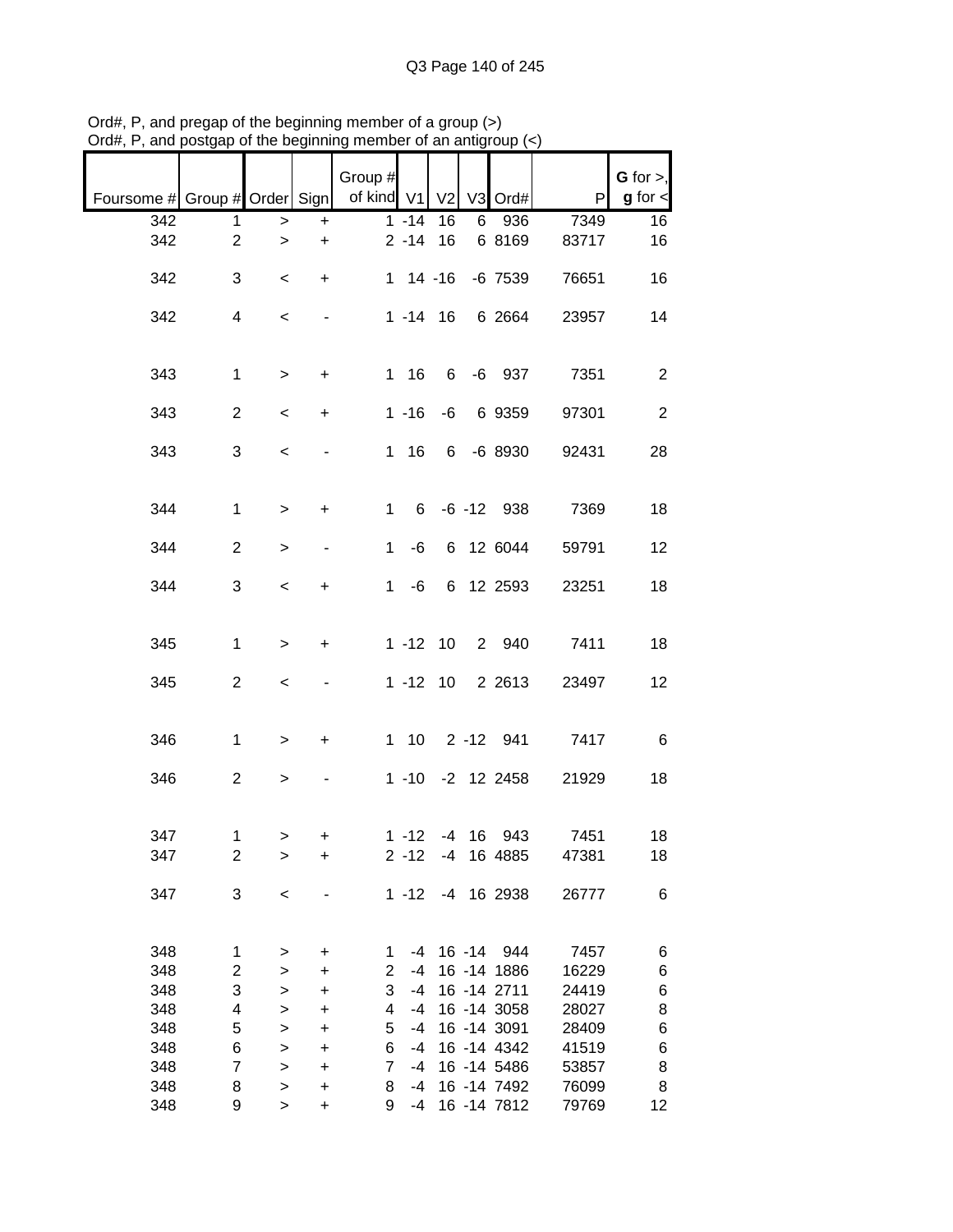|                          |    |           |           | Group #        |                |                |          |            |       | G for $>$ ,             |
|--------------------------|----|-----------|-----------|----------------|----------------|----------------|----------|------------|-------|-------------------------|
| Foursome # Group # Order |    |           | Sign      | of kind        | V <sub>1</sub> | V <sub>2</sub> |          | V3 Ord#    | P     | $g$ for $\lt$           |
|                          |    |           |           |                |                |                |          |            |       |                         |
| 348                      | 10 | $\,>$     |           | 1              |                | $4 - 16$       |          | 14 8326    | 85549 | 18                      |
| 348                      | 11 | $\,<\,$   | +         | 1              |                | $4 - 16$       |          | 14 973     | 7673  | 8                       |
| 348                      | 12 | $\,<$     | +         | $\overline{2}$ |                | $4 - 16$       |          | 14 1564    | 13151 | 8                       |
| 348                      | 13 | $\,<$     | +         | 3              |                | $4 - 16$       |          | 14 5550    | 54541 | 6                       |
| 348                      | 14 | $\,<\,$   | +         | 4              |                | $4 - 16$       |          | 14 6386    | 63691 | 6                       |
| 348                      | 15 | $\,<\,$   | +         | 5              |                | $4 - 16$       |          | 14 7651    | 77849 | 14                      |
| 348                      | 16 | $\,<$     | $\ddot{}$ | 6              |                | $4 - 16$       |          | 14 9091    | 94261 | 12                      |
|                          |    |           |           |                |                |                |          |            |       |                         |
| 349                      | 1  | >         | +         | 1.             |                | $16 - 14$      |          | 2 945      | 7459  | $\overline{\mathbf{c}}$ |
| 349                      | 2  | $\, > \,$ | $\ddot{}$ | $\overline{2}$ |                | $16 - 14$      |          | 2 2 9 9 6  | 27409 | $\overline{c}$          |
| 349                      | 3  | >         | $\ddot{}$ | 3              |                | $16 - 14$      |          | 2 3092     | 28411 | $\overline{\mathbf{c}}$ |
| 349                      | 4  | >         | $\ddot{}$ | 4              |                | $16 - 14$      |          | 2 4343     | 41521 | $\overline{\mathbf{c}}$ |
| 349                      | 5  | >         | $\ddot{}$ | 5              |                | $16 - 14$      |          | 2 5394     | 52861 | $\overline{c}$          |
| 349                      | 6  | >         | $\ddot{}$ | 6              |                | $16 - 14$      |          | 2 5891     | 58171 | $\overline{c}$          |
| 349                      | 7  | >         | $\ddot{}$ | 7              |                | $16 - 14$      |          | 2 7986     | 81649 | $\overline{c}$          |
| 349                      | 8  | >         | $\ddot{}$ | 8              |                | $16 - 14$      |          | 2 8247     | 84631 | $\overline{c}$          |
| 349                      | 9  | $\geq$    | $\ddot{}$ | 9              |                | $16 - 14$      |          | 2 9535     | 99349 | $\overline{2}$          |
| 349                      | 10 | $\, > \,$ |           |                | $1 - 16$       | 14             |          | $-2$ 5212  | 50891 | 18                      |
| 349                      | 11 | <         | +         |                | $1 - 16$       | 14             |          | $-2$ 1548  | 13001 | 2                       |
| 349                      | 12 | $\,<\,$   | +         |                | $2 - 16$       | 14             |          | $-2$ 2091  | 18251 | 2                       |
| 349                      | 13 | $\,<$     | $\ddot{}$ |                | $3 - 16$       | 14             |          | $-2$ 3320  | 30803 | 6                       |
| 349                      | 14 | $\,<\,$   | +         |                | $4 - 16$       | 14             |          | $-2$ 5507  | 54083 | 8                       |
| 349                      | 15 | $\,<\,$   | +         |                | $5 - 16$       | 14             |          | $-28519$   | 87719 | $\overline{\mathbf{c}}$ |
| 349                      | 16 | $\,<\,$   | +         |                | $6 - 16$       | 14             |          | $-29090$   | 94253 | 8                       |
| 349                      | 17 | $\,<$     |           | 1.             |                | $16 - 14$      |          | 2 8008     | 81901 | 18                      |
| 349                      | 18 | $\,<$     |           | $\overline{2}$ |                | $16 - 14$      |          | 2 9040     | 93607 | 22                      |
|                          |    |           |           |                |                |                |          |            |       |                         |
| 350                      | 1  | >         | +         | 1              | 10             |                | $4 - 14$ | 967        | 7607  | 4                       |
| 350                      | 2  | $\geq$    | +         | $\overline{2}$ | 10             |                |          | 4 -14 1285 | 10501 | $\overline{\mathbf{c}}$ |
| 350                      | 3  | >         | +         | 3              | 10             |                |          | 4 -14 3964 | 37447 | 6                       |
| 350                      | 4  | >         | +         | 4              | 10             |                |          | 4 -14 7707 | 78541 | $\overline{\mathbf{c}}$ |
| 350                      | 5  | >         | +         | 5              | 10             |                |          | 4 -14 7903 | 80749 | $\overline{\mathbf{c}}$ |
| 350                      | 6  | >         | +         | 6              | 10             |                |          | 4 -14 8235 | 84467 | 4                       |
| 350                      | 7  | >         | +         | 7              | 10             |                |          | 4 -14 8461 | 87121 | $\overline{\mathbf{c}}$ |
| 350                      | 8  | $\geq$    | $\ddot{}$ | 8              | 10             |                |          | 4 -14 9249 | 95959 | $\overline{2}$          |
| 350                      | 9  | >         |           |                | $1 - 10$       | -4             |          | 14 3529    | 32933 | 16                      |
| 350                      | 10 | $\,<$     | +         |                | $1 - 10$       | $-4$           |          | 14 1123    | 9041  | $\overline{\mathbf{c}}$ |
| 350                      | 11 | $\,<$     | +         |                | $2 - 10$       | $-4$           |          | 14 1263    | 10301 | $\overline{2}$          |

Ord#, P, and pregap of the beginning member of a group (>) Ord#, P, and postgap of the beginning member of an antigroup (<)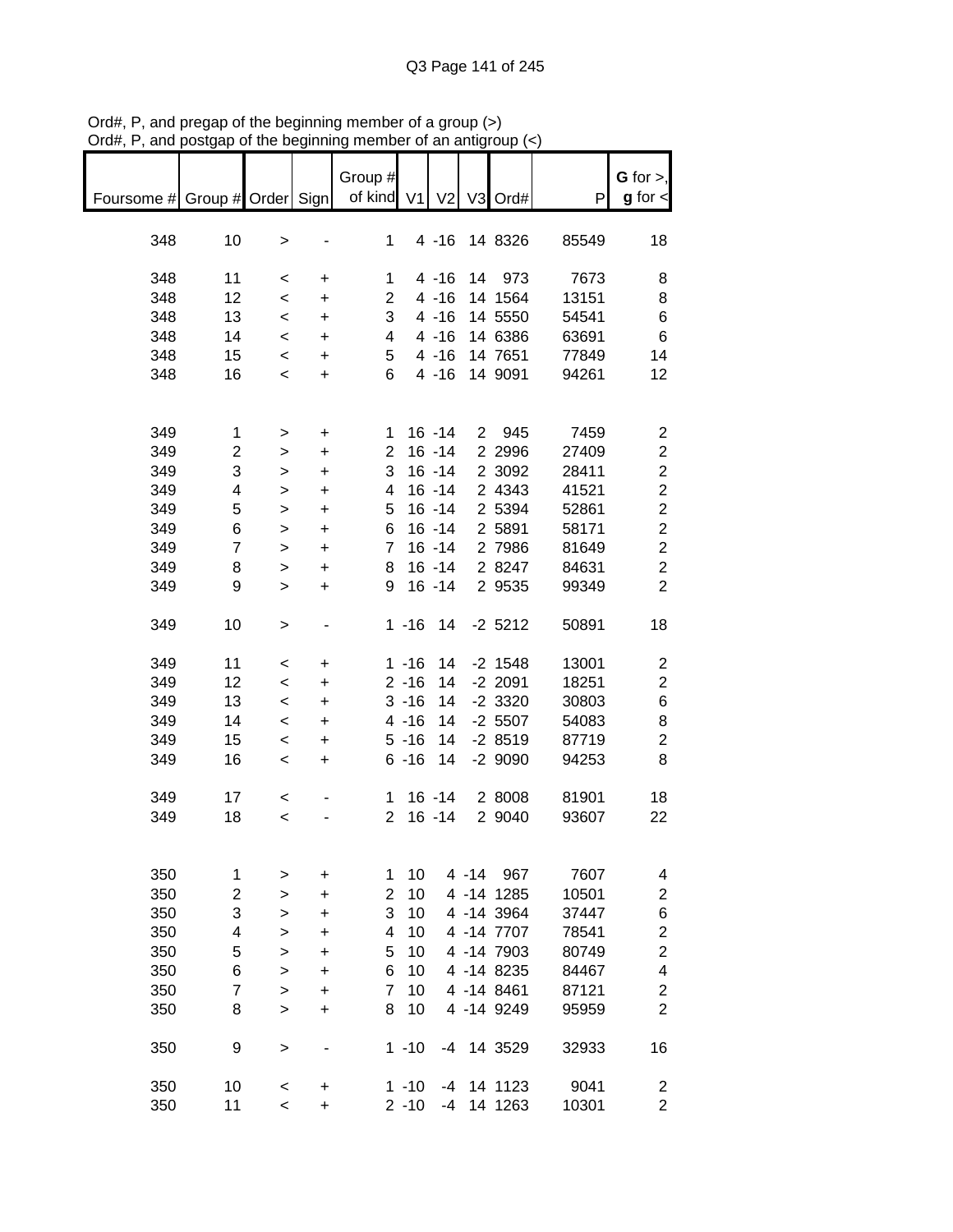|            |                    |           |                          | Group #        |               |                |           |                  |       | G for $>$ ,             |
|------------|--------------------|-----------|--------------------------|----------------|---------------|----------------|-----------|------------------|-------|-------------------------|
| Foursome # | Group # Order Sign |           |                          | of kind V1     |               | V <sub>2</sub> |           | V3 Ord#          | P     | $g$ for $\lt$           |
| 350        | 12                 | $\prec$   | $\ddot{}$                |                | $3 - 10$      | -4             |           | 14 1338          | 11047 | 10                      |
| 350        | 13                 | $\,<$     | +                        |                | $4 - 10$      | $-4$           |           | 14 3403          | 31643 | 6                       |
| 350        | 14                 | $\,<$     | $\ddot{}$                |                | $5 - 10$      | $-4$           |           | 14 3533          | 32969 | $\overline{\mathbf{c}}$ |
| 350        | 15                 | $\,<\,$   | $\ddot{}$                |                | $6 - 10$      | $-4$           |           | 14 3999          | 37811 | $\overline{c}$          |
| 350        | 16                 | $\,<\,$   | +                        |                | $7 - 10$      | $-4$           |           | 14 6966          | 70289 | 8                       |
| 350        | 17                 | $\,<\,$   | $\ddot{}$                |                | $8 - 10$      | $-4$           |           | 14 7025          | 70949 | $\overline{c}$          |
| 350        | 18                 | $\,<\,$   | +                        |                | $9 - 10$      | $-4$           |           | 14 7372          | 74759 | $\overline{2}$          |
|            |                    |           |                          |                |               |                |           |                  |       |                         |
| 350        | 19                 | $\,<$     | $\overline{\phantom{0}}$ | 1              | 10            |                |           | 4 -14 4075       | 38677 | 16                      |
| 350        | 20                 | $\,<\,$   |                          | $\overline{2}$ | 10            |                |           | 4 -14 5700       | 56179 | 18                      |
| 350        | 21                 | $\,<$     |                          | 3              | 10            |                |           | 4 -14 6959       | 70207 | 16                      |
| 350        | 22                 | $\,<$     |                          | 4              | 10            |                |           | 4 -14 6990       | 70549 | 22                      |
|            |                    |           |                          |                |               |                |           |                  |       |                         |
|            |                    |           |                          |                |               |                |           |                  |       |                         |
| 351        | 1                  | $\, > \,$ | +                        |                | $1 - 14$      | $\overline{2}$ | 14        | 969              | 7639  | 18                      |
| 351        | $\overline{2}$     | >         | +                        |                | $2 - 14$      | $\overline{2}$ |           | 14 7302          | 74017 | 18                      |
| 351        | 3                  | >         |                          | 1              | 14            |                |           | $-2 - 14$ 4551   | 43669 | 8                       |
|            |                    |           |                          |                |               |                |           |                  |       |                         |
| 351        | 4                  | $\,<\,$   | +                        | 1              | 14            |                |           | $-2$ $-14$ 5889  | 58153 | 16                      |
|            |                    |           |                          |                |               |                |           |                  |       |                         |
| 351        | 5                  | $\,<\,$   |                          |                | $1 - 14$      | $\overline{2}$ |           | 14 2389          | 21269 | 8                       |
| 351        | 6                  | $\,<\,$   |                          |                | $2 - 14$      | $\overline{2}$ |           | 14 4050          | 38371 | 6                       |
| 351        | $\overline{7}$     | $\,<\,$   |                          |                | $3 - 14$      | $\overline{2}$ |           | 14 6711          | 67391 | 8                       |
| 351        | 8                  | $\,<$     |                          |                | $4 - 14$      | $\overline{2}$ |           | 14 9039          | 93601 | 6                       |
|            |                    |           |                          |                |               |                |           |                  |       |                         |
| 352        | 1                  | >         | +                        | 1              | -8            |                | $-2$ 28   | 983              | 7753  | 12                      |
|            |                    |           |                          |                |               |                |           |                  |       |                         |
| 352        | $\overline{c}$     | $\,<$     | +                        | 1              | 8             |                |           | 2 -28 1460       | 12211 | 16                      |
|            |                    |           |                          |                |               |                |           |                  |       |                         |
|            |                    |           |                          |                |               |                |           |                  |       |                         |
| 353        | 1                  | $\, > \,$ | +                        | 1              | $-2$          |                | $28 - 26$ | 984              | 7757  | 4                       |
| 353        | 2                  | >         | +                        | $\overline{2}$ |               |                |           | -2 28 -26 4554   | 43717 | 6                       |
| 353        | 3                  | >         | +                        | 3              | $-2$          |                |           | 28 - 26 6151     | 61051 | 8                       |
| 353        | 4                  | $\geq$    | +                        | 4              | $-2$          |                |           | 28 - 26 6433     | 64231 | 8                       |
| 353        | 5                  | $\geq$    | +                        | 5              |               |                |           | -2 28 -26 8016   | 81971 | $\overline{\mathbf{4}}$ |
|            |                    |           |                          |                |               |                |           |                  |       |                         |
| 353        | 6                  | $\,<\,$   | +                        | 1              |               |                |           | 2 -28 26 3950    | 37309 | 4                       |
|            |                    |           |                          |                |               |                |           |                  |       |                         |
|            |                    |           |                          |                |               |                |           |                  |       |                         |
| 354        | 1                  | $\, > \,$ | +                        |                |               |                |           | 1 -26 20 -18 986 | 7789  | 30                      |
| 354        | $\overline{c}$     | <         | +                        |                |               |                |           | 1 26 -20 18 7197 | 72767 | 30                      |
|            |                    |           |                          |                |               |                |           |                  |       |                         |
|            |                    |           |                          |                |               |                |           |                  |       |                         |
| 355        | 1                  | >         | +                        |                | $1 \t20 - 18$ |                |           | 0 987            | 7793  | 4                       |

Ord#, P, and pregap of the beginning member of a group (>) Ord#, P, and postgap of the beginning member of an antigroup (<)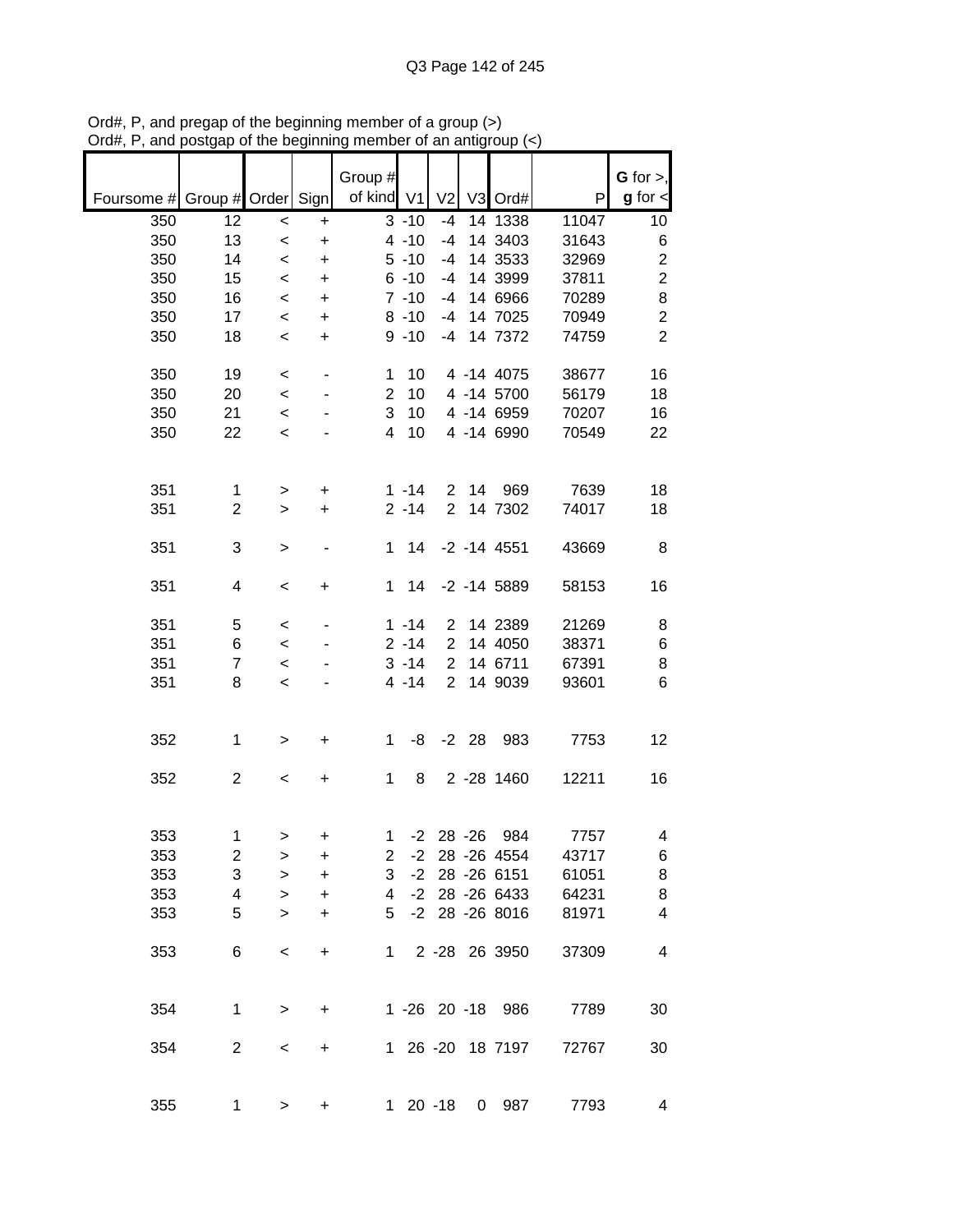|            |                |              |           | Group #                 |          |                |                |             |       | G for $>$ ,          |
|------------|----------------|--------------|-----------|-------------------------|----------|----------------|----------------|-------------|-------|----------------------|
| Foursome # | Group # Order  |              | Sign      | of kind                 | V1       | V <sub>2</sub> | V <sub>3</sub> | Ord#        | P     | $g$ for $\textsf{I}$ |
| 355        | 2              | $\,$         | +         | $\overline{2}$          |          | $20 - 18$      | 0              | 1883        | 16193 | 4                    |
| 355        | 3              | >            | +         | 3                       |          | $20 - 18$      |                | 0 5172      | 50387 | 4                    |
| 355        | 4              | >            | +         | 4                       |          | $20 - 18$      |                | 0 7831      | 79943 | 4                    |
|            |                |              |           |                         |          |                |                |             |       |                      |
| 355        | 5              | $\prec$      | +         |                         | $1 - 20$ | 18             |                | 0 5100      | 49663 | 4                    |
| 355        | 6              | $\,<$        | $\ddot{}$ |                         | $2 - 20$ | 18             |                | 0 7196      | 72763 | 4                    |
|            |                |              |           |                         |          |                |                |             |       |                      |
|            |                |              |           |                         |          |                |                |             |       |                      |
| 356        | 1              | >            | +         |                         | $1 - 18$ | 0              | 6              | 988         | 7817  | 24                   |
| 356        | $\overline{2}$ | >            | +         |                         | $2 - 18$ | 0              |                | 6 4210      | 40087 | 24                   |
|            |                |              |           |                         |          |                |                |             |       |                      |
|            |                |              |           |                         |          |                |                |             |       |                      |
| 357        | 1              | >            | +         | 1                       | 6        | 0              | 2              | 990         | 7829  | 6                    |
| 357        | 2              | >            | +         | $\overline{\mathbf{c}}$ | 6        | 0              | $\overline{2}$ | 1376        | 11399 | 6                    |
| 357        | 3              | $\geq$       | $\ddot{}$ | 3                       | 6        | 0              |                | 2 8289      | 85109 | 6                    |
|            |                |              |           |                         |          |                |                |             |       |                      |
| 357        | 4              | $\mathbf{I}$ |           | 1                       | $-6$     | 0              |                | $-2$ 1299   | 10651 | 12                   |
| 357        | 5              | $\mathbf{I}$ |           | $\overline{2}$          | $-6$     | 0              |                | $-2$ 2272   | 20101 | 12                   |
| 357        | 6              | >            |           | 3                       | $-6$     | 0              |                | $-2$ 3111   | 28591 | 12                   |
| 357        | $\overline{7}$ | $\geq$       |           | 4                       | $-6$     | 0              |                | $-2$ 3486   | 32491 | 12                   |
| 357        | 8              | >            |           | 5                       | -6       | 0              |                | $-2$ 4431   | 42391 | 12                   |
| 357        | 9              | $\,<$        |           | $\mathbf 1$             | 6        | 0              |                | 2 1175      | 9479  | 12                   |
| 357        | 10             | $\prec$      |           | $\overline{\mathbf{c}}$ | 6        | 0              |                | 2 2 4 7 5   | 22079 | 12                   |
| 357        | 11             | $\,<$        |           | 3                       | 6        | 0              | $\overline{2}$ | 3032        | 27779 | 12                   |
| 357        | 12             | $\,<$        |           | 4                       | 6        | 0              |                | 2 4846      | 46901 | 18                   |
| 357        | 13             | $\,<$        |           | 5                       | 6        | 0              |                | 2 7678      | 78179 | 12                   |
| 357        | 14             | $\,<$        |           | 6                       | 6        | 0              |                | 2 7819      | 79829 | 12                   |
| 357        | 15             | $\prec$      |           | $\overline{7}$          | 6        | 0              |                | 2 8450      | 86993 | 18                   |
|            |                |              |           |                         |          |                |                |             |       |                      |
|            |                |              |           |                         |          |                |                |             |       |                      |
| 358        | 1              | >            | +         | 1                       |          | $14 - 12$      | 6              | 997         | 7883  | 4                    |
| 358        | $\overline{2}$ | >            | +         | $\overline{2}$          |          | $14 - 12$      | 6              | 3618        | 33773 | 4                    |
|            |                |              |           |                         |          |                |                |             |       |                      |
| 358        | 3              | $\,<\,$      | +         |                         | $1 - 14$ | 12             |                | $-6$ 2008   | 17467 | 4                    |
| 358        | 4              | $\prec$      | $\ddot{}$ |                         | $2 - 14$ | 12             |                | $-6$ 7242   | 73327 | 4                    |
|            |                |              |           |                         |          |                |                |             |       |                      |
|            |                |              |           |                         |          |                |                |             |       |                      |
| 359        | 1              | >            | +         | 1                       |          | $8 - 10$       |                | 10 1003     | 7937  | 4                    |
| 359        | 2              | >            | +         | $\overline{2}$          |          | $8 - 10$       |                | 10 6616     | 66347 | 4                    |
| 359        | 3              | >            | +         | 3                       |          | $8 - 10$       |                | 10 8459     | 87107 | 4                    |
| 359        | 4              | >            | +         | 4                       |          | $8 - 10$       |                | 10 8657     | 89399 | 6                    |
| 359        | 5              | >            | +         | 5                       |          | $8 - 10$       |                | 10 8925     | 92387 | 4                    |
| 359        | 6              | >            | +         | 6                       |          | $8 - 10$       |                | 10 9119     | 94547 | 4                    |
|            |                |              |           |                         |          |                |                |             |       |                      |
| 359        | 7              | >            |           | 1                       | -8       |                |                | 10 -10 1221 | 9901  | 14                   |
| 359        | 8              | $\geq$       |           | $\overline{2}$          | -8       |                |                | 10 -10 1486 | 12451 | 14                   |

Ord#, P, and pregap of the beginning member of a group (>) Ord#, P, and postgap of the beginning member of an antigroup (<)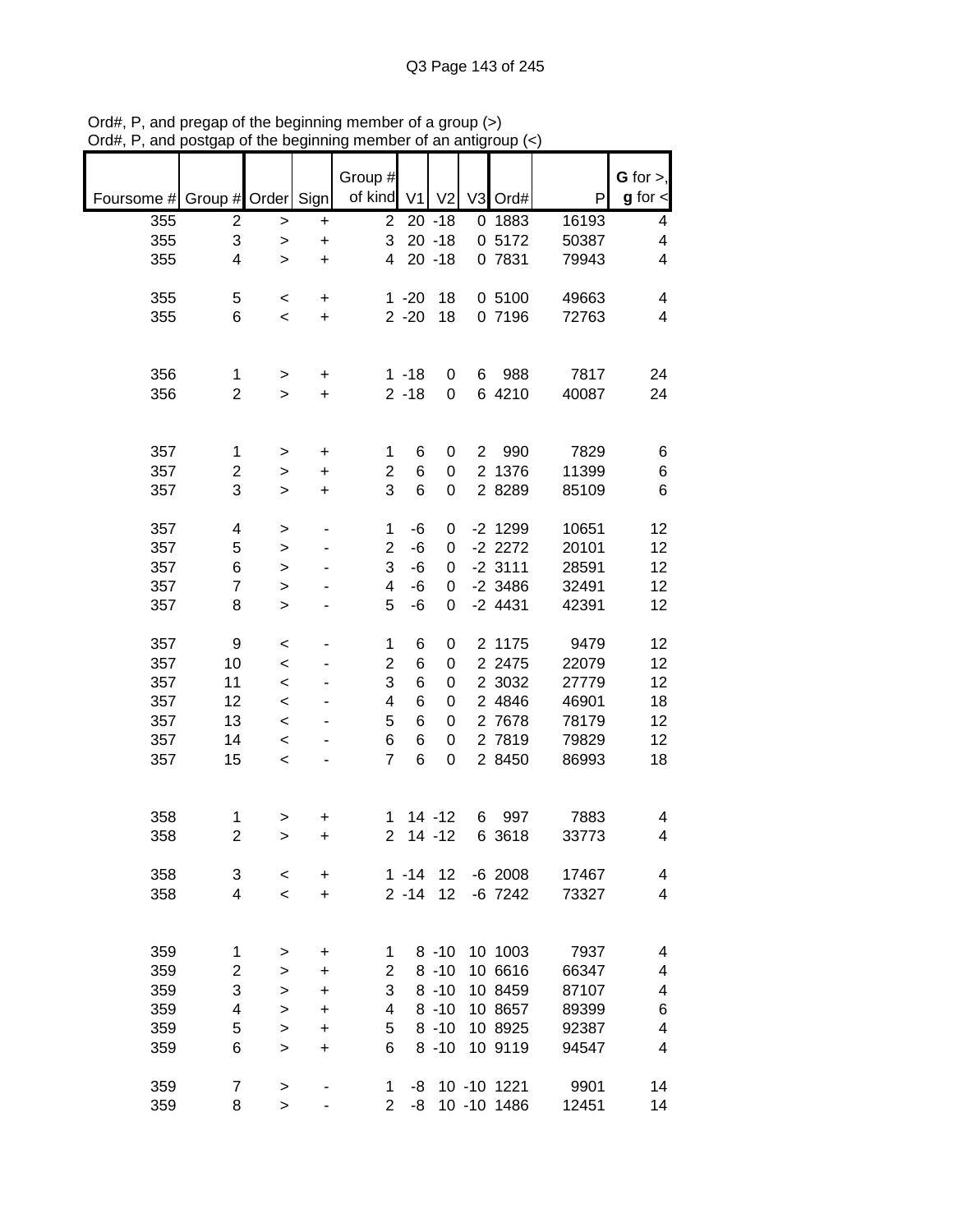|            |                    |                          |           | Group #        |                |                |                 |       | G for $>$ ,             |
|------------|--------------------|--------------------------|-----------|----------------|----------------|----------------|-----------------|-------|-------------------------|
| Foursome # | Group # Order Sign |                          |           | of kind        | V <sub>1</sub> | V <sub>2</sub> | V3 Ord#         | P     | $g$ for $\lt$           |
| 359        | 9                  | $\, > \,$                |           | 3              | -8             |                | 10 -10 1580     | 13309 | 12                      |
| 359        | 10                 | >                        |           | 4              | -8             |                | 10 -10 1607     | 13591 | 14                      |
| 359        | 11                 | >                        |           | 5              | -8             |                | 10 -10 2445     | 21799 | 12                      |
| 359        | 12                 | >                        |           | 6              | -8             |                | 10 -10 2516     | 22501 | 18                      |
| 359        | 13                 | $\geq$                   |           | 7              | -8             |                | 10 -10 4042     | 38299 | 12                      |
| 359        | 14                 | >                        |           | 8              | -8             |                | 10 -10 5552     | 54559 | 12                      |
| 359        | 15                 | $\geq$                   |           | 9              | -8             |                | 10 -10 6555     | 65629 | 12                      |
|            |                    |                          |           |                |                |                |                 |       |                         |
| 359        | 16                 | $\,<\,$                  | +         | 1              | -8             |                | 10 -10 3535     | 32983 | 4                       |
| 359        | 17                 | $\,<\,$                  | $\ddot{}$ | $\overline{2}$ | -8             |                | 10 -10 3570     | 33343 | 4                       |
| 359        | 18                 | $\,<\,$                  | $\ddot{}$ | 3              | -8             |                | 10 -10 3683     | 34483 | 4                       |
| 359        | 19                 | $\,<\,$                  | $\ddot{}$ | 4              | -8             |                | 10 -10 4501     | 43063 | 4                       |
| 359        | 20                 | $\,<\,$                  | $\ddot{}$ | 5              | -8             |                | 10 -10 6619     | 66373 | 4                       |
| 359        | 21                 | $\overline{\phantom{a}}$ | +         | 6              | -8             |                | 10 -10 8629     | 89083 | 4                       |
|            |                    |                          |           |                |                |                |                 |       |                         |
| 359        | 22                 | $\,<\,$                  |           | $\mathbf{1}$   |                | $8 - 10$       | 10 3203         | 29483 | 18                      |
|            |                    |                          |           |                |                |                |                 |       |                         |
|            |                    |                          |           |                |                |                |                 |       |                         |
| 360        | 1                  | >                        | +         |                | $1 - 10$       | 10             | 18 1004         | 7949  | 12                      |
| 360        | $\overline{2}$     | $\geq$                   | $\ddot{}$ |                | $2 - 10$       | 10             | 18 7359         | 74609 | 12                      |
|            |                    |                          |           |                |                |                |                 |       |                         |
|            |                    |                          |           |                |                |                |                 |       |                         |
| 361        | 1                  | >                        | +         | 1              | 10             |                | 18 -14 1005     | 7951  | $\overline{c}$          |
| 361        | $\overline{2}$     | $\geq$                   | $\ddot{}$ | $\overline{2}$ | 10             |                | 18 - 14 3776    | 35449 | $\overline{2}$          |
|            |                    |                          |           |                |                |                |                 |       |                         |
| 362        | 1                  | >                        | +         | 1.             |                |                | 18 -14 -14 1006 | 7963  | 12                      |
| 362        | $\overline{c}$     | $\geq$                   | +         | $\overline{2}$ |                |                | 18 -14 -14 3777 | 35461 | 12                      |
| 362        | 3                  | >                        | $\ddot{}$ | 3              |                |                | 18 -14 -14 8312 | 85381 | 12                      |
|            |                    |                          |           |                |                |                |                 |       |                         |
| 362        | 4                  | $\, > \,$                |           |                | $1 - 18$       |                | 14 14 7692      | 78341 | 24                      |
|            |                    |                          |           |                |                |                |                 |       |                         |
|            |                    |                          |           |                |                |                |                 |       |                         |
| 363        | 1                  | >                        | +         |                | $1 - 14$       |                | 4 16 1008       | 8009  | 16                      |
|            |                    |                          |           |                |                |                |                 |       |                         |
| 363        | $\overline{c}$     | $\,<\,$                  | +         |                | $1 \quad 14$   |                | $-4$ $-16$ 2042 | 17791 | 16                      |
| 363        | 3                  | $\prec$                  | $\ddot{}$ |                | 2 14           |                | $-4$ $-16$ 9258 | 96059 | 20                      |
|            |                    |                          |           |                |                |                |                 |       |                         |
| 363        | 4                  | $\,<$                    |           |                | $1 - 14$       | $\overline{4}$ | 16 4853         | 47041 | 10                      |
| 363        | 5                  | $\prec$                  |           |                | $2 - 14$       | 4              | 16 7084         | 71527 | 10                      |
| 363        | 6                  | $\,<\,$                  |           |                | $3 - 14$       | $\overline{4}$ | 16 7521         | 76463 | 8                       |
|            |                    |                          |           |                |                |                |                 |       |                         |
|            |                    |                          |           |                |                |                |                 |       |                         |
| 364        | 1                  | >                        | +         | 1              | 4              | 16             | $-8$ 1009       | 8011  | $\overline{\mathbf{c}}$ |
| 364        | $\overline{2}$     | $\geq$                   | +         | $\overline{2}$ | 4              | 16             | -8 9352         | 97177 | 6                       |
|            |                    |                          |           |                |                |                |                 |       |                         |
| 364        | 3                  | $\geq$                   |           | 1              |                | $-4 - 16$      | 8 3005          | 27509 | 22                      |

Ord#, P, and pregap of the beginning member of a group (>) Ord#, P, and postgap of the beginning member of an antigroup (<)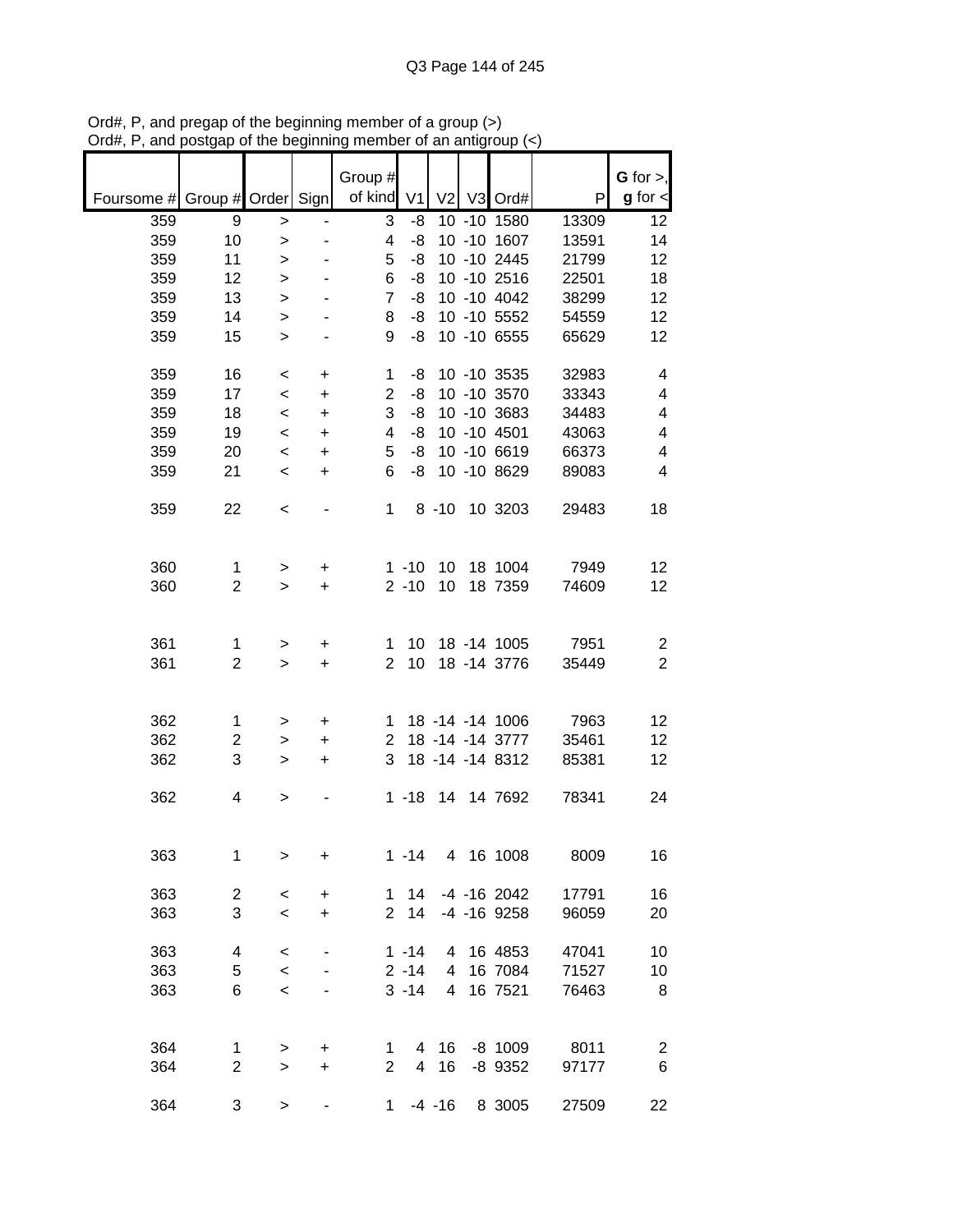|                               |                |              |           | Group #                 |                |                |           |               | $G$ for $>$ ,           |
|-------------------------------|----------------|--------------|-----------|-------------------------|----------------|----------------|-----------|---------------|-------------------------|
| Foursome # Group # Order Sign |                |              |           | of kind                 | V <sub>1</sub> | V <sub>2</sub> | V3 Ord#   | P             | $g$ for $\lt$           |
| 364                           | 4              | >            |           | $\overline{2}$          |                | $-4 - 16$      | 8 4 6 8 8 | 45161         | 22                      |
| 364                           | 5              | $\mathbf{I}$ |           | 3                       |                | $-4 - 16$      | 8 4915    | 47681         | 22                      |
| 364                           | 6              | $\,<$        | +         | 1                       |                | $-4 - 16$      | 8 1674    | 14249         | $\overline{2}$          |
| 364                           | $\overline{7}$ | $\,<\,$      | +         | $\overline{c}$          |                | $-4 - 16$      | 8 3659    | 34259         | $\mathbf 2$             |
| 364                           | 8              | $\,<$        | +         | 3                       |                | $-4 - 16$      | 8 6840    | 68819         | $\overline{2}$          |
| 364                           | 9              | $\,<$        |           | 1                       | 4              | 16             | -8 6927   | 69877         | 22                      |
|                               |                |              |           |                         | 16             |                | $-8$ 1010 |               |                         |
| 365<br>365                    | 1              | >            | +         | 1<br>$\overline{2}$     | 16             | -8<br>-8       | $-8$ 1792 | 8017<br>15331 | 6<br>$\mathbf 2$        |
|                               | 2              | >            | +         |                         |                |                |           |               |                         |
| 365                           | 3              | >            | +         | 3                       | 16             | -8             | $-8$ 2360 | 20983         | $\boldsymbol{2}$        |
| 365                           | 4              | $\mathbf{I}$ | +         | 4                       | 16             | -8             | -8 4887   | 47389         | $\overline{2}$          |
| 365                           | 5              | >            | +         | 5                       | 16             | -8             | $-86517$  | 65213         | 10                      |
| 365                           | 6              | >            | +         | 6                       | 16             | -8             | $-8$ 7217 | 72977         | $\overline{\mathbf{4}}$ |
| 365                           | 7              | >            | +         | $\overline{7}$          | 16             | -8             | $-8$ 8008 | 81901         | $\boldsymbol{2}$        |
| 365                           | 8              | >            | +         | 8                       | 16             | -8             | $-88068$  | 82531         | $\overline{c}$          |
| 365                           | 9              | >            | $\ddot{}$ | 9                       | 16             | -8             | $-8$ 9012 | 93287         | $\overline{\mathbf{4}}$ |
| 365                           | 10             | >            | $\ddot{}$ | 10                      | 16             | -8             | $-8$ 9353 | 97187         | 10                      |
| 365                           | 11             | >            |           |                         | $1 - 16$       | 8              | 8 6475    | 64781         | 18                      |
| 365                           | 12             | >            |           |                         | $2 - 16$       | 8              | 8 6930    | 69929         | 18                      |
| 365                           | 13             | $\,<\,$      | +         |                         | $1 - 16$       | 8              | 8 3555    | 33179         | $\overline{c}$          |
| 365                           | 14             | $\,<\,$      | $\ddot{}$ |                         | $2 - 16$       | 8              | 8 4828    | 46723         | 4                       |
| 365                           | 15             | $\,<$        | $\ddot{}$ |                         | $3 - 16$       | 8              | 8 5803    | 57221         | $\overline{c}$          |
| 365                           | 16             | $\,<$        | +         |                         | $4 - 16$       | 8              | 8 6839    | 68813         | 6                       |
| 365                           | 17             | $\,<$        |           | 1                       | 16             | -8             | $-8$ 6521 | 65269         | 18                      |
|                               |                |              |           |                         |                |                |           |               |                         |
| 366                           | 1              | >            | +         | 1                       | -8             | -8             | 4 1011    | 8039          | 22                      |
| 366                           | 2              | >            | +         | 2                       | -8             | -8             | 4 3612    | 33739         | 18                      |
| 366                           | 3              | $\mathbf{I}$ | $\ddot{}$ | 3                       | -8             | -8             | 4 7552    | 76819         | 18                      |
| 366                           | 4              | $\mathbf{I}$ | $\ddot{}$ | $\overline{\mathbf{4}}$ | -8             | -8             | 4 8009    | 81919         | 18                      |
| 366                           | 5              | $\geq$       | $\ddot{}$ | 5                       | -8             | -8             | 4 8069    | 82549         | 18                      |
| 366                           | 6              | $\geq$       |           | 1                       | 8              | 8              | -4 1635   | 13831         | $\overline{\mathbf{c}}$ |
| 366                           | 7              | >            |           | $\overline{\mathbf{c}}$ | 8              | 8              | $-4$ 4815 | 46591         | $\boldsymbol{2}$        |
| 366                           | 8              | $\geq$       |           | 3                       | 8              | 8              | -4 7765   | 79231         | $\overline{c}$          |
| 366                           | 9              | $\,<$        | $\ddot{}$ | 1                       | 8              | 8              | -4 1975   | 17137         | 22                      |
| 366                           | 10             | $\,<$        |           | 1                       | -8             | -8             | 4 2691    | 24179         | 2                       |
| 366                           | 11             | $\prec$      |           | $\overline{2}$          | -8             | -8             | 4 7752    | 79103         | 8                       |

Ord#, P, and pregap of the beginning member of a group (>) Ord#, P, and postgap of the beginning member of an antigroup (<)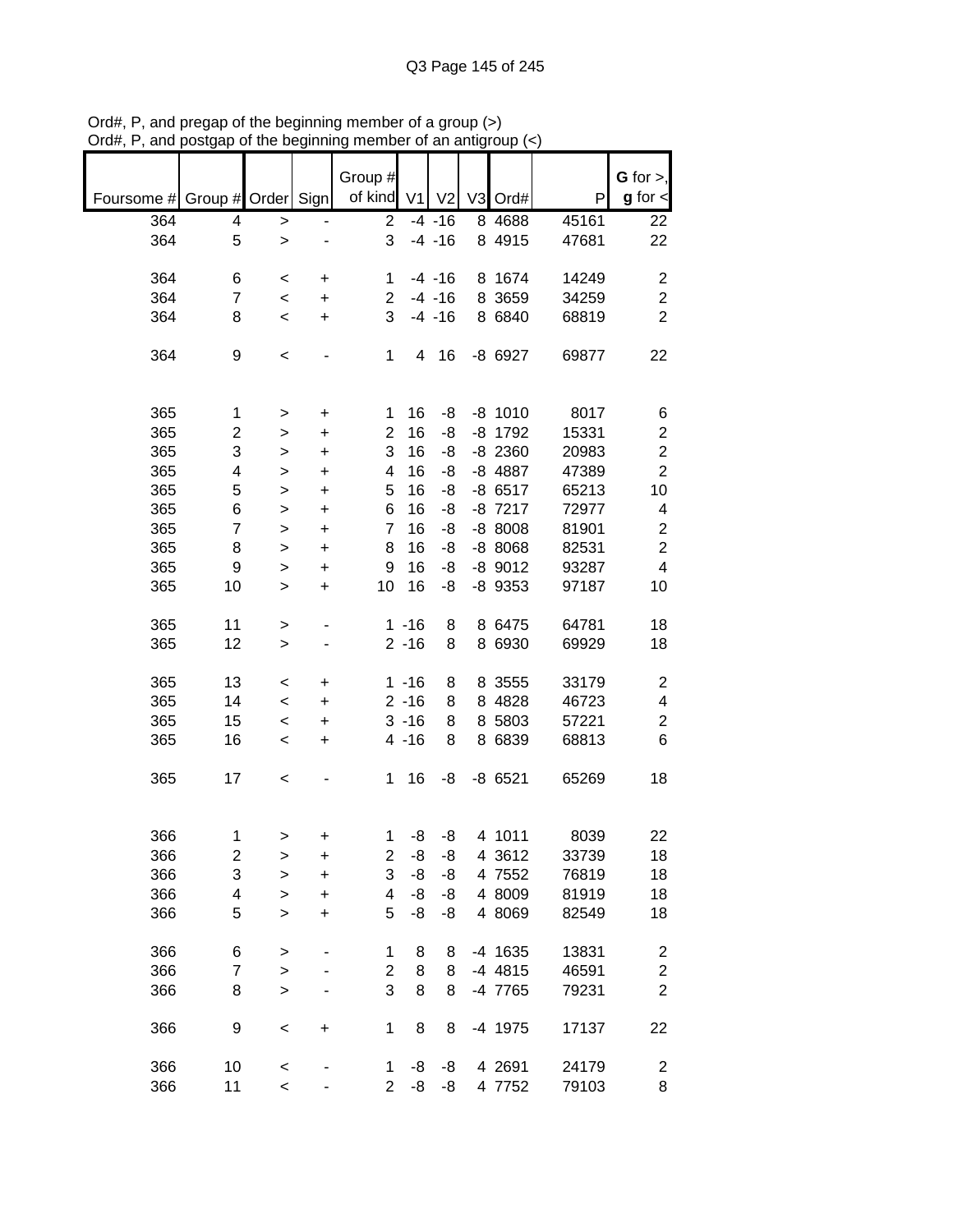| Foursome # Group # Order Sign                 |                                                           |                                                                   |                                                                                                   | Group #<br>of kind V1                                     |                                                         |                                        |   | V2 V3 Ord#                                                               | P                                                          | $G$ for $>$ ,<br>$g$ for $\lt$             |
|-----------------------------------------------|-----------------------------------------------------------|-------------------------------------------------------------------|---------------------------------------------------------------------------------------------------|-----------------------------------------------------------|---------------------------------------------------------|----------------------------------------|---|--------------------------------------------------------------------------|------------------------------------------------------------|--------------------------------------------|
| 367                                           | $\mathbf 1$                                               | $\,>$                                                             | $\ddot{}$                                                                                         | 1                                                         | $-4$                                                    |                                        |   | 0 18 1020                                                                | 8111                                                       | 10                                         |
| 367<br>367                                    | $\overline{c}$<br>3                                       | $\,<\,$<br>$\overline{\phantom{a}}$                               | +<br>$\ddot{}$                                                                                    | 1<br>$\overline{2}$                                       | 4<br>$\overline{4}$                                     |                                        |   | $0 - 18$ 3832<br>$0 - 184287$                                            | 36073<br>40939                                             | 10<br>10                                   |
| 368<br>368                                    | 1<br>$\overline{2}$                                       | $\mathbf{r}$<br>$\, > \,$                                         | +<br>$\ddot{}$                                                                                    |                                                           | $1 - 10$<br>$2 - 10$                                    | -8<br>-8                               |   | $-2$ 1023<br>$-28792$                                                    | 8147<br>90887                                              | 24<br>24                                   |
| 369<br>369                                    | $\mathbf{1}$<br>$\overline{\mathbf{c}}$                   | $\,>$<br>$\,$                                                     | $\ddot{}$<br>$\ddot{}$                                                                            | 1<br>$\overline{c}$                                       | $\overline{4}$<br>$\overline{4}$                        | 6<br>6                                 |   | $-8$ 1027<br>$-8$ 5077                                                   | 8179<br>49411                                              | 8<br>$\boldsymbol{2}$                      |
| 369<br>369<br>369                             | 3<br>4<br>5                                               | $\mathbf{I}$<br>$\mathbf{I}$<br>$\geq$                            | $\ddot{}$<br>$\ddot{}$<br>$\ddot{}$                                                               | 3<br>4<br>5                                               | 4<br>$\overline{\mathbf{4}}$<br>$\overline{\mathbf{4}}$ | 6<br>6<br>6                            |   | $-8$ 5550<br>$-86299$<br>-8 8333                                         | 54541<br>62761<br>85621                                    | $\overline{c}$<br>8<br>$\overline{2}$      |
| 369                                           | 6                                                         | $\,$                                                              | $\qquad \qquad \blacksquare$                                                                      | $\mathbf{1}$                                              | $-4$                                                    | -6                                     |   | 8 7838                                                                   | 80021                                                      | 22                                         |
| 369<br>369<br>369<br>369                      | $\overline{7}$<br>8<br>9<br>10                            | $\,<$<br>$\,<\,$<br>$\,<\,$<br>$\,<\,$                            | +<br>+<br>$\ddot{}$<br>$\ddot{}$                                                                  | 1<br>$\overline{2}$<br>3<br>4                             | $-4$<br>$-4$<br>-4<br>$-4$                              | -6<br>-6<br>-6<br>-6                   |   | 8 1385<br>8 3769<br>8 8407<br>8 9100                                     | 11489<br>35393<br>86453<br>94349                           | $\overline{c}$<br>8<br>8<br>$\overline{2}$ |
| 370<br>370<br>370<br>370<br>370<br>370        | 1<br>2<br>3<br>4<br>5<br>6                                | $\, > \,$<br>$\,$<br>$\,$<br>$\mathbf{I}$<br>$\,$<br>$\mathbf{I}$ | $\ddot{}$<br>$\ddot{}$<br>$\begin{array}{c} + \end{array}$<br>$\ddot{}$<br>$\ddot{}$<br>$\ddot{}$ | 1<br>$\overline{2}$<br>3<br>4<br>5<br>6                   | 6<br>6<br>6<br>6<br>6<br>6                              | -8<br>-8<br>-8<br>-8<br>-8<br>-8       |   | $-8$ 1028<br>$-8$ 1349<br>$-8$ 2751<br>$-8$ 4257<br>$-8$ 4953<br>-8 8394 | 8191<br>11131<br>24889<br>40609<br>48091<br>86323          | 12<br>12<br>12<br>12<br>12<br>12           |
| 370                                           | 7                                                         | $\prec$                                                           | $\ddot{}$                                                                                         | $\mathbf 1$                                               | $\mbox{-}6$                                             | 8                                      |   | 8 4 6 4 9                                                                | 44729                                                      | 12                                         |
| 371<br>371<br>371<br>371<br>371<br>371<br>371 | 1<br>$\overline{c}$<br>3<br>4<br>5<br>6<br>$\overline{7}$ | ><br>><br>><br>><br>$\geq$<br>$\geq$<br>$\geq$                    | +<br>+<br>+<br>+<br>+<br>+<br>+                                                                   | 1<br>$\overline{2}$<br>3<br>4<br>5<br>6<br>$\overline{7}$ | -8<br>-8<br>-8<br>-8<br>$-8$<br>-8<br>-8                | -8<br>-8<br>-8<br>-8<br>-8<br>-8<br>-8 | 8 | 8 1029<br>1350<br>8 4398<br>8 4954<br>8 6371<br>8 6502<br>8 9354         | 8209<br>11149<br>42061<br>48109<br>63577<br>65089<br>97213 | 18<br>18<br>18<br>18<br>18<br>18<br>26     |
| 371                                           | 8                                                         | >                                                                 | $\overline{a}$                                                                                    | 1                                                         | 8                                                       | 8                                      |   | -8 6739                                                                  | 67631                                                      | 12                                         |
| 371<br>371                                    | 9<br>10                                                   | $\,<\,$<br>$\,<\,$                                                | +<br>$\ddot{}$                                                                                    | 1<br>$\overline{2}$                                       | 8<br>8                                                  | 8<br>8                                 |   | $-8$ 2952<br>-8 4930                                                     | 26903<br>47819                                             | 18<br>18                                   |

Ord#, P, and pregap of the beginning member of a group (>) Ord#, P, and postgap of the beginning member of an antigroup (<)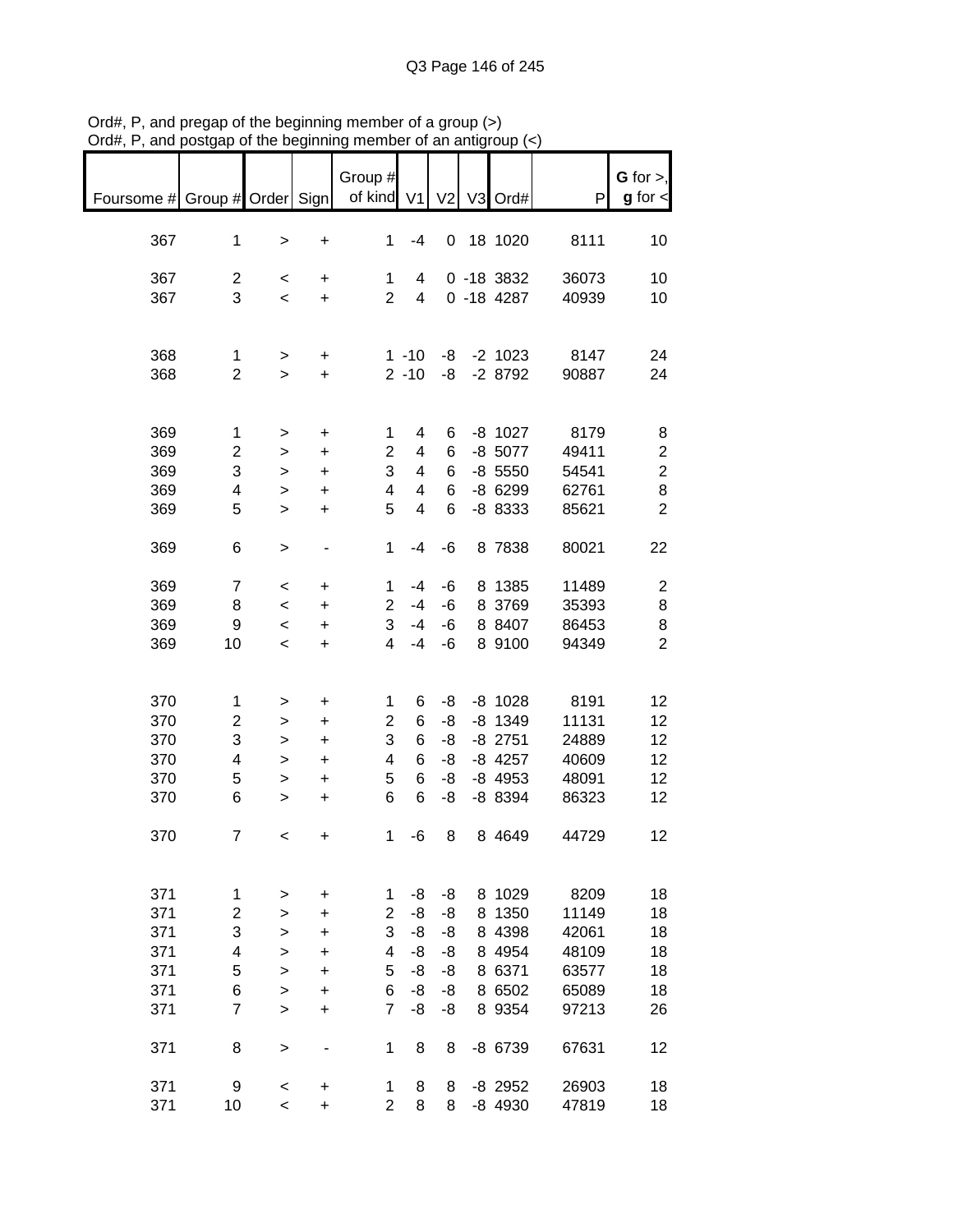|                                                       |                |                          |                                  | Group #        |              |      |                  |       | G for $>$ ,              |
|-------------------------------------------------------|----------------|--------------------------|----------------------------------|----------------|--------------|------|------------------|-------|--------------------------|
| Foursome # Group # Order Sign   of kind V1 V2 V3 Ord# |                |                          |                                  |                |              |      |                  | P     | $g$ for $\lt$            |
|                                                       |                |                          |                                  |                |              |      |                  |       |                          |
|                                                       |                |                          |                                  |                |              |      |                  |       |                          |
|                                                       |                |                          |                                  |                |              |      |                  |       |                          |
| 372                                                   | 1              | $\, > \,$                | +                                | 1              |              |      | 2 14 -14 1034    | 8237  | 4                        |
| 372                                                   | $\overline{2}$ | $\geq$                   | $\ddot{}$                        | 2 <sup>7</sup> |              |      | 2 14 -14 2773    | 25121 | $\overline{4}$           |
| 372                                                   | 3              | $\mathbf{r}$             | $\ddot{}$                        | 3 <sup>1</sup> |              |      | 2 14 -14 7862    | 80279 | 6                        |
| 372                                                   | $\overline{4}$ | $\geq$                   | $\ddot{}$                        | $\overline{4}$ |              |      | 2 14 -14 9030    | 93497 | 4                        |
|                                                       |                |                          |                                  |                |              |      |                  |       |                          |
| 372                                                   | 5              | $\overline{\phantom{0}}$ | $\ddot{}$                        |                |              |      | 1 -2 -14 14 1037 | 8269  | $\overline{4}$           |
| 372                                                   | 6              | $\overline{\phantom{a}}$ | $\ddot{}$                        |                |              |      | 2 -2 -14 14 3884 | 36637 | 6                        |
| 372                                                   | $\overline{7}$ | $\prec$                  | $\ddot{}$                        |                |              |      | 3 -2 -14 14 5780 | 56989 | $\overline{\mathbf{4}}$  |
| 372                                                   | 8              | $\prec$                  | $\ddot{}$                        |                |              |      | 4 -2 -14 14 6167 | 61291 | 6                        |
| 372                                                   | 9              | $\overline{\phantom{a}}$ | $\ddot{}$                        |                |              |      | 5 -2 -14 14 7390 | 74929 | $\overline{4}$           |
|                                                       |                |                          |                                  |                |              |      |                  |       |                          |
|                                                       |                |                          |                                  |                |              |      |                  |       |                          |
| 373                                                   | $\mathbf{1}$   | $\,>$                    | $\ddot{}$                        |                | $1 - 14$     |      | $-2$ 10 1036     | 8263  | 20                       |
| 373                                                   | $\overline{c}$ | $\, >$                   | $\ddot{}$                        |                | $2 - 14$     | $-2$ | 10 3609          | 33703 | 24                       |
| 373                                                   | 3              | $\mathbf{1}$             | $\ddot{}$                        |                | $3 - 14$     | $-2$ | 10 4936          | 47903 | 22                       |
| 373                                                   | 4              |                          | $\ddot{}$                        |                | $4 - 14$     | $-2$ | 10 6196          | 61603 | 20                       |
|                                                       | 5              | $\mathbf{1}$             |                                  |                |              |      | -2 10 8002       |       |                          |
| 373                                                   |                | $\mathbf{I}$             | $\ddot{}$                        |                | $5 - 14$     |      |                  | 81839 | 22                       |
|                                                       |                |                          |                                  |                |              |      |                  |       |                          |
| 373                                                   | 6              | $\,<\,$                  | $\ddot{}$                        |                | $1 \quad 14$ |      | 2 -10 4579       | 43997 | 20                       |
| 373                                                   | $\overline{7}$ | $\overline{\phantom{a}}$ | $+$                              |                | 2 14         |      | 2 -10 6559       | 65657 | 20                       |
|                                                       |                |                          |                                  |                |              |      |                  |       |                          |
|                                                       |                |                          |                                  |                |              |      |                  |       |                          |
| 374                                                   | 1              | $\, > \,$                | $\ddot{}$                        | 1.             | 10           | -8   | 6 1042           | 8297  | $\overline{4}$           |
| 374                                                   | $\overline{c}$ | $\,$                     | $\begin{array}{c} + \end{array}$ | $\overline{2}$ | 10           | -8   | 6 2016           | 17519 | 10                       |
| 374                                                   | 3              | $\geq$                   | $\ddot{}$                        |                | $3 \t10$     | -8   | 6 5233           | 51137 | $\overline{4}$           |
|                                                       |                |                          |                                  |                |              |      |                  |       |                          |
| 374                                                   | 4              | $\mathbf{I}$             |                                  |                | $1 - 10$     | 8    | -6 5278          | 51577 | 14                       |
| 374                                                   | 5              | $\mathbf{I}$             |                                  |                | $2 - 10$     | 8    | $-6$ 5875        | 58027 | 14                       |
|                                                       |                |                          |                                  |                |              |      |                  |       |                          |
| 374                                                   | 6              | $\,<\,$                  | $\ddot{}$                        |                | $1 - 10$     | 8    | -6 6600          | 66103 | 4                        |
| 374                                                   | $\overline{7}$ | $\,<\,$                  | +                                |                | $2 - 10$     | 8    | $-6$ 8478        | 87313 | $\overline{\mathcal{A}}$ |
| 374                                                   | 8              | $\,<$                    | +                                |                | $3 - 10$     | 8    | $-6$ 9506        | 99013 | 4                        |
|                                                       |                |                          |                                  |                |              |      |                  |       |                          |
|                                                       |                |                          |                                  |                |              |      |                  |       |                          |
| 374                                                   | 9              | $\,<$                    |                                  | 1              | 10           | -8   | 6 1581           | 13313 | 14                       |
| 374                                                   | 10             | $\prec$                  |                                  | $\overline{2}$ | 10           | -8   | 6 3773           | 35423 | 14                       |
| 374                                                   | 11             | $\prec$                  |                                  | 3              | 10           | -8   | 6 4043           | 38303 | 14                       |
| 374                                                   | 12             | $\prec$                  |                                  | 4              | 10           | -8   | 6 5553           | 54563 | 14                       |
|                                                       |                |                          |                                  |                |              |      |                  |       |                          |
|                                                       |                |                          |                                  |                |              |      |                  |       |                          |
| 375                                                   | 1              | $\, > \,$                | $\ddot{}$                        | 1              | -8           | 6    | 12 1043          | 8311  | 14                       |
| 375                                                   | $\overline{2}$ | $\mathbf{I}$             | $\ddot{}$                        | $\overline{2}$ | -8           | 6    | 12 5234          | 51151 | 14                       |
|                                                       |                |                          |                                  |                |              |      |                  |       |                          |
|                                                       |                |                          |                                  |                |              |      |                  |       |                          |
| 376                                                   | 1              | $\,$                     | +                                |                | $1 - 14$     | $-4$ | 2 1046           | 8353  | 24                       |
| 376                                                   | $\overline{2}$ | $\mathbf{I}$             | $\ddot{}$                        |                | $2 - 14$     | -4   | 2 1291           | 10589 | 22                       |

Ord#, P, and pregap of the beginning member of a group (>) Ord#, P, and postgap of the beginning member of an antigroup (<)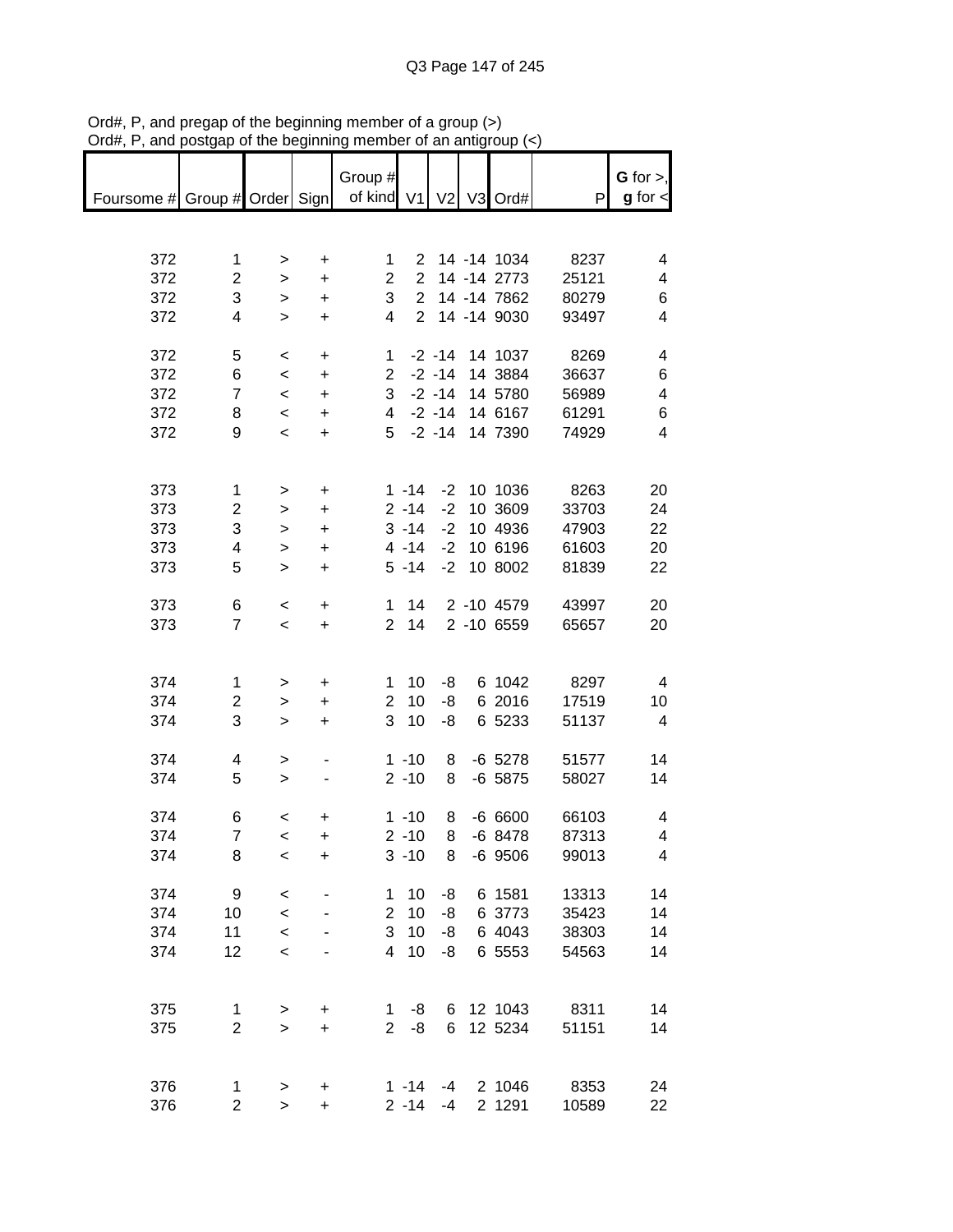|                               |                     |                  |           | Group #        |                |                      |                    |                | $G$ for $>$ ,           |
|-------------------------------|---------------------|------------------|-----------|----------------|----------------|----------------------|--------------------|----------------|-------------------------|
| Foursome # Group # Order Sign |                     |                  |           | of kind V1     |                | V <sub>2</sub>       | V3 Ord#            | P              | $g$ for $\lt$           |
| 376                           | 3                   | >                | +         |                | $3 - 14$       | $-4$                 | 2 3513             | 32771          | 22                      |
| 376                           | 4                   | $\geq$           | $\ddot{}$ |                | $4 - 14$       | $-4$                 | 2 6029             | 59651          | 22                      |
|                               |                     |                  |           |                |                |                      |                    |                |                         |
| 376                           | 5                   | $\,<\,$          | +         | 1              | 14             | 4                    | $-2$ 1242          | 10111          | 22                      |
| 376                           | 6                   | $\,<\,$          | +         | $\overline{2}$ | 14             | 4                    | $-2$ 1336          | 11003          | 24                      |
| 376                           | $\overline{7}$      | $\prec$          | +         | 3              | 14             | 4                    | $-2$ 1370          | 11329          | 22                      |
| 376                           | 8                   | $\,<\,$          | $\ddot{}$ | 4              | 14             | 4                    | $-2$ 3337          | 30949          | 22                      |
| 376                           | 9                   | $\,<\,$          | +         | 5              | 14             | 4                    | $-2$ 5291          | 51691          | 22                      |
| 376                           | 10                  | $\,<\,$          | $\ddot{}$ | 6              | 14             | $\overline{4}$       | $-2$ 9542          | 99409          | 22                      |
|                               |                     |                  |           |                |                |                      |                    |                |                         |
| 377                           | 1                   |                  |           | 1              | $\overline{2}$ | -8                   | 28 1049            | 8377           | 8                       |
| 377                           | $\overline{c}$      | ><br>>           | +<br>+    | $\overline{2}$ | $\overline{2}$ | -8                   | 28 1646            | 13921          | 8                       |
| 377                           | 3                   | >                | $\ddot{}$ | 3              | $\overline{2}$ | -8                   | 28 3503            | 32633          | 12                      |
| 377                           | 4                   | $\geq$           | +         | 4              | $\overline{2}$ | -8                   | 28 6857            | 69019          | 8                       |
|                               |                     |                  |           |                |                |                      |                    |                |                         |
|                               |                     |                  |           |                |                |                      |                    |                |                         |
| 378                           | 1                   | >                | +         | 1              | -8             |                      | 28 - 26 1050       | 8387           | 10                      |
| 378                           | $\overline{2}$      | >                | $\ddot{}$ | $\overline{2}$ | -8             |                      | 28 - 26 1647       | 13931          | 10                      |
|                               |                     |                  |           |                |                |                      |                    |                |                         |
| 378<br>378                    | 3<br>4              | $\,<\,$          | +         | 1              |                | $8 - 28$<br>$8 - 28$ | 26 1572<br>26 1652 | 13219<br>13999 | 10<br>10                |
| 378                           | 5                   | $\,<\,$          | +         | 2<br>3         |                | $8 - 28$             | 26 2029            | 17659          | 10                      |
| 378                           | 6                   | $\,<\,$<br>$\,<$ | +<br>+    | 4              |                | $8 - 28$             | 26 5159            | 50263          | 10                      |
|                               |                     |                  |           |                |                |                      |                    |                |                         |
|                               |                     |                  |           |                |                |                      |                    |                |                         |
| 379                           | 1                   | $\, > \,$        | +         | $\mathbf 1$    |                | 28 - 26              | 2 1051             | 8389           | $\overline{c}$          |
|                               |                     |                  |           |                |                |                      |                    |                |                         |
| 379                           | $\overline{c}$      | $\,<\,$          | +         |                | $1 - 28$       | 26                   | $-2$ 1571          | 13217          | $\overline{c}$          |
| 379                           | 3                   | $\,<\,$          | +         |                | $2 - 28$       | 26                   | $-2$ 5158          | 50261          | $\overline{\mathbf{c}}$ |
| 379                           | 4                   | $\,<$            | +         |                | $3 - 28$       | 26                   | $-2$ 9083          | 94151          | $\overline{2}$          |
|                               |                     |                  |           |                |                |                      |                    |                |                         |
| 380                           | 1                   | >                | +         |                | $1 - 26$       | 2                    | -4 1052            | 8419           | 30                      |
| 380                           | 2                   | $\mathbf{I}$     | $\ddot{}$ |                | $2 - 26$       | $\overline{2}$       | -4 4325            | 41333          | 34                      |
| 380                           | 3                   | >                | +         |                | $3 - 26$       | $\overline{2}$       | -4 8652            | 89363          | 34                      |
|                               |                     |                  |           |                |                |                      |                    |                |                         |
| 380                           | 4                   | $\,<$            | +         | 1              | 26             | $-2$                 | 4 4771             | 46103          | 30                      |
| 380                           | 5                   | $\,<$            | +         | $\overline{2}$ | 26             | $-2$                 | 4 9082             | 94121          | 30                      |
|                               |                     |                  |           |                |                |                      |                    |                |                         |
| 381                           |                     |                  |           |                | $1 - 22$       |                      | $-2$ 1060          | 8501           | 34                      |
| 381                           | 1<br>$\overline{c}$ | ><br>>           | +<br>+    |                | $2 - 22$       | -4<br>-4             | $-2$ 3154          | 29009          | 30                      |
| 381                           | 3                   | >                | +         |                | $3 - 22$       | -4                   | $-2$ 7363          | 74687          | 34                      |
| 381                           | 4                   | >                | +         |                | 4 -22          | $-4$                 | $-28568$           | 88379          | 40                      |
|                               |                     |                  |           |                |                |                      |                    |                |                         |

Ord#, P, and pregap of the beginning member of a group (>) Ord#, P, and postgap of the beginning member of an antigroup (<)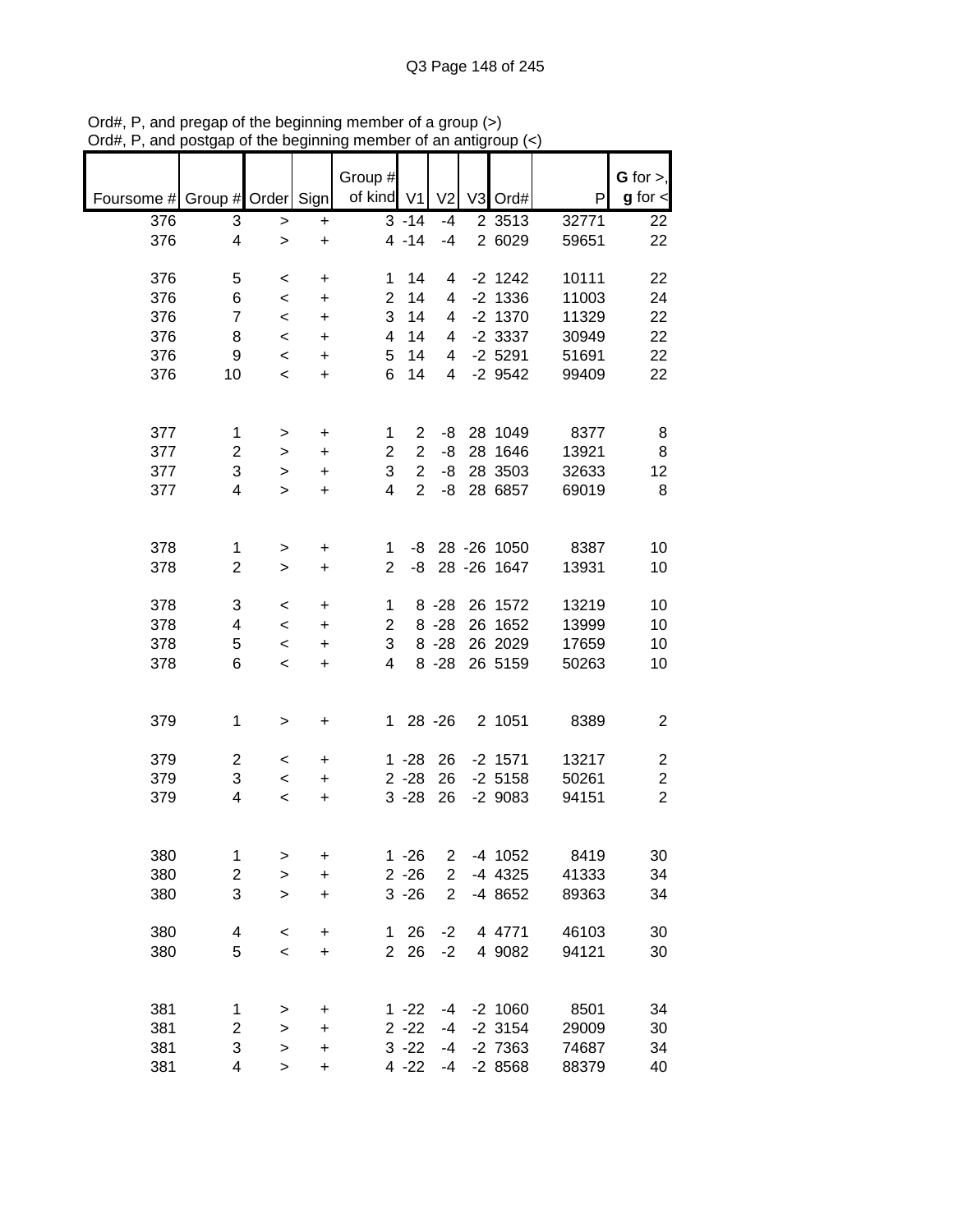|            |                         |                    |           | Group #             |                |                                  |                            |                | $G$ for $>$ , |
|------------|-------------------------|--------------------|-----------|---------------------|----------------|----------------------------------|----------------------------|----------------|---------------|
| Foursome # | Group # Order           |                    | Sign      | of kind             | V <sub>1</sub> | V <sub>2</sub>                   | V3 Ord#                    | P              | $g$ for $\lt$ |
| 382        | 1                       | >                  | +         | 1                   | -8             | $\overline{c}$                   | 16 1064                    | 8537           | 10            |
| 382        | $\overline{\mathbf{c}}$ | >                  | +         | $\overline{2}$      | -8             | $\overline{2}$                   | 16 1353                    | 11171          | 10            |
| 382        | 3                       | >                  | +         | 3                   | -8             | $\overline{2}$                   | 16 1660                    | 14081          | 10            |
| 382        | 4                       | >                  | +         | 4                   | -8             | $\overline{2}$                   | 16 2753                    | 24917          | 10            |
| 382        | 5                       | >                  | +         | 5                   | -8             | $\overline{2}$                   | 16 3394                    | 31541          | 10            |
| 382        | 6                       | >                  | $\ddot{}$ | 6                   | -8             | $\overline{2}$                   | 16 4918                    | 47711          | 10            |
| 382<br>382 | $\overline{7}$<br>8     | >                  | $\ddot{}$ | $\overline{7}$<br>8 | -8<br>-8       | $\overline{2}$<br>$\overline{2}$ | 16 6067<br>16 6761         | 60101<br>67883 | 10<br>16      |
|            |                         | >                  | $\ddot{}$ |                     |                |                                  |                            |                |               |
| 382        | 9                       | $\,<$              | +         | 1                   | 8              |                                  | $-2 - 16$ 1150             | 9283           | 10            |
| 382        | 10                      | $\,<$              | +         | $\overline{c}$      | 8              |                                  | $-2$ $-16$ 3193            | 29389          | 10            |
| 382        | 11                      | $\,<$              | +         | 3                   | 8              |                                  | $-2 - 16$ 6126             | 60763          | 10            |
| 382        | 12                      | $\,<\,$            | +         | 4                   | 8              |                                  | $-2$ $-16$ 8684            | 89659          | 10            |
| 382        | 13                      | $\,<$              | +         | 5                   | 8              |                                  | $-2 - 168902$              | 92179          | 10            |
|            |                         |                    |           |                     |                |                                  |                            |                |               |
| 383        | 1                       | >                  | +         | 1                   |                | $16 - 10$                        | $-2$ 1066                  | 8543           | 4             |
| 383        | 2                       | >                  | +         | $\overline{2}$      |                | $16 - 10$                        | $-2$ 5162                  | 50291          | 4             |
| 383        | 3                       | >                  | +         | 3                   |                | $16 - 10$                        | $-2$ 5992                  | 59243          | 4             |
| 383        | 4                       | >                  | +         | 4                   |                | $16 - 10$                        | $-26498$                   | 65033          | 4             |
| 383        | 5                       | >                  | +         | 5                   |                | $16 - 10$                        | $-28073$                   | 82571          | 4             |
| 383        | 6                       | >                  |           |                     | $1 - 16$       | 10                               | 2 1809                     | 15493          | 20            |
| 383        | $\overline{7}$          | $\,<$              |           | 1                   |                | $16 - 10$                        | $-2$ $7735$                | 78857          | 20            |
| 383        | 8                       | $\,<$              |           | $\overline{2}$      |                | $16 - 10$                        | $-2$ 9134                  | 94727          | 20            |
|            |                         |                    |           |                     |                |                                  |                            |                |               |
|            |                         |                    |           |                     |                |                                  |                            |                |               |
| 384<br>384 | 1                       | >                  | +         | 1<br>$\overline{2}$ | $-2$<br>$-2$   |                                  | 8 - 14 1068                | 8573           | 10            |
| 384        | 2<br>3                  | ><br>>             | +<br>+    | 3                   | $-2$           |                                  | 8 -14 3044<br>8 - 14 7945  | 27893<br>81173 | 10<br>10      |
|            |                         |                    |           |                     |                |                                  |                            |                |               |
| 384        | 4                       | >                  |           | 1                   | $\overline{c}$ | -8                               | 14 1403                    | 11689          | 8             |
| 384        | 5                       | >                  |           | 2                   | 2              | -8                               | 14 3940                    | 37189          | 8             |
| 384        | 6                       | $\mathbf{I}$       |           | 3                   | $\overline{2}$ | -8                               | 14 7093                    | 71647          | 14            |
| 384        | $\overline{7}$          | $\,<$              | +         | $\mathbf{1}$        | $\overline{2}$ |                                  | -8 14 5141                 | 50077          | 10            |
|            |                         |                    |           |                     |                |                                  |                            |                |               |
| 384<br>384 | 8                       | $\prec$            |           | 1<br>$\overline{c}$ | $-2$<br>$-2$   |                                  | 8 - 14 1196<br>8 - 14 1743 | 9689           | 8             |
| 384        | 9<br>10                 | $\prec$<br>$\prec$ |           | 3                   | $-2$           |                                  | 8 -14 4550                 | 14879<br>43661 | 8<br>8        |
| 384        | 11                      | $\prec$            |           | 4                   | $-2$           |                                  | 8 -14 8207                 | 84191          | 8             |
| 384        | 12                      | $\prec$            |           | 5                   | $-2$           |                                  | 8 - 14 8316                | 85439          | 8             |
| 384        | 13                      | $\,<$              |           | 6                   | $-2$           |                                  | 8 -14 9499                 | 98939          | 8             |
|            |                         |                    |           |                     |                |                                  |                            |                |               |
| 385        | 1                       | >                  | +         | 1                   | $-2$           | 0                                | 6 1085                     | 8707           | 8             |

Ord#, P, and pregap of the beginning member of a group (>) Ord#, P, and postgap of the beginning member of an antigroup (<)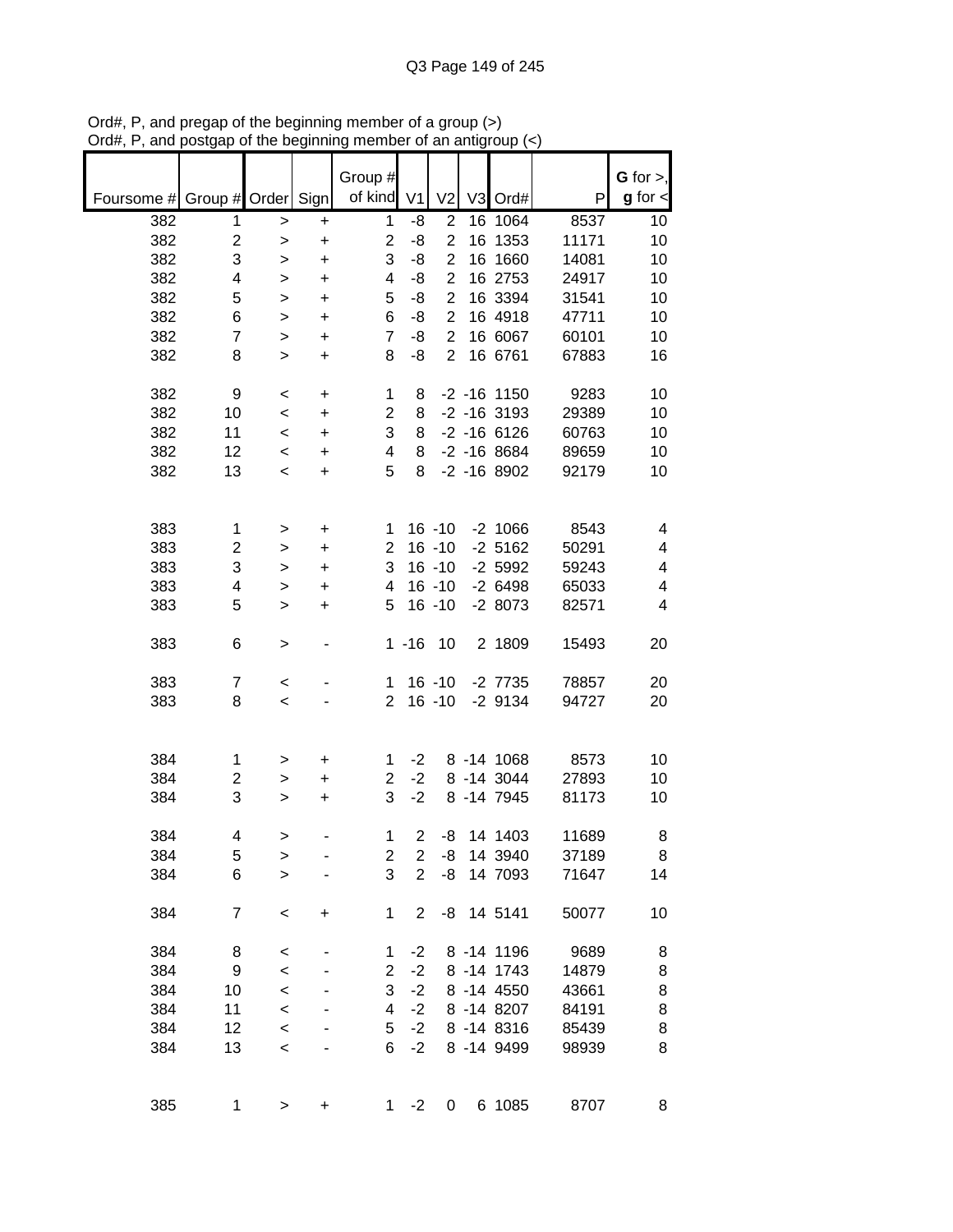| Foursome # Group # Order |                |              | Sign      | Group #<br>of kind | V <sub>1</sub>                            | V <sub>2</sub>   |   | V3 Ord#      | P              | $G$ for $>$ ,<br>$g$ for $\lt$ |
|--------------------------|----------------|--------------|-----------|--------------------|-------------------------------------------|------------------|---|--------------|----------------|--------------------------------|
| 385                      | 2              |              |           | $\overline{2}$     | $-2$                                      |                  |   | 6 1502       | 12577          | 8                              |
|                          |                | >            | $\ddot{}$ | 3                  | $-2$                                      | 0<br>0           |   | 6 5937       |                |                                |
| 385                      | 3<br>4         | >            | +         | 4                  | $-2$                                      | $\boldsymbol{0}$ |   | 6 9456       | 58687<br>98467 | 8<br>8                         |
| 385                      |                | >            | +         |                    |                                           |                  |   |              |                |                                |
|                          |                |              |           |                    |                                           |                  |   |              |                |                                |
| 385                      | 5              | >            |           | $\mathbf{1}$       | $\overline{2}$<br>$\overline{2}$          | 0                |   | $-6$ 5265    | 51449          | 10                             |
| 385                      | 6              | >            |           | $\overline{2}$     |                                           | $\boldsymbol{0}$ |   | $-6$ 7451    | 75629          | 10                             |
|                          |                |              |           |                    |                                           |                  |   |              |                |                                |
| 385                      | 7              | $\,<$        | +         | 1                  | $\overline{\mathbf{c}}$<br>$\overline{2}$ | 0                |   | $-6$ 1416    | 11813          | 8                              |
| 385                      | 8              | $\,<$        | +         | $\overline{c}$     | $\overline{c}$                            | 0                |   | $-6$ 2733    | 24683          | 8                              |
| 385                      | 9              | $\,<$        | +         | 3                  |                                           | 0                |   | $-6$ 5277    | 51563          | 14                             |
|                          |                |              |           |                    |                                           |                  |   |              |                |                                |
| 385                      | 10             | $\,<$        |           | 1                  | $-2$                                      | $\boldsymbol{0}$ |   | 6 7860       | 80263          | 10                             |
|                          |                |              |           |                    |                                           |                  |   |              |                |                                |
|                          |                |              |           |                    |                                           |                  |   |              |                |                                |
| 386                      | 1              | $\, > \,$    | +         |                    | $1 - 14$                                  |                  |   | 16 - 16 1094 | 8779           | 18                             |
| 386                      | $\overline{2}$ | $\geq$       | $\ddot{}$ |                    | $2 - 14$                                  |                  |   | 16 - 16 6358 | 63439          | 18                             |
|                          |                |              |           |                    |                                           | $14 - 16$        |   |              |                |                                |
| 386                      | 3              | >            |           | 1                  |                                           |                  |   | 16 2358      | 20963<br>51263 | 4                              |
| 386                      | 4              | >            |           | $\overline{2}$     |                                           | $14 - 16$        |   | 16 5246      |                | 6                              |
| 386                      | 5              | >            |           | 3                  |                                           | $14 - 16$        |   | 16 7304      | 74027          | 6<br>$\overline{4}$            |
| 386                      | 6              | >            |           | 4                  |                                           | $14 - 16$        |   | 16 8518      | 87701          |                                |
| 386                      | $\overline{7}$ |              |           | 1                  |                                           | $14 - 16$        |   | 16 1304      | 10691          | 18                             |
|                          |                | $\,<$        | +         |                    |                                           |                  |   |              |                |                                |
| 386                      | 8              | $\,<$        |           |                    | $1 - 14$                                  |                  |   | 16 - 16 7307 | 74071          | 6                              |
| 386                      | 9              | $\,<$        |           |                    | $2 - 14$                                  |                  |   | 16 - 16 8521 | 87739          | 4                              |
|                          |                |              |           |                    |                                           |                  |   |              |                |                                |
|                          |                |              |           |                    |                                           |                  |   |              |                |                                |
| 387                      | 1              | >            | $\ddot{}$ | 1                  |                                           | $16 - 16$        |   | 8 1095       | 8783           | 4                              |
| 387                      | 2              | >            | $\ddot{}$ | 2                  |                                           | $16 - 16$        | 8 | 1158         | 9349           | 6                              |
| 387                      | 3              |              | $\ddot{}$ | 3                  |                                           | $16 - 16$        | 8 | 1381         | 11447          | 4                              |
| 387                      | 4              | ><br>>       | +         | 4                  |                                           | $16 - 16$        | 8 | 1396         | 11597          | 4                              |
| 387                      | 5              | $\geq$       | +         | 5                  |                                           | $16 - 16$        |   | 8 8473       | 87257          | 4                              |
| 387                      | 6              |              | +         | 6                  |                                           | $16 - 16$        |   | 8 8 9 7 6    | 92899          | 6                              |
|                          |                | >            |           |                    |                                           |                  |   |              |                |                                |
| 387                      | 7              | >            |           |                    | $1 - 16$                                  | 16               |   | $-8$ 2359    | 20981          | 18                             |
| 387                      | 8              | $\geq$       |           |                    | $2 - 16$                                  | 16               |   | $-8$ 3072    | 28181          | 18                             |
| 387                      | 9              | $\mathbf{I}$ |           |                    | $3 - 16$                                  | 16               |   | $-8$ 5193    | 50647          | 20                             |
| 387                      | 10             |              |           |                    | $4 - 16$                                  | 16               |   | $-8$ 5296    | 51767          | 18                             |
| 387                      | 11             | >            |           |                    | $5 - 16$                                  | 16               |   | $-8$ 5803    | 57221          | 18                             |
|                          |                | $\geq$       |           |                    |                                           |                  |   |              |                |                                |
| 387                      | 12             | $\,<$        | +         |                    | $1 - 16$                                  | 16               |   | $-8$ 5217    | 50951          | 6                              |
| 387                      | 13             | $\,<$        | +         |                    | $2 - 16$                                  | 16               |   | $-86264$     | 62347          | 4                              |
|                          |                |              |           |                    |                                           |                  |   |              |                |                                |
| 387                      | 14             | $\,<$        |           | 1                  |                                           | $16 - 16$        |   | 8 4829       | 46727          | 20                             |
| 387                      | 15             | $\,<$        |           | 2                  |                                           | $16 - 16$        |   | 8 5804       | 57223          | 18                             |

Ord#, P, and pregap of the beginning member of a group (>) Ord#, P, and postgap of the beginning member of an antigroup (<)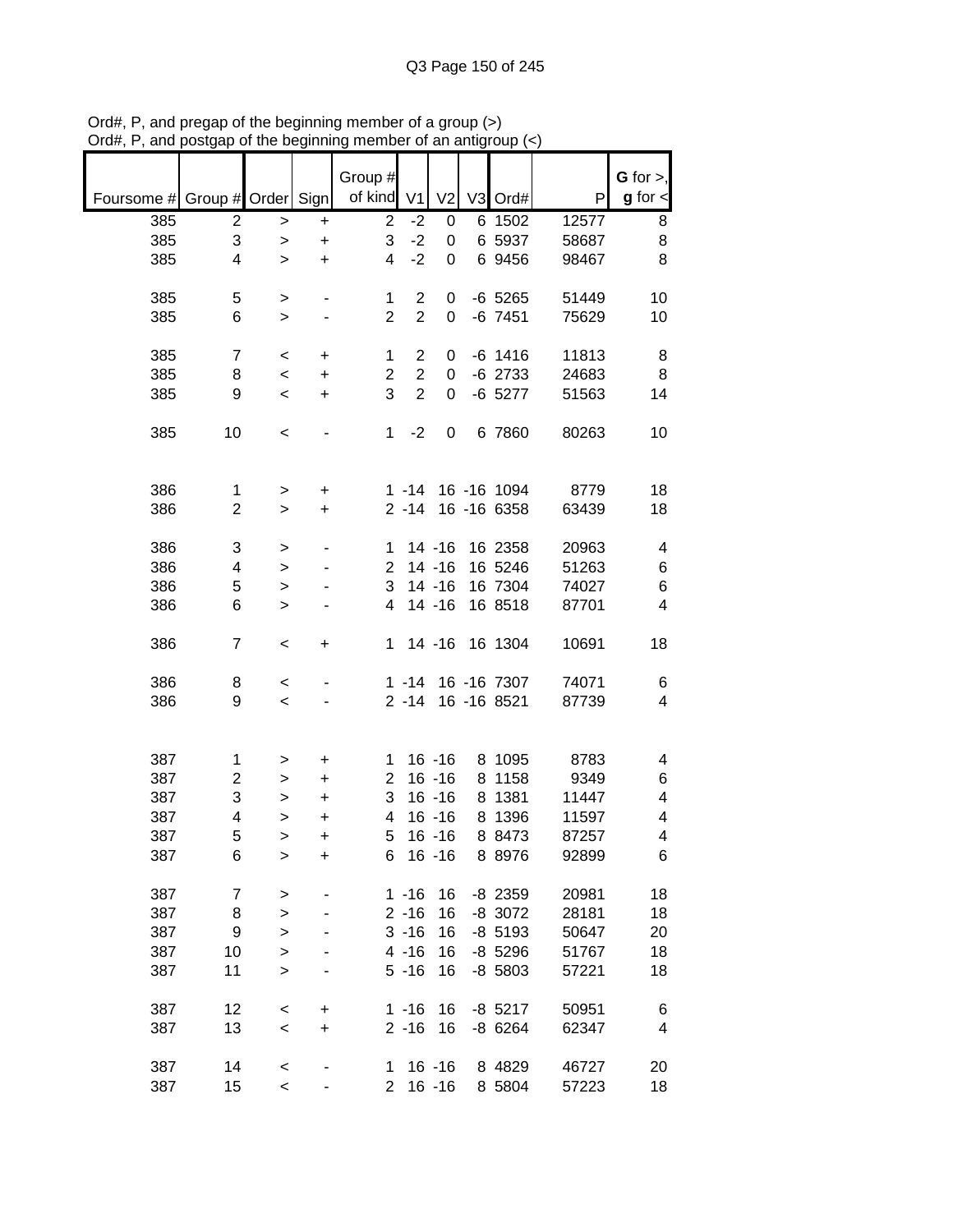|                               | volyap                  | or uro pogmumi           |           |                         |                  |                | u an annyi |                |       |               |
|-------------------------------|-------------------------|--------------------------|-----------|-------------------------|------------------|----------------|------------|----------------|-------|---------------|
|                               |                         |                          |           |                         |                  |                |            |                |       |               |
|                               |                         |                          |           | Group #                 |                  |                |            |                |       | G for $>$ ,   |
| Foursome # Group # Order Sign |                         |                          |           | of kind V1              |                  | V <sub>2</sub> |            | V3 Ord#        | P     | $g$ for $\lt$ |
|                               |                         |                          |           |                         |                  |                |            |                |       |               |
| 388                           | 1                       | >                        | +         | 1                       |                  |                |            | 16 -14 24 1106 | 8867  | 4             |
| 388                           | $\overline{2}$          | $\geq$                   | $\ddot{}$ | 2 <sup>1</sup>          |                  |                |            | 16 -14 24 3635 | 33941 | 4             |
|                               |                         |                          |           |                         |                  |                |            |                |       |               |
|                               |                         |                          |           |                         |                  |                |            |                |       |               |
|                               |                         |                          |           |                         |                  |                |            |                |       |               |
| 389                           | 1                       | $\, > \,$                | $\ddot{}$ | 1                       | $\overline{2}$   | 2              |            | $-6$ 1112      | 8941  | 8             |
| 389                           | 2                       | >                        | $\ddot{}$ | $\overline{\mathbf{c}}$ | $\boldsymbol{2}$ | $\overline{2}$ |            | $-6$ 3431      | 31981 | 8             |
| 389                           | 3                       | >                        | $\ddot{}$ | 3                       | $\overline{2}$   | $\overline{2}$ |            | $-6$ 4359      | 41659 | 8             |
| 389                           | 4                       | >                        | $\ddot{}$ | $\overline{\mathbf{4}}$ | $\overline{c}$   | $\overline{2}$ |            | $-6$ 7263      | 73561 | 8             |
| 389                           | 5                       | $\, > \,$                | $\ddot{}$ | 5                       | $\overline{2}$   | $\overline{2}$ |            | $-68184$       | 83911 | 8             |
|                               |                         |                          |           |                         |                  |                |            |                |       |               |
|                               |                         |                          |           |                         |                  |                |            |                |       |               |
| 389                           | 6                       | $\,$                     |           | 1                       | $-2$             | $-2$           |            | 6 4490         | 42953 | 10            |
|                               |                         |                          |           |                         |                  |                |            |                |       |               |
| 389                           | $\overline{7}$          | $\,<\,$                  | +         | 1                       | $-2$             | $-2$           |            | 6 2184         | 19259 | 8             |
| 389                           | 8                       | $\prec$                  | +         | 2                       | $-2$             | $-2$           |            | 6 4806         | 46499 | 8             |
| 389                           | 9                       | $\,<\,$                  | +         | 3                       | $-2$             | $-2$           |            | 6 4906         | 47591 | 8             |
| 389                           | 10                      | $\,<\,$                  | +         | 4                       | $-2$             | $-2$           |            | 6 5019         | 48809 | 8             |
| 389                           | 11                      | $\,<\,$                  | +         | 5                       | $-2$             | $-2$           |            | 6 6553         | 65609 | 8             |
| 389                           | 12                      | $\,<\,$                  | $\ddot{}$ | 6                       | $-2$             | $-2$           |            | 6 7118         | 71909 | 8             |
|                               |                         |                          |           |                         |                  |                |            |                |       |               |
|                               |                         |                          |           |                         |                  |                |            |                |       |               |
| 389                           | 13                      | $\,<\,$                  |           | 1                       | $\overline{2}$   | 2              |            | $-6$ 6877      | 69247 | 10            |
| 389                           | 14                      | $\overline{\phantom{a}}$ |           | $\overline{2}$          | $\overline{2}$   | $\overline{2}$ |            | $-6$ 7267      | 73597 | 10            |
|                               |                         |                          |           |                         |                  |                |            |                |       |               |
|                               |                         |                          |           |                         |                  |                |            |                |       |               |
| 390                           | 1                       | >                        | +         | 1                       | $-6$             |                |            | $-4$ 26 1114   | 8963  | 12            |
| 390                           | 2                       | >                        | +         | $\overline{2}$          | $-6$             |                |            | -4 26 3225     | 29753 | 12            |
| 390                           | 3                       | >                        | $\ddot{}$ | 3                       | $-6$             |                |            | -4 26 9099     | 94343 | 12            |
|                               |                         |                          |           |                         |                  |                |            |                |       |               |
|                               |                         |                          |           |                         |                  |                |            |                |       |               |
| 390                           | 4                       | $\,<$                    | +         | 1                       | 6                |                |            | 4 -26 8311     | 85369 | 12            |
| 390                           | 5                       | $\overline{\phantom{a}}$ | $+$       | $\overline{2}$          | 6                |                |            | 4 -26 8933     | 92467 | 12            |
|                               |                         |                          |           |                         |                  |                |            |                |       |               |
|                               |                         |                          |           |                         |                  |                |            |                |       |               |
| 391                           | 1                       | >                        | +         |                         | $1 - 26$         |                |            | 4 -2 1117      | 8999  | 28            |
| 391                           | $\overline{\mathbf{c}}$ | >                        | +         |                         | $2 - 26$         | 4              |            | $-2$ 3520      | 32831 | 28            |
| 391                           | 3                       | >                        | +         |                         | $3 - 26$         | 4              |            | $-2$ 4798      | 46439 | 28            |
| 391                           | 4                       | >                        | +         |                         | $4 - 26$         | 4              |            | $-2$ 5566      | 54709 | 30            |
| 391                           | 5                       |                          |           |                         | $5 - 26$         | 4              |            | $-2$ 5594      | 55049 | 28            |
|                               |                         | $\geq$                   | $\ddot{}$ |                         |                  |                |            |                |       |               |
|                               |                         |                          |           |                         |                  |                |            |                |       |               |
| 391                           | 6                       | $\,<\,$                  | +         | 1                       | 26               | -4             |            | 2 1585         | 13339 | 28            |
| 391                           | $\overline{7}$          | $\prec$                  | +         | $\overline{2}$          | 26               | $-4$           |            | 2 4595         | 44131 | 28            |
| 391                           | 8                       | $\,<\,$                  | $\ddot{}$ | 3                       | 26               | $-4$           |            | 2 8886         | 91969 | 28            |
|                               |                         |                          |           |                         |                  |                |            |                |       |               |
|                               |                         |                          |           |                         |                  |                |            |                |       |               |
| 392                           | 1                       | >                        | +         | 1                       | $-2$             |                |            | 16 -12 1126    | 9059  | 10            |
| 392                           | $\overline{\mathbf{c}}$ | >                        | $\ddot{}$ | 2                       | $-2$             |                |            | 16 -12 5674    | 55901 | 4             |
|                               | 3                       |                          |           | 3                       | $-2$             |                |            | 16 - 12 7473   | 75869 |               |
| 392                           |                         | >                        | $\ddot{}$ |                         |                  |                |            |                |       | 16            |

Ord#, P, and pregap of the beginning member of a group (>) Ord#, P, and postgap of the beginning member of an antigroup (<)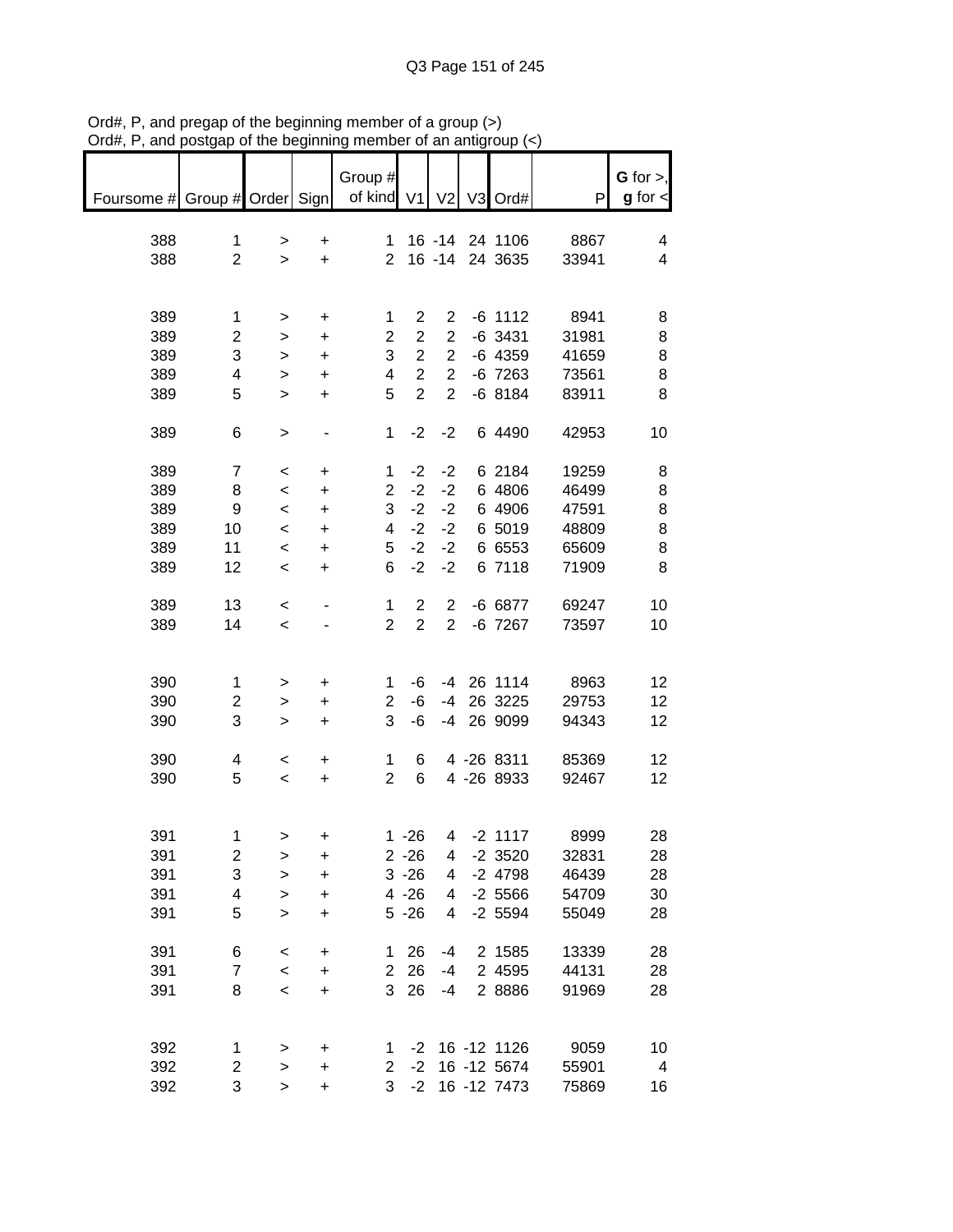|                               |                |           |           | Group #        |          |                |                    |       | $G$ for $>$ ,           |
|-------------------------------|----------------|-----------|-----------|----------------|----------|----------------|--------------------|-------|-------------------------|
| Foursome # Group # Order Sign |                |           |           | of kind V1     |          | V <sub>2</sub> | V3 Ord#            | P     | $g$ for $\lt$           |
| 392                           | 4              | $\,<$     | +         | $\mathbf{1}$   |          | $2 - 16$       | 12 7223            | 73039 | 4                       |
| 392                           | 5              | $\,<$     | $\ddot{}$ | $\overline{2}$ |          | $2 - 16$       | 12 9011            | 93283 | $\overline{\mathbf{4}}$ |
|                               |                |           |           |                |          |                |                    |       |                         |
|                               |                |           |           |                |          |                |                    |       |                         |
| 393                           | 1              | >         | +         | 1              |          | $16 - 12$      | $-6$ 1127          | 9067  | 8                       |
| 393                           | $\overline{2}$ | $\geq$    | $\ddot{}$ | $\overline{2}$ |          | $16 - 12$      | $-6$ 7957          | 81307 | 8                       |
| 393                           | 3              | $\,<$     | +         |                | $1 - 16$ | 12             | 6 2509             | 22433 | 8                       |
|                               |                |           |           |                |          |                |                    |       |                         |
|                               |                |           |           |                |          |                |                    |       |                         |
| 394                           | 1              | $\, > \,$ | +         |                | $1 - 12$ | -6             | 12 1128            | 9091  | 24                      |
| 394                           | $\overline{2}$ | $\geq$    | $\ddot{}$ |                | $2 - 12$ | $-6$           | 12 5471            | 53681 | 24                      |
|                               |                |           |           |                |          |                |                    |       |                         |
|                               |                |           |           |                |          |                |                    |       |                         |
| 395                           | $\mathbf{1}$   | $\, > \,$ | +         | $\mathbf 1$    |          |                | -6 12 -12 1129     | 9103  | 12                      |
| 395                           | $\overline{2}$ | $\,<\,$   | +         | 1              |          |                | 6 -12 12 5379      | 52697 | 12                      |
|                               |                |           |           |                |          |                |                    |       |                         |
| 395                           | 3              | $\,<$     |           | 1              |          |                | $-6$ 12 $-12$ 2940 | 26801 | 12                      |
|                               |                |           |           |                |          |                |                    |       |                         |
|                               |                |           |           |                |          |                |                    |       |                         |
| 396                           | 1              | >         | $\ddot{}$ | 1              | -6       |                | 6 -10 1143         | 9221  | 12                      |
| 396                           | $\overline{c}$ | >         | $\ddot{}$ | $\overline{c}$ | $-6$     |                | 6 -10 3897         | 36761 | 12                      |
| 396                           | 3              | >         | $\ddot{}$ | 3              | -6       |                | 6 -10 5962         | 58991 | 12                      |
| 396                           | 4              | >         | $\ddot{}$ | 4              | $-6$     |                | 6 -10 6227         | 61961 | 12                      |
| 396                           | 5              | $\, > \,$ | $\ddot{}$ | 5              | $-6$     |                | 6 -10 7112         | 71861 | 12                      |
|                               |                |           |           |                |          |                |                    |       |                         |
| 396                           | 6              | $\, > \,$ |           | 1              | 6        | $-6$           | 10 4104            | 38959 | 6                       |
| 396                           | $\overline{7}$ | $\,<$     | +         | 1              | 6        | -6             | 10 1192            | 9649  | 12                      |
| 396                           | 8              | $\,<$     | $\ddot{}$ | $\overline{2}$ | 6        | -6             | 10 2751            | 24889 | 18                      |
| 396                           | 9              | $\,<$     | $\ddot{}$ | 3              | 6        | $-6$           | 10 2984            | 27259 | 12                      |
| 396                           | 10             | $\,<\,$   | $\ddot{}$ | 4              | 6        | $-6$           | 10 8929            | 92419 | 12                      |
|                               |                |           |           |                |          |                |                    |       |                         |
|                               |                |           |           |                |          |                |                    |       |                         |
| 397                           | 1              | >         | $\ddot{}$ | 1              |          | $6 - 10$       | 14 1144            | 9227  | 6                       |
| 397                           | $\overline{c}$ | $\geq$    | +         | 2              |          | $6 - 10$       | 14 2339            | 20759 | 6                       |
| 397                           | 3              | >         | +         | 3              |          | $6 - 10$       | 14 2475            | 22079 | 6                       |
| 397                           | 4              | >         | +         | 4              |          | $6 - 10$       | 14 3620            | 33797 | 6                       |
| 397                           | 5              | >         | +         | 5              |          | $6 - 10$       | 14 5397            | 52889 | 6                       |
|                               |                |           |           |                |          |                |                    |       |                         |
| 397                           | 6              | $\,<\,$   | $\ddot{}$ | 1              | -6       |                | 10 -14 1590        | 13411 | 6                       |
| 397                           | 7              | $\,<$     | $\ddot{}$ | $\overline{c}$ | $-6$     |                | 10 -14 2480        | 22123 | 6                       |
| 397                           | 8              | $\,<$     | $\ddot{}$ | 3              | -6       |                | 10 -14 3781        | 35521 | 6                       |
| 397                           | 9              | $\,<$     | $\ddot{}$ | 4              | -6       |                | 10 -14 5036        | 49003 | 6                       |
| 397                           | 10             | $\,<$     | +         | 5              | -6       |                | 10 -14 5626        | 55399 | 12                      |
| 397                           | 11             | $\,<$     | $\ddot{}$ | 6              | -6       |                | 10 -14 9096        | 94321 | 6                       |

Ord#, P, and pregap of the beginning member of a group (>) Ord#, P, and postgap of the beginning member of an antigroup (<)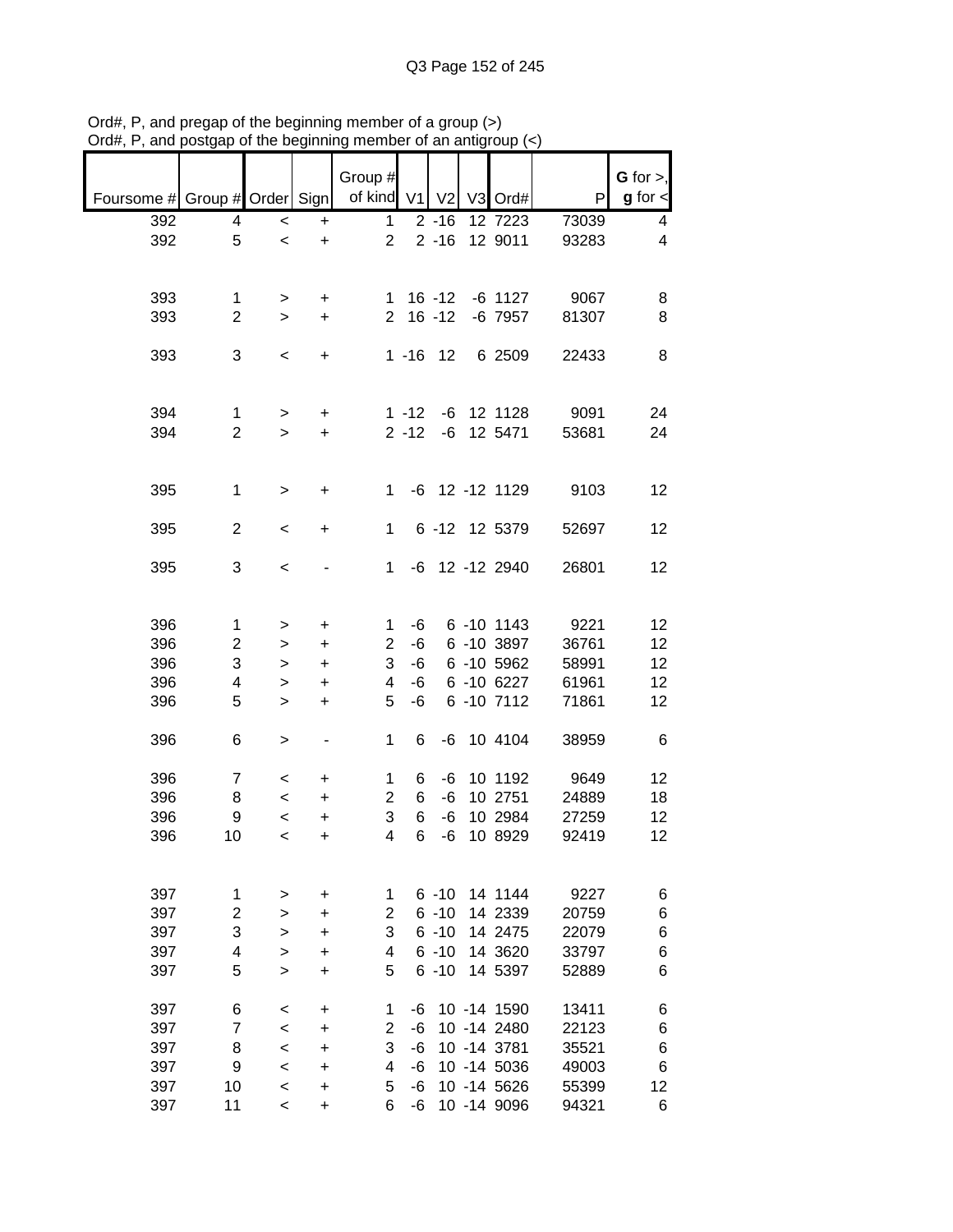|                               |                         |                          |                                  | Group #               |                |          |            |       | $G$ for $>$ ,           |
|-------------------------------|-------------------------|--------------------------|----------------------------------|-----------------------|----------------|----------|------------|-------|-------------------------|
|                               |                         |                          |                                  |                       |                |          |            |       |                         |
| Foursome # Group # Order Sign |                         |                          |                                  | of kind V1 V2 V3 Ord# |                |          |            | P     | $g$ for $\lt$           |
|                               |                         |                          |                                  |                       |                |          |            |       |                         |
|                               |                         |                          |                                  |                       |                |          |            |       |                         |
| 398                           | $\mathbf{1}$            | $\,>$                    | +                                |                       | $1 - 10$ 14    |          | 4 1145     | 9239  | 12                      |
|                               |                         |                          |                                  |                       |                |          |            |       |                         |
| 398                           | $\overline{2}$          | $\,<\,$                  | $\ddot{}$                        |                       | $1 10 - 14$    |          | -4 5035    | 48991 | 12                      |
|                               |                         |                          |                                  |                       |                |          |            |       |                         |
| 398                           | 3                       | $\,<$                    |                                  |                       | $1 - 10$ 14    |          | 4 8456     | 87071 | 12                      |
|                               |                         |                          |                                  |                       |                |          |            |       |                         |
|                               |                         |                          |                                  |                       |                |          |            |       |                         |
| 399                           | $\mathbf{1}$            | $\,$                     | $\ddot{}$                        |                       | $1 \quad 14$   |          | 4 -16 1146 | 9241  | $\overline{2}$          |
|                               |                         |                          |                                  |                       |                |          |            |       |                         |
| 399                           | $\overline{2}$          | $\,<\,$                  | $\ddot{}$                        |                       | $1 - 14$       |          | -4 16 2815 | 25577 | $\overline{2}$          |
|                               |                         |                          |                                  |                       |                |          |            |       |                         |
|                               |                         |                          |                                  |                       |                |          |            |       |                         |
| 400                           | $\mathbf{1}$            |                          |                                  | 1                     |                | $4 - 16$ | $-2$ 1147  | 9257  | 16                      |
| 400                           |                         | >                        | +                                | $\overline{2}$        |                | $4 - 16$ | $-2$ 3190  | 29363 | 16                      |
|                               | $\overline{\mathbf{c}}$ | $\,$                     | $\ddot{}$                        | 3                     |                |          |            |       |                         |
| 400                           | 3                       | $\, > \,$                | $\ddot{}$                        |                       |                | $4 - 16$ | $-2$ 5712  | 56333 | 22                      |
|                               |                         |                          |                                  |                       |                |          |            |       |                         |
| 400                           | 4                       | $\,<$                    | $\ddot{}$                        | $\mathbf 1$           | $-4$           | 16       | 2 1356     | 11197 | 16                      |
| 400                           | 5                       | $\overline{\phantom{0}}$ | $\ddot{}$                        | $\overline{2}$        | $-4$           | 16       | 2 2767     | 25057 | 16                      |
|                               |                         |                          |                                  |                       |                |          |            |       |                         |
|                               |                         |                          |                                  |                       |                |          |            |       |                         |
| 401                           | 1                       | >                        | +                                | 1                     | $-2$           | 8        | 8 1149     | 9281  | 4                       |
| 401                           | $\overline{2}$          | $\, > \,$                | $\ddot{}$                        | $\overline{2}$        | $-2$           | 8        | 8 4825     | 46687 | 6                       |
|                               |                         |                          |                                  |                       |                |          |            |       |                         |
| 401                           | 3                       | $\,<$                    | $\begin{array}{c} + \end{array}$ | 1                     | $\overline{2}$ | -8       | $-8$ 2363  | 21013 | 4                       |
| 401                           | 4                       | $\prec$                  | $\begin{array}{c} + \end{array}$ | $\overline{2}$        | $\overline{2}$ | -8       | $-8$ 2754  | 24919 | 4                       |
| 401                           | 5                       | $\prec$                  | $\ddot{}$                        | 3                     | $\overline{2}$ | -8       | $-8$ 4778  | 46183 | 4                       |
| 401                           | 6                       | $\,<$                    | $\ddot{}$                        | 4                     | $\overline{2}$ | -8       | $-8$ 7220  | 73013 | 6                       |
| 401                           | $\overline{7}$          | $\,<$                    | $\ddot{}$                        | 5                     | $\overline{2}$ | -8       | $-8$ 7498  | 76159 | 4                       |
| 401                           | 8                       | $\,<$                    | $\ddot{}$                        | 6                     | $\overline{2}$ | -8       | -8 8397    | 86353 | 4                       |
| 401                           | 9                       | $\prec$                  | $\ddot{}$                        | $\overline{7}$        | $\overline{2}$ | -8       | $-8$ 9015  | 93323 | 6                       |
|                               |                         |                          |                                  |                       |                |          |            |       |                         |
| 401                           | 10                      | $\,<$                    |                                  | 1                     | $-2$           | 8        | 8 9560     | 99643 | 18                      |
|                               |                         |                          |                                  |                       |                |          |            |       |                         |
|                               |                         |                          |                                  |                       |                |          |            |       |                         |
| 402                           | $\mathbf{1}$            | >                        | $\ddot{}$                        | 1                     | 8              |          | 8 -10 1150 | 9283  | $\overline{c}$          |
| 402                           | $\overline{c}$          | $\mathbf{I}$             | +                                | 2                     | 8              |          | 8 -10 2542 | 22741 | $\overline{\mathbf{c}}$ |
| 402                           | 3                       |                          |                                  | 3                     | 8              |          | 8 -10 4779 | 46187 | 4                       |
|                               |                         | >                        | $\begin{array}{c} + \end{array}$ |                       |                |          |            |       |                         |
| 402                           | 4                       | $\geq$                   | $\ddot{}$                        | 4                     | 8              |          | 8 -10 8241 | 84523 | $\overline{2}$          |
|                               |                         |                          |                                  |                       |                |          |            |       |                         |
| 402                           | 5                       | $\mathbf{I}$             |                                  | 1                     | -8             | -8       | 10 1793    | 15349 | 18                      |
| 402                           | 6                       | $\geq$                   |                                  | $\overline{2}$        | -8             | -8       | 10 4888    | 47407 | 18                      |
| 402                           | $\overline{7}$          | $\geq$                   |                                  | 3                     | -8             | -8       | 10 9247    | 95947 | 18                      |
|                               |                         |                          |                                  |                       |                |          |            |       |                         |
| 402                           | 8                       | $\prec$                  | $\ddot{}$                        | 1                     | -8             | -8       | 10 3613    | 33749 | $\overline{c}$          |
| 402                           | 9                       | $\overline{\phantom{a}}$ | $\ddot{}$                        | $\overline{2}$        | -8             | -8       | 10 5702    | 56207 | $\overline{2}$          |

Ord#, P, and pregap of the beginning member of a group (>) Ord#, P, and postgap of the beginning member of an antigroup (<)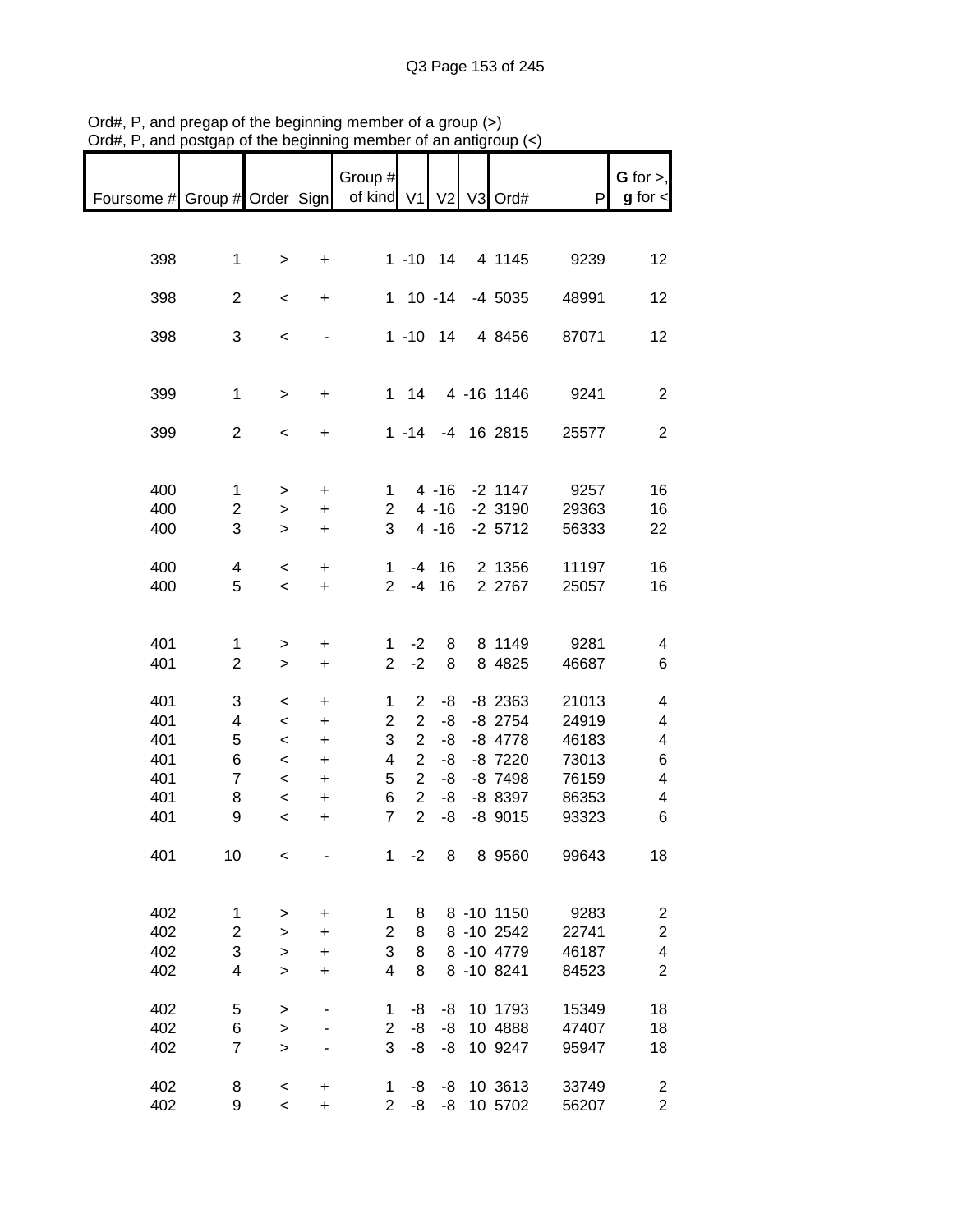|                               |                |                |                        | Group #             |                |                      |    |                          |                | G for $>$ ,             |
|-------------------------------|----------------|----------------|------------------------|---------------------|----------------|----------------------|----|--------------------------|----------------|-------------------------|
| Foursome # Group # Order Sign |                |                |                        | of kind             | V <sub>1</sub> | V <sub>2</sub>       |    | V3 Ord#                  | P              | $g$ for $\textsf{d}$    |
| 402                           | 10             | $\,<$          | +                      | 3                   | -8             | -8                   |    | 10 6503                  | 65099          | 2                       |
|                               |                |                |                        |                     |                |                      |    |                          |                |                         |
| 402<br>402                    | 11<br>12       | $\,<$<br>$\,<$ |                        | 1<br>$\overline{c}$ | 8<br>8         |                      |    | 8 -10 2543<br>8 -10 3204 | 22751<br>29501 | 18<br>26                |
| 402                           | 13             | $\,<$          |                        | 3                   | 8              |                      |    | 8 -10 4648               | 44711          | 18                      |
| 402                           | 14             | $\,<\,$        |                        | 4                   | 8              |                      |    | 8 -10 4884               | 47363          | 18                      |
| 402                           | 15             | $\,<$          |                        | 5                   | 8              |                      |    | 8 -10 5802               | 57203          | 18                      |
| 402                           | 16             | $\,<$          |                        | 6                   | 8              |                      |    | 8 -10 8242               | 84533          | 18                      |
|                               |                |                |                        |                     |                |                      |    |                          |                |                         |
| 403                           | 1              | $\,$           | +                      |                     | $1 - 16$       | 8                    |    | $-8$ 1159                | 9371           | 22                      |
| 403                           | 2              | >              | $\ddot{}$              |                     | $2 - 16$       | 8                    |    | $-8$ 3006                | 27527          | 18                      |
| 403                           | 3              | $\, > \,$      | $\ddot{}$              |                     | $3 - 16$       | 8                    |    | $-8$ 4916                | 47699          | 18                      |
| 403                           | 4              | $\geq$         | $\ddot{}$              |                     | $4 - 16$       | 8                    |    | $-86134$                 | 60887          | 18                      |
| 403                           | 5              | $\, > \,$      | $\ddot{}$              |                     | $5 - 16$       | 8                    |    | $-8$ 9331                | 96953          | 22                      |
| 403                           | 6              | <              | +                      | 1                   | 16             | -8                   |    | 8 1654                   | 14011          | 18                      |
| 403                           | $\overline{7}$ | $\,<$          | $\ddot{}$              | $\overline{2}$      | 16             | -8                   |    | 8 5436                   | 53281          | 18                      |
| 403                           | 8              | $\,<$          | $\ddot{}$              | 3                   | 16             | -8                   |    | 8 6116                   | 60661          | 18                      |
| 403                           | 9              | $\prec$        | $\ddot{}$              | 4                   | 16             | -8                   |    | 8 7613                   | 77491          | 18                      |
|                               |                |                |                        |                     |                |                      |    |                          |                |                         |
| 404                           | 1              | >              | +                      | 1                   | $-2$           |                      |    | 20 - 20 1169             | 9437           | 4                       |
| 404                           | 2              | >              | +                      | 2                   | $-2$           |                      |    | 20 - 20 4215             | 40127          | 4                       |
| 404                           | 3              | >              | $\ddot{}$              | 3                   | $-2$           |                      |    | 20 - 20 5072             | 49367          | 4                       |
| 404                           | 4              | >              | $\ddot{}$              | 4                   | $-2$           |                      |    | 20 - 20 7149             | 72227          | 4                       |
| 404                           | 5              | <              | $\ddot{}$              | 1                   |                | $2 - 20$             |    | 20 1172                  | 9463           | 4                       |
| 404                           | 6              | <              | +                      | $\overline{c}$      |                | $2 - 20$             | 20 | 3049                     | 27943          | 4                       |
| 404                           | $\overline{7}$ | $\,<\,$        | $\ddot{}$              | 3                   |                | $2 - 20$             |    | 20 3292                  | 30493          | 4                       |
| 404                           | 8              | $\,<\,$        | +                      | 4                   |                | $2 - 20$             |    | 20 6010                  | 59443          | 4                       |
| 404<br>404                    | 9<br>10        | <<br>$\,<$     | $\ddot{}$<br>$\ddot{}$ | 5<br>6              |                | $2 - 20$<br>$2 - 20$ |    | 20 6697<br>20 6916       | 67213<br>69763 | 4<br>4                  |
| 404                           | 11             | $\,<$          | +                      | 7                   |                |                      |    | 2 -20 20 9322            | 96823          | $\overline{\mathbf{4}}$ |
|                               |                |                |                        |                     |                |                      |    |                          |                |                         |
| 404                           | 12             | $\,<$          |                        | 1                   |                |                      |    | -2 20 -20 4569           | 43913          | 20                      |
|                               |                |                |                        |                     |                |                      |    |                          |                |                         |
| 405                           | 1              | >              | +                      | 1                   | $-6$           | 8                    |    | $-4$ 1176                | 9491           | 12                      |
| 405                           | $\overline{2}$ | $\geq$         | $\ddot{}$              | $\overline{2}$      | $-6$           | 8                    |    | -4 8257                  | 84731          | 12                      |
| 405                           | 3              | >              |                        | 1                   | 6              | -8                   |    | 4 1696                   | 14461          | 12                      |
| 405                           | 4              | $\, > \,$      |                        | $\overline{c}$      | 6              | -8                   |    | 4 2835                   | 25747          | 6                       |
| 405                           | 5              | $\mathbf{I}$   |                        | 3                   | 6              | -8                   |    | 4 3891                   | 36697          | 6                       |
| 405                           | 6              | $\geq$         |                        | 4                   | 6              | -8                   |    | 4 8114                   | 83077          | 6                       |
| 405                           | $\overline{7}$ | $\,<\,$        | +                      | 1                   | 6              | -8                   |    | 4 4 4 3 0                | 42379          | 12                      |

Ord#, P, and pregap of the beginning member of a group (>) Ord#, P, and postgap of the beginning member of an antigroup (<)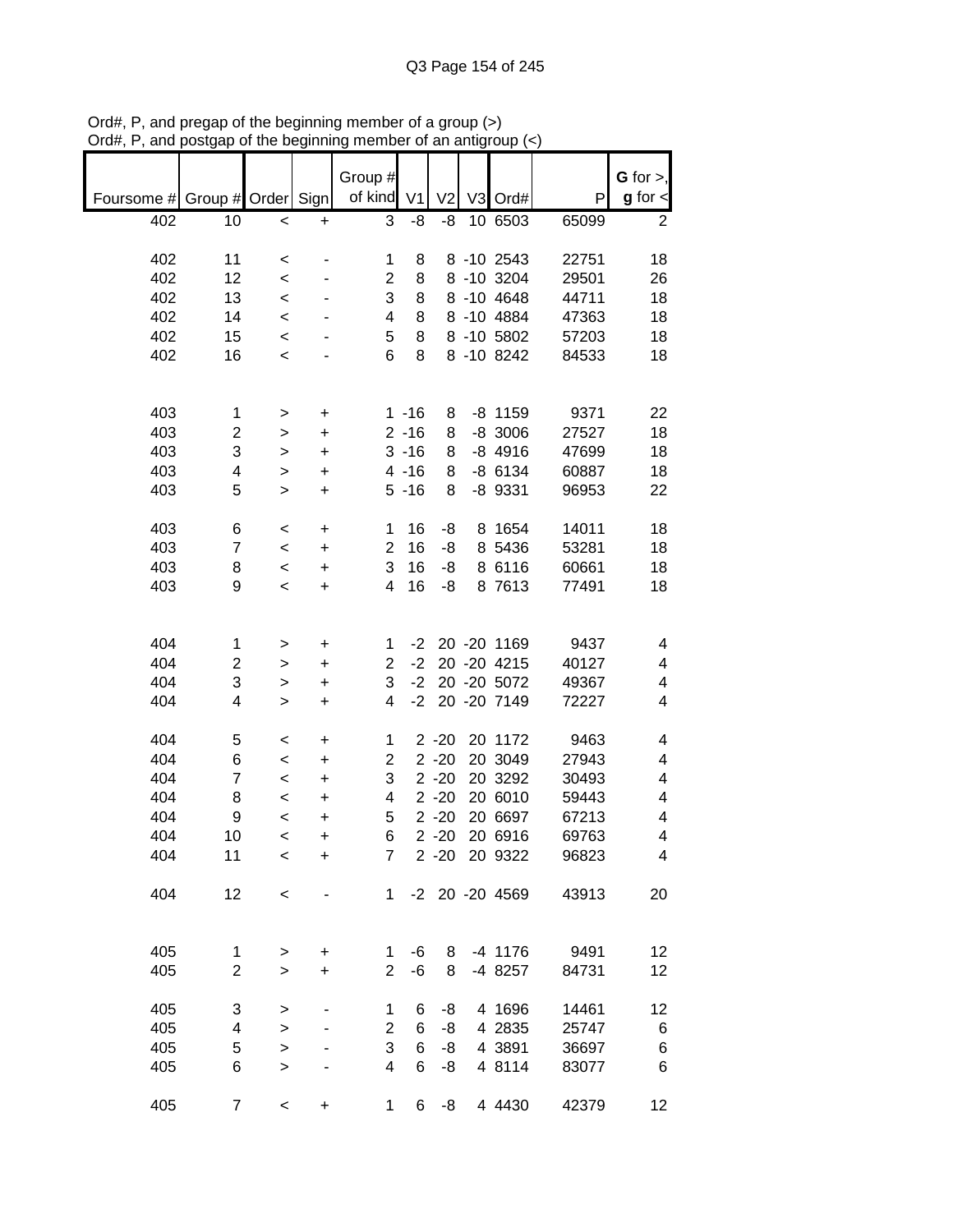|                                                       |                |                          |           | Group #        |         |               |                    |                       | $G$ for $>$ ,   |
|-------------------------------------------------------|----------------|--------------------------|-----------|----------------|---------|---------------|--------------------|-----------------------|-----------------|
| Foursome # Group # Order Sign   of kind V1 V2 V3 Ord# |                |                          |           |                |         |               |                    | P                     | $g$ for $\lt$   |
|                                                       |                |                          |           |                |         |               |                    |                       |                 |
|                                                       |                |                          |           |                |         |               |                    |                       |                 |
| 405                                                   | 8              | $\,<$                    |           | 1              | -6      | 8             | -4 3768            | 35381                 | 12              |
| 405                                                   | 9              | $\overline{\phantom{a}}$ |           | 2 <sup>7</sup> | -6      | 8             | -4 4943            | 47963                 | 6               |
| 405                                                   | 10             | $\,<$                    |           | 3 <sup>7</sup> | -6      |               | 8 -4 5635          | 55529                 | 12              |
| 405                                                   | 11             | $\,<$                    |           | $\overline{4}$ | -6      |               | 8 -4 6683          | 67073                 | $6\overline{6}$ |
| 405                                                   | 12             | $\,<$                    |           | 5 <sup>5</sup> | $-6$    |               | 8 -4 8406          | 86441                 | 12              |
|                                                       |                |                          |           |                |         |               |                    |                       |                 |
|                                                       |                |                          |           |                |         |               |                    |                       |                 |
| 406                                                   | $\mathbf{1}$   | $\geq$                   | $+$       | $\mathbf{1}$   |         |               | 2 -4 32 1181       | 9539                  | 6               |
| 406                                                   | $\overline{2}$ | $\,$                     | $+$       | $\overline{2}$ |         |               | 2 -4 32 4944       | 47969                 | $\,6$           |
| 406                                                   | 3              | $\geq$                   | $+$       | 3              |         |               | 2 -4 32 5347       | 52301                 | 10              |
|                                                       |                |                          |           |                |         |               |                    |                       |                 |
| 406                                                   | 4              | $\overline{\phantom{a}}$ | $+$       |                |         |               | 1 -2 4 -32 6171    | 61339                 | 4               |
|                                                       |                |                          |           |                |         |               |                    |                       |                 |
|                                                       |                |                          |           |                |         |               |                    |                       |                 |
| 407                                                   | $\mathbf{1}$   | $\geq$                   | $+$       | $\mathbf{1}$   | 8       |               | -2 14 1195         | 9679                  | $\overline{c}$  |
| 407                                                   | $\overline{2}$ | $\geq$                   | $+$       | $\overline{2}$ | 8       |               | -2 14 4549         | 43651                 | $\overline{2}$  |
|                                                       |                |                          |           |                |         |               |                    |                       |                 |
| 407                                                   | 3              | $\overline{\phantom{0}}$ | $\ddot{}$ | 1              | -8      |               | 2 -14 6713         | 67409                 | $\overline{c}$  |
| 407                                                   | $\overline{4}$ | $\prec$                  | $+$       |                | $2 - 8$ |               | 2 -14 9447         | 98387                 | $\overline{2}$  |
|                                                       |                |                          |           |                |         |               |                    |                       |                 |
|                                                       |                |                          |           |                |         |               |                    |                       |                 |
| 408                                                   | $\mathbf 1$    | $\,$                     | $\ddot{}$ |                |         |               |                    | 1 -2 14 -20 1196 9689 | 10              |
| 408                                                   | $\overline{c}$ | $\,$                     | $\ddot{}$ |                |         |               | 2 -2 14 -20 1632   | 13799                 | 10              |
| 408                                                   | $\mathfrak{S}$ | $\,$                     | $\ddot{}$ |                |         |               | 3 -2 14 -20 4364   | 41729                 | 10              |
| 408                                                   | 4              | $\,$                     | $+$       | $\overline{4}$ |         |               | -2 14 -20 8412     | 86501                 | 10              |
|                                                       |                |                          |           |                |         |               |                    |                       |                 |
| 408                                                   | 5              | $\overline{\phantom{a}}$ | $+$       |                |         |               | 1 2 -14 20 5586    | 54949                 | 10              |
|                                                       |                |                          |           |                |         |               |                    |                       |                 |
| 408                                                   | 6              |                          |           |                |         |               | 1 -2 14 -20 1373   | 11369                 | 14              |
|                                                       | $\overline{7}$ | $\overline{\phantom{0}}$ |           |                |         |               | 2 -2 14 -20 3450   |                       |                 |
| 408                                                   |                | $\prec$                  |           |                |         |               |                    | 32159                 | 14              |
|                                                       |                |                          |           |                |         |               |                    |                       |                 |
|                                                       |                |                          |           |                |         |               |                    |                       |                 |
| 409                                                   | 1              | >                        | +         |                |         | $1 \t14 - 20$ | 10 1197            | 9697                  | 8               |
| 409                                                   | $\overline{2}$ | $\geq$                   | $\ddot{}$ |                |         | 2 14 -20      | 10 7595            | 77291                 | 12              |
|                                                       |                |                          |           |                |         |               |                    |                       |                 |
| 409                                                   | 3              | $\, > \,$                |           |                |         |               | 1 -14 20 -10 6084  | 60289                 | 18              |
|                                                       |                |                          |           |                |         |               |                    |                       |                 |
|                                                       |                |                          |           |                |         |               |                    |                       |                 |
| 410                                                   | 1              | $\,$                     | $\ddot{}$ |                |         |               | 1 -20 10 -6 1198   | 9719                  | 22              |
|                                                       |                |                          |           |                |         |               |                    |                       |                 |
| 410                                                   | $\overline{2}$ | $\,<$                    | $\ddot{}$ |                |         | $120-10$      | 6 9471             | 98641                 | 22              |
|                                                       |                |                          |           |                |         |               |                    |                       |                 |
|                                                       |                |                          |           |                |         |               |                    |                       |                 |
| 411                                                   | $\mathbf{1}$   | >                        | $\ddot{}$ |                |         |               | 1 -2 10 -12 1226   | 9941                  | 10              |
| 411                                                   | $\overline{2}$ | $\, > \,$                | $\ddot{}$ | $\mathbf{2}$   |         |               | $-2$ 10 $-12$ 1995 | 17351                 | $10$            |

Ord#, P, and pregap of the beginning member of a group (>) Ord#, P, and postgap of the beginning member of an antigroup (<)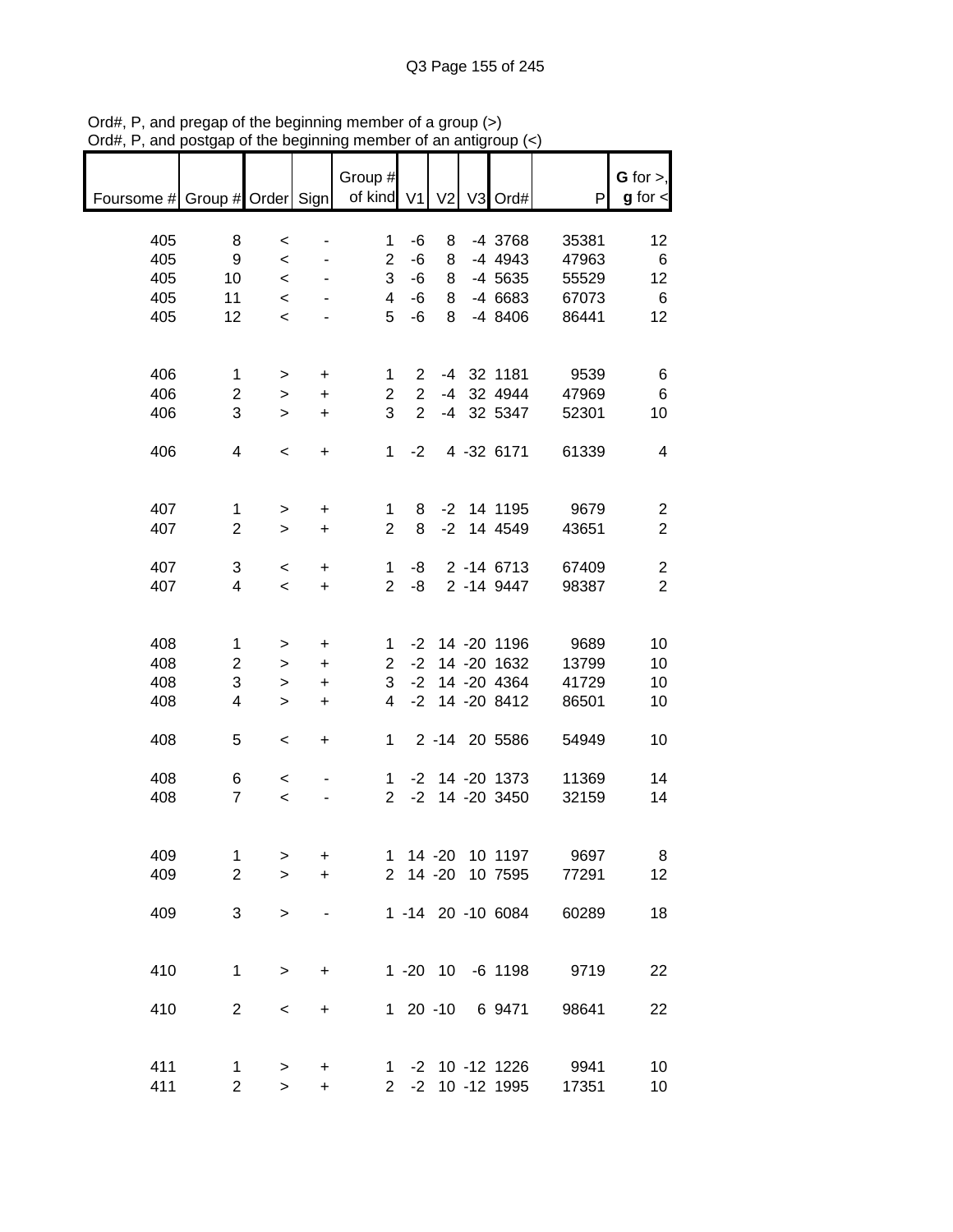|                                                           |                                |                          |                | Group $#$      |          |                        |                    |                                 | $G$ for $>$ ,           |
|-----------------------------------------------------------|--------------------------------|--------------------------|----------------|----------------|----------|------------------------|--------------------|---------------------------------|-------------------------|
| Foursome # Group # Order Sign   of kind V1   V2   V3 Ord# |                                |                          |                |                |          |                        |                    | P                               | $g$ for $\lt$           |
| 411                                                       | 3                              | $\mathbf{1}$             |                | $\mathbf{1}$   |          | $2 - 10$               | 12 2558            | 22921                           | 14                      |
|                                                           |                                |                          |                |                |          |                        |                    |                                 |                         |
| 411                                                       | 4                              | $\,<\,$                  |                | 1              |          |                        | $-2$ 10 $-12$ 2848 | 25889                           | 14                      |
| 411                                                       | 5                              | $\prec$                  |                |                |          |                        | 2 -2 10 -12 6524   | 65309                           | 14                      |
|                                                           |                                |                          |                |                |          |                        |                    |                                 |                         |
|                                                           |                                |                          |                |                |          |                        |                    |                                 |                         |
| 412                                                       | $\mathbf 1$                    | $\geq$                   | $\ddot{}$      |                |          |                        |                    | 1 10 -12 28 1227 9949           | - 8                     |
| 412                                                       | $\overline{2}$                 | $\geq$                   | $+$            |                |          |                        | 2 10 -12 28 8551   | 88093                           | 14                      |
|                                                           |                                |                          |                |                |          |                        |                    |                                 |                         |
|                                                           |                                |                          |                |                |          |                        |                    |                                 |                         |
| 413<br>413                                                | $\mathbf{1}$<br>$\overline{2}$ | $\geq$                   | $+$            |                |          |                        | 2 -12 28 -32 8552  | 1 -12 28 -32 1228 9967<br>88117 | 18                      |
|                                                           |                                | $\mathbf{L}$             | $+$            |                |          |                        |                    |                                 | 24                      |
|                                                           |                                |                          |                |                |          |                        |                    |                                 |                         |
| 414                                                       | $\mathbf{1}$                   | $\geq$                   | $+$            |                |          |                        | 1 28 -32 26 1229   | 9973                            | 6                       |
| 414                                                       | $\overline{2}$                 | $\geq$                   | $+$            |                |          |                        | 2 28 -32 26 8553   | 88129                           | 12                      |
|                                                           |                                |                          |                |                |          |                        |                    |                                 |                         |
|                                                           |                                |                          |                |                |          |                        |                    |                                 |                         |
| 415                                                       | $\mathbf{1}$                   | $\, > \,$                | $\ddot{}$      | 1              |          |                        | 4 14 -16 1241      | 10103                           | 4                       |
| 415                                                       | $\overline{c}$                 | $\, > \,$                | $\ddot{}$      | $\overline{2}$ |          |                        | 4 14 -16 2837      | 25763                           | 4                       |
| 415                                                       | 3                              | $\mathbf{I}$             | $\ddot{}$      | 3              |          |                        | 4 14 -16 3216      | 29633                           | $\overline{\mathbf{4}}$ |
| 415                                                       | 4                              | $\mathbf{I}$             | $\ddot{}$      | 4              |          |                        | 4 14 -16 3336      | 30941                           | $\overline{\mathbf{4}}$ |
| 415                                                       | 5                              | $\,$                     | $\ddot{}$      | 5              |          |                        | 4 14 -16 5290      | 51683                           | $\overline{\mathbf{4}}$ |
| 415                                                       | 6                              | $\mathbf{I}$             | $\ddot{}$      | 6              |          |                        | 4 14 -16 8719      | 90023                           | 4                       |
| 415                                                       | $\overline{7}$                 |                          |                | $1 \quad$      |          |                        | -4 -14 16 7671     | 78121                           | 20                      |
|                                                           |                                | $\,$                     | $\blacksquare$ |                |          |                        |                    |                                 |                         |
| 415                                                       | 8                              | $\,<$                    | $\ddot{}$      | $1 \quad$      |          |                        | $-4$ $-14$ 16 2160 | 19009                           | 4                       |
| 415                                                       | 9                              | $\overline{\phantom{a}}$ | $\ddot{}$      |                |          |                        | 2 -4 -14 16 7344   | 74449                           | $\overline{\mathbf{4}}$ |
| 415                                                       | 10                             | $\,<$                    | $\ddot{}$      | 3              |          |                        | -4 -14 16 8514     | 87679                           | $\overline{4}$          |
|                                                           |                                |                          |                |                |          |                        |                    |                                 |                         |
| 415                                                       | 11                             | $\overline{\phantom{a}}$ |                |                |          |                        | 1 4 14 -16 9046    | 93719                           | 20                      |
|                                                           |                                |                          |                |                |          |                        |                    |                                 |                         |
|                                                           |                                |                          |                |                |          |                        |                    |                                 |                         |
| 416                                                       | 1                              | >                        | +              | 1              |          | $14 - 16$              | $-4$ 1242          | 10111                           | 8                       |
| 416<br>416                                                | $\overline{c}$<br>3            | $\geq$                   | +              | 2<br>3         |          | $14 - 16$<br>$14 - 16$ | -4 2838<br>-4 3217 | 25771<br>29641                  | 8<br>8                  |
| 416                                                       | 4                              | $\geq$                   | +<br>+         | 4              |          | $14 - 16$              | -4 4183            | 39799                           | 8                       |
| 416                                                       | 5                              | ><br>>                   | +              | 5              |          | $14 - 16$              | $-4$ 4518          | 43291                           | 8                       |
| 416                                                       | 6                              | >                        | +              | 6              |          | $14 - 16$              | $-4$ 5291          | 51691                           | 8                       |
| 416                                                       | 7                              | $\, > \,$                | +              | $\overline{7}$ |          | $14 - 16$              | -4 7273            | 73651                           | 8                       |
|                                                           |                                |                          |                |                |          |                        |                    |                                 |                         |
| 416                                                       | 8                              | $\,<\,$                  | $\ddot{}$      |                | $1 - 14$ | 16                     | 4 7343             | 74441                           | 8                       |
| 416                                                       | 9                              | $\,<$                    | $\ddot{}$      |                | $2 - 14$ | 16                     | 4 8513             | 87671                           | 8                       |
| 416                                                       | 10                             | $\,<$                    | $\ddot{}$      |                | $3 - 14$ | 16                     | 4 8898             | 92143                           | 10                      |
|                                                           |                                |                          |                |                |          |                        |                    |                                 |                         |
| 416                                                       | 11                             | $\,<$                    |                | 1              |          | $14 - 16$              | -4 5866            | 57901                           | 16                      |

Ord#, P, and pregap of the beginning member of a group (>) Ord#, P, and postgap of the beginning member of an antigroup (<)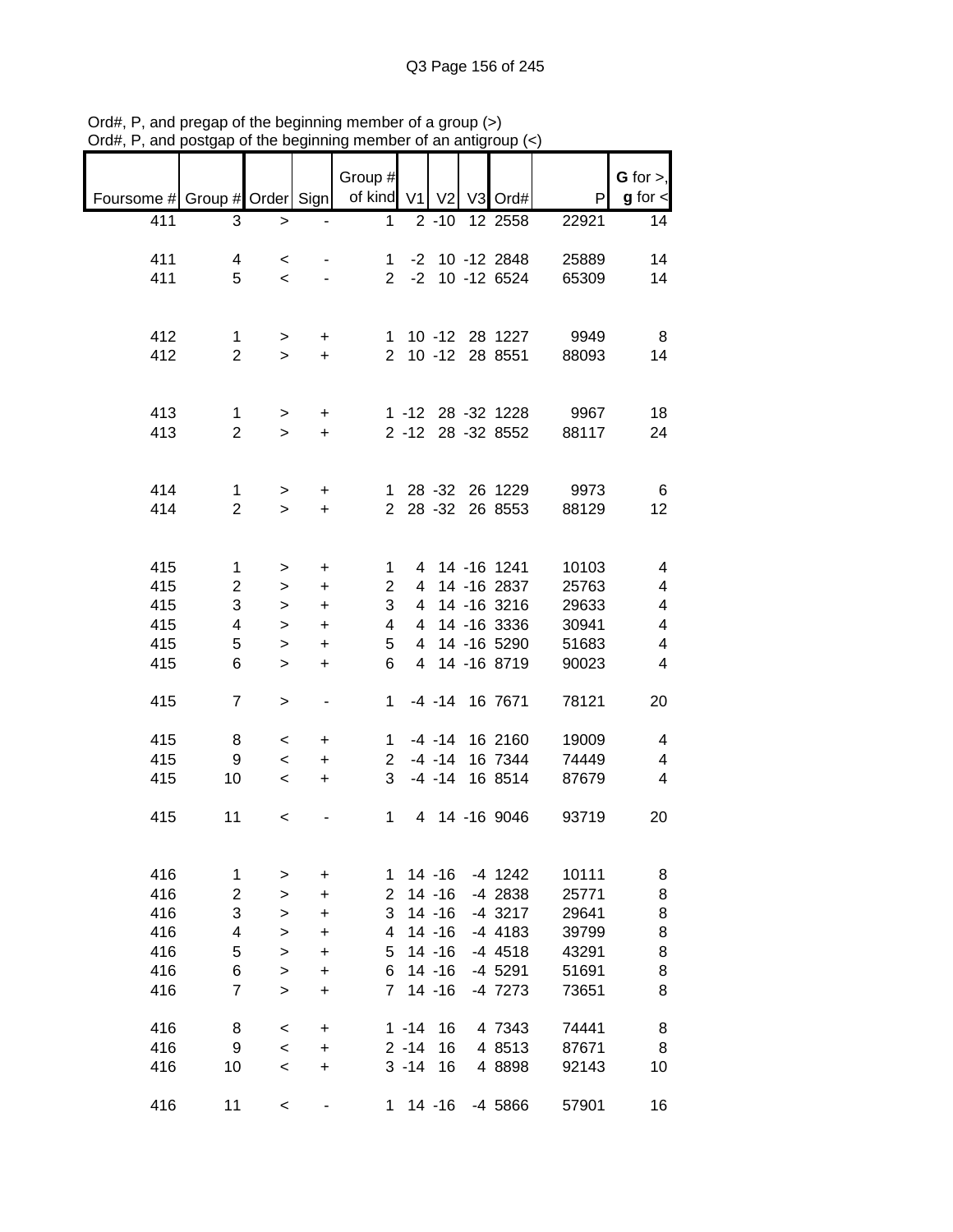| Foursome # Group # Order Sign |                         |                          |                              | Group #<br>of kind V1 |          |                | V2 V3 Ord#        | P                     | $G$ for $>$ ,<br>$g$ for $\lt$ |
|-------------------------------|-------------------------|--------------------------|------------------------------|-----------------------|----------|----------------|-------------------|-----------------------|--------------------------------|
|                               |                         |                          |                              |                       |          |                |                   |                       |                                |
|                               |                         |                          |                              |                       |          |                |                   |                       |                                |
|                               |                         |                          |                              |                       |          |                |                   |                       |                                |
| 417                           | $\mathbf{1}$            | $\, > \,$                | +                            | 1                     | $-4$     | 8              | 6 1250            | 10177                 | 8                              |
| 417                           | $\overline{2}$          | $\geq$                   | $+$                          | $\overline{2}$        | $-4$     | 8              | 6 9412            | 97927                 | 8                              |
|                               |                         |                          |                              |                       |          |                |                   |                       |                                |
|                               |                         |                          |                              |                       |          |                |                   |                       |                                |
|                               |                         |                          |                              |                       |          |                |                   |                       |                                |
| 418                           | $\mathbf 1$             | >                        | +                            | 1                     | 8        | 6              | $-6$ 1251         | 10181                 | $\overline{\mathbf{4}}$        |
| 418                           | $\overline{2}$          | $\,$                     | $\ddot{}$                    | $\overline{2}$        | 8        | 6              | $-6$ 4974         | 48341                 | $\overline{4}$                 |
| 418                           | 3                       | $\geq$                   | $\ddot{}$                    | 3                     | 8        | 6              | $-6$ 9356         | 97241                 | 10                             |
|                               |                         |                          |                              |                       |          |                |                   |                       |                                |
|                               |                         |                          |                              |                       |          |                |                   |                       |                                |
| 418                           | 4                       | $\,>$                    | $\qquad \qquad \blacksquare$ | $\mathbf{1}$          | -8       | -6             | 6 5510            | 54121                 | 20                             |
|                               |                         |                          |                              |                       |          |                |                   |                       |                                |
| 418                           | 5                       | $\,<$                    | $\ddot{}$                    | $\mathbf{1}$          | -8       | $-6$           | 6 2594            | 23269                 | 10                             |
|                               |                         |                          |                              |                       |          |                |                   |                       |                                |
|                               |                         |                          |                              |                       |          |                |                   |                       |                                |
|                               |                         |                          |                              |                       |          |                |                   |                       |                                |
| 419                           | $\mathbf 1$             | $\,$                     | $\ddot{}$                    | 1                     | -6       |                | 8 -16 1253        | 10211                 | 18                             |
|                               |                         |                          |                              |                       |          |                |                   |                       |                                |
| 419                           | $\overline{\mathbf{c}}$ |                          |                              | $\mathbf{1}$          | -6       |                | 8 - 16 1384       | 11483                 |                                |
|                               |                         | $\,<$                    |                              |                       |          |                |                   |                       | 6                              |
| 419                           | 3                       | $\prec$                  |                              | $\overline{2}$        | -6       |                | 8 - 16 6598       | 66083                 | 6                              |
| 419                           | $\overline{4}$          | $\,<$                    |                              | 3                     | -6       |                | 8 - 16 8476       | 87293                 | $\,6$                          |
|                               |                         |                          |                              |                       |          |                |                   |                       |                                |
|                               |                         |                          |                              |                       |          |                |                   |                       |                                |
|                               |                         |                          |                              |                       |          |                |                   |                       |                                |
| 420                           | 1                       | $\,$                     | +                            |                       | $1 - 16$ | $\overline{2}$ | 0 1255            | 10243                 | 20                             |
|                               |                         |                          |                              |                       |          |                |                   |                       |                                |
| 420                           | $\overline{2}$          | $\,<$                    | +                            | 1                     | 16       | $-2$           | 0 1302            | 10667                 | 20                             |
| 420                           | 3                       |                          |                              | $\overline{2}$        | 16       | $-2$           | 0 3379            | 31337                 |                                |
|                               |                         | $\,<$                    | $\ddot{}$                    |                       |          |                |                   |                       | 20                             |
| 420                           | 4                       | $\,<$                    | $\ddot{}$                    | 3                     | 16       | $-2$           | 0 4013            | 37967                 | 20                             |
| 420                           | 5                       | $\,<$                    | $\ddot{}$                    | $\overline{4}$        | 16       | $-2$           | 0 7922            | 80933                 | 20                             |
|                               |                         |                          |                              |                       |          |                |                   |                       |                                |
|                               |                         |                          |                              |                       |          |                |                   |                       |                                |
|                               |                         |                          |                              |                       |          |                |                   |                       |                                |
| 421                           | $\mathbf 1$             | $\, > \,$                | +                            |                       |          |                | 1 -14 20 -26 1273 | 10391                 | 22                             |
|                               |                         |                          |                              |                       |          |                |                   |                       |                                |
| 421                           | $\overline{c}$          | $\geq$                   |                              |                       |          |                | 1 14 -20 26 1390  | 11527                 | 8                              |
|                               |                         |                          |                              |                       |          |                |                   |                       |                                |
|                               |                         |                          |                              |                       |          |                |                   |                       |                                |
| 421                           |                         | $3^{\circ}$              | $\lt$ $\sim$<br>$+$          |                       |          |                | 1 14 -20 26 1290  | 10567                 | 22                             |
|                               |                         |                          |                              |                       |          |                |                   |                       |                                |
|                               |                         |                          |                              |                       |          |                |                   |                       |                                |
| 422                           | $\mathbf{1}$            | $\geq$                   |                              |                       |          |                | 1 20 -26 2 1274   | 10399                 | $_{\rm 8}$                     |
|                               |                         |                          | $\ddot{}$                    |                       |          |                |                   |                       |                                |
|                               |                         |                          |                              |                       |          |                |                   |                       |                                |
| 422                           | $\overline{2}$          | $\overline{\phantom{a}}$ | $+$                          |                       |          |                | 1 -20 26 -2 7487  | 76031                 | 8                              |
|                               |                         |                          |                              |                       |          |                |                   |                       |                                |
|                               |                         |                          |                              |                       |          |                |                   |                       |                                |
|                               |                         |                          |                              |                       |          |                |                   |                       |                                |
| 423                           | $\mathbf 1$             | >                        | $+$                          |                       | $1 - 26$ |                | 2 16 1275         | 10427                 | 28                             |
| 423                           | $\overline{2}$          | $\geq$                   | $+$                          |                       | $2 - 26$ |                | 2 16 8471         | 87251                 | 28                             |
|                               |                         |                          |                              |                       |          |                |                   |                       |                                |
|                               |                         |                          |                              |                       |          |                |                   |                       |                                |
|                               |                         |                          |                              |                       |          |                |                   |                       |                                |
| 424                           |                         | $1 \quad \Box$<br>$\geq$ | $\ddot{}$                    |                       |          |                |                   | 1 4 -14 26 1286 10513 | 12                             |

Ord#, P, and pregap of the beginning member of a group (>) Ord#, P, and postgap of the beginning member of an antigroup (<)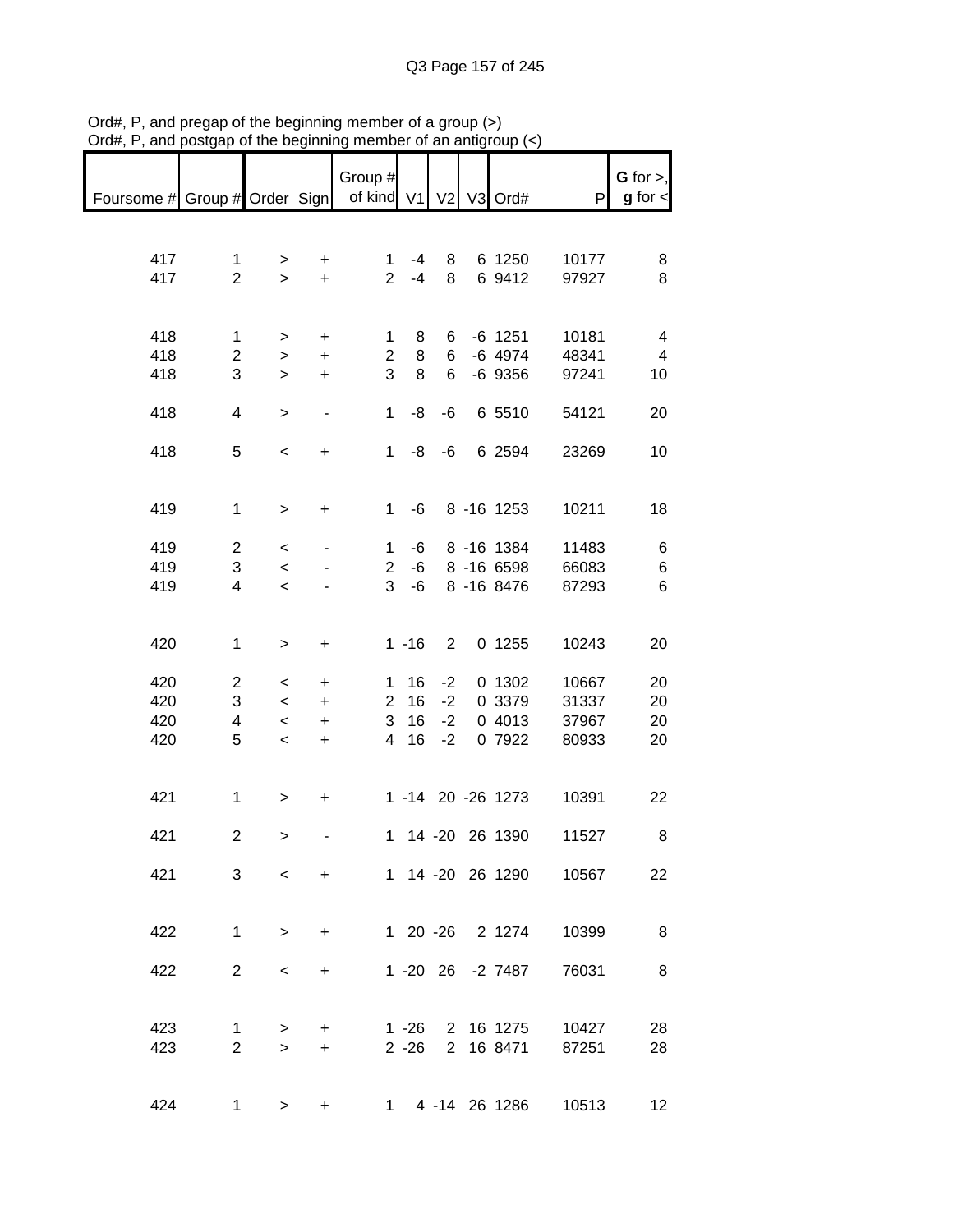|                               |                |                          |                | Group #        |                |                |                   |       | $G$ for $>$ ,           |
|-------------------------------|----------------|--------------------------|----------------|----------------|----------------|----------------|-------------------|-------|-------------------------|
| Foursome # Group # Order Sign |                |                          |                | of kind V1     |                | V <sub>2</sub> | V3 Ord#           | P     | $g$ for $\lt$           |
|                               |                |                          |                |                |                |                |                   |       |                         |
| 424                           | 2              | >                        | +              | $\overline{c}$ |                | $4 - 14$       | 26 8462           | 87133 | 12                      |
|                               |                |                          |                |                |                |                |                   |       |                         |
| 424                           | 3              | >                        |                | 1              | -4             |                | 14 -26 6423       | 64109 | 18                      |
|                               |                |                          |                |                |                |                |                   |       |                         |
| 424                           | 4              | $\,<\,$                  | +              | 1              | $-4$           |                | 14 -26 5630       | 55457 | 12                      |
|                               |                |                          |                |                |                |                |                   |       |                         |
|                               |                |                          |                |                |                |                |                   |       |                         |
| 425                           | 1              | $\, > \,$                | +              | $\mathbf 1$    |                | 14 -14         | $-4$ 1290         | 10567 | 8                       |
|                               |                |                          |                |                |                |                |                   |       |                         |
| 425                           | $\overline{c}$ | $\,<\,$                  | $\ddot{}$      |                | $1 - 14$       | 14             | 4 3146            | 28901 | 8                       |
| 425                           | 3              | $\,<\,$                  | $\ddot{}$      |                | $2 - 14$       | 14             | 4 5624            | 55373 | 8                       |
| 425                           | 4              | $\,<\,$                  | $\ddot{}$      |                | $3 - 14$       | 14             | 4 9 5 4 3         | 99431 | 8                       |
|                               |                |                          |                |                |                |                |                   |       |                         |
|                               |                |                          |                |                |                |                |                   |       |                         |
| 426                           | 1              | >                        | +              | 1              | $-2$           |                | 16 -16 1301       | 10663 | 6                       |
| 426                           | 2              | >                        | +              | $\overline{2}$ | $-2$           |                | 16 - 16 1380      | 11443 | 6                       |
| 426                           | 3              | >                        | $\ddot{}$      | 3              | $-2$           |                | 16 - 16 1395      | 11593 | $\,6$                   |
| 426                           | 4              | >                        | $\ddot{}$      | 4              | $-2$           |                | 16 - 16 2546      | 22783 | $\,6$                   |
| 426                           | 5              | >                        | $\ddot{}$      | 5              | $-2$           |                | 16 - 16 3039      | 27823 | $\,6$                   |
| 426                           | 6              | >                        | $\ddot{}$      | 6              | $-2$           |                | 16 - 16 4012      | 37963 | $\,6$                   |
| 426                           | 7              | $\geq$                   | $\ddot{}$      | $\overline{7}$ | $-2$           |                | 16 - 16 6122      | 60733 | 6                       |
|                               |                |                          |                |                |                |                |                   |       |                         |
| 426                           | 8              | >                        |                | 1              |                | $2 - 16$       | 16 7517           | 76403 | 16                      |
|                               |                |                          |                |                |                |                |                   |       |                         |
| 426                           | 9              | $\,<\,$                  | +              | 1              |                | $2 - 16$       | 16 2549           | 22811 | 6                       |
| 426                           | 10             | $\,<\,$                  | $\ddot{}$      | $\overline{c}$ |                | $2 - 16$       | 16 3104           | 28541 | 6                       |
| 426                           | 11             | $\,<\,$                  | $\ddot{}$      | 3              |                | $2 - 16$       | 16 4831           | 46751 | 6                       |
| 426                           | 12             | $\,<$                    | $\ddot{}$      | 4              |                | $2 - 16$       | 16 6361           | 63467 | 6                       |
| 426                           | 13             | $\,<\,$                  | +              | 5              |                | $2 - 16$       | 16 9325           | 96851 | 6                       |
|                               |                |                          |                |                |                |                |                   |       |                         |
|                               |                |                          |                |                |                |                |                   |       |                         |
| 427                           | 1              |                          |                | 1              |                | $14 - 16$      | 10 1304           | 10691 | 4                       |
| 427                           | $\overline{2}$ | >                        | +<br>$\ddot{}$ | $\overline{2}$ |                | $14 - 16$      | 10 1808           | 15473 | 6                       |
|                               | 3              | $\geq$                   |                |                |                |                | 3 14 -16 10 8162  |       | 4                       |
| 427                           |                | >                        | $\ddot{}$      |                |                |                |                   | 83621 |                         |
| 427                           | 4              |                          |                |                |                |                |                   |       |                         |
|                               |                | $\, > \,$                |                |                |                |                | 1 -14 16 -10 7242 | 73327 | 18                      |
|                               |                |                          |                |                |                |                |                   |       |                         |
| 427                           | 5              | $\,<\,$                  | +              |                | $1 - 14$       |                | 16 -10 5221       | 50989 | $\overline{\mathbf{4}}$ |
| 427                           | 6              | $\,<$                    | +              |                | $2 - 14$       |                | 16 -10 6305       | 62851 | 10                      |
| 427                           | $\overline{7}$ | $\overline{\phantom{0}}$ | +              |                | $3 - 14$       |                | 16 -10 7627       | 77611 | 6                       |
| 427                           | 8              | $\,<\,$                  | +              |                | 4 -14          |                | 16 - 10 7925      | 80989 | 12                      |
|                               |                |                          |                |                |                |                |                   |       |                         |
|                               |                |                          |                |                |                |                |                   |       |                         |
| 428                           | 1              | >                        | +              | 1              | $\overline{2}$ | 8              | 4 1309            | 10733 | 4                       |
| 428                           | 2              | >                        | $\ddot{}$      | $\overline{2}$ | $\mathbf{2}$   | 8              | 4 3188            | 29339 | 6                       |
| 428                           | 3              | $\mathbf{I}$             | +              | 3              | $\overline{2}$ | 8              | 4 8077            | 82613 | 4                       |
| 428                           | 4              | >                        | $\ddot{}$      | 4              | $\overline{2}$ | 8              | 4 8249            | 84653 | 4                       |

Ord#, P, and pregap of the beginning member of a group (>) Ord#, P, and postgap of the beginning member of an antigroup (<)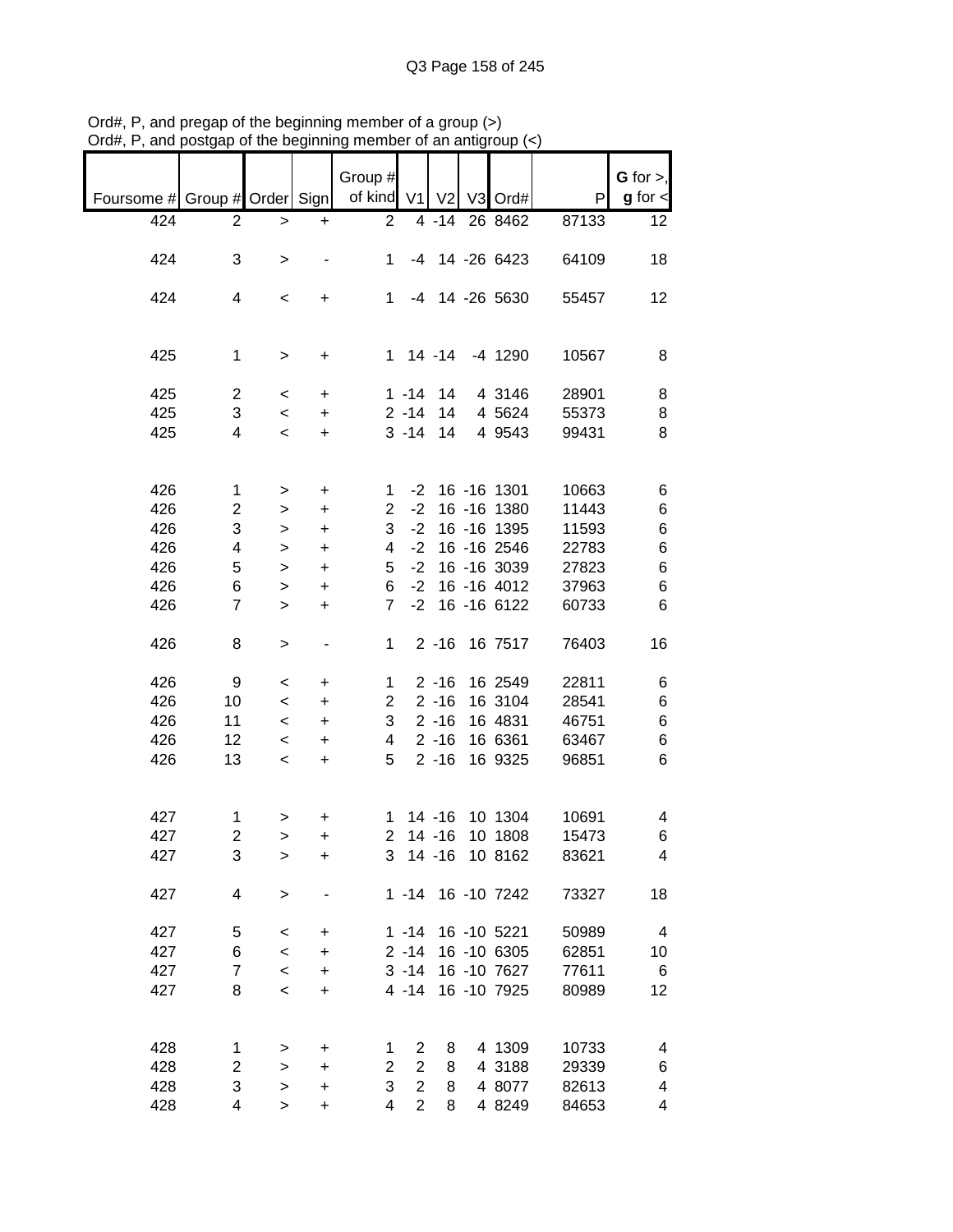|                                                       |                         |                          |                     | Group #               |                |                |                             |       | $G$ for $>$ ,            |
|-------------------------------------------------------|-------------------------|--------------------------|---------------------|-----------------------|----------------|----------------|-----------------------------|-------|--------------------------|
| Foursome # Group # Order Sign   of kind V1 V2 V3 Ord# |                         |                          |                     |                       |                |                |                             | P     | $g$ for $\lt$            |
|                                                       |                         |                          |                     |                       |                |                |                             |       |                          |
| 428                                                   | 5                       | $\, >$                   |                     |                       |                | $1 -2 -8$      | -4 7402                     | 75109 | 26                       |
|                                                       |                         |                          |                     |                       |                |                |                             |       |                          |
| 428                                                   | 6                       | $\prec$                  | $+$                 |                       |                |                | 1 -2 -8 -4 4819             | 46639 | $\overline{4}$           |
| 428                                                   | $\overline{7}$          | $\prec$                  | $+$                 |                       |                |                | 2 -2 -8 -4 7769             | 79279 | $\overline{\mathcal{A}}$ |
|                                                       |                         |                          |                     |                       |                |                |                             |       |                          |
|                                                       |                         |                          |                     |                       |                |                |                             |       |                          |
| 429                                                   | $\mathbf{1}$            | $\geq$                   | $+$                 |                       | $1 -2$         |                | 2 22 1313                   | 10781 | 10                       |
| 429                                                   | $\overline{c}$          | $\,$                     | $\ddot{}$           |                       | $2 -2$         |                | 2 22 4238                   | 40427 | $\overline{4}$           |
| 429                                                   | 3                       | $\,$                     | $+$                 | 3                     | $-2$           |                | 2 22 8972                   | 92861 | $\overline{4}$           |
|                                                       |                         |                          |                     |                       |                |                |                             |       |                          |
| 429                                                   | $\overline{4}$          | $\overline{\phantom{a}}$ | $+$                 | $1 \quad$             |                |                | 2 -2 -22 9527               | 99241 | 10                       |
|                                                       |                         |                          |                     |                       |                |                |                             |       |                          |
| 430                                                   | $\mathbf{1}$            |                          |                     | 1                     |                |                | 2 22 -26 1314               | 10789 | 8                        |
| 430                                                   | $\overline{2}$          | $\geq$<br>$\geq$         | $+$<br>$+$          | $\overline{2}$        |                |                | 2 22 -26 4760               | 45979 | 8                        |
|                                                       |                         |                          |                     |                       |                |                |                             |       |                          |
| 430                                                   | 3                       | $\lt$                    | $+$                 | 1                     |                |                | -2 -22 26 4364              | 41729 | 8                        |
| 430                                                   | $\overline{4}$          |                          | $\leq$<br>$+$       |                       |                |                | 2 -2 -22 26 4623            | 44491 | $\,6$                    |
| 430                                                   | 5                       |                          | $\leq$<br>$\ddot{}$ |                       |                |                | 3 -2 -22 26 4773            | 46141 | $\,6$                    |
| 430                                                   | 6                       | $\prec$                  | $+$                 |                       |                |                | 4 -2 -22 26 8828            | 91291 | $\,6$                    |
|                                                       |                         |                          |                     |                       |                |                |                             |       |                          |
|                                                       |                         |                          |                     |                       |                |                |                             |       |                          |
| 431                                                   | $\mathbf 1$             | $\,>$                    | $\ddot{}$           |                       |                |                | 1 22 -26 4 1315             | 10799 | 10                       |
| 431                                                   | $\overline{2}$          | $\geq$                   | $\pm$               |                       |                | 2 22 -26       | 4 3990                      | 37663 | $6\phantom{1}6$          |
|                                                       |                         |                          |                     |                       |                |                |                             |       |                          |
| 431                                                   | 3                       | $\overline{\phantom{a}}$ | $\ddot{}$           |                       |                |                | 1 -22 26 -4 4857            | 47087 | 6                        |
| 431<br>431                                            | 4<br>5                  | $\prec$                  | $\ddot{}$           |                       |                | $3 - 22$ 26    | 2 -22 26 -4 8887<br>-4 8983 | 91997 | 6<br>$\,6$               |
|                                                       |                         | $\overline{\phantom{a}}$ | $\ddot{}$           |                       |                |                |                             | 92987 |                          |
|                                                       |                         |                          |                     |                       |                |                |                             |       |                          |
| 432                                                   | $\mathbf{1}$            | $\,$                     | +                   | 1                     | -4             |                | 4 10 1320                   | 10859 | 6                        |
| 432                                                   | $\overline{\mathbf{c}}$ | $\geq$                   | +                   | $\overline{c}$        | -4             | $\overline{4}$ | 10 5165                     | 50329 | 8                        |
| 432                                                   | 3                       | >                        | +                   | 3                     | $-4$           | 4              | 10 5268                     | 51479 | 6                        |
| 432                                                   | 4                       | $\geq$                   | $\ddot{}$           | 4                     | $-4$           | 4              | 10 9108                     | 94439 | 6                        |
| 432                                                   | 5                       | $\geq$                   | +                   | 5                     | $-4$           | 4              | 10 9279                     | 96329 | 6                        |
|                                                       |                         |                          |                     |                       |                |                |                             |       |                          |
| 432                                                   | 6                       | $\mathbf{I}$             |                     | 1                     | 4              |                | -4 -10 2324                 | 20611 | 12                       |
|                                                       |                         |                          |                     |                       |                |                |                             |       |                          |
| 432                                                   | $\overline{7}$          | $\,<$                    | +                   | 1                     | 4              |                | $-4$ $-10$ 5058             | 49201 | 6                        |
| 432                                                   | 8                       | $\,<\,$                  | +                   | $\overline{2}$        | 4              |                | $-4$ $-10$ 5526             | 54323 | 8                        |
| 432                                                   | 9                       | $\,<\,$                  | $\ddot{}$           | 3                     | $\overline{4}$ |                | -4 -10 7620                 | 77551 | 6                        |
|                                                       |                         |                          |                     |                       |                |                |                             |       |                          |
| 433                                                   | 1                       | >                        | +                   | 1                     |                | $22 - 26$      | 8 1327                      | 10909 | 6                        |
| 433                                                   | $\overline{c}$          | >                        | $\ddot{}$           | $\mathbf{2}^{\prime}$ |                | $22 - 26$      | 8 5432                      | 53239 | 6                        |
| 433                                                   | 3                       | $\geq$                   | $\ddot{}$           | 3                     |                | $22 - 26$      | 8 7249                      | 73387 | 8                        |

Ord#, P, and pregap of the beginning member of a group (>) Ord#, P, and postgap of the beginning member of an antigroup (<)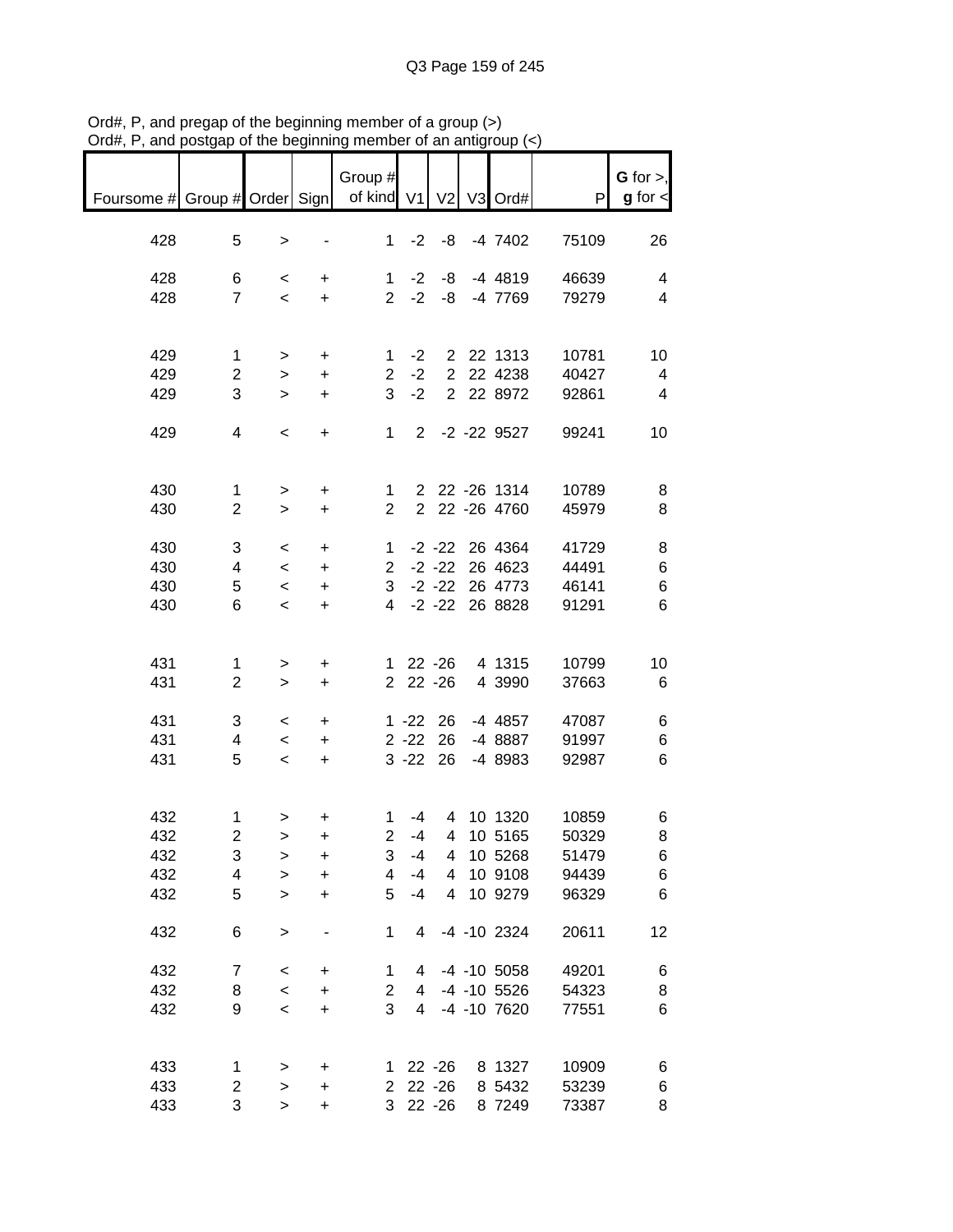|                                                       |                         |                          |                              | Group #        |              |              |                  |       | G for $>$ ,             |
|-------------------------------------------------------|-------------------------|--------------------------|------------------------------|----------------|--------------|--------------|------------------|-------|-------------------------|
| Foursome # Group # Order Sign   of kind V1 V2 V3 Ord# |                         |                          |                              |                |              |              |                  | P     | $g$ for $\lt$           |
|                                                       |                         |                          |                              |                |              |              |                  |       |                         |
|                                                       |                         |                          |                              |                |              |              |                  |       |                         |
|                                                       |                         |                          |                              |                |              |              |                  |       |                         |
| 434                                                   | $\mathbf{1}$            | $\geq$                   | $\ddot{}$                    | 1              |              | 4 14         | -4 1335          | 10993 | 6                       |
| 434                                                   | $\overline{2}$          | $\geq$                   | $+$                          | $\overline{2}$ |              | 4 14         | -4 6963          | 70241 | $\overline{\mathbf{4}}$ |
| 434                                                   | 3                       | $\geq$                   | $+$                          | 3              |              | 4 14         | -4 9423          | 98047 | 6                       |
|                                                       |                         |                          |                              |                |              |              |                  |       |                         |
| 434                                                   | 4                       | $\mathbf{r}$             | $\blacksquare$               |                |              |              | 1 -4 -14 4 1956  | 16963 | 20                      |
| 434                                                   | 5                       | $\geq$                   | $\blacksquare$               |                |              | $2 - 4 - 14$ | 4 3018           | 27673 | 20                      |
|                                                       |                         |                          |                              |                |              |              |                  |       |                         |
| 434                                                   | 6                       | $\,<$                    | $+$                          |                |              |              | 1 -4 -14 4 4854  | 47051 | $\,6$                   |
|                                                       |                         |                          |                              |                |              |              |                  |       |                         |
| 434                                                   | $\overline{7}$          | $\overline{\phantom{a}}$ |                              |                | $1 \quad$    |              | 4 14 -4 2043     | 17807 | 20                      |
|                                                       |                         |                          |                              | $2^{\circ}$    |              |              |                  |       |                         |
| 434                                                   | 8                       | $\overline{\phantom{0}}$ |                              |                |              | 4 14         | -4 5562          | 54647 | 20                      |
|                                                       |                         |                          |                              |                |              |              |                  |       |                         |
|                                                       |                         |                          |                              |                |              |              |                  |       |                         |
| 435                                                   | $\mathbf{1}$            | $\geq$                   | $\ddot{}$                    |                |              |              | 1 -4 -10 -8 1337 | 11027 | 24                      |
|                                                       |                         |                          |                              |                |              |              |                  |       |                         |
| 435                                                   | $\overline{c}$          | $\, > \,$                | $\qquad \qquad \blacksquare$ | $\mathbf 1$    |              | 4 10         | 8 9 28 0         | 96331 | $\overline{2}$          |
|                                                       |                         |                          |                              |                |              |              |                  |       |                         |
| 435                                                   | 3                       | $\,<$                    |                              |                |              |              | 1 -4 -10 -8 6414 | 64007 | 6                       |
|                                                       |                         |                          |                              |                |              |              |                  |       |                         |
|                                                       |                         |                          |                              |                |              |              |                  |       |                         |
| 436                                                   | 1                       | >                        | $\ddot{}$                    |                | $1 \quad 10$ |              | 6 -8 1348        | 11119 | $\overline{2}$          |
| 436                                                   | $\overline{2}$          | $\mathbf{I}$             | $+$                          | $\overline{2}$ | 10           | 6            | $-8$ 1695        | 14449 | $\sqrt{2}$              |
|                                                       |                         |                          |                              |                |              |              |                  |       |                         |
| 436                                                   | 3                       | $\,$                     | $\blacksquare$               |                | $1 - 10$     | -6           | 8 2371           | 21089 | 22                      |
|                                                       |                         |                          |                              |                |              |              |                  |       |                         |
|                                                       |                         |                          |                              |                |              |              |                  |       |                         |
| 436                                                   | 4                       | $\overline{\phantom{a}}$ | $\ddot{}$                    |                | $1 - 10$     | -6           | 8 3681           | 34469 | $\overline{c}$          |
| 436                                                   | 5                       | $\overline{\phantom{a}}$ | $+$                          |                | $2 - 10$     | -6           | 8 4971           | 48311 | $\overline{2}$          |
|                                                       |                         |                          |                              |                |              |              |                  |       |                         |
|                                                       |                         |                          |                              |                |              |              |                  |       |                         |
| 437                                                   | $\mathbf 1$             | >                        | +                            |                | 1 16         |              | -4 10 1355       | 11177 | 4                       |
|                                                       |                         |                          |                              |                |              |              |                  |       |                         |
| 437                                                   | $\overline{2}$          | >                        |                              |                | $1 - 16$     |              | 4 -10 7650       | 77839 | 26                      |
|                                                       |                         |                          |                              |                |              |              |                  |       |                         |
|                                                       |                         |                          |                              |                |              |              |                  |       |                         |
| 438                                                   | $\mathbf{1}$            | >                        | +                            | $\mathbf 1$    |              |              | -4 10 -22 1356   | 11197 | 20                      |
|                                                       |                         |                          |                              |                |              |              |                  |       |                         |
| 438                                                   | $\overline{\mathbf{c}}$ | >                        |                              | 1              |              | $4 - 10$     | 22 5438          | 53309 | 10                      |
| 438                                                   | 3                       | $\geq$                   |                              | $\overline{2}$ |              | $4 - 10$     | 22 6673          | 66959 | 10                      |
| 438                                                   | 4                       |                          |                              | 3              |              | $4 - 10$     | 22 7651          | 77849 | 10                      |
|                                                       |                         | $\geq$                   |                              |                |              |              |                  |       |                         |
| 438                                                   | 5                       | $\mathbf{I}$             |                              | 4              |              | $4 - 10$     | 22 8873          | 91823 | 10                      |
|                                                       |                         |                          |                              |                |              |              |                  |       |                         |
| 438                                                   | 6                       | $\prec$                  |                              | 1              |              |              | -4 10 -22 6421   | 64081 | 10                      |
| 438                                                   | 7                       | $\,<$                    |                              | $\overline{2}$ | -4           |              | 10 -22 6529      | 65371 | 10                      |

Ord#, P, and pregap of the beginning member of a group (>) Ord#, P, and postgap of the beginning member of an antigroup (<)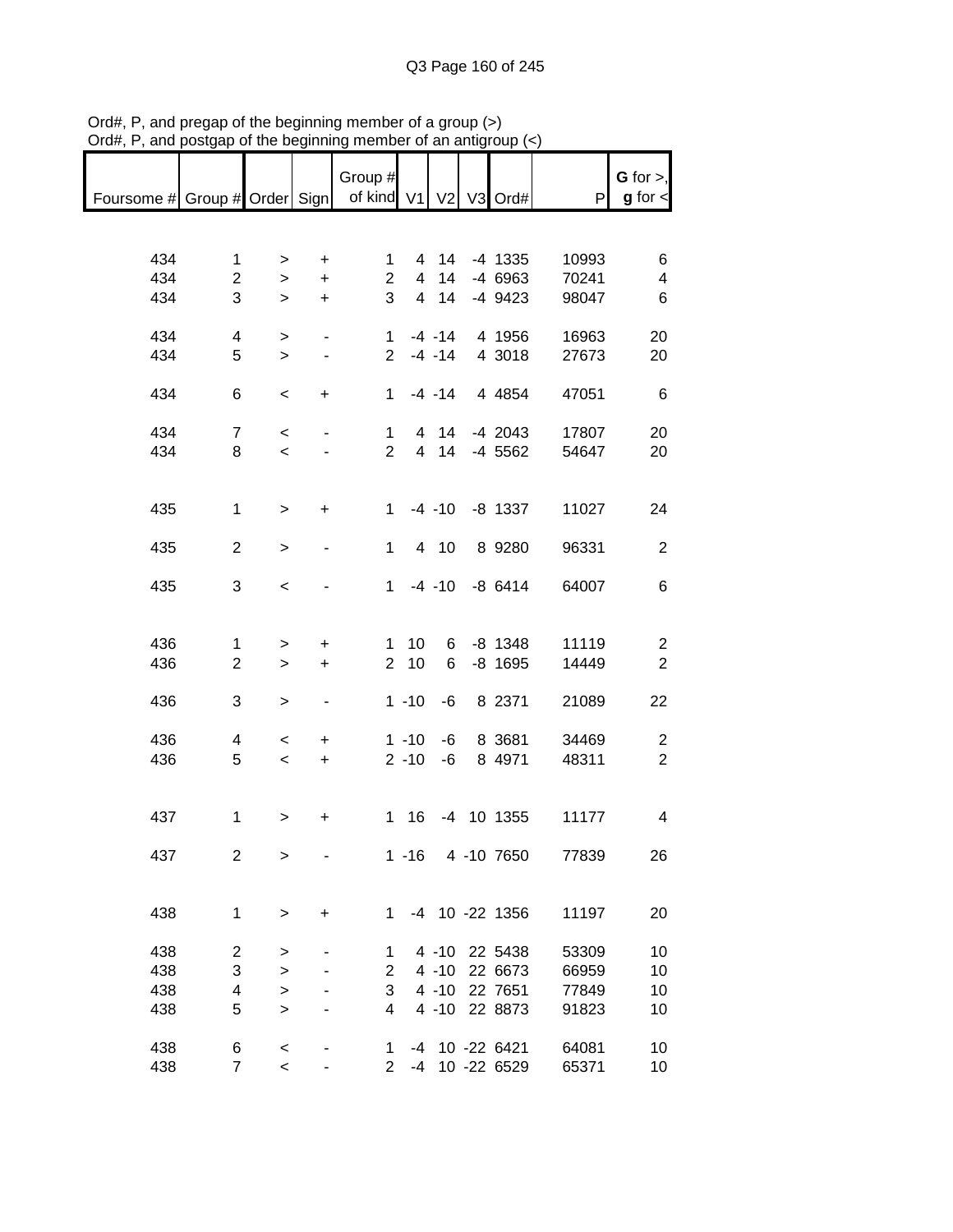|                               |                         |                          |           | Group #                 |                |                |                  |       | $G$ for $>$ ,   |
|-------------------------------|-------------------------|--------------------------|-----------|-------------------------|----------------|----------------|------------------|-------|-----------------|
| Foursome # Group # Order Sign |                         |                          |           | of kind V1              |                | V <sub>2</sub> | V3 Ord#          | P     | $g$ for $\lt$   |
| 439                           | 1                       | >                        | +         |                         | $1 - 22$       | 4              | $-2$ 1358        | 11239 | 26              |
| 439                           | $\overline{\mathbf{c}}$ | $\geq$                   | +         |                         | $2 - 22$       | 4              | $-2$ 3363        | 31219 | 26              |
| 439                           | 3                       | >                        | +         |                         | $3 - 22$       | 4              | $-2$ 3493        | 32561 | 24              |
| 439                           | 4                       | $\geq$                   | $\ddot{}$ |                         | $4 - 22$       | 4              | $-2$ 5533        | 54401 | 24              |
| 439                           | 5                       | $\,<\,$                  | +         | 1                       | 22             | $-4$           | 2 2064           | 17989 | 24              |
| 439                           | 6                       | $\,<$                    | $\ddot{}$ | $\overline{\mathbf{c}}$ | 22             | $-4$           | 2 4064           | 38569 | 24              |
| 439                           | $\overline{7}$          | $\,<$                    | $\ddot{}$ | 3                       | 22             | $-4$           | 2 7040           | 71089 | 30              |
| 439                           | 8                       | $\,<$                    | $\ddot{}$ | 4                       | 22             | $-4$           | 2 9147           | 94849 | 24              |
|                               |                         |                          |           |                         |                |                |                  |       |                 |
|                               |                         |                          |           |                         |                |                |                  |       |                 |
| 440                           | $\mathbf{1}$            | >                        | +         | 1                       | $\overline{2}$ | 4              | 0 1364           | 11279 | 6               |
|                               |                         |                          |           |                         |                |                |                  |       |                 |
| 440                           | 2                       | $\, > \,$                |           | 1                       | $-2$           | $-4$           | 0 2676           | 24061 | 12              |
| 440                           | 3                       | $\geq$                   |           | $\overline{2}$          | $-2$           | $-4$           | 0 4093           | 38851 | 12              |
| 440                           | 4                       | $\geq$                   |           | 3                       | $-2$           | $-4$           | 0 5775           | 56941 | 12              |
| 440                           | 5                       | $\,<$                    | +         | $\mathbf 1$             | $-2$           | $-4$           | 0 6728           | 67531 | 6               |
| 440                           | 6                       | $\,<\,$                  | $\ddot{}$ | $\overline{2}$          | $-2$           | $-4$           | 0 9288           | 96451 | 6               |
|                               |                         |                          |           |                         |                |                |                  |       |                 |
| 440                           | $\overline{7}$          | $\,<$                    |           | $\mathbf 1$             | $\overline{2}$ | 4              | 0 4288           | 40949 | 12              |
| 440                           | 8                       | $\prec$                  |           | $\overline{c}$          | $\overline{2}$ | 4              | 0 6073           | 60149 | 12              |
| 440                           | 9                       | $\prec$                  |           | 3                       | $\overline{2}$ | 4              | 0 8149           | 83459 | 12 <sub>2</sub> |
|                               |                         |                          |           |                         |                |                |                  |       |                 |
|                               |                         |                          |           |                         |                |                |                  |       |                 |
| 441                           | $\mathbf{1}$            | >                        | +         | 1                       | 10             | -8             | 14 1388          | 11503 | 6               |
| 441                           | $\overline{c}$          |                          |           |                         | $1 - 10$       |                | 8 - 14 1978      | 17183 | 6               |
|                               |                         | $\,<$                    | +         |                         |                |                |                  |       |                 |
|                               |                         |                          |           |                         |                |                |                  |       |                 |
| 442                           | 1                       | >                        | +         | 1                       | -8             |                | 14 -20 1389      | 11519 | 16              |
|                               |                         |                          |           |                         |                |                |                  |       |                 |
| 442                           | $\overline{2}$          | $\mathbf{I}$             |           | 1                       |                |                | 8 -14 20 3045    | 27901 | 8               |
|                               |                         |                          |           |                         |                |                |                  |       |                 |
|                               |                         |                          |           |                         |                |                |                  |       |                 |
| 443                           | $\mathbf 1$             | $\,>$                    | $\ddot{}$ |                         |                |                | 1 26 -20 -2 1392 | 11551 | $\overline{c}$  |
| 443                           | $\overline{2}$          | $\geq$                   | $+$       |                         | 2 26 -20       |                | $-26322$         | 63031 | $\overline{2}$  |
| 443                           | 3                       | $\,<\,$                  | $\ddot{}$ |                         | $1 - 26$ 20    |                | 2 7764           | 79229 | $\overline{2}$  |
|                               |                         |                          |           |                         |                |                |                  |       |                 |
|                               |                         |                          |           |                         |                |                |                  |       |                 |
| 444                           | $\mathbf 1$             | >                        | $\ddot{}$ |                         | $1 - 20$       |                | $-2$ $-2$ 1393   | 11579 | 28              |
| 444                           | $\overline{2}$          | $\geq$                   | $\ddot{}$ |                         | $2 - 20$       | $-2$           | $-2$ 2782        | 25219 | 30              |
| 444                           | 3                       | $\geq$                   | $\ddot{}$ |                         | $3 - 20$       | $-2$           | $-2$ 4604        | 44249 | 28              |
|                               |                         |                          |           |                         |                |                |                  |       |                 |
| 444                           | 4                       | $\,<\,$                  | $\ddot{}$ |                         | $1 20$         | $\mathbf{2}$   | 2 3159           | 29033 | 26              |
| 444                           | 5                       | $\overline{\phantom{a}}$ | +         |                         | 2 20           | $\overline{2}$ | 2 3786           | 35543 | 26              |

Ord#, P, and pregap of the beginning member of a group (>) Ord#, P, and postgap of the beginning member of an antigroup (<)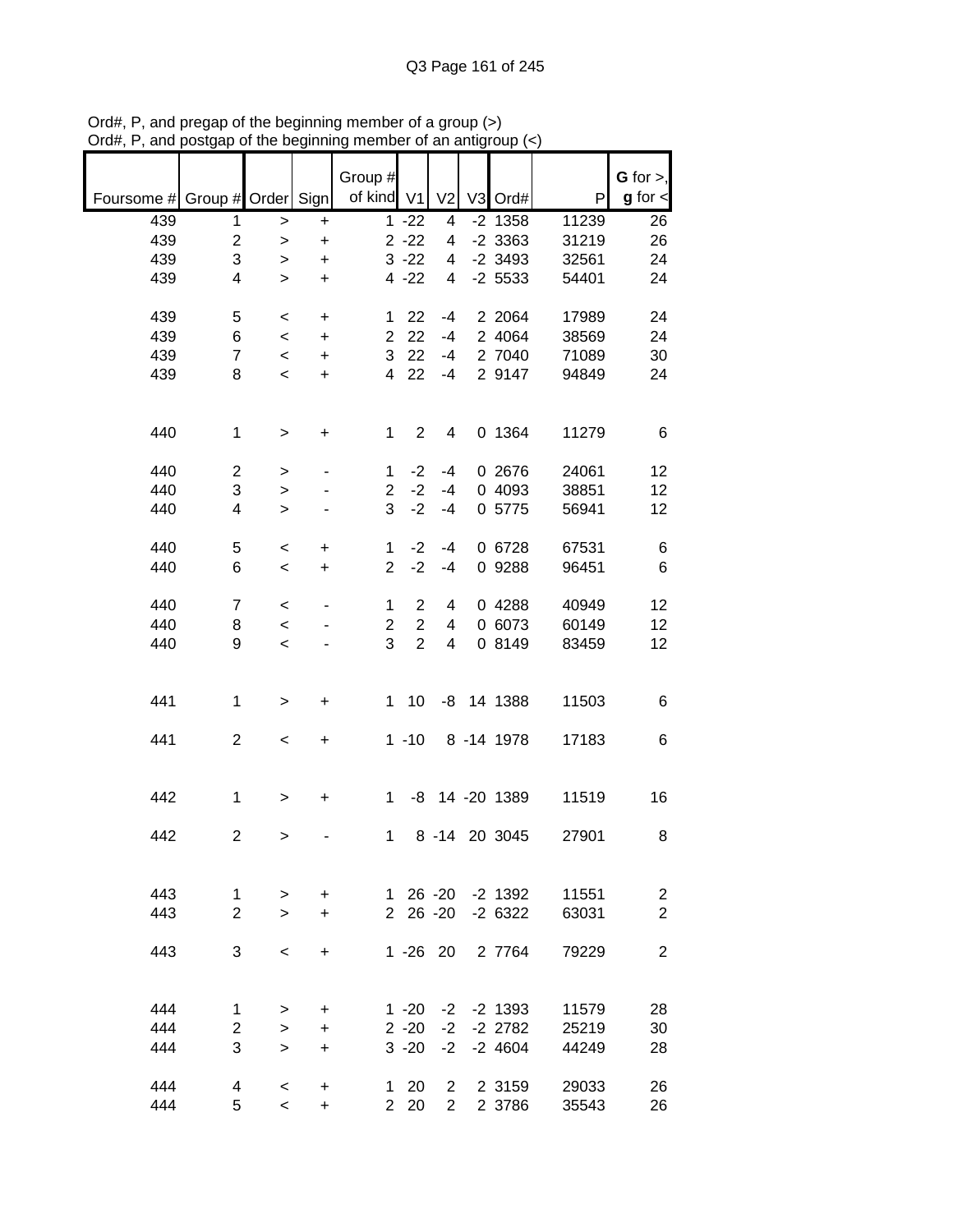|                                                       |                               |                           |                              | Group #        |                |              |                        |                | $G$ for $>$ ,                    |
|-------------------------------------------------------|-------------------------------|---------------------------|------------------------------|----------------|----------------|--------------|------------------------|----------------|----------------------------------|
| Foursome # Group # Order Sign   of kind V1 V2 V3 Ord# |                               |                           |                              |                |                |              |                        | P              | $g$ for $\lt$                    |
|                                                       |                               |                           |                              |                |                |              |                        |                |                                  |
| 445                                                   | $\mathbf 1$                   | $\, > \,$                 | $+$                          |                | $1 - 16$       |              | 8 12 1397              | 11617          | 20                               |
|                                                       |                               |                           |                              |                |                |              |                        |                |                                  |
| 445                                                   | $\overline{2}$                | $\overline{\phantom{a}}$  | $+$                          |                |                |              | 1 16 -8 -12 9547       | 99497          | 26                               |
|                                                       |                               |                           |                              |                |                |              |                        |                |                                  |
| 446                                                   | $\mathbf 1$                   |                           |                              |                |                | $1 - 4 - 16$ | 4 1400                 | 11657          | 24                               |
| 446                                                   | $\overline{2}$                | $\geq$<br>$\geq$          | $\ddot{}$<br>$+$             |                |                | $2 - 4 - 16$ | 4 9207                 | 95507          | 24                               |
|                                                       |                               |                           |                              |                |                |              |                        |                |                                  |
| 446                                                   | 3                             | $\mathbf{I}$              | $\overline{\phantom{0}}$     | $\mathbf{1}$   |                | 4 16         | -4 2935                | 26731          | $\overline{2}$                   |
| 446                                                   | 4                             | $\mathbf{I}$              | $\qquad \qquad \blacksquare$ | $\overline{2}$ |                | 4 16         | -4 3003                | 27481          | $\overline{2}$                   |
| 446                                                   | 5                             | $\,<$                     | $\ddot{}$                    | $\mathbf 1$    |                | 4 16         | -4 2842                | 25819          | 22                               |
| 446                                                   | 6                             | $\overline{\phantom{0}}$  | $+$                          | $\overline{2}$ |                | 4 16         | -4 7750                | 79063          | 24                               |
|                                                       |                               |                           |                              |                |                |              |                        |                |                                  |
| 446                                                   | $\overline{7}$                | $\,<$                     |                              |                |                |              | 1 -4 -16 4 2844        | 25847          | $\overline{2}$                   |
| 446                                                   | 8                             | $\overline{\phantom{a}}$  |                              |                |                | $2 - 4 - 16$ | 4 6584                 | 65927          | $\overline{2}$                   |
|                                                       |                               |                           |                              |                |                |              |                        |                |                                  |
| 447                                                   | $\mathbf{1}$                  | $\, > \,$                 | $\ddot{}$                    |                | $1 - 32$       |              | 2 2 1410               | 11777          | 34                               |
| 447                                                   | $\overline{2}$                | $\geq$                    | $+$                          |                | $2 - 32$       | $2^{\circ}$  | 2 1533                 | 12889          | 36                               |
|                                                       |                               |                           |                              |                |                |              |                        |                |                                  |
|                                                       |                               |                           |                              |                |                |              |                        |                |                                  |
| 448<br>448                                            | $\mathbf 1$<br>$\overline{2}$ | $\, > \,$<br>$\mathbf{1}$ | $\ddot{}$<br>$+$             | $2^{\circ}$    | $1 -2$<br>$-2$ |              | 4 18 1419<br>4 18 9000 | 11831<br>93179 | $\overline{4}$<br>10             |
|                                                       |                               |                           |                              |                |                |              |                        |                |                                  |
| 448                                                   | 3                             | $\,<$                     | $+$                          | $1 \quad$      | $2^{\circ}$    |              | -4 -18 8677            | 89599          | $\overline{4}$                   |
|                                                       |                               |                           |                              |                |                |              |                        |                |                                  |
| 449                                                   | $\mathbf{1}$                  |                           |                              | $\mathbf{1}$   |                |              | 4 18 -20 1420          | 11833          |                                  |
| 449                                                   | $\overline{c}$                | ><br>$\mathbf{L}$         | $\ddot{}$<br>$\ddot{}$       | $\overline{2}$ | 4              |              | 18 -20 5069            | 49333          | $\overline{c}$<br>$\overline{c}$ |
| 449                                                   | 3                             | $\geq$                    | $+$                          | 3              | $\overline{4}$ |              | 18 -20 9001            | 93187          | 8                                |
|                                                       |                               |                           |                              |                |                |              |                        |                |                                  |
| 449                                                   | 4                             | $\,<\,$                   | $\ddot{}$                    | 1              |                |              | -4 -18 20 4266         | 40751          | 8                                |
| 449                                                   | 5                             | $\prec$                   | $\ddot{}$                    | 2              |                | $-4 - 18$    | 20 8676                | 89597          | $\overline{c}$                   |
| 449                                                   | 6                             | $\prec$                   | +                            | 3              |                | $-4 - 18$    | 20 9301                | 96587          | $\overline{2}$                   |
|                                                       |                               |                           |                              |                |                |              |                        |                |                                  |
| 450                                                   | 1                             | $\, > \,$                 | +                            | 1.             |                |              | 18 -20 16 1421         | 11839          | 6                                |
|                                                       |                               |                           |                              |                |                |              |                        |                |                                  |
| 450                                                   | $\overline{2}$                | $\,<$                     |                              | 1.             |                | 18 - 20      | 16 8894                | 92083          | 24                               |
|                                                       |                               |                           |                              |                |                |              |                        |                |                                  |
| 451                                                   | 1                             | >                         | +                            | 1.             |                | $16 - 10$    | -4 1423                | 11867          | 4                                |
| 451                                                   | $\overline{c}$                | >                         | +                            | 2              |                | $16 - 10$    | -4 1592                | 13421          | 4                                |
| 451                                                   | 3                             | $\geq$                    | +                            | 3              |                | $16 - 10$    | -4 2872                | 26119          | 6                                |

Ord#, P, and pregap of the beginning member of a group (>) Ord#, P, and postgap of the beginning member of an antigroup (<)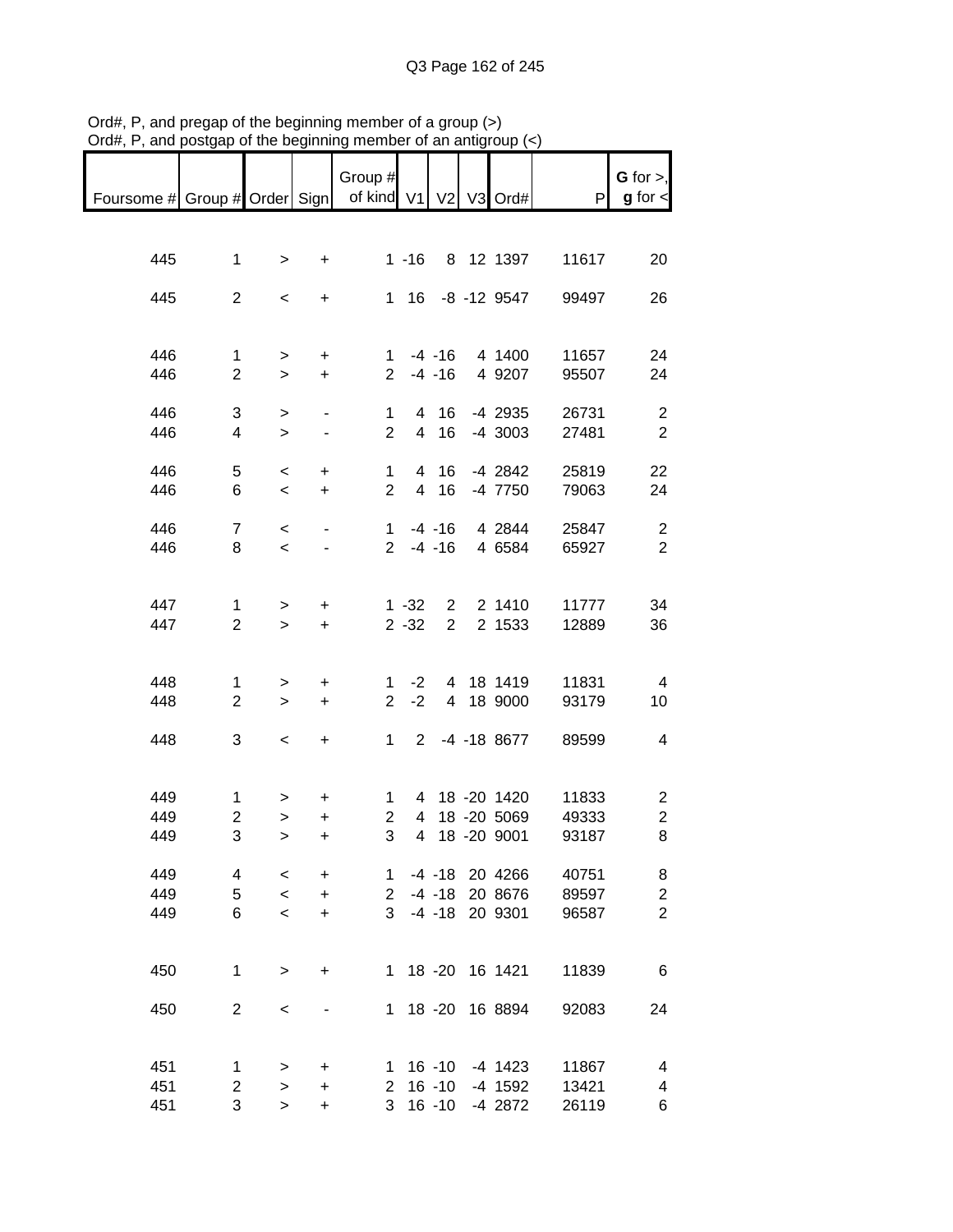| Foursome # Group # Order Sign |                |                          |                | Group #<br>of kind | V1       | V <sub>2</sub> | V3 Ord#           | P     | G for $>$ ,<br>$g$ for $\lt$ |
|-------------------------------|----------------|--------------------------|----------------|--------------------|----------|----------------|-------------------|-------|------------------------------|
| 451                           | 4              |                          |                | 4                  |          | $16 - 10$      | -4 4867           | 47161 | 12                           |
| 451                           | 5              | $\,>$                    | +<br>$\ddot{}$ | 5                  |          | $16 - 10$      | -4 7352           | 74531 | 4                            |
| 451                           | 6              | $\,>$                    |                | 6                  |          | $16 - 10$      | -4 7949           | 81203 | 4                            |
| 451                           | $\overline{7}$ | >                        | +              | $\overline{7}$     |          | $16 - 10$      | -4 8623           | 89021 | 4                            |
| 451                           | 8              | $\geq$                   | $\ddot{}$      | 8                  |          | $16 - 10$      | -4 8818           | 91163 | 4                            |
|                               |                | $\geq$                   | +              |                    |          |                |                   |       |                              |
| 451                           | 9              | >                        |                |                    | $1 - 16$ | 10             | 4 2801            | 25409 | 18                           |
| 451                           | 10             | $\, > \,$                |                |                    | $2 - 16$ | 10             | 4 7106            | 71807 | 18                           |
|                               |                |                          |                |                    |          |                |                   |       |                              |
| 451                           | 11             | $\,<$                    | +              |                    | $1 - 16$ | 10             | 4 1472            | 12323 | 6                            |
| 451                           | 12             | $\,<$                    |                | 1                  |          | $16 - 10$      | $-4$ 2515         | 22483 | 18                           |
| 451                           | 13             | $\,<\,$                  |                | $\overline{2}$     |          | $16 - 10$      | $-4$ 4000         | 37813 | 18                           |
|                               |                |                          |                |                    |          |                |                   |       |                              |
|                               |                |                          |                |                    |          |                |                   |       |                              |
| 452                           | $\mathbf{1}$   | >                        | $\ddot{}$      |                    | $1 - 10$ | $-4$           | 0 1424            | 11887 | 20                           |
| 452                           | 2              | >                        | $\ddot{}$      |                    | $2 - 10$ | $-4$           | 0 1593            | 13441 | 20                           |
| 452                           | 3              | $\geq$                   | $\ddot{}$      |                    | $3 - 10$ | $-4$           | 0 5682            | 55987 | 20                           |
| 452                           | 4              | $\mathbf{I}$             | $\ddot{}$      |                    | $4 - 10$ | $-4$           | 0 6413            | 63997 | 20                           |
| 452                           | 5              | $\geq$                   | +              |                    | $5 - 10$ | $-4$           | 0 7353            | 74551 | 20                           |
|                               |                |                          |                |                    |          |                |                   |       |                              |
| 452                           | 6              | $\,<\,$                  | $\ddot{}$      | 1                  | 10       | 4              | 0 4902            | 47543 | 20                           |
| 452                           | $\overline{7}$ | $\,<\,$                  | $\ddot{}$      | $\overline{2}$     | 10       | 4              | 0 6090            | 60353 | 20                           |
|                               |                |                          |                |                    |          |                |                   |       |                              |
| 453                           | 1              | >                        | $\ddot{}$      | 1                  | 8        | -4             | 14 1436           | 11971 | $\overline{\mathbf{c}}$      |
| 453                           | $\overline{c}$ | >                        | $\ddot{}$      | $\overline{2}$     | 8        | $-4$           | 14 2079           | 18133 | $\overline{\mathbf{c}}$      |
| 453                           | 3              | >                        | $\ddot{}$      | 3                  | 8        | $-4$           | 14 3880           | 36587 | 4                            |
| 453                           | 4              | $\geq$                   | $\ddot{}$      | 4                  | 8        | $-4$           | 14 5856           | 57793 | $\mathbf 2$                  |
| 453                           | 5              | $\mathbf{I}$             | $\ddot{}$      | 5                  | 8        | $-4$           | 14 6422           | 64091 | 10                           |
| 453                           | 6              | $\mathbf{I}$             | $\ddot{}$      | 6                  | 8        | $-4$           | 14 8577           | 88499 | 6                            |
|                               |                |                          |                |                    |          |                |                   |       |                              |
| 453                           | $\overline{7}$ | >                        |                | 1                  | -8       |                | 4 -14 8000        | 81799 | 26                           |
|                               |                |                          |                |                    |          |                |                   |       |                              |
| 453                           | 8              | $\,<\,$                  | $\ddot{}$      | 1                  | -8       |                | 4 -14 1760        | 15073 | 4                            |
| 453                           | 9              | $\overline{\phantom{a}}$ | $\ddot{}$      | $\overline{2}$     | -8       |                | 4 -14 2229        | 19697 | $\boldsymbol{2}$             |
| 453                           | 10             | $\overline{\phantom{0}}$ | $\ddot{}$      | 3                  | -8       |                | 4 -14 8566        | 88337 | $\overline{2}$               |
|                               |                |                          |                |                    |          |                |                   |       |                              |
| 454                           | 1              | >                        | +              | 1.                 |          |                | 14 -16 22 1438    | 11987 | 6                            |
| 454                           | $\overline{2}$ | $\geq$                   | +              | 2                  |          | 14 -16         | 22 5868           | 57923 | 6                            |
|                               |                |                          |                |                    |          |                |                   |       |                              |
|                               |                |                          |                |                    |          |                |                   |       |                              |
| 455                           | 1              | >                        | $\ddot{}$      |                    |          |                | 1 -16 22 -22 1439 | 12007 | 20                           |
| 455                           | $\overline{2}$ | $\, > \,$                | $\ddot{}$      |                    |          |                | 2 -16 22 -22 5869 | 57943 | 20                           |

Ord#, P, and pregap of the beginning member of a group (>) Ord#, P, and postgap of the beginning member of an antigroup (<)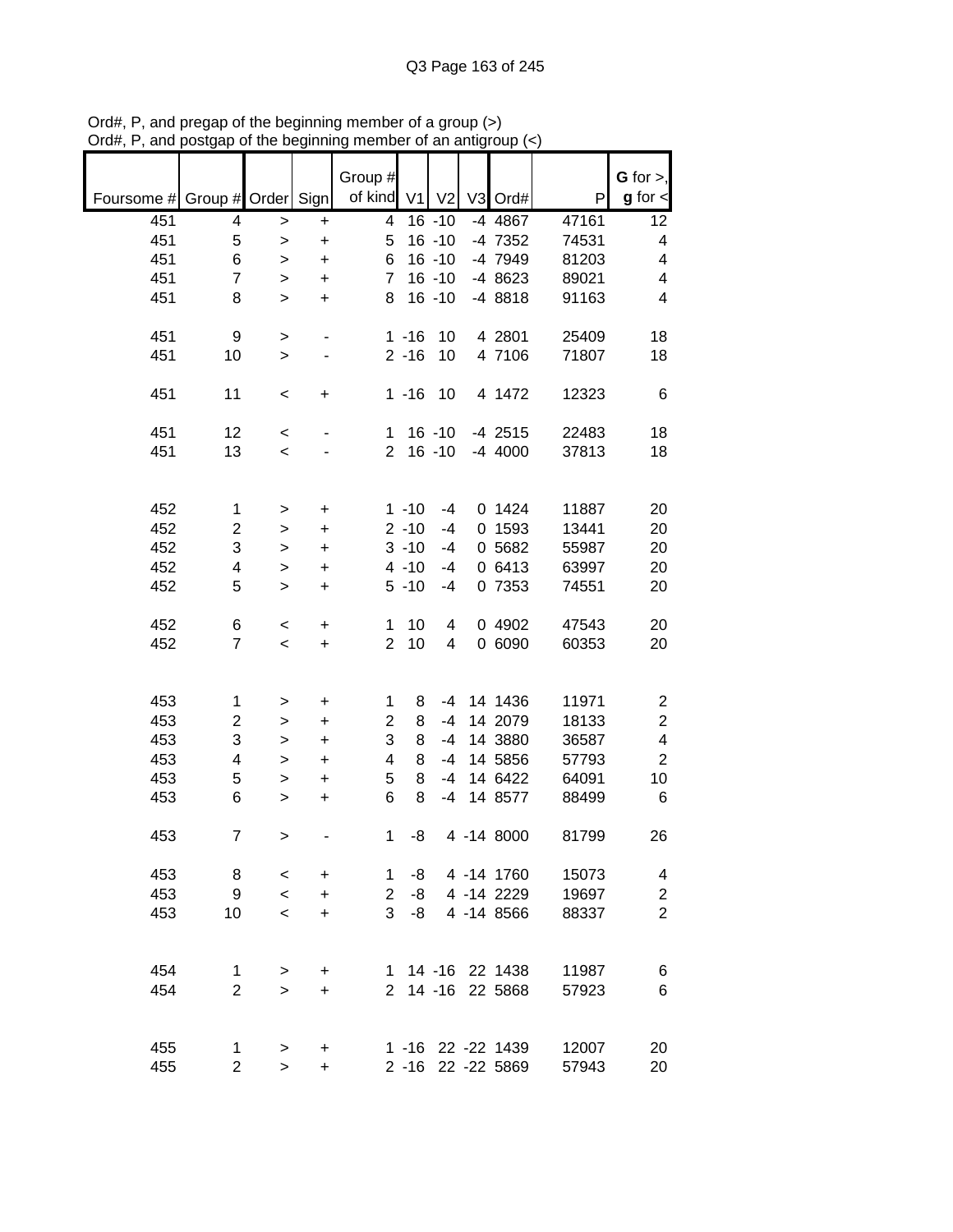|                               |                     |           |           | Group #        |                                  |                |                              |                | G for $>$ ,                  |
|-------------------------------|---------------------|-----------|-----------|----------------|----------------------------------|----------------|------------------------------|----------------|------------------------------|
| Foursome # Group # Order Sign |                     |           |           | of kind $V1$   |                                  | V <sub>2</sub> | V3 Ord#                      | P              | $g$ for $\lt$                |
| 456                           | 1                   | >         | $\ddot{}$ | 1              |                                  | $22 - 22$      | $-2$ 1440                    | 12011          | 4                            |
| 456                           | $\overline{c}$      | $\,$      | $\ddot{}$ | $\overline{2}$ |                                  | $22 - 22$      | $-2$ 1475                    | 12347          | 4                            |
| 456                           | 3                   | >         | $\ddot{}$ | 3              |                                  | $22 - 22$      | $-2$ 3870                    | 36497          | $\overline{\mathbf{4}}$      |
| 456                           | 4                   | $\geq$    | $\ddot{}$ | 4              |                                  | $22 - 22$      | $-2$ 9524                    | 99191          | 10                           |
|                               |                     |           |           |                |                                  |                |                              |                |                              |
| 456                           | 5                   | $\,<$     | +         |                | $1 - 22$                         | 22             | 2 2 8 8 9                    | 26293          | 4                            |
| 456                           | 6                   | $\prec$   | +         |                | $2 - 22$                         | 22             | 2 9525                       | 99223          | 10                           |
|                               |                     |           |           |                |                                  |                |                              |                |                              |
|                               |                     |           |           |                |                                  |                |                              |                |                              |
| 457                           | 1                   | $\, > \,$ | +         | 1              |                                  | $16 - 20$      | 22 1444                      | 12049          | 6                            |
|                               |                     |           |           |                |                                  |                |                              |                |                              |
| 457                           | $\mathbf{2}$        | $\,<$     |           | 1              |                                  | $16 - 20$      | 22 8976                      | 92899          | 22                           |
|                               |                     |           |           |                |                                  |                |                              |                |                              |
| 458                           | 1                   | >         | $\ddot{}$ | 1              |                                  | $22 - 20$      | 2 1446                       | 12073          | $\overline{\mathbf{c}}$      |
| 458                           | $\overline{c}$      | >         | $\ddot{}$ | $\overline{2}$ |                                  | $22 - 20$      | 2 1551                       | 13009          | $\overline{c}$               |
| 458                           | 3                   | >         | $\ddot{}$ | 3              |                                  | $22 - 20$      | 2 1908                       | 16453          | $\boldsymbol{2}$             |
| 458                           | 4                   | >         | $\ddot{}$ | 4              |                                  | $22 - 20$      | 2 4435                       | 42409          | $\overline{c}$               |
| 458                           | 5                   | >         | $\ddot{}$ | 5              |                                  | $22 - 20$      | 2 6806                       | 68449          | $\overline{2}$               |
| 458                           | 6                   | >         | $\ddot{}$ | 6              |                                  | $22 - 20$      | 2 8767                       | 90547          | 14                           |
|                               |                     |           |           |                |                                  |                |                              |                |                              |
| 458                           | $\overline{7}$      | $\,<$     | +         |                | $1 - 22$                         | 20             | $-2$ 3490                    | 32531          | $\boldsymbol{2}$             |
| 458                           | 8                   | $\,<$     | +         |                | $2 - 22$                         | 20             | $-2$ 5759                    | 56807          | $\overline{c}$               |
| 458                           | 9                   | $\,<$     | +         |                | $3 - 22$                         | 20             | -2 7069                      | 71387          | $\overline{c}$               |
| 458                           | 10                  | $\prec$   | +         |                | $4 - 22$                         | 20             | $-2$ 7916                    | 80897          | 12                           |
| 458                           | 11                  | $\,<$     |           | $\mathbf 1$    |                                  | $22 - 20$      | 2 9049                       | 93763          | 24                           |
|                               |                     |           |           |                |                                  |                |                              |                |                              |
|                               |                     |           |           |                |                                  |                |                              |                |                              |
| 459                           | 1                   | >         | +         |                | $1 - 20$                         | $\overline{2}$ | $-4$ 1447                    | 12097          | 24                           |
|                               |                     |           |           |                |                                  |                |                              |                |                              |
| 459                           | $\overline{c}$      | $\,<$     | +         | 1              | 20                               | $-2$           | 4 9127                       | 94621          | 28                           |
|                               |                     |           |           |                |                                  |                |                              |                |                              |
|                               |                     |           |           |                |                                  |                |                              |                |                              |
| 460                           | 1                   | >         | $\ddot{}$ | 1              | 2                                |                | 18 -18 1451                  | 12113          | 4                            |
| 460                           | $\overline{c}$<br>3 | $\geq$    | $\ddot{}$ | 2<br>3         | $\overline{2}$<br>$\overline{2}$ |                | 18 - 18 7690<br>18 - 18 8533 | 78311<br>87881 | $\overline{\mathbf{4}}$<br>4 |
| 460                           |                     | $\geq$    | $\ddot{}$ |                |                                  |                |                              |                |                              |
|                               |                     |           |           |                |                                  |                |                              |                |                              |
| 461                           | 1                   | >         | +         |                |                                  | $1 \t18 - 18$  | 2 1452                       | 12119          | 6                            |
| 461                           | $\overline{2}$      | $\geq$    | +         | $\mathbf{2}$   |                                  | $18 - 18$      | 2 5599                       | 55079          | 6                            |
|                               |                     |           |           |                |                                  |                |                              |                |                              |
| 461                           | 3                   | $\,<\,$   | $\ddot{}$ |                |                                  | $1 - 18$ 18    | $-2$ 9435                    | 98251          | 6                            |
|                               |                     |           |           |                |                                  |                |                              |                |                              |
|                               |                     |           |           |                |                                  |                |                              |                |                              |
| 462                           | 1                   | $\, > \,$ | +         |                | $1 - 18$                         | $2^{\circ}$    | $-4$ 1453                    | 12143          | 24                           |

Ord#, P, and pregap of the beginning member of a group (>) Ord#, P, and postgap of the beginning member of an antigroup (<)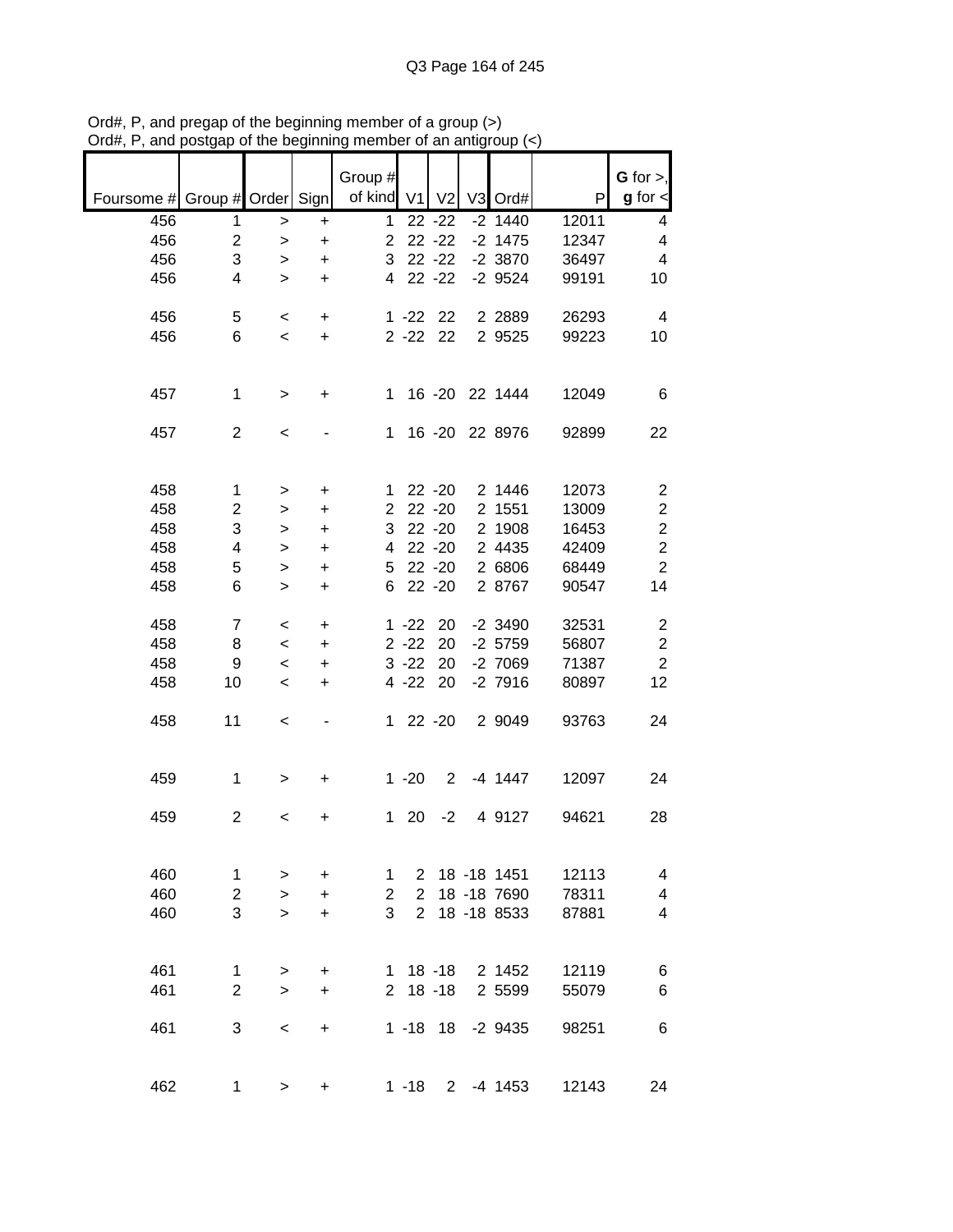|                               |                         |                          |           | Group #        |             |                |                |       | G for $>$ ,    |
|-------------------------------|-------------------------|--------------------------|-----------|----------------|-------------|----------------|----------------|-------|----------------|
| Foursome # Group # Order Sign |                         |                          |           | of kind V1     |             | V <sub>2</sub> | V3 Ord#        | P     | $g$ for $\lt$  |
| 462                           | 2                       | $\prec$                  | $\ddot{}$ | 1              | 18          | $-2$           | 4 5569         | 54727 | 24             |
| 462                           | 3                       | $\,<\,$                  | $\ddot{}$ | $\overline{2}$ | 18          | $-2$           | 4 6971         | 70327 | 24             |
|                               |                         |                          |           |                |             |                |                |       |                |
|                               |                         |                          |           |                |             |                |                |       |                |
| 463                           | $\mathbf 1$             | $\,>$                    | +         |                | 1 32 -28    |                | 2 1457         | 12163 | $\overline{c}$ |
|                               |                         |                          |           |                |             |                |                |       |                |
|                               |                         |                          |           |                |             |                |                |       |                |
| 463                           | 2                       | $\,<\,$                  | +         |                | $1 - 32$    | 28             | $-26169$       | 61331 | 2              |
| 463                           | 3                       | $\overline{\phantom{a}}$ | $\ddot{}$ |                | $2 - 32$ 28 |                | $-2$ 7605      | 77417 | $\overline{2}$ |
|                               |                         |                          |           |                |             |                |                |       |                |
|                               |                         |                          |           |                |             |                |                |       |                |
| 464                           | $\mathbf 1$             | $\, > \,$                | +         | 1              |             | $10 - 16$      | 8 1471         | 12301 | 12             |
|                               |                         |                          |           |                |             |                |                |       |                |
| 464                           | 2                       | >                        |           |                | $1 - 10$    | 16             | $-8$ 1860      | 15971 | 12             |
| 464                           | 3                       | $\geq$                   |           |                | $2 - 10$    | 16             | $-8$ 2514      | 22481 | 12             |
| 464                           | 4                       | $\geq$                   |           |                | $3 - 10$    | 16             | $-86516$       | 65203 | 20             |
| 464                           | 5                       | >                        |           |                | $4 - 10$    | 16             | $-8$ 7216      | 72973 | 14             |
|                               |                         |                          |           |                |             |                |                |       |                |
| 464                           | 6                       |                          |           | 1              |             | $10 - 16$      | 8 2059         | 17959 | 12             |
|                               |                         | $\,<\,$                  |           |                |             |                |                |       |                |
| 464                           | $\overline{7}$          | $\,<\,$                  |           | $\overline{2}$ |             | $10 - 16$      | 8 3814         | 35899 | 12             |
|                               |                         |                          |           |                |             |                |                |       |                |
|                               |                         |                          |           |                |             |                |                |       |                |
| 465                           | 1                       | >                        | +         | 1              |             | $8 - 10$       | 22 1473        | 12329 | 6              |
| 465                           | 2                       | >                        | +         | $\overline{2}$ |             | $8 - 10$       | 22 3868        | 36479 | 6              |
| 465                           | 3                       | >                        | +         | 3              |             | $8 - 10$       | 22 6416        | 64019 | $\,6$          |
| 465                           | 4                       | $\geq$                   | +         | 4              |             | $8 - 10$       | 22 8242        | 84533 | 10             |
|                               |                         |                          |           |                |             |                |                |       |                |
|                               |                         |                          |           |                |             |                |                |       |                |
| 466                           | 1                       | >                        | +         |                | $1 - 10$    |                | 22 - 22 1474   | 12343 | 14             |
| 466                           | 2                       | >                        | +         |                | $2 - 10$    |                | 22 - 22 3869   | 36493 | 14             |
| 466                           | 3                       |                          |           |                | $3 - 10$    |                | 22 - 22 6417   | 64033 | 14             |
|                               |                         | >                        | +         |                |             |                | 22 - 22 6525   |       |                |
| 466                           | 4                       | >                        | $\ddot{}$ |                | $4 - 10$    |                |                | 65323 | 14             |
|                               |                         |                          |           |                |             |                |                |       |                |
| 466                           | 5                       | $\,<\,$                  | +         | 1              |             |                | 10 -22 22 5872 | 57977 | 14             |
| 466                           | 6                       | $\prec$                  | +         | 2              |             | $10 - 22$      | 22 6420        | 64067 | 14             |
| 466                           | $\overline{7}$          | $\prec$                  | $\ddot{}$ | 3              |             | $10 - 22$      | 22 6528        | 65357 | 14             |
|                               |                         |                          |           |                |             |                |                |       |                |
|                               |                         |                          |           |                |             |                |                |       |                |
| 467                           | 1                       | >                        | +         | 1              |             | $12 - 14$      | 2 1508         | 12619 | 6              |
| 467                           | $\overline{\mathbf{c}}$ | >                        | +         | 2              |             | $12 - 14$      | 2 1989         | 17299 | 6              |
| 467                           | 3                       | >                        | +         | 3              |             | $12 - 14$      | 2 2007         | 17449 | 6              |
| 467                           | 4                       | >                        | $\ddot{}$ | 4              |             | $12 - 14$      | 2 6834         | 68749 | 6              |
| 467                           | 5                       | $\geq$                   | $\ddot{}$ | 5              |             | $12 - 14$      | 2 9182         | 95239 | 6              |
|                               |                         |                          |           |                |             |                |                |       |                |
| 467                           | 6                       |                          |           |                | $1 - 12$    | 14             | $-2$ 3280      | 30341 | 6              |
|                               |                         | $\,<$                    | +         |                |             |                |                |       |                |
| 467                           | $\overline{7}$          | $\,<$                    | $\ddot{}$ |                | $2 - 12$    | 14             | $-29174$       | 95177 | 12             |

Ord#, P, and pregap of the beginning member of a group (>) Ord#, P, and postgap of the beginning member of an antigroup (<)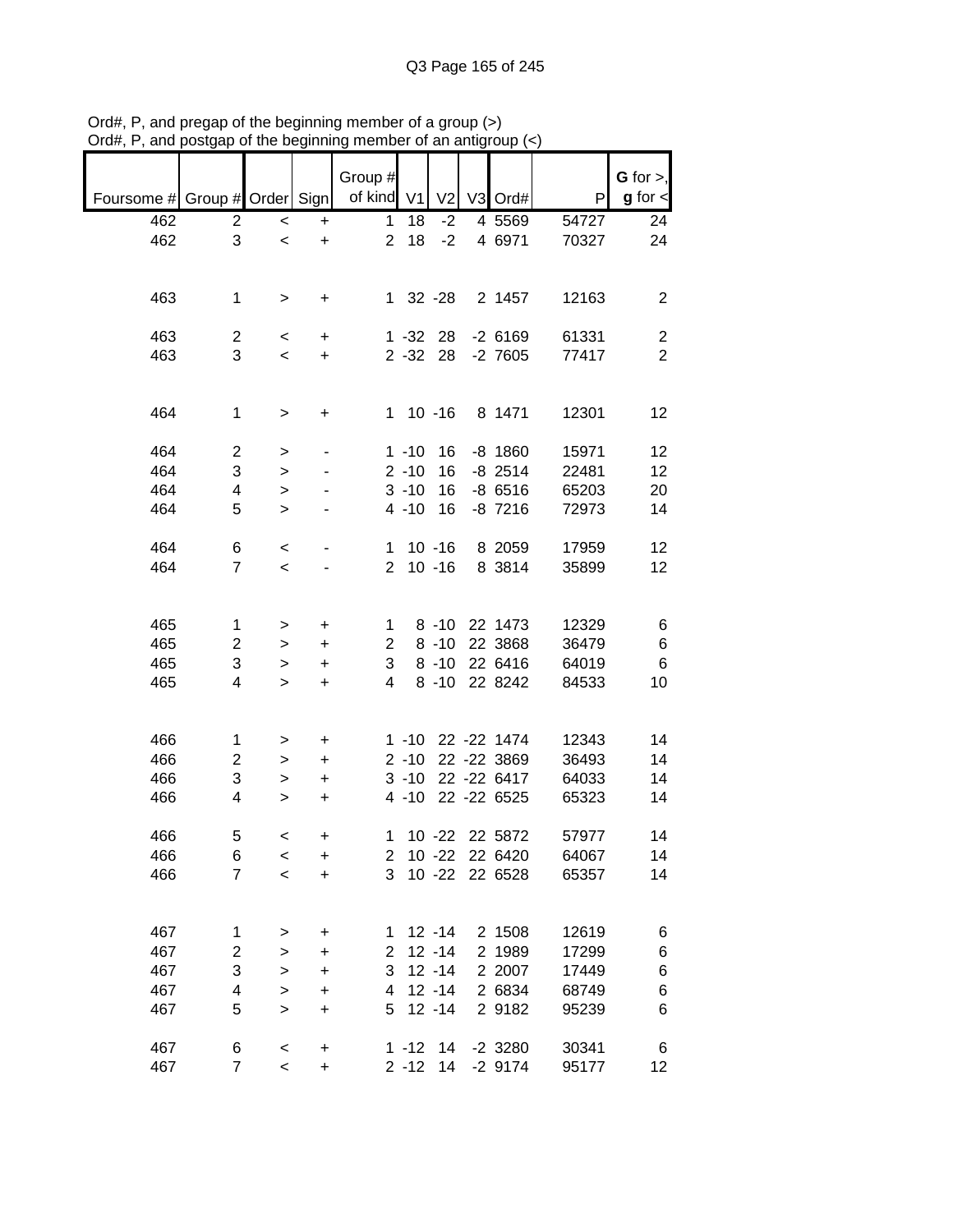|            |                  |             |                | Group #        |                  |                                  |                |            |       | $G$ for $>$ ,    |
|------------|------------------|-------------|----------------|----------------|------------------|----------------------------------|----------------|------------|-------|------------------|
| Foursome # | Group # Order    |             | Sign           | of kind V1     |                  | V <sub>2</sub>                   | V <sub>3</sub> | Ord#       | P     | $g$ for $\lt$    |
| 468        | 1                | $\,$        | $\ddot{}$      |                | $1 - 14$         | $\overline{2}$                   | 0              | 1509       | 12637 | 18               |
| 468        | $\boldsymbol{2}$ | >           | $\ddot{}$      |                | $2 - 14$         | $\overline{2}$                   | 0              | 1990       | 17317 | 18               |
| 468        | 3                | >           | +              |                | $3 - 14$         | $\overline{2}$<br>$\overline{2}$ |                | 0 2008     | 17467 | 18               |
| 468        | 4                | >           | +              |                | $4 - 14$         |                                  |                | 0 9183     | 95257 | 18               |
| 468        | 5                | $\,<$       | +              | 1              | 14               | $-2$                             |                | 0 1547     | 12983 | 18               |
| 468        | 6                | $\,<$       | $\ddot{}$      | $\overline{2}$ | 14               | $-2$                             |                | 0 2090     | 18233 | 18               |
| 468        | $\overline{7}$   | $\,<$       | +              | 3              | 14               | $-2$                             |                | 0 3279     | 30323 | 18               |
| 468        | 8                | $\,<$       | $\ddot{}$      | 4              | 14               | $-2$                             |                | 0 5979     | 59123 | 18               |
|            |                  |             |                |                |                  |                                  |                |            |       |                  |
| 469        | 1                |             |                | 1              | $\mathbf 0$      | 0                                |                | 6 1511     | 12647 | 6                |
| 469        | $\overline{c}$   | ><br>>      | +<br>+         | $\overline{2}$ | $\boldsymbol{0}$ | 0                                |                | 6 2210     | 19477 | 6                |
| 469        | 3                | >           | +              | 3              | $\mathbf 0$      | 0                                |                | 6 3304     | 30637 | 6                |
| 469        | 4                | $\, > \,$   | $\ddot{}$      | 4              | $\mathbf 0$      | 0                                |                | 6 8091     | 82787 | 6                |
|            |                  |             |                |                |                  |                                  |                |            |       |                  |
| 469        | 5                | $\prec$     | $\ddot{}$      | $\mathbf 1$    | 0                | 0                                |                | $-6$ 1855  | 15913 | 6                |
| 469        | 6                | $\,<\,$     | $\ddot{}$      | $\overline{2}$ | $\mathbf 0$      | 0                                |                | $-6$ 2088  | 18223 | 6                |
|            |                  |             |                |                |                  |                                  |                |            |       |                  |
| 470        | 1                |             |                | 1              | 0                | 6                                |                | 6 1512     | 12653 | 6                |
| 470        | $\overline{2}$   | ><br>$\geq$ | +<br>$\ddot{}$ | $\overline{2}$ | $\mathbf 0$      | 6                                |                | 6 4321     | 41263 | 6                |
|            |                  |             |                |                |                  |                                  |                |            |       |                  |
| 470        | 3                | $\, > \,$   |                | 1              | 0                | -6                               |                | $-6$ 9283  | 96377 | 24               |
|            |                  |             |                |                |                  |                                  |                |            |       |                  |
| 470        | 4                | $\,<$       | +              | 1              | 0                | -6                               |                | $-6$ 2273  | 20107 | 6                |
| 470        | 5                | $\,<$       | +              | $\overline{c}$ | $\boldsymbol{0}$ | -6                               |                | $-6$ 9286  | 96431 | 12               |
|            |                  |             |                |                |                  |                                  |                |            |       |                  |
| 471        | 1                | >           | +              | 1              | 6                |                                  |                | 6 -10 1513 | 12659 | 6                |
| 471        | $\mathbf 2$      | >           | +              | $\overline{c}$ | 6                |                                  |                | 6 -10 5483 | 53819 | 6                |
|            |                  |             |                |                |                  |                                  |                |            |       |                  |
| 471        | 3                | $\,<$       | $\ddot{}$      | 1              | -6               | -6                               |                | 10 2272    | 20101 | 6                |
|            |                  |             |                |                |                  |                                  |                |            |       |                  |
| 472        | 1                | >           | +              | 1              | 12               | -8                               |                | $-2$ 1523  | 12763 | 6                |
| 472        | $\overline{c}$   | >           | $\ddot{}$      | $\overline{2}$ | 12               | -8                               |                | $-2$ 2736  | 24709 | 12               |
| 472        | 3                | >           | $\ddot{}$      | 3              | 12               | -8                               |                | $-26219$   | 61843 | 6                |
| 472        | 4                | >           | $\ddot{}$      | 4              | 12               | -8                               |                | $-27006$   | 70729 | 12               |
| 472        | 5                | $\geq$      | +              | 5              | 12               | -8                               |                | $-28375$   | 86143 | 6                |
|            |                  |             |                |                |                  |                                  |                |            |       |                  |
|            |                  |             |                |                |                  |                                  |                |            |       |                  |
| 473        | 1                | >           | +              | 1              | 4                | 6                                |                | 0 1529     | 12823 | $\boldsymbol{2}$ |
| 473        | $\overline{c}$   | >           | +              | 2              | 4                | 6                                |                | 0 2820     | 25603 | $\boldsymbol{2}$ |
| 473        | 3                | >           | +              | 3              | 4                | 6                                |                | 0 7857     | 80233 | $\overline{c}$   |
| 473        | 4                | $\geq$      | +              | 4              | 4                | 6                                |                | 0 7966     | 81409 | 8                |

Ord#, P, and pregap of the beginning member of a group (>) Ord#, P, and postgap of the beginning member of an antigroup (<)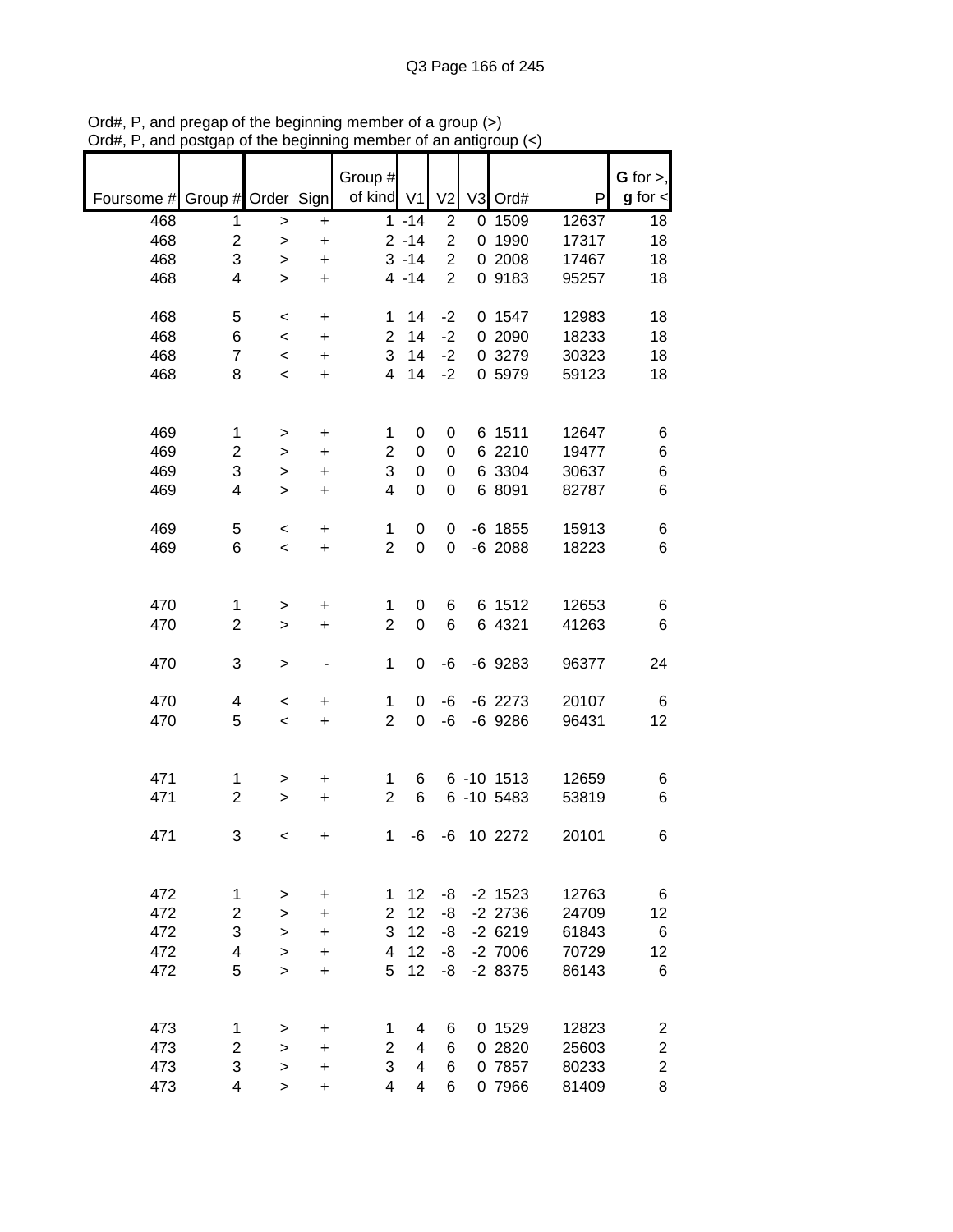|                               |                         |              |                                  | Group #        |                         |                |   |                |       | G for $>$ ,    |
|-------------------------------|-------------------------|--------------|----------------------------------|----------------|-------------------------|----------------|---|----------------|-------|----------------|
| Foursome # Group # Order Sign |                         |              |                                  | of kind        | V <sub>1</sub>          | V <sub>2</sub> |   | V3 Ord#        | P     | $g$ for $\lt$  |
| 473                           | 5                       | $\,<$        | +                                | $\mathbf{1}$   | $-4$                    | -6             |   | 0 5268         | 51479 | $\overline{c}$ |
| 473                           | 6                       | $\prec$      | $\ddot{}$                        | $\overline{2}$ | $-4$                    | -6             |   | 0 6694         | 67187 | $\overline{2}$ |
|                               |                         |              |                                  |                |                         |                |   |                |       |                |
| 473                           | $\overline{7}$          | $\,<$        |                                  | $\mathbf 1$    | 4                       | 6              |   | 0 5940         | 58711 | 16             |
| 473                           | 8                       | $\,<$        |                                  | $\overline{2}$ | $\overline{\mathbf{4}}$ | $6\phantom{1}$ |   | 0 9459         | 98491 | 16             |
|                               |                         |              |                                  |                |                         |                |   |                |       |                |
|                               |                         |              |                                  |                |                         |                |   |                |       |                |
| 474                           | 1                       | $\, > \,$    | +                                | 1              | 14                      | -6             |   | $-6$ 1540      | 12923 | 4              |
| 474                           | $\overline{2}$          | $\geq$       | $\ddot{}$                        | $\overline{2}$ | 14                      | -6             |   | $-6$ 4033      | 38201 | 4              |
| 474                           | 3                       |              |                                  |                | $1 - 14$                | 6              |   | 6 3135         |       | 4              |
|                               |                         | $\,<$        | $\begin{array}{c} + \end{array}$ |                |                         |                |   |                | 28789 |                |
|                               |                         |              |                                  |                |                         |                |   |                |       |                |
| 475                           | $\mathbf{1}$            | $\, > \,$    | +                                | 1              | -6                      | -6             |   | 2 1541         | 12941 | 18             |
| 475                           | 2                       | $\mathbf{I}$ | $\ddot{}$                        | $\overline{2}$ | $-6$                    | -6             |   | 2 3818         | 35951 | 18             |
| 475                           | 3                       | $\, > \,$    | $\ddot{}$                        | 3              | -6                      | $-6$           |   | 2 6874         | 69221 | 18             |
|                               |                         |              |                                  |                |                         |                |   |                |       |                |
| 475                           | 4                       | $\,<\,$      | $\ddot{}$                        | 1              | 6                       | 6              |   | $-2$ 4257      | 40609 | 18             |
|                               |                         |              |                                  |                |                         |                |   |                |       |                |
|                               |                         |              |                                  |                |                         |                |   |                |       |                |
| 476                           | 1                       | >            | $\ddot{}$                        | 1              | $\overline{2}$          | $-2$           |   | 22 1549        | 13003 | $\overline{c}$ |
| 476                           | $\overline{\mathbf{c}}$ | >            | +                                | 2              | $\overline{2}$          | $-2$           |   | 22 3988        | 37649 | $\,6$          |
| 476                           | 3                       | >            | $\ddot{}$                        | 3              | $\overline{2}$          | $-2$           |   | 22 8291        | 85133 | 12             |
| 476                           | 4                       | $\, > \,$    | +                                | 4              | $\overline{2}$          | $-2$           |   | 22 8603        | 88813 | $\overline{2}$ |
|                               |                         |              |                                  |                |                         |                |   |                |       |                |
| 476                           | 5                       | $\,<$        | +                                | 1              | $-2$                    |                |   | 2 -22 6433     | 64231 | 6              |
| 476                           | 6                       | $\,<$        | +                                | $\overline{2}$ | $-2$                    |                |   | 2 -22 6856     | 69011 | 8              |
| 476                           | $\overline{7}$          | $\,<$        | $\ddot{}$                        | 3              | $-2$                    |                |   | 2 -22 9433     | 98221 | 6              |
|                               |                         |              |                                  |                |                         |                |   |                |       |                |
|                               |                         |              |                                  |                |                         |                |   |                |       |                |
| 477                           | 1                       | >            | +                                |                | $1 - 20$                | $\overline{2}$ |   | 0 1552         | 13033 | 24             |
| 477                           | $\overline{\mathbf{c}}$ | >            | +                                |                | $2 - 20$                | $\overline{2}$ | 0 | 1909           | 16477 | 24             |
| 477                           | 3                       | $\geq$       | $\ddot{}$                        |                | $3 - 20$                | $\overline{2}$ |   | 0 6190         | 61543 | 24             |
| 477                           | 4                       | >            | +                                |                | $4 - 20$                | $\overline{2}$ |   | 0 6807         | 68473 | 24             |
| 477                           | 5                       | $\geq$       | $\ddot{}$                        |                | $5 - 20$                | $\overline{2}$ |   | 0 8618         | 88993 | 24             |
|                               |                         |              |                                  |                |                         |                |   |                |       |                |
| 477                           | 6                       | $\,<$        | $\ddot{}$                        | 1              | 20                      | $-2$           |   | 0 3489         | 32507 | 24             |
| 477                           | $\overline{7}$          | $\prec$      | +                                | $\overline{c}$ | 20                      | $-2$           |   | 0 5758         | 56783 | 24             |
| 477                           | 8                       | $\prec$      | $\ddot{}$                        | 3              | 20                      | $-2$           |   | 0 7068         | 71363 | 24             |
| 477                           | 9                       | $\prec$      | +                                | $\overline{4}$ | 20                      | $-2$           |   | 0 7469         | 75797 | 24             |
|                               |                         |              |                                  |                |                         |                |   |                |       |                |
|                               |                         |              |                                  |                |                         |                |   |                |       |                |
| 478                           | 1                       | >            | $\begin{array}{c} + \end{array}$ | 1              | 0                       | 8              |   | 16 1554        | 13043 | 6              |
|                               |                         |              |                                  |                |                         |                |   |                |       |                |
| 478                           | $\overline{c}$          | $\,<$        | $\ddot{}$                        | 1              | 0                       |                |   | $-8 - 16$ 4740 | 45757 | 6              |

Ord#, P, and pregap of the beginning member of a group (>) Ord#, P, and postgap of the beginning member of an antigroup (<)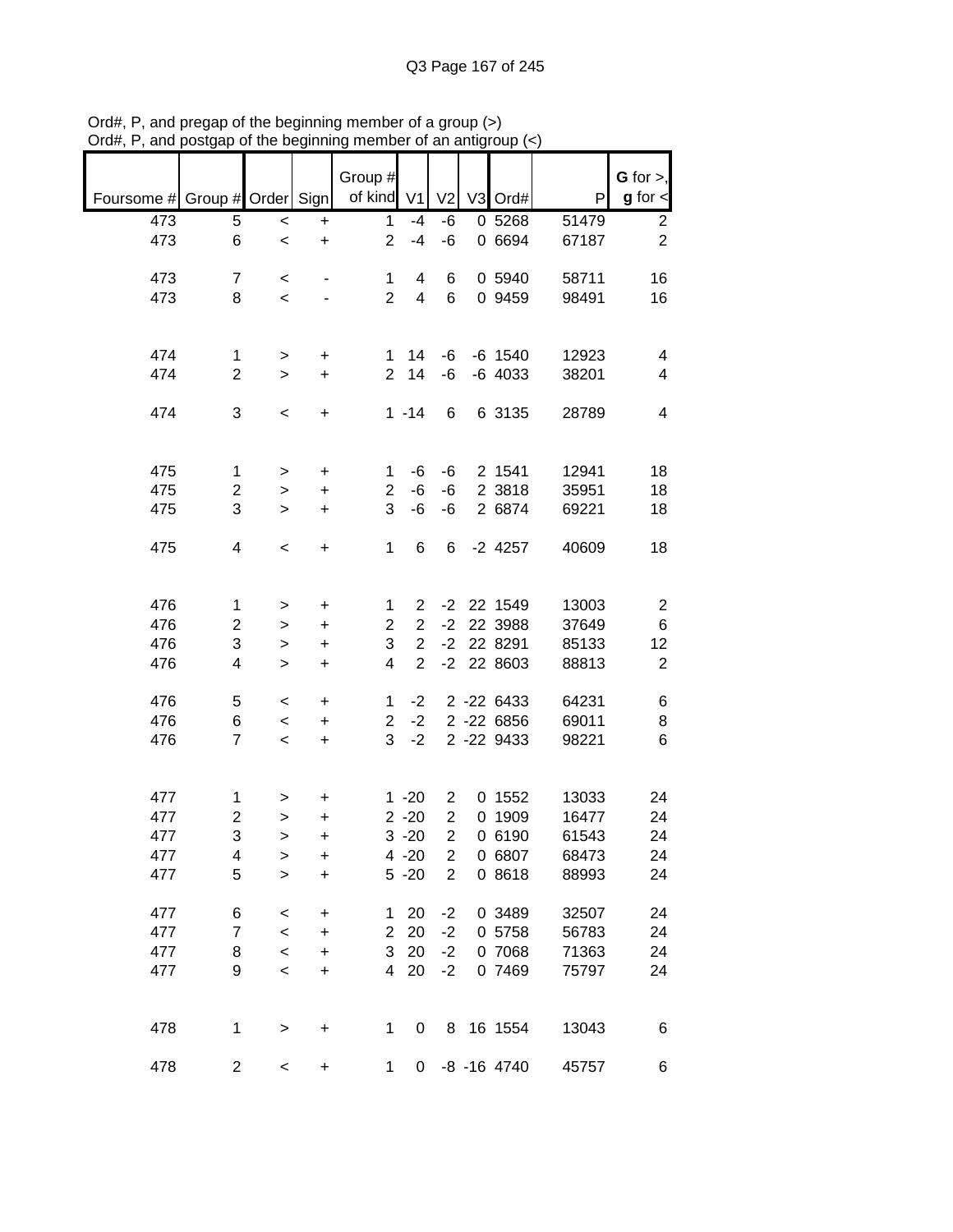|                               |                     |           |                  | Group #             |                |                |                |       | $G$ for $>$ , |
|-------------------------------|---------------------|-----------|------------------|---------------------|----------------|----------------|----------------|-------|---------------|
| Foursome # Group # Order Sign |                     |           |                  | of kind             | V <sub>1</sub> | V <sub>2</sub> | V3 Ord#        | P     | $g$ for $\lt$ |
| 479                           | 1                   | $\, >$    | $\ddot{}$        | $\mathbf{1}$        | 8              |                | 16 - 24 1555   | 13049 | 6             |
| 479                           | $\overline{c}$      | $\,>$     | $\ddot{}$        | $\overline{c}$      | 8              |                | 16 - 24 3314   | 30713 | 6             |
| 479                           | 3                   | $\geq$    | $\ddot{}$        | 3                   | 8              |                | 16 -24 6022    | 59567 | 6             |
|                               |                     |           |                  |                     |                |                |                |       |               |
| 480                           | 1                   | >         | +                | 1                   | 6              |                | $-6$ 14 1560   | 13109 | 6             |
| 480                           | $\overline{2}$      | $\geq$    | $\ddot{}$        | $\overline{2}$      | 6              |                | $-6$ 14 6508   | 65129 | 6             |
|                               |                     |           |                  |                     |                |                |                |       |               |
| 480                           | 3                   | $\,<\,$   | +                | 1                   | -6             |                | 6 -14 4105     | 38971 | 6             |
| 480                           | $\overline{4}$      | $\,<\,$   | $\color{red}{+}$ | $\overline{2}$      | $-6$           |                | 6 - 14 7255    | 73471 | 6             |
|                               |                     |           |                  |                     |                |                |                |       |               |
| 481                           | $\mathbf{1}$        | $\, > \,$ | +                | 1                   | -6             |                | 14 -16 1561    | 13121 | 12            |
| 481                           | 2                   | $\,$      | $\ddot{}$        | $\overline{2}$      | -6             |                | 14 -16 6509    | 65141 | 12            |
| 481                           | 3                   | $\geq$    | $\ddot{}$        | 3                   | -6             |                | 14 - 16 7453   | 75653 | 12            |
|                               |                     |           |                  |                     |                |                |                |       |               |
| 481                           | 4                   | $\,<\,$   | $\ddot{}$        | 1                   |                | $6 - 14$       | 16 3061        | 28057 | 12            |
| 481                           | 5                   | $\,<\,$   | $\ddot{}$        | $\overline{2}$      |                | $6 - 14$       | 16 7631        | 77647 | 12            |
| 481                           | 6                   | $\,<\,$   | $\ddot{}$        | 3                   |                | $6 - 14$       | 16 8046        | 82267 | 12            |
|                               |                     |           |                  |                     |                |                |                |       |               |
| 482                           | $\mathbf{1}$        | $\, > \,$ | +                |                     | $1 - 16$       | 4              | -4 1563        | 13147 | 20            |
|                               |                     |           |                  |                     |                |                |                |       |               |
| 482                           | $\overline{2}$      | $\,<$     |                  |                     | $1 - 16$       | 4              | -4 7546        | 76753 | 4             |
|                               |                     |           |                  |                     |                |                |                |       |               |
| 483                           |                     |           |                  |                     |                |                | $-2$ 26 1568   | 13177 |               |
| 483                           | 1<br>$\overline{2}$ | >         | +                | 1<br>$\overline{2}$ | 0<br>0         | $-2$           | 26 8824        |       | 6<br>6        |
|                               |                     | $\geq$    | $\ddot{}$        |                     |                |                |                | 91243 |               |
|                               |                     |           |                  |                     |                |                |                |       |               |
| 484                           | 1                   | >         | +                |                     | $1 - 28$       | 8              | 2 1571         | 13217 | 30            |
| 484                           | $\overline{2}$      | >         | $\ddot{}$        |                     | $2 - 28$       | 8              | 2 2028         | 17657 | 30            |
|                               |                     |           |                  |                     |                |                |                |       |               |
| 484                           | 3                   | $\,<\,$   | +                |                     | $128$          | -8             | $-26802$       | 68399 | 38            |
|                               |                     |           |                  |                     |                |                |                |       |               |
|                               |                     |           |                  |                     |                |                |                |       |               |
| 485                           | $\mathbf 1$         | $\, > \,$ | +                |                     | $1 - 18$       |                | $6 - 8 1578$   | 13291 | 24            |
|                               |                     |           |                  |                     |                |                |                |       |               |
| 485                           | $\overline{c}$      | $\,<$     | +                | 1                   | 18             | -6             | 8 5599         | 55079 | 24            |
| 485                           | 3                   | $\prec$   | $\ddot{}$        | $\overline{2}$      | 18             | -6             | 8 6 6 8 4      | 67079 | 24            |
|                               |                     |           |                  |                     |                |                |                |       |               |
|                               |                     |           |                  |                     |                |                |                |       |               |
| 486                           | 1                   | $\, > \,$ | +                | 1                   |                |                | -4 26 -14 1584 | 13337 | 6             |
| 486                           | $\overline{2}$      | $\geq$    | +                | $\overline{2}$      |                |                | -4 26 -14 3226 | 29759 | 6             |
|                               |                     |           |                  |                     |                |                |                |       |               |
| 486                           | 3                   | $\,<\,$   | +                | 1                   |                |                | 4 -26 14 5125  | 49921 | 6             |

Ord#, P, and pregap of the beginning member of a group (>) Ord#, P, and postgap of the beginning member of an antigroup (<)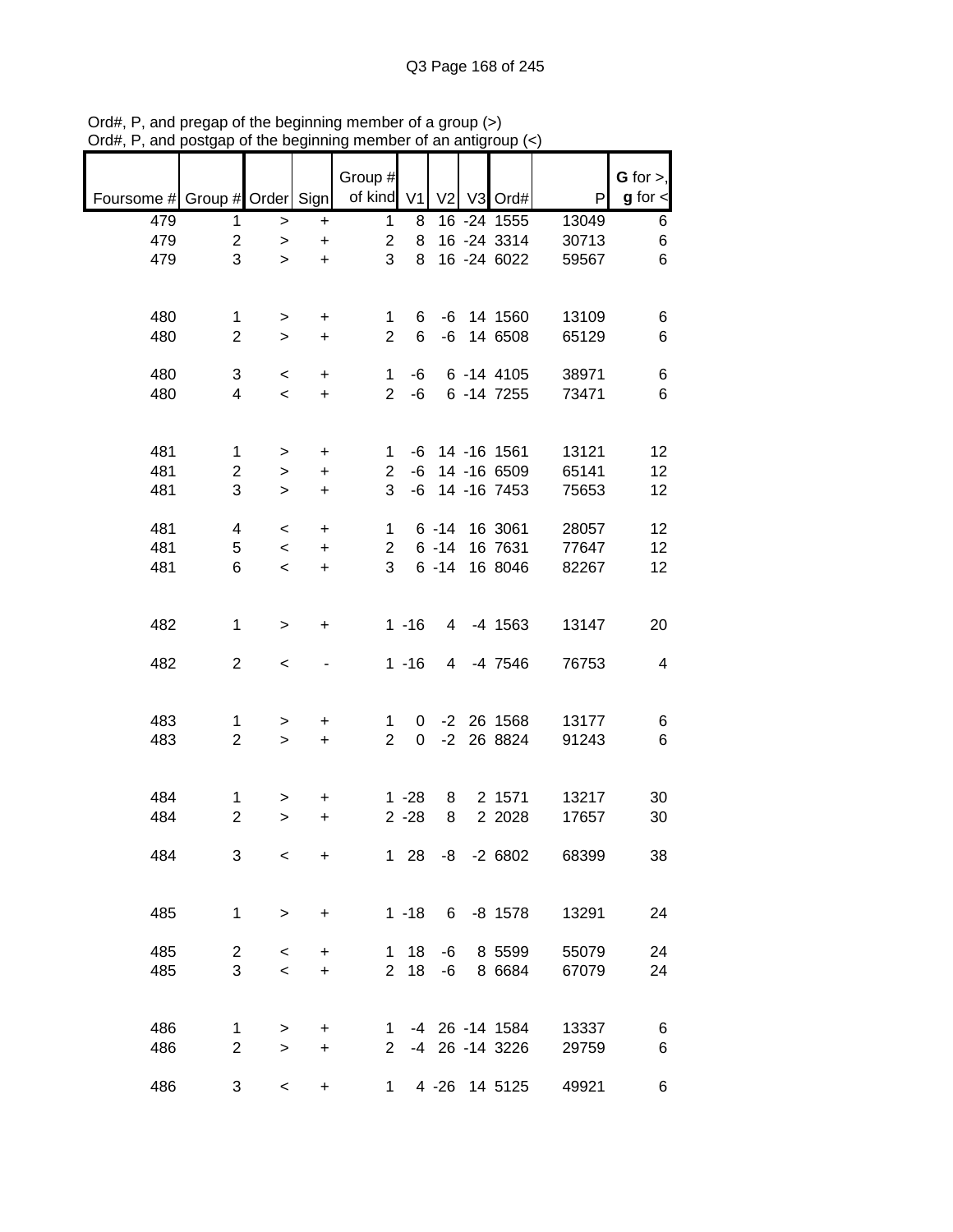|                                                       |                |                        |                               | Group #             |            |              |                    |                | G for $>$ ,     |
|-------------------------------------------------------|----------------|------------------------|-------------------------------|---------------------|------------|--------------|--------------------|----------------|-----------------|
| Foursome # Group # Order Sign   of kind V1 V2 V3 Ord# |                |                        |                               |                     |            |              |                    | P              | $g$ for $\lt$   |
|                                                       |                |                        |                               |                     |            |              |                    |                |                 |
| 487                                                   | 1              | $\, > \,$              | $\ddot{}$                     |                     |            | 1 26 -14     | 2 1585             | 13339          | $\overline{2}$  |
| 487                                                   | $\overline{2}$ | $\geq$                 | $+$                           |                     |            | $2\ 26\ -14$ | 2 3 2 2 7          | 29761          | $\overline{2}$  |
|                                                       |                |                        |                               |                     |            |              |                    |                |                 |
| 487                                                   | 3              | $\,<$                  |                               |                     |            |              | 1 26 -14 2 6430    | 64189          | 28              |
|                                                       |                |                        |                               |                     |            |              |                    |                |                 |
|                                                       |                |                        |                               |                     |            |              |                    |                |                 |
| 488<br>488                                            | $\mathbf{1}$   | $\,$                   | $\ddot{}$                     | 1<br>$\overline{c}$ | -6<br>$-6$ | $-2$<br>$-2$ | 16 1590<br>16 5990 | 13411          | 12<br>12        |
| 488                                                   | 2<br>3         | $\, >$<br>$\mathbf{I}$ | $\ddot{}$<br>$\color{red}{+}$ | 3                   | -6         | $-2$         | 16 7350            | 59233<br>74521 | 12              |
| 488                                                   | 4              | $\mathbf{I}$           | $\ddot{}$                     | 4                   | -6         |              | -2 16 9582         | 99871          | 12              |
|                                                       |                |                        |                               |                     |            |              |                    |                |                 |
| 488                                                   | 5              | $\,<$                  | $+$                           | $\mathbf{1}$        | 6          |              | 2 -16 4832         | 46757          | 12              |
| 488                                                   | 6              | $\,<$                  | $+$                           | $\overline{2}$      | 6          |              | 2 -16 8331         | 85607          | 12              |
|                                                       |                |                        |                               |                     |            |              |                    |                |                 |
| 488                                                   | $\overline{7}$ | $\,<$                  |                               | 1                   |            |              | $-6$ $-2$ 16 8104  | 82963          | 18              |
|                                                       |                |                        |                               |                     |            |              |                    |                |                 |
|                                                       |                |                        |                               |                     |            |              |                    |                |                 |
| 489                                                   | $\mathbf 1$    | >                      | +                             | $\mathbf 1$         | $-2$       |              | 16 -10 1591        | 13417          | 6               |
| 489                                                   | 2              | $\, > \,$              | $\ddot{}$                     | $\overline{2}$      | $-2$       |              | 16 -10 2921        | 26641          | 8               |
| 489                                                   | 3              | $\,$                   | $\ddot{}$                     | 3                   | $-2$       |              | 16 -10 3475        | 32377          | 6               |
| 489                                                   | 4              | $\,$                   | $\ddot{}$                     | 4                   | $-2$       |              | 16 -10 5991        | 59239          | 6               |
| 489                                                   | 5              | $\mathbf{I}$           | $\ddot{}$                     | 5                   | $-2$       |              | 16 -10 6514        | 65179          | 6               |
| 489                                                   | 6              | $\mathbf{L}$           | $\ddot{}$                     | 6                   | $-2$       |              | 16 -10 7351        | 74527          | 6               |
| 489                                                   | $\overline{7}$ | $\mathbf{I}$           | $\color{red}{+}$              | 7 <sup>7</sup>      | $-2$       |              | 16 -10 7921        | 80929          | 6               |
| 489                                                   | 8              | $\mathbf{I}$           | $\color{red}{+}$              | 8                   | $-2$       |              | 16 -10 8072        | 82567          | 6               |
| 489                                                   | 9              | $\, >$                 | $\ddot{}$                     | 9                   | $-2$       |              | 16 -10 8817        | 91159          | 6               |
| 489                                                   | 10             | $\,$                   | $\ddot{}$                     | 10                  |            |              | -2 16 -10 9294     | 96493          | $6\phantom{1}6$ |
|                                                       |                |                        |                               |                     |            |              |                    |                |                 |
| 489                                                   | 11             | $\,$                   |                               | $1 -$               |            |              | 2 -16 10 8769      | 90599          | 16              |
|                                                       |                |                        |                               |                     |            |              |                    |                |                 |
| 489                                                   | 12             | $\,<$                  | +                             | $\mathbf{1}$        |            |              | 2 -16 10 2304      | 20393          | 6               |
| 489                                                   | 13             | $\prec$                | +                             | 2                   |            | $2 - 16$     | 10 5047            | 49109          | 8               |
| 489                                                   | 14             | $\,<$                  |                               |                     |            |              | 1 -2 16 -10 4001   | 37831          | 16              |
|                                                       |                |                        |                               |                     |            |              |                    |                |                 |
|                                                       |                |                        |                               |                     |            |              |                    |                |                 |
| 490                                                   | 1              | >                      | +                             | 1                   |            | $4 - 10$     | $-8$ 1613          | 13649          | 16              |
| 490                                                   | $\overline{2}$ | $\, > \,$              | $\ddot{}$                     | $\overline{2}$      |            | $4 - 10$     | $-8$ 2043          | 17807          | 16              |
| 490                                                   | 3              | $\, > \,$              | +                             | 3                   |            | $4 - 10$     | -8 9077            | 94079          | 16              |
|                                                       |                |                        |                               |                     |            |              |                    |                |                 |
| 490                                                   | 4              | $\,<\,$                | -                             | 1                   |            | $4 - 10$     | $-8$ 6743          | 67709          | 14              |
|                                                       |                |                        |                               |                     |            |              |                    |                |                 |
|                                                       |                |                        |                               |                     |            |              |                    |                |                 |
| 491                                                   | 1              | >                      | +                             |                     | $1 - 10$   | -8           | 4 1614             | 13669          | 20              |
| 491                                                   | 2              | $\, > \,$              | +                             |                     | $2 - 10$   | -8           | 4 2518             | 22531          | 20              |
| 491                                                   | 3              | $\geq$                 | $\ddot{}$                     |                     | $3 - 10$   | -8           | 4 6243             | 62119          | 20              |

Ord#, P, and pregap of the beginning member of a group (>) Ord#, P, and postgap of the beginning member of an antigroup (<)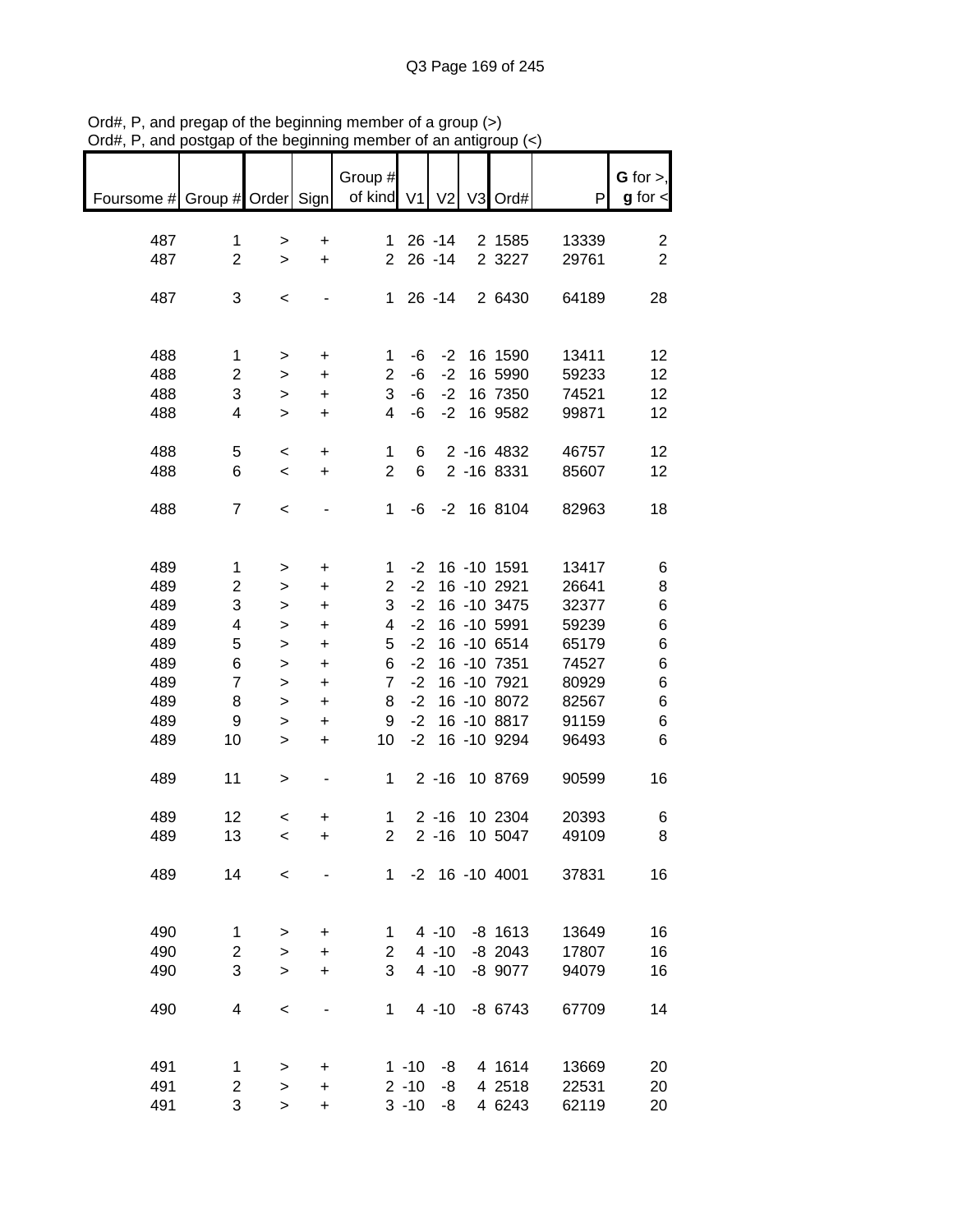| G for $>$ ,    |       |                   |                |             | Group #        |                              |                          |                |                               |
|----------------|-------|-------------------|----------------|-------------|----------------|------------------------------|--------------------------|----------------|-------------------------------|
| $g$ for $\lt$  | P     | V3 Ord#           | V <sub>2</sub> |             | of kind V1     |                              |                          |                | Foursome # Group # Order Sign |
| 20             | 73351 | 4 7244            | -8             | $4 - 10$    |                | $\ddot{}$                    | $\, >$                   | 4              | 491                           |
| 20             | 94099 | 4 9078            | -8             | $5 - 10$    |                | $\ddot{}$                    | $\geq$                   | 5              | 491                           |
|                |       |                   |                |             |                |                              |                          |                |                               |
| 20             | 39521 | $-4$ 4159         | 8              | $1 10$      |                | $\ddot{}$                    | $\overline{\phantom{a}}$ | 6              | 491                           |
|                |       |                   |                |             |                |                              |                          |                |                               |
|                |       |                   |                |             |                |                              |                          |                |                               |
| 8              | 13789 | 2 -2 14 1631      |                |             | $\mathbf{1}$   | $\ddot{}$                    | $\geq$                   | $\mathbf 1$    | 492                           |
| 16             | 81869 | 2 -14 8005        |                | $-2$        | $\mathbf{1}$   |                              | $\, >$                   | $\overline{2}$ | 492                           |
|                |       |                   |                |             |                |                              |                          |                |                               |
| 14             | 29819 | 2 -14 3230        |                | $1 -2$      |                | +                            | $\,<\,$                  | 3              | 492                           |
|                |       |                   |                |             |                |                              |                          |                |                               |
|                |       |                   |                |             |                |                              |                          |                |                               |
| 8              | 13807 | 8 1633            |                | $1 14 - 20$ |                | $\ddot{}$                    | $\, > \,$                | $\mathbf{1}$   | 493                           |
| 14             | 39901 | 8 4196            |                | 2 14 -20    |                | $+$                          | $\mathbf{I}$             | $\overline{c}$ | 493                           |
| 8              | 41737 | 8 4365            | 14 -20         |             | 3              | $\ddot{}$                    | $\, > \,$                | 3              | 493                           |
| 8              | 52267 | 8 5344            | $14 - 20$      |             | $\overline{4}$ | $\ddot{}$                    | $\, > \,$                | 4              | 493                           |
| 16             | 80489 | $-8$ 7878         | $1 - 14$ 20    |             |                | $\qquad \qquad \blacksquare$ | $\, > \,$                | 5              | 493                           |
|                |       |                   |                |             |                |                              |                          |                |                               |
| 8              | 46853 | $-8$ 4841         |                | $1 - 14$ 20 |                | $\ddot{}$                    | $\,<\,$                  | 6              | 493                           |
| 8              | 54941 | $-8$ 5585         |                | $2 - 14$ 20 |                | $\ddot{}$                    | $\,<$                    | $\overline{7}$ | 493                           |
|                |       |                   |                |             |                |                              |                          |                |                               |
|                |       |                   |                |             |                |                              |                          |                |                               |
| 22             | 13829 | 8 1634            | 8              | $1 - 20$    |                | +                            | >                        | 1              | 494                           |
| 22             | 58601 | 8 5930            | 8              | $2 - 20$    |                | $\ddot{}$                    | $\,$                     | $\overline{2}$ | 494                           |
| $\overline{c}$ | 30271 | $-8$ 3274         | -8             | 120         |                | $\qquad \qquad \blacksquare$ | $\, >$                   | 3              | 494                           |
|                |       |                   |                |             |                |                              |                          |                |                               |
| $\overline{c}$ | 98009 | 8 9419            | 8              | $1 - 20$    |                |                              | $\,<$                    | 4              | 494                           |
|                |       |                   |                |             |                |                              |                          |                |                               |
|                |       |                   |                |             |                |                              |                          |                |                               |
| $\overline{c}$ | 13933 | 1 28 -26 26 1648  |                |             |                | +                            | >                        | 1              | 495                           |
|                |       |                   |                |             |                |                              |                          |                |                               |
| $\overline{2}$ | 13997 | 1 -28 26 -26 1651 |                |             |                | $\ddot{}$                    | $\prec$                  | $\overline{2}$ | 495                           |
|                |       |                   |                |             |                |                              |                          |                |                               |
| 18             | 14029 | 1 -14 14 -12 1655 |                |             |                | $\ddot{}$                    | $\geq$                   | $\mathbf{1}$   | 496                           |
|                |       |                   |                |             |                |                              |                          |                |                               |
| 6              | 52147 | 1 -14 14 -12 5331 |                |             |                |                              | $\,<\,$                  | $\overline{2}$ | 496                           |
|                |       |                   |                |             |                |                              |                          |                |                               |
|                |       |                   |                |             |                |                              |                          |                |                               |
| $\overline{4}$ | 14033 | 8 1656            | $1 \t14 - 12$  |             |                | $\ddot{}$                    | >                        | 1              | 497                           |
| 4              | 19013 | 8 2161            |                | $2$ 14 -12  |                | $\ddot{}$                    | $\geq$                   | $\overline{2}$ | 497                           |
| 20             | 76123 | 1 -14 12 -8 7494  |                |             |                |                              | $\, >$                   | 3              | 497                           |
|                |       |                   |                |             |                |                              |                          |                |                               |

Ord#, P, and pregap of the beginning member of a group (>) Ord#, P, and postgap of the beginning member of an antigroup (<)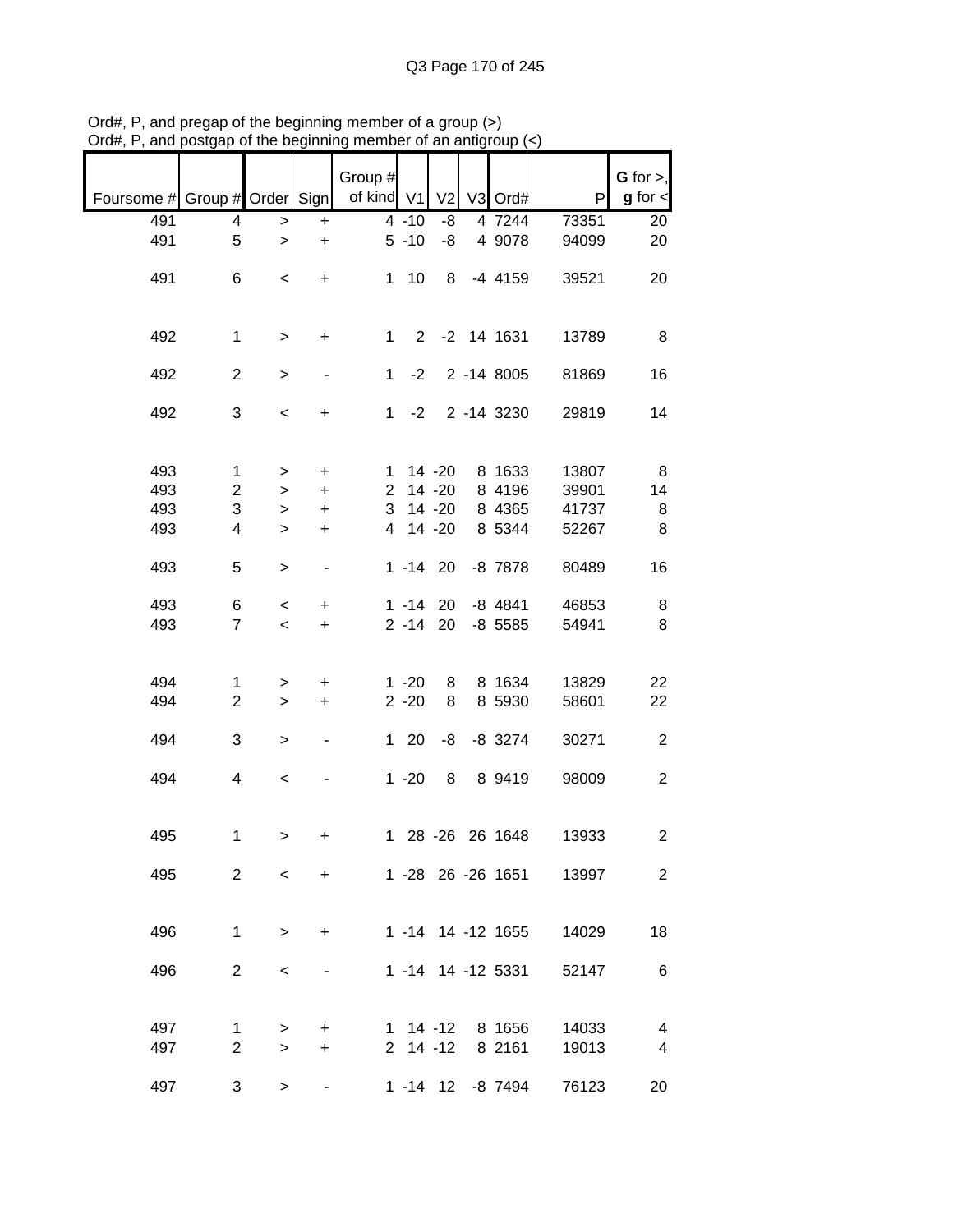| Foursome # Group # Order Sign   |                                    |                                                                            |                                                               | Group #<br>of kind V1              |                           | V <sub>2</sub>                                           | V3 Ord#                                                       | P                                         | G for $>$ ,<br>$g$ for $\lt$                   |
|---------------------------------|------------------------------------|----------------------------------------------------------------------------|---------------------------------------------------------------|------------------------------------|---------------------------|----------------------------------------------------------|---------------------------------------------------------------|-------------------------------------------|------------------------------------------------|
| 497                             | 4                                  | $\,<$                                                                      | +                                                             |                                    | $1 - 14$                  | 12                                                       | $-8$ 4122                                                     | 39157                                     | 4                                              |
| 497<br>497                      | 5<br>6                             | $\,<$<br>$\prec$                                                           |                                                               |                                    | $1 14 - 12$<br>$2$ 14 -12 |                                                          | 8 2954<br>8 3401                                              | 26927<br>31607                            | 20<br>20                                       |
| 498<br>498                      | 1<br>$\overline{2}$                | ><br>$\geq$                                                                | $\ddot{}$<br>$\ddot{}$                                        |                                    | $1 - 12$<br>$2 - 12$      | 8<br>8                                                   | -4 1657<br>-4 7470                                            | 14051<br>75821                            | 18<br>24                                       |
| 499                             | $\mathbf{1}$                       | $\, > \,$                                                                  | +                                                             |                                    |                           | 1 16 -30                                                 | $-2$ 1663                                                     | 14107                                     | 20                                             |
| 499                             | $\mathbf{2}$                       | $\,<\,$                                                                    | +                                                             |                                    | $1 - 16$ 30               |                                                          | 2 2147                                                        | 18839                                     | 20                                             |
| 500                             | 1                                  | $\, > \,$                                                                  | $\ddot{}$                                                     |                                    | $1 - 30$                  | $-2$                                                     | 2 1664                                                        | 14143                                     | 36                                             |
| 500<br>500                      | $\overline{c}$<br>3                | $\,<\,$<br>$\overline{\phantom{0}}$                                        | $\ddot{}$<br>+                                                | 1<br>$\overline{2}$                | 30<br>30                  | $2^{\circ}$<br>$\overline{2}$                            | $-2$ 2146<br>$-28355$                                         | 18803<br>85853                            | 36<br>36                                       |
| 501<br>501<br>501<br>501<br>501 | 1<br>$\overline{2}$<br>3<br>4<br>5 | ><br>><br>><br>><br>$\mathbf{L}$                                           | $\ddot{}$<br>$\ddot{}$<br>$\ddot{}$<br>$\ddot{}$<br>$\ddot{}$ | 1<br>$\overline{2}$<br>3<br>4<br>5 |                           | $8 - 10$<br>$8 - 10$<br>$8 - 10$<br>$8 - 10$<br>$8 - 10$ | 16 1667<br>16 2722<br>16 3100<br>16 6302<br>16 7215           | 14159<br>24533<br>28499<br>62801<br>72959 | 6<br>6<br>6<br>10<br>6                         |
| 501<br>501<br>501<br>501        | 6<br>$\overline{7}$<br>8<br>9      | $\,<\,$<br>$\overline{\phantom{a}}$<br>$\overline{\phantom{a}}$<br>$\,<\,$ | $\ddot{}$<br>$\ddot{}$<br>$\ddot{}$<br>$\ddot{}$              | 1<br>$\overline{2}$<br>3<br>4      | -8<br>-8<br>-8            |                                                          | -8 10 -16 3459<br>10 - 16 7548<br>10 - 16 8486<br>10 -16 8711 | 32251<br>76771<br>87421<br>89977          | 6<br>6<br>$\,6$<br>6                           |
| 502<br>502<br>502               | 1<br>$\overline{c}$<br>3           | ><br>><br>>                                                                | +<br>$\ddot{}$<br>$\ddot{}$                                   | 1.<br>$\mathbf{2}$<br>3            |                           | $16 - 10$<br>$16 - 10$<br>$16 - 10$                      | 4 1669<br>4 2755<br>4 8 647                                   | 14177<br>24923<br>89273                   | 4<br>$\overline{\mathbf{4}}$<br>$\overline{4}$ |
| 502                             | 4                                  | $\, > \,$                                                                  |                                                               |                                    |                           | $1 - 16$ 10                                              | -4 8865                                                       | 91753                                     | 20                                             |
| 502                             | 5                                  | $\prec$                                                                    |                                                               |                                    |                           | $1 \t16 \t-10$                                           | 4 5162                                                        | 50291                                     | 20                                             |
| 503<br>503                      | 1<br>$\overline{2}$                | ><br>$\, > \,$                                                             | +<br>$\ddot{}$                                                | $1 \quad$<br>2 <sup>7</sup>        |                           |                                                          | -4 28 -18 1674<br>-4 28 -18 7310                              | 14249<br>74099                            | 6<br>6                                         |
| 504                             | 1                                  | >                                                                          | +                                                             |                                    |                           | $1 - 18 - 2$                                             | 8 1676                                                        | 14281                                     | 30                                             |

Ord#, P, and pregap of the beginning member of a group (>) Ord#, P, and postgap of the beginning member of an antigroup (<)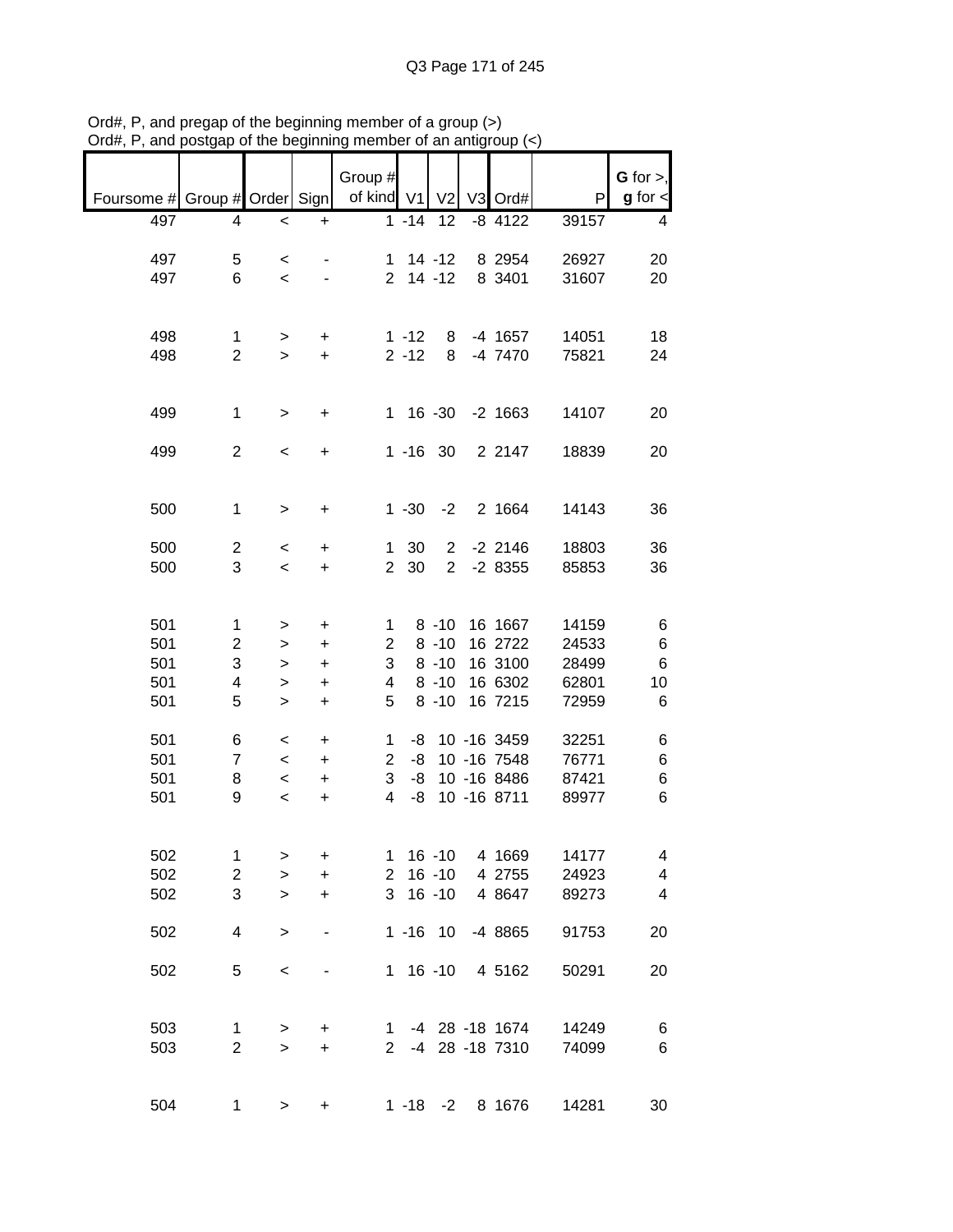|                          |                |                          |           | Group #        |                |                |                   |       | G for $>$ ,   |
|--------------------------|----------------|--------------------------|-----------|----------------|----------------|----------------|-------------------|-------|---------------|
| Foursome # Group # Order |                |                          | Sign      | of kind V1     |                | V <sub>2</sub> | V3 Ord#           | P     | $g$ for $\lt$ |
| 504                      | 2              | >                        | +         |                | $2 - 18$       | $-2$           | 8 7377            | 74821 | 24            |
|                          |                |                          |           |                |                |                |                   |       |               |
|                          |                |                          |           |                |                |                |                   |       |               |
| 505                      | $\mathbf 1$    | >                        | +         | 1              | -8             | 16             | $-4$ 1682         | 14341 | 14            |
|                          |                |                          |           |                |                |                |                   |       |               |
| 505                      | 2              | >                        |           | 1              |                | $8 - 16$       | 4 6486            | 64901 | 10            |
| 505                      | 3              | >                        |           | $\overline{2}$ |                | $8 - 16$       | 4 7078            | 71453 | 10            |
| 505                      | 4              | >                        |           | 3              |                | $8 - 16$       | 4 8492            | 87491 | 10            |
| 505                      | 5              | $\, > \,$                |           | 4              |                | $8 - 16$       | 4 8994            | 93113 | 10            |
|                          |                |                          |           |                |                |                |                   |       |               |
| 505                      | 6              | $\,<$                    |           | 1              | -8             | 16             | -4 3928           | 37039 | 10            |
| 505                      | $\overline{7}$ | $\,<$                    |           | $\overline{2}$ | -8             | 16             | $-4$ 4069         | 38629 | 10            |
| 505                      | 8              | $\prec$                  |           | 3              | -8             | 16             | -4 4791           | 46327 | 10            |
| 505                      | 9              | $\,<$                    |           | 4              | -8             | 16             | -4 4888           | 47407 | 10            |
|                          |                |                          |           |                |                |                |                   |       |               |
|                          |                |                          |           |                |                |                |                   |       |               |
| 506                      | 1              | >                        | +         | 1              | 16             |                | $-4$ $-16$ $1683$ | 14347 | 6             |
| 506                      | 2              | >                        | +         | $\overline{2}$ | 16             |                | $-4$ $-16$ 3004   | 27487 | 6             |
| 506                      | 3              | >                        | $\ddot{}$ | 3              | 16             |                | $-4$ $-16$ 5736   | 56543 | 10            |
| 506                      | 4              | >                        | +         | 4              | 16             |                | $-4$ $-16$ 5863   | 57859 | 6             |
|                          |                |                          |           |                |                |                |                   |       |               |
| 506                      | 5              | $\,<$                    | $\ddot{}$ |                | $1 - 16$       | 4              | 16 2843           | 25841 | 6             |
| 506                      | 6              |                          |           | 1              | 16             |                | $-4$ $-16$ 2841   | 25801 | 18            |
| 506                      | 7              | <                        |           | $\overline{2}$ | 16             |                | $-4$ $-16$ 2845   | 25849 | 18            |
| 506                      | 8              | $\,<$<br>$\,<$           |           | 3              | 16             |                | $-4$ $-16$ $4790$ | 46309 | 18            |
| 506                      | 9              | $\,<$                    |           | 4              | 16             |                | $-4$ $-16$ 8647   | 89273 | 20            |
|                          |                |                          |           |                |                |                |                   |       |               |
|                          |                |                          |           |                |                |                |                   |       |               |
| 507                      | 1              | >                        | +         | 1              | -8             | 10             | 6 1694            | 14447 | 10            |
| 507                      | 2              | >                        | +         | $\overline{2}$ | -8             | 10             | 6 8275            | 84977 | 10            |
|                          |                |                          |           |                |                |                |                   |       |               |
| 507                      | 3              | $\,<$                    |           | 1              | -8             | 10             | 6 5339            | 52223 | 14            |
|                          |                |                          |           |                |                |                |                   |       |               |
|                          |                |                          |           |                |                |                |                   |       |               |
| 508                      | 1              | >                        | +         | 1              | $-2$           | $-2$           | 26 1706           | 14557 | 6             |
| 508                      | $\overline{2}$ | >                        | +         | $\overline{2}$ | $-2$           | $-2$           | 26 6246           | 62137 | 6             |
| 508                      | 3              | >                        | +         | 3              | $-2$           | $-2$           | 26 7484           | 75997 | 6             |
| 508                      | 4              | >                        | +         | 4              | $-2$           |                | -2 26 8218        | 84313 | 6             |
|                          |                |                          |           |                |                |                |                   |       |               |
| 508                      | 5              | <                        | +         | 1              | 2              |                | 2 -26 2420        | 21563 | 6             |
| 508                      | 6              | $\,<\,$                  | +         | $\overline{c}$ | $\overline{2}$ |                | 2 - 26 6872       | 69197 | 6             |
| 508                      | $\overline{7}$ | $\overline{\phantom{a}}$ | $\ddot{}$ | 3              | $\overline{2}$ |                | 2 - 26 8385       | 86249 | 8             |
|                          |                |                          |           |                |                |                |                   |       |               |
|                          |                |                          |           |                |                |                |                   |       |               |
| 509                      | 1              | >                        | +         | 1.             |                |                | -2 26 -26 1707    | 14561 | 4             |
| 509                      | $\overline{2}$ | $\geq$                   | +         | $\overline{2}$ | $-2$           |                | 26 - 26 3518      | 32801 | 4             |

Ord#, P, and pregap of the beginning member of a group (>) Ord#, P, and postgap of the beginning member of an antigroup (<)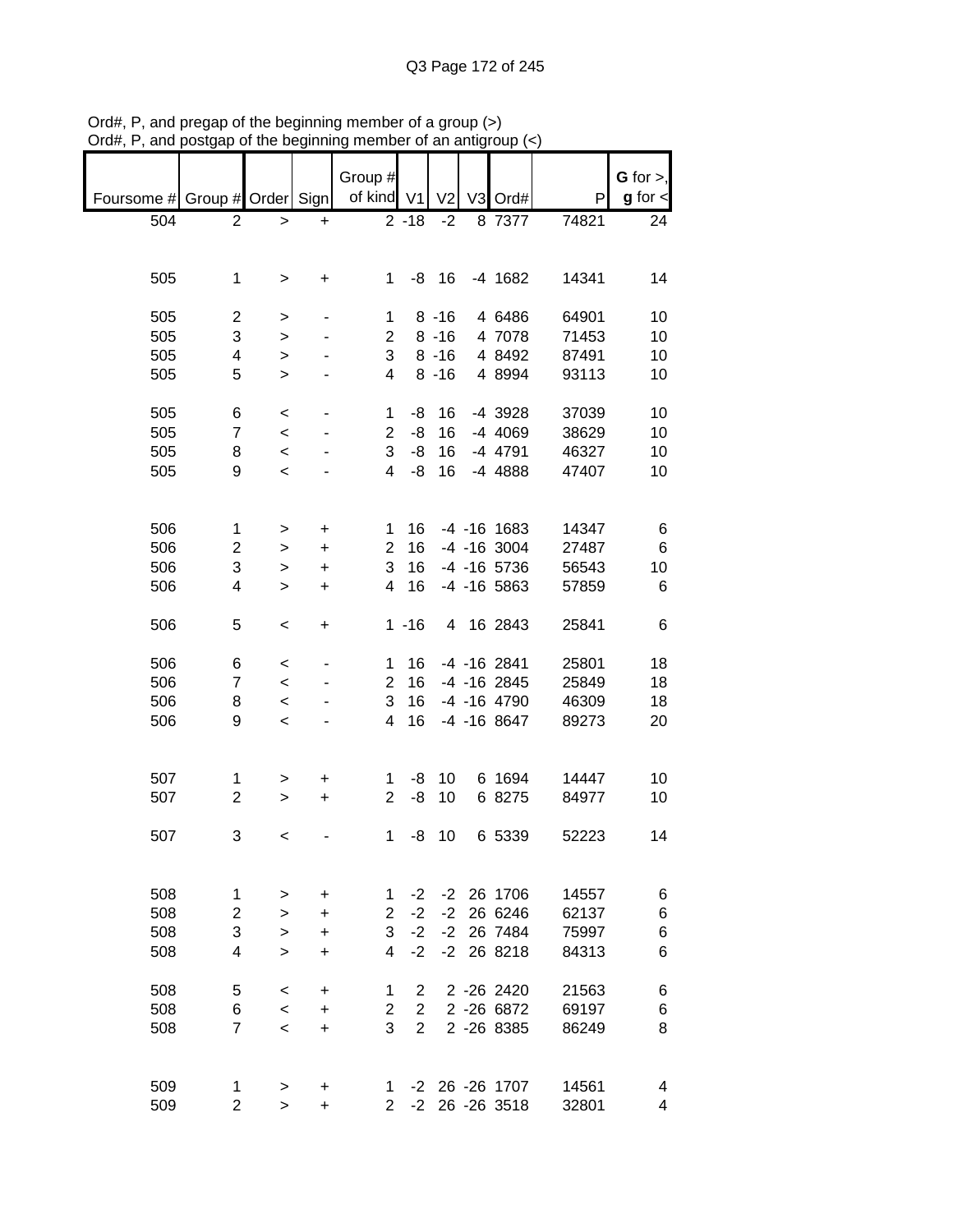|                               |                     |                          |                | Group #              |                |                     |                              |                | $G$ for $>$ ,           |
|-------------------------------|---------------------|--------------------------|----------------|----------------------|----------------|---------------------|------------------------------|----------------|-------------------------|
| Foursome # Group # Order Sign |                     |                          |                | of kind              | V <sub>1</sub> | V <sub>2</sub>      | V3 Ord#                      | P              | $g$ for $\textsf{I}$    |
| 509                           | 3                   | $\mathbf{I}$             | +              | 3                    | $-2$<br>$-2$   |                     | 26 - 26 7338<br>26 - 26 8085 | 74381          | 4<br>4                  |
| 509<br>509                    | 4<br>5              | $\mathbf{I}$<br>>        | +<br>+         | 4<br>5               | $-2$           |                     | 26 - 26 8219                 | 82727<br>84317 | 4                       |
|                               |                     |                          |                |                      |                |                     |                              |                |                         |
| 509                           | 6                   | $\,<$                    | +              | 1                    |                | $2 - 26$            | 26 8088                      | 82759          | 4                       |
| 509                           | $\overline{7}$      | $\,<$                    | $\ddot{}$      | $\overline{2}$       |                | $2 - 26$            | 26 8472                      | 87253          | 4                       |
|                               |                     |                          |                |                      |                |                     |                              |                |                         |
|                               |                     |                          |                |                      |                |                     |                              |                |                         |
| 510                           | $\mathbf 1$         | >                        | +              |                      | $1 - 26$       |                     | 26 - 22 1709                 | 14591          | 28                      |
|                               |                     |                          |                |                      |                |                     |                              |                |                         |
| 510                           | $\overline{2}$      | $\,<$                    |                |                      | $1 - 26$       |                     | 26 - 22 5831                 | 57557          | $\overline{c}$          |
|                               |                     |                          |                |                      |                |                     |                              |                |                         |
| 511                           |                     |                          |                |                      |                | $26 - 22$           | $-4$ 1710                    | 14593          | $\overline{c}$          |
| 511                           | 1<br>$\overline{2}$ | ><br>$\, > \,$           | +<br>$\ddot{}$ | 1.<br>$\overline{2}$ |                | $26 - 22$           | -4 6884                      | 69341          | 4                       |
|                               |                     |                          |                |                      |                |                     |                              |                |                         |
| 511                           | 3                   | $\,<\,$                  | $\ddot{}$      |                      | $1 - 26$       | 22                  | 4 2418                       | 21557          | $\overline{\mathbf{c}}$ |
| 511                           | 4                   | $\overline{\phantom{a}}$ | $\ddot{}$      |                      | $2 - 26$       | 22                  | 4 5433                       | 53267          | $\overline{c}$          |
| 511                           | 5                   | $\overline{\phantom{a}}$ | $\ddot{}$      |                      | $3 - 26$       | 22                  | 4 8383                       | 86239          | $\overline{\mathbf{4}}$ |
|                               |                     |                          |                |                      |                |                     |                              |                |                         |
|                               |                     |                          |                |                      |                |                     |                              |                |                         |
| 512                           | $\mathbf{1}$        | >                        | +              |                      | $1 - 22$       | -4                  | 2 1711                       | 14621          | 28                      |
| 512                           | $\overline{2}$      | $\, > \,$                | $\ddot{}$      |                      | $2 - 22$       | $-4$                | 2 6885                       | 69371          | 30                      |
|                               |                     |                          |                |                      |                |                     |                              |                |                         |
| 512<br>512                    | 3<br>4              | $\,<$                    | +              | 1<br>$\overline{2}$  | 22<br>22       | 4<br>$\overline{4}$ | $-2$ 2417<br>$-2$ 5191       | 21529<br>50599 | 28<br>28                |
|                               |                     | $\prec$                  | $\ddot{}$      |                      |                |                     |                              |                |                         |
|                               |                     |                          |                |                      |                |                     |                              |                |                         |
| 513                           | 1                   | >                        | +              | 1                    | -4             |                     | 8 - 14 1739                  | 14843          | 12                      |
|                               |                     |                          |                |                      |                |                     |                              |                |                         |
| 513                           | 2                   | >                        |                | 1                    | 4              | -8                  | 14 2356                      | 20947          | 8                       |
| 513                           | 3                   | >                        |                | 2                    | 4              | -8                  | 14 3542                      | 33037          | 8                       |
| 513                           | 4                   | $\geq$                   |                | 3                    | 4              | -8                  | 14 3981                      | 37579          | 6                       |
|                               |                     |                          |                |                      |                |                     |                              |                |                         |
| 513                           | 5                   | $\,<$                    |                | 1.                   | -4             |                     | 8 - 14 2269                  | 20063          | 8                       |
| 513                           | 6                   | $\prec$                  |                | $2^{\circ}$          | $-4$           |                     | 8 - 14 6845                  | 68891          | 6                       |
|                               |                     |                          |                |                      |                |                     |                              |                |                         |
| 514                           | $\mathbf{1}$        | >                        | $\ddot{}$      | 1.                   | $-4$           |                     | 2 20 1744                    | 14887          | 8                       |
| 514                           | $\overline{2}$      | $\geq$                   | $\ddot{}$      | $\overline{2}$       | $-4$           |                     | 2 20 9384                    | 97577          | 6                       |
|                               |                     |                          |                |                      |                |                     |                              |                |                         |
| 514                           | 3                   | $\,<\,$                  | $\ddot{}$      | 1                    | $\overline{4}$ |                     | $-2 - 20$ 2179               | 19213          | 6                       |
|                               |                     |                          |                |                      |                |                     |                              |                |                         |
|                               |                     |                          |                |                      |                |                     |                              |                |                         |
| 515                           | 1                   | >                        | +              | 1                    | 2              |                     | 20 - 20 1745                 | 14891          | 4                       |
| 515                           | 2                   | >                        | +              | $\overline{2}$       | $\overline{2}$ |                     | 20 - 20 2405                 | 21419          | 12                      |
| 515                           | 3                   | $\, > \,$                | +              | 3                    | $2^{\circ}$    |                     | 20 - 20 6276                 | 62501          | 4                       |

Ord#, P, and pregap of the beginning member of a group (>) Ord#, P, and postgap of the beginning member of an antigroup (<)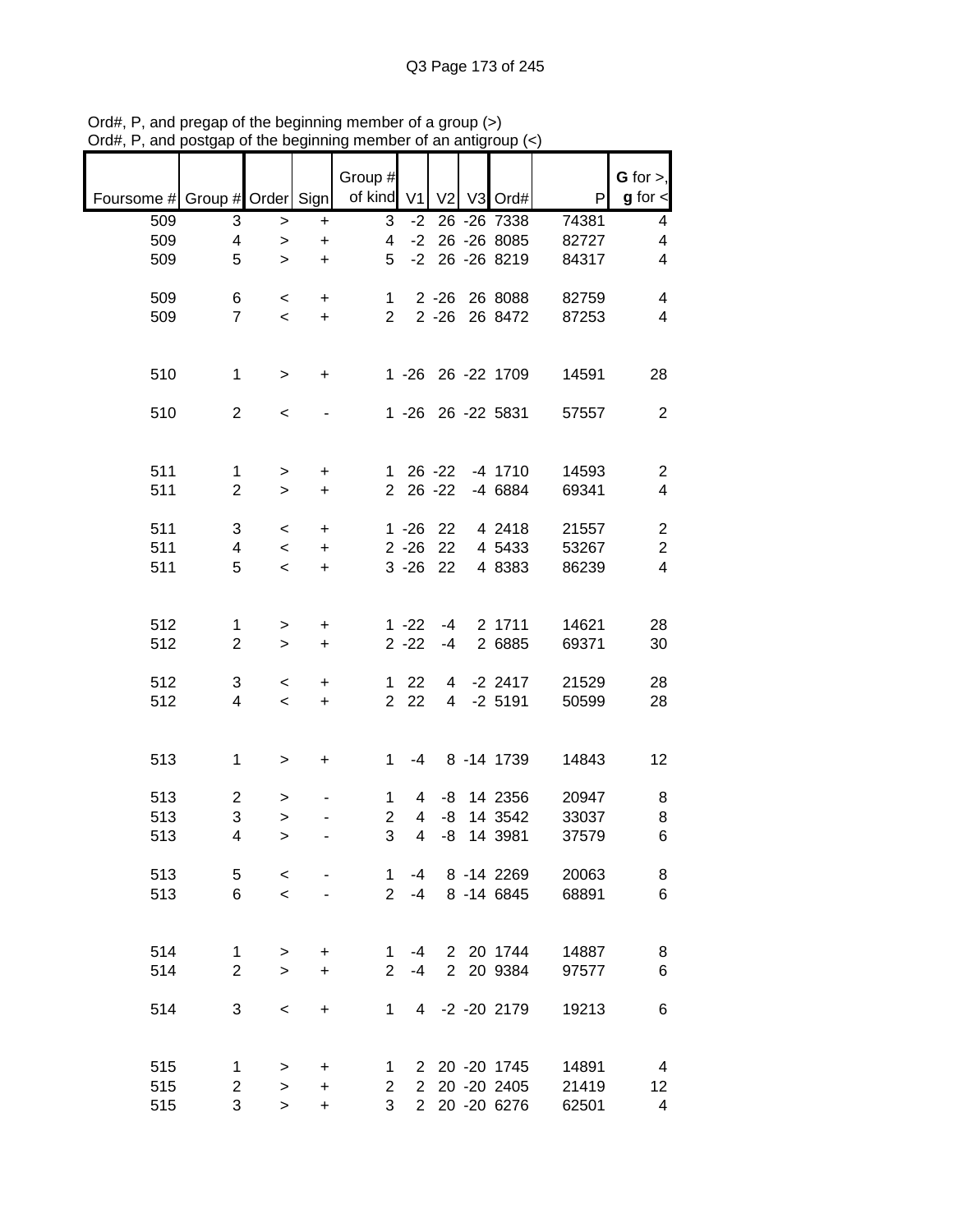|                               |                |              |           | Group #        |                |                |                   |       | $G$ for $>$ ,  |
|-------------------------------|----------------|--------------|-----------|----------------|----------------|----------------|-------------------|-------|----------------|
| Foursome # Group # Order Sign |                |              |           | of kind V1     |                | V <sub>2</sub> | V3 Ord#           | P     | $g$ for $\lt$  |
|                               |                |              |           |                |                |                |                   |       |                |
| 516                           | $\mathbf{1}$   | >            | +         | 1              |                | $20 - 20$      | 4 1746            | 14897 | 6              |
| 516                           | $\overline{2}$ | $\geq$       | $\ddot{}$ | $\overline{2}$ |                | $20 - 20$      | 4 6277            | 62507 | 6              |
|                               |                |              |           |                |                |                |                   |       |                |
| 516                           | 3              | $\,<$        | +         |                | $1 - 20$ 20    |                | $-46696$          | 67211 | $\overline{2}$ |
|                               |                |              |           |                |                |                |                   |       |                |
| 517                           | 1              | >            | $\ddot{}$ |                | $1 - 20$       | 4              | $-2$ 1747         | 14923 | 26             |
| 517                           | $\overline{2}$ | $\, > \,$    | $\ddot{}$ |                | $2 - 20$       | 4              | $-2$ 2075         | 18119 | 22             |
| 517                           | 3              | >            | $\ddot{}$ |                | $3 - 20$       | 4              | $-2$ 4335         | 41443 | 30             |
| 517                           | 4              | >            | $\ddot{}$ |                | $4 - 20$       | 4              | $-2$ 7943         | 81157 | 26             |
|                               |                |              |           |                |                |                |                   |       |                |
| 517                           | 5              | $\,<\,$      | $\ddot{}$ | 1              | 20             | $-4$           | 2 4687            | 45139 | 22             |
| 517                           | 6              | $\,<\,$      | $\ddot{}$ | $\overline{2}$ | 20             | $-4$           | 2 6028            | 59629 | 22             |
| 517                           | $\overline{7}$ | $\,<\,$      | $\ddot{}$ | 3              | 20             | $-4$           | 2 6033            | 59671 | 22             |
| 517                           | 8              | $\prec$      | $\ddot{}$ | 4              | 20             | $-4$           | 2 6645            | 66653 | 30             |
| 517                           | 9              | $\prec$      | $\ddot{}$ | 5              | 20             | $-4$           | 2 7507            | 76261 | 22             |
|                               |                |              |           |                |                |                |                   |       |                |
|                               |                |              |           | $\mathbf{1}$   |                |                |                   |       |                |
| 518                           | 1              | $\, > \,$    | $\ddot{}$ |                |                |                | 16 - 26 10 1754   | 14983 | 14             |
| 518                           | $\overline{2}$ | $\,<$        | +         |                |                |                | 1 -16 26 -10 7567 | 76991 | 12             |
|                               |                |              |           |                |                |                |                   |       |                |
|                               |                |              |           |                |                |                |                   |       |                |
| 519                           | 1              | >            | +         | 1              | $\overline{2}$ | -8             | 0 1772            | 15173 | 12             |
| 519                           | $\overline{2}$ | >            | $\ddot{}$ | $\overline{2}$ | 2              | -8             | 0 2109            | 18413 | 12             |
| 519                           | 3              | >            | $\ddot{}$ | 3              | $\overline{2}$ | -8             | 0 6531            | 65393 | 12             |
| 519                           | 4              | >            | $\ddot{}$ | 4              | $\overline{2}$ | -8             | 0 7568            | 77003 | 12             |
| 519                           | 5              | >            |           | 1              | $-2$           | 8              | 04411             | 42193 | 6              |
| 519                           | 6              | $\geq$       |           | $\overline{2}$ | $-2$           | 8              | 0 5494            | 53923 | 6              |
|                               |                |              |           |                |                |                |                   |       |                |
| 519                           | 7              | $\,<$        | +         | 1              | $-2$           | 8              | 0 4291            | 40993 | 18             |
|                               |                |              |           |                |                |                |                   |       |                |
| 519                           | 8              | $\,<$        |           | 1              | 2              | -8             | 0 2283            | 20177 | 6              |
| 519                           | 9              | $\prec$      |           | $\overline{c}$ | $\overline{c}$ | -8             | 0 2473            | 22067 | 6              |
| 519                           | 10             | $\prec$      |           | 3              | $\overline{2}$ | -8             | 0 4244            | 40487 | 6              |
| 519                           | 11             | $\prec$      |           | 4              | $\overline{2}$ | -8             | 0 7132            | 72047 | 6              |
| 519                           | 12             | $\prec$      |           | 5              | $\overline{2}$ | -8             | 0 7172            | 72497 | 6              |
| 519                           | 13             | $\,<$        |           | 6              | $\overline{2}$ | -8             | 0 7785            | 79427 | 6              |
|                               |                |              |           |                |                |                |                   |       |                |
|                               |                |              |           |                |                |                | 12 1773           |       |                |
| 520                           | 1              | >            | $\ddot{}$ | 1              | -8             | 0              |                   | 15187 | 14             |
| 520                           | $\overline{c}$ | $\mathbf{I}$ | $\ddot{}$ | $\overline{2}$ | -8             | 0              | 12 8373           | 86131 | 14             |
| 520                           | 3              | $\,<$        | +         | 1              | 8              |                | $0 - 129417$      | 97973 | 14             |

Ord#, P, and pregap of the beginning member of a group (>) Ord#, P, and postgap of the beginning member of an antigroup (<)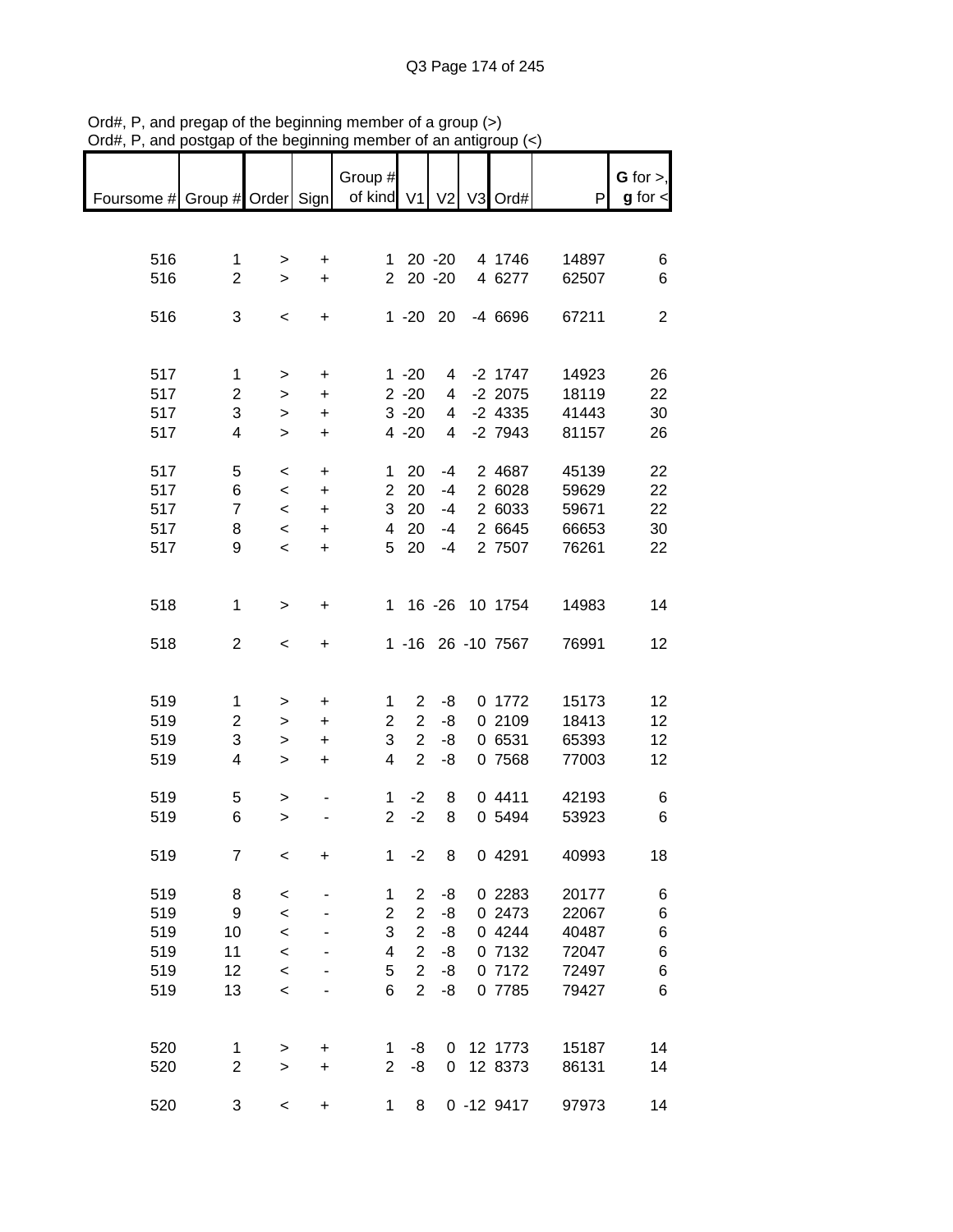|                               |                |                          |           | Group #        |             |                |               |       | $G$ for $>$ , |
|-------------------------------|----------------|--------------------------|-----------|----------------|-------------|----------------|---------------|-------|---------------|
| Foursome # Group # Order Sign |                |                          |           | of kind V1     |             | V <sub>2</sub> | V3 Ord#       | P     | $g$ for $\lt$ |
|                               |                |                          |           |                |             |                |               |       |               |
|                               |                |                          |           |                |             |                |               |       |               |
| 521                           | 1              | >                        | $\ddot{}$ | 1              | 0           | 12             | $-8$ 1774     | 15193 | 6             |
| 521                           | $\overline{2}$ | >                        | $\ddot{}$ | $\overline{2}$ | $\mathbf 0$ | 12             | $-8$ 1959     | 16987 | 6             |
| 521                           | 3              | >                        | $\ddot{}$ | 3              | 0           | 12             | $-8$ 4774     | 46147 | 6             |
| 521                           | 4              | >                        | $\ddot{}$ | 4              | 0           | 12             | $-88374$      | 86137 | 6             |
| 521                           | 5              | $\geq$                   | $\ddot{}$ | 5              | 0           | 12             | $-8$ 9245     | 95923 | 6             |
|                               |                |                          |           |                |             |                |               |       |               |
| 521                           | 6              | $\,<$                    | $\ddot{}$ | 1              |             | $0 - 12$       | 8 3888        | 36677 | 6             |
|                               |                |                          |           |                |             |                |               |       |               |
| 522                           | $\mathbf{1}$   |                          | $\ddot{}$ | 1              | 4           | -8             | 16 1790       | 15319 | 6             |
| 522                           | $\overline{c}$ | ><br>>                   | $\ddot{}$ | $\overline{2}$ | 4           | -8             | 16 4221       | 40177 | 8             |
| 522                           | 3              | >                        | $\ddot{}$ | 3              | 4           | -8             | 16 4673       | 44971 | 8             |
| 522                           | 4              |                          | $\ddot{}$ | 4              | 4           | -8             | 16 6261       | 62311 | 8             |
|                               |                | >                        |           |                |             |                |               |       |               |
| 522                           | 5              | >                        |           | 1              | $-4$        |                | 8 - 16 9462   | 98533 | 14            |
|                               |                |                          |           |                |             |                |               |       |               |
| 522                           | 6              | $\,<$                    | $\ddot{}$ | 1              | $-4$        |                | 8 - 16 3839   | 36151 | 10            |
| 522                           | $\overline{7}$ | $\,<$                    | +         | 2              | $-4$        |                | 8 -16 4691    | 45191 | 6             |
| 522                           | 8              | $\prec$                  | $\ddot{}$ | 3              | $-4$        |                | 8 -16 6055    | 59971 | 10            |
| 522                           | 9              | $\,<$                    | $\ddot{}$ | 4              | $-4$        |                | 8 -16 6150    | 61043 | 8             |
| 522                           | 10             | $\,<\,$                  | $\ddot{}$ | 5              | $-4$        |                | 8 -16 6252    | 62201 | 6             |
| 522                           | 11             | $\,<\,$                  | $\ddot{}$ | 6              | $-4$        |                | 8 -16 8578    | 88513 | 10            |
| 522                           | 12             | $\,<$                    | $\ddot{}$ | $\overline{7}$ | $-4$        |                | 8 -16 8979    | 92941 | 10            |
|                               |                |                          |           |                |             |                |               |       |               |
| 522                           | 13             | $\,<\,$                  |           | 1              | 4           | -8             | 16 5438       | 53309 | 14            |
| 522                           | 14             | $\overline{\phantom{a}}$ |           | $\overline{2}$ | 4           | -8             | 16 6118       | 60689 | 14            |
|                               |                |                          |           |                |             |                |               |       |               |
|                               |                |                          |           |                |             |                |               |       |               |
| 523                           | 1              | >                        | +         | 1              | $-4$        | 0              | 14 1806       | 15461 | 10            |
| 523                           | 2              | >                        | +         | $\overline{2}$ | $-4$        | 0              | 14 4716       | 45491 | 10            |
| 523                           | 3              | >                        | $\ddot{}$ | 3              | $-4$        | 0              | 14 5776       | 56951 | 10            |
|                               |                |                          |           |                |             |                |               |       |               |
| 523                           | 4              | $\overline{\phantom{0}}$ | $\ddot{}$ | 1              | $4 \quad$   |                | 0 -14 6072    | 60139 | 10            |
|                               |                |                          |           |                |             |                |               |       |               |
|                               |                |                          |           |                |             |                |               |       |               |
| 524                           | 1              | $\mathbf{I}$             | +         | $\mathbf 1$    |             |                | 0 14 -16 1807 | 15467 | 6             |
|                               |                |                          |           |                |             |                |               |       |               |
| 524                           | $\overline{c}$ | $\,<\,$                  | +         | 1              |             |                | 0 -14 16 6071 | 60133 | 6             |
| 524                           | 3              | $\,<\,$                  | $\ddot{}$ | $\overline{2}$ |             | $0 - 14$       | 16 7926       | 81001 | 12            |
|                               |                |                          |           |                |             |                |               |       |               |
|                               |                |                          |           |                |             |                |               |       |               |
| 525                           | 1              | >                        | $\ddot{}$ | 1              |             | $2 - 10$       | 16 1816       | 15569 | 10            |
| 525                           | 2              | >                        | $\ddot{}$ | $\overline{c}$ |             | $2 - 10$       | 16 3729       | 34949 | 10            |
| 525                           | 3              | >                        | $\ddot{}$ | 3              |             | $2 - 10$       | 16 7580       | 77153 | 12            |
| 525                           | 4              | >                        | +         | 4              |             | $2 - 10$       | 16 9199       | 95429 | 10            |

Ord#, P, and pregap of the beginning member of a group (>) Ord#, P, and postgap of the beginning member of an antigroup (<)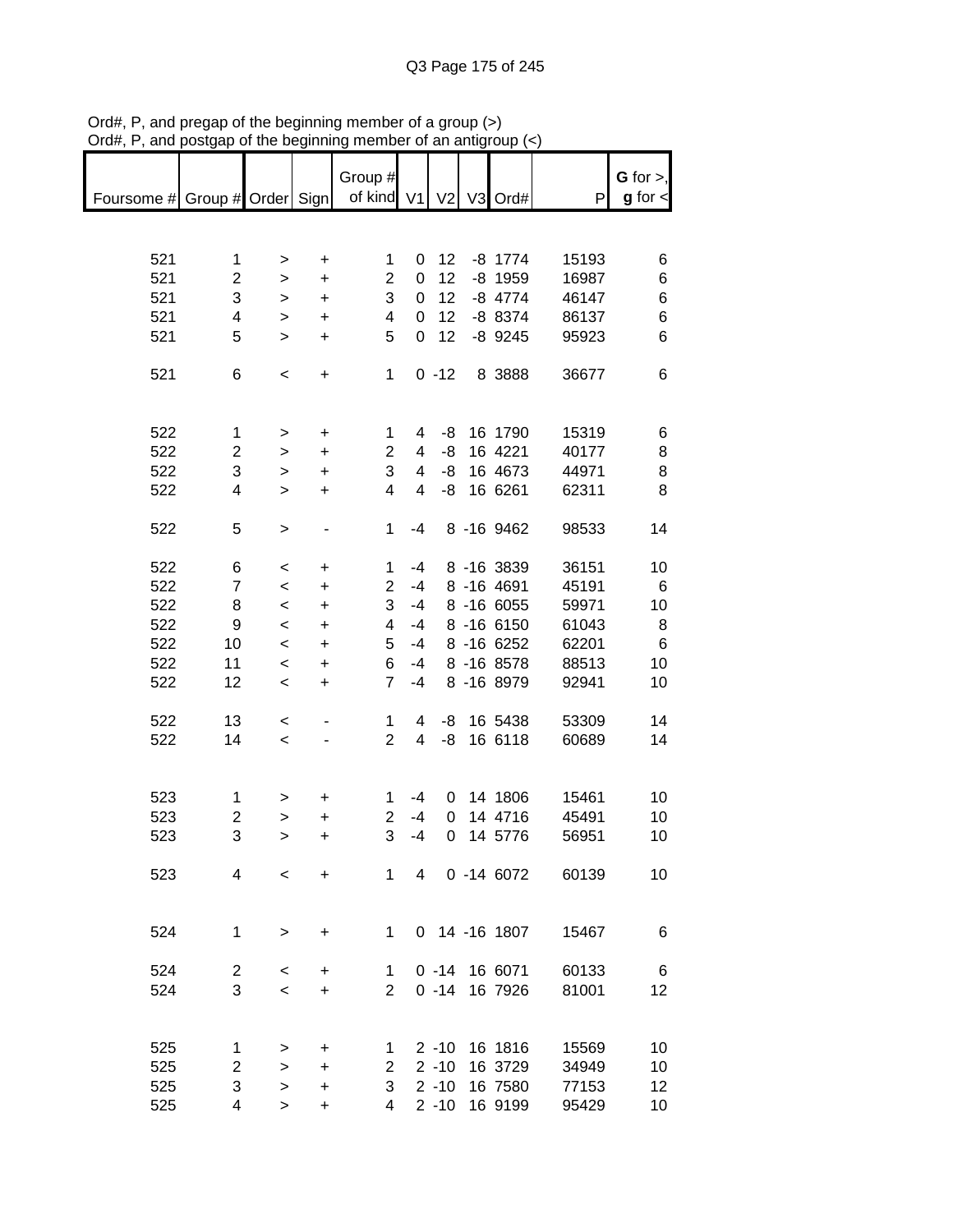|                               |                         |           |                          | Group #        |          |                |             |       | G for $>$ ,             |
|-------------------------------|-------------------------|-----------|--------------------------|----------------|----------|----------------|-------------|-------|-------------------------|
| Foursome # Group # Order Sign |                         |           |                          | of kind V1     |          | V <sub>2</sub> | V3 Ord#     | P     | $g$ for $\lt$           |
| 525                           | 5                       | >         | +                        | 5              |          | $2 - 10$       | 16 9264     | 96167 | 10                      |
|                               |                         |           |                          |                |          |                |             |       |                         |
| 525                           | 6                       | >         |                          | 1              | $-2$     |                | 10 -16 3455 | 32203 | 12                      |
| 525                           | $\overline{7}$          | $\, > \,$ |                          | $\overline{2}$ | $-2$     |                | 10 -16 4149 | 39409 | 12                      |
| 525                           | 8                       | >         |                          | 3              | $-2$     |                | 10 -16 4657 | 44809 | 12                      |
| 525                           | 9                       | $\, > \,$ |                          | 4              | $-2$     |                | 10 -16 8841 | 91423 | 12                      |
|                               |                         |           |                          |                |          |                |             |       |                         |
| 525                           | 10                      | $\,<\,$   | +                        | 1              | $-2$     |                | 10 -16 2505 | 22381 | 10                      |
| 525                           | 11                      | $\,<\,$   | $\ddot{}$                | $\overline{2}$ | $-2$     |                | 10 -16 5424 | 53161 | 10                      |
| 525                           | 12                      | $\,<$     | $\ddot{}$                | 3              | $-2$     |                | 10 -16 8165 | 83653 | 10                      |
| 525                           | 13                      | $\,<\,$   | $\ddot{}$                | 4              | $-2$     |                | 10 -16 8772 | 90631 | 10                      |
|                               |                         |           |                          |                |          |                |             |       |                         |
| 525                           | 14                      | $\,<\,$   | $\overline{\phantom{m}}$ | 1              |          | $2 - 10$       | 16 7584     | 77201 | 12                      |
| 525                           | 15                      | $\prec$   |                          | $\overline{2}$ |          | $2 - 10$       | 16 7995     | 81737 | 12                      |
|                               |                         |           |                          |                |          |                |             |       |                         |
|                               |                         |           |                          |                |          |                |             |       |                         |
| 526                           | $\mathbf 1$             | >         | $\ddot{}$                | $\mathbf{1}$   |          | $16 - 12$      | 6 1818      | 15583 | $\overline{c}$          |
|                               |                         |           |                          |                |          |                |             |       |                         |
| 526                           | $\overline{c}$          | $\,<$     | +                        |                | $1 - 16$ | 12             | $-6$ 3435   | 32027 | $\overline{\mathbf{c}}$ |
| 526                           | 3                       | $\,<\,$   | $\ddot{}$                |                | $2 - 16$ | 12             | $-6$ 5474   | 53717 | $\overline{2}$          |
|                               |                         |           |                          |                |          |                |             |       |                         |
|                               |                         |           |                          |                |          |                |             |       |                         |
| 527                           | 1                       | >         | +                        |                | $1 - 12$ | 6              | $-2$ 1819   | 15601 | 18                      |
| 527                           | $\overline{\mathbf{c}}$ | >         | +                        |                | $2 - 12$ | 6              | $-2$ 9561   | 99661 | 18                      |
|                               |                         |           |                          |                |          |                |             |       |                         |
| 527                           | 3                       | >         | ۰                        | 1              | 12       | -6             | 2 4096      | 38873 | 6                       |
|                               |                         |           |                          |                |          |                |             |       |                         |
| 527                           | 4                       | $\,<$     | +                        | 1              | 12       | -6             | 2 3434      | 32009 | 18                      |
|                               |                         |           |                          |                |          |                |             |       |                         |
|                               |                         |           |                          |                |          |                |             |       |                         |
| 528                           | 1                       | >         | +                        | 1              | 10       | -6             | 0 1852      | 15889 | $\overline{\mathbf{c}}$ |
| 528                           | 2                       | >         | +                        | $\overline{2}$ | 10       | $-6$           | 0 4508      | 43159 | 8                       |
| 528                           | 3                       | $\geq$    | $\ddot{}$                | 3              | 10       | -6             | 0 8760      | 90481 | 8                       |
|                               |                         |           |                          |                |          |                |             |       |                         |
| 528                           | 4                       | $\prec$   | +                        |                | $1 - 10$ | 6              | 0 2476      | 22091 | $\overline{\mathbf{c}}$ |
| 528                           | 5                       | $\,<$     | $\ddot{}$                |                | $2 - 10$ | 6              | 0 3033      | 27791 | $\overline{c}$          |
| 528                           | 6                       | $\,<$     | $\ddot{}$                |                | $3 - 10$ | 6              | 0 7679      | 78191 | $\overline{2}$          |
| 528                           | $\overline{7}$          | $\,<$     | +                        |                | $4 - 10$ | 6              | 0 7820      | 79841 | $\overline{c}$          |
| 528                           | 8                       | $\prec$   | +                        |                | $5 - 10$ | 6              | 0 8094      | 82811 | $\overline{2}$          |
|                               |                         |           |                          |                |          |                |             |       |                         |
| 528                           | 9                       | $\,<\,$   |                          | 1              | 10       | -6             | 0 4512      | 43207 | 16                      |
| 528                           | 10                      | $\,<$     |                          | $\overline{2}$ | 10       | -6             | 0 7868      | 80347 | 16                      |
|                               |                         |           |                          |                |          |                |             |       |                         |
|                               |                         |           |                          |                |          |                |             |       |                         |
| 529                           | 1                       | >         | +                        | 1              | $-2$     | 10             | 8 1856      | 15919 | 6                       |
| 529                           | $\overline{2}$          | $\,$      | +                        | $\overline{2}$ | $-2$     | 10             | 8 8789      | 90841 | 8                       |

Ord#, P, and pregap of the beginning member of a group (>) Ord#, P, and postgap of the beginning member of an antigroup (<)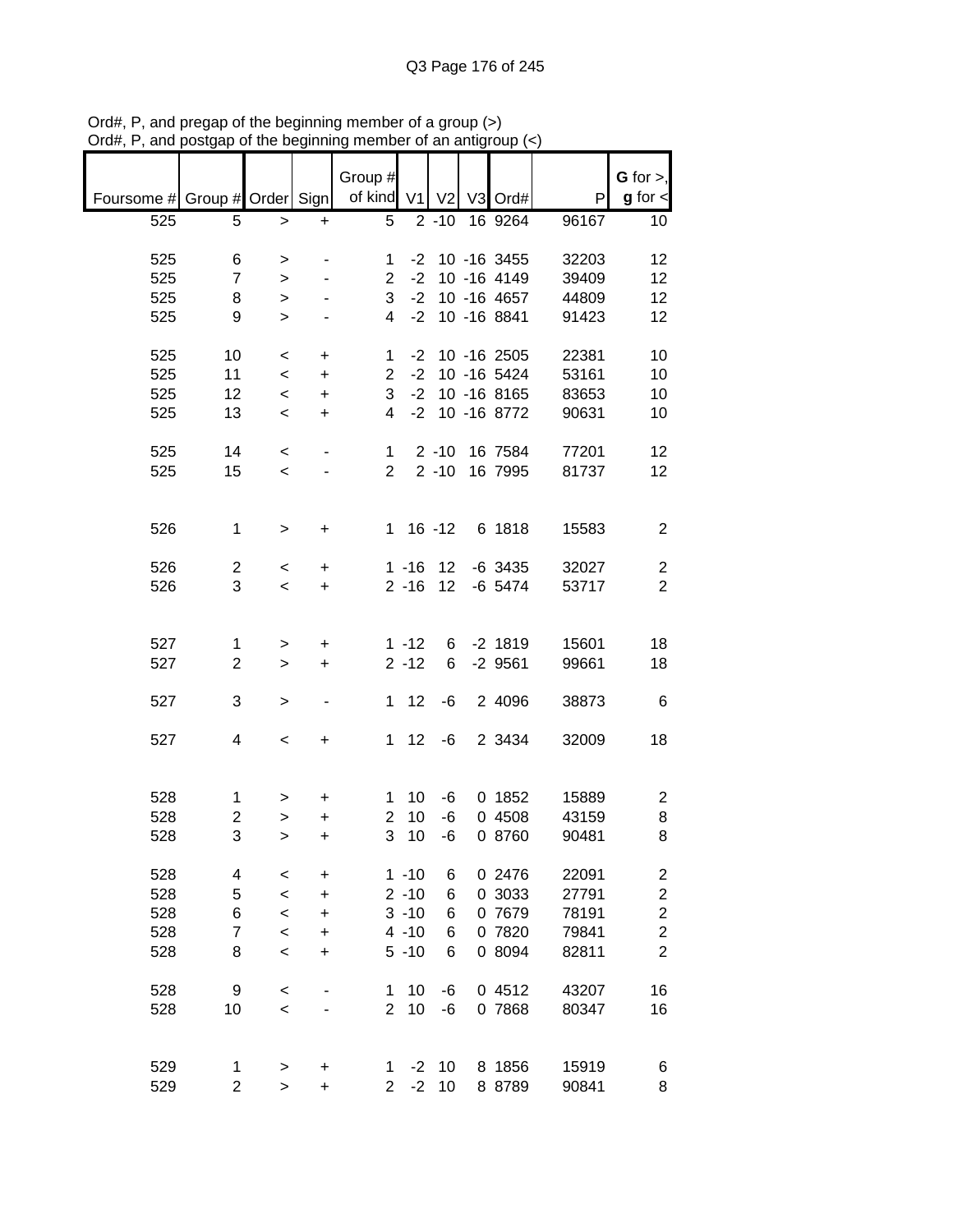|                                                       |                |           |                          | Group #        |              |             |                   |       | G for $>$ ,     |
|-------------------------------------------------------|----------------|-----------|--------------------------|----------------|--------------|-------------|-------------------|-------|-----------------|
| Foursome # Group # Order Sign   of kind V1 V2 V3 Ord# |                |           |                          |                |              |             |                   | P     | $g$ for $\lt$   |
| 529                                                   | 3              | $\, > \,$ | $\overline{\phantom{0}}$ | 1              |              | $2 - 10$    | $-86242$          | 62099 | 18              |
|                                                       |                |           |                          |                |              |             |                   |       |                 |
| 529                                                   | 4              | $\,<\,$   | $+$                      |                |              |             | 1 2 -10 -8 1971   | 17099 | 8               |
|                                                       |                |           |                          |                |              |             |                   |       |                 |
|                                                       |                |           |                          |                |              |             |                   |       |                 |
| 530                                                   | 1              | $\geq$    | $\ddot{}$                |                | $1 \quad 10$ |             | 8 -10 1857        | 15923 | 4               |
| 530                                                   | $\overline{c}$ | $\geq$    | $+$                      |                | $2 \quad 10$ |             | 8 -10 8790        | 90847 | $6\phantom{1}6$ |
|                                                       |                |           |                          |                |              |             |                   |       |                 |
| 530                                                   | 3              | $\, > \,$ | $\blacksquare$           |                |              |             | 1 -10 -8 10 2044  | 17827 | 20              |
|                                                       |                |           |                          |                |              |             |                   |       |                 |
| 530                                                   | 4              | $\,<$     |                          |                |              |             | 1 10 8 -10 3760   | 35291 | 20              |
|                                                       |                |           |                          |                |              |             |                   |       |                 |
| 531                                                   | $\mathbf{1}$   | $\geq$    | $\ddot{}$                |                |              |             | 1 8 -10 -10 1858  | 15937 | 14              |
|                                                       |                |           |                          |                |              |             |                   |       |                 |
| 531                                                   | $\overline{c}$ | $\geq$    |                          | $\mathbf 1$    |              |             | -8 10 10 2037     | 17747 | 10              |
| 531                                                   | 3              | $\geq$    |                          | $\overline{2}$ |              |             | -8 10 10 5325     | 52067 | 10              |
|                                                       |                |           |                          |                |              |             |                   |       |                 |
| 531                                                   | $\overline{4}$ | $\,<$     |                          |                |              |             | 1 8 -10 -10 4883  | 47353 | 10              |
|                                                       |                |           |                          |                |              |             |                   |       |                 |
|                                                       |                |           |                          |                |              |             |                   |       |                 |
| 532                                                   | 1              | >         | $\ddot{}$                | 1              |              |             | -4 20 -2 1863     | 16001 | 10              |
| 532                                                   | $\overline{2}$ | $\geq$    | $+$                      | $\overline{2}$ |              | $-4$ 20     | $-2$ 6193         | 61559 | 6               |
| 532                                                   | 3              | $\, >$    | $\blacksquare$           | $\mathbf{1}$   |              | $4 - 20$    | 2 5458            | 53569 | 18              |
|                                                       |                |           |                          |                |              |             |                   |       |                 |
| 532                                                   | 4              | $\,<$     |                          |                |              |             | 1 -4 20 -2 4915   | 47681 | 18              |
|                                                       |                |           |                          |                |              |             |                   |       |                 |
|                                                       |                |           |                          |                |              |             |                   |       |                 |
| 533                                                   | $\mathbf{1}$   | $\geq$    | $+$                      |                |              |             | 1 20 -2 -20 1864  | 16007 | $6\overline{6}$ |
|                                                       |                |           |                          |                |              |             |                   |       |                 |
| 533                                                   | $\overline{2}$ | $\,<\,$   |                          |                |              |             | 1 20 -2 -20 5073  | 49369 | 22              |
|                                                       |                |           |                          |                |              |             |                   |       |                 |
| 534                                                   | 1              | >         | $\ddot{}$                |                |              |             | 1 -10 40 -38 1878 | 16139 | 12              |
| 534                                                   | $\overline{2}$ | $\geq$    | +                        |                |              |             | 2 -10 40 -38 8936 | 92503 | 14              |
|                                                       |                |           |                          |                |              |             |                   |       |                 |
|                                                       |                |           |                          |                |              |             |                   |       |                 |
| 535                                                   | $\mathbf 1$    | $\geq$    | $\ddot{}$                |                |              |             | 1 40 -38 -2 1879  | 16141 | $\overline{2}$  |
|                                                       |                |           |                          |                |              |             |                   |       |                 |
| 535                                                   | $\overline{2}$ | $\,<\,$   | +                        |                | $1 - 40$ 38  |             | 2 8 9 8 6         | 93047 | 6               |
|                                                       |                |           |                          |                |              |             |                   |       |                 |
|                                                       |                |           |                          |                |              |             |                   |       |                 |
| 536                                                   | 1              | $\, > \,$ | +                        |                |              |             | 1 -38 -2 2 1880   | 16183 | 42              |
| 536                                                   | 2              | $\,<\,$   | +                        |                | 1 38         | $2^{\circ}$ | $-2$ 3077         | 28229 | 48              |
|                                                       |                |           |                          |                |              |             |                   |       |                 |

Ord#, P, and pregap of the beginning member of a group (>) Ord#, P, and postgap of the beginning member of an antigroup (<)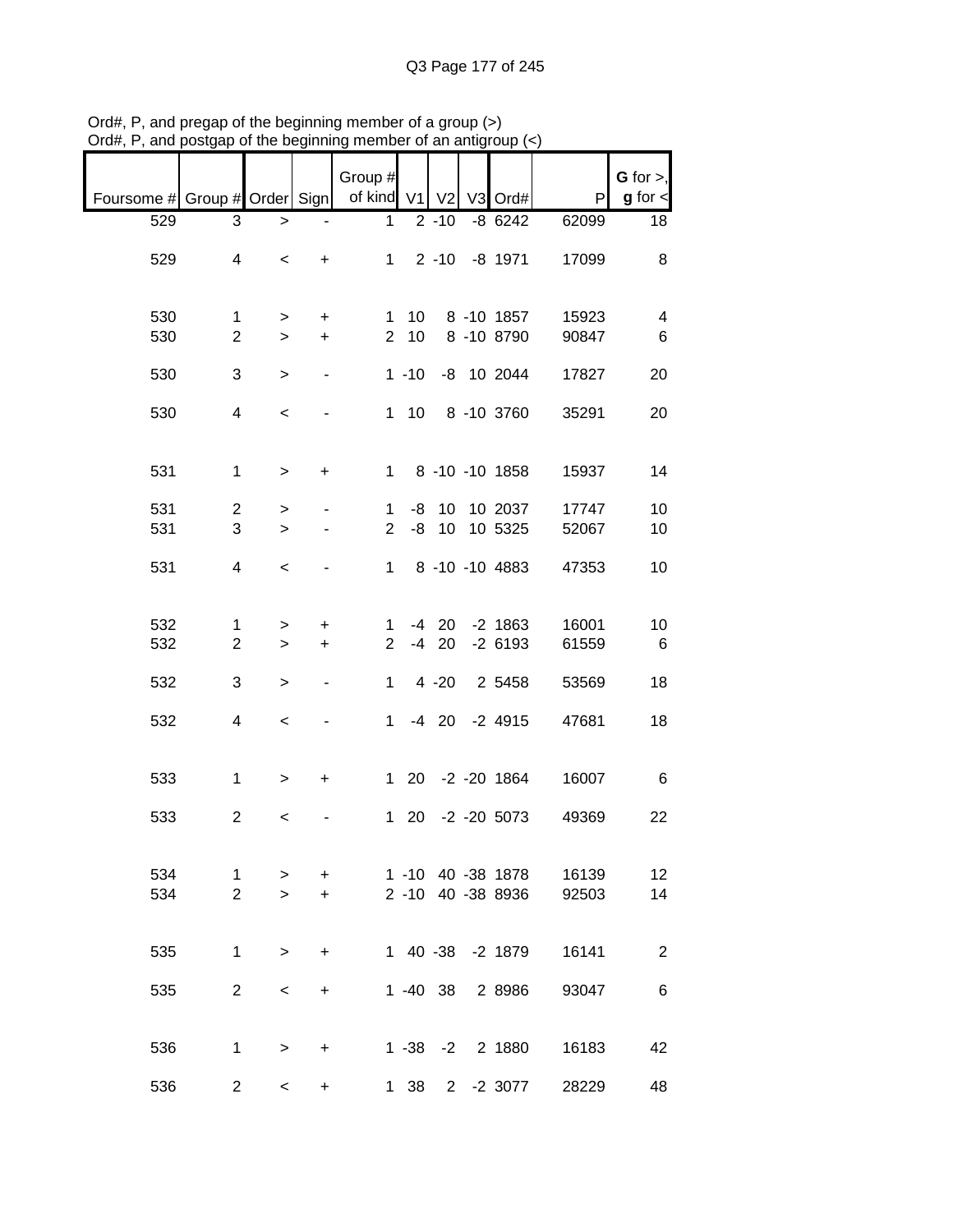| Foursome # Group # Order Sign   of kind V1 V2 V3 Ord# |                         |                          |                                  | Group #        |                |              |                |                  | P     | $G$ for $>$ ,<br>$g$ for $\lt$ |
|-------------------------------------------------------|-------------------------|--------------------------|----------------------------------|----------------|----------------|--------------|----------------|------------------|-------|--------------------------------|
| 537                                                   | 1                       | $\,$                     | $\ddot{}$                        | $\mathbf{1}$   |                |              |                | 2 20 -18 1882    | 16189 | 2                              |
| 537                                                   | $\overline{2}$          | $\,>$                    | $\ddot{}$                        | $\overline{2}$ |                |              |                | 2 20 -18 7269    | 73609 | $\boldsymbol{2}$               |
| 537                                                   | 3                       | $\geq$                   | $\ddot{}$                        | 3 <sup>1</sup> |                |              |                | 2 20 -18 7431    | 75403 | $\overline{c}$                 |
| 537                                                   | 4                       | $\geq$                   | $\ddot{}$                        | $\overline{4}$ |                |              |                | 2 20 -18 8673    | 89563 | $\overline{2}$                 |
| 537                                                   | 5                       | $\overline{\phantom{0}}$ | $\ddot{}$                        |                |                |              |                | 1 -2 -20 18 5072 | 49367 | $\overline{2}$                 |
| 537                                                   | 6                       | $\prec$                  | $+$                              |                |                |              |                | 2 -2 -20 18 5101 | 49667 | $\boldsymbol{2}$               |
| 537                                                   | $\overline{7}$          | $\prec$                  | $+$                              |                |                |              |                | 3 -2 -20 18 9035 | 93557 | $\overline{2}$                 |
| 538                                                   | $\mathbf{1}$            | $\geq$                   | $+$                              |                | $1 - 18$       |              |                | 0 -4 1884        | 16217 | 24                             |
| 538                                                   | $\overline{c}$          | $\geq$                   | $+$                              |                | $2 - 18$       | $\mathbf{0}$ |                | -4 5257          | 51407 | 24                             |
| 538                                                   | 3                       | $\,<$                    | $\ddot{}$                        |                | $1 18$         |              | $\overline{0}$ | 4 2866           | 26053 | 30                             |
| 539                                                   | $\mathbf 1$             | $\geq$                   | $\ddot{}$                        | $\mathbf 1$    | 0              |              |                | -4 16 1885       | 16223 | 6                              |
| 539                                                   | $\overline{c}$          | $\geq$                   | $\begin{array}{c} + \end{array}$ | $\overline{2}$ | 0              |              |                | -4 16 2710       | 24413 | 6                              |
| 539                                                   | 3                       | $\geq$                   | $\ddot{}$                        | 3              | 0              |              |                | -4 16 4341       | 41513 | $\,6$                          |
| 539                                                   | 4                       | $\,<\,$                  | $\ddot{}$                        | $\mathbf 1$    | $\mathbf{0}$   |              |                | 4 -16 3254       | 30097 | 6                              |
| 539                                                   | 5                       | $\prec$                  | $\ddot{}$                        | $\overline{2}$ | $\mathbf{0}$   |              |                | 4 -16 6387       | 63697 | 6                              |
| 539                                                   | 6                       | $\overline{\phantom{a}}$ | $\pm$                            | 3              | $\overline{0}$ |              |                | 4 -16 8495       | 87517 | $\,6$                          |
| 540                                                   | $\mathbf{1}$            | $\,$                     | $+$                              |                |                |              |                | 1 -8 22 -10 1890 | 16267 | 14                             |
| 540                                                   | $\overline{2}$          | $\,<$                    |                                  |                |                |              |                | 1 -8 22 -10 6676 | 67003 | 18                             |
| 541                                                   | 1                       | $\,>$                    | +                                |                |                |              |                | 1 22 -10 -4 1891 | 16273 | 6                              |
| 541                                                   | $\overline{\mathbf{c}}$ | $\geq$                   | $\ddot{}$                        | $\mathbf{2}$   |                | $22 - 10$    |                | $-4$ 5615        | 55259 | 10                             |
|                                                       |                         |                          |                                  |                |                |              |                |                  |       |                                |
| 541                                                   | 3                       | $\overline{\phantom{a}}$ | $\ddot{}$                        |                | $1 - 22$ 10    |              |                | 4 6493           | 64997 | 6                              |
| 542                                                   | $\mathbf{1}$            | >                        | +                                |                | $1 - 10$       |              |                | -4 -8 1892       | 16301 | 28                             |
| 542                                                   | $\overline{c}$          | >                        |                                  | $\mathbf{1}$   | 10             | 4            |                | 8 6409           | 63913 | 6                              |
| 542                                                   | 3                       | $\geq$                   |                                  | $\overline{2}$ | 10             | 4            |                | 8 7606           | 77419 | $\overline{2}$                 |
|                                                       |                         |                          |                                  |                |                |              |                |                  |       |                                |
| 542                                                   | 4                       | $\,<\,$                  |                                  |                | $1 - 10$       |              |                | $-4$ $-8$ 9402   | 97841 | $\overline{2}$                 |
| 543                                                   | 1                       | $\,>$                    | +                                | 1              | 4              | 6            |                | 18 1898          | 16363 | $\overline{c}$                 |
| 543                                                   | $\overline{2}$          | $\geq$                   | $\ddot{}$                        | $\overline{2}$ | $\overline{4}$ | 6            |                | 18 8310          | 85363 | $\overline{c}$                 |

Ord#, P, and pregap of the beginning member of a group (>) Ord#, P, and postgap of the beginning member of an antigroup (<)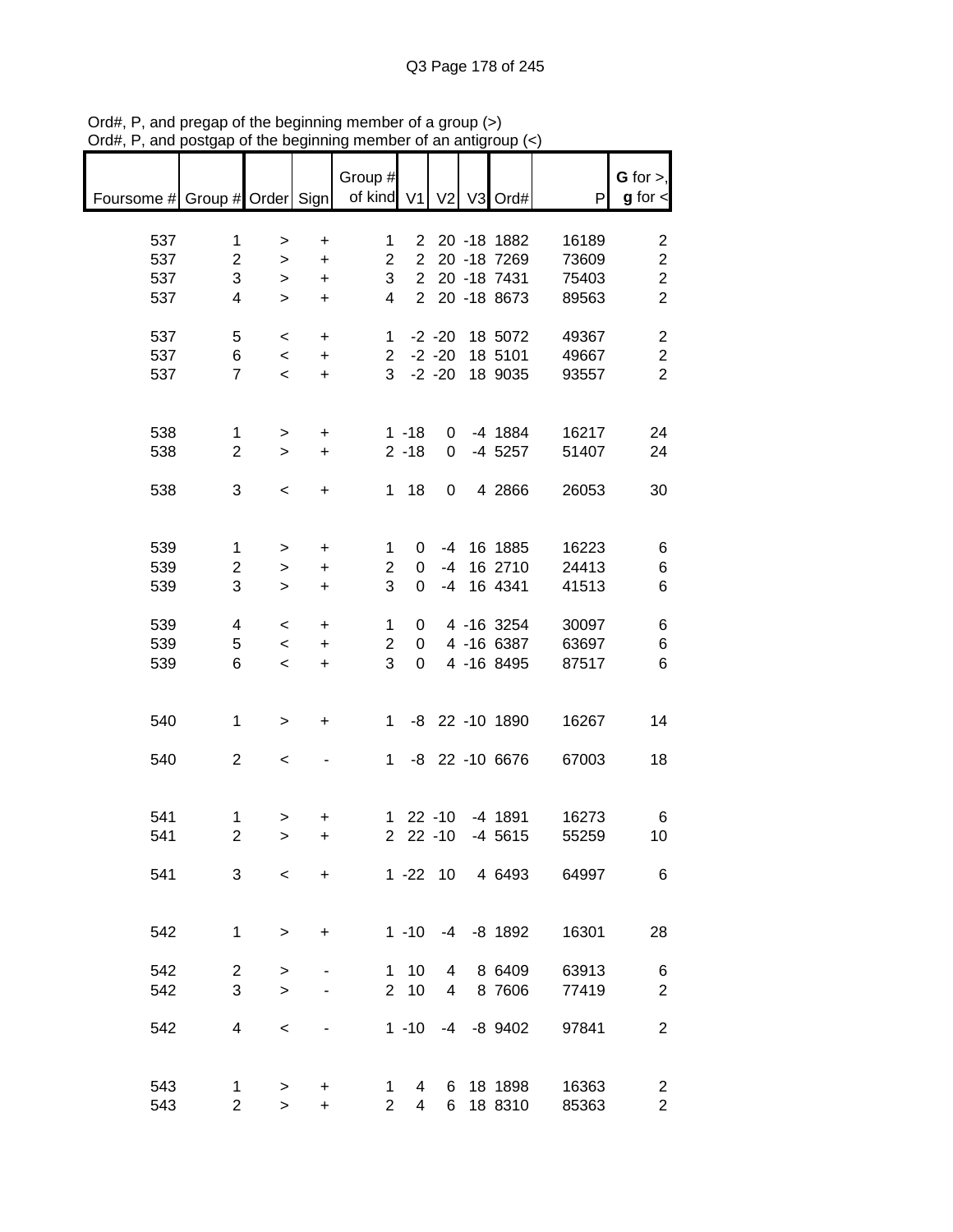| sia", i , and poolgap l                    |                                                       |                                                      |                          | שוווטוויק וווויווואָטט טווו וכ |                          |                | $\sim$ or an anagroup $(\sim)$                                     |                                  |                                                     |
|--------------------------------------------|-------------------------------------------------------|------------------------------------------------------|--------------------------|--------------------------------|--------------------------|----------------|--------------------------------------------------------------------|----------------------------------|-----------------------------------------------------|
| Foursome # Group # Order Sign   of kind V1 |                                                       |                                                      |                          | Group #                        |                          |                | V2 V3 Ord#                                                         | P                                | $G$ for $>$ ,<br>$g$ for $\lt$                      |
| 543                                        | 3                                                     | $\,<$                                                | $+$                      |                                |                          |                | 1 -4 -6 -18 6921                                                   | 69827                            | $\overline{2}$                                      |
| 544                                        | $\mathbf{1}$                                          | $\geq$                                               | $+$                      |                                |                          |                | 1 18 -24 -2 1900                                                   | 16381                            | 12                                                  |
| 544                                        | $\overline{2}$                                        | $\overline{\phantom{a}}$                             | $+$                      |                                |                          |                | 1 -18 24 2 3374                                                    | 31307                            | 12                                                  |
| 545<br>545                                 | $\mathbf{1}$<br>$\overline{2}$                        | $\geq$<br>$\geq$                                     | $+$<br>$+$               |                                |                          |                | 1 -10 -2 22 1906                                                   | 16447<br>2 -10 -2 22 6013 59467  | 14<br>14                                            |
| 546<br>546                                 | $\mathbf{1}$<br>$\overline{2}$                        | $\geq$<br>$\geq$                                     | $+$<br>$+$               | $\mathbf{1}$<br>$2^{\circ}$    |                          |                | 0 20 -16 1911<br>0 20 -16 5881                                     | 16487<br>58067                   | 6<br>6                                              |
| 547<br>547<br>547<br>547                   | $\mathbf{1}$<br>$\overline{2}$<br>3<br>$\overline{4}$ | $\geq$<br>$\geq$<br>$\geq$<br>$\geq$                 | $+$<br>$+$<br>$+$<br>$+$ |                                | 4 20 -16                 |                | 1 20 -16 8 1912<br>2 20 -16 8 3836<br>3 20 -16 8 7507<br>8 8 5 7 5 | 16493<br>36109<br>76261<br>88471 | 6<br>$\sqrt{2}$<br>$\overline{2}$<br>$\overline{2}$ |
| 547                                        | 5                                                     | $\,$                                                 | $\blacksquare$           |                                |                          |                | 1 -20 16 -8 8067                                                   | 82529                            | 22                                                  |
| 547                                        | 6                                                     | $\,<$                                                | $+$                      |                                |                          |                | 1 -20 16 -8 8359                                                   | 85931                            | $\sqrt{2}$                                          |
| 547<br>547                                 | $\overline{7}$<br>8                                   | $\overline{\phantom{a}}$<br>$\overline{\phantom{a}}$ | $\blacksquare$           |                                | 2 20 -16                 |                | 1 20 -16 8 3417<br>8 3447                                          | 31771<br>32119                   | 22<br>22                                            |
| 548                                        | $\mathbf 1$                                           | $\geq$                                               | $+$                      |                                |                          |                | 1 -16 8 -12 1913                                                   | 16519                            | 26                                                  |
| 548                                        | $\overline{2}$                                        | ⋗                                                    |                          |                                |                          |                | 1 16 -8 12 5194                                                    | 50651                            | 4                                                   |
| 549<br>549                                 | 1<br>$\overline{2}$                                   | $\geq$<br>$\geq$                                     | $+$<br>$\ddot{}$         |                                | $1 - 12$<br>$2 - 12$     | $\overline{2}$ | 2 -2 1915<br>$-2$ 4253                                             | 16547<br>40577                   | 18<br>18                                            |
| 549                                        | 3                                                     | $\overline{\phantom{a}}$                             | +                        |                                | $1 \t12 \t-2$            |                | 2 5283                                                             | 51613                            | 18                                                  |
| 550                                        | 1                                                     | $\geq$                                               | $\ddot{}$                | 1                              | $-2$                     |                | 0 24 1917                                                          | 16561                            | 8                                                   |
| 550                                        | $\overline{2}$                                        | $\overline{\phantom{0}}$                             | +                        |                                | $2^{\circ}$<br>$1 \quad$ |                | $0 - 247231$                                                       | 73133                            | 8                                                   |
| 551                                        | 1                                                     | $\geq$                                               | +                        |                                | $1 - 2 8$                |                | 6 1927                                                             | 16657                            | 6                                                   |

Ord#, P, and pregap of the beginning member of a group (>) Ord#, P, and postgap of the beginning member of an antigroup (<)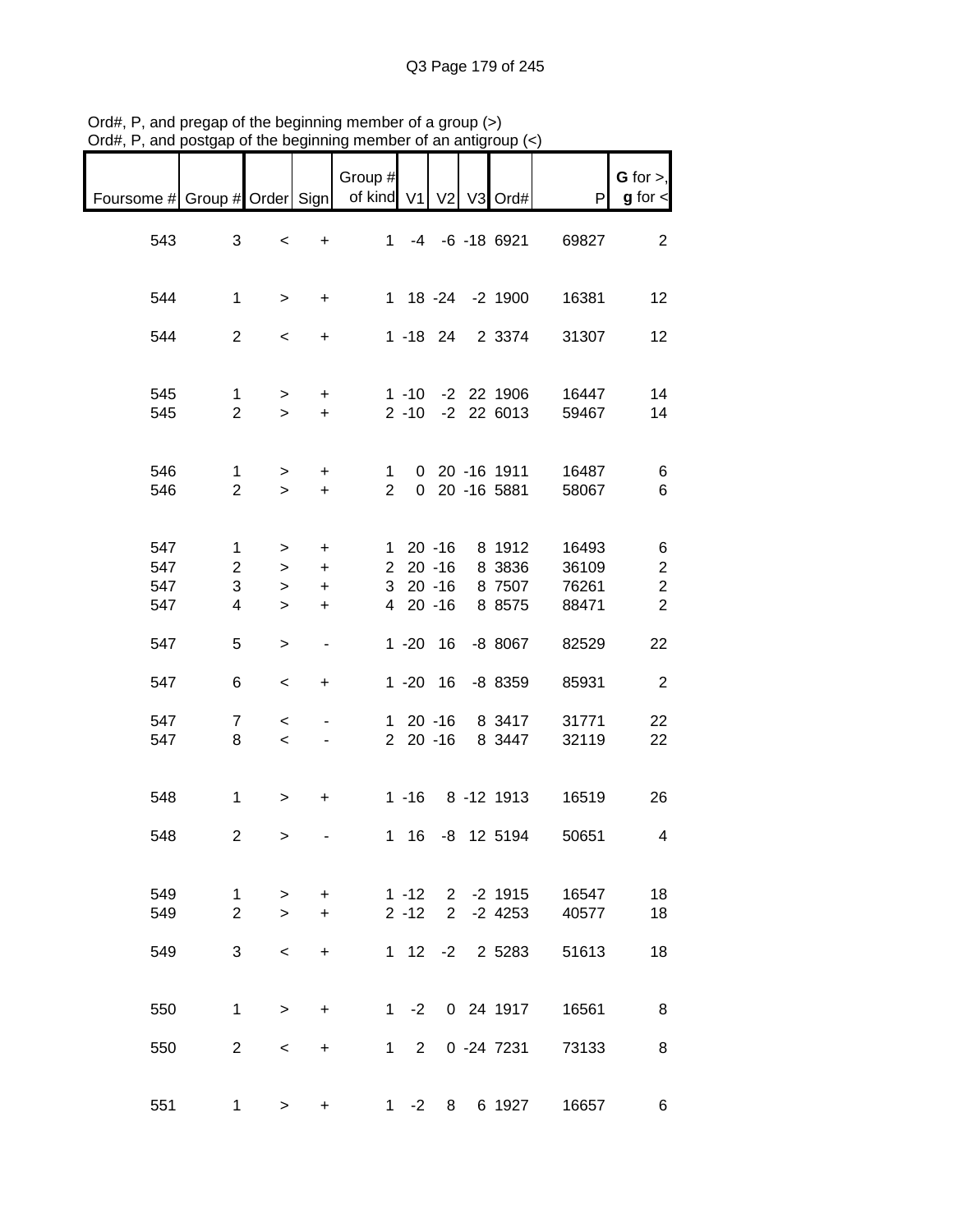| Foursome # Group # Order Sign   of kind V1 |                                 |                                                      |                                     | Group $#$                     |                                                                      |                  | V2 V3 Ord#                                     | P                                | $G$ for $>$ ,<br>$g$ for $\lt$ |
|--------------------------------------------|---------------------------------|------------------------------------------------------|-------------------------------------|-------------------------------|----------------------------------------------------------------------|------------------|------------------------------------------------|----------------------------------|--------------------------------|
| 551                                        | 2                               | $\,<$                                                | $+$                                 |                               |                                                                      |                  | 1 2 -8 -6 2595                                 | 23279                            | 12                             |
| 552<br>552<br>552                          | 1<br>$\overline{2}$<br>3        | $\geq$<br>$\, > \,$<br>$\,$                          | $\ddot{}$<br>$\ddot{}$<br>$\ddot{}$ | $1 \quad$<br>3 <sup>7</sup>   |                                                                      |                  | 8 6 -16 1928<br>2 8 6 -16 2093<br>8 6 -16 4723 | 16661<br>18257<br>45557          | 4<br>4<br>4                    |
| 552                                        | $\overline{4}$                  | $\geq$                                               | $+$                                 | $\overline{4}$                | 8                                                                    |                  | 6 -16 5420                                     | 53117                            | $\overline{\mathbf{4}}$        |
| 553                                        | $\mathbf 1$                     | $\geq$                                               | $+$                                 |                               |                                                                      |                  | 1 22 -14 -6 1933                               | 16703                            | $\overline{\mathbf{4}}$        |
| 553<br>553                                 | $\overline{a}$<br>3             | $\overline{\phantom{0}}$<br>$\overline{\phantom{0}}$ | $+$<br>$+$                          |                               |                                                                      | $2 - 22$ 14      | 1 -22 14 6 3802<br>6 8549                      | 35797<br>88069                   | $\overline{\mathbf{4}}$<br>10  |
| 554                                        | $\mathbf{1}$                    | $\,>$                                                | $+$                                 |                               |                                                                      |                  | 1 -14 -6 6 1934                                | 16729                            | 26                             |
| 554                                        | $\overline{2}$                  | $\overline{\phantom{a}}$                             | $+$                                 |                               |                                                                      |                  | 1 14 6 -6 4164                                 | 39581                            | 26                             |
| 555                                        | 1                               | $\,$                                                 | $\ddot{}$                           |                               | $1 \quad 20$                                                         |                  | $0 - 12 1938$                                  | 16763                            | $\overline{4}$                 |
| 555                                        | $\overline{2}$                  | $\,$                                                 |                                     |                               | $1 - 20$                                                             |                  | 0 12 5924                                      | 58537                            | 26                             |
| 556                                        | $\mathbf{1}$                    | $\geq$                                               | $+$                                 |                               |                                                                      |                  | 1 -4 10 16 1942                                | 16829                            | 6                              |
| 556                                        | $\overline{c}$                  | $\geq$                                               | $+$                                 |                               |                                                                      |                  | 2 -4 10 16 6867                                | 69149                            | 6                              |
| 556                                        | 3                               | $\geq$                                               | $+$                                 | $\mathbf{3}$                  |                                                                      |                  | -4 10 16 9568                                  | 99719                            | $\,6$                          |
| 556                                        | 4                               | $\overline{\phantom{a}}$                             | $+$                                 |                               |                                                                      |                  |                                                | 1 4 -10 -16 7176 72551           | 8                              |
| 557<br>557<br>557<br>557                   | 1<br>$\boldsymbol{2}$<br>3<br>4 | ><br>$\,$<br>$\,$<br>$\geq$                          | +<br>+<br>$\ddot{}$<br>+            | 1<br>$\overline{c}$<br>3<br>4 | $\overline{c}$<br>$\overline{2}$<br>$\overline{2}$<br>$\overline{2}$ | 0<br>0<br>0<br>0 | 14 1953<br>14 7126<br>14 7386<br>14 8201       | 16931<br>71987<br>74891<br>84131 | 4<br>4<br>4<br>4               |
| 557<br>557                                 | 5<br>6                          | $\,<$<br>$\prec$                                     | $\ddot{}$<br>$\ddot{}$              | 1<br>$\overline{2}$           | $-2$<br>$-2$                                                         |                  | $0 - 14 3763$<br>$0 - 14 5757$                 | 35323<br>56779                   | 4<br>$\overline{\mathbf{4}}$   |
| 558<br>558                                 | 1<br>$\overline{c}$             | $\,$<br>$\,$                                         | +<br>$\ddot{}$                      | 1<br>$\mathbf{2}$             | $\mathbf 0$                                                          | $0\quad14$<br>14 | -4 1954<br>-4 8202                             | 16937<br>84137                   | 6<br>6                         |
| 558                                        | 3                               | $\, > \,$                                            |                                     | $\mathbf{1}$                  |                                                                      | $0 - 14$         | 4 5 69 7                                       | 56149                            | 18                             |

Ord#, P, and pregap of the beginning member of a group (>) Ord#, P, and postgap of the beginning member of an antigroup (<)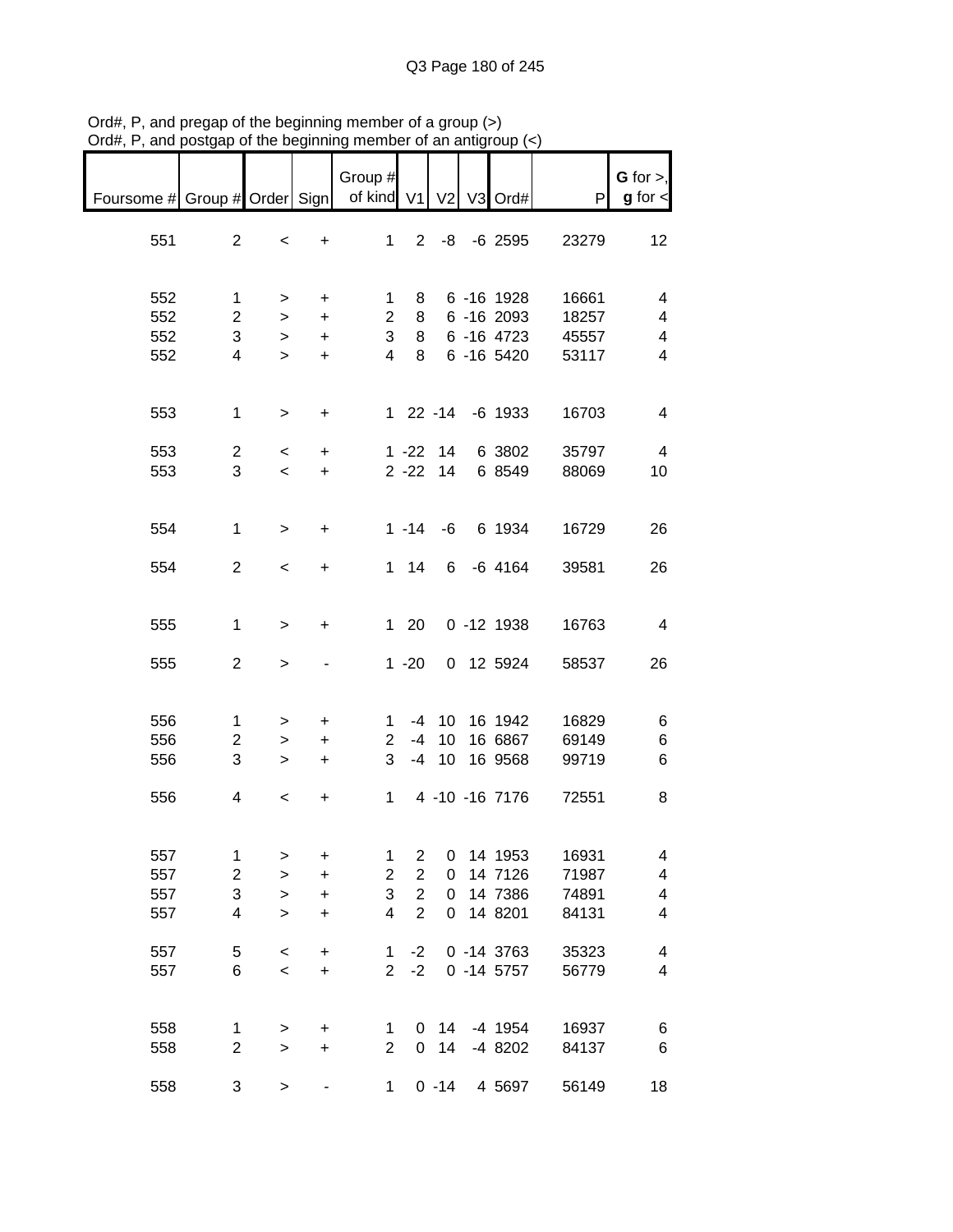|                          |                |              |           |                    |                |                |                   |       | G for $>$ ,    |
|--------------------------|----------------|--------------|-----------|--------------------|----------------|----------------|-------------------|-------|----------------|
|                          |                |              |           | Group #<br>of kind |                |                |                   |       |                |
| Foursome # Group # Order |                |              | Sign      |                    | V <sub>1</sub> | V <sub>2</sub> | V3 Ord#           | P     | $g$ for $\lt$  |
| 558                      | 4              | $\,<$        | +         | 1                  |                | $0 - 14$       | 4 5564            | 54673 | 6              |
|                          |                |              |           |                    |                |                |                   |       |                |
| 558                      | 5              | $\,<$        |           | 1                  |                | $0$ 14         | -4 7346           | 74471 | 18             |
|                          |                |              |           |                    |                |                |                   |       |                |
|                          |                |              |           |                    |                |                |                   |       |                |
| 559                      | 1              | >            | +         | 1                  | 14             |                | -4 -14 1955       | 16943 | 6              |
| 559                      | $\overline{2}$ | >            | $\ddot{}$ | $\overline{2}$     | 14             |                | $-4$ $-14$ 3017   | 27653 | $\,6$          |
| 559                      | 3              | $\, > \,$    | $\ddot{}$ | 3                  | 14             |                | -4 -14 5032       | 48953 | $\,6$          |
| 559                      | 4              | $\, > \,$    | $\ddot{}$ | 4                  | 14             |                | $-4$ $-14$ $7325$ | 74231 | 12             |
| 559                      | 5              | $\, > \,$    | $\ddot{}$ | 5                  | 14             |                | $-4$ $-14$ 8203   | 84143 | $\,6$          |
|                          |                |              |           |                    |                |                |                   |       |                |
| 559                      | 6              | >            |           |                    | $1 - 14$       | 4              | 14 3215           | 29629 | 18             |
| 559                      | $\overline{7}$ | $\geq$       |           |                    | $2 - 14$       | $\overline{4}$ | 14 5826           | 57487 | 20             |
|                          |                |              |           |                    |                |                |                   |       |                |
| 559                      | 8              | $\,<$        | +         |                    | $1 - 14$       |                | 4 14 5563         | 54667 | 6              |
|                          |                |              |           |                    |                |                |                   |       |                |
| 559                      | 9              | $\,<$        |           | $\mathbf 1$        | 14             |                | $-4$ $-14$ 2161   | 19013 | 18             |
| 559                      | 10             | $\prec$      |           | $\overline{2}$     | 14             |                | $-4$ $-14$ $7345$ | 74453 | 18             |
|                          |                |              |           |                    |                |                |                   |       |                |
|                          |                |              |           |                    |                |                |                   |       |                |
|                          |                |              |           |                    |                |                |                   |       |                |
| 560                      | 1              | >            | +         |                    | $1 - 14$       | 4              | 0 1957            | 16979 | 16             |
| 560                      | 2              | >            | +         |                    | $2 - 14$       | 4              | 0 2966            | 27059 | 16             |
| 560                      | 3              | >            | +         |                    | $3 - 14$       | 4              | 0 7410            | 75209 | 16             |
| 560                      | 4              | >            | $\ddot{}$ |                    | $4 - 14$       | 4              | 0 7709            | 78569 | 16             |
| 560                      | 5              | >            | +         |                    | $5 - 14$       | 4              | 0 7864            | 80309 | 22             |
| 560                      | 6              | $\, > \,$    | +         |                    | $6 - 14$       | 4              | 0 8497            | 87539 | 16             |
| 560                      | $\overline{7}$ | $\geq$       | $\ddot{}$ |                    | $7 - 14$       | 4              | 0 8905            | 92219 | 16             |
|                          |                |              |           |                    |                |                |                   |       |                |
| 560                      | 8              | >            |           | 1                  | 14             | $-4$           | 0 2100            | 18313 | 2              |
| 560                      | 9              | $\, > \,$    |           | $\overline{2}$     | 14             | $-4$           | 0 3903            | 36793 | $\overline{2}$ |
|                          |                |              |           |                    |                |                |                   |       |                |
| 560                      | 10             | $\,<$        | +         | $\mathbf 1$        | 14             | $-4$           | 0 5561            | 54631 | 16             |
|                          |                |              |           |                    |                |                |                   |       |                |
| 560                      | 11             | $\,<$        |           |                    | $1 - 14$       | 4              | 0 7410            | 75209 | $\overline{2}$ |
|                          |                |              |           |                    |                |                |                   |       |                |
|                          |                |              |           |                    |                |                |                   |       |                |
| 561                      | 1              | $\, > \,$    | +         | 1                  | -8             | -4             | $-4$ 1961         | 17011 | 18             |
|                          |                |              |           |                    |                |                |                   |       |                |
| 561                      | $\overline{c}$ | $\mathbf{I}$ |           | 1                  | 8              | 4              | 4 4726            | 45589 | $\overline{2}$ |
|                          |                |              |           |                    |                |                |                   |       |                |
| 561                      | 3              |              |           | 1                  | 8              | 4              | 4 2057            | 17939 | 18             |
|                          |                | $\,<$        | +         |                    |                |                |                   |       |                |
| 561                      | 4              | $\prec$      | $\ddot{}$ | $\overline{2}$     | 8              | 4              | 4 3959            | 37379 | 18             |
|                          |                |              |           |                    |                |                |                   |       |                |
|                          |                |              |           |                    |                |                |                   |       |                |
| 562                      | 1              | $\,>$        | +         | 1                  | $-2$           | 0              | 18 1966           | 17041 | 8              |
| 562                      | $\overline{c}$ | $\, > \,$    | $\ddot{}$ | $\overline{2}$     | $-2$           | 0              | 18 7193           | 72727 | 8              |

Ord#, P, and pregap of the beginning member of a group (>) Ord#, P, and postgap of the beginning member of an antigroup (<)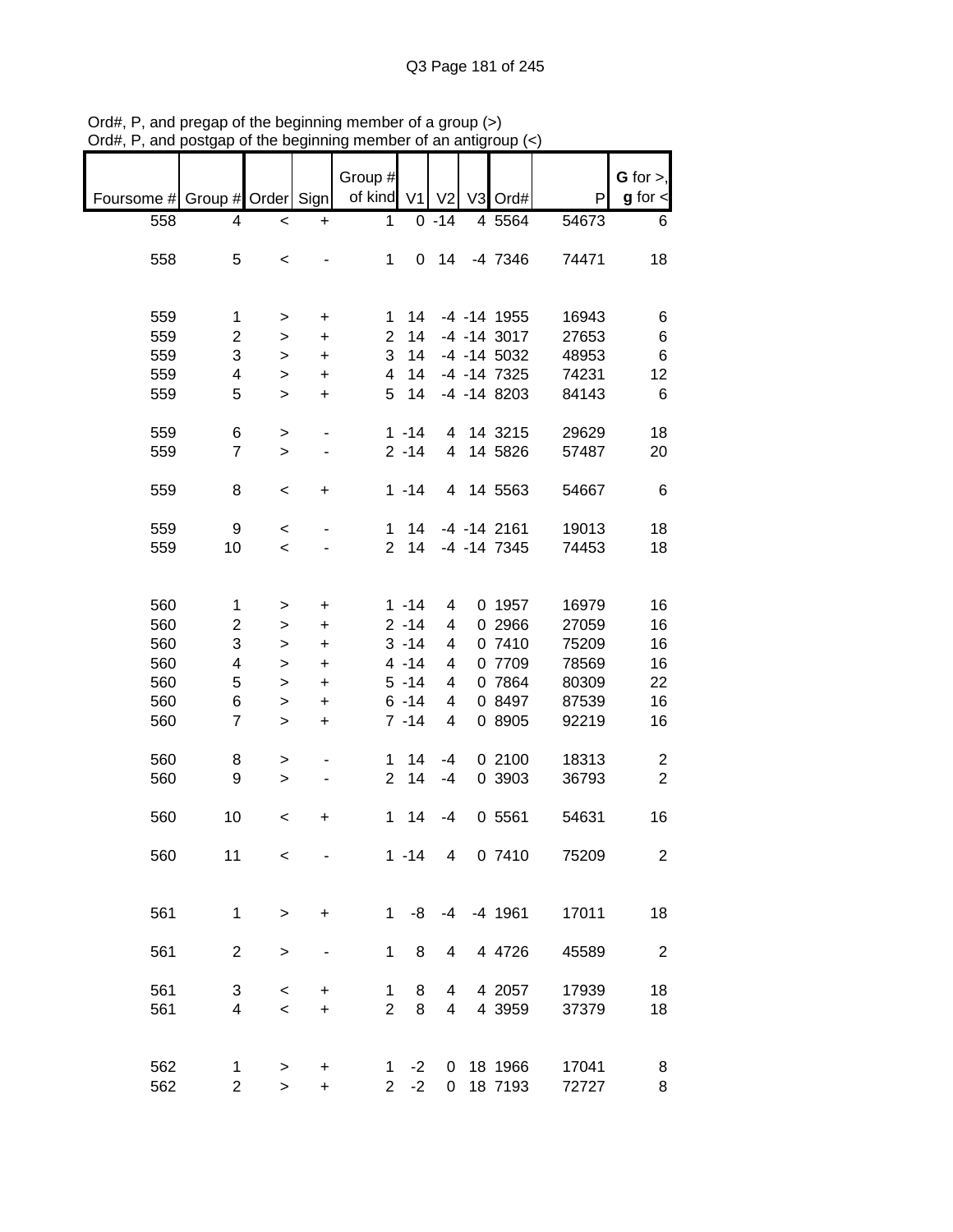| Foursome # Group # Order Sign |                |           |           | Group #<br>of kind V1 |                | V <sub>2</sub> | V3 Ord#         | P     | G for $>$ ,<br>$g$ for $\lt$ |
|-------------------------------|----------------|-----------|-----------|-----------------------|----------------|----------------|-----------------|-------|------------------------------|
|                               |                |           |           |                       |                |                |                 |       |                              |
| 562                           | 3              | $\prec$   | $\ddot{}$ | $\mathbf{1}$          | $\overline{2}$ |                | $0 - 185661$    | 55799 | 8                            |
| 562                           | 4              | $\prec$   | $\ddot{}$ | $\overline{c}$        | $\overline{2}$ |                | 0 -18 7834      | 79979 | 8                            |
|                               |                |           |           |                       |                |                |                 |       |                              |
| 563                           | 1              | >         | +         | 1.                    | 18             |                | $-8$ $-10$ 1968 | 17053 | 6                            |
| 563                           | $\overline{2}$ | $\geq$    | $\ddot{}$ | $\overline{2}$        | 18             |                | $-8$ $-10$ 5569 | 54727 | 6                            |
| 564                           | 1              | >         | +         | 1                     | 8              |                | 8 -14 1974      | 17123 | 6                            |
| 564                           | 2              | >         | $\ddot{}$ | $\overline{2}$        | 8              |                | 8 - 14 5850     | 57737 | 6                            |
| 564                           | 3              | $\geq$    | $\ddot{}$ | 3                     | 8              |                | 8 - 14 7251     | 73421 | 4                            |
|                               |                |           |           |                       |                |                |                 |       |                              |
| 564                           | 4              | $\, > \,$ |           | 1                     | -8             |                | -8 14 2690      | 24169 | 18                           |
| 564                           | 5              | $\, > \,$ |           | $\overline{2}$        | -8             |                | -8 14 7751      | 79087 | 24                           |
| 564                           | 6              | $\,<\,$   |           | $\mathbf{1}$          | 8              |                | 8 - 14 4816     | 46601 | 18                           |
|                               |                |           |           |                       |                |                |                 |       |                              |
| 565                           | 1              | >         | $\ddot{}$ | 1                     | -8             |                | -2 20 1981      | 17203 | 12                           |
| 565                           | $\overline{c}$ |           |           | $\overline{c}$        | -8             | $-2$           | 20 4214         | 40123 | 12                           |
|                               |                | >         | +         |                       |                |                |                 |       |                              |
| 565                           | 3              | >         | $\ddot{}$ | 3                     | -8             | $-2$           | 20 4474         | 42787 | 14                           |
| 565                           | 4              | $\, > \,$ | $\ddot{}$ | 4                     | -8             | $-2$           | 20 5170         | 50377 | 14                           |
| 565                           | 5              | $\,<\,$   | +         | 1                     | 8              |                | 2 -20 3293      | 30497 | 12                           |
| 565                           | 6              | $\,<$     | $\ddot{}$ | $\overline{2}$        | 8              |                | 2 -20 5461      | 53597 | 12                           |
| 565                           | $\overline{7}$ | $\,<$     | $\ddot{}$ | 3                     | 8              |                | 2 -20 6917      | 69767 | 12                           |
|                               |                |           |           |                       |                |                |                 |       |                              |
| 565                           | 8              | $\,<$     | $\ddot{}$ | 4                     | 8              |                | 2 -20 9477      | 98717 | 12                           |
| 566                           | 1              |           |           |                       | $1 - 14$       | 10             | 16 1984         | 17231 | 22                           |
|                               |                | >         | +         |                       |                |                |                 |       |                              |
| 566                           | $\overline{c}$ | >         | $\ddot{}$ |                       | $2 - 14$       | 10             | 16 5408         | 52999 | 18                           |
| 567                           | 1              | $\geq$    | $\ddot{}$ |                       | $1 - 32$       |                | 4 12 1987       | 17291 | 34                           |
| 567                           | $\overline{2}$ | $\,<$     |           |                       | $1 - 32$       |                | 4 12 3996       | 37781 | $\overline{2}$               |
|                               |                |           |           |                       |                |                |                 |       |                              |
| 568                           | 1              | >         | +         |                       | $1 10 - 12$    |                | $-2$ 1996       | 17359 | 8                            |
| 568                           | $\overline{c}$ | $\geq$    | +         | $\overline{2}$        |                | $10 - 12$      | $-26893$        | 69439 | 8                            |
|                               |                |           |           |                       |                |                |                 |       |                              |
| 568                           | 3              | $\,$      |           |                       | $1 - 10$ 12    |                | 2 7869          | 80363 | 16                           |
|                               |                |           |           |                       |                |                |                 |       |                              |
| 568                           | 4              | $\,<$     | +         |                       | $1 - 10$ 12    |                | 2 6042          | 59771 | 8                            |
| 569                           | 1              | >         | +         |                       | $1 \quad$      |                | 6 -2 10 2014    | 17497 | 6                            |

Ord#, P, and pregap of the beginning member of a group (>) Ord#, P, and postgap of the beginning member of an antigroup (<)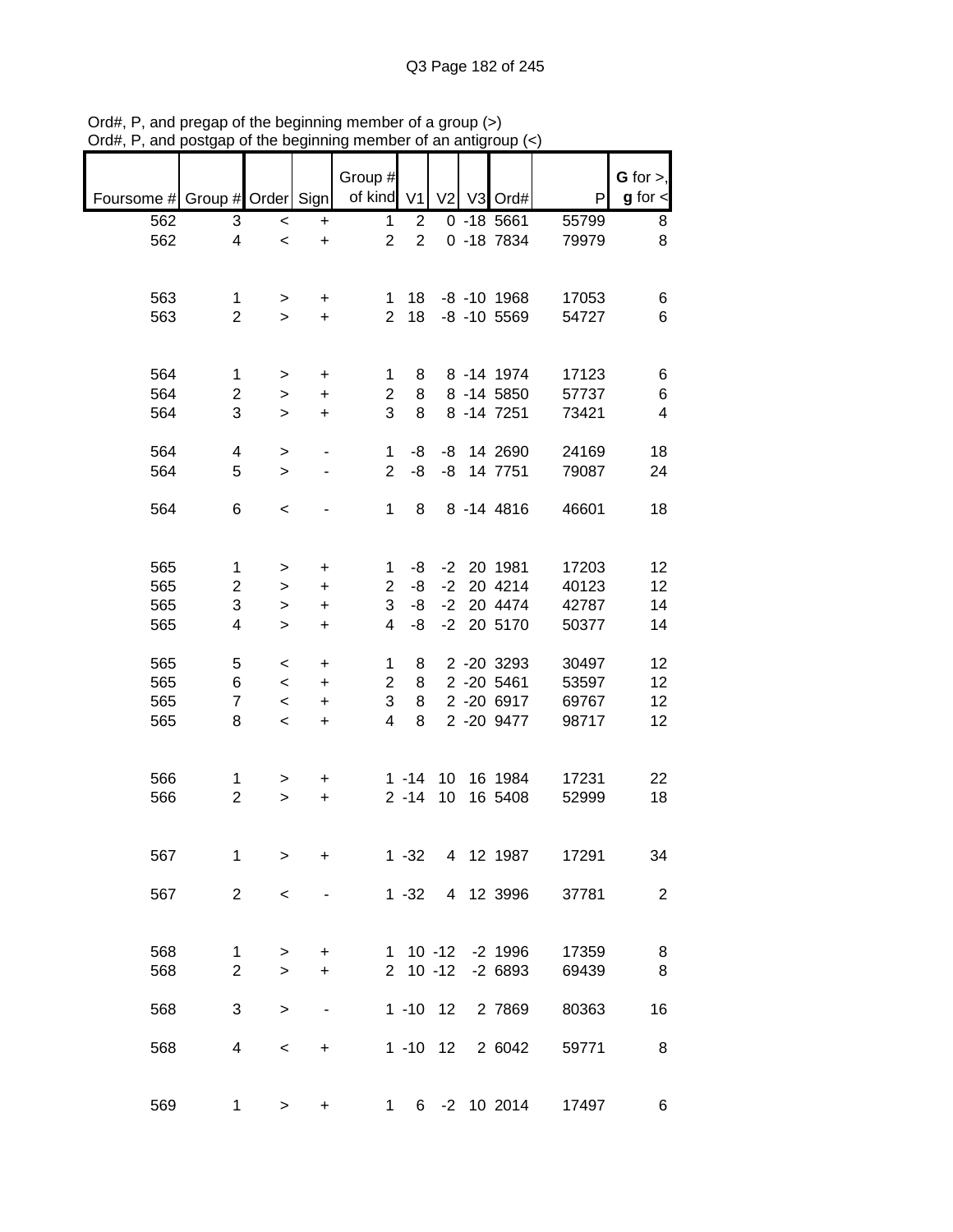| Foursome # Group # Order Sign   of kind V1 |                               |                          |                | Group #                    |                |                | V <sub>2</sub> V <sub>3</sub> Ord# | P     | G for $>$ ,<br>$g$ for $\leq$ |
|--------------------------------------------|-------------------------------|--------------------------|----------------|----------------------------|----------------|----------------|------------------------------------|-------|-------------------------------|
|                                            |                               |                          |                |                            |                |                |                                    |       |                               |
| 569                                        | 2                             | >                        | +              | $\overline{2}$             | 6              |                | $-2$ 10 2905                       | 26437 | 6                             |
| 569                                        | 3                             | $\, > \,$                |                | $\mathbf{1}$               | $-6$           |                | 2 -10 4097                         | 38891 | 18                            |
| 569                                        | 4                             | $\,<$                    | $+$            | 1                          | -6             |                | 2 -10 4162                         | 39563 | 6                             |
| 569                                        | 5                             | $\,<$                    |                | 1                          |                |                | 6 -2 10 8394                       | 86323 | 18                            |
| 570                                        |                               |                          |                |                            |                | $6 - 14$       | 2 2018                             | 17551 | 12                            |
| 570                                        | $\mathbf 1$<br>$\overline{2}$ | $\geq$<br>$\geq$         | +<br>$\ddot{}$ | $\mathbf 1$<br>$2^{\circ}$ |                | $6 - 14$       | 2 2793                             | 25321 | 12                            |
|                                            |                               |                          |                |                            |                |                |                                    |       |                               |
| 570                                        | 3                             | $\,<$                    | $\ddot{}$      |                            |                |                | 1 -6 14 -2 5275                    | 51539 | 12                            |
|                                            |                               |                          |                |                            |                |                |                                    |       |                               |
| 571                                        | $\mathbf{1}$                  | $\, > \,$                | $\ddot{}$      |                            |                |                | 1 -10 22 -18 2031                  | 17681 | 12                            |
|                                            | $\overline{2}$                |                          |                |                            |                |                |                                    | 42139 |                               |
| 571                                        |                               | $\overline{\phantom{a}}$ | $\ddot{}$      |                            |                |                | 1 10 -22 18 4405                   |       | 18                            |
|                                            |                               |                          |                |                            |                |                |                                    |       |                               |
| 572                                        | $\mathbf{1}$                  | $\, > \,$                | $\ddot{}$      |                            | $1 10$         | $\overline{0}$ | 6 2046                             | 17839 | $\overline{2}$                |
|                                            |                               |                          |                |                            |                |                |                                    |       |                               |
| 572                                        | $\overline{2}$                | $\,<$                    | $\ddot{}$      |                            | $1 - 10$       | $\mathbf{0}$   | $-6$ 2493                          | 22271 | $\overline{2}$                |
|                                            |                               |                          |                |                            |                |                |                                    |       |                               |
|                                            |                               |                          |                |                            |                |                |                                    |       |                               |
| 573                                        | $\mathbf{1}$                  | $\,$                     | $\ddot{}$      | $\mathbf{1}$               | $\mathbf 0$    | $6 -$          | $-8$ 2047                          | 17851 | 12                            |
|                                            |                               |                          |                |                            |                |                |                                    |       |                               |
| 573                                        | $\overline{2}$                | $\,<\,$                  | $\ddot{}$      | $\mathbf{1}$               | $\mathbf 0$    | -6             | 8 4 6 5 0                          | 44741 | 12                            |
|                                            |                               |                          |                |                            |                |                |                                    |       |                               |
| 573                                        | 3                             | $\,<$                    |                | $\mathbf{1}$               | $\overline{0}$ |                | 6 -8 3345                          | 31051 | 12                            |
|                                            |                               |                          |                |                            |                |                |                                    |       |                               |
|                                            |                               |                          |                |                            |                |                |                                    |       |                               |
| 574                                        | $\mathbf{1}$                  | $\,$                     | +              | $\mathbf 1$                | -6             |                | -4 8 2051                          | 17903 | 12                            |
| 574                                        | 2                             | >                        | +              | $\overline{c}$             | -6             | -4             | 8 2534                             | 22691 | 12                            |
| 574                                        | 3                             | $\,<$                    | +              | 1                          | 6              | 4              | $-8$ 2662                          | 23917 | 12                            |
| 574                                        | 4                             | $\prec$                  | +              | $\overline{\mathbf{c}}$    | 6              | 4              | -8 4089                            | 38803 | 18                            |
| 574                                        | 5                             |                          |                | 3                          | 6              | 4              | $-8$ 4306                          | 41149 | 12                            |
| 574                                        | 6                             | $\prec$                  | +              | 4                          | 6              | 4              | $-8$ 5774                          | 56929 | 12                            |
| 574                                        | $\overline{7}$                | $\prec$                  | +              | 5                          | 6              | 4              | $-8$ 7419                          |       |                               |
|                                            |                               | $\prec$                  | +              |                            |                |                |                                    | 75289 | 18                            |
| 574                                        | 8                             | $\prec$                  | +              | 6                          | 6              | 4              | $-8$ 7858                          | 80239 | 12                            |
|                                            |                               |                          |                |                            |                |                |                                    |       |                               |
| 575                                        | 1                             | $\, > \,$                | $\ddot{}$      | 1                          |                | $-4$ 22        | 4 2063                             | 17987 | 6                             |
|                                            |                               |                          |                |                            |                |                |                                    |       |                               |
| 575                                        | $\overline{2}$                | >                        |                | 1                          |                | 4 -22          | -4 7362                            | 74653 | 30                            |

Ord#, P, and pregap of the beginning member of a group (>) Ord#, P, and postgap of the beginning member of an antigroup (<)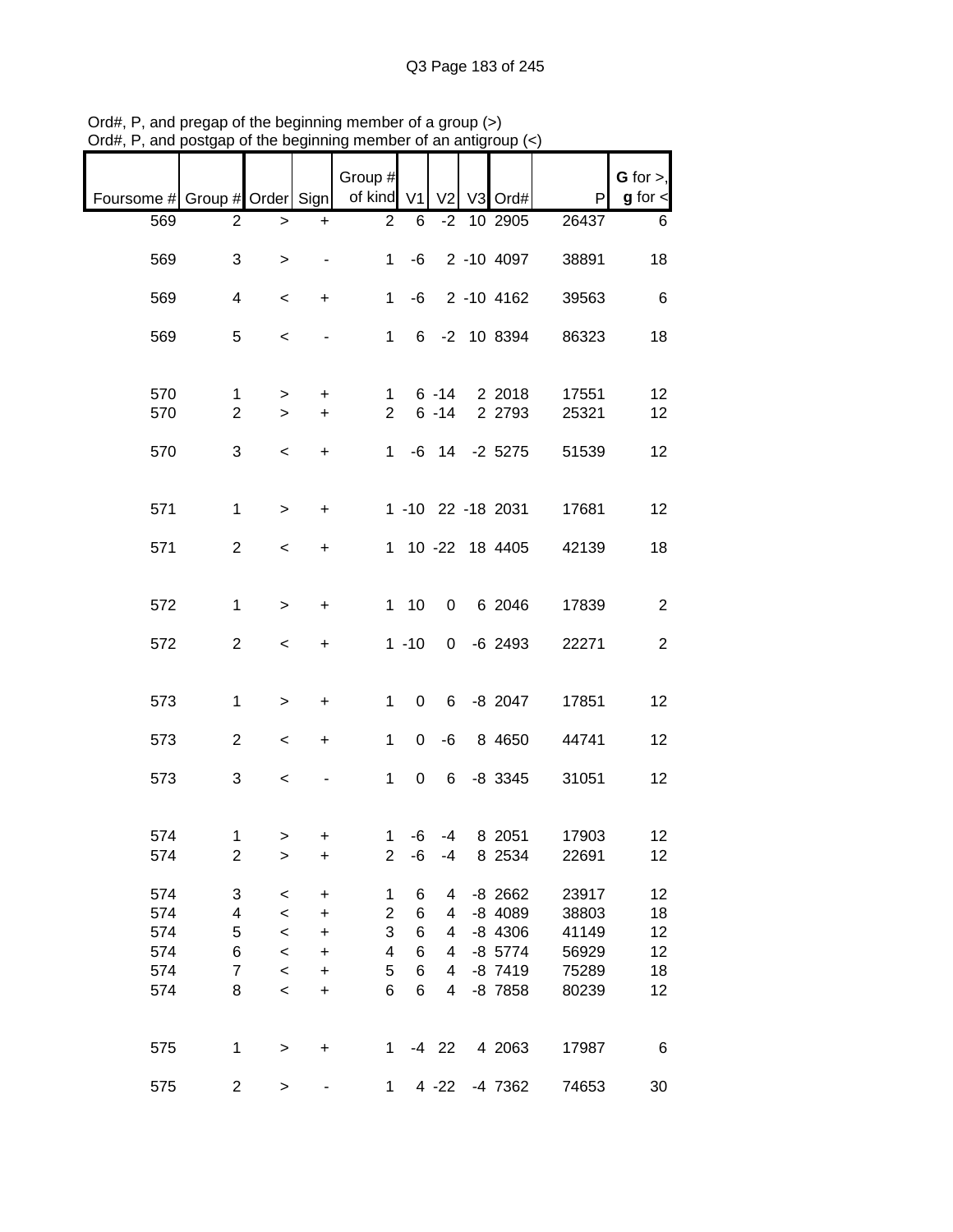|                                            |                         |                          |                              | Group #        |                       |                |                    |       | G for $>$ ,             |
|--------------------------------------------|-------------------------|--------------------------|------------------------------|----------------|-----------------------|----------------|--------------------|-------|-------------------------|
| Foursome # Group # Order Sign   of kind V1 |                         |                          |                              |                |                       |                | V2 V3 Ord#         | P     | $g$ for $\lt$           |
|                                            |                         |                          |                              |                |                       |                |                    |       |                         |
| 576                                        | $\mathbf{1}$            | $\,>$                    | $\ddot{}$                    | $\mathbf{1}$   |                       | $4 - 26$       | 2 2 0 6 5          | 18013 | 24                      |
|                                            |                         |                          |                              |                |                       |                |                    |       |                         |
| 576                                        | $\overline{2}$          | $\,<\,$                  | $+$                          |                | $1 - 4 26$            |                | $-26603$           | 66137 | 24                      |
|                                            |                         |                          |                              |                |                       |                |                    |       |                         |
|                                            |                         |                          |                              |                |                       |                |                    |       |                         |
| 577                                        | $\mathbf{1}$            | $\,>$                    | $\ddot{}$                    |                | $1 - 26$              |                | $2 - 2 2066$       | 18041 | 28                      |
|                                            |                         |                          |                              |                |                       |                |                    |       |                         |
| 577                                        | $\overline{c}$          | $\,<\,$                  | $\ddot{}$                    |                | $1 \quad 26$          | $-2$           | 2 2 1 5 4          | 18919 | 28                      |
| 577                                        | 3                       | $\overline{\phantom{0}}$ | $\ddot{}$                    | 2 <sup>1</sup> | 26                    | $-2$           | 2 8086             | 82729 | 28                      |
|                                            |                         |                          |                              |                |                       |                |                    |       |                         |
|                                            |                         |                          |                              |                |                       |                |                    |       |                         |
| 578                                        | 1                       | >                        | $\ddot{}$                    | 1              | $-2$                  | $\overline{4}$ | $-6$ 2084          | 18191 | 10                      |
| 578                                        | $\overline{c}$          | $\,$                     | $\ddot{}$                    | $\overline{2}$ | $-2$                  | 4              | $-68033$           | 82163 | 10                      |
| 578                                        | 3                       | $\mathbf{I}$             | $\ddot{}$                    | 3              | $-2$                  | $\overline{4}$ | $-6$ 9195          | 95393 | 10                      |
|                                            |                         |                          |                              |                |                       |                |                    |       |                         |
| 578                                        | 4                       | $\geq$                   | $\overline{\phantom{a}}$     | $\mathbf{1}$   | $\overline{2}$        | $-4$           | 6 2577             | 23071 | 8                       |
|                                            |                         |                          |                              |                |                       |                |                    |       |                         |
| 578                                        | 5                       | $\,<$                    | $\ddot{}$                    | 1              | $\mathbf{2}^{\prime}$ | $-4$           | 6 3974             | 37537 | 10                      |
| 578                                        | 6                       | $\prec$                  | $\ddot{}$                    | $\overline{2}$ | $\overline{2}$        | $-4$           | 6 4760             | 45979 | 10                      |
|                                            |                         |                          |                              |                |                       |                |                    |       |                         |
| 578                                        | $\overline{7}$          | $\,<$                    | $\qquad \qquad \blacksquare$ | 1              | $-2$                  | $\overline{4}$ | $-6$ 5208          | 50849 | 8                       |
|                                            |                         |                          |                              |                |                       |                |                    |       |                         |
|                                            |                         |                          |                              |                |                       |                |                    |       |                         |
| 579                                        | 1                       |                          |                              | 1              | $\mathbf{2}$          | 8              | 6 2092             | 18253 | $\overline{c}$          |
| 579                                        | $\overline{\mathbf{c}}$ | $\, > \,$                | +                            | $\overline{c}$ | $\overline{2}$        | 8              | 6 4415             | 42223 | $\overline{\mathbf{c}}$ |
| 579                                        | 3                       | >                        | $\ddot{}$                    | 3              | $\overline{2}$        | 8              | 6 8545             | 88003 | $\overline{2}$          |
|                                            |                         | $\geq$                   | $\ddot{}$                    |                |                       |                |                    |       |                         |
|                                            |                         |                          |                              |                |                       |                |                    |       |                         |
|                                            |                         |                          |                              |                |                       |                |                    |       |                         |
| 580                                        | 1                       | >                        | $\ddot{}$                    | 1              |                       |                | 6 -16 10 2094      | 18269 | 12                      |
| 580                                        | $\overline{c}$          | >                        | $\ddot{}$                    | $\overline{2}$ |                       | $6 - 16$       | 10 5421            | 53129 | 12                      |
| 580                                        | 3                       | $\geq$                   | $\ddot{}$                    | 3              |                       | $6 - 16$       | 10 7105            | 71789 | 12                      |
|                                            |                         |                          |                              |                |                       |                |                    |       |                         |
| 580                                        | 4                       | $\geq$                   |                              | 1              | -6                    |                | 16 -10 7572        | 77041 | 12                      |
|                                            |                         |                          |                              |                |                       |                |                    |       |                         |
| 580                                        | 5                       | $\,<$                    | +                            | 1              |                       |                | -6 16 -10 9267     | 96199 | 12                      |
|                                            |                         |                          |                              |                |                       |                |                    |       |                         |
|                                            |                         |                          |                              |                |                       |                |                    |       |                         |
| 581                                        | 1                       | $\, > \,$                | +                            | 1              |                       |                | $-2$ 14 $-14$ 2121 | 18521 | 4                       |
| 581                                        | $\overline{c}$          | $\mathbf{I}$             | +                            | $\overline{2}$ | $-2$                  |                | 14 -14 5888        | 58151 | 4                       |
| 581                                        | 3                       | $\geq$                   | +                            | 3              | $-2$                  |                | 14 - 14 6948       | 70121 | 4                       |
| 581                                        | 4                       | $\geq$                   | $\ddot{}$                    | 4              |                       |                | $-2$ 14 $-14$ 6955 | 70181 | 4                       |
|                                            |                         |                          |                              |                |                       |                |                    |       |                         |
| 581                                        | 5                       | $\,<$                    | +                            | 1              |                       |                | 2 -14 14 2529      | 22639 | 4                       |
| 581                                        | 6                       | $\prec$                  | $\ddot{}$                    | $\overline{2}$ |                       |                | 2 -14 14 6544      | 65539 | 4                       |

Ord#, P, and pregap of the beginning member of a group (>) Ord#, P, and postgap of the beginning member of an antigroup (<)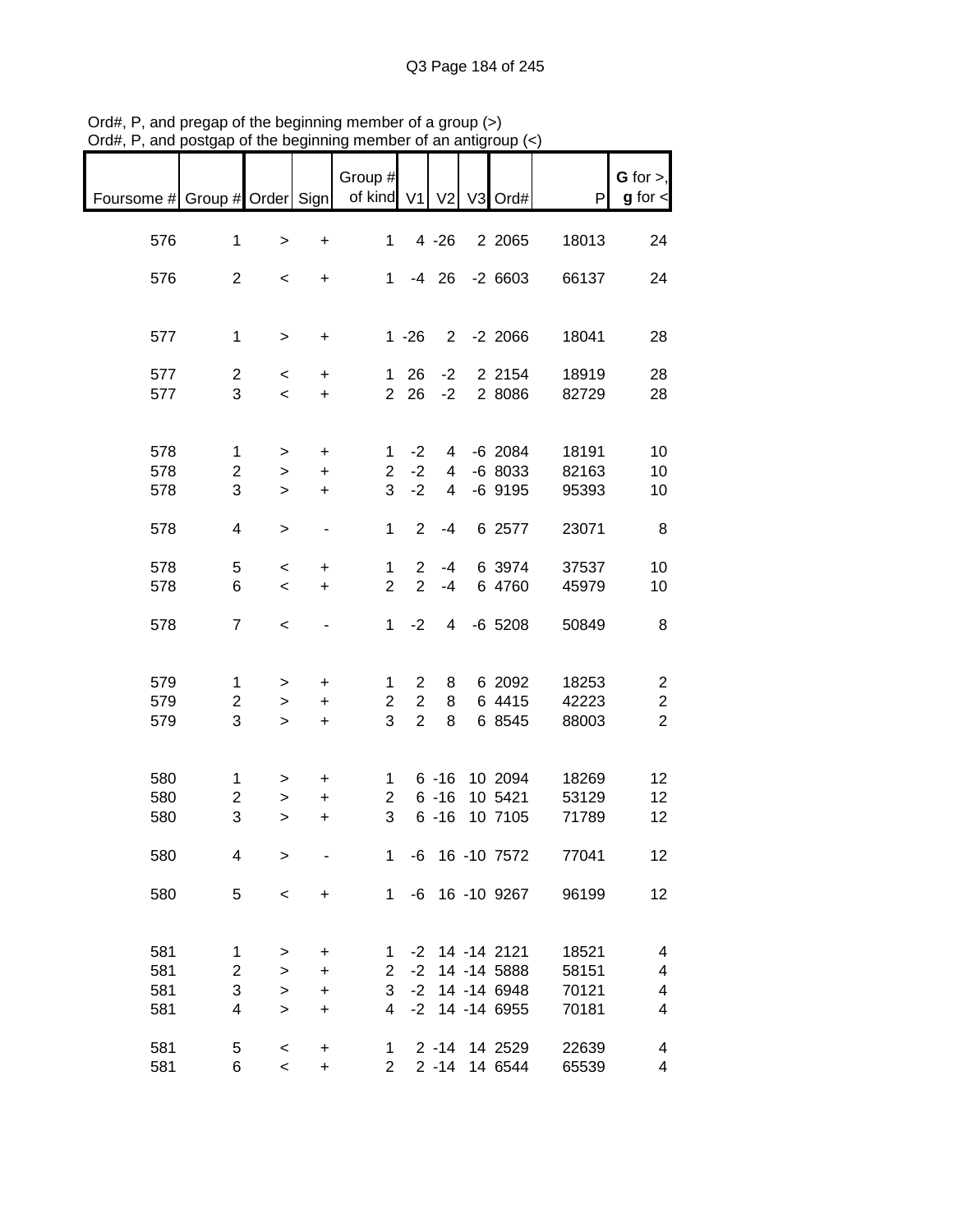|                               |                |                          |           | Group #        |                |                |                   |       | $G$ for $>$ ,           |
|-------------------------------|----------------|--------------------------|-----------|----------------|----------------|----------------|-------------------|-------|-------------------------|
| Foursome # Group # Order Sign |                |                          |           | of kind V1     |                | V <sub>2</sub> | V3 Ord#           | P     | $g$ for $\lt$           |
| 582                           | 1              | $\geq$                   | $\ddot{}$ | 1              | $\overline{2}$ | 18             | $-4$ 2127         | 18587 | 4                       |
|                               |                |                          |           |                |                |                |                   |       |                         |
| 582                           | $\overline{c}$ | $\,<$                    | +         | $1 \quad$      |                | $-2 - 18$      | 4 9137            | 94777 | 4                       |
|                               |                |                          |           |                |                |                |                   |       |                         |
|                               |                |                          |           |                |                |                |                   |       |                         |
| 583                           | $\mathbf 1$    | $\,$                     | +         | 1              | $-4$           |                | 4 -14 2129        | 18617 | 24                      |
|                               |                |                          |           |                |                |                |                   |       |                         |
| 583                           | $\overline{c}$ | $\,$                     |           | 1              | 4              |                | -4 14 9138        | 94781 | 4                       |
| 583                           | 3              | $\geq$                   |           | $\overline{2}$ | $\overline{4}$ |                | -4 14 9218        | 95621 | 4                       |
|                               |                |                          |           |                |                |                |                   |       |                         |
| 583                           | 4              | $\,<\,$                  |           | 1              | $-4$           |                | 4 -14 2777        | 25163 | 6                       |
| 583                           | 5              | $\prec$                  |           | $\overline{2}$ | $-4$           |                | 4 -14 9068        | 93979 | $\overline{\mathbf{4}}$ |
|                               |                |                          |           |                |                |                |                   |       |                         |
|                               |                |                          |           |                |                |                |                   |       |                         |
| 584                           | 1              |                          |           | 1              |                | $4 - 14$       | $-2$ 2130         | 18637 | 20                      |
| 584                           |                | >                        | +         |                |                | $4 - 14$       |                   |       |                         |
|                               | $\overline{c}$ | $\mathbf{I}$             | $\ddot{}$ | 2              |                |                | $-2$ 3965         | 37463 | 16                      |
| 584                           | 3              | $\, > \,$                | $\ddot{}$ | 3              |                | $4 - 14$       | $-2$ 7715         | 78623 | 16                      |
| 584                           | 4              | $\geq$                   | $\ddot{}$ | 4              |                | $4 - 14$       | $-28001$          | 81817 | 18                      |
|                               |                |                          |           |                |                |                |                   |       |                         |
| 584                           | 5              | $\,$                     | -         | 1              |                | $-4$ 14        | 2 2 3 8 6         | 21221 | 10                      |
|                               |                |                          |           |                |                |                |                   |       |                         |
| 584                           | 6              | $\,<$                    | +         | 1              |                | $-4$ 14        | 2 7326            | 74257 | 22                      |
|                               |                |                          |           |                |                |                |                   |       |                         |
|                               |                |                          |           |                |                |                |                   |       |                         |
| 585                           | 1              | >                        | +         | 1              | $\overline{2}$ | $-6$           | 6 2135            | 18701 | 10                      |
| 585                           | 2              | >                        | $\ddot{}$ | 2              | $\sqrt{2}$     | $-6$           | 6 3896            | 36749 | 10                      |
| 585                           | 3              | $\,$                     | $\ddot{}$ | 3              | $\overline{2}$ | $-6$           | 6 4161            | 39551 | 10                      |
| 585                           | 4              | >                        | $\ddot{}$ | 4              | $\overline{2}$ | $-6$           | 6 6735            | 67589 | 10                      |
| 585                           | 5              | $\, > \,$                | $\ddot{}$ | 5              | $\overline{2}$ | -6             | 6 7189            | 72689 | 10                      |
|                               |                |                          |           |                |                |                |                   |       |                         |
| 585                           | 6              | $\,<$                    | $\ddot{}$ | 1              | $-2$           | 6              | $-6$ 2183         | 19249 | 10                      |
| 585                           | $\overline{7}$ | $\prec$                  | $\ddot{}$ | $\overline{2}$ | $-2$           | 6              | $-6$ 4093         | 38851 | 10                      |
| 585                           | 8              | $\prec$                  | +         | 3              | $-2$           | 6              | -6 6756           | 67819 | 10                      |
|                               |                |                          |           |                |                |                |                   |       |                         |
| 585                           | 9              | $\overline{\phantom{0}}$ |           |                |                |                | 1 2 -6 6 4977     | 48383 | 14                      |
|                               |                |                          |           |                |                |                |                   |       |                         |
|                               |                |                          |           |                |                |                |                   |       |                         |
| 586                           | 1              | >                        | +         |                |                |                | 1 -16 -10 20 2147 | 18839 | 36                      |
| 586                           | $\overline{2}$ | $\geq$                   | $\ddot{}$ |                |                |                | 2 -16 -10 20 8188 | 83969 | 30                      |
|                               |                |                          |           |                |                |                |                   |       |                         |
|                               |                |                          |           |                |                |                |                   |       |                         |
|                               |                |                          |           |                |                |                |                   |       |                         |
| 587                           | 1              | >                        | +         |                |                |                | 1 -10 20 -18 2148 | 18859 | 20                      |
| 587                           | $\overline{c}$ | $\geq$                   | $\ddot{}$ |                |                |                | 2 -10 20 -18 8189 | 83983 | 14                      |
|                               |                |                          |           |                |                |                |                   |       |                         |
| 587                           | 3              | $\,<\,$                  | +         | 1.             |                |                | 10 -20 18 6293    | 62687 | 14                      |

Ord#, P, and pregap of the beginning member of a group (>) Ord#, P, and postgap of the beginning member of an antigroup (<)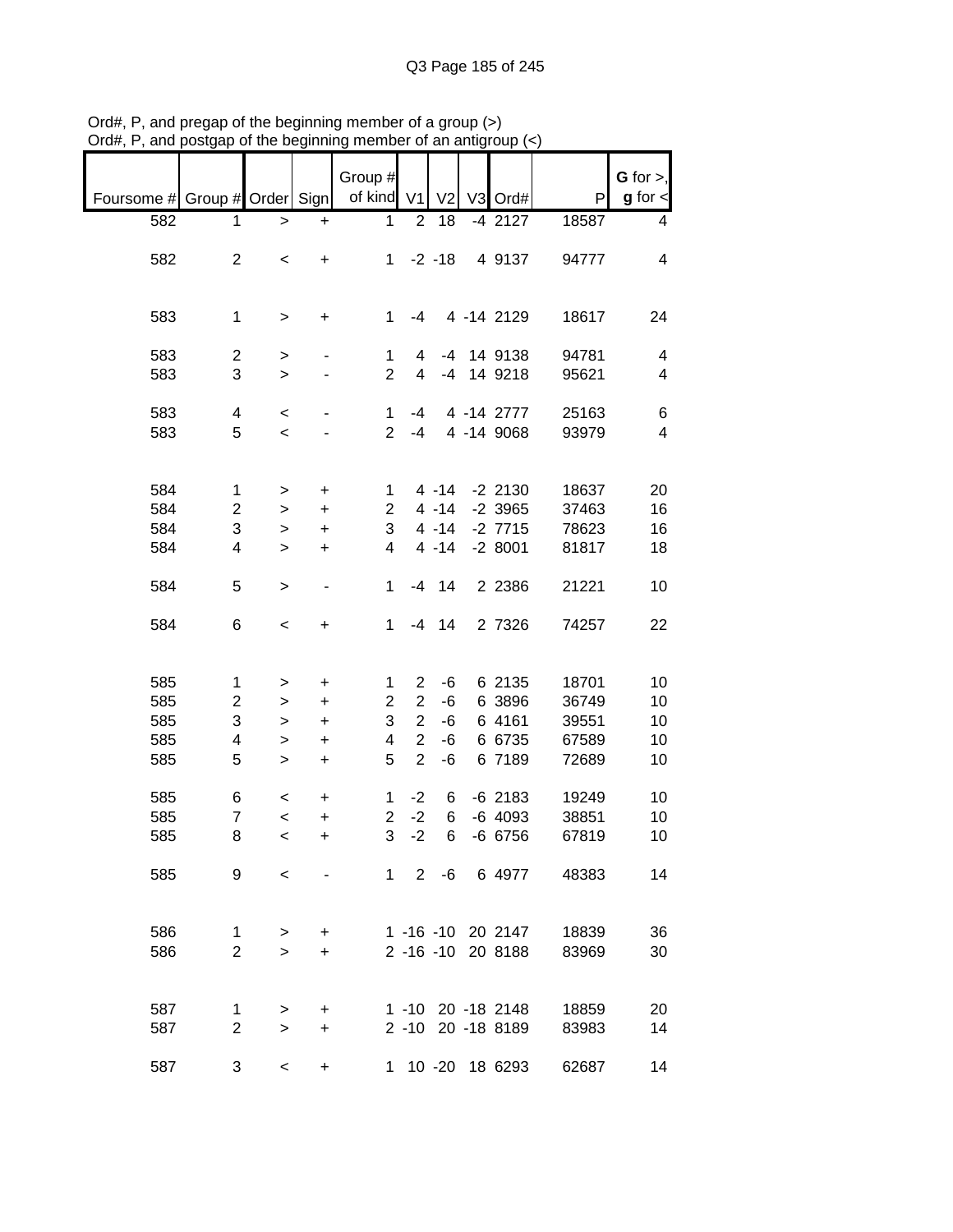|                               |                     |                          |           | Group #        |                   |                |                     |                | G for $>$ ,             |
|-------------------------------|---------------------|--------------------------|-----------|----------------|-------------------|----------------|---------------------|----------------|-------------------------|
| Foursome # Group # Order Sign |                     |                          |           | of kind $V1$   |                   | V <sub>2</sub> | V3 Ord#             | P              | $g$ for $\lt$           |
| 588                           | 1                   | $\, > \,$                | $\ddot{}$ | 1              | $-2$              |                | $26 - 16$ 2153      | 18917          | 4                       |
| 588                           | $\overline{2}$      | $\, > \,$                | +         | $\overline{2}$ | $-2$              |                | 26 - 16 8858        | 91631          | 10                      |
| 588                           | 3                   | $\,<\,$                  | $\ddot{}$ | 1              |                   | $2 - 26$       | 16 3655             | 34213          | $\overline{\mathbf{4}}$ |
| 588                           | 4                   | $\,<\,$                  | $\ddot{}$ | $\overline{2}$ |                   | $2 - 26$       | 16 4326             | 41341          | 10                      |
| 588                           | 5                   | $\overline{\phantom{a}}$ | $\ddot{}$ | 3              |                   | $2 - 26$       | 16 6871             | 69193          | 4                       |
|                               |                     |                          |           |                |                   |                |                     |                |                         |
| 589                           | 1                   | >                        | +         | 1.             |                   | $26 - 16$      | 2 2154              | 18919          | $\overline{2}$          |
| 589                           | $\overline{2}$      | $\geq$                   | $\ddot{}$ | $\overline{2}$ |                   | $26 - 16$      | 2 7566              | 76963          | $\overline{2}$          |
|                               |                     |                          |           |                |                   |                |                     |                |                         |
| 590                           | $\mathbf 1$         | $\, > \,$                | +         |                | $1 - 16$          | $2^{\circ}$    | $-8$ 2155           | 18947          | 28                      |
| 590                           | $\overline{c}$      | $\, > \,$                | $\ddot{}$ |                | $2 - 16$          | $\overline{2}$ | $-8$ 4477           | 42821          | 24                      |
| 590                           | 3                   | $\, > \,$                | $\ddot{}$ |                | $3 - 16$          | $\overline{2}$ | $-8$ 7567           | 76991          | 28                      |
| 590                           | 4                   | $\,<\,$                  | +         | 1              | 16                | $-2$           | 8 5823              | 57427          | 30                      |
|                               |                     |                          |           |                |                   |                |                     |                |                         |
| 591                           | $\mathbf 1$         | $\, > \,$                | +         | 1              |                   |                | -4 14 -12 2160      | 19009          | 8                       |
|                               |                     |                          |           |                |                   |                |                     |                |                         |
| 591                           | $\overline{2}$      | $\,<$                    |           | 1              |                   |                | -4 14 -12 3402      | 31627          | 16                      |
|                               |                     |                          |           |                |                   |                |                     |                |                         |
| 592                           | 1                   | >                        | +         |                | $1 - 10$          |                | 12 - 16 2173        | 19157          | 16                      |
| 592                           | $\overline{c}$      | $\,>$                    | +         |                | $2 - 10$          |                | 12 - 16 2559        | 22937          | 16                      |
| 592                           | 3                   | $\,<\,$                  | +         | 1.             |                   | $10 - 12$      | 16 2847             | 25873          | 16                      |
| 592                           | 4                   | $\,<\,$                  | $\ddot{}$ | $\overline{2}$ |                   | $10 - 12$      | 16 6523             | 65293          | 16                      |
|                               |                     |                          |           |                |                   |                |                     |                |                         |
| 593                           | 1                   | >                        | +         |                | $1 - 16$          |                | 22 - 20 2175        | 19181          | 18                      |
| 593                           | $\overline{2}$      | $\, > \,$                | +         |                | $2 - 16$          |                | 22 - 20 8451        | 87011          | 18                      |
| 593                           | 3                   | >                        |           |                |                   |                | 1 16 -22 20 9297    | 96527          | 10                      |
|                               |                     |                          |           |                |                   |                |                     |                |                         |
| 594                           | $\mathbf{1}$        | >                        | $\ddot{}$ | $\mathbf{1}$   |                   | 18 -14         | $-8$ 2214           | 19507          | 6                       |
| 594                           | $\overline{2}$      | $\geq$                   | +         | $\overline{2}$ |                   | $18 - 14$      | $-8$ 2866           | 26053          | 12                      |
| 594                           | 3                   | $\geq$                   | +         | 3              |                   | $18 - 14$      | -8 7058             | 71293          | 6                       |
| 594                           | 4                   | $\geq$                   | +         | 4              |                   | $18 - 14$      | $-8$ 8467           | 87187          | 6                       |
|                               | 5                   |                          |           |                |                   |                |                     |                |                         |
| 594                           |                     | $\,<$                    | +         |                | $1 - 18$ 14       |                | 8 7560              | 76907          | 6                       |
|                               |                     |                          |           |                |                   |                |                     |                |                         |
| 595<br>595                    | 1<br>$\overline{2}$ | ><br>$\, > \,$           | +<br>+    |                | 1 -14<br>$2 - 14$ | -8<br>-8       | 8 2 2 1 5<br>8 5023 | 19531<br>48847 | 24<br>24                |

Ord#, P, and pregap of the beginning member of a group (>) Ord#, P, and postgap of the beginning member of an antigroup (<)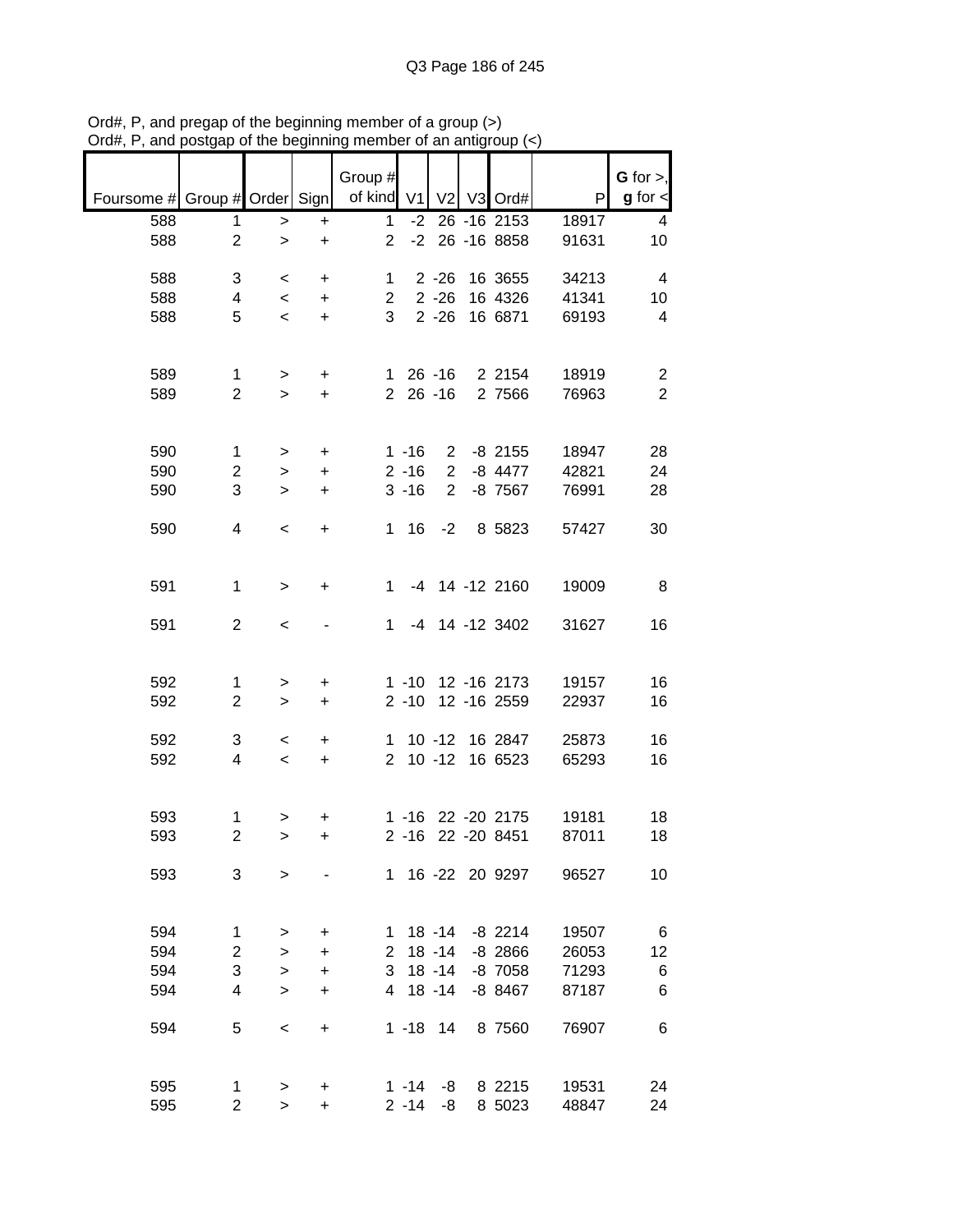|                                                           |                         |                          |                                  | Group $#$      |             |                |                   |       | G for $>$ ,   |
|-----------------------------------------------------------|-------------------------|--------------------------|----------------------------------|----------------|-------------|----------------|-------------------|-------|---------------|
| Foursome # Group # Order Sign   of kind V1   V2   V3 Ord# |                         |                          |                                  |                |             |                |                   | P     | $g$ for $\lt$ |
|                                                           |                         |                          |                                  |                |             |                |                   |       |               |
|                                                           |                         |                          |                                  |                |             |                |                   |       |               |
| 596                                                       | $\mathbf{1}$            | $\geq$                   | $+$                              |                |             |                | 1 -32 -14 4 2226  | 19661 | 52            |
|                                                           |                         |                          |                                  |                |             |                |                   |       |               |
| 596                                                       | $\overline{2}$          | $\prec$                  | $+$                              |                |             |                | 1 32 14 -4 9221   | 95651 | 50            |
|                                                           |                         |                          |                                  |                |             |                |                   |       |               |
|                                                           |                         |                          |                                  |                |             |                |                   |       |               |
| 597                                                       | 1                       | ➤                        | $+$                              |                | $1 \quad$   |                | 4 -6 16 2241      | 19801 | -8            |
| 597                                                       | $\overline{2}$          | $\geq$                   | $+$                              |                | $2^{\circ}$ |                | 4 -6 16 3128      | 28711 | 8             |
| 597                                                       | 3                       | $\geq$                   | $\blacksquare$                   |                |             |                | 1 -4 6 -16 7104   | 71777 | 16            |
|                                                           |                         |                          |                                  |                |             |                |                   |       |               |
|                                                           |                         |                          |                                  |                |             |                |                   |       |               |
| 598                                                       | $\mathbf{1}$            | $\geq$                   | $+$                              |                |             |                | 1 -6 16 -20 2242  | 19813 | 12            |
| 598                                                       | $\overline{2}$          | $\geq$                   | $+$                              |                |             |                | 2 -6 16 -20 3129  | 28723 | 12            |
|                                                           |                         |                          |                                  |                |             |                |                   |       |               |
| 598                                                       | 3                       | $\overline{\phantom{a}}$ | $+$                              |                |             |                | 1 6 -16 20 7892   | 80657 | 12            |
|                                                           |                         |                          |                                  |                |             |                |                   |       |               |
|                                                           |                         |                          |                                  |                |             |                |                   |       |               |
| 599                                                       | $\mathbf{1}$            | $\geq$                   | $+$                              |                |             |                | 1 16 -20 20 2248  | 19867 | - 6           |
|                                                           |                         |                          |                                  |                |             |                |                   |       |               |
| 599                                                       | $\overline{c}$          | >                        | $\blacksquare$                   |                |             |                | 1 -16 20 -20 3289 | 30467 | 18            |
| 599                                                       | 3                       | >                        |                                  |                |             |                | 2 -16 20 -20 3446 | 32117 | 18            |
| 599                                                       | 4                       | $\geq$                   |                                  |                |             |                | 3 -16 20 -20 7874 | 80447 | 18            |
|                                                           |                         |                          |                                  |                |             |                |                   |       |               |
| 599                                                       | 5                       | $\overline{\phantom{a}}$ | $+$                              |                |             |                | 1 -16 20 -20 2251 | 19913 | 6             |
|                                                           |                         |                          |                                  |                |             |                |                   |       |               |
|                                                           |                         |                          |                                  |                |             |                |                   |       |               |
| 600                                                       | $\mathbf{1}$            | $\geq$                   | $+$                              |                |             |                | 1 12 -14 8 2266   | 20029 | 6             |
| 600                                                       | $\overline{2}$          | $\overline{\phantom{a}}$ | $+$                              |                |             |                | 1 -12 14 -8 8337  | 85661 | 6             |
|                                                           |                         |                          |                                  |                |             |                |                   |       |               |
|                                                           |                         |                          |                                  |                |             |                |                   |       |               |
| 601                                                       | $\mathbf 1$             | >                        | $\ddot{}$                        | 1              | -8          | 2              | 12 2282           | 20173 | 12            |
| 601                                                       | $\boldsymbol{2}$        | $\mathbf{I}$             | $\ddot{}$                        | $\overline{2}$ | -8          | $\mathbf 2$    | 12 3696           | 34603 | 12            |
| 601                                                       | 3                       | $\geq$                   | $\ddot{}$                        | 3              | -8          | $\overline{2}$ | 12 4138           | 39313 | 12            |
| 601                                                       | $\overline{\mathbf{4}}$ | $\geq$                   | $\ddot{}$                        | 4              | -8          | $\mathbf 2$    | 12 7219           | 73009 | 12            |
| 601                                                       | 5                       | $\geq$                   | $\ddot{}$                        | 5              | -8          | $\overline{2}$ | 12 7784           | 79423 | 12            |
|                                                           |                         |                          |                                  |                |             |                |                   |       |               |
| 601                                                       | 6                       | >                        |                                  | 1              | 8           |                | $-2 - 12$ 4290    | 40973 | 12            |
| 601                                                       | $\overline{7}$          | $\mathbf{I}$             |                                  | $\overline{2}$ | 8           |                | $-2$ $-12$ $9559$ | 99623 | 12            |
|                                                           |                         |                          |                                  |                |             |                |                   |       |               |
| 601                                                       | 8                       | $\,<$                    | $\ddot{}$                        | 1              | 8           |                | $-2 - 12$ 4227    | 40241 | 12            |
| 601                                                       | 9                       | $\prec$                  | $\begin{array}{c} + \end{array}$ | $\overline{c}$ | 8           |                | $-2$ $-12$ 5495   | 53927 | 12            |
| 601                                                       | 10                      | $\overline{\phantom{a}}$ | $\ddot{}$                        | 3              | 8           |                | $-2$ $-12$ 8254   | 84701 | 12            |

Ord#, P, and pregap of the beginning member of a group (>) Ord#, P, and postgap of the beginning member of an antigroup (<)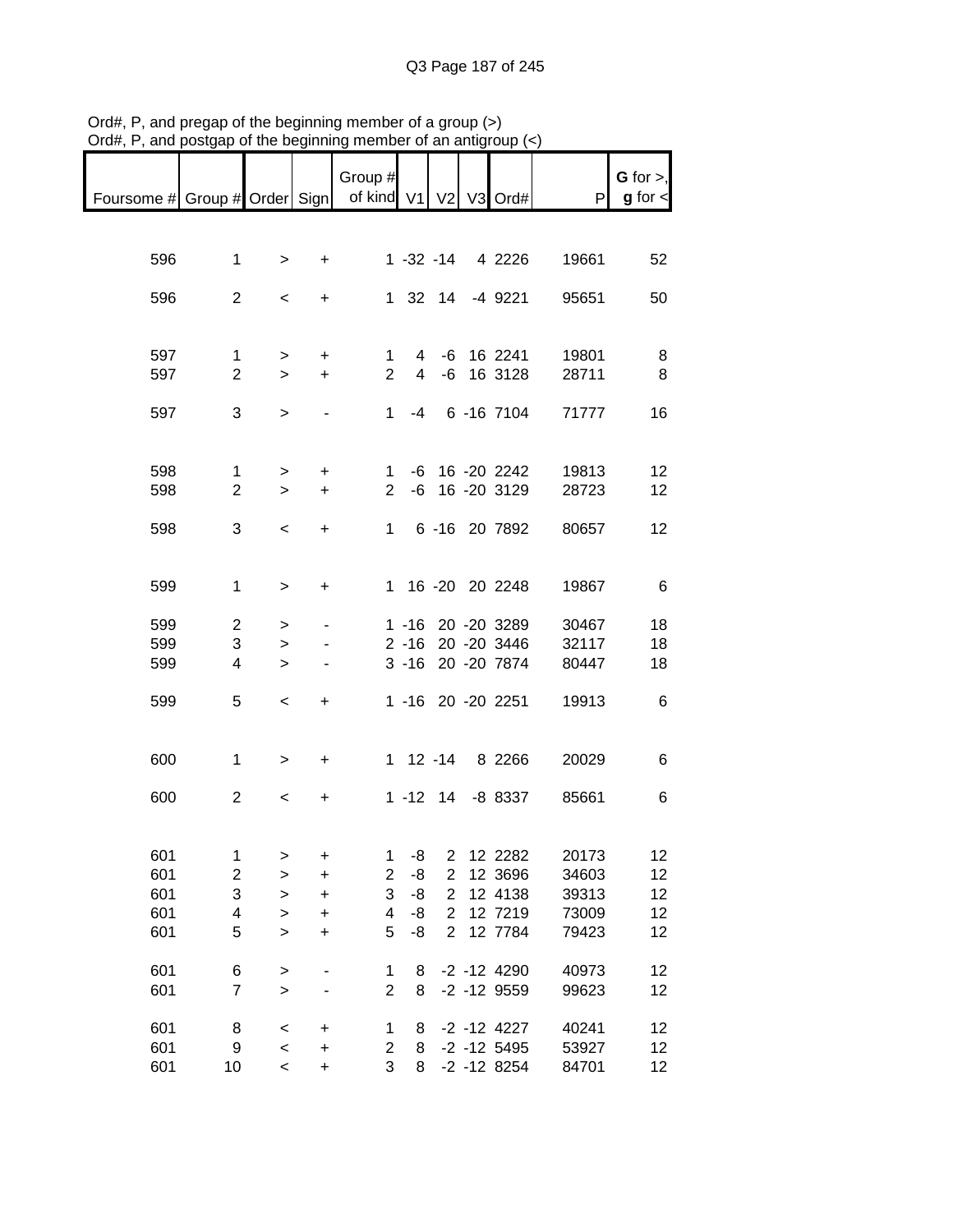| $g$ for $\lt$           | G for $>$ , | P                                                  | V3 Ord#                                                             | V <sub>2</sub>                                  |                        | Group #<br>of kind V1                                   |                                          |                                |                                                                                | Foursome # Group # Order Sign          |
|-------------------------|-------------|----------------------------------------------------|---------------------------------------------------------------------|-------------------------------------------------|------------------------|---------------------------------------------------------|------------------------------------------|--------------------------------|--------------------------------------------------------------------------------|----------------------------------------|
| 4                       |             | 20177                                              | $0\,2283$                                                           | 12                                              | $\overline{2}$         | 1                                                       | $\ddot{}$                                | >                              | 1                                                                              | 602                                    |
| $\overline{\mathbf{4}}$ |             | 34607                                              | 0 3697                                                              | 12                                              | $\overline{2}$         | $\overline{2}$                                          | $\ddot{}$                                | $\geq$                         | $\overline{2}$                                                                 | 602                                    |
| 20                      |             | 40993                                              | 0 4291                                                              | $-2 - 12$                                       |                        | 1                                                       |                                          | $\, > \,$                      | 3                                                                              | 602                                    |
| $\overline{\mathbf{4}}$ |             | 76603                                              | 0 7535                                                              | $-2 - 12$                                       |                        | $\mathbf{1}$                                            | +                                        | $\,<$                          | 4                                                                              | 602                                    |
| 20                      |             | 76697                                              | 0 7543                                                              | $2 \quad 12$                                    |                        | $\mathbf 1$                                             |                                          | $\,<$                          | 5                                                                              | 602                                    |
| 18<br>18                |             | 20287<br>99487                                     | 16 -22 2292<br>16 -22 9546                                          |                                                 | -8<br>-8               | 1<br>$\overline{2}$                                     | +<br>$\ddot{}$                           | ><br>$\geq$                    | 1<br>$\overline{2}$                                                            | 603<br>603                             |
|                         |             |                                                    |                                                                     |                                                 |                        |                                                         |                                          |                                |                                                                                |                                        |
| 10                      |             | 20297                                              | 2 2 2 9 3                                                           | $16 - 22$                                       |                        | $\mathbf{1}$                                            | +                                        | $\, > \,$                      | 1                                                                              | 604                                    |
| 10                      |             |                                                    |                                                                     |                                                 |                        |                                                         |                                          |                                |                                                                                |                                        |
| $\overline{\mathbf{4}}$ |             | 20357                                              | 10 2300                                                             | 8                                               | $-2$                   | 1                                                       | $\ddot{}$                                | >                              | $\mathbf{1}$                                                                   | 605                                    |
| 4                       |             |                                                    |                                                                     |                                                 |                        |                                                         | $\ddot{}$                                | $\, > \,$                      |                                                                                |                                        |
| 4                       |             | 78889                                              | $-8$ $-10$ $7738$                                                   |                                                 | 2                      | 1                                                       | +                                        | $\,<\,$                        | 3                                                                              | 605                                    |
| 20                      |             | 83813                                              | 8 10 8176                                                           |                                                 | $-2$                   | 1                                                       |                                          | $\,<$                          | 4                                                                              | 605                                    |
| 8                       |             |                                                    |                                                                     |                                                 |                        |                                                         |                                          |                                |                                                                                |                                        |
| 8                       |             | 89017                                              | 16 -10 8622                                                         |                                                 | $-4$                   | $\overline{2}$                                          | +                                        | >                              | 2                                                                              | 606                                    |
| 8                       |             | 89269                                              | 16 -10 8646                                                         |                                                 | -4                     | 3                                                       | $\ddot{}$                                | $\, > \,$                      | 3                                                                              | 606                                    |
| 16                      |             | 76733                                              | 10 7545                                                             | $4 - 16$                                        |                        | 1                                                       |                                          | >                              | 4                                                                              | 606                                    |
| 16                      |             |                                                    |                                                                     |                                                 |                        |                                                         |                                          | $\geq$                         |                                                                                |                                        |
| 8                       |             | 39443                                              | 10 4152                                                             | $4 - 16$                                        |                        | 1                                                       | +                                        | $\,<$                          | 6                                                                              | 606                                    |
| 8                       |             | 44843                                              | 10 4660                                                             | $4 - 16$                                        |                        | $\overline{2}$                                          | $\ddot{}$                                | $\prec$                        | $\overline{7}$                                                                 | 606                                    |
| 16                      |             | 25561                                              | -4 16 -10 2814                                                      |                                                 |                        | $1 \quad$                                               |                                          | $\,<$                          | 8                                                                              | 606                                    |
| $\overline{c}$          |             | 20443                                              | 2 2 3 1 0                                                           | 1 32 -32                                        |                        |                                                         | +                                        | $\,$                           | $\mathbf 1$                                                                    | 607                                    |
| $\overline{c}$          |             |                                                    |                                                                     |                                                 |                        |                                                         |                                          |                                |                                                                                |                                        |
|                         |             |                                                    |                                                                     |                                                 |                        |                                                         |                                          |                                |                                                                                |                                        |
| 24<br>24                |             | 20507                                              | 0 2314                                                              | 10                                              | $1 - 22$               |                                                         | +                                        | >                              | 1                                                                              | 608                                    |
|                         |             | 96233<br>38921<br>20407<br>89939<br>47777<br>48647 | 2 9271<br>10 4100<br>16 - 10 2306<br>10 8708<br>$-2$ 4924<br>0 5003 | $16 - 22$<br>8<br>$4 - 16$<br>$1 - 32$ 32<br>10 | $-2$<br>-4<br>$2 - 22$ | $\overline{2}$<br>$\overline{2}$<br>1<br>$\overline{2}$ | $\ddot{}$<br>$\ddot{}$<br>+<br>$\ddot{}$ | $\geq$<br>><br>$\,<$<br>$\geq$ | $\overline{2}$<br>$\overline{2}$<br>1<br>5<br>$\overline{c}$<br>$\overline{c}$ | 604<br>605<br>606<br>606<br>607<br>608 |

Ord#, P, and pregap of the beginning member of a group (>) Ord#, P, and postgap of the beginning member of an antigroup (<)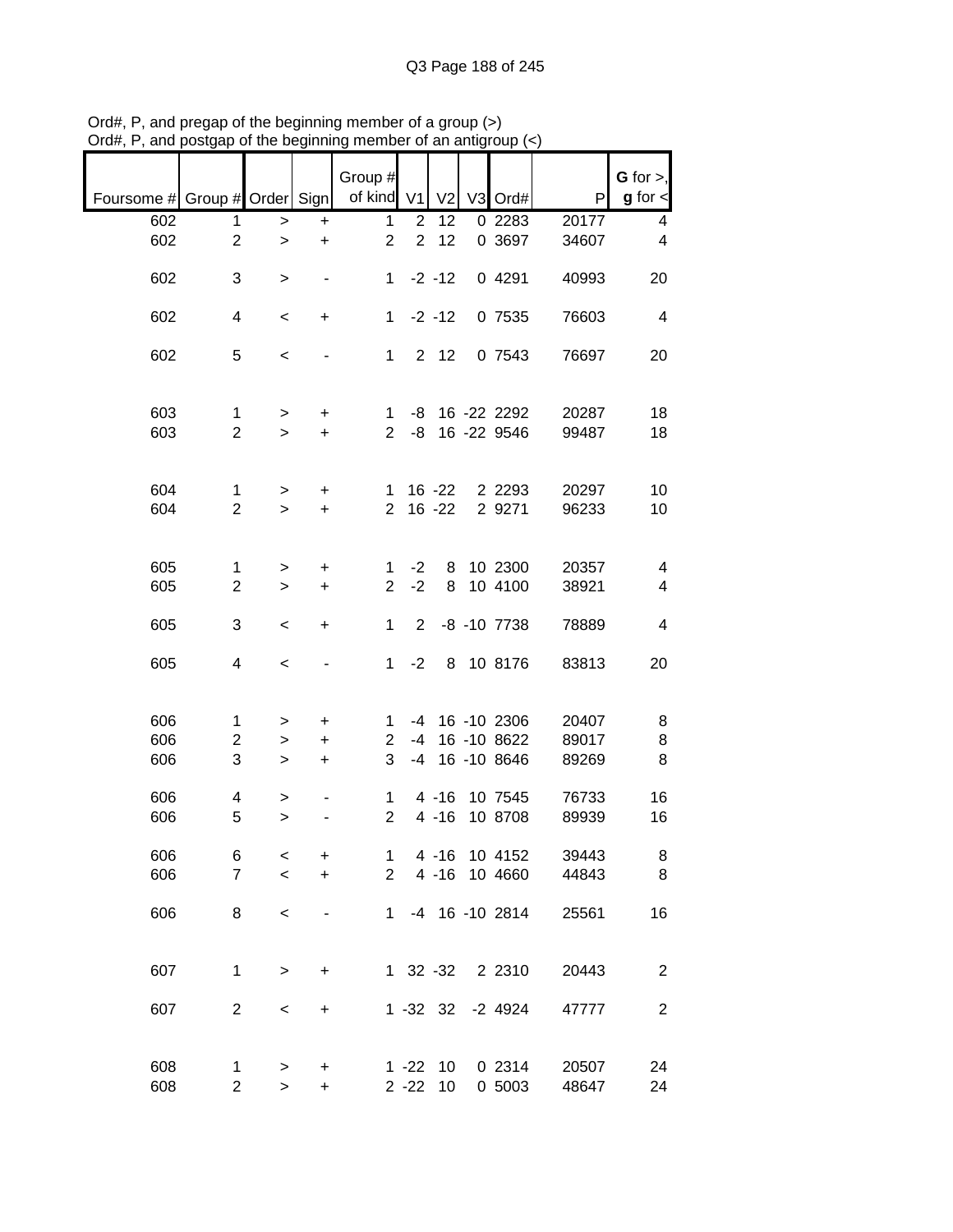| $max$ , $max$ , and posigap or the beginning |                |                          |                | ,,,,,,,,              |              |             | رد) pr an anigroup ( |       |                              |
|----------------------------------------------|----------------|--------------------------|----------------|-----------------------|--------------|-------------|----------------------|-------|------------------------------|
| Foursome # Group # Order Sign                |                |                          |                | Group #<br>of kind V1 |              |             | V2 V3 Ord#           | P     | G for $>$ ,<br>$g$ for $\lt$ |
|                                              |                |                          |                |                       |              |             |                      |       |                              |
| 609                                          | $\mathbf{1}$   | >                        | $\ddot{}$      | $\mathbf{1}$          |              |             | -4 10 18 2319        | 20549 | 6                            |
| 609                                          | $\overline{2}$ | $\geq$                   | $+$            | 2 <sup>7</sup>        |              |             | -4 10 18 6974        | 70379 | 6                            |
|                                              |                |                          |                |                       |              |             |                      |       |                              |
| 609                                          | 3              | $\,<$                    | $+$            |                       |              |             | 1 4 -10 -18 3376     | 31321 | 6                            |
|                                              |                |                          |                |                       |              |             |                      |       |                              |
|                                              |                |                          |                |                       |              |             |                      |       |                              |
| 610                                          | $\mathbf{1}$   | $\geq$                   | $+$            |                       |              |             | 1 10 18 -24 2320     | 20551 | $\overline{\mathbf{c}}$      |
| 610                                          | $\overline{c}$ | $\geq$                   | $+$            |                       |              |             | 2 10 18 -24 6335     | 63199 | $\overline{c}$               |
| 610                                          | 3              | $\geq$                   | $+$            |                       |              |             | 3 10 18 -24 6975     | 70381 | $\overline{2}$               |
|                                              |                |                          |                |                       |              |             |                      |       |                              |
| 610                                          | 4              | $\overline{\phantom{a}}$ | $+$            |                       |              |             | 1 -10 -18 24 3375    | 31319 | $\overline{2}$               |
|                                              |                |                          |                |                       |              |             |                      |       |                              |
|                                              |                |                          |                |                       |              |             |                      |       |                              |
| 611                                          | $\mathbf{1}$   | $\geq$                   | $\ddot{}$      |                       |              |             | 1 -4 -10 20 2325     | 20627 | 16                           |
|                                              |                |                          |                |                       |              |             |                      |       |                              |
| 611                                          | $\overline{2}$ | $\,$                     | $\blacksquare$ | $\mathbf{1}$          |              |             | 4 10 -20 6989        | 70537 | 8                            |
|                                              |                |                          |                |                       |              |             |                      |       |                              |
| 611                                          | 3              | $\,<$                    | $\ddot{}$      | 1 <sup>1</sup>        |              |             | 4 10 -20 7708        | 78553 | 16                           |
|                                              |                |                          |                |                       |              |             |                      |       |                              |
| 611                                          | 4              | $\,<$                    | $\blacksquare$ |                       |              |             | 1 -4 -10 20 4039     | 38273 | 8                            |
| 611                                          | 5              | $\overline{\phantom{a}}$ |                |                       |              |             | 2 -4 -10 20 8341     | 85703 | 8                            |
|                                              |                |                          |                |                       |              |             |                      |       |                              |
|                                              |                |                          |                |                       |              |             |                      |       |                              |
| 612                                          | $\mathbf{1}$   | $\,$                     | $+$            |                       |              |             | 1 -10 20 -4 2326     | 20639 | 12                           |
|                                              |                |                          |                |                       |              |             |                      |       |                              |
| 612                                          | $\overline{c}$ | >                        | ۰              |                       |              |             | 1 10 -20 4 8137      | 83357 | 16                           |
|                                              |                |                          |                |                       |              |             |                      |       |                              |
| 612                                          | 3              | $\overline{\phantom{0}}$ | $\blacksquare$ |                       |              |             | 1 -10 20 -4 4038     | 38261 | 12                           |
| 612                                          | $\overline{4}$ | $\prec$                  |                |                       |              |             | 2 -10 20 -4 6818     | 68567 | 14                           |
| 612                                          | 5              | $\overline{\phantom{0}}$ |                |                       |              | $3 - 10$ 20 | -4 8340              | 85691 | 12                           |
|                                              |                |                          |                |                       |              |             |                      |       |                              |
|                                              |                |                          |                |                       |              |             |                      |       |                              |
| 613                                          | 1              | $\, > \,$                | $\ddot{}$      |                       | $1 \quad 14$ |             | 2 -16 2341           | 20773 | $\overline{2}$               |
|                                              |                |                          |                |                       |              |             |                      |       |                              |
| 613                                          | $\overline{c}$ | >                        |                |                       | $1 - 14$     |             | $-2$ 16 4122         | 39157 | 18                           |
| 613                                          | 3              | $\mathbf{I}$             |                |                       | $2 - 14$     |             | $-2$ 16 7529         | 76537 | 18                           |
| 613                                          | 4              | $\geq$                   |                |                       | $3 - 14$     |             | -2 16 7627           | 77611 | 20                           |
|                                              |                |                          |                |                       |              |             |                      |       |                              |
| 613                                          | 5              | $\,<$                    |                |                       | $1 \quad 14$ |             | 2 -16 7224           | 73043 | 18                           |
|                                              |                |                          |                |                       |              |             |                      |       |                              |
|                                              |                |                          |                |                       |              |             |                      |       |                              |
| 614                                          | 1              | $\,>$                    | +              |                       | $1 - 32$     |             | 8 -10 2345           | 20849 | 40                           |
| 614                                          | $\overline{2}$ | $\mathbf{I}$             | $\ddot{}$      |                       | $2 - 32$     |             | 8 -10 4678           | 45053 | 40                           |
|                                              |                |                          |                |                       |              |             |                      |       |                              |
|                                              |                |                          |                |                       |              |             |                      |       |                              |
| 615                                          | $\mathbf 1$    | $\geq$                   | +              |                       |              |             | 1 -8 14 -16 2357     | 20959 | 12 <sup>2</sup>              |

Ord#, P, and pregap of the beginning member of a group (>) Ord#, P, and postgap of the beginning member of an antigroup (<)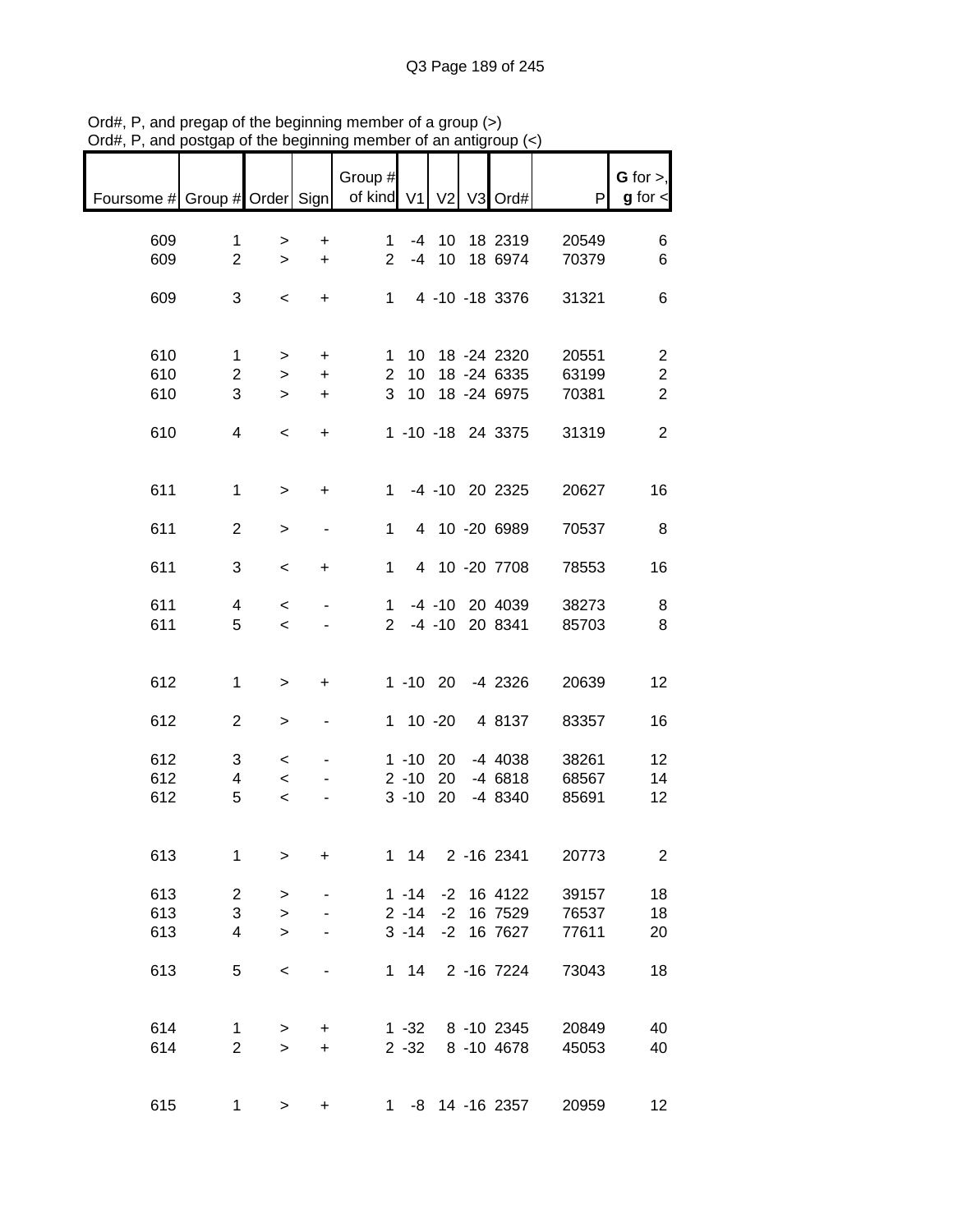|                               |                         |                |           | Group #                 |                      |                      |                    |                | G for $>$ ,    |
|-------------------------------|-------------------------|----------------|-----------|-------------------------|----------------------|----------------------|--------------------|----------------|----------------|
| Foursome # Group # Order Sign |                         |                |           | of kind                 | V <sub>1</sub>       |                      | V2 V3 Ord#         | P              | $g$ for $\lt$  |
| 615                           | 2                       | $\,>$          | +         | $\overline{2}$          | -8                   |                      | 14 -16 3543        | 33049          | 12             |
| 615                           | 3                       | $\, > \,$      | +         | 3                       | -8                   |                      | 14 - 16 7094       | 71663          | 16             |
| 615                           | 4                       | $\geq$         | $\ddot{}$ | 4                       | -8                   |                      | 14 - 16 7752       | 79103          | 16             |
|                               |                         |                |           |                         |                      |                      |                    |                |                |
| 615<br>615                    | 5<br>6                  | ><br>$\, > \,$ |           | 1<br>$\overline{2}$     |                      | $8 - 14$<br>$8 - 14$ | 16 3952<br>16 5063 | 37321<br>49261 | 8<br>8         |
|                               |                         |                |           |                         |                      |                      |                    |                |                |
| 615                           | $\overline{7}$          | $\,<\,$        |           | $\mathbf 1$             | -8                   |                      | 14 -16 4143        | 39359          | 8              |
| 615                           | 8                       | $\prec$        |           | $\overline{2}$          | -8                   |                      | 14 -16 6440        | 64319          | 8              |
|                               |                         |                |           |                         |                      |                      |                    |                |                |
| 616                           | $\mathbf 1$             |                |           | 1                       |                      | $20 - 26$            | 4 2367             | 21031          | 8              |
|                               |                         | >              | +         |                         |                      |                      |                    |                |                |
| 616                           | $\overline{2}$          | $\, > \,$      |           |                         | $1 - 20$             | 26                   | $-4$ 5921          | 58477          | 24             |
|                               |                         |                |           |                         |                      |                      |                    |                |                |
|                               |                         |                |           |                         |                      |                      |                    |                |                |
| 617<br>617                    | 1<br>$\overline{2}$     | $\, > \,$      | +         |                         | $1 - 26$<br>$2 - 26$ | 4                    | 16 2368<br>16 7340 | 21059<br>74411 | 28             |
|                               |                         | $\geq$         | $\ddot{}$ |                         |                      | $\overline{4}$       |                    |                | 28             |
| 617                           | 3                       | $\,>$          |           | 1                       | 26                   |                      | $-4$ $-16$ 6602    | 66109          | $\overline{2}$ |
|                               |                         |                |           |                         |                      |                      |                    |                |                |
| 617                           | 4                       | $\,<\,$        | $\ddot{}$ | 1                       | 26                   |                      | -4 -16 4372        | 41813          | 30             |
| 617                           | 5                       | $\,<\,$        | +         | $\overline{2}$          | 26                   |                      | -4 -16 5294        | 51721          | 28             |
| 617                           | 6                       | $\,<$          | $\ddot{}$ | 3                       | 26                   |                      | $-4$ $-16$ $9485$  | 98809          | 28             |
|                               |                         |                |           |                         |                      |                      |                    |                |                |
| 618                           | 1                       | >              | +         | 1                       |                      | $16 - 10$            | $-6$ 2370          | 21067          | 6              |
| 618                           | 2                       | $\, > \,$      | +         | $\overline{2}$          |                      | $16 - 10$            | $-6$ 8416          | 86539          | 6              |
|                               |                         |                |           |                         |                      |                      |                    |                |                |
| 618                           | 3                       | $\,<\,$        | +         |                         | $1 - 16$             | 10                   | 6 7633             | 77681          | 6              |
| 618                           | 4                       | $\,<\,$        | +         |                         | $2 - 16$             | 10                   | 6 8048             | 82301          | 6              |
|                               |                         |                |           |                         |                      |                      |                    |                |                |
| 619                           | 1                       | $\, > \,$      | $\ddot{}$ | 1                       | -6                   | 8                    | 4 2372             | 21101          | 12             |
|                               |                         |                |           |                         |                      |                      |                    |                |                |
| 619                           | $\overline{c}$          | $\,<$          |           | 1                       | $-6$                 | 8                    | 4 3960             | 37397          | 12             |
| 619                           | 3                       | $\prec$        |           | $\overline{2}$          | $-6$                 | 8                    | 4 9503             | 98981          | 12             |
|                               |                         |                |           |                         |                      |                      |                    |                |                |
| 620                           | 1                       | >              | +         | 1                       | $-4$                 | $-2$                 | 16 2382            | 21187          | 8              |
| 620                           | $\overline{\mathbf{c}}$ | >              | +         | $\overline{\mathbf{c}}$ | $-4$                 | $-2$                 | 16 4704            | 45337          | 8              |
| 620                           | 3                       | $\mathbf{I}$   | +         | 3                       | $-4$                 | $-2$                 | 16 5673            | 55897          | $\,$ 8 $\,$    |
| 620                           | 4                       | $\,$           | $\ddot{}$ | 4                       | $-4$                 | $-2$                 | 16 6233            | 62003          | 12             |
| 620                           | 5                       | $\, > \,$      | +         | 5                       | $-4$                 | $-2$                 | 16 7472            | 75853          | 20             |
| 620                           | 6                       | $\,<\,$        | +         | 1                       | 4                    |                      | 2 -16 3322         | 30817          | 12             |
| 620                           | $\overline{7}$          | $\,<$          | +         | $\overline{2}$          | 4                    |                      | 2 -16 6631         | 66509          | 14             |

Ord#, P, and pregap of the beginning member of a group (>) Ord#, P, and postgap of the beginning member of an antigroup (<)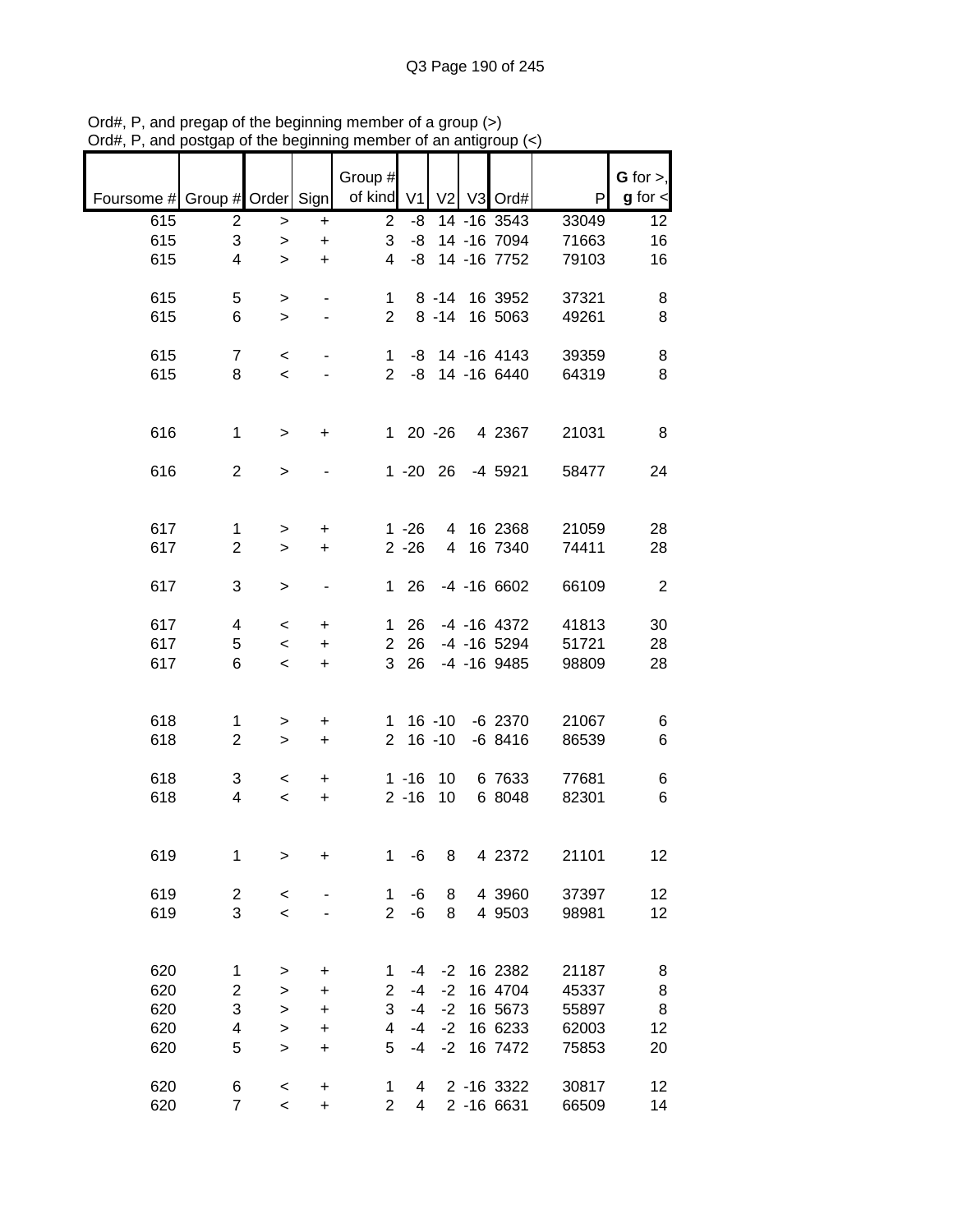| $\mathbf{u}$ , $\mathbf{u}$ , and postgap |                         | <u>u ulu ndanimin</u>    |           |                                  |             |                | or an annyroup (1 |       |                                |
|-------------------------------------------|-------------------------|--------------------------|-----------|----------------------------------|-------------|----------------|-------------------|-------|--------------------------------|
| Foursome # Group # Order Sign             |                         |                          |           | Group #<br>of kind V1 V2 V3 Ord# |             |                |                   | P     | $G$ for $>$ ,<br>$g$ for $\lt$ |
|                                           |                         |                          |           |                                  |             |                |                   |       |                                |
| 620                                       | 8                       | $\,<\,$                  |           | 1.                               |             |                | -4 -2 16 4708     | 45377 | 12                             |
| 620                                       | 9                       | $\prec$                  |           |                                  |             |                | 2 -4 -2 16 7103   | 71761 | 16                             |
|                                           |                         |                          |           |                                  |             |                |                   |       |                                |
|                                           |                         |                          |           |                                  |             |                |                   |       |                                |
|                                           |                         |                          |           |                                  |             |                |                   |       |                                |
| 621                                       | 1                       | $\,$                     | $\ddot{}$ |                                  |             |                | 1 24 -26 -2 2391  | 21283 | 6                              |
|                                           |                         |                          |           |                                  |             |                |                   |       |                                |
| 621                                       | $\overline{\mathbf{c}}$ | $\prec$                  | $\ddot{}$ |                                  |             | $1 - 24$ 26    | 2 2 6 3 2         | 23663 | 6                              |
| 621                                       | 3                       | $\overline{\phantom{0}}$ | $+$       |                                  |             | $2 - 24$ 26    | 2 8847            | 91493 | 6                              |
|                                           |                         |                          |           |                                  |             |                |                   |       |                                |
|                                           |                         |                          |           |                                  |             |                |                   |       |                                |
| 622                                       | 1                       | >                        | $\ddot{}$ |                                  | $1 - 26$    | $-2$           | 2 2 3 9 2         | 21313 | 30                             |
| 622                                       | $\overline{c}$          | $\,$                     | $\ddot{}$ |                                  | $2 - 26$    | $-2$           | 2 4894            | 47491 | 32                             |
| 622                                       | 3                       | $\,$                     | $\ddot{}$ |                                  | $3 - 26$    | $-2$           | 2 8018            | 82003 | 30                             |
| 622                                       | 4                       | $\mathbf{I}$             | $\ddot{}$ |                                  | $4 - 26$    | $-2$           | 2 8199            | 84121 | 32                             |
| 622                                       | 5                       | $\geq$                   | $\ddot{}$ |                                  | $5 - 26$    | $-2$           | 2 9156            | 94993 | 32                             |
|                                           |                         |                          |           |                                  |             |                |                   |       |                                |
| 622                                       | 6                       | $\prec$                  | $\ddot{}$ | 1.                               | -26         | $\overline{2}$ | -2 2631           | 23633 | 30                             |
| 622                                       | $\overline{7}$          | $\prec$                  | $+$       |                                  | 2 26        | $\overline{2}$ | $-28755$          | 90407 | 30                             |
| 622                                       | 8                       | $\overline{\phantom{0}}$ | $+$       |                                  | 3 26        |                | 2 -2 8846         | 91463 | 30                             |
|                                           |                         |                          |           |                                  |             |                |                   |       |                                |
|                                           |                         |                          |           |                                  |             |                |                   |       |                                |
| 623                                       | 1                       | >                        | $\ddot{}$ |                                  |             |                | 1 24 -28 2 2397   | 21347 | 6                              |
| 623                                       | $\overline{2}$          | $\, >$                   | $+$       |                                  |             | 2 24 -28       | 2 3 2 0 7         | 29537 | 6                              |
|                                           |                         |                          |           |                                  |             |                |                   |       |                                |
|                                           |                         |                          |           |                                  |             |                |                   |       |                                |
| 624                                       | 1                       | >                        | $\ddot{}$ |                                  | $1 - 28$    | $\overline{2}$ | 4 2398            | 21377 | 30                             |
| 624                                       | $\overline{2}$          | $\mathbf{r}$             | $\ddot{}$ |                                  | $2 - 28$    | $\overline{2}$ | 4 3208            | 29567 | 30                             |
| 624                                       | 3                       | >                        | $+$       |                                  | $3 - 28$    | $\overline{2}$ | 4 3 9 4 9         | 37307 | 30                             |
|                                           |                         |                          |           |                                  |             |                |                   |       |                                |
| 624                                       | 4                       | $\overline{\phantom{a}}$ | $\ddot{}$ |                                  |             |                | 1 28 -2 -4 6152   | 61057 | 34                             |
|                                           |                         |                          |           |                                  |             |                |                   |       |                                |
|                                           |                         |                          |           |                                  |             |                |                   |       |                                |
| 625                                       | 1                       | >                        | +         | $\mathbf 1$                      |             | $20 - 20$      | $-8$ 2406         | 21433 | 14                             |
|                                           |                         |                          |           |                                  |             |                |                   |       |                                |
| 625                                       | $\overline{c}$          | <                        | +         |                                  | $1 - 20$ 20 |                | 8 5205            | 50821 | 12                             |
|                                           |                         |                          |           |                                  |             |                |                   |       |                                |
|                                           |                         |                          |           |                                  |             |                |                   |       |                                |
| 626                                       | 1                       | >                        | +         | 1                                |             | $22 - 26$      | 2 2417            | 21529 | 6                              |
| 626                                       | $\overline{c}$          | $\, > \,$                | $\ddot{}$ | 2                                |             | $22 - 26$      | 2 6465            | 64633 | 6                              |
| 626                                       | 3                       | $\, > \,$                | $\ddot{}$ | 3                                |             | $22 - 26$      | 2 8369            | 86083 | 6                              |
| 626                                       | 4                       | >                        | $\ddot{}$ | 4                                |             | $22 - 26$      | 2 8382            | 86209 | 8                              |
| 626                                       | 5                       | >                        | +         | 5                                |             | $22 - 26$      | 2 8 6 5 1         | 89329 | 12                             |
| 626                                       | 6                       | >                        | +         | 6                                |             | $22 - 26$      | 2 8671            | 89533 | 6                              |
|                                           |                         |                          |           |                                  |             |                |                   |       |                                |
| 626                                       | 7                       | $\,<$                    | +         |                                  | $1 - 22$ 26 |                | $-2$ 4772         | 46133 | 8                              |
| 626                                       | 8                       | $\overline{\phantom{a}}$ | $\ddot{}$ |                                  | $2 - 22$    | 26             | $-28827$          | 91283 | 8                              |
|                                           |                         |                          |           |                                  |             |                |                   |       |                                |

Ord#, P, and pregap of the beginning member of a group (>) Ord#, P, and postgap of the beginning member of an antigroup (<)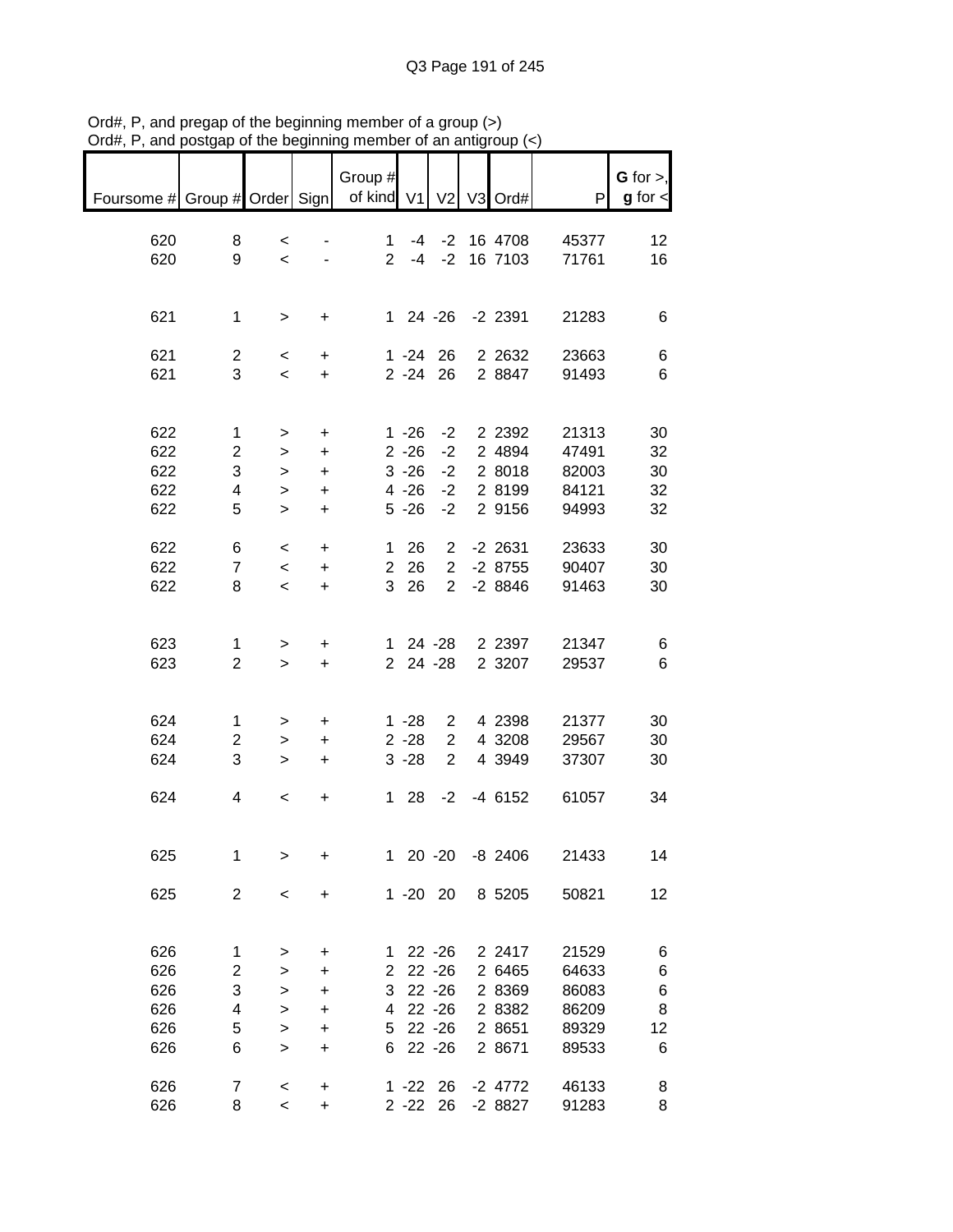|                                                       |                |                                     |                  | Group #               |             |                |                   |       | G for $>$ ,    |
|-------------------------------------------------------|----------------|-------------------------------------|------------------|-----------------------|-------------|----------------|-------------------|-------|----------------|
| Foursome # Group # Order Sign   of kind V1 V2 V3 Ord# |                |                                     |                  |                       |             |                |                   | P     | $g$ for $\lt$  |
|                                                       |                |                                     |                  |                       |             |                |                   |       |                |
|                                                       |                |                                     |                  |                       |             |                |                   |       |                |
| 627                                                   |                |                                     |                  | $\mathbf{1}$          | -8          |                | 2 26 2427         | 21611 | 10             |
|                                                       | $\mathbf{1}$   | $\geq$                              | $+$              |                       |             |                |                   |       |                |
| 627                                                   | $\overline{c}$ |                                     |                  |                       |             |                | -2 -26 4638       | 44623 | 10             |
| 627                                                   | 3              | $\overline{\phantom{0}}$<br>$\prec$ | +<br>$+$         | 1<br>$\overline{2}$   | 8           |                | 8 -2 -26 6865     | 69127 |                |
|                                                       |                |                                     |                  |                       |             |                |                   |       | 16             |
|                                                       |                |                                     |                  |                       |             |                |                   |       |                |
| 628                                                   |                |                                     |                  |                       |             |                |                   |       |                |
|                                                       | $\mathbf 1$    | $\geq$                              | +                | 1.                    |             |                | 2 26 -28 2428     | 21613 | $\overline{2}$ |
| 628                                                   | $\overline{2}$ | $\, > \,$                           | $\ddot{}$        | $\overline{2}$<br>3   |             |                | 2 26 -28 8754     | 90403 | $\overline{c}$ |
| 628                                                   | 3              | $\, > \,$                           | $\color{red}{+}$ |                       |             |                | 2 26 -28 9016     | 93329 | 6              |
|                                                       |                |                                     |                  |                       |             |                | 1 -2 -26 28 4539  |       |                |
| 628                                                   | 4              | $\overline{\phantom{a}}$            | $\ddot{}$        |                       |             |                |                   | 43577 | $\overline{c}$ |
| 628                                                   | 5              | $\,<$                               | $+$              |                       |             |                | 2 -2 -26 28 8019  | 82007 | $\overline{2}$ |
|                                                       |                |                                     |                  |                       |             |                |                   |       |                |
|                                                       |                |                                     |                  |                       |             |                |                   |       |                |
| 629                                                   | $\mathbf{1}$   | $\geq$                              | +                | 1.                    |             |                | 10 -10 14 2446    | 21803 | $\overline{4}$ |
| 629                                                   | $\overline{c}$ | $\mathbf{r}$                        | $\ddot{}$        | $\mathbf{2}^{\prime}$ |             |                | 10 -10 14 5083    | 49463 | 4              |
| 629                                                   | 3              | $\mathbf{I}$                        | $\ddot{}$        | 3                     |             | $10 - 10$      | 14 5546           | 54503 | 4              |
|                                                       |                |                                     |                  |                       |             |                |                   |       |                |
| 629                                                   | 4              | $\,<\,$                             | +                |                       |             |                | 1 -10 10 -14 7309 | 74093 | 6              |
| 629                                                   | 5              | $\overline{\phantom{0}}$            | $\ddot{}$        |                       |             |                | 2 -10 10 -14 9587 | 99923 | 6              |
|                                                       |                |                                     |                  |                       |             |                |                   |       |                |
| 629                                                   | 6              | $\,<$                               |                  |                       |             |                | 1 10 -10 14 3946  | 37253 | 20             |
|                                                       |                |                                     |                  |                       |             |                |                   |       |                |
|                                                       |                |                                     |                  |                       |             |                |                   |       |                |
| 630                                                   | $\mathbf 1$    | >                                   | +                | 1                     |             |                | $0 -10 -22457$    | 21911 | 18             |
| 630                                                   | $\overline{c}$ | $\, > \,$                           | $\ddot{}$        | $\overline{2}$        |             | $0 - 10$       | $-26624$          | 66431 | 18             |
| 630                                                   | 3              | $\geq$                              | $\ddot{}$        | 3                     |             | $0 - 10$       | $-2$ 7658         | 77951 | 18             |
|                                                       |                |                                     |                  |                       |             |                |                   |       |                |
| 630                                                   | 4              | $\overline{\phantom{a}}$            | +                | $\mathbf 1$           |             | $0$ 10         | 2 6370            | 63559 | 18             |
|                                                       |                |                                     |                  |                       |             |                |                   |       |                |
| 630                                                   | 5              | $\overline{\phantom{a}}$            |                  | $\mathbf{1}$          |             |                | $0 -10 -25559$    | 54623 | 6              |
| 630                                                   | 6              | $\,<$                               |                  | 2                     |             |                | $0 -10 -28107$    | 83003 | 6              |
|                                                       |                |                                     |                  |                       |             |                |                   |       |                |
|                                                       |                |                                     |                  |                       |             |                |                   |       |                |
| 631                                                   | $\mathbf 1$    | $\,>$                               | +                | 1                     | 12          | $-2$           | $-2$ 2460         | 21943 | 6              |
|                                                       |                |                                     |                  |                       |             |                |                   |       |                |
| 631                                                   | $\overline{c}$ | >                                   |                  |                       | $1 - 12$    | $\overline{2}$ | 2 7261            | 73547 | 18             |
|                                                       |                |                                     |                  |                       |             |                |                   |       |                |
|                                                       |                |                                     |                  |                       |             |                |                   |       |                |
| 632                                                   | 1              | >                                   | +                | 1                     | 0           | 4              | 4 2464            | 21997 | 6              |
| 632                                                   | $\overline{c}$ | >                                   | +                | $\overline{2}$        | 0           | 4              | 4 3 661           | 34267 | 6              |
| 632                                                   | 3              | >                                   | +                | 3                     | $\mathbf 0$ | 4              | 4 3831            | 36067 | 6              |
| 632                                                   | 4              | $\geq$                              | +                | 4                     | 0           | 4              | 4 5721            | 56437 | 6              |
| 632                                                   | 5              | >                                   | +                | 5                     | 0           | 4              | 4 7034            | 71011 | 12             |
| 632                                                   | 6              | >                                   | $\ddot{}$        | 6                     | 0           | 4              | 4 7711            | 78577 | 6              |

Ord#, P, and pregap of the beginning member of a group (>) Ord#, P, and postgap of the beginning member of an antigroup (<)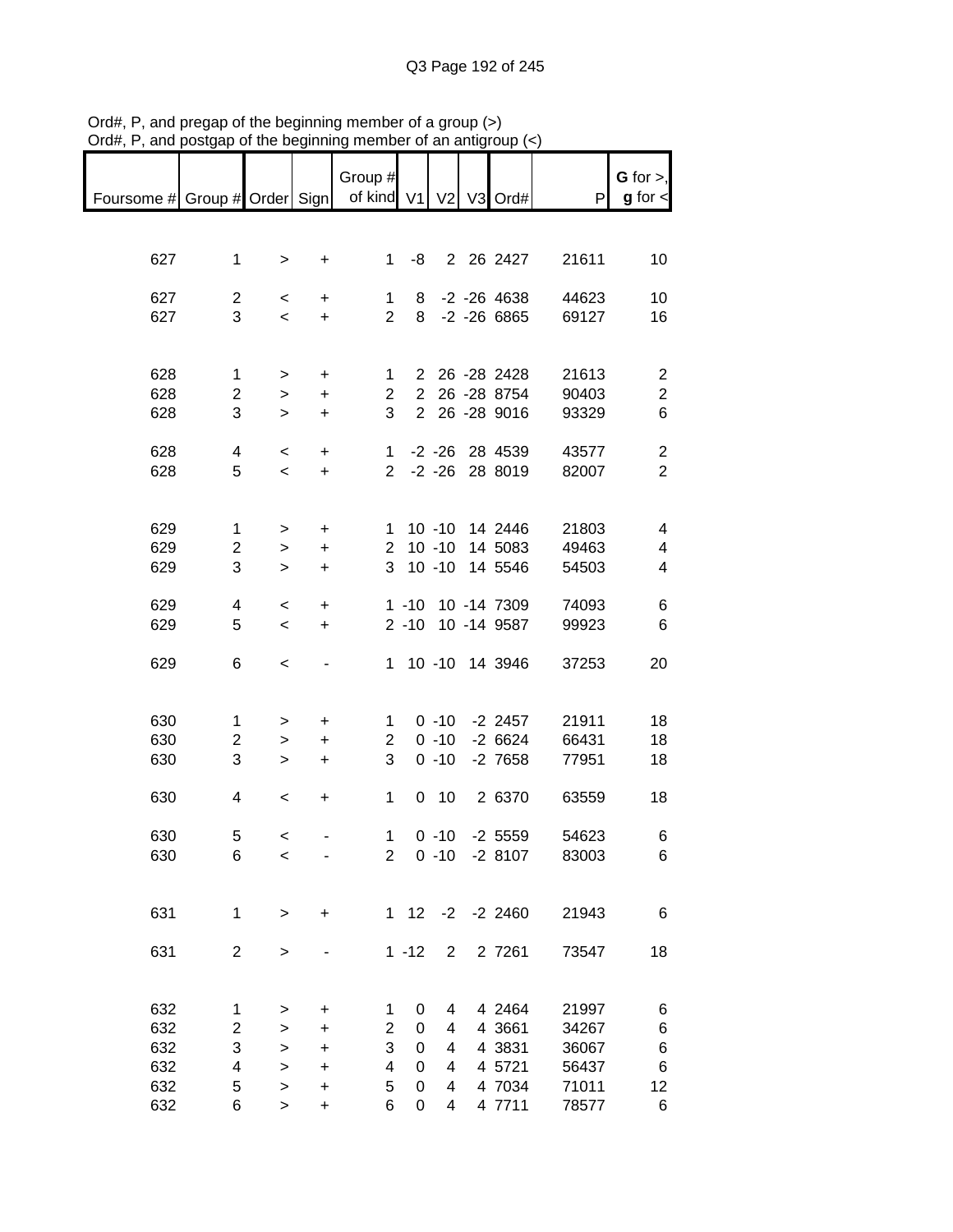|                               |                     |                                         |           | Group #        |                  |                         |                  |                        | $G$ for $>$ ,  |
|-------------------------------|---------------------|-----------------------------------------|-----------|----------------|------------------|-------------------------|------------------|------------------------|----------------|
| Foursome # Group # Order Sign |                     |                                         |           | of kind        | V <sub>1</sub>   | V <sub>2</sub>          | V3 Ord#          | P                      | $g$ for $\lt$  |
|                               |                     |                                         |           |                |                  |                         |                  |                        |                |
| 632                           | 7                   | $\,$                                    | $\ddot{}$ | $\overline{7}$ | $\pmb{0}$        | $\overline{\mathbf{4}}$ | 4 8012           | 81937                  | 6              |
| 632                           | 8                   | $\geq$                                  | $\ddot{}$ | 8              | 0                | 4                       | 4 8609           | 88867                  | 6              |
| 632                           | 9                   |                                         |           | 1              | 0                | -4                      | -4 3746          | 35129                  | 12             |
| 632                           | 10                  | >                                       |           | $\overline{2}$ | 0                | $-4$                    | -4 5792          | 57119                  | 12             |
| 632                           | 11                  | $\mathbf{I}$                            |           | 3              | 0                | $-4$                    | -4 7996          | 81749                  | 12             |
|                               |                     | $\mathbf{I}$                            |           |                |                  |                         |                  |                        |                |
| 632                           | 12                  | $\,<$                                   | +         | 1              | 0                | -4                      | $-4$ 2601        | 23327                  | 6              |
| 632                           | 13                  | $\prec$                                 | $\ddot{}$ | $\overline{2}$ | 0                | $-4$                    | $-4$ 2828        | 25673                  | 6              |
| 632                           | 14                  | $\,<$                                   | $\ddot{}$ | 3              | $\Omega$         | $-4$                    | $-4$ 4030        | 38183                  | 6              |
| 632                           | 15                  | $\,<$                                   | $\ddot{}$ | 4              | $\mathbf 0$      | $-4$                    | $-46288$         | 62633                  | 6              |
| 632                           | 16                  | $\,<$                                   | $\ddot{}$ | 5              | 0                | $-4$                    | -4 8230          | 84437                  | 6              |
|                               |                     |                                         |           |                |                  |                         |                  |                        |                |
| 632                           | 17                  | $\,<$                                   |           | $\mathbf{1}$   | $\boldsymbol{0}$ | 4                       | 4 2865           | 26041                  | 12             |
|                               |                     |                                         |           |                |                  |                         |                  |                        |                |
|                               |                     |                                         |           |                |                  |                         |                  |                        |                |
| 633                           | $\mathbf{1}$        | >                                       | $\ddot{}$ | 1              | 10               |                         | 6 - 14 2486      | 22159                  | $\overline{c}$ |
| 633                           | $\overline{c}$      | $\, > \,$                               | $\ddot{}$ | $\overline{2}$ | 10               |                         | 6 -14 2792       | 25309                  | $\overline{c}$ |
| 633                           | 3                   | $\,$                                    | $\ddot{}$ | 3              | 10               |                         | 6 -14 5740       | 56599                  | $\overline{c}$ |
| 633                           | 4                   | $\geq$                                  | $\ddot{}$ | 4              | 10               |                         | 6 -14 6082       | 60259                  | $\overline{2}$ |
|                               |                     |                                         |           |                |                  |                         |                  |                        |                |
| 633                           | 5                   | $\,<$                                   | +         |                | $1 - 10$         |                         | -6 14 6342       | 63311                  | $\overline{2}$ |
| 633                           |                     |                                         |           | 1              | 10               |                         | 6 -14 7632       |                        | 22             |
|                               | 6<br>$\overline{7}$ | $\,<$                                   |           | $\overline{2}$ |                  |                         | 6 -14 8047       | 77659                  |                |
| 633                           |                     | $\prec$                                 |           |                | 10               |                         |                  | 82279                  | 22             |
|                               |                     |                                         |           |                |                  |                         |                  |                        |                |
| 634                           | 1                   | $\, > \,$                               | +         | 1              | -8               |                         | 32 - 30 2499     | 22303                  | 12             |
| 634                           | $\overline{2}$      | $\, > \,$                               | $\ddot{}$ | $\overline{2}$ | -8               |                         | 32 - 30 8571     | 88423                  | 12             |
|                               |                     |                                         |           |                |                  |                         |                  |                        |                |
|                               |                     |                                         |           |                |                  |                         |                  |                        |                |
| 635                           | 1                   | >                                       | +         | 1              | $-4$             | 6                       | 12 2506          | 22391                  | 10             |
| 635                           | $\overline{c}$      | $\geq$                                  | $\ddot{}$ | $\overline{2}$ | $-4$             | 6                       | 12 3151          | 28949                  | 16             |
|                               |                     |                                         |           |                |                  |                         |                  |                        |                |
|                               |                     |                                         |           |                |                  |                         |                  |                        |                |
| 636                           |                     | $1 \quad$<br>$\rightarrow$              | $+$       |                |                  |                         |                  | 1 12 -16 -2 2508 22409 | 12             |
|                               |                     |                                         |           |                |                  |                         |                  |                        |                |
| 636                           |                     | $2^{\circ}$<br>$\overline{\phantom{0}}$ | $+$       |                |                  |                         | 1 -12 16 2 7958  | 81331                  | 12             |
|                               |                     |                                         |           |                |                  |                         |                  |                        |                |
|                               |                     |                                         |           |                |                  |                         |                  |                        |                |
| 637                           | $\mathbf 1$         | $\geq$                                  | $+$       |                |                  |                         |                  | 1 -16 -2 0 2509 22433  | 24             |
| 637                           | $\overline{2}$      | $\prec$                                 | $+$       |                | 1 16 2           |                         | 0 9188           | 95287                  | 24             |
|                               |                     |                                         |           |                |                  |                         |                  |                        |                |
|                               |                     |                                         |           |                |                  |                         |                  |                        |                |
| 638                           | $\mathbf{1}$        | $\geq$                                  | +         |                |                  |                         | 1 10 -10 -8 2517 | 22511                  | 10             |
|                               |                     |                                         |           |                |                  |                         |                  |                        |                |

Ord#, P, and pregap of the beginning member of a group (>) Ord#, P, and postgap of the beginning member of an antigroup (<)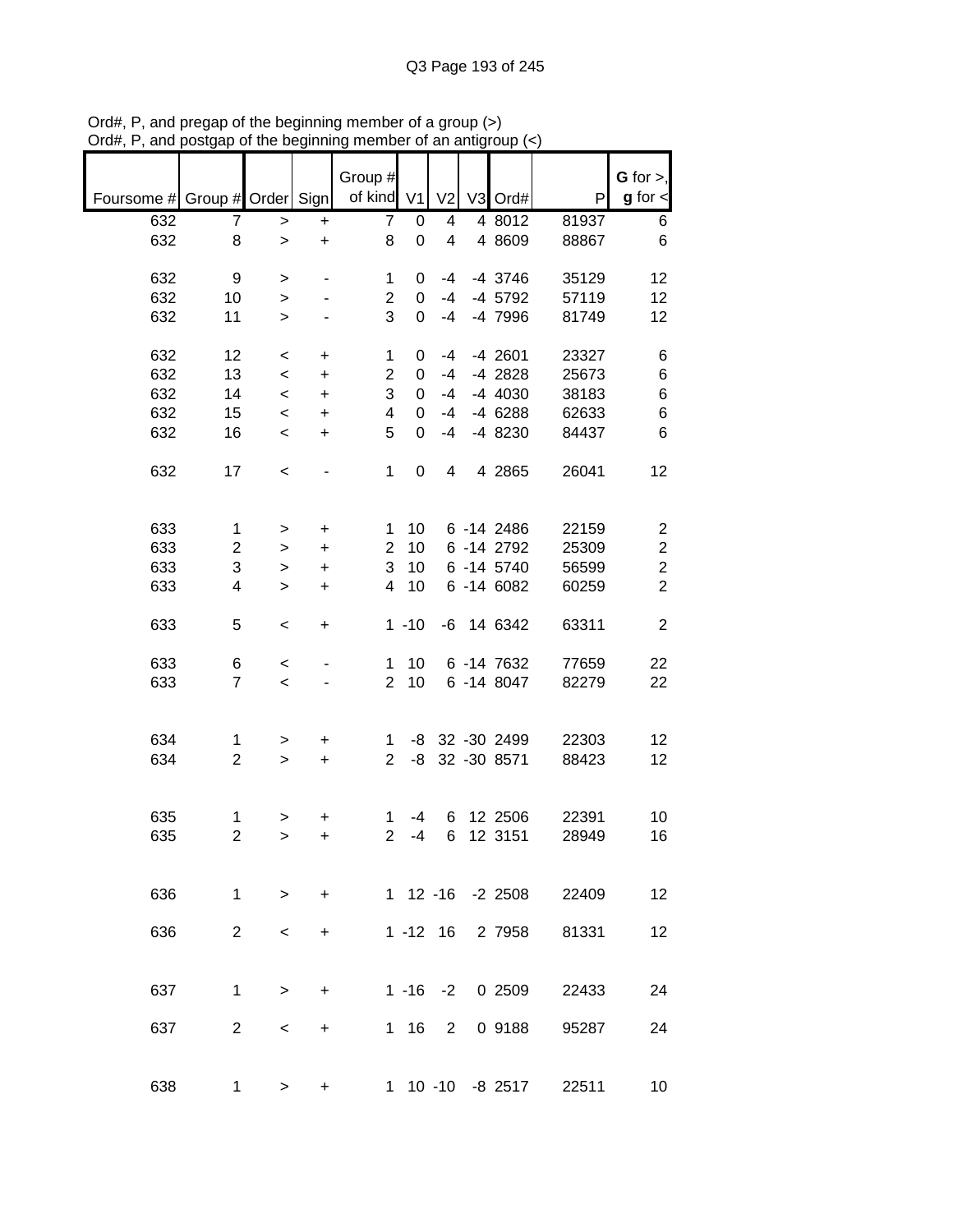|                               |                         |              |                                  | Group #                   |                |                |                      |       | $G$ for $>$ ,  |
|-------------------------------|-------------------------|--------------|----------------------------------|---------------------------|----------------|----------------|----------------------|-------|----------------|
| Foursome # Group # Order Sign |                         |              |                                  | of kind V1                |                | V <sub>2</sub> | V3 Ord#              | P     | $g$ for $\lt$  |
| 638                           | $\overline{c}$          | $\prec$      | $\ddot{}$                        |                           | $1 - 10$       | 10             | 8 25 64              | 22993 | 10             |
| 638                           | 3                       | $\prec$      | $\ddot{}$                        |                           | $2 - 10$       | 10             | 8 3859               | 36373 | 10             |
| 638                           | 4                       | $\prec$      | $\ddot{}$                        |                           | $3 - 10$       | 10             | 8 4160               | 39541 | 10             |
|                               |                         |              |                                  |                           |                |                |                      |       |                |
|                               |                         |              |                                  |                           |                |                |                      |       |                |
| 639                           | 1                       | >            | +                                | 1                         | $\overline{2}$ |                | 4 10 2529            | 22639 | 2              |
| 639                           | 2                       | >            | +                                | $\overline{2}$            | $\overline{2}$ |                | 4 10 6791            | 68219 | 6              |
| 639                           | 3                       | $\mathbf{I}$ | $\ddot{}$                        | 3                         | $\overline{2}$ | $\overline{4}$ | 10 7738              | 78889 | $\overline{2}$ |
|                               |                         |              |                                  |                           |                |                |                      |       |                |
| 639                           | 4                       | $\,<$        | +                                | $\mathbf 1$               | $-2$           |                | $-4$ $-10$ $4040$    | 38281 | 6              |
| 639                           | 5                       | $\,<$        | $\color{red}{+}$                 | $\overline{2}$            | $-2$           |                | $-4$ $-10$ 5674      | 55901 | $\mathbf 2$    |
| 639                           | 6                       | $\,<$        | $\color{red}{+}$                 | 3                         |                |                | $-2$ $-4$ $-10$ 8342 | 85711 | $\,6$          |
| 639                           | $\overline{7}$          | $\,<$        | $\ddot{}$                        | $\overline{4}$            | $-2$           |                | -4 -10 8972          | 92861 | $\overline{2}$ |
|                               |                         |              |                                  |                           |                |                |                      |       |                |
| 639                           | 8                       | $\,<$        |                                  | $\mathbf 1$               | $\overline{2}$ |                | 4 10 4252            | 40559 | 18             |
|                               |                         |              |                                  |                           |                |                |                      |       |                |
|                               |                         |              |                                  |                           |                |                |                      |       |                |
| 640                           | $\mathbf{1}$            | >            | $\ddot{}$                        |                           | $1 - 16$       |                | 2 30 2548            | 22807 | 20             |
| 640                           | $\overline{2}$          | $\geq$       | $\ddot{}$                        |                           | $2 - 16$       |                | 2 30 9324            | 96847 | 20             |
|                               |                         |              |                                  |                           |                |                |                      |       |                |
| 641                           | $\mathbf{1}$            | $\, > \,$    | +                                |                           | $1 \t30 \t-30$ |                | -4 2550              | 22817 | 6              |
|                               |                         |              |                                  |                           |                |                |                      |       |                |
| 641                           | $\overline{c}$          | $\,<$        | +                                |                           | $1 - 30$ 30    |                | 4 9481               | 98773 | 6              |
|                               |                         |              |                                  |                           |                |                |                      |       |                |
|                               |                         |              |                                  |                           |                |                |                      |       |                |
| 642                           | 1                       | >            | +                                | 1                         | 8              |                | -4 18 2553           | 22861 | 2              |
| 642                           | $\overline{2}$          | $\geq$       | $\ddot{}$                        | $\overline{2}$            | 8              | $-4$           | 18 4367              | 41761 | $\overline{2}$ |
|                               |                         |              |                                  |                           |                |                |                      |       |                |
| 642                           | 3                       | $\,<$        | $\begin{array}{c} + \end{array}$ | $\mathbf{1}$              | -8             |                | 4 -18 5325           | 52067 | $\overline{2}$ |
|                               |                         |              |                                  |                           |                |                |                      |       |                |
|                               |                         |              |                                  |                           |                |                |                      |       |                |
| 643                           | 1                       | $\, > \,$    | +                                | $\mathbf{1}$              |                |                | -4 18 -18 2554       | 22871 | 10             |
| 643                           | $\overline{\mathbf{c}}$ | $\geq$       | $\ddot{}$                        | 2                         |                |                | -4 18 -18 4327       | 41351 | 10             |
| 643                           | 3                       | $\geq$       | $\ddot{}$                        | 3                         | $-4$           |                | 18 - 18 4530         | 43451 | 10             |
|                               |                         |              |                                  |                           |                |                |                      |       |                |
| 643                           | 4                       | $\,<$        | +                                | 1                         |                | $4 - 18$       | 18 3756              | 35257 | 10             |
| 643                           | 5                       | $\prec$      | +                                | $\overline{2}$            |                | $4 - 18$       | 18 5324              | 52057 | 10             |
| 643                           | 6                       | $\prec$      | +                                | 3                         |                | $4 - 18$       | 18 9423              | 98047 | 10             |
|                               |                         |              |                                  |                           |                |                |                      |       |                |
| 644                           | 1                       |              |                                  |                           |                | $18 - 18$      | 8 2555               | 22877 |                |
| 644                           | 2                       | >            | +                                | $1 \quad$<br>$\mathbf{2}$ |                | $18 - 18$      | 8 7281               | 73727 | 6<br>6         |
| 644                           | 3                       | $\geq$       | $\ddot{}$                        | 3                         |                | $18 - 18$      | 8 8 5 3 4            | 87887 | 6              |
|                               |                         | $\, > \,$    | $\ddot{}$                        |                           |                |                |                      |       |                |
| 644                           | 4                       | $\,<\,$      | $\ddot{}$                        |                           | $1 - 18$       | 18             | $-8$ 4285            | 40927 | 6              |

Ord#, P, and pregap of the beginning member of a group (>) Ord#, P, and postgap of the beginning member of an antigroup (<)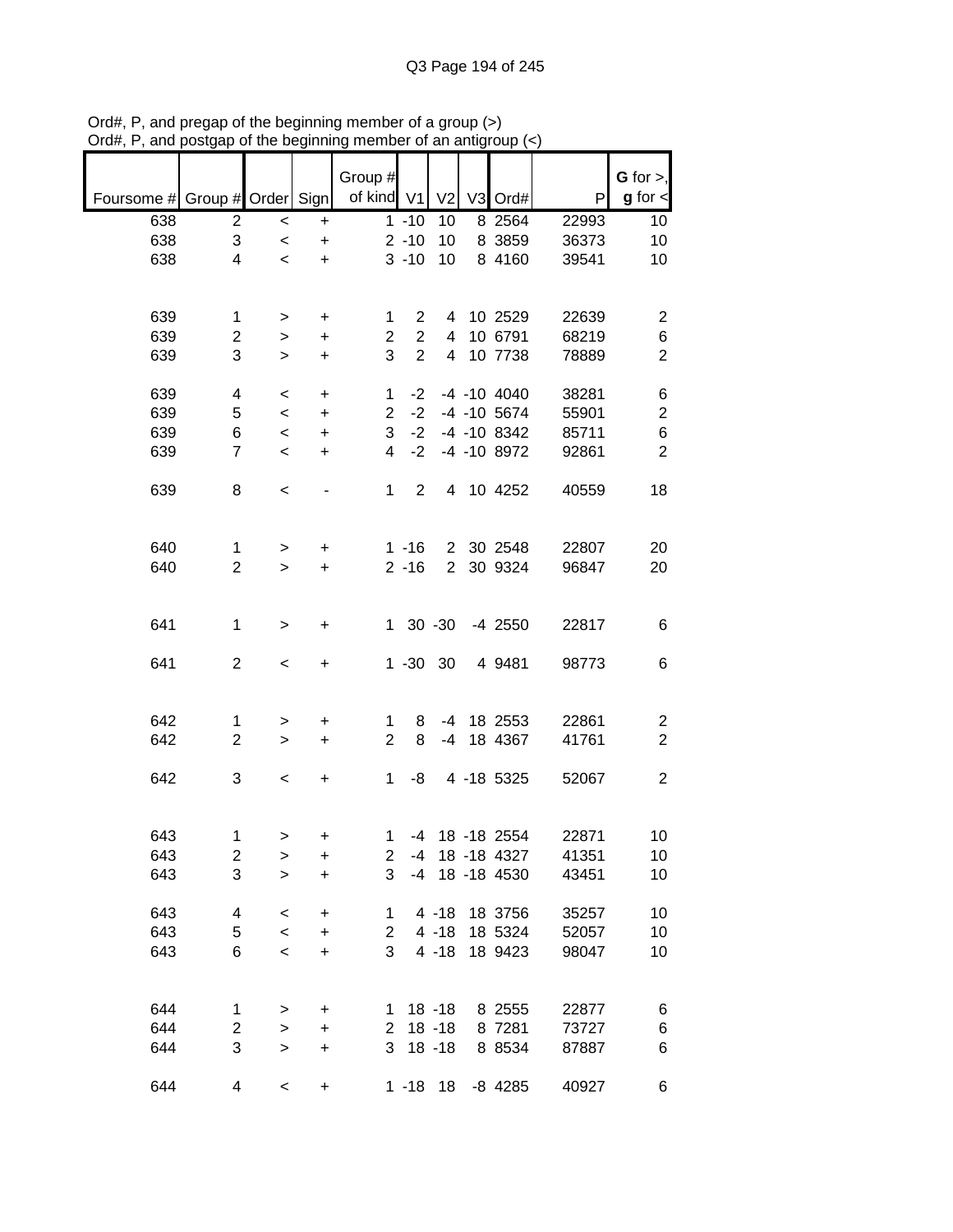| $max$ , can posigap or the beginning memb  |                |                          |                                  |                |                 |                 | $\mathsf{u}_1$ and $\mathsf{u}_2$ $\mathsf{u}_3$ $\mathsf{u}_4$ |       |                                |
|--------------------------------------------|----------------|--------------------------|----------------------------------|----------------|-----------------|-----------------|-----------------------------------------------------------------|-------|--------------------------------|
| Foursome # Group # Order Sign   of kind V1 |                |                          |                                  | Group #        |                 |                 | V2 V3 Ord#                                                      | P     | $G$ for $>$ ,<br>$g$ for $\lt$ |
|                                            |                |                          |                                  |                |                 |                 |                                                                 |       |                                |
| 645                                        | $\mathbf 1$    | $\,$                     | $\ddot{}$                        |                | $1 - 18$        | 8               | 2 2 5 5 6                                                       | 22901 | 24                             |
| 645                                        | $\overline{2}$ | $\,<\,$                  | $\sim$                           |                | $1 - 18$        |                 | 8 2 8799                                                        | 90971 | 6                              |
| 646                                        | $\mathbf 1$    | $\geq$                   | $+$                              |                | $1 - 16$        |                 | 8 10 2561                                                       | 22961 | 18                             |
|                                            | $\overline{2}$ |                          |                                  |                |                 |                 |                                                                 |       |                                |
| 646                                        |                | $\,<$                    | $\qquad \qquad \blacksquare$     |                | $1 - 16$        |                 | 8 10 3658                                                       | 34253 | $\,6\,$                        |
| 647                                        | $\mathbf{1}$   | >                        | $\ddot{}$                        | $\mathbf 1$    | -4              | 6               | 6 2578                                                          | 23081 | 10                             |
| 647                                        | $\overline{2}$ | $\geq$                   | $\ddot{}$                        | $\overline{2}$ | $-4$            | 6               | 6 8773                                                          | 90641 | 10                             |
| 647                                        | 3              | $\geq$                   | $\blacksquare$                   | 1              | 4               | -6              | $-6$ 5319                                                       | 51991 | 14                             |
| 647                                        | 4              | $\,<$                    | +                                | 1              | 4               | -6              | $-6$ 3272                                                       | 30259 | 10                             |
| 647                                        | 5              | $\overline{\phantom{a}}$ | $\ddot{}$                        | $\overline{2}$ | $\overline{4}$  | -6              | $-68280$                                                        | 85027 | 10                             |
| 647                                        | 6              | $\,<$                    | $\blacksquare$                   | 1              | -4              | 6               | 6 2581                                                          | 23117 | 14                             |
|                                            |                |                          |                                  |                |                 |                 |                                                                 |       |                                |
| 648                                        | $\mathbf 1$    | $\, > \,$                | $\ddot{}$                        | $1 \quad$      | $-2$            |                 | 4 12 2589                                                       | 23201 | 4                              |
| 648                                        | $\overline{c}$ | $\geq$                   | $\ddot{}$                        | $\overline{2}$ | $-2$            |                 | 4 12 3122                                                       | 28661 | 4                              |
| 648                                        | 3              | $\mathbf{I}$             | $+$                              | 3 <sup>1</sup> | $-2$            |                 | 4 12 3355                                                       | 31151 | $\overline{\mathbf{4}}$        |
|                                            |                |                          |                                  |                |                 |                 |                                                                 |       |                                |
| 649                                        | 1              | $\geq$                   | $+$                              | 1              |                 |                 | $0 \t12 \t-6 \t2602$<br>$-6$ 4095                               | 23333 | 6                              |
| 649                                        | $\overline{c}$ | $\,>$                    | $+$                              | $\overline{2}$ |                 | 0 <sub>12</sub> |                                                                 | 38867 | 6                              |
| 649                                        | 3              | $\overline{\phantom{a}}$ | $\begin{array}{c} + \end{array}$ |                | $1 \quad$       | $0 - 12$        | 6 9416                                                          | 97967 | 6                              |
|                                            |                |                          |                                  |                |                 |                 |                                                                 |       |                                |
| 650                                        | 1              | $\, > \,$                | +                                | 1              | 12              |                 | $-6 - 10$ 2603                                                  | 23339 | 6                              |
| 650                                        | $\overline{c}$ | $\,$                     | $\ddot{}$                        | $\overline{2}$ | 12              |                 | $-6 - 10$ 4497                                                  | 43019 | 6                              |
| 650                                        | 3              | $\geq$                   | +                                | 3              | 12 <sup>7</sup> |                 | $-6 - 106994$                                                   | 70589 | $\,6$                          |
| 651                                        | $\mathbf{1}$   | $\,>$                    | $\ddot{}$                        |                |                 |                 | 1 26 -10 -4 2606                                                | 23371 | $\overline{2}$                 |
| 651                                        | $\overline{c}$ | $\,$                     | $\overline{\phantom{a}}$         |                | $1 - 26$ 10     |                 | 4 5831                                                          | 57557 | 28                             |
|                                            |                |                          |                                  |                |                 |                 |                                                                 |       |                                |
| 652                                        | $\mathbf{1}$   | >                        | +                                |                | 1 -24           | -4              | 4 2632                                                          | 23663 | 30                             |
| 652                                        | $\overline{c}$ | $\geq$                   | $\ddot{}$                        |                | $2 - 24$        | $-4$            | 4 9278                                                          | 96323 | 30                             |

Ord#, P, and pregap of the beginning member of a group (>) Ord#, P, and postgap of the beginning member of an antigroup (<)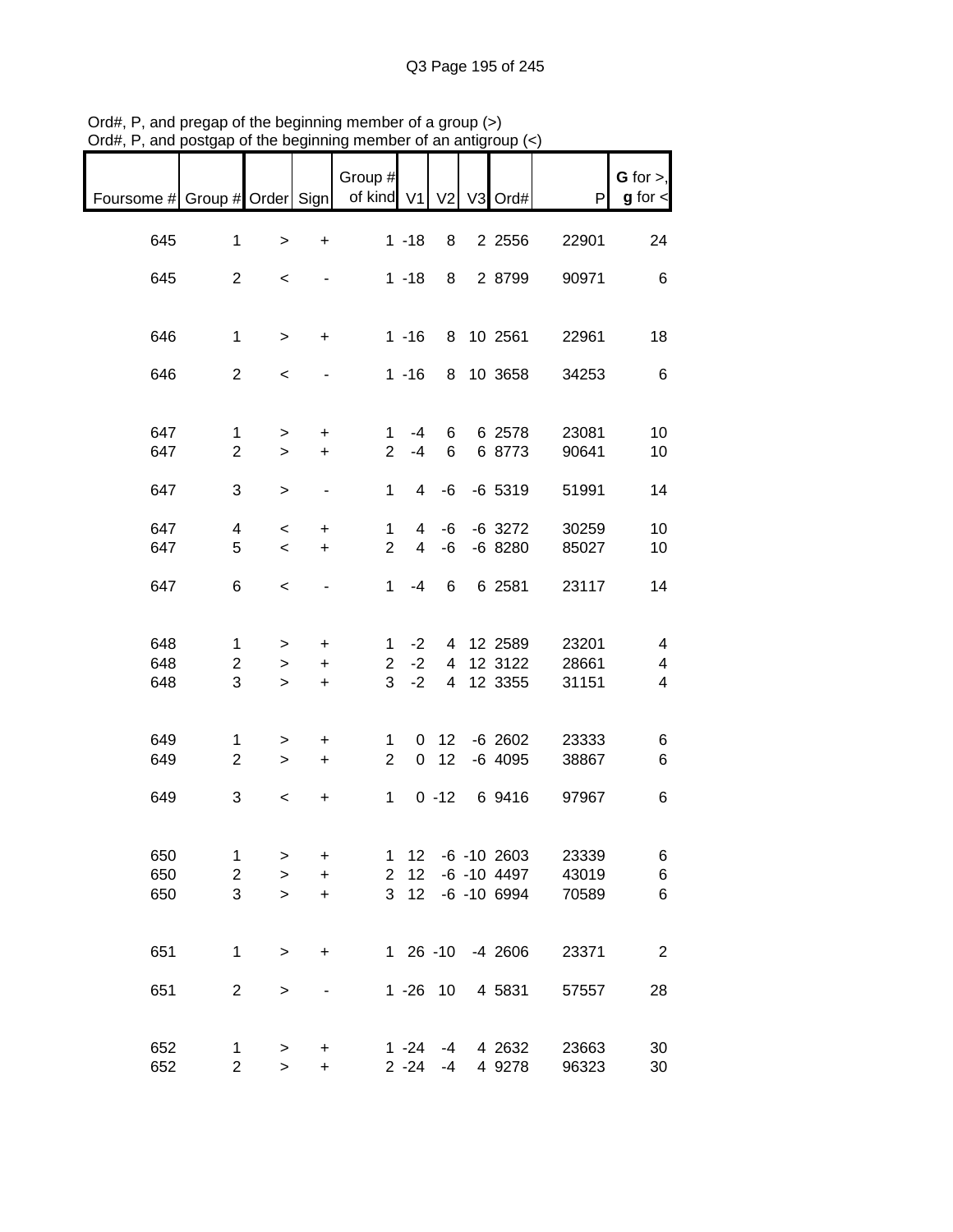|                               |                |                          |           | Group #        |          |                |                    |       | $G$ for $>$ ,  |
|-------------------------------|----------------|--------------------------|-----------|----------------|----------|----------------|--------------------|-------|----------------|
| Foursome # Group # Order Sign |                |                          |           | of kind V1     |          | V <sub>2</sub> | V3 Ord#            | P     | $g$ for $\lt$  |
| 653                           | 1              | >                        | $\ddot{}$ | 1              | 4        | -8             | 28 2635            | 23677 | 6              |
| 653                           | $\overline{2}$ | $\, > \,$                | $\ddot{}$ | $\overline{2}$ | 4        | -8             | 28 6129            | 60793 | 14             |
| 654                           | 1              | $\,>$                    | +         | 1              | -4       | 0              | $-6$ 2646          | 23789 | 16             |
| 654                           | $\overline{2}$ | $\,<$                    |           | 1              | $-4$     | 0              | $-6$ 9287          | 96443 | 8              |
| 655                           | 1              | >                        | $\ddot{}$ | 1.             |          |                | $-2$ 22 $-12$ 2651 | 23831 | 4              |
| 655                           | 2              | >                        | $\ddot{}$ | $\overline{2}$ | $-2$     |                | 22 -12 6014        | 59471 | 4              |
| 655                           | 3              | >                        | $\ddot{}$ | 3              | $-2$     |                | 22 -12 6221        | 61871 | 10             |
| 655                           | 4              | >                        | $\ddot{}$ | 4              | $-2$     |                | 22 -12 7802        | 79631 | 4              |
| 655                           | 5              | $\,<$                    | $\ddot{}$ | 1              |          | $2 - 22$       | 12 7587            | 77239 | 4              |
| 655                           | 6              | $\overline{\phantom{a}}$ | $\ddot{}$ | $\overline{2}$ |          | $2 - 22$       | 12 9380            | 97549 | 4              |
| 656                           | 1              | >                        | $\ddot{}$ | 1.             |          | $22 - 12$      | $-8$ 2652          | 23833 | $\overline{2}$ |
| 656                           | 2              | >                        | +         | $\overline{2}$ |          | $22 - 12$      | $-86015$           | 59473 | $\overline{c}$ |
| 656                           | 3              | $\geq$                   | $\ddot{}$ | 3              |          | $22 - 12$      | $-8$ 9544          | 99439 | 8              |
| 657                           | 1              | >                        | +         |                | $1 - 12$ | -8             | 2 2 6 5 3          | 23857 | 24             |
| 657                           | $\overline{c}$ | $\,<$                    | +         | $\mathbf 1$    | 12       | 8              | $-2$ 4228          | 40253 | 24             |
| 658                           | 1              | >                        | +         | 1              | 4        | 6              | 16 2661            | 23911 | $\overline{2}$ |
| 658                           | $\overline{2}$ | $\,<\,$                  | +         | 1              | -4       |                | $-6 - 168862$      | 91703 | 8              |
| 659                           | 1              | >                        | +         | 1              |          | $16 - 14$      | $-8$ 2663          | 23929 | 12             |
| 659                           | 2              | >                        | $\ddot{}$ | $\overline{c}$ |          | $16 - 14$      | $-8$ 4783          | 46237 | 8              |
| 659                           | 3              | >                        | $\ddot{}$ | 3              |          | $16 - 14$      | $-8$ $7813$        | 79777 | 8              |
| 659                           | 4              | $\,<$                    | $\ddot{}$ |                | $1 - 16$ | 14             | 8 4810             | 46549 | 10             |
| 659                           | 5              | $\prec$                  | +         |                | $2 - 16$ | 14             | 8 7650             | 77839 | 10             |
| 659                           | 6              | $\prec$                  | +         |                | $3 - 16$ | 14             | 8 9 5 2 2          | 99173 | 8              |
| 660                           | 1              | >                        | +         | 1              | 8        | -8             | 6 2673             | 24029 | 6              |
| 660                           | 2              | >                        | +         | 2              | 8        | -8             | 6 3342             | 31019 | 6              |
| 660                           | 3              | $\, > \,$                | +         | 3              | 8        | -8             | 6 4802             | 46457 | 6              |
| 660                           | 4              | $\,<$                    |           | 1              | 8        | -8             | 6 6302             | 62801 | 18             |

Ord#, P, and pregap of the beginning member of a group (>) Ord#, P, and postgap of the beginning member of an antigroup (<)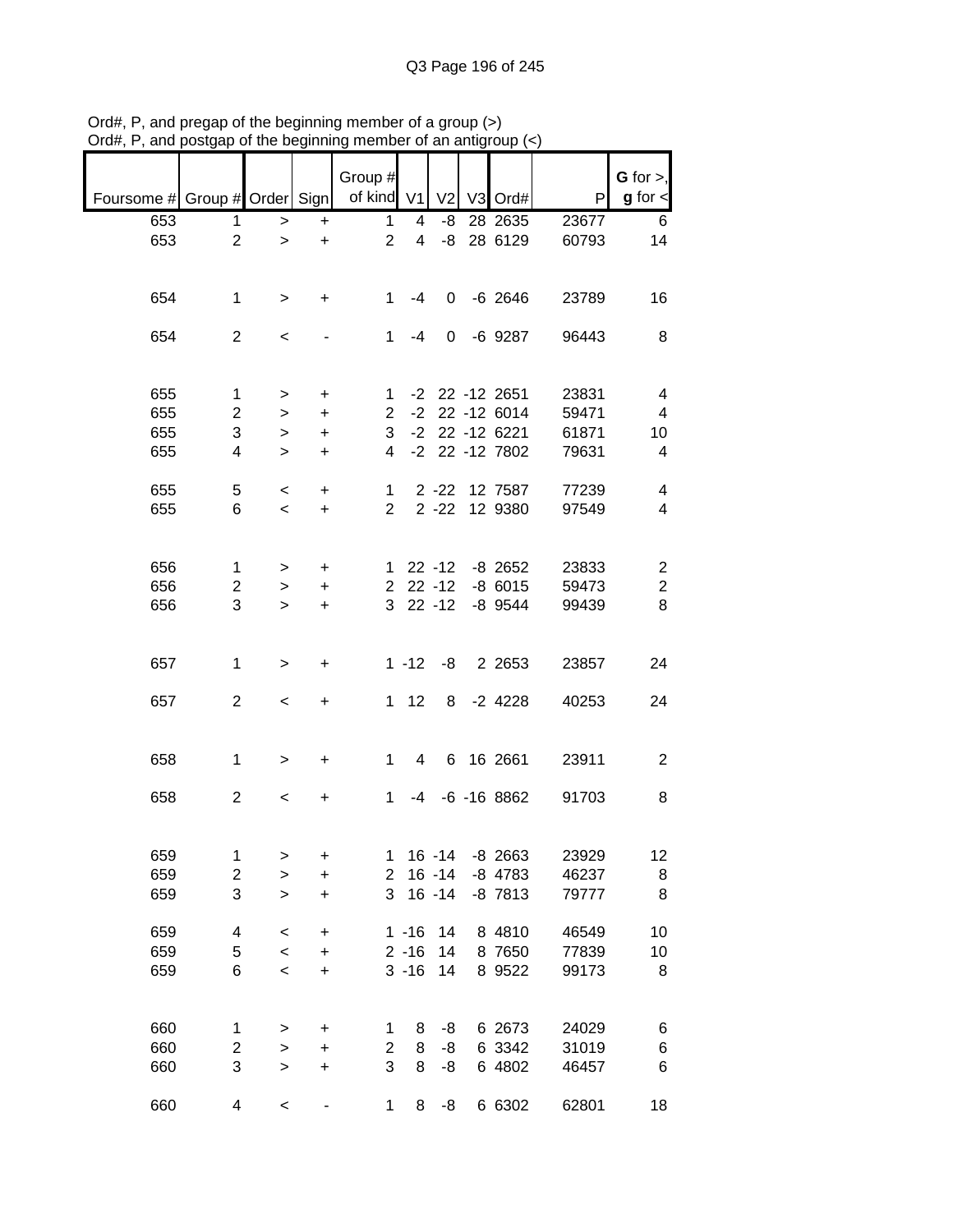|                                            |                |              |           | Group #             |               |           |                        |                | $G$ for $>$ ,                    |
|--------------------------------------------|----------------|--------------|-----------|---------------------|---------------|-----------|------------------------|----------------|----------------------------------|
| Foursome # Group # Order Sign   of kind V1 |                |              |           |                     |               |           | V2 V3 Ord#             | P              | $g$ for $\lt$                    |
|                                            |                |              |           |                     |               |           |                        |                |                                  |
| 661                                        | $\mathbf 1$    | >            | $\ddot{}$ |                     | $1 - 10 - 10$ |           | 4 2704                 | 24359          | 22                               |
| 661                                        | $\overline{2}$ | $\geq$       | $\ddot{}$ |                     | $2 - 10 - 10$ |           | 4 3639                 | 34019          | 22                               |
|                                            |                |              |           |                     |               |           |                        |                |                                  |
| 661<br>661                                 | 3<br>4         | >            |           | 1<br>$\overline{2}$ | 10<br>10      | 10<br>10  | $-4$ 3674<br>$-4$ 5326 | 34369<br>52069 | $\overline{2}$<br>$\overline{2}$ |
|                                            |                | $\, > \,$    |           |                     |               |           |                        |                |                                  |
| 661                                        | 5              | $\,<$        | +         | 1                   | 10            | 10        | -4 3675                | 34381          | 22                               |
|                                            |                |              |           |                     |               |           |                        |                |                                  |
| 662                                        | 1              | $\,$         | +         |                     |               |           | 1 -14 22 -22 2713      | 24439          | 18                               |
| 662                                        | $\overline{2}$ | $\geq$       | $\ddot{}$ |                     |               |           | 2 -14 22 -22 5742      | 56629          | 18                               |
|                                            |                |              |           |                     |               |           |                        |                |                                  |
| 663                                        | 1              | $\,>$        | $\ddot{}$ | $\mathbf{1}$        |               | $22 - 22$ | 4 2714                 | 24443          | 4                                |
| 663                                        | $\overline{c}$ | $\, > \,$    | $\ddot{}$ | $\overline{2}$      |               | $22 - 22$ | 4 3362                 | 31193          | 4                                |
| 663                                        | 3              | $\geq$       | $\ddot{}$ | 3                   |               | $22 - 22$ | 4 5743                 | 56633          | 4                                |
|                                            |                |              |           |                     |               |           |                        |                |                                  |
| 664                                        | 1              | >            | +         |                     | $1 - 22$      | 4         | 10 2715                | 24469          | 26                               |
| 664                                        | $\overline{c}$ | $\geq$       | $\ddot{}$ |                     | $2 - 22$      | 4         | 10 7682                | 78229          | 26                               |
| 664                                        | 3              | $\, > \,$    | $\ddot{}$ |                     | $3 - 22$      | 4         | 10 8549                | 88069          | 32                               |
|                                            |                |              |           |                     |               |           |                        |                |                                  |
| 664                                        | 4              | $\,<$        | +         | 1                   | 22            |           | $-4$ $-10$ 5581        | 54881          | 26                               |
|                                            |                |              |           |                     |               |           |                        |                |                                  |
| 665                                        | 1              | >            | +         | 1                   | -8            |           | $-2 - 10$ 2737         | 24733          | 24                               |
| 665                                        | $\overline{2}$ | $\mathbf{L}$ | $\ddot{}$ | $\overline{2}$      | -8            |           | $-2 - 10$ 9148         | 94873          | 24                               |
|                                            |                |              |           |                     |               |           |                        |                |                                  |
| 666                                        | 1              | >            | $\ddot{}$ | 1                   |               | $8 - 14$  | $-2$ 2745              | 24821          | 12                               |
| 666                                        | $\overline{2}$ | $\geq$       | $\ddot{}$ | $\overline{2}$      |               | $8 - 14$  | $-2$ 5851              | 57751          | 14                               |
| 666                                        | 3              | >            | +         | 3                   |               | $8 - 14$  | $-28283$               | 85061          | 12                               |
| 666                                        | 4              | $\mathbf{I}$ |           | 1                   |               | $-8$ 14   | 2 6703                 | 67271          | 10                               |
|                                            |                |              |           |                     |               |           |                        |                |                                  |
| 666                                        | 5              | $\,<$        | $\ddot{}$ | 1                   | -8            | 14        | 2 3 2 4 2              | 29947          | 12                               |
| 666                                        | 6              | $\prec$      | $\ddot{}$ | $\overline{c}$      | -8            | 14        | 2 7301                 | 73999          | 18                               |
| 666                                        | $\overline{7}$ | $\prec$      | $\ddot{}$ | 3                   | -8            | 14        | 2 9581                 | 99859          | 12                               |
|                                            |                |              |           |                     |               |           |                        |                |                                  |
| 667                                        | 1              | >            | $\ddot{}$ | 1                   | 4             | 10        | $-6$ 2748              | 24851          | 4                                |
| 667                                        | 2              | $\mathbf{I}$ | $\ddot{}$ | $\overline{c}$      | 4             | 10        | $-6$ 2855              | 25943          | 4                                |
| 667                                        | 3              | $\geq$       | $\ddot{}$ | 3                   | 4             | 10        | $-6$ 8759              | 90473          | 4                                |
| 667                                        | 4              | $\,<$        | $\ddot{}$ | 1                   |               | $-4 - 10$ | 6 5486                 | 53857          | 4                                |

Ord#, P, and pregap of the beginning member of a group (>) Ord#, P, and postgap of the beginning member of an antigroup (<)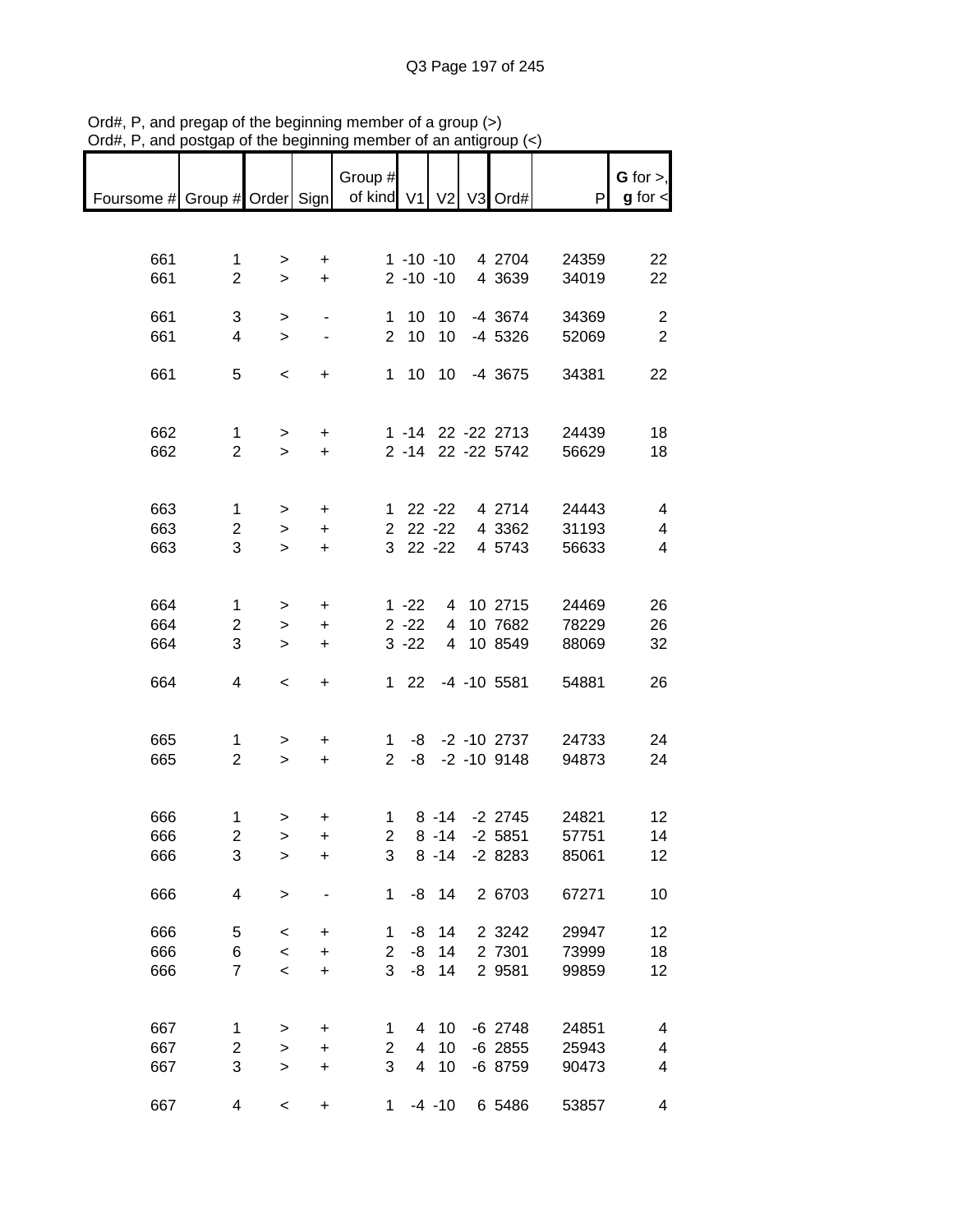|                                            |                |                          |                          | Group #        |                |                |                    |       | $G$ for $>$ ,  |
|--------------------------------------------|----------------|--------------------------|--------------------------|----------------|----------------|----------------|--------------------|-------|----------------|
|                                            |                |                          |                          |                |                |                |                    |       |                |
| Foursome # Group # Order Sign   of kind V1 |                |                          |                          |                |                | V <sub>2</sub> | V3 Ord#            | P     | $g$ for $\lt$  |
|                                            |                |                          |                          |                |                |                |                    |       |                |
|                                            |                |                          |                          |                |                |                |                    |       |                |
| 668                                        | $\mathbf 1$    | >                        | $\ddot{}$                | 1              | $-4$           | 8              | 14 2760            | 24977 | 6              |
| 668                                        | $\overline{2}$ | $\mathbf{I}$             | $\ddot{}$                | $\overline{2}$ | $-4$           | 8              | 14 2910            | 26497 | 8              |
| 668                                        | 3              | $\mathbf{I}$             | $\ddot{}$                | 3              | $-4$           | 8              | 14 4807            | 46507 | 8              |
|                                            |                |                          |                          |                |                |                |                    |       |                |
| 668                                        | 4              | $\,<\,$                  | $\ddot{}$                | 1              | $\overline{4}$ |                | $-8$ $-14$ $4167$  | 39623 | 8              |
| 668                                        | 5              | $\,<$                    | $\ddot{}$                | $\overline{2}$ | $\overline{4}$ |                | $-8$ $-14$ $4786$  | 46273 | 6              |
| 668                                        | 6              | $\,<$                    | $\ddot{}$                | 3              | $\overline{4}$ |                | $-8$ $-14$ 8274    | 84967 | 10             |
|                                            |                |                          |                          |                |                |                |                    |       |                |
|                                            |                |                          |                          |                |                |                |                    |       |                |
| 668                                        | $\overline{7}$ | $\prec$                  |                          | $\mathbf{1}$   | $-4$           |                | 8 14 9054          | 93851 | 20             |
|                                            |                |                          |                          |                |                |                |                    |       |                |
|                                            |                |                          |                          |                |                |                |                    |       |                |
| 669                                        | $\mathbf{1}$   | $\,>$                    | +                        | $\mathbf{1}$   |                | 8 14           | $-6$ 2761          | 24979 | 2              |
|                                            |                |                          |                          |                |                |                |                    |       |                |
| 669                                        | $\overline{2}$ | $\prec$                  | $\ddot{}$                | $\mathbf 1$    |                | $-8 - 14$      | 6 6049             | 59879 | 8              |
|                                            |                |                          |                          |                |                |                |                    |       |                |
|                                            |                |                          |                          |                |                |                |                    |       |                |
| 670                                        | 1              | >                        | $\ddot{}$                |                | $1 - 16$       | $\overline{2}$ | 16 2764            | 25031 | 18             |
| 670                                        | $\overline{c}$ | $\, > \,$                | $\ddot{}$                |                | $2 - 16$       | $\overline{2}$ | 16 6177            | 61403 | 22             |
| 670                                        | 3              | >                        | $\ddot{}$                |                | $3 - 16$       | $\overline{2}$ | 16 8890            | 92033 | 24             |
| 670                                        | 4              |                          |                          |                | $4 - 16$       | $\overline{2}$ | 16 9010            | 93281 | 18             |
|                                            |                | $\, > \,$                | +                        |                |                |                |                    |       |                |
|                                            |                |                          |                          |                |                |                |                    |       |                |
| 670                                        | 5              | $\, > \,$                | $\overline{\phantom{0}}$ | 1              | 16             |                | $-2 - 16 6179$     | 61417 | 8              |
|                                            |                |                          |                          |                |                |                |                    |       |                |
| 670                                        | 6              | $\prec$                  |                          |                | $1 - 16$       |                | 2 16 9331          | 96953 | 6              |
|                                            |                |                          |                          |                |                |                |                    |       |                |
|                                            |                |                          |                          |                |                |                |                    |       |                |
| 671                                        | 1              | >                        | +                        | $\mathbf{1}$   | 10             |                | -6 24 2779         | 25171 | $\overline{2}$ |
| 671                                        | $\overline{2}$ | $\mathbf{I}$             | $\ddot{}$                | $\overline{2}$ | 10             |                | -6 24 9393         | 97687 | 14             |
|                                            |                |                          |                          |                |                |                |                    |       |                |
| 671                                        | 3              | $\,<\,$                  | +                        |                | $1 - 10$       |                | 6 -24 6449         | 64451 | $\overline{2}$ |
|                                            |                |                          |                          |                |                |                |                    |       |                |
|                                            |                |                          |                          |                |                |                |                    |       |                |
| 672                                        | $\mathbf{1}$   | $\geq$                   | $\ddot{}$                |                |                |                | 1 2 2 32 2786      | 25247 | 4              |
|                                            |                |                          |                          |                |                |                |                    |       |                |
|                                            | $\overline{2}$ |                          |                          |                |                |                | 1 -2 -2 -32 6805   |       |                |
| 672                                        |                | $\,<\,$                  | +                        |                |                |                |                    | 68447 | $\overline{2}$ |
|                                            |                |                          |                          |                |                |                |                    |       |                |
|                                            |                |                          |                          |                |                |                |                    |       |                |
| 673                                        | $\mathbf{1}$   | $\, > \,$                | $\ddot{}$                |                | $1 \quad$      |                | 2 32 -38 2787      | 25253 | 6              |
|                                            |                |                          |                          |                |                |                |                    |       |                |
| 673                                        | $\overline{2}$ | $\,<\,$                  | +                        | $1 \quad$      |                |                | $-2$ $-32$ 38 6078 | 60217 | 6              |
| 673                                        | 3              | $\overline{\phantom{0}}$ | +                        |                |                |                | 2 -2 -32 38 8368   | 86077 | 6              |
|                                            |                |                          |                          |                |                |                |                    |       |                |
|                                            |                |                          |                          |                |                |                |                    |       |                |
| 674                                        | $\mathbf 1$    | $\, > \,$                | +                        |                |                |                | 1 -38 2 -2 2789    | 25301 | 40             |

Ord#, P, and pregap of the beginning member of a group (>) Ord#, P, and postgap of the beginning member of an antigroup (<)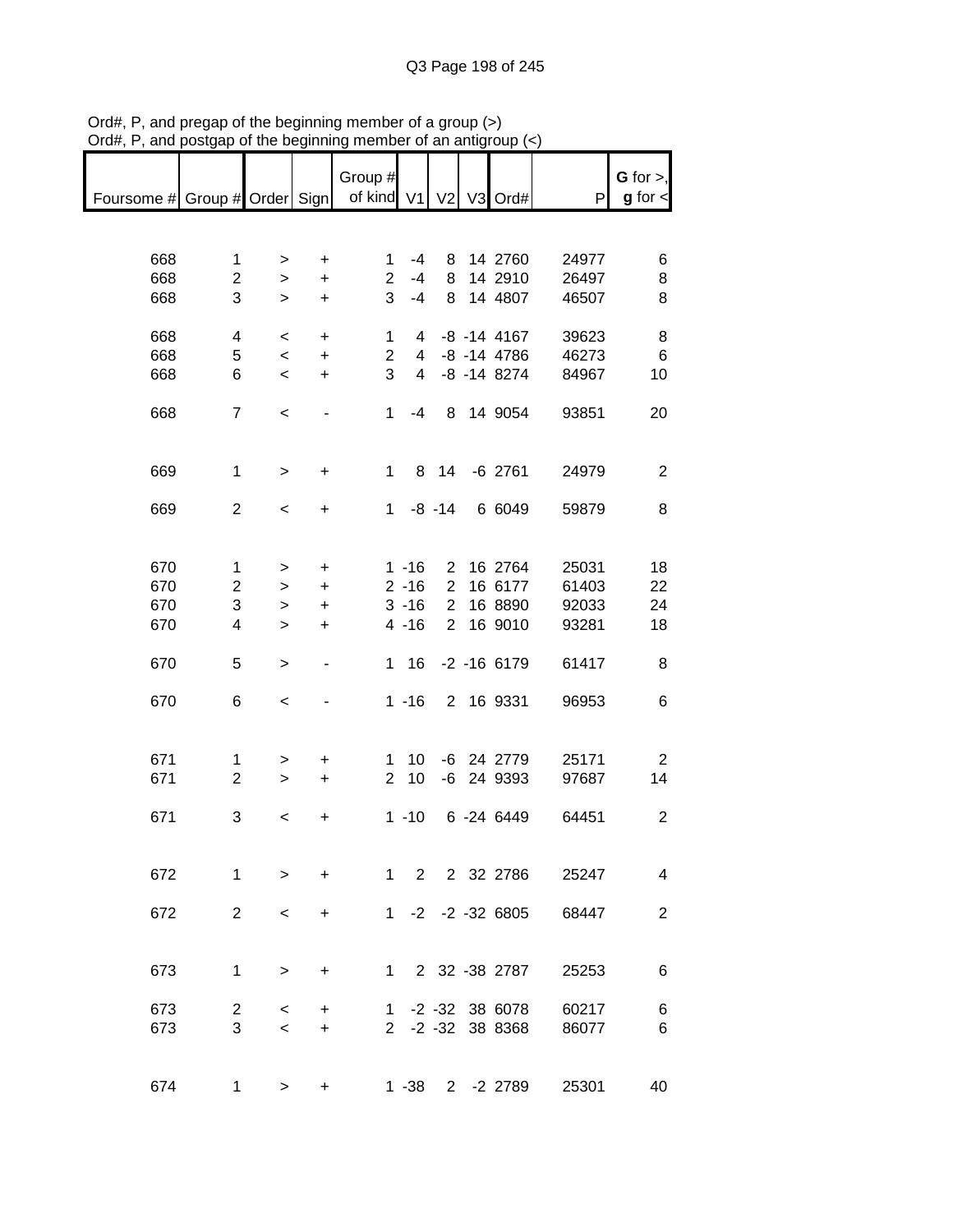|                               |                |              |           |                       |              |                |                 |       | $G$ for $>$ , |
|-------------------------------|----------------|--------------|-----------|-----------------------|--------------|----------------|-----------------|-------|---------------|
|                               |                |              |           | Group #<br>of kind V1 |              |                |                 |       |               |
| Foursome # Group # Order Sign |                |              |           |                       |              | V <sub>2</sub> | V3 Ord#         | P     | $g$ for $\lt$ |
| 674                           | $\overline{2}$ | $\,<$        | $\ddot{}$ | 1                     | 38           | $-2$           | 2 6320          | 62989 | 40            |
| 674                           | 3              | $\,<$        | $\ddot{}$ |                       | 2 38         | $-2$           | 2 6902          | 69499 | 40            |
|                               |                |              |           |                       |              |                |                 |       |               |
|                               |                |              |           |                       |              |                |                 |       |               |
| 675                           | 1              | >            | +         | 1                     |              |                | 2 -4 12 2797    | 25357 | 8             |
| 675                           | $\overline{2}$ | $\geq$       | $\ddot{}$ | $\overline{2}$        |              |                | 2 -4 12 5209    | 50857 | 8             |
| 675                           | 3              | $\geq$       | $\ddot{}$ | 3                     |              |                | 2 -4 12 5521    | 54277 | 8             |
| 675                           | 4              | $\geq$       | $\ddot{}$ | $\overline{4}$        |              |                | 2 -4 12 6391    | 63727 | 8             |
|                               |                |              |           |                       |              |                |                 |       |               |
| 675                           | 5              | $\,<$        | $\ddot{}$ |                       | $1 -2$       |                | 4 -12 6799      | 68351 | 20            |
|                               |                |              |           |                       |              |                |                 |       |               |
|                               |                |              |           |                       |              |                |                 |       |               |
| 676                           | $\mathbf 1$    | $\geq$       | $\ddot{}$ |                       | $1 \quad 12$ |                | $0 - 162799$    | 25373 | 6             |
| 676                           | $\overline{c}$ | $\geq$       | $\ddot{}$ | 2 <sup>1</sup>        | 12           |                | $0 - 163698$    | 34613 | 6             |
| 676                           | 3              | $\mathbf{I}$ | $\ddot{}$ | 3 <sup>1</sup>        | 12           |                | $0 - 16 5175$   | 50423 | $\,6$         |
|                               |                |              |           |                       |              |                |                 |       |               |
| 676                           | 4              | >            |           |                       | $1 - 12$     |                | 0 16 5927       | 58567 | 18            |
| 676                           | 5              | $\geq$       |           |                       | $2 - 12$     |                | 0 16 8778       | 90697 | 18            |
|                               |                |              |           |                       |              |                |                 |       |               |
| 676                           | 6              | $\,<\,$      |           |                       | $1 \quad 12$ |                | $0 - 162961$    | 26993 | 18            |
| 676                           | $\overline{7}$ |              |           |                       | $2 \quad 12$ |                | $0 - 166588$    | 65963 | 18            |
|                               |                | $\,<$        |           |                       |              |                |                 |       |               |
|                               |                |              |           |                       |              |                |                 |       |               |
|                               |                |              |           |                       |              |                |                 |       |               |
| 677                           | 1              | >            | $\pm$     | $\mathbf{1}$          |              |                | 0 -16 10 2800   | 25391 | 18            |
| 677                           | $\overline{2}$ | $\geq$       | $+$       | $2^{\circ}$           |              |                | 0 -16 10 7347   | 74489 | 18            |
|                               |                |              |           |                       |              |                |                 |       |               |
|                               |                |              |           |                       |              |                |                 |       |               |
| 678                           | 1              | >            | +         |                       |              |                | 1 -4 -14 2 2814 | 25561 | 20            |
| 678                           | $\overline{2}$ | $\geq$       | $+$       |                       |              | $2 - 4 - 14$   | 2 9055          | 93871 | 20            |
|                               |                |              |           |                       |              |                |                 |       |               |
| 678                           | 3              | $\,<$        |           |                       |              | $1 - 4 - 14$   | 2 3382          | 31387 | 4             |
|                               |                |              |           |                       |              |                |                 |       |               |
|                               |                |              |           |                       |              |                |                 |       |               |
| 679                           | 1              | $\geq$       | +         | 1                     | -8           |                | 4 14 2836       | 25759 | 12            |
|                               |                |              |           |                       |              |                |                 |       |               |
| 679                           | $\overline{c}$ | $\,<$        | +         | 1                     | 8            |                | $-4$ $-14$ 6572 | 65789 | 20            |
|                               |                |              |           |                       |              |                |                 |       |               |
|                               |                |              |           |                       |              |                |                 |       |               |
| 680                           | 1              | >            | +         | 1.                    |              |                | -4 16 -12 2844  | 25847 | 6             |
| 680                           | $\overline{2}$ | $\geq$       | $\ddot{}$ | $\mathbf{2}^{\circ}$  | -4           |                | 16 - 12 5491    | 53897 | 6             |
|                               |                |              |           |                       |              |                |                 |       |               |
|                               |                |              |           |                       |              |                |                 |       |               |
| 681                           | 1              | >            | +         | 1                     |              |                | 0 18 -14 2865   | 26041 | 12            |
|                               |                |              |           |                       |              |                |                 |       |               |
| 681                           | 2              | $\,<\,$      | +         | 1                     |              |                | 0 -18 14 7561   | 76913 | 6             |
|                               |                |              |           |                       |              |                |                 |       |               |

Ord#, P, and pregap of the beginning member of a group (>) Ord#, P, and postgap of the beginning member of an antigroup (<)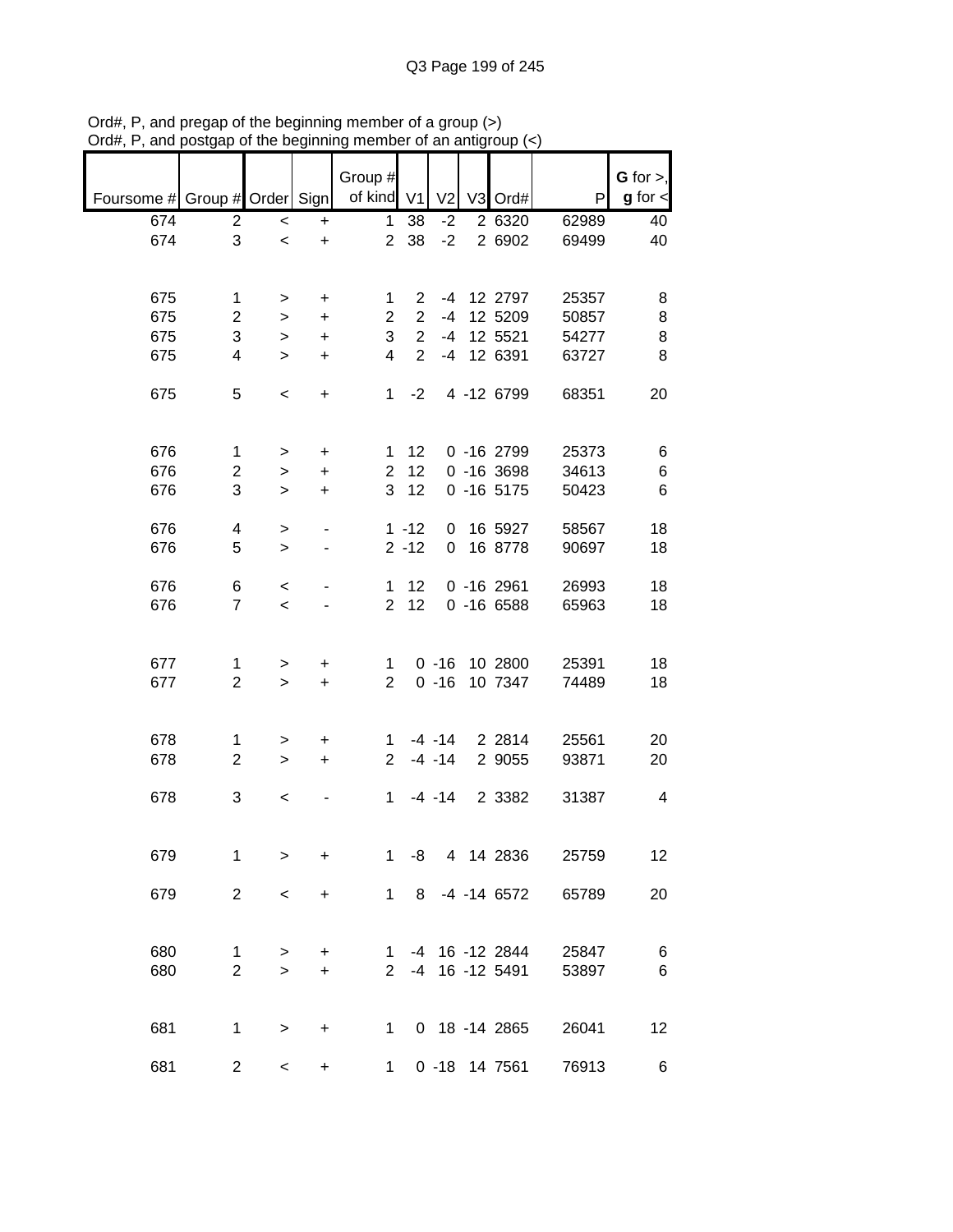|                               |                         |              |           | Group #                 |             |                  |                   |       | $G$ for $>$ ,           |
|-------------------------------|-------------------------|--------------|-----------|-------------------------|-------------|------------------|-------------------|-------|-------------------------|
| Foursome # Group # Order Sign |                         |              |           | of kind V1              |             | V <sub>2</sub>   | V3 Ord#           | P     | $g$ for $\lt$           |
| 682                           | 1                       | $\, > \,$    | +         | 1                       | 0           | 0                | 8 2877            | 26177 | 6                       |
| 682                           | 2                       | $\geq$       | $\ddot{}$ | $\overline{\mathbf{c}}$ | 0           | 0                | 8 6253            | 62207 | $\,6$                   |
| 682                           | 3                       | >            | $\ddot{}$ | 3                       | 0           | 0                | 8 7729            | 78797 | 6                       |
| 682                           | 4                       | $\geq$       | $\ddot{}$ | 4                       | $\mathbf 0$ | $\boldsymbol{0}$ | 8 8 6 5 5         | 89387 | 6                       |
|                               |                         |              |           |                         |             |                  |                   |       |                         |
| 682                           | 5                       | $\,<$        | +         | 1                       | 0           | 0                | -8 8633           | 89113 | 6                       |
|                               |                         |              |           |                         |             |                  |                   |       |                         |
|                               |                         |              |           |                         |             |                  |                   |       |                         |
| 683                           | 1                       | >            | +         | 1                       | 8           | -8               | 12 2879           | 26189 | 6                       |
| 683                           | $\overline{2}$          | $\mathbf{I}$ | $\ddot{}$ | $\overline{2}$          | 8           | -8               | 12 4119           | 39119 | 6                       |
|                               |                         |              |           |                         |             |                  |                   |       |                         |
|                               |                         |              |           |                         |             |                  |                   |       |                         |
| 684                           | 1                       | >            | +         | 1                       | 12          | -8               | 2 2 8 8 1         | 26209 | 6                       |
| 684                           | 2                       | $\, > \,$    | $\ddot{}$ | $\overline{2}$          | 12          | -8               | 2 5196            | 50683 | 12                      |
|                               |                         |              |           |                         |             |                  |                   |       |                         |
| 684                           | 3                       | >            |           |                         | $1 - 12$    | 8                | $-2$ 2962         | 27011 | 18                      |
| 684                           | 4                       | $\geq$       |           |                         | $2 - 12$    | 8                | $-2$ 4931         | 47837 | 18                      |
|                               |                         |              |           |                         |             |                  |                   |       |                         |
| 684                           | 5                       | $\,<\,$      | +         |                         | $1 - 12$    | 8                | $-2$ 5121         | 49871 | $\,6$                   |
|                               |                         |              |           |                         |             |                  |                   |       |                         |
|                               |                         |              |           |                         |             |                  |                   |       |                         |
| 685                           | 1                       | >            | +         | 1                       | -8          | $\overline{c}$   | 22 2886           | 26261 | 10                      |
| 685                           | $\overline{\mathbf{c}}$ | $\, > \,$    | $\ddot{}$ | $\overline{2}$          | -8          | $\overline{2}$   | 22 8130           | 83267 | 10                      |
|                               |                         |              |           |                         |             |                  |                   |       |                         |
| 685                           | 3                       | $\,<\,$      | +         | 1                       | 8           |                  | $-2$ $-22$ $3045$ | 27901 | 16                      |
| 685                           | 4                       | $\,<$        | $\ddot{}$ | $\overline{2}$          | 8           |                  | $-2$ $-22$ 5909   | 58369 | 10                      |
|                               |                         |              |           |                         |             |                  |                   |       |                         |
|                               |                         |              |           |                         |             |                  |                   |       |                         |
| 686                           | 1                       | >            | +         |                         | $1 - 22$    | 8                | -4 2889           | 26293 | 26                      |
| 686                           | 2                       | >            | $\ddot{}$ |                         | $2 - 22$    | 8                | -4 4419           | 42281 | 24                      |
| 686                           | 3                       | >            | $\ddot{}$ |                         | $3 - 22$    | 8                | -4 6784           | 68141 | 28                      |
| 686                           | 4                       |              |           | 1                       | 22          | -8               | 4 3 5 2 3         | 32843 | 4                       |
| 686                           | 5                       | >            |           |                         | 2 2 2       | -8               | 4 7999            | 81773 | $\overline{\mathbf{4}}$ |
|                               |                         | >            |           |                         |             |                  |                   |       |                         |
| 686                           | 6                       | $\,<$        | +         |                         | $122$       | -8               | 4 9 3 9 9         | 97789 | 24                      |
|                               |                         |              |           |                         |             |                  |                   |       |                         |
|                               |                         |              |           |                         |             |                  |                   |       |                         |
| 687                           | 1                       | >            | +         |                         | $1 - 10$    | $-2$             | -4 2908           | 26479 | 20                      |
| 687                           | 2                       | >            | +         |                         | $2 - 10$    | $-2$             | $-4$ 5163         | 50311 | 20                      |
| 687                           | 3                       | $\, > \,$    | +         |                         | $3 - 10$    | $-2$             | -4 8074           | 82591 | 20                      |
|                               |                         |              |           |                         |             |                  |                   |       |                         |
| 687                           | 4                       | $\,<$        | +         | 1                       | 10          | $\overline{2}$   | 4 9 24 2          | 95891 | 20                      |
|                               |                         |              |           |                         |             |                  |                   |       |                         |
|                               |                         |              |           |                         |             |                  |                   |       |                         |
| 688                           | 1                       | >            | $\ddot{}$ | 1                       | 8           | 14               | $-8$ 2911         | 26501 | 4                       |
|                               |                         |              |           |                         |             |                  |                   |       |                         |

Ord#, P, and pregap of the beginning member of a group (>) Ord#, P, and postgap of the beginning member of an antigroup (<)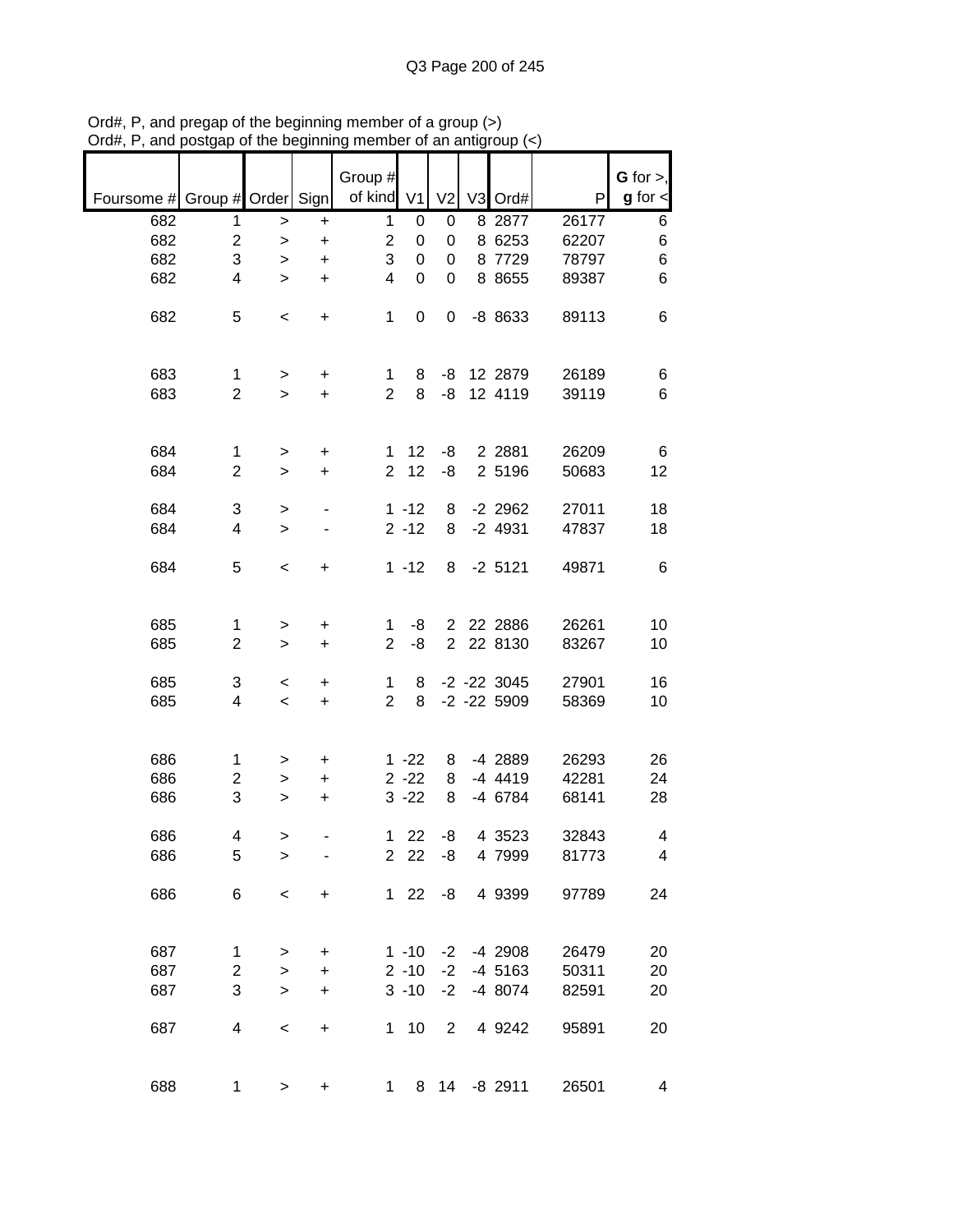|                                               |                     |                          |                        | Group #              |              |           |                             |                | G for $>$ ,                               |
|-----------------------------------------------|---------------------|--------------------------|------------------------|----------------------|--------------|-----------|-----------------------------|----------------|-------------------------------------------|
| Foursome # Group # Order Sign   of kind V1 V2 |                     |                          |                        |                      |              |           | $V3$ Ord#                   | P              | $g$ for $\lt$                             |
| 688                                           | 2                   | $\, > \,$                |                        | $\mathbf{1}$         |              | $-8 - 14$ | 8 2913                      | 26539          | 26                                        |
|                                               |                     |                          |                        |                      |              |           |                             |                |                                           |
|                                               |                     |                          |                        |                      |              |           |                             |                |                                           |
| 689                                           | 1                   | >                        | +                      | 1                    | 14           |           | $-8$ $-14$ 2912             | 26513          | 12                                        |
| 689                                           | $\overline{2}$      | $\geq$                   | $\ddot{}$              | 2 <sup>1</sup>       | 14           |           | $-8$ $-14$ $7300$           | 73973          | 12                                        |
|                                               |                     |                          |                        |                      |              |           |                             |                |                                           |
| 689                                           | 3                   | >                        | $\blacksquare$         |                      | $1 - 14$     |           | 8 14 5449                   | 53437          | 18                                        |
| 689                                           | 4                   | $\,<$                    | $\ddot{}$              |                      | $1 - 14$     |           | 8 14 3716                   | 34807          | 12                                        |
|                                               |                     |                          |                        |                      |              |           |                             |                |                                           |
|                                               |                     |                          |                        |                      |              |           |                             |                |                                           |
| 690                                           | $\mathbf{1}$        | $\geq$                   | $\ddot{}$              |                      | $1 - 14$     | 8         | 6 2914                      | 26557          | 18                                        |
|                                               |                     |                          |                        |                      |              |           |                             |                |                                           |
| 690                                           | $\overline{2}$      | $\geq$                   |                        |                      | $1 \quad 14$ |           | $-8$ $-6$ $9580$            | 99839          | 6                                         |
|                                               |                     |                          |                        |                      |              |           |                             |                |                                           |
|                                               |                     |                          |                        |                      |              |           |                             | 26561          |                                           |
| 691<br>691                                    | 1<br>$\overline{2}$ | $\, > \,$<br>$\geq$      | +<br>$\ddot{}$         | 1<br>$\overline{2}$  | 8<br>8       |           | $6 - 12$ 2915<br>6 -12 9413 | 97931          | 4<br>$\overline{4}$                       |
|                                               |                     |                          |                        |                      |              |           |                             |                |                                           |
|                                               |                     |                          |                        |                      |              |           |                             |                |                                           |
| 692                                           | $\mathbf{1}$        | $\geq$                   | $\ddot{}$              | 1                    |              |           | -4 -12 12 2937              | 26759          | 22                                        |
|                                               |                     |                          |                        |                      |              |           |                             |                |                                           |
| 692                                           | $\overline{2}$      | $\, > \,$                |                        | 1                    |              |           | 4 12 -12 3688               | 34513          | $\overline{c}$                            |
|                                               |                     |                          |                        |                      |              |           |                             |                |                                           |
| 692                                           | 3                   | $\,<$                    |                        | $\mathbf{1}$         |              |           | $-4$ $-12$ 12 6312          | 62927          | $\overline{2}$                            |
|                                               |                     |                          |                        |                      |              |           |                             |                |                                           |
| 693                                           | 1                   | >                        | +                      | 1                    | 12           |           | $-6$ $-4$ 2939              | 26783          | 6                                         |
| 693                                           | $\overline{2}$      | $\geq$                   | $\ddot{}$              | $\overline{2}$       | 12           | -6        | -4 6393                     | 63743          | 6                                         |
|                                               |                     |                          |                        |                      |              |           |                             |                |                                           |
|                                               |                     |                          |                        |                      |              |           |                             |                |                                           |
| 694                                           | 1                   | >                        | +                      | 1                    | 8            |           | 8 - 12 2951                 | 26893          | $\overline{\mathbf{c}}$                   |
| 694                                           | $\overline{c}$      | $\geq$                   | $\ddot{}$              | $\overline{2}$       | 8            |           | 8 - 12 4883                 | 47353          | $\overline{c}$                            |
| 694<br>694                                    | 3<br>4              | ><br>$\geq$              | $\ddot{}$<br>$\ddot{}$ | 3<br>$\overline{4}$  | 8<br>8       |           | 8 -12 4929<br>8 -12 6476    | 47809<br>64783 | $\overline{\mathbf{c}}$<br>$\overline{c}$ |
|                                               |                     |                          |                        |                      |              |           |                             |                |                                           |
| 694                                           | 5                   | $\,<$                    | +                      | 1                    | -8           | -8        | 12 4777                     | 46181          | $\boldsymbol{2}$                          |
| 694                                           | 6                   | $\prec$                  | $\ddot{}$              | $\overline{2}$       | -8           | -8        | 12 7497                     | 76157          | $\boldsymbol{2}$                          |
| 694                                           | $\overline{7}$      | $\overline{\phantom{0}}$ | $\ddot{}$              | 3                    | -8           | -8        | 12 9248                     | 95957          | $\overline{2}$                            |
|                                               |                     |                          |                        |                      |              |           |                             |                |                                           |
|                                               |                     |                          |                        |                      |              |           |                             |                |                                           |
| 695                                           | 1                   | $\,>$                    | $\ddot{}$              |                      |              |           | 1 -12 14 -16 2953           | 26921          | 18                                        |
| 695                                           | $\overline{c}$      |                          |                        |                      |              |           | 12 -14 16 5442              | 53359          |                                           |
| 695                                           | 3                   | ><br>$\mathbf{I}$        |                        | 1.<br>$\overline{2}$ |              |           | 12 -14 16 7241              | 73309          | 6<br>6                                    |
|                                               |                     |                          |                        |                      |              |           |                             |                |                                           |
| 695                                           | 4                   | $\,<$                    | +                      | 1                    |              |           | 12 -14 16 7495              | 76129          | 18                                        |

Ord#, P, and pregap of the beginning member of a group (>) Ord#, P, and postgap of the beginning member of an antigroup (<)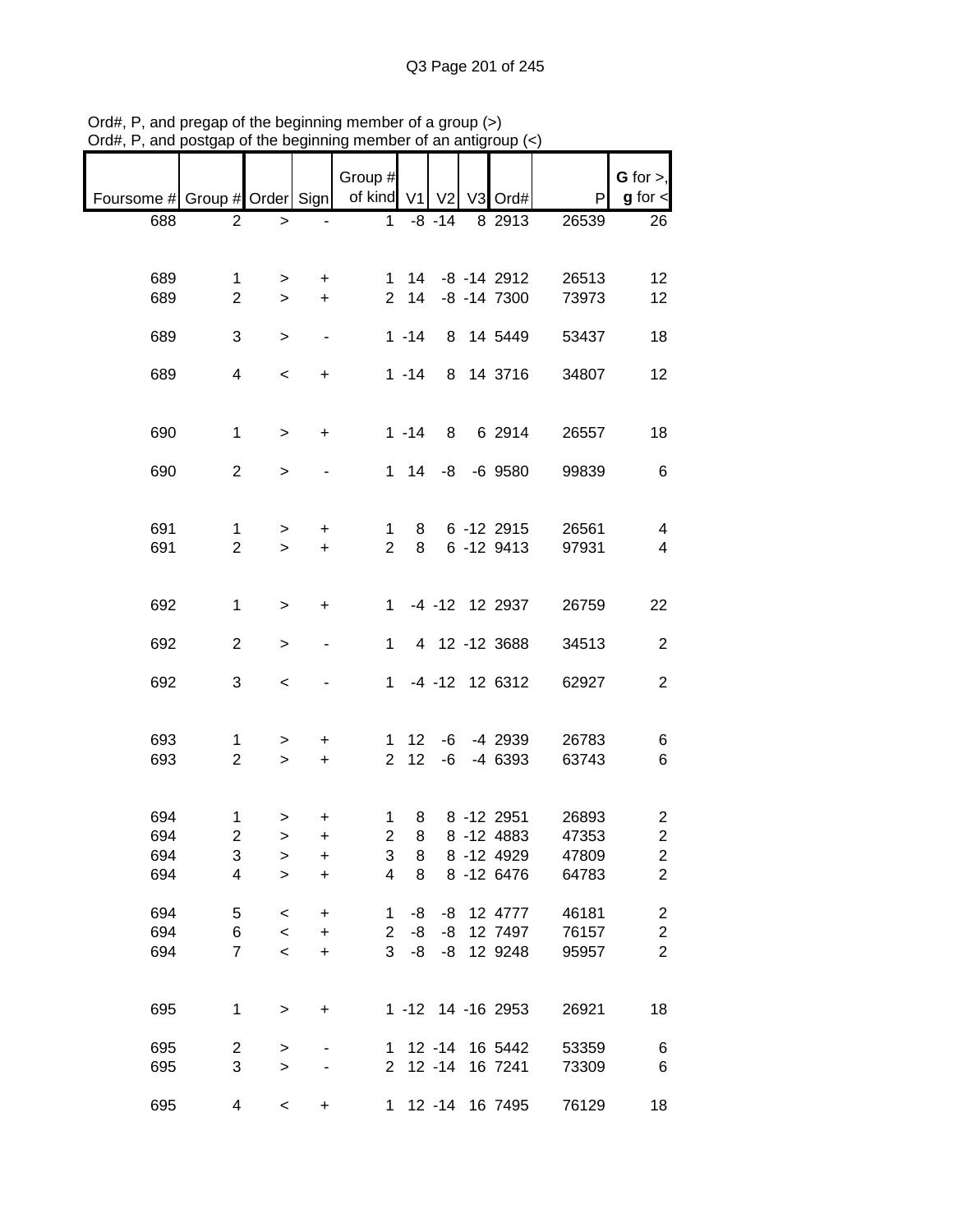|                                                           |                |                          |                              | Group $#$      |              |               |                   |       | $G$ for $>$ ,           |
|-----------------------------------------------------------|----------------|--------------------------|------------------------------|----------------|--------------|---------------|-------------------|-------|-------------------------|
| Foursome # Group # Order Sign   of kind V1   V2   V3 Ord# |                |                          |                              |                |              |               |                   | P     | $g$ for $\leq$          |
|                                                           |                |                          |                              |                |              |               |                   |       |                         |
| 695                                                       | 5              | $\,<$                    | $\qquad \qquad \blacksquare$ |                |              |               | 1 -12 14 -16 4206 | 40031 | 6                       |
|                                                           |                |                          |                              |                |              |               |                   |       |                         |
| 696                                                       | $\mathbf{1}$   | $\geq$                   | $+$                          |                |              |               | 1 12 -12 8 2961   | 26993 | 6                       |
|                                                           |                |                          |                              |                |              |               |                   |       |                         |
| 696                                                       | $\overline{2}$ | $\mathbf{I}$             |                              |                |              |               | 1 -12 12 -8 6218  | 61837 | 18                      |
|                                                           |                |                          |                              |                |              |               |                   |       |                         |
| 697                                                       | $\mathbf{1}$   | $\,$                     | $+$                          |                |              |               | 1 16 -2 20 2974   | 27109 | $\overline{2}$          |
|                                                           |                |                          |                              |                |              |               |                   |       |                         |
| 697                                                       | $\overline{2}$ | $\overline{\phantom{a}}$ | $+$                          |                |              |               | 1 -16 2 -20 8770  | 90617 | $\overline{2}$          |
|                                                           |                |                          |                              |                |              |               |                   |       |                         |
| 698                                                       | $\mathbf{1}$   |                          |                              | 1              |              |               | 8 14 -26 2979     | 27197 | 6                       |
|                                                           |                | >                        | $+$                          |                |              |               |                   |       |                         |
| 698                                                       | $\overline{2}$ | $\geq$                   | $+$                          | $\mathbf{2}$   |              |               | 8 14 -26 4892     | 47441 | 10                      |
| 698                                                       | 3              | $\geq$                   | $+$                          | 3 <sup>7</sup> |              |               | 8 14 -26 5122     | 49877 | 6                       |
| 698                                                       | $\overline{4}$ | $\geq$                   | $+$                          | $\overline{4}$ |              |               | 8 14 -26 6932     | 69941 | 10                      |
|                                                           |                |                          |                              |                |              |               |                   |       |                         |
|                                                           |                |                          |                              |                |              |               |                   |       |                         |
| 699                                                       | $\mathbf{1}$   | $\geq$                   | $+$                          |                |              |               | 1 -26 10 -6 2981  | 27239 | 28                      |
| 699                                                       | $\overline{2}$ | $\overline{\phantom{0}}$ | $\pm$                        |                |              | $1\,26\, -10$ | 6 7566            | 76963 | 28                      |
| 699                                                       | 3              | $\overline{\phantom{0}}$ | $+$                          |                | $2\ 26\ -10$ |               | 6 7964            | 81373 | 28                      |
|                                                           |                |                          |                              |                |              |               |                   |       |                         |
|                                                           |                |                          |                              |                |              |               |                   |       |                         |
| 700                                                       | $\mathbf{1}$   | $\geq$                   | $\ddot{}$                    |                |              |               | 1 14 -22 16 2989  | 27299 | 16                      |
|                                                           |                |                          |                              |                |              |               | 1 14 -22 16 3842  |       |                         |
| 700                                                       | $\overline{c}$ | $\prec$                  |                              |                |              |               |                   | 36191 | 18                      |
| 700                                                       | 3              | $\prec$                  |                              |                |              |               | 2 14 -22 16 9572  | 99767 | 20                      |
|                                                           |                |                          |                              |                |              |               |                   |       |                         |
| 701                                                       | 1              | $\, >$                   | +                            |                |              |               | 1 -20 4 16 3002   | 27479 | 22                      |
| 701                                                       | $\overline{c}$ | $\, > \,$                | +                            |                | $2 - 20$     | 4             | 16 8414           | 86531 | 22                      |
| 701                                                       | 3              | $\mathbf{I}$             | $\ddot{}$                    |                | $3 - 20$     | 4             | 16 8895           | 92107 | 24                      |
|                                                           |                |                          |                              |                |              |               |                   |       |                         |
| 701                                                       | 4              | $\, > \,$                |                              | $\mathbf 1$    | 20           |               | -4 -16 4687       | 45139 | $\overline{c}$          |
| 701                                                       | 5              | $\, > \,$                |                              | $\mathbf{2}$   | 20           |               | $-4$ $-16$ $4914$ | 47659 | $\boldsymbol{2}$        |
| 701                                                       | 6              | $\geq$                   |                              | 3 <sup>1</sup> | 20           |               | $-4$ $-16$ 9206   | 95483 | $\overline{\mathbf{4}}$ |
|                                                           |                |                          |                              |                |              |               |                   |       |                         |
| 701                                                       | $\overline{7}$ | $\,<$                    | $\ddot{}$                    |                | $1 \quad 20$ |               | $-4$ $-16$ 6585   | 65929 | 22                      |
|                                                           |                |                          |                              |                |              |               |                   |       |                         |
| 701                                                       | 8              | $\,<$                    |                              |                | $1 - 20$     |               | 4 16 5459         | 53591 | $\overline{2}$          |
|                                                           |                |                          |                              |                |              |               |                   |       |                         |
| 702                                                       | 1              | >                        | +                            | $\mathbf{1}$   |              |               | 8 20 -28 3009     | 27541 | $\overline{c}$          |
| 702                                                       | $\overline{2}$ | $\, > \,$                | $\ddot{}$                    | $\overline{2}$ | 8            |               | 20 - 28 3084      | 28309 | $\overline{c}$          |

Ord#, P, and pregap of the beginning member of a group (>) Ord#, P, and postgap of the beginning member of an antigroup (<)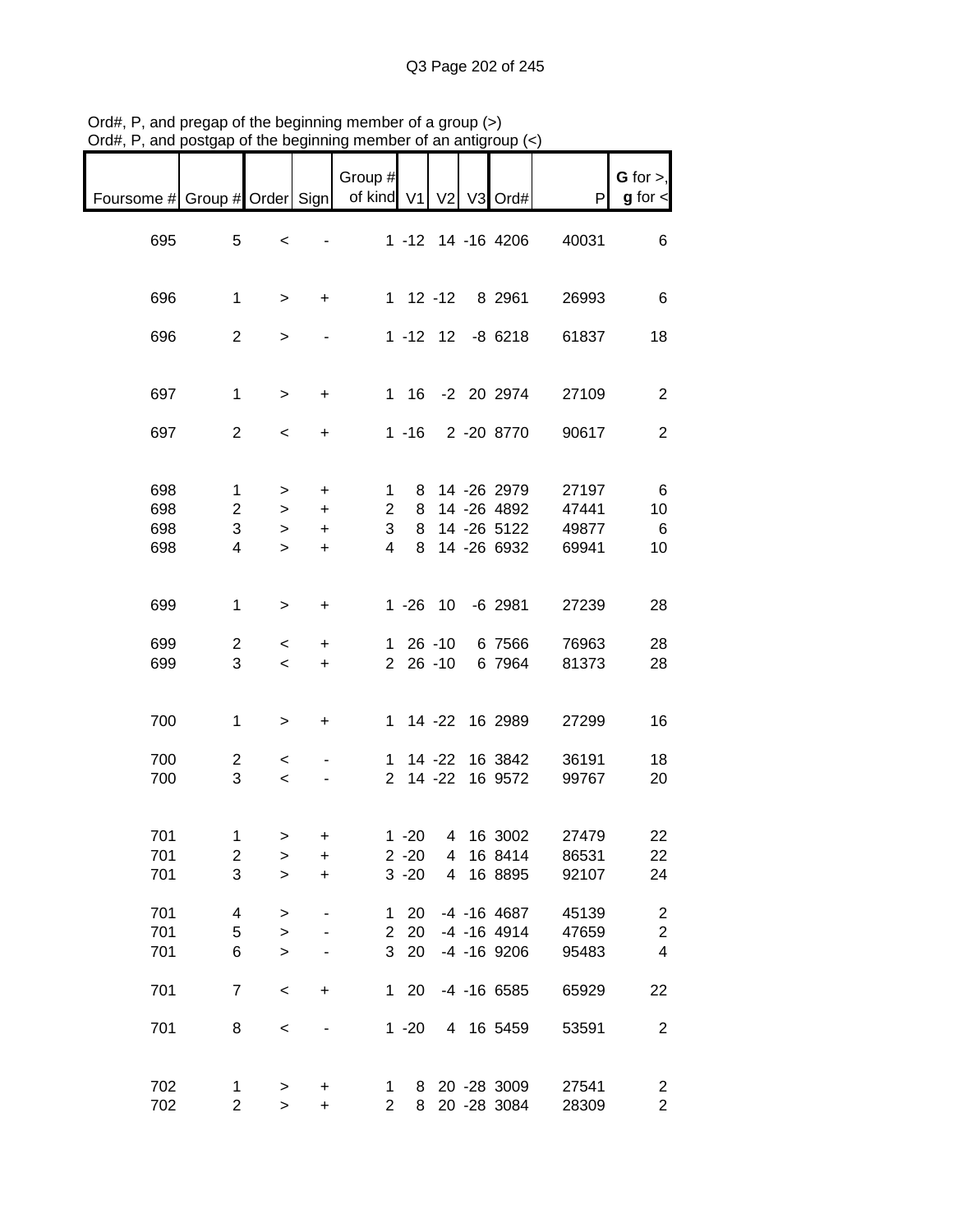|                               |                     |                |                | Group #              |             |                |                           |                | G for $>$ ,                  |
|-------------------------------|---------------------|----------------|----------------|----------------------|-------------|----------------|---------------------------|----------------|------------------------------|
| Foursome # Group # Order Sign |                     |                |                | of kind V1           |             | V <sub>2</sub> | V3 Ord#                   | P              | $g$ for $\lt$                |
| 702                           | 3                   | $\geq$         | +              | 3                    | 8           |                | 20 - 28 3349              | 31081          | $\overline{\mathbf{c}}$      |
| 702                           | 4                   | $\geq$         | $\ddot{}$      | 4                    | 8           |                | 20 - 28 6313              | 62929          | $\overline{c}$               |
| 702                           | 5                   | $\geq$         | $\ddot{}$      | 5                    | 8           |                | 20 - 28 8214              | 84247          | 8                            |
|                               |                     |                |                |                      |             |                |                           |                |                              |
| 703                           | 1                   | >              | $\ddot{}$      |                      | $1 - 28$    |                | 26 -22 3011               | 27581          | 30                           |
| 703                           | $\overline{2}$      | $\geq$         | $+$            |                      |             |                | 2 -28 26 -22 4620         | 44449          | 32                           |
|                               |                     |                |                |                      |             |                |                           |                |                              |
| 704                           | 1                   |                |                |                      | $126 -22$   |                | 8 3012                    | 27583          |                              |
| 704                           | 2                   | $\, > \,$<br>> | +<br>$\ddot{}$ | $\overline{2}$       |             | $26 - 22$      | 8 6783                    | 68113          | 2<br>$\overline{\mathbf{c}}$ |
| 704                           | 3                   | $\,>$          | $\ddot{}$      | 3                    |             | $26 - 22$      | 8 9 5 8 8                 | 99929          | 6                            |
|                               |                     |                |                |                      |             |                |                           |                |                              |
| 704                           | 4                   | $\,<\,$        | $\ddot{}$      |                      |             |                | 1 -26 22 -8 4636          | 44617          | 4                            |
|                               |                     |                |                |                      |             |                |                           |                |                              |
| 705                           |                     |                |                |                      | $1 - 22$    |                | 2 3013                    | 27611          |                              |
| 705                           | 1<br>$\overline{2}$ | ><br>$\geq$    | +<br>$\ddot{}$ |                      | $2 - 22$    | 8<br>8         | 2 7069                    | 71387          | 28<br>24                     |
|                               |                     |                |                |                      |             |                |                           |                |                              |
| 705                           | 3                   | $\geq$         |                | 1.                   | 22          | -8             | $-2$ 9147                 | 94849          | $\overline{2}$               |
|                               |                     |                |                |                      |             |                |                           |                |                              |
| 705                           | 4                   | $\prec$        |                |                      | $1 - 22$    | 8              | 2 8322                    | 85513          | 4                            |
|                               |                     |                |                |                      |             |                |                           |                |                              |
| 706                           | 1                   | >              | +              |                      |             | 1 28 -28       | $-2$ 3022                 | 27701          | 4                            |
|                               |                     |                |                |                      |             |                |                           |                |                              |
| 706                           | $\overline{2}$      | $\,<\,$        | +              |                      | $1 - 28$ 28 |                | 2 7830                    | 79939          | 4                            |
|                               |                     |                |                |                      |             |                |                           |                |                              |
|                               |                     |                |                |                      |             |                |                           |                |                              |
| 707<br>707                    | 1<br>$\overline{2}$ | ><br>$\geq$    | +<br>$\ddot{}$ | 1.<br>$\overline{2}$ |             | $16 - 16$      | 16 -16 28 3040<br>28 6263 | 27827<br>62327 | 4<br>4                       |
|                               |                     |                |                |                      |             |                |                           |                |                              |
|                               |                     |                |                |                      |             |                |                           |                |                              |
| 708                           | 1                   | >              | +              | 1                    |             | $28 - 22$      | $-2$ 3042                 | 27851          | 4                            |
| 708                           | $\overline{2}$      | $\geq$         | $\ddot{}$      | $\overline{2}$       |             | $28 - 22$      | $-2$ 4112                 | 39047          | 4                            |
|                               |                     |                |                |                      |             |                |                           |                |                              |
| 709                           | $\mathbf 1$         | $\, > \,$      | +              |                      |             |                | 1 -14 20 -20 3046         | 27917          | 16                           |
|                               |                     |                |                |                      |             |                |                           |                |                              |
| 709                           | $\overline{2}$      | $\,<\,$        | +              | 1                    |             | $14 - 20$      | 20 3449                   | 32143          | 16                           |
| 709                           | 3                   | $\,<\,$        | +              | $\mathbf{2}$         |             | $14 - 20$      | 20 5075                   | 49393          | 16                           |
| 709                           | 4                   | $\,<\,$        | $\ddot{}$      | 3                    |             | $14 - 20$      | 20 7152                   | 72253          | 16                           |
| 709                           | 5                   | $\,<\,$        | $\ddot{}$      | 4                    |             | $14 - 20$      | 20 7877                   | 80473          | 16                           |
|                               |                     |                |                |                      |             |                |                           |                |                              |
| 710                           | 1                   | $\,$           | +              |                      | $1 - 10$    |                | -4 16 3057                | 28019          | 18                           |
| 710                           | $\overline{2}$      | $\geq$         | +              |                      | $2 - 10$    |                | -4 16 5485                | 53849          | 18                           |

Ord#, P, and pregap of the beginning member of a group (>) Ord#, P, and postgap of the beginning member of an antigroup (<)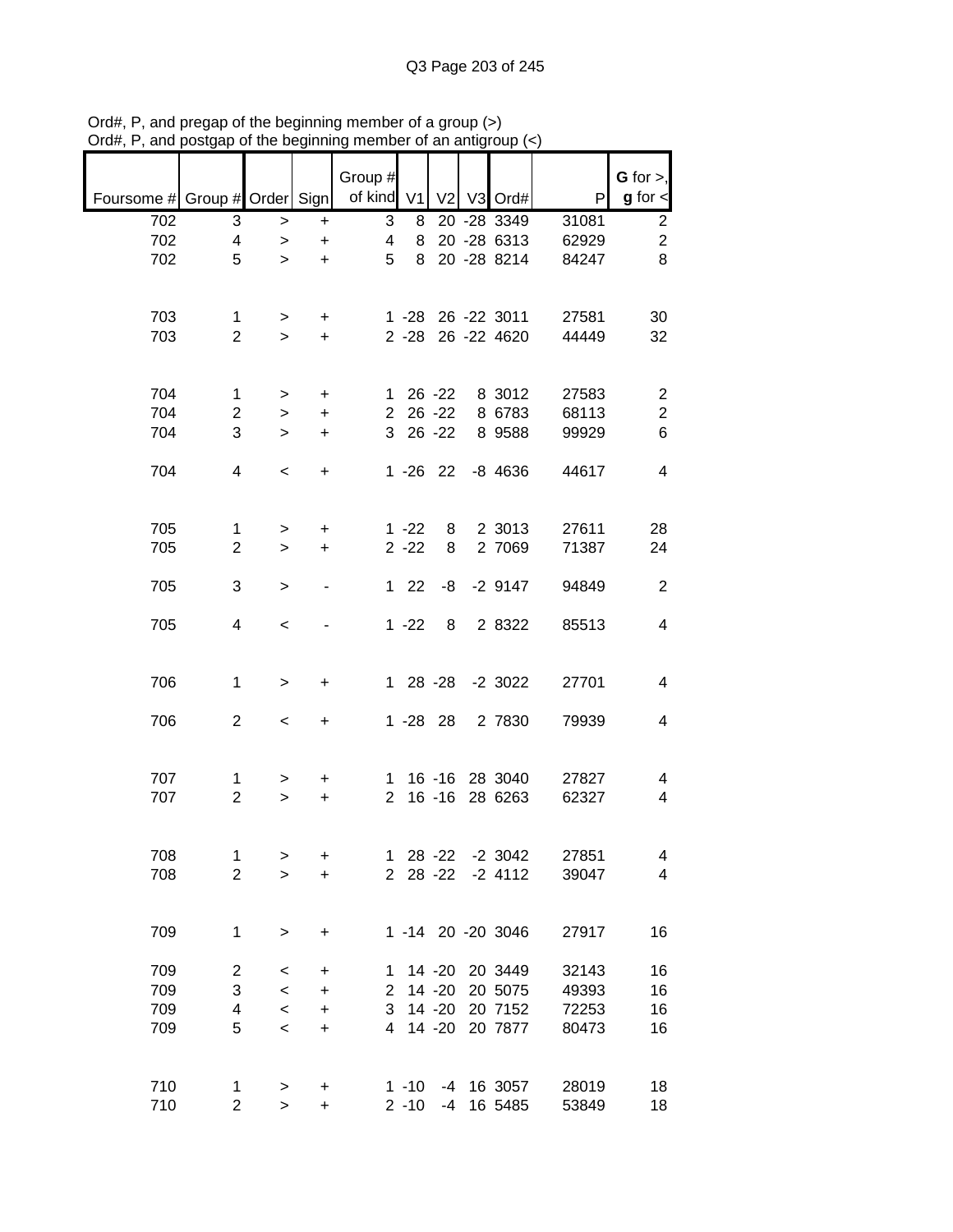| $^{\prime}$ iu $\pi,$ i $\ ,$                         | and postgap or the beginning |                                                      |                                                                            | 110111001                                     |                            |                          | or an amigroup (*                        |                                  |                                           |
|-------------------------------------------------------|------------------------------|------------------------------------------------------|----------------------------------------------------------------------------|-----------------------------------------------|----------------------------|--------------------------|------------------------------------------|----------------------------------|-------------------------------------------|
| Foursome # Group # Order Sign   of kind V1 V2 V3 Ord# |                              |                                                      |                                                                            | Group #                                       |                            |                          |                                          | P                                | G for $>$ ,<br>$g$ for $\lt$              |
| 710<br>710<br>710                                     | 3<br>4<br>5                  | $\, > \,$<br>$\geq$<br>$\geq$                        | $\qquad \qquad \blacksquare$<br>$\overline{\phantom{a}}$<br>$\blacksquare$ | $\mathbf 1$<br>$\overline{2}$<br>$\mathbf{3}$ | 10<br>10<br>10             |                          | 4 -16 5711<br>4 -16 8325<br>4 -16 8707   | 56311<br>85531<br>89923          | 12<br>8<br>6                              |
| 710                                                   | 6                            | $\,<$                                                |                                                                            |                                               | $1 - 10$                   |                          | -4 16 5672                               | 55889                            | 8                                         |
| 711                                                   | $\mathbf{1}$                 | $\, > \,$                                            | $\ddot{}$                                                                  |                                               | $1 - 14$                   | 6                        | 0 3060                                   | 28051                            | 20                                        |
| 711                                                   | $\overline{2}$               | $\, > \,$                                            |                                                                            |                                               | $1 \quad 14$               | -6                       | 0 5274                                   | 51521                            | $\overline{4}$                            |
| 711                                                   | 3                            | $\,<$                                                | $\ddot{}$                                                                  |                                               | $1 \quad 14$               | -6                       | 0 7454                                   | 75659                            | 20                                        |
| 711                                                   | $\overline{4}$               | $\overline{\phantom{0}}$                             |                                                                            |                                               | $1 - 14$                   | 6                        | 0 3215                                   | 29629                            | $\overline{4}$                            |
| 712                                                   | $\mathbf{1}$                 | $\geq$                                               | $+$                                                                        |                                               |                            |                          | 1 10 16 -16 3068                         | 28111                            | $\overline{2}$                            |
| 712                                                   | $\overline{2}$               | $\mathbf{I}$                                         | ۰                                                                          |                                               |                            |                          | 1 -10 -16 16 5295                        | 51749                            | 28                                        |
| 713<br>713                                            | 1<br>$\overline{2}$          | $\, > \,$<br>$\,$                                    | $\ddot{}$<br>$+$                                                           |                                               | $2 16 - 16$                |                          | 1 16 -16 6 3069<br>6 5216                | 28123<br>50929                   | 12<br>6                                   |
| 713<br>713                                            | 3<br>$\overline{4}$          | $\overline{\phantom{a}}$<br>$\overline{\phantom{a}}$ | $\overline{\phantom{a}}$                                                   |                                               | $1 16 - 16$<br>$2 16 - 16$ |                          | 6 3073<br>6 8777                         | 28183<br>90679                   | 18<br>18                                  |
| 714                                                   | $\mathbf{1}$                 | $\, > \,$                                            | $\ddot{}$                                                                  |                                               |                            |                          | 1 20 -28 34 3085                         | 28319                            | 10                                        |
| 714                                                   | $\overline{2}$               | $\,<\,$                                              |                                                                            |                                               |                            |                          | 1 20 -28 34 7166                         | 72431                            | 30                                        |
| 715<br>715                                            | 1<br>$\overline{2}$          | ><br>$\geq$                                          | +<br>$\ddot{}$                                                             | 1.<br>$\overline{2}$                          |                            | $34 - 30$<br>$34 - 30$   | 4 3087<br>4 5178                         | 28351<br>50461                   | $\overline{\mathbf{c}}$<br>$\overline{2}$ |
| 716<br>716<br>716<br>716                              | 1<br>2<br>3<br>4             | ><br>><br>$\,$<br>$\, > \,$                          | $\ddot{}$<br>$\ddot{}$<br>$\ddot{}$<br>$\ddot{}$                           | 1<br>$\overline{2}$<br>3<br>$\overline{4}$    | -4<br>$-4$<br>$-4$<br>$-4$ | -4<br>-4<br>$-4$<br>$-4$ | 16 3090<br>16 3925<br>16 4066<br>16 9528 | 28403<br>37013<br>38603<br>99251 | 10<br>10<br>10<br>10                      |
| 716                                                   | 5                            | $\, > \,$                                            |                                                                            | 1                                             | 4                          |                          | 4 -16 6581                               | 65881                            | 14                                        |
| 716                                                   | 6                            | $\,<\,$                                              | +                                                                          | 1                                             | 4                          |                          | 4 -16 6489                               | 64927                            | 10                                        |

Ord#, P, and pregap of the beginning member of a group (>) Ord#, P, and postgap of the beginning member of an antigroup (<)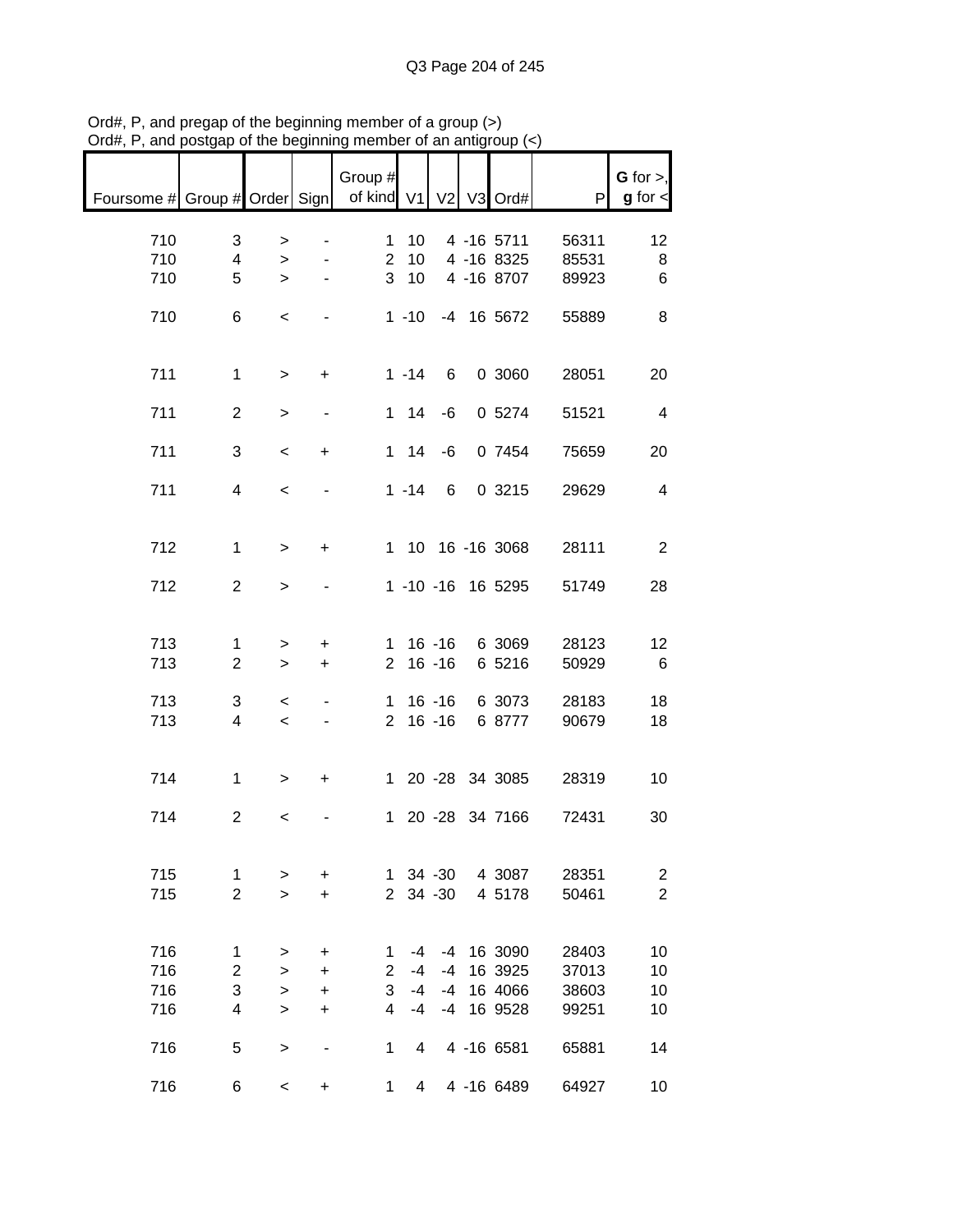| Foursome # Group # Order Sign   of kind V1   V2   V3 Ord# |                                     |                                                      |                               | Group #                                    |                                       |                        |                                            | P                       | G for $>$ ,<br>$g$ for $\lt$                                  |
|-----------------------------------------------------------|-------------------------------------|------------------------------------------------------|-------------------------------|--------------------------------------------|---------------------------------------|------------------------|--------------------------------------------|-------------------------|---------------------------------------------------------------|
| 717<br>717<br>717                                         | $\mathbf{1}$<br>$\overline{2}$<br>3 | $\, >$<br>$\geq$<br>$\geq$                           | $\ddot{}$<br>$\ddot{}$<br>$+$ | $\mathbf 1$<br>$\overline{2}$<br>3         |                                       | 4 12<br>4 12<br>4 12   | $-8$ 3123<br>-8 4457<br>$-8$ 7005          | 28663<br>42643<br>70717 | $\overline{c}$<br>$\overline{c}$<br>8                         |
| 717                                                       | 4                                   | $\,<$                                                | $+$                           |                                            |                                       |                        | 1 -4 -12 8 4886                            | 47387                   | $\overline{2}$                                                |
| 718<br>718<br>718                                         | $\mathbf{1}$<br>$\overline{a}$<br>3 | $\geq$<br>$\,$<br>$\geq$                             | $+$<br>$+$<br>$+$             | 1<br>$\overline{2}$<br>3                   | 4<br>$\overline{4}$<br>$\overline{4}$ | 6<br>6<br>$\,6\,$      | 6 3132<br>6 6997<br>6 8996                 | 28753<br>70621<br>93133 | $\overline{\mathbf{c}}$<br>$\boldsymbol{2}$<br>$\overline{2}$ |
| 718<br>718                                                | $\overline{4}$<br>5                 | $\overline{\phantom{a}}$<br>$\overline{\phantom{a}}$ | $+$<br>$+$                    |                                            |                                       |                        | 1 -4 -6 -6 3226<br>2 -4 -6 -6 4036         | 29759<br>38237          | $\overline{c}$<br>$\overline{2}$                              |
| 719                                                       | $\mathbf{1}$                        | $\,>$                                                | $+$                           |                                            |                                       |                        | 1 6 -14 10 3134                            | 28771                   | 12                                                            |
| 719                                                       | $\overline{2}$                      | $\,<$                                                | $\ddot{}$                     |                                            |                                       |                        | 1 -6 14 -10 7941                           | 81119                   | 12                                                            |
| 719<br>719                                                | 3<br>$\overline{4}$                 | $\overline{\phantom{0}}$<br>$\prec$                  |                               | $2^{\circ}$                                | $1 \quad$                             |                        | 6 -14 10 4104<br>6 -14 10 4904             | 38959<br>47569          | 12<br>12                                                      |
| 720                                                       | $\mathbf 1$                         | $\, >$                                               | $+$                           |                                            |                                       |                        | 1 10 -4 6 3150                             | 28933                   | 6                                                             |
| 720                                                       | $\overline{2}$                      | $\,$                                                 | ٠                             |                                            | $1 - 10$                              |                        | 4 -6 6042                                  | 59771                   | 18                                                            |
| 720                                                       | 3                                   | $\,<$                                                |                               |                                            |                                       |                        | 1 10 -4 6 4848                             | 46933                   | 24                                                            |
| 721                                                       | $\mathbf 1$                         | >                                                    | +                             |                                            |                                       |                        | 1 -22 10 10 3160                           | 29059                   | 26                                                            |
| 721                                                       | $\overline{2}$                      | $\,<\,$                                              |                               |                                            |                                       |                        | 1 -22 10 10 4108                           | 39019                   | 4                                                             |
| 722<br>722<br>722                                         | 1<br>$\overline{c}$<br>3            | ><br>$\mathbf{I}$<br>$\geq$                          | $\ddot{}$<br>+<br>$\ddot{}$   | $1 \quad$<br>$2^{\circ}$<br>3 <sup>1</sup> |                                       | $-2 - 16$<br>$-2 - 16$ | $-2$ $-16$ $-4$ 3163<br>-4 6180<br>-4 6972 | 29101<br>61441<br>70351 | 24<br>24<br>24                                                |
| 722                                                       | 4                                   | $\geq$                                               | $\qquad \qquad \blacksquare$  | 1                                          |                                       | 2 16                   | 4 3827                                     | 36013                   | $\overline{2}$                                                |
| 723                                                       | $\mathbf{1}$                        | $\,$                                                 | +                             | 1                                          |                                       |                        | $0 -8 -43181$                              | 29269                   | 18                                                            |
| 723                                                       | $\overline{c}$                      | $\overline{\phantom{a}}$                             |                               | $\mathbf{1}$                               |                                       |                        | $0 -8 -45403$                              | 52957                   | 6                                                             |

Ord#, P, and pregap of the beginning member of a group (>) Ord#, P, and postgap of the beginning member of an antigroup (<)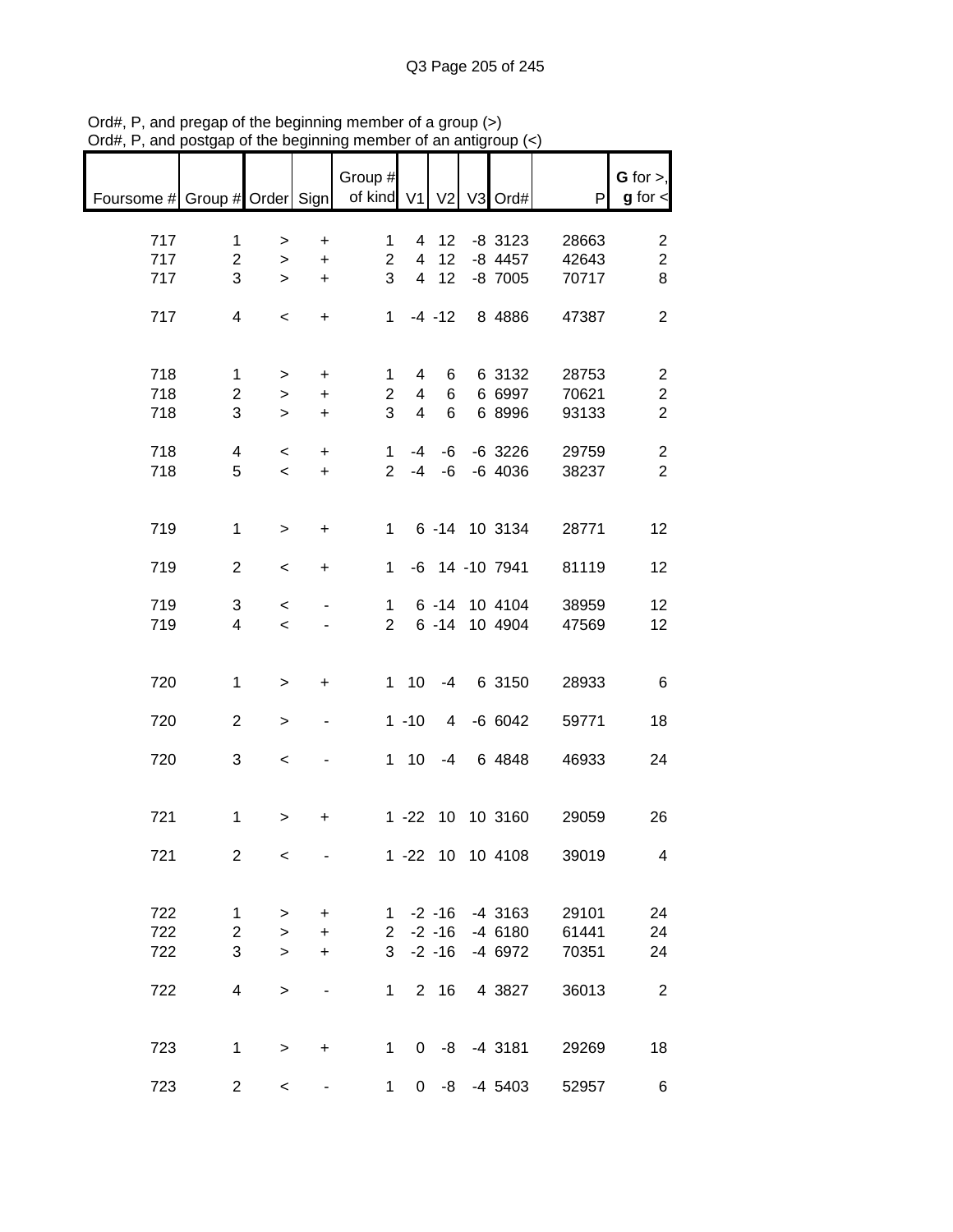| Foursome # Group # Order Sign   of kind V1 V2 V3 Ord# |                                   |                                                |                               | Group #                  |                                  |                |                                             | P                       | $G$ for $>$ ,<br>$g$ for $\lt$ |
|-------------------------------------------------------|-----------------------------------|------------------------------------------------|-------------------------------|--------------------------|----------------------------------|----------------|---------------------------------------------|-------------------------|--------------------------------|
| 724                                                   | $\mathbf 1$                       | $\,$                                           | $+$                           | 1                        | 8                                |                | 4 -16 3189                                  | 29347                   | 8                              |
| 724                                                   | $\overline{2}$                    | $\overline{\phantom{a}}$                       |                               |                          |                                  |                | 1 8 4 -16 4661                              | 44851                   | 16                             |
| 725<br>725                                            | $\mathbf 1$<br>$\overline{2}$     | $\geq$<br>$\geq$                               | $\ddot{}$<br>$+$              |                          |                                  |                | 1 6 -14 4 3214<br>2 6 -14 4 8879            | 29611<br>91921          | 12<br>12                       |
| 725                                                   | 3                                 | $\overline{\phantom{a}}$                       | $+$                           |                          |                                  |                | 1 -6 14 -4 4034                             | 38219                   | 12                             |
| 726<br>726                                            | $\mathbf{1}$<br>$\overline{2}$    | ><br>$\geq$                                    | $\ddot{}$<br>$+$              |                          | $2 - 16$                         |                | 1 -16 -4 10 3218<br>-4 10 3806              | 29663<br>35831          | 22<br>22                       |
| 726<br>726<br>726                                     | 3<br>$\overline{\mathbf{4}}$<br>5 | $\geq$<br>$\geq$<br>$\geq$                     | $+$<br>$+$<br>$+$             |                          | $3 - 16$<br>$4 - 16$<br>$5 - 16$ |                | -4 10 5738<br>-4 10 6181<br>-4 10 6973      | 56591<br>61463<br>70373 | 22<br>22<br>22                 |
| 726<br>726                                            | 6<br>$\overline{7}$               | $\geq$<br>$\geq$                               | $+$<br>$+$                    |                          | $6 - 16$<br>$7 - 16$             |                | -4 10 6983<br>-4 10 7274                    | 70481<br>73673          | 22<br>22                       |
| 726                                                   | 8                                 | $\geq$                                         | $\blacksquare$                |                          | 1 16                             |                | 4 -10 6926                                  | 69859                   | $\overline{\phantom{a}}$       |
| 726<br>726<br>726                                     | 9<br>10 <sup>°</sup><br>11        | $\,<\,$<br>$\,<\,$<br>$\overline{\phantom{a}}$ | $\ddot{}$<br>$\ddot{}$<br>$+$ |                          | 1 16<br>3 16                     |                | 4 -10 5593<br>2 16 4 -10 6189<br>4 -10 7705 | 55021<br>61519<br>78517 | 28<br>24<br>22                 |
| 726                                                   | 12                                | $\,<$                                          | $\sim 100$                    |                          |                                  |                | 1 -16 -4 10 6795                            | 68279                   | $\overline{2}$                 |
| 727                                                   | $\mathbf{1}$                      | $\geq$                                         | $+$                           |                          |                                  |                | 1 -4 10 22 3219                             | 29669                   | 6                              |
| 727                                                   | $\overline{2}$                    | $\overline{\phantom{a}}$                       | +                             |                          |                                  |                | 1 4 -10 -22 7918                            | 80911                   | 6                              |
| 728<br>728<br>728                                     | 1<br>$\overline{2}$<br>3          | ><br>$\geq$<br>$\geq$                          | $\ddot{}$<br>+<br>$\ddot{}$   | 1<br>$\overline{2}$<br>3 | 12<br>12<br>12                   | -6<br>-6<br>-6 | $-6$ 3223<br>$-66673$<br>$-6$ 7501          | 29723<br>69203<br>76213 | 6<br>6<br>6                    |
| 728                                                   | 4                                 | $\,<\,$                                        | $\ddot{}$                     |                          | $1 - 12$                         | 6              | 6 7000                                      | 70657                   | 6                              |
| 729                                                   | 1                                 | $\, > \,$                                      | $\ddot{}$                     | $1 \quad$                |                                  |                | -4 34 -32 3237                              | 29879                   | 6                              |
| 729                                                   | $\overline{2}$                    | $\,<\,$                                        | $\ddot{}$                     | 1                        |                                  |                | 4 -34 32 4137                               | 39301                   | 12                             |
| 730                                                   | 1                                 | $\geq$                                         | +                             |                          |                                  |                | 1 34 -32 2 3238                             | 29881                   | $\overline{2}$                 |

Ord#, P, and pregap of the beginning member of a group (>) Ord#, P, and postgap of the beginning member of an antigroup (<)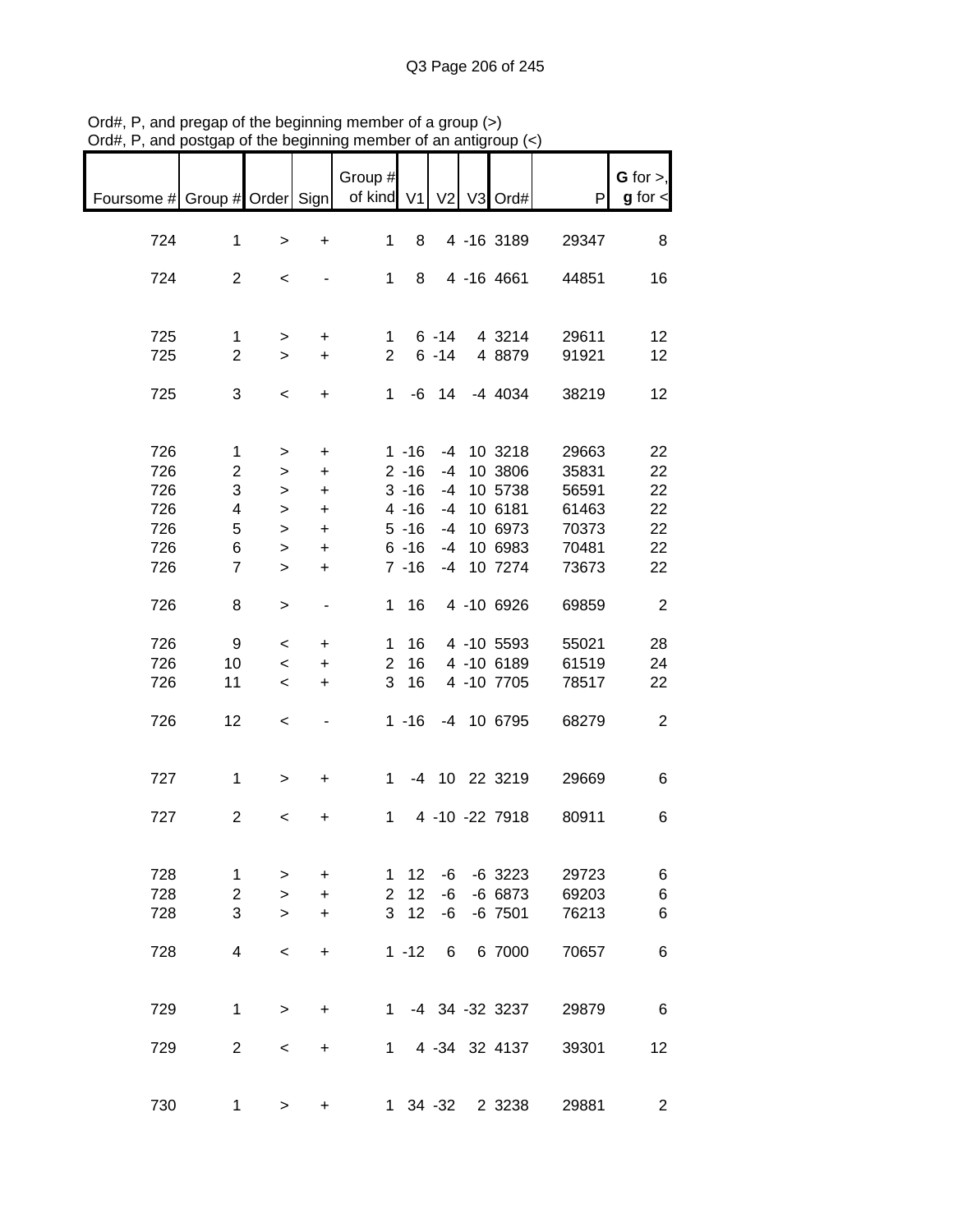|                               |                |                          |           | Group #<br>of kind V1 |                      | V <sub>2</sub>                 | V3 Ord#          | P              | $G$ for $>$ ,<br>$g$ for $\lt$ |
|-------------------------------|----------------|--------------------------|-----------|-----------------------|----------------------|--------------------------------|------------------|----------------|--------------------------------|
| Foursome # Group # Order Sign |                |                          |           |                       |                      |                                |                  |                |                                |
| 730                           | $\overline{2}$ | $\, >$                   | +         | $\overline{2}$        |                      | 34 - 32                        | 2 4834           | 46771          | $\overline{2}$                 |
| 730                           | 3              | $\,<\,$                  | +         |                       | $1 - 34$             | 32                             | $-2$ 3462        | 32297          | $\overline{\mathbf{c}}$        |
| 730                           | 4              | $\overline{\phantom{a}}$ | $\ddot{}$ |                       | $2 - 34$             | 32                             | $-2$ 4484        | 42899          | $\overline{2}$                 |
| 730                           | 5              | $\,<$                    | $\ddot{}$ |                       | $3 - 34$             | 32                             | $-26146$         | 61001          | 6                              |
| 730                           | 6              | $\,<$                    | $\ddot{}$ |                       | $4 - 34$             | 32                             | $-2$ 9375        | 97499          | $\overline{2}$                 |
|                               |                |                          |           |                       |                      |                                |                  |                |                                |
|                               |                |                          |           |                       |                      |                                |                  |                |                                |
| 731<br>731                    | 1              | >                        | +         |                       | $1 - 32$<br>$2 - 32$ | $\mathbf{2}$<br>$\overline{2}$ | 14 3239          | 29917          | 36                             |
|                               | $\overline{2}$ | $\geq$                   | $\ddot{}$ |                       |                      |                                | 14 7179          | 72613          | 36                             |
|                               |                |                          |           |                       |                      |                                |                  |                |                                |
| 732                           | 1              | $\,>$                    | +         |                       | $1 - 20$             | 14                             | 2 3 2 4 6        | 30011          | 22                             |
|                               |                |                          |           |                       |                      |                                |                  |                |                                |
| 732                           | $\overline{2}$ | >                        |           | $\mathbf{1}$          |                      | $20 - 14$                      | $-2$ 4840        | 46831          | $\overline{2}$                 |
| 732                           |                |                          |           |                       | $1 - 20$             | 14                             | 2 5345           |                |                                |
| 732                           | 3<br>4         | $\,<\,$<br>$\,<\,$       |           |                       | $2 - 20$             | 14                             | 2 7596           | 52289<br>77317 | $\overline{c}$<br>$\,6$        |
| 732                           | 5              | $\,<$                    |           |                       | $3 - 20$             | 14                             | 2 8067           | 82529          | $\overline{2}$                 |
|                               |                |                          |           |                       |                      |                                |                  |                |                                |
|                               |                |                          |           |                       |                      |                                |                  |                |                                |
| 733                           | 1              | >                        | $\ddot{}$ | 1                     | 14                   | $\overline{2}$                 | $-6$ 3247        | 30013          | $\overline{\mathbf{c}}$        |
| 733                           | $\overline{2}$ | $\, > \,$                | $\ddot{}$ | $\overline{2}$        | 14                   | $\overline{2}$                 | $-6$ 5050        | 49123          | $\overline{c}$                 |
|                               | 3              |                          |           |                       |                      | $-2$                           |                  |                | $\overline{2}$                 |
| 733                           |                | $\,<$                    | +         |                       | $1 - 14$             |                                | 6 9094           | 94307          |                                |
|                               |                |                          |           |                       |                      |                                |                  |                |                                |
| 734                           | 1              | >                        | +         |                       | $1 - 10$             |                                | -2 20 3259       | 30133          | 14                             |
| 734                           | $\overline{2}$ | $\, > \,$                | $\ddot{}$ |                       | $2 - 10$             | $-2$                           | 20 4912          | 47653          | 14                             |
|                               |                |                          |           |                       |                      |                                |                  |                |                                |
| 734                           | 3              | $\,<\,$                  | +         | 1                     | 10                   |                                | 2 -20 3392       | 31517          | 14                             |
| 734                           | 4              | $\,<\,$                  | $\ddot{}$ | $\overline{2}$        | 10                   |                                | 2 -20 5233       | 51137          | 14                             |
| 734                           | 5              | $\overline{\phantom{a}}$ | $\ddot{}$ | 3                     | 10                   |                                | 2 -20 5318       | 51977          | 14                             |
| 734                           | 6              | $\prec$                  |           |                       |                      |                                | 1 -10 -2 20 4570 | 43933          | 10                             |
|                               |                |                          |           |                       |                      |                                |                  |                |                                |
|                               |                |                          |           |                       |                      |                                |                  |                |                                |
| 735                           | 1              | $\, >$                   | $\ddot{}$ | 1                     | $\overline{2}$       | 4                              | 6 3267           | 30203          | 6                              |
|                               |                |                          |           |                       |                      |                                |                  |                |                                |
| 735                           | $\overline{c}$ | $\,<$                    | +         | 1                     | $-2$                 | -4                             | $-6$ 3633        | 33931          | 6                              |
| 735                           | 3              | $\,<\,$                  | +         | $\overline{2}$        | $-2$                 | $-4$                           | $-6$ 3770        | 35401          | 6                              |
| 735                           | 4              | $\,<\,$                  | +         | 3                     | $-2$                 | -4                             | $-68408$         | 86461          | 6                              |
|                               |                |                          |           |                       |                      |                                |                  |                |                                |
| 736                           | 1              | >                        | $\ddot{}$ | 1                     | 6                    | -6                             | $-6$ 3269        | 30223          | 12                             |
| 736                           | 2              | $\,>$                    | +         | $\overline{2}$        | 6                    | -6                             | $-6$ 4089        | 38803          | 12                             |
| 736                           | 3              | $\,$                     | +         | 3                     | 6                    | -6                             | $-6$ 8277        | 84991          | $12 \,$                        |

Ord#, P, and pregap of the beginning member of a group (>) Ord#, P, and postgap of the beginning member of an antigroup (<)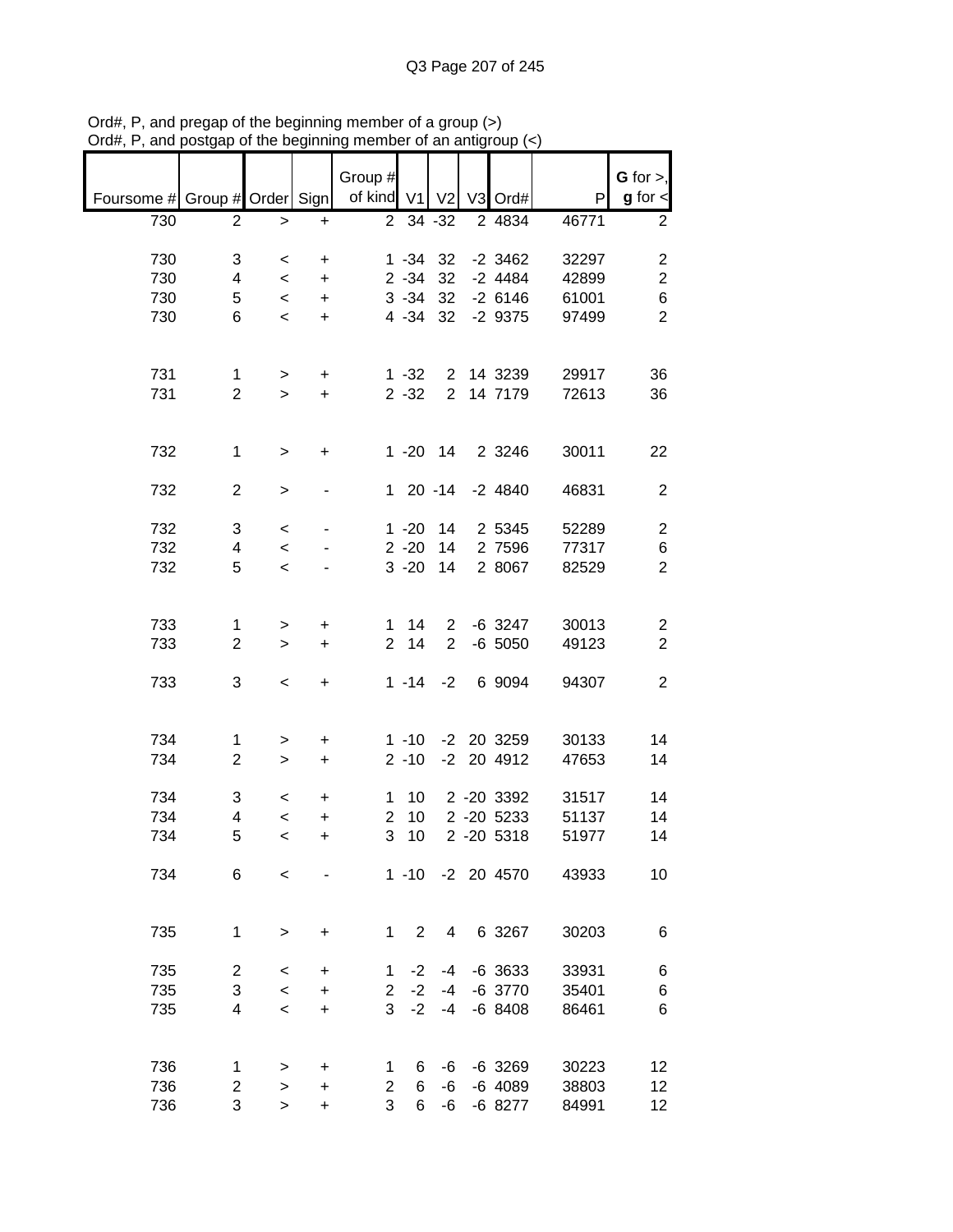| $max$ , $max$ , and posigap or the beginning member |                         |                          |                          |                       |                |          | or am annyroup (1 |       |                          |
|-----------------------------------------------------|-------------------------|--------------------------|--------------------------|-----------------------|----------------|----------|-------------------|-------|--------------------------|
|                                                     |                         |                          |                          | Group #               |                |          |                   |       | $G$ for $>$ ,            |
| Foursome # Group # Order Sign                       |                         |                          |                          | of kind V1 V2 V3 Ord# |                |          |                   | P     | $g$ for $\lt$            |
|                                                     |                         |                          |                          |                       |                |          |                   |       |                          |
| 736                                                 | 4                       | $\,<\,$                  |                          | 1                     | 6              | -6       | -6 4092           | 38839 | 12                       |
| 736                                                 | 5                       | $\prec$                  |                          | $\overline{2}$        | 6              | -6       | -6 6778           | 68059 | 12                       |
|                                                     |                         |                          |                          |                       |                |          |                   |       |                          |
| 737                                                 | 1                       | $\geq$                   | $\ddot{}$                | 1                     | 4              |          | -8 20 3272        | 30259 | 6                        |
| 737                                                 | $\mathbf{2}$            | $\geq$                   | $+$                      | $\overline{2}$        | $\overline{4}$ |          | -8 20 5306        | 51859 | 6                        |
|                                                     |                         |                          |                          |                       |                |          |                   |       |                          |
| 737                                                 | 3                       | $\,<\,$                  | $\ddot{}$                | $\mathbf{1}$          | -4             |          | 8 -20 4219        | 40163 | 6                        |
| 737                                                 | 4                       | $\prec$                  | $\ddot{}$                | $\overline{2}$        | $-4$           |          | 8 -20 4368        | 41771 | 6                        |
| 737                                                 | 5                       | $\overline{\phantom{a}}$ | $+$                      | 3                     | $-4$           |          | 8 -20 5971        | 59063 | 6                        |
| 737                                                 | 6                       | $\overline{\phantom{a}}$ | $\ddot{}$                | $\overline{4}$        | -4             |          | 8 -20 6993        | 70583 | 6                        |
| 737                                                 | $\overline{7}$          | $\,<$                    | $\ddot{}$                | 5                     | $-4$           |          | 8 -20 7053        | 71249 | 8                        |
|                                                     |                         |                          |                          |                       |                |          |                   |       |                          |
|                                                     |                         |                          |                          |                       |                |          |                   |       |                          |
| 738                                                 | $\mathbf 1$             | $\,>$                    | $\ddot{}$                | $\mathbf{1}$          | -8             | -8       | 0 3275            | 30293 | 22                       |
| 738                                                 | $\overline{c}$          | $\,<$                    | +                        | 1                     | 8              | 8        | 0 6740            | 67651 | 28                       |
| 738                                                 | 3                       | $\,<$                    | $\ddot{}$                | $\overline{2}$        | 8              | 8        | 0 9418            | 97987 | 22                       |
|                                                     |                         |                          |                          |                       |                |          |                   |       |                          |
| 738                                                 | 4                       | $\,<$                    | $\overline{\phantom{a}}$ | $\mathbf{1}$          | -8             | -8       | 0 6372            | 63587 | $\sqrt{2}$               |
|                                                     |                         |                          |                          |                       |                |          |                   |       |                          |
|                                                     |                         |                          |                          |                       |                |          |                   |       |                          |
| 739                                                 | 1                       | $\geq$                   | +                        | 1                     | 14             |          | 2 -20 3281        | 30347 | 6                        |
| 739                                                 | $\overline{2}$          | $\geq$                   | $\ddot{}$                | $\overline{2}$        | 14             |          | 2 -20 9473        | 98669 | 6                        |
|                                                     |                         |                          |                          |                       |                |          |                   |       |                          |
| 739                                                 | 3                       | $\overline{\phantom{a}}$ | $+$                      |                       |                |          | 1 -14 -2 20 6196  | 61603 | 6                        |
|                                                     |                         |                          |                          |                       |                |          |                   |       |                          |
|                                                     |                         |                          |                          |                       |                |          |                   |       |                          |
| 740                                                 | $\mathbf 1$             | $\geq$                   | $\ddot{}$                | $1 \quad$             |                |          | 2 -20 10 3282     | 30367 | 20                       |
| 740                                                 | $\overline{\mathbf{c}}$ | $\,<$                    |                          | 1                     |                | $2 - 20$ | 10 3411           | 31723 | 4                        |
| 740                                                 | 3                       | $\prec$                  |                          | $\overline{2}$        |                |          | 2 -20 10 3719     | 34843 | $\overline{\mathcal{A}}$ |
|                                                     |                         |                          |                          |                       |                |          |                   |       |                          |
|                                                     |                         |                          |                          |                       |                |          |                   |       |                          |
| 741                                                 | 1                       | $\geq$                   | $\ddot{}$                |                       | 1 14           |          | 0 -16 3287        | 30431 | 4                        |
|                                                     |                         |                          |                          |                       |                |          |                   |       |                          |
| 741                                                 | $\overline{2}$          | $\,<\,$                  | $\ddot{}$                |                       | $1 - 14$       |          | 0 16 5887         | 58147 | 4                        |
|                                                     |                         |                          |                          |                       |                |          |                   |       |                          |
|                                                     |                         |                          |                          |                       |                |          |                   |       |                          |
| 742                                                 | 1                       | $\,>$                    | +                        |                       |                |          | 1 -2 22 -32 3301  | 30577 | 18                       |
|                                                     |                         |                          |                          |                       |                |          |                   |       |                          |
| 742                                                 | $\overline{2}$          | $\,<\,$                  | +                        | 1                     |                |          | 2 -22 32 7093     | 71647 | 16                       |
|                                                     |                         |                          |                          |                       |                |          |                   |       |                          |
| 743                                                 | 1                       | >                        | +                        | 1                     | $\overline{2}$ | 8        | 16 3313           | 30707 | 4                        |
| 743                                                 | $\overline{2}$          | $\geq$                   | $\ddot{}$                | $\overline{2}$        | $\overline{2}$ | 8        | 16 6021           | 59561 | 4                        |

Ord#, P, and pregap of the beginning member of a group (>) Ord#, P, and postgap of the beginning member of an antigroup (<)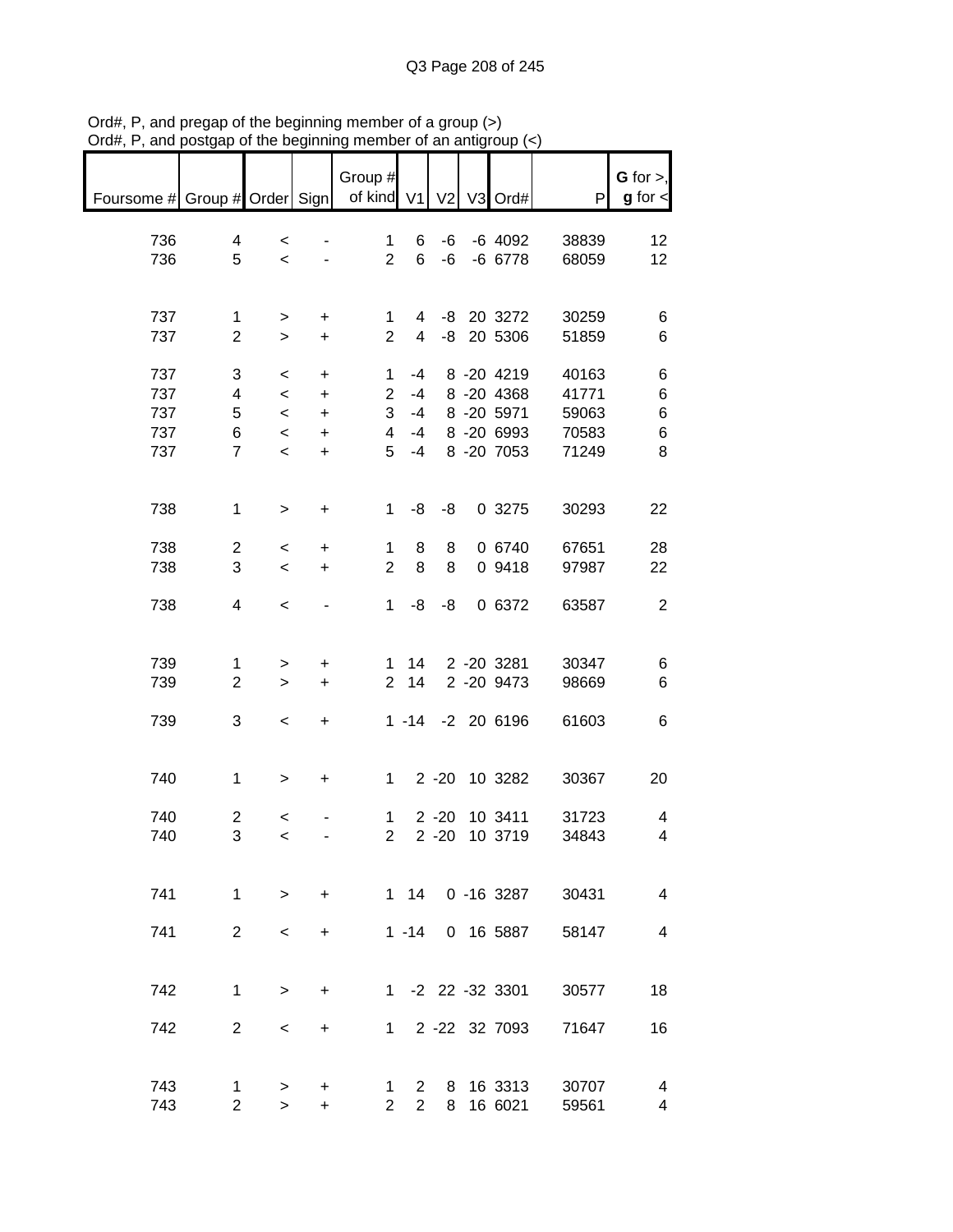| $max$ , $max$ , and posigap of the beginning |                                     |                                     |                             | ,,,,,,,                               |                |                          | n an anigroup (1                       |                                          |                                           |
|----------------------------------------------|-------------------------------------|-------------------------------------|-----------------------------|---------------------------------------|----------------|--------------------------|----------------------------------------|------------------------------------------|-------------------------------------------|
| Foursome # Group # Order Sign   of kind V1   |                                     |                                     |                             | Group $#$                             |                |                          | V2 V3 Ord#                             | P                                        | G for $>$ ,<br>$g$ for $\lt$              |
| 743                                          | 3                                   | $\,<$                               | $+$                         |                                       |                |                          | $1 - 2 - 8 - 165156$                   | 50227                                    | 4                                         |
| 744<br>744                                   | $\mathbf{1}$<br>$\overline{2}$      | $\geq$<br>$\geq$                    | $+$<br>$+$                  | $\overline{2}$                        | 8              | $2^{\circ}$              | 1 8 2 6 3330<br>6 4765                 | 30871<br>46051                           | $\overline{c}$<br>$\overline{2}$          |
| 744<br>744                                   | 3<br>$\overline{4}$                 | $\overline{\phantom{0}}$<br>$\prec$ | $+$<br>$+$                  |                                       |                |                          | $1 - 8 - 2 - 64408$<br>2 -8 -2 -6 9269 | 42179<br>96221                           | $\overline{\mathbf{c}}$<br>$\overline{2}$ |
| 745                                          | $\mathbf{1}$                        | $\geq$                              | $+$                         |                                       |                |                          | 1 14 -16 0 3337                        | 30949                                    | 8                                         |
| 745                                          | $\overline{2}$                      | $\overline{\phantom{a}}$            |                             |                                       |                |                          | 1 14 -16 0 3701                        | 34651                                    | 16                                        |
| 746                                          | $\mathbf 1$                         | $\geq$                              | $+$                         | $1 \quad$                             |                |                          | 0 24 -24 3339                          | 30977                                    | $\,6$                                     |
| 746                                          | $\overline{2}$                      | $\overline{\phantom{0}}$            | $+$                         | $1 \quad$                             |                |                          | 0 -24 24 8194                          | 84053                                    | $\,6$                                     |
| 747<br>747<br>747                            | $\mathbf 1$<br>$\overline{2}$<br>3  | $\geq$<br>$\geq$<br>$\geq$          | $+$<br>$+$<br>$+$           | 3 <sup>7</sup>                        |                |                          | 1 -2 22 -22 3361<br>-2 22 -22 9555     | 31189<br>2 -2 22 -22 6078 60217<br>99577 | 6<br>8<br>6                               |
| 748<br>748<br>748                            | $\mathbf{1}$<br>$\overline{c}$<br>3 | $\geq$<br>$\geq$<br>$\geq$          | $+$<br>$+$<br>$+$           |                                       |                | $2 - 2 16$<br>$3 - 2 16$ | 1 -2 16 2 3378<br>2 5390<br>2 7001     | 31333<br>52813<br>70663                  | 6<br>6<br>$\,6$                           |
| 748<br>748                                   | 4<br>5                              | $\overline{\phantom{a}}$<br>$\,<$   |                             | $\mathbf{1}$<br>$\overline{2}$        | $-2$           | $-2$ 16<br>16            | 2 4397<br>2 6180                       | 42043<br>61441                           | 18<br>22                                  |
| 749<br>749<br>749                            | 1<br>$\overline{2}$<br>3            | ><br>$\geq$<br>$\geq$               | +<br>$\ddot{}$<br>$\ddot{}$ | 1<br>$\overline{2}$<br>3 <sup>1</sup> | 16<br>16<br>16 |                          | 2 -14 3379<br>2 -14 7002<br>2 -14 9443 | 31337<br>70667<br>98327                  | 4<br>4<br>4                               |
| 749                                          | 4                                   | $\, > \,$                           |                             |                                       | $1 - 16$       |                          | $-2$ 14 8154                           | 83557                                    | 20                                        |
| 749                                          | 5                                   | $\,<\,$                             | +                           |                                       | $1 - 16$       |                          | $-2$ 14 8865                           | 91753                                    | 4                                         |
| 749<br>749                                   | 6<br>$\overline{7}$                 | $\,<$<br>$\,<$                      |                             | 1.<br>$\overline{2}$                  | 16<br>16       |                          | 2 -14 6498<br>2 -14 7949               | 65033<br>81203                           | 20<br>20                                  |
| 750                                          | 1                                   | $\geq$                              | +                           |                                       |                |                          | $1 - 14 - 4 - 23381$                   | 31379                                    | 22                                        |

Ord#, P, and pregap of the beginning member of a group (>) Ord#, P, and postgap of the beginning member of an antigroup (<)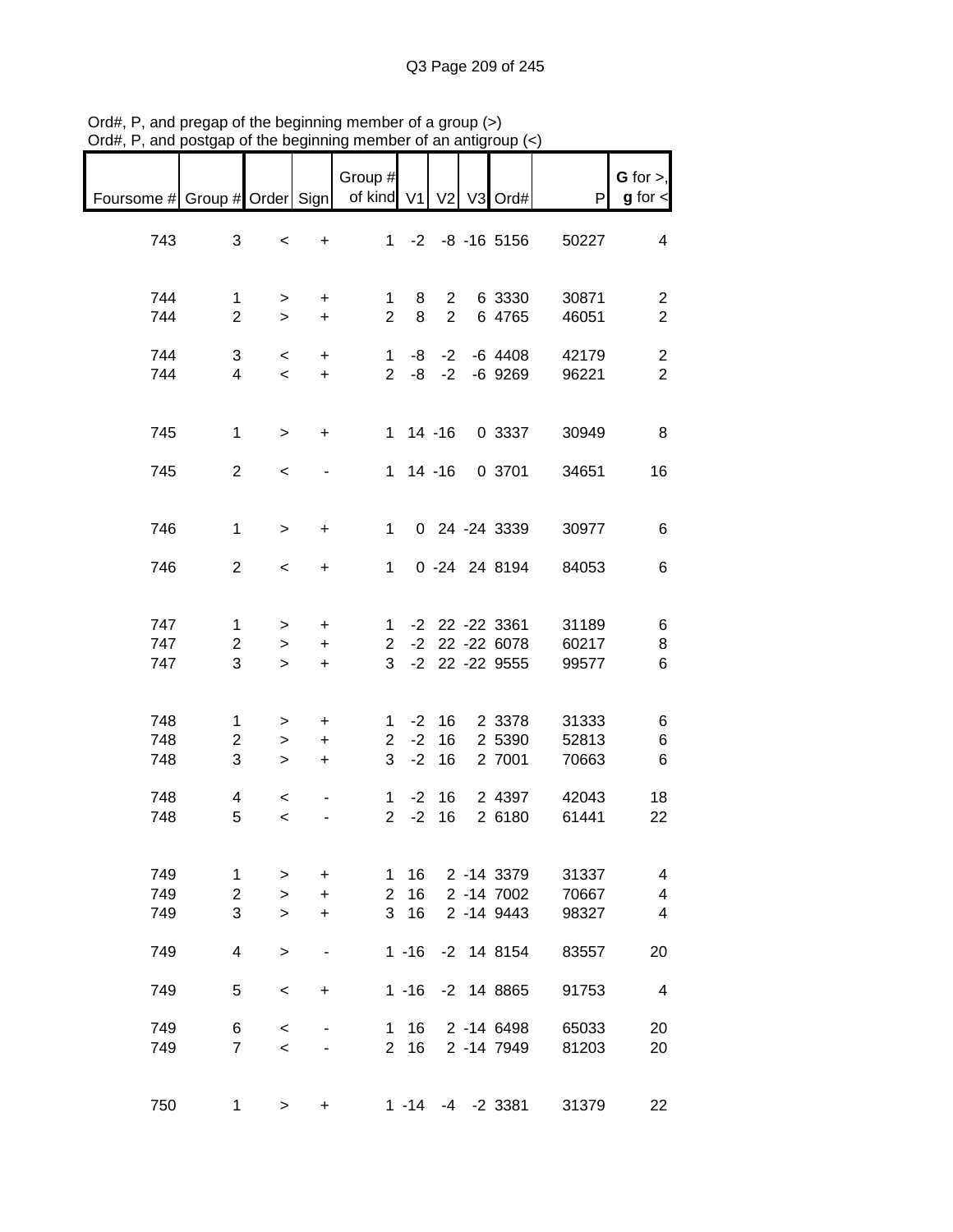| $m, n$ , and postgap or the beginning memb            |                               |                          |                        |         |                              |                                  | $\mu$ an annyroup $\left\langle \nu\right\rangle$ |                |                                |
|-------------------------------------------------------|-------------------------------|--------------------------|------------------------|---------|------------------------------|----------------------------------|---------------------------------------------------|----------------|--------------------------------|
| Foursome # Group # Order Sign   of kind V1 V2 V3 Ord# |                               |                          |                        | Group # |                              |                                  |                                                   | P              | $G$ for $>$ ,<br>$g$ for $\lt$ |
| 750                                                   | $\overline{2}$                | $\,$                     |                        |         | $1 \quad 14$                 | $\overline{4}$                   | 2 9045                                            | 93703          | $\overline{2}$                 |
| 750<br>750                                            | 3<br>$\overline{4}$           | $\prec$<br>$\prec$       | $+$<br>$+$             |         | $1 \quad 14$<br>$2 \quad 14$ | $\overline{4}$<br>$\overline{4}$ | 2 5623<br>2 8720                                  | 55351<br>90031 | 22<br>22                       |
| 750                                                   | 5                             | $\,<$                    | $\blacksquare$         |         |                              |                                  | 1 -14 -4 -2 7672                                  | 78137          | $\sqrt{2}$                     |
| 751                                                   | $\mathbf 1$                   | $\geq$                   | $+$                    |         |                              |                                  | 1 20 -16 12 3417                                  | 31771          | $\overline{2}$                 |
| 751                                                   | $\overline{2}$                | $\,<$                    |                        |         |                              |                                  | 1 20 -16 12 3436                                  | 32029          | 22                             |
| 752                                                   | $\mathbf{1}$                  | $\geq$                   | $+$                    |         |                              |                                  | 1 -16 12 12 3418                                  | 31793          | 22                             |
| 752                                                   | $\overline{2}$                | $\geq$                   | $\blacksquare$         |         |                              |                                  | 1 16 -12 -12 7474                                 | 75883          | 14                             |
| 752                                                   | 3                             | $\,<$                    |                        |         |                              |                                  | 1 -16 12 12 5154                                  | 50207          | 14                             |
| 753                                                   | $\mathbf{1}$                  | $\,$                     | $\ddot{}$              |         |                              |                                  | 1 12 -28 8 3420                                   | 31817          | 18                             |
| 753                                                   | $\overline{2}$                | $\prec$                  | $+$                    |         |                              |                                  | 1 -12 28 -8 6539                                  | 65479          | 18                             |
| 754                                                   | $\mathbf 1$                   | >                        | $+$                    |         | $1 - 28$                     | 8                                | 4 3421                                            | 31847          | 30                             |
| 754                                                   | $\overline{2}$                | $\geq$                   | $+$                    |         | $2 - 28$                     | 8                                | 4 5158                                            | 50261          | 30                             |
| 754                                                   | 3                             | $\overline{\phantom{a}}$ | $+$                    |         |                              |                                  | 1 28 -8 -4 6538                                   | 65449          | 30                             |
| 755<br>755                                            | 1<br>$\overline{2}$           | $\geq$<br>$\,>$          | ÷<br>$\ddot{}$         |         |                              | 1 32 -34<br>2 32 -34             | 2 3461<br>2 5782                                  | 32261<br>56999 | 4<br>6                         |
| 755<br>755                                            | 3<br>$\overline{4}$           | $\,<\,$<br>$\,<$         | $\ddot{}$<br>$\ddot{}$ |         |                              | 1 -32 34                         | $-26443$<br>2 -32 34 -2 7719                      | 64373<br>78691 | 8<br>$\,6$                     |
| 756<br>756                                            | $\mathbf 1$<br>$\overline{2}$ | $\, > \,$<br>$\geq$      | +<br>$\ddot{}$         |         | $1 - 34$<br>$2 - 34$         | $2^{\circ}$<br>$\overline{2}$    | 2 3462<br>2 6788                                  | 32297<br>68207 | 36<br>36                       |
| 757                                                   | $\mathbf{1}$                  | $\,>$                    | +                      |         | $1 - 22$                     |                                  | 2 20 3490                                         | 32531          | 24                             |
| 757                                                   | $\overline{c}$                | $\, > \,$                |                        |         |                              |                                  | 1 22 -2 -20 9049                                  | 93763          | $\overline{2}$                 |

Ord#, P, and pregap of the beginning member of a group (>) Ord#, P, and postgap of the beginning member of an antigroup (<)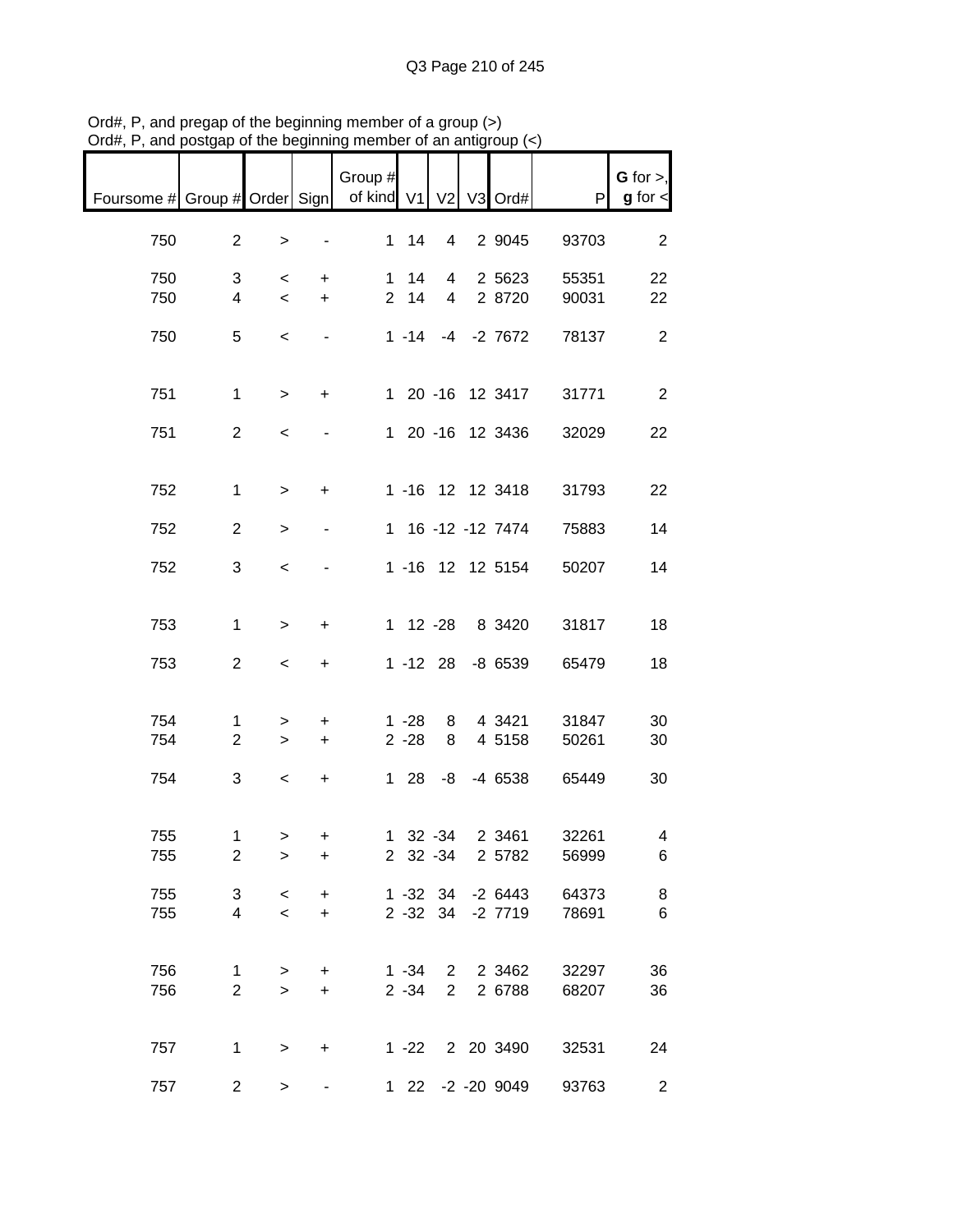|                                                       |                |                          |                   | Group #     |             |  |                  |       | $G$ for $>$ ,  |
|-------------------------------------------------------|----------------|--------------------------|-------------------|-------------|-------------|--|------------------|-------|----------------|
| Foursome # Group # Order Sign   of kind V1 V2 V3 Ord# |                |                          |                   |             |             |  |                  | P     | $g$ for $\lt$  |
| 757                                                   | 3              | $\overline{\phantom{0}}$ | $\ddot{}$         |             |             |  | 1 22 -2 -20 8505 | 87589 | 24             |
|                                                       |                |                          |                   |             |             |  |                  |       |                |
| 758                                                   | 1              | >                        | $\ddot{}$         |             |             |  | 1 20 -22 4 3492  | 32537 | 4              |
| 758                                                   | $\overline{2}$ | $\geq$                   | $+$               |             |             |  | 2 20 -22 4 3734  | 35027 | 4              |
| 758                                                   | 3              | $\overline{\phantom{0}}$ | $+$               |             |             |  | 1 -20 22 -4 7041 | 71119 | 10             |
|                                                       |                |                          |                   |             |             |  |                  |       |                |
| 759                                                   | 1              | $\geq$                   | $+$               |             |             |  | 1 -8 28 -28 3504 | 32647 | 14             |
| 759                                                   | $\overline{2}$ | $\geq$                   | $+$               |             |             |  | 2 -8 28 -28 6130 | 60811 | 18             |
| 759                                                   | 3              | $\prec$                  | $+$               |             | $1 \quad$   |  | 8 -28 28 3507    | 32693 | 14             |
| 759                                                   | $\overline{4}$ | $\prec$                  | $+$               |             | $2^{\circ}$ |  | 8 -28 28 6133    | 60869 | 18             |
|                                                       |                |                          |                   |             |             |  |                  |       |                |
| 760                                                   | $\mathbf{1}$   | >                        | $+$               | 1.          |             |  | -2 -2 28 3509    | 32713 | - 6            |
| 760                                                   | $\overline{2}$ |                          | $+$<br>$>$ $\sim$ |             |             |  | 2 -2 -2 28 7602  | 77369 | 10             |
| 760                                                   | 3              | $\overline{\phantom{0}}$ | $+$               |             |             |  | 1 2 2 -28 8854   | 91577 | - 6            |
|                                                       |                |                          |                   |             |             |  |                  |       |                |
| 761                                                   | $\mathbf{1}$   | $\geq$                   | $+$               |             |             |  | 1 -8 4 -20 3524  | 32869 | 26             |
|                                                       |                |                          |                   |             |             |  |                  |       |                |
| 761                                                   | $\overline{2}$ | $\prec$                  | $\blacksquare$    |             | $1 - 8$     |  | 4 -20 8140       | 83399 | $\overline{2}$ |
|                                                       |                |                          |                   |             |             |  |                  |       |                |
| 762                                                   | $\mathbf{1}$   | $\geq$                   | $+$               |             | $1 \quad$   |  | 0 24 -28 3550    | 33113 | 6              |
| 762                                                   | $\overline{2}$ | $\geq$                   | $+$               | $2^{\circ}$ |             |  | 0 24 -28 5684    | 56003 | 6              |
| 762                                                   | 3              | $\overline{\phantom{0}}$ | $+$               |             | $1 \quad$   |  | 0 -24 28 6861    | 69067 | 6              |
|                                                       |                |                          |                   |             |             |  |                  |       |                |
| 763                                                   | $\mathbf 1$    | >                        | +                 |             |             |  | 1 16 -38 10 3562 | 33247 | 24             |
|                                                       | $\overline{2}$ |                          |                   |             |             |  | 1 16 -38 10 8247 |       |                |
| 763                                                   |                | $\,<\,$                  |                   |             |             |  |                  | 84631 | 18             |
|                                                       |                |                          |                   |             |             |  |                  |       |                |
| 764                                                   | $\mathbf 1$    | $\geq$                   | $\ddot{}$         |             |             |  | 1 2 12 -4 3573   | 33353 | $\overline{4}$ |
| 764                                                   | $\overline{2}$ | $\,<\,$                  | +                 |             | $1 -2 -12$  |  | 4 8253           | 84697 | $\overline{4}$ |
|                                                       |                |                          |                   |             |             |  |                  |       |                |
| 765                                                   | 1              | $\mathbf{I}$             | +                 |             |             |  | 1 12 -4 -2 3574  | 33359 | 6              |
| 765                                                   |                |                          |                   |             |             |  | 1 -12 4 2 5284   | 51631 | 18             |
|                                                       | $\overline{2}$ | $\, > \,$                |                   |             |             |  |                  |       |                |

Ord#, P, and pregap of the beginning member of a group (>) Ord#, P, and postgap of the beginning member of an antigroup (<)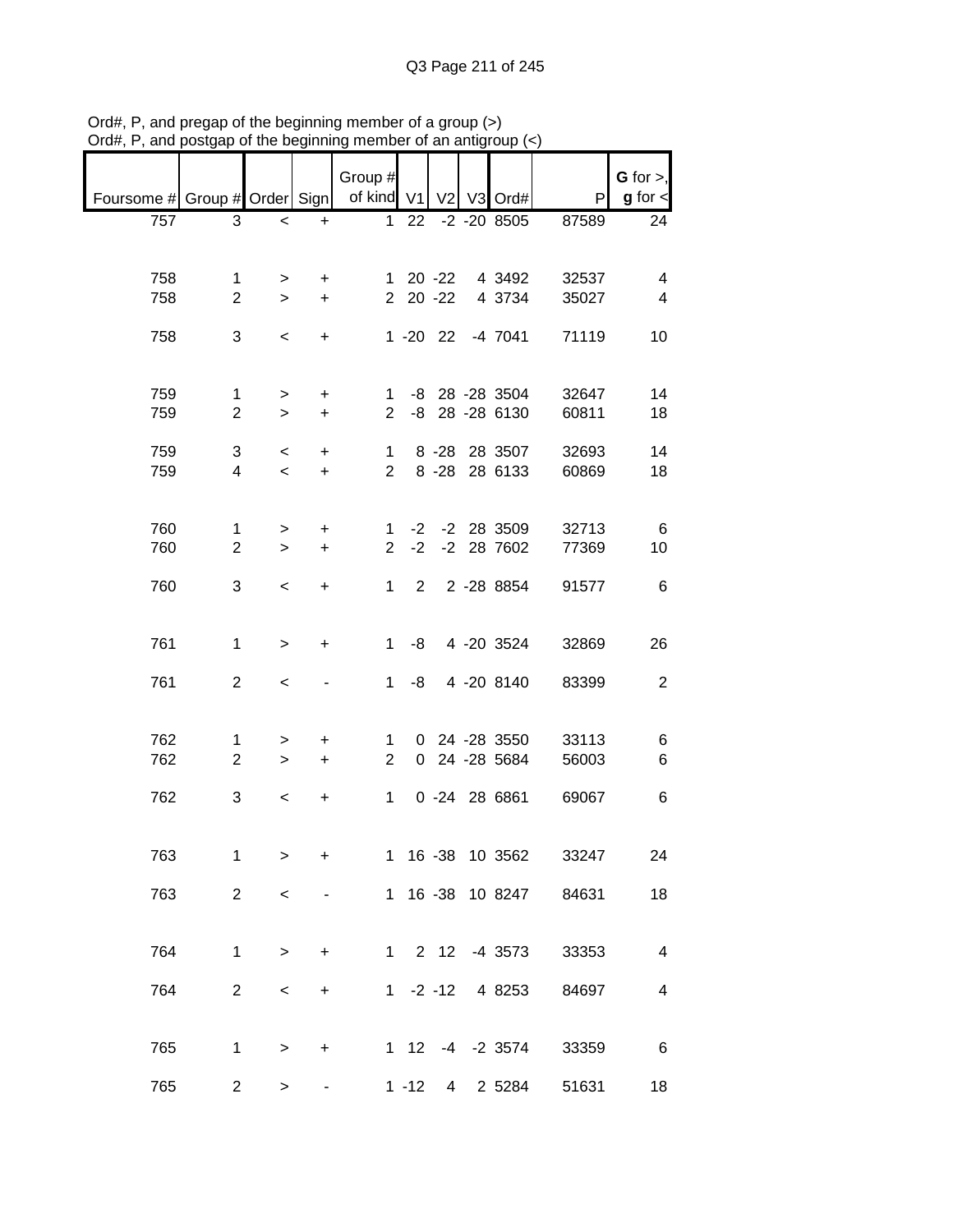|                               |                              |                          |                                       | Group #              |                      |                                  |                          |                | $G$ for $>$ , |
|-------------------------------|------------------------------|--------------------------|---------------------------------------|----------------------|----------------------|----------------------------------|--------------------------|----------------|---------------|
| Foursome # Group # Order Sign |                              |                          |                                       | of kind V1           |                      | V <sub>2</sub>                   | V3 Ord#                  | P              | $g$ for $\lt$ |
| 765                           | 3                            | $\,<$                    | +                                     |                      | $1 - 12$             | 4                                | 2 3963                   | 37441          | 6             |
| 765                           | 4                            | $\overline{\phantom{0}}$ |                                       |                      | $1 \quad 12$         |                                  | $-4$ $-2$ 4752           | 45869          | 18            |
| 766<br>766                    | 1<br>$\overline{2}$          | $\geq$<br>$\geq$         | $\ddot{}$<br>$+$                      | 1.<br>$\overline{2}$ | -4                   | $-4$ $-2$<br>$-2$                | $-6$ 3575<br>$-6$ $7238$ | 33377<br>73277 | 18<br>18      |
| 766                           | 3                            | $\,<\,$                  |                                       | 1                    |                      |                                  | $-4$ $-2$ $-6$ 6679      | 67043          | 6             |
| 767                           | $\mathbf{1}$                 | $\, > \,$                | $\ddot{}$                             | $\mathbf{1}$         |                      |                                  | 26 -8 -14 3607           | 33647          | 6             |
| 767                           | $\overline{2}$               | $\,<\,$                  |                                       | 1                    | 26                   |                                  | $-8$ $-14$ 6050          | 59887          | 34            |
| 767                           | 3                            | $\overline{\phantom{a}}$ |                                       | $\overline{2}$       | 26                   |                                  | $-8$ $-14$ $8470$        | 87223          | 28            |
| 768                           | $\mathbf 1$                  | $\geq$                   | $\ddot{}$                             | $1 \quad$            |                      |                                  | $-8$ $-14$ $-2$ 3608     | 33679          | 32            |
| 768                           | $\overline{2}$               | $\overline{\phantom{0}}$ | $\ddot{}$                             | 1                    |                      | 8 14                             | 2 3715                   | 34781          | 26            |
| 769                           | 1                            | >                        | +                                     |                      | $1 - 12$             |                                  | 6 -10 3619               | 33791          | 18            |
| 769                           | $\overline{2}$               | $\geq$                   | $\ddot{}$                             |                      | $2 - 12$             |                                  | 6 -10 5378               | 52691          | 18            |
| 769                           | 3                            | $\,<\,$                  | $\ddot{}$                             | 1                    | 12                   |                                  | -6 10 5029               | 48889          | 18            |
| 770                           | $\mathbf{1}$                 | $\geq$                   | $\ddot{}$                             |                      |                      |                                  | 1 -14 24 -8 3636         | 33961          | 20            |
| 770                           | $\overline{2}$               | $\,<\,$                  |                                       |                      |                      |                                  | 1 -14 24 -8 9114         | 94513          | 16            |
| 771                           | 1                            | >                        | +                                     |                      | $1 - 10$             | 4                                | 12 3640                  | 34031          | 12            |
| 771                           | $\overline{c}$               | $\geq$                   | $\ddot{}$                             |                      | $2 - 10$             | 4                                | 12 8749                  | 90371          | 12            |
| 771                           | 3                            | $\geq$                   | $\ddot{}$                             |                      | $3 - 10$             |                                  | 4 12 9180                | 95231          | 12            |
| 771                           | 4                            | $\geq$                   | -                                     |                      | $1 10$               |                                  | $-4$ $-12$ 5327          | 52081          | 12            |
| 771                           | 5                            | $\,<$                    | +                                     | 1                    | 10 <sup>°</sup>      |                                  | -4 -12 6484              | 64879          | 12            |
| 772                           | 1                            | >                        | +                                     |                      | $1 - 26$             |                                  | 2 10 3654                | 34211          | 28            |
| 772<br>772                    | $\overline{\mathbf{c}}$<br>3 | $\,$<br>$\mathbf{I}$     | +<br>$\begin{array}{c} + \end{array}$ |                      | $2 - 26$<br>$3 - 26$ | $\overline{2}$<br>$\overline{2}$ | 10 6425<br>10 8370       | 64151<br>86111 | 28<br>28      |
| 772                           | 4                            | $\,<$                    | +                                     | 1.                   |                      |                                  | 26 -2 -10 6602           | 66109          | 28            |

Ord#, P, and pregap of the beginning member of a group (>) Ord#, P, and postgap of the beginning member of an antigroup (<)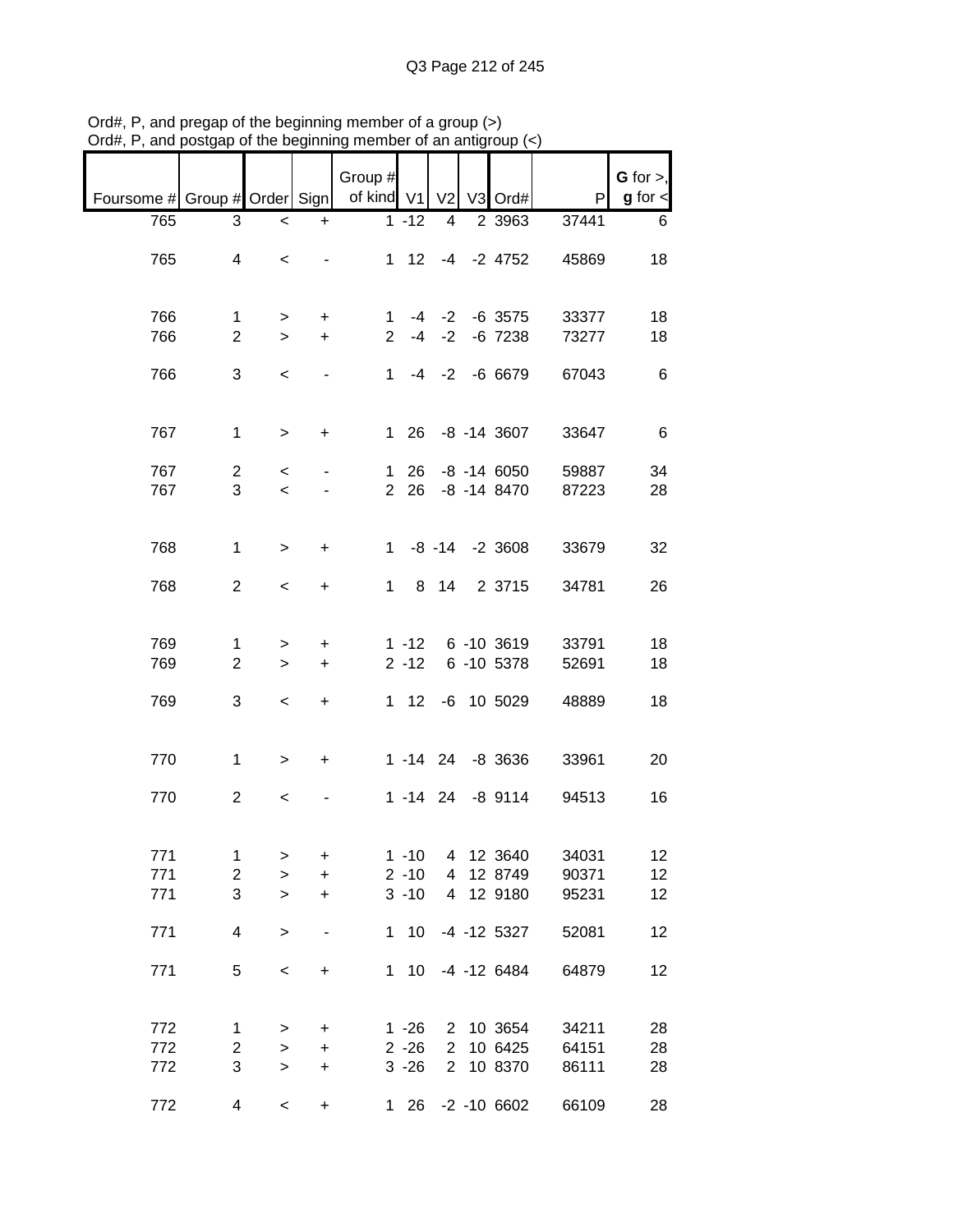| Foursome # Group # Order Sign   of kind V1 V2 V3 Ord# |                                |                                                      |                                  | Group #                     |                   |                 |                                        | P              | G for $>$ ,<br>$g$ for $\lt$ |
|-------------------------------------------------------|--------------------------------|------------------------------------------------------|----------------------------------|-----------------------------|-------------------|-----------------|----------------------------------------|----------------|------------------------------|
| 772                                                   |                                |                                                      |                                  |                             | $\overline{2}$ 26 |                 | $-2$ $-10$ 7339                        | 74383          | 28                           |
|                                                       | 5                              | $\overline{\phantom{0}}$                             | $\ddot{}$                        |                             |                   |                 |                                        |                |                              |
| 773                                                   | $\mathbf 1$                    | $\geq$                                               | $+$                              |                             |                   |                 | 1 2 8 -6 3678                          | 34429          | 8                            |
| 773                                                   | $\overline{2}$                 | $\,$                                                 | $\blacksquare$                   |                             | $1 -2 -8$         |                 | 6 6909                                 | 69677          | 16                           |
| 773                                                   | 3                              | $\,<$                                                | $+$                              |                             | $1 -2 -8$         |                 | 6 9000                                 | 93179          | 8                            |
| 774<br>774                                            | $\mathbf{1}$<br>$\overline{2}$ | $\geq$<br>$\geq$                                     | $+$<br>$+$                       |                             |                   |                 | 1 -6 -10 10 3680<br>2 -6 -10 10 4498   | 34457<br>43037 | 18<br>18                     |
| 775                                                   | $\mathbf 1$                    | $\geq$                                               | $+$                              |                             |                   |                 | 1 -12 0 28 3690                        | 34537          | 18                           |
| 775                                                   | $\overline{2}$                 | $\prec$                                              | $+$                              |                             |                   |                 | 1 12 0 -28 7260                        | 73529          | 18                           |
| 776                                                   | $\mathbf{1}$                   | $\geq$                                               | $+$                              |                             |                   |                 | 1 -14 10 -20 3716                      | 34807          | 26                           |
| 776<br>776                                            | $\overline{2}$<br>3            | $\overline{\phantom{0}}$<br>$\overline{\phantom{a}}$ |                                  |                             |                   |                 | 1 -14 10 -20 5826<br>2 -14 10 -20 8263 | 57487<br>84809 | 6<br>$\overline{2}$          |
| 777                                                   | $\mathbf{1}$                   | $\, > \,$                                            | $\ddot{}$                        |                             |                   |                 | 1 -2 20 -16 3720                       | 34847          | 4                            |
| 777                                                   | $\overline{c}$                 | $\geq$                                               | $+$                              |                             |                   |                 | 2 -2 20 -16 4475                       | 42793          | 6                            |
| 777                                                   | 3                              | $\,>$                                                | $+$                              |                             |                   |                 | 3 -2 20 -16 6627                       | 66463          | 6                            |
| 777                                                   | 4                              | $\mathbf{L}$                                         | $+$                              | $\overline{4}$              |                   |                 | -2 20 -16 7934                         | 81047          | $\overline{4}$               |
| 777<br>777                                            | 5<br>6                         | $\geq$<br>$\geq$                                     |                                  | $1 \quad$<br>2 <sup>7</sup> |                   | $2 - 20$        | 2 -20 16 5392<br>16 5455               | 52837<br>53527 | 20<br>20                     |
| 777                                                   | 7                              | $\,<$                                                | +                                | 1                           |                   | $2 - 20$        | 16 5648                                | 55663          | 4                            |
| 777                                                   | 8                              | $\prec$                                              | $\ddot{}$                        | $\overline{2}$              |                   | $2 - 20$        | 16 6191                                | 61547          | $\,6$                        |
| 778                                                   | $\mathbf{1}$                   | $\, > \,$                                            | +                                |                             | $1 - 16$          | 0               | 8 3722                                 | 34871          | 22                           |
| 778                                                   | $\overline{c}$                 | $\mathbf{I}$                                         | $\ddot{}$                        |                             | $2 - 16$          | 0               | 8 7936                                 | 81071          | 22                           |
| 778                                                   | 3                              | $\,<$                                                | +                                |                             | 1 16              | 0               | $-86212$                               | 61729          | 22                           |
| 778                                                   | 4                              | $\overline{\phantom{0}}$                             | $\begin{array}{c} + \end{array}$ | 2 <sup>1</sup>              | 16                |                 | $0 - 86365$                            | 63499          | 22                           |
| 779                                                   | $\mathbf{1}$                   | $\, > \,$                                            | +                                |                             | $1 - 22$          | $4\overline{ }$ | 4 3735                                 | 35051          | 24                           |
| 779                                                   | $\overline{c}$                 | $\overline{\phantom{a}}$                             | $\ddot{}$                        | 1.                          | 22                |                 | -4 -4 7999                             | 81773          | 26                           |

Ord#, P, and pregap of the beginning member of a group (>) Ord#, P, and postgap of the beginning member of an antigroup (<)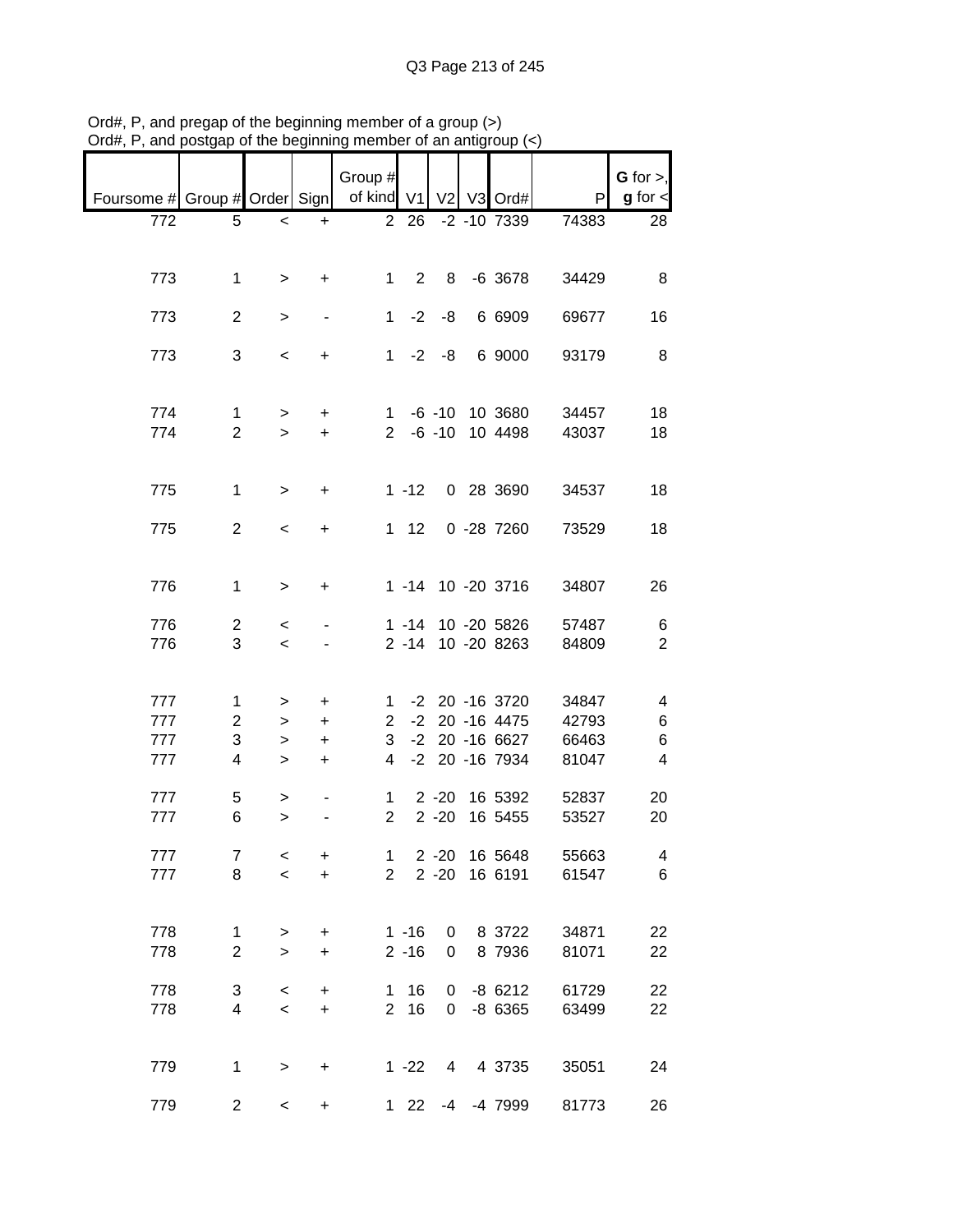|                                                       |                                |                          |                                  | Group #             |                      |                         |                    |                | $G$ for $>$ , |
|-------------------------------------------------------|--------------------------------|--------------------------|----------------------------------|---------------------|----------------------|-------------------------|--------------------|----------------|---------------|
| Foursome # Group # Order Sign   of kind V1 V2 V3 Ord# |                                |                          |                                  |                     |                      |                         |                    | P              | $g$ for $\lt$ |
|                                                       |                                |                          |                                  |                     |                      |                         |                    |                |               |
| 780                                                   | $\mathbf 1$                    | $\geq$                   | $\ddot{}$                        | $\mathbf{1}$        | $\mathbf{2}$         |                         | 6 18 3749          | 35153          | 4             |
| 780                                                   | $\overline{2}$                 | $\geq$                   | $+$                              | $\overline{2}$      | $\overline{2}$       |                         | 6 18 6606          | 66173          | 4             |
|                                                       |                                |                          |                                  |                     |                      |                         |                    |                |               |
|                                                       |                                |                          |                                  |                     |                      |                         |                    |                |               |
| 781                                                   | $\mathbf{1}$                   | $\geq$                   | $+$                              |                     |                      |                         | 1 -14 18 -18 3753  | 35221          | 20            |
| 781                                                   | $\overline{2}$                 | $\overline{\phantom{a}}$ | $\ddot{}$                        |                     |                      |                         | 1 14 -18 18 7693   | 78347          | 20            |
|                                                       |                                |                          |                                  |                     |                      |                         |                    |                |               |
| 781                                                   | 3                              | $\overline{\phantom{0}}$ |                                  |                     |                      |                         | 1 -14 18 -18 7059  | 71317          | 10            |
|                                                       |                                |                          |                                  |                     |                      |                         |                    |                |               |
|                                                       |                                |                          |                                  |                     |                      |                         |                    |                |               |
| 782<br>782                                            | $\mathbf{1}$<br>$\overline{2}$ | $\geq$                   | $\ddot{}$<br>$+$                 |                     | $1 - 18$<br>$2 - 18$ | $\overline{4}$          | 4 2 3755<br>2 9189 | 35251<br>95311 | 24<br>24      |
|                                                       |                                | $\mathbf{I}$             |                                  |                     |                      |                         |                    |                |               |
|                                                       |                                |                          |                                  |                     |                      |                         |                    |                |               |
| 783                                                   | $\mathbf 1$                    | $\geq$                   | $\ddot{}$                        |                     |                      | $1 10 - 14$             | 0 3760             | 35291          | 10            |
| 783                                                   | $\overline{c}$                 | $\mathbf{1}$             | $\ddot{}$                        |                     |                      | $2 10 - 14$             | 0 5754             | 56747          | 10            |
| 783                                                   | 3                              | $\mathbf{1}$             | $\ddot{}$                        |                     | $3 10 - 14$          |                         | 0 9242             | 95891          | 10            |
|                                                       |                                |                          |                                  |                     |                      |                         |                    |                |               |
| 783                                                   | $\overline{\mathbf{4}}$        | $\,<$                    | $+$                              |                     |                      | $1 - 10$ 14             | 0 4719             | 45523          | 10            |
|                                                       |                                |                          |                                  |                     |                      |                         |                    |                |               |
| 784                                                   | $\mathbf{1}$                   | $\,$                     | $\begin{array}{c} + \end{array}$ |                     |                      |                         | 1 14 -22 -2 3801   | 35771          | 12            |
|                                                       |                                |                          |                                  |                     |                      |                         |                    |                |               |
| 784                                                   | $\overline{c}$                 | $\,<$                    | $\ddot{}$                        |                     | $1 - 14$ 22          |                         | 2 4241             | 40459          | 12            |
| 784                                                   | 3                              | $\,<$                    | $+$                              |                     |                      | $2 - 14$ 22             | 2 8133             | 83299          | 12            |
|                                                       |                                |                          |                                  |                     |                      |                         |                    |                |               |
| 785                                                   | $\mathbf{1}$                   | >                        | +                                | 1                   | $-6$                 | 4                       | 8 3810             | 35863          | 12            |
| 785                                                   | $\overline{2}$                 | $\mathbf{1}$             | $\ddot{}$                        | $\overline{2}$      | $-6$                 | $\overline{\mathbf{4}}$ | 8 8 6 6 1          | 89443          | 12            |
| 785                                                   | 3                              | $\mathbf{I}$             | $\ddot{}$                        | 3                   | $-6$                 | $\overline{4}$          | 8 8 6 9 8          | 89833          | 12            |
|                                                       |                                |                          |                                  |                     |                      |                         |                    |                |               |
|                                                       |                                |                          |                                  |                     |                      |                         |                    |                |               |
| 786                                                   | 1                              | >                        | $\ddot{}$                        | 1                   | 8                    | -6                      | $-6.3817$          | 35933          | 10            |
| 786                                                   | $\overline{c}$                 | $\, > \,$                | $\ddot{}$                        | $\overline{c}$      | 8                    | -6                      | $-6$ 5634          | 55511          | 10            |
| 786                                                   | 3                              | $\, > \,$                | $\ddot{}$                        | 3                   | 8                    | -6                      | $-6$ 9502          | 98963          | 10            |
|                                                       |                                |                          |                                  |                     |                      |                         | 6 4258             |                |               |
| 786<br>786                                            | 4                              | $\,<$                    | $\ddot{}$                        | 1<br>$\overline{2}$ | -8<br>-8             | 6<br>6                  | 6 4954             | 40627<br>48109 | 10            |
|                                                       | 5                              | $\,<$                    | $\ddot{}$                        |                     |                      |                         |                    |                | 10            |
| 786                                                   | 6                              | $\,<$                    | +                                | 3                   | -8                   | 6                       | 6 8999             | 93169          | 10            |
| 786                                                   | $\overline{7}$                 | $\,<\,$                  | $\qquad \qquad \blacksquare$     | 1                   | 8                    | -6                      | $-6$ 9505          | 98999          | 14            |
|                                                       |                                |                          |                                  |                     |                      |                         |                    |                |               |
|                                                       |                                |                          |                                  |                     |                      |                         |                    |                |               |
| 787                                                   | $\mathbf{1}$                   | >                        | +                                | 1.                  | 16                   |                         | 4 -18 3828         | 36017          | 4             |

Ord#, P, and pregap of the beginning member of a group (>) Ord#, P, and postgap of the beginning member of an antigroup (<)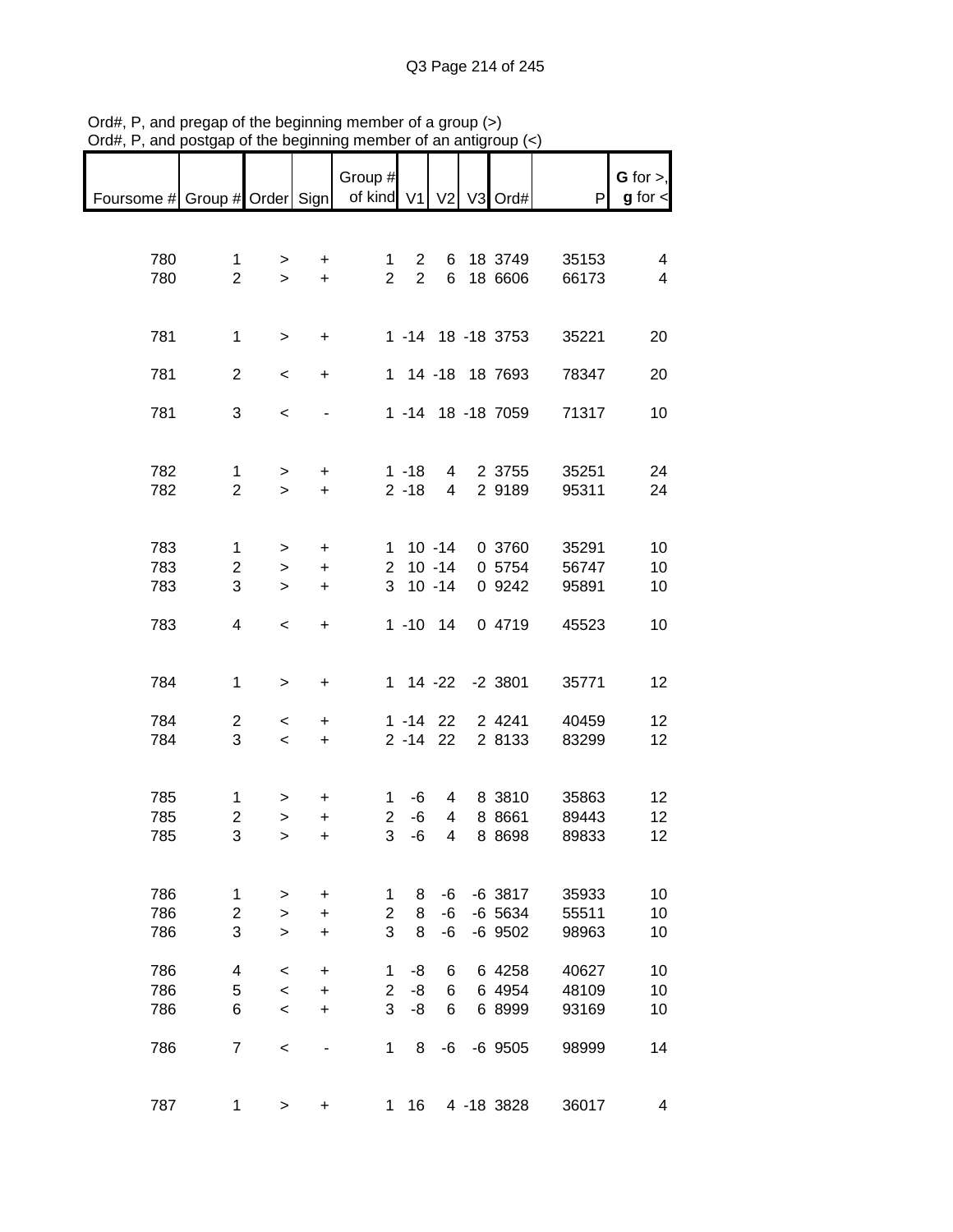|                                                       |                                |                          |                  | Group #        |                |  |                                        |                | G for $>$ ,   |
|-------------------------------------------------------|--------------------------------|--------------------------|------------------|----------------|----------------|--|----------------------------------------|----------------|---------------|
| Foursome # Group # Order Sign   of kind V1 V2 V3 Ord# |                                |                          |                  |                |                |  |                                        | P              | $g$ for $\lt$ |
| 787                                                   | $\overline{2}$                 | $\geq$                   | $+$              | $\overline{2}$ | 16             |  | 4 -18 9134                             | 94727          | 4             |
| 788                                                   | $\mathbf 1$                    | $\geq$                   | $+$              | $1 \quad$      |                |  | -4 -8 20 3834                          | 36097          | 14            |
| 788                                                   | $\overline{2}$                 | $\overline{\phantom{a}}$ | $+$              | $\mathbf 1$    | $\overline{4}$ |  | 8 -20 5136                             | 50033          | 14            |
| 788                                                   | 3                              | $\,<$                    |                  |                |                |  | 1 -4 -8 20 7881                        | 80527          | 10            |
| 789                                                   | $\mathbf{1}$                   | $\geq$                   | $+$              |                |                |  | 1 8 -4 16 3838                         | 36137          | $\,6$         |
| 789                                                   | $\overline{2}$                 | $\geq$                   | $+$              | $2^{\circ}$    |                |  | 8 -4 16 8258                           | 84737          | 6             |
| 790                                                   | $\mathbf{1}$                   | $\geq$                   | $+$              |                |                |  | 1 -4 16 -22 3839                       | 36151          | 14            |
| 790                                                   | $\overline{2}$                 | $\overline{\phantom{a}}$ | $+$              |                |                |  | 1 4 -16 22 4504                        | 43103          | 14            |
| 791<br>791                                            | $\mathbf{1}$<br>$\overline{2}$ | $\geq$<br>$\geq$         | $\ddot{}$<br>$+$ |                |                |  | 1 -22 14 -10 3841<br>2 -22 14 -10 5934 | 36187<br>58657 | 26<br>26      |
| 792                                                   | $\mathbf{1}$                   | $\mathbf{1}$             | $+$              |                |                |  | $1 - 12$ 4 -8 3863                     | 36451          | 18            |
| 792                                                   | $\overline{2}$                 | $\overline{\phantom{a}}$ | $+$              |                |                |  | 1 12 -4 8 6994                         | 70589          | 18            |
| 793<br>793                                            | $\mathbf{1}$<br>$\overline{2}$ | ><br>$\,>$               | $+$<br>$+$       |                |                |  | 1 -8 22 -20 3919<br>2 -8 22 -20 5919   | 36943<br>58451 | 12<br>10      |
| 793                                                   | 3<br>4                         | $\,<$                    | $\ddot{}$        | $1 \quad$      |                |  | 8 -22 20 4645                          | 44687          | 12            |
| 793<br>793                                            | 5                              | $\,<$<br>$\,<\,$         | $+$<br>$\ddot{}$ | 3              | $2^{\circ}$    |  | 8 -22 20 7070<br>8 -22 20 7289         | 71389<br>73849 | 10<br>10      |
| 794<br>794                                            | 1<br>$\overline{2}$            | ><br>$\geq$              | +<br>$\ddot{}$   |                |                |  | 1 22 -20 12 3920<br>2 22 -20 12 5440   | 36947<br>53327 | 4<br>4        |
| 795                                                   | $\mathbf 1$                    | $\, > \,$                | +                |                | $1 12 - 12$    |  | 4 3922                                 | 36979          | 6             |
| 795                                                   | $\overline{c}$                 | $\,>$                    | +                |                | $2$ 12 -12     |  | 4 5283                                 | 51613          | 6             |
| 795                                                   | 3                              | $\,>$                    | +                |                | $3$ 12 -12     |  | 4 6326                                 | 63079          | 6             |
| 795                                                   | 4                              | $\overline{\phantom{a}}$ | +                |                |                |  | 1 -12 12 -4 4753                       | 45887          | 6             |

Ord#, P, and pregap of the beginning member of a group (>) Ord#, P, and postgap of the beginning member of an antigroup (<)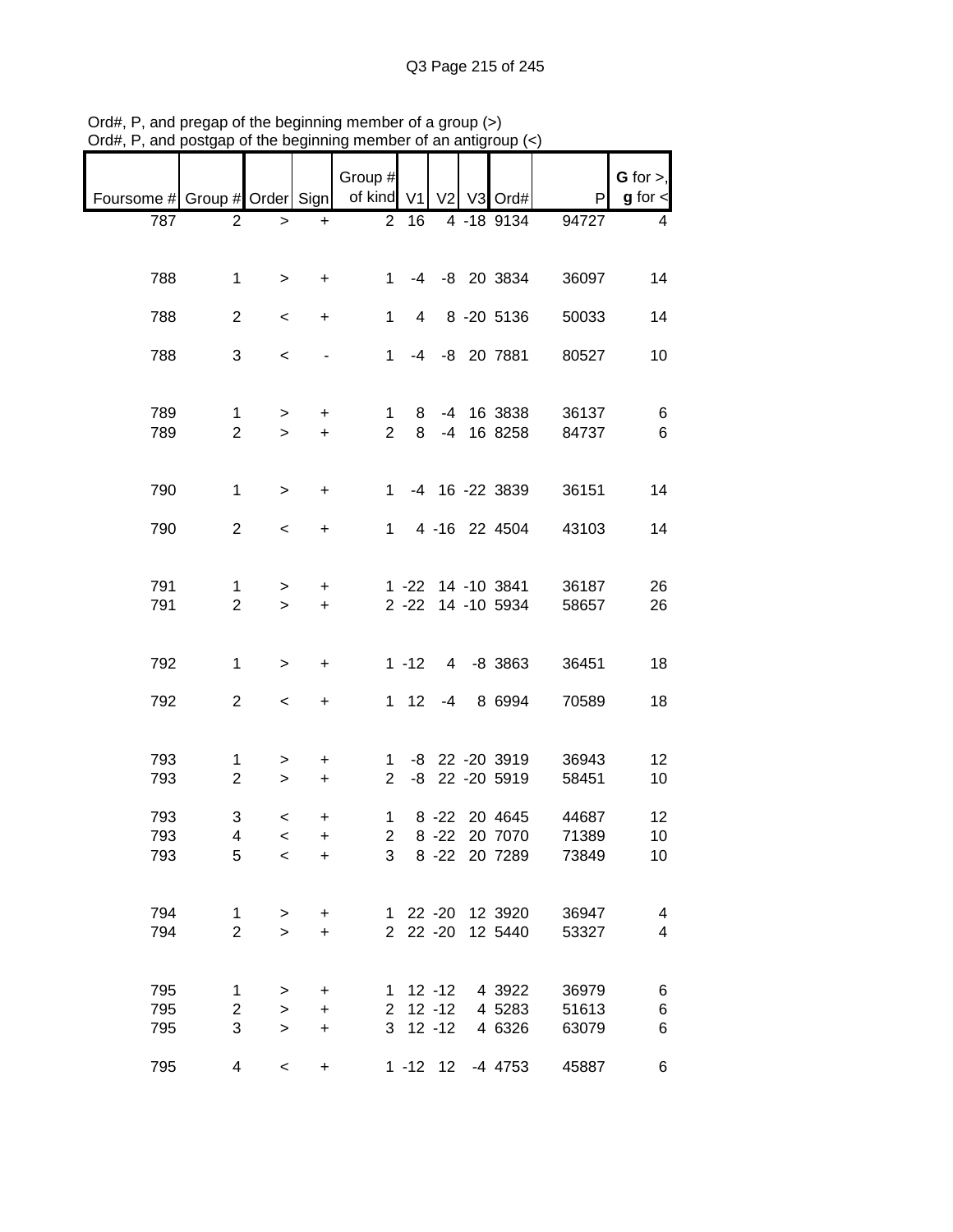|                               |                     |                          |             | Group #        |                         |                |                    |                | G for $>$ ,             |
|-------------------------------|---------------------|--------------------------|-------------|----------------|-------------------------|----------------|--------------------|----------------|-------------------------|
| Foursome # Group # Order Sign |                     |                          |             | of kind V1     |                         | V <sub>2</sub> | V3 Ord#            | P              | $g$ for $\lt$           |
| 796                           | 1                   | $\,>$                    | $\ddot{}$   | 1              | $-2$                    |                | -4 22 3929         | 37049          | 10                      |
| 796                           | $\overline{2}$      | $\,<\,$                  | +           | 1              | $2^{\circ}$             |                | 4 -22 5746         | 56671          | 10                      |
| 797                           | $\mathbf 1$         | >                        | +           | 1.             |                         |                | -4 22 -16 3930     | 37057          | 8                       |
| 797                           | $\mathbf{2}$        | $\geq$                   | $\ddot{}$   | $\overline{2}$ |                         |                | -4 22 -16 5580     | 54877          | 8                       |
| 797                           | 3                   | $\,<\,$                  | $\ddot{}$   | 1              |                         |                | 4 -22 16 7683      | 78233          | 8                       |
| 798                           | $\mathbf{1}$        | $\, >$                   | $\ddot{}$   |                |                         |                | 1 22 -16 10 3931   | 37061          | $\overline{4}$          |
| 798                           | $\overline{2}$      | $\overline{\phantom{a}}$ | $\ddot{}$   |                |                         |                | 1 -22 16 -10 9298  | 96553          | $\overline{4}$          |
| 799                           | $\mathbf{1}$        | $\geq$                   | $\ddot{}$   |                |                         |                | 1 -10 10 -16 3945  | 37243          | 20                      |
| 799                           | 2                   | $\geq$                   |             |                |                         |                | 1 10 -10 16 7624   | 77573          | $\overline{\mathbf{4}}$ |
| 800                           | 1                   | >                        | +           | 1              |                         | $10 - 16$      | 26 3946            | 37253          | 10                      |
| 800                           | $\overline{2}$      | $\geq$                   | $\ddot{}$   | 2              |                         |                | 10 -16 26 8047     | 82279          | 12                      |
| 801                           | 1                   | $\geq$                   | +           | $\mathbf 1$    |                         |                | 4 -12 10 3962      | 37423          | 14                      |
| 801                           | $\overline{2}$      | $\,$                     |             | $1 \quad$      |                         |                | -4 12 -10 5522     | 54287          | 10                      |
| 802                           | $\mathbf{1}$        | $\, > \,$                | +           |                | $1 - 12$ 10             |                | 4 3963             | 37441          | 18                      |
| 802<br>802                    | $\overline{c}$<br>3 | ><br>>                   |             |                | 1 12 -10<br>$2$ 12 -10  |                | -4 4858<br>-4 5523 | 47093<br>54293 | 6<br>6                  |
|                               |                     |                          |             |                |                         |                |                    |                |                         |
| 802<br>802                    | 4<br>5              | $\,<$<br>$\prec$         |             |                | $1 - 12$ 10<br>$2 - 12$ | 10             | 4 6894<br>4 8552   | 69457<br>88117 | 6<br>12                 |
|                               |                     |                          |             |                |                         |                |                    |                |                         |
| 803                           | 1                   | >                        | +           | 1              |                         |                | -2 22 -26 3989     | 37657          | 8                       |
| 803                           | 2                   | >                        | $\mathbf +$ | $\overline{2}$ | $-2$                    |                | 22 - 26 7 248      | 73379          | 10                      |
| 803                           | 3                   | $\,$                     | $\ddot{}$   | 3              |                         |                | -2 22 -26 8368     | 86077          | 8                       |
| 803                           | 4                   | $\geq$                   | $\ddot{}$   | 4              |                         |                | -2 22 -26 8650     | 89317          | 14                      |
| 803                           | 5                   | $\,<$                    | $\mathbf +$ | 1              |                         | $2 - 22$       | 26 6432            | 64223          | 8                       |
| 803                           | 6                   | $\,<$                    | $\ddot{}$   | 2              |                         | $2 - 22$       | 26 8557            | 88223          | 14                      |
| 803                           | $\overline{7}$      | $\overline{\phantom{a}}$ | +           | 3              |                         |                | 2 -22 26 8984      | 92993          | 8                       |

Ord#, P, and pregap of the beginning member of a group (>) Ord#, P, and postgap of the beginning member of an antigroup (<)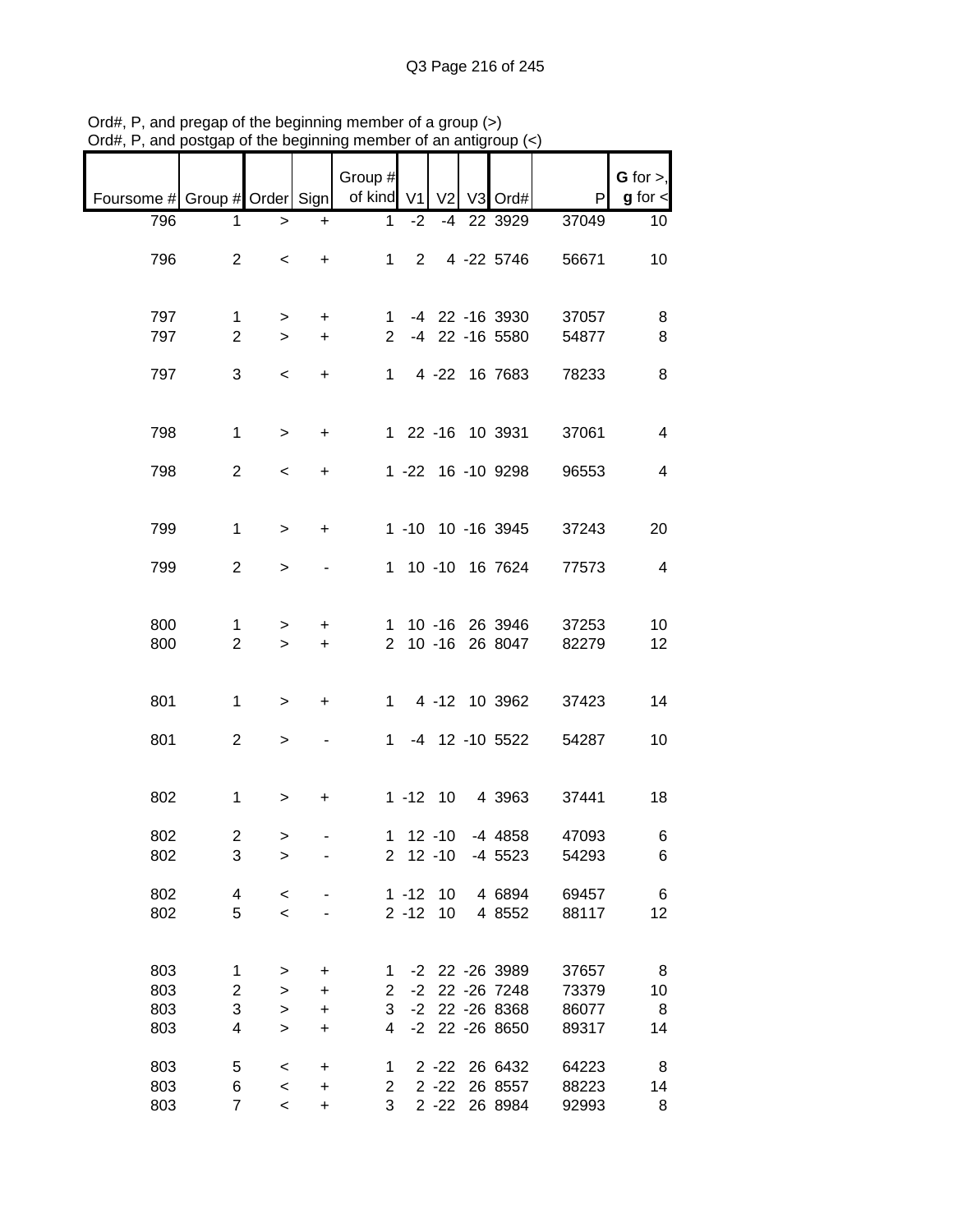|                                                           |                               |                          |                | Group #        |                 |      |                                 |                | $G$ for $>$ ,    |
|-----------------------------------------------------------|-------------------------------|--------------------------|----------------|----------------|-----------------|------|---------------------------------|----------------|------------------|
| Foursome # Group # Order Sign   of kind V1   V2   V3 Ord# |                               |                          |                |                |                 |      |                                 | P              | $g$ for $\lt$    |
|                                                           |                               |                          |                |                |                 |      |                                 |                |                  |
| 804                                                       | $\mathbf{1}$                  | $\geq$                   | $+$            |                | $1 \quad$       |      | 4 12 12 3992                    | 37693          | 2                |
| 804                                                       | $\overline{2}$                | $\overline{\phantom{a}}$ |                |                | $1 \quad$       |      | 4 12 12 3995                    | 37747          | 34               |
|                                                           |                               |                          |                |                |                 |      |                                 |                |                  |
| 805                                                       | $\mathbf 1$                   | $\geq$                   | $+$            |                |                 |      | 1 -2 2 34 4007                  | 37889          | 10               |
| 805                                                       | $\overline{2}$                | $\,<\,$                  | $+$            |                |                 |      | 1 2 -2 -34 4746                 | 45823          | $\overline{4}$   |
|                                                           |                               |                          |                |                |                 |      |                                 |                |                  |
| 806                                                       | $\mathbf{1}$                  | $\geq$                   | $+$            | $1 \quad$      |                 |      | 2 10 14 4016                    | 37993          | $\overline{2}$   |
| 806                                                       | $\overline{2}$                | $\geq$                   | $+$            | $\overline{2}$ |                 |      | 2 10 14 4601                    | 44203          | $\overline{2}$   |
|                                                           |                               |                          |                |                |                 |      |                                 |                |                  |
| 807<br>807                                                | $\mathbf 1$<br>$\overline{2}$ | $\geq$<br>$\geq$         | $+$<br>$+$     | $\mathbf{2}$   | 10              |      | 1 10 14 -20 4017<br>14 -20 4195 | 37997<br>39887 | 4<br>4           |
| 807                                                       | 3                             | $\geq$                   | $+$            | $\mathbf{3}$   | 10 <sup>°</sup> |      | 14 -20 4602                     | 44207          | $\overline{4}$   |
|                                                           |                               |                          |                |                |                 |      |                                 |                |                  |
| 808                                                       | 1                             | $\geq$                   | $\ddot{}$      |                |                 |      | 1 14 -20 -2 4018                | 38011          | 14               |
| 808                                                       | $\overline{2}$                | $\geq$                   | $+$            |                |                 |      | 2 14 -20 -2 4603                | 44221          | 14               |
| 808                                                       | 3                             | $\overline{\phantom{a}}$ | $\blacksquare$ |                |                 |      | 1 14 -20 -2 9052                | 93811          | 16               |
|                                                           |                               |                          |                |                |                 |      |                                 |                |                  |
| 809                                                       | $\mathbf 1$                   | >                        | $\ddot{}$      |                |                 |      | 1 -20 -2 10 4019                | 38039          | 28               |
| 809                                                       | $\overline{2}$                | $\geq$                   | $+$            |                |                 |      | 2 -20 -2 10 5100                | 49663          | 24               |
| 809                                                       | 3                             | $\overline{\phantom{a}}$ | $+$            |                |                 |      | 1 20 2 -10 6277                 | 62507          | 26               |
|                                                           |                               |                          |                |                |                 |      |                                 |                |                  |
| 810                                                       | $\mathbf{1}$                  | >                        | +              | 1              | 10              | $-2$ | 16 4021                         | 38053          | 6                |
| 810                                                       | $\boldsymbol{2}$              | $\geq$                   | $\ddot{}$      | $\overline{c}$ | 10              | $-2$ | 16 8100                         | 82891          | $\boldsymbol{2}$ |
| 810                                                       | 3                             | $\geq$                   | $\ddot{}$      | 3              | 10              | $-2$ | 16 8164                         | 83641          | $\overline{2}$   |
|                                                           |                               |                          |                |                |                 |      |                                 |                |                  |
| 811                                                       | 1                             | $\, > \,$                | +              |                |                 |      | 1 -24 24 -26 4024               | 38113          | 30               |
| 811                                                       | $\overline{2}$                | $\mathbf{I}$             | $\ddot{}$      |                |                 |      | 2 -24 24 -26 6337               | 63241          | 30               |
| 812                                                       | $\mathbf{1}$                  | $\,$                     | +              |                |                 |      | 1 -4 22 -14 4063                | 38567          | 6                |
|                                                           |                               |                          |                |                |                 |      |                                 |                |                  |
| 812                                                       | $\overline{c}$                | $\,<$                    | +              | $\mathbf 1$    |                 |      | 4 -22 14 5069                   | 49333          | 6                |
| 812                                                       | 3                             | $\,<$                    | $\ddot{}$      | $\mathbf{2}$   |                 |      | 4 -22 14 8550                   | 88079          | 14               |

Ord#, P, and pregap of the beginning member of a group (>) Ord#, P, and postgap of the beginning member of an antigroup (<)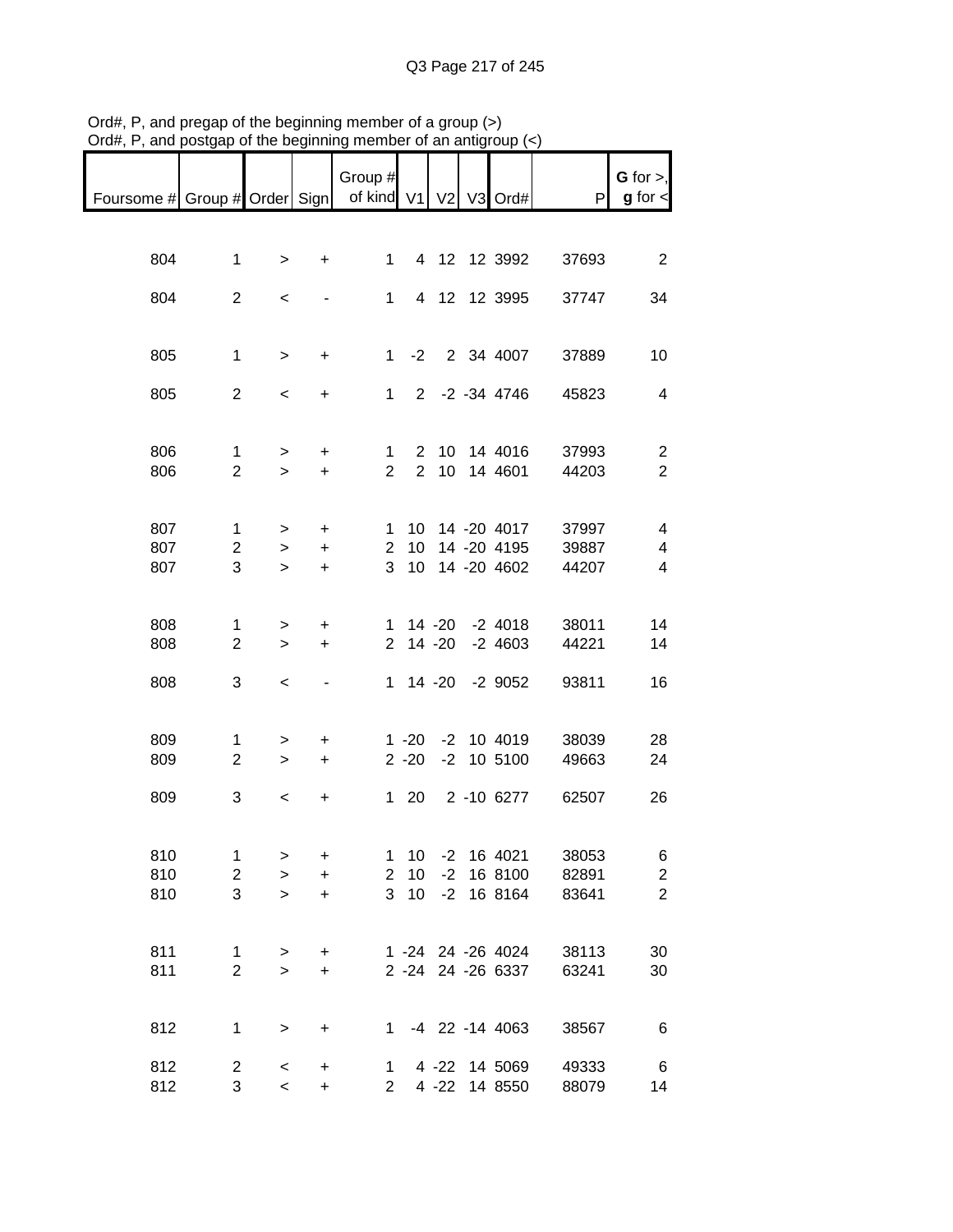| $max$ , $max$ , and posigap or the beginning |                                |                                                      |                                     | monibor or an anigroup             |                    |                                     |                                      |                         |                                    |
|----------------------------------------------|--------------------------------|------------------------------------------------------|-------------------------------------|------------------------------------|--------------------|-------------------------------------|--------------------------------------|-------------------------|------------------------------------|
| Foursome # Group # Order Sign                |                                |                                                      |                                     | Group $#$<br>of kind V1 V2 V3 Ord# |                    |                                     |                                      | P                       | G for $>$ ,<br>$g$ for $\lt$       |
| 813<br>813                                   | $\mathbf 1$<br>$\overline{2}$  | $\geq$<br>$\geq$                                     | $\ddot{}$<br>$+$                    |                                    |                    |                                     | 1 22 -14 -4 4064<br>2 22 -14 -4 8505 | 38569<br>87589          | $\overline{2}$<br>$\overline{2}$   |
| 813<br>813                                   | 3<br>$\overline{4}$            | $\overline{\phantom{0}}$<br>$\overline{\phantom{a}}$ | $+$<br>$+$                          |                                    |                    |                                     | 1 -22 14 4 5829<br>2 -22 14 4 7557   | 57527<br>76871          | $\overline{c}$<br>$\overline{2}$   |
| 814                                          | $\mathbf{1}$                   | $\geq$                                               | $+$                                 |                                    |                    |                                     | 1 10 -22 14 4107                     | 38993                   | 16                                 |
| 814                                          | $\overline{2}$                 | $\mathbf{I}$                                         |                                     |                                    |                    |                                     | 1 -10 22 -14 8094                    | 82811                   | 12                                 |
| 815<br>815                                   | $\mathbf{1}$<br>$\overline{2}$ | $\geq$<br>$\geq$                                     | $+$<br>$+$                          |                                    | $2 - 22$           |                                     | 1 -22 -2 -2 4113<br>$-2$ $-2$ 4622   | 39079<br>44483          | 32<br>30                           |
| 815                                          | 3                              | $\overline{\phantom{a}}$                             | $+$                                 |                                    | $122$              |                                     | 2 2 8 8 5 6                          | 91591                   | 30                                 |
| 816<br>816                                   | $\mathbf{1}$<br>$\overline{2}$ | $\geq$<br>$\geq$                                     | $+$<br>$+$                          | $\overline{2}$                     | $1 \quad$          |                                     | 8 32 -34 4134<br>8 32 -34 7745       | 39241<br>78979          | $\overline{2}$<br>$\overline{2}$   |
| 817<br>817                                   | $\mathbf{1}$<br>$\overline{2}$ | $\geq$<br>$\geq$                                     | $+$<br>$+$                          |                                    | $1 - 8$<br>$2 - 8$ |                                     | 4 20 4166<br>4 20 4735               | 39619<br>45691          | 12<br>14                           |
| 818                                          | $\mathbf 1$                    | $\,>$                                                | $+$                                 |                                    |                    |                                     | 1 4 20 -20 4167                      | 39623                   | $\overline{4}$                     |
| 818                                          | $\overline{2}$                 | $\,<$                                                | $+$                                 |                                    |                    |                                     | 1 -4 -20 20 4170                     | 39667                   | 4                                  |
| 819                                          | $\mathbf{1}$                   | $>$ $>$                                              | $+$                                 |                                    | $1 \quad$          |                                     | 4 16 -18 4171                        | 39671                   | 4                                  |
| 819<br>819<br>819                            | $\overline{2}$<br>3<br>4       | $\,<\,$<br>$\,<$<br>$\,<$                            | $\ddot{}$<br>$\ddot{}$<br>$\ddot{}$ | 1.<br>$\mathbf{2}^{\prime}$<br>3   |                    | $-4 - 16$<br>$-4 - 16$<br>$-4 - 16$ | 18 4371<br>18 8646<br>18 9194        | 41809<br>89269<br>95383 | 4<br>$\overline{\mathbf{4}}$<br>10 |
| 820<br>820                                   | 1<br>$\overline{2}$            | ><br>$\, > \,$                                       | $\ddot{}$<br>+                      |                                    |                    | $1 \t16 - 18$<br>$2 16 - 18$        | 4 4172<br>4 9188                     | 39679<br>95287          | 8<br>8                             |
| 820                                          | 3                              | $\,<\,$                                              | $\ddot{}$                           |                                    |                    |                                     | 1 -16 18 -4 4370                     | 41801                   | 8                                  |
| 821                                          | 1                              | $\, > \,$                                            | $\ddot{}$                           |                                    | $1 - 18$           |                                     | 4 -2 4173                            | 39703                   | 24                                 |

Ord#, P, and pregap of the beginning member of a group (>) Ord#, P, and postgap of the beginning member of an antigroup (<)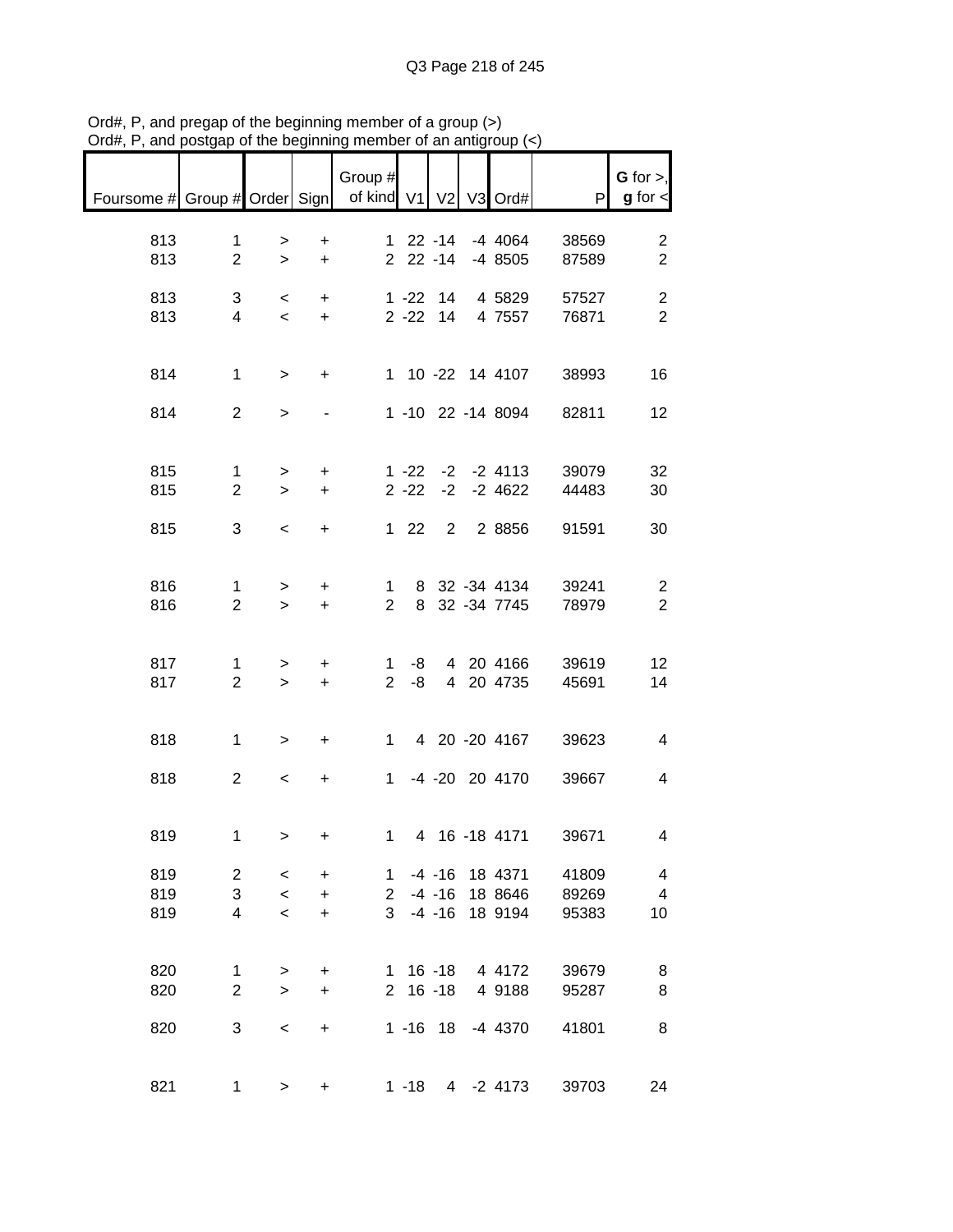|                                            |                |           |           | Group #        |              |                |                |       | $G$ for $>$ ,  |
|--------------------------------------------|----------------|-----------|-----------|----------------|--------------|----------------|----------------|-------|----------------|
| Foursome # Group # Order Sign   of kind V1 |                |           |           |                |              | V <sub>2</sub> | V3 Ord#        | P     | $g$ for $\lt$  |
|                                            |                |           |           |                |              |                |                |       |                |
| 821                                        | $\overline{2}$ | $\,<$     | +         | 1              | 18           | $-4$           | 2 4328         | 41357 | 24             |
| 821                                        | 3              | $\prec$   | $\ddot{}$ | $\overline{2}$ | 18           | $-4$           | 2 8851         | 91541 | 30             |
|                                            |                |           |           |                |              |                |                |       |                |
|                                            |                |           |           |                |              |                |                |       |                |
| 822                                        | 1              | $\, > \,$ | $\ddot{}$ | $1 \quad$      |              |                | -2 10 14 4194  | 39883 | 6              |
|                                            |                |           |           |                |              |                |                |       |                |
| 822                                        | $\overline{2}$ | $\,<\,$   | $\ddot{}$ |                | $1 \quad$    |                | 2 -10 -14 5479 | 53777 | 6              |
|                                            |                |           |           |                |              |                |                |       |                |
|                                            |                |           |           |                |              |                |                |       |                |
| 823                                        | 1              | $\, > \,$ | +         |                | $1 - 20$     | 8              | 2 4197         | 39929 | 28             |
| 823                                        | $\overline{c}$ | >         | $\ddot{}$ |                | $2 - 20$     | 8              | 2 4764         | 46049 | 22             |
| 823                                        | 3              | >         | $\ddot{}$ |                | $3 - 20$     | 8              | 2 5345         | 52289 | 22             |
| 823                                        | 4              | >         | $\ddot{}$ |                | $4 - 20$     | 8              | 2 7159         | 72337 | 24             |
|                                            |                |           |           |                |              |                |                |       |                |
|                                            |                |           |           |                |              |                |                |       |                |
| 824                                        | 1              | $\geq$    | $\ddot{}$ |                | $122$        |                | $0 - 184208$   | 40039 | 2              |
|                                            |                |           |           |                |              |                |                |       |                |
| 824                                        | 2              | $\geq$    |           |                | $1 - 22$     |                | 0 18 8887      | 91997 | 28             |
|                                            |                |           |           |                |              |                |                |       |                |
|                                            |                |           |           |                |              |                |                |       |                |
| 825                                        | 1              | $\, > \,$ | $\ddot{}$ |                | $120 -20$    |                | 8 4216         | 40129 | $\overline{2}$ |
|                                            |                |           |           |                |              |                |                |       |                |
| 825                                        | $\overline{2}$ | $\,<\,$   | +         |                | $1 - 20$     | 20             | $-86009$       | 59441 | $\overline{c}$ |
| 825                                        | 3              | $\,<\,$   | +         |                | $2 - 20$     | 20             | $-8$ 9321      | 96821 | $\overline{c}$ |
|                                            |                |           |           |                |              |                |                |       |                |
| 825                                        | 4              | $\,<\,$   | ٠         | 1              |              | $20 - 20$      | 8 4 5 6 8      | 43891 | 22             |
|                                            |                |           |           |                |              |                |                |       |                |
|                                            |                |           |           |                |              |                |                |       |                |
| 826                                        | 1              | $\, > \,$ | +         | 1              |              |                | 16 -2 -12 4223 | 40193 | 4              |
|                                            |                |           |           |                |              |                |                |       |                |
| 826                                        | $\overline{2}$ | $\,<\,$   |           | $\mathbf 1$    |              |                | 16 -2 -12 7002 | 70667 | 20             |
|                                            |                |           |           |                |              |                |                |       |                |
|                                            |                |           |           |                |              |                |                |       |                |
| 827                                        | 1              | $\, > \,$ | +         |                | $1 12 - 18$  |                | 0 4228         | 40253 | 12             |
|                                            |                |           |           |                |              |                |                |       |                |
| 827                                        | $\overline{2}$ | $\,<\,$   | +         |                | $1 - 12$ 18  |                | 0 9021         | 93407 | 12             |
|                                            |                |           |           |                |              |                |                |       |                |
|                                            |                |           |           |                |              |                |                |       |                |
| 828                                        | 1              | $\, > \,$ | +         |                | $1 - 32 - 2$ |                | 2 4237         | 40423 | 36             |
|                                            |                |           |           |                |              |                |                |       |                |
| 828                                        | $\overline{2}$ | $\,<$     | $\ddot{}$ |                | $1 \quad 32$ |                | 2 -2 5782      | 56999 | 38             |
|                                            |                |           |           |                |              |                |                |       |                |
|                                            |                |           |           |                |              |                |                |       |                |
| 829                                        | 1              | $\, > \,$ | +         |                | $1 - 14$     | $\mathbf{0}$   | -8 4241        | 40459 | 26             |
| 829                                        | $\overline{c}$ | $\,$      | $\ddot{}$ |                | $2 - 14$     | $\overline{0}$ | -8 7925        | 80989 | 26             |
|                                            |                |           |           |                |              |                |                |       |                |

Ord#, P, and pregap of the beginning member of a group (>) Ord#, P, and postgap of the beginning member of an antigroup (<)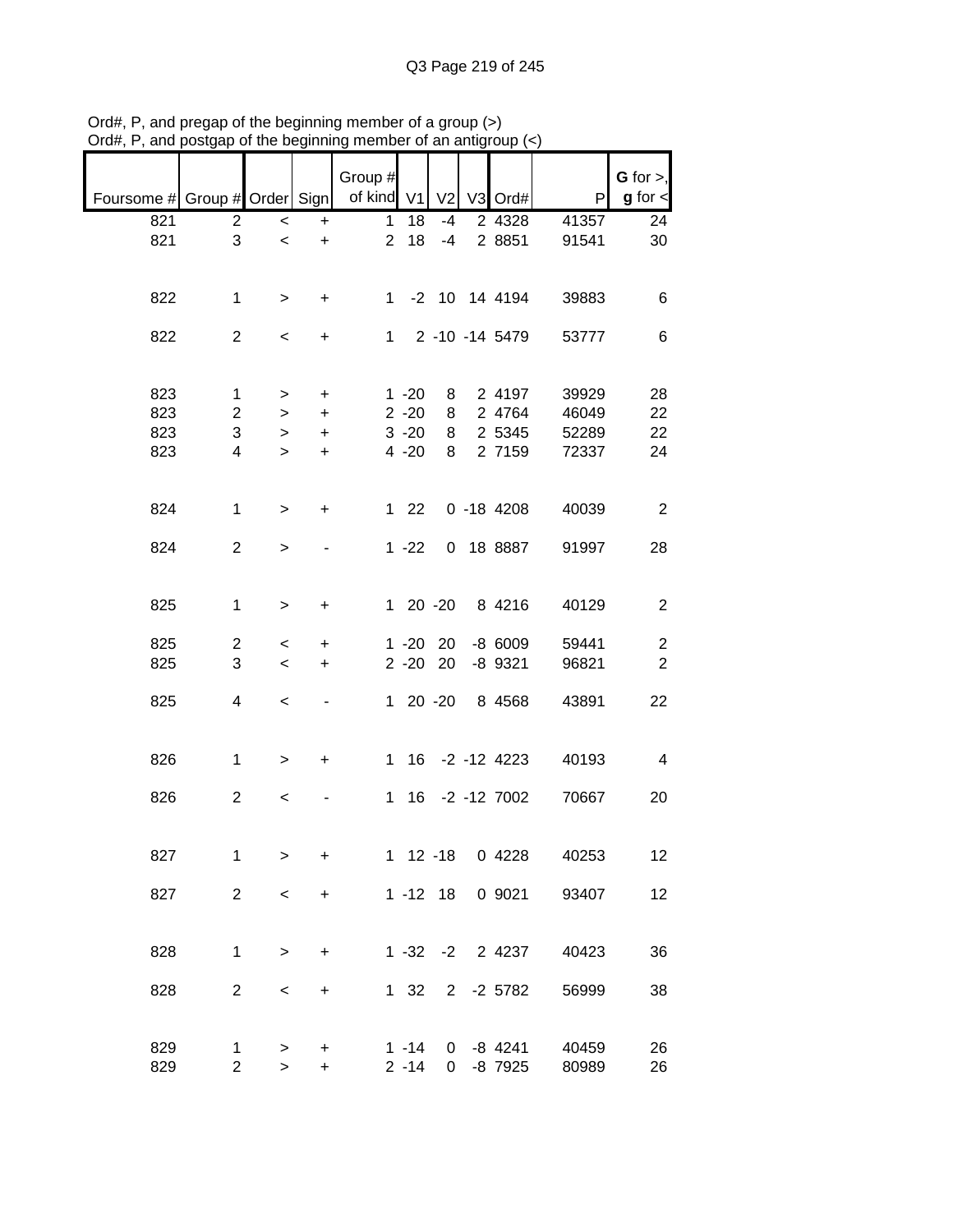|                               |                |                          |           | Group #        |             |                |                    |       | $G$ for $>$ ,  |
|-------------------------------|----------------|--------------------------|-----------|----------------|-------------|----------------|--------------------|-------|----------------|
| Foursome # Group # Order Sign |                |                          |           | of kind V1     |             | V <sub>2</sub> | V3 Ord#            | P     | $g$ for $\lt$  |
| 830                           | 1              | $\geq$                   | +         |                | $1 - 50$    | $-2$           | 8 4 2 6 1          | 40693 | 54             |
| 830                           | $\overline{c}$ | $\geq$                   | $\ddot{}$ |                | $2 - 50$    | $-2$           | 8 8442             | 86923 | 54             |
|                               |                |                          |           |                |             |                |                    |       |                |
|                               |                |                          |           |                |             |                |                    |       |                |
| 831                           | $\mathbf 1$    | >                        | +         | 1.             | $-2$        | 8              | 20 4262            | 40697 | 4              |
| 831                           | $\overline{2}$ | $\geq$                   | $\ddot{}$ | $\overline{2}$ | $-2$        | 8              | 20 5202            | 50773 | 6              |
| 831                           | 3              | $\geq$                   | $\ddot{}$ | 3              | $-2$        | 8              | 20 8213            | 84239 | 10             |
|                               |                |                          |           |                |             |                |                    |       |                |
|                               |                |                          |           |                |             |                |                    |       |                |
| 832                           | $\mathbf{1}$   | $\, > \,$                | $\ddot{}$ | 1              |             |                | 8 20 -18 4263      | 40699 | $\overline{2}$ |
|                               |                |                          |           |                |             |                |                    |       |                |
| 832                           | $\overline{2}$ | $\overline{\phantom{a}}$ | $\ddot{}$ | $1 \quad$      |             |                | -8 -20 18 9004     | 93239 | $\overline{2}$ |
|                               |                |                          |           |                |             |                |                    |       |                |
|                               |                |                          |           |                |             |                |                    |       |                |
| 833                           | 1              | $\,>$                    | +         | $\mathbf 1$    | 10          |                | -8 18 4282         | 40883 | 4              |
| 833                           | $\overline{2}$ | $\geq$                   | $+$       | $\overline{2}$ | 10          | -8             | 18 6718            | 67433 | 4              |
|                               |                |                          |           |                |             |                |                    |       |                |
|                               |                |                          |           |                |             |                |                    |       |                |
| 834                           | 1              | $\geq$                   | +         |                | $1 18 - 18$ |                | 0 4284             | 40903 | 6              |
|                               |                |                          |           |                |             |                |                    |       |                |
| 834                           | $\overline{2}$ | $\prec$                  | +         |                | $1 - 18$ 18 |                | 0 7563             | 76943 | 6              |
|                               |                |                          |           |                |             |                |                    |       |                |
|                               |                |                          |           |                |             |                |                    |       |                |
|                               |                |                          |           |                |             |                |                    |       |                |
| 835                           | $\mathbf 1$    | >                        | +         |                | $1 - 12$    |                | 0 10 4292          | 41011 | 18             |
| 835                           |                |                          |           | $\mathbf 1$    | 12          |                | $0 - 10 5152$      | 50159 | 18             |
|                               | 2<br>3         | $\,<\,$                  | +         | $\overline{2}$ | 12          |                |                    |       |                |
| 835                           |                | $\,<$                    | $\ddot{}$ |                |             |                | $0 - 107542$       | 76679 | 18             |
|                               |                |                          |           |                |             |                |                    |       |                |
| 835                           | 4              | $\,<$                    |           |                | $1 - 12$    |                | 0 10 7686          | 78277 | 6              |
|                               |                |                          |           |                |             |                |                    |       |                |
|                               |                |                          |           |                |             |                |                    |       |                |
| 836                           | $\mathbf{1}$   | >                        | +         |                |             |                | 1 14 -16 28 4298   | 41057 | 6              |
|                               |                |                          |           |                |             |                |                    |       |                |
| 836                           | 2              | $\,<$                    | $\ddot{}$ |                |             |                | 1 -14 16 -28 9536  | 99367 | 4              |
|                               |                |                          |           |                |             |                |                    |       |                |
|                               |                |                          |           |                |             |                |                    |       |                |
| 837                           | $\mathbf 1$    | >                        | $\ddot{}$ | 1              | 6           |                | 16 -26 4323        | 41281 | 12             |
| 837                           | $\overline{c}$ | >                        | +         | $\overline{c}$ | 6           |                | 16 -26 6911        | 69697 | 6              |
| 837                           | 3              | $\mathbf{I}$             | +         | 3              | 6           |                | 16 -26 8929        | 92419 | 6              |
| 837                           | 4              | $\geq$                   | +         | 4              | 6           |                | 16 - 26 9436       | 98257 | 6              |
|                               |                |                          |           |                |             |                |                    |       |                |
| 837                           | 5              | $\,<$                    | $\ddot{}$ | 1              |             |                | $-6$ $-16$ 26 8861 | 91691 | 12             |
|                               |                |                          |           |                |             |                |                    |       |                |
|                               |                |                          |           |                |             |                |                    |       |                |
| 838                           | 1              | >                        | +         |                |             |                | 1 18 -18 -4 4328   | 41357 | 6              |
|                               |                |                          |           |                |             |                |                    |       |                |
| 838                           | $\overline{c}$ | $\,<$                    | +         |                | $1 - 18$ 18 |                | 4 9422             | 98041 | 6              |

Ord#, P, and pregap of the beginning member of a group (>) Ord#, P, and postgap of the beginning member of an antigroup (<)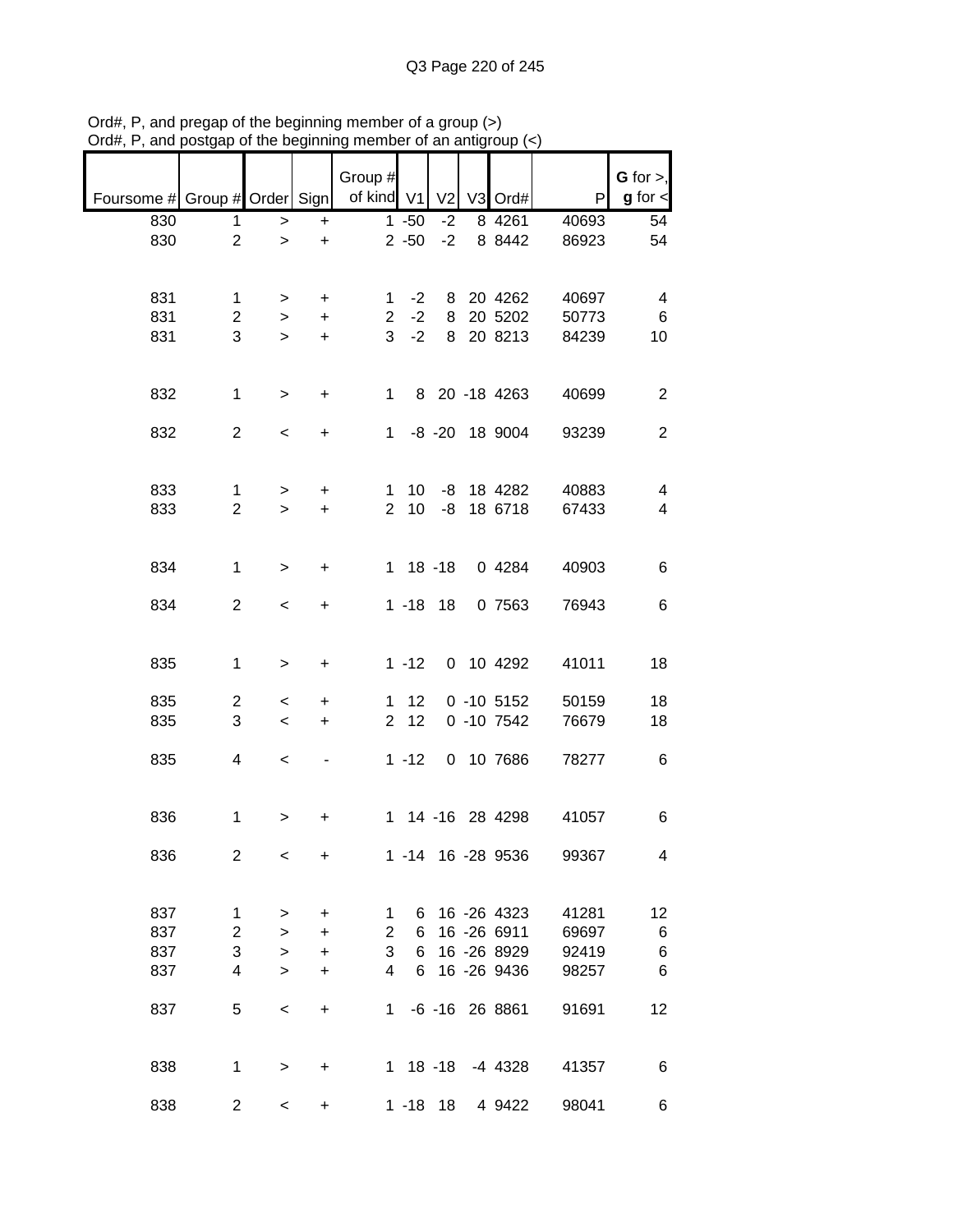| ana                                                       | oorgap or uro boginning |                          |           |                |                          | vi an aniyi |                   |       |                                |
|-----------------------------------------------------------|-------------------------|--------------------------|-----------|----------------|--------------------------|-------------|-------------------|-------|--------------------------------|
| Foursome # Group # Order Sign   of kind V1   V2   V3 Ord# |                         |                          |           | Group #        |                          |             |                   | P     | $G$ for $>$ ,<br>$g$ for $\lt$ |
|                                                           |                         |                          |           |                |                          |             |                   |       |                                |
|                                                           |                         |                          |           |                |                          |             |                   |       |                                |
| 839                                                       | $\mathbf 1$             |                          |           |                | $1 - 18$                 | $-4$        | 8 4329            | 41381 | 24                             |
| 839                                                       | $\overline{c}$          | $\geq$                   | $\ddot{}$ |                | $2 - 18$                 | $-4$        | 8 7609            | 77471 | 24                             |
|                                                           |                         | $\geq$                   | $\ddot{}$ |                |                          |             |                   |       |                                |
| 839                                                       | 3                       | $\,$                     | $\ddot{}$ |                |                          |             | 3 -18 -4 8 8702   | 89891 | 24                             |
| 839                                                       | 4                       | $\mathbf{L}$             | $\pm$     |                |                          |             | 4 -18 -4 8 9347   | 97151 | 24                             |
|                                                           |                         |                          |           |                |                          |             |                   |       |                                |
|                                                           |                         |                          |           |                |                          |             |                   |       |                                |
| 840                                                       | $\mathbf 1$             | $\geq$                   | $+$       |                | $1 -$                    |             | 2 -10 28 4332     | 41399 | 10                             |
| 840                                                       | $\overline{2}$          | $\geq$                   | $+$       | $2^{\circ}$    |                          |             | 2 -10 28 4792     | 46337 | 10                             |
|                                                           |                         |                          |           |                |                          |             |                   |       |                                |
|                                                           |                         |                          |           |                |                          |             |                   |       |                                |
| 841                                                       | $\mathbf{1}$            | $\geq$                   | $+$       |                |                          |             | 1 24 -16 -10 4346 | 41549 | 6                              |
| 841                                                       | $\overline{2}$          | $\geq$                   | $+$       |                |                          |             | 2 24 -16 -10 7173 | 72503 | $\,6$                          |
| 841                                                       | 3                       | $\geq$                   | $+$       |                |                          |             | 3 24 -16 -10 8187 | 83939 | $\,6$                          |
|                                                           |                         |                          |           |                |                          |             |                   |       |                                |
|                                                           |                         |                          |           |                |                          |             |                   |       |                                |
| 842                                                       | $\mathbf{1}$            | $\, >$                   | $\ddot{}$ |                | $1 \quad$<br>$2^{\circ}$ |             | -6 26 4360        | 41669 | 10                             |
|                                                           |                         |                          |           |                |                          |             |                   |       |                                |
| 842                                                       | $\overline{2}$          | $\,<$                    | $\ddot{}$ |                | $1 -2$                   |             | 6 -26 9088        | 94219 | 10                             |
|                                                           |                         |                          |           |                |                          |             |                   |       |                                |
|                                                           |                         |                          |           |                |                          |             |                   |       |                                |
| 843                                                       | 1                       |                          | $\ddot{}$ |                |                          |             | 1 -6 26 -22 4361  | 41681 | 12                             |
| 843                                                       | $\overline{2}$          | $\, > \,$                |           |                |                          |             | 2 -6 26 -22 5636  | 55541 | 12                             |
|                                                           |                         | $\geq$                   | $+$       |                |                          |             |                   |       |                                |
|                                                           |                         |                          |           |                |                          |             |                   |       |                                |
|                                                           |                         |                          |           |                |                          |             |                   |       |                                |
| 844                                                       | $\mathbf 1$             | $\geq$                   | $\ddot{}$ |                |                          |             | 1 -24 -4 10 4373  | 41843 | 30                             |
| 844                                                       | $\overline{2}$          | $\geq$                   | $+$       |                |                          |             | 2 -24 -4 10 7167  | 72461 | 30                             |
|                                                           |                         |                          |           |                |                          |             |                   |       |                                |
|                                                           |                         |                          |           |                |                          |             |                   |       |                                |
| 845                                                       | $\mathbf 1$             | $\geq$                   | $\ddot{}$ | 1              | -4                       |             | 6 18 4401         | 42083 | 10                             |
|                                                           |                         |                          |           |                |                          |             |                   |       |                                |
| 845                                                       | $\overline{2}$          | $\overline{\phantom{a}}$ | +         |                | $1 \quad$<br>4           |             | $-6 - 18$ 7314    | 74149 | 10                             |
|                                                           |                         |                          |           |                |                          |             |                   |       |                                |
|                                                           |                         |                          |           |                |                          |             |                   |       |                                |
| 846                                                       | 1                       | $\, > \,$                | $\ddot{}$ |                | $1 \quad$                | 6           | 6 -22 4417        | 42239 | 12                             |
| 846                                                       | $\overline{2}$          | $\geq$                   | $+$       | $\overline{2}$ | 6                        |             | 6 -22 4534        | 43499 | 12                             |
|                                                           |                         |                          |           |                |                          |             |                   |       |                                |
|                                                           |                         |                          |           |                |                          |             |                   |       |                                |
| 847                                                       | $\mathbf{1}$            | $\,>$                    | $\ddot{}$ | 1.             |                          | 4           | 2 14 4446         | 42491 | 4                              |
| 847                                                       | $\overline{2}$          | $\geq$                   | $\ddot{}$ | $\overline{2}$ | $\overline{4}$           |             | 2 14 7323         | 74209 | 6                              |
|                                                           |                         |                          |           |                |                          |             |                   |       |                                |
| 847                                                       | 3                       | $\overline{\phantom{0}}$ | $\ddot{}$ |                |                          |             | 1 -4 -2 -14 6307  | 62869 | 4                              |
|                                                           |                         |                          |           |                |                          |             |                   |       |                                |
|                                                           |                         |                          |           |                |                          |             |                   |       |                                |
| 848                                                       | 1.                      | $\geq$                   | $\ddot{}$ |                | $1 \quad$                |             | 2 14 0 4447       | 42499 | 8                              |
|                                                           |                         |                          |           |                |                          |             |                   |       |                                |

Ord#, P, and pregap of the beginning member of a group (>) Ord#, P, and postgap of the beginning member of an antigroup (<)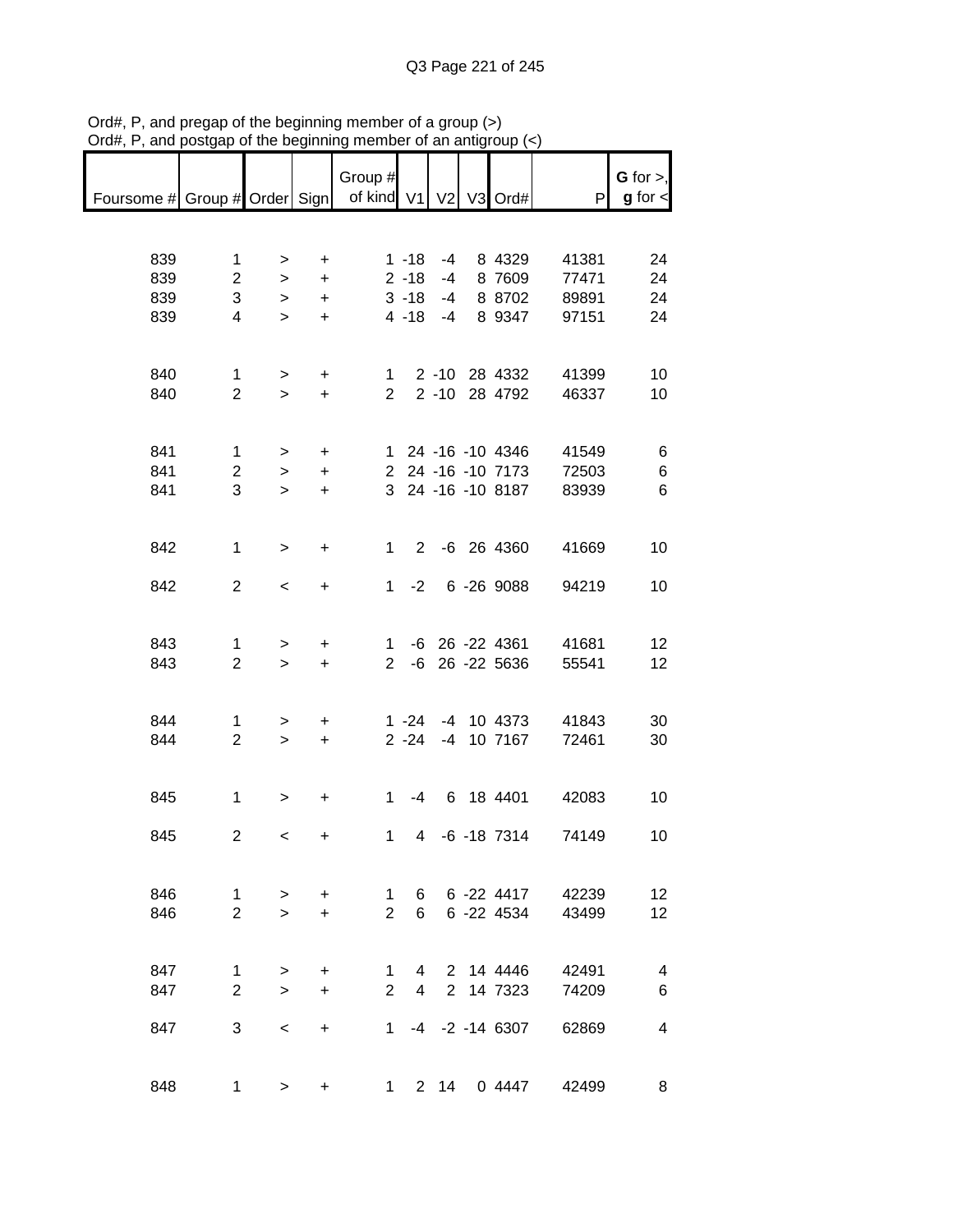|                                                       |                     |                          |                | Group #             |                               |                        |                       |                | $G$ for $>$ ,                             |
|-------------------------------------------------------|---------------------|--------------------------|----------------|---------------------|-------------------------------|------------------------|-----------------------|----------------|-------------------------------------------|
| Foursome # Group # Order Sign   of kind V1 V2 V3 Ord# |                     |                          |                |                     |                               |                        |                       | P              | $g$ for $\lt$                             |
| 848                                                   | $\overline{2}$      | $\prec$                  | $+$            |                     |                               | $1 -2 -14$             | 0 5888                | 58151          | $\overline{2}$                            |
|                                                       |                     |                          |                |                     |                               |                        |                       |                |                                           |
|                                                       |                     |                          |                |                     |                               |                        |                       |                |                                           |
| 849                                                   | $\mathbf{1}$        | $\geq$                   | $+$            |                     |                               |                        | 1 -12 -10 4 4450      | 42557          | 24                                        |
|                                                       |                     |                          |                |                     |                               |                        |                       |                |                                           |
| 849                                                   | $\overline{2}$      | $\,<$                    | $\ddot{}$      |                     |                               |                        | 1 12 10 -4 4849       | 46957          | 36                                        |
|                                                       |                     |                          |                |                     |                               |                        |                       |                |                                           |
| 850                                                   | $\mathbf{1}$        | $\geq$                   | $+$            |                     | $1 \quad 4$                   |                        | 6 10 4452             | 42571          |                                           |
| 850                                                   | $\overline{2}$      | $\geq$                   | $+$            |                     | $2^{\circ}$<br>$\overline{4}$ |                        | 6 10 5336             | 52183          | $\overline{\mathbf{c}}$<br>$\overline{2}$ |
|                                                       |                     |                          |                |                     |                               |                        |                       |                |                                           |
|                                                       |                     |                          |                |                     |                               |                        |                       |                |                                           |
| 851                                                   | $\mathbf 1$         | $\geq$                   | $+$            |                     |                               |                        | 1 -28 4 12 4456       | 42641          | 30                                        |
|                                                       |                     |                          |                |                     |                               |                        |                       |                |                                           |
| 851                                                   | $\overline{2}$      | $\,<$                    | $+$            |                     |                               |                        | 1 28 -4 -12 9023      | 93427          | 36                                        |
|                                                       |                     |                          |                |                     |                               |                        |                       |                |                                           |
| 852                                                   | $\mathbf{1}$        | $\, > \,$                | $\ddot{}$      |                     |                               |                        | 1 -6 -2 32 4481       | 42853          | 12                                        |
| 852                                                   | $\overline{2}$      | $\geq$                   | $+$            |                     |                               |                        | 2 -6 -2 32 9372       | 97453          | 12                                        |
|                                                       |                     |                          |                |                     |                               |                        |                       |                |                                           |
|                                                       |                     |                          |                |                     |                               |                        |                       |                |                                           |
| 853                                                   | 1                   | $\geq$                   | $\ddot{}$      |                     |                               |                        | 1 32 -34 20 4483      | 42863          | $\overline{\mathbf{4}}$                   |
| 853                                                   | $\overline{2}$      | $\, >$                   | $+$            |                     |                               |                        | 2 32 -34 20 9389      | 97613          | $\overline{4}$                            |
|                                                       |                     |                          |                |                     |                               |                        |                       |                |                                           |
| 854                                                   | $\mathbf{1}$        | $\geq$                   | $+$            | $1 \quad$           |                               |                        | -4 -4 12 4495         | 43003          | 14                                        |
|                                                       |                     |                          |                |                     |                               |                        |                       |                |                                           |
| 854                                                   | $\overline{2}$      | $\,<$                    | $+$            |                     | $1 \quad$                     |                        | 4 4 -12 6329          | 63113          | 14                                        |
|                                                       |                     |                          |                |                     |                               |                        |                       |                |                                           |
|                                                       |                     |                          |                |                     |                               |                        |                       |                |                                           |
| 855                                                   | $\mathbf{1}$        | >                        | $\ddot{}$      |                     |                               |                        | 1 -4 12 -6 4496       | 43013          | 10                                        |
| 855<br>855                                            | $\overline{c}$<br>3 | $\,$<br>$\geq$           | $\ddot{}$<br>+ | $\overline{2}$<br>3 | -4                            | $-4$ 12<br>12          | $-6$ 6392<br>$-66993$ | 63737<br>70583 | 10<br>10                                  |
|                                                       |                     |                          |                |                     |                               |                        |                       |                |                                           |
|                                                       |                     |                          |                |                     |                               |                        |                       |                |                                           |
| 856                                                   | 1                   | >                        | $\ddot{}$      | 1.                  |                               |                        | -8 22 -16 4501        | 43063          | 12                                        |
| 856                                                   | $\overline{2}$      | $\geq$                   | $\ddot{}$      | $\overline{2}$      |                               |                        | -8 22 -16 9254        | 96013          | 12                                        |
|                                                       |                     |                          |                |                     |                               |                        |                       |                |                                           |
|                                                       |                     |                          |                |                     |                               |                        |                       |                |                                           |
| 857<br>857                                            | 1<br>2              | ><br>>                   | +<br>+         | 1.<br>$\mathbf{2}$  |                               | $18 - 18$<br>$18 - 18$ | 6 4531<br>6 7562      | 43457<br>76919 | 6<br>6                                    |
| 857                                                   | 3                   | $\geq$                   | +              | 3                   |                               | $18 - 18$              | 6 9434                | 98227          | 6                                         |
|                                                       |                     |                          |                |                     |                               |                        |                       |                |                                           |
| 857                                                   | 4                   | $\,<\,$                  | +              |                     | $1 - 18$                      | 18                     | $-6$ 5323             | 52051          | 6                                         |
| 857                                                   | 5                   | $\overline{\phantom{a}}$ | +              |                     | $2 - 18$                      | 18                     | $-6,5600$             | 55103          | 6                                         |
| 857                                                   | 6                   | $\overline{\phantom{a}}$ | +              |                     | $3 - 18$                      | 18                     | $-6$ 7282             | 73751          | 6                                         |

Ord#, P, and pregap of the beginning member of a group (>) Ord#, P, and postgap of the beginning member of an antigroup (<)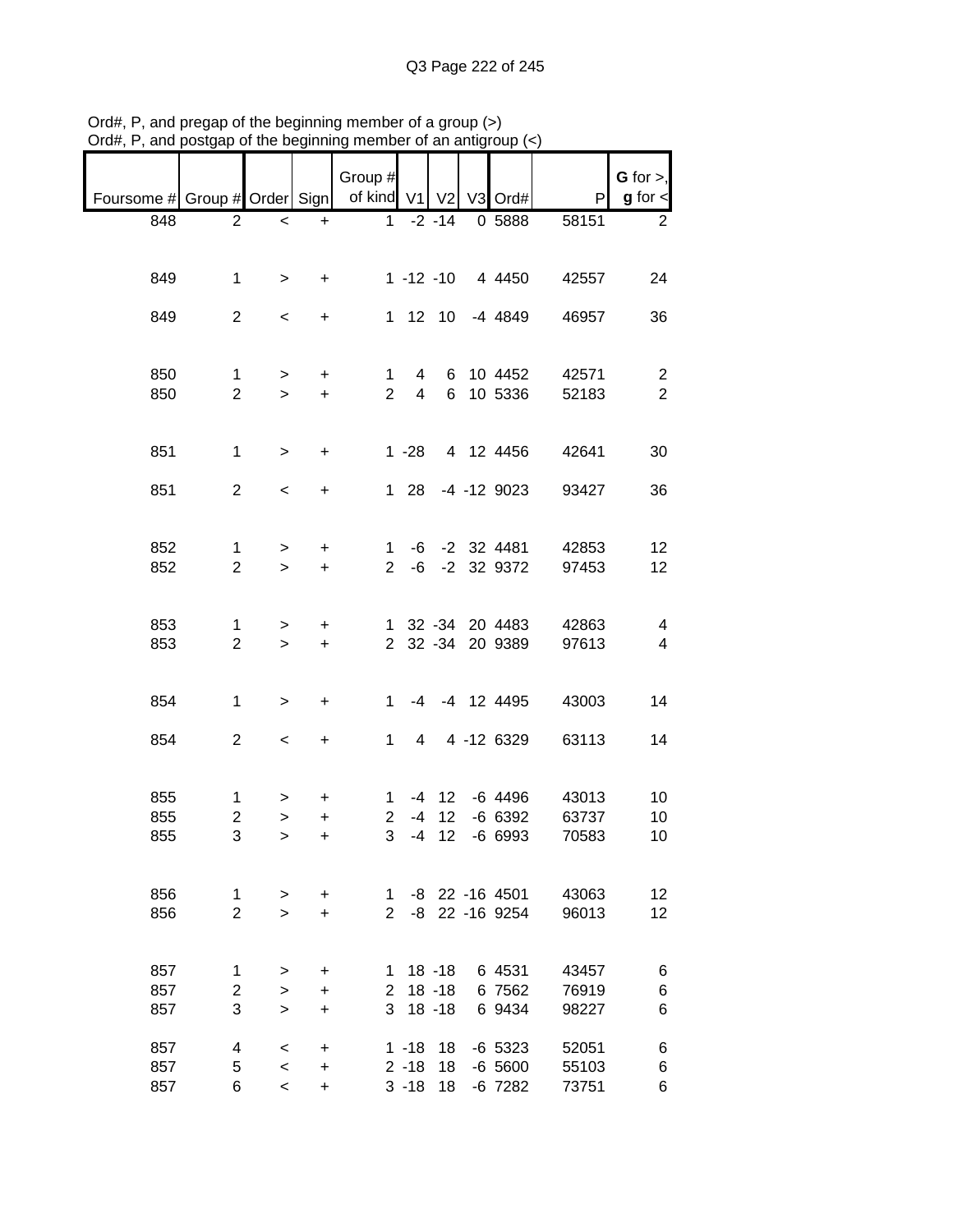|                               |                               |                           |                                  | Group #                       |                                                                           |                |                                                |                                  | $G$ for $>$ ,                         |
|-------------------------------|-------------------------------|---------------------------|----------------------------------|-------------------------------|---------------------------------------------------------------------------|----------------|------------------------------------------------|----------------------------------|---------------------------------------|
| Foursome # Group # Order Sign |                               |                           |                                  | of kind V1                    |                                                                           | V <sub>2</sub> | V3 Ord#                                        | P                                | $g$ for $\lt$                         |
| 858<br>858                    | $\mathbf 1$<br>$\overline{2}$ | ><br>$\geq$               | +<br>$\ddot{}$                   |                               | $1 - 18$<br>$2 - 18$                                                      | 6<br>6         | 6 4532<br>6 4951                               | 43481<br>48073                   | 24<br>24                              |
| 858                           | 3                             | $\,<$                     | $\ddot{}$                        |                               | $1 18$                                                                    | -6             | $-6$ 5322                                      | 52027                            | 24                                    |
| 859<br>859                    | $\mathbf 1$<br>$\overline{2}$ | $\, > \,$<br>$\geq$       | +<br>$\ddot{}$                   |                               | $1 - 14$<br>$2 - 14$                                                      |                | $-2$ 28 4553<br>$-2$ 28 6166                   | 43711<br>61283                   | 20<br>22                              |
| 859                           | 3                             | $\prec$                   | +                                |                               | $1 \quad 14$                                                              |                | 2 - 28 6709                                    | 67349                            | 20                                    |
| 860                           | $\mathbf{1}$                  | $\,>$                     | +                                |                               |                                                                           |                | 1 28 -26 12 4555                               | 43721                            | 4                                     |
| 860                           | $\overline{2}$                | $\,<\,$                   | $\ddot{}$                        |                               |                                                                           |                | 1 -28 26 -12 6480                              | 64849                            | 4                                     |
| 861<br>861                    | 1<br>$\overline{2}$           | ><br>$\, > \,$            | +<br>$\ddot{}$                   | $\overline{2}$                | 1 26 -16                                                                  | $26 - 16$      | -4 4595<br>-4 7698                             | 44131<br>78439                   | $\overline{2}$<br>$\overline{2}$      |
| 861<br>861<br>861             | 3<br>4<br>5                   | $\,<\,$<br>$\,<$<br>$\,<$ | +<br>+<br>+                      |                               | $1 - 26$<br>$2 - 26$<br>$3 - 26$                                          | 16<br>16<br>16 | 4 5594<br>4 8422<br>4 9 3 4 2                  | 55049<br>86627<br>97073          | $\overline{c}$<br>$\overline{c}$<br>8 |
| 862<br>862                    | 1<br>$\overline{2}$           | $\, > \,$<br>$\,>$        | +<br>$\ddot{}$                   | 1<br>$\overline{2}$           | -8<br>-8                                                                  |                | 4 22 4616<br>4 22 5613                         | 44381<br>55243                   | 10<br>14                              |
| 862<br>862                    | 3<br>4                        | $\,<\,$<br>$\,<$          | +<br>$\ddot{}$                   | 1<br>$\overline{2}$           | 8<br>8                                                                    |                | -4 -22 7450<br>$-4$ $-22$ $9312$               | 75619<br>96739                   | 10<br>10                              |
| 863                           | 1                             | >                         | $\ddot{}$                        |                               | $122$                                                                     |                | 4 -28 4618                                     | 44389                            | 6                                     |
| 863                           | $\overline{2}$                | $\,<\,$                   |                                  |                               | $122$                                                                     |                | 4 -28 5432                                     | 53239                            | 28                                    |
| 864                           | $\mathbf{1}$                  | $\, > \,$                 | +                                | 1                             |                                                                           |                | 4 -28 26 4619                                  | 44417                            | 28                                    |
| 864                           | $\overline{c}$                | $\,<$                     |                                  | 1                             |                                                                           |                | 4 -28 26 5431                                  | 53233                            | 6                                     |
| 865<br>865<br>865<br>865      | 1<br>2<br>3<br>4              | ><br>><br>><br>>          | +<br>$\ddot{}$<br>$\ddot{}$<br>+ | 1<br>$\overline{2}$<br>3<br>4 | $\mathbf{2}^{\prime}$<br>$\mathbf{2}$<br>$\overline{2}$<br>$\overline{2}$ | -8<br>-8       | -8 22 4633<br>22 5501<br>22 6470<br>-8 22 8054 | 44563<br>54001<br>64693<br>82373 | 14<br>8<br>14<br>12                   |

Ord#, P, and pregap of the beginning member of a group (>) Ord#, P, and postgap of the beginning member of an antigroup (<)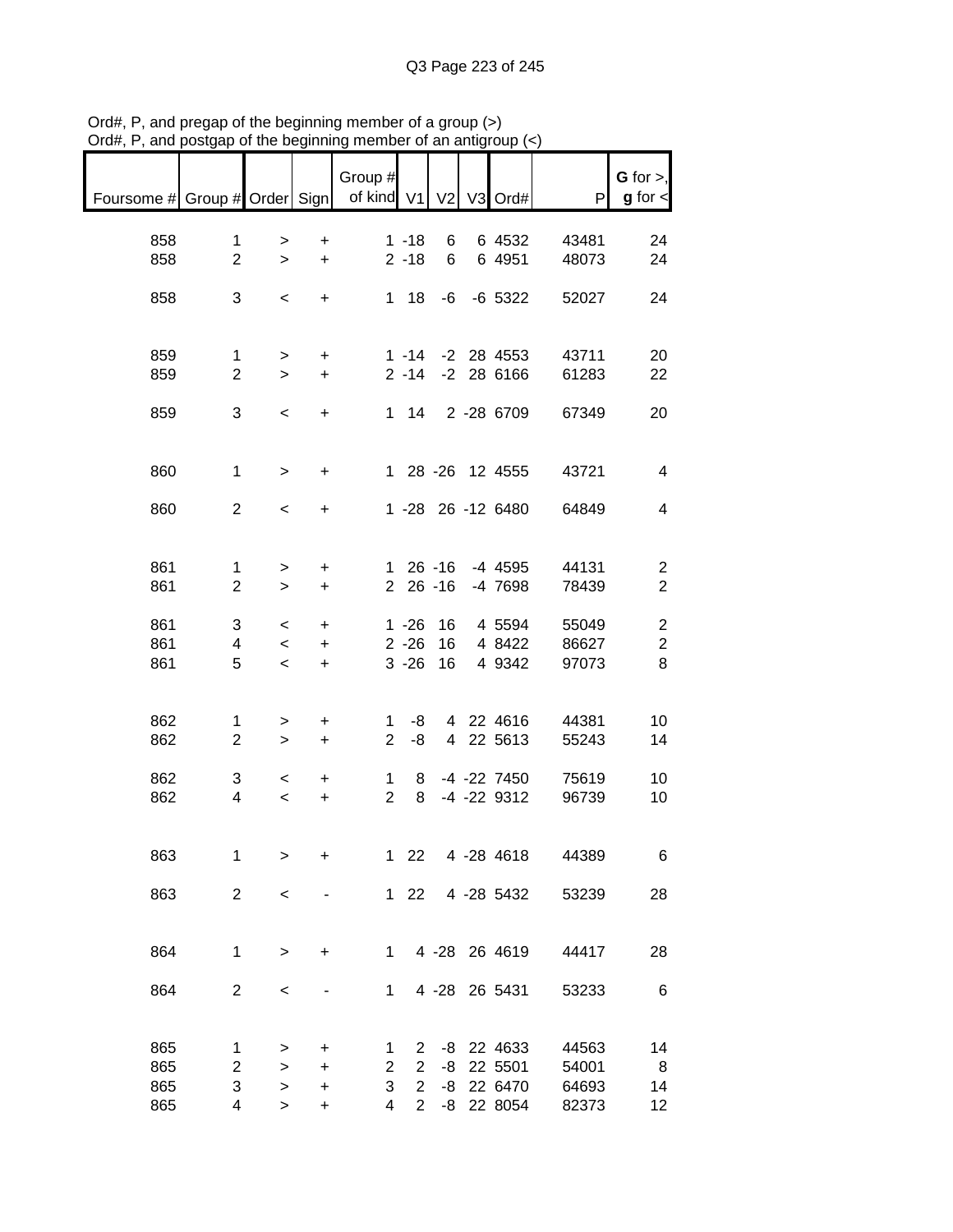| $max$ , $max$ , and postgap or the beginning member or an antigroup $\langle \cdot \rangle$ |                                   |                                              |                             |                                 |                         |                                  |                                         |                         |                                |
|---------------------------------------------------------------------------------------------|-----------------------------------|----------------------------------------------|-----------------------------|---------------------------------|-------------------------|----------------------------------|-----------------------------------------|-------------------------|--------------------------------|
| Foursome # Group # Order Sign                                                               |                                   |                                              |                             | Group #<br>of kind V1           |                         |                                  | V2 V3 Ord#                              | P                       | $G$ for $>$ ,<br>$g$ for $\lt$ |
| 865<br>865<br>865                                                                           | 5<br>6<br>$\overline{7}$          | $\,<\,$<br>$\overline{\phantom{a}}$<br>$\,<$ | +<br>$\ddot{}$<br>$\ddot{}$ | 1.<br>2 <sup>7</sup>            | $-2$<br>$-2$<br>$3 - 2$ |                                  | 8 -22 6909<br>8 -22 7290<br>8 - 22 7515 | 69677<br>73859<br>76379 | 14<br>8<br>8                   |
| 866<br>866                                                                                  | $\mathbf{1}$<br>$\overline{2}$    | $\geq$<br>$\mathbf{I}$                       | $+$<br>$\ddot{}$            |                                 |                         |                                  | 1 22 -26 -2 4635<br>2 22 -26 -2 9155    | 44587<br>94961          | 8<br>10                        |
| 867<br>867                                                                                  | $\mathbf{1}$<br>$\overline{2}$    | $\, > \,$<br>$\geq$                          | $\ddot{}$<br>$\ddot{}$      | 1<br>$\overline{2}$             |                         | $6 - 16$                         | 6 -16 2 4651<br>2 9487                  | 44753<br>98849          | 12<br>12                       |
| 868                                                                                         | $\mathbf 1$                       | $\, > \,$                                    | $\ddot{}$                   |                                 |                         |                                  | 1 16 -14 34 4675                        | 44987                   | 4                              |
| 868                                                                                         | $\overline{2}$                    | $\,<\,$                                      | $\ddot{}$                   |                                 |                         |                                  | 1 -16 14 -34 6148                       | 61027                   | 4                              |
| 869                                                                                         | $\mathbf{1}$                      | $\,$                                         | +                           |                                 |                         |                                  | 1 -14 34 -32 4676                       | 45007                   | 20                             |
| 869                                                                                         | $\overline{2}$                    | $\,<$                                        | $\ddot{}$                   |                                 |                         |                                  | 1 14 -34 32 6147                        | 61007                   | 20                             |
| 870                                                                                         | $\mathbf{1}$                      | $\, > \,$                                    | $\ddot{}$                   |                                 |                         |                                  | 1 -10 30 -34 4680                       | 45077                   | 16                             |
| 870                                                                                         | $\overline{2}$                    | $\,<$                                        | $\ddot{}$                   |                                 |                         |                                  | 1 10 -30 34 9131                        | 94693                   | 16                             |
| 871<br>871<br>871                                                                           | 1<br>$\overline{\mathbf{c}}$<br>3 | ><br>><br>$\geq$                             | +<br>$\ddot{}$<br>+         | 1<br>$\overline{c}$<br>3        | -8<br>-8<br>-8          | 8<br>8<br>8                      | 6 4722<br>6 5419<br>6 9355              | 45553<br>53113<br>97231 | 12<br>12<br>18                 |
| 871                                                                                         | 4                                 | $\, > \,$                                    |                             | 1                               | 8                       | -8                               | $-666944$                               | 70079                   | 12                             |
| 871                                                                                         | 5                                 | $\,<$                                        |                             | 1                               | -8                      | 8                                | 6 6945                                  | 70099                   | 12                             |
| 872<br>872<br>872                                                                           | 1<br>$\overline{2}$<br>3          | $\, > \,$<br>$\,$<br>$\geq$                  | +<br>$\ddot{}$<br>$\ddot{}$ | $\mathbf 1$<br>$2^{\circ}$<br>3 |                         | $6 - 16$<br>$6 - 16$<br>$6 - 16$ | 8 4724<br>8 6379<br>8 6929              | 45569<br>63629<br>69911 | 12<br>12<br>12                 |
| 873<br>873                                                                                  | 1<br>$\overline{2}$               | ><br>$\geq$                                  | +<br>$\ddot{}$              |                                 |                         | 1 20 -16<br>$220 - 16$           | -8 4737<br>$-8$ 5882                    | 45707<br>58073          | 10<br>6                        |
| 873                                                                                         | 3                                 | $\overline{\phantom{a}}$                     | $\ddot{}$                   |                                 |                         | $1 - 20$ 16                      | 8 4958                                  | 48157                   | 6                              |

Ord#, P, and pregap of the beginning member of a group (>) Ord#, P, and postgap of the beginning member of an antigroup (<)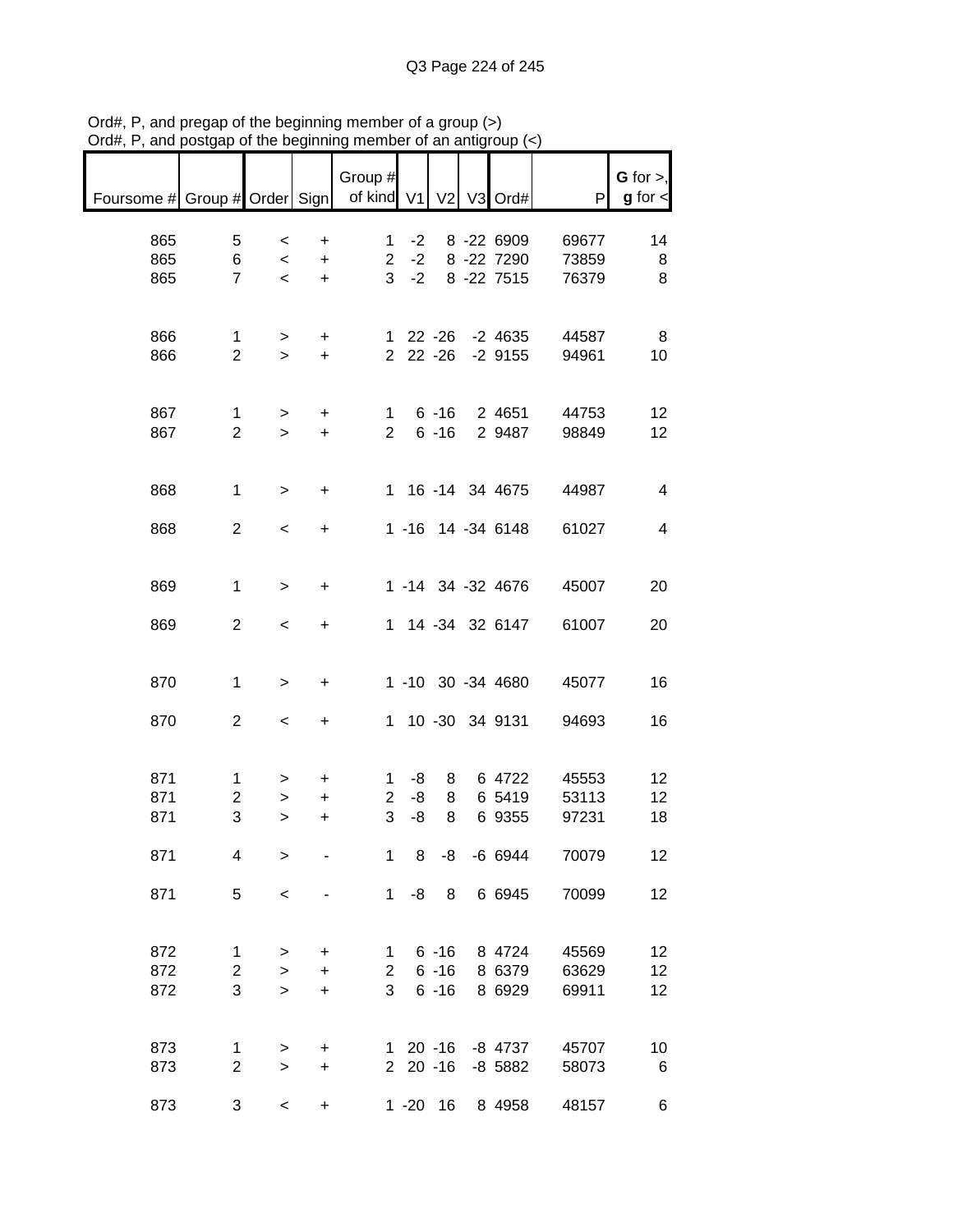|                                            |                |                          |           | Group #        |              |                |                      |       | G for $>$ ,   |
|--------------------------------------------|----------------|--------------------------|-----------|----------------|--------------|----------------|----------------------|-------|---------------|
|                                            |                |                          |           |                |              |                |                      |       |               |
| Foursome # Group # Order Sign   of kind V1 |                |                          |           |                |              | V <sub>2</sub> | V3 Ord#              | P     | $g$ for $\lt$ |
| 873                                        | 4              | $\,<$                    | +         |                | $2 - 20$     | 16             | 8 7511               | 76333 | 10            |
|                                            |                |                          |           |                |              |                |                      |       |               |
|                                            |                |                          |           |                |              |                |                      |       |               |
| 874                                        | $\mathbf 1$    | $\geq$                   | $\ddot{}$ |                | 1 $-2$       |                | 8 26 4741            | 45763 | 6             |
| 874                                        | $\overline{2}$ | $\geq$                   | $+$       |                | $2 -2$       |                | 8 26 8301            | 85243 | 6             |
|                                            |                |                          |           |                |              |                |                      |       |               |
|                                            |                |                          |           |                |              |                |                      |       |               |
| 875                                        | $\mathbf{1}$   | $\, >$                   | $\ddot{}$ |                |              |                | 1 22 -26 16 4761     | 45989 | 10            |
|                                            |                |                          |           |                |              |                |                      |       |               |
| 875                                        | $\overline{a}$ | $\prec$                  | $\ddot{}$ |                |              |                | 1 -22 26 -16 6885    | 69371 | - 8           |
| 875                                        | 3              | $\,<\,$                  | $+$       |                |              |                | 2 -22 26 -16 8050    | 82339 | 10            |
|                                            |                |                          |           |                |              |                |                      |       |               |
|                                            |                |                          |           |                |              |                |                      |       |               |
| 876                                        | $\mathbf{1}$   | $\,>$                    | $\ddot{}$ |                |              |                | 1 2 6 -16 4766       | 46061 | 10            |
|                                            |                |                          |           |                |              |                |                      |       |               |
| 876                                        | $\overline{2}$ | $\overline{\phantom{0}}$ | $\ddot{}$ |                |              |                | 1 -2 -6 16 9268      | 96211 | 10            |
|                                            |                |                          |           |                |              |                |                      |       |               |
|                                            |                |                          |           |                |              |                |                      |       |               |
| 877                                        | 1              | >                        | $\ddot{}$ |                | $1 - 22 - 2$ |                | 0 4772               | 46133 | 30            |
| 877                                        | $\overline{c}$ | $\,$                     | +         |                | $2 - 22$     | $-2$           | 0 8822               | 91229 | 30            |
| 877                                        | 3              | $\geq$                   | $\ddot{}$ |                | $3 - 22$     | $-2$           | 0 8827               | 91283 | 30            |
|                                            |                |                          |           |                |              |                |                      |       |               |
|                                            |                |                          |           |                |              |                |                      |       |               |
| 878                                        | 1              | >                        | $\ddot{}$ |                |              |                | 1 -6 16 -26 4796     | 46399 | 18            |
| 878                                        | $\overline{2}$ | $\geq$                   | $\ddot{}$ | $\overline{2}$ |              |                | $-6$ 16 $-26$ 5626   | 55399 | 18            |
|                                            |                |                          |           |                |              |                |                      |       |               |
| 878                                        | 3              | $\overline{\phantom{a}}$ | $+$       |                | $1 \quad$    |                | 6 -16 26 9487        | 98849 | 18            |
|                                            |                |                          |           |                |              |                |                      |       |               |
|                                            |                |                          |           |                |              |                |                      |       |               |
| 879                                        | 1              | >                        | +         |                |              |                | $1 - 16 - 2 - 24810$ | 46549 | 26            |
| 879                                        | $\overline{2}$ | $\geq$                   | $+$       |                | $2 - 16$     |                | $-2$ $-2$ 5713       | 56359 | 26            |
|                                            |                |                          |           |                |              |                |                      |       |               |
|                                            |                |                          |           |                |              |                |                      |       |               |
| 880                                        | $\mathbf 1$    | >                        | +         | 1              | 8            |                | 2 -14 4821           | 46649 | 6             |
| 880                                        | $\overline{c}$ | >                        | $\ddot{}$ | $\overline{2}$ | 8            |                | 2 -14 6400           | 63809 | 6             |
|                                            |                |                          |           |                |              |                |                      |       |               |
| 880                                        | 3              | >                        |           | 1              | -8           | $-2$           | 14 5588              | 54973 | 14            |
| 880                                        | 4              | >                        |           | $\overline{2}$ | -8           | $-2$           | 14 7768              | 79273 | 14            |
| 880                                        | 5              | >                        |           | 3              | -8           | $-2$           | 14 9171              | 95131 | 20            |
|                                            |                |                          |           |                |              |                |                      |       |               |
| 880                                        | 6              | $\,<$                    | $\ddot{}$ | 1              | -8           | $-2$           | 14 5215              | 50923 | 6             |
|                                            |                |                          |           |                |              |                |                      |       |               |
| 880                                        | 7              | $\,<$                    |           | 1              | 8            |                | 2 -14 6022           | 59567 | 14            |
| 880                                        | 8              | $\prec$                  |           | $\overline{c}$ | 8            |                | 2 -14 6837           | 68777 | 14            |
| 880                                        | 9              | $\prec$                  |           | 3              | 8            |                | 2 -14 8250           | 84659 | 14            |
| 880                                        | 10             | $\prec$                  |           | 4              | 8            |                | 2 -14 9538           | 99377 | 14            |

Ord#, P, and pregap of the beginning member of a group (>) Ord#, P, and postgap of the beginning member of an antigroup (<)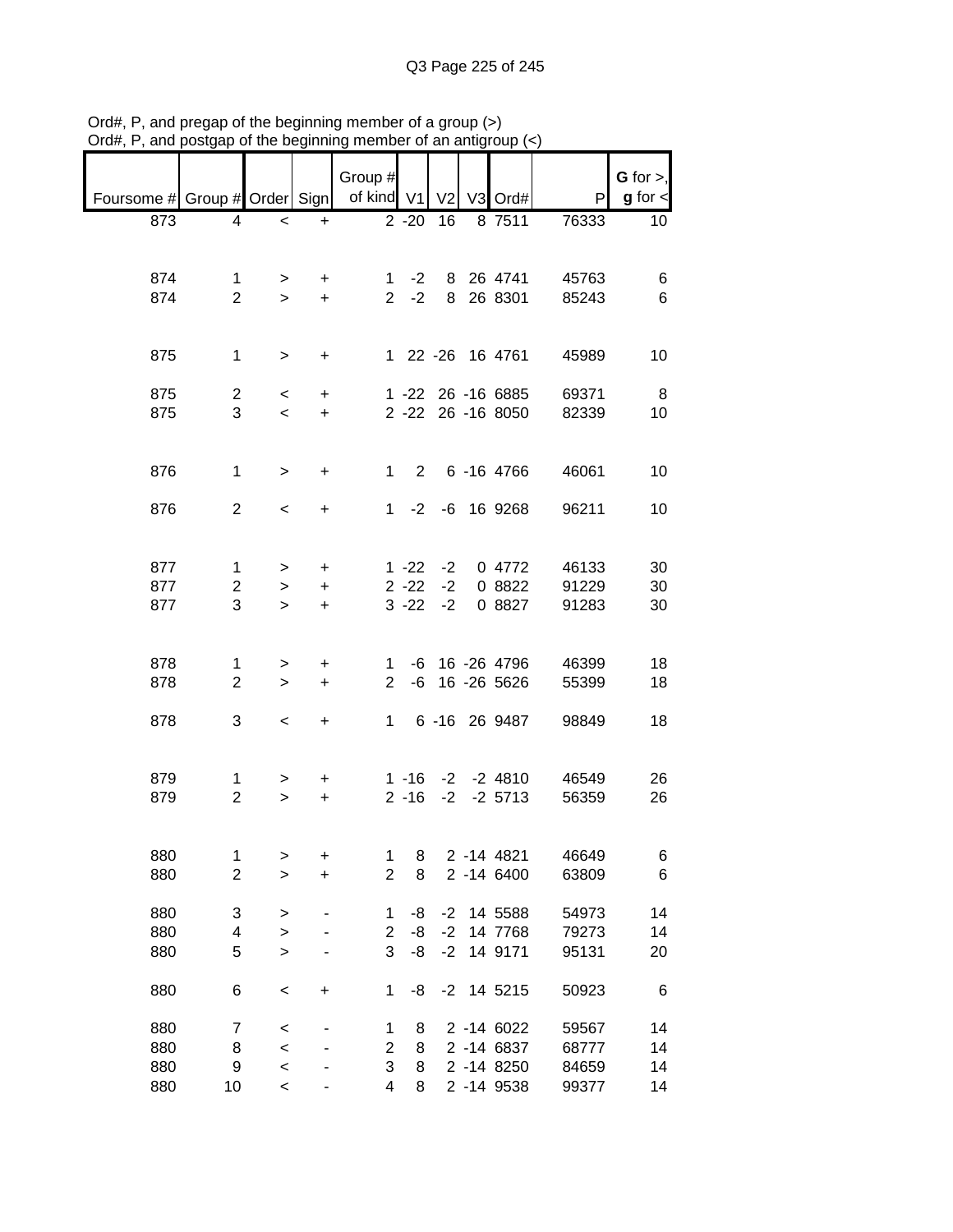|                                            | and postyap i                    | אָווווווואָטט טווע וט                                           |                         | $\frac{1}{2}$                         |                                  |                |                                                 |                         |                                                         |
|--------------------------------------------|----------------------------------|-----------------------------------------------------------------|-------------------------|---------------------------------------|----------------------------------|----------------|-------------------------------------------------|-------------------------|---------------------------------------------------------|
| Foursome # Group # Order Sign   of kind V1 |                                  |                                                                 |                         | Group #                               |                                  | V <sub>2</sub> | V3 Ord#                                         | $\mathsf{P}$            | $G$ for $>$ ,<br>$g$ for $\lt$                          |
| 881                                        | $\mathbf 1$                      | $\,$                                                            | $\ddot{}$               |                                       | $1 - 32$                         | 2 <sup>7</sup> | -4 4835                                         | 46807                   | 36                                                      |
| 881                                        | $\overline{2}$                   | $\,<\,$                                                         | $\ddot{}$               |                                       | $1 \t32 \t-2$                    |                | 4 6145                                          | 60961                   | 40                                                      |
| 882<br>882<br>882                          | $\mathbf 1$<br>$\mathbf{2}$<br>3 | $\,$<br>$\mathbf{I}$                                            | $\ddot{}$<br>$+$        | 1.<br>2 <sup>1</sup><br>3             | -4<br>$-4$<br>$-4$               |                | -4 26 4854<br>-4 26 8980<br>-4 26 9275          | 47051<br>92951          | 10<br>10                                                |
|                                            |                                  | $\mathbf{I}$                                                    | $+$                     |                                       |                                  |                |                                                 | 96281                   | 12                                                      |
| 882<br>882                                 | 4<br>5                           | $\overline{\phantom{a}}$<br>$\overline{\phantom{a}}$            | $+$<br>$+$              | 1<br>$\overline{2}$                   | $\overline{4}$<br>$\overline{4}$ |                | 4 -26 5126<br>4 -26 6669                        | 49927<br>66931          | 10<br>12 <sub>2</sub>                                   |
| 883                                        | $\mathbf{1}$                     | $\, >$                                                          | $\ddot{}$               |                                       |                                  |                | 1 10 16 -10 4866                                | 47149                   | $\overline{c}$                                          |
| 883                                        | $\overline{c}$                   | $\,<\,$                                                         | $+$                     |                                       |                                  |                | 1 -10 -16 10 5520                               | 54269                   | 8                                                       |
| 884<br>884                                 | 1<br>$\overline{2}$              | $\,>$<br>$\geq$                                                 | $\pm$<br>$+$            | $\mathbf{1}$<br>$\overline{2}$        | $\overline{0}$                   |                | 0 2 14 4878<br>2 14 8064                        | 47303<br>82493          | 6<br>6                                                  |
| 885<br>885                                 | 1<br>$\overline{2}$              | $\,$<br>$\,$                                                    | $\ddot{}$<br>$+$        | $\mathbf{1}$<br>$\overline{2}$        | $-2$<br>$-2$                     |                | 8 14 4891<br>8 14 9 519                         | 47431<br>99137          | 12<br>$\overline{\mathbf{4}}$                           |
| 885<br>885<br>885                          | 3<br>$\overline{4}$<br>5         | $\,<\,$<br>$\overline{\phantom{0}}$<br>$\overline{\phantom{0}}$ | $\ddot{}$<br>$+$<br>$+$ | 1<br>$\overline{2}$<br>3 <sup>1</sup> |                                  |                | 2 -8 -14 7061<br>2 -8 -14 7481<br>2 -8 -14 7816 | 71329<br>75983<br>79813 | $\overline{\mathbf{4}}$<br>6<br>$\overline{\mathbf{4}}$ |
| 886<br>886                                 | 1<br>$\overline{2}$              | $\, >$<br>$\geq$                                                | +<br>+                  | $2^{\circ}$                           |                                  |                | 1 14 -26 -2 4893<br>14 -26 -2 6933              | 47459<br>69959          | 18<br>18                                                |
| 887                                        | $\mathbf{1}$                     | $\geq$                                                          | $+$                     |                                       |                                  |                | 1 -14 6 -2 4903                                 | 47563                   | 20                                                      |
| 887                                        | $\overline{2}$                   | $\overline{\phantom{0}}$                                        | +                       |                                       | $1 \t14 \t-6$                    |                | 2 8151                                          | 83477                   | 20                                                      |
| 888<br>888                                 | 1<br>$\overline{2}$              | ><br>$\geq$                                                     | +<br>$\ddot{}$          | 1.<br>$\mathbf{2}$                    |                                  |                | -4 32 -30 4945<br>-4 32 -30 6061                | 47977<br>60037          | 8<br>8                                                  |
| 889<br>889                                 | 1<br>$\overline{2}$              | ><br>$\geq$                                                     | +<br>$\ddot{}$          |                                       | 1 32 -30<br>2 32 -30             |                | 0 4946<br>0 6062                                | 47981<br>60041          | 4<br>4                                                  |

Ord#, P, and pregap of the beginning member of a group (>) Ord#, P, and postgap of the beginning member of an antigroup (<)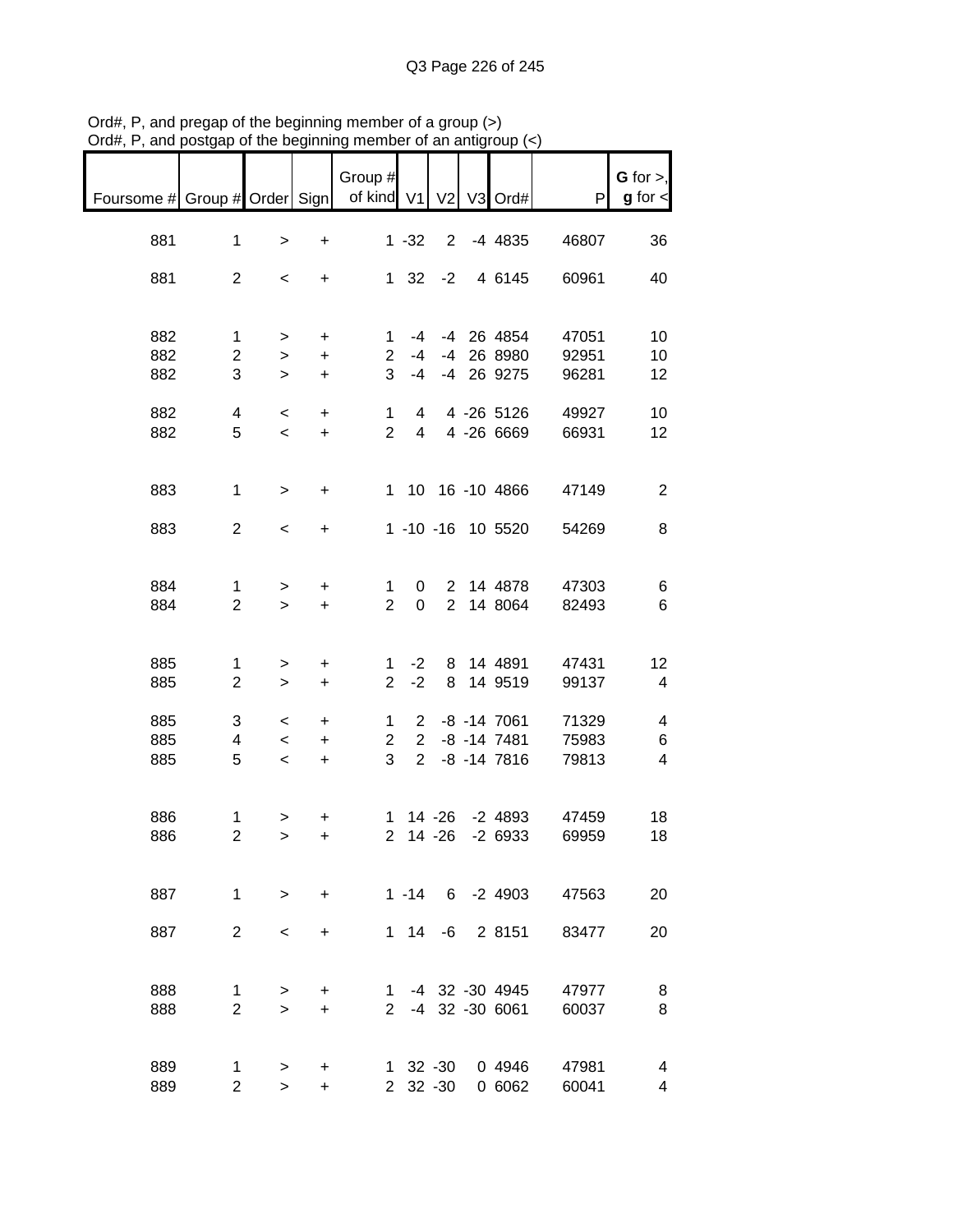| $max$ , $max$ , and postgap or the beginning member or an antigroup $(\leq)$ |                     |                          |           |                |             |                          |                    |       |                                  |
|------------------------------------------------------------------------------|---------------------|--------------------------|-----------|----------------|-------------|--------------------------|--------------------|-------|----------------------------------|
|                                                                              |                     |                          |           | Group #        |             |                          |                    |       | $G$ for $>$ ,                    |
| Foursome # Group # Order Sign                                                |                     |                          |           | of kind V1     |             |                          | V2 V3 Ord#         | Ρ     | $g$ for $\lt$                    |
|                                                                              |                     |                          |           |                |             |                          |                    |       |                                  |
| 890                                                                          | 1                   | $\, > \,$                | $\ddot{}$ | 1              | 0           | 14                       | 4 4 9 4 8          | 48023 | 6                                |
| 890                                                                          | $\overline{2}$      | $\geq$                   | $+$       | $\overline{2}$ | $\mathbf 0$ | 14                       | 4 5540             | 54443 | 6                                |
|                                                                              |                     |                          |           |                |             |                          |                    |       |                                  |
|                                                                              |                     |                          |           |                |             |                          |                    |       |                                  |
| 891                                                                          | $\mathbf 1$         | $\, >$                   | +         | $\mathbf{1}$   | 14          |                          | 4 -18 4949         | 48029 | 6                                |
|                                                                              |                     |                          |           |                |             |                          |                    |       |                                  |
| 891                                                                          | $\overline{2}$      | $\,<$                    |           | $\mathbf{1}$   | 14          |                          | 4 -18 9424         | 98057 | 24                               |
|                                                                              |                     |                          |           |                |             |                          |                    |       |                                  |
| 892                                                                          | $\mathbf{1}$        | $\,>$                    | +         | 1              | -8          | 8                        | 16 4955            | 48119 | 10                               |
| 892                                                                          | $\overline{2}$      | $\geq$                   | $\ddot{}$ | $\overline{2}$ | -8          | 8                        | 16 9269            | 96221 | 10                               |
|                                                                              |                     |                          |           |                |             |                          |                    |       |                                  |
|                                                                              |                     |                          |           |                |             |                          |                    |       |                                  |
| 893                                                                          | $\mathbf 1$         | $\, > \,$                | +         | 1              |             | $-6 - 10$                | 4 4 9 6 4          | 48221 | 24                               |
| 893                                                                          | 2                   | >                        | $\ddot{}$ | 2              |             | $-6 - 10$                | 4 5052             | 49157 | 18                               |
| 893                                                                          | 3                   | $\, > \,$                | $\ddot{}$ | 3              |             | $-6 - 10$                | 4 6995             | 70607 | 18                               |
|                                                                              |                     |                          |           |                |             |                          |                    |       |                                  |
| 893                                                                          | 4                   | $\,<\,$                  | $\ddot{}$ | 1              | 6           | 10                       | $-4$ 5741          | 56611 | 18                               |
| 893                                                                          | 5                   | $\,<$                    | $\ddot{}$ | $\overline{2}$ | 6           | 10                       | $-46083$           | 60271 | 18                               |
|                                                                              |                     |                          |           |                |             |                          |                    |       |                                  |
|                                                                              |                     |                          |           |                |             |                          |                    |       |                                  |
| 894                                                                          | 1                   | $\, > \,$                | +         | 1              | 0           |                          | -4 20 4993         | 48533 | 6                                |
| 894                                                                          | 2                   | $\,$                     | $\ddot{}$ | $\mathbf 2$    | 0           | $-4$                     | 20 5496            | 53939 | 12                               |
| 894                                                                          | 3                   | $\, > \,$                | $\ddot{}$ | 3              | 0           | $-4$                     | 20 6192            | 61553 | 6                                |
|                                                                              |                     |                          |           |                |             |                          |                    |       |                                  |
|                                                                              |                     |                          |           |                |             |                          |                    |       |                                  |
| 895                                                                          | 1                   | $\, > \,$                | +         | 1.             |             |                          | -4 20 -22 5001     | 48619 | 8                                |
| 895                                                                          | $\overline{2}$      | $\geq$                   | $\ddot{}$ | $\overline{2}$ |             |                          | -4 20 -22 5497     | 53951 | 12                               |
|                                                                              |                     |                          |           |                |             |                          |                    |       |                                  |
| 895                                                                          | 3                   | $\,<$                    | +         | 1              |             | $4 - 20$                 | 22 6892            | 69431 | 8                                |
| 895                                                                          | 4                   | $\,<$                    | $\ddot{}$ | $\overline{2}$ |             | $4 - 20$                 | 22 7042            | 71129 | 14                               |
| 895                                                                          | 5                   | $\overline{\phantom{0}}$ | +         | 3              |             |                          | 4 -20 22 8454      | 87041 | 8                                |
|                                                                              |                     |                          |           |                |             |                          |                    |       |                                  |
|                                                                              |                     |                          |           |                |             |                          |                    |       |                                  |
| 896                                                                          | $\mathbf 1$         | $\geq$                   | $\ddot{}$ | $1 \quad$      |             |                          | -8 -2 50 5006      | 48673 | 12                               |
|                                                                              |                     |                          |           |                |             |                          |                    |       |                                  |
| 896                                                                          | $\overline{2}$      | $\,<\,$                  | +         | 1              | 8           |                          | 2 -50 7396         | 75017 | 12                               |
|                                                                              |                     |                          |           |                |             |                          |                    |       |                                  |
|                                                                              |                     |                          |           |                |             |                          |                    |       |                                  |
| 897                                                                          | 1                   | >                        | +         |                |             |                          | 1 22 -14 -8 5022   | 48823 | $\overline{2}$                   |
| 897<br>897                                                                   | $\overline{2}$<br>3 | $\geq$                   | $\ddot{}$ |                |             | $2$ 22 -14<br>$3$ 22 -14 | -8 7478<br>-8 8271 | 75941 | $\overline{\mathbf{4}}$<br>$\,6$ |
|                                                                              |                     | $\geq$                   | $\ddot{}$ |                |             |                          |                    | 84919 |                                  |
|                                                                              |                     |                          |           |                |             |                          |                    |       |                                  |
| 898                                                                          | 1                   | >                        | +         | 1              | $2^{\circ}$ |                          | $-6 - 10$ 5051     | 49139 | 16                               |
|                                                                              |                     |                          |           |                |             |                          |                    |       |                                  |

Ord#, P, and pregap of the beginning member of a group (>) Ord#, P, and postgap of the beginning member of an antigroup (<)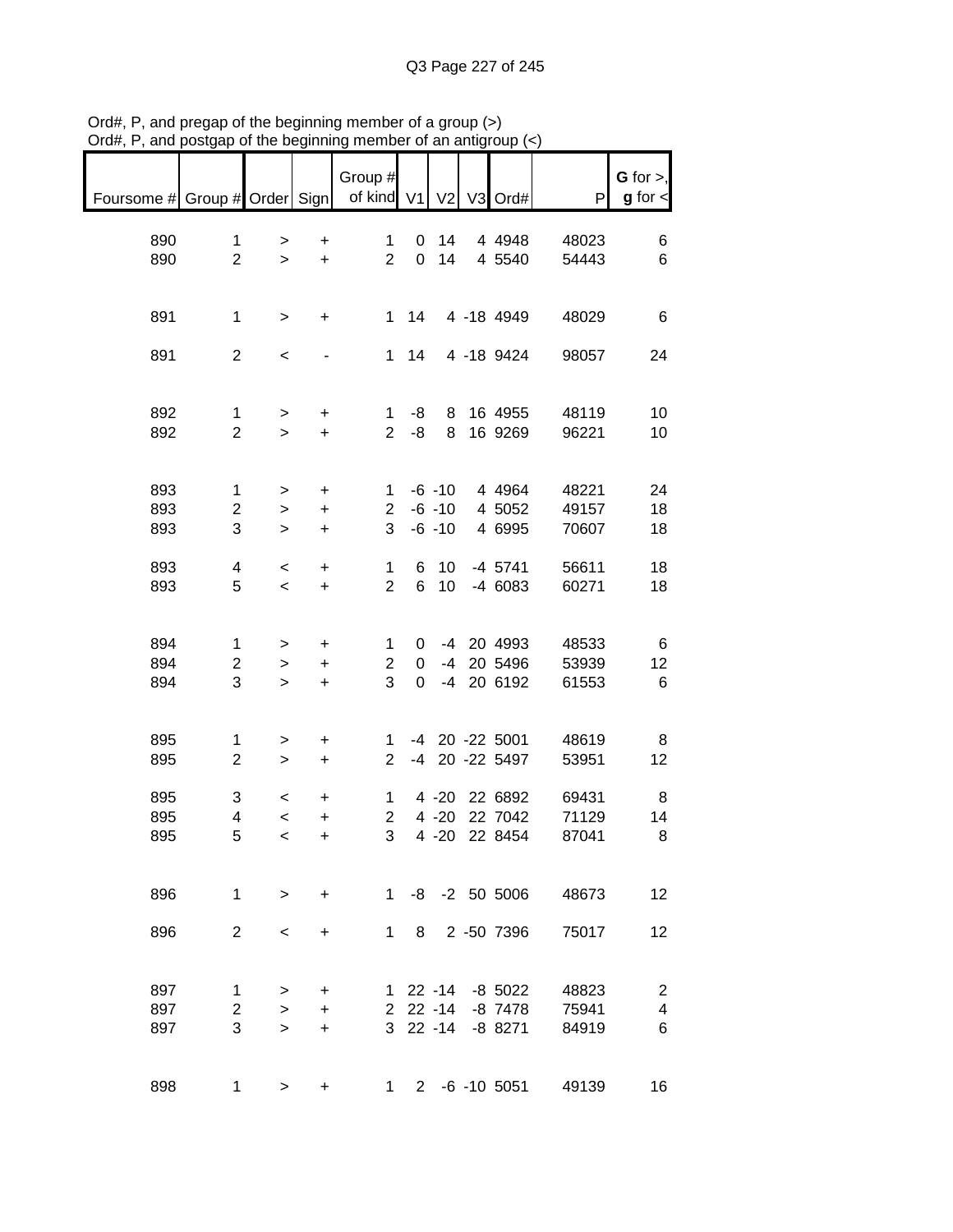| unu                                        | poolyup        | אָו ייי יישט טריט יכ     |                                  |                |                |                 | ununuyrow(2)     |       |                                |
|--------------------------------------------|----------------|--------------------------|----------------------------------|----------------|----------------|-----------------|------------------|-------|--------------------------------|
| Foursome # Group # Order Sign   of kind V1 |                |                          |                                  | Group #        |                |                 | V2 V3 Ord#       | P     | $G$ for $>$ ,<br>$g$ for $\lt$ |
| 898                                        | $\overline{2}$ | $\overline{\phantom{a}}$ |                                  | 1              | $\overline{2}$ |                 | $-6 - 108419$    | 86579 | 8                              |
|                                            |                |                          |                                  |                |                |                 |                  |       |                                |
| 899                                        | 1              | $\geq$                   | $\ddot{}$                        |                | 1 $-2$         |                 | 8 18 5059        | 49207 | 6                              |
| 899                                        | $\overline{2}$ | $\geq$                   | $+$                              |                | $2 -2$         |                 | 8 18 5655        | 55717 | 6                              |
|                                            |                |                          |                                  |                |                |                 |                  |       |                                |
| 900                                        | $\mathbf 1$    | $\,>$                    | $+$                              |                |                |                 | 1 8 18 -22 5060  | 49211 | $\overline{\mathbf{4}}$        |
|                                            |                |                          |                                  |                |                |                 |                  |       |                                |
| 900                                        | $\overline{2}$ | $\,<$                    | $\ddot{}$                        |                |                |                 | 1 -8 -18 22 5225 | 51043 | $\overline{\mathcal{A}}$       |
| 901                                        | $\mathbf{1}$   | $\geq$                   | $\ddot{}$                        |                |                |                 | 1 16 -8 14 5065  | 49279 | $\overline{2}$                 |
|                                            |                |                          |                                  |                |                |                 |                  |       |                                |
| 901                                        | $\overline{2}$ | $\geq$                   |                                  |                |                |                 | 1 -16 8 -14 8562 | 88289 | 28                             |
|                                            |                |                          |                                  |                |                |                 |                  |       |                                |
|                                            |                |                          |                                  |                |                |                 |                  |       |                                |
| 902                                        | $\mathbf{1}$   | $\geq$                   | $\ddot{}$                        |                | $1 - 22$       |                 | 4 18 5068        | 49331 | 24                             |
| 902                                        | $\overline{2}$ | $\,<$                    |                                  |                | $1 - 22$       |                 | 4 18 7363        | 74687 | 12                             |
|                                            |                |                          |                                  |                |                |                 |                  |       |                                |
|                                            |                |                          |                                  |                |                |                 |                  |       |                                |
| 903                                        | 1              | >                        | $\ddot{}$                        | 1.             | 6              |                 | -8 14 5078       | 49417 | 6                              |
| 903                                        | $\overline{2}$ | $\mathbf{1}$             | $+$                              | $\overline{2}$ | 6              |                 | -8 14 8334       | 85627 | $\,6$                          |
|                                            |                |                          |                                  |                |                |                 |                  |       |                                |
| 903                                        | 3              | $\mathbf{1}$             | $\sim$                           |                |                |                 | 1 -6 8 -14 7839  | 80039 | 18                             |
|                                            |                |                          |                                  |                |                |                 |                  |       |                                |
|                                            |                |                          |                                  |                |                |                 |                  |       |                                |
| 904                                        | $\mathbf 1$    | $\,>$                    | $+$                              |                |                |                 | 1 14 6 -18 5085  | 49481 | $\overline{\mathcal{A}}$       |
| 904                                        | $\overline{c}$ | $\,<$                    | $\ddot{}$                        |                |                |                 | 1 -14 -6 18 8597 | 88789 | $\overline{\mathbf{4}}$        |
|                                            |                |                          |                                  |                |                |                 |                  |       |                                |
|                                            |                |                          |                                  |                |                |                 |                  |       |                                |
| 905                                        | 1              | $\, > \,$                | +                                | 1              |                | $6 - 18$        | $-4$ 5086        | 49499 | 18                             |
| 905                                        | $\overline{2}$ | $\geq$                   | $\ddot{}$                        | $\overline{2}$ |                | $6 - 18$        | -4 8701          | 89867 | 18                             |
|                                            |                |                          |                                  |                |                |                 |                  |       |                                |
|                                            |                |                          |                                  |                |                |                 |                  |       |                                |
| 906                                        | 1              | $\, > \,$                | $\ddot{}$                        |                |                | 1 28 -32        | 4 5093           | 49559 | 10                             |
| 906                                        | $\overline{c}$ | $\,$                     | $\begin{array}{c} + \end{array}$ |                |                | 2 28 -32        | 4 5836           | 57601 | 8                              |
| 906                                        | 3              | $\geq$                   | $\begin{array}{c} + \end{array}$ |                | 3 28 - 32      |                 | 4 6168           | 61297 | 6                              |
| 906                                        | 4              |                          |                                  |                |                | $1 - 28$ 32     | $-4$ 9411        | 97919 | 8                              |
|                                            |                | $\prec$                  | $\begin{array}{c} + \end{array}$ |                |                |                 |                  |       |                                |
|                                            |                |                          |                                  |                |                |                 |                  |       |                                |
| 907                                        | $\mathbf{1}$   | $\, > \,$                | +                                |                | $1 - 32$       | $4\overline{ }$ | 4 5094           | 49597 | 38                             |
|                                            |                |                          |                                  |                |                |                 |                  |       |                                |
| 907                                        | $\overline{c}$ | $\overline{\phantom{a}}$ | $\ddot{}$                        |                | $1 \quad 32$   |                 | $-4$ $-4$ 6062   | 60041 | 36                             |

Ord#, P, and pregap of the beginning member of a group (>) Ord#, P, and postgap of the beginning member of an antigroup (<)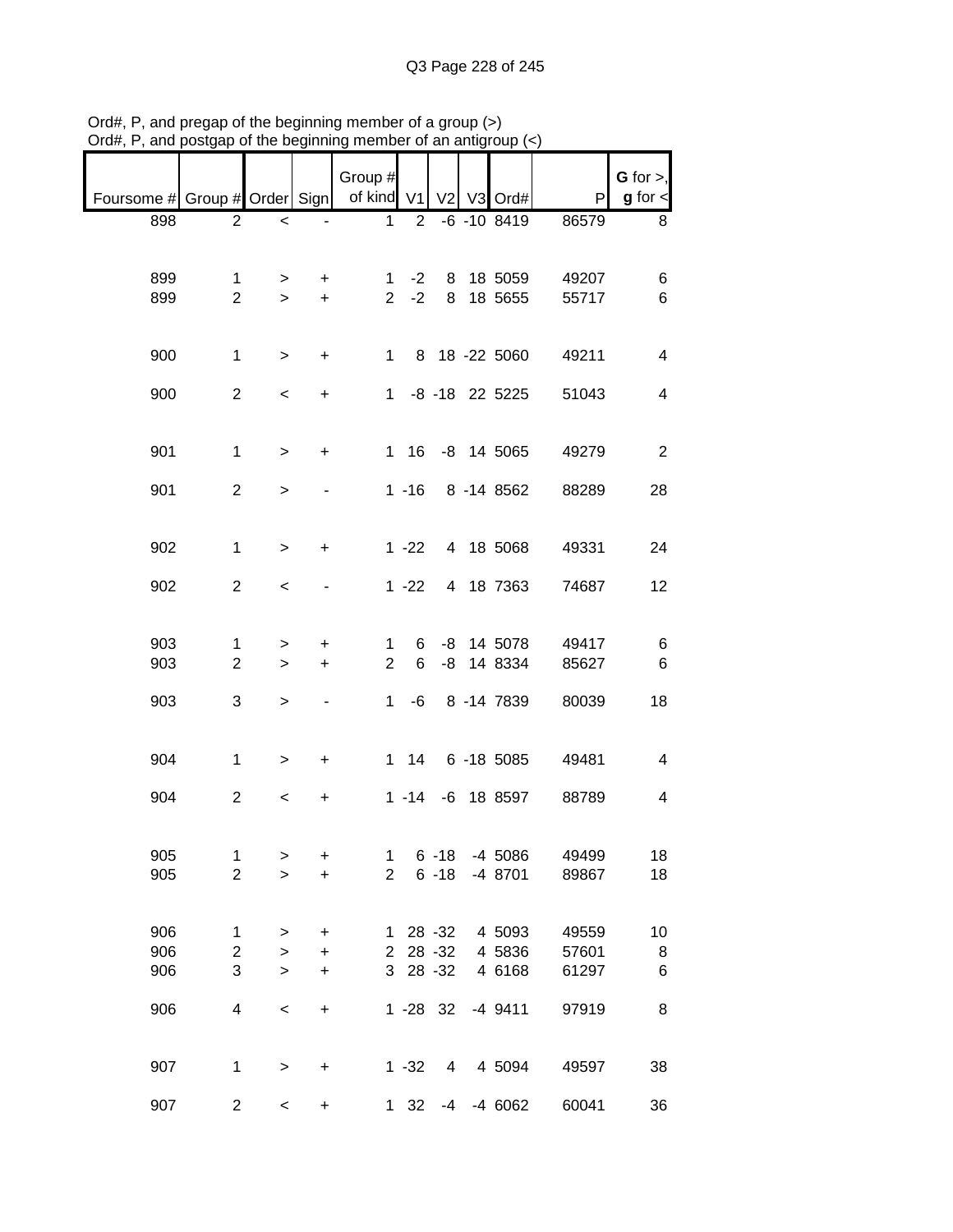| Foursome # Group # Order Sign   of kind V1   V2   V3 Ord# |                               |                                                      |                        | Group #             |                                  |         |                                    | P              | $G$ for $>$ ,<br>$g$ for $\lt$            |
|-----------------------------------------------------------|-------------------------------|------------------------------------------------------|------------------------|---------------------|----------------------------------|---------|------------------------------------|----------------|-------------------------------------------|
|                                                           |                               |                                                      |                        |                     |                                  |         |                                    |                |                                           |
| 908<br>908                                                | $\mathbf 1$<br>$\overline{c}$ | $\geq$<br>$\geq$                                     | $\ddot{}$<br>$\ddot{}$ | 1<br>$\overline{2}$ | $\overline{4}$<br>$\overline{4}$ |         | 4 16 5108<br>4 16 9351             | 49741<br>97171 | $\overline{\mathbf{c}}$<br>$\overline{c}$ |
| 908                                                       | 3                             | $\geq$                                               | $\pm$                  | 3                   | $\overline{4}$                   |         | 4 16 9366                          | 97381          | $\overline{2}$                            |
| 908                                                       | $\overline{4}$                | $\,<$                                                | $+$                    |                     |                                  |         | 1 -4 -4 -16 9232                   | 95789          | $\overline{2}$                            |
| 909                                                       | $\mathbf 1$                   | $\,$                                                 | $+$                    |                     |                                  |         | 1 4 16 -22 5109                    | 49747          | 6                                         |
| 909                                                       | $\overline{2}$                | $\,<$                                                | $+$                    |                     |                                  |         | 1 -4 -16 22 9257                   | 96053          | 6                                         |
| 910                                                       | $\mathbf{1}$                  | $\geq$                                               | $+$                    |                     |                                  |         | 1 20 -32 4 5130                    | 49957          | 14                                        |
| 910                                                       | $\overline{2}$                | $\geq$                                               | $\pm$                  |                     |                                  |         | 2 20 -32 4 8782                    | 90749          | 18                                        |
| 911                                                       | $\mathbf 1$                   | $\,$                                                 | $+$                    |                     |                                  |         | 1 -8 -2 26 5155                    | 50221          | 14                                        |
| 911                                                       | $\overline{2}$                |                                                      |                        | $1 \quad$           | 8                                |         | 2 -26 6468                         | 64667          | 12                                        |
| 911                                                       | 3                             | $\prec$<br>$\leq$                                    | $\ddot{}$<br>$+$       |                     | $2 \quad 8$                      |         | 2 -26 7336                         | 74363          | 14                                        |
|                                                           |                               |                                                      |                        |                     |                                  |         |                                    |                |                                           |
| 912                                                       | 1                             | $\, > \,$                                            | $\ddot{}$              |                     |                                  |         | 1 -16 6 -10 5217                   | 50951          | 22                                        |
| 912                                                       | $\overline{2}$                | $\mathbf{I}$                                         | $+$                    |                     |                                  |         | 2 -16 6 -10 7891                   | 80651          | 22                                        |
| 912<br>912                                                | 3<br>$\overline{4}$           | $\overline{\phantom{a}}$<br>$\overline{\phantom{a}}$ | $+$<br>$+$             |                     | $1 \t16$<br>$2 \quad 16$         |         | -6 10 5627<br>-6 10 6987           | 55411<br>70507 | 28<br>22                                  |
|                                                           |                               |                                                      |                        |                     |                                  |         |                                    |                |                                           |
| 912                                                       | 5                             | $\prec$                                              | ÷.                     |                     |                                  |         | 1 -16 6 -10 6930                   | 69929          | $\overline{2}$                            |
| 913                                                       | 1                             | $\geq$                                               | +                      | 1                   |                                  | 10 10   | 2 5254                             | 51349          | $\overline{2}$                            |
| 913                                                       | $\overline{2}$                | $\,<$                                                |                        |                     |                                  | 1 10 10 | 2 8912                             | 92269          | 28                                        |
|                                                           |                               |                                                      |                        |                     |                                  |         |                                    |                |                                           |
| 914                                                       | 1                             | $\, > \,$                                            | +                      |                     |                                  |         | 1 -2 12 -12 5282                   | 51607          | 8                                         |
| 914                                                       | $\overline{2}$                | $\,<\,$                                              | +                      | 1                   |                                  |         | 2 -12 12 7262                      | 73553          | 8                                         |
|                                                           |                               |                                                      |                        |                     |                                  |         |                                    |                |                                           |
| 915<br>915                                                | 1<br>$\overline{2}$           | $\, > \,$<br>$\geq$                                  | +<br>+                 | $1 \quad$           |                                  |         | -4 26 -10 5293<br>2 -4 26 -10 9100 | 51719<br>94349 | 6<br>6                                    |

Ord#, P, and pregap of the beginning member of a group (>) Ord#, P, and postgap of the beginning member of an antigroup (<)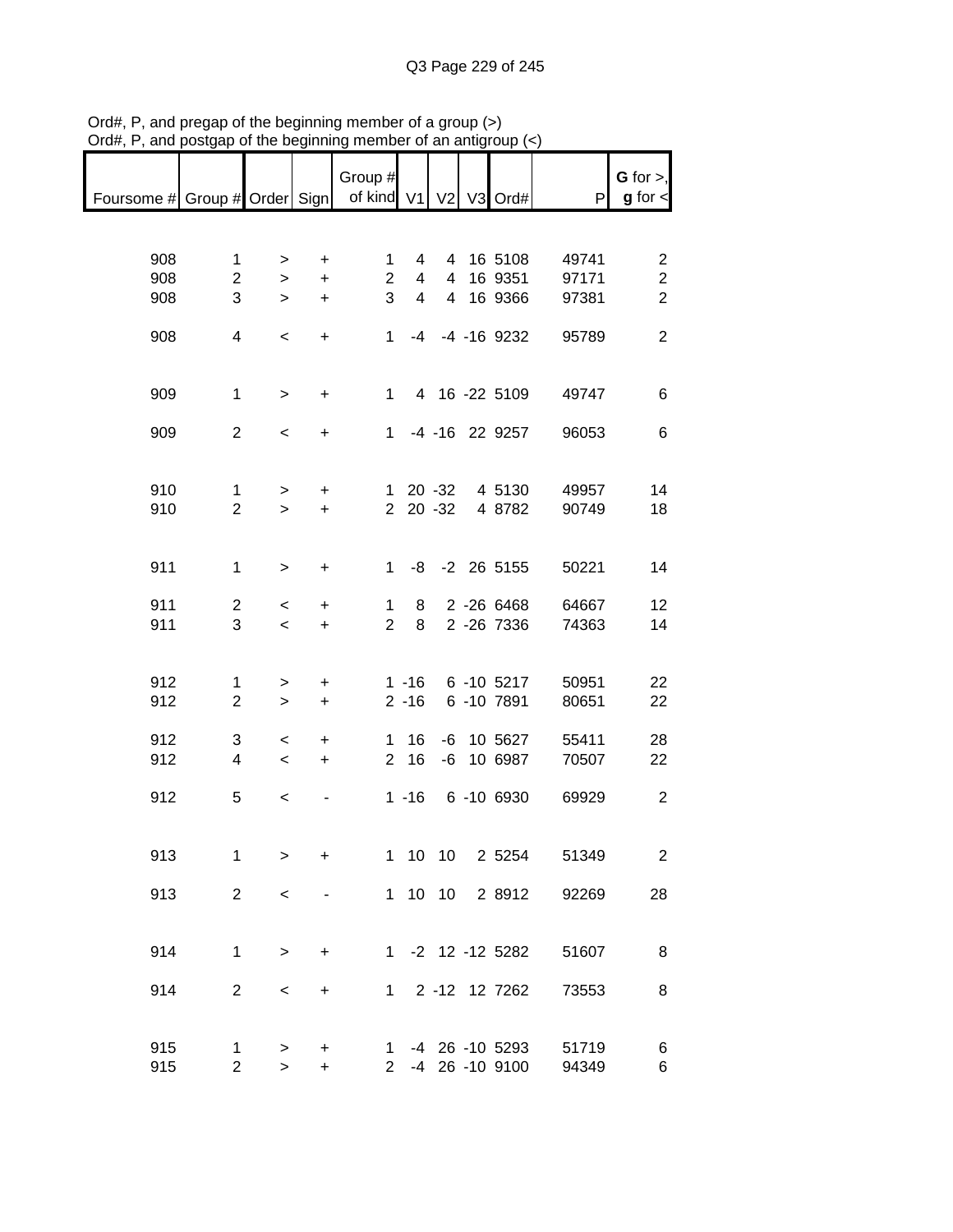|                               |                     |                          |                          | Group #             |                |                        |                               |                | G for $>$ ,             |
|-------------------------------|---------------------|--------------------------|--------------------------|---------------------|----------------|------------------------|-------------------------------|----------------|-------------------------|
| Foursome # Group # Order Sign |                     |                          |                          | of kind V1          |                |                        | V2 V3 Ord#                    | P              | $g$ for $\lt$           |
| 916                           | 1                   | $\, >$                   | +                        | 1                   |                |                        | 26 -10 -16 5294               | 51721          | $\overline{\mathbf{c}}$ |
| 916                           | $\overline{c}$      | $\,$                     | $\ddot{}$                | $\overline{2}$      |                |                        | 26 -10 -16 6248               | 62143          | $\overline{c}$          |
| 916                           | 3                   | >                        | $\ddot{}$                | 3                   |                |                        | 26 -10 -16 9101               | 94351          | $\overline{2}$          |
| 916                           | 4                   | $\,<\,$                  | +                        |                     | $1 - 26$       | 10                     | 16 8199                       | 84121          | 6                       |
| 917                           | $\mathbf{1}$        | $\, > \,$                | +                        |                     | 110            | 4                      | $-6$ 5318                     | 51977          | 4                       |
| 917                           | $\overline{2}$      | $\, > \,$                |                          |                     | $1 - 10$       | $-4$                   | 6 8624                        | 89041          | 20                      |
| 918                           | $\mathbf{1}$        | $\, > \,$                | +                        |                     | $1 \t32 \t-38$ |                        | 4 5349                        | 52321          | 8                       |
| 918                           | $\overline{2}$      | $\overline{\phantom{a}}$ | +                        |                     | $1 - 32$ 38    |                        | -4 6077                       | 60209          | 8                       |
| 919                           | 1                   |                          | $\ddot{}$                | 1                   | $-4$           | 22                     | $-8$ 5370                     | 52579          | 8                       |
| 919                           | $\overline{c}$      | ><br>>                   | $\ddot{}$                | $\overline{2}$      | $-4$           | 22                     | -8 7998                       | 81769          | 8                       |
| 919                           | 3                   | $\geq$                   | $\ddot{}$                | 3                   | $-4$           | 22                     | $-8$ 9146                     | 94847          | 6                       |
|                               |                     |                          |                          |                     |                |                        |                               |                |                         |
| 920                           | 1                   | >                        | $\ddot{}$                | 1                   | 22             |                        | $-8$ $-14$ 5371               | 52583          | 4                       |
| 920                           | $\overline{2}$      | >                        | +                        | $\overline{2}$      | 22             |                        | $-8 - 14 6018$                | 59513          | 4                       |
| 920                           | 3                   | $\, > \,$                | $\overline{\phantom{a}}$ |                     | $1 - 22$       |                        | 8 14 7557                     | 76871          | 24                      |
| 921                           |                     |                          |                          |                     |                |                        |                               |                |                         |
| 921                           | 1<br>$\overline{2}$ | ><br>$\, > \,$           | +<br>$\ddot{}$           | 1<br>$\overline{2}$ | $\overline{4}$ |                        | 4 20 -22 5374<br>20 - 22 8488 | 52631<br>87433 | 4<br>6                  |
|                               |                     |                          |                          |                     |                |                        |                               |                |                         |
| 922                           | 1                   | >                        | +                        | 1                   | 16             |                        | 2 -20 5391                    | 52817          | 4                       |
| 922                           | $\overline{c}$      | >                        | +                        | $\overline{2}$      | 16             |                        | 2 -20 5454                    | 53507          | 4                       |
|                               |                     |                          |                          |                     |                |                        |                               |                |                         |
| 922                           | 3                   | $\,<$                    |                          |                     | 1 16           |                        | 2 -20 9323                    | 96827          | 20                      |
|                               |                     |                          |                          |                     |                |                        |                               |                |                         |
| 923<br>923                    | 1<br>$\overline{c}$ | >                        | +                        | 1                   |                | $16 - 26$<br>$16 - 26$ | 14 5410<br>14 5627            | 53017<br>55411 | 14<br>12                |
| 923                           | 3                   | ><br>$\mathbf{I}$        | +<br>+                   | $\mathbf{2}$<br>3   |                | $16 - 26$              | 14 8134                       | 83311          | 12                      |
| 923                           | 4                   | $\geq$                   | +                        | 4                   |                | $16 - 26$              | 14 9341                       | 97039          | 18                      |
|                               |                     |                          |                          |                     |                |                        |                               |                |                         |
| 924                           | $\mathbf 1$         | $\,$                     | +                        |                     |                |                        | 1 -26 14 -10 5411             | 53047          | 30                      |
| 924                           | $\overline{c}$      | $\,<\,$                  | +                        |                     |                |                        | 1 26 -14 10 6446              | 64403          | 30                      |

Ord#, P, and pregap of the beginning member of a group (>) Ord#, P, and postgap of the beginning member of an antigroup (<)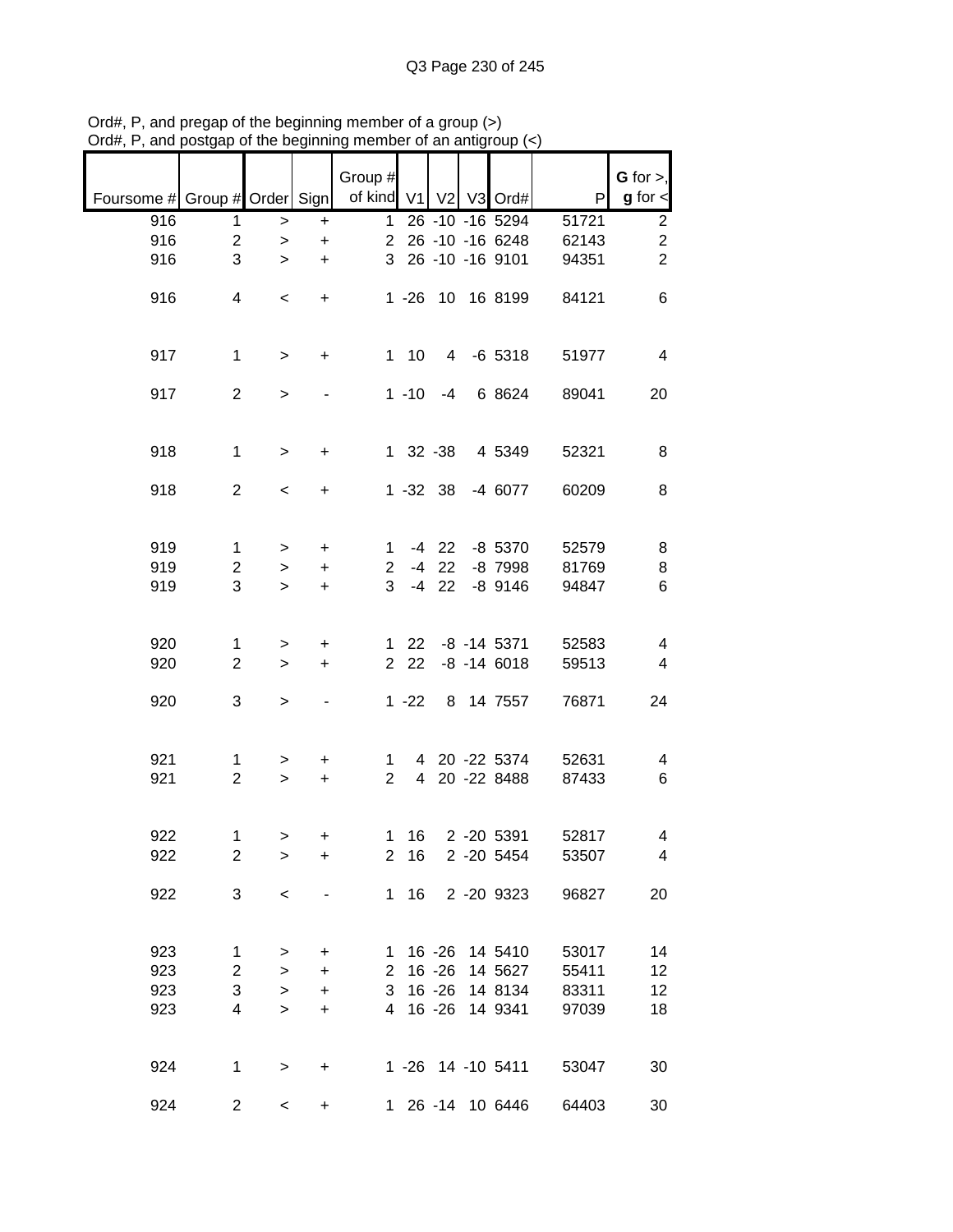| nam, r., and poolgap                                      |                     | אָו יווי וועט טו זו וכ   |                              | ,,,,,,,        |                |              | $m_1$ anny $\sigma$       |                |                                |
|-----------------------------------------------------------|---------------------|--------------------------|------------------------------|----------------|----------------|--------------|---------------------------|----------------|--------------------------------|
| Foursome # Group # Order Sign   of kind V1   V2   V3 Ord# |                     |                          |                              | Group #        |                |              |                           | P              | $G$ for $>$ ,<br>$g$ for $\lt$ |
|                                                           |                     |                          |                              |                |                |              |                           |                |                                |
| 925                                                       | $\mathbf{1}$        | $\geq$                   | $+$                          | $1 \quad$      |                |              | -4 26 -28 5428            | 53197          | 8                              |
| 925                                                       | $\overline{c}$      | $\,<\,$                  | $+$                          |                |                |              | 1 4 -26 28 8759           | 90473          | 8                              |
| 926                                                       | $\mathbf{1}$        | $\,$                     | $+$                          |                | $1 -$          |              | 8 14 -2 5450              | 53441          | $\overline{4}$                 |
|                                                           |                     |                          |                              |                |                |              |                           |                |                                |
| 926<br>926                                                | $\overline{c}$<br>3 | $\,>$<br>$\mathbf{I}$    |                              |                |                | $1 - 8 - 14$ | 2 6019<br>2 -8 -14 2 7301 | 59539<br>73999 | 26<br>26                       |
|                                                           |                     |                          |                              |                |                |              |                           |                |                                |
| 927                                                       | $\mathbf 1$         | $\geq$                   | $\ddot{}$                    |                |                |              | 1 -20 16 2 5453           | 53503          | 24                             |
| 927                                                       | $\overline{2}$      | $\,<$                    | $\qquad \qquad \blacksquare$ |                |                |              | 1 -20 16 2 8893           | 92077          | 6                              |
|                                                           |                     |                          |                              |                |                |              |                           |                |                                |
| 928                                                       | $\mathbf 1$         | $\geq$                   | $\ddot{}$                    |                |                |              | 1 14 -16 6 5481           | 53791          | 8                              |
| 928                                                       | $\overline{c}$      | $\,<$                    | $+$                          |                |                |              | 1 -14 16 -6 6988          | 70529          | 8                              |
|                                                           |                     |                          |                              |                |                |              |                           |                |                                |
| 929                                                       | $\mathbf{1}$        | $\,$                     | $\ddot{}$                    |                | $1 - 16$       | 6            | 6 5482                    | 53813          | 22                             |
| 929                                                       | $\overline{c}$      | $\overline{\phantom{a}}$ |                              |                | $1 - 16$       | 6            | 6 6380                    | 63647          | $\overline{c}$                 |
| 929                                                       | 3                   | $\,<\,$                  |                              |                | $2 - 16$       | 6            | 6 8776                    | 90677          | $\overline{2}$                 |
|                                                           |                     |                          |                              |                |                |              |                           |                |                                |
| 930                                                       | $\mathbf{1}$        | $\, > \,$                | $+$                          |                |                |              | 1 -8 22 -12 5502          | 54011          | 10                             |
| 930                                                       | $\overline{2}$      | $\,<\,$                  | +                            |                | $1 \quad$      |              | 8 -22 12 8349             | 85819          | 10                             |
|                                                           |                     |                          |                              |                |                |              |                           |                |                                |
| 931                                                       | $\mathbf 1$         | $\mathbf{I}$             | $\ddot{}$                    |                |                |              | 1 22 -12 -2 5503          | 54013          | $\overline{2}$                 |
| 931                                                       | $\overline{a}$      | $\,<\,$                  | $\ddot{}$                    |                |                | $1 - 22$ 12  | 2 7586                    | 77237          | $\overline{\mathbf{c}}$        |
| 931                                                       | 3                   | $\,<$                    | $\ddot{}$                    |                | $2 - 22$       | 12           | 2 9379                    | 97547          | $\overline{2}$                 |
|                                                           |                     |                          |                              |                |                |              |                           |                |                                |
| 932                                                       | 1                   | >                        | $\ddot{}$                    | 1              |                |              | 10 -2 12 5515             | 54167          | 4                              |
| 932                                                       | $\overline{2}$      | $\geq$                   | $\ddot{}$                    | $\overline{2}$ | 10             |              | -2 12 7898                | 80687          | 4                              |
|                                                           |                     |                          |                              |                |                |              |                           |                |                                |
| 933<br>933                                                | 1<br>$\overline{2}$ | $\,$<br>$\geq$           | +<br>$\ddot{}$               | $\overline{2}$ | 1 $-2$<br>$-2$ |              | 2 18 5530<br>2 18 7689    | 54367<br>78307 | 6<br>6                         |

Ord#, P, and pregap of the beginning member of a group (>) Ord#, P, and postgap of the beginning member of an antigroup (<)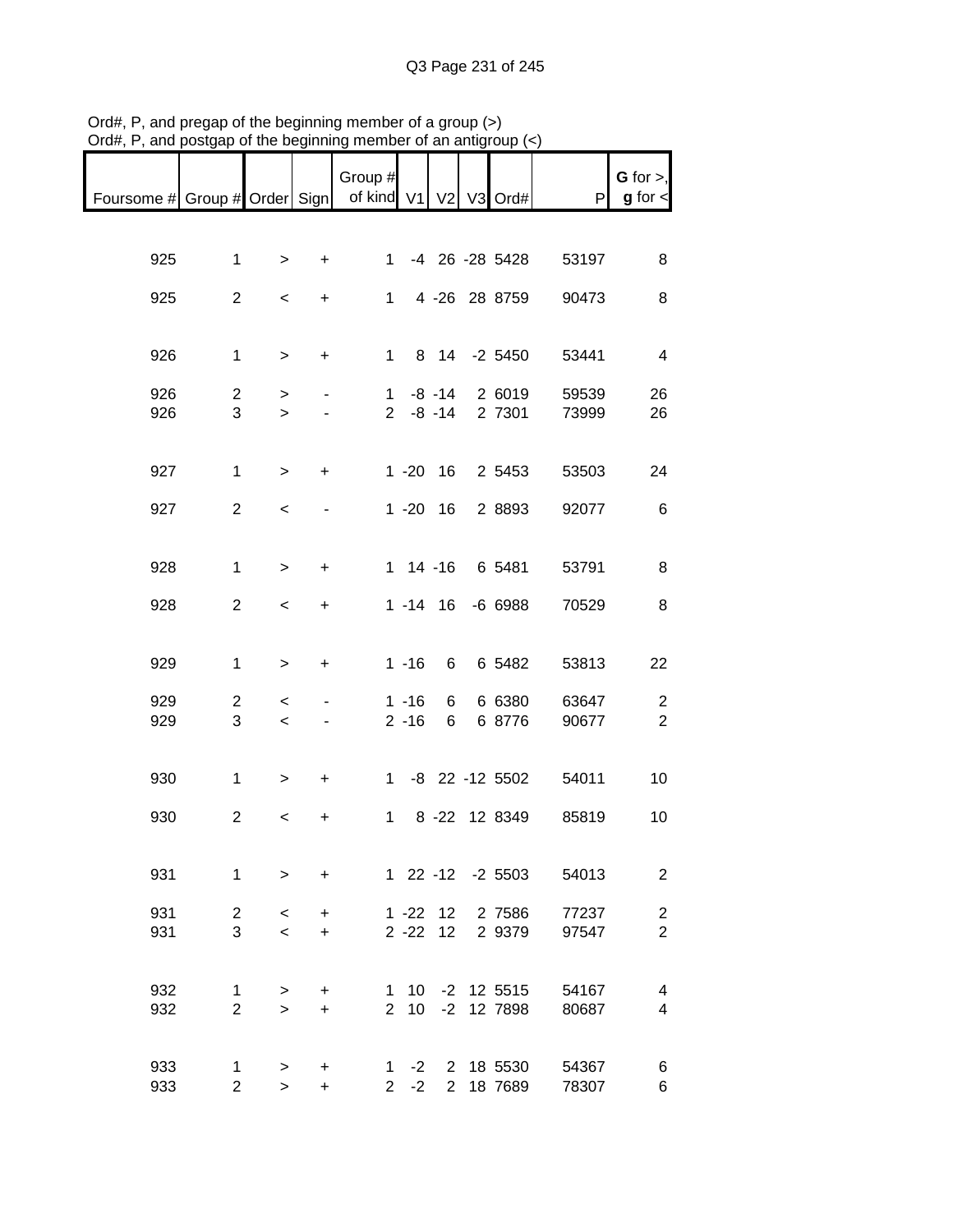| nam, i , and poolgap i                     |                | 가 ㅠ!♡ DUY!!!!!!!!!       |                          |                |                 |                | $\sim$ and annual order ( $\sim$ ) |       |                              |
|--------------------------------------------|----------------|--------------------------|--------------------------|----------------|-----------------|----------------|------------------------------------|-------|------------------------------|
| Foursome # Group # Order Sign   of kind V1 |                |                          |                          | Group #        |                 |                | V2 V3 Ord#                         | P     | G for $>$ ,<br>$g$ for $\lt$ |
|                                            |                |                          |                          |                |                 |                |                                    |       |                              |
| 934                                        | $\mathbf 1$    | $\,$                     | $+$                      |                | $1 - 10$        |                | 0 14 5539                          | 54437 | 16                           |
| 934                                        | $\overline{c}$ | $\, > \,$                | $\blacksquare$           |                | $1 \quad 10$    |                | $0 - 14 5696$                      | 56131 | 8                            |
| 934                                        |                |                          |                          |                |                 |                |                                    |       |                              |
|                                            | 3              | $\,<\,$                  | $\sim$                   |                | $1 - 10$        |                | 0 14 5579                          | 54869 | 8                            |
| 934                                        | 4              | $\,<\,$                  |                          |                | $2 - 10$        |                | 0 14 7659                          | 77969 | 8                            |
|                                            |                |                          |                          |                |                 |                |                                    |       |                              |
| 935                                        | $\mathbf{1}$   | $\,$                     | $+$                      |                | $1 \quad 14$    |                | 4 -20 5541                         | 54449 | 6                            |
|                                            |                |                          |                          |                |                 |                |                                    |       |                              |
| 935                                        | $\overline{2}$ | $\,<\,$                  |                          |                | $1 \quad 14$    |                | 4 -20 8455                         | 87049 | 22                           |
|                                            |                |                          |                          |                |                 |                |                                    |       |                              |
|                                            |                |                          |                          |                |                 |                |                                    |       |                              |
|                                            |                |                          |                          |                |                 |                |                                    |       |                              |
| 936                                        | $\mathbf{1}$   | $\geq$                   | $+$                      |                | $1 - 16$        | $\overline{4}$ | 6 5549                             | 54539 | 18                           |
| 936                                        | $\overline{c}$ | $\geq$                   | $+$                      |                | $2 - 16$        | $\overline{4}$ | 6 8995                             | 93131 | 18                           |
| 936                                        | $\overline{3}$ | $\geq$                   | $+$                      |                | $3 - 16$        | $\overline{4}$ | 6 9090                             | 94253 | 24                           |
|                                            |                |                          |                          |                |                 |                |                                    |       |                              |
|                                            |                |                          |                          |                |                 |                |                                    |       |                              |
| 937                                        |                |                          |                          |                | 1 -26 14        |                | 0 5576                             |       |                              |
|                                            | 1              | $\geq$                   | $\ddot{}$                |                |                 |                |                                    | 54829 | 30                           |
| 937                                        | $\overline{2}$ | $\geq$                   | $+$                      |                | $2 - 26$        | 14             | 0 7656                             | 77929 | 30                           |
|                                            |                |                          |                          |                |                 |                |                                    |       |                              |
|                                            |                |                          |                          |                |                 |                |                                    |       |                              |
| 938                                        | $\mathbf{1}$   | $\, >$                   | $\ddot{}$                | 1              |                 |                | $0 -10 -45578$                     | 54851 | 18                           |
|                                            |                |                          |                          |                |                 |                |                                    |       |                              |
| 938                                        | $\overline{2}$ | $\,$                     | $\overline{\phantom{a}}$ | $\mathbf 1$    |                 | $0$ 10         | 4 6408                             | 63907 | 6                            |
|                                            |                |                          |                          |                |                 |                |                                    |       |                              |
|                                            |                |                          |                          |                |                 |                |                                    |       |                              |
| 938                                        | 3              | $\overline{\phantom{a}}$ | $+$                      | 1 <sup>1</sup> |                 | $0$ 10         | 4 7685                             | 78259 | 18                           |
|                                            |                |                          |                          |                |                 |                |                                    |       |                              |
|                                            |                |                          |                          |                |                 |                |                                    |       |                              |
| 939                                        | $\mathbf{1}$   | $\geq$                   | $\ddot{}$                |                |                 |                | 1 22 -16 -8 5581                   | 54881 | $\overline{4}$               |
|                                            |                |                          |                          |                |                 |                |                                    |       |                              |
| 939                                        | $\overline{a}$ | $\overline{\phantom{0}}$ | +                        |                | 1 -22 16        |                | 8 7682                             | 78229 | 4                            |
| 939                                        | 3              | $\,<\,$                  | $\ddot{}$                |                |                 |                | 2 -22 16 8 9272                    | 96259 | $\overline{4}$               |
|                                            |                |                          |                          |                |                 |                |                                    |       |                              |
|                                            |                |                          |                          |                |                 |                |                                    |       |                              |
|                                            |                |                          |                          |                |                 |                |                                    |       |                              |
| 940                                        | 1              | $\, >$                   | $\ddot{}$                | $1 \quad$      |                 |                | -4 -8 22 5604                      | 55147 | 20                           |
| 940                                        | $\overline{2}$ | $\geq$                   | $\ddot{}$                | $2^{\circ}$    |                 |                | -4 -8 22 9070                      | 93997 | 14                           |
|                                            |                |                          |                          |                |                 |                |                                    |       |                              |
| 940                                        | 3              | $\,<\,$                  |                          |                |                 |                | 1 -4 -8 22 9401                    | 97829 | 12                           |
|                                            |                |                          |                          |                |                 |                |                                    |       |                              |
|                                            |                |                          |                          |                |                 |                |                                    |       |                              |
| 941                                        | $\mathbf{1}$   |                          |                          |                |                 |                | 1 -10 -4 -16 5616                  |       |                              |
|                                            |                | $\,>$                    | $\ddot{}$                |                |                 |                |                                    | 55291 | 32                           |
|                                            |                |                          |                          |                |                 |                |                                    |       |                              |
| 941                                        | $\overline{c}$ | $\, > \,$                |                          | $1 \quad$      | 10 <sup>1</sup> |                | 4 16 9339                          | 97007 | 4                            |

Ord#, P, and pregap of the beginning member of a group (>) Ord#, P, and postgap of the beginning member of an antigroup (<)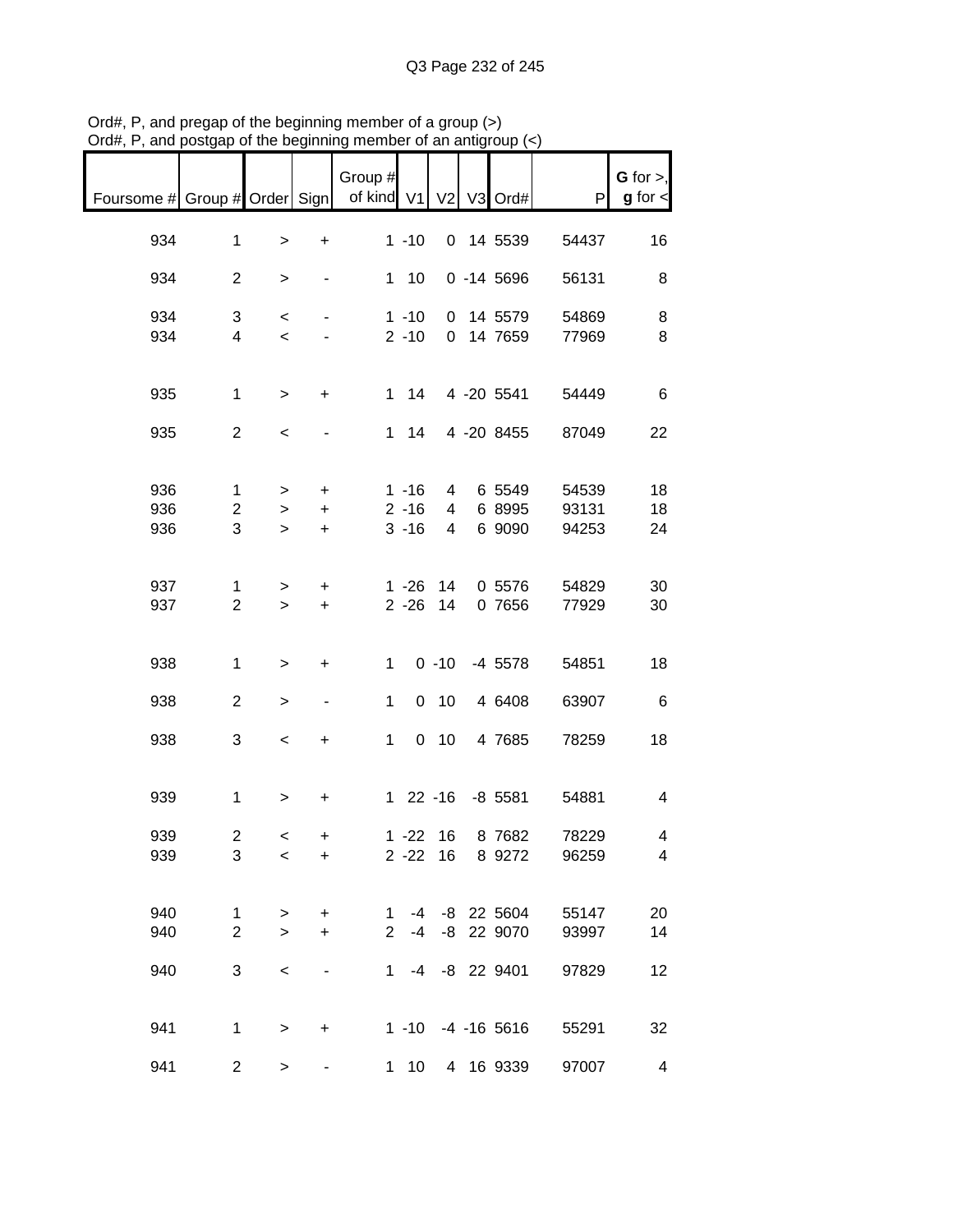|                                                       |                |                          |                | Group #        |                 |                 |                   |       | $G$ for $>$ ,           |
|-------------------------------------------------------|----------------|--------------------------|----------------|----------------|-----------------|-----------------|-------------------|-------|-------------------------|
| Foursome # Group # Order Sign   of kind V1 V2 V3 Ord# |                |                          |                |                |                 |                 |                   | P     | $g$ for $\lt$           |
|                                                       |                |                          |                |                |                 |                 |                   |       |                         |
| 942                                                   | 1              | $\,$                     | $\ddot{}$      | $\mathbf{1}$   |                 | $-4 - 16$       | 2 5617            | 55313 | 22                      |
| 942                                                   | $\overline{2}$ |                          | $\blacksquare$ | 1              |                 |                 | 4 16 -2 7100      | 71713 | $\overline{2}$          |
|                                                       |                | $\geq$                   |                |                |                 |                 |                   |       |                         |
| 942                                                   | 3              | $\overline{\phantom{a}}$ | $+$            |                | $1 \quad$       |                 | 4 16 -2 7083      | 71503 | 24                      |
|                                                       |                |                          |                |                |                 |                 |                   |       |                         |
|                                                       |                |                          |                |                |                 |                 |                   |       |                         |
| 943                                                   | $\mathbf{1}$   | $\geq$                   | $+$            |                | $1 - 22$        |                 | 4 -8 5638         | 55579 | 32                      |
|                                                       |                |                          |                |                |                 |                 |                   |       |                         |
| 943                                                   | $\overline{2}$ | $\overline{\phantom{a}}$ | $\ddot{}$      |                | $1 \t22 \t-4$   |                 | 8 7295            | 73907 | 32                      |
|                                                       |                |                          |                |                |                 |                 |                   |       |                         |
|                                                       |                |                          |                |                |                 |                 |                   |       |                         |
| 944                                                   | $\mathbf{1}$   | $\geq$                   | $+$            | 1              | 8               | 18              | $-6$ 5656         | 55721 | $\overline{4}$          |
| 944                                                   | $\overline{2}$ | $\geq$                   | $+$            | $2^{\circ}$    | 8               | 18              | -6 8433           | 86771 | $\overline{\mathbf{4}}$ |
|                                                       |                |                          |                |                |                 |                 |                   |       |                         |
|                                                       |                |                          |                |                |                 |                 |                   |       |                         |
| 945                                                   | $\mathbf{1}$   | $\geq$                   | $\ddot{}$      |                |                 |                 | 1 18 -6 -18 5657  | 55733 | 12                      |
| 945                                                   | $\overline{2}$ | $\geq$                   | $+$            |                | 2 18            |                 | -6 -18 8434       | 86783 | 12                      |
|                                                       |                |                          |                |                |                 |                 |                   |       |                         |
| 946                                                   | $\mathbf 1$    | >                        | $+$            | $\mathbf{1}$   |                 | 0 <sub>16</sub> | -4 5669           | 55843 | 6                       |
| 946                                                   | $\overline{2}$ | $\geq$                   | $\ddot{}$      | $\overline{2}$ | $\mathbf 0$     | 16              | -4 5862           | 57853 | 6                       |
| 946                                                   | 3              | $\geq$                   | $+$            | 3              | $\overline{0}$  | 16              | -4 8779           | 90703 | 6                       |
|                                                       |                |                          |                |                |                 |                 |                   |       |                         |
|                                                       |                |                          |                |                |                 |                 |                   |       |                         |
| 947                                                   | $\mathbf{1}$   | $\,$                     | +              |                |                 |                 | 1 24 -28 10 5685  | 56009 | 6                       |
|                                                       |                |                          |                |                |                 |                 |                   |       |                         |
| 947                                                   | $\overline{2}$ | $\,<$                    | $\ddot{}$      |                |                 |                 | 1 -24 28 -10 6451 | 64483 | 6                       |
|                                                       |                |                          |                |                |                 |                 |                   |       |                         |
|                                                       |                |                          |                |                |                 |                 |                   |       |                         |
| 948                                                   | $\mathbf{1}$   | >                        | +              |                |                 |                 | 1 10 16 -22 5687  | 56041 | $\overline{c}$          |
| 948                                                   | $\overline{2}$ | $\mathbf{I}$             | $\ddot{}$      | $\overline{2}$ | 10 <sup>°</sup> |                 | 16 -22 6654       | 66751 | $\mathbf 2$             |
| 948                                                   | 3              | $\geq$                   | $\ddot{}$      | 3              | 10              |                 | 16 -22 9569       | 99721 | $\overline{c}$          |
|                                                       |                |                          |                |                |                 |                 |                   |       |                         |
|                                                       |                |                          |                |                |                 |                 |                   |       |                         |
| 949                                                   | $\mathbf{1}$   | $\geq$                   | $\ddot{}$      |                |                 |                 | 1 -8 -8 26 5701   | 56197 | 18                      |
| 949                                                   | $2^{\circ}$    |                          |                | $\mathbf{1}$   | 8               |                 | 8 -26 7252        | 73433 | 20                      |
| 949                                                   | 3              | $\,<\,$<br>$\prec$       | +<br>$\ddot{}$ | 2 <sup>7</sup> | 8               |                 | 8 -26 7766        | 79241 | 18                      |
|                                                       |                |                          |                |                |                 |                 |                   |       |                         |
|                                                       |                |                          |                |                |                 |                 |                   |       |                         |
| 950                                                   | $\mathbf{1}$   | $\, > \,$                | +              |                |                 |                 | 1 -10 -2 28 5707  | 56263 | 14                      |
| 950                                                   | $\overline{2}$ | $\geq$                   | +              |                |                 |                 | 2 -10 -2 28 8015  | 81967 | 14                      |
|                                                       |                |                          |                |                |                 |                 |                   |       |                         |
|                                                       |                |                          |                |                |                 |                 |                   |       |                         |
| 951                                                   |                | $1 \quad$<br>$\geq$      | $+$            |                |                 |                 | 1 -2 28 -18 5708  | 56267 | $\overline{\mathbf{4}}$ |

Ord#, P, and pregap of the beginning member of a group (>) Ord#, P, and postgap of the beginning member of an antigroup (<)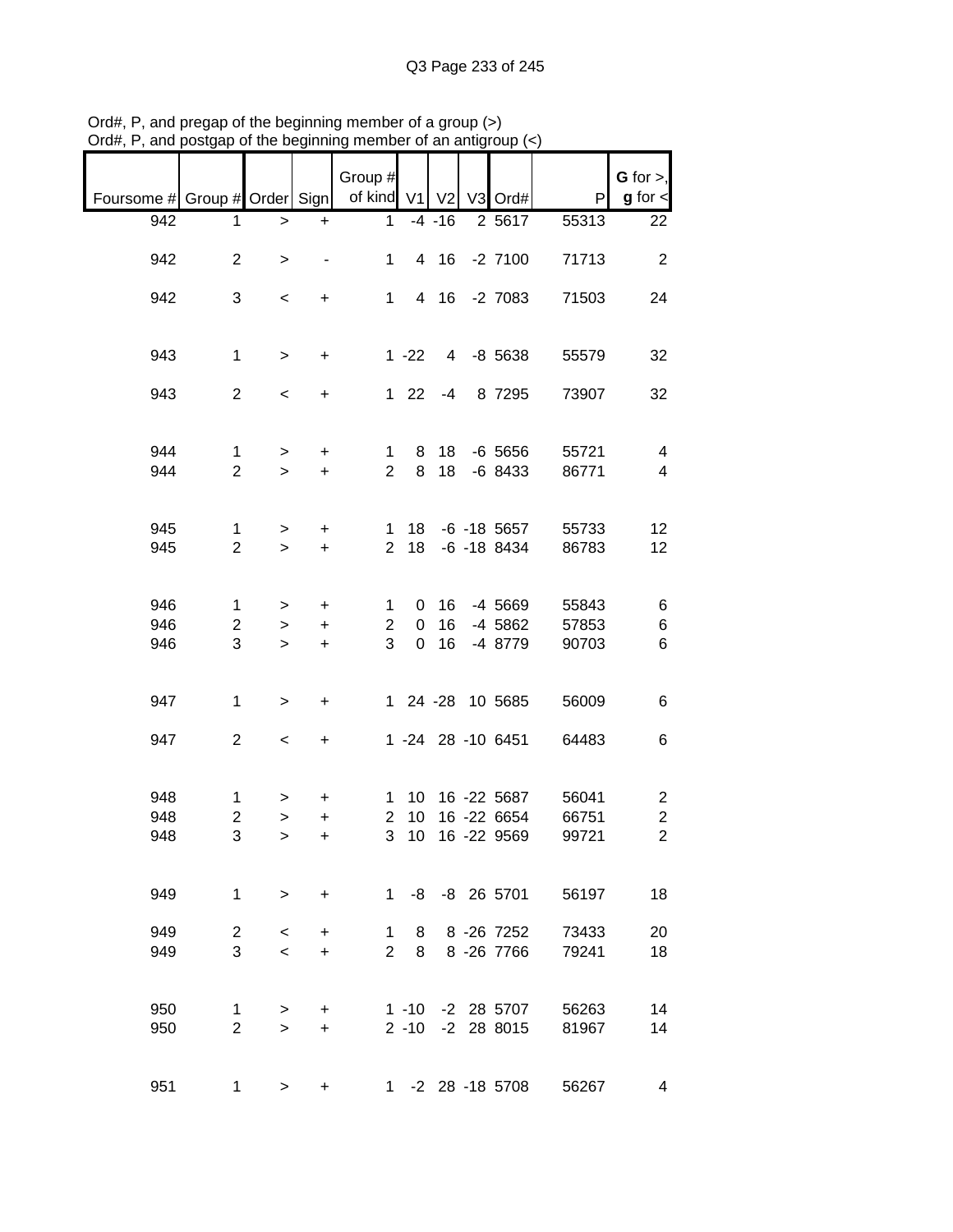| Foursome # Group # Order Sign   of kind V1 V2 V3 Ord# |                |              |           | Group #        |              |          |                   | P     | $G$ for $>$ ,<br>$g$ for $\lt$ |
|-------------------------------------------------------|----------------|--------------|-----------|----------------|--------------|----------|-------------------|-------|--------------------------------|
| 951                                                   | $\overline{2}$ | $\,<$        | $\ddot{}$ | $\mathbf{1}$   |              | $2 - 28$ | 18 8853           | 91573 | 4                              |
|                                                       |                |              |           |                |              |          |                   |       |                                |
| 952                                                   | $\mathbf 1$    | $\geq$       | $+$       |                | $1 \quad$    |          | 6 -14 22 5741     | 56611 | 12                             |
| 952                                                   | $\overline{2}$ | $\mathbf{I}$ |           |                |              |          | 1 -6 14 -22 9509  | 99041 | 18                             |
| 953                                                   | $\mathbf 1$    | $\geq$       | $\ddot{}$ | $\mathbf{1}$   |              |          | 0 14 -14 5777     | 56957 | 6                              |
| 953                                                   | $\overline{2}$ | $\mathbf{I}$ | $+$       | $\overline{2}$ |              |          | 0 14 -14 7387     | 74897 | 6                              |
|                                                       |                |              |           |                |              |          |                   |       |                                |
| 954                                                   | $\mathbf{1}$   | $\geq$       | $\ddot{}$ | $1 \quad$      |              |          | 2 32 -34 5781     | 56993 | 4                              |
| 954                                                   | $\overline{2}$ | $\geq$       | $+$       | $\overline{2}$ |              |          | 2 32 -34 9388     | 97609 | $\overline{2}$                 |
| 955                                                   | $\mathbf 1$    | $\,>$        | $\ddot{}$ |                |              |          | 1 10 14 -26 5811  | 57287 | $\overline{\mathbf{4}}$        |
| 955                                                   | $\overline{2}$ | $\prec$      |           |                |              |          | 1 10 14 -26 8137  | 83357 | 26                             |
|                                                       |                |              |           |                |              |          |                   |       |                                |
| 956                                                   | 1              | >            | +         |                |              |          | 1 -26 14 -14 5813 | 57329 | 28                             |
| 956                                                   | $\overline{2}$ | $\geq$       | $+$       |                |              |          | 2 -26 14 -14 6153 | 61091 | 34                             |
|                                                       |                |              |           |                |              |          |                   |       |                                |
| 957                                                   | $\mathbf{1}$   | $\, > \,$    | +         |                | $1 - 10$     |          | 2 28 5834         | 57587 | 16                             |
| 957                                                   | $\overline{2}$ | $\, > \,$    | $\ddot{}$ |                | $2 - 10$     |          | 2 28 6096         | 60443 | 16                             |
| 957                                                   | 3              | $\geq$       | $+$       |                | $3 - 10$     |          | 2 28 7827         | 79901 | 12                             |
|                                                       |                |              |           |                |              |          |                   |       |                                |
| 958                                                   | 1              | >            | +         | 1              |              |          | 2 28 -32 5835     | 57593 | 6                              |
| 958                                                   | $\overline{2}$ | $\geq$       | $\ddot{}$ | $\overline{2}$ | $2^{\circ}$  |          | 28 -32 6097       | 60449 | $\,6$                          |
|                                                       |                |              |           |                |              |          |                   |       |                                |
| 959                                                   | 1              | >            | $\ddot{}$ |                | $1 - 32$     | 4        | -4 5837           | 57637 | 36                             |
| 959                                                   | $\overline{2}$ | $\geq$       | $\ddot{}$ |                | $2 - 32$     | 4        | -4 7719           | 78691 | 38                             |
|                                                       |                |              |           |                |              |          |                   |       |                                |
| 960                                                   | 1              | $\,$         | +         |                | $1 - 22$ 10  |          | 8 5871            | 57973 | 26                             |
| 960                                                   | $\overline{c}$ | $\,<\,$      |           |                | $1 - 22$     | 10       | 8 5907            | 58363 | 4                              |
| 960                                                   | 3              | $\prec$      |           |                | $2 - 22$     | 10       | 8 8 5 2 5         | 87793 | $\overline{4}$                 |
|                                                       |                |              |           |                |              |          |                   |       |                                |
| 961                                                   | 1              | $\, > \,$    | $\ddot{}$ |                | $1 - 8 - 10$ |          | 8 5874            | 58013 | 22                             |
| 961                                                   | $\overline{2}$ | $\,<\,$      | +         | 1              | 8            | 10       | $-8$ 8175         | 83791 | 22                             |

Ord#, P, and pregap of the beginning member of a group (>) Ord#, P, and postgap of the beginning member of an antigroup (<)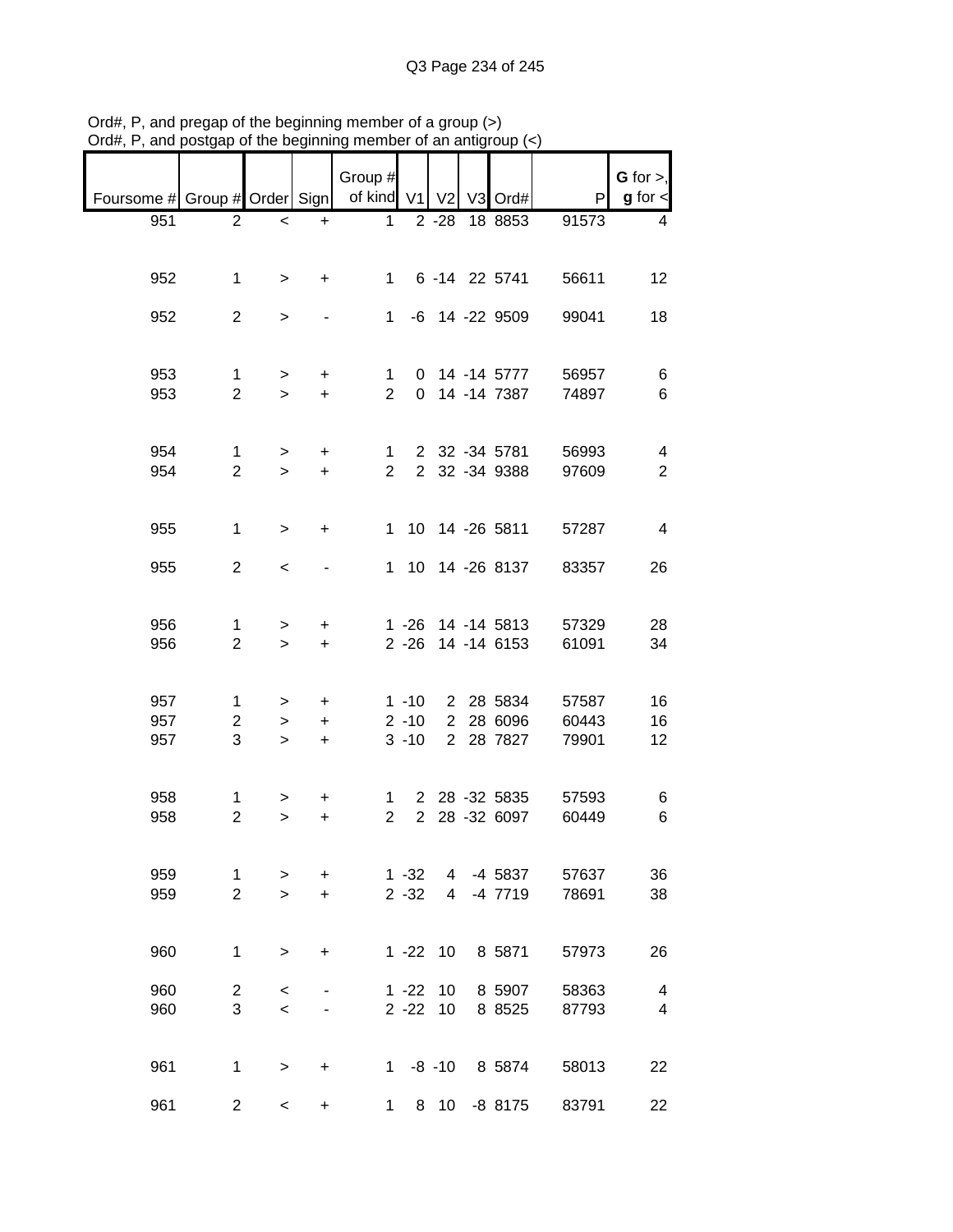| $O(n\pi)$ , $\Gamma$ , and posigap or the beginning inember or an antigroup $(\zeta)$ |                     |                                   |                  |                       |                              |           |                          |                |                                  |
|---------------------------------------------------------------------------------------|---------------------|-----------------------------------|------------------|-----------------------|------------------------------|-----------|--------------------------|----------------|----------------------------------|
| Foursome # Group # Order Sign                                                         |                     |                                   |                  | Group #<br>of kind V1 |                              |           | V2 V3 Ord#               | P              | G for $>$ ,<br>$g$ for $\lt$     |
| 961<br>961                                                                            | 3<br>4              | $\,<$<br>$\prec$                  |                  | $1 \quad$             | $2 - 8 - 10$                 | $-8 - 10$ | 8 6661<br>8 8793         | 66851<br>90901 | 2<br>6                           |
| 962                                                                                   | $\mathbf{1}$        | $\,>$                             | $\ddot{}$        |                       |                              |           | 1 -16 -8 16 5883         | 58099          | 26                               |
| 962                                                                                   | $\overline{2}$      | $\,<\,$                           | $\ddot{}$        | 1                     | 16                           |           | 8 -16 7510               | 76303          | 30                               |
| 963<br>963                                                                            | 1<br>$\overline{2}$ | $\, > \,$<br>$\geq$               | +<br>$+$         | 1<br>$\overline{2}$   | 4<br>$\overline{\mathbf{4}}$ |           | 0 22 5899<br>0 22 8669   | 58231<br>89521 | $\overline{c}$<br>$\overline{2}$ |
| 964<br>964                                                                            | 1<br>$\overline{2}$ | ><br>$\geq$                       | $\ddot{}$<br>$+$ | 1<br>$\overline{2}$   | 4<br>4                       | 8<br>8    | 10 5904<br>10 8522       | 58313<br>87743 | $\overline{\mathcal{A}}$<br>4    |
| 965                                                                                   | 1                   | $\, > \,$                         | $\ddot{}$        | 1                     | 8                            |           | -8 22 5918               | 58441          | $\mathbf{2}$                     |
| 965                                                                                   | $\overline{2}$      | $\,<\,$                           | $\ddot{}$        | 1                     | -8                           |           | 8 -22 8350               | 85829          | $\mathbf{2}$                     |
| 966                                                                                   | $\mathbf 1$         | $\, > \,$                         | +                | $\mathbf{1}$          |                              |           | 8 -22 14 5933            | 58631          | 18                               |
| 966                                                                                   | $\overline{c}$      | >                                 |                  | $\mathbf 1$           |                              |           | -8 22 -14 6471           | 64709          | 16                               |
| 966<br>966                                                                            | 3<br>4              | $\,<$<br>$\overline{\phantom{0}}$ |                  | 1<br>$\overline{2}$   |                              | $8 - 22$  | 8 -22 14 7514<br>14 7558 | 76369<br>76873 | 10<br>10                         |
| 967                                                                                   | 1                   | >                                 | +                | 1                     |                              |           | -2 44 -44 5994           | 59273          | 10                               |
| 967                                                                                   | $\overline{2}$      | $\,<$                             | $\ddot{}$        |                       |                              |           | 1 2 -44 44 5997          | 59341          | 10                               |
| 968                                                                                   | 1                   | $\,>$                             | $\ddot{}$        |                       |                              |           | 1 12 -10 4 6041          | 59753          | 6                                |
| 968                                                                                   | $\overline{2}$      | $\, > \,$                         |                  |                       |                              |           | 1 -12 10 -4 6224         | 61927          | 18                               |
| 969                                                                                   | $\mathbf{1}$        | $\, > \,$                         | $\ddot{}$        |                       |                              |           | 1 26 -26 14 6050         | 59887          | 8                                |
| 969                                                                                   | $\overline{2}$      | $\overline{\phantom{0}}$          | $\ddot{}$        |                       |                              |           | 1 -26 26 -14 8465        | 87179          | 2                                |
| 970                                                                                   | $\mathbf 1$         | >                                 | +                |                       |                              |           | 1 -30 0 -4 6063          | 60077          | 36                               |

Ord#, P, and pregap of the beginning member of a group (>) Ord#, P, and postgap of the beginning member of an antigroup (<)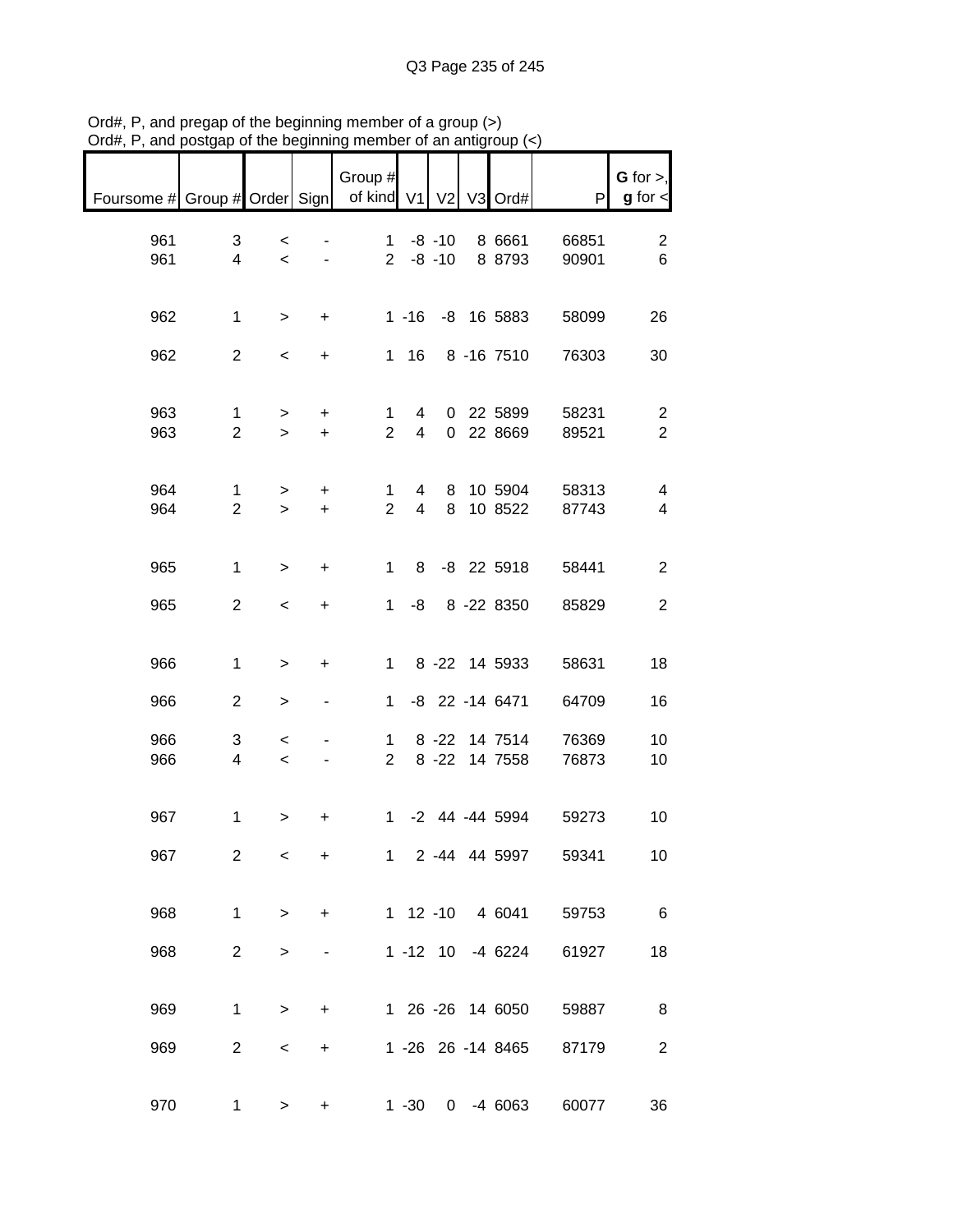| $^{\prime}$ ı u $\pi,$ ı      | oolyap         | or are pogmaning         |           | <b>TUCHING</b> |              | vi ali anu     |                  |       |                |
|-------------------------------|----------------|--------------------------|-----------|----------------|--------------|----------------|------------------|-------|----------------|
|                               |                |                          |           |                |              |                |                  |       |                |
|                               |                |                          |           | Group #        |              |                |                  |       | $G$ for $>$ ,  |
| Foursome # Group # Order Sign |                |                          |           | of kind V1     |              | V <sub>2</sub> | V3 Ord#          | P     | $g$ for $\lt$  |
| 970                           | $\overline{2}$ | $\, > \,$                | $\ddot{}$ |                | $2 - 30$     | 0              | -4 8058          | 82457 | 36             |
|                               |                |                          |           |                |              |                |                  |       |                |
|                               |                |                          |           |                |              |                |                  |       |                |
| 971                           | 1              | $\geq$                   | $\ddot{}$ |                |              |                | 1 -32 -2 22 6077 | 60209 | 40             |
| 971                           | $\overline{2}$ | $\geq$                   | $+$       |                | $2 - 32$     |                | -2 22 8367       | 86069 | 40             |
| 971                           | 3              | $\overline{\phantom{a}}$ | $+$       |                | $1 \quad 32$ |                | 2 -22 9389       | 97613 | 36             |
|                               |                |                          |           |                |              |                |                  |       |                |
|                               |                |                          |           |                |              |                |                  |       |                |
| 972                           | $\mathbf{1}$   | $\geq$                   | $\ddot{}$ |                |              |                | 1 22 -22 -4 6079 | 60223 | 6              |
| 972                           | $\overline{a}$ | $\geq$                   | $\ddot{}$ |                |              |                | 2 22 -22 -4 7447 | 75583 | 6              |
| 972                           | 3              | $\, > \,$                | $\ddot{}$ |                |              |                | 3 22 -22 -4 9309 | 96703 | 6              |
|                               |                |                          |           |                |              |                |                  |       |                |
|                               |                |                          |           |                |              |                |                  |       |                |
| 973                           | $\mathbf{1}$   | $\, > \,$                | $\ddot{}$ |                |              |                | 1 -22 -4 10 6080 | 60251 | 28             |
|                               |                |                          |           |                |              |                |                  |       |                |
| 973                           | $\overline{2}$ | $\,<$                    | $\ddot{}$ |                |              |                | 1 22 4 -10 8382  | 86209 | 30             |
|                               |                |                          |           |                |              |                |                  |       |                |
|                               |                |                          |           |                |              |                |                  |       |                |
| 974                           | $\mathbf{1}$   | $\, > \,$                | $\ddot{}$ |                |              |                | 1 6 -14 20 6083  | 60271 | 12             |
|                               |                |                          |           |                |              |                |                  |       |                |
| 974                           | $\overline{2}$ | $\,$                     |           |                |              |                | 1 -6 14 -20 7941 | 81119 | 18             |
|                               |                |                          |           |                |              |                |                  |       |                |
| 975                           | $\mathbf{1}$   | $\,$                     | $\ddot{}$ |                |              |                | 1 20 -10 -8 6085 | 60293 | $\overline{4}$ |
|                               |                |                          |           |                |              |                |                  |       |                |
| 975                           | $\overline{2}$ | $\,>$                    |           |                |              | $1 - 20$ 10    | 8 6292           | 62683 | 24             |
|                               |                |                          |           |                |              |                |                  |       |                |
|                               |                |                          |           |                |              |                |                  |       |                |
| 976                           | $\mathbf 1$    | $\,>$                    | $\ddot{}$ |                |              | $1 - 10 - 8$   | 0 6086           | 60317 | 24             |
|                               |                |                          |           |                |              |                |                  |       |                |
| 976                           | $\overline{2}$ | >                        |           |                | $1 10$       | 8              | 0 9281           | 96337 | 6              |
|                               |                |                          |           |                |              |                |                  |       |                |
| 976                           | 3              | $\,<\,$                  | $\ddot{}$ |                | $1 10$       | 8              | 0 8109           | 83023 | 24             |
|                               |                |                          |           |                |              |                |                  |       |                |
|                               |                |                          |           |                |              |                |                  |       |                |
| 977                           | $\mathbf 1$    | $\, > \,$                | +         |                |              | $128 - 32$     | 8 6098           | 60457 | 8              |
| 977                           | $\overline{2}$ | $\geq$                   | $\ddot{}$ |                |              | 2 28 -32       | 8 7577           | 77101 | 8              |
|                               |                |                          |           |                |              |                |                  |       |                |
| 978                           | $\mathbf{1}$   | $\, >$                   | $\ddot{}$ |                |              |                | 1 6 38 -38 6103  | 60527 | $\,6$          |
|                               |                |                          |           |                |              |                |                  |       |                |
| 978                           | $\overline{2}$ | $\,<\,$                  | $\ddot{}$ |                |              |                | 1 -6 -38 38 6106 | 60601 | 6              |
|                               |                |                          |           |                |              |                |                  |       |                |
|                               |                |                          |           |                |              |                |                  |       |                |
| 979                           | $\mathbf 1$    | $\, > \,$                | +         | $1 \quad$      |              |                | -8 14 26 6158    | 61151 | 10             |

Ord#, P, and pregap of the beginning member of a group (>) Ord#, P, and postgap of the beginning member of an antigroup (<)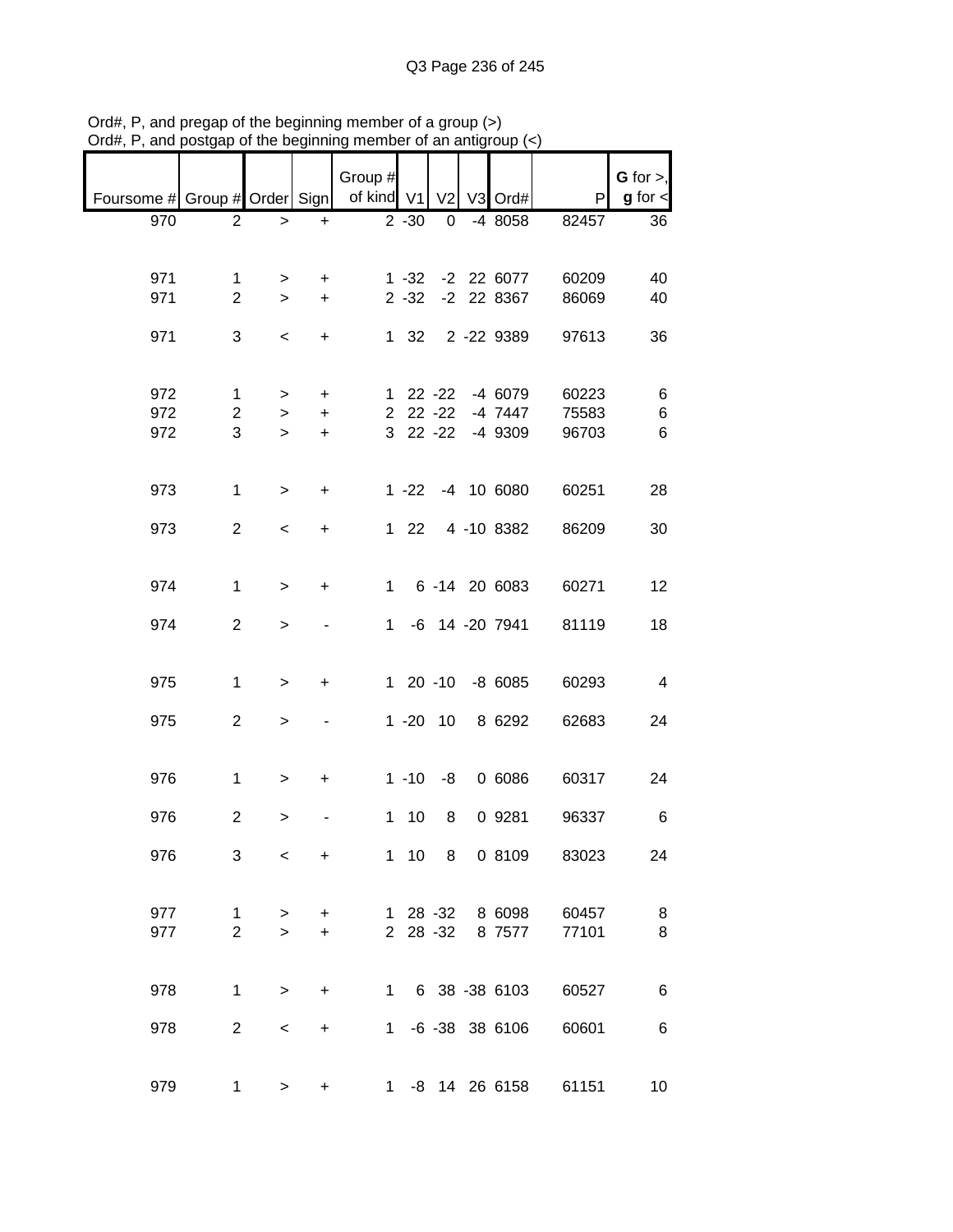| unu                           | oolyup         |                          |           |                                  |              |              |                |                  |                        |                                |
|-------------------------------|----------------|--------------------------|-----------|----------------------------------|--------------|--------------|----------------|------------------|------------------------|--------------------------------|
| Foursome # Group # Order Sign |                |                          |           | Group #<br>of kind V1 V2 V3 Ord# |              |              |                |                  | P                      | $G$ for $>$ ,<br>$g$ for $\lt$ |
|                               |                |                          |           |                                  |              |              |                |                  |                        |                                |
| 979                           | $\overline{2}$ | $\,<$                    | $\ddot{}$ | $\mathbf{1}$                     |              |              |                | 8 -14 -26 6844   | 68881                  | 10 <sub>1</sub>                |
| 980                           | $\mathbf 1$    | $\geq$                   | $\ddot{}$ |                                  |              |              |                |                  | 1 26 -30 -4 6160 61169 | 16                             |
| 980                           | $\overline{2}$ | $\geq$                   | $+$       |                                  |              |              |                | 2 26 -30 -4 8097 | 82847                  | 10                             |
|                               |                |                          |           |                                  |              |              |                |                  |                        |                                |
| 981                           | $\mathbf{1}$   | $\,$                     | $+$       |                                  |              |              |                | 1 -8 -2 22 6220  | 61861                  | 18                             |
| 981                           | $\overline{a}$ | $\overline{\phantom{0}}$ | $\ddot{}$ | $\mathbf{1}$                     | 8            |              |                | 2 -22 6495       | 65011                  | 16                             |
| 981                           | 3              | $\prec$                  | $+$       | $2^{\circ}$                      | 8            |              |                | 2 -22 8492       | 87491                  | 18                             |
| 981                           | 4              | $\,<$                    | $+$       | 3                                | 8            |              |                | 2 -22 9513       | 99089                  | 14                             |
| 981                           | 5              | $\,<$                    |           |                                  |              |              |                | 1 -8 -2 22 7403  | 75133                  | 16                             |
| 982                           | $\mathbf{1}$   | $\mathbf{I}$             | $\ddot{}$ |                                  |              |              |                | 1 28 -14 -2 6265 | 62351                  | $\overline{\mathbf{4}}$        |
| 982                           | $\overline{2}$ | $\,<$                    | $\ddot{}$ |                                  |              |              |                | 1 -28 14 2 6707  | 67339                  | $\overline{\mathcal{A}}$       |
| 983                           | 1              | >                        | $\ddot{}$ |                                  |              |              |                | 1 -28 -2 -2 6270 | 62459                  | 36                             |
| 983                           | $\overline{2}$ | $\geq$                   | $+$       |                                  | $2 - 28$     |              |                | $-2$ $-2$ 8216   | 84299                  | 36                             |
| 984                           | $\mathbf{1}$   | $\mathbf{I}$             | $\ddot{}$ |                                  | $1 - 20$     |              | $\overline{4}$ | 4 6278           | 62533                  | 26                             |
| 984                           | $\overline{2}$ | $\,<$                    | $\ddot{}$ |                                  | $1 \quad 20$ |              |                | -4 -4 7890       | 80629                  | 22                             |
| 985                           | 1              | >                        | $\ddot{}$ |                                  |              |              |                | 1 -8 18 -20 6290 | 62653                  | 14                             |
| 985                           | $\overline{2}$ | $\geq$                   | $\ddot{}$ | $\overline{2}$                   | -8           |              |                | 18 -20 6719      | 67447                  | 14                             |
| 986                           | 1              | >                        | $\ddot{}$ | 1                                | $-2$         |              |                | -4 20 6306       | 62861                  | 10                             |
| 986                           | 2              | $\, > \,$                | $\ddot{}$ | $\overline{2}$                   | $-2$         | -4           |                | 20 6815          | 68531                  | 10                             |
| 986                           | 3              | $\geq$                   | $\ddot{}$ | 3                                | $-2$         |              |                | -4 20 7008       | 70769                  | 16                             |
| 987                           | $\mathbf{1}$   | >                        | $\ddot{}$ | 1.                               |              |              |                | -4 20 -18 6307   | 62869                  | 8                              |
| 987                           | $\overline{2}$ | $\,<$                    | $\ddot{}$ | 1                                |              | $4 - 20$     |                | 18 6722          | 67481                  | 8                              |
| 987                           | 3              | $\,<$                    | $\ddot{}$ | $\overline{2}$                   |              | $4 - 20$     |                | 18 8896          | 92111                  | 8                              |
| 988                           | $\mathbf{1}$   | $\,>$                    | $\ddot{}$ |                                  |              | $1 - 20 - 2$ |                | 0 6323           | 63059                  | 28                             |

Ord#, P, and pregap of the beginning member of a group (>) Ord#, P, and postgap of the beginning member of an antigroup (<)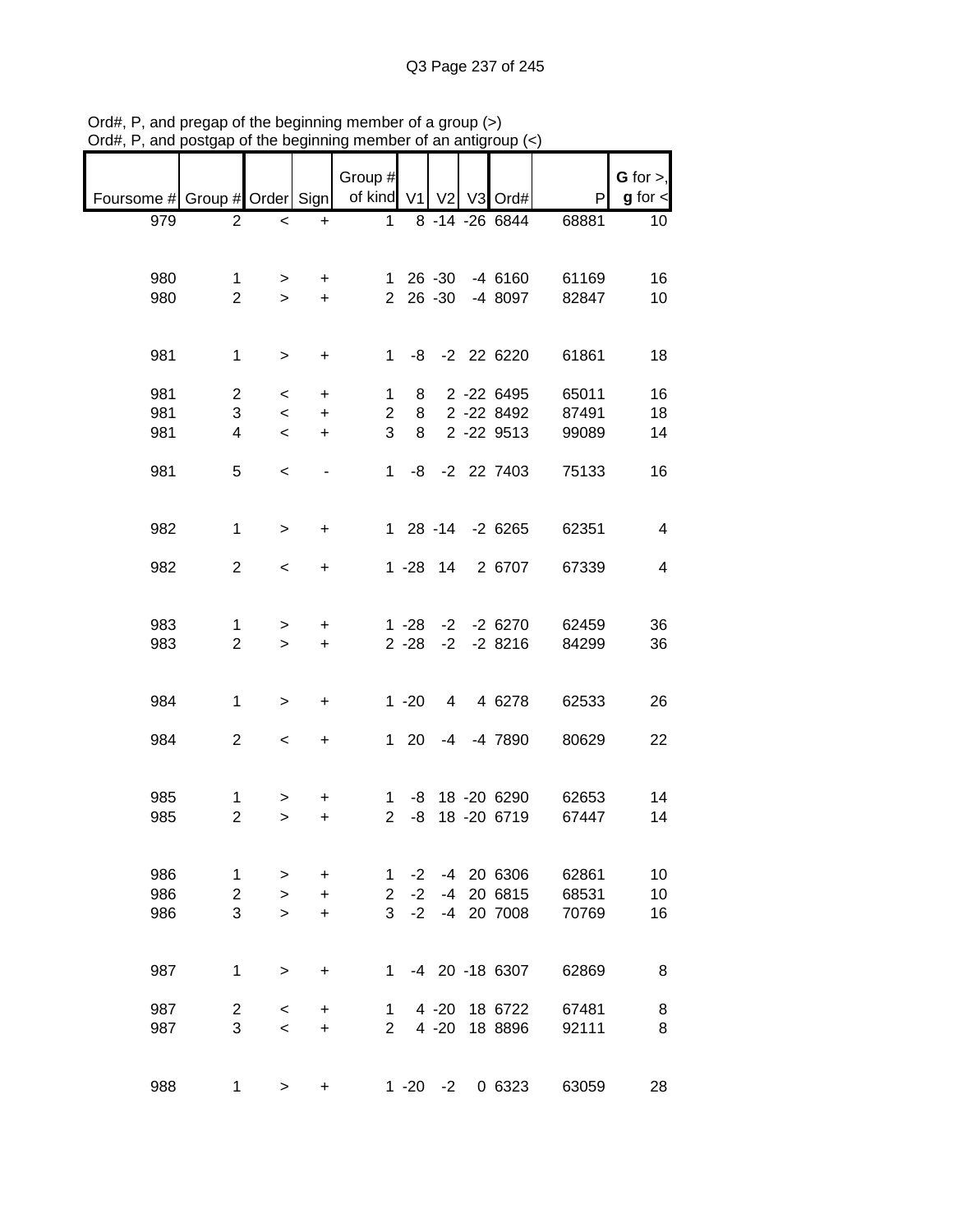| Foursome # Group # Order Sign   of kind V1 V2 V3 Ord# |                                |                          |                        | Group #                        |                     |                |                                      | P              | $G$ for $>$ ,<br>$g$ for $\lt$ |
|-------------------------------------------------------|--------------------------------|--------------------------|------------------------|--------------------------------|---------------------|----------------|--------------------------------------|----------------|--------------------------------|
|                                                       |                                |                          |                        |                                |                     |                |                                      |                |                                |
| 988                                                   | $\mathbf{2}^{\prime}$          | $\overline{\phantom{a}}$ | $\ddot{}$              | 1                              | 20                  | $\overline{2}$ | 0 7763                               | 79201          | 28                             |
| 989                                                   | 1                              | $\geq$                   | $+$                    |                                |                     |                | 1 18 -24 24 6336                     | 63211          | 12                             |
| 989                                                   | $\overline{2}$                 | $\geq$                   |                        |                                |                     |                | 1 -18 24 -24 8191                    | 84011          | 24                             |
| 990<br>990                                            | $\mathbf{1}$<br>$\overline{2}$ | $\geq$<br>$\geq$         | $\ddot{}$<br>$+$       |                                |                     |                | 1 24 -26 14 6338<br>2 24 -26 14 7655 | 63247<br>77899 | 6<br>6                         |
| 990                                                   | 3                              | $\overline{\phantom{a}}$ | $+$                    |                                |                     |                | 1 -24 26 -14 6447                    | 64433          | 6                              |
| 991                                                   | $\mathbf 1$                    | $\geq$                   | $+$                    |                                | $1 \quad 2 \quad 6$ |                | 6 6377                               | 63611          | 4                              |
| 991                                                   | $\overline{2}$                 | $\overline{\phantom{0}}$ | $\ddot{}$              |                                |                     |                | 1 -2 -6 -6 7504                      | 76249          | $\overline{4}$                 |
| 992                                                   | $\mathbf{1}$                   | $\, > \,$                | $\ddot{}$              |                                | $1 \quad$           |                | 2 32 -32 6405                        | 63857          | 4                              |
| 992                                                   | $\overline{2}$                 | $\geq$                   | $+$                    | $2^{\circ}$                    |                     |                | 2 32 -32 7231                        | 73133          | 6                              |
| 993                                                   | $\mathbf 1$                    | $\, > \,$                | $+$                    |                                |                     |                | 1 4 26 -26 6453                      | 64499          | 10                             |
| 993                                                   | $\overline{2}$                 | $\,<$                    | $+$                    |                                |                     |                | 1 -4 -26 26 6456                     | 64567          | 10                             |
| 994<br>994                                            | 1<br>$\overline{2}$            | ><br>$\,>$               | $+$<br>$+$             | $\mathbf{1}$<br>$\overline{2}$ |                     |                | 0 22 -26 6464<br>0 22 -26 8670       | 64627<br>89527 | 6<br>6                         |
| 994                                                   | 3                              | $\,<\,$                  | $\ddot{}$              |                                | $1 \quad$           |                | 0 -22 26 8888                        | 92003          | 6                              |
| 995<br>995                                            | $\mathbf 1$<br>$\overline{2}$  | $\, > \,$<br>$\geq$      | $\ddot{}$<br>$\ddot{}$ |                                |                     |                | 1 26 -28 14 6479<br>2 26 -28 14 9082 | 64817<br>94121 | 6<br>$\overline{4}$            |
| 996<br>996                                            | $\mathbf 1$<br>$\overline{2}$  | $\geq$<br>$\geq$         | $\ddot{}$<br>$\ddot{}$ |                                | 2 10 -22            |                | 1 10 -22 2 6492<br>2 8524            | 64969<br>87767 | 18<br>16                       |
| 997<br>997                                            | 1<br>$\overline{2}$            | $\, > \,$<br>$\geq$      | $\ddot{}$<br>$+$       |                                |                     |                | 1 -2 -10 22 6524<br>2 -2 -10 22 9149 | 65309<br>94889 | 16<br>16                       |
| 998                                                   | 1.                             | $\, > \,$                |                        |                                |                     |                | 1 28 -12 4 6538                      | 65449          | $\overline{2}$                 |

Ord#, P, and pregap of the beginning member of a group (>) Ord#, P, and postgap of the beginning member of an antigroup (<)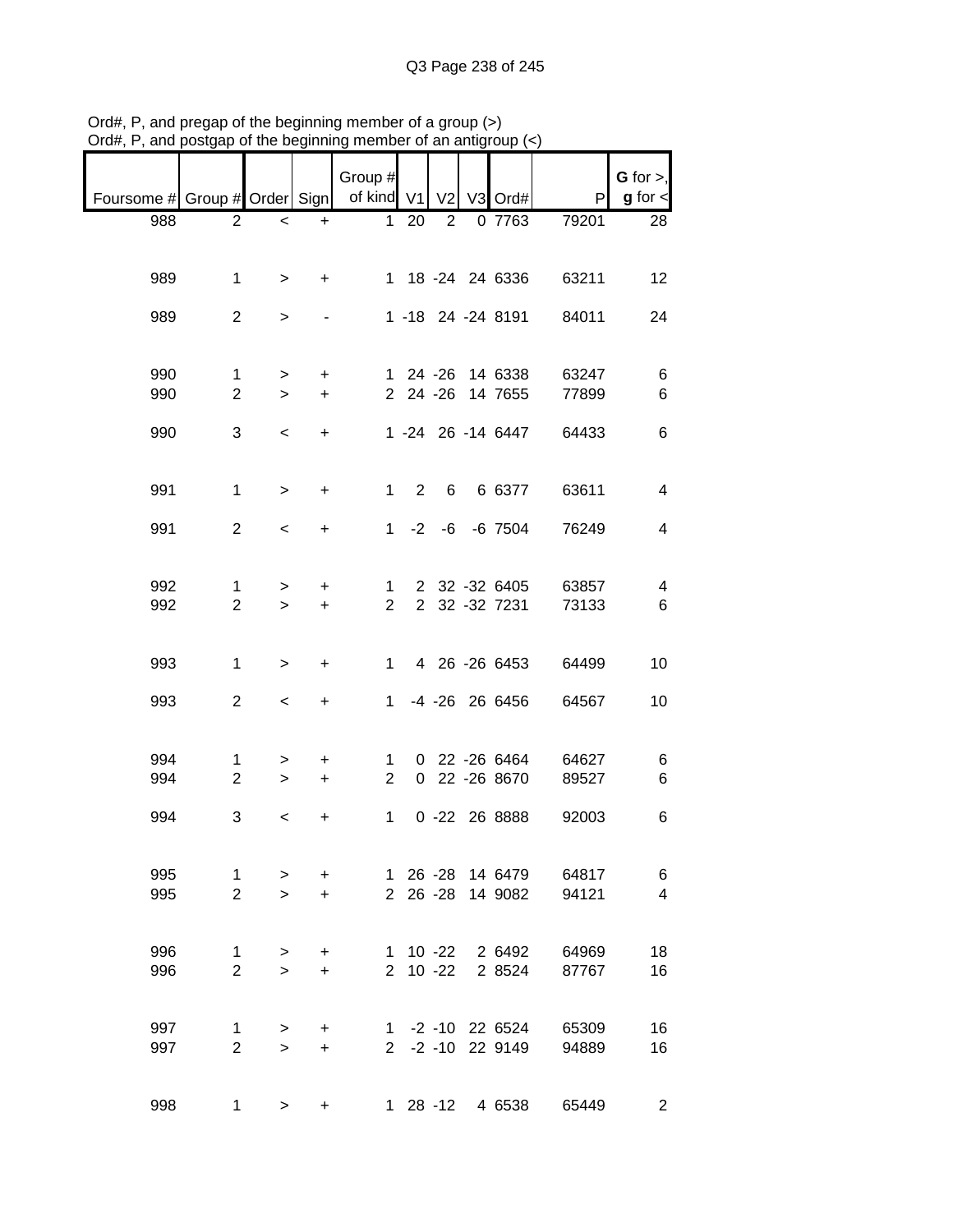| $1$ u $\pi,$ 1                | anu posiyap    | u uu voguumg             |                        | 110111001             |            | vi an aniy     |                   |       |                              |
|-------------------------------|----------------|--------------------------|------------------------|-----------------------|------------|----------------|-------------------|-------|------------------------------|
|                               |                |                          |                        |                       |            |                |                   |       |                              |
|                               |                |                          |                        | Group #<br>of kind V1 |            |                |                   | P     | G for $>$ ,<br>$g$ for $\lt$ |
| Foursome # Group # Order Sign |                |                          |                        |                       |            | V <sub>2</sub> | V3 Ord#           |       |                              |
| 998                           | $\overline{2}$ | $\, > \,$                | $\ddot{}$              |                       | $228 - 12$ |                | 4 6796            | 68281 | $\overline{2}$               |
|                               |                |                          |                        |                       |            |                |                   |       |                              |
| 999                           | $\mathbf{1}$   | $\geq$                   | $+$                    | $1 \quad$             |            |                | -8 28 -14 6568    | 65729 | 10                           |
|                               |                |                          |                        |                       |            |                |                   |       |                              |
| 999                           | $\overline{2}$ | $\,<\,$                  | +                      | $\mathbf{1}$          |            |                | 8 -28 14 8267     | 84859 | 10                           |
|                               |                |                          |                        |                       |            |                |                   |       |                              |
|                               |                |                          |                        |                       |            |                |                   |       |                              |
| 1000                          | 1              | $\geq$                   | $\ddot{}$              |                       | $1 - 28$   | -4             | 2 6592            | 66029 | 36                           |
| 1000                          | $\overline{2}$ | $\geq$                   | $\ddot{}$              |                       | $2 - 28$   | $-4$           | 2 9261            | 96137 | 40                           |
|                               |                |                          |                        |                       |            |                |                   |       |                              |
|                               |                |                          |                        |                       |            |                |                   |       |                              |
| 1001                          | $\mathbf 1$    | $\, > \,$                | $\ddot{}$              | 1                     | 6          | 0              | 8 6657            | 66797 | 6                            |
| 1001                          | $\overline{2}$ | $\geq$                   | $\ddot{}$              | $\overline{2}$        | $\,6$      | 0              | 8 6737            | 67607 | $\,6$                        |
| 1001                          | 3              | $\geq$                   |                        | 1                     | $-6$       | 0              | $-8$ 8761         | 90499 | 18                           |
|                               |                |                          |                        |                       |            |                |                   |       |                              |
|                               |                |                          |                        |                       |            |                |                   |       |                              |
| 1002                          | 1              | >                        | +                      | 1                     | -8         |                | 0 24 6664         | 66877 | 14                           |
| 1002                          | $\overline{c}$ | $\,>$                    | $+$                    | $\overline{2}$        | -8         |                | 0 24 7331         | 74311 | 14                           |
|                               |                |                          |                        |                       |            |                |                   |       |                              |
|                               |                |                          |                        |                       |            |                |                   |       |                              |
| 1003                          | 1              | $\, > \,$                | +                      | 1                     | -8         |                | $-6 - 26676$      | 67003 | 26                           |
| 1003                          | 2              | $\, > \,$                | $\ddot{}$              | $\overline{c}$        | -8         |                | $-6$ $-2$ 6945    | 70099 | 20                           |
| 1003                          | 3              | $\,$                     | $+$                    | 3                     | $-8$       | -6             | $-2$ 9581         | 99859 | 20                           |
|                               |                |                          |                        |                       |            |                |                   |       |                              |
| 1004                          | 1              | >                        | $\ddot{}$              |                       |            |                | 1 18 -6 -10 6684  | 67079 | 6                            |
|                               |                |                          |                        |                       |            |                |                   |       |                              |
| 1004                          | $\overline{2}$ | $\overline{\phantom{a}}$ | $\ddot{}$              |                       | $1 - 18$   |                | 6 10 7377         | 74821 | 6                            |
|                               |                |                          |                        |                       |            |                |                   |       |                              |
|                               |                |                          |                        |                       |            |                |                   |       |                              |
| 1005                          | 1              | $\geq$                   | +                      |                       | $1 - 20$   |                | 4 -4 6721         | 67477 | 24                           |
|                               |                |                          |                        |                       |            |                |                   |       |                              |
| 1005                          | $2^{\circ}$    | $\prec$                  | $+$                    |                       |            |                | 1 20 -4 4 9206    | 95483 | 24                           |
|                               |                |                          |                        |                       |            |                |                   |       |                              |
| 1006                          | 1              |                          |                        |                       |            |                | 1 -10 26 -22 6782 | 68111 | 12                           |
| 1006                          | $\overline{2}$ | $\geq$<br>$\geq$         | $\ddot{}$<br>$\ddot{}$ |                       |            |                | 2 -10 26 -22 9587 | 99923 | 16                           |
|                               |                |                          |                        |                       |            |                |                   |       |                              |
|                               |                |                          |                        |                       |            |                |                   |       |                              |
| 1007                          | 1              | $\geq$                   | +                      | 1                     |            |                | 0 12 -14 6833     | 68743 | 6                            |
| 1007                          | $\overline{2}$ | $\geq$                   | $\ddot{}$              | $\overline{2}$        |            |                | 0 12 -14 8387     | 86263 | 6                            |
|                               |                |                          |                        |                       |            |                |                   |       |                              |
| 1007                          | 3              | $\prec$                  | $\ddot{}$              | 1                     |            |                | 0 -12 14 8091     | 82787 | 6                            |

Ord#, P, and pregap of the beginning member of a group (>) Ord#, P, and postgap of the beginning member of an antigroup (<)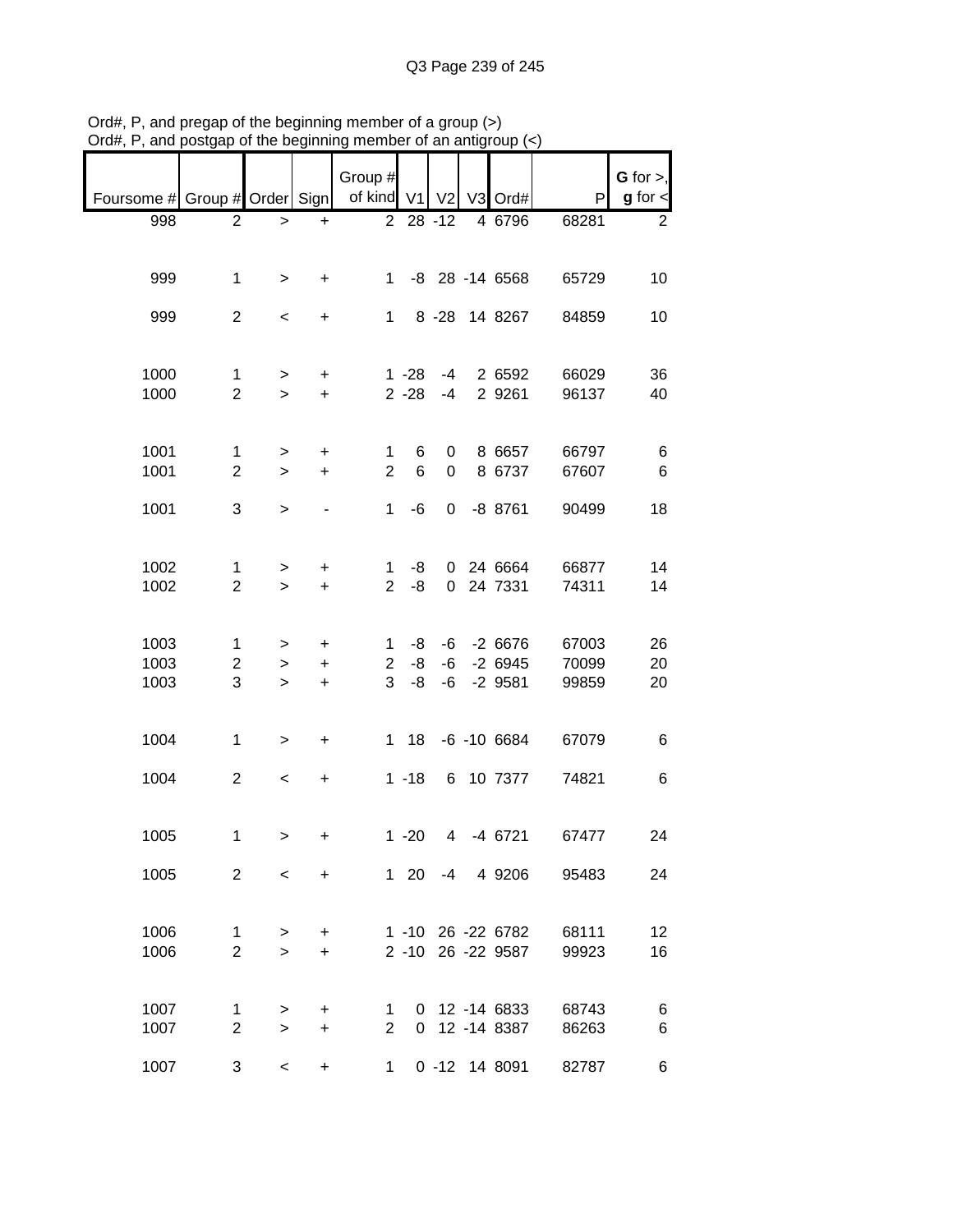| $100, 1, 0.10$ poolgap        |                | איייייישע סייזי יכ       |                          | ,,,,,,,               |              |                | n an amgroup (*   |       |                                |
|-------------------------------|----------------|--------------------------|--------------------------|-----------------------|--------------|----------------|-------------------|-------|--------------------------------|
| Foursome # Group # Order Sign |                |                          |                          | Group #<br>of kind V1 |              | V <sub>2</sub> | V3 Ord#           | P     | $G$ for $>$ ,<br>$g$ for $\lt$ |
|                               |                |                          |                          |                       |              |                |                   |       |                                |
| 1008                          | $\mathbf 1$    | $\geq$                   | $\ddot{}$                | $\mathbf 1$           | $-4$         |                | 40 - 26 6840      | 68819 | 6                              |
| 1008                          | $\overline{2}$ | $\,<$                    | $+$                      |                       | $1 \quad$    |                | 4 -40 26 7726     | 78781 | 6                              |
| 1009                          | 1              | $\geq$                   | $\ddot{}$                | $\mathbf 1$           |              | $2 \quad 12$   | -6 6872           | 69197 | 4                              |
| 1009                          | $\overline{2}$ | $\geq$                   | $+$                      | $\overline{2}$        | $2^{\circ}$  | 12             | -6 9507           | 99017 | $\overline{4}$                 |
|                               |                |                          |                          |                       |              |                |                   |       |                                |
| 1009                          | 3              | $\geq$                   | $\overline{\phantom{a}}$ |                       |              | $1 -2 -12$     | 6 9560            | 99643 | 20                             |
| 1009                          | $\overline{4}$ | $\overline{\phantom{a}}$ | $+$                      |                       |              |                | 1 -2 -12 6 7001   | 70663 | $\overline{4}$                 |
|                               |                |                          |                          |                       |              |                |                   |       |                                |
| 1010                          | $\mathbf{1}$   | $\geq$                   | $\ddot{}$                |                       |              |                | 1 -26 -2 -2 6934  | 69991 | 32                             |
| 1010                          | $\overline{2}$ | $\geq$                   | $+$                      |                       | $2 - 26$     |                | $-2$ $-2$ 8585    | 88643 | 34                             |
|                               |                |                          |                          |                       |              |                |                   |       |                                |
| 1010                          | 3              | $\overline{\phantom{a}}$ | $+$                      |                       | 1 26         |                | 2 2 9017          | 93337 | 34                             |
|                               |                |                          |                          |                       |              |                |                   |       |                                |
| 1011                          | $\mathbf 1$    | $\geq$                   | $+$                      |                       | $1 \quad 10$ |                | -6 18 7087        | 71551 | $\overline{2}$                 |
| 1011                          | $\overline{2}$ | $\,<\,$                  | $\ddot{}$                |                       |              |                | 1 -10 6 -18 7565  | 76961 | $\overline{c}$                 |
| 1011                          | 3              | $\overline{\phantom{a}}$ | $+$                      |                       | $2 - 10$     |                | 6 -18 9470        | 98639 | $\overline{2}$                 |
|                               |                |                          |                          |                       |              |                |                   |       |                                |
| 1012                          | $\mathbf{1}$   | $\geq$                   | $+$                      |                       |              | $1 \t14 \t-8$  | 0 7128            | 71999 | 6                              |
|                               |                |                          |                          |                       |              |                |                   |       |                                |
| 1012                          | $\overline{2}$ | $\overline{\phantom{a}}$ | $+$                      |                       | $1 - 14$     | 8              | 0 8284            | 85081 | 6                              |
|                               |                |                          |                          |                       |              |                |                   |       |                                |
| 1013                          | $\mathbf 1$    | >                        | +                        |                       |              |                | 1 -14 18 -20 7157 | 72307 | 20                             |
| 1013                          | $\overline{2}$ | $\geq$                   | $\ddot{}$                |                       | $2 - 14$     |                | 18 -20 9032       | 93523 | 20                             |
|                               |                |                          |                          |                       |              |                |                   |       |                                |
| 1014                          | $\mathbf{1}$   | $\geq$                   | $\ddot{}$                |                       |              |                | 1 -2 -8 34 7162   | 72367 | 14                             |
|                               |                |                          |                          |                       |              |                |                   |       |                                |
| 1014                          | $\overline{2}$ | $\overline{\phantom{0}}$ | $+$                      | $\mathbf{1}$          | $2^{\circ}$  |                | 8 - 34 9377       | 97511 | 12 <sub>2</sub>                |
|                               |                |                          |                          |                       |              |                |                   |       |                                |
| 1015                          | 1              | $\geq$                   | $\ddot{}$                | 1                     | -8           |                | 2 24 7171         | 72493 | 12                             |
| 1015                          | $\overline{2}$ | $\geq$                   | $\ddot{}$                | $\overline{2}$        | -8           |                | 2 24 7741         | 78919 | 18                             |
|                               |                |                          |                          |                       |              |                |                   |       |                                |
|                               |                |                          |                          |                       |              |                |                   |       |                                |
| 1016                          | 1              | $\geq$                   | +                        |                       |              |                | 1 -20 26 -10 7196 | 72763 | 24                             |
| 1016                          | $\overline{2}$ | $\overline{\phantom{0}}$ |                          |                       |              |                | 1 -20 26 -10 7965 | 81401 | 8                              |

Ord#, P, and pregap of the beginning member of a group (>) Ord#, P, and postgap of the beginning member of an antigroup (<)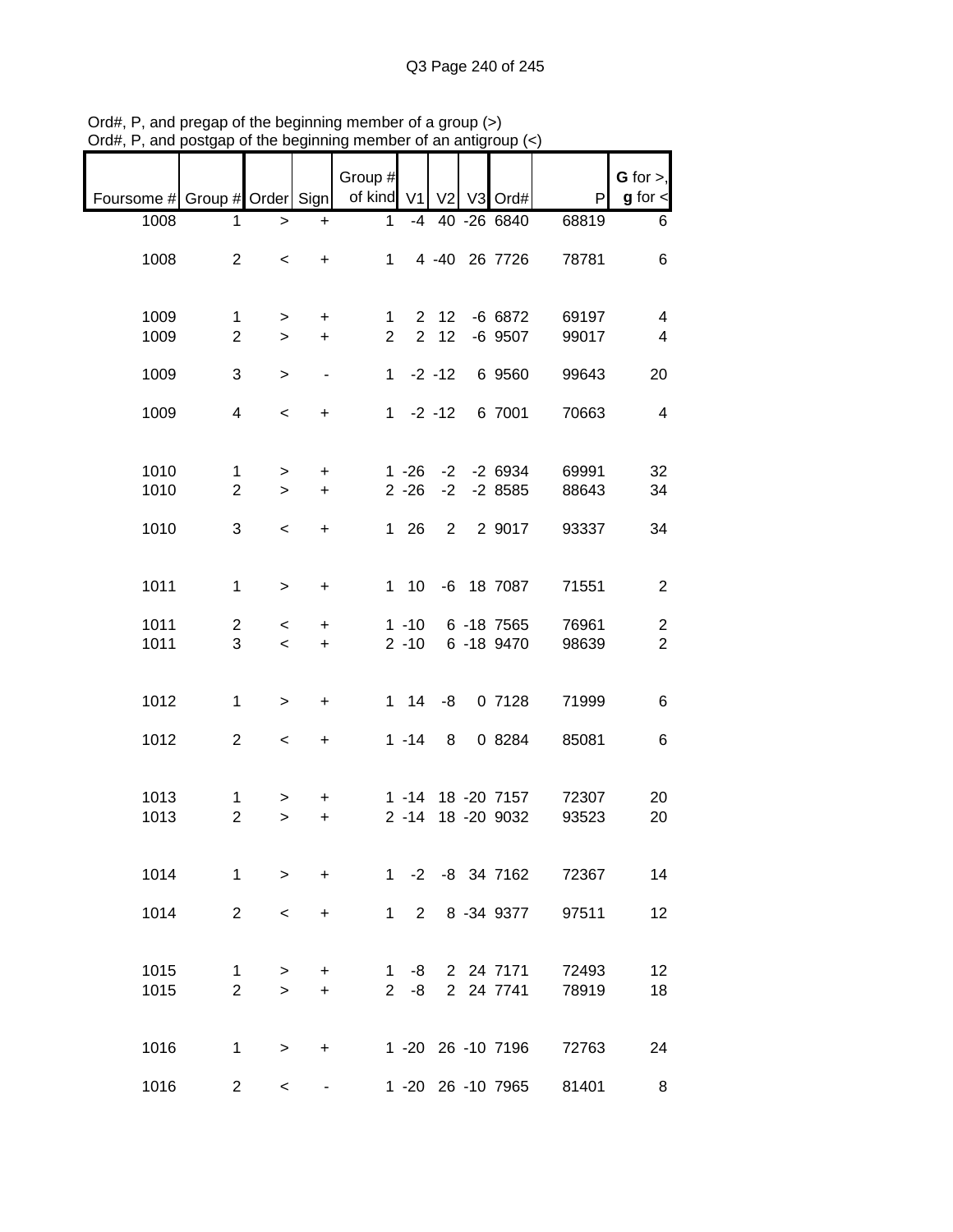|                                                       | and postgap or the beginning  |                          |                        | mombor or an antigroup |                      |                     |                                  |                |                                |
|-------------------------------------------------------|-------------------------------|--------------------------|------------------------|------------------------|----------------------|---------------------|----------------------------------|----------------|--------------------------------|
| Foursome # Group # Order Sign   of kind V1 V2 V3 Ord# |                               |                          |                        | Group #                |                      |                     |                                  | P              | $G$ for $>$ ,<br>$g$ for $\lt$ |
| 1017                                                  | $\mathbf 1$                   | $\geq$                   | $\ddot{}$              | $\mathbf 1$            |                      | $8 - 14$            | 6 7252                           | 73433          | 12                             |
| 1017                                                  | $\overline{2}$                | $\geq$                   |                        |                        |                      |                     | 1 -8 14 -6 8180                  | 83869          | 12                             |
| 1018                                                  | $\mathbf{1}$                  | $\geq$                   | $+$                    |                        | $1 - 18$             |                     | 8 -2 7282                        | 73751          | 24                             |
| 1018                                                  | $\overline{2}$                | $\geq$                   | $+$                    |                        | $2 - 18$             |                     | 8 -2 8535                        | 87911          | 24                             |
| 1019<br>1019                                          | $\mathbf 1$<br>$\overline{2}$ | $\geq$<br>$\geq$         | $+$<br>$+$             |                        |                      | 2 22 -28            | 1 22 -28 4 7295<br>4 7884        | 73907<br>80567 | 10<br>10                       |
| 1020<br>1020                                          | $\mathbf 1$<br>$\overline{2}$ | $\geq$<br>$\geq$         | $\ddot{}$<br>$+$       |                        | $1 - 28$<br>$2 - 28$ | $\overline{4}$<br>4 | 2 7296<br>2 7885                 | 73939<br>80599 | 32<br>32                       |
|                                                       |                               |                          |                        |                        |                      |                     |                                  |                |                                |
| 1021                                                  | $\mathbf 1$                   | $\geq$                   | $\ddot{}$              |                        | $1 \quad 14$         | 0                   | 0 7345                           | 74453          | $\overline{4}$                 |
| 1021                                                  | $\overline{2}$                | $\,$                     |                        |                        | $1 - 14$             | $\overline{0}$      | 0 9243                           | 95911          | 20                             |
| 1022                                                  | $\mathbf{1}$                  | $\,>$                    | $\ddot{}$              | $\mathbf{1}$           | $\overline{0}$       |                     | $0 - 167346$                     | 74471          | 18                             |
| 1022                                                  | $\overline{2}$                | >                        | $\blacksquare$         | $\mathbf{1}$           | 0                    |                     | 0 16 8829                        | 91297          | 6                              |
| 1022                                                  | 3                             | $\,<\,$                  | $\ddot{}$              | $\mathbf 1$            | $\mathbf 0$          |                     | 0 16 7533                        | 76579          | 18                             |
| 1022                                                  | 4                             | $\overline{\phantom{a}}$ |                        | $\mathbf{1}$           | $\overline{0}$       |                     | $0 - 169107$                     | 94433          | 6                              |
| 1023<br>1023                                          | 1<br>$\overline{2}$           | ><br>>                   | $+$<br>+               | $2^{\circ}$            |                      |                     | 1 2 12 -18 7462<br>2 12 -18 8344 | 75731<br>85733 | 10<br>16                       |
| 1024<br>1024                                          | 1<br>$\overline{2}$           | $\geq$<br>$\geq$         | $\ddot{}$<br>$\ddot{}$ |                        | $1 - 18$<br>$2 - 18$ | $2^{\circ}$         | 2 -2 7464<br>$-28436$            | 75767<br>86837 | 24<br>24                       |
| 1024                                                  | 3                             | $\,<\,$                  | +                      |                        |                      | $1 \t18 \t-2$       | 2 9434                           | 98227          | 24                             |
| 1025                                                  | $\mathbf{1}$                  | $\, > \,$                | +                      |                        |                      |                     | 1 -12 -12 -2 7475                | 75913          | 30                             |
| 1025                                                  | $\overline{2}$                | $\lt$                    | +                      |                        |                      | 1 12 12             | 2 7787                           | 79451          | 30                             |

Ord#, P, and pregap of the beginning member of a group (>) Ord#, P, and postgap of the beginning member of an antigroup (<)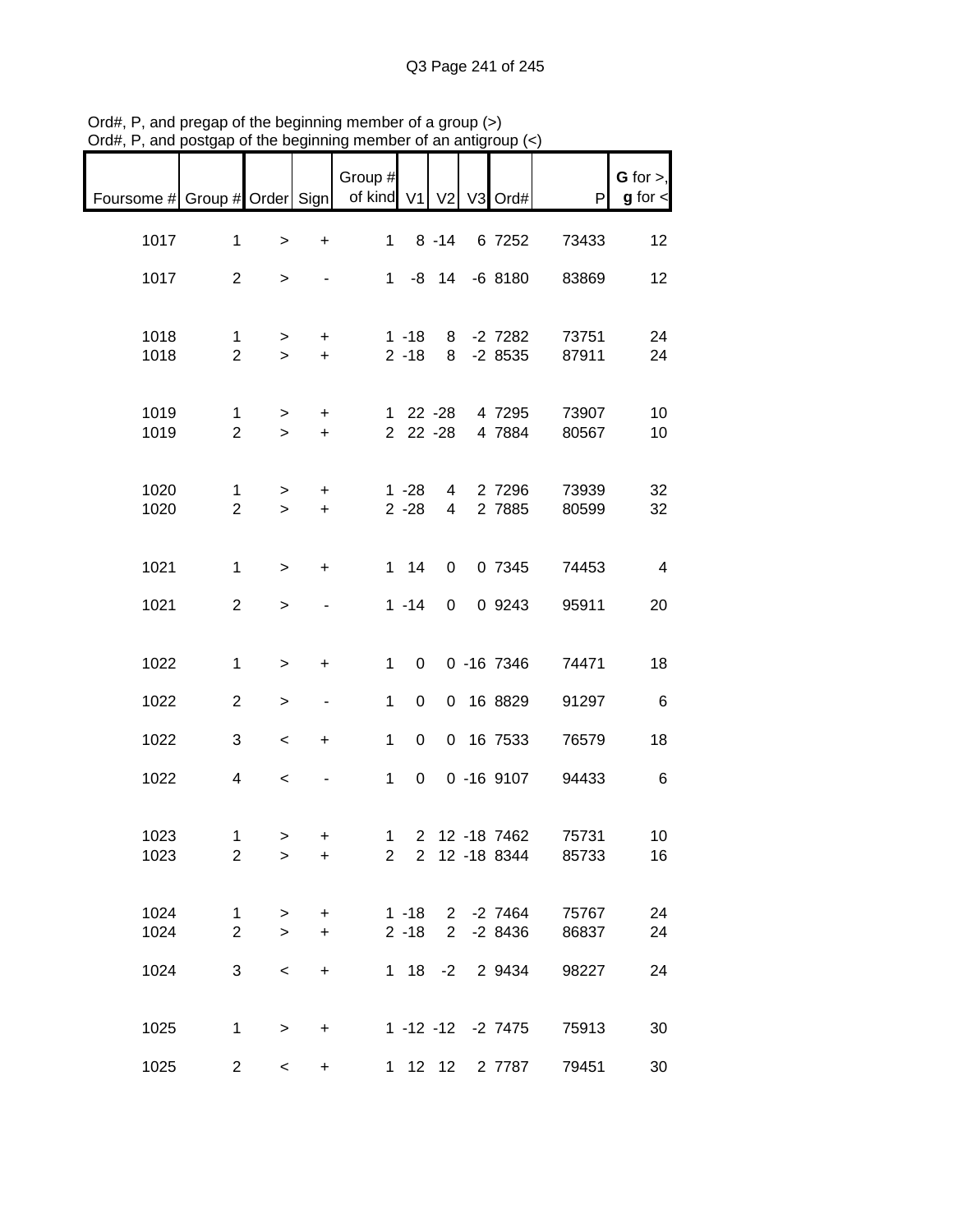| Foursome # Group # Order Sign |                     |                          |                        | Group #<br>of kind V1         |                                | V <sub>2</sub> | V3 Ord#                            | P                       | $G$ for $>$ ,<br>$g$ for $\lt$ |
|-------------------------------|---------------------|--------------------------|------------------------|-------------------------------|--------------------------------|----------------|------------------------------------|-------------------------|--------------------------------|
|                               |                     |                          |                        |                               |                                |                |                                    |                         |                                |
| 1026<br>1026                  | 1<br>$\overline{2}$ | $\,>$<br>$\geq$          | $\ddot{}$<br>$\ddot{}$ |                               | $1 - 12$<br>$2 - 12$           | $-2$           | 22 7476<br>-2 22 9305              | 75931<br>96661          | 18<br>18                       |
| 1027                          | $\mathbf{1}$        | $\geq$                   | $\ddot{}$              |                               | 1 32 -38                       |                | 8 7488                             | 76039                   | 8                              |
| 1027                          | $\overline{2}$      | $\,<\,$                  | $+$                    |                               | $1 - 32$ 38                    |                | $-88367$                           | 86069                   | 8                              |
| 1028                          | $\mathbf 1$         | $\,>$                    | $\ddot{}$              |                               | $1 \quad 12$                   |                | 2 -4 7542                          | 76679                   | $\,6$                          |
| 1028                          | $\overline{2}$      | $\,>$                    |                        |                               | $1 - 12 - 2$                   |                | 4 9202                             | 95461                   | 18                             |
| 1029                          | $\mathbf{1}$        | $\geq$                   | $\ddot{}$              |                               | $1 - 32$                       | 8              | 2 7578                             | 77137                   | 36                             |
| 1029                          | $\overline{2}$      | $\overline{\phantom{a}}$ | $\ddot{}$              |                               | $1 \quad 32$                   |                | $-8$ $-2$ 8572                     | 88427                   | 36                             |
| 1030                          | 1                   | $\geq$                   | $\ddot{}$              |                               | $1 - 10$                       |                | 8 14 7647                          | 77797                   | 14                             |
| 1030<br>1030                  | $\overline{c}$<br>3 | $\,<\,$<br>$\prec$       | $\ddot{}$<br>$\ddot{}$ | $\mathbf 1$<br>$\overline{2}$ | 10<br>10 <sup>1</sup>          |                | $-8$ $-14$ 7903<br>$-8$ $-14$ 8915 | 80749<br>92317          | 12<br>16                       |
| 1031                          | $\mathbf 1$         | $\, > \,$                | $\ddot{}$              |                               |                                |                | 1 14 14 -8 7693                    | 78347                   | 6                              |
| 1031<br>1031                  | $\overline{2}$<br>3 | ><br>$\geq$              |                        |                               | $1 - 14 - 14$<br>$2 - 14 - 14$ |                | 8 8313<br>8 9114                   | 85411<br>94513          | 30<br>30                       |
| 1032                          | $\mathbf{1}$        | >                        | +                      |                               |                                |                | 1 -12 6 -14 7804                   | 79657                   | 24                             |
| 1032                          | $\overline{2}$      | $\,>$                    |                        |                               |                                |                |                                    | 1 12 -6 14 9508 99023   | 6                              |
| 1033                          | $\mathbf{1}$        | $\geq$                   | $+$                    |                               |                                |                |                                    | 1 -8 20 -4 7836 79997   | 10                             |
| 1033                          | $\overline{2}$      | $\geq$                   |                        |                               |                                |                | 1 8 -20 4 9418                     | 97987                   | 14                             |
| 1034                          | $\mathbf 1$         | $\geq$                   | $\ddot{}$              |                               |                                |                |                                    | 1 24 -26 26 7842 80077  | $6\overline{6}$                |
| 1034                          | $\overline{2}$      | $\lt$                    | $\ddot{}$              |                               |                                |                | 1 -24 26 -26 7845                  | 80141                   | $6\overline{6}$                |
| 1035                          | 1                   | $\geq$                   | $\pm$                  |                               |                                |                |                                    | 1 20 -22 -10 7915 80863 | 14                             |

Ord#, P, and pregap of the beginning member of a group (>) Ord#, P, and postgap of the beginning member of an antigroup (<)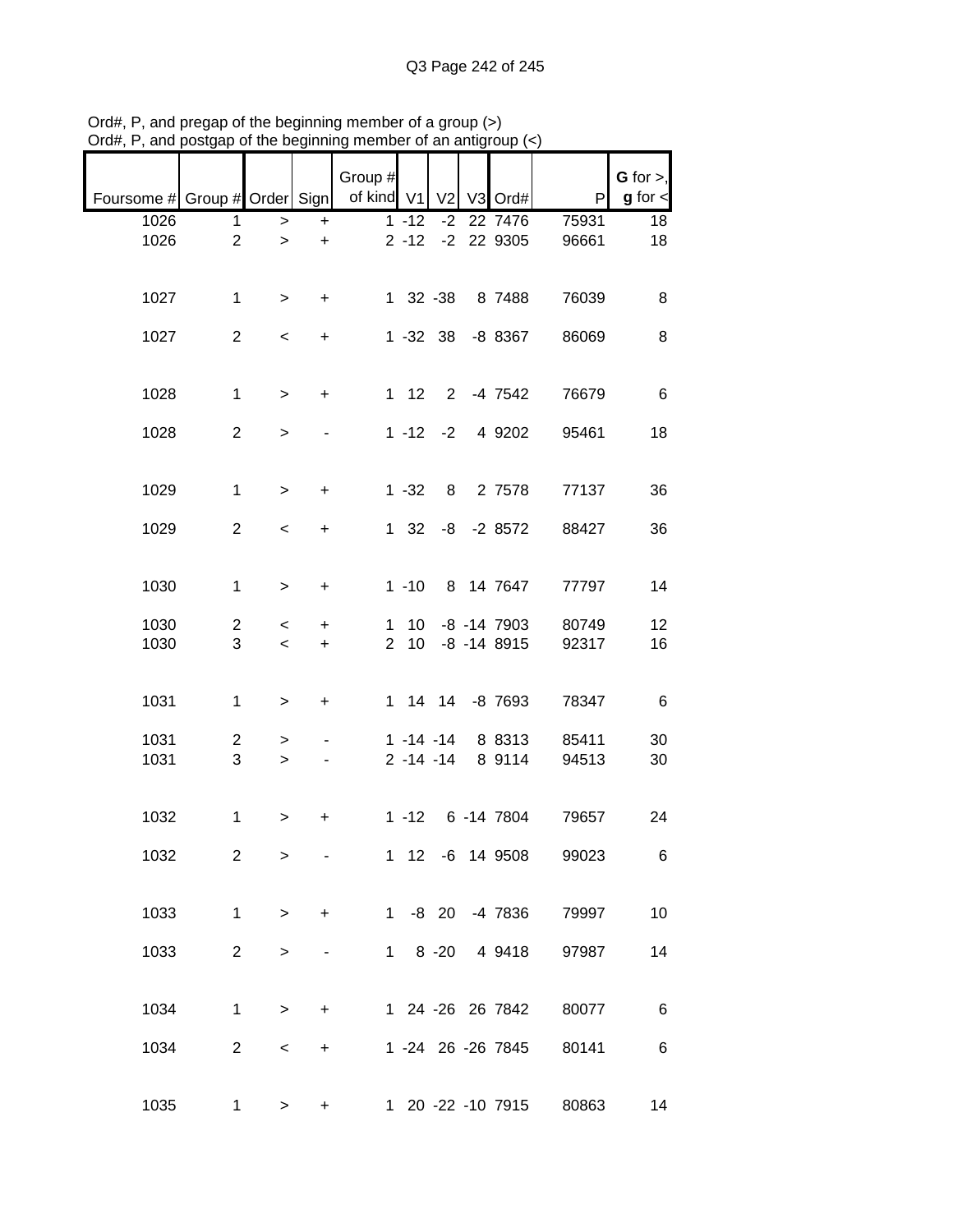| $U$ iu#, r , and postyap or the beginning member or an antigroup (<) |                                |                          |                |                          |                      |         |                                      |                |                              |
|----------------------------------------------------------------------|--------------------------------|--------------------------|----------------|--------------------------|----------------------|---------|--------------------------------------|----------------|------------------------------|
| Foursome # Group # Order Sign                                        |                                |                          |                | Group #<br>of kind V1 V2 |                      |         | V3 Ord#                              | P              | G for $>$ ,<br>$g$ for $\lt$ |
| 1035                                                                 | $\overline{2}$                 | $\,<\,$                  | $\ddot{}$      |                          |                      |         | 1 -20 22 10 8768                     | 90583          | 16                           |
| 1036                                                                 | 1                              | $\geq$                   | $+$            |                          | 1 36 -40             |         | 8 7952                               | 81239          | 6                            |
| 1036                                                                 | $\overline{2}$                 | $\overline{\phantom{a}}$ | $\ddot{}$      |                          |                      |         | 1 -36 40 -8 8270                     | 84913          | 6                            |
| 1037                                                                 | $\mathbf{1}$                   | $\geq$                   | $\ddot{}$      |                          |                      |         | 1 26 -22 -8 8049                     | 82307          | 6                            |
| 1037                                                                 | $\overline{2}$                 | $\overline{\phantom{a}}$ | $\ddot{}$      |                          | $1 - 26$ 22          |         | 8 9156                               | 94993          | 6                            |
| 1038                                                                 | 1                              | $\geq$                   | $\ddot{}$      |                          | $1 - 8$ 22           |         | 8 8055                               | 82387          | 14                           |
| 1038                                                                 | $\overline{2}$                 | $\,<\,$                  |                | 1                        |                      | $-8$ 22 | 8 9430                               | 98179          | 28                           |
| 1039<br>1039                                                         | 1<br>$\overline{2}$            | ><br>$\geq$              | +<br>$\ddot{}$ | 1<br>$\overline{2}$      | 8<br>8               |         | 4 -12 8078<br>4 -12 8250             | 82619<br>84659 | 6<br>$\,6$                   |
| 1040                                                                 | 1                              | $\geq$                   | $+$            |                          | $1 - 30$             |         | -4 10 8098                           | 82883          | 36                           |
| 1040                                                                 | $\overline{2}$                 | $\,<\,$                  | +              |                          |                      |         | 1 30 4 -10 9480                      | 98737          | 36                           |
| 1041                                                                 | $\mathbf{1}$                   | $\geq$                   | $\ddot{}$      |                          |                      |         | 1 -14 16 -26 8133                    | 83299          | 26                           |
| 1041                                                                 | $\overline{2}$                 | $\, > \,$                |                |                          |                      |         | 1 14 -16 26 8559                     | 88241          | 4                            |
| 1041                                                                 | 3                              | $\lt$                    |                |                          |                      |         | 1 -14 16 -26 9440                    | 98317          | 4                            |
| 1042                                                                 | $\mathbf{1}$                   | $\geq$                   | $\ddot{}$      |                          |                      |         | 1 -26 26 -16 8221                    | 84347          | 28                           |
| 1042                                                                 | $\overline{2}$                 | $\,<\,$                  |                |                          |                      |         | 1 -26 26 -16 8309                    | 85361          | $\overline{2}$               |
| 1043<br>1043                                                         | $\mathbf{1}$<br>$\overline{2}$ | $\geq$<br>$\geq$         | $\pm$<br>$+$   |                          |                      |         | 1 -2 22 -28 8292<br>2 -2 22 -28 9259 | 85147<br>96079 | 14<br>20                     |
| 1044<br>1044                                                         | 1<br>$\overline{2}$            | ><br>$\geq$              | +<br>$+$       |                          | 1 22 -28<br>2 22 -28 |         | -4 8293<br>-4 9260                   | 85159<br>96097 | 12<br>18                     |

Ord#, P, and pregap of the beginning member of a group (>) Ord#, P, and postgap of the beginning member of an antigroup (<)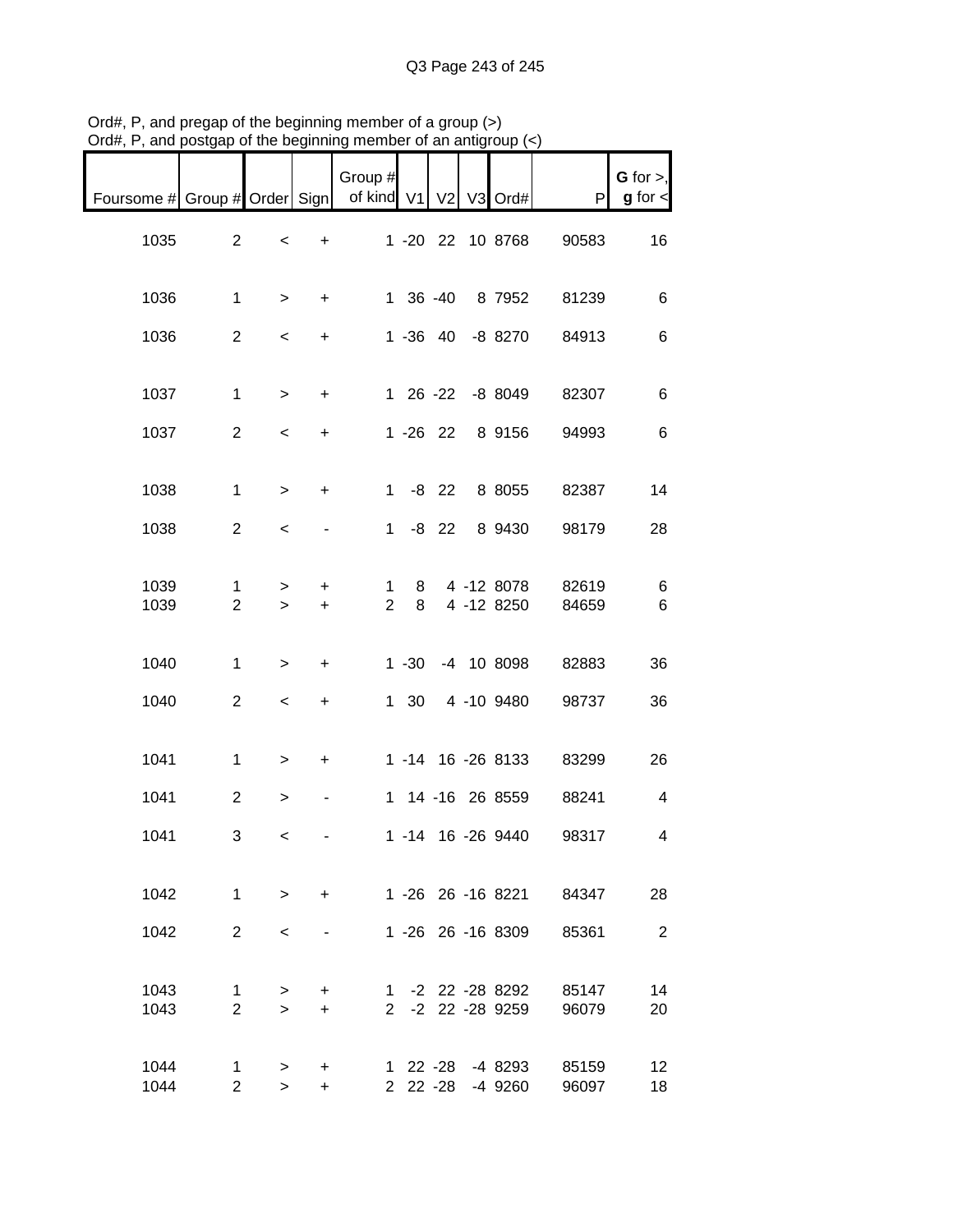| $D($ u $\pi$ , $\tau$ , and postgap or the beginning member or an antigroup $(\sim)$ |                               |                          |                              |                                  |                      |                     |                                |                |                              |
|--------------------------------------------------------------------------------------|-------------------------------|--------------------------|------------------------------|----------------------------------|----------------------|---------------------|--------------------------------|----------------|------------------------------|
| Foursome # Group # Order Sign                                                        |                               |                          |                              | Group #<br>of kind V1 V2 V3 Ord# |                      |                     |                                | P              | G for $>$ ,<br>$g$ for $\lt$ |
| 1045                                                                                 | $\mathbf{1}$                  | $\, > \,$                | +                            | 1                                |                      |                     | 8 26 -32 8302                  | 85247          | 4                            |
| 1045                                                                                 | $\overline{2}$                | $\,<\,$                  | $+$                          | $\mathbf 1$                      |                      |                     | -8 -26 32 9239                 | 95869          | 4                            |
| 1046<br>1046                                                                         | $\mathbf 1$<br>$\overline{2}$ | $\geq$<br>$\geq$         | $\ddot{}$<br>$\ddot{}$       |                                  |                      | 2 26 -32            | 1 26 -32 4 8303<br>4 8 5 9 1   | 85259<br>88681 | 12<br>14                     |
| 1046                                                                                 | 3                             | $\,<\,$                  | $\ddot{}$                    |                                  |                      | $1 - 26$ 32         | -4 9238                        | 95857          | 12                           |
| 1047<br>1047                                                                         | $\mathbf 1$<br>$\overline{2}$ | $\, > \,$<br>$\geq$      | +<br>$\ddot{}$               |                                  | $1 - 32$<br>$2 - 32$ | 4<br>$\overline{4}$ | 8 8 3 0 4<br>8 8783            | 85297<br>90787 | 38<br>38                     |
| 1048                                                                                 | $\mathbf{1}$                  | $\geq$                   | +                            | 1.                               |                      |                     | 8 -16 26 8306                  | 85313          | 10                           |
| 1048                                                                                 | $\overline{2}$                | $\prec$                  | $\qquad \qquad \blacksquare$ | $\mathbf 1$                      |                      |                     | 8 -16 26 8563                  | 88301          | 20                           |
| 1049<br>1049                                                                         | 1<br>$\overline{2}$           | $\, > \,$<br>$\geq$      | $\ddot{}$<br>$+$             | 1.<br>$\overline{2}$             |                      |                     | 2 30 -22 8354<br>2 30 -22 9325 | 85847<br>96851 | 4<br>4                       |
| 1050                                                                                 | $\mathbf 1$                   | $\, > \,$                | $\ddot{}$                    |                                  |                      |                     | 1 -22 -8 16 8356               | 85889          | 36                           |
| 1050                                                                                 | $\overline{2}$                | $\,<\,$                  | $\ddot{}$                    |                                  |                      |                     | 1 22 8 -16 9429                | 98143          | 36                           |
| 1051<br>1051                                                                         | 1<br>$\overline{2}$           | ><br>$\geq$              | +<br>+                       | 1<br>$\overline{2}$              | 4<br>$\overline{4}$  |                     | -8 38 8364<br>-8 38 8565       | 86017<br>88327 | 6<br>6                       |
| 1052                                                                                 | $\mathbf 1$                   | $\geq$                   | $\ddot{}$                    | $\mathbf 1$                      |                      |                     | 2 4 16 8419                    | 86579          | 6                            |
| 1052                                                                                 | $\overline{2}$                | $\,<\,$                  | $\ddot{}$                    |                                  |                      |                     | 1 -2 -4 -16 9195               | 95393          | 8                            |
| 1053                                                                                 | $\mathbf 1$                   | $\, >$                   | $\ddot{}$                    | 1                                |                      |                     | 4 18 -14 8466                  | 87181          | $\overline{2}$               |
| 1053                                                                                 | $\overline{2}$                | $\,<\,$                  | $\ddot{}$                    | 1                                |                      |                     | -4 -18 14 9348                 | 97157          | $\overline{2}$               |
| 1054                                                                                 | $\mathbf{1}$                  | $\geq$                   | $+$                          | 1                                |                      |                     | -4 2 18 8532                   | 87877          | 8                            |
| 1054                                                                                 | $\overline{2}$                | $\overline{\phantom{0}}$ | +                            | $\mathbf 1$                      |                      |                     | 4 -2 -18 9138                  | 94781          | 8                            |

Ord#, P, and pregap of the beginning member of a group (>) Ord#, P, and postgap of the beginning member of an antigroup (<)